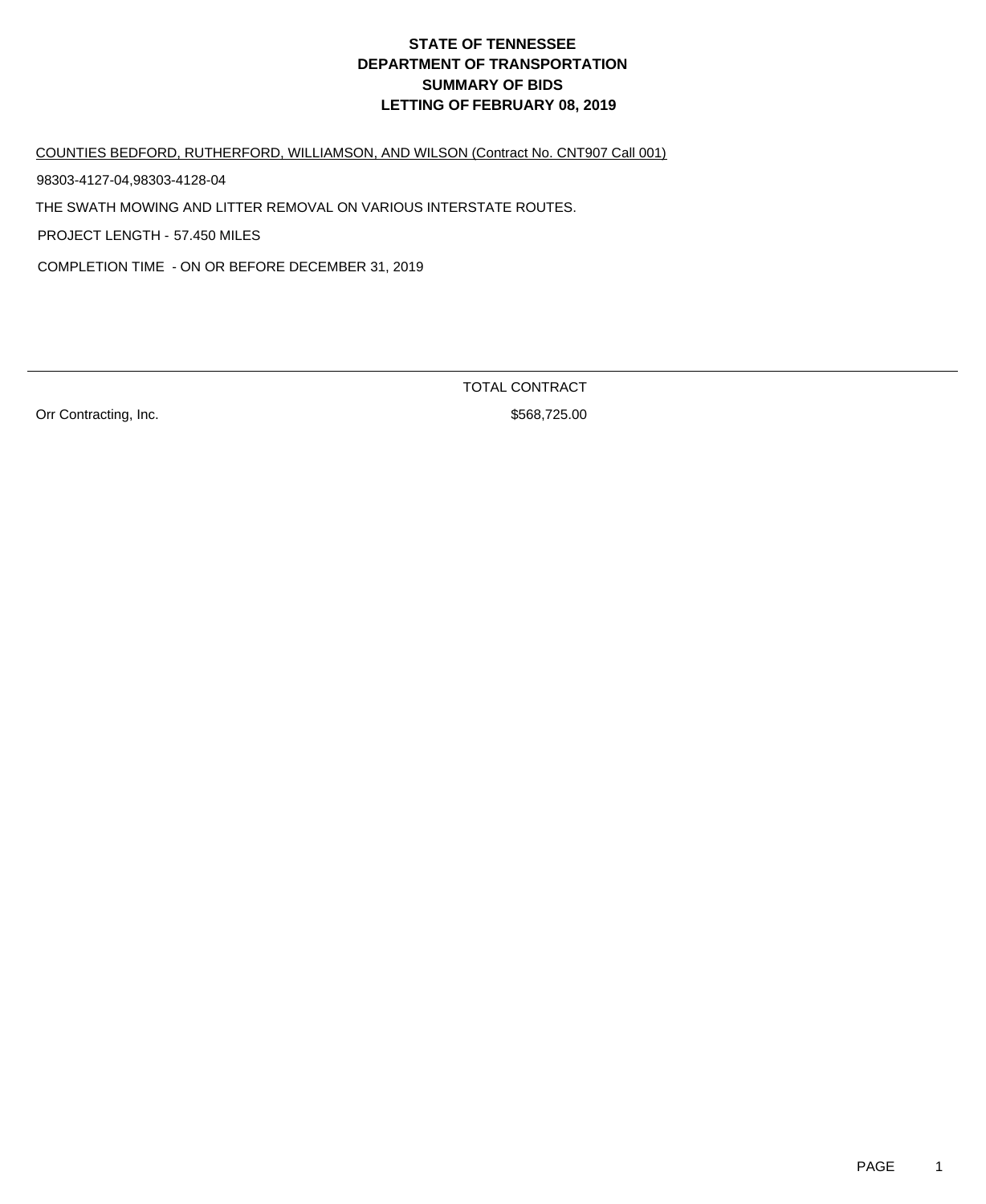|        |                                                    |                |                   | <b>CONTRACT CNT907</b> |                  |
|--------|----------------------------------------------------|----------------|-------------------|------------------------|------------------|
|        | <b>MAINTENANCE CATEGORY</b>                        |                | <b>UNIT PRICE</b> |                        | <b>EXTENSION</b> |
|        | 717-10.01 INVOLUNTARY WORK SUSPENSION (BY THE DAY) |                |                   |                        |                  |
|        | Orr Contracting, Inc.                              | 5.000 DAY      | \$1.0000          |                        | \$5.00           |
| 719-02 | <b>REMOVAL AND DISPOSAL OF LITTER</b>              |                |                   |                        |                  |
|        | Orr Contracting, Inc.                              | 288.000 L.M.   | \$300.0000        |                        | \$86,400.00      |
| 806-01 | <b>MOWING</b>                                      |                |                   |                        |                  |
|        | Orr Contracting, Inc.                              | 3,400.000 ACRE | \$78.0000         |                        | \$265,200.00     |
|        | 806-02.13 SWATH MOWING                             |                |                   |                        |                  |
|        | Orr Contracting, Inc.                              | 2,714.000 ACRE | \$80.0000         |                        | \$217,120.00     |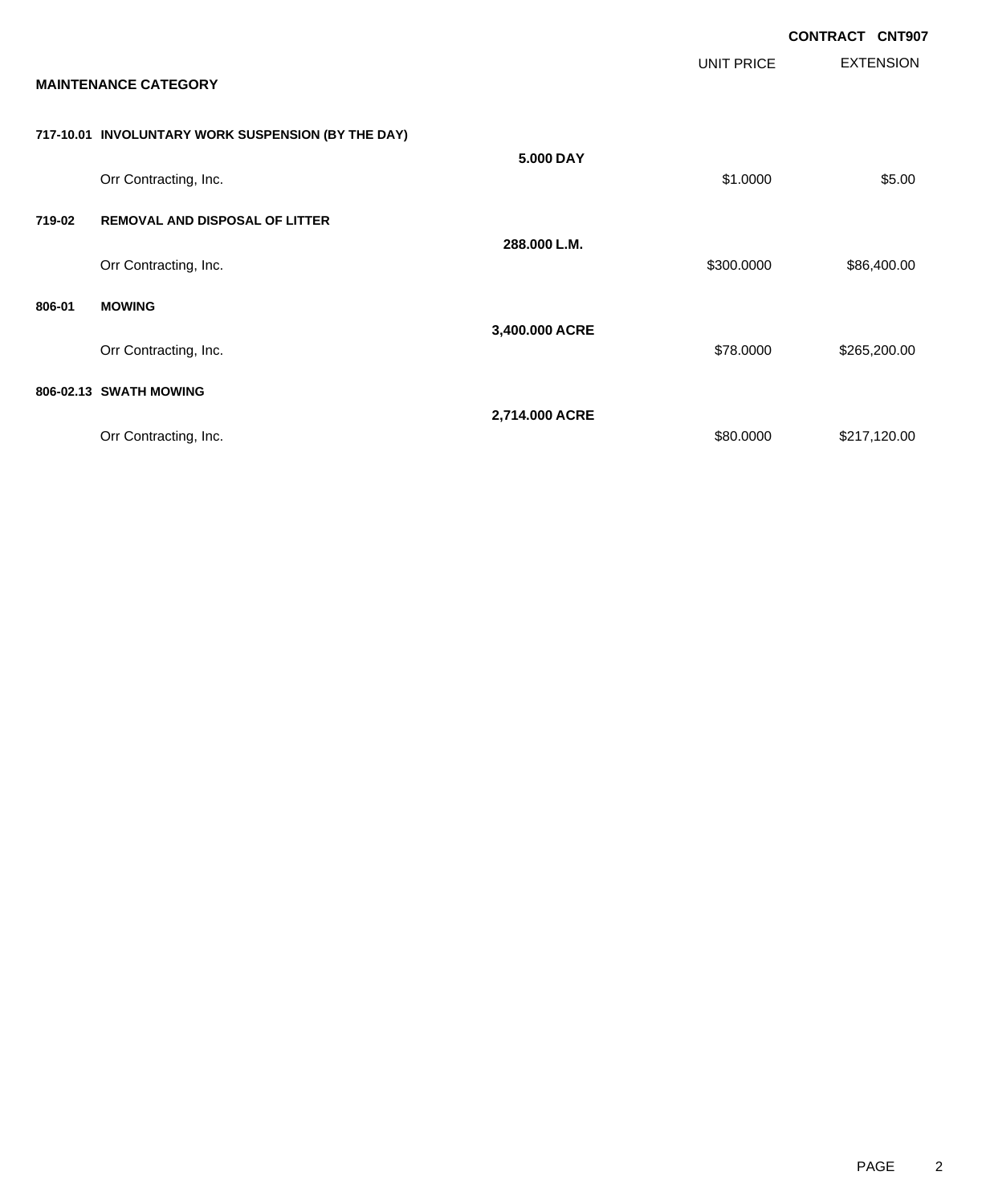Orr Contracting, Inc. \$568,725.00

## **TOTAL CONTRACT**

Orr Contracting, Inc. \$568,725.00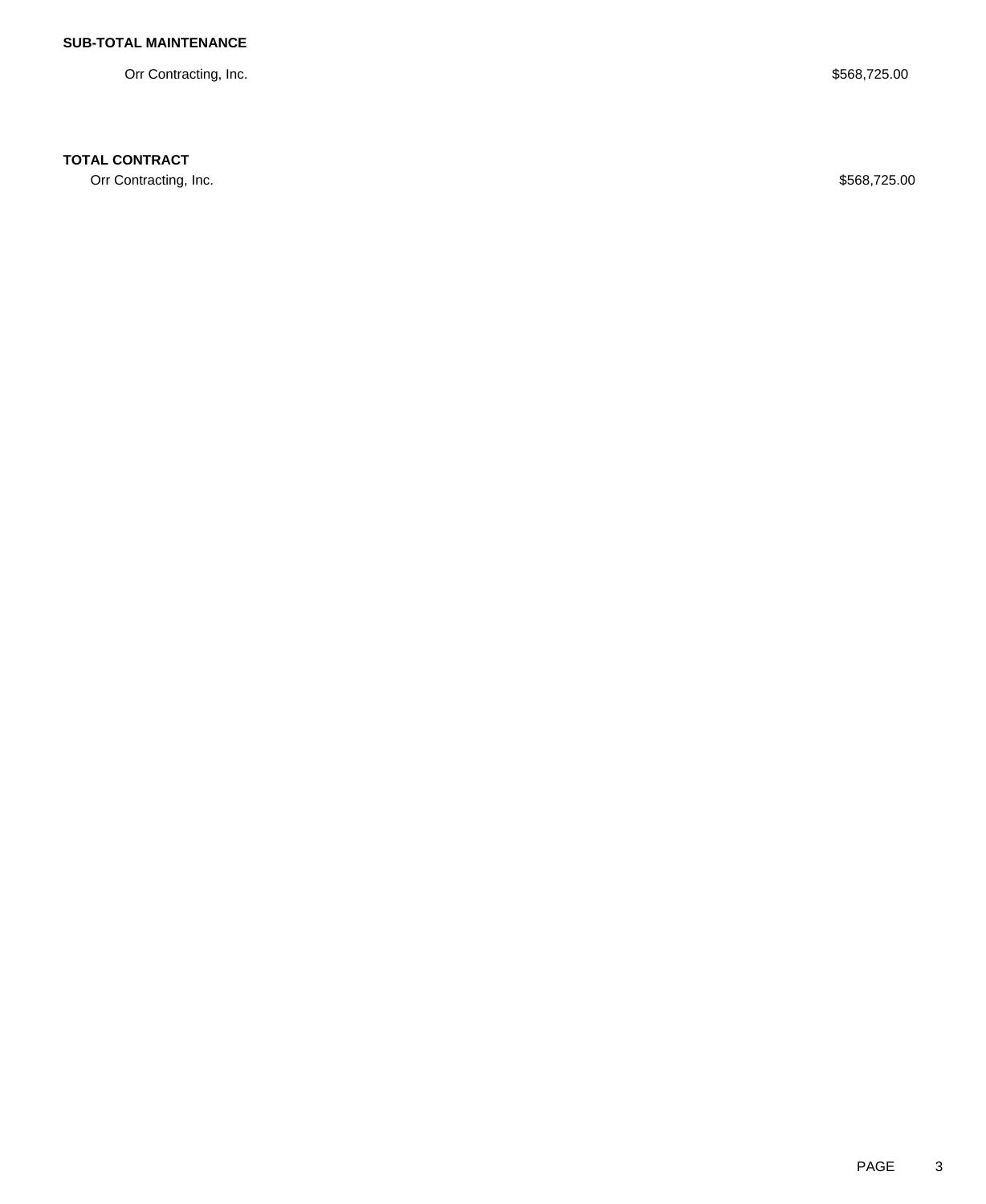COUNTIES DAVIDSON, MONTGOMERY, ROBERTSON, RUTHERFORD, SUMNER, WILLIAMSON, AND WILSON (Contract No. CNT906 Call 002)

98303-4101-04,98303-4102-04

THE DRAIN CLEANING ON VARIOUS INTERSTATE AND STATE ROUTES.

PROJECT LENGTH - 0.0 MILES

COMPLETION TIME - ON OR BEFORE FEBRUARY 29, 2020

| First Response a Tradebe Company      | \$1,205,052.74 |
|---------------------------------------|----------------|
| Sweeping Corporation of America, Inc. | \$1,232,401.40 |

TOTAL CONTRACT  $$1,205,052.74$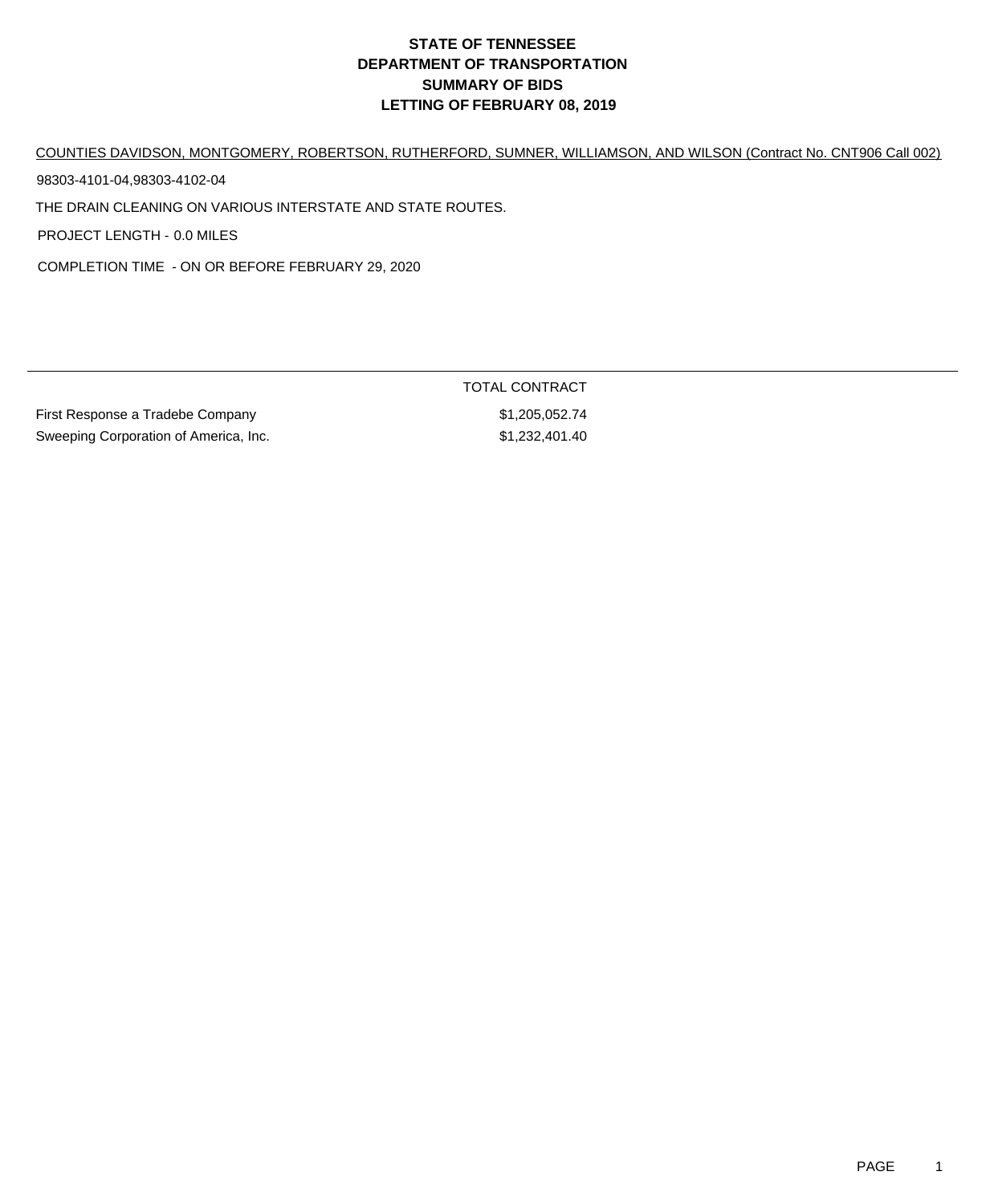|        |                                                                           |                 |                            | <b>CONTRACT CNT906</b>     |
|--------|---------------------------------------------------------------------------|-----------------|----------------------------|----------------------------|
|        | <b>MAINTENANCE CATEGORY</b>                                               |                 | <b>UNIT PRICE</b>          | <b>EXTENSION</b>           |
|        |                                                                           |                 |                            |                            |
|        | 603-05.40 CONTAINMENT & DISPOSAL OF WASTE(DAVIDSON CO BRIDGE CLEANING)    |                 |                            |                            |
|        |                                                                           | 14,000.000 GAL. |                            |                            |
|        | First Response a Tradebe Company<br>Sweeping Corporation of America, Inc. |                 | \$0.5900<br>\$0.2500       | \$8,260.00<br>\$3,500.00   |
|        | 611-07.10 CLEAN DRAIN (TRENCH DRAIN)                                      |                 |                            |                            |
|        |                                                                           | 3,000.000 L.F.  |                            |                            |
|        | First Response a Tradebe Company<br>Sweeping Corporation of America, Inc. |                 | \$7.8200<br>\$1.9500       | \$23,460.00<br>\$5,850.00  |
|        | 611-07.11 CLEAN DRAIN(WITH GRATE)                                         |                 |                            |                            |
|        |                                                                           | 9,193.000 EACH  |                            |                            |
|        | First Response a Tradebe Company                                          |                 | \$15.9800                  | \$146,904.14               |
|        | Sweeping Corporation of America, Inc.                                     |                 | \$33.6500                  | \$309,344.45               |
|        | 611-07.12 CLEAN DRAIN(WALL DRAIN)                                         |                 |                            |                            |
|        |                                                                           | 1,195.000 EACH  |                            |                            |
|        | First Response a Tradebe Company                                          |                 | \$10.9400                  | \$13,073.30                |
|        | Sweeping Corporation of America, Inc.                                     |                 | \$18.7500                  | \$22,406.25                |
|        | 611-07.13 PIPE CLEANING (<18IN DIA.)                                      |                 |                            |                            |
|        |                                                                           | 3,400.000 L.F.  |                            |                            |
|        | First Response a Tradebe Company                                          |                 | \$10.9400                  | \$37,196.00                |
|        | Sweeping Corporation of America, Inc.                                     |                 | \$2.2500                   | \$7,650.00                 |
|        | 611-07.14 PIPE CLEANING (>OR=18IN DIA.)                                   |                 |                            |                            |
|        |                                                                           | 150.000 L.F.    |                            |                            |
|        | First Response a Tradebe Company                                          |                 | \$109.4500                 | \$16,417.50                |
|        | Sweeping Corporation of America, Inc.                                     |                 | \$5.0000                   | \$750.00                   |
|        | 712-01.02 LANE CLOSURE                                                    |                 |                            |                            |
|        |                                                                           | 70.000 EACH     |                            |                            |
|        | First Response a Tradebe Company<br>Sweeping Corporation of America, Inc. |                 | \$1,094.0400<br>\$315.0000 | \$76,582.80<br>\$22,050.00 |
|        |                                                                           |                 |                            |                            |
|        | 712-01.56 MAINTENANCE OF TRAFFIC (BRIDGE CLEANING)                        |                 |                            |                            |
|        |                                                                           | 7.000 EACH      |                            |                            |
|        | First Response a Tradebe Company<br>Sweeping Corporation of America, Inc. |                 | \$2,711.4400<br>\$211.0000 | \$18,980.08<br>\$1,477.00  |
|        |                                                                           |                 |                            |                            |
| 719-01 | <b>SWEEPING</b>                                                           |                 |                            |                            |
|        | First Response a Tradebe Company                                          | 20,934.000 L.M. | \$28.3700                  | \$593,897.58               |
|        | Sweeping Corporation of America, Inc.                                     |                 | \$40.5500                  | \$848,873.70               |
|        | 719-01.21 STRUCTURE AND SITE CLEANING(I-40@CHARLOTTE AVE)                 |                 |                            |                            |
|        |                                                                           | 1.000 LS        |                            |                            |
|        | First Response a Tradebe Company                                          |                 | \$68,662.3600              | \$68,662.36                |
|        | Sweeping Corporation of America, Inc.                                     |                 | \$1,500.0000               | \$1,500.00                 |
|        |                                                                           |                 |                            |                            |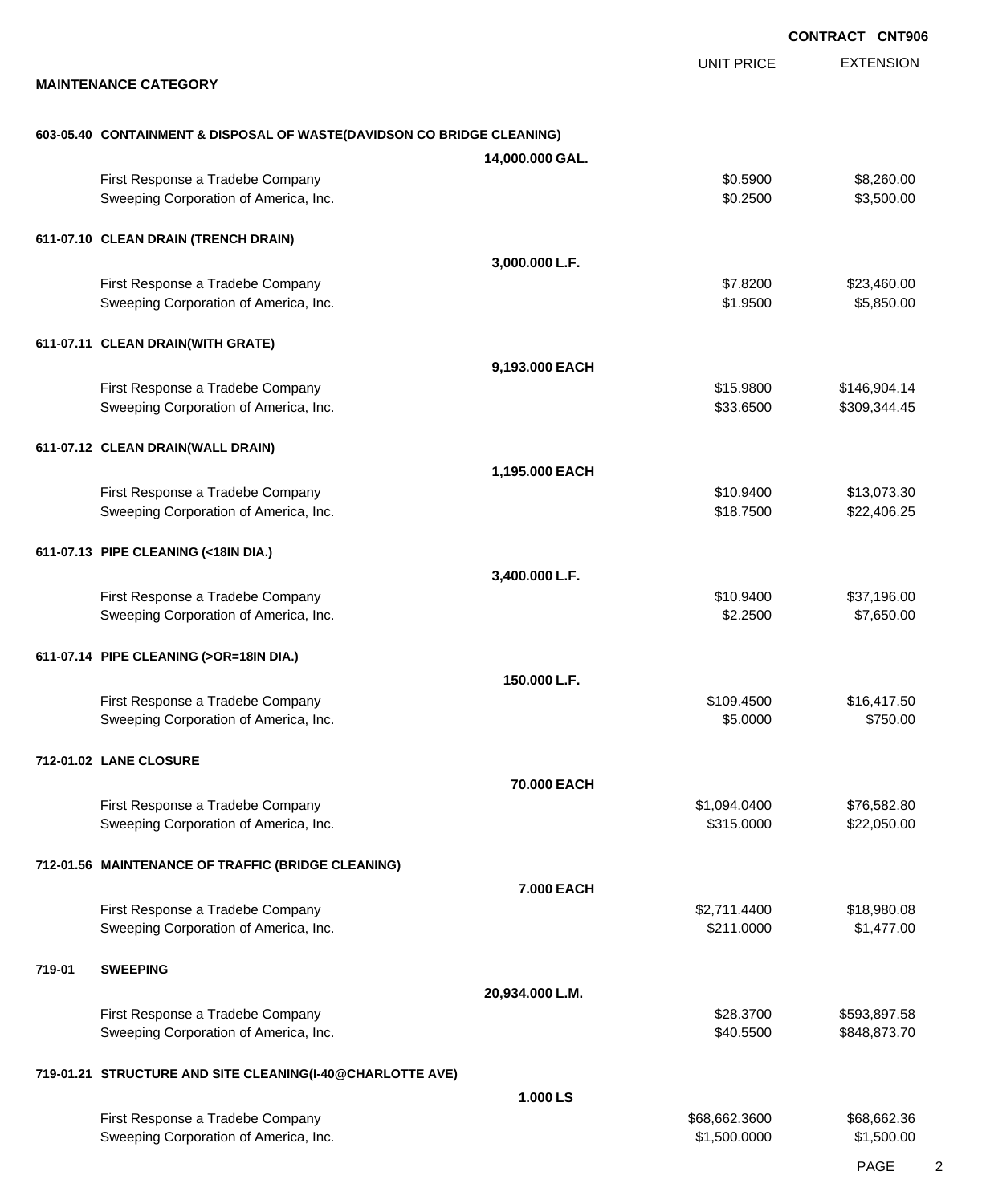|                                                               |          | <b>UNIT PRICE</b> | <b>EXTENSION</b> |
|---------------------------------------------------------------|----------|-------------------|------------------|
| 719-01.23 STRUCTURE AND SITE CLEANING(I-40@40TH STREET)       |          |                   |                  |
|                                                               | 1.000 LS |                   |                  |
| First Response a Tradebe Company                              |          | \$41,743.9300     | \$41,743.93      |
| Sweeping Corporation of America, Inc.                         |          | \$1,500.0000      | \$1,500.00       |
| 719-01.24 STRUCTURE AND SITE CLEANING(I-40@BATAVIA STREET)    |          |                   |                  |
|                                                               | 1.000 LS |                   |                  |
| First Response a Tradebe Company                              |          | \$43,261.9000     | \$43,261.90      |
| Sweeping Corporation of America, Inc.                         |          | \$1,500.0000      | \$1,500.00       |
| 719-01.25 STRUCTURE AND SITE CLEANING(I-40@CLIFTON STREET)    |          |                   |                  |
|                                                               | 1.000 LS |                   |                  |
| First Response a Tradebe Company                              |          | \$17,321.6200     | \$17,321.62      |
| Sweeping Corporation of America, Inc.                         |          | \$1,500.0000      | \$1,500.00       |
| 719-01.26 STRUCTURE AND SITE CLEANING(I-40@CLIFTON STREET #2) |          |                   |                  |
|                                                               | 1.000 LS |                   |                  |
| First Response a Tradebe Company                              |          | \$17,321.6200     | \$17,321.62      |
| Sweeping Corporation of America, Inc.                         |          | \$1,500.0000      | \$1,500.00       |
| 719-01.27 STRUCTURE AND SITE CLEANING(I-40@28TH AVENUE)       |          |                   |                  |
|                                                               | 1.000 LS |                   |                  |
| First Response a Tradebe Company                              |          | \$43,261.9000     | \$43,261.90      |
| Sweeping Corporation of America, Inc.                         |          | \$1,500.0000      | \$1,500.00       |
| 719-01.28 STRUCTURE AND SITE CLEANING(I-40@21ST AVENUE)       |          |                   |                  |
|                                                               | 1.000 LS |                   |                  |
| First Response a Tradebe Company                              |          | \$38,708.0100     | \$38,708.01      |
| Sweeping Corporation of America, Inc.                         |          | \$1,500.0000      | \$1,500.00       |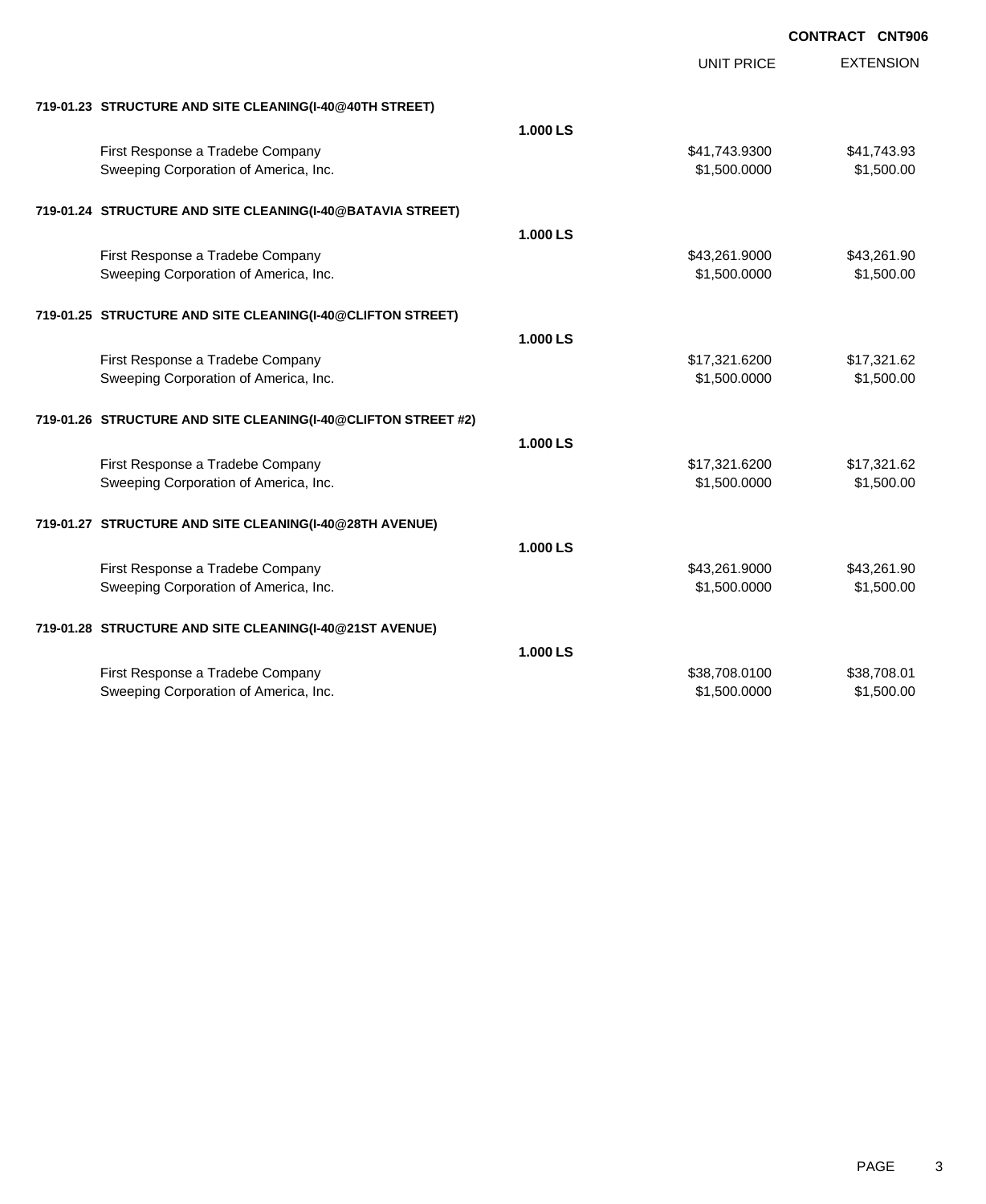### **SUB-TOTAL MAINTENANCE**

First Response a Tradebe Company **\$1,205,052.74** Sweeping Corporation of America, Inc. 631,232,401.40

### **TOTAL CONTRACT**

First Response a Tradebe Company **\$1,205,052.74** Sweeping Corporation of America, Inc. 6. The Superior of America, Inc. \$1,232,401.40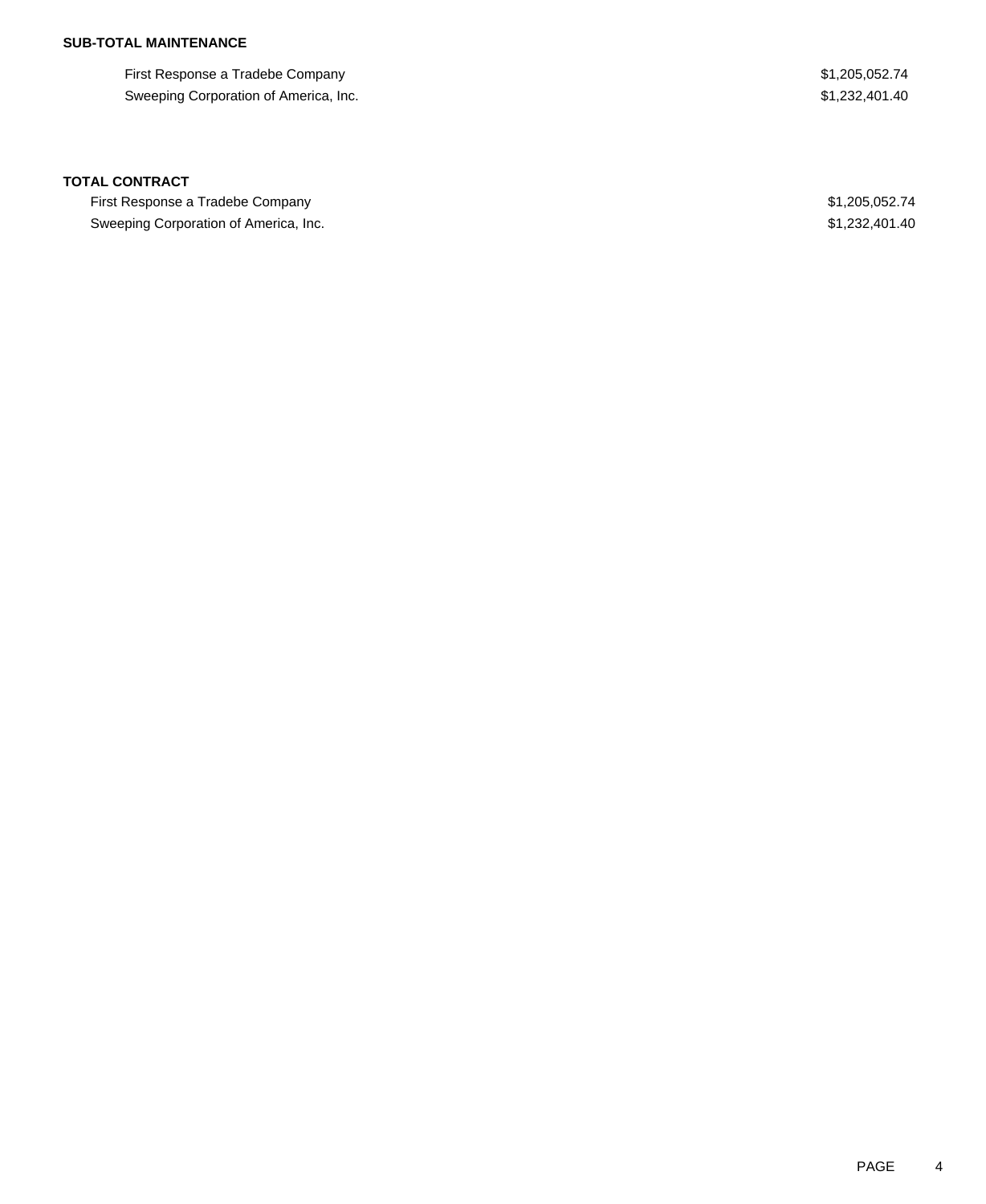### GIBSON COUNTY (Contract No. CNT902 Call 003)

STP/HSIP-367(9),27104-3207-94,27104-8207-14

THE RESURFACING ON U.S. 45WBR (S.R. 367) FROM U.S. 45W (S.R. 5) (L.M. 0.00) TO U.S. 45W (S.R. 5) (L.M. 4.73).

PROJECT LENGTH - 4.730 MILES

COMPLETION TIME - ON OR BEFORE AUGUST 31, 2019

DBE GOAL 6.00%

Delta Contracting Company, LLC \$1,730,601.98

TOTAL CONTRACT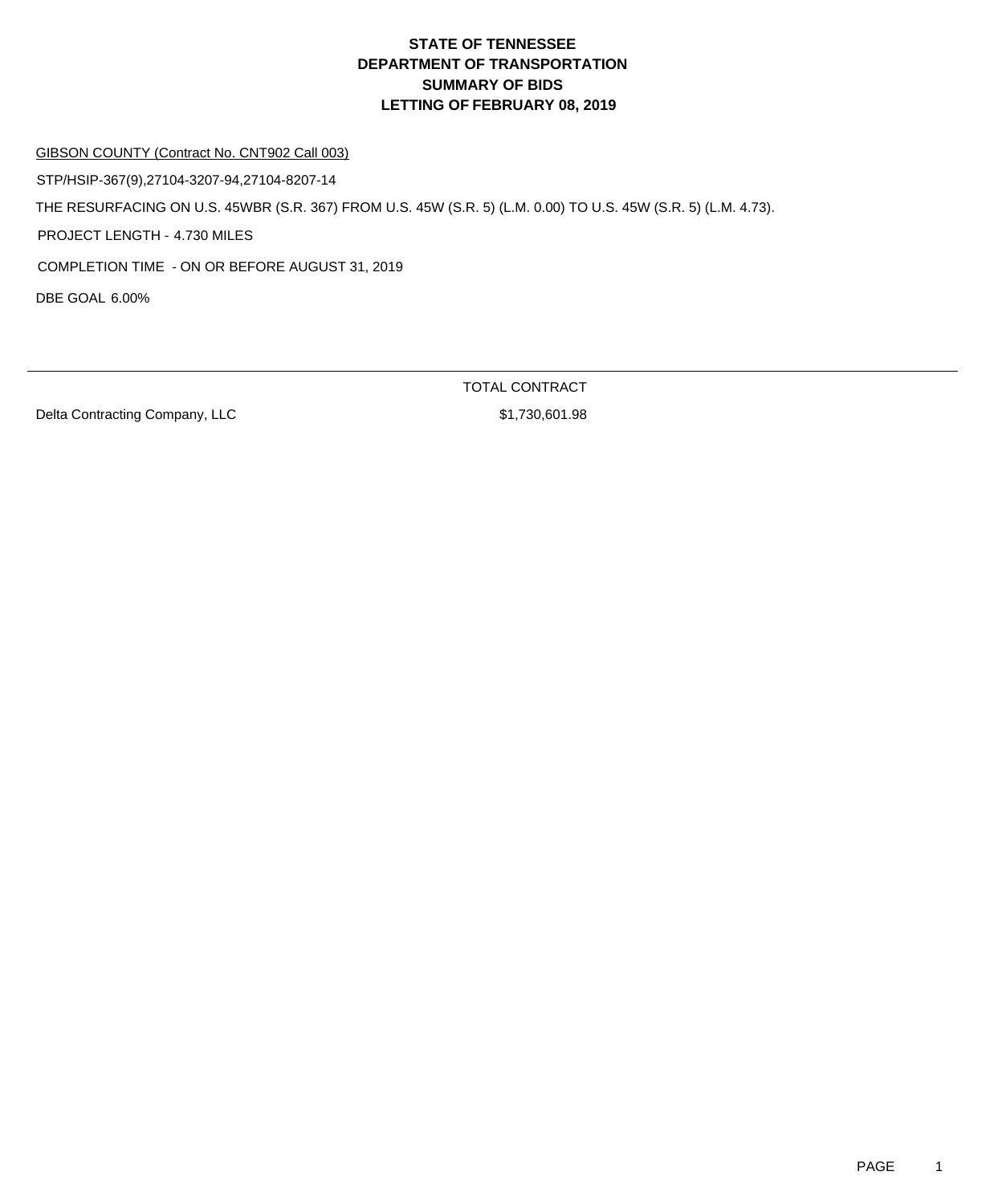|        |                                                                  |                 |                   | <b>CONTRACT CNT902</b> |
|--------|------------------------------------------------------------------|-----------------|-------------------|------------------------|
|        | <b>ROADWAY CATEGORY</b>                                          |                 | <b>UNIT PRICE</b> | <b>EXTENSION</b>       |
|        | 202-03.01 REMOVAL OF ASPHALT PAVEMENT                            |                 |                   |                        |
|        | Delta Contracting Company, LLC                                   | 1,400.000 S.Y.  | \$38.0000         | \$53,200.00            |
| 203-06 | <b>WATER</b>                                                     | 15.000 M.G.     |                   |                        |
|        | Delta Contracting Company, LLC                                   |                 | \$5.0000          | \$75.00                |
| 303-02 | MINERAL AGGREGATE, TYPE B BASE, GRADING (C or D)                 | 1,928.000 TON   |                   |                        |
|        | Delta Contracting Company, LLC                                   |                 | \$34.6600         | \$66,824.48            |
|        | 307-01.01 ASPHALT CONCRETE MIX (PG64-22) (BPMB-HM) GRADING A     |                 |                   |                        |
|        | Delta Contracting Company, LLC                                   | 644,000 TON     | \$124.0000        | \$79,856.00            |
| 403-01 | BITUMINOUS MATERIAL FOR TACK COAT (TC)                           | 54,000 TON      |                   |                        |
|        | Delta Contracting Company, LLC                                   |                 | \$766.2500        | \$41,377.50            |
|        | 411-01.10 ACS MIX(PG64-22) GRADING D                             |                 |                   |                        |
|        | Delta Contracting Company, LLC                                   | 7,967.000 TON   | \$99.3200         | \$791,282.44           |
|        | 411-12.04 SCORING FOR RUMBLE STRIPE (NON-CONTINUOUS) (4IN WIDTH) |                 |                   |                        |
|        | Delta Contracting Company, LLC                                   | 7.600 L.M.      | \$860.0000        | \$6,536.00             |
|        | 415-01.02 COLD PLANING BITUMINOUS PAVEMENT                       |                 |                   |                        |
|        | Delta Contracting Company, LLC                                   | 79,283.000 S.Y. | \$2.4800          | \$196,621.84           |
|        | 607-37.02 18" CORRUGATED METAL PIPE CULVERT                      |                 |                   |                        |
|        | Delta Contracting Company, LLC                                   | 426.000 L.F.    | \$73.0000         | \$31,098.00            |
|        | 607-37.03 24" CORRUGATED METAL PIPE CULVERT                      |                 |                   |                        |
|        | Delta Contracting Company, LLC                                   | 104.000 L.F.    | \$81.0000         | \$8,424.00             |
|        | 607-37.04 30" CORRUGATED METAL PIPE CULVERT                      |                 |                   |                        |
|        | Delta Contracting Company, LLC                                   | 40.000 L.F.     | \$106.0000        | \$4,240.00             |
|        | 607-37.05 36" CORRUGATED METAL PIPE CULVERT                      |                 |                   |                        |
|        | Delta Contracting Company, LLC                                   | 54.000 L.F.     | \$126.0000        | \$6,804.00             |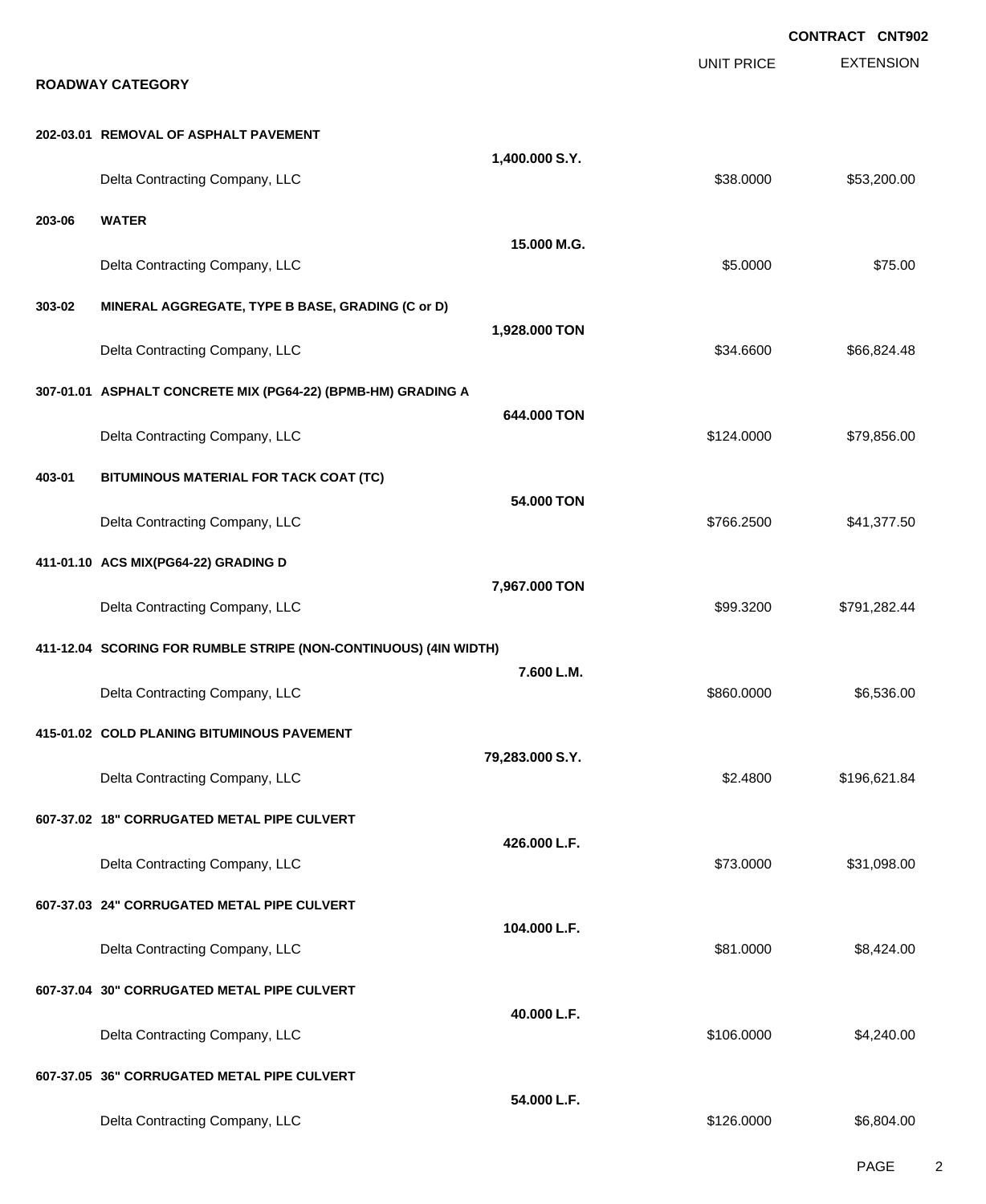|        |                                                                  |                   | <b>UNIT PRICE</b> | <b>CONTRACT CNT902</b><br><b>EXTENSION</b> |
|--------|------------------------------------------------------------------|-------------------|-------------------|--------------------------------------------|
|        | 701-02.01 CONCRETE CURB RAMP (RETROFIT)                          |                   |                   |                                            |
|        | Delta Contracting Company, LLC                                   | 4,705.000 S.F.    | \$30.7000         | \$144,443.50                               |
|        | 705-02.10 GUARDRAIL TRANSITION 27IN TO 31IN                      |                   |                   |                                            |
|        | Delta Contracting Company, LLC                                   | 3.000 EACH        | \$195.0000        | \$585.00                                   |
|        | 705-04.09 EARTH PAD FOR TYPE 38 GR END TREATMENT                 |                   |                   |                                            |
|        | Delta Contracting Company, LLC                                   | 3.000 EACH        | \$1,150.0000      | \$3,450.00                                 |
|        | 705-06.20 TANGENT ENERGY ABSORBING TERM MASH TL-3                |                   |                   |                                            |
|        | Delta Contracting Company, LLC                                   | 3.000 EACH        | \$2,975.0000      | \$8,925.00                                 |
| 712-01 | <b>TRAFFIC CONTROL</b>                                           |                   |                   |                                            |
|        | Delta Contracting Company, LLC                                   | 1.000 LS          | \$54,270.0000     | \$54,270.00                                |
| 712-06 | <b>SIGNS (CONSTRUCTION)</b>                                      |                   |                   |                                            |
|        | Delta Contracting Company, LLC                                   | 1,536.000 S.F.    | \$9.0000          | \$13,824.00                                |
|        | 716-01.21 SNOWPLOWABLE RAISED PAVMENT MARKERS (BI-DIR) (1 COLOR) |                   |                   |                                            |
|        | Delta Contracting Company, LLC                                   | 370.000 EACH      | \$36.0000         | \$13,320.00                                |
|        | 716-02.03 PLASTIC PAVEMENT MARKING (CROSS-WALK)                  |                   |                   |                                            |
|        | Delta Contracting Company, LLC                                   | 495.000 L.F.      | \$11.0000         | \$5,445.00                                 |
|        | 716-02.04 PLASTIC PAVEMENT MARKING(CHANNELIZATION STRIPING)      |                   |                   |                                            |
|        | Delta Contracting Company, LLC                                   | 45.000 S.Y.       | \$30.0000         | \$1,350.00                                 |
|        | 716-02.05 PLASTIC PAVEMENT MARKING (STOP LINE)                   |                   |                   |                                            |
|        | Delta Contracting Company, LLC                                   | 549.000 L.F.      | \$15.0000         | \$8,235.00                                 |
|        | 716-02.09 PLASTIC PAVEMENT MARKING (LONGITUDINAL CROSS-WALK)     |                   |                   |                                            |
|        | Delta Contracting Company, LLC                                   | 636.000 L.F.      | \$35.0000         | \$22,260.00                                |
|        | 716-03.03 PLASTIC WORD PAVEMENT MARKING (STOP AHEAD)             |                   |                   |                                            |
|        | Delta Contracting Company, LLC                                   | <b>4.000 EACH</b> | \$485.0000        | \$1,940.00                                 |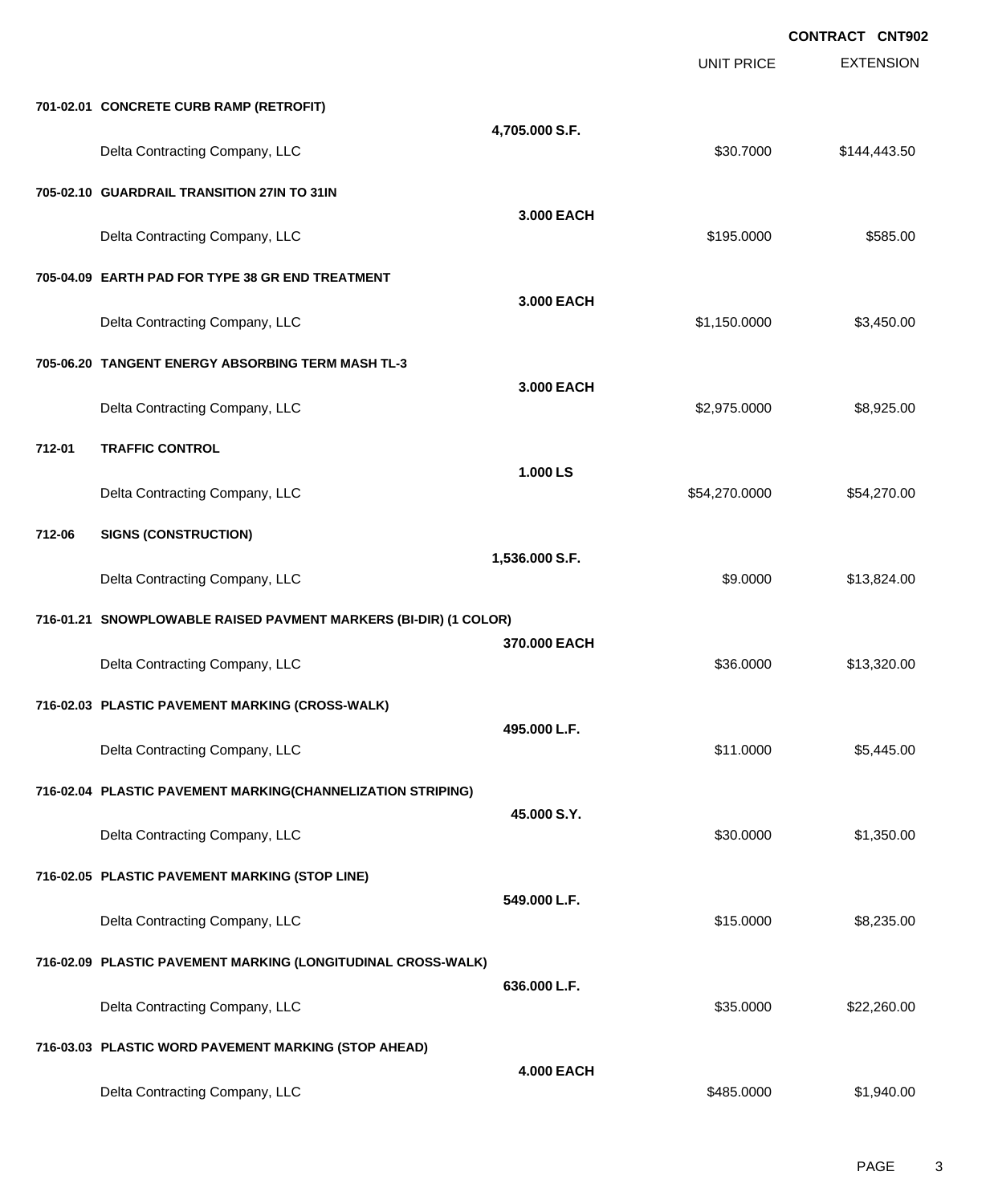|        |                                                          |                   |                   | <b>CONTRACT CNT902</b> |
|--------|----------------------------------------------------------|-------------------|-------------------|------------------------|
|        |                                                          |                   | <b>UNIT PRICE</b> | <b>EXTENSION</b>       |
|        | 716-03.06 PLASTIC WORD PAVEMENT MARKING (SIGNAL AHEAD)   |                   |                   |                        |
|        | Delta Contracting Company, LLC                           | <b>1.000 EACH</b> | \$530.0000        | \$530.00               |
|        | 716-04.10 PLASTIC PAVEMENT MARKING (HANDICAP SYMBOL)     |                   |                   |                        |
|        | Delta Contracting Company, LLC                           | <b>6.000 EACH</b> | \$135.0000        | \$810.00               |
|        | 716-04.12 PLASTIC PAVEMENT MARKING (YIELD LINE)          |                   |                   |                        |
|        | Delta Contracting Company, LLC                           | 100.000 S.F.      | \$25.0000         | \$2,500.00             |
|        | 716-05.01 PAINTED PAVEMENT MARKING (4" LINE)             |                   |                   |                        |
|        | Delta Contracting Company, LLC                           | 17.513 L.M.       | \$1,420.0000      | \$24,868.46            |
|        | 716-05.08 PAINTED PAVEMENT MARKING (PARKING LINE)        |                   |                   |                        |
|        | Delta Contracting Company, LLC                           | 2,760.000 L.F.    | \$2,4500          | \$6,762.00             |
|        | 716-12.02 ENHANCED FLATLINE THERMO PVMT MRKNG (6IN LINE) |                   |                   |                        |
|        | Delta Contracting Company, LLC                           | 3.766 L.M.        | \$5,860.0000      | \$22,068.76            |
|        | 716-13.01 SPRAY THERMO PVMT MRKNG (60 mil) (4IN LINE)    |                   |                   |                        |
|        | Delta Contracting Company, LLC                           | 14.496 L.M.       | \$3,500.0000      | \$50,736.00            |
| 717-01 | <b>MOBILIZATION</b>                                      |                   |                   |                        |
|        | Delta Contracting Company, LLC                           | 1.000 LS          | \$57,940.0000     | \$57,940.00            |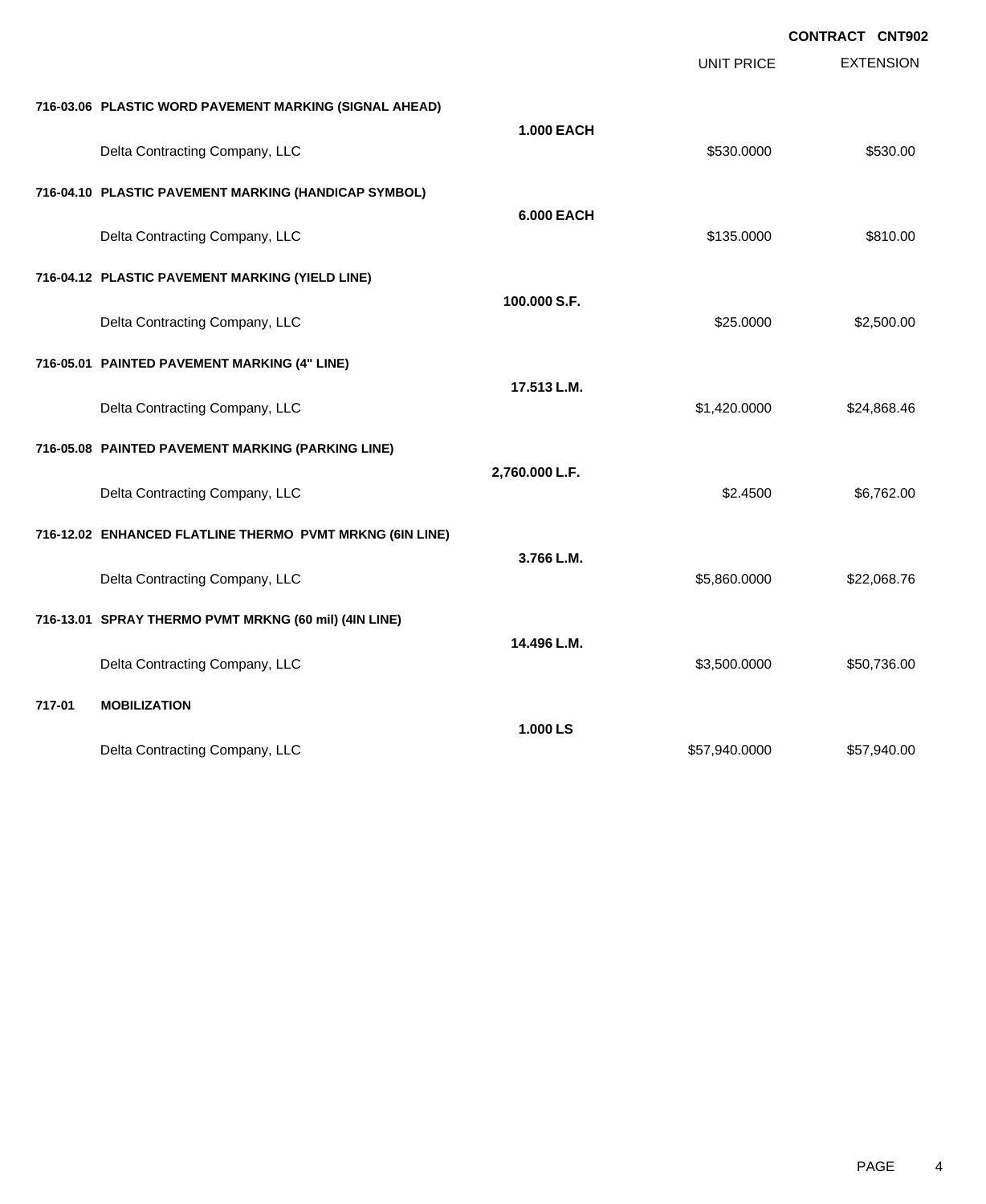Delta Contracting Company, LLC \$1,730,601.98

### **TOTAL CONTRACT**

Delta Contracting Company, LLC \$1,730,601.98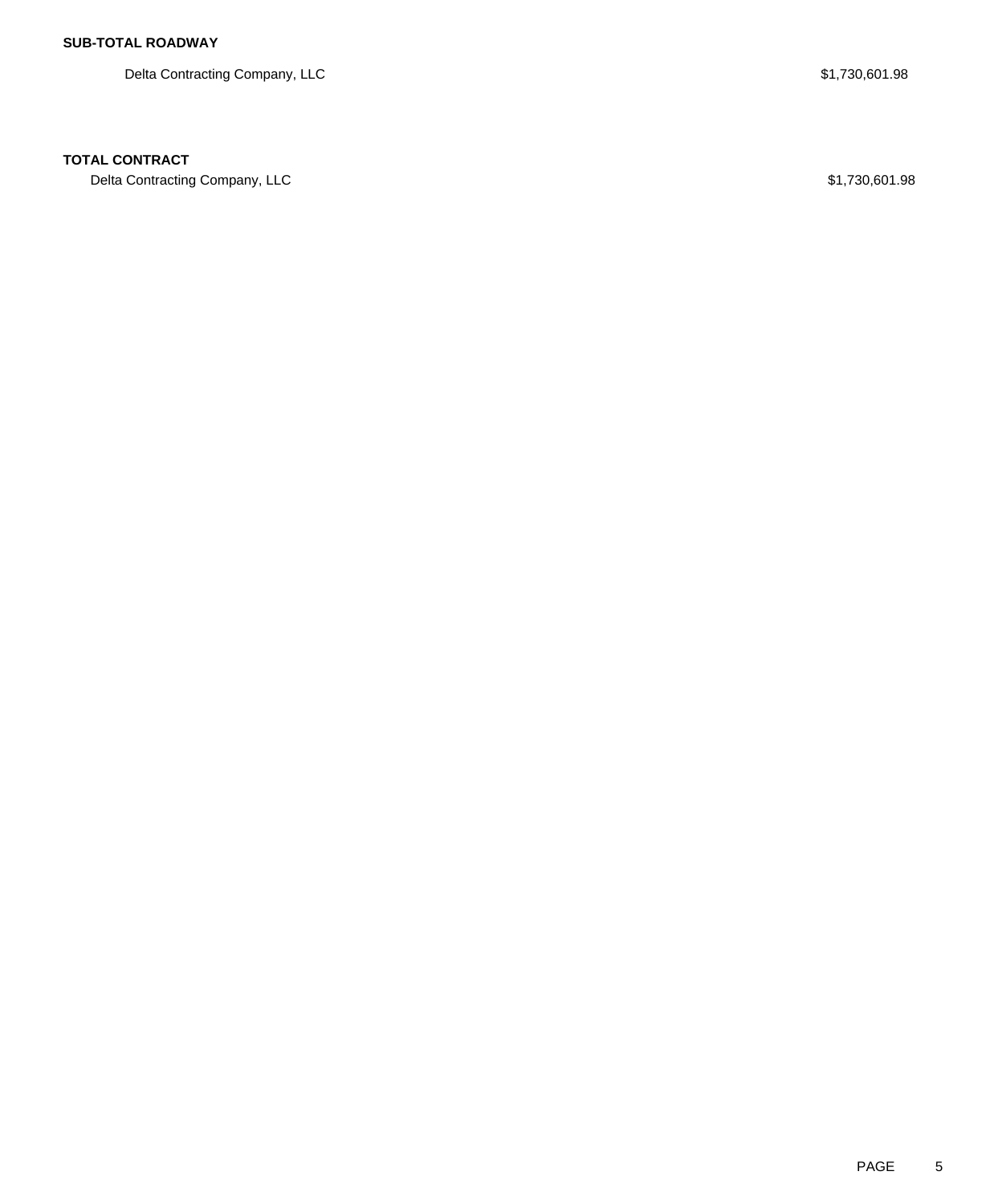RUTHERFORD AND WILLIAMSON COUNTIES (Contract No. CNT909 Call 005)

98303-4139-04,98303-4140-04

THE SWATH MOWING AND LITTER REMOVAL ON I-840.

PROJECT LENGTH - 53.990 MILES

COMPLETION TIME - ON OR BEFORE DECEMBER 31, 2019

Bill Ledford & Son, Inc. 636.000 6446,636.00 Orr Contracting, Inc. \$489,656.00

TOTAL CONTRACT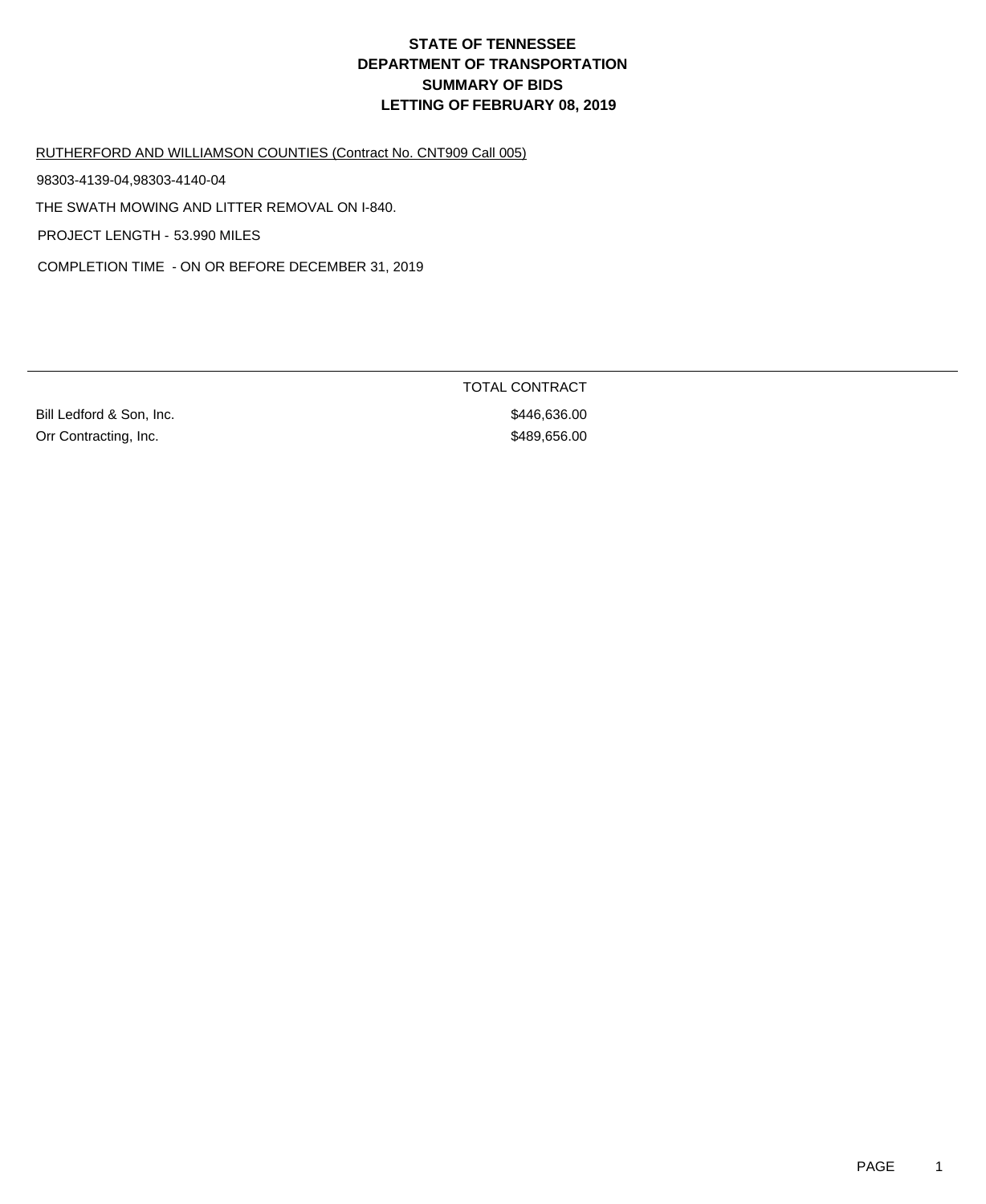|        |                                                    |                |                          | <b>CONTRACT CNT909</b>       |
|--------|----------------------------------------------------|----------------|--------------------------|------------------------------|
|        | <b>MAINTENANCE CATEGORY</b>                        |                | <b>UNIT PRICE</b>        | <b>EXTENSION</b>             |
|        | 717-10.01 INVOLUNTARY WORK SUSPENSION (BY THE DAY) |                |                          |                              |
|        | Bill Ledford & Son, Inc.<br>Orr Contracting, Inc.  | 5.000 DAY      | \$500.0000<br>\$1,0000   | \$2,500.00<br>\$5.00         |
| 719-02 | <b>REMOVAL AND DISPOSAL OF LITTER</b>              |                |                          |                              |
|        | Bill Ledford & Son, Inc.<br>Orr Contracting, Inc.  | 270.000 L.M.   | \$500,0000<br>\$300.0000 | \$135,000.00<br>\$81,000.00  |
| 806-01 | <b>MOWING</b>                                      |                |                          |                              |
|        | Bill Ledford & Son, Inc.<br>Orr Contracting, Inc.  | 1,245.000 ACRE | \$60.0000<br>\$75,0000   | \$74,700.00<br>\$93,375.00   |
|        | 806-02.13 SWATH MOWING                             |                |                          |                              |
|        | Bill Ledford & Son, Inc.<br>Orr Contracting, Inc.  | 4,042.000 ACRE | \$58.0000<br>\$78.0000   | \$234,436.00<br>\$315,276.00 |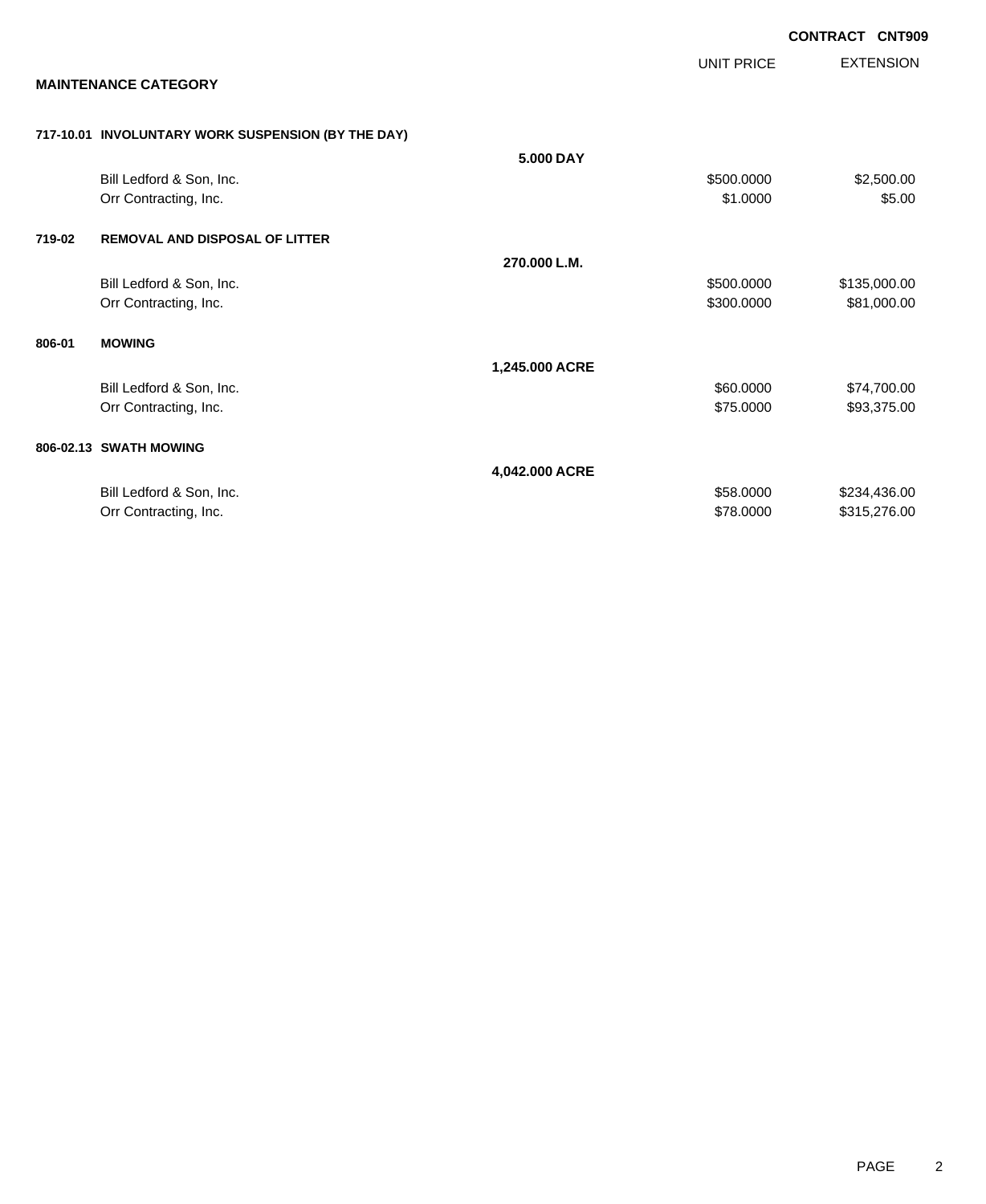## **SUB-TOTAL MAINTENANCE**

Bill Ledford & Son, Inc. \$446,636.00 Orr Contracting, Inc. \$489,656.00

### **TOTAL CONTRACT**

Bill Ledford & Son, Inc. \$446,636.00 Orr Contracting, Inc. \$489,656.00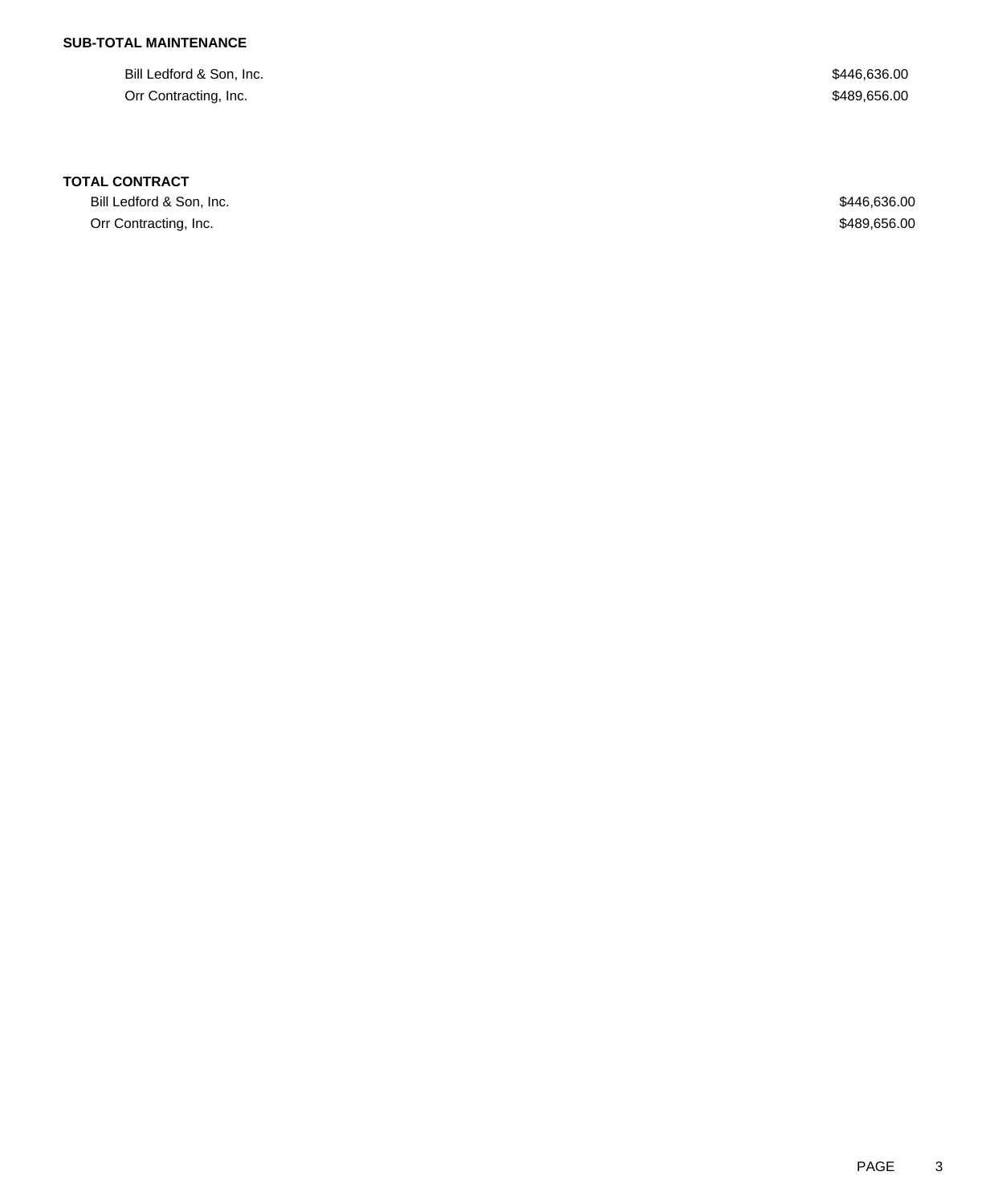### ANDERSON COUNTY (Contract No. CNT043 Call 006)

NH/HSIP-61(47),01004-3248-94,01004-8248-14

THE RESURFACING ON S.R. 61 FROM NEAR BUFFALO ROAD (L.M. 20.52) TO NEAR U.S. 441 (S.R. 71) (L.M. 22.80).

PROJECT LENGTH - 2.280 MILES

COMPLETION TIME - ON OR BEFORE OCTOBER 31, 2019

DBE GOAL 6.50%

|                                  | TOTAL CONTRACT |
|----------------------------------|----------------|
| Rogers Group, Inc.               | \$1,048,358.99 |
| Duracap Asphalt Paving Co., Inc. | \$1.198.642.54 |
| APAC-Atlantic, Inc.              | \$1,319,516.00 |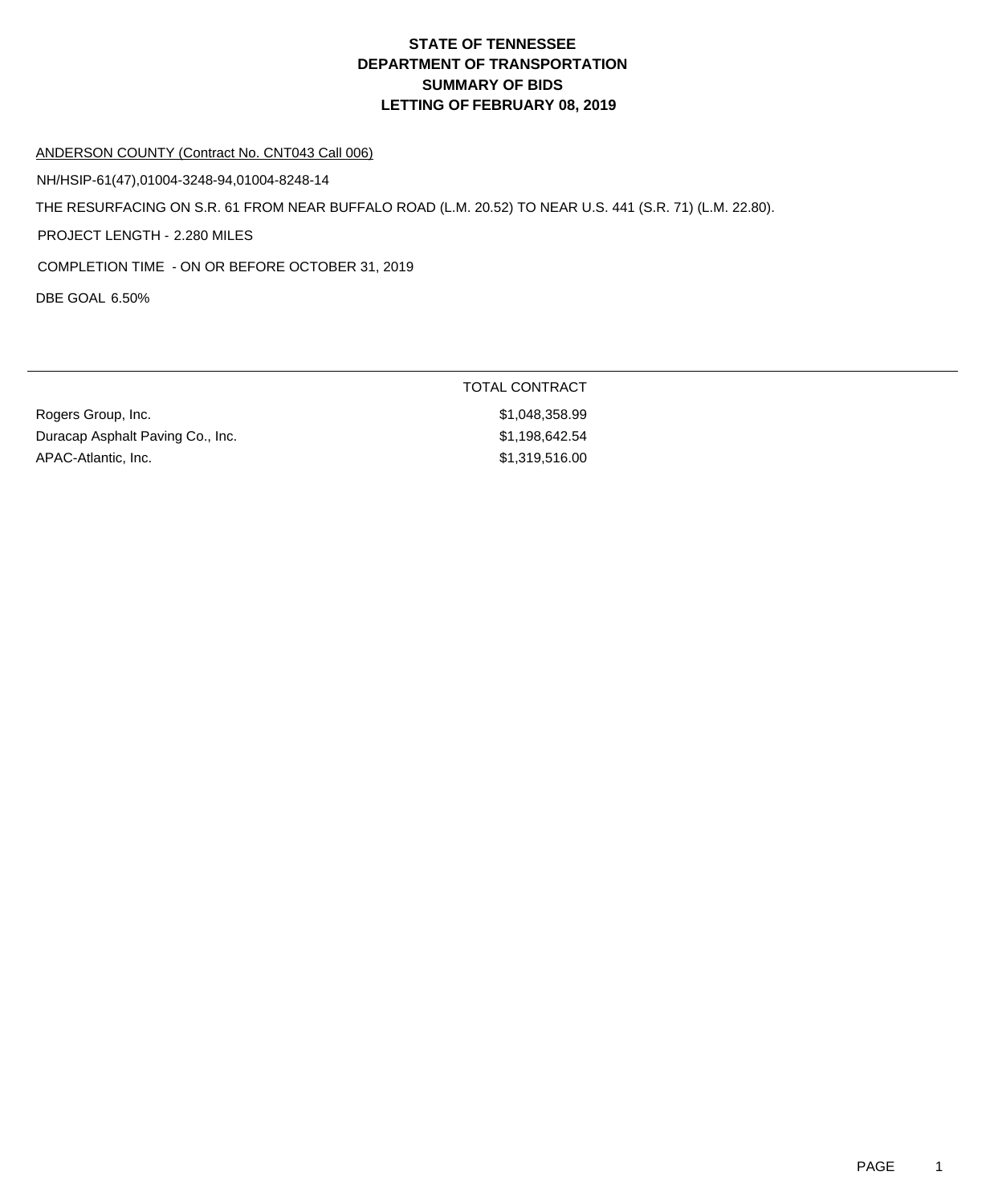EXTENSION **CONTRACT CNT043** UNIT PRICE **ROADWAY CATEGORY 307-01.15 ASC MIX (PG64-22) (BPMLC-HM) GRADING CS 502.000 TON** Rogers Group, Inc. \$100.4600 \$50,430.92 Duracap Asphalt Paving Co., Inc. 6. The Contract of the Contract of the State of the State of the State of the State of State of the State of State of State of State of State of the State of State of State of State of Stat APAC-Atlantic, Inc. \$60,240.00 \$60,240.00 \$60,240.00 \$60,240.00 \$60,240.00 \$60,240.00 **403-01 BITUMINOUS MATERIAL FOR TACK COAT (TC) 41.000 TON** Rogers Group, Inc. \$809.6100 \$33,194.01 Duracap Asphalt Paving Co., Inc. \$1,058.0000 \$43,378.00 APAC-Atlantic, Inc. \$900.000 \$36,900.00 **411-01.07 ACS MIX (PG64-22) GRADING E SHOULDER 396.000 TON** Rogers Group, Inc. \$97.7300 \$38,701.08 Duracap Asphalt Paving Co., Inc. 641,833.44 APAC-Atlantic, Inc. \$125.0000 \$49,500.00 **411-02.10 ACS MIX(PG70-22) GRADING D 5,602.000 TON** Rogers Group, Inc. \$99.8600 \$559,415.72 Duracap Asphalt Paving Co., Inc. 660,027.64 APAC-Atlantic, Inc. \$129.0000 \$722,658.00 **411-12.02 SCORING SHOULDERS (NON-CONTINUOUS) (16IN WIDTH) 1.000 L.M.** Rogers Group, Inc. \$1,550.8900 \$1,550.8900 \$1,550.8900 \$1,550.8900 \$1,550.8900 \$1,550.89 Duracap Asphalt Paving Co., Inc. \$4,500.000 \$4,500.000 \$4,500.000 \$4,500.000 APAC-Atlantic, Inc. \$1,700.000 \$1,700.000 \$1,700.000 \$1,700.000 \$1,700.000 \$1,700.000 \$1,700.00 \$1,700.00 \$1,700 **415-01.01 COLD PLANING BITUMINOUS PAVEMENT 5,934.000 TON** Rogers Group, Inc. \$104,438.40  $\sim$  \$17.6000 \$104,438.40 Duracap Asphalt Paving Co., Inc. \$19.5100 \$115,772.34 APAC-Atlantic, Inc. \$20.000 \$118,680.00 **712-01 TRAFFIC CONTROL 1.000 LS** Rogers Group, Inc. \$21,512.2100 \$21,512.2100 \$21,512.2100 \$21,512.21 Duracap Asphalt Paving Co., Inc. 665,900.000 \$65,900.000 \$65,900.000 \$65,900.000 APAC-Atlantic, Inc. \$60,000.000 \$60,000.000 \$60,000.000 \$60,000.000 \$60,000.000 \$60,000.00 **712-04.01 FLEXIBLE DRUMS (CHANNELIZING) 142.000 EACH** Rogers Group, Inc. \$1,468.28 Duracap Asphalt Paving Co., Inc. \$11.0000 \$1,562.00

APAC-Atlantic, Inc. \$1,775.00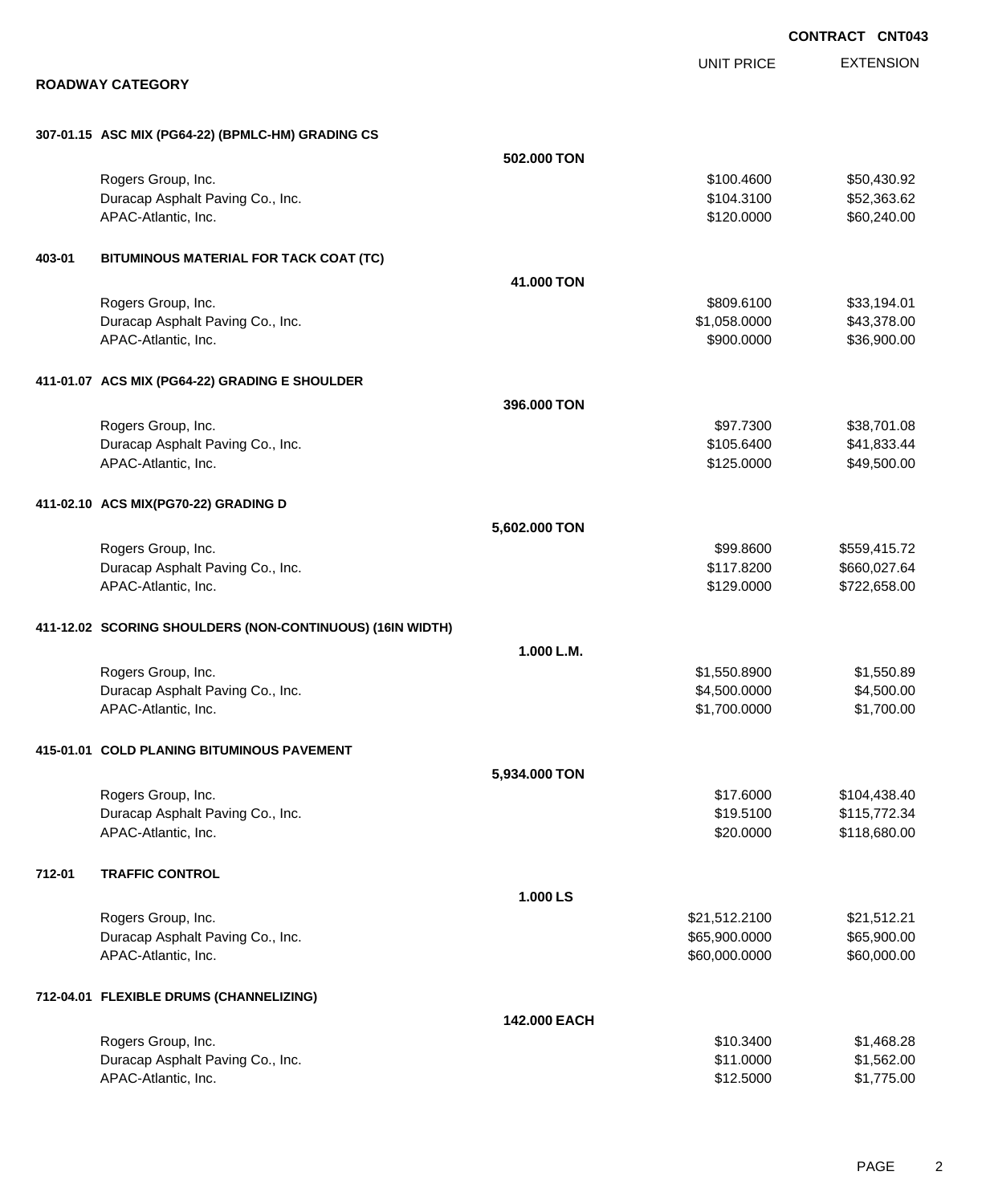EXTENSION UNIT PRICE **712-05.01 WARNING LIGHTS (TYPE A) 71.000 EACH** Rogers Group, Inc. \$367.07 \$3.1700 \$367.07 Duracap Asphalt Paving Co., Inc. 6.6000 \$390.50 APAC-Atlantic, Inc. \$443.75 **712-06 SIGNS (CONSTRUCTION) 824.000 S.F.** Rogers Group, Inc. \$4,902.80 Duracap Asphalt Paving Co., Inc. 6. 2012 12:356.00 \$5,356.00 \$5,356.00 APAC-Atlantic, Inc. \$5,768.00 \$5,768.00 \$5,768.00 \$5,768.00 \$5,768.00 \$5,768.00 \$5,768.00 \$5,768.00 \$5,768.00 \$5,768 **712-08.03 ARROW BOARD (TYPE C) 3.000 EACH** Rogers Group, Inc. \$2,248.77 Duracap Asphalt Paving Co., Inc. 6. The Contract of the Contract of the State of the State of the State of the State of the State of the State of the State of the State of the State of the State of the State of the State o APAC-Atlantic, Inc. \$2,175.00 \$2,175.00 \$2,175.00 \$2,175.00 \$2,175.00 \$2,175.00 \$2,175.00 \$2,175.00 \$2,175.00 \$2,175.00 \$2,175.00 \$2,175.00 \$2,175.00 \$2,175.00 \$2,175.00 \$2,175.00 \$2,175.00 \$2,175.00 \$2,175.00 \$2,175.00 \$2 **716-01.21 SNOWPLOWABLE RAISED PAVMENT MARKERS (BI-DIR) (1 COLOR) 238.000 EACH** Rogers Group, Inc. \$23.7800 \$5,659.64 Duracap Asphalt Paving Co., Inc. \$31.0000 \$7,378.00 APAC-Atlantic, Inc. \$30.0000 \$7,140.00 **716-01.22 SNOWPLOWABLE RAISED PAVMENT MARKERS (MONO-DIR)(1 COLOR) 398.000 EACH** Rogers Group, Inc. \$23.7800 \$9,464.44 Duracap Asphalt Paving Co., Inc. \$12,338.00 APAC-Atlantic, Inc. \$30.0000 \$11,940.00 **716-01.23 SNOWPLOWABLE RAISED PAVEMENT MARKERS (BI-DIR)(2 COLOR) 164.000 EACH** Rogers Group, Inc. \$2,731.00 \$3,731.00 \$3,731.00 \$3,731.00 \$3,731.00 \$3,731.00 \$3,731.00 Duracap Asphalt Paving Co., Inc. 6. The Contract of the Contract of the State of the State of the State of the State of the State of the State of the State of the State of the State of the State of the State of the State o APAC-Atlantic, Inc. \$3,084.00 \$5,084.00 \$5,084.00 \$5,084.00 \$5,084.00 \$5,084.00 \$5,084.00 **716-02.04 PLASTIC PAVEMENT MARKING(CHANNELIZATION STRIPING) 102.000 S.Y.** Rogers Group, Inc. \$1,898.22 Duracap Asphalt Paving Co., Inc. 6. The Contract of the Contract of the State of the State of the State of the State of the State of the State of the State of the State of the State of the State of the State of the State o APAC-Atlantic, Inc. \$1,759.50 **716-02.05 PLASTIC PAVEMENT MARKING (STOP LINE) 434.000 L.F.** Rogers Group, Inc. \$1,487.56 Duracap Asphalt Paving Co., Inc. \$1,774.00 \$4,774.00 \$4,774.00

APAC-Atlantic, Inc. \$8.5000 \$3,689.00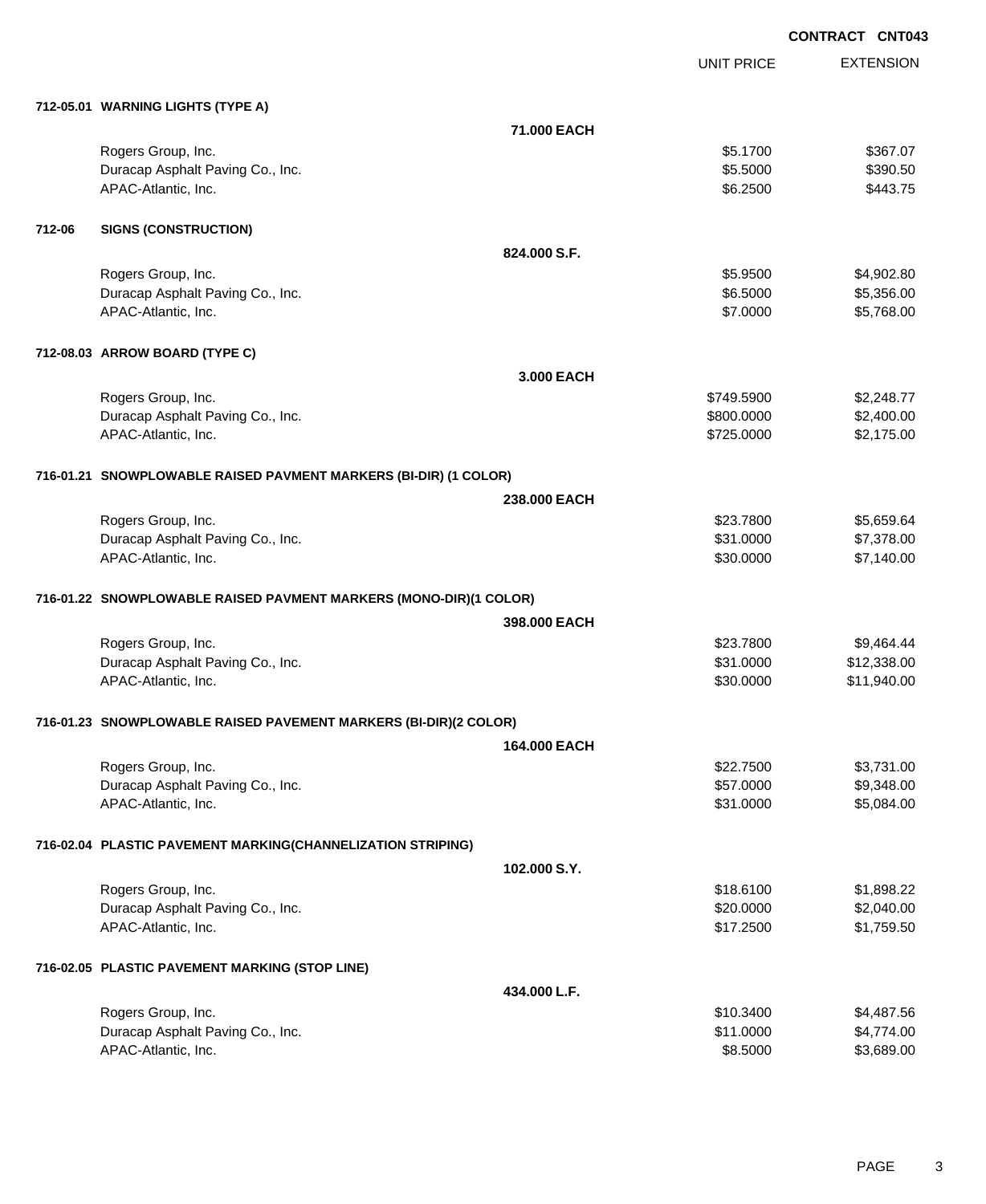|                                                           | UNIT PRICE        | <b>EXTENSION</b> |
|-----------------------------------------------------------|-------------------|------------------|
| 716-02.06 PLASTIC PAVEMENT MARKING (TURN LANE ARROW)      |                   |                  |
|                                                           | 47.000 EACH       |                  |
| Rogers Group, Inc.                                        | \$155.0900        | \$7,289.23       |
| Duracap Asphalt Paving Co., Inc.                          | \$165.0000        | \$7,755.00       |
| APAC-Atlantic, Inc.                                       | \$125.0000        | \$5,875.00       |
| 716-04.12 PLASTIC PAVEMENT MARKING (YIELD LINE)           |                   |                  |
|                                                           | 2,735.000 S.F.    |                  |
| Rogers Group, Inc.                                        | \$6.2000          | \$16,957.00      |
| Duracap Asphalt Paving Co., Inc.                          | \$6.6000          | \$18,051.00      |
| APAC-Atlantic, Inc.                                       | \$8.2500          | \$22,563.75      |
| 716-04.14 PLASTIC PAVEMENT MARKING (LANE REDUCTION ARROW) |                   |                  |
|                                                           | <b>1.000 EACH</b> |                  |
| Rogers Group, Inc.                                        | \$206.7800        | \$206.78         |
| Duracap Asphalt Paving Co., Inc.                          | \$220.0000        | \$220.00         |
| APAC-Atlantic, Inc.                                       | \$175.0000        | \$175.00         |
| 716-12.02 ENHANCED FLATLINE THERMO PVMT MRKNG (6IN LINE)  |                   |                  |
|                                                           | 9.000 L.M.        |                  |
| Rogers Group, Inc.                                        | \$4,290.7800      | \$38,617.02      |
| Duracap Asphalt Paving Co., Inc.                          | \$4,565.0000      | \$41,085.00      |
| APAC-Atlantic, Inc.                                       | \$4,075.0000      | \$36,675.00      |
| 716-13.01 SPRAY THERMO PVMT MRKNG (60 mil) (4IN LINE)     |                   |                  |
|                                                           | 4.000 L.M.        |                  |
| Rogers Group, Inc.                                        | \$2,274.6300      | \$9,098.52       |
| Duracap Asphalt Paving Co., Inc.                          | \$2,420.0000      | \$9,680.00       |
| APAC-Atlantic, Inc.                                       | \$2,175.0000      | \$8,700.00       |
| 716-13.02 SPRAY THERMO PVMT MRKNG (60 mil) (6IN LINE)     |                   |                  |
|                                                           | 1.000 L.M.        |                  |
| Rogers Group, Inc.                                        | \$2,791.5900      | \$2,791.59       |
| Duracap Asphalt Paving Co., Inc.                          | \$2,970.0000      | \$2,970.00       |
| APAC-Atlantic, Inc.                                       | \$1,875.0000      | \$1,875.00       |
| 717-01<br><b>MOBILIZATION</b>                             |                   |                  |
|                                                           | 1.000 LS          |                  |
| Rogers Group, Inc.                                        | \$77,767.8400     | \$77,767.84      |
| Duracap Asphalt Paving Co., Inc.                          | \$34,000.0000     | \$34,000.00      |
| APAC-Atlantic, Inc.                                       | \$75,000.0000     | \$75,000.00      |
| 730-14.02 SAW SLOT                                        |                   |                  |
|                                                           | 16,000.000 L.F.   |                  |
| Rogers Group, Inc.                                        | \$2.4800          | \$39,680.00      |
| Duracap Asphalt Paving Co., Inc.                          | \$2.6500          | \$42,400.00      |
| APAC-Atlantic, Inc.                                       | \$3.4500          | \$55,200.00      |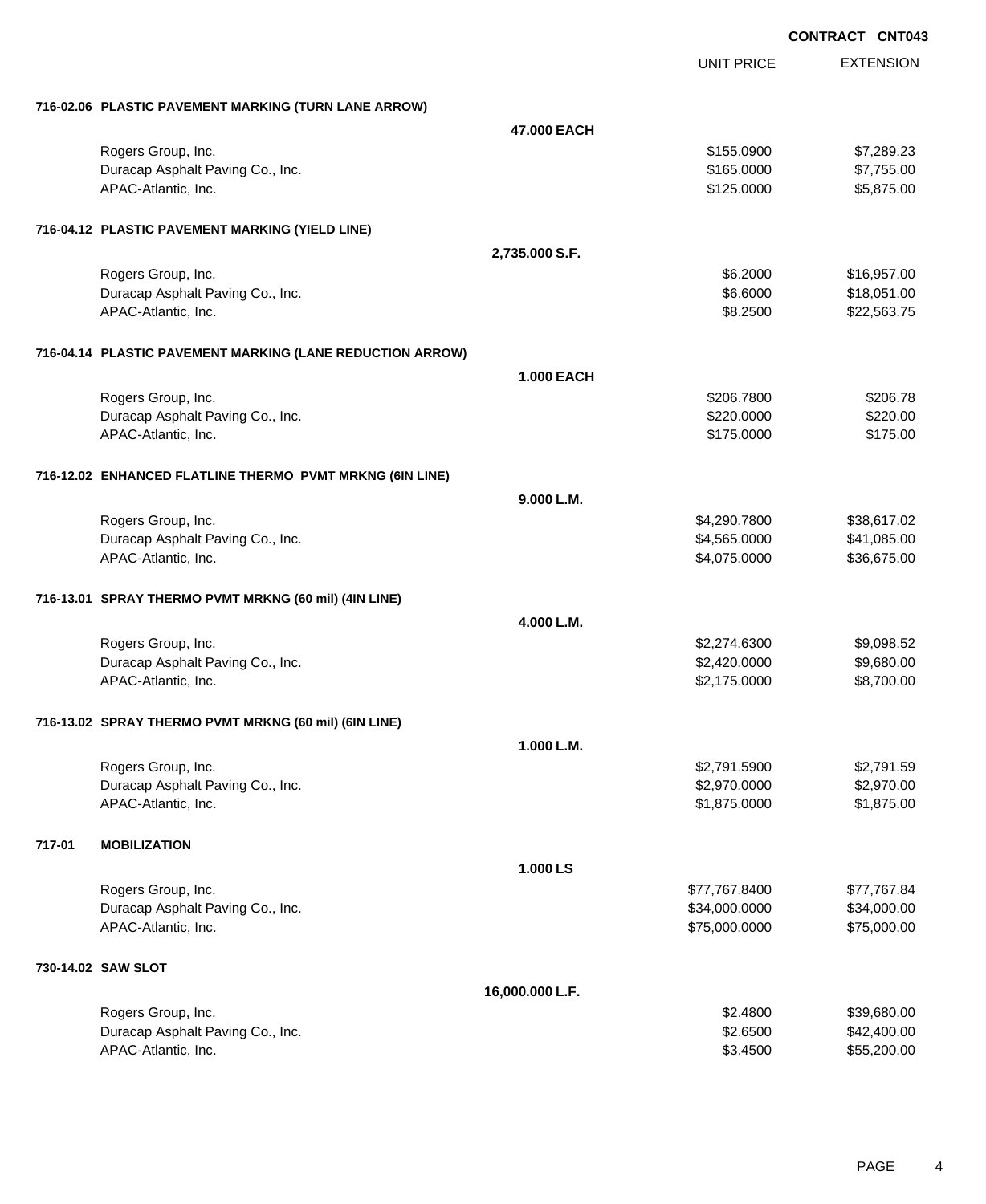EXTENSION UNIT PRICE

### **730-14.03 LOOP WIRE**

### **32,000.000 L.F.**

| Rogers Group, Inc.               | \$0.3900 | \$12,480,00 |
|----------------------------------|----------|-------------|
| Duracap Asphalt Paving Co., Inc. | \$0.4100 | \$13,120,00 |
| APAC-Atlantic, Inc.              | \$0.7500 | \$24,000.00 |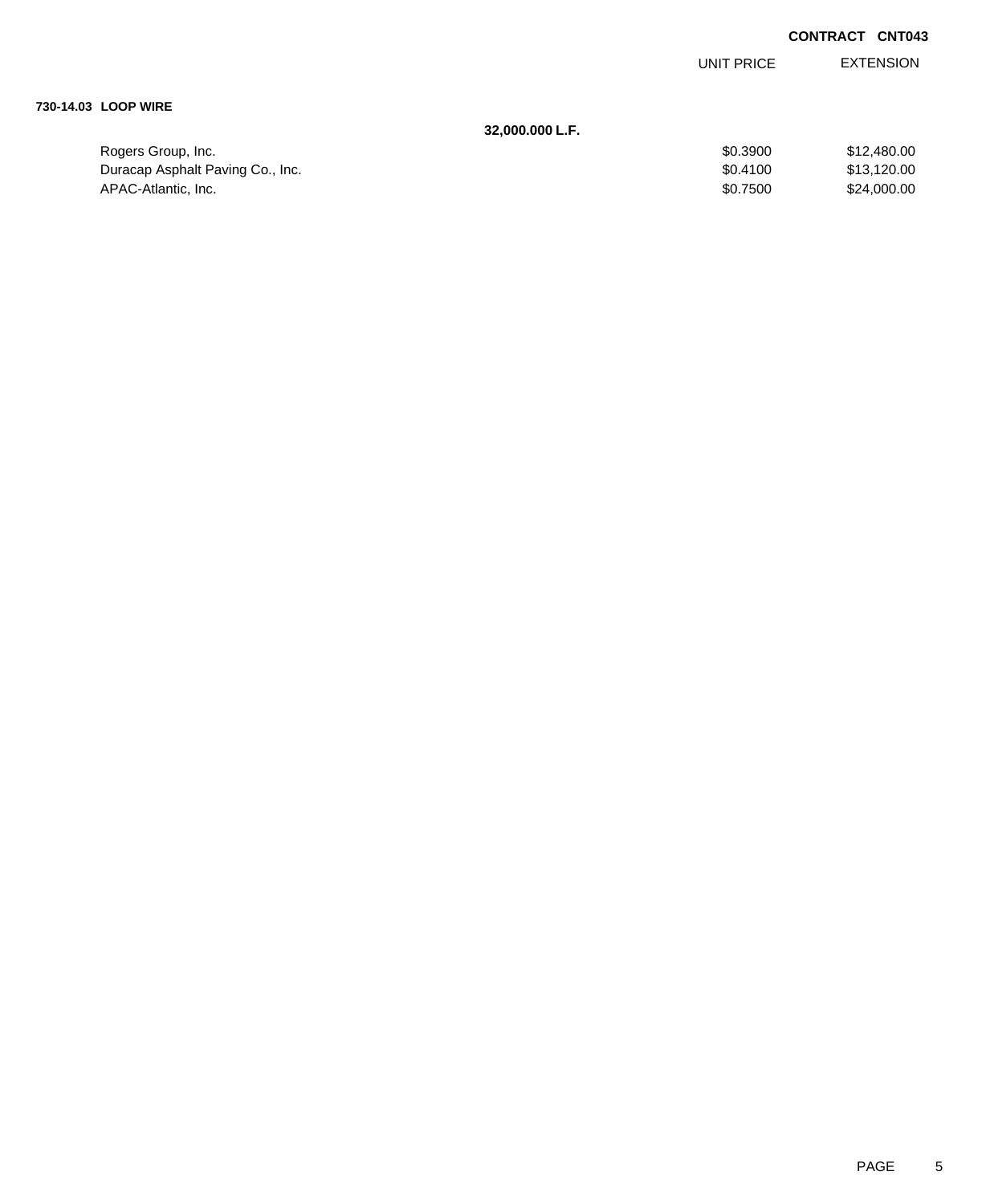### **SUB-TOTAL ROADWAY**

| Rogers Group, Inc.               | \$1,048,358.99 |
|----------------------------------|----------------|
| Duracap Asphalt Paving Co., Inc. | \$1,198,642.54 |
| APAC-Atlantic, Inc.              | \$1.319.516.00 |

# **TOTAL CONTRACT**

| Rogers Group, Inc.               | \$1,048,358.99 |
|----------------------------------|----------------|
| Duracap Asphalt Paving Co., Inc. | \$1.198.642.54 |
| APAC-Atlantic, Inc.              | \$1,319,516,00 |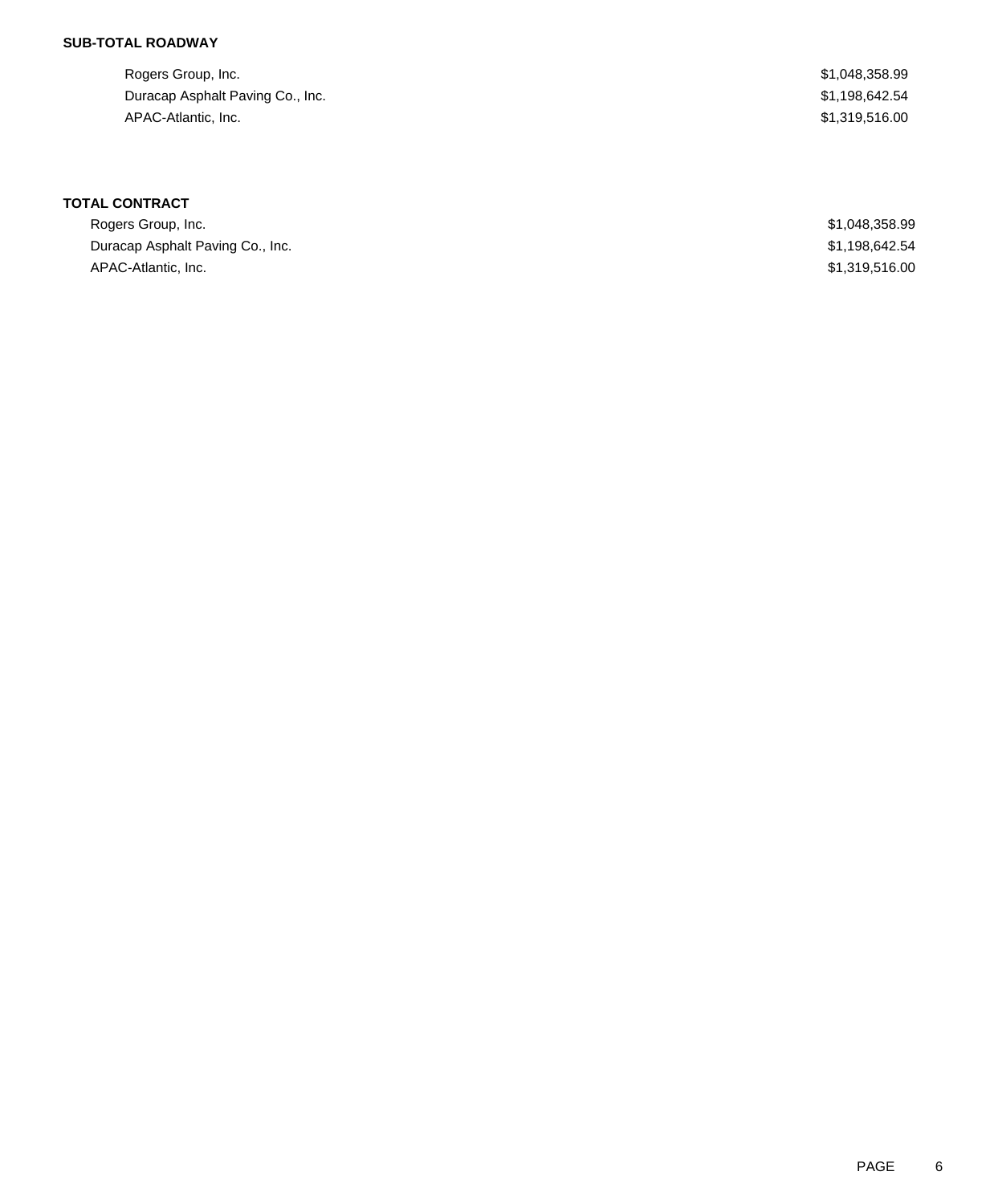COUNTIES ANDERSON, BLOUNT, CAMPBELL, CARTER, CLAIBORNE, COCKE, GRAINGER, HAMBLEN, HANCOCK, HAWKINS, JEFFERSON, JOHNSON, KNOX, LOUDON, MONROE, MORGAN, ROANE, SCOTT, SEVIER, SULLIVAN, UNICOI, UNION, AND WASHINGTON (Contract No. CNT054 Call 007)

98100-4123-04,98100-4124-04

THE RETRACING OF PAVEMENT MARKINGS WITH SPRAY THERMOPLASTIC AND RANDOM ON-CALL PAVEMENT MARKING ON VARIOUS INTERSTATE AND STATE ROUTES.

PROJECT LENGTH - 0.0 MILES

COMPLETION TIME - ON OR BEFORE JUNE 30, 2020

TOTAL CONTRACT

Superior Pavement Marking, Inc. \$2,515,916.13 Central Seal Company **\$2,859,915.00**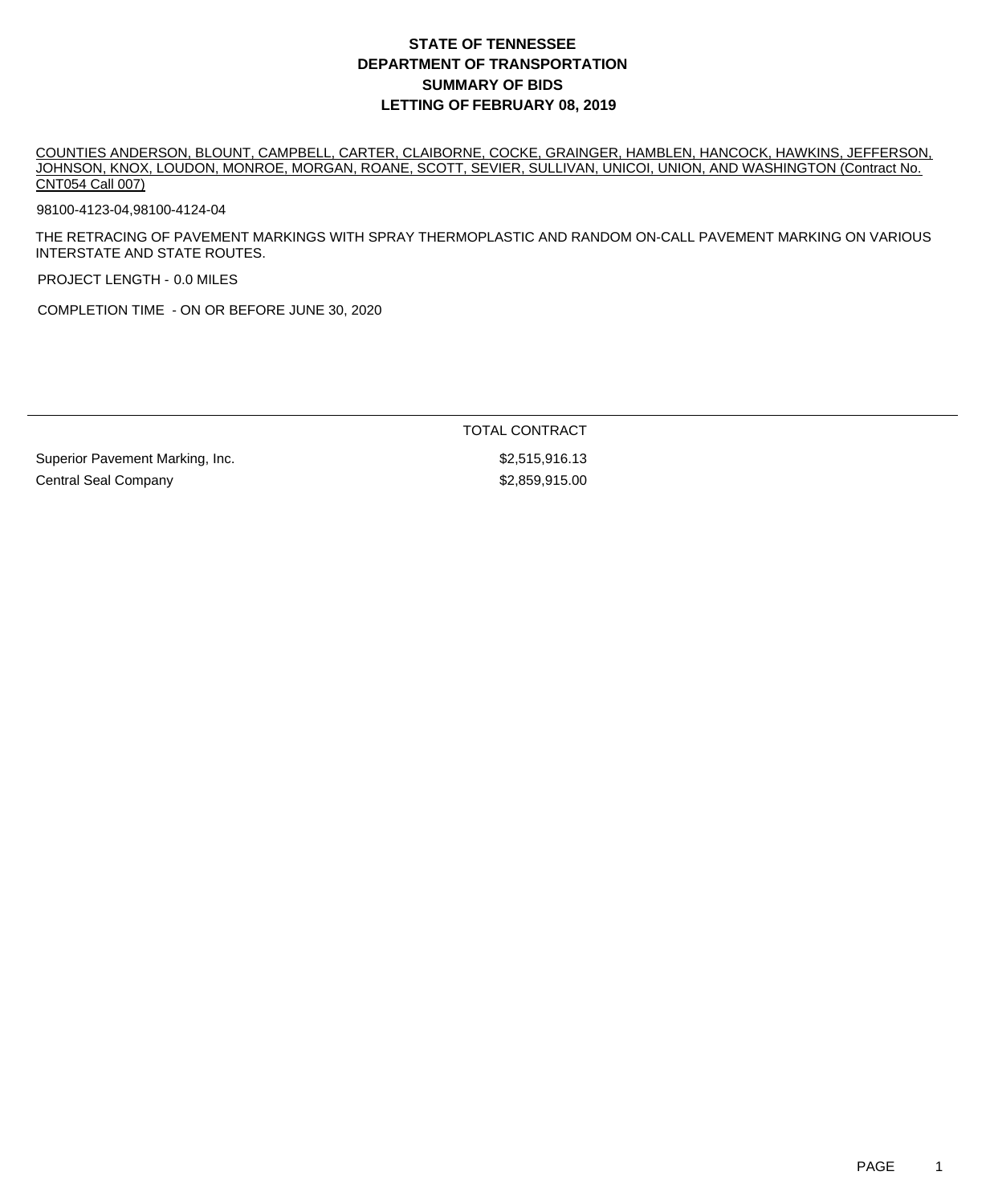EXTENSION **CONTRACT CNT054** UNIT PRICE **MAINTENANCE CATEGORY 411-12.01 SCORING SHOULDERS (CONTINUOUS) (16IN WIDTH) 10.000 L.M.** Superior Pavement Marking, Inc. 6. The Superior Pavement Marking, Inc. 6. The Superior Pavement Marking, Inc. 6. The Superior St. 6.000.000 \$5,000.000 \$5,000.00 Central Seal Company \$650.000 \$6,500.00 **411-12.02 SCORING SHOULDERS (NON-CONTINUOUS) (16IN WIDTH) 10.000 L.M.** Superior Pavement Marking, Inc. 6. The Superior Pavement Marking, Inc. 6. The Superior Pavement Marking, Inc. 6. The Superior St. 6.000.000 \$5,000.000 \$5,000.00 Central Seal Company \$650.000 \$6,500.00 **411-12.03 SCORING FOR RUMBLE STRIPE (NON-CONTINUOUS) (8IN WIDTH) 10.000 L.M.** Superior Pavement Marking, Inc. 6. The Superior Pavement Marking, Inc. 6. The Superior Pavement Marking, Inc. 6. The Superior St. 6.000.000 \$5,000.000 \$5,000.00 Central Seal Company \$650.000 \$6,500.00 **411-12.04 SCORING FOR RUMBLE STRIPE (NON-CONTINUOUS) (4IN WIDTH) 10.000 L.M.** Superior Pavement Marking, Inc. 6. The Superior Pavement Marking, Inc. 6. The Superior Pavement Marking, Inc. 6. The Superior St. 6.000.000 \$5,000.00 Central Seal Company \$650.000 \$6,500.00 **712-01.50 MAINTENANCE OF TRAFFIC 25.000 EACH** Superior Pavement Marking, Inc. 6. The Contract of Contract Contract Contract Contract Contract Contract Contract Contract Contract Contract Contract Contract Contract Contract Contract Contract Contract Contract Contract Central Seal Company \$18,750.000 \$18,750.000 \$18,750.000 \$18,750.000 \$18,750.000 \$18,750.000 \$18,750.00 \$18,750 **713-02.34 DELINEATORS (ALL) 2,000.000 EACH** Superior Pavement Marking, Inc. 6. The Superior Pavement Marking, Inc. 6. The Superior Pavement Marking, Inc. 6. The Superior Section 1.1 and Superior Pavement Marking, Inc. 6. The Superior Pavement Marking, Inc. 6. The Su Central Seal Company \$10,000.00 \$10,000.00 \$10,000.00 \$10,000.00 \$10,000.00 \$10,000.00 \$10,000.00 \$10,000.00 \$10,000 **716-01.11 RAISED PVMT MARKERS (BI-DIRECTIONAL) (1 COLOR LENS) 1,000.000 EACH** Superior Pavement Marking, Inc. 6. The Superior Pavement Marking, Inc. 6. The Superior Pavement Marking, Inc. 6. The Superior St. 6.0000 \$3,000.00 Central Seal Company \$5.000.00 \$5,000.00 \$5,000.00 \$5,000.00 \$5,000.00 \$5,000.00 \$5,000.00 \$5,000.00 \$5,000.00 **716-01.12 RAISED PVMT MARKERS (MONO-DIRECTIONAL) (1 COLOR LENS) 1,250.000 EACH** Superior Pavement Marking, Inc. 6. The Superior Pavement Marking, Inc. 6. The Superior Pavement Marking, Inc. 6. The Superior St. 6.000 \$3,750.00 Central Seal Company \$5.0000 \$6,250.00 **716-01.13 RAISED PVMT MARKERS (BI-DIRECTIONAL) (2 COLOR LENS) 750.000 EACH** Superior Pavement Marking, Inc. 6. The Superior Pavement Marking, Inc. 6. The Superior Pavement Marking, Inc. 6. The Superior Section 1.1 and Superior Pavement Marking, Inc. 6. The Superior Pavement Marking, Inc. 6. The Su Central Seal Company \$3,750.00 \$3,750.00 **716-01.21 SNOWPLOWABLE RAISED PAVMENT MARKERS (BI-DIR) (1 COLOR) 1,000.000 EACH** Superior Pavement Marking, Inc. 6. The Superior Pavement Marking, Inc. 6. The Superior Pavement Marking, Inc. 6. The Superior Section 1.1 and Superior Pavement Marking, Inc. Central Seal Company \$20,000.00 \$20,000.00 \$20,000.00 \$20,000.00 \$20,000.00 \$20,000.00 \$20,000.00 \$20,000.00 \$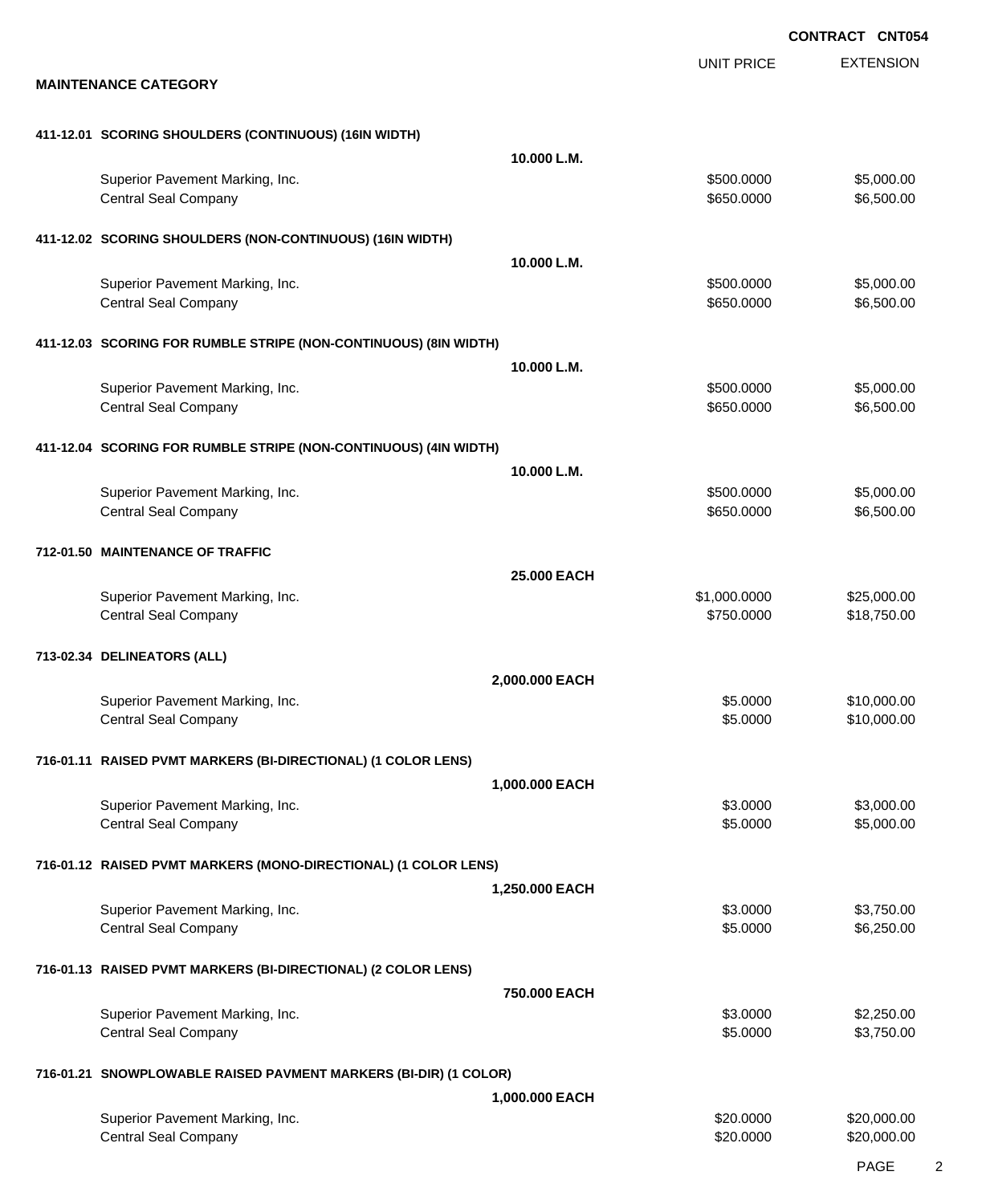|                                                                     |                        | <b>CONTRACT CNT054</b>     |
|---------------------------------------------------------------------|------------------------|----------------------------|
|                                                                     | <b>UNIT PRICE</b>      | <b>EXTENSION</b>           |
| 716-01.22 SNOWPLOWABLE RAISED PAVMENT MARKERS (MONO-DIR)(1 COLOR)   |                        |                            |
|                                                                     | 500.000 EACH           |                            |
| Superior Pavement Marking, Inc.<br><b>Central Seal Company</b>      | \$20.0000<br>\$20.0000 | \$10,000.00<br>\$10,000.00 |
| 716-01.23 SNOWPLOWABLE RAISED PAVEMENT MARKERS (BI-DIR)(2 COLOR)    |                        |                            |
|                                                                     | 100,000 EACH           |                            |
| Superior Pavement Marking, Inc.<br><b>Central Seal Company</b>      | \$20.0000<br>\$20.0000 | \$2,000.00<br>\$2,000.00   |
| 716-01.40 REMOVE AND REPLACE LENS ON SNOWPLOWABLE REFLECTIVE MARKER |                        |                            |
|                                                                     | 700,000 EACH           |                            |
| Superior Pavement Marking, Inc.<br><b>Central Seal Company</b>      | \$4.0000<br>\$5.0000   | \$2,800.00<br>\$3,500.00   |
| 716-02.03 PLASTIC PAVEMENT MARKING (CROSS-WALK)                     |                        |                            |
|                                                                     | 150,000 L.F.           |                            |
| Superior Pavement Marking, Inc.<br><b>Central Seal Company</b>      | \$5.0000<br>\$5.0000   | \$750.00<br>\$750.00       |
| 716-02.04 PLASTIC PAVEMENT MARKING(CHANNELIZATION STRIPING)         |                        |                            |
|                                                                     | 500.000 S.Y.           |                            |
| Superior Pavement Marking, Inc.<br><b>Central Seal Company</b>      | \$14.0000<br>\$15.0000 | \$7,000.00<br>\$7,500.00   |
| 716-02.05 PLASTIC PAVEMENT MARKING (STOP LINE)                      |                        |                            |
|                                                                     | 900.000 L.F.           |                            |
| Superior Pavement Marking, Inc.<br><b>Central Seal Company</b>      | \$7.0000<br>\$7.0000   | \$6,300.00<br>\$6,300.00   |
| 716-02.06 PLASTIC PAVEMENT MARKING (TURN LANE ARROW)                |                        |                            |
|                                                                     | 120,000 EACH           |                            |
| Superior Pavement Marking, Inc.<br><b>Central Seal Company</b>      | \$75.0000<br>\$80.0000 | \$9,000.00<br>\$9,600.00   |
| 716-02.07 PLASTIC PAVEMENT MARKING (24" BARRIER LINE)               |                        |                            |
|                                                                     | 200.000 L.F.           |                            |
| Superior Pavement Marking, Inc.<br><b>Central Seal Company</b>      | \$5.7500<br>\$10.0000  | \$1,150.00<br>\$2,000.00   |
| 716-02.08 PLASTIC PAVEMENT MARKING (8" DOTTED LINE)                 |                        |                            |
|                                                                     | 400.000 L.F.           |                            |
| Superior Pavement Marking, Inc.<br><b>Central Seal Company</b>      | \$2.0000<br>\$3.0000   | \$800.00<br>\$1,200.00     |
| 716-02.09 PLASTIC PAVEMENT MARKING (LONGITUDINAL CROSS-WALK)        |                        |                            |
|                                                                     | 120,000 L.F.           |                            |
| Superior Pavement Marking, Inc.<br><b>Central Seal Company</b>      | \$15.0000<br>\$15.0000 | \$1,800.00<br>\$1,800.00   |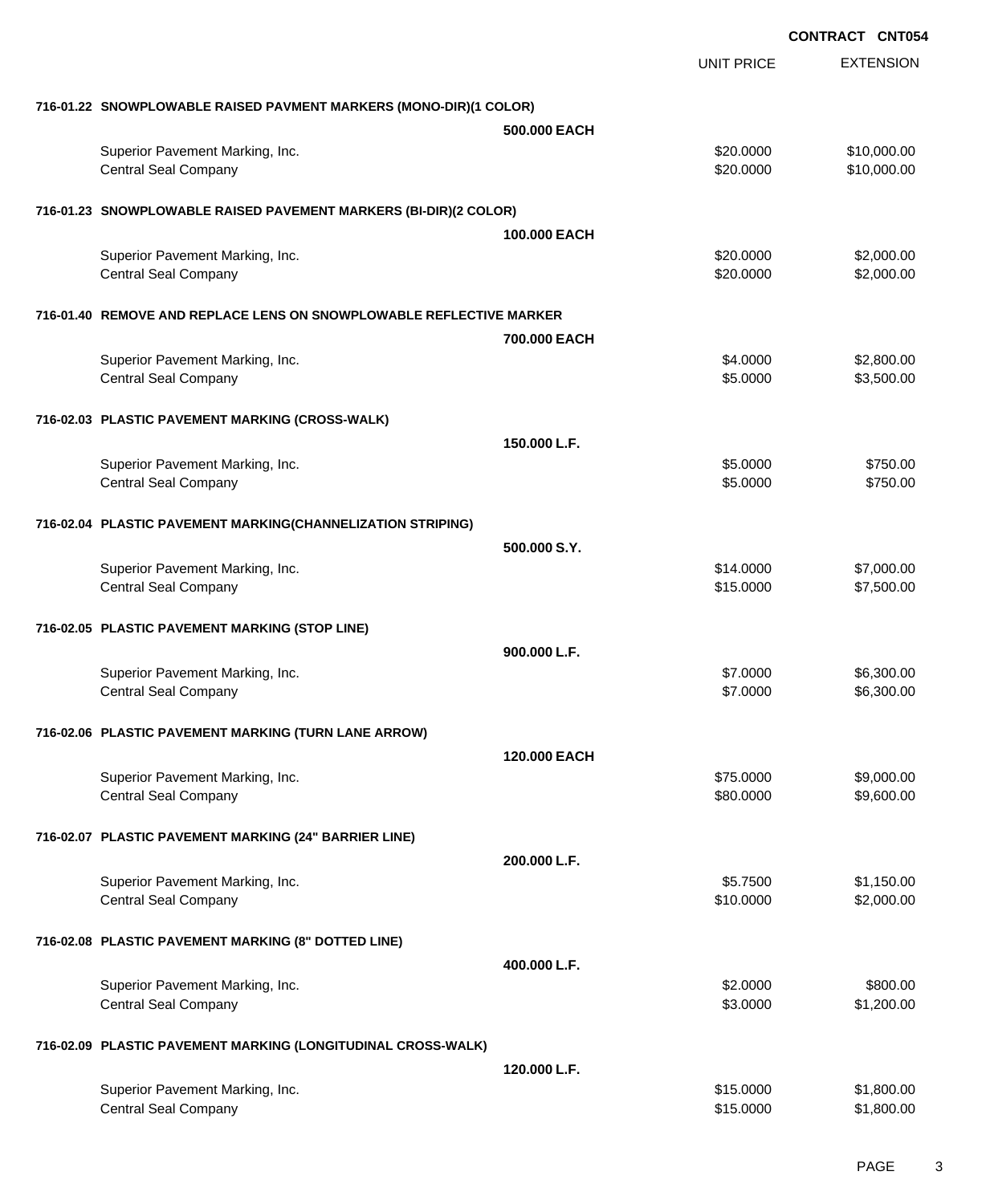|                                                          |                    | <b>UNIT PRICE</b> | <b>EXTENSION</b> |
|----------------------------------------------------------|--------------------|-------------------|------------------|
| 716-03.01 PLASTIC WORD PAVEMENT MARKING (ONLY)           |                    |                   |                  |
|                                                          | 50.000 EACH        |                   |                  |
| Superior Pavement Marking, Inc.                          |                    | \$125.0000        | \$6,250.00       |
| <b>Central Seal Company</b>                              |                    | \$150.0000        | \$7,500.00       |
| 716-03.02 PLASTIC WORD PAVEMENT MARKING (RXR)            |                    |                   |                  |
|                                                          | 20.000 EACH        |                   |                  |
| Superior Pavement Marking, Inc.                          |                    | \$225.0000        | \$4,500.00       |
| <b>Central Seal Company</b>                              |                    | \$250.0000        | \$5,000.00       |
| 716-03.03 PLASTIC WORD PAVEMENT MARKING (STOP AHEAD)     |                    |                   |                  |
|                                                          | <b>5.000 EACH</b>  |                   |                  |
| Superior Pavement Marking, Inc.                          |                    | \$200.0000        | \$1,000.00       |
| <b>Central Seal Company</b>                              |                    | \$500.0000        | \$2,500.00       |
| 716-03.04 PLASTIC WORD PAVEMENT MARKING (SCHOOL)         |                    |                   |                  |
|                                                          | 5.000 EACH         |                   |                  |
| Superior Pavement Marking, Inc.                          |                    | \$150.0000        | \$750.00         |
| <b>Central Seal Company</b>                              |                    | \$250.0000        | \$1,250.00       |
| 716-03.05 PLASTIC WORD PAVEMENT MARKING (BIKE LANE)      |                    |                   |                  |
|                                                          | 20.000 EACH        |                   |                  |
| Superior Pavement Marking, Inc.                          |                    | \$175.0000        | \$3,500.00       |
| <b>Central Seal Company</b>                              |                    | \$250.0000        | \$5,000.00       |
| 716-03.06 PLASTIC WORD PAVEMENT MARKING (SIGNAL AHEAD)   |                    |                   |                  |
|                                                          | 8.000 EACH         |                   |                  |
| Superior Pavement Marking, Inc.                          |                    | \$150.0000        | \$1,200.00       |
| <b>Central Seal Company</b>                              |                    | \$500.0000        | \$4,000.00       |
| 716-03.07 PLASTIC WORD PAVEMENT MARKING (STOP)           |                    |                   |                  |
|                                                          | <b>15.000 EACH</b> |                   |                  |
| Superior Pavement Marking, Inc.                          |                    | \$125.0000        | \$1,875.00       |
| <b>Central Seal Company</b>                              |                    | \$250.0000        | \$3,750.00       |
| 716-03.08 PLASTIC WORD PAVEMENT MARKING (PED-XING)       |                    |                   |                  |
|                                                          | <b>4.000 EACH</b>  |                   |                  |
| Superior Pavement Marking, Inc.                          |                    | \$150.0000        | \$600.00         |
| <b>Central Seal Company</b>                              |                    | \$250.0000        | \$1,000.00       |
| 716-04.01 PLASTIC PAVEMENT MARKING (STRAIGHT-TURN ARROW) |                    |                   |                  |
|                                                          | <b>5.000 EACH</b>  |                   |                  |
| Superior Pavement Marking, Inc.                          |                    | \$125.0000        | \$625.00         |
| <b>Central Seal Company</b>                              |                    | \$125.0000        | \$625.00         |
| 716-04.02 PLASTIC PAVEMENT MARKING(DOUBLE TURNING ARROW) |                    |                   |                  |
|                                                          | 5.000 EACH         |                   |                  |
| Superior Pavement Marking, Inc.                          |                    | \$150.0000        | \$750.00         |
| <b>Central Seal Company</b>                              |                    | \$150.0000        | \$750.00         |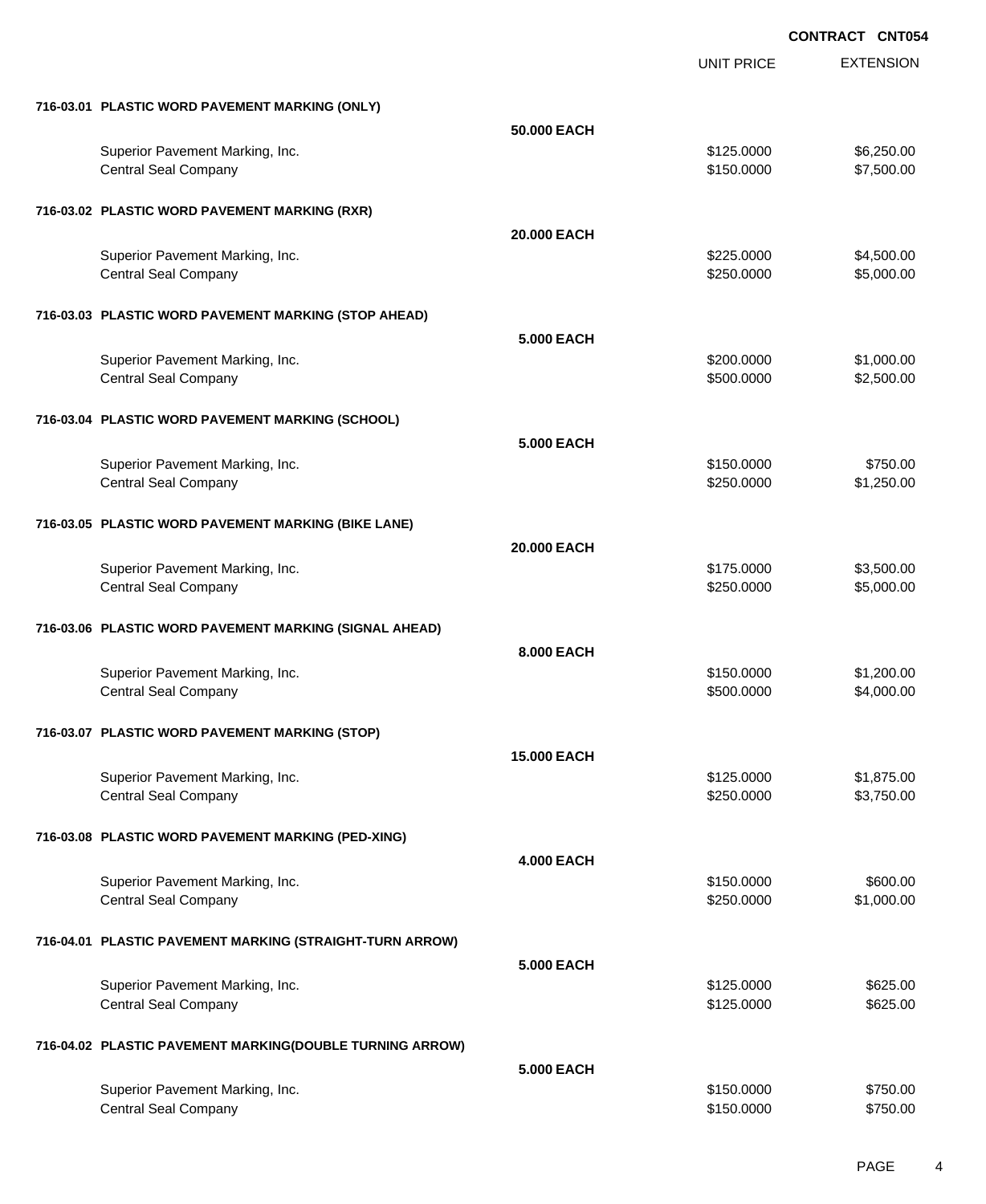|                                                                |                   | <b>UNIT PRICE</b>        | <b>EXTENSION</b>           |
|----------------------------------------------------------------|-------------------|--------------------------|----------------------------|
| 716-04.04 PLASTIC PAVEMENT MARKING (TRANSVERSE SHOULDER)       |                   |                          |                            |
|                                                                | 400.000 L.F.      |                          |                            |
| Superior Pavement Marking, Inc.<br><b>Central Seal Company</b> |                   | \$4.0000<br>\$5.0000     | \$1,600.00<br>\$2,000.00   |
| 716-04.05 PLASTIC PAVEMENT MARKING (STRAIGHT ARROW)            |                   |                          |                            |
|                                                                | 20,000 EACH       |                          |                            |
| Superior Pavement Marking, Inc.<br><b>Central Seal Company</b> |                   | \$75.0000<br>\$75.0000   | \$1,500.00<br>\$1,500.00   |
| 716-04.06 PLASTIC PAVEMENT MARKING (WRONG WAY ARROW)           |                   |                          |                            |
|                                                                | 10.000 EACH       |                          |                            |
| Superior Pavement Marking, Inc.<br><b>Central Seal Company</b> |                   | \$75.0000<br>\$75.0000   | \$750.00<br>\$750.00       |
| 716-04.07 PLASTIC PAVEMENT MARKING (EXIT ONLY ARROW)           |                   |                          |                            |
|                                                                | 10.000 EACH       |                          |                            |
| Superior Pavement Marking, Inc.<br><b>Central Seal Company</b> |                   | \$75.0000<br>\$100.0000  | \$750.00<br>\$1,000.00     |
| 716-04.08 PLASTIC PAVEMENT MARKING (OPTION LANE ARROW)         |                   |                          |                            |
|                                                                | 10.000 EACH       |                          |                            |
| Superior Pavement Marking, Inc.<br><b>Central Seal Company</b> |                   | \$75.0000<br>\$200.0000  | \$750.00<br>\$2,000.00     |
| 716-04.09 PLASTIC PAVEMENT MARKING (H.O.V. DIAMOND)            |                   |                          |                            |
|                                                                | 20.000 EACH       |                          |                            |
| Superior Pavement Marking, Inc.<br><b>Central Seal Company</b> |                   | \$75.0000<br>\$200.0000  | \$1,500.00<br>\$4,000.00   |
| 716-04.10 PLASTIC PAVEMENT MARKING (HANDICAP SYMBOL)           |                   |                          |                            |
|                                                                | <b>5.000 EACH</b> |                          |                            |
| Superior Pavement Marking, Inc.<br><b>Central Seal Company</b> |                   | \$75.0000<br>\$150.0000  | \$375.00<br>\$750.00       |
| 716-04.12 PLASTIC PAVEMENT MARKING (YIELD LINE)                |                   |                          |                            |
|                                                                | 150,000 S.F.      |                          |                            |
| Superior Pavement Marking, Inc.<br><b>Central Seal Company</b> |                   | \$5.0000<br>\$7.0000     | \$750.00<br>\$1,050.00     |
| 716-04.14 PLASTIC PAVEMENT MARKING (LANE REDUCTION ARROW)      |                   |                          |                            |
|                                                                | 20.000 EACH       |                          |                            |
| Superior Pavement Marking, Inc.<br><b>Central Seal Company</b> |                   | \$75.0000<br>\$400.0000  | \$1,500.00<br>\$8,000.00   |
| 716-04.15 PLASTIC PAVEMENT MARKING-BIKE SYMBOL/ARROW SHARED    |                   |                          |                            |
|                                                                | 50.000 EACH       |                          |                            |
| Superior Pavement Marking, Inc.<br><b>Central Seal Company</b> |                   | \$225.0000<br>\$250.0000 | \$11,250.00<br>\$12,500.00 |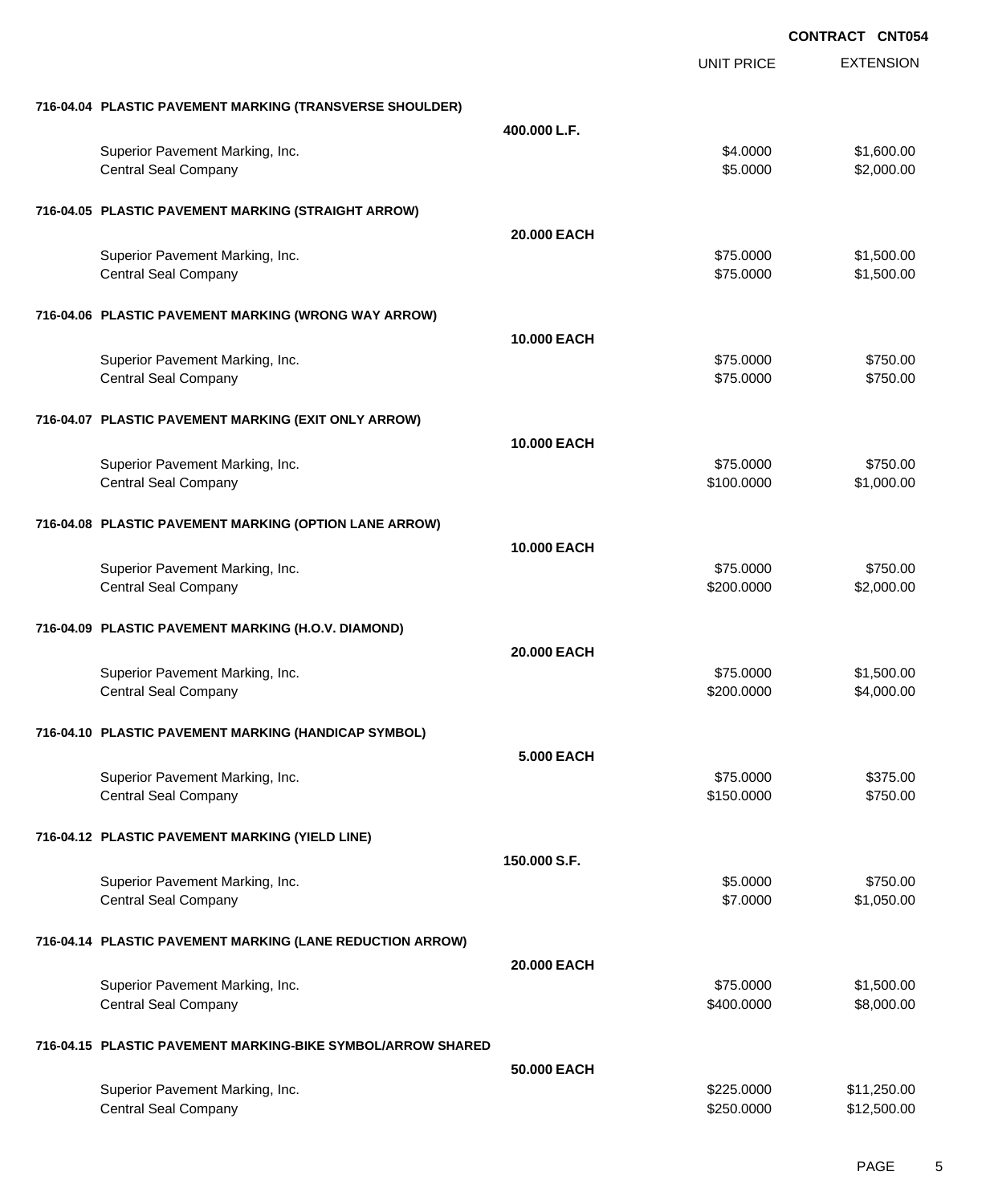UNIT PRICE

EXTENSION

| 716-05.01 PAINTED PAVEMENT MARKING (4" LINE) |  |
|----------------------------------------------|--|

| 716-05.01 PAINTED PAVEMENT MARKING (4" LINE)                    |                  |              |                |
|-----------------------------------------------------------------|------------------|--------------|----------------|
|                                                                 | 30.000 L.M.      |              |                |
| Superior Pavement Marking, Inc.                                 |                  | \$400,0000   | \$12,000.00    |
| <b>Central Seal Company</b>                                     |                  | \$400.0000   | \$12,000.00    |
|                                                                 |                  |              |                |
|                                                                 |                  |              |                |
| 716-05.72 PERFORMANCE BASED RETRACING SPRAY THERMO 4IN          |                  |              |                |
|                                                                 | 461.000 L.M.     |              |                |
| Superior Pavement Marking, Inc.                                 |                  | \$846.3300   | \$390,158.13   |
| <b>Central Seal Company</b>                                     |                  | \$950.0000   | \$437,950.00   |
|                                                                 |                  |              |                |
| 716-05.73 PERFORMANCE BASED RETRACING SPRAY THERMO 6IN          |                  |              |                |
|                                                                 | 1,389.000 L.M.   |              |                |
|                                                                 |                  |              |                |
| Superior Pavement Marking, Inc.                                 |                  | \$1,148.0000 | \$1,594,572.00 |
| <b>Central Seal Company</b>                                     |                  | \$1,280.0000 | \$1,777,920.00 |
|                                                                 |                  |              |                |
| 716-05.74 PERFORMANCE BASED RETRACING SPRAY THERMO 8IN          |                  |              |                |
|                                                                 | 638,880.000 L.F. |              |                |
| Superior Pavement Marking, Inc.                                 |                  | \$0.2000     | \$127,776.00   |
| <b>Central Seal Company</b>                                     |                  | \$0.2500     | \$159,720.00   |
|                                                                 |                  |              |                |
|                                                                 |                  |              |                |
| 716-08.01 REMOVAL OF PAVEMENT MARKING (LINE)                    |                  |              |                |
|                                                                 | 20,000.000 L.F.  |              |                |
| Superior Pavement Marking, Inc.                                 |                  | \$0.3000     | \$6,000.00     |
| <b>Central Seal Company</b>                                     |                  | \$0.4000     | \$8,000.00     |
|                                                                 |                  |              |                |
|                                                                 |                  |              |                |
| 716-08.02 REMOVAL OF PAVEMENT MARKING (8" BARRIER LINE)         |                  |              |                |
|                                                                 | 1,000.000 L.F.   |              |                |
| Superior Pavement Marking, Inc.                                 |                  | \$0.4500     | \$450.00       |
| <b>Central Seal Company</b>                                     |                  | \$1.0000     | \$1,000.00     |
|                                                                 |                  |              |                |
| 716-08.03 REMOVAL OF PAVEMENT MARKING (CROSS-WALK)              |                  |              |                |
|                                                                 |                  |              |                |
|                                                                 | 100.000 L.F.     |              |                |
| Superior Pavement Marking, Inc.                                 |                  | \$1.5000     | \$150.00       |
| <b>Central Seal Company</b>                                     |                  | \$3.0000     | \$300.00       |
|                                                                 |                  |              |                |
| 716-08.04 REMOVAL OF PAVEMENT MARKING (CHANNELIZATION STRIPING) |                  |              |                |
|                                                                 | 100.000 S.Y.     |              |                |
| Superior Pavement Marking, Inc.                                 |                  | \$6.0000     | \$600.00       |
|                                                                 |                  |              |                |
| <b>Central Seal Company</b>                                     |                  | \$10.0000    | \$1,000.00     |
|                                                                 |                  |              |                |
| 716-08.05 REMOVAL OF PAVEMENT MARKING (STOP LINE)               |                  |              |                |
|                                                                 | 360.000 L.F.     |              |                |
| Superior Pavement Marking, Inc.                                 |                  | \$2.5000     | \$900.00       |
| <b>Central Seal Company</b>                                     |                  | \$3.0000     | \$1,080.00     |
|                                                                 |                  |              |                |
|                                                                 |                  |              |                |
| 716-08.06 REMOVAL OF PAVEMENT MARKING (TURN LANE ARROW)         |                  |              |                |
|                                                                 | 20.000 EACH      |              |                |
| Superior Pavement Marking, Inc.                                 |                  | \$20.0000    | \$400.00       |
| <b>Central Seal Company</b>                                     |                  | \$50.0000    | \$1,000.00     |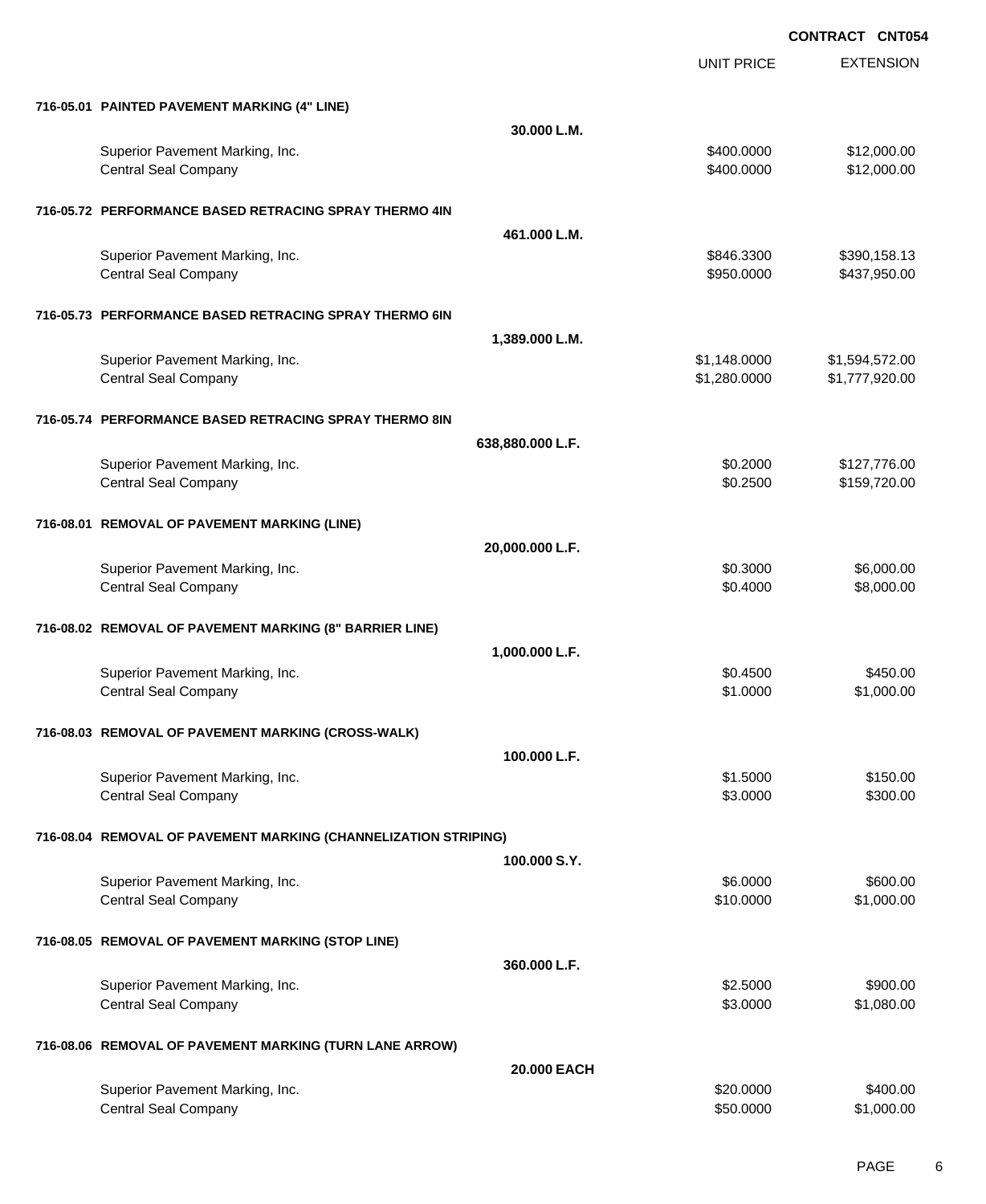|                                                                  |                   |                   | <b>CONTRACT CNT054</b> |
|------------------------------------------------------------------|-------------------|-------------------|------------------------|
|                                                                  |                   | <b>UNIT PRICE</b> | <b>EXTENSION</b>       |
| 716-08.07 REMOVAL OF PAVEMENT MARKING (STRAIGHT-TURN ARROW)      |                   |                   |                        |
|                                                                  | <b>4.000 EACH</b> |                   |                        |
| Superior Pavement Marking, Inc.                                  |                   | \$25.0000         | \$100.00               |
| <b>Central Seal Company</b>                                      |                   | \$150.0000        | \$600.00               |
| 716-08.08 REMOVAL OF PAVEMENT MARKING (DOUBLE TURNING ARROW)     |                   |                   |                        |
|                                                                  | <b>2.000 EACH</b> |                   |                        |
| Superior Pavement Marking, Inc.                                  |                   | \$25.0000         | \$50.00                |
| <b>Central Seal Company</b>                                      |                   | \$150.0000        | \$300.00               |
| 716-08.09 REMOVAL OF PAVEMENT MARKING (DOTTED LINE)              |                   |                   |                        |
|                                                                  | 100.000 L.F.      |                   |                        |
| Superior Pavement Marking, Inc.                                  |                   | \$0.3500          | \$35.00                |
| <b>Central Seal Company</b>                                      |                   | \$1.0000          | \$100.00               |
| 716-08.10 REMOVAL OF PAVEMENT MARKING (TRANSVERSE SHOULDER)      |                   |                   |                        |
|                                                                  | 100.000 L.F.      |                   |                        |
| Superior Pavement Marking, Inc.                                  |                   | \$2.0000          | \$200.00               |
| <b>Central Seal Company</b>                                      |                   | \$2.5000          | \$250.00               |
| 716-08.11 REMOVAL OF WORD PAVEMENT MARKING (ONLY)                |                   |                   |                        |
|                                                                  | <b>5.000 EACH</b> |                   |                        |
| Superior Pavement Marking, Inc.                                  |                   | \$50.0000         | \$250.00               |
| <b>Central Seal Company</b>                                      |                   | \$100.0000        | \$500.00               |
| 716-08.12 REMOVAL OF WORD PAVEMENT MARKING (STOP AHEAD)          |                   |                   |                        |
|                                                                  | 3.000 EACH        |                   |                        |
| Superior Pavement Marking, Inc.                                  |                   | \$75.0000         | \$225.00               |
| <b>Central Seal Company</b>                                      |                   | \$200,0000        | \$600.00               |
| 716-08.13 REMOVAL OF WORD PAVEMENT MARKING (SCHOOL)              |                   |                   |                        |
|                                                                  | <b>2.000 EACH</b> |                   |                        |
| Superior Pavement Marking, Inc.                                  |                   | \$50.0000         | \$100.00               |
| <b>Central Seal Company</b>                                      |                   | \$200.0000        | \$400.00               |
| 716-10.50 PREFORMED PLASTIC PAVEMENT MARKING (INTERSTATE SHIELD) |                   |                   |                        |
|                                                                  | 50,000 EACH       |                   |                        |
| Superior Pavement Marking, Inc.                                  |                   | \$1,000.0000      | \$50,000.00            |
| <b>Central Seal Company</b>                                      |                   | \$800.0000        | \$40,000.00            |
| 716-12.01 ENHANCED FLATLINE THERMO PVMT MRKNG (4IN LINE)         |                   |                   |                        |
|                                                                  | 5.000 L.M.        |                   |                        |
| Superior Pavement Marking, Inc.                                  |                   | \$2,200.0000      | \$11,000.00            |
| <b>Central Seal Company</b>                                      |                   | \$1,500.0000      | \$7,500.00             |
| 716-12.02 ENHANCED FLATLINE THERMO PVMT MRKNG (6IN LINE)         |                   |                   |                        |
|                                                                  | 5.000 L.M.        |                   |                        |
| Superior Pavement Marking, Inc.                                  |                   | \$2,700.0000      | \$13,500.00            |
| <b>Central Seal Company</b>                                      |                   | \$1,750.0000      | \$8,750.00             |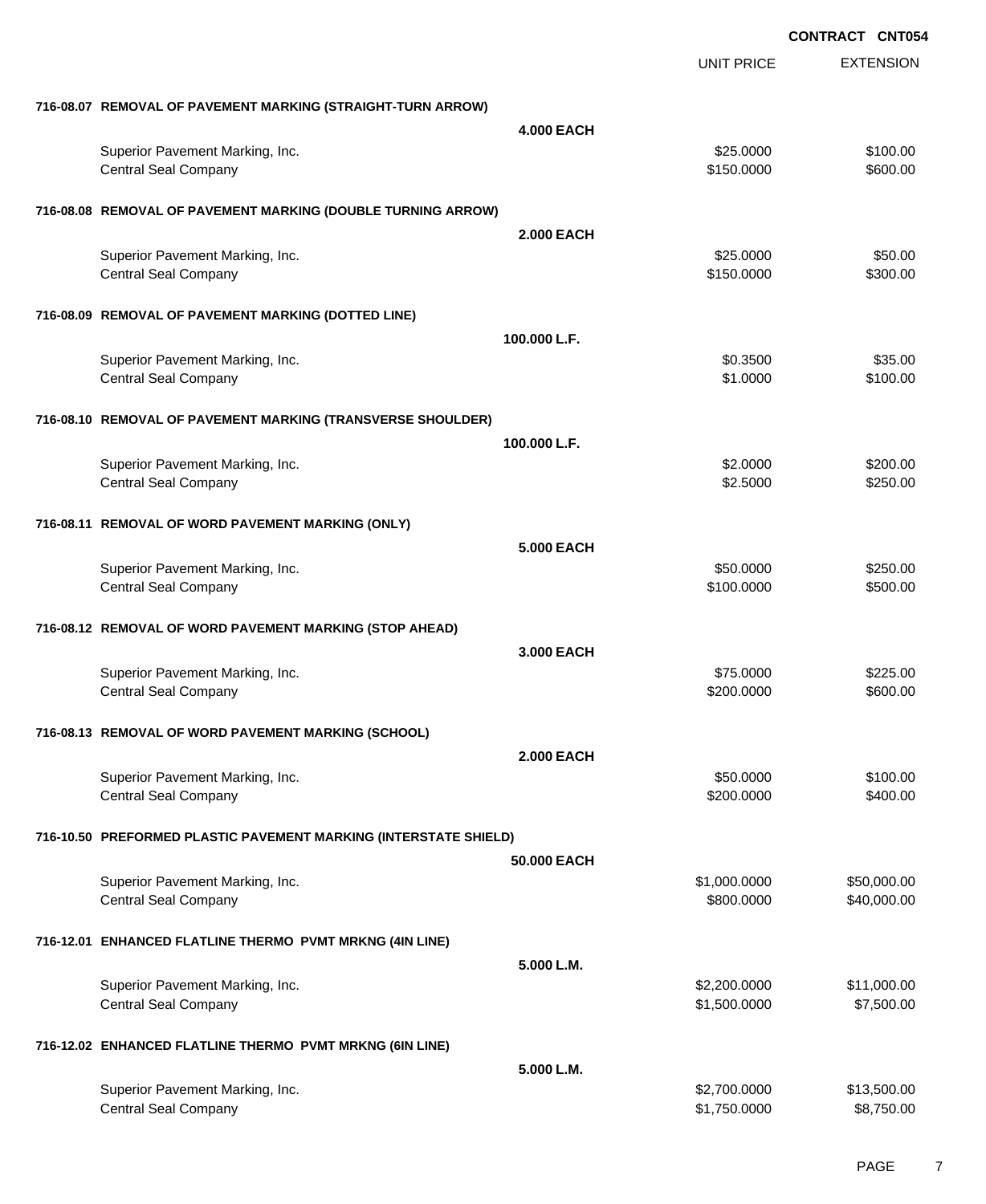|                                                                  |                |                   | <b>CONTRACT CNT054</b> |                  |
|------------------------------------------------------------------|----------------|-------------------|------------------------|------------------|
|                                                                  |                | <b>UNIT PRICE</b> |                        | <b>EXTENSION</b> |
| 716-12.03 ENHANCED FLATLINE THERMO PVMT MRKNG (8IN BARRIER LINE) |                |                   |                        |                  |
|                                                                  | 750,000 L.F.   |                   |                        |                  |
| Superior Pavement Marking, Inc.                                  |                | \$1.8000          |                        | \$1,350.00       |
| <b>Central Seal Company</b>                                      |                | \$1.0000          |                        | \$750.00         |
| 716-12.04 ENHANCED FLATLINE THERMO PVMT MRKNG (4IN DOTTED LINE)  |                |                   |                        |                  |
|                                                                  | 750.000 L.F.   |                   |                        |                  |
| Superior Pavement Marking, Inc.                                  |                | \$1.1000          |                        | \$825.00         |
| <b>Central Seal Company</b>                                      |                | \$1.0000          |                        | \$750.00         |
| 716-12.05 ENHANCED FLATLINE THERMO PVMT MRKNG (6IN DOTTED LINE)  |                |                   |                        |                  |
|                                                                  | 750,000 L.F.   |                   |                        |                  |
| Superior Pavement Marking, Inc.                                  |                | \$1.1000          |                        | \$825.00         |
| <b>Central Seal Company</b>                                      |                | \$1.0000          |                        | \$750.00         |
| 716-12.06 ENHANCED FLAT LINE THERMO (8IN LINE)                   |                |                   |                        |                  |
|                                                                  | 400.000 L.F.   |                   |                        |                  |
| Superior Pavement Marking, Inc.                                  |                | \$1.7500          |                        | \$700.00         |
| <b>Central Seal Company</b>                                      |                | \$3.0000          |                        | \$1,200.00       |
| 716-12.07 ENHANCED FLAT LINE THERMO (8IN BROKEN LN)              |                |                   |                        |                  |
|                                                                  | 200.000 L.F.   |                   |                        |                  |
| Superior Pavement Marking, Inc.                                  |                | \$1.7500          |                        | \$350.00         |
| <b>Central Seal Company</b>                                      |                | \$3.0000          |                        | \$600.00         |
| 716-12.08 ENHANCED FLAT LINE THERMO (12IN BARRIER LINE)          |                |                   |                        |                  |
|                                                                  | 200.000 L.F.   |                   |                        |                  |
| Superior Pavement Marking, Inc.                                  |                | \$4.2500          |                        | \$850.00         |
| <b>Central Seal Company</b>                                      |                | \$5.0000          |                        | \$1,000.00       |
| 716-12.09 ENHANCED FLAT LINE THERMO (12IN LINE)                  |                |                   |                        |                  |
|                                                                  | 200.000 L.F.   |                   |                        |                  |
| Superior Pavement Marking, Inc.                                  |                | \$4.2500          |                        | \$850.00         |
| <b>Central Seal Company</b>                                      |                | \$5.0000          |                        | \$1,000.00       |
| 716-13.06 SPRAY THERMO PVMT MRKNG (40 mil) (4IN LINE)            |                |                   |                        |                  |
|                                                                  | 60.000 L.M.    |                   |                        |                  |
| Superior Pavement Marking, Inc.                                  |                | \$1,025.0000      |                        | \$61,500.00      |
| <b>Central Seal Company</b>                                      |                | \$1,000.0000      |                        | \$60,000.00      |
| 716-13.07 SPRAY THERMO PVMT MRKNG (40 mil) (6IN LINE)            |                |                   |                        |                  |
|                                                                  | 20.000 L.M.    |                   |                        |                  |
| Superior Pavement Marking, Inc.                                  |                | \$1,275.0000      |                        | \$25,500.00      |
| <b>Central Seal Company</b>                                      |                | \$1,200.0000      |                        | \$24,000.00      |
| 716-13.08 SPRAY THERMO PVMT MRKNG (40 mil) (8IN BARRIER LINE)    |                |                   |                        |                  |
|                                                                  | 5,000.000 L.F. |                   |                        |                  |
| Superior Pavement Marking, Inc.                                  |                | \$0.3000          |                        | \$1,500.00       |
| <b>Central Seal Company</b>                                      |                | \$0.3000          |                        | \$1,500.00       |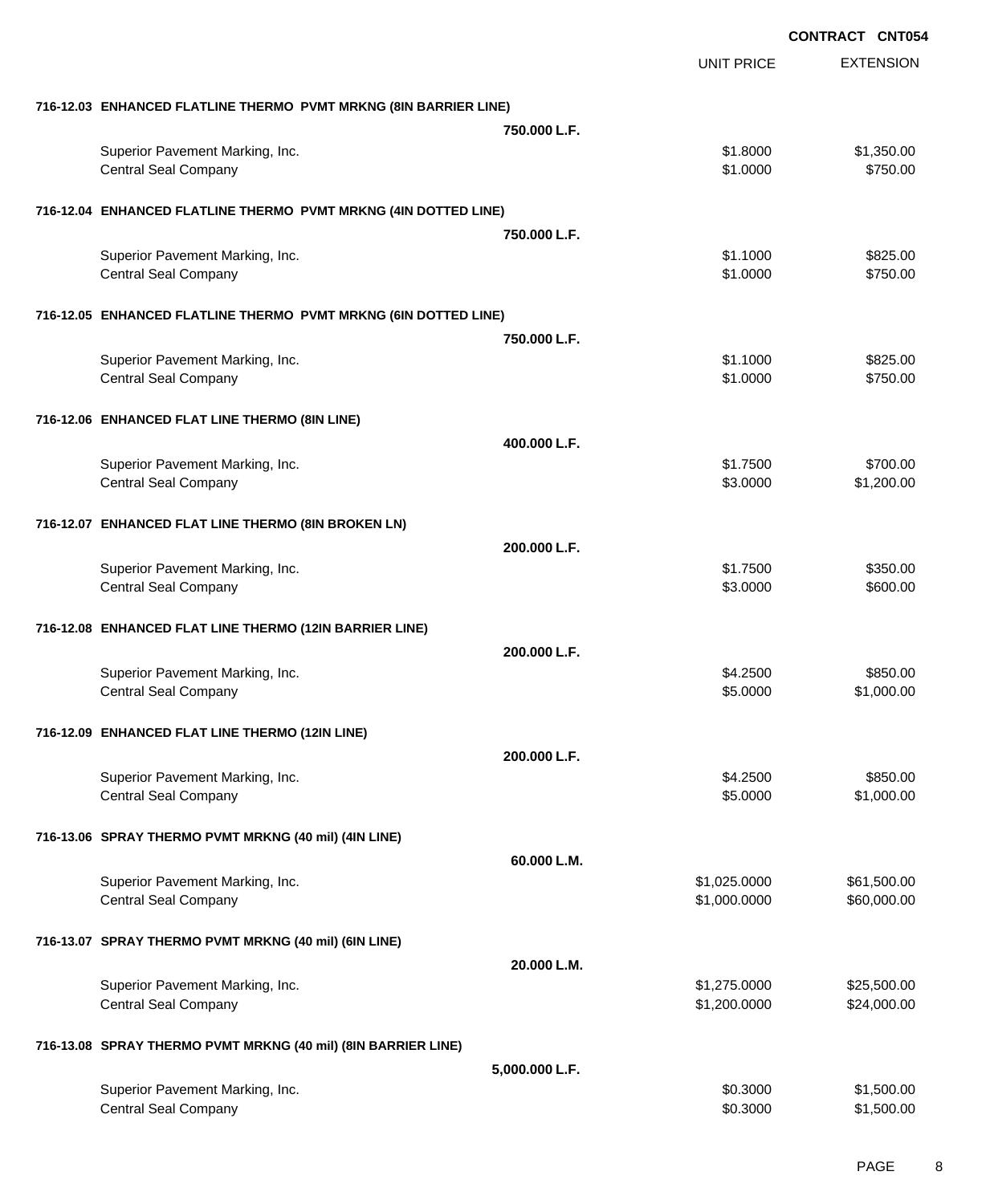|                                                              |              |                   | <b>CONTRACT CNT054</b> |
|--------------------------------------------------------------|--------------|-------------------|------------------------|
|                                                              |              | <b>UNIT PRICE</b> | <b>EXTENSION</b>       |
| 716-13.09 SPRAY THERMO PVMT MRKNG (40 mil) (4IN DOTTED LINE) |              |                   |                        |
|                                                              | 200.000 L.F. |                   |                        |
| Superior Pavement Marking, Inc.                              |              | \$0.5000          | \$100.00               |
| <b>Central Seal Company</b>                                  |              | \$2.0000          | \$400.00               |
| 716-13.10 SPRAY THERMO PVMT MRKNG (40 mil) (6IN DOTTED LINE) |              |                   |                        |
|                                                              | 500.000 L.F. |                   |                        |
| Superior Pavement Marking, Inc.                              |              | \$0.7500          | \$375.00               |
| <b>Central Seal Company</b>                                  |              | \$3.0000          | \$1,500.00             |
| 716-50.01 ROADWAY CLEANING FOR PAVEMENT MARKING              |              |                   |                        |
|                                                              | 17.000 L.M.  |                   |                        |
| Superior Pavement Marking, Inc.                              |              | \$50.0000         | \$850.00               |
| <b>Central Seal Company</b>                                  |              | \$10.0000         | \$170.00               |
| 717-01<br><b>MOBILIZATION</b>                                |              |                   |                        |
|                                                              | 1.000 LS     |                   |                        |
| Superior Pavement Marking, Inc.                              |              | \$25,000.0000     | \$25,000.00            |
| <b>Central Seal Company</b>                                  |              | \$100,000.0000    | \$100,000.00           |
| 717-01.03 MOBILIZATION (PER CALL-OUT)                        |              |                   |                        |
|                                                              | 10.000 EACH  |                   |                        |
| Superior Pavement Marking, Inc.                              |              | \$1,500.0000      | \$15,000.00            |
| <b>Central Seal Company</b>                                  |              | \$500.0000        | \$5,000.00             |
| 717-01.04 MOBILIZATION (PER LEVEL 1 CALL-OUT)                |              |                   |                        |
|                                                              | 3.000 EACH   |                   |                        |
| Superior Pavement Marking, Inc.                              |              | \$1,500.0000      | \$4,500.00             |
| Central Seal Company                                         |              | \$1,000.0000      | \$3,000.00             |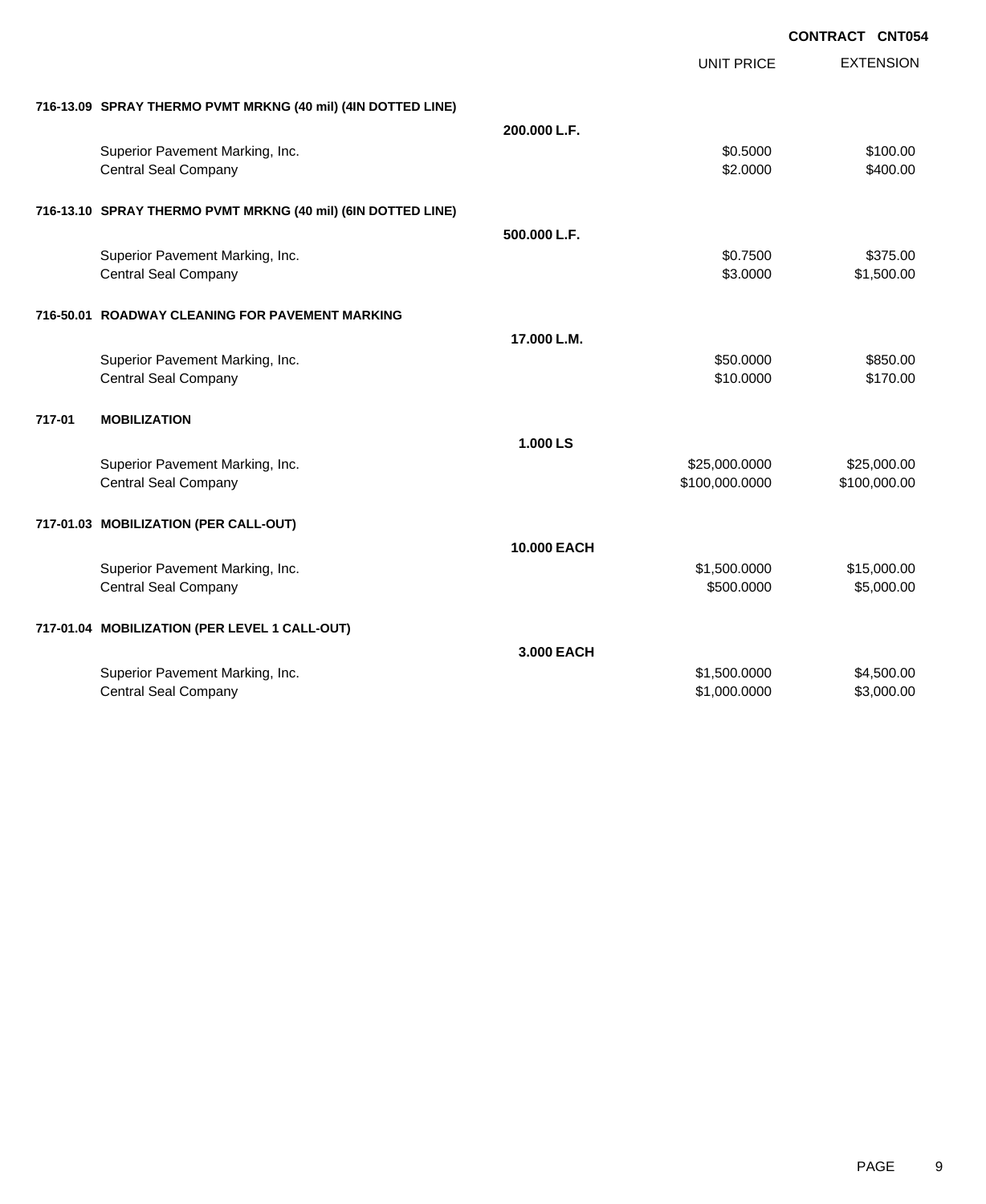## **SUB-TOTAL MAINTENANCE**

Superior Pavement Marking, Inc. 6. The Superior Pavement Marking, Inc. 6. The Superior Pavement Marking, Inc. Central Seal Company \$2,859,915.00

### **TOTAL CONTRACT**

Superior Pavement Marking, Inc. 6. The Superior Pavement Marking, Inc. 6. The Superior Pavement Marking, Inc. Central Seal Company \$2,859,915.00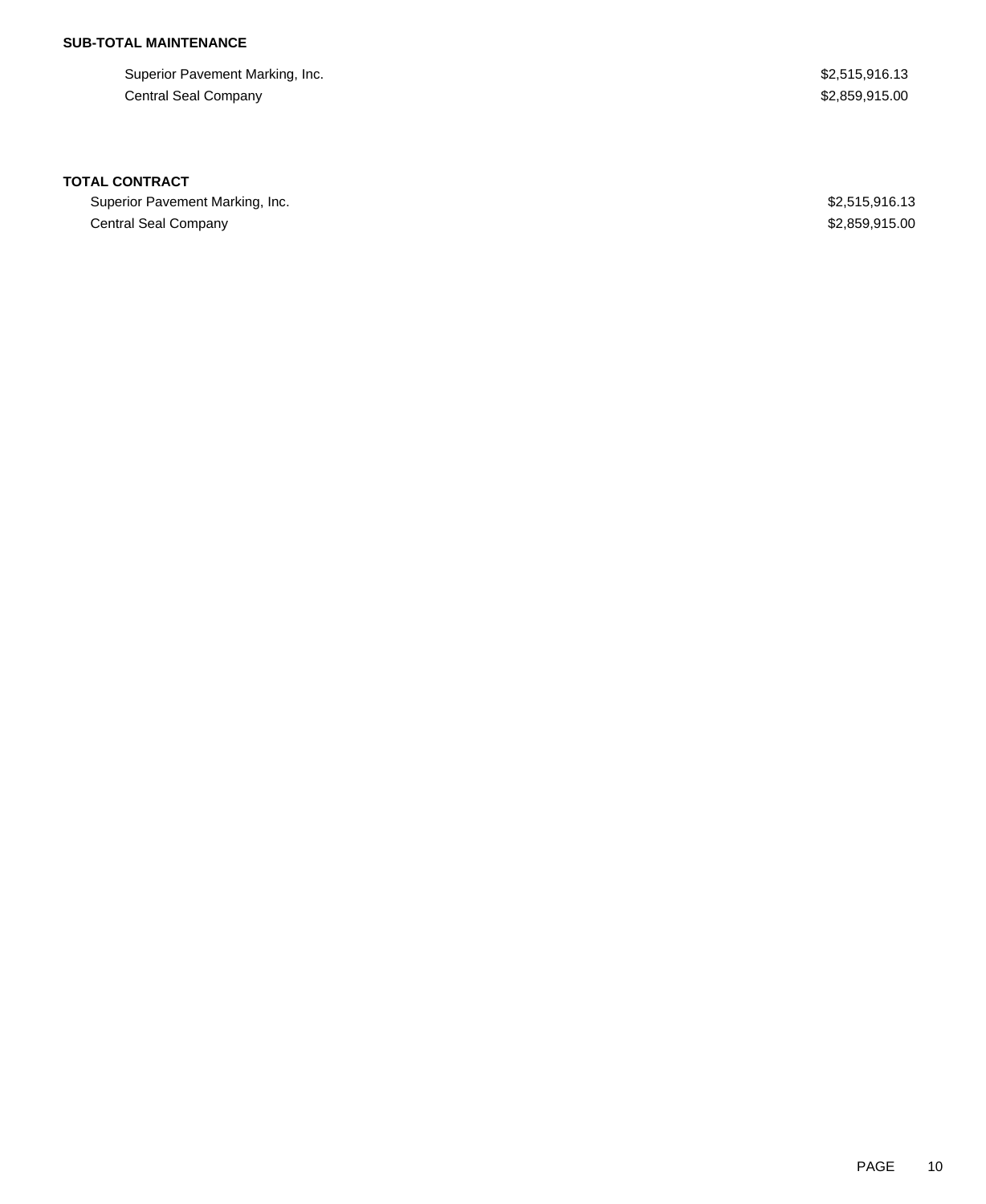COUNTIES ANDERSON, BLOUNT, CAMPBELL, CARTER, CLAIBORNE, COCKE, GRAINGER, GREENE, HAMBLEN, HANCOCK, HAWKINS, JEFFERSON, JOHNSON, KNOX, LOUDON, MONROE, MORGAN, ROANE, SCOTT, SEVIER, SULLIVAN, UNICOI, UNION, AND WASHINGTON (Contract No. CNT042 Call 008)

98100-4125-04

THE RETRACING OF PAINTED PAVEMENT MARKING LINES ON VARIOUS STATE ROUTES.

PROJECT LENGTH - 0.0 MILES

COMPLETION TIME - ON OR BEFORE SEPTEMBER 30, 2019

TOTAL CONTRACT

Oglesby Construction, Inc. 6. The Construction of the Construction, Inc. 61,067,449.00 Central Seal Company **61,070,000.00**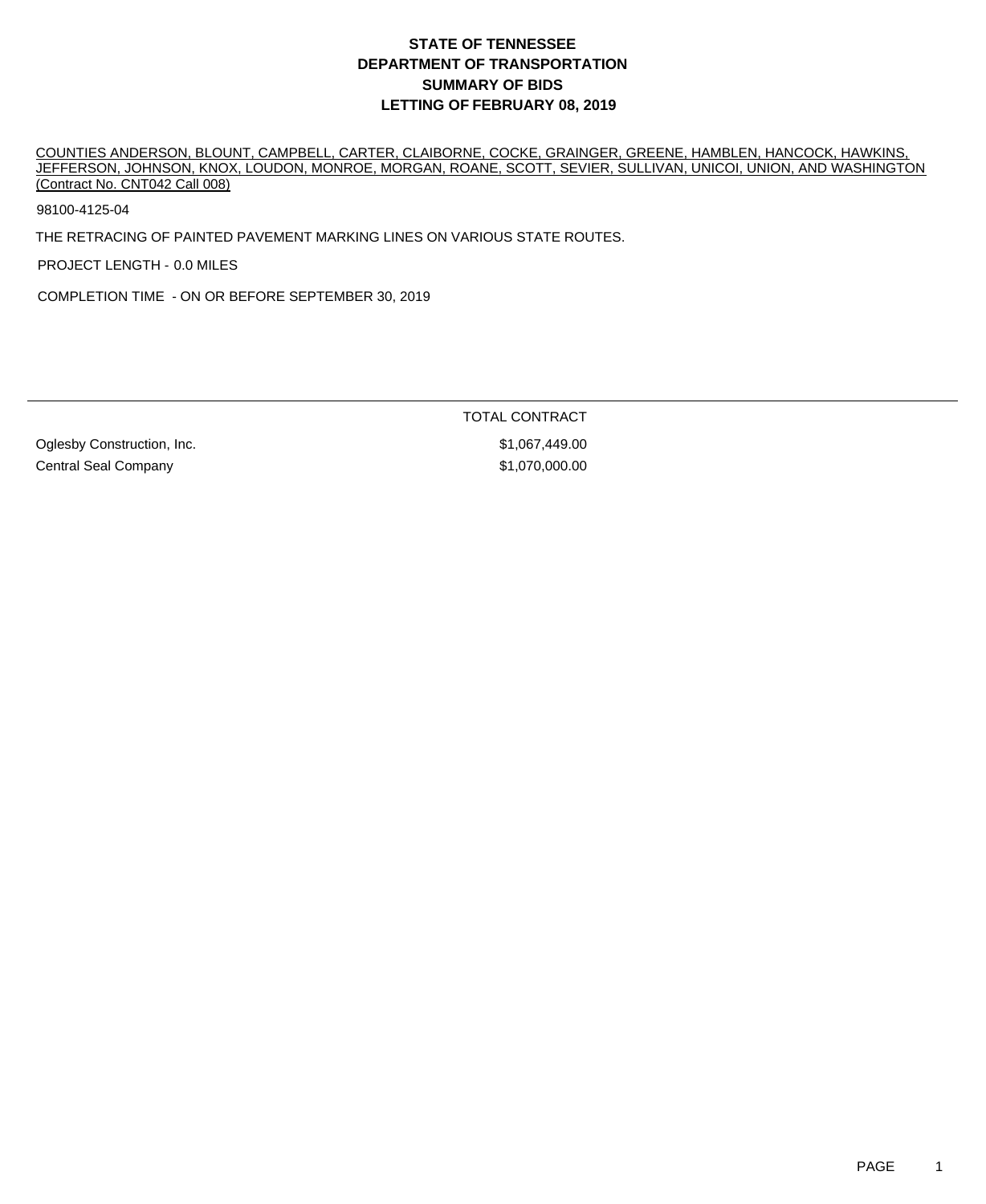|           |                                                        |                |                   | <b>CONTRACT</b> | <b>CNT042</b>    |
|-----------|--------------------------------------------------------|----------------|-------------------|-----------------|------------------|
|           | <b>MAINTENANCE CATEGORY</b>                            |                | <b>UNIT PRICE</b> |                 | <b>EXTENSION</b> |
|           |                                                        |                |                   |                 |                  |
|           | 716-05.69 PERFORMANCE BASED RETRACING PAINTED 4IN LINE |                |                   |                 |                  |
|           |                                                        | 3,622.000 L.M. |                   |                 |                  |
|           | Oglesby Construction, Inc.                             |                | \$289.0000        |                 | \$1,046,758.00   |
|           | Central Seal Company                                   |                | \$290.0000        |                 | \$1,050,380.00   |
| 716-50.01 | <b>ROADWAY CLEANING FOR PAVEMENT MARKING</b>           |                |                   |                 |                  |
|           |                                                        | 5.000 L.M.     |                   |                 |                  |
|           | Oglesby Construction, Inc.                             |                | \$50.0000         |                 | \$250.00         |
|           | <b>Central Seal Company</b>                            |                | \$10.0000         |                 | \$50.00          |
| 717-01    | <b>MOBILIZATION</b>                                    |                |                   |                 |                  |
|           |                                                        | 1.000 LS       |                   |                 |                  |
|           | Oglesby Construction, Inc.                             |                | \$20,441.0000     |                 | \$20,441.00      |
|           | Central Seal Company                                   |                | \$19,570.0000     |                 | \$19,570.00      |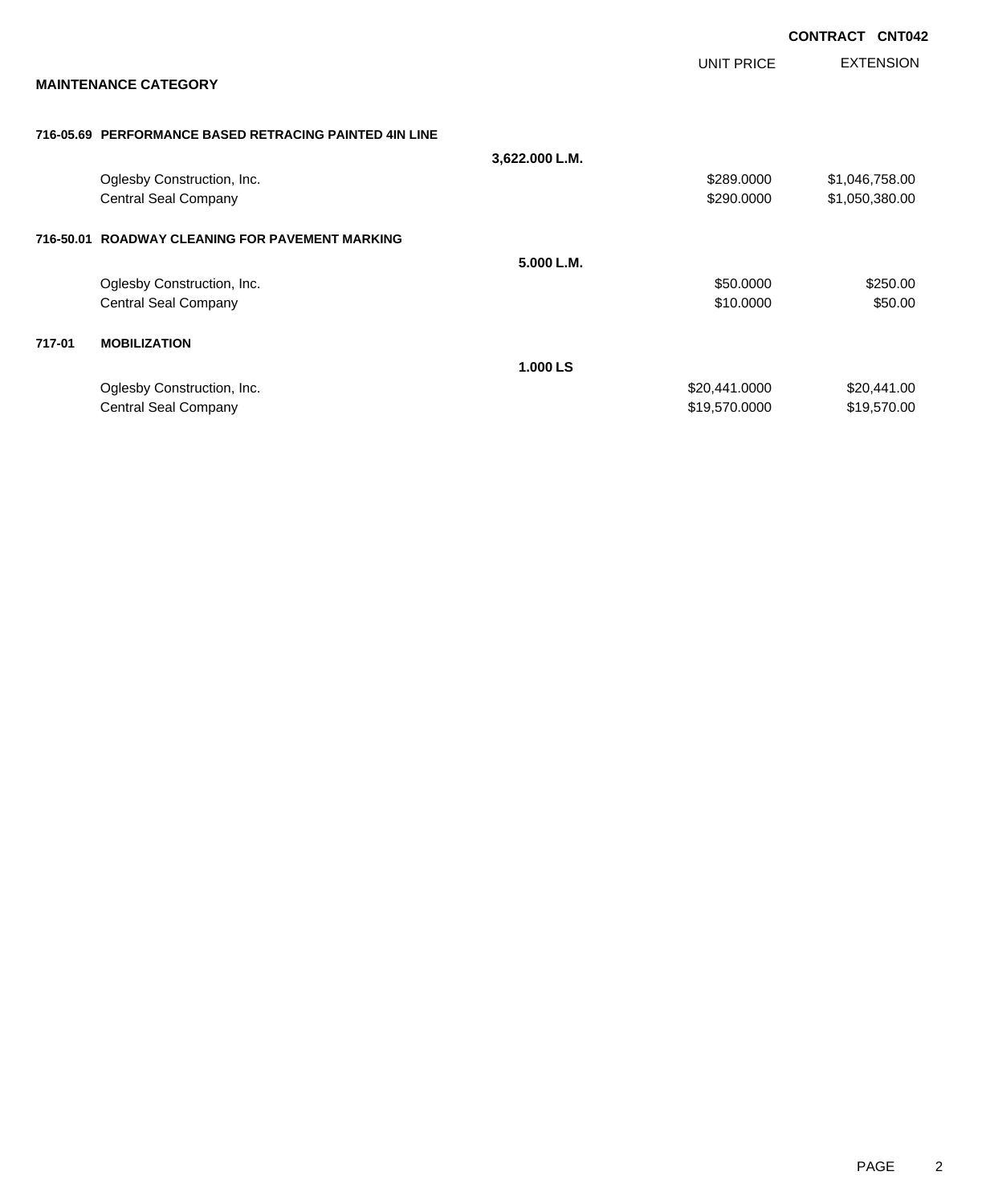## **SUB-TOTAL MAINTENANCE**

Oglesby Construction, Inc. 6. The Construction of the Construction, Inc. 6. The Construction, Inc. 6. The Const Central Seal Company \$1,070,000.00

### **TOTAL CONTRACT**

Oglesby Construction, Inc. \$1,067,449.00 Central Seal Company \$1,070,000.00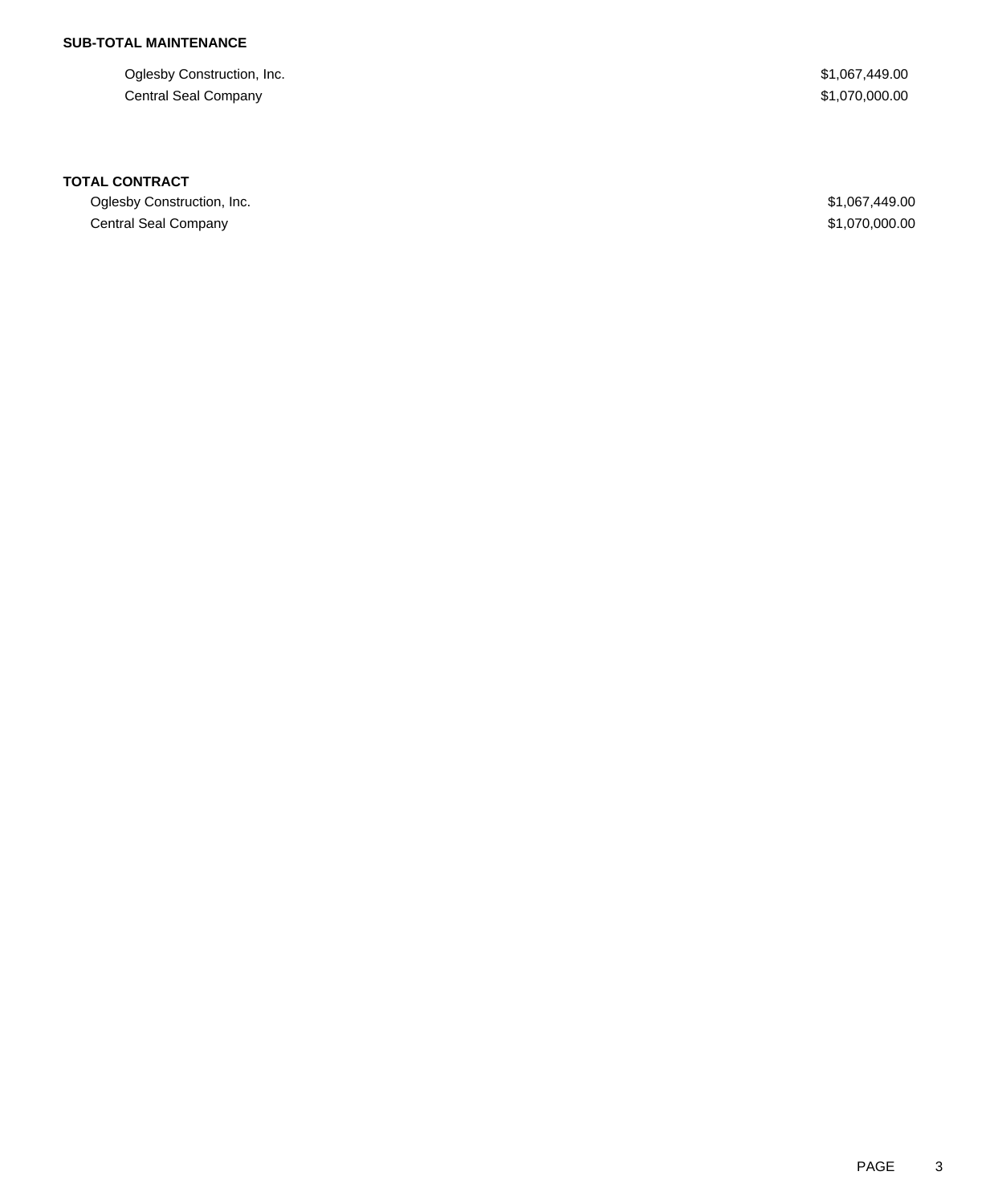### BEDFORD COUNTY (Contract No. CNT041 Call 009)

NH/HSIP-10(74),02002-3225-94,02002-8225-14

THE RESURFACING ON U.S. 231 (S.R. 10) FROM THE MOORE COUNTY LINE (L.M. 0.00) TO BROOKHAVEN CIRCLE (L.M. 8.31).

PROJECT LENGTH - 8.310 MILES

COMPLETION TIME - ON OR BEFORE OCTOBER 31, 2019

DBE GOAL 5.50%

| Wright Paving Contractors, Inc. |
|---------------------------------|
| Volunteer Paving, LLC           |

TOTAL CONTRACT  $$1,219,471.58$  $$1,276,963.74$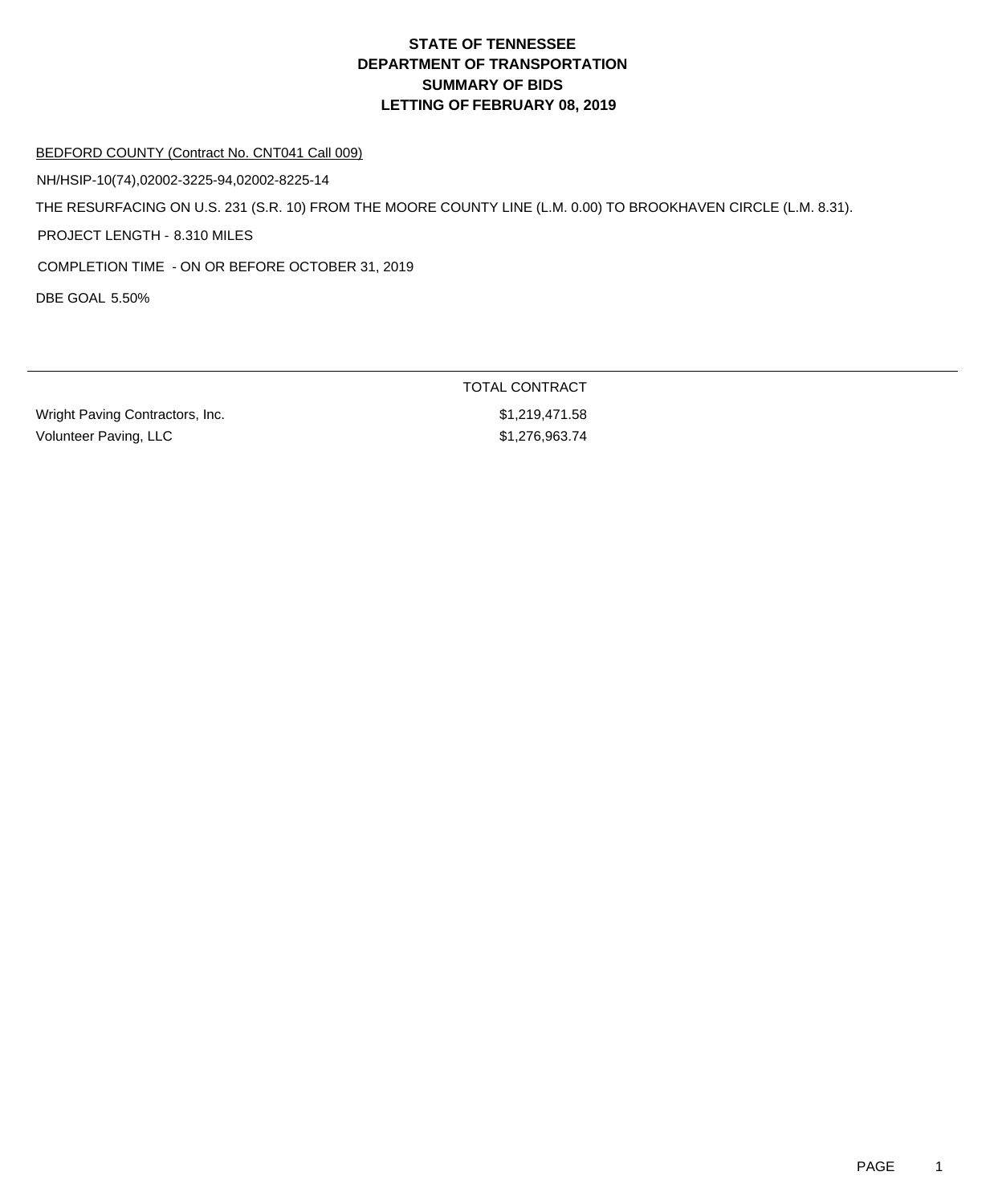EXTENSION **CONTRACT CNT041** UNIT PRICE **ROADWAY CATEGORY 208-01.05 BROOMING & DEGRASSING SHOULDERS 16.700 L.M.** Wright Paving Contractors, Inc. 66 and the contractors, Inc. 66 and the contractors, Inc. 667,907.78 Volunteer Paving, LLC 600.13 **303-01 MINERAL AGGREGATE, TYPE A BASE, GRADING D 1,455.000 TON** Wright Paving Contractors, Inc. 69.692.60 \$28,692.60 \$28,692.60 \$19.7200 \$28,692.60 Volunteer Paving, LLC **\$15.1300** \$22,014.15 **307-01.08 ASPHALT CONCRETE MIX (PG64-22) (BPMB-HM) GRADING B-M2 869.000 TON** Wright Paving Contractors, Inc. 666,730.51 and the contractors, Inc. \$76.7900 \$66,730.51 Volunteer Paving, LLC 663,211.06 **403-01 BITUMINOUS MATERIAL FOR TACK COAT (TC) 56.000 TON** Wright Paving Contractors, Inc. 632,161.36 and the contractors, Inc. 632,161.36 Volunteer Paving, LLC 6651.7500 \$36,498.00 **411-01.10 ACS MIX(PG64-22) GRADING D 9,838.000 TON** Wright Paving Contractors, Inc. 6. 2012 12:30 12:30 12:30 13:300 \$818,029.70 Volunteer Paving, LLC 6. 2008. The State of the State of the State of the State of the State of State of State of State of State of State of State of State of State of State of State of State of State of State of State of **411-12.03 SCORING FOR RUMBLE STRIPE (NON-CONTINUOUS) (8IN WIDTH) 16.700 L.M.** Wright Paving Contractors, Inc. 6. The Contractors of the Contractors, Inc. 6. The Contractors, Inc. 6. The Contractors, Inc. 6. The Contractors of the Contractors, Inc. 6. The Contractors of the Contractors, Inc. 6. The C Volunteer Paving, LLC 6. 2012 12:00 \$8,350.000 \$8,350.000 \$8,350.000 \$8,350.000 \$8,350.00 **415-01.01 COLD PLANING BITUMINOUS PAVEMENT 3,708.000 TON** Wright Paving Contractors, Inc. \$15.2100 \$56,398.68 Volunteer Paving, LLC **\$13.8700** \$51,429.96 **705-02.10 GUARDRAIL TRANSITION 27IN TO 31IN 8.000 EACH** Wright Paving Contractors, Inc. 6800.00 \$800.00 \$800.00 \$800.00 Volunteer Paving, LLC 61,408.00 **705-06.01 W BEAM GR (TYPE 2) MASH TL3 150.000 L.F.** Wright Paving Contractors, Inc. 6. 2012. The contractors of the contractors, Inc. 6. 2012. The contractors, Inc. 6. 2012. The contractors of the contractors, Inc. 6. 2012. The contractors of the contractors, Inc. 6. 2012. Volunteer Paving, LLC \$2,172.50 **705-06.11 GR TERMINAL (IN-INLINE) MASH TL3 2.000 EACH** Wright Paving Contractors, Inc. 6800.000 \$1,600.00 \$1,600.000 \$1,600.00 Volunteer Paving, LLC 61,540.000 \$1,540.00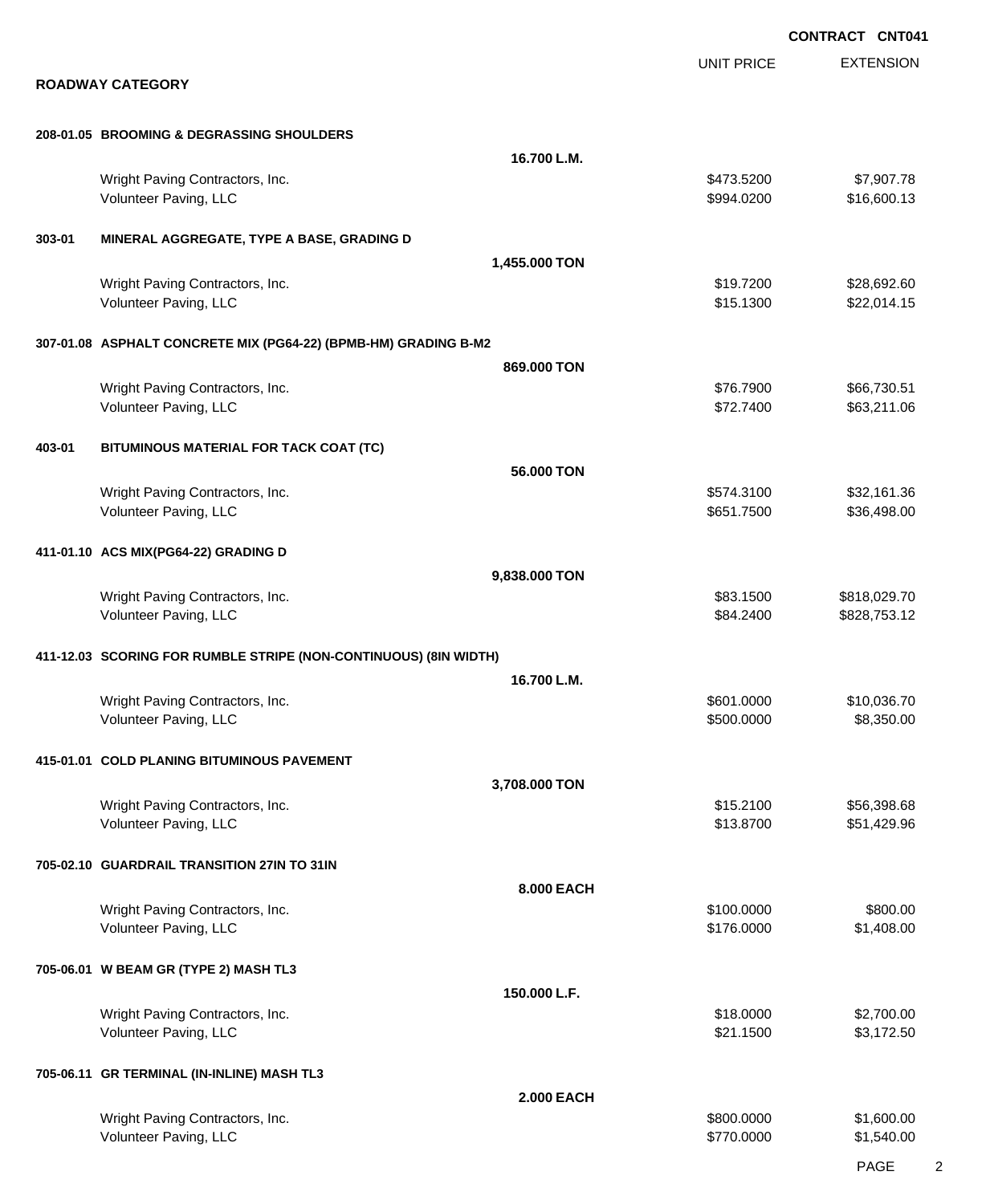|        |                                                                  |                   | <b>UNIT PRICE</b>             | <b>EXTENSION</b>           |
|--------|------------------------------------------------------------------|-------------------|-------------------------------|----------------------------|
|        | 705-06.20 TANGENT ENERGY ABSORBING TERM MASH TL-3                |                   |                               |                            |
|        |                                                                  | 8.000 EACH        |                               |                            |
|        | Wright Paving Contractors, Inc.<br>Volunteer Paving, LLC         |                   | \$2,500.0000<br>\$2,733.0000  | \$20,000.00<br>\$21,864.00 |
|        | 705-06.30 GR TERMINAL (ENERGY ABSORBING) MASH TL2                |                   |                               |                            |
|        |                                                                  | 3.000 EACH        |                               |                            |
|        | Wright Paving Contractors, Inc.<br>Volunteer Paving, LLC         |                   | \$2,300.0000<br>\$2,418.0000  | \$6,900.00<br>\$7,254.00   |
| 706-01 | <b>GUARDRAIL REMOVED</b>                                         |                   |                               |                            |
|        |                                                                  | 475.000 L.F.      |                               |                            |
|        | Wright Paving Contractors, Inc.<br>Volunteer Paving, LLC         |                   | \$1.0000<br>\$0.7500          | \$475.00<br>\$356.25       |
| 712-01 | <b>TRAFFIC CONTROL</b>                                           |                   |                               |                            |
|        |                                                                  | 1.000 LS          |                               |                            |
|        | Wright Paving Contractors, Inc.<br>Volunteer Paving, LLC         |                   | \$7,000.0000<br>\$31,500.0000 | \$7,000.00<br>\$31,500.00  |
|        | 712-04.01 FLEXIBLE DRUMS (CHANNELIZING)                          |                   |                               |                            |
|        |                                                                  | 25.000 EACH       |                               |                            |
|        | Wright Paving Contractors, Inc.<br>Volunteer Paving, LLC         |                   | \$2.0000<br>\$5.0000          | \$50.00<br>\$125.00        |
|        | 712-05.01 WARNING LIGHTS (TYPE A)                                |                   |                               |                            |
|        |                                                                  | <b>4.000 EACH</b> |                               |                            |
|        | Wright Paving Contractors, Inc.<br>Volunteer Paving, LLC         |                   | \$2.0000<br>\$2.0000          | \$8.00<br>\$8.00           |
| 712-06 | <b>SIGNS (CONSTRUCTION)</b>                                      |                   |                               |                            |
|        |                                                                  | 1,312.000 S.F.    |                               |                            |
|        | Wright Paving Contractors, Inc.<br>Volunteer Paving, LLC         |                   | \$5.0000<br>\$6.0000          | \$6,560.00<br>\$7,872.00   |
|        | 716-01.21 SNOWPLOWABLE RAISED PAVMENT MARKERS (BI-DIR) (1 COLOR) |                   |                               |                            |
|        |                                                                  | 545.000 EACH      |                               |                            |
|        | Wright Paving Contractors, Inc.<br>Volunteer Paving, LLC         |                   | \$28.2500<br>\$20.0000        | \$15,396.25<br>\$10,900.00 |
|        | 716-02.05 PLASTIC PAVEMENT MARKING (STOP LINE)                   |                   |                               |                            |
|        |                                                                  | 120.000 L.F.      |                               |                            |
|        | Wright Paving Contractors, Inc.<br>Volunteer Paving, LLC         |                   | \$11.7500<br>\$15.0000        | \$1,410.00<br>\$1,800.00   |
|        | 716-05.01 PAINTED PAVEMENT MARKING (4" LINE)                     |                   |                               |                            |
|        |                                                                  | 19.700 L.M.       |                               |                            |
|        | Wright Paving Contractors, Inc.<br>Volunteer Paving, LLC         |                   | \$725.0000<br>\$700.0000      | \$14,282.50<br>\$13,790.00 |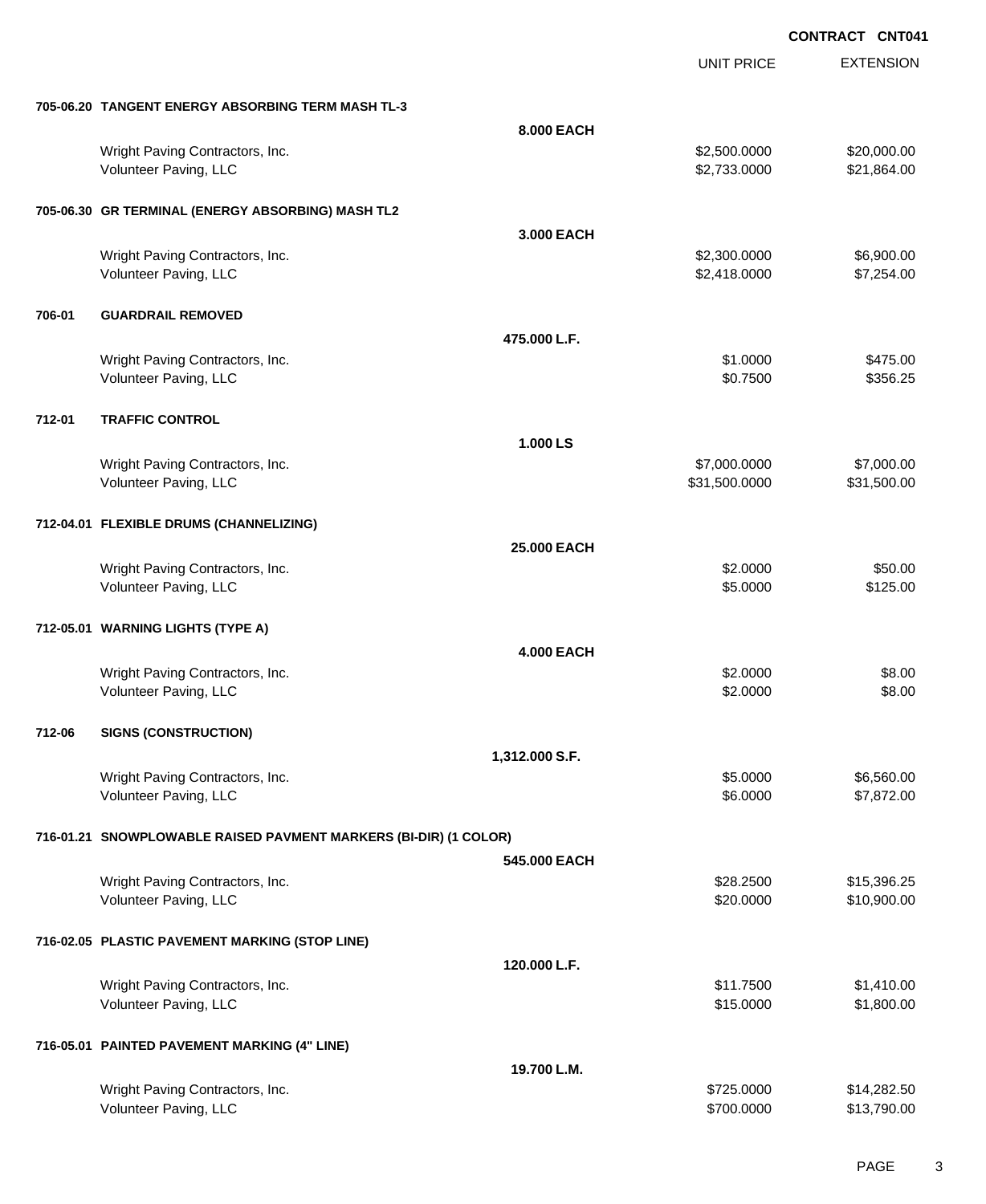|        |                                                          |             | UNIT PRICE    | <b>EXTENSION</b> |
|--------|----------------------------------------------------------|-------------|---------------|------------------|
|        | 716-12.02 ENHANCED FLATLINE THERMO PVMT MRKNG (6IN LINE) |             |               |                  |
|        |                                                          | 13.900 L.M. |               |                  |
|        | Wright Paving Contractors, Inc.                          |             | \$4,850,0000  | \$67,415.00      |
|        | Volunteer Paving, LLC                                    |             | \$4,500.0000  | \$62,550.00      |
|        | 716-13.02 SPRAY THERMO PVMT MRKNG (60 mil) (6IN LINE)    |             |               |                  |
|        |                                                          | 16.700 L.M. |               |                  |
|        | Wright Paving Contractors, Inc.                          |             | \$2,825.0000  | \$47,177.50      |
|        | Volunteer Paving, LLC                                    |             | \$2,400.0000  | \$40,080.00      |
| 717-01 | <b>MOBILIZATION</b>                                      |             |               |                  |
|        |                                                          | 1.000 LS    |               |                  |
|        | Wright Paving Contractors, Inc.                          |             | \$7,740.0000  | \$7,740.00       |
|        | Volunteer Paving, LLC                                    |             | \$45,887.5700 | \$45,887.57      |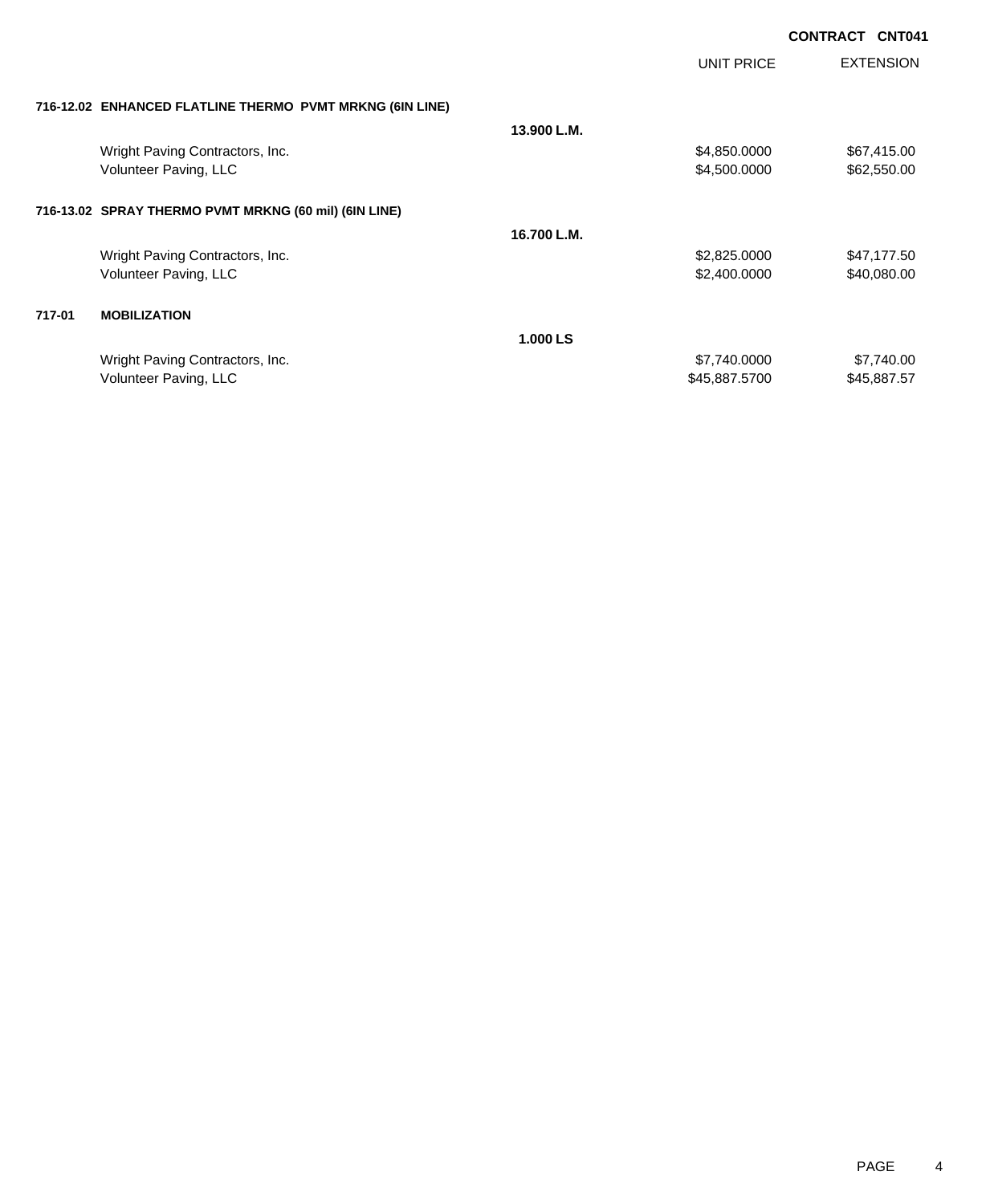### **SUB-TOTAL ROADWAY**

Wright Paving Contractors, Inc. 6. 2013. The St. 2004 St. 2014 of the St. 219,471.58 Volunteer Paving, LLC \$1,276,963.74

#### **TOTAL CONTRACT**

Wright Paving Contractors, Inc. 6. 2013, 2008. The state of the state of the state of the state of the state of the state of the state of the state of the state of the state of the state of the state of the state of the st Volunteer Paving, LLC \$1,276,963.74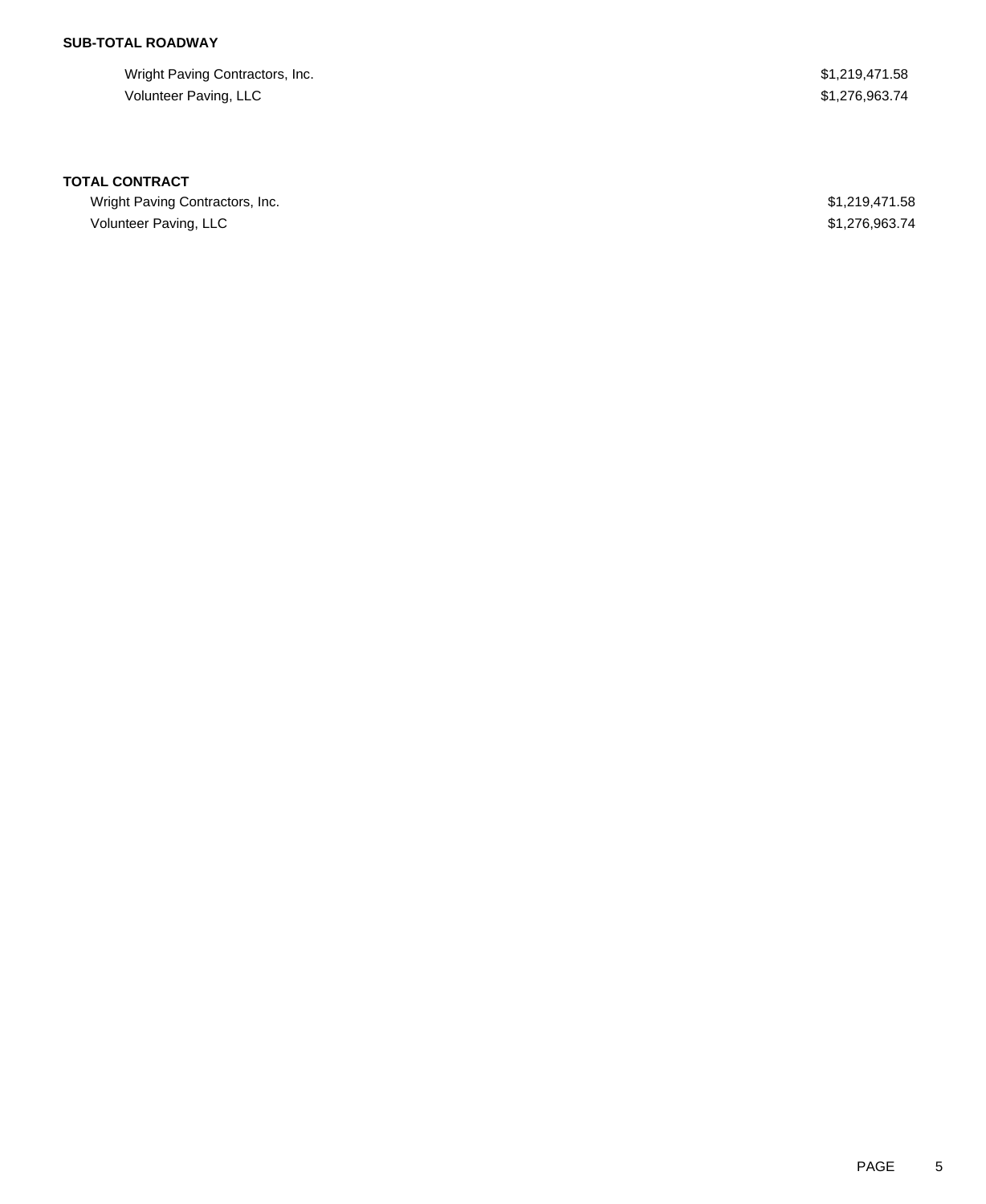COUNTIES BEDFORD, CHEATHAM, DAVIDSON, DICKSON, GILES, HICKMAN, HOUSTON, HUMPHREYS, LAWRENCE, LEWIS, LINCOLN, MACON, MARSHALL, MAURY, MONTGOMERY, MOORE, PERRY, ROBERTSON, RUTHERFORD, SMITH, STEWART, SUMNER, TROUSDALE, WAYNE, WILLIAMSON, AND WILSON (Contract No. CNT050 Call 010)

98303-4130-04,98303-4131-04

THE RETRACING OF PAVEMENT MARKINGS WITH SPRAY THERMOPLASTIC AND RANDOM ON-CALL PAVEMENT MARKING ON VARIOUS INTERSTATE AND STATE ROUTES.

PROJECT LENGTH - 0.0 MILES

COMPLETION TIME - ON OR BEFORE JUNE 30, 2020

Volunteer Paving, LLC **\$2,911,771.00** Reynolds Sealing & Striping, Inc. 6. The Strip Strip Strip S3,160,575.00

TOTAL CONTRACT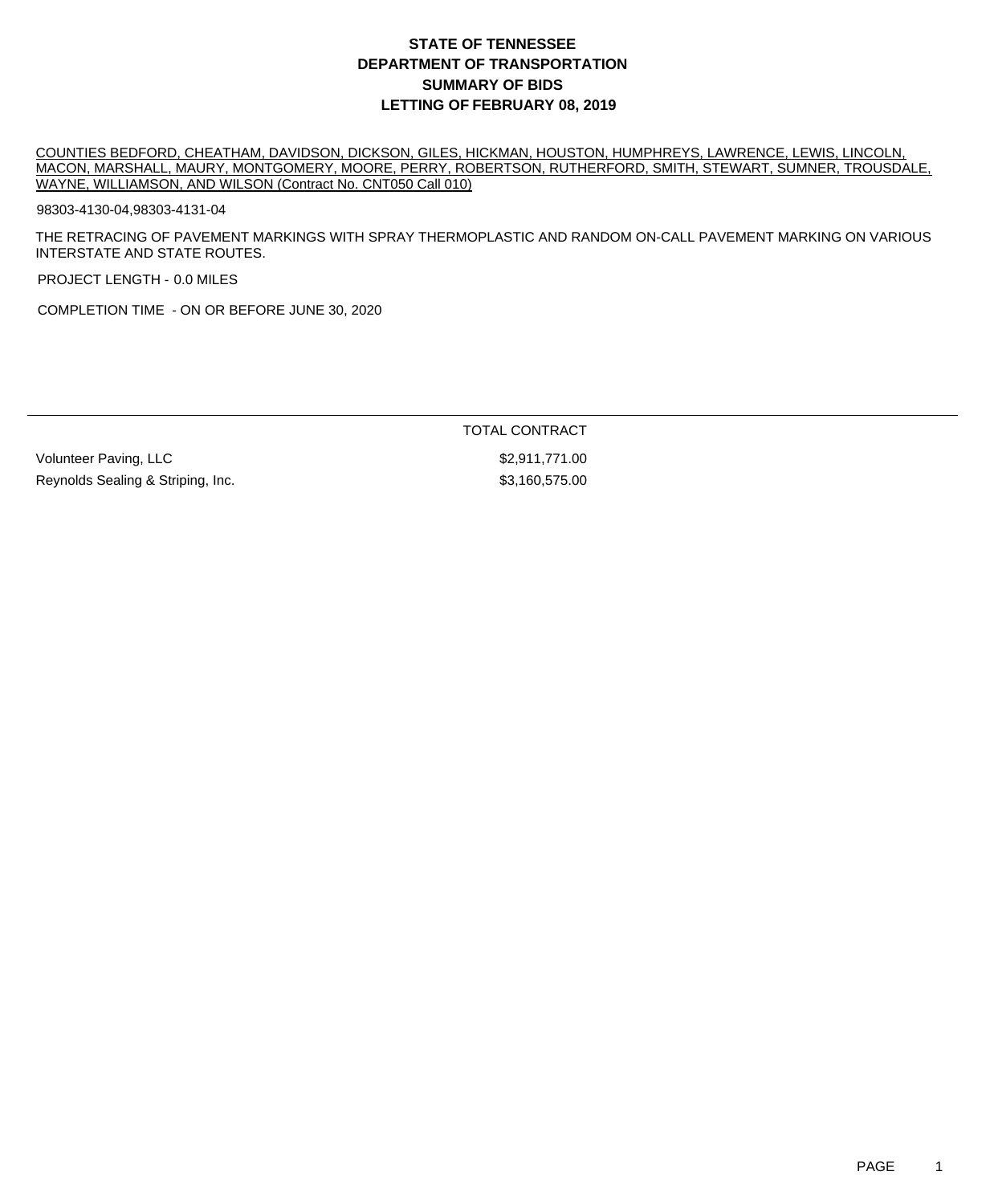|                                                                  |                   | <b>CONTRACT CNT050</b> |
|------------------------------------------------------------------|-------------------|------------------------|
|                                                                  | <b>UNIT PRICE</b> | <b>EXTENSION</b>       |
| <b>MAINTENANCE CATEGORY</b>                                      |                   |                        |
| 411-12.01 SCORING SHOULDERS (CONTINUOUS) (16IN WIDTH)            |                   |                        |
| 10.000 L.M.                                                      |                   |                        |
| Volunteer Paving, LLC                                            | \$400.0000        | \$4,000.00             |
| Reynolds Sealing & Striping, Inc.                                | \$500.0000        | \$5,000.00             |
| Oglesby Construction, Inc.                                       |                   |                        |
| 411-12.02 SCORING SHOULDERS (NON-CONTINUOUS) (16IN WIDTH)        |                   |                        |
| 10.000 L.M.                                                      |                   |                        |
| Volunteer Paving, LLC                                            | \$400.0000        | \$4,000.00             |
| Reynolds Sealing & Striping, Inc.                                | \$500.0000        | \$5,000.00             |
| Oglesby Construction, Inc.                                       |                   |                        |
| 411-12.03 SCORING FOR RUMBLE STRIPE (NON-CONTINUOUS) (8IN WIDTH) |                   |                        |
| 10.000 L.M.                                                      |                   |                        |
| Volunteer Paving, LLC                                            | \$400.0000        | \$4,000.00             |
| Reynolds Sealing & Striping, Inc.                                | \$500.0000        | \$5,000.00             |
| Oglesby Construction, Inc.                                       |                   |                        |
| 411-12.04 SCORING FOR RUMBLE STRIPE (NON-CONTINUOUS) (4IN WIDTH) |                   |                        |
| 10.000 L.M.                                                      |                   |                        |
| Volunteer Paving, LLC                                            | \$400.0000        | \$4,000.00             |
| Reynolds Sealing & Striping, Inc.                                | \$500.0000        | \$5,000.00             |
| Oglesby Construction, Inc.                                       |                   |                        |
| 712-01.50 MAINTENANCE OF TRAFFIC                                 |                   |                        |
| 30.000 EACH                                                      |                   |                        |
| Volunteer Paving, LLC                                            | \$1,500.0000      | \$45,000.00            |
| Reynolds Sealing & Striping, Inc.                                | \$1,000.0000      | \$30,000.00            |
| Oglesby Construction, Inc.                                       |                   |                        |
| 713-02.34 DELINEATORS (ALL)                                      |                   |                        |
| 2,000.000 EACH                                                   |                   |                        |
| Volunteer Paving, LLC                                            | \$10.0000         | \$20,000.00            |
| Reynolds Sealing & Striping, Inc.                                | \$15.0000         | \$30,000.00            |
| Oglesby Construction, Inc.                                       |                   |                        |
| 716-01.11 RAISED PVMT MARKERS (BI-DIRECTIONAL) (1 COLOR LENS)    |                   |                        |
| 1,000.000 EACH                                                   |                   |                        |
| Volunteer Paving, LLC                                            | \$4.5000          | \$4,500.00             |
| Reynolds Sealing & Striping, Inc.                                | \$5.0000          | \$5,000.00             |
| Oglesby Construction, Inc.                                       |                   |                        |
| 716-01.12 RAISED PVMT MARKERS (MONO-DIRECTIONAL) (1 COLOR LENS)  |                   |                        |
| 1,250.000 EACH                                                   |                   |                        |
| Volunteer Paving, LLC                                            | \$4.5000          | \$5,625.00             |
| Reynolds Sealing & Striping, Inc.                                | \$5.0000          | \$6,250.00             |
| Oglesby Construction, Inc.                                       |                   |                        |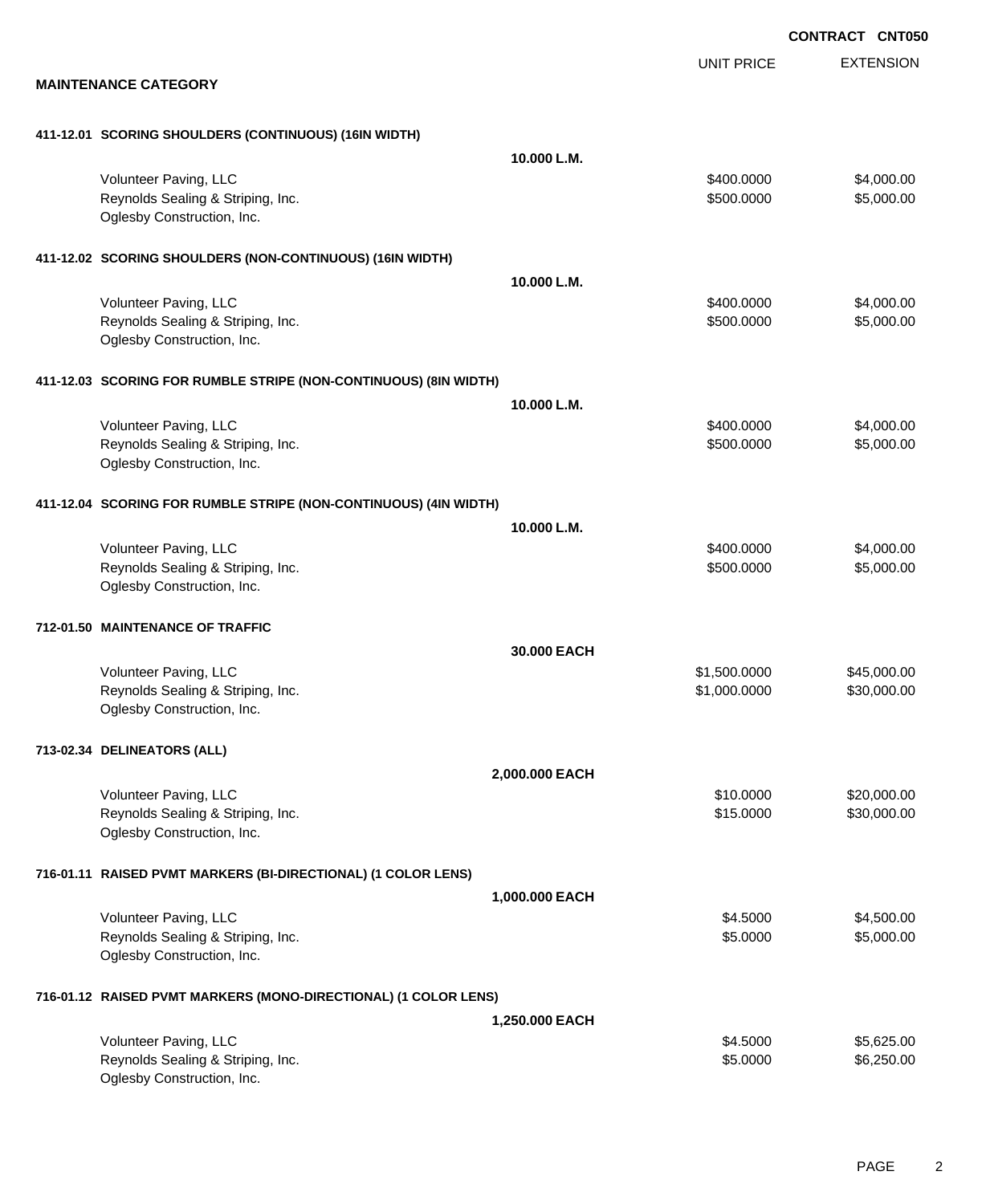|                                                                     |                |                   | <b>CONTRACT CNT050</b> |
|---------------------------------------------------------------------|----------------|-------------------|------------------------|
|                                                                     |                | <b>UNIT PRICE</b> | <b>EXTENSION</b>       |
| 716-01.13 RAISED PVMT MARKERS (BI-DIRECTIONAL) (2 COLOR LENS)       |                |                   |                        |
|                                                                     | 750.000 EACH   |                   |                        |
| Volunteer Paving, LLC                                               |                | \$4.5000          | \$3,375.00             |
| Reynolds Sealing & Striping, Inc.<br>Oglesby Construction, Inc.     |                | \$5.0000          | \$3,750.00             |
| 716-01.21 SNOWPLOWABLE RAISED PAVMENT MARKERS (BI-DIR) (1 COLOR)    |                |                   |                        |
|                                                                     | 1,000.000 EACH |                   |                        |
| Volunteer Paving, LLC                                               |                | \$20.0000         | \$20,000.00            |
| Reynolds Sealing & Striping, Inc.<br>Oglesby Construction, Inc.     |                | \$20.0000         | \$20,000.00            |
| 716-01.22 SNOWPLOWABLE RAISED PAVMENT MARKERS (MONO-DIR)(1 COLOR)   |                |                   |                        |
|                                                                     | 700.000 EACH   |                   |                        |
| Volunteer Paving, LLC                                               |                | \$20.0000         | \$14,000.00            |
| Reynolds Sealing & Striping, Inc.                                   |                | \$20.0000         | \$14,000.00            |
| Oglesby Construction, Inc.                                          |                |                   |                        |
| 716-01.23 SNOWPLOWABLE RAISED PAVEMENT MARKERS (BI-DIR)(2 COLOR)    |                |                   |                        |
|                                                                     | 300,000 EACH   |                   |                        |
| Volunteer Paving, LLC                                               |                | \$20.0000         | \$6,000.00             |
| Reynolds Sealing & Striping, Inc.                                   |                | \$20.0000         | \$6,000.00             |
| Oglesby Construction, Inc.                                          |                |                   |                        |
| 716-01.40 REMOVE AND REPLACE LENS ON SNOWPLOWABLE REFLECTIVE MARKER |                |                   |                        |
|                                                                     | 1,000.000 EACH |                   |                        |
| Volunteer Paving, LLC                                               |                | \$4.0000          | \$4,000.00             |
| Reynolds Sealing & Striping, Inc.<br>Oglesby Construction, Inc.     |                | \$4.0000          | \$4,000.00             |
| 716-02.03 PLASTIC PAVEMENT MARKING (CROSS-WALK)                     |                |                   |                        |
|                                                                     | 150.000 L.F.   |                   |                        |
| Volunteer Paving, LLC                                               |                | \$10.0000         | \$1,500.00             |
| Reynolds Sealing & Striping, Inc.                                   |                | \$10.0000         | \$1,500.00             |
| Oglesby Construction, Inc.                                          |                |                   |                        |
| 716-02.04 PLASTIC PAVEMENT MARKING(CHANNELIZATION STRIPING)         |                |                   |                        |
|                                                                     | 500.000 S.Y.   |                   |                        |
| Volunteer Paving, LLC                                               |                | \$12.0000         | \$6,000.00             |
| Reynolds Sealing & Striping, Inc.                                   |                | \$15.0000         | \$7,500.00             |
| Oglesby Construction, Inc.                                          |                |                   |                        |
| 716-02.05 PLASTIC PAVEMENT MARKING (STOP LINE)                      |                |                   |                        |
|                                                                     | 500.000 L.F.   |                   |                        |
| Volunteer Paving, LLC                                               |                | \$10.0000         | \$5,000.00             |
| Reynolds Sealing & Striping, Inc.<br>Oglesby Construction, Inc.     |                | \$15.0000         | \$7,500.00             |
|                                                                     |                |                   |                        |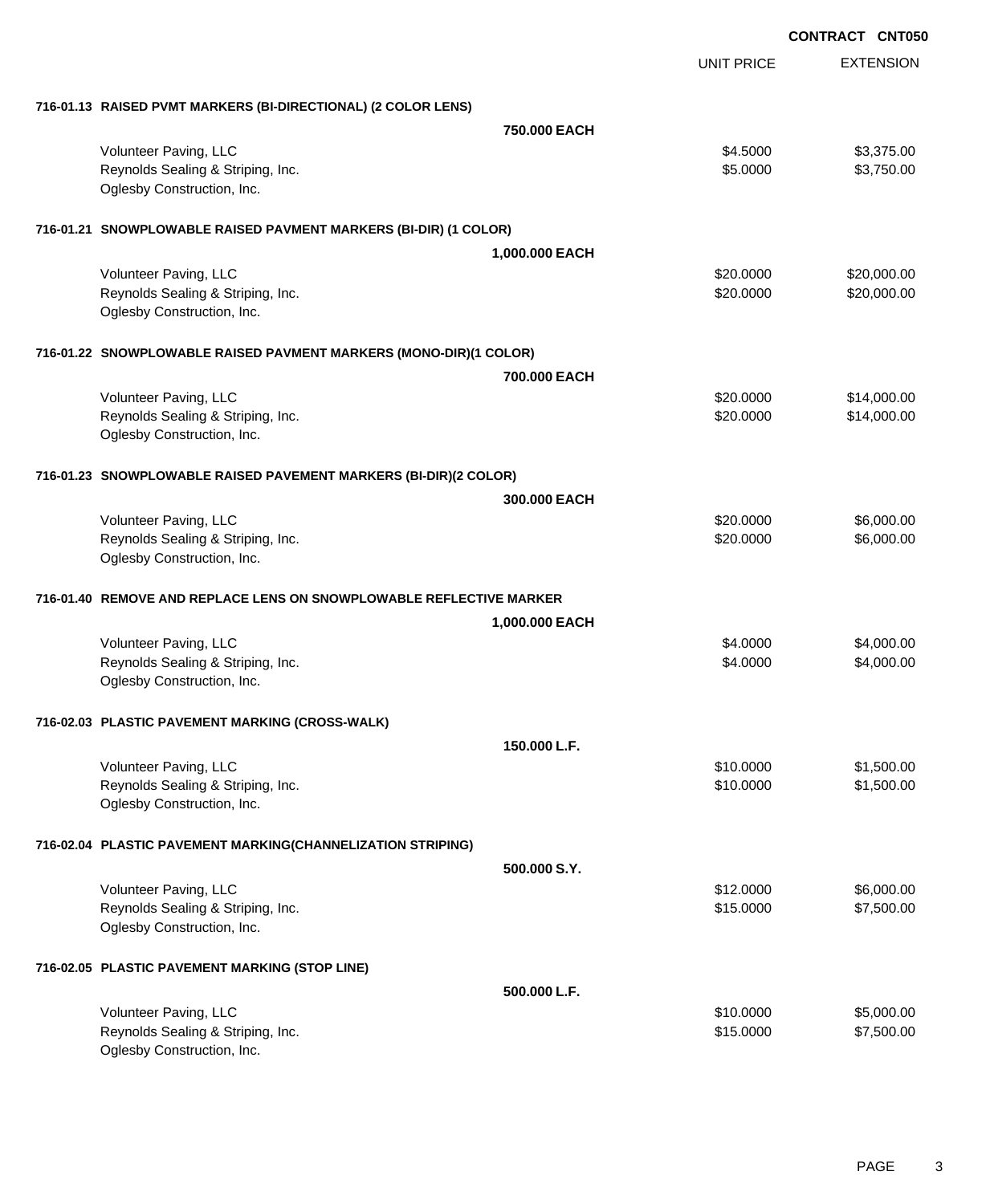|                                                              |                   | UNIT PRICE | <b>EXTENSION</b> |
|--------------------------------------------------------------|-------------------|------------|------------------|
| 716-02.06 PLASTIC PAVEMENT MARKING (TURN LANE ARROW)         |                   |            |                  |
|                                                              | 100,000 EACH      |            |                  |
| Volunteer Paving, LLC                                        |                   | \$100.0000 | \$10,000.00      |
| Reynolds Sealing & Striping, Inc.                            |                   | \$150.0000 | \$15,000.00      |
| Oglesby Construction, Inc.                                   |                   |            |                  |
| 716-02.07 PLASTIC PAVEMENT MARKING (24" BARRIER LINE)        |                   |            |                  |
|                                                              | 120.000 L.F.      |            |                  |
| Volunteer Paving, LLC                                        |                   | \$8.0000   | \$960.00         |
| Reynolds Sealing & Striping, Inc.                            |                   | \$7.0000   | \$840.00         |
| Oglesby Construction, Inc.                                   |                   |            |                  |
| 716-02.08 PLASTIC PAVEMENT MARKING (8" DOTTED LINE)          |                   |            |                  |
|                                                              | 300,000 L.F.      |            |                  |
| Volunteer Paving, LLC                                        |                   | \$3.0000   | \$900.00         |
| Reynolds Sealing & Striping, Inc.                            |                   | \$1.0000   | \$300.00         |
| Oglesby Construction, Inc.                                   |                   |            |                  |
| 716-02.09 PLASTIC PAVEMENT MARKING (LONGITUDINAL CROSS-WALK) |                   |            |                  |
|                                                              | 120.000 L.F.      |            |                  |
| Volunteer Paving, LLC                                        |                   | \$35.0000  | \$4,200.00       |
| Reynolds Sealing & Striping, Inc.                            |                   | \$35.0000  | \$4,200.00       |
| Oglesby Construction, Inc.                                   |                   |            |                  |
| 716-03.01 PLASTIC WORD PAVEMENT MARKING (ONLY)               |                   |            |                  |
|                                                              | 50,000 EACH       |            |                  |
| Volunteer Paving, LLC                                        |                   | \$100.0000 | \$5,000.00       |
| Reynolds Sealing & Striping, Inc.                            |                   | \$100.0000 | \$5,000.00       |
| Oglesby Construction, Inc.                                   |                   |            |                  |
| 716-03.02 PLASTIC WORD PAVEMENT MARKING (RXR)                |                   |            |                  |
|                                                              | 50.000 EACH       |            |                  |
| Volunteer Paving, LLC                                        |                   | \$100.0000 | \$5,000.00       |
| Reynolds Sealing & Striping, Inc.                            |                   | \$200.0000 | \$10,000.00      |
| Oglesby Construction, Inc.                                   |                   |            |                  |
| 716-03.03 PLASTIC WORD PAVEMENT MARKING (STOP AHEAD)         |                   |            |                  |
|                                                              | 10.000 EACH       |            |                  |
| Volunteer Paving, LLC                                        |                   | \$150.0000 | \$1,500.00       |
| Reynolds Sealing & Striping, Inc.                            |                   | \$150.0000 | \$1,500.00       |
| Oglesby Construction, Inc.                                   |                   |            |                  |
| 716-03.04 PLASTIC WORD PAVEMENT MARKING (SCHOOL)             |                   |            |                  |
|                                                              | <b>5.000 EACH</b> |            |                  |
| Volunteer Paving, LLC                                        |                   | \$125.0000 | \$625.00         |
| Reynolds Sealing & Striping, Inc.                            |                   | \$100.0000 | \$500.00         |
| Oglesby Construction, Inc.                                   |                   |            |                  |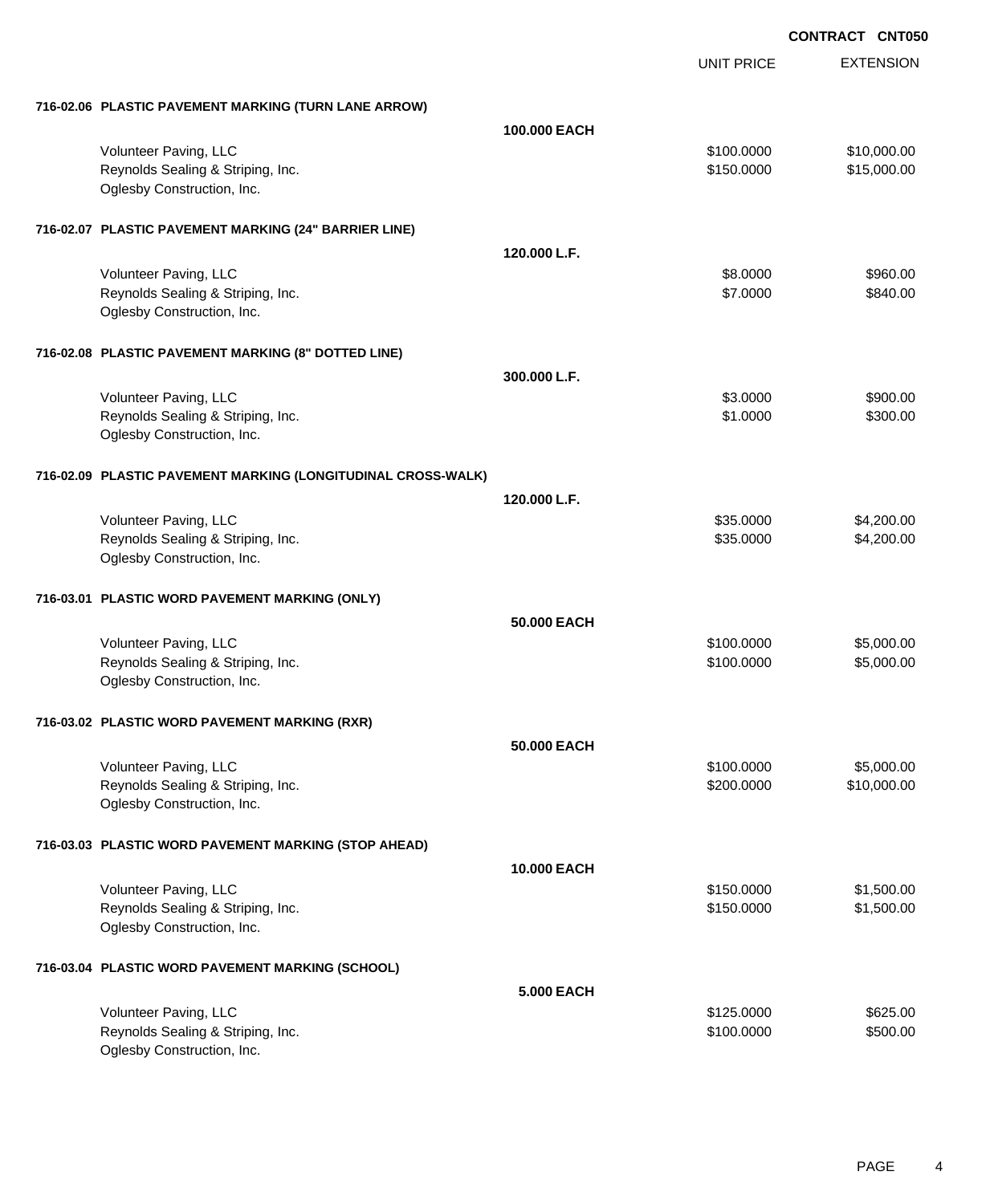|                                                          | <b>UNIT PRICE</b> | <b>EXTENSION</b> |
|----------------------------------------------------------|-------------------|------------------|
| 716-03.05 PLASTIC WORD PAVEMENT MARKING (BIKE LANE)      |                   |                  |
| <b>10.000 EACH</b>                                       |                   |                  |
| Volunteer Paving, LLC                                    | \$150.0000        | \$1,500.00       |
| Reynolds Sealing & Striping, Inc.                        | \$150.0000        | \$1,500.00       |
| Oglesby Construction, Inc.                               |                   |                  |
| 716-03.06 PLASTIC WORD PAVEMENT MARKING (SIGNAL AHEAD)   |                   |                  |
| <b>10.000 EACH</b>                                       |                   |                  |
| Volunteer Paving, LLC                                    | \$150.0000        | \$1,500.00       |
| Reynolds Sealing & Striping, Inc.                        | \$150.0000        | \$1,500.00       |
| Oglesby Construction, Inc.                               |                   |                  |
| 716-03.07 PLASTIC WORD PAVEMENT MARKING (STOP)           |                   |                  |
| <b>12.000 EACH</b>                                       |                   |                  |
| Volunteer Paving, LLC                                    | \$100.0000        | \$1,200.00       |
| Reynolds Sealing & Striping, Inc.                        | \$100.0000        | \$1,200.00       |
| Oglesby Construction, Inc.                               |                   |                  |
| 716-03.08 PLASTIC WORD PAVEMENT MARKING (PED-XING)       |                   |                  |
| <b>5.000 EACH</b>                                        |                   |                  |
| Volunteer Paving, LLC                                    | \$150.0000        | \$750.00         |
| Reynolds Sealing & Striping, Inc.                        | \$80.0000         | \$400.00         |
| Oglesby Construction, Inc.                               |                   |                  |
| 716-04.01 PLASTIC PAVEMENT MARKING (STRAIGHT-TURN ARROW) |                   |                  |
| <b>5.000 EACH</b>                                        |                   |                  |
| Volunteer Paving, LLC                                    | \$150.0000        | \$750.00         |
| Reynolds Sealing & Striping, Inc.                        | \$175.0000        | \$875.00         |
| Oglesby Construction, Inc.                               |                   |                  |
| 716-04.02 PLASTIC PAVEMENT MARKING(DOUBLE TURNING ARROW) |                   |                  |
| 10.000 EACH                                              |                   |                  |
| Volunteer Paving, LLC                                    | \$150.0000        | \$1,500.00       |
| Reynolds Sealing & Striping, Inc.                        | \$175.0000        | \$1,750.00       |
| Oglesby Construction, Inc.                               |                   |                  |
| 716-04.04 PLASTIC PAVEMENT MARKING (TRANSVERSE SHOULDER) |                   |                  |
| 400.000 L.F.                                             |                   |                  |
| Volunteer Paving, LLC                                    | \$5.0000          | \$2,000.00       |
| Reynolds Sealing & Striping, Inc.                        | \$6.0000          | \$2,400.00       |
| Oglesby Construction, Inc.                               |                   |                  |
| 716-04.05 PLASTIC PAVEMENT MARKING (STRAIGHT ARROW)      |                   |                  |
| <b>5.000 EACH</b>                                        |                   |                  |
| Volunteer Paving, LLC                                    | \$100.0000        | \$500.00         |
| Reynolds Sealing & Striping, Inc.                        | \$135.0000        | \$675.00         |
| Oglesby Construction, Inc.                               |                   |                  |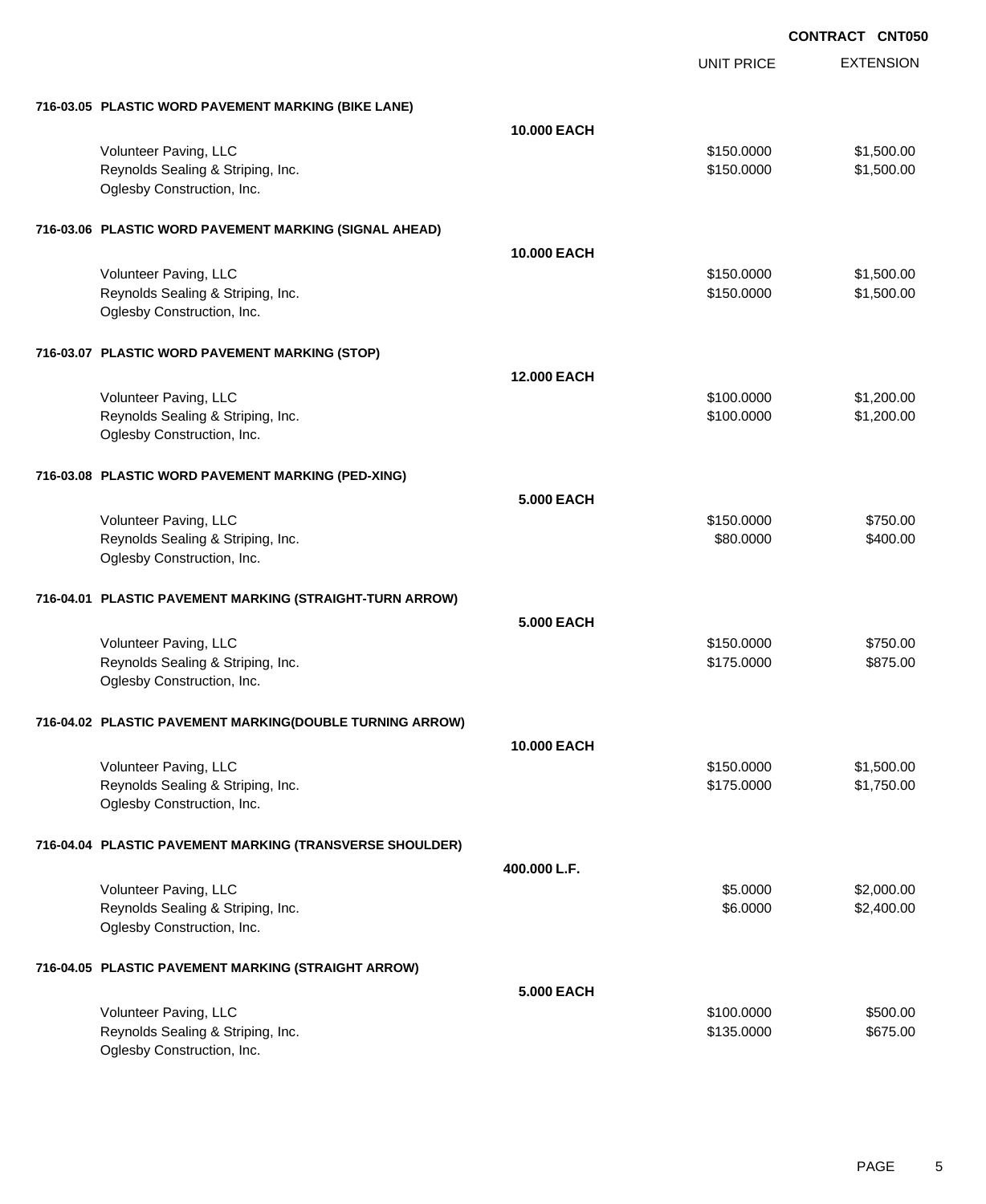|                                                                 | <b>UNIT PRICE</b> | <b>EXTENSION</b> |
|-----------------------------------------------------------------|-------------------|------------------|
| 716-04.06 PLASTIC PAVEMENT MARKING (WRONG WAY ARROW)            |                   |                  |
| <b>10.000 EACH</b>                                              |                   |                  |
| Volunteer Paving, LLC                                           | \$125.0000        | \$1,250.00       |
| Reynolds Sealing & Striping, Inc.<br>Oglesby Construction, Inc. | \$150.0000        | \$1,500.00       |
| 716-04.07 PLASTIC PAVEMENT MARKING (EXIT ONLY ARROW)            |                   |                  |
| 10.000 EACH                                                     |                   |                  |
| Volunteer Paving, LLC                                           | \$150.0000        | \$1,500.00       |
| Reynolds Sealing & Striping, Inc.<br>Oglesby Construction, Inc. | \$150.0000        | \$1,500.00       |
| 716-04.08 PLASTIC PAVEMENT MARKING (OPTION LANE ARROW)          |                   |                  |
| <b>15.000 EACH</b>                                              |                   |                  |
| Volunteer Paving, LLC                                           | \$175.0000        | \$2,625.00       |
| Reynolds Sealing & Striping, Inc.<br>Oglesby Construction, Inc. | \$250.0000        | \$3,750.00       |
| 716-04.09 PLASTIC PAVEMENT MARKING (H.O.V. DIAMOND)             |                   |                  |
| <b>15.000 EACH</b>                                              |                   |                  |
| Volunteer Paving, LLC                                           | \$250.0000        | \$3,750.00       |
| Reynolds Sealing & Striping, Inc.<br>Oglesby Construction, Inc. | \$250.0000        | \$3,750.00       |
| 716-04.10 PLASTIC PAVEMENT MARKING (HANDICAP SYMBOL)            |                   |                  |
| <b>5.000 EACH</b>                                               |                   |                  |
| Volunteer Paving, LLC                                           | \$125.0000        | \$625.00         |
| Reynolds Sealing & Striping, Inc.<br>Oglesby Construction, Inc. | \$100.0000        | \$500.00         |
| 716-04.12 PLASTIC PAVEMENT MARKING (YIELD LINE)                 |                   |                  |
| 250.000 S.F.                                                    |                   |                  |
| Volunteer Paving, LLC                                           | \$8.0000          | \$2,000.00       |
| Reynolds Sealing & Striping, Inc.<br>Oglesby Construction, Inc. | \$8.0000          | \$2,000.00       |
| 716-04.14 PLASTIC PAVEMENT MARKING (LANE REDUCTION ARROW)       |                   |                  |
| <b>15.000 EACH</b>                                              |                   |                  |
| Volunteer Paving, LLC                                           | \$150.0000        | \$2,250.00       |
| Reynolds Sealing & Striping, Inc.<br>Oglesby Construction, Inc. | \$150.0000        | \$2,250.00       |
| 716-04.15 PLASTIC PAVEMENT MARKING-BIKE SYMBOL/ARROW SHARED     |                   |                  |
| 30.000 EACH                                                     |                   |                  |
| Volunteer Paving, LLC                                           | \$250.0000        | \$7,500.00       |
| Reynolds Sealing & Striping, Inc.<br>Oglesby Construction, Inc. | \$230.0000        | \$6,900.00       |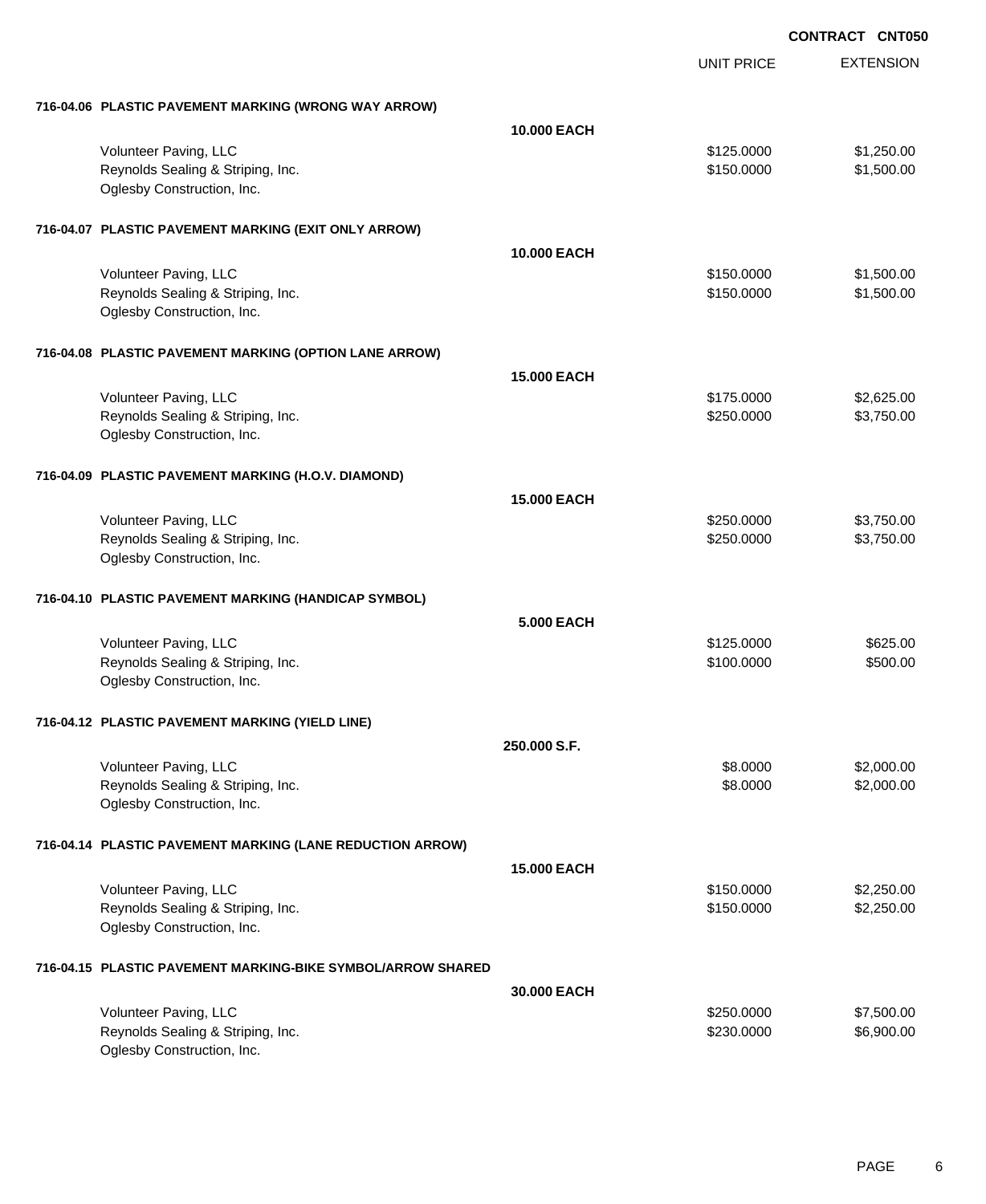UNIT PRICE

EXTENSION

| 716-05.01 PAINTED PAVEMENT MARKING (4" LINE)            |                  |              |                |
|---------------------------------------------------------|------------------|--------------|----------------|
|                                                         | 30.000 L.M.      |              |                |
| Volunteer Paving, LLC                                   |                  | \$450.0000   | \$13,500.00    |
| Reynolds Sealing & Striping, Inc.                       |                  | \$500.0000   | \$15,000.00    |
| Oglesby Construction, Inc.                              |                  |              |                |
|                                                         |                  |              |                |
| 716-05.72 PERFORMANCE BASED RETRACING SPRAY THERMO 4IN  |                  |              |                |
|                                                         | 1,277.000 L.M.   |              |                |
| Volunteer Paving, LLC                                   |                  | \$850.0000   | \$1,085,450.00 |
| Reynolds Sealing & Striping, Inc.                       |                  | \$925.0000   | \$1,181,225.00 |
| Oglesby Construction, Inc.                              |                  |              |                |
| 716-05.73 PERFORMANCE BASED RETRACING SPRAY THERMO 6IN  |                  |              |                |
|                                                         | 1,026.000 L.M.   |              |                |
| Volunteer Paving, LLC                                   |                  | \$1,145.0000 | \$1,174,770.00 |
| Reynolds Sealing & Striping, Inc.                       |                  | \$1,280.0000 | \$1,313,280.00 |
| Oglesby Construction, Inc.                              |                  |              |                |
| 716-05.74 PERFORMANCE BASED RETRACING SPRAY THERMO 8IN  |                  |              |                |
|                                                         | 316,800.000 L.F. |              |                |
| Volunteer Paving, LLC                                   |                  | \$0.3200     | \$101,376.00   |
| Reynolds Sealing & Striping, Inc.                       |                  | \$0.3500     | \$110,880.00   |
| Oglesby Construction, Inc.                              |                  |              |                |
|                                                         |                  |              |                |
| 716-05.79 PERFORMANCE BASED RETRACING SPRAY THERMO 12IN |                  |              |                |
|                                                         | 10.000 L.M.      |              |                |
| Volunteer Paving, LLC                                   |                  | \$1,000.0000 | \$10,000.00    |
| Reynolds Sealing & Striping, Inc.                       |                  | \$1,400.0000 | \$14,000.00    |
| Oglesby Construction, Inc.                              |                  |              |                |
| 716-08.01 REMOVAL OF PAVEMENT MARKING (LINE)            |                  |              |                |
|                                                         | 20,000.000 L.F.  |              |                |
| Volunteer Paving, LLC                                   |                  | \$0.4000     | \$8,000.00     |
| Reynolds Sealing & Striping, Inc.                       |                  | \$0.5000     | \$10,000.00    |
| Oglesby Construction, Inc.                              |                  |              |                |
| 716-08.02 REMOVAL OF PAVEMENT MARKING (8" BARRIER LINE) |                  |              |                |
|                                                         | 1,000.000 L.F.   |              |                |
| Volunteer Paving, LLC                                   |                  | \$0.7500     | \$750.00       |
| Reynolds Sealing & Striping, Inc.                       |                  | \$0.6000     | \$600.00       |
| Oglesby Construction, Inc.                              |                  |              |                |
| 716-08.03 REMOVAL OF PAVEMENT MARKING (CROSS-WALK)      |                  |              |                |
|                                                         | 100.000 L.F.     |              |                |
| Volunteer Paving, LLC                                   |                  | \$1.5000     | \$150.00       |
| Reynolds Sealing & Striping, Inc.                       |                  | \$1.0000     | \$100.00       |
| Oglesby Construction, Inc.                              |                  |              |                |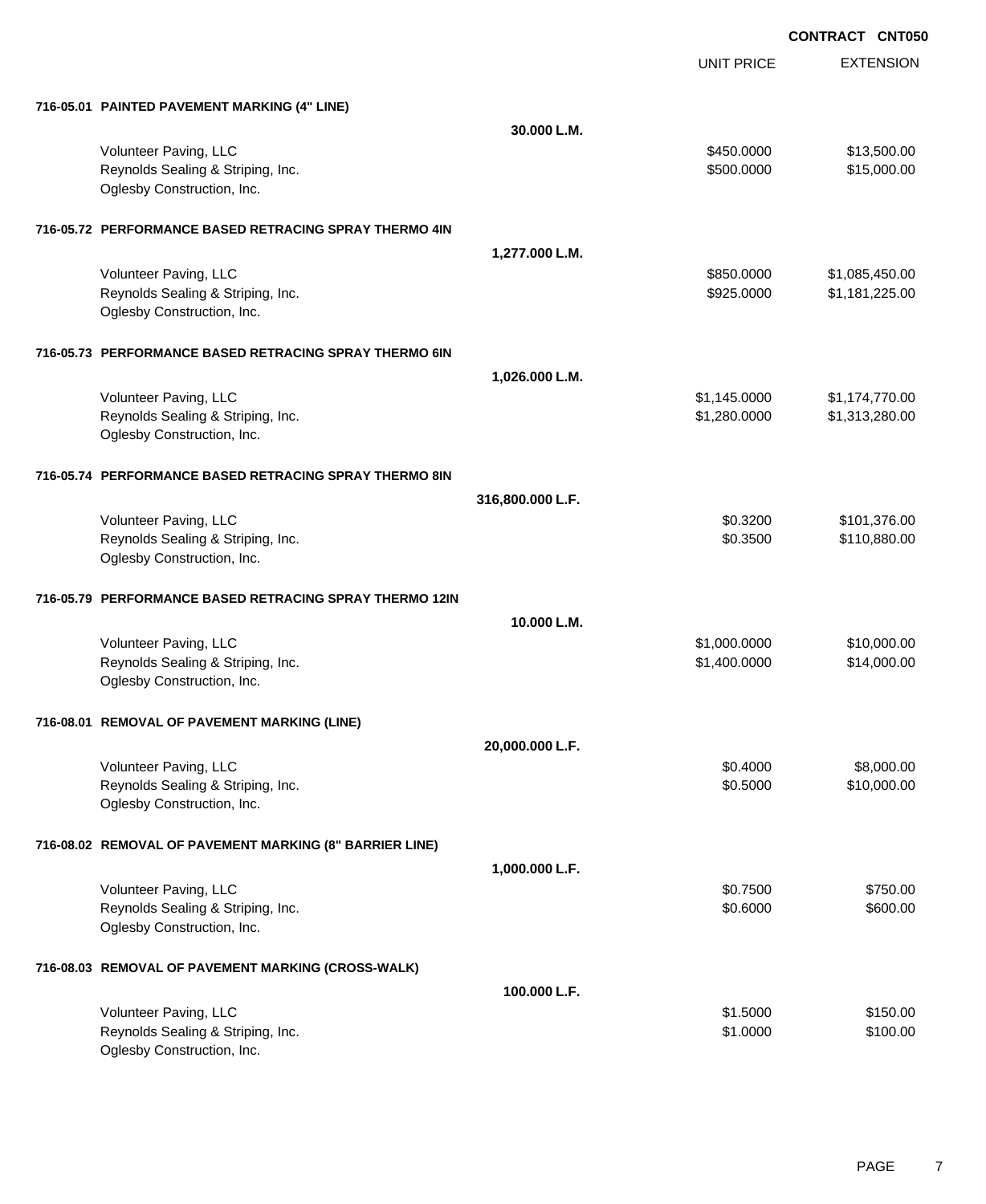|                                                                 |                   |                   | <b>CONTRACT CNT050</b> |
|-----------------------------------------------------------------|-------------------|-------------------|------------------------|
|                                                                 |                   | <b>UNIT PRICE</b> | <b>EXTENSION</b>       |
| 716-08.04 REMOVAL OF PAVEMENT MARKING (CHANNELIZATION STRIPING) |                   |                   |                        |
|                                                                 | 100,000 S.Y.      |                   |                        |
| Volunteer Paving, LLC                                           |                   | \$5.0000          | \$500.00               |
| Reynolds Sealing & Striping, Inc.<br>Oglesby Construction, Inc. |                   | \$3.5000          | \$350.00               |
| 716-08.05 REMOVAL OF PAVEMENT MARKING (STOP LINE)               |                   |                   |                        |
|                                                                 | 360.000 L.F.      |                   |                        |
| Volunteer Paving, LLC                                           |                   | \$4.0000          | \$1,440.00             |
| Reynolds Sealing & Striping, Inc.                               |                   | \$4.0000          | \$1,440.00             |
| Oglesby Construction, Inc.                                      |                   |                   |                        |
| 716-08.06 REMOVAL OF PAVEMENT MARKING (TURN LANE ARROW)         |                   |                   |                        |
|                                                                 | 20.000 EACH       |                   |                        |
| Volunteer Paving, LLC                                           |                   | \$50.0000         | \$1,000.00             |
| Reynolds Sealing & Striping, Inc.                               |                   | \$25.0000         | \$500.00               |
| Oglesby Construction, Inc.                                      |                   |                   |                        |
| 716-08.07 REMOVAL OF PAVEMENT MARKING (STRAIGHT-TURN ARROW)     |                   |                   |                        |
|                                                                 | <b>4.000 EACH</b> |                   |                        |
| Volunteer Paving, LLC                                           |                   | \$75.0000         | \$300.00               |
| Reynolds Sealing & Striping, Inc.                               |                   | \$25.0000         | \$100.00               |
| Oglesby Construction, Inc.                                      |                   |                   |                        |
| 716-08.08 REMOVAL OF PAVEMENT MARKING (DOUBLE TURNING ARROW)    |                   |                   |                        |
|                                                                 | <b>2.000 EACH</b> |                   |                        |
| Volunteer Paving, LLC                                           |                   | \$75.0000         | \$150.00               |
| Reynolds Sealing & Striping, Inc.<br>Oglesby Construction, Inc. |                   | \$25.0000         | \$50.00                |
| 716-08.09 REMOVAL OF PAVEMENT MARKING (DOTTED LINE)             |                   |                   |                        |
|                                                                 | 100.000 L.F.      |                   |                        |
| Volunteer Paving, LLC                                           |                   | \$1.0000          | \$100.00               |
| Reynolds Sealing & Striping, Inc.                               |                   | \$0.3000          | \$30.00                |
| Oglesby Construction, Inc.                                      |                   |                   |                        |
| 716-08.10 REMOVAL OF PAVEMENT MARKING (TRANSVERSE SHOULDER)     |                   |                   |                        |
|                                                                 | 100.000 L.F.      |                   |                        |
| Volunteer Paving, LLC                                           |                   | \$3.0000          | \$300.00               |
| Reynolds Sealing & Striping, Inc.                               |                   | \$1.5000          | \$150.00               |
| Oglesby Construction, Inc.                                      |                   |                   |                        |
| 716-08.11 REMOVAL OF WORD PAVEMENT MARKING (ONLY)               |                   |                   |                        |
|                                                                 | <b>5.000 EACH</b> |                   |                        |
| Volunteer Paving, LLC                                           |                   | \$100.0000        | \$500.00               |
| Reynolds Sealing & Striping, Inc.                               |                   | \$30.0000         | \$150.00               |
| Oglesby Construction, Inc.                                      |                   |                   |                        |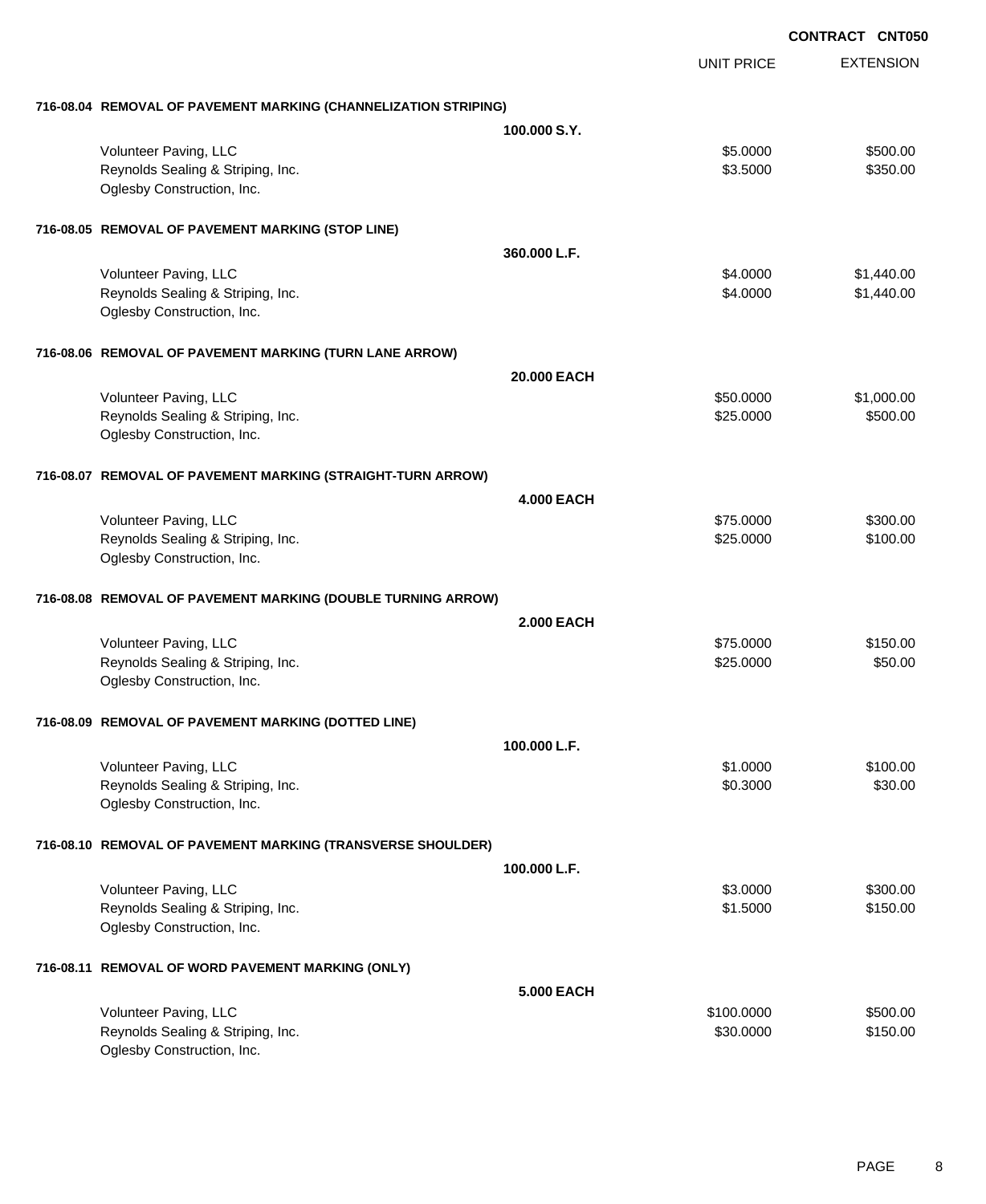|                                                                  |                   | UNIT PRICE   | <b>EXTENSION</b> |
|------------------------------------------------------------------|-------------------|--------------|------------------|
| 716-08.12 REMOVAL OF WORD PAVEMENT MARKING (STOP AHEAD)          |                   |              |                  |
|                                                                  | 3.000 EACH        |              |                  |
| Volunteer Paving, LLC                                            |                   | \$100.0000   | \$300.00         |
| Reynolds Sealing & Striping, Inc.                                |                   | \$40.0000    | \$120.00         |
| Oglesby Construction, Inc.                                       |                   |              |                  |
| 716-08.13 REMOVAL OF WORD PAVEMENT MARKING (SCHOOL)              |                   |              |                  |
|                                                                  | <b>2.000 EACH</b> |              |                  |
| Volunteer Paving, LLC                                            |                   | \$150.0000   | \$300.00         |
| Reynolds Sealing & Striping, Inc.                                |                   | \$30.0000    | \$60.00          |
| Oglesby Construction, Inc.                                       |                   |              |                  |
| 716-10.50 PREFORMED PLASTIC PAVEMENT MARKING (INTERSTATE SHIELD) |                   |              |                  |
|                                                                  | 40.000 EACH       |              |                  |
| Volunteer Paving, LLC                                            |                   | \$1,000.0000 | \$40,000.00      |
| Reynolds Sealing & Striping, Inc.                                |                   | \$1,200.0000 | \$48,000.00      |
| Oglesby Construction, Inc.                                       |                   |              |                  |
| 716-12.01 ENHANCED FLATLINE THERMO PVMT MRKNG (4IN LINE)         |                   |              |                  |
|                                                                  | 5.000 L.M.        |              |                  |
| Volunteer Paving, LLC                                            |                   | \$2,500.0000 | \$12,500.00      |
| Reynolds Sealing & Striping, Inc.                                |                   | \$2,700.0000 | \$13,500.00      |
| Oglesby Construction, Inc.                                       |                   |              |                  |
| 716-12.02 ENHANCED FLATLINE THERMO PVMT MRKNG (6IN LINE)         |                   |              |                  |
|                                                                  | 5.000 L.M.        |              |                  |
| Volunteer Paving, LLC                                            |                   | \$3,500.0000 | \$17,500.00      |
| Reynolds Sealing & Striping, Inc.                                |                   | \$3,700.0000 | \$18,500.00      |
| Oglesby Construction, Inc.                                       |                   |              |                  |
|                                                                  |                   |              |                  |
| 716-12.03 ENHANCED FLATLINE THERMO PVMT MRKNG (8IN BARRIER LINE) | 750.000 L.F.      |              |                  |
| Volunteer Paving, LLC                                            |                   | \$1.0000     | \$750.00         |
| Reynolds Sealing & Striping, Inc.                                |                   | \$1.5000     | \$1,125.00       |
| Oglesby Construction, Inc.                                       |                   |              |                  |
| 716-12.04 ENHANCED FLATLINE THERMO PVMT MRKNG (4IN DOTTED LINE)  |                   |              |                  |
|                                                                  | 750.000 L.F.      |              |                  |
| Volunteer Paving, LLC                                            |                   | \$1.0000     | \$750.00         |
| Reynolds Sealing & Striping, Inc.                                |                   | \$1.0000     | \$750.00         |
| Oglesby Construction, Inc.                                       |                   |              |                  |
| 716-12.05 ENHANCED FLATLINE THERMO PVMT MRKNG (6IN DOTTED LINE)  |                   |              |                  |
|                                                                  | 750,000 L.F.      |              |                  |
| Volunteer Paving, LLC                                            |                   | \$1.0000     | \$750.00         |
| Reynolds Sealing & Striping, Inc.                                |                   | \$1.5000     | \$1,125.00       |
| Oglesby Construction, Inc.                                       |                   |              |                  |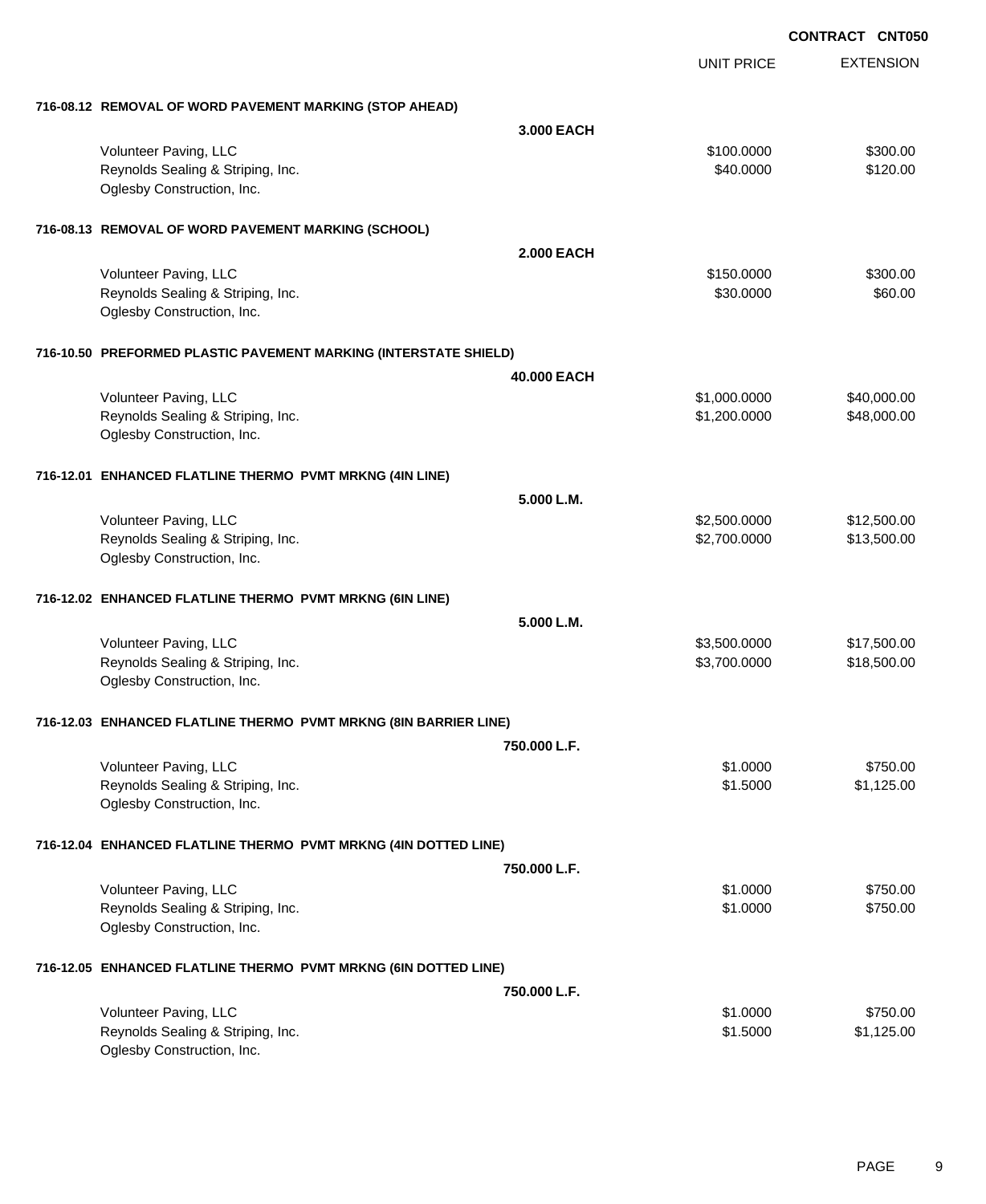EXTENSION **CONTRACT CNT050** UNIT PRICE **716-12.06 ENHANCED FLAT LINE THERMO (8IN LINE) 400.000 L.F.** Volunteer Paving, LLC 61,200.00 \$1,200.00 \$1,200.00 \$1,200.00 \$1,200.00 \$1,200.00 \$1,200.00 \$1,200.00 \$1,200.00 Reynolds Sealing & Striping, Inc. 6. The Strip of the Strip of the Strip of the Strip of the Strip of the Strip of Strip of the Strip of the Strip of the Strip of the Strip of the Strip of the Strip of the Strip of the Str Oglesby Construction, Inc. **716-12.07 ENHANCED FLAT LINE THERMO (8IN BROKEN LN) 200.000 L.F.** Volunteer Paving, LLC 600.00 \$600.00 \$600.00 \$600.00 \$600.00 \$600.00 \$600.00 \$600.00 \$600.00 \$600.00 \$600.00 \$ Reynolds Sealing & Striping, Inc. 6. The Strip of the Strip of the Strip of the Strip of the Strip of the Strip of the Strip of the Strip of the Strip of the Strip of the Strip of the Strip of the Strip of the Strip of the Oglesby Construction, Inc. **716-12.08 ENHANCED FLAT LINE THERMO (12IN BARRIER LINE) 200.000 L.F.** Volunteer Paving, LLC 61,000.00 \$1,000.00 \$1,000.00 \$1,000.00 \$1,000.00 \$1,000.00 \$1,000.00 \$1,000.00 \$1,000.00 Reynolds Sealing & Striping, Inc. 6. The Strip of the Strip of the Strip of the Strip of the Strip of the Strip of the Strip of the Strip of the Strip of the Strip of the Strip of the Strip of the Strip of the Strip of the Oglesby Construction, Inc. **716-12.09 ENHANCED FLAT LINE THERMO (12IN LINE) 200.000 L.F.** Volunteer Paving, LLC 61,000.00 \$1,000.00 \$1,000.00 \$1,000.00 \$1,000.00 \$1,000.00 \$1,000.00 \$1,000.00 \$1,000.00 Reynolds Sealing & Striping, Inc. 6. The Strip of the Strip of the Strip of the Strip of the Strip of the Strip of the Strip of the Strip of the Strip of the Strip of the Strip of the Strip of the Strip of the Strip of the Oglesby Construction, Inc. **716-13.06 SPRAY THERMO PVMT MRKNG (40 mil) (4IN LINE) 30.000 L.M.** Volunteer Paving, LLC 6. 2008. The state of the state of the state of the state of the state of the state of the state of the state of the state of the state of the state of the state of the state of the state of the state Reynolds Sealing & Striping, Inc.  $$42,000.00$   $$42,000.00$ Oglesby Construction, Inc. **716-13.07 SPRAY THERMO PVMT MRKNG (40 mil) (6IN LINE) 20.000 L.M.** Volunteer Paving, LLC 600000 \$30,000.00 \$1,500.0000 \$30,000.00 Reynolds Sealing & Striping, Inc. \$1,600.0000 \$32,000.000 \$32,000.000 \$1,600.000 \$32,000.00 Oglesby Construction, Inc. **716-13.08 SPRAY THERMO PVMT MRKNG (40 mil) (8IN BARRIER LINE) 20,000.000 L.F.** Volunteer Paving, LLC 6,000.00 \$6,000.00 \$6,000.00 \$6,000.00 \$6,000.00 \$6,000.00 \$6,000.00 \$6,000.00 \$6,000.00 Reynolds Sealing & Striping, Inc. 6. The Strip of the Sealing Sealing & Striping, Inc. \$0.2500 \$5,000.00 Oglesby Construction, Inc. **716-13.09 SPRAY THERMO PVMT MRKNG (40 mil) (4IN DOTTED LINE) 200.000 L.F.**

| Volunteer Paving, LLC             | \$1,0000 | \$200.00 |
|-----------------------------------|----------|----------|
| Reynolds Sealing & Striping, Inc. | \$1,0000 | \$200.00 |
| Oglesby Construction, Inc.        |          |          |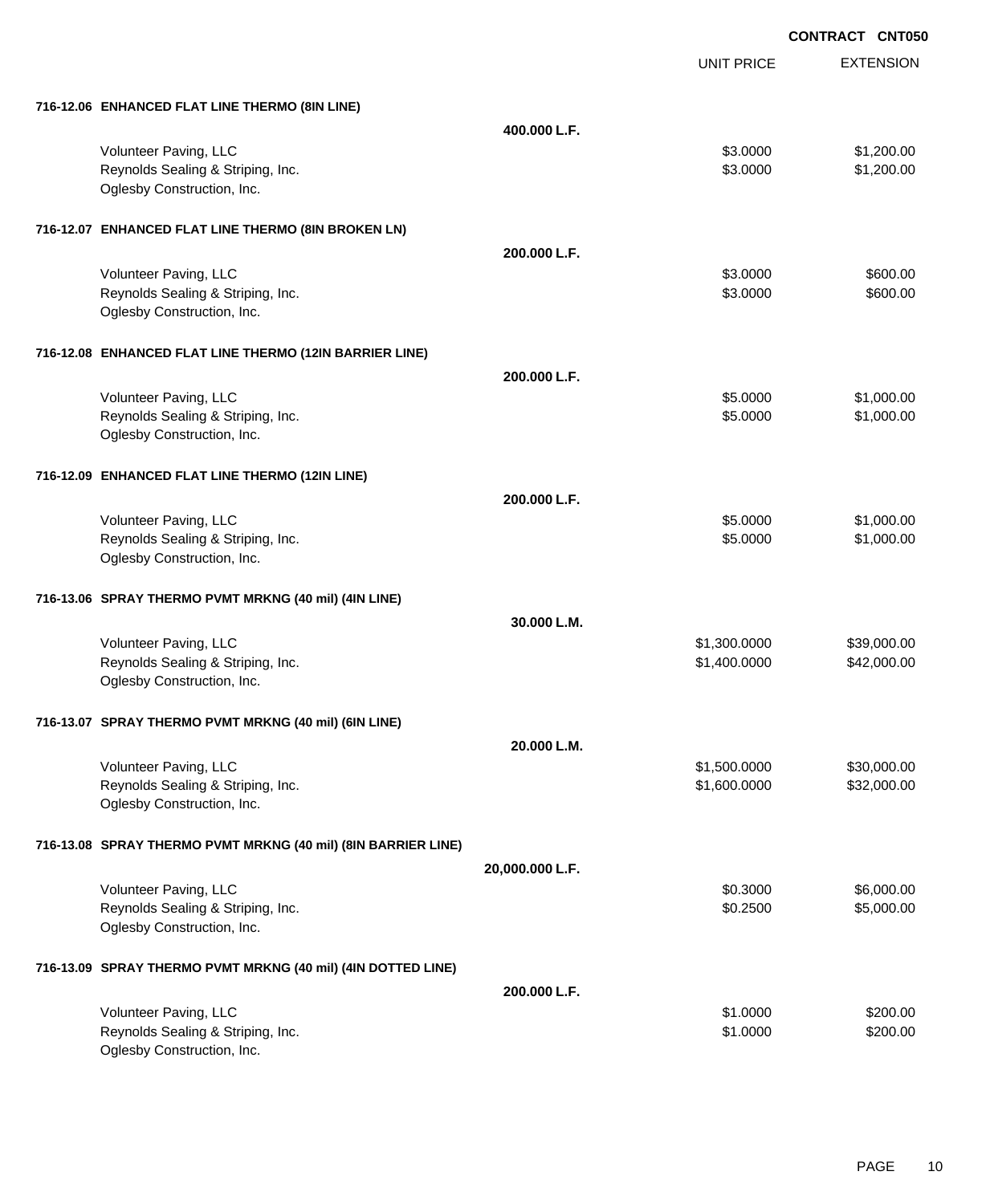|        |                                                              |                   |                   | <b>CONTRACT CNT050</b> |                  |
|--------|--------------------------------------------------------------|-------------------|-------------------|------------------------|------------------|
|        |                                                              |                   | <b>UNIT PRICE</b> |                        | <b>EXTENSION</b> |
|        | 716-13.10 SPRAY THERMO PVMT MRKNG (40 mil) (6IN DOTTED LINE) |                   |                   |                        |                  |
|        |                                                              | 1,000.000 L.F.    |                   |                        |                  |
|        | Volunteer Paving, LLC                                        |                   | \$1.5000          |                        | \$1,500.00       |
|        | Reynolds Sealing & Striping, Inc.                            |                   | \$1.5000          |                        | \$1,500.00       |
|        | Oglesby Construction, Inc.                                   |                   |                   |                        |                  |
|        | 716-50.01 ROADWAY CLEANING FOR PAVEMENT MARKING              |                   |                   |                        |                  |
|        |                                                              | 30.000 L.M.       |                   |                        |                  |
|        | Volunteer Paving, LLC                                        |                   | \$25.0000         |                        | \$750.00         |
|        | Reynolds Sealing & Striping, Inc.                            |                   | \$25.0000         |                        | \$750.00         |
|        | Oglesby Construction, Inc.                                   |                   |                   |                        |                  |
| 717-01 | <b>MOBILIZATION</b>                                          |                   |                   |                        |                  |
|        |                                                              | 1.000 LS          |                   |                        |                  |
|        | Volunteer Paving, LLC                                        |                   | \$125,000.0000    |                        | \$125,000.00     |
|        | Reynolds Sealing & Striping, Inc.                            |                   | \$65,000.0000     |                        | \$65,000.00      |
|        | Oglesby Construction, Inc.                                   |                   |                   |                        |                  |
|        | 717-01.03 MOBILIZATION (PER CALL-OUT)                        |                   |                   |                        |                  |
|        |                                                              | 30,000 EACH       |                   |                        |                  |
|        | Volunteer Paving, LLC                                        |                   | \$500.0000        |                        | \$15,000.00      |
|        | Reynolds Sealing & Striping, Inc.                            |                   | \$1,500.0000      |                        | \$45,000.00      |
|        | Oglesby Construction, Inc.                                   |                   |                   |                        |                  |
|        | 717-01.04 MOBILIZATION (PER LEVEL 1 CALL-OUT)                |                   |                   |                        |                  |
|        |                                                              | <b>6.000 EACH</b> |                   |                        |                  |
|        | Volunteer Paving, LLC                                        |                   | \$1,500.0000      |                        | \$9,000.00       |
|        | Reynolds Sealing & Striping, Inc.                            |                   | \$1,500.0000      |                        | \$9,000.00       |
|        | Oglesby Construction, Inc.                                   |                   |                   |                        |                  |
|        |                                                              |                   |                   |                        |                  |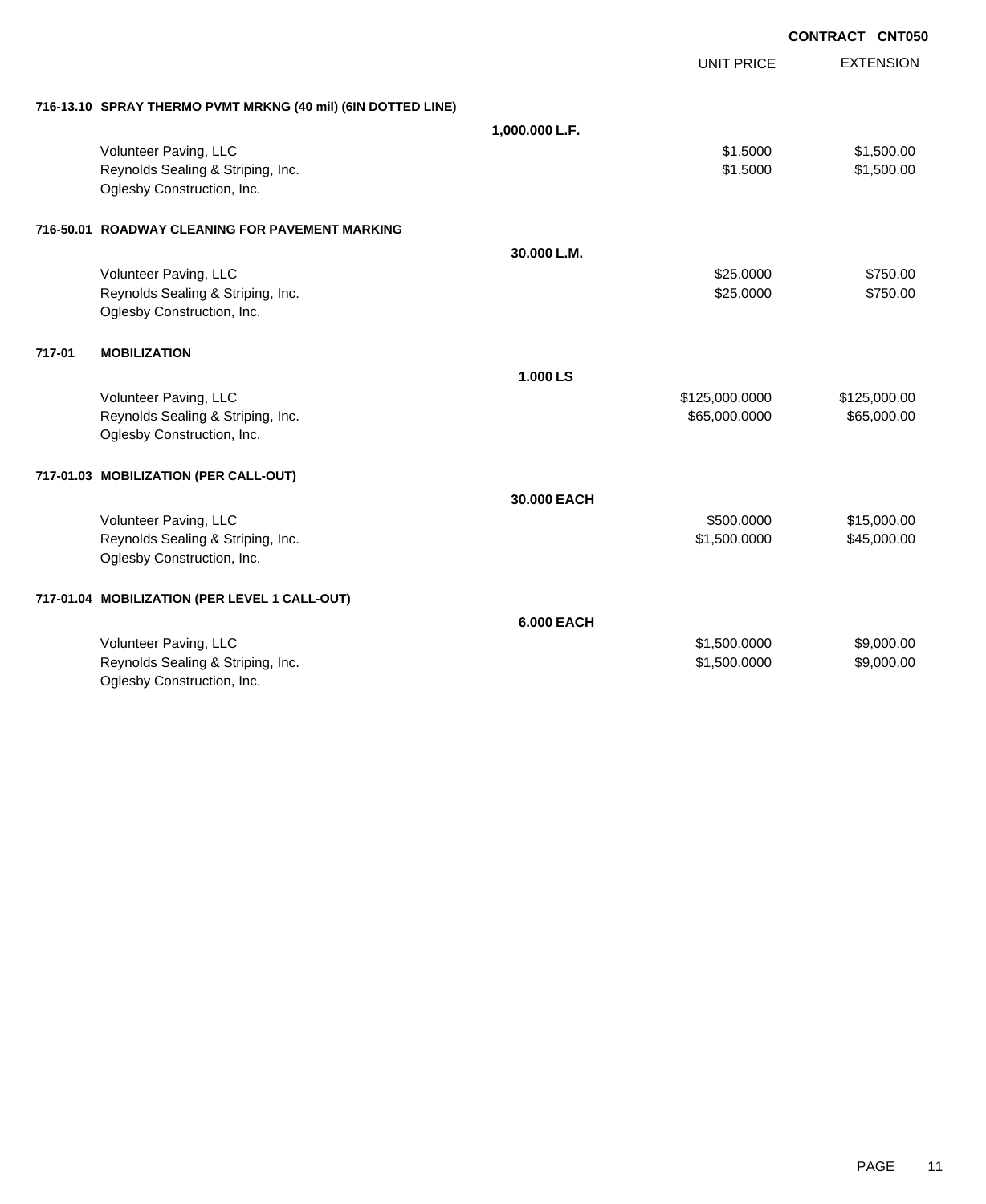## **SUB-TOTAL MAINTENANCE**

Volunteer Paving, LLC \$2,911,771.00 Reynolds Sealing & Striping, Inc. 6. The Striping of the Strip in the Strip in the Strip in the Strip in the Strip in the Strip in the Strip in the Strip in the Strip in the Strip in the Strip in the Strip in the Strip in

#### **TOTAL CONTRACT**

Volunteer Paving, LLC \$2,911,771.00 Reynolds Sealing & Striping, Inc. **\$3,160,575.00** \$3,160,575.00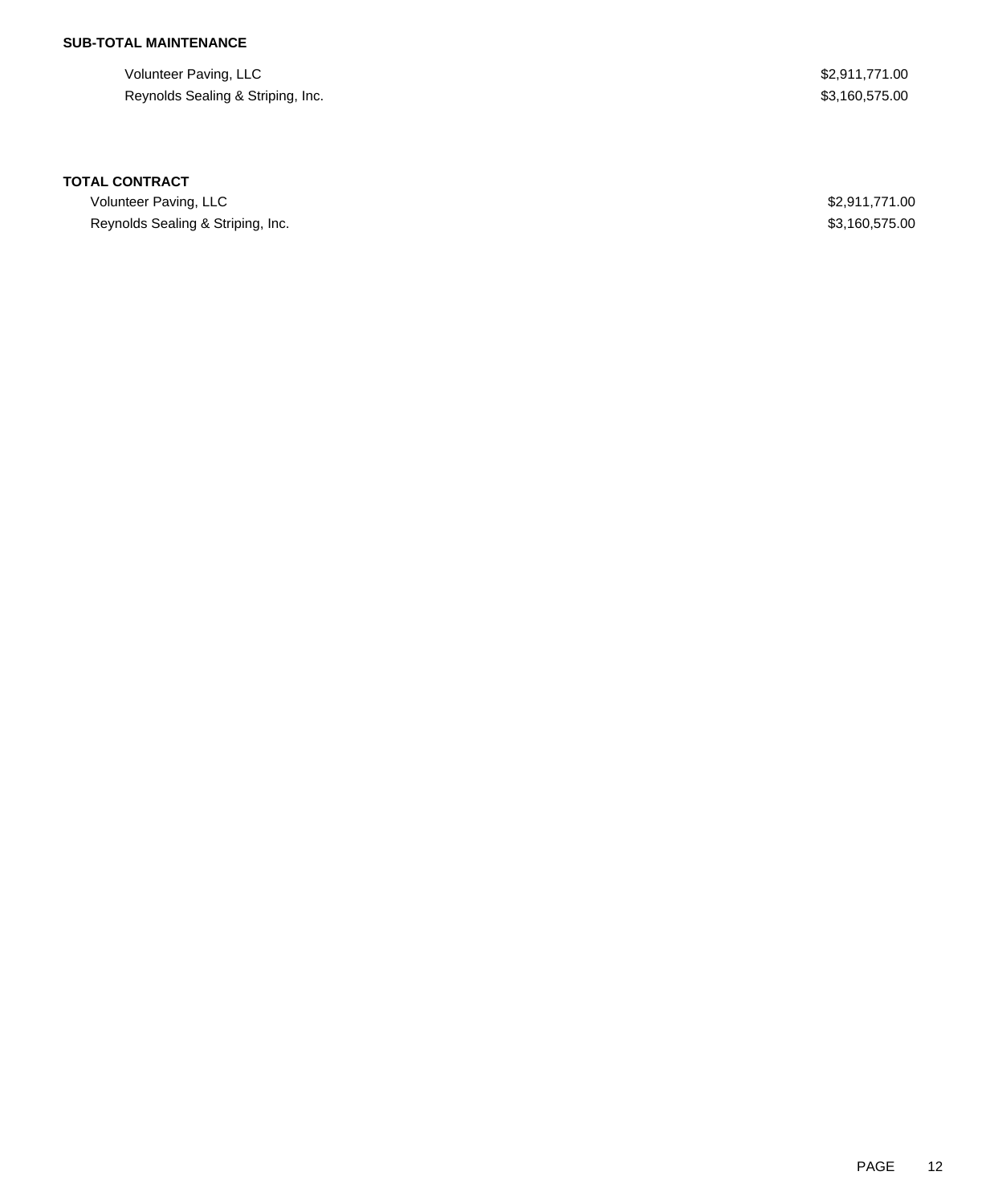COUNTIES BEDFORD, CHEATHAM, DAVIDSON, DICKSON, GILES, HICKMAN, HOUSTON, HUMPHREYS, LAWRENCE, LEWIS, LINCOLN, MACON, MARSHALL, MAURY, MONTGOMERY, MOORE, PERRY, ROBERTSON, RUTHERFORD, SMITH, STEWART, SUMNER, TROUSDALE, WAYNE, WILLIAMSON, AND WILSON (Contract No. CNT048 Call 011)

98303-4132-04

THE RETRACING OF PAINTED PAVEMENT MARKING LINES ON VARIOUS STATE ROUTES.

PROJECT LENGTH - 0.0 MILES

COMPLETION TIME - ON OR BEFORE SEPTEMBER 30, 2019

|                                                                 | <b>TOTAL CONTRACT</b> |
|-----------------------------------------------------------------|-----------------------|
| Marking Impressions Corp. DBA Pope Striping & American<br>Water | \$1,002,780,00        |
| Oglesby Construction, Inc.                                      | \$1,124,917.00        |
| Reynolds Sealing & Striping, Inc.                               | \$1,125,330.00        |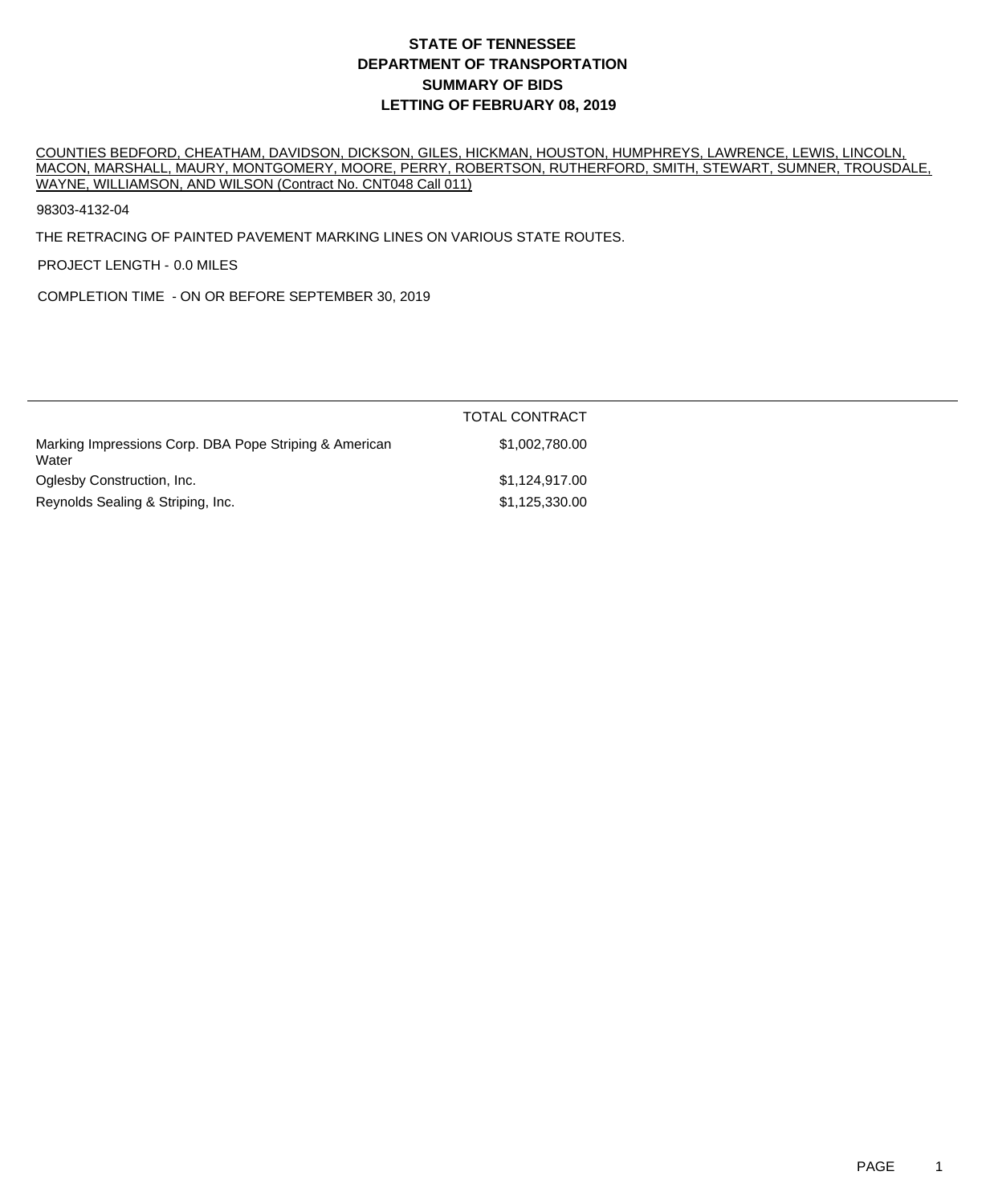|        |                                                              |               | <b>CONTRACT CNT048</b> |
|--------|--------------------------------------------------------------|---------------|------------------------|
|        |                                                              | UNIT PRICE    | <b>EXTENSION</b>       |
|        | <b>MAINTENANCE CATEGORY</b>                                  |               |                        |
|        | 716-05.69 PERFORMANCE BASED RETRACING PAINTED 4IN LINE       |               |                        |
|        | 3,817.000 L.M.                                               |               |                        |
|        | Marking Impressions Corp. DBA Pope Striping & American Water | \$260,0000    | \$992,420.00           |
|        | Oglesby Construction, Inc.                                   | \$286,0000    | \$1,091,662.00         |
|        | Reynolds Sealing & Striping, Inc.                            | \$290.0000    | \$1,106,930.00         |
|        | 716-50.01 ROADWAY CLEANING FOR PAVEMENT MARKING              |               |                        |
|        | 8.000 L.M.                                                   |               |                        |
|        | Marking Impressions Corp. DBA Pope Striping & American Water | \$45.0000     | \$360.00               |
|        | Oglesby Construction, Inc.                                   | \$50.0000     | \$400.00               |
|        | Reynolds Sealing & Striping, Inc.                            | \$50.0000     | \$400.00               |
| 717-01 | <b>MOBILIZATION</b>                                          |               |                        |
|        | 1.000 LS                                                     |               |                        |
|        | Marking Impressions Corp. DBA Pope Striping & American Water | \$10,000.0000 | \$10,000.00            |
|        | Oglesby Construction, Inc.                                   | \$32,855.0000 | \$32,855.00            |
|        | Reynolds Sealing & Striping, Inc.                            | \$18,000.0000 | \$18,000.00            |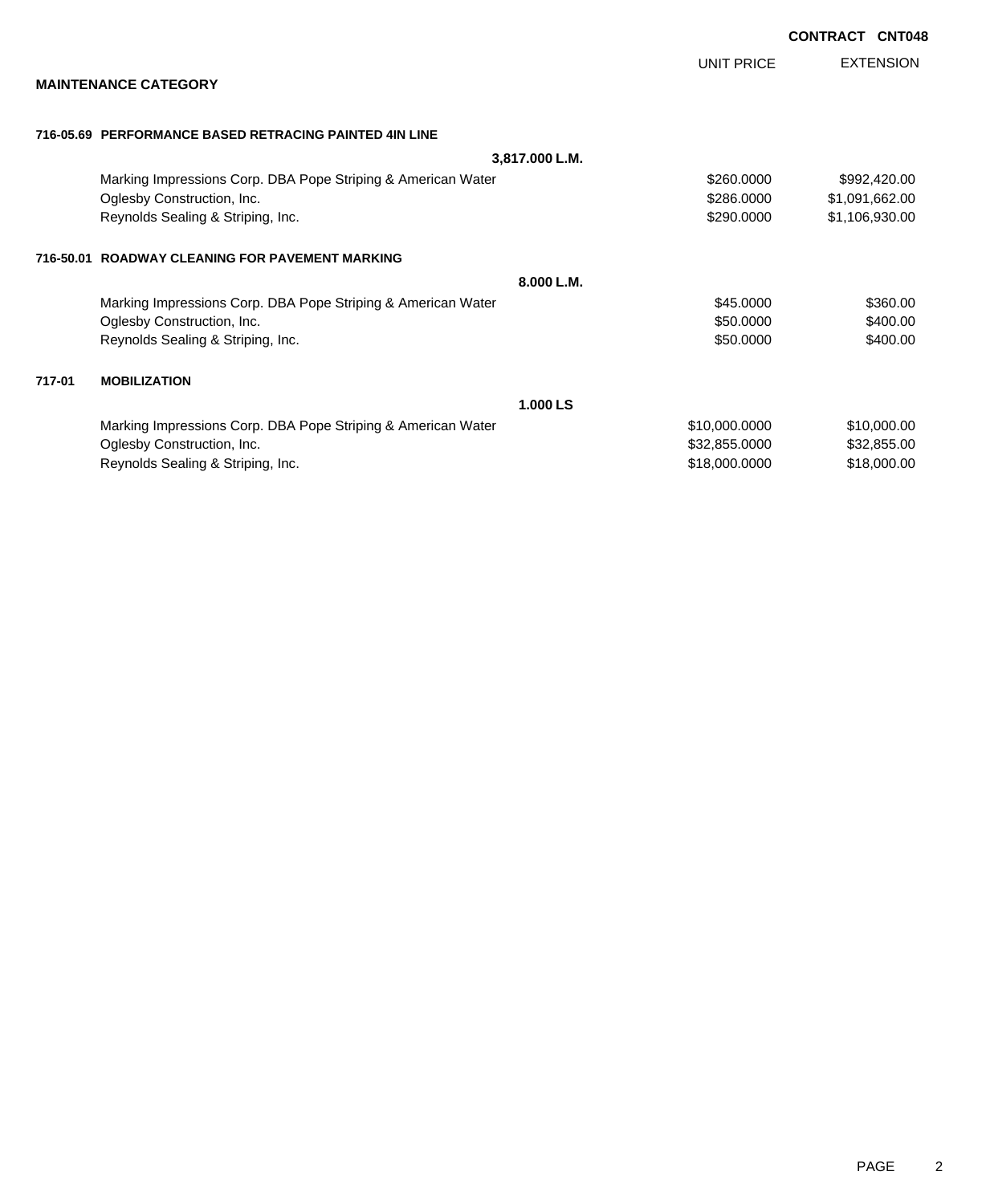#### **SUB-TOTAL MAINTENANCE**

Marking Impressions Corp. DBA Pope Striping & American Water Oglesby Construction, Inc. 6. The Superior of the State of the State of State of State of State of State of St Reynolds Sealing & Striping, Inc.  $$1,125,330.00$ 

**TOTAL CONTRACT**

| Marking Impressions Corp. DBA Pope Striping & American Water | \$1,002,780,00 |
|--------------------------------------------------------------|----------------|
| Oglesby Construction, Inc.                                   | \$1.124.917.00 |
| Reynolds Sealing & Striping, Inc.                            | \$1.125.330.00 |

\$1,002,780.00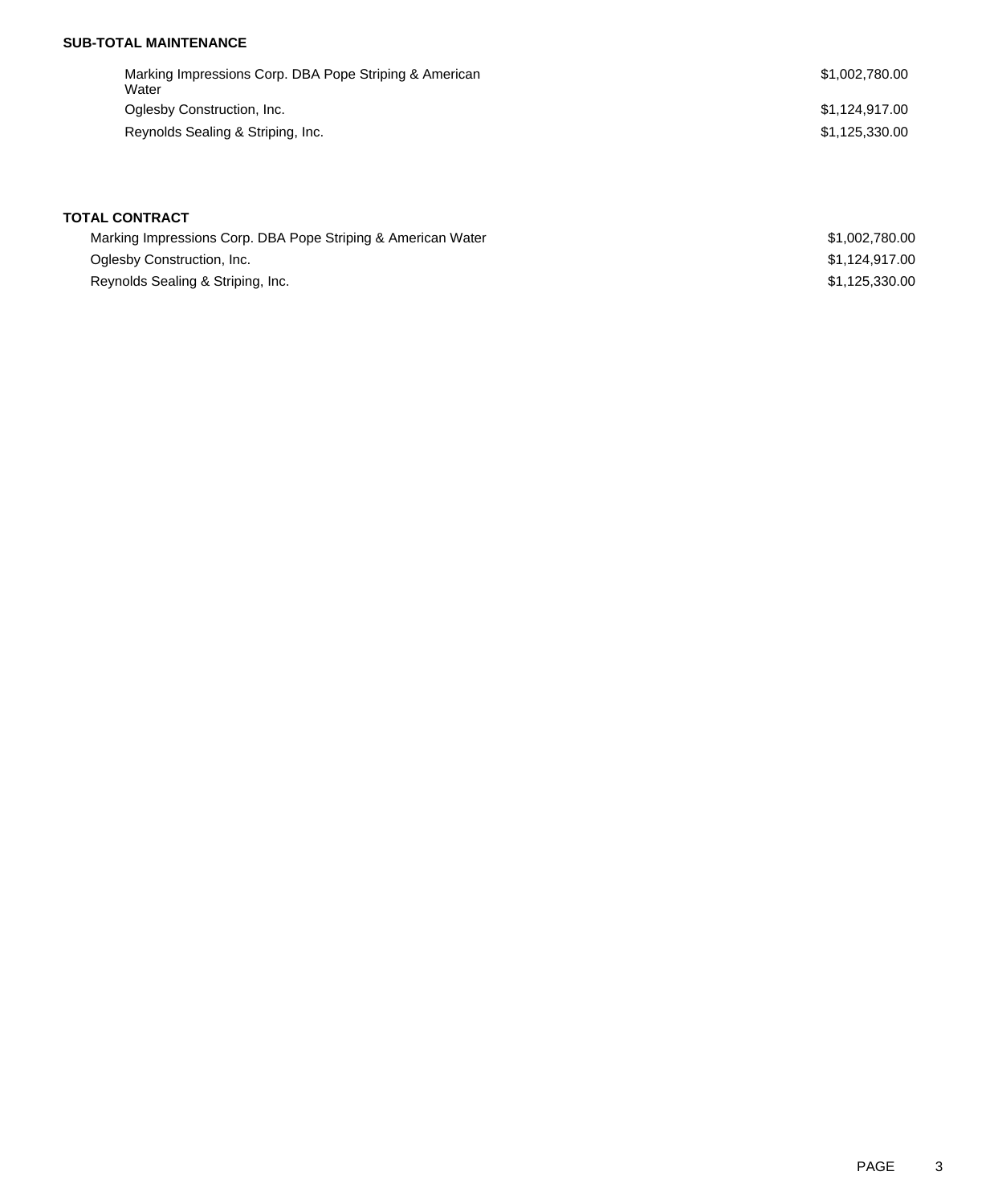COUNTIES BENTON, CARROLL, CHESTER, CROCKETT, DECATUR, DYER, FAYETTE, GIBSON, HARDEMAN, HARDIN, HAYWOOD, HENDERSON, HENRY, LAKE, LAUDERDALE, MADISON, MCNAIRY, OBION, SHELBY, TIPTON, AND WEAKLEY (Contract No. CNT053 Call 012)

98400-4109-04,98400-4110-04

THE RETRACING OF PAVEMENT MARKINGS WITH SPRAY THERMOPLASTIC AND RANDOM ON-CALL PAVEMENT MARKING ON VARIOUS INTERSTATE AND STATE ROUTES.

PROJECT LENGTH - 0.0 MILES

COMPLETION TIME - ON OR BEFORE JUNE 30, 2020

Traf-Mark Industries, L.L.C. \$1,928,440.00 STF, LLC dba Traffic Control Company \$2,034,952.00

TOTAL CONTRACT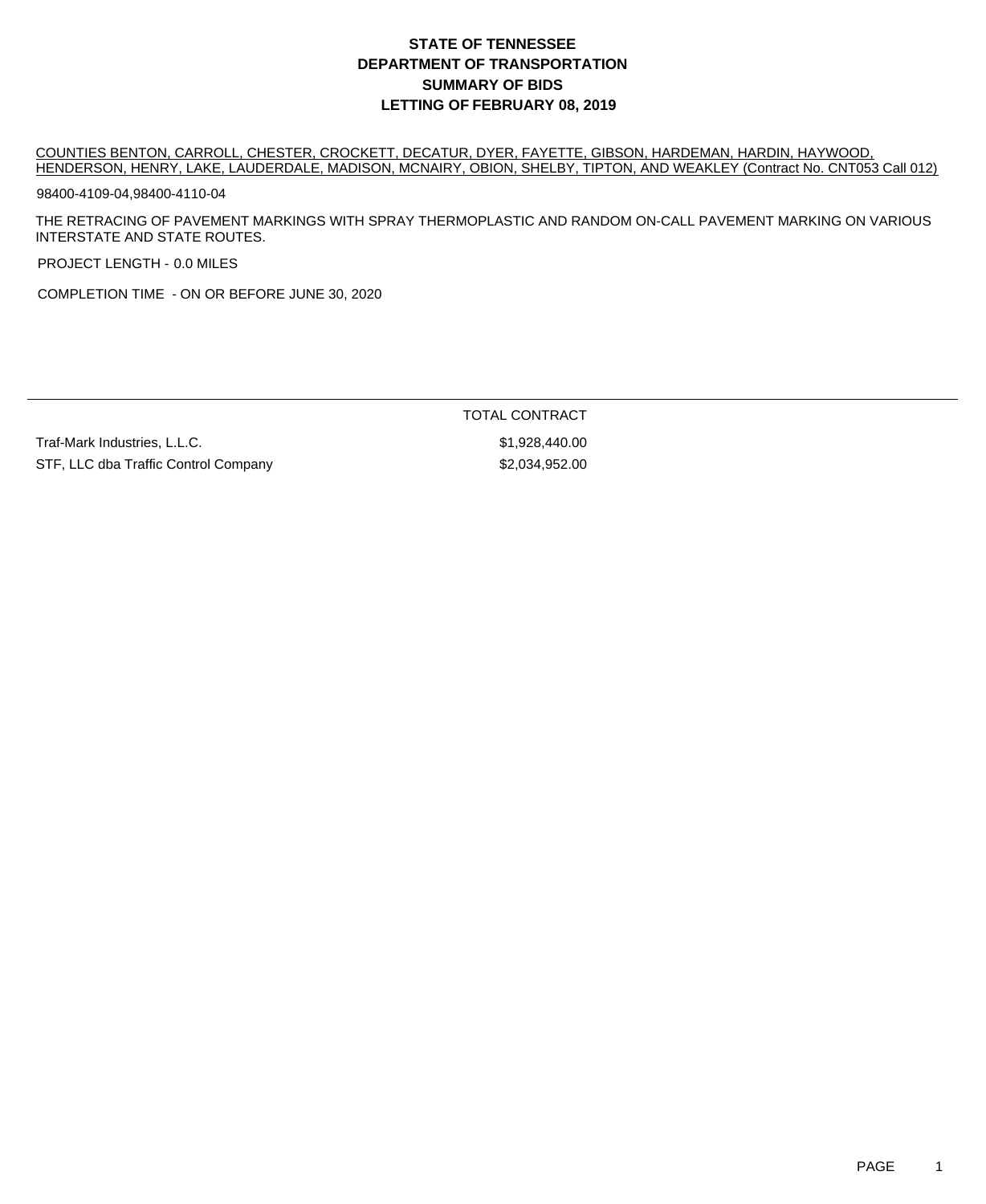EXTENSION **CONTRACT CNT053** UNIT PRICE **MAINTENANCE CATEGORY 411-12.01 SCORING SHOULDERS (CONTINUOUS) (16IN WIDTH) 10.000 L.M.** Traf-Mark Industries, L.L.C. \$400.0000 \$4,000.00 STF, LLC dba Traffic Control Company **\$400.000 \$4,000.000 \$4,000.00** \$4,000.00 **411-12.02 SCORING SHOULDERS (NON-CONTINUOUS) (16IN WIDTH) 10.000 L.M.** Traf-Mark Industries, L.L.C. \$400.0000 \$4,000.00 STF, LLC dba Traffic Control Company **\$400.000 \$4,000.000 \$4,000.00** \$4,000.00 **411-12.03 SCORING FOR RUMBLE STRIPE (NON-CONTINUOUS) (8IN WIDTH) 10.000 L.M.** Traf-Mark Industries, L.L.C. \$400.0000 \$4,000.00 STF, LLC dba Traffic Control Company **\$400.000 \$4,000.000 \$4,000.00** \$4,000.00 **411-12.04 SCORING FOR RUMBLE STRIPE (NON-CONTINUOUS) (4IN WIDTH) 10.000 L.M.** Traf-Mark Industries, L.L.C. \$400.0000 \$4,000.00 STF, LLC dba Traffic Control Company **\$400.000 \$4,000.000 \$4,000.00** \$4,000.00 **712-01.50 MAINTENANCE OF TRAFFIC 30.000 EACH** Traf-Mark Industries, L.L.C. \$880.0000 \$26,400.00 STF, LLC dba Traffic Control Company **\$925.000 \$27,750.00** \$27,750.00 **713-02.34 DELINEATORS (ALL) 2,000.000 EACH** Traf-Mark Industries, L.L.C. 610,000.00 \$10,000.00 \$10,000.00 STF, LLC dba Traffic Control Company **\$14,000.00** \$14,000.00 **716-01.11 RAISED PVMT MARKERS (BI-DIRECTIONAL) (1 COLOR LENS) 1,000.000 EACH** Traf-Mark Industries, L.L.C. **\$5.000.00** \$5,000.00 \$5,000.00 STF, LLC dba Traffic Control Company **\$6.000.00** \$6,000.00 \$6,000.00 **716-01.12 RAISED PVMT MARKERS (MONO-DIRECTIONAL) (1 COLOR LENS) 1,250.000 EACH** Traf-Mark Industries, L.L.C. \$2.0000 \$2,500.00 STF, LLC dba Traffic Control Company **\$1.7500** \$2,187.50 **716-01.13 RAISED PVMT MARKERS (BI-DIRECTIONAL) (2 COLOR LENS) 750.000 EACH** Traf-Mark Industries, L.L.C. 63,750.00 \$3,750.00 STF, LLC dba Traffic Control Company **\$5.9500** \$4,462.50 **716-01.21 SNOWPLOWABLE RAISED PAVMENT MARKERS (BI-DIR) (1 COLOR) 1,000.000 EACH** Traf-Mark Industries, L.L.C. 6. The state of the state of the state of the state of the state of the state of the state of the state of the state of the state of the state of the state of the state of the state of the stat STF, LLC dba Traffic Control Company **\$27.500.00** \$27.500.00 \$27,500.00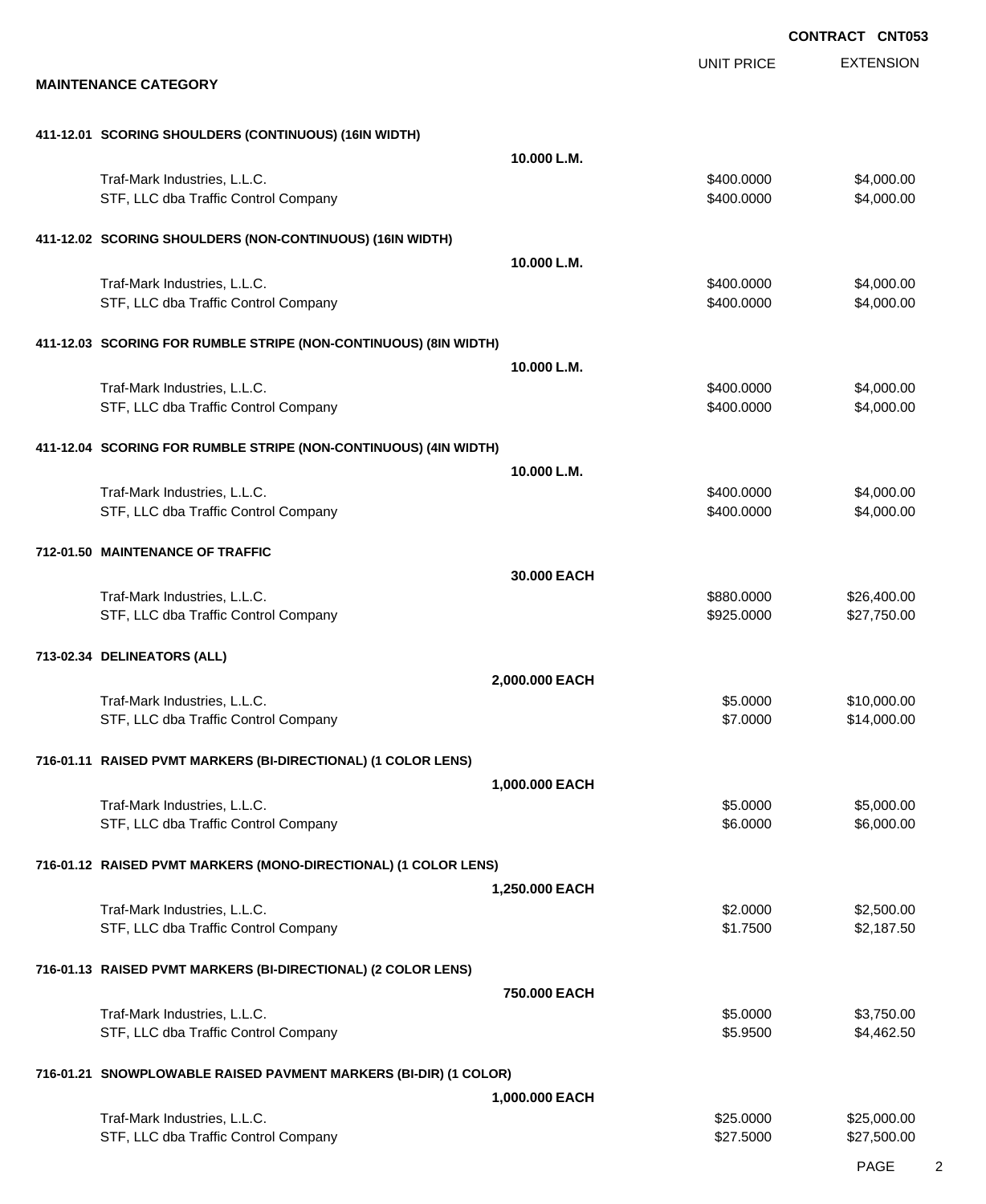|                                                                      |                        | <b>CONTRACT CNT053</b>   |
|----------------------------------------------------------------------|------------------------|--------------------------|
|                                                                      | <b>UNIT PRICE</b>      | <b>EXTENSION</b>         |
| 716-01.22 SNOWPLOWABLE RAISED PAVMENT MARKERS (MONO-DIR)(1 COLOR)    |                        |                          |
|                                                                      | 600.000 EACH           |                          |
| Traf-Mark Industries, L.L.C.                                         | \$10.0000              | \$6,000.00               |
| STF, LLC dba Traffic Control Company                                 | \$11.0000              | \$6,600.00               |
| 716-01.23 SNOWPLOWABLE RAISED PAVEMENT MARKERS (BI-DIR)(2 COLOR)     |                        |                          |
|                                                                      | 150,000 EACH           |                          |
| Traf-Mark Industries, L.L.C.                                         | \$25.0000              | \$3,750.00               |
| STF, LLC dba Traffic Control Company                                 | \$27.5000              | \$4,125.00               |
| 716-01.40 REMOVE AND REPLACE LENS ON SNOWPLOWABLE REFLECTIVE MARKER  |                        |                          |
|                                                                      | 600,000 EACH           |                          |
| Traf-Mark Industries, L.L.C.                                         | \$5.0000               | \$3,000.00               |
| STF, LLC dba Traffic Control Company                                 | \$4.9500               | \$2,970.00               |
| 716-02.03 PLASTIC PAVEMENT MARKING (CROSS-WALK)                      |                        |                          |
|                                                                      | 150.000 L.F.           |                          |
| Traf-Mark Industries, L.L.C.                                         | \$8.0000               | \$1,200.00               |
| STF, LLC dba Traffic Control Company                                 | \$8.5000               | \$1,275.00               |
| 716-02.04 PLASTIC PAVEMENT MARKING(CHANNELIZATION STRIPING)          |                        |                          |
|                                                                      | 400,000 S.Y.           |                          |
| Traf-Mark Industries, L.L.C.                                         | \$15.0000              | \$6,000.00               |
| STF, LLC dba Traffic Control Company                                 | \$14.5000              | \$5,800.00               |
| 716-02.05 PLASTIC PAVEMENT MARKING (STOP LINE)                       |                        |                          |
|                                                                      | 650.000 L.F.           |                          |
| Traf-Mark Industries, L.L.C.                                         | \$10.0000              | \$6,500.00               |
| STF, LLC dba Traffic Control Company                                 | \$11.0000              | \$7,150.00               |
| 716-02.06 PLASTIC PAVEMENT MARKING (TURN LANE ARROW)                 |                        |                          |
|                                                                      | 100.000 EACH           |                          |
| Traf-Mark Industries, L.L.C.                                         | \$85.0000              | \$8,500.00               |
| STF, LLC dba Traffic Control Company                                 | \$89,0000              | \$8,900.00               |
| 716-02.07 PLASTIC PAVEMENT MARKING (24" BARRIER LINE)                |                        |                          |
|                                                                      | 120.000 L.F.           |                          |
| Traf-Mark Industries, L.L.C.                                         | \$10.0000              | \$1,200.00               |
| STF, LLC dba Traffic Control Company                                 | \$12.0000              | \$1,440.00               |
| 716-02.08 PLASTIC PAVEMENT MARKING (8" DOTTED LINE)                  |                        |                          |
|                                                                      | 300,000 L.F.           |                          |
| Traf-Mark Industries, L.L.C.                                         | \$2.0000               | \$600.00                 |
| STF, LLC dba Traffic Control Company                                 | \$2.0000               | \$600.00                 |
| 716-02.09 PLASTIC PAVEMENT MARKING (LONGITUDINAL CROSS-WALK)         |                        |                          |
|                                                                      | 120.000 L.F.           |                          |
| Traf-Mark Industries, L.L.C.<br>STF, LLC dba Traffic Control Company | \$27.0000<br>\$27.5000 | \$3,240.00<br>\$3,300.00 |
|                                                                      |                        |                          |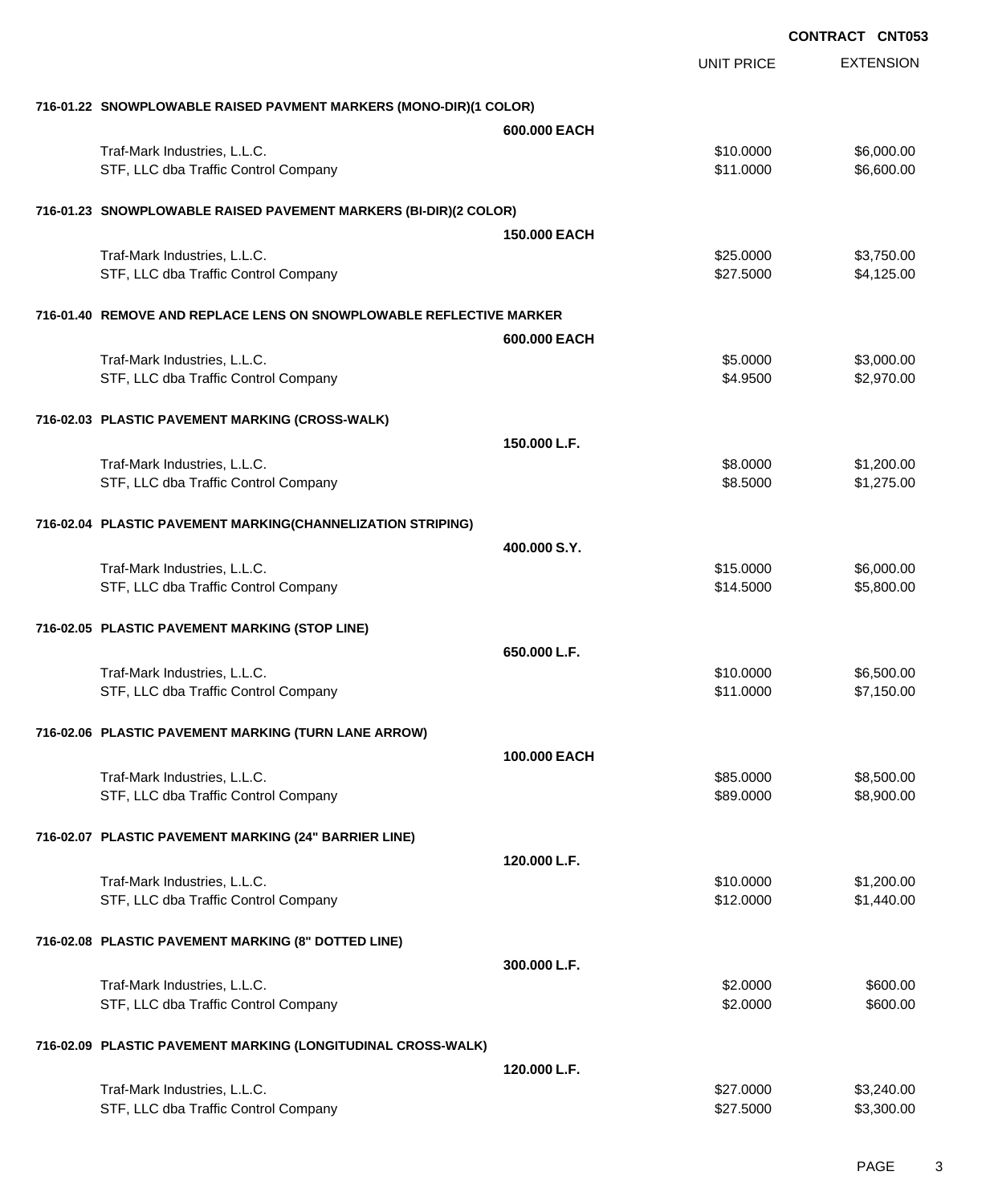|                                                          |                    | <b>UNIT PRICE</b> | <b>EXTENSION</b> |
|----------------------------------------------------------|--------------------|-------------------|------------------|
| 716-03.01 PLASTIC WORD PAVEMENT MARKING (ONLY)           |                    |                   |                  |
|                                                          | 60.000 EACH        |                   |                  |
| Traf-Mark Industries, L.L.C.                             |                    | \$98.0000         | \$5,880.00       |
| STF, LLC dba Traffic Control Company                     |                    | \$114.0000        | \$6,840.00       |
| 716-03.02 PLASTIC WORD PAVEMENT MARKING (RXR)            |                    |                   |                  |
|                                                          | 30.000 EACH        |                   |                  |
| Traf-Mark Industries, L.L.C.                             |                    | \$275.0000        | \$8,250.00       |
| STF, LLC dba Traffic Control Company                     |                    | \$275.0000        | \$8,250.00       |
| 716-03.03 PLASTIC WORD PAVEMENT MARKING (STOP AHEAD)     |                    |                   |                  |
|                                                          | <b>12.000 EACH</b> |                   |                  |
| Traf-Mark Industries, L.L.C.                             |                    | \$250.0000        | \$3,000.00       |
| STF, LLC dba Traffic Control Company                     |                    | \$260.0000        | \$3,120.00       |
| 716-03.04 PLASTIC WORD PAVEMENT MARKING (SCHOOL)         |                    |                   |                  |
|                                                          | <b>5.000 EACH</b>  |                   |                  |
| Traf-Mark Industries, L.L.C.                             |                    | \$50.0000         | \$250.00         |
| STF, LLC dba Traffic Control Company                     |                    | \$50.0000         | \$250.00         |
| 716-03.05 PLASTIC WORD PAVEMENT MARKING (BIKE LANE)      |                    |                   |                  |
|                                                          | 10.000 EACH        |                   |                  |
| Traf-Mark Industries, L.L.C.                             |                    | \$85.0000         | \$850.00         |
| STF, LLC dba Traffic Control Company                     |                    | \$95.0000         | \$950.00         |
| 716-03.06 PLASTIC WORD PAVEMENT MARKING (SIGNAL AHEAD)   |                    |                   |                  |
|                                                          | <b>15.000 EACH</b> |                   |                  |
| Traf-Mark Industries, L.L.C.                             |                    | \$275.0000        | \$4,125.00       |
| STF, LLC dba Traffic Control Company                     |                    | \$285.0000        | \$4,275.00       |
| 716-03.07 PLASTIC WORD PAVEMENT MARKING (STOP)           |                    |                   |                  |
|                                                          | 20.000 EACH        |                   |                  |
| Traf-Mark Industries, L.L.C.                             |                    | \$40.0000         | \$800.00         |
| STF, LLC dba Traffic Control Company                     |                    | \$45.0000         | \$900.00         |
| 716-03.08 PLASTIC WORD PAVEMENT MARKING (PED-XING)       |                    |                   |                  |
|                                                          | 3.000 EACH         |                   |                  |
| Traf-Mark Industries, L.L.C.                             |                    | \$50.0000         | \$150.00         |
| STF, LLC dba Traffic Control Company                     |                    | \$45.0000         | \$135.00         |
| 716-04.01 PLASTIC PAVEMENT MARKING (STRAIGHT-TURN ARROW) |                    |                   |                  |
|                                                          | 7.000 EACH         |                   |                  |
| Traf-Mark Industries, L.L.C.                             |                    | \$125.0000        | \$875.00         |
| STF, LLC dba Traffic Control Company                     |                    | \$120.0000        | \$840.00         |
| 716-04.02 PLASTIC PAVEMENT MARKING(DOUBLE TURNING ARROW) |                    |                   |                  |
|                                                          | <b>12.000 EACH</b> |                   |                  |
| Traf-Mark Industries, L.L.C.                             |                    | \$120.0000        | \$1,440.00       |
| STF, LLC dba Traffic Control Company                     |                    | \$120.0000        | \$1,440.00       |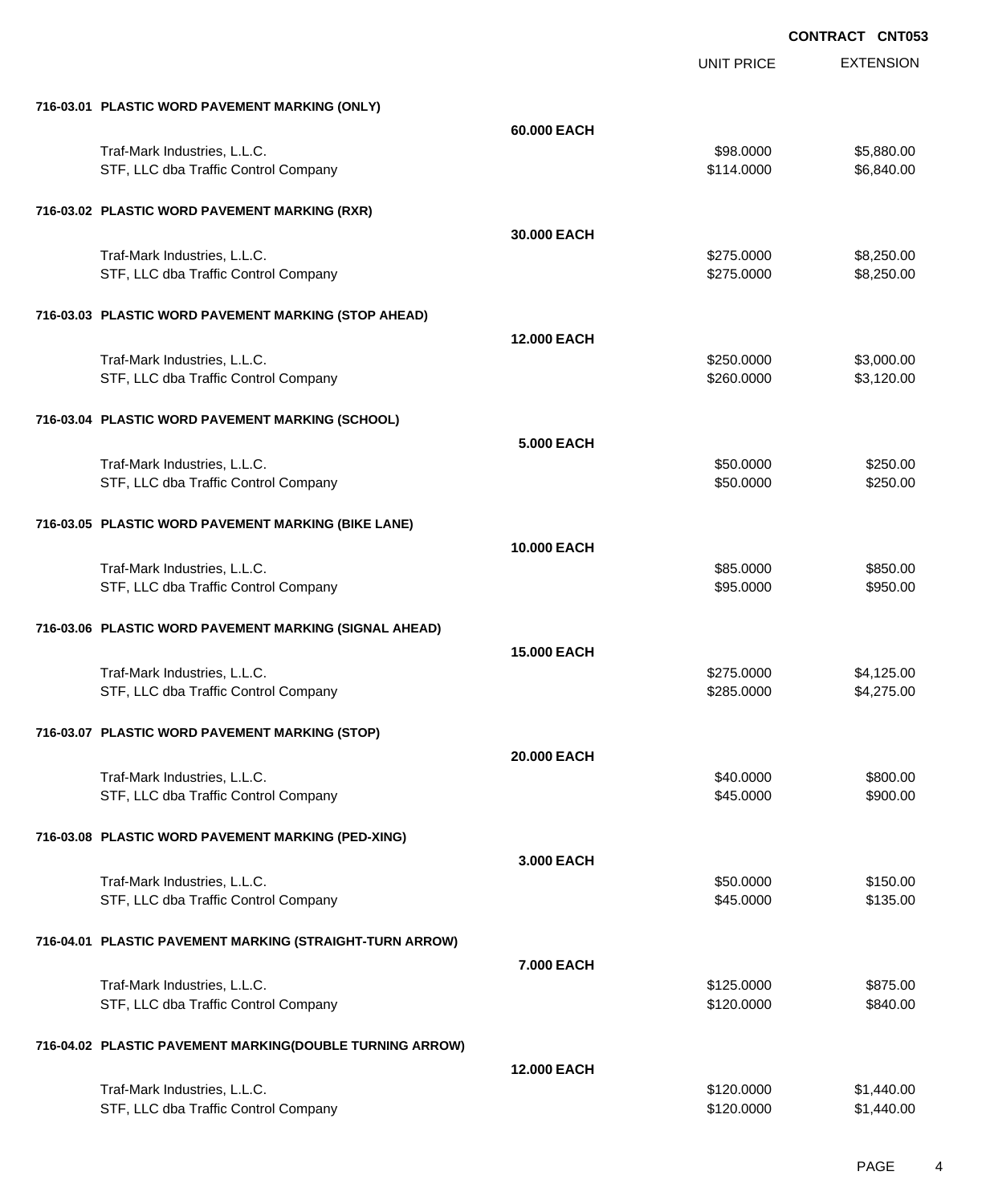|                                                             | <b>UNIT PRICE</b> | <b>EXTENSION</b> |
|-------------------------------------------------------------|-------------------|------------------|
| 716-04.04 PLASTIC PAVEMENT MARKING (TRANSVERSE SHOULDER)    |                   |                  |
| 500.000 L.F.                                                |                   |                  |
| Traf-Mark Industries, L.L.C.                                | \$5.0000          | \$2,500.00       |
| STF, LLC dba Traffic Control Company                        | \$5.0000          | \$2,500.00       |
| 716-04.05 PLASTIC PAVEMENT MARKING (STRAIGHT ARROW)         |                   |                  |
| <b>5.000 EACH</b>                                           |                   |                  |
| Traf-Mark Industries, L.L.C.                                | \$50.0000         | \$250.00         |
| STF, LLC dba Traffic Control Company                        | \$85.0000         | \$425.00         |
| 716-04.06 PLASTIC PAVEMENT MARKING (WRONG WAY ARROW)        |                   |                  |
| 10.000 EACH                                                 |                   |                  |
| Traf-Mark Industries, L.L.C.                                | \$10.0000         | \$100.00         |
| STF, LLC dba Traffic Control Company                        | \$9.5000          | \$95.00          |
| 716-04.07 PLASTIC PAVEMENT MARKING (EXIT ONLY ARROW)        |                   |                  |
| <b>6.000 EACH</b>                                           |                   |                  |
| Traf-Mark Industries, L.L.C.                                | \$180.0000        | \$1,080.00       |
| STF, LLC dba Traffic Control Company                        | \$185.0000        | \$1,110.00       |
| 716-04.08 PLASTIC PAVEMENT MARKING (OPTION LANE ARROW)      |                   |                  |
| 10.000 EACH                                                 |                   |                  |
| Traf-Mark Industries, L.L.C.                                | \$225.0000        | \$2,250.00       |
| STF, LLC dba Traffic Control Company                        | \$230.0000        | \$2,300.00       |
| 716-04.09 PLASTIC PAVEMENT MARKING (H.O.V. DIAMOND)         |                   |                  |
| 20.000 EACH                                                 |                   |                  |
| Traf-Mark Industries, L.L.C.                                | \$50.0000         | \$1,000.00       |
| STF, LLC dba Traffic Control Company                        | \$45.0000         | \$900.00         |
| 716-04.10 PLASTIC PAVEMENT MARKING (HANDICAP SYMBOL)        |                   |                  |
| <b>5.000 EACH</b>                                           |                   |                  |
| Traf-Mark Industries, L.L.C.                                | \$10.0000         | \$50.00          |
| STF, LLC dba Traffic Control Company                        | \$90.0000         | \$450.00         |
| 716-04.12 PLASTIC PAVEMENT MARKING (YIELD LINE)             |                   |                  |
| 200.000 S.F.                                                |                   |                  |
| Traf-Mark Industries, L.L.C.                                | \$6.0000          | \$1,200.00       |
| STF, LLC dba Traffic Control Company                        | \$5.5000          | \$1,100.00       |
| 716-04.14 PLASTIC PAVEMENT MARKING (LANE REDUCTION ARROW)   |                   |                  |
| <b>15.000 EACH</b>                                          |                   |                  |
| Traf-Mark Industries, L.L.C.                                | \$50.0000         | \$750.00         |
| STF, LLC dba Traffic Control Company                        | \$55.0000         | \$825.00         |
| 716-04.15 PLASTIC PAVEMENT MARKING-BIKE SYMBOL/ARROW SHARED |                   |                  |
| 20.000 EACH                                                 |                   |                  |
| Traf-Mark Industries, L.L.C.                                | \$200.0000        | \$4,000.00       |
| STF, LLC dba Traffic Control Company                        | \$201.0000        | \$4,020.00       |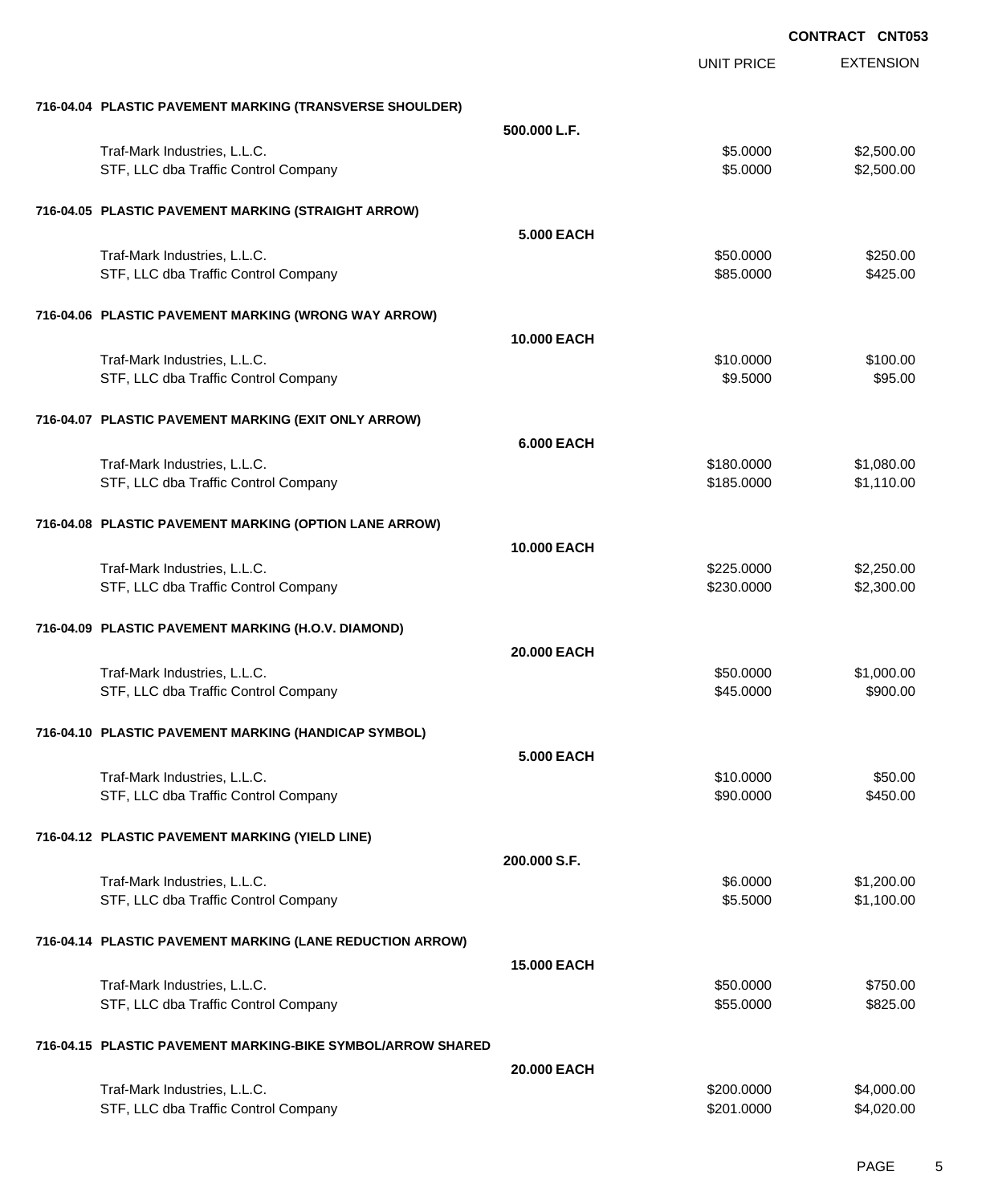|                                                                 | UNIT PRICE      | <b>EXTENSION</b> |
|-----------------------------------------------------------------|-----------------|------------------|
| 716-05.01 PAINTED PAVEMENT MARKING (4" LINE)                    |                 |                  |
|                                                                 | 30.000 L.M.     |                  |
| Traf-Mark Industries, L.L.C.                                    | \$450,0000      | \$13,500.00      |
| STF, LLC dba Traffic Control Company                            | \$465.0000      | \$13,950.00      |
| 716-05.72 PERFORMANCE BASED RETRACING SPRAY THERMO 4IN          |                 |                  |
|                                                                 | 943.000 L.M.    |                  |
| Traf-Mark Industries, L.L.C.                                    | \$875.0000      | \$825,125.00     |
| STF, LLC dba Traffic Control Company                            | \$932.0000      | \$878,876.00     |
| 716-05.73 PERFORMANCE BASED RETRACING SPRAY THERMO 6IN          |                 |                  |
|                                                                 | 389,000 L.M.    |                  |
| Traf-Mark Industries, L.L.C.                                    | \$1,075.0000    | \$418,175.00     |
| STF, LLC dba Traffic Control Company                            | \$1,080.0000    | \$420,120.00     |
| 716-05.74 PERFORMANCE BASED RETRACING SPRAY THERMO 8IN          |                 |                  |
|                                                                 | 72,500.000 L.F. |                  |
| Traf-Mark Industries, L.L.C.                                    | \$0.2500        | \$18,125.00      |
| STF, LLC dba Traffic Control Company                            | \$0.3000        | \$21,750.00      |
| 716-08.01 REMOVAL OF PAVEMENT MARKING (LINE)                    |                 |                  |
|                                                                 | 20,000.000 L.F. |                  |
| Traf-Mark Industries, L.L.C.                                    | \$0.4000        | \$8,000.00       |
| STF, LLC dba Traffic Control Company                            | \$0.4000        | \$8,000.00       |
| 716-08.02 REMOVAL OF PAVEMENT MARKING (8" BARRIER LINE)         |                 |                  |
|                                                                 | 1,000.000 L.F.  |                  |
| Traf-Mark Industries, L.L.C.                                    | \$0.4000        | \$400.00         |
| STF, LLC dba Traffic Control Company                            | \$0.6000        | \$600.00         |
| 716-08.03 REMOVAL OF PAVEMENT MARKING (CROSS-WALK)              |                 |                  |
|                                                                 | 100.000 L.F.    |                  |
| Traf-Mark Industries, L.L.C.                                    | \$1.0000        | \$100.00         |
| STF, LLC dba Traffic Control Company                            | \$0.9900        | \$99.00          |
| 716-08.04 REMOVAL OF PAVEMENT MARKING (CHANNELIZATION STRIPING) |                 |                  |
|                                                                 | 100,000 S.Y.    |                  |
| Traf-Mark Industries, L.L.C.                                    | \$5.0000        | \$500.00         |
| STF, LLC dba Traffic Control Company                            | \$5.0000        | \$500.00         |
| 716-08.05 REMOVAL OF PAVEMENT MARKING (STOP LINE)               |                 |                  |
|                                                                 | 360.000 L.F.    |                  |
| Traf-Mark Industries, L.L.C.                                    | \$4.5000        | \$1,620.00       |
| STF, LLC dba Traffic Control Company                            | \$3.9500        | \$1,422.00       |
| 716-08.06 REMOVAL OF PAVEMENT MARKING (TURN LANE ARROW)         |                 |                  |
|                                                                 | 20.000 EACH     |                  |
| Traf-Mark Industries, L.L.C.                                    | \$20.0000       | \$400.00         |
| STF, LLC dba Traffic Control Company                            | \$22.0000       | \$440.00         |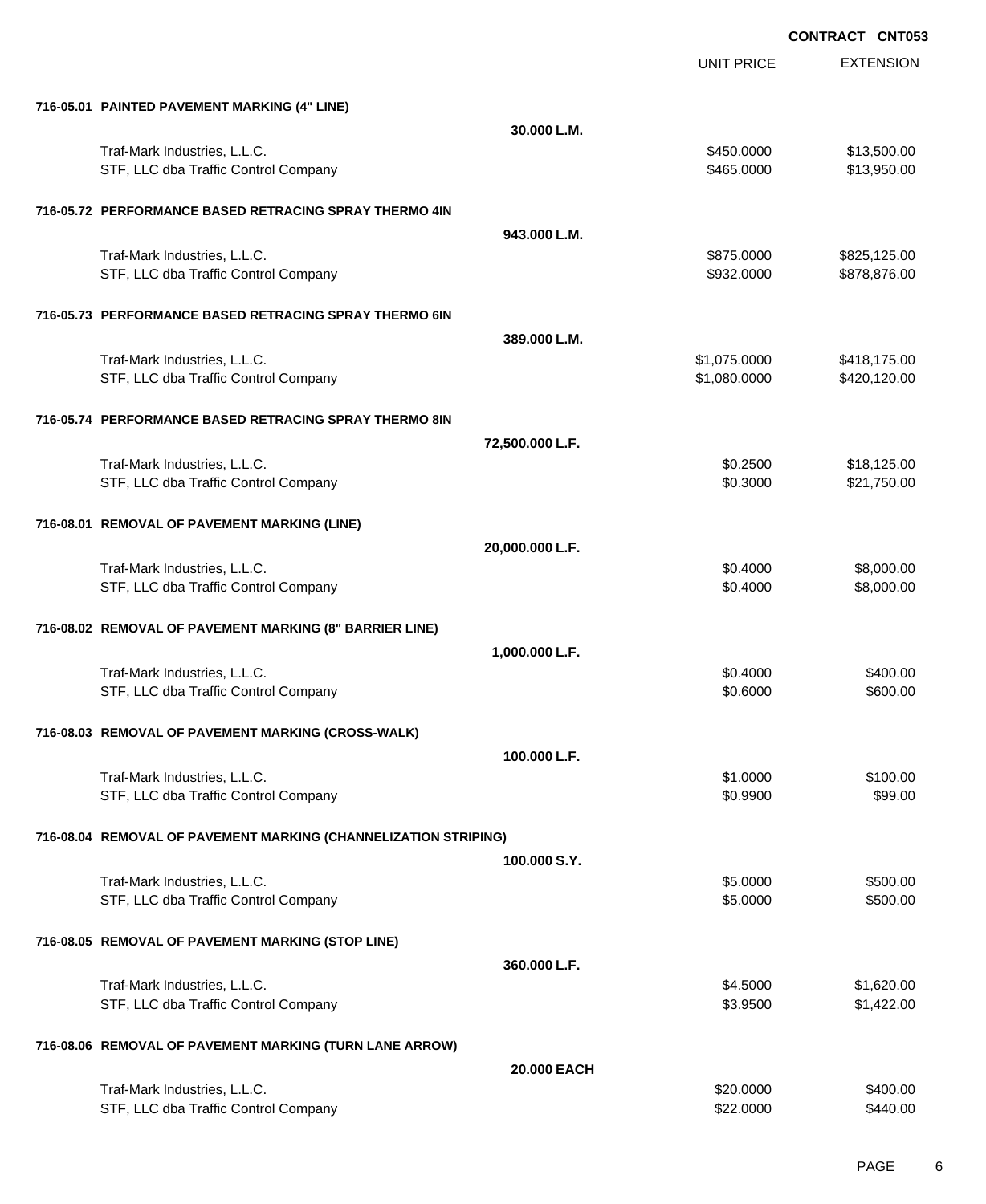|                                                                  |                    |                   | <b>CONTRACT CNT053</b> |
|------------------------------------------------------------------|--------------------|-------------------|------------------------|
|                                                                  |                    | <b>UNIT PRICE</b> | <b>EXTENSION</b>       |
| 716-08.07 REMOVAL OF PAVEMENT MARKING (STRAIGHT-TURN ARROW)      |                    |                   |                        |
|                                                                  | <b>4.000 EACH</b>  |                   |                        |
| Traf-Mark Industries, L.L.C.                                     |                    | \$20.0000         | \$80.00                |
| STF, LLC dba Traffic Control Company                             |                    | \$24.5000         | \$98.00                |
| 716-08.08 REMOVAL OF PAVEMENT MARKING (DOUBLE TURNING ARROW)     |                    |                   |                        |
|                                                                  | <b>2.000 EACH</b>  |                   |                        |
| Traf-Mark Industries, L.L.C.                                     |                    | \$20.0000         | \$40.00                |
| STF, LLC dba Traffic Control Company                             |                    | \$24.5000         | \$49.00                |
| 716-08.09 REMOVAL OF PAVEMENT MARKING (DOTTED LINE)              |                    |                   |                        |
|                                                                  | 100.000 L.F.       |                   |                        |
| Traf-Mark Industries, L.L.C.                                     |                    | \$0.5000          | \$50.00                |
| STF, LLC dba Traffic Control Company                             |                    | \$0.5500          | \$55.00                |
| 716-08.10 REMOVAL OF PAVEMENT MARKING (TRANSVERSE SHOULDER)      |                    |                   |                        |
|                                                                  | 100.000 L.F.       |                   |                        |
| Traf-Mark Industries, L.L.C.                                     |                    | \$2.0000          | \$200.00               |
| STF, LLC dba Traffic Control Company                             |                    | \$2.2500          | \$225.00               |
| 716-08.11 REMOVAL OF WORD PAVEMENT MARKING (ONLY)                |                    |                   |                        |
|                                                                  | 5,000 EACH         |                   |                        |
| Traf-Mark Industries, L.L.C.                                     |                    | \$30.0000         | \$150.00               |
| STF, LLC dba Traffic Control Company                             |                    | \$30.0000         | \$150.00               |
| 716-08.12 REMOVAL OF WORD PAVEMENT MARKING (STOP AHEAD)          |                    |                   |                        |
|                                                                  | 3.000 EACH         |                   |                        |
| Traf-Mark Industries, L.L.C.                                     |                    | \$40.0000         | \$120.00               |
| STF, LLC dba Traffic Control Company                             |                    | \$29.0000         | \$87.00                |
| 716-08.13 REMOVAL OF WORD PAVEMENT MARKING (SCHOOL)              |                    |                   |                        |
|                                                                  | <b>2.000 EACH</b>  |                   |                        |
| Traf-Mark Industries, L.L.C.                                     |                    | \$10.0000         | \$20.00                |
| STF, LLC dba Traffic Control Company                             |                    | \$25.0000         | \$50.00                |
| 716-10.50 PREFORMED PLASTIC PAVEMENT MARKING (INTERSTATE SHIELD) |                    |                   |                        |
|                                                                  | <b>30,000 EACH</b> |                   |                        |
| Traf-Mark Industries, L.L.C.                                     |                    | \$1,000.0000      | \$30,000.00            |
| STF, LLC dba Traffic Control Company                             |                    | \$995.0000        | \$29,850.00            |
| 716-12.01 ENHANCED FLATLINE THERMO PVMT MRKNG (4IN LINE)         |                    |                   |                        |
|                                                                  | 5.000 L.M.         |                   |                        |
| Traf-Mark Industries, L.L.C.                                     |                    | \$2,900.0000      | \$14,500.00            |
| STF, LLC dba Traffic Control Company                             |                    | \$2,500.0000      | \$12,500.00            |
| 716-12.02 ENHANCED FLATLINE THERMO PVMT MRKNG (6IN LINE)         |                    |                   |                        |
|                                                                  | 5.000 L.M.         |                   |                        |
| Traf-Mark Industries, L.L.C.                                     |                    | \$3,600.0000      | \$18,000.00            |
| STF, LLC dba Traffic Control Company                             |                    | \$3,600.0000      | \$18,000.00            |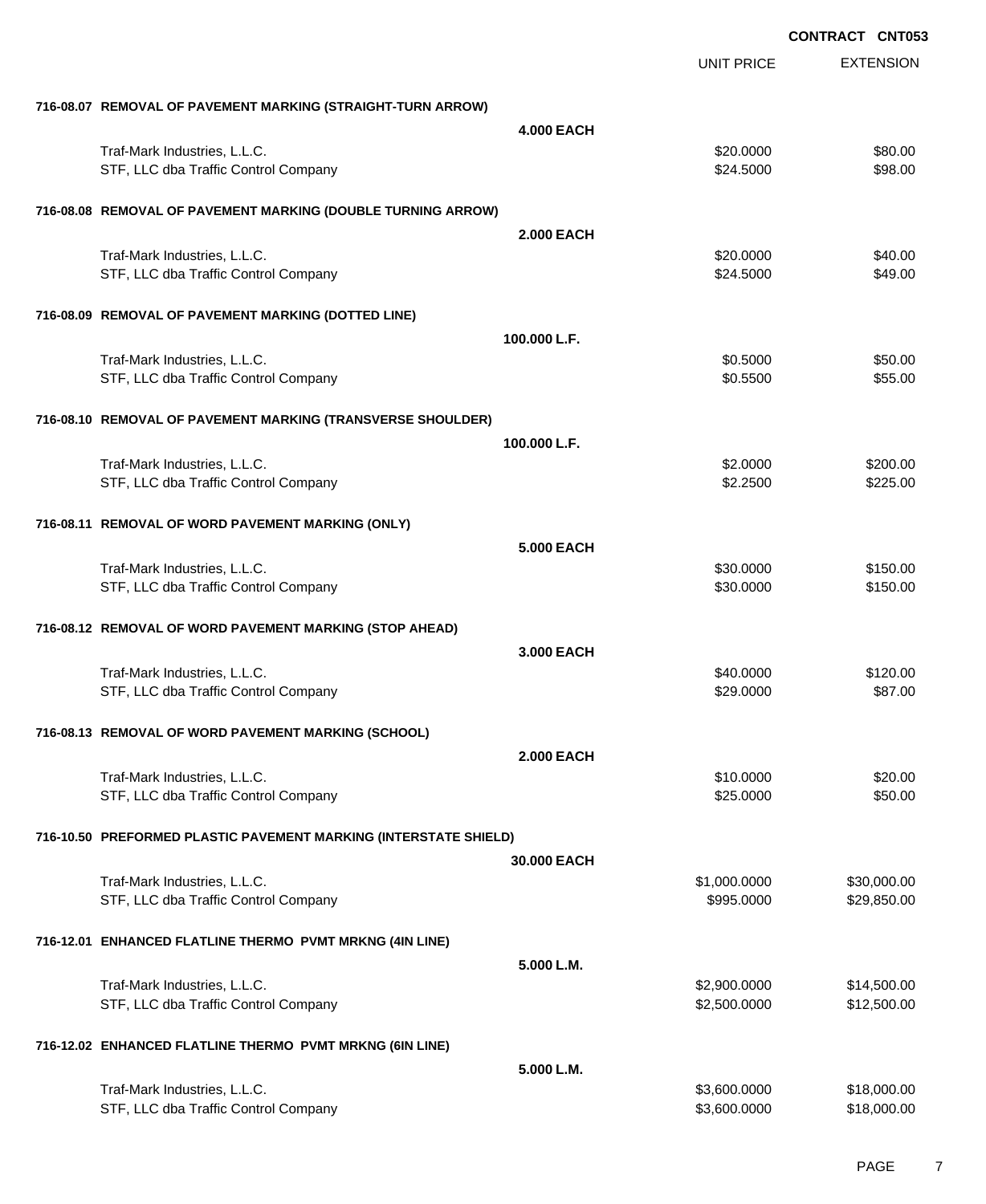|                                                                  |                 |                   | <b>CONTRACT CNT053</b> |                  |
|------------------------------------------------------------------|-----------------|-------------------|------------------------|------------------|
|                                                                  |                 | <b>UNIT PRICE</b> |                        | <b>EXTENSION</b> |
| 716-12.03 ENHANCED FLATLINE THERMO PVMT MRKNG (8IN BARRIER LINE) |                 |                   |                        |                  |
|                                                                  | 750,000 L.F.    |                   |                        |                  |
| Traf-Mark Industries, L.L.C.                                     |                 | \$1.0000          |                        | \$750.00         |
| STF, LLC dba Traffic Control Company                             |                 | \$1.2500          |                        | \$937.50         |
| 716-12.04 ENHANCED FLATLINE THERMO PVMT MRKNG (4IN DOTTED LINE)  |                 |                   |                        |                  |
|                                                                  | 750.000 L.F.    |                   |                        |                  |
| Traf-Mark Industries, L.L.C.                                     |                 | \$0.8500          |                        | \$637.50         |
| STF, LLC dba Traffic Control Company                             |                 | \$1.2500          |                        | \$937.50         |
| 716-12.05 ENHANCED FLATLINE THERMO PVMT MRKNG (6IN DOTTED LINE)  |                 |                   |                        |                  |
|                                                                  | 750.000 L.F.    |                   |                        |                  |
| Traf-Mark Industries, L.L.C.                                     |                 | \$0.8500          |                        | \$637.50         |
| STF, LLC dba Traffic Control Company                             |                 | \$1.2600          |                        | \$945.00         |
| 716-12.06 ENHANCED FLAT LINE THERMO (8IN LINE)                   |                 |                   |                        |                  |
|                                                                  | 400.000 L.F.    |                   |                        |                  |
| Traf-Mark Industries, L.L.C.                                     |                 | \$0.9500          |                        | \$380.00         |
| STF, LLC dba Traffic Control Company                             |                 | \$0.9500          |                        | \$380.00         |
| 716-12.07 ENHANCED FLAT LINE THERMO (8IN BROKEN LN)              |                 |                   |                        |                  |
|                                                                  | 200.000 L.F.    |                   |                        |                  |
| Traf-Mark Industries, L.L.C.                                     |                 | \$0.9500          |                        | \$190.00         |
| STF, LLC dba Traffic Control Company                             |                 | \$2.9000          |                        | \$580.00         |
| 716-12.08 ENHANCED FLAT LINE THERMO (12IN BARRIER LINE)          |                 |                   |                        |                  |
|                                                                  | 200.000 L.F.    |                   |                        |                  |
| Traf-Mark Industries, L.L.C.                                     |                 | \$8.5000          |                        | \$1,700.00       |
| STF, LLC dba Traffic Control Company                             |                 | \$8.0000          |                        | \$1,600.00       |
| 716-12.09 ENHANCED FLAT LINE THERMO (12IN LINE)                  |                 |                   |                        |                  |
|                                                                  | 200.000 L.F.    |                   |                        |                  |
| Traf-Mark Industries, L.L.C.                                     |                 | \$8.2500          |                        | \$1,650.00       |
| STF, LLC dba Traffic Control Company                             |                 | \$8.5000          |                        | \$1,700.00       |
| 716-13.06 SPRAY THERMO PVMT MRKNG (40 mil) (4IN LINE)            |                 |                   |                        |                  |
|                                                                  | 330.000 L.M.    |                   |                        |                  |
| Traf-Mark Industries, L.L.C.                                     |                 | \$850.0000        |                        | \$280,500.00     |
| STF, LLC dba Traffic Control Company                             |                 | \$880.0000        |                        | \$290,400.00     |
| 716-13.07 SPRAY THERMO PVMT MRKNG (40 mil) (6IN LINE)            |                 |                   |                        |                  |
|                                                                  | 20.000 L.M.     |                   |                        |                  |
| Traf-Mark Industries, L.L.C.                                     |                 | \$1,095.0000      |                        | \$21,900.00      |
| STF, LLC dba Traffic Control Company                             |                 | \$1,125.0000      |                        | \$22,500.00      |
| 716-13.08 SPRAY THERMO PVMT MRKNG (40 mil) (8IN BARRIER LINE)    |                 |                   |                        |                  |
|                                                                  | 20,000.000 L.F. |                   |                        |                  |
| Traf-Mark Industries, L.L.C.                                     |                 | \$0.2500          |                        | \$5,000.00       |
| STF, LLC dba Traffic Control Company                             |                 | \$0.2400          |                        | \$4,800.00       |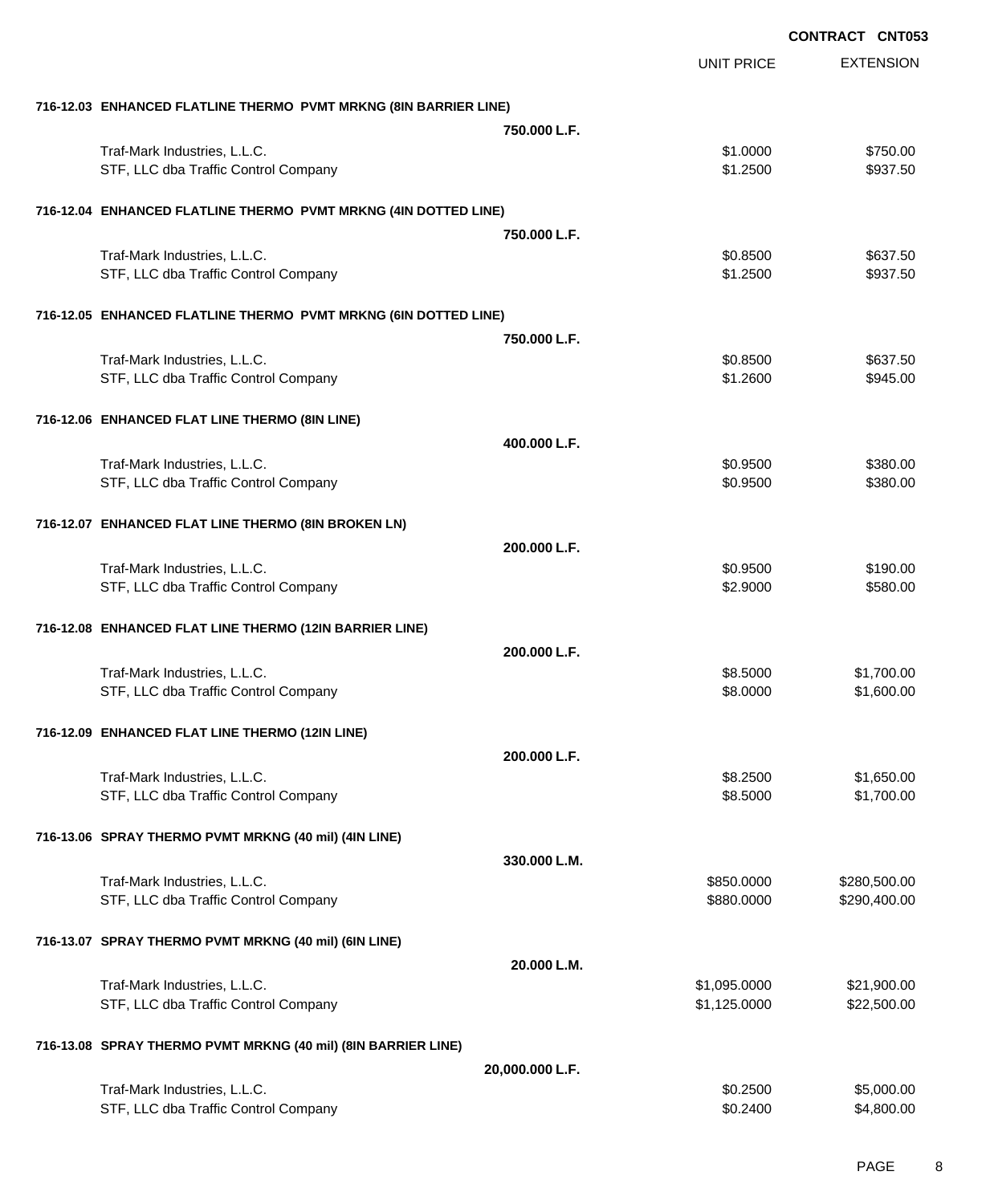|                                                              |              |                   | <b>CONTRACT CNT053</b> |
|--------------------------------------------------------------|--------------|-------------------|------------------------|
|                                                              |              | <b>UNIT PRICE</b> | <b>EXTENSION</b>       |
| 716-13.09 SPRAY THERMO PVMT MRKNG (40 mil) (4IN DOTTED LINE) |              |                   |                        |
|                                                              | 200.000 L.F. |                   |                        |
| Traf-Mark Industries, L.L.C.                                 |              | \$0.2500          | \$50.00                |
| STF, LLC dba Traffic Control Company                         |              | \$0.2000          | \$40.00                |
| 716-13.10 SPRAY THERMO PVMT MRKNG (40 mil) (6IN DOTTED LINE) |              |                   |                        |
|                                                              | 600.000 L.F. |                   |                        |
| Traf-Mark Industries, L.L.C.                                 |              | \$0.2500          | \$150.00               |
| STF, LLC dba Traffic Control Company                         |              | \$0.2100          | \$126.00               |
| 716-50.01 ROADWAY CLEANING FOR PAVEMENT MARKING              |              |                   |                        |
|                                                              | 18.000 L.M.  |                   |                        |
| Traf-Mark Industries, L.L.C.                                 |              | \$50,0000         | \$900.00               |
| STF, LLC dba Traffic Control Company                         |              | \$200.0000        | \$3,600.00             |
| 717-01<br><b>MOBILIZATION</b>                                |              |                   |                        |
|                                                              | 1.000 LS     |                   |                        |
| Traf-Mark Industries, L.L.C.                                 |              | \$75,000.0000     | \$75,000.00            |
| STF, LLC dba Traffic Control Company                         |              | \$90,000.0000     | \$90,000.00            |
| 717-01.03 MOBILIZATION (PER CALL-OUT)                        |              |                   |                        |
|                                                              | 20.000 EACH  |                   |                        |
| Traf-Mark Industries, L.L.C.                                 |              | \$950.0000        | \$19,000.00            |
| STF, LLC dba Traffic Control Company                         |              | \$1,095.0000      | \$21,900.00            |
| 717-01.04 MOBILIZATION (PER LEVEL 1 CALL-OUT)                |              |                   |                        |
|                                                              | 3.000 EACH   |                   |                        |
| Traf-Mark Industries, L.L.C.                                 |              | \$1,150.0000      | \$3,450.00             |
| STF, LLC dba Traffic Control Company                         |              | \$2,300.0000      | \$6,900.00             |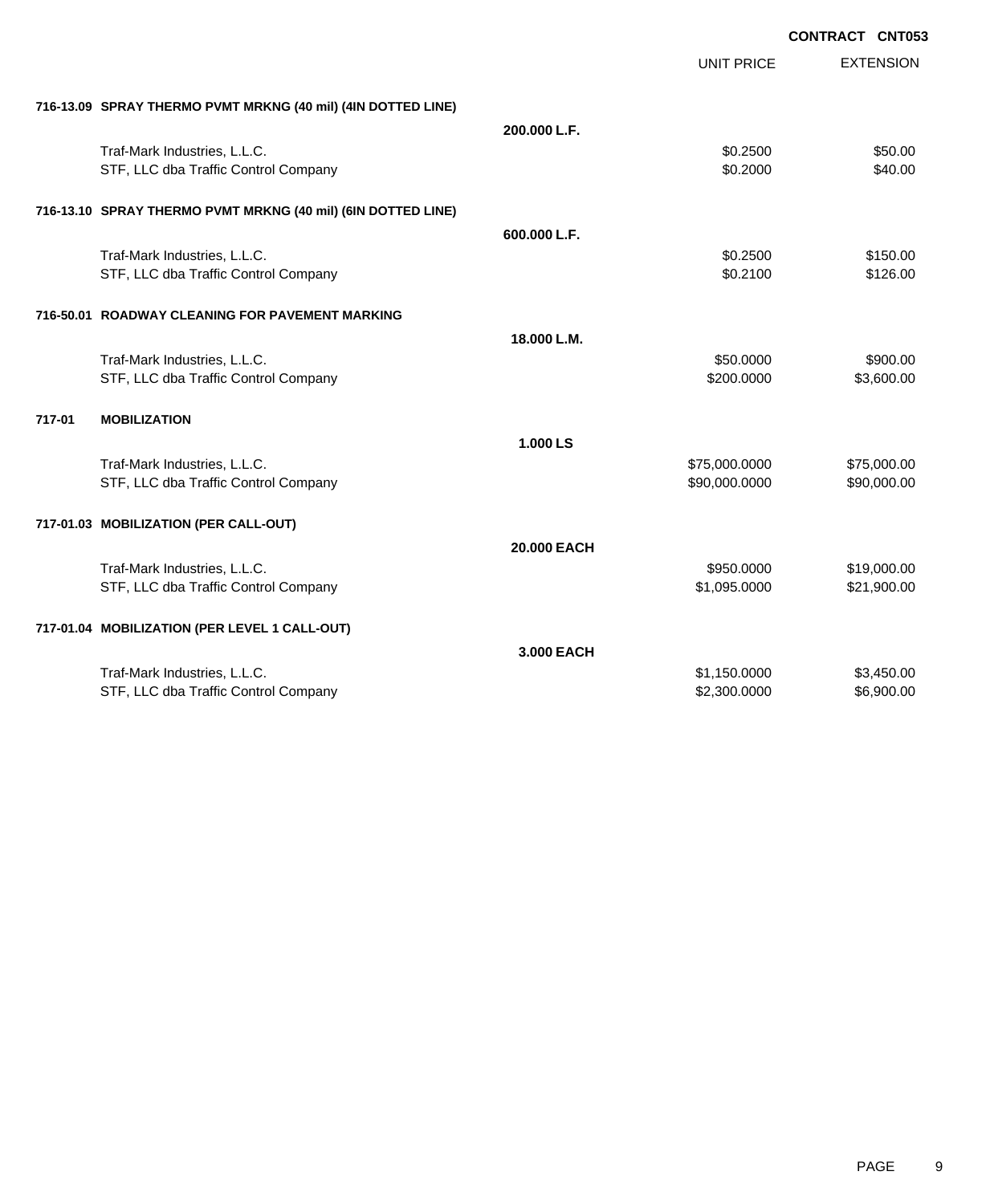### **SUB-TOTAL MAINTENANCE**

Traf-Mark Industries, L.L.C. \$1,928,440.00 STF, LLC dba Traffic Control Company \$2,034,952.00

## **TOTAL CONTRACT**

Traf-Mark Industries, L.L.C. \$1,928,440.00 STF, LLC dba Traffic Control Company **\$2,034,952.00** \$2,034,952.00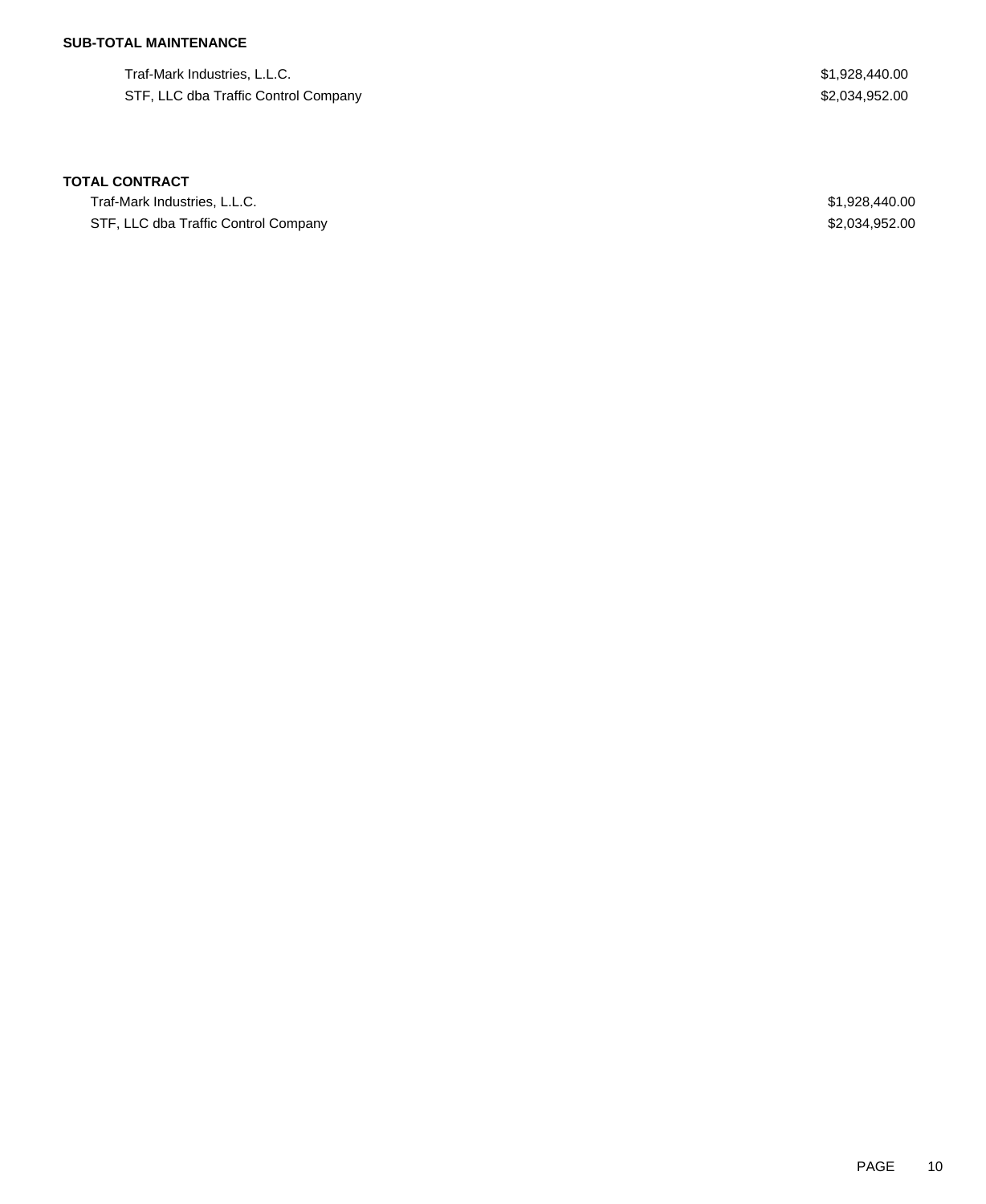#### COUNTIES BENTON, CARROLL, DYER, GIBSON, HENRY, LAKE, OBION, AND WEAKLEY (Contract No. CNT051 Call 013)

98400-4111-04

THE RETRACING OF PAINTED PAVEMENT MARKING LINES ON VARIOUS STATE ROUTES.

PROJECT LENGTH - 0.0 MILES

COMPLETION TIME - ON OR BEFORE SEPTEMBER 30, 2019

Traf-Mark Industries, L.L.C. \$1,005,245.00 Oglesby Construction, Inc. 6. The State of the State of State State State State State State State State State State State State State State State State State State State State State State State State State State State Stat

TOTAL CONTRACT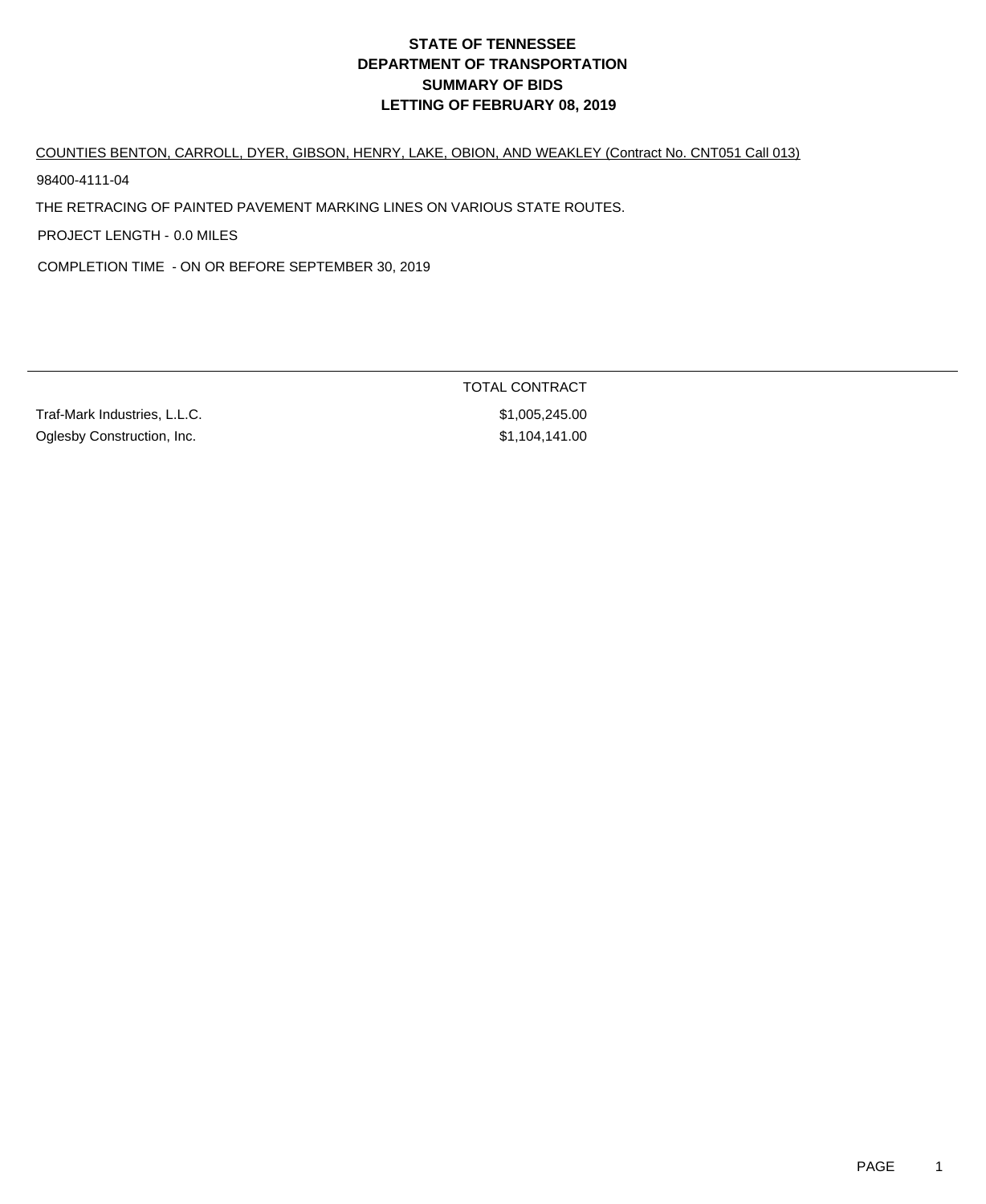|        |                                                        |                 |                   | <b>CONTRACT CNT051</b> |                  |
|--------|--------------------------------------------------------|-----------------|-------------------|------------------------|------------------|
|        | <b>MAINTENANCE CATEGORY</b>                            |                 | <b>UNIT PRICE</b> |                        | <b>EXTENSION</b> |
|        |                                                        |                 |                   |                        |                  |
|        | 716-05.69 PERFORMANCE BASED RETRACING PAINTED 4IN LINE | 3,595.000 L.M.  |                   |                        |                  |
|        | Traf-Mark Industries, L.L.C.                           |                 | \$271.0000        |                        | \$974,245.00     |
|        | Oglesby Construction, Inc.                             |                 | \$298.0000        |                        | \$1,071,310.00   |
|        | 716-05.71 PERFORMANCE BASED RETRACING PAINTED 8IN LINE |                 |                   |                        |                  |
|        |                                                        | 15,000.000 L.F. |                   |                        |                  |
|        | Traf-Mark Industries, L.L.C.                           |                 | \$0.1000          |                        | \$1,500.00       |
|        | Oglesby Construction, Inc.                             |                 | \$0.5000          |                        | \$7,500.00       |
|        | 716-50.01 ROADWAY CLEANING FOR PAVEMENT MARKING        |                 |                   |                        |                  |
|        |                                                        | 8.000 L.M.      |                   |                        |                  |
|        | Traf-Mark Industries, L.L.C.                           |                 | \$250,0000        |                        | \$2,000.00       |
|        | Oglesby Construction, Inc.                             |                 | \$50.0000         |                        | \$400.00         |
| 717-01 | <b>MOBILIZATION</b>                                    |                 |                   |                        |                  |
|        |                                                        | 1.000 LS        |                   |                        |                  |
|        | Traf-Mark Industries, L.L.C.                           |                 | \$27,500.0000     |                        | \$27,500.00      |
|        | Oglesby Construction, Inc.                             |                 | \$24,931.0000     |                        | \$24,931.00      |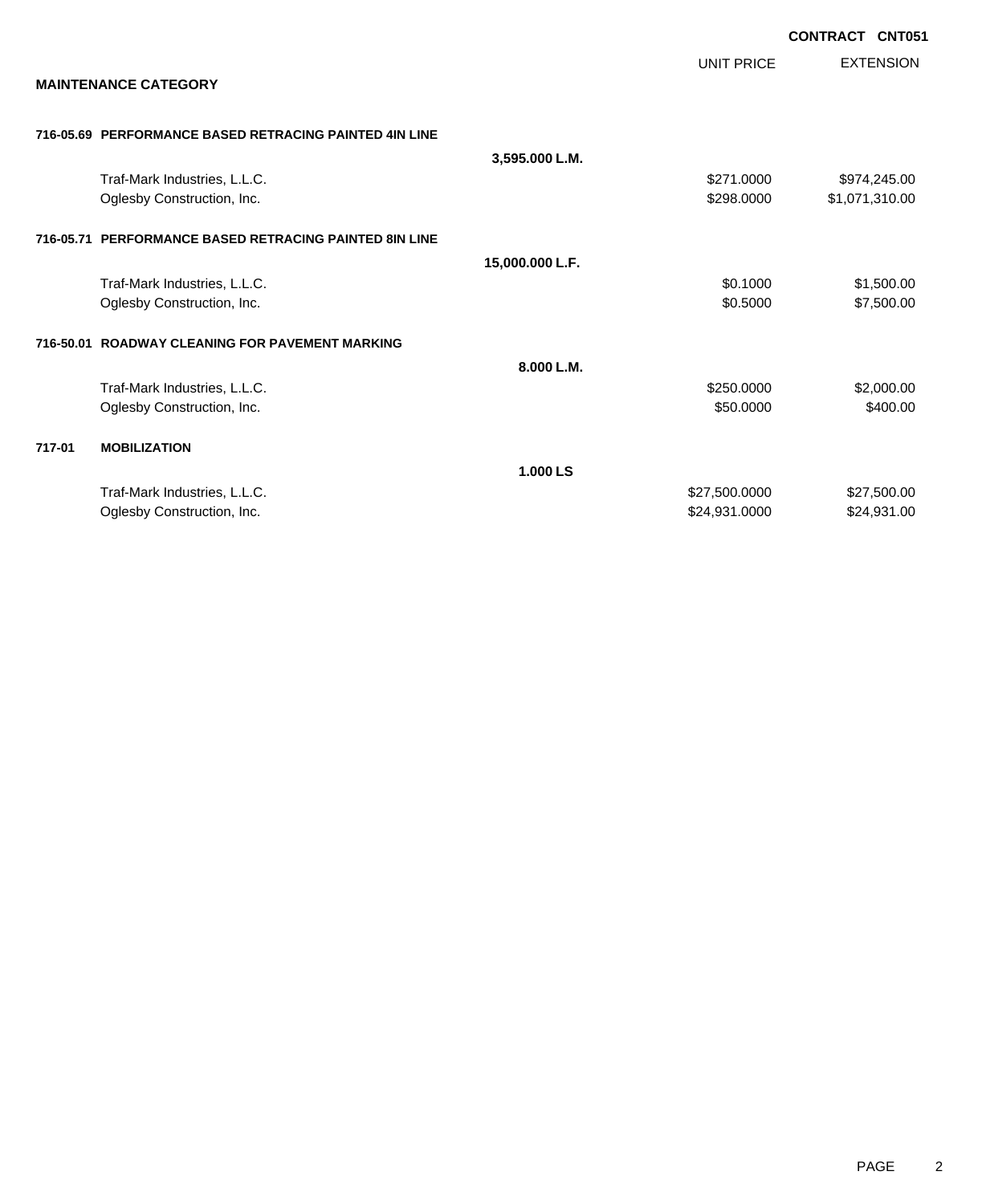### **SUB-TOTAL MAINTENANCE**

Traf-Mark Industries, L.L.C. \$1,005,245.00 Oglesby Construction, Inc. \$1,104,141.00

#### **TOTAL CONTRACT**

Traf-Mark Industries, L.L.C. \$1,005,245.00 Oglesby Construction, Inc. \$1,104,141.00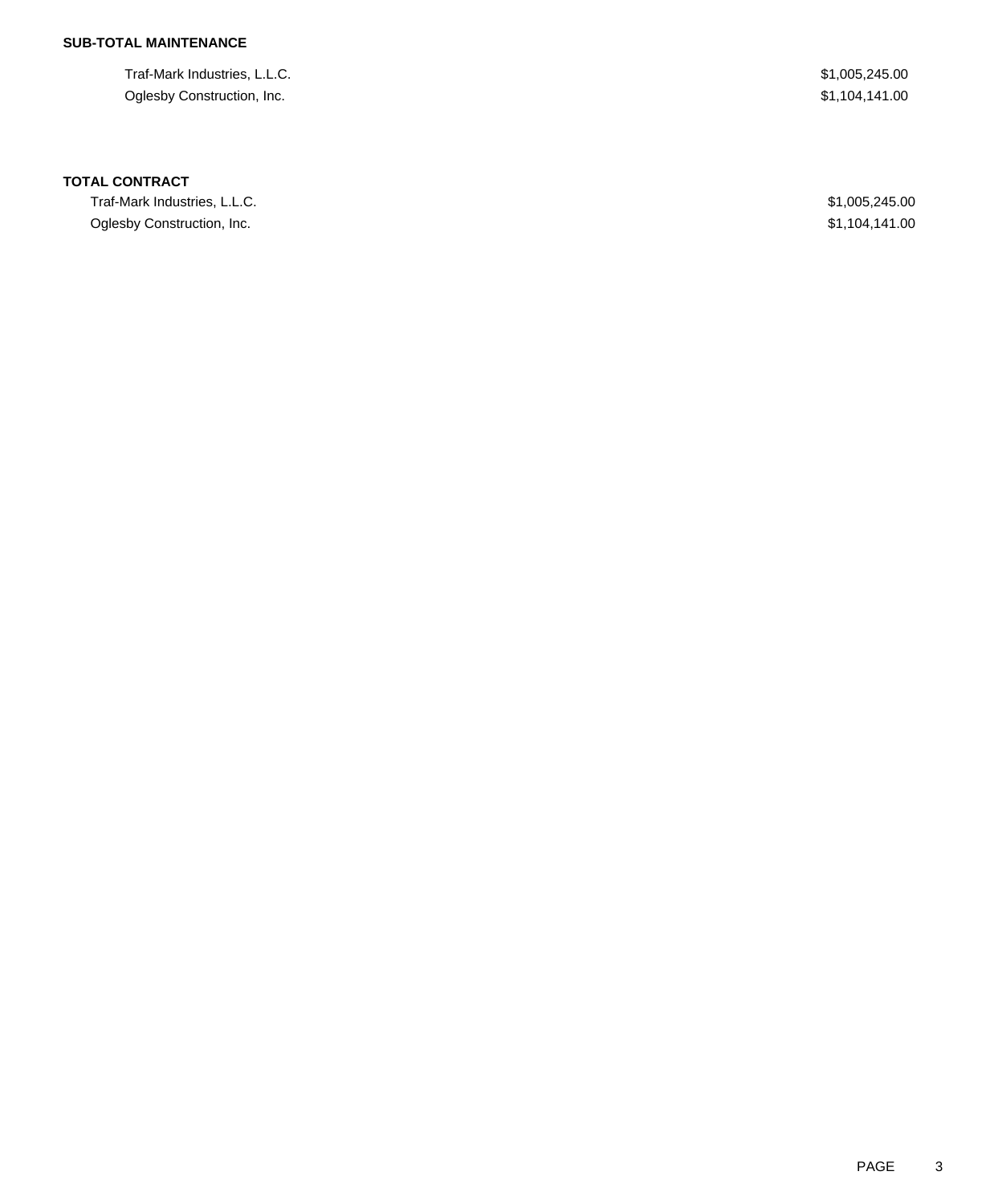COUNTIES BLEDSOE, BRADLEY, CANNON, CLAY, COFFEE, CUMBERLAND, DEKALB, FENTRESS, FRANKLIN, GRUNDY, HAMILTON, JACKSON, MARION, MCMINN, MEIGS, OVERTON, PICKETT, POLK, PUTNAM, RHEA, SEQUATCHIE, VAN BUREN, WARREN, AND WHITE (Contract No. CNT047 Call 014)

98200-4109-04,98200-4110-04

THE RETRACING OF PAVEMENT MARKINGS WITH SPRAY THERMOPLASTIC AND RANDOM ON-CALL PAVEMENT MARKING ON VARIOUS INTERSTATE AND STATE ROUTES.

PROJECT LENGTH - 0.0 MILES

COMPLETION TIME - ON OR BEFORE JUNE 30, 2020

TOTAL CONTRACT

Central Seal Company **62,332,594.00 \$2,332,594.00**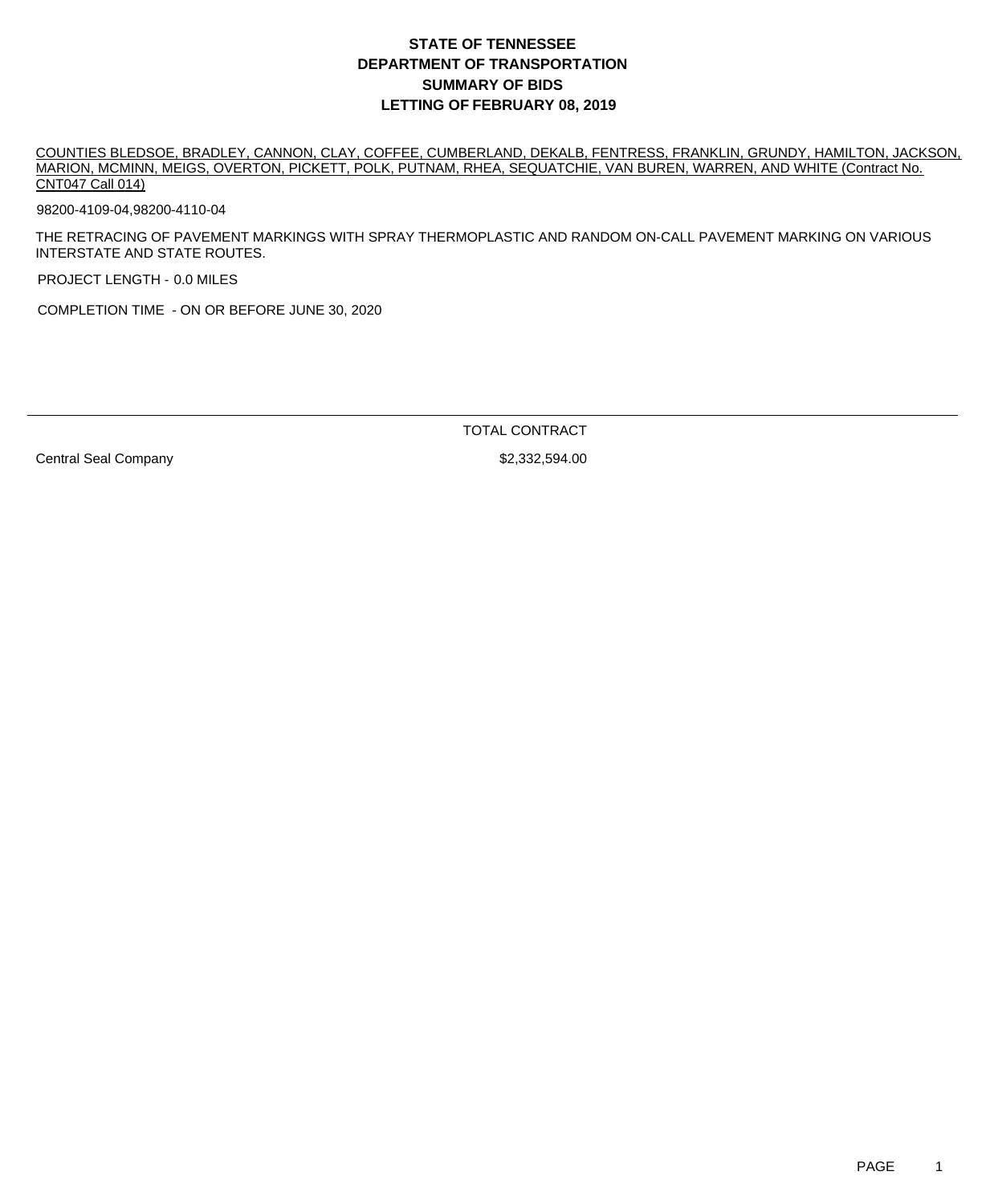EXTENSION **CONTRACT CNT047** UNIT PRICE **MAINTENANCE CATEGORY 411-12.01 SCORING SHOULDERS (CONTINUOUS) (16IN WIDTH) 10.000 L.M.** Central Seal Company \$650.000 \$6,500.00 Oglesby Construction, Inc. **411-12.02 SCORING SHOULDERS (NON-CONTINUOUS) (16IN WIDTH) 10.000 L.M.** Central Seal Company \$650.000 \$6,500.00 Oglesby Construction, Inc. **411-12.03 SCORING FOR RUMBLE STRIPE (NON-CONTINUOUS) (8IN WIDTH) 10.000 L.M.** Central Seal Company \$650.000 \$6,500.00 Oglesby Construction, Inc. **411-12.04 SCORING FOR RUMBLE STRIPE (NON-CONTINUOUS) (4IN WIDTH) 10.000 L.M.** Central Seal Company \$650.000 \$6,500.00 Oglesby Construction, Inc. **712-01.50 MAINTENANCE OF TRAFFIC 20.000 EACH** Central Seal Company \$1,500.000 \$30,000.00 Oglesby Construction, Inc. **712-06 SIGNS (CONSTRUCTION) 32.000 S.F.** Central Seal Company \$160.00 \$160.00 Oglesby Construction, Inc. **713-02.34 DELINEATORS (ALL) 2,000.000 EACH** Central Seal Company \$10.0000 \$20,000.00 Oglesby Construction, Inc. **716-01.11 RAISED PVMT MARKERS (BI-DIRECTIONAL) (1 COLOR LENS) 1,000.000 EACH** Central Seal Company \$5.000.00 \$5,000.00 \$5,000.00 \$5,000.00 \$5,000.00 \$5,000.00 \$5,000.00 \$5,000.00 \$5,000.00 Oglesby Construction, Inc. **716-01.12 RAISED PVMT MARKERS (MONO-DIRECTIONAL) (1 COLOR LENS) 1,250.000 EACH** Central Seal Company \$5.0000 \$6,250.00 Oglesby Construction, Inc. **716-01.13 RAISED PVMT MARKERS (BI-DIRECTIONAL) (2 COLOR LENS) 750.000 EACH** Central Seal Company \$3,750.00 \$3,750.00 Oglesby Construction, Inc.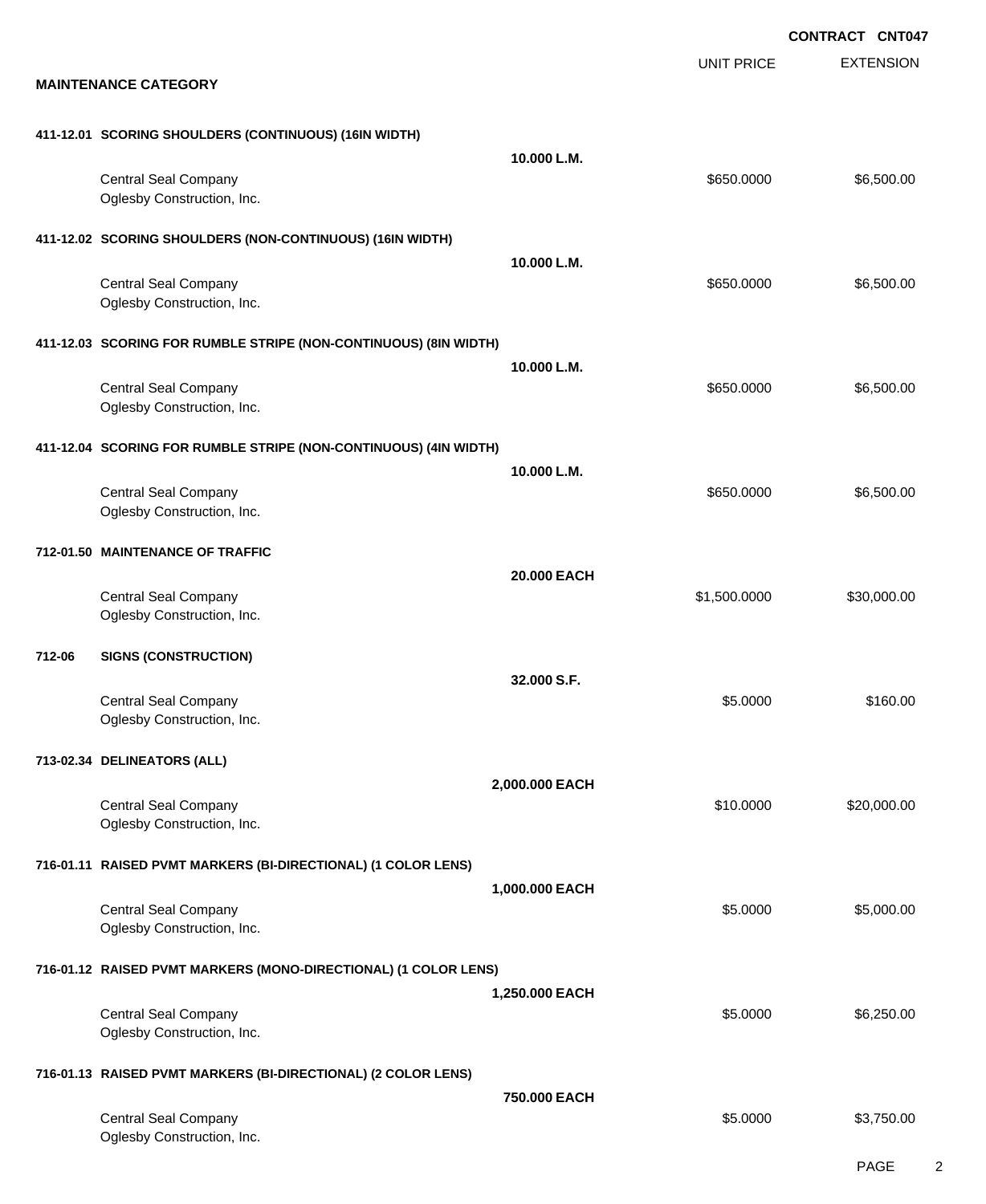|                                                                     | <b>CONTRACT CNT047</b> |                   |                  |
|---------------------------------------------------------------------|------------------------|-------------------|------------------|
|                                                                     |                        | <b>UNIT PRICE</b> | <b>EXTENSION</b> |
| 716-01.21 SNOWPLOWABLE RAISED PAVMENT MARKERS (BI-DIR) (1 COLOR)    |                        |                   |                  |
|                                                                     | 1,000.000 EACH         |                   |                  |
| <b>Central Seal Company</b><br>Oglesby Construction, Inc.           |                        | \$18.0000         | \$18,000.00      |
| 716-01.22 SNOWPLOWABLE RAISED PAVMENT MARKERS (MONO-DIR)(1 COLOR)   |                        |                   |                  |
|                                                                     | 500,000 EACH           |                   |                  |
| <b>Central Seal Company</b>                                         |                        | \$18.0000         | \$9,000.00       |
| Oglesby Construction, Inc.                                          |                        |                   |                  |
| 716-01.23 SNOWPLOWABLE RAISED PAVEMENT MARKERS (BI-DIR)(2 COLOR)    |                        |                   |                  |
|                                                                     | 200,000 EACH           |                   |                  |
| <b>Central Seal Company</b><br>Oglesby Construction, Inc.           |                        | \$18.0000         | \$3,600.00       |
| 716-01.40 REMOVE AND REPLACE LENS ON SNOWPLOWABLE REFLECTIVE MARKER |                        |                   |                  |
|                                                                     | 500.000 EACH           |                   |                  |
| <b>Central Seal Company</b><br>Oglesby Construction, Inc.           |                        | \$5.0000          | \$2,500.00       |
| 716-02.03 PLASTIC PAVEMENT MARKING (CROSS-WALK)                     |                        |                   |                  |
|                                                                     | 150,000 L.F.           |                   |                  |
| <b>Central Seal Company</b><br>Oglesby Construction, Inc.           |                        | \$5.0000          | \$750.00         |
| 716-02.04 PLASTIC PAVEMENT MARKING(CHANNELIZATION STRIPING)         |                        |                   |                  |
|                                                                     | 500.000 S.Y.           |                   |                  |
| <b>Central Seal Company</b><br>Oglesby Construction, Inc.           |                        | \$15.0000         | \$7,500.00       |
| 716-02.05 PLASTIC PAVEMENT MARKING (STOP LINE)                      |                        |                   |                  |
|                                                                     | 960.000 L.F.           |                   |                  |
| <b>Central Seal Company</b>                                         |                        | \$7.0000          | \$6,720.00       |
| Oglesby Construction, Inc.                                          |                        |                   |                  |
| 716-02.06 PLASTIC PAVEMENT MARKING (TURN LANE ARROW)                |                        |                   |                  |
|                                                                     | 150,000 EACH           |                   |                  |
| <b>Central Seal Company</b><br>Oglesby Construction, Inc.           |                        | \$80.0000         | \$12,000.00      |
| 716-02.07 PLASTIC PAVEMENT MARKING (24" BARRIER LINE)               |                        |                   |                  |
|                                                                     | 150,000 L.F.           |                   |                  |
| <b>Central Seal Company</b>                                         |                        | \$10.0000         | \$1,500.00       |
| Oglesby Construction, Inc.                                          |                        |                   |                  |
| 716-02.08 PLASTIC PAVEMENT MARKING (8" DOTTED LINE)                 |                        |                   |                  |
|                                                                     | 200.000 L.F.           |                   |                  |
| <b>Central Seal Company</b><br>Oglesby Construction, Inc.           |                        | \$2.0000          | \$400.00         |
|                                                                     |                        |                   |                  |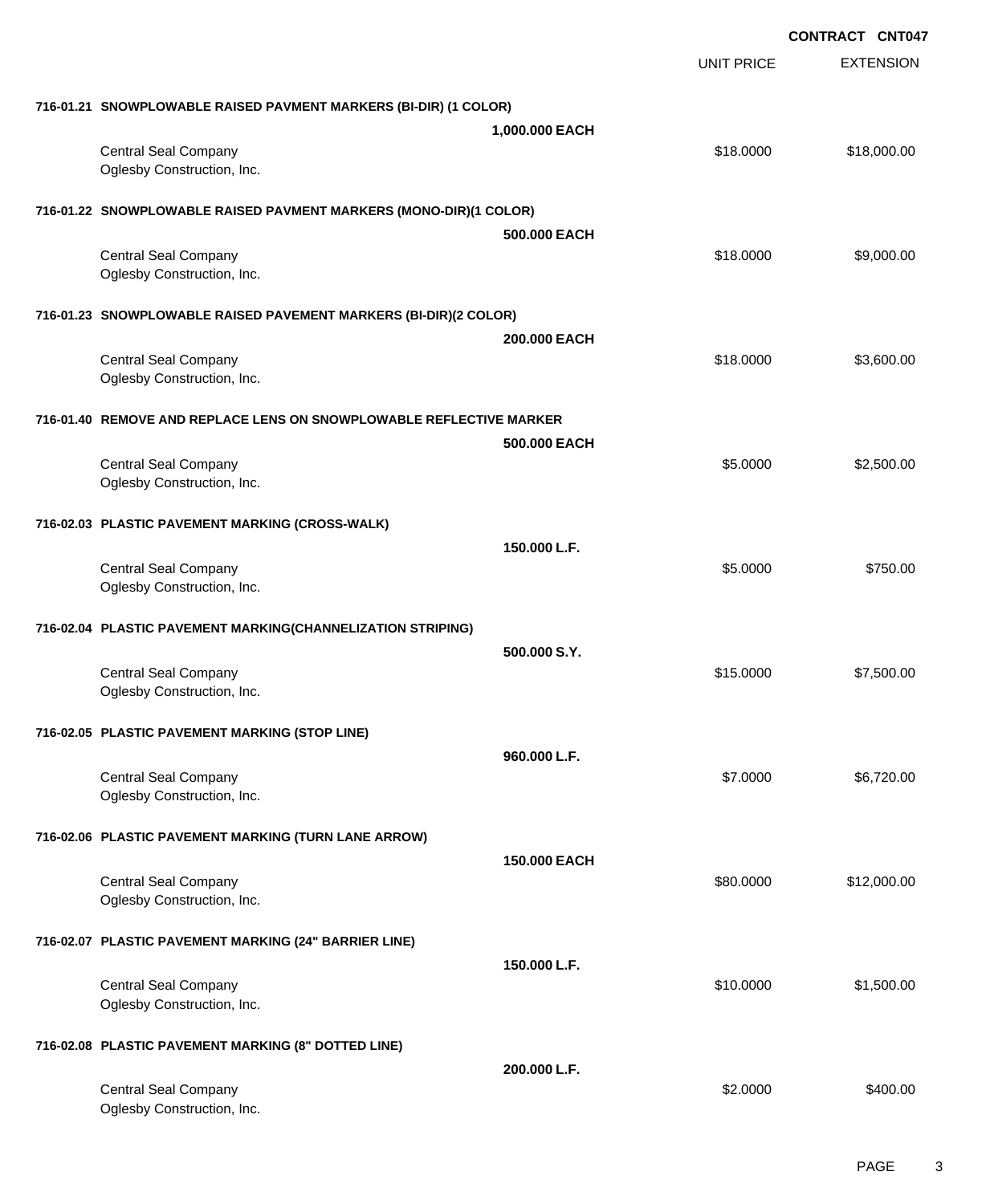|                                                              |                    |                   | <b>CONTRACT CNT047</b> |  |
|--------------------------------------------------------------|--------------------|-------------------|------------------------|--|
|                                                              |                    | <b>UNIT PRICE</b> | <b>EXTENSION</b>       |  |
| 716-02.09 PLASTIC PAVEMENT MARKING (LONGITUDINAL CROSS-WALK) |                    |                   |                        |  |
| <b>Central Seal Company</b><br>Oglesby Construction, Inc.    | 100.000 L.F.       | \$15.0000         | \$1,500.00             |  |
| 716-03.01 PLASTIC WORD PAVEMENT MARKING (ONLY)               |                    |                   |                        |  |
| <b>Central Seal Company</b><br>Oglesby Construction, Inc.    | 60,000 EACH        | \$150.0000        | \$9,000.00             |  |
| 716-03.02 PLASTIC WORD PAVEMENT MARKING (RXR)                |                    |                   |                        |  |
| <b>Central Seal Company</b><br>Oglesby Construction, Inc.    | 40.000 EACH        | \$250.0000        | \$10,000.00            |  |
| 716-03.03 PLASTIC WORD PAVEMENT MARKING (STOP AHEAD)         |                    |                   |                        |  |
| <b>Central Seal Company</b><br>Oglesby Construction, Inc.    | <b>5.000 EACH</b>  | \$250.0000        | \$1,250.00             |  |
| 716-03.04 PLASTIC WORD PAVEMENT MARKING (SCHOOL)             |                    |                   |                        |  |
| <b>Central Seal Company</b><br>Oglesby Construction, Inc.    | <b>5.000 EACH</b>  | \$250.0000        | \$1,250.00             |  |
| 716-03.05 PLASTIC WORD PAVEMENT MARKING (BIKE LANE)          |                    |                   |                        |  |
| <b>Central Seal Company</b><br>Oglesby Construction, Inc.    | <b>10.000 EACH</b> | \$250,0000        | \$2,500.00             |  |
| 716-03.06 PLASTIC WORD PAVEMENT MARKING (SIGNAL AHEAD)       |                    |                   |                        |  |
| <b>Central Seal Company</b><br>Oglesby Construction, Inc.    | <b>15.000 EACH</b> | \$250,0000        | \$3,750.00             |  |
| 716-03.07 PLASTIC WORD PAVEMENT MARKING (STOP)               |                    |                   |                        |  |
| <b>Central Seal Company</b><br>Oglesby Construction, Inc.    | <b>15.000 EACH</b> | \$250.0000        | \$3,750.00             |  |
| 716-03.08 PLASTIC WORD PAVEMENT MARKING (PED-XING)           |                    |                   |                        |  |
| <b>Central Seal Company</b><br>Oglesby Construction, Inc.    | 3,000 EACH         | \$250.0000        | \$750.00               |  |
| 716-03.13 PLASTIC PVMT MARKING (NO TRUCKS THIS LANE)         |                    |                   |                        |  |
| <b>Central Seal Company</b><br>Oglesby Construction, Inc.    | 3.000 EACH         | \$500.0000        | \$1,500.00             |  |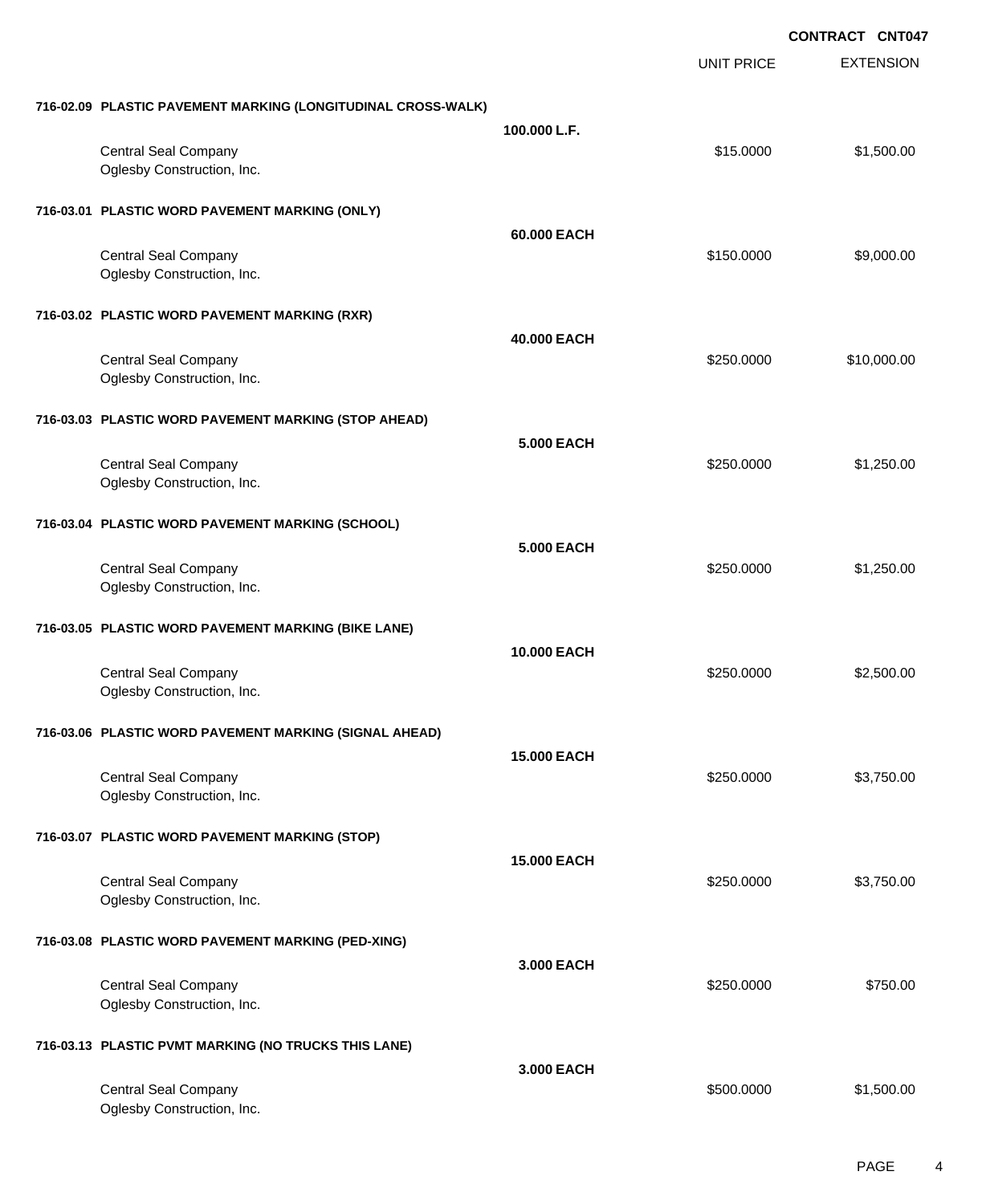EXTENSION **CONTRACT CNT047** UNIT PRICE **716-04.01 PLASTIC PAVEMENT MARKING (STRAIGHT-TURN ARROW) 5.000 EACH** Central Seal Company \$625.00 Oglesby Construction, Inc. **716-04.02 PLASTIC PAVEMENT MARKING(DOUBLE TURNING ARROW) 5.000 EACH** Central Seal Company \$150.000 \$750.00 Oglesby Construction, Inc. **716-04.04 PLASTIC PAVEMENT MARKING (TRANSVERSE SHOULDER) 400.000 L.F.** Central Seal Company \$2,000.00 \$2,000.00 \$2,000.00 \$2,000.00 \$2,000.00 \$2,000.00 \$2,000.00 \$2,000.00 \$2,000.00 Oglesby Construction, Inc. **716-04.05 PLASTIC PAVEMENT MARKING (STRAIGHT ARROW) 12.000 EACH** Central Seal Company \$900.00 \$900.00 \$900.00 \$900.00 \$900.00 \$900.00 \$900.00 \$900.00 \$900.00 \$900.00 \$900.00 \$900 Oglesby Construction, Inc. **716-04.06 PLASTIC PAVEMENT MARKING (WRONG WAY ARROW) 15.000 EACH** Central Seal Company \$1,125.00 Oglesby Construction, Inc. **716-04.07 PLASTIC PAVEMENT MARKING (EXIT ONLY ARROW) 10.000 EACH** Central Seal Company \$1,000.000 \$1,000.000 \$1,000.000 \$1,000.000 \$1,000.000 \$1,000.00 Oglesby Construction, Inc. **716-04.08 PLASTIC PAVEMENT MARKING (OPTION LANE ARROW) 10.000 EACH** Central Seal Company \$2,000.00 \$2,000.00 \$2,000.00 \$2,000.00 \$2,000.00 \$2,000.00 \$2,000.00 \$2,000.00 \$2,000.00 Oglesby Construction, Inc. **716-04.09 PLASTIC PAVEMENT MARKING (H.O.V. DIAMOND) 5.000 EACH** Central Seal Company \$100.0000 \$500.00 Oglesby Construction, Inc. **716-04.10 PLASTIC PAVEMENT MARKING (HANDICAP SYMBOL) 5.000 EACH** Central Seal Company \$150.000 \$750.00 Oglesby Construction, Inc. **716-04.12 PLASTIC PAVEMENT MARKING (YIELD LINE) 200.000 S.F.** Central Seal Company \$1,000.00 \$1,000.00 Oglesby Construction, Inc.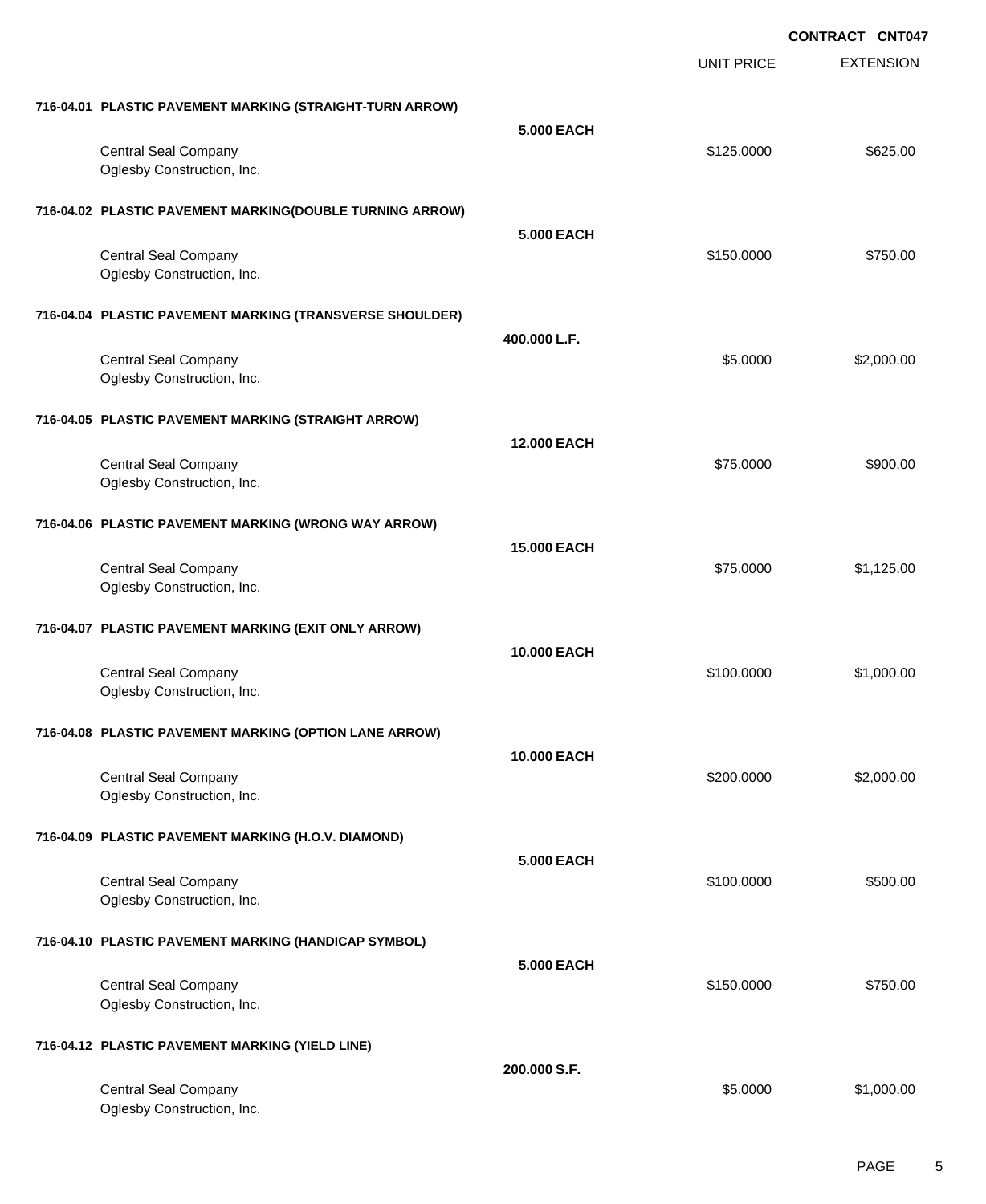EXTENSION **CONTRACT CNT047** UNIT PRICE **716-04.14 PLASTIC PAVEMENT MARKING (LANE REDUCTION ARROW) 20.000 EACH** Central Seal Company 64,000.00 \$4,000.00 \$4,000.00 \$4,000.00 \$4,000.00 \$4,000.00 \$4,000.00 \$4,000.00 \$4,000.00 Oglesby Construction, Inc. **716-04.15 PLASTIC PAVEMENT MARKING-BIKE SYMBOL/ARROW SHARED 20.000 EACH** Central Seal Company \$250.000 \$5,000.00 Oglesby Construction, Inc. **716-05.01 PAINTED PAVEMENT MARKING (4" LINE) 30.000 L.M.** Central Seal Company 612,000.00 \$12,000.00 \$12,000.00 \$12,000.00 \$12,000.00 \$12,000.00 \$12,000.00 \$12,000.00 \$ Oglesby Construction, Inc. **716-05.73 PERFORMANCE BASED RETRACING SPRAY THERMO 6IN 1,490.000 L.M.** Central Seal Company 61,907,200.00 \$1,907,200.00 \$1,907,200.00 Oglesby Construction, Inc. **716-05.74 PERFORMANCE BASED RETRACING SPRAY THERMO 8IN 71,615.000 L.F.** Central Seal Company \$28,646.00 Oglesby Construction, Inc. **716-05.75 PERFORMANCE BASED RETRACING SPRAY THERMO 6IN DOTTED 17,976.000 L.F.** Central Seal Company \$8,988.00 Oglesby Construction, Inc. **716-08.01 REMOVAL OF PAVEMENT MARKING (LINE) 20,000.000 L.F.** Central Seal Company \$8,000.00 \$8,000.00 \$8,000.00 \$8,000.00 \$8,000.00 \$8,000.00 \$8,000.00 \$8,000.00 \$8,000.00 Oglesby Construction, Inc. **716-08.02 REMOVAL OF PAVEMENT MARKING (8" BARRIER LINE) 1,000.000 L.F.** Central Seal Company \$1.000.00 \$1,000.00 \$1,000.00 \$1,000.00 \$1,000.00 \$1,000.00 \$1,000.00 \$1,000.00 \$1,000.00 Oglesby Construction, Inc. **716-08.03 REMOVAL OF PAVEMENT MARKING (CROSS-WALK) 100.000 L.F.** Central Seal Company \$3.0000 \$300.00 Oglesby Construction, Inc. **716-08.04 REMOVAL OF PAVEMENT MARKING (CHANNELIZATION STRIPING) 100.000 S.Y.** Central Seal Company \$1,000.00 \$1,000.00

Oglesby Construction, Inc.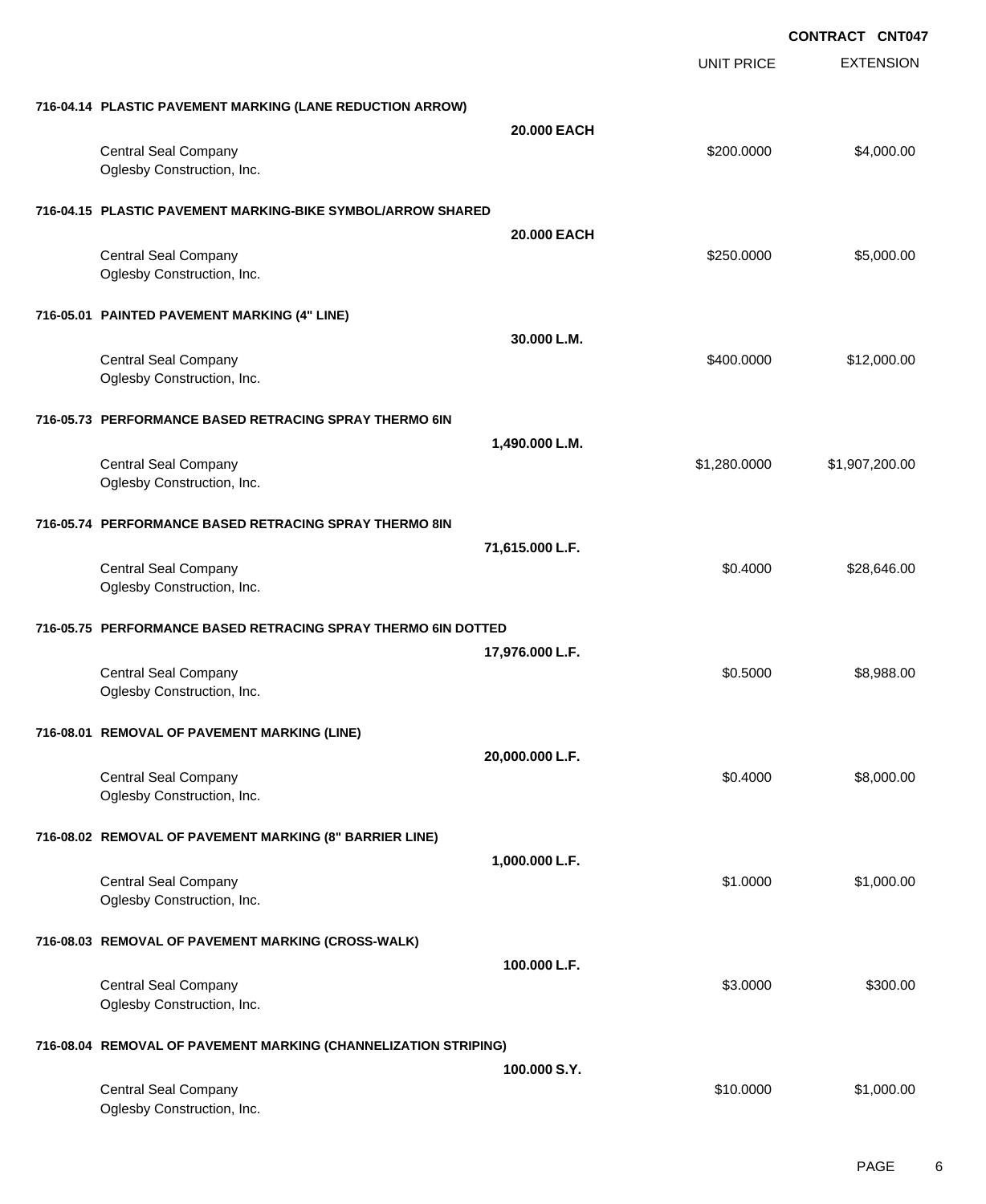EXTENSION **CONTRACT CNT047** UNIT PRICE **716-08.05 REMOVAL OF PAVEMENT MARKING (STOP LINE) 360.000 L.F.** Central Seal Company \$1,080.00 \$1,080.00 Oglesby Construction, Inc. **716-08.06 REMOVAL OF PAVEMENT MARKING (TURN LANE ARROW) 20.000 EACH** Central Seal Company \$1,000.00 \$1,000.00 Oglesby Construction, Inc. **716-08.07 REMOVAL OF PAVEMENT MARKING (STRAIGHT-TURN ARROW) 4.000 EACH** Central Seal Company \$600.00 \$600.00 \$600.00 \$600.00 \$600.00 \$600.00 \$600.00 \$600.00 \$ Oglesby Construction, Inc. **716-08.08 REMOVAL OF PAVEMENT MARKING (DOUBLE TURNING ARROW) 2.000 EACH** Central Seal Company \$300.00 \$300.00 \$300.00 \$300.00 \$300.00 \$300.00 \$300.00 \$300.00 \$300.00 \$300.00 \$300.00 \$ Oglesby Construction, Inc. **716-08.09 REMOVAL OF PAVEMENT MARKING (DOTTED LINE) 100.000 L.F.** Central Seal Company \$1.0000 \$100.00 Oglesby Construction, Inc. **716-08.10 REMOVAL OF PAVEMENT MARKING (TRANSVERSE SHOULDER) 100.000 L.F.** Central Seal Company \$2.5000 \$250.00 Oglesby Construction, Inc. **716-08.11 REMOVAL OF WORD PAVEMENT MARKING (ONLY) 5.000 EACH** Central Seal Company \$100.0000 \$500.00 Oglesby Construction, Inc. **716-08.12 REMOVAL OF WORD PAVEMENT MARKING (STOP AHEAD) 3.000 EACH** Central Seal Company \$600.00 \$600.00 \$600.00 \$600.00 \$600.00 \$600.00 \$600.00 \$600.00 \$600.00 \$600.00 \$600.00 \$ Oglesby Construction, Inc. **716-08.13 REMOVAL OF WORD PAVEMENT MARKING (SCHOOL) 2.000 EACH** Central Seal Company \$400.00 \$400.00 \$400.00 \$400.00 \$400.00 \$400.00 \$400.00 \$400.00 \$400.00 \$400.00 \$400.00 \$400 Oglesby Construction, Inc. **716-08.14 REMOVAL OF WORD PAVEMENT MARKING (WRONG WAY ARROW) 3.000 EACH** Central Seal Company \$600.00 Oglesby Construction, Inc.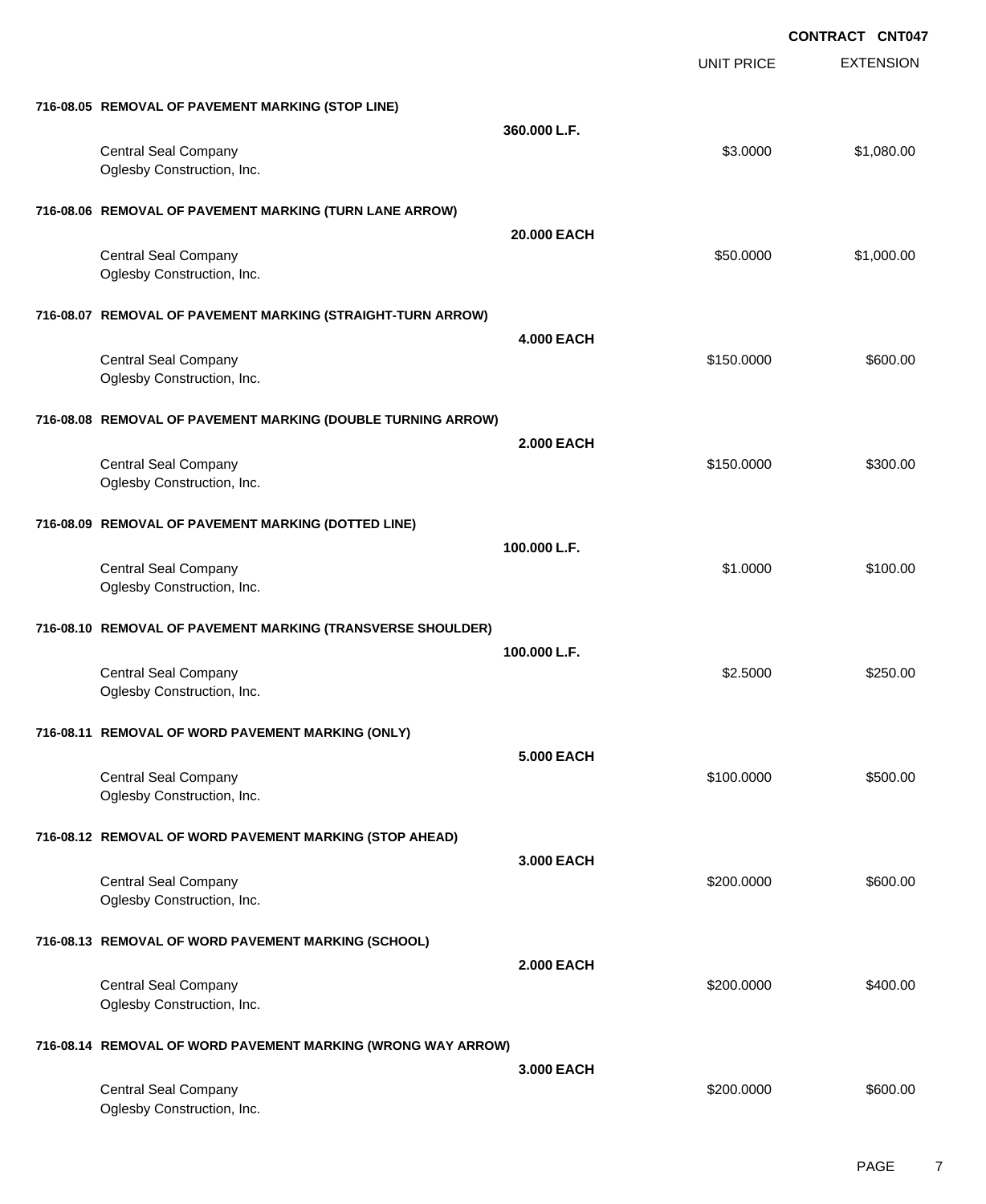|                                                                    |                   |                   | <b>CONTRACT CNT047</b> |
|--------------------------------------------------------------------|-------------------|-------------------|------------------------|
|                                                                    |                   | <b>UNIT PRICE</b> | <b>EXTENSION</b>       |
| 716-08.15 REMOVAL OF WORD PAVEMENT MARKING (EXIT ONLY ARROW)       |                   |                   |                        |
|                                                                    | 3.000 EACH        |                   |                        |
| <b>Central Seal Company</b><br>Oglesby Construction, Inc.          |                   | \$200.0000        | \$600.00               |
| 716-08.16 REMOVAL OF WORD PAVEMENT MARKING (OPTION LANE ARROW)     |                   |                   |                        |
|                                                                    | 3,000 EACH        |                   |                        |
| <b>Central Seal Company</b>                                        |                   | \$200.0000        | \$600.00               |
| Oglesby Construction, Inc.                                         |                   |                   |                        |
| 716-08.17 REMOVAL OF WORD PAVEMENT MARKING (NO TRUCKS THIS LANE)   |                   |                   |                        |
|                                                                    | 3.000 EACH        |                   |                        |
| <b>Central Seal Company</b><br>Oglesby Construction, Inc.          |                   | \$500.0000        | \$1,500.00             |
| 716-10.15 PREFORMED PLASTIC PAVEMENT MARKING (NO TRUCKS THIS LANE) |                   |                   |                        |
|                                                                    | 3.000 EACH        |                   |                        |
| <b>Central Seal Company</b>                                        |                   | \$1,500.0000      | \$4,500.00             |
| Oglesby Construction, Inc.                                         |                   |                   |                        |
| 716-10.50 PREFORMED PLASTIC PAVEMENT MARKING (INTERSTATE SHIELD)   |                   |                   |                        |
|                                                                    | <b>4.000 EACH</b> |                   |                        |
| <b>Central Seal Company</b>                                        |                   | \$1,800.0000      | \$7,200.00             |
| Oglesby Construction, Inc.                                         |                   |                   |                        |
| 716-12.01 ENHANCED FLATLINE THERMO PVMT MRKNG (4IN LINE)           |                   |                   |                        |
|                                                                    | 5.000 L.M.        |                   |                        |
| <b>Central Seal Company</b>                                        |                   | \$2,000.0000      | \$10,000.00            |
| Oglesby Construction, Inc.                                         |                   |                   |                        |
| 716-12.02 ENHANCED FLATLINE THERMO PVMT MRKNG (6IN LINE)           |                   |                   |                        |
|                                                                    | 5.000 L.M.        |                   |                        |
| <b>Central Seal Company</b>                                        |                   | \$2,500.0000      | \$12,500.00            |
| Oglesby Construction, Inc.                                         |                   |                   |                        |
| 716-12.03 ENHANCED FLATLINE THERMO PVMT MRKNG (8IN BARRIER LINE)   |                   |                   |                        |
|                                                                    | 750,000 L.F.      |                   |                        |
| <b>Central Seal Company</b><br>Oglesby Construction, Inc.          |                   | \$1.0000          | \$750.00               |
| 716-12.04 ENHANCED FLATLINE THERMO PVMT MRKNG (4IN DOTTED LINE)    |                   |                   |                        |
|                                                                    | 750.000 L.F.      |                   |                        |
| <b>Central Seal Company</b>                                        |                   | \$1.0000          | \$750.00               |
| Oglesby Construction, Inc.                                         |                   |                   |                        |
| 716-12.05 ENHANCED FLATLINE THERMO PVMT MRKNG (6IN DOTTED LINE)    |                   |                   |                        |
|                                                                    | 750.000 L.F.      |                   |                        |
| <b>Central Seal Company</b>                                        |                   | \$1.0000          | \$750.00               |
| Oglesby Construction, Inc.                                         |                   |                   |                        |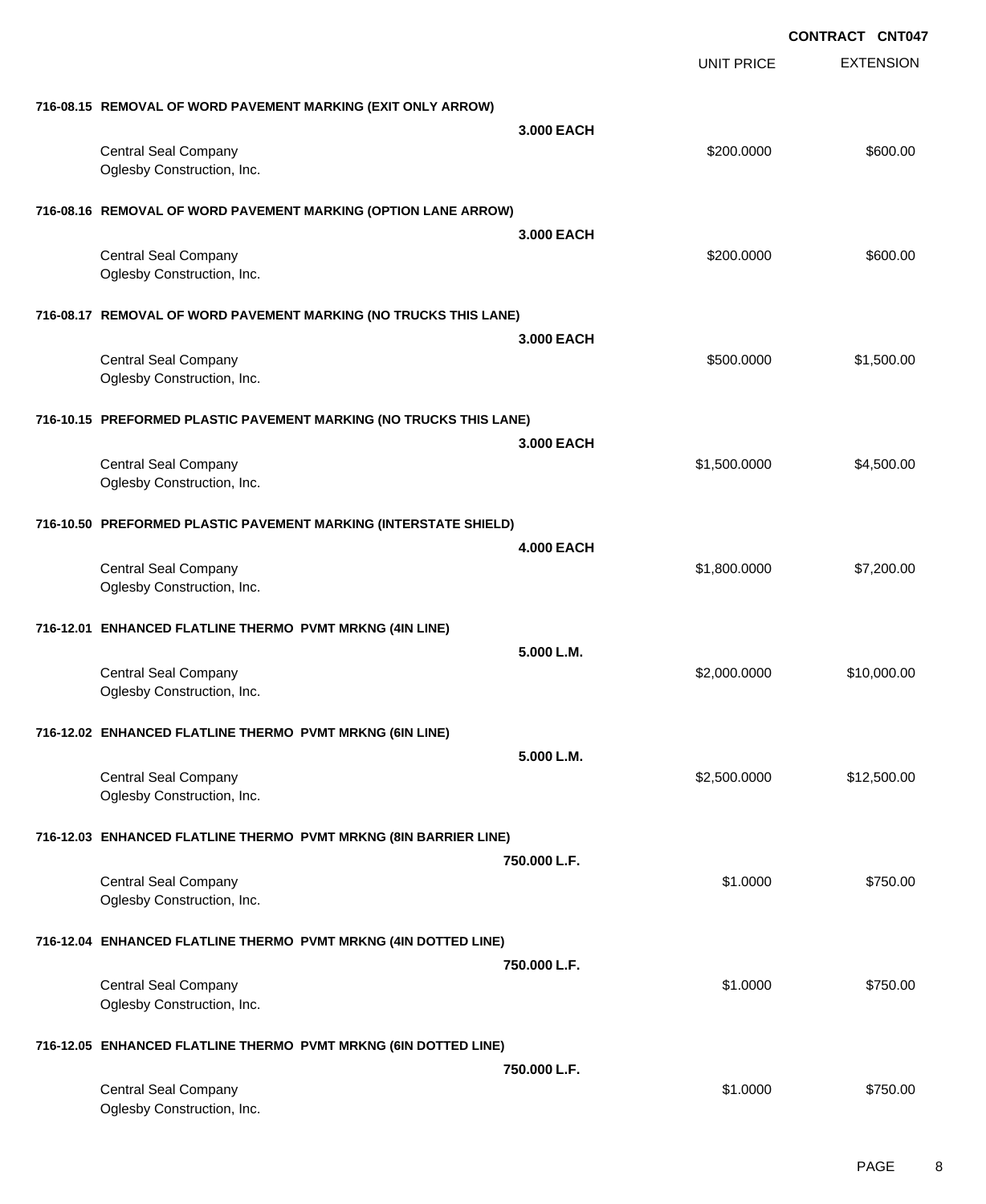**CONTRACT CNT047**

|                                                               |                 | <b>UNIT PRICE</b> | <b>EXTENSION</b> |
|---------------------------------------------------------------|-----------------|-------------------|------------------|
| 716-12.06 ENHANCED FLAT LINE THERMO (8IN LINE)                | 400.000 L.F.    |                   |                  |
| <b>Central Seal Company</b><br>Oglesby Construction, Inc.     |                 | \$3.0000          | \$1,200.00       |
| 716-12.07 ENHANCED FLAT LINE THERMO (8IN BROKEN LN)           |                 |                   |                  |
| <b>Central Seal Company</b><br>Oglesby Construction, Inc.     | 200.000 L.F.    | \$3.0000          | \$600.00         |
| 716-12.08 ENHANCED FLAT LINE THERMO (12IN BARRIER LINE)       | 200.000 L.F.    |                   |                  |
| <b>Central Seal Company</b><br>Oglesby Construction, Inc.     |                 | \$5.0000          | \$1,000.00       |
| 716-12.09 ENHANCED FLAT LINE THERMO (12IN LINE)               | 200.000 L.F.    |                   |                  |
| <b>Central Seal Company</b><br>Oglesby Construction, Inc.     |                 | \$5.0000          | \$1,000.00       |
| 716-13.06 SPRAY THERMO PVMT MRKNG (40 mil) (4IN LINE)         | 20.000 L.M.     |                   |                  |
| <b>Central Seal Company</b><br>Oglesby Construction, Inc.     |                 | \$1,000.0000      | \$20,000.00      |
| 716-13.07 SPRAY THERMO PVMT MRKNG (40 mil) (6IN LINE)         |                 |                   |                  |
| <b>Central Seal Company</b><br>Oglesby Construction, Inc.     | 20.000 L.M.     | \$1,200.0000      | \$24,000.00      |
| 716-13.08 SPRAY THERMO PVMT MRKNG (40 mil) (8IN BARRIER LINE) |                 |                   |                  |
| <b>Central Seal Company</b><br>Oglesby Construction, Inc.     | 20,000.000 L.F. | \$0.3000          | \$6,000.00       |
| 716-13.09 SPRAY THERMO PVMT MRKNG (40 mil) (4IN DOTTED LINE)  | 200.000 L.F.    |                   |                  |
| <b>Central Seal Company</b><br>Oglesby Construction, Inc.     |                 | \$2.0000          | \$400.00         |
| 716-13.10 SPRAY THERMO PVMT MRKNG (40 mil) (6IN DOTTED LINE)  | 500.000 L.F.    |                   |                  |
| <b>Central Seal Company</b><br>Oglesby Construction, Inc.     |                 | \$3.0000          | \$1,500.00       |
| 716-50.01 ROADWAY CLEANING FOR PAVEMENT MARKING               |                 |                   |                  |
| <b>Central Seal Company</b><br>Oglesby Construction, Inc.     | 15.000 L.M.     | \$10.0000         | \$150.00         |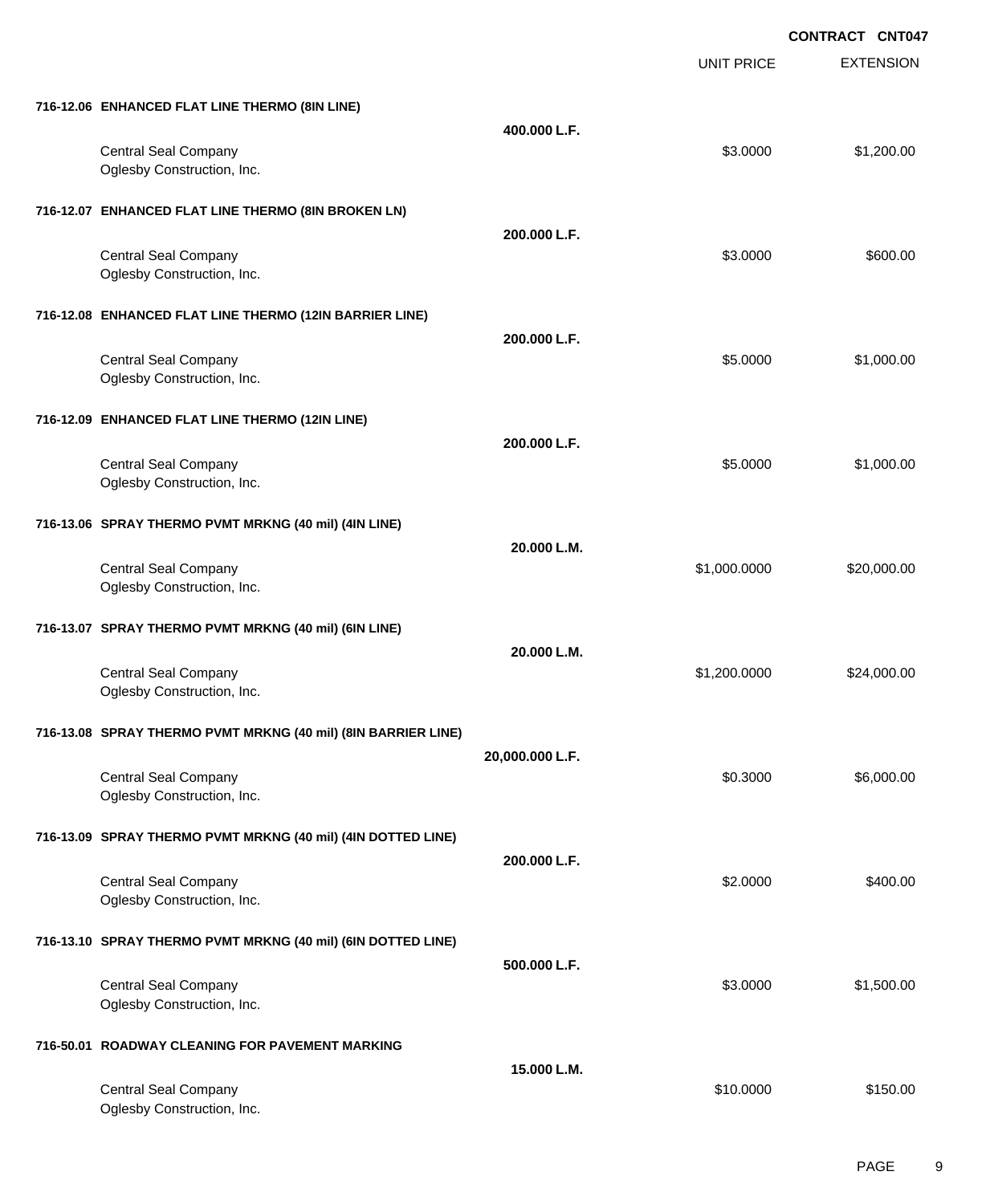| <b>CONTRACT CNT047</b> |  |
|------------------------|--|
|                        |  |

|        |                                                           |            | <b>UNIT PRICE</b> | <b>EXTENSION</b> |
|--------|-----------------------------------------------------------|------------|-------------------|------------------|
| 717-01 | <b>MOBILIZATION</b>                                       |            |                   |                  |
|        | <b>Central Seal Company</b><br>Oglesby Construction, Inc. | 1.000 LS   | \$50,000.0000     | \$50,000.00      |
|        | 717-01.03 MOBILIZATION (PER CALL-OUT)                     |            |                   |                  |
|        | <b>Central Seal Company</b><br>Oglesby Construction, Inc. | 8.000 EACH | \$500.0000        | \$4,000.00       |
|        | 717-01.04 MOBILIZATION (PER LEVEL 1 CALL-OUT)             |            |                   |                  |
|        | <b>Central Seal Company</b><br>Oglesby Construction, Inc. | 3,000 EACH | \$1,000.0000      | \$3,000.00       |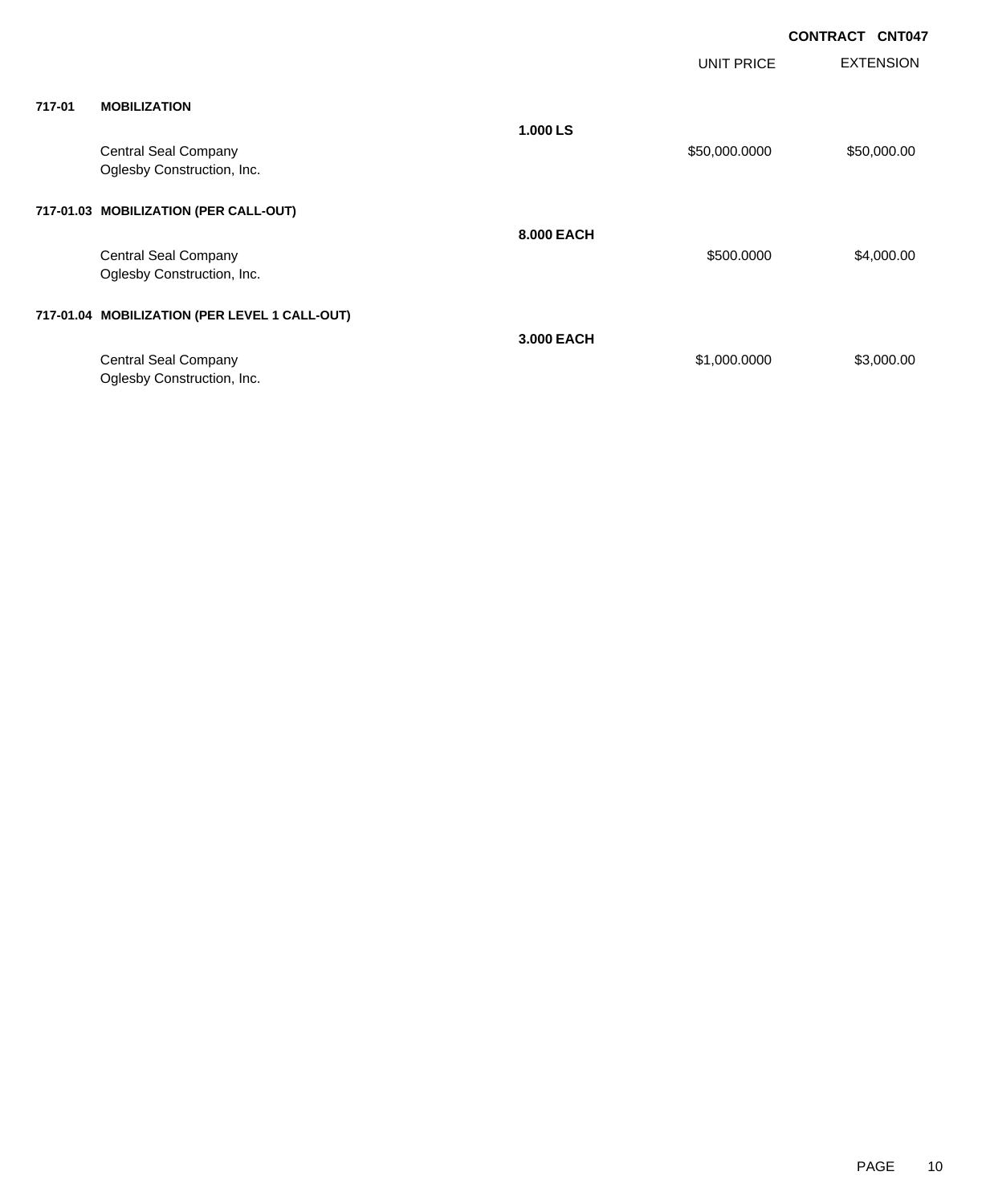Central Seal Company \$2,332,594.00

## **TOTAL CONTRACT**

Central Seal Company \$2,332,594.00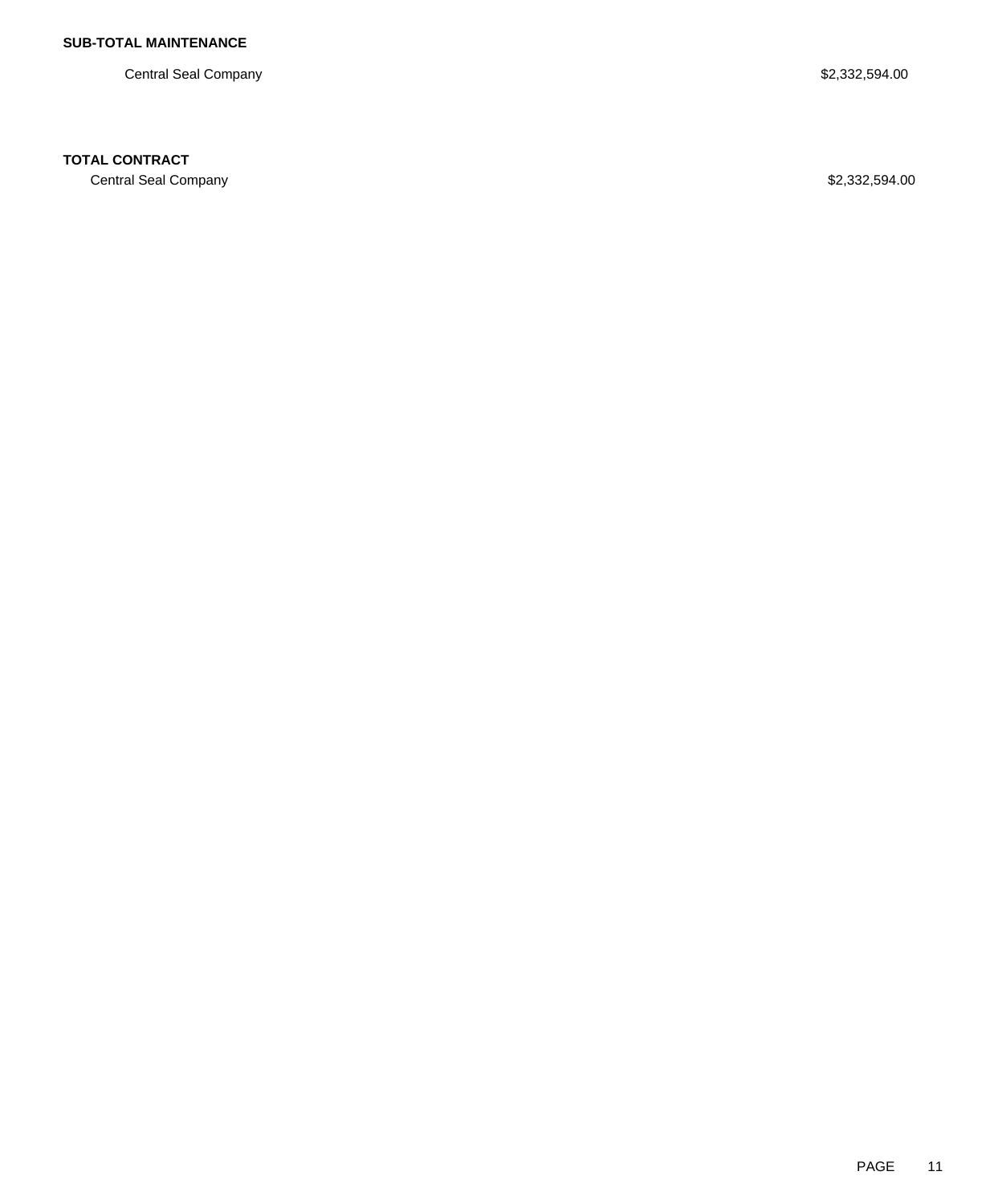COUNTIES BLEDSOE, BRADLEY, CANNON, CLAY, COFFEE, CUMBERLAND, DEKALB, FENTRESS, FRANKLIN, GRUNDY, HAMILTON, JACKSON, MARION, MCMINN, MEIGS, OVERTON, PICKETT, POLK, PUTNAM, RHEA, SEQUATCHIE, VAN BUREN, WARREN, AND WHITE (Contract No. CNT045 Call 015)

98200-4111-04

THE RETRACING OF PAINTED PAVEMENT MARKING LINES ON VARIOUS STATE ROUTES.

PROJECT LENGTH - 0.0 MILES

COMPLETION TIME - ON OR BEFORE SEPTEMBER 30, 2019

TOTAL CONTRACT

Reynolds Sealing & Striping, Inc.  $$632,205.00$ Oglesby Construction, Inc. 6. The Construction of the Construction of the Construction of the Construction of the Construction of the Construction of the Construction of the Construction of the Construction of the Construc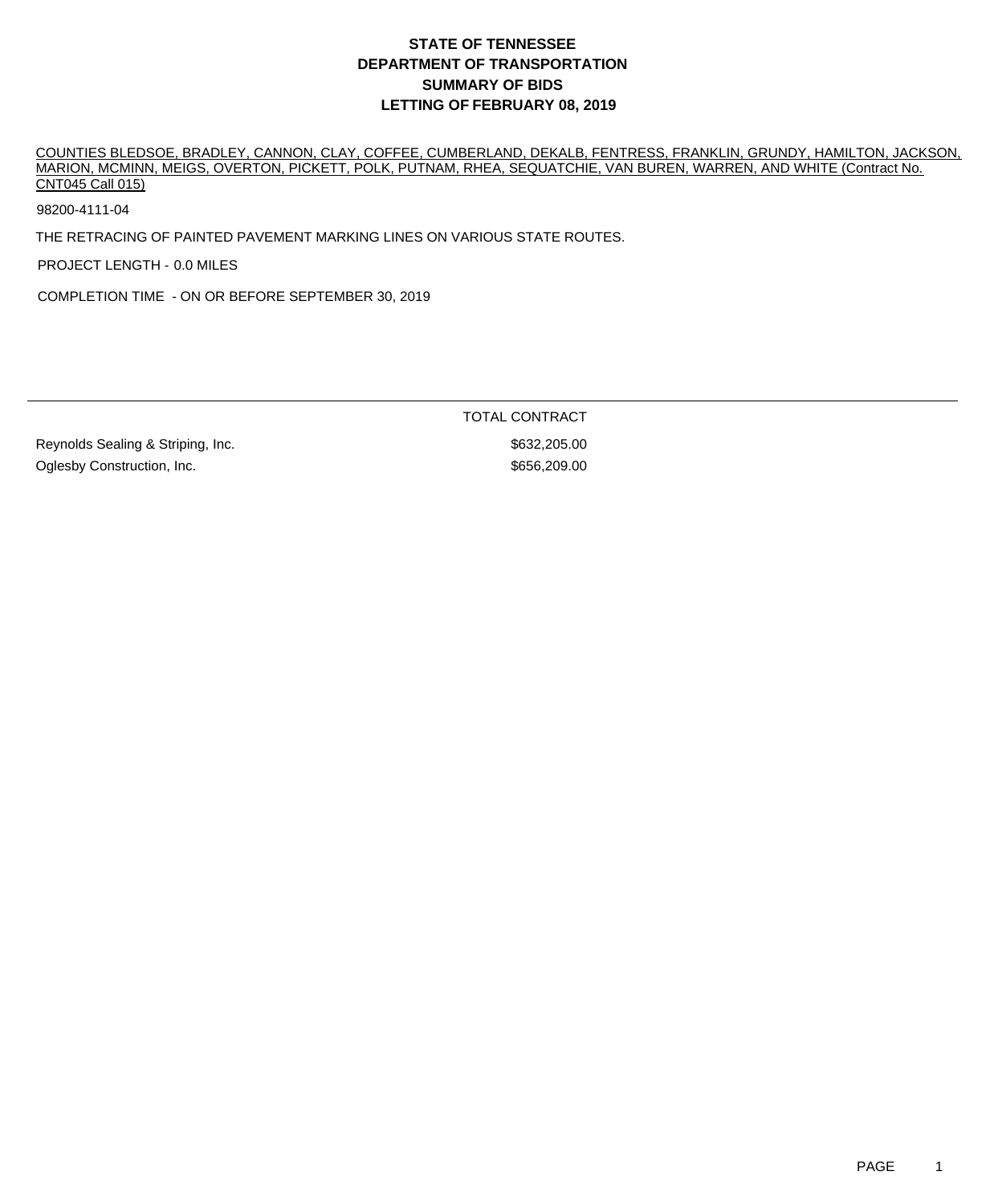|        |                                                               |                |                   | <b>CONTRACT CNT045</b> |
|--------|---------------------------------------------------------------|----------------|-------------------|------------------------|
|        |                                                               |                | <b>UNIT PRICE</b> | <b>EXTENSION</b>       |
|        | <b>MAINTENANCE CATEGORY</b>                                   |                |                   |                        |
| 712-06 | <b>SIGNS (CONSTRUCTION)</b>                                   |                |                   |                        |
|        |                                                               | 32.000 S.F.    |                   |                        |
|        | Reynolds Sealing & Striping, Inc.                             |                | \$10.0000         | \$320.00               |
|        | Oglesby Construction, Inc.                                    |                | \$10.0000         | \$320.00               |
|        | 716-05.69 PERFORMANCE BASED RETRACING PAINTED 4IN LINE        |                |                   |                        |
|        |                                                               | 2,012.000 L.M. |                   |                        |
|        | Reynolds Sealing & Striping, Inc.                             |                | \$300.0000        | \$603,600.00           |
|        | Oglesby Construction, Inc.                                    |                | \$307.0000        | \$617,684.00           |
|        | 716-05.71 PERFORMANCE BASED RETRACING PAINTED 8IN LINE        |                |                   |                        |
|        |                                                               | 2,450.000 L.F. |                   |                        |
|        | Reynolds Sealing & Striping, Inc.                             |                | \$1.0000          | \$2,450.00             |
|        | Oglesby Construction, Inc.                                    |                | \$1.0000          | \$2,450.00             |
|        | 716-05.77 PERFORMANCE BASED RETRACING PAINTED 6IN DOTTED LINE |                |                   |                        |
|        |                                                               | 3,085.000 L.F. |                   |                        |
|        | Reynolds Sealing & Striping, Inc.                             |                | \$1.0000          | \$3,085.00             |
|        | Oglesby Construction, Inc.                                    |                | \$1.0000          | \$3,085.00             |
|        | 716-50.01 ROADWAY CLEANING FOR PAVEMENT MARKING               |                |                   |                        |
|        |                                                               | 15.000 L.M.    |                   |                        |
|        | Reynolds Sealing & Striping, Inc.                             |                | \$50.0000         | \$750.00               |
|        | Oglesby Construction, Inc.                                    |                | \$50.0000         | \$750.00               |
| 717-01 | <b>MOBILIZATION</b>                                           |                |                   |                        |
|        |                                                               | 1.000 LS       |                   |                        |
|        | Reynolds Sealing & Striping, Inc.                             |                | \$22,000.0000     | \$22,000.00            |
|        | Oglesby Construction, Inc.                                    |                | \$31,920.0000     | \$31,920.00            |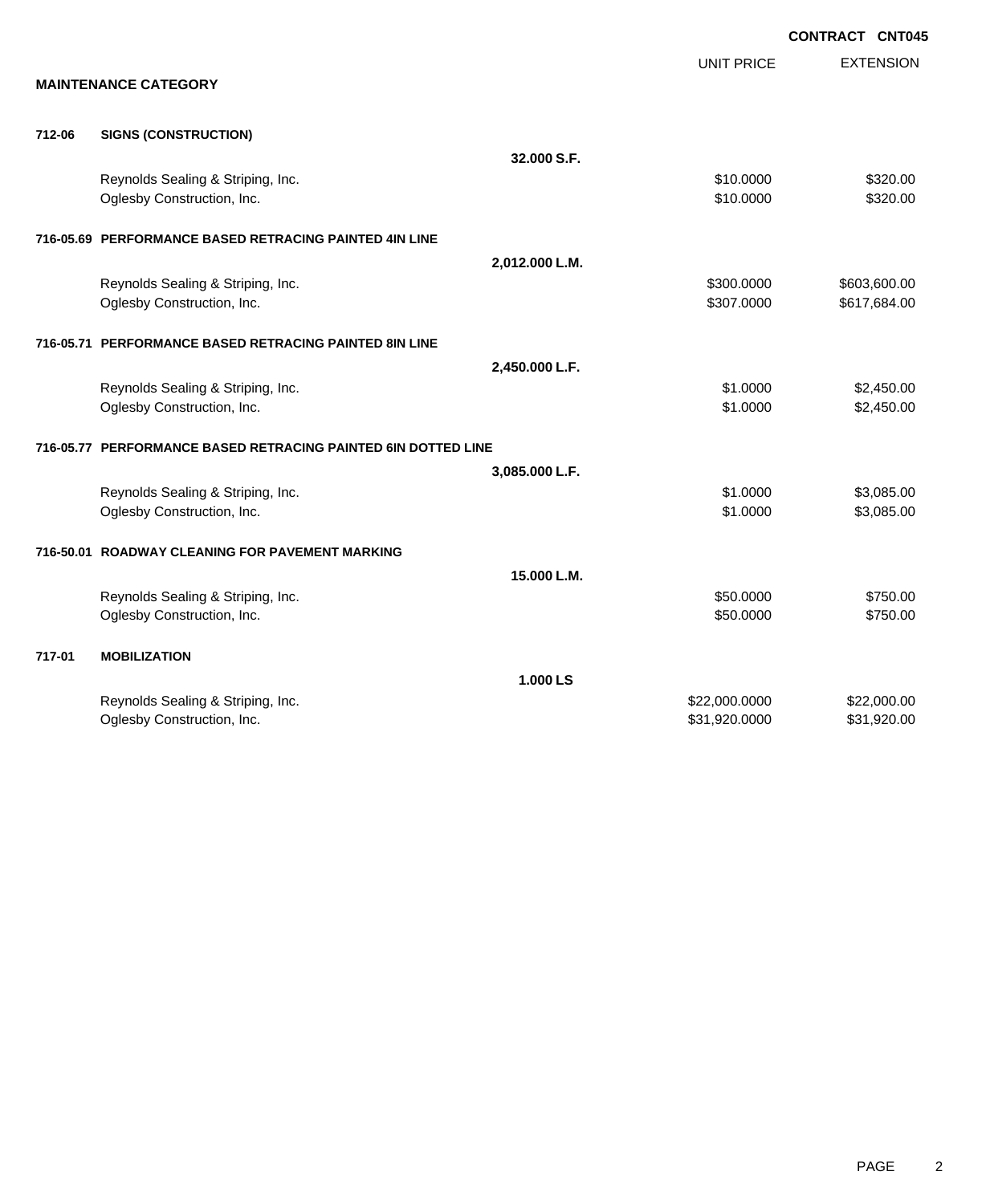# **SUB-TOTAL MAINTENANCE**

Reynolds Sealing & Striping, Inc.  $$632,205.00$ Oglesby Construction, Inc. 6656,209.00

### **TOTAL CONTRACT**

Reynolds Sealing & Striping, Inc. 6. The Second Second Second Second Second Second Second Second Second Second Second Second Second Second Second Second Second Second Second Second Second Second Second Second Second Second Oglesby Construction, Inc. 6656,209.00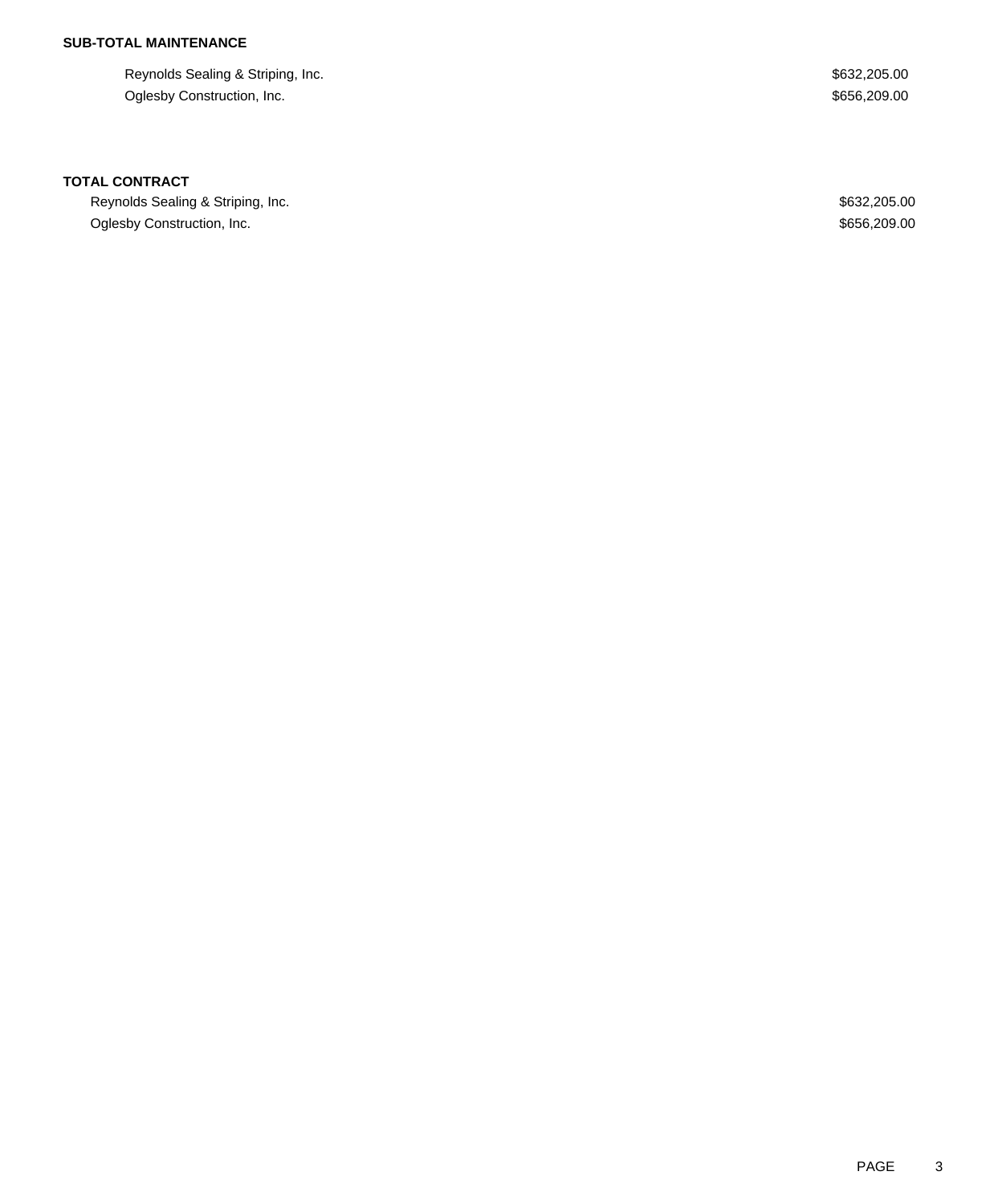COUNTIES BLOUNT, CAMPBELL, CARTER, GREENE, HAMBLEN, HANCOCK, HAWKINS, JEFFERSON, JOHNSON, KNOX, SULLIVAN, UNICOI, AND WASHINGTON (Contract No. CNT044 Call 016)

98100-4126-04

THE RELENSING OF SNOWPLOWABLE PAVEMENT MARKERS ON VARIOUS INTERSTATE AND STATE ROUTES.

PROJECT LENGTH - 0.0 MILES

COMPLETION TIME - ON OR BEFORE NOVEMBER 30, 2019

A & A Safety, Inc.  $$224,999.80$ W L Markers, Inc. 6. 234,387.36 Central Seal Company **\$270,000.00**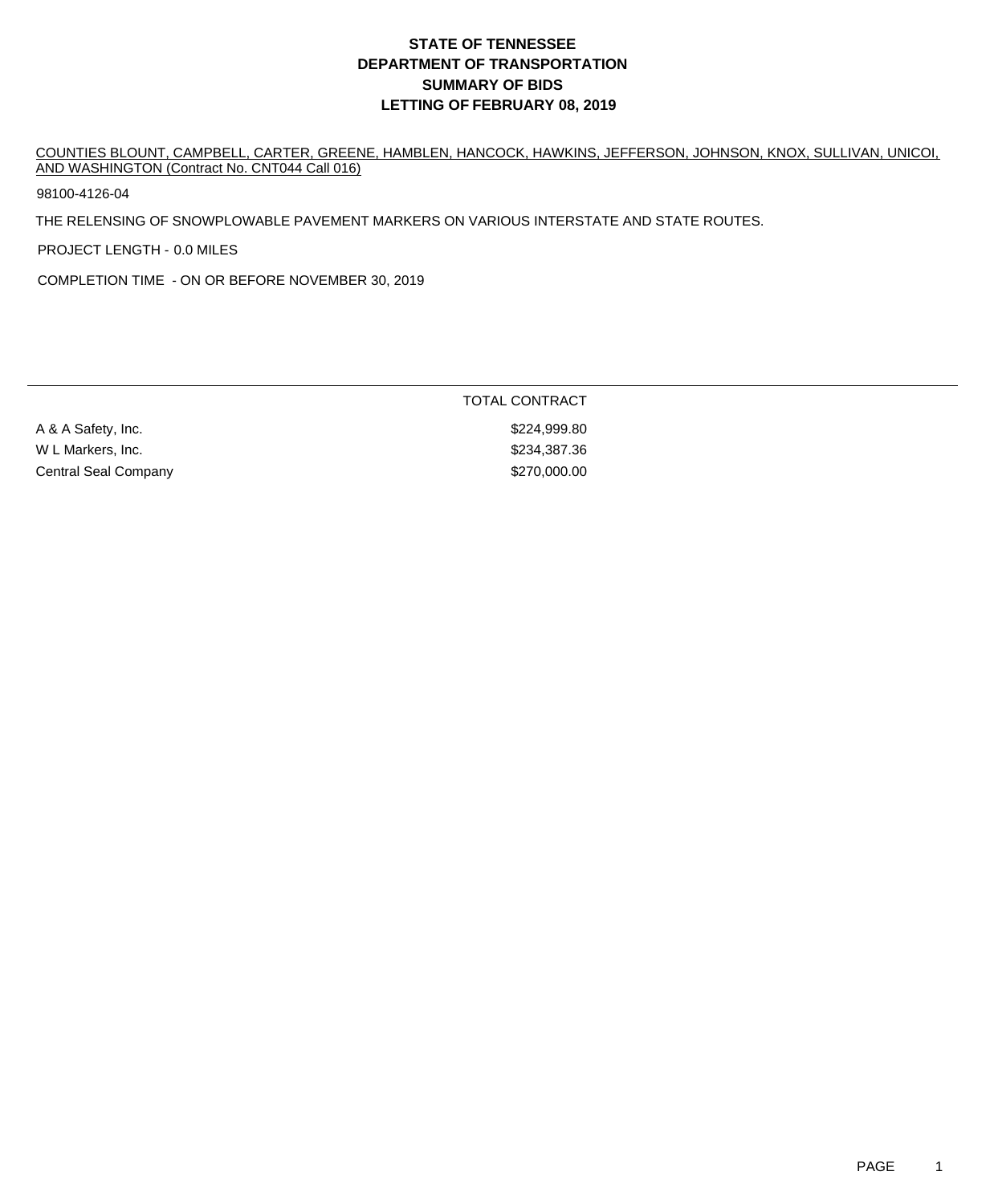**CONTRACT CNT044**

UNIT PRICE

EXTENSION

**MAINTENANCE CATEGORY**

#### **705-07.11 TRUCK MOUNTED ENERGY ATTENUATOR**

|        |                                                                     | <b>2.000 EACH</b> |               |              |
|--------|---------------------------------------------------------------------|-------------------|---------------|--------------|
|        | A & A Safety, Inc.                                                  |                   | \$4,000.0000  | \$8,000.00   |
|        | W L Markers, Inc.                                                   |                   | \$18,000.0000 | \$36,000.00  |
|        | <b>Central Seal Company</b>                                         |                   | \$10,000.0000 | \$20,000.00  |
| 712-01 | <b>TRAFFIC CONTROL</b>                                              |                   |               |              |
|        |                                                                     | 1.000 LS          |               |              |
|        | A & A Safety, Inc.                                                  |                   | \$20,350.0000 | \$20,350.00  |
|        | W L Markers, Inc.                                                   |                   | \$29,000.0000 | \$29,000.00  |
|        | <b>Central Seal Company</b>                                         |                   | \$20,000.0000 | \$20,000.00  |
| 712-06 | <b>SIGNS (CONSTRUCTION)</b>                                         |                   |               |              |
|        |                                                                     | 128.000 S.F.      |               |              |
|        | A & A Safety, Inc.                                                  |                   | \$6.6500      | \$851.20     |
|        | W L Markers, Inc.                                                   |                   | \$1.0000      | \$128.00     |
|        | <b>Central Seal Company</b>                                         |                   | \$5.0000      | \$640.00     |
|        | 712-08.03 ARROW BOARD (TYPE C)                                      |                   |               |              |
|        |                                                                     | <b>2.000 EACH</b> |               |              |
|        | A & A Safety, Inc.                                                  |                   | \$900.0000    | \$1,800.00   |
|        | W L Markers, Inc.                                                   |                   | \$50.0000     | \$100.00     |
|        | <b>Central Seal Company</b>                                         |                   | \$100.0000    | \$200.00     |
|        | 716-01.23 SNOWPLOWABLE RAISED PAVEMENT MARKERS (BI-DIR)(2 COLOR)    |                   |               |              |
|        |                                                                     | 1,200.000 EACH    |               |              |
|        | A & A Safety, Inc.                                                  |                   | \$16.5000     | \$19,800.00  |
|        | W L Markers, Inc.                                                   |                   | \$16.0000     | \$19,200.00  |
|        | <b>Central Seal Company</b>                                         |                   | \$20.0000     | \$24,000.00  |
|        | 716-01.40 REMOVE AND REPLACE LENS ON SNOWPLOWABLE REFLECTIVE MARKER |                   |               |              |
|        |                                                                     | 44,378.000 EACH   |               |              |
|        | A & A Safety, Inc.                                                  |                   | \$3.7000      | \$164,198.60 |
|        | W L Markers, Inc.                                                   |                   | \$3.1200      | \$138,459.36 |
|        | <b>Central Seal Company</b>                                         |                   | \$4.5000      | \$199,701.00 |
| 717-01 | <b>MOBILIZATION</b>                                                 |                   |               |              |
|        |                                                                     | 1.000 LS          |               |              |
|        | A & A Safety, Inc.                                                  |                   | \$10,000.0000 | \$10,000.00  |
|        | W L Markers, Inc.                                                   |                   | \$11,500.0000 | \$11,500.00  |
|        | <b>Central Seal Company</b>                                         |                   | \$5,459.0000  | \$5,459.00   |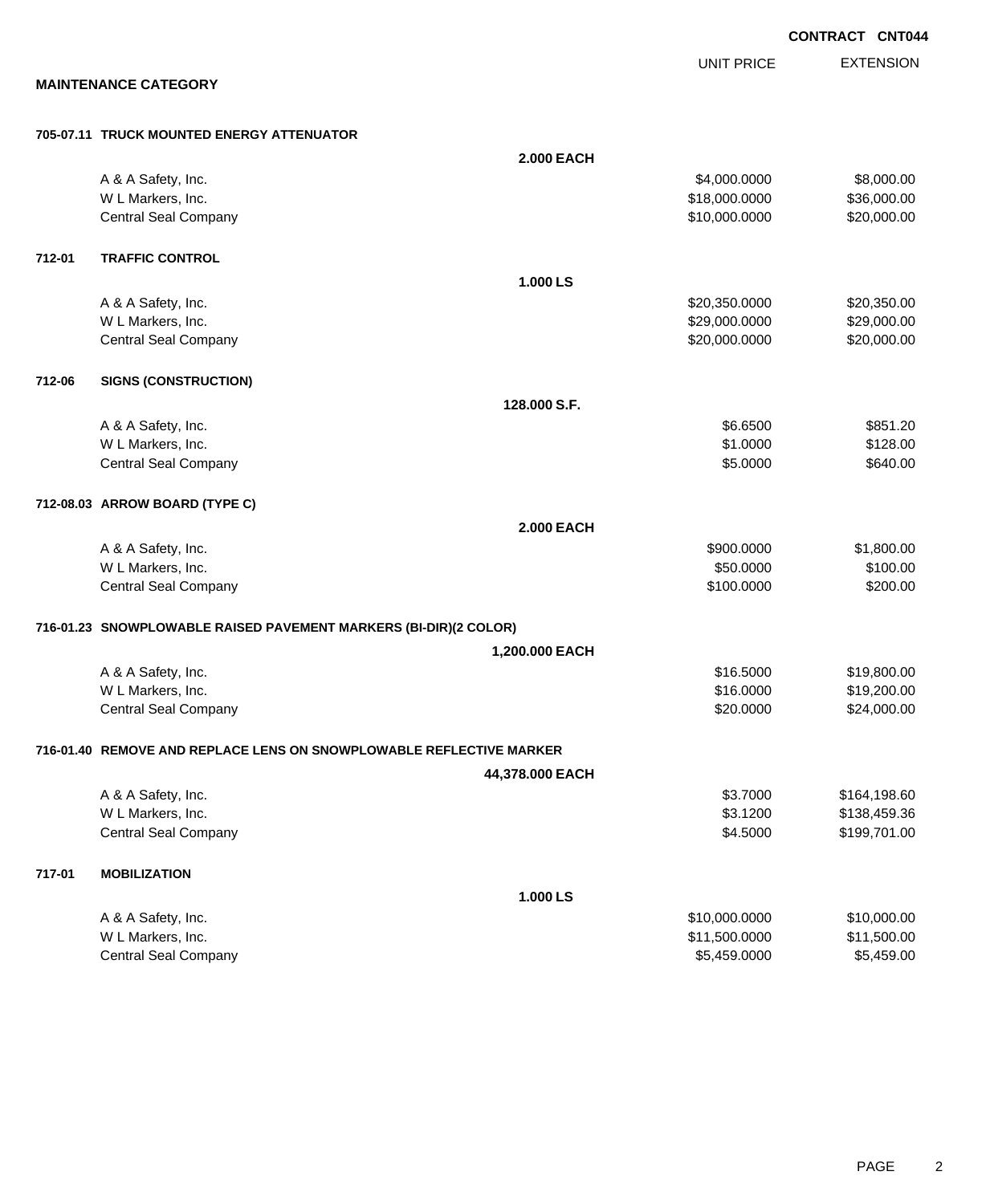# **SUB-TOTAL MAINTENANCE**

| A & A Safety, Inc.   | \$224,999.80 |
|----------------------|--------------|
| W L Markers, Inc.    | \$234,387.36 |
| Central Seal Company | \$270,000.00 |

| A & A Safety, Inc.   | \$224,999.80 |
|----------------------|--------------|
| W L Markers, Inc.    | \$234,387.36 |
| Central Seal Company | \$270,000.00 |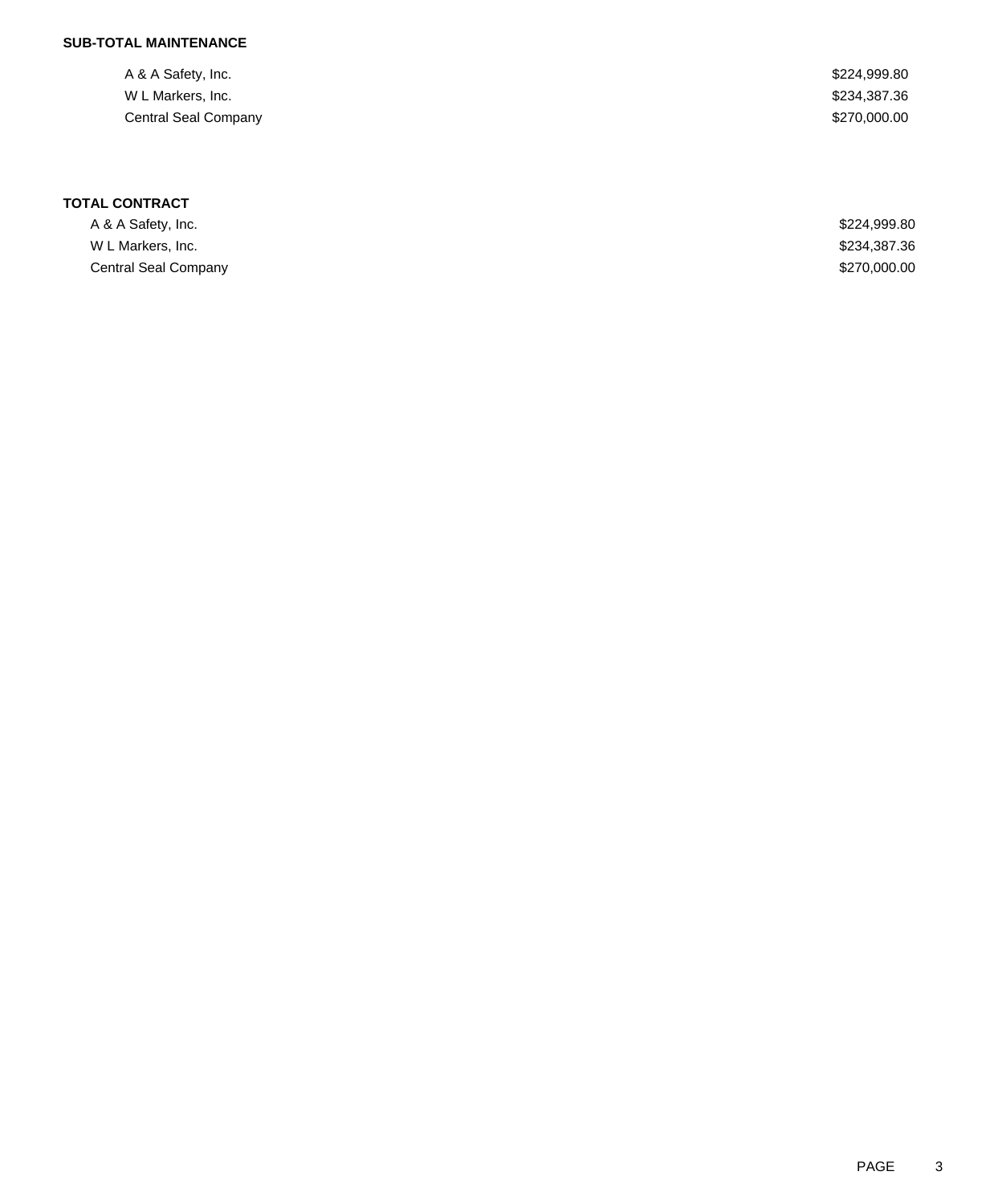#### COUNTIES BRADLEY, MCMINN, AND MEIGS (Contract No. CNT033 Call 017)

STP-305(14),54016-8225-14,STP-306(14),06015-8216-14,STP-306(15),61016- 8202-14,STP-308(9),06017-8212-14

THE RESURFACING (MICROSURFACING) ON S.R. 306 AND S.R. 308 IN BRADLEY COUNTY, ON S.R. 305 IN MCMINN COUNTY AND ON S.R. 306 IN MEIGS COUNTY.

PROJECT LENGTH - 16.870 MILES

COMPLETION TIME - ON OR BEFORE SEPTEMBER 30, 2019

DBE GOAL 4.00%

TOTAL CONTRACT

Hudson Construction Company **\$1,771,256.18**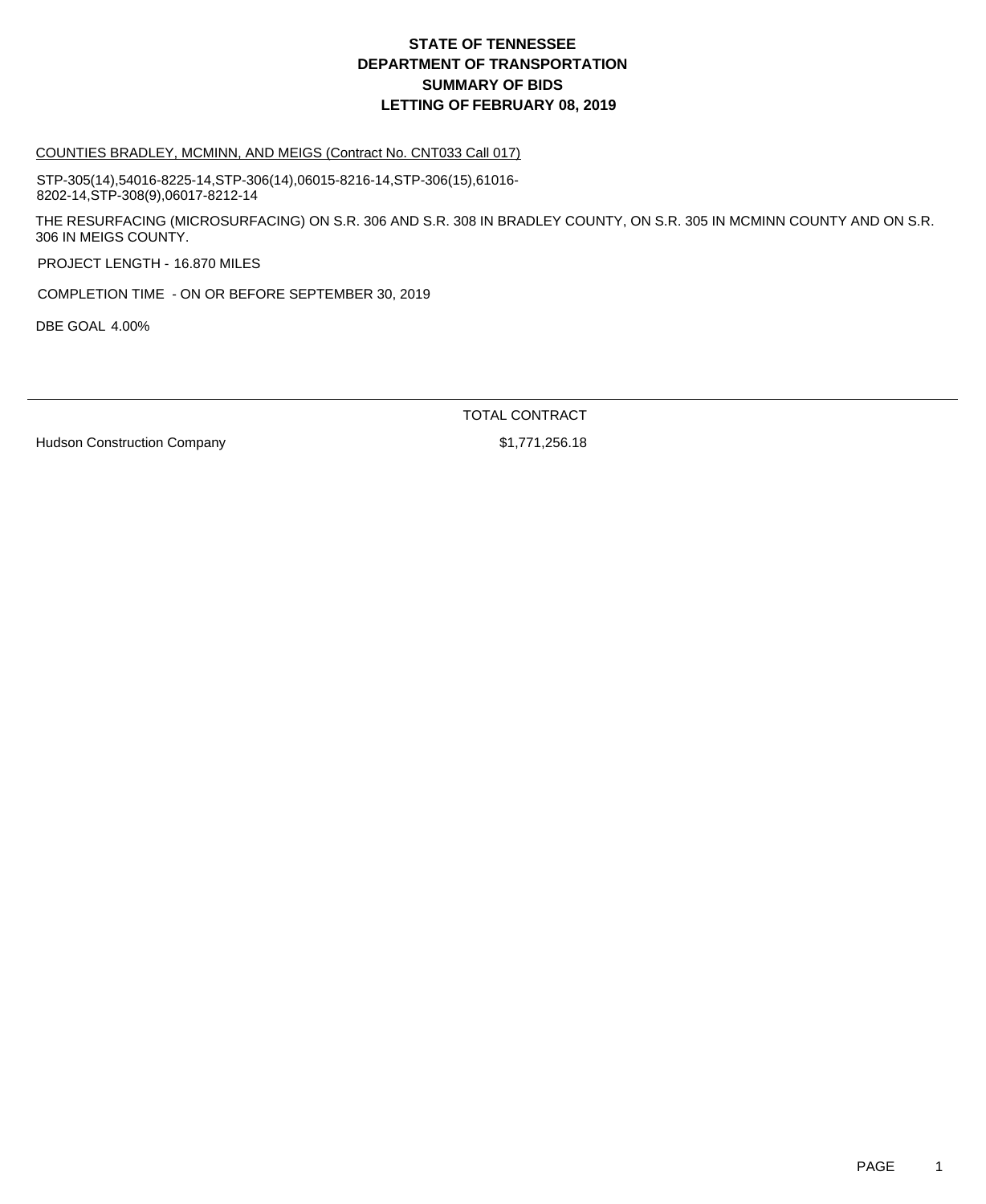|        |                                                                   |                   |                   | <b>CONTRACT CNT033</b> |
|--------|-------------------------------------------------------------------|-------------------|-------------------|------------------------|
|        | <b>ROADWAY CATEGORY</b>                                           |                   | <b>UNIT PRICE</b> | <b>EXTENSION</b>       |
|        | 411-12.03 SCORING FOR RUMBLE STRIPE (NON-CONTINUOUS) (8IN WIDTH)  | 6.200 L.M.        |                   |                        |
|        | <b>Hudson Construction Company</b>                                |                   | \$310.0000        | \$1,922.00             |
|        | 411-12.04 SCORING FOR RUMBLE STRIPE (NON-CONTINUOUS) (4IN WIDTH)  |                   |                   |                        |
|        | <b>Hudson Construction Company</b>                                | 8.900 L.M.        | \$310.0000        | \$2,759.00             |
|        | 414-03.01 EMULSIFIED ASPHALT FOR MICRO-SURFACING                  |                   |                   |                        |
|        | <b>Hudson Construction Company</b>                                | 386.000 TON       | \$985.6800        | \$380,472.48           |
|        | 414-03.02 AGGREGATE FOR MICRO SURFACING                           |                   |                   |                        |
|        | <b>Hudson Construction Company</b>                                | 3,206.000 TON     | \$118.6800        | \$380,488.08           |
|        | 414-04.03 ASPHALT EMULSION (SCRUB SEAL)                           |                   |                   |                        |
|        | <b>Hudson Construction Company</b>                                | 333.000 TON       | \$866.6000        | \$288,577.80           |
|        | 414-04.04 MINERAL AGGREGATE (SCRUB SEAL)                          |                   |                   |                        |
|        | <b>Hudson Construction Company</b>                                | 2,754.000 TON     | \$104.7800        | \$288,564.12           |
| 712-01 | <b>TRAFFIC CONTROL</b>                                            |                   |                   |                        |
|        | <b>Hudson Construction Company</b>                                | 1.000 LS          | \$71,600.0000     | \$71,600.00            |
| 712-06 | <b>SIGNS (CONSTRUCTION)</b>                                       |                   |                   |                        |
|        | <b>Hudson Construction Company</b>                                | 1,542.000 S.F.    | \$5.8500          | \$9,020.70             |
|        | 716-01.22 SNOWPLOWABLE RAISED PAVMENT MARKERS (MONO-DIR)(1 COLOR) |                   |                   |                        |
|        | <b>Hudson Construction Company</b>                                | 1,172.000 EACH    | \$24.0000         | \$28,128.00            |
|        | 716-01.30 REMOVAL OF SNOWPLOWABLE REFLECTIVE MARKER               |                   |                   |                        |
|        | <b>Hudson Construction Company</b>                                | 1,172.000 EACH    | \$12.0000         | \$14,064.00            |
|        | 716-02.05 PLASTIC PAVEMENT MARKING (STOP LINE)                    |                   |                   |                        |
|        | <b>Hudson Construction Company</b>                                | 634.000 L.F.      | \$8.7500          | \$5,547.50             |
|        | 716-03.03 PLASTIC WORD PAVEMENT MARKING (STOP AHEAD)              |                   |                   |                        |
|        | <b>Hudson Construction Company</b>                                | <b>2.000 EACH</b> | \$225.0000        | \$450.00               |
|        |                                                                   |                   |                   |                        |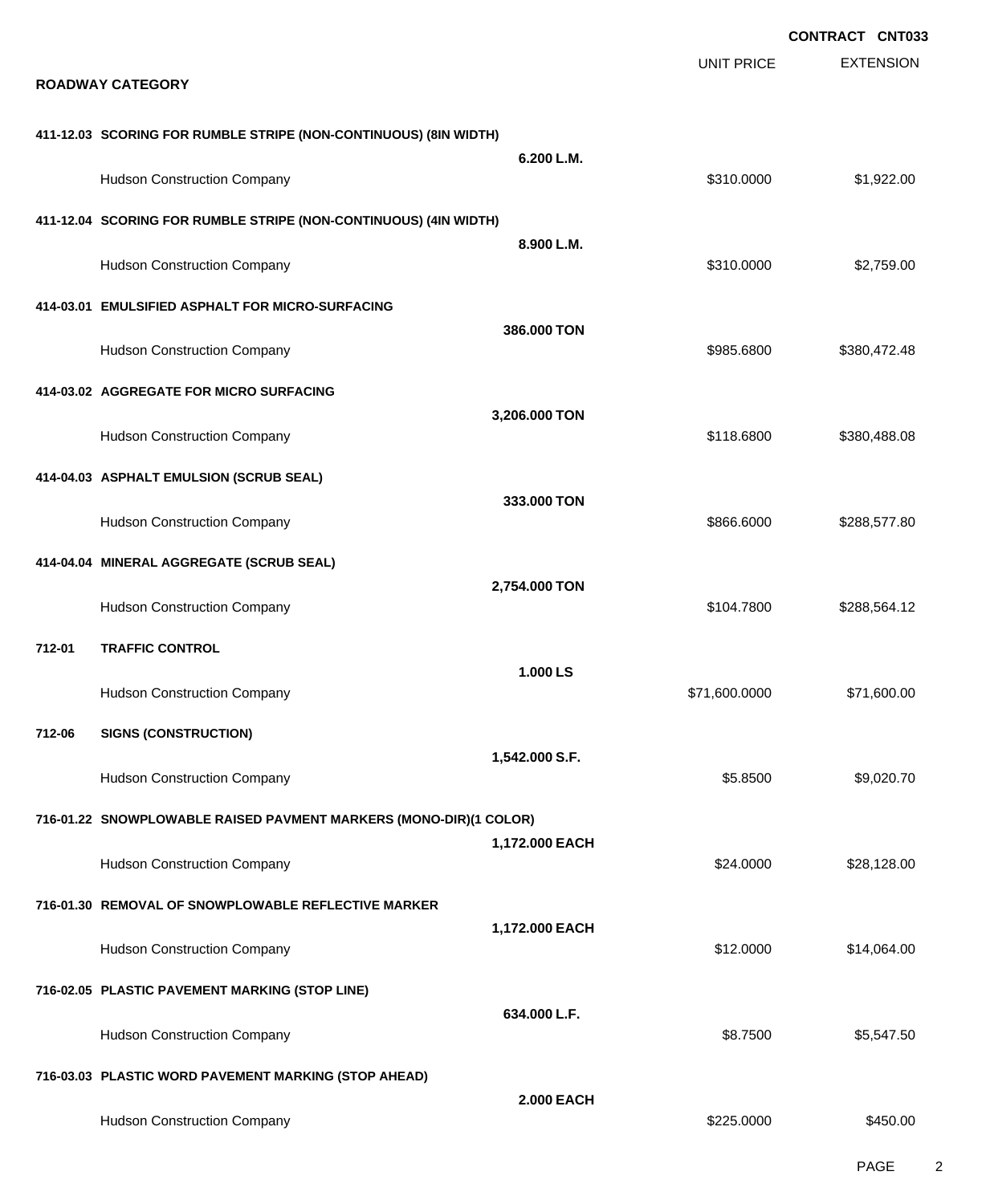**CONTRACT CNT033**

|                                                          |             | <b>UNIT PRICE</b> | <b>EXTENSION</b> |
|----------------------------------------------------------|-------------|-------------------|------------------|
| 716-04.12 PLASTIC PAVEMENT MARKING (YIELD LINE)          |             |                   |                  |
| <b>Hudson Construction Company</b>                       | 30.000 S.F. | \$15.0000         | \$450.00         |
| 716-05.01 PAINTED PAVEMENT MARKING (4" LINE)             |             |                   |                  |
| <b>Hudson Construction Company</b>                       | 18.900 L.M. | \$575.0000        | \$10,867.50      |
| 716-08.20 REMOVAL OF PAVEMENT MARKING (LINE)             |             |                   |                  |
| <b>Hudson Construction Company</b>                       | 46.100 L.M. | \$750.0000        | \$34,575.00      |
| 716-12.02 ENHANCED FLATLINE THERMO PVMT MRKNG (6IN LINE) |             |                   |                  |
| <b>Hudson Construction Company</b>                       | 42.200 L.M. | \$3,750.0000      | \$158,250.00     |
| 716-13.01 SPRAY THERMO PVMT MRKNG (60 mil) (4IN LINE)    |             |                   |                  |
| <b>Hudson Construction Company</b>                       | 11.100 L.M. | \$1,800.0000      | \$19,980.00      |
| 716-13.02 SPRAY THERMO PVMT MRKNG (60 mil) (6IN LINE)    |             |                   |                  |
| <b>Hudson Construction Company</b>                       | 7.800 L.M.  | \$2,200.0000      | \$17,160.00      |
| 717-01<br><b>MOBILIZATION</b>                            |             |                   |                  |
| <b>Hudson Construction Company</b>                       | 1.000 LS    | \$58,380.0000     | \$58,380.00      |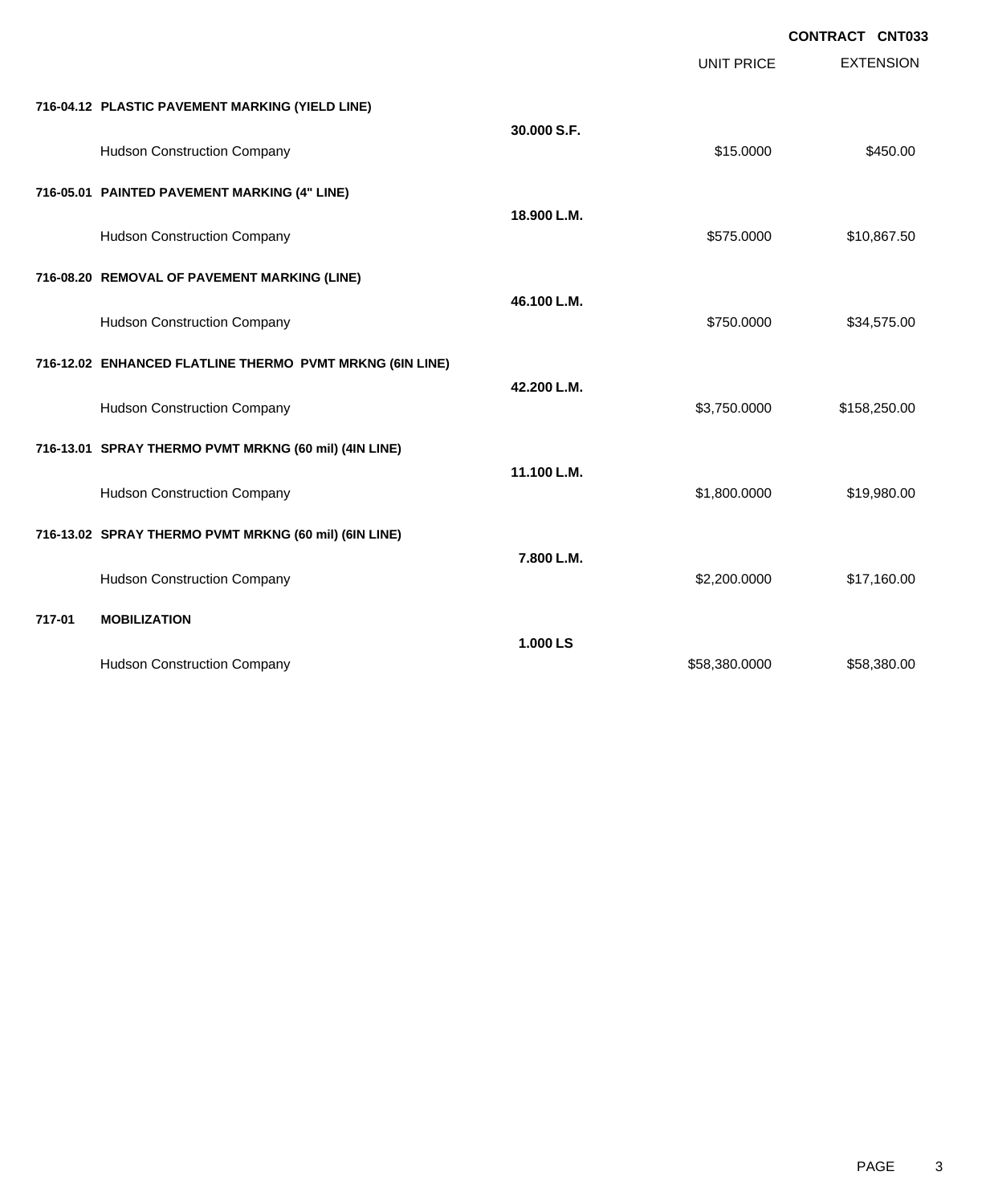Hudson Construction Company **\$1,771,256.18** 

## **TOTAL CONTRACT**

Hudson Construction Company **\$1,771,256.18**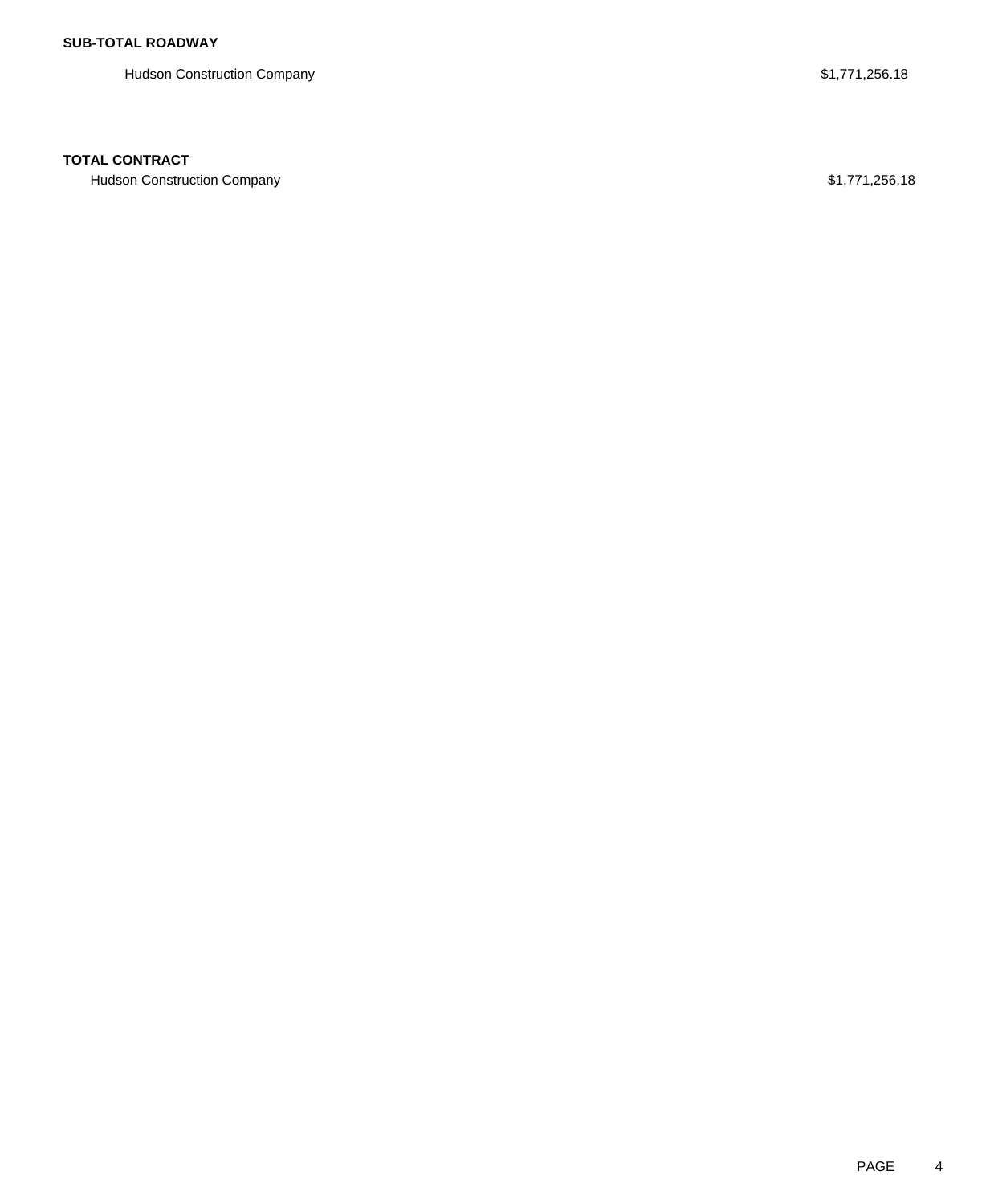#### CARROLL AND HENDERSON COUNTIES (Contract No. CNT061 Call 018)

NH-I-40-2(100),09001-8113-44,39001-8177-44

THE RESURFACING ON I-40 FROM M.M. 115.31 (L.M. 20.31) IN HENDERSON COUNTY TO M.M. 120.31 (L.M. 0.66) IN CARROLL COUNTY.

PROJECT LENGTH - 4.990 MILES

COMPLETION TIME - ON OR BEFORE AUGUST 31, 2019

DBE GOAL 5.00%

Delta Contracting Company, LLC \$4,104,516.61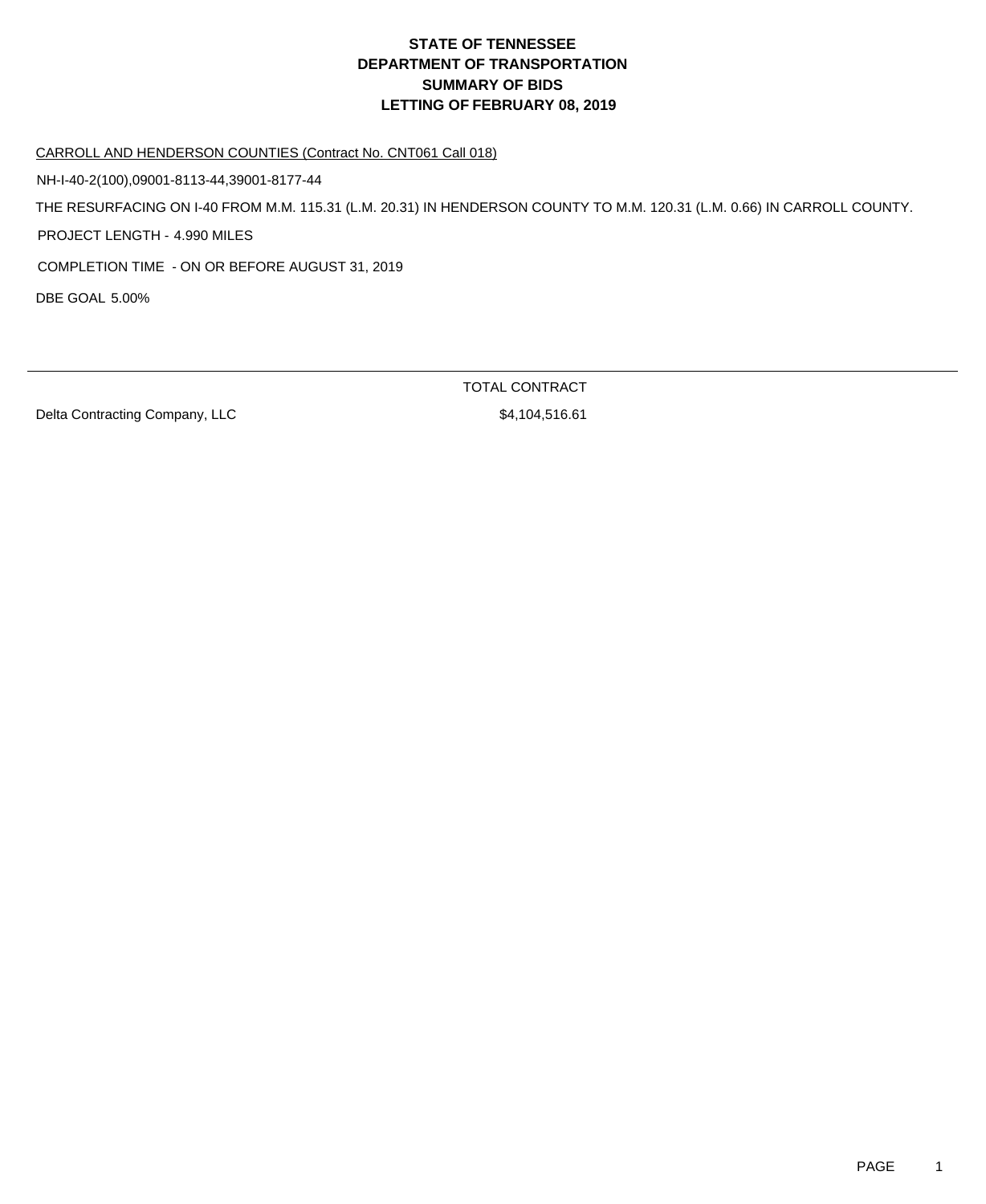|        |                                                              |                |                   | <b>CONTRACT CNT061</b> |
|--------|--------------------------------------------------------------|----------------|-------------------|------------------------|
|        | <b>ROADWAY CATEGORY</b>                                      |                | <b>UNIT PRICE</b> | <b>EXTENSION</b>       |
|        |                                                              |                |                   |                        |
|        | 202-03.01 REMOVAL OF ASPHALT PAVEMENT                        | 167.000 S.Y.   |                   |                        |
|        | Delta Contracting Company, LLC                               |                | \$48.0000         | \$8,016.00             |
| 203-06 | <b>WATER</b>                                                 |                |                   |                        |
|        | Delta Contracting Company, LLC                               | 22.000 M.G.    | \$5.0000          | \$110.00               |
|        | 208-01.05 BROOMING & DEGRASSING SHOULDERS                    |                |                   |                        |
|        | Delta Contracting Company, LLC                               | 19.960 L.M.    | \$1,435.0000      | \$28,642.60            |
| 303-02 | MINERAL AGGREGATE, TYPE B BASE, GRADING (GRADING D)          |                |                   |                        |
|        | Delta Contracting Company, LLC                               | 2,953.000 TON  | \$22,0000         | \$64,966.00            |
|        | 307-01.01 ASPHALT CONCRETE MIX (PG64-22) (BPMB-HM) GRADING A |                |                   |                        |
|        | Delta Contracting Company, LLC                               | 77.000 TON     | \$142.0000        | \$10,934.00            |
| 403-01 | BITUMINOUS MATERIAL FOR TACK COAT (TC)                       |                |                   |                        |
|        | Delta Contracting Company, LLC                               | 171.000 TON    | \$885.0000        | \$151,335.00           |
|        | 407-07.01 INTELLIGENT COMPACTION EQUIPMENT                   |                |                   |                        |
|        | Delta Contracting Company, LLC                               | 1.000LS        | \$75,000.0000     | \$75,000.00            |
|        | 411-03.10 ACS MIX(PG76-22) GRADING D                         |                |                   |                        |
|        | Delta Contracting Company, LLC                               | 646.000 TON    | \$113.8600        | \$73,553.56            |
|        | 411-03.23 ACS MIX (PG76-22) OGFC                             |                |                   |                        |
|        | Delta Contracting Company, LLC                               | 10,693.000 TON | \$123.5500        | \$1,321,120.15         |
|        | 411-03.24 ACS MIX(PG64-22) THIN LIFT E ASPHALT               |                |                   |                        |
|        | Delta Contracting Company, LLC                               | 2,775.000 TON  | \$102.4100        | \$284,187.75           |
|        | 411-03.27 ACS MIX(PG76-22) THIN LIFT E ASPHALT               |                |                   |                        |
|        | Delta Contracting Company, LLC                               | 7,340.000 TON  | \$105.3600        | \$773,342.40           |
|        | 411-12.01 SCORING SHOULDERS (CONTINUOUS) (16IN WIDTH)        |                |                   |                        |
|        | Delta Contracting Company, LLC                               | 19.960 L.M.    | \$733.0000        | \$14,630.68            |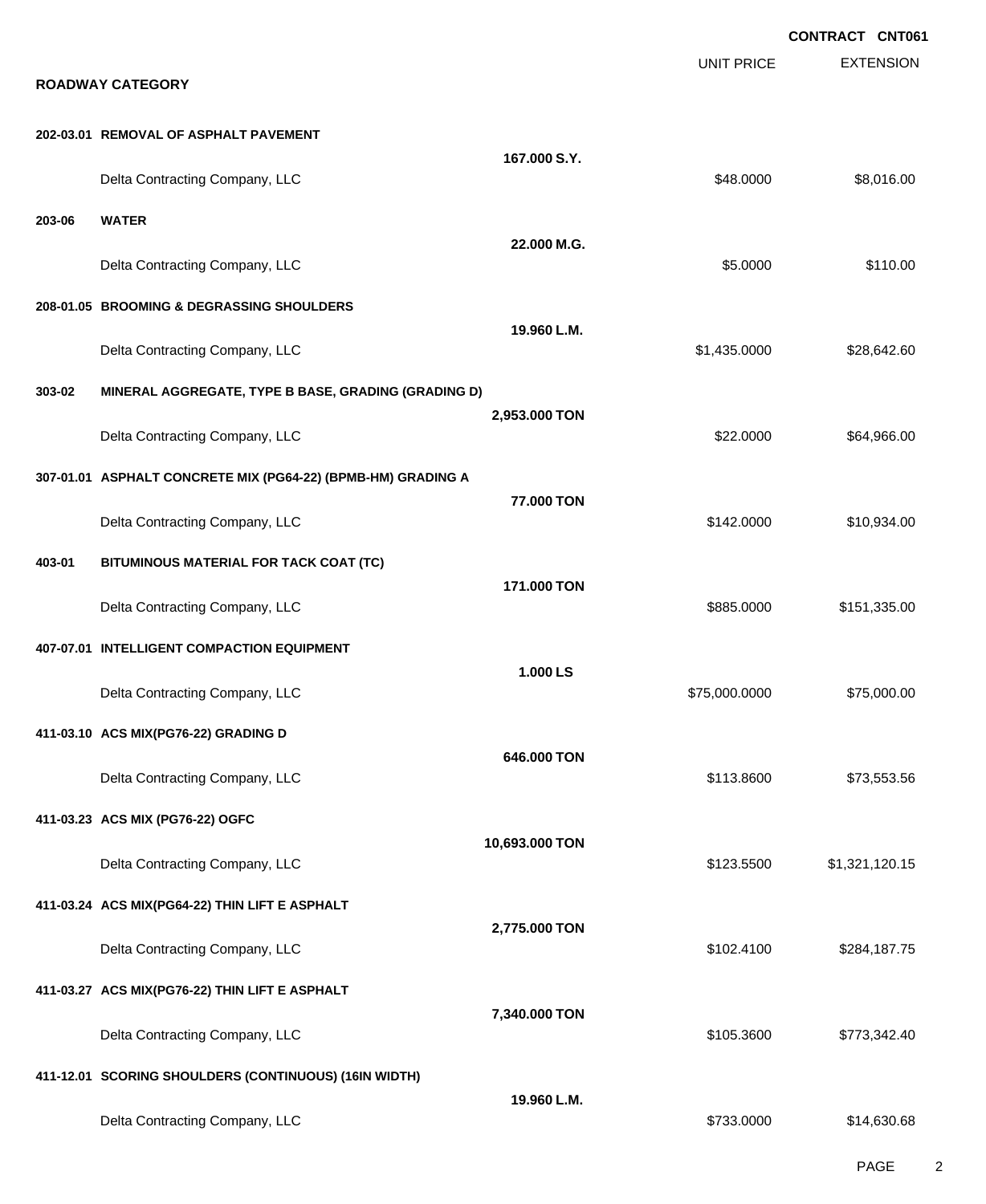|        |                                                                  |                   |                   | <b>CONTRACT CNT061</b> |
|--------|------------------------------------------------------------------|-------------------|-------------------|------------------------|
|        |                                                                  |                   | <b>UNIT PRICE</b> | <b>EXTENSION</b>       |
|        | 415-01.02 COLD PLANING BITUMINOUS PAVEMENT                       |                   |                   |                        |
|        | Delta Contracting Company, LLC                                   | 248,066.000 S.Y.  | \$2.1700          | \$538,303.22           |
|        | 705-02.10 GUARDRAIL TRANSITION 27IN TO 31IN                      |                   |                   |                        |
|        | Delta Contracting Company, LLC                                   | 26.000 EACH       | \$175.0000        | \$4,550.00             |
|        | 705-04.09 EARTH PAD FOR TYPE 38 GR END TREATMENT                 |                   |                   |                        |
|        | Delta Contracting Company, LLC                                   | 16.000 EACH       | \$1,100.0000      | \$17,600.00            |
|        | 705-06.20 TANGENT ENERGY ABSORBING TERM MASH TL-3                |                   |                   |                        |
|        | Delta Contracting Company, LLC                                   | 26.000 EACH       | \$3,400.0000      | \$88,400.00            |
| 712-01 | <b>TRAFFIC CONTROL</b>                                           |                   |                   |                        |
|        | Delta Contracting Company, LLC                                   | 1.000 LS          | \$124,800.0000    | \$124,800.00           |
|        | 712-04.01 FLEXIBLE DRUMS (CHANNELIZING)                          |                   |                   |                        |
|        | Delta Contracting Company, LLC                                   | 306.000 EACH      | \$30.0000         | \$9,180.00             |
|        | 712-05.03 WARNING LIGHTS (TYPE C)                                |                   |                   |                        |
|        | Delta Contracting Company, LLC                                   | 180.000 EACH      | \$30.0000         | \$5,400.00             |
| 712-06 | <b>SIGNS (CONSTRUCTION)</b>                                      |                   |                   |                        |
|        | Delta Contracting Company, LLC                                   | 1,670.000 S.F.    | \$8.7500          | \$14,612.50            |
|        | 712-08.03 ARROW BOARD (TYPE C)                                   |                   |                   |                        |
|        | Delta Contracting Company, LLC                                   | <b>4.000 EACH</b> | \$4,700.0000      | \$18,800.00            |
|        | 712-08.10 MOBILE MESSAGE SIGN UNIT W/ATTENUATOR                  |                   |                   |                        |
|        | Delta Contracting Company, LLC                                   | 360.000 HOUR      | \$112.0000        | \$40,320.00            |
|        | 713-16.01 CHANGEABLE MESSAGE SIGN UNIT                           |                   |                   |                        |
|        | Delta Contracting Company, LLC                                   | <b>2.000 EACH</b> | \$7,900.0000      | \$15,800.00            |
|        | 716-01.23 SNOWPLOWABLE RAISED PAVEMENT MARKERS (BI-DIR)(2 COLOR) |                   |                   |                        |
|        | Delta Contracting Company, LLC                                   | 715.000 EACH      | \$40.0000         | \$28,600.00            |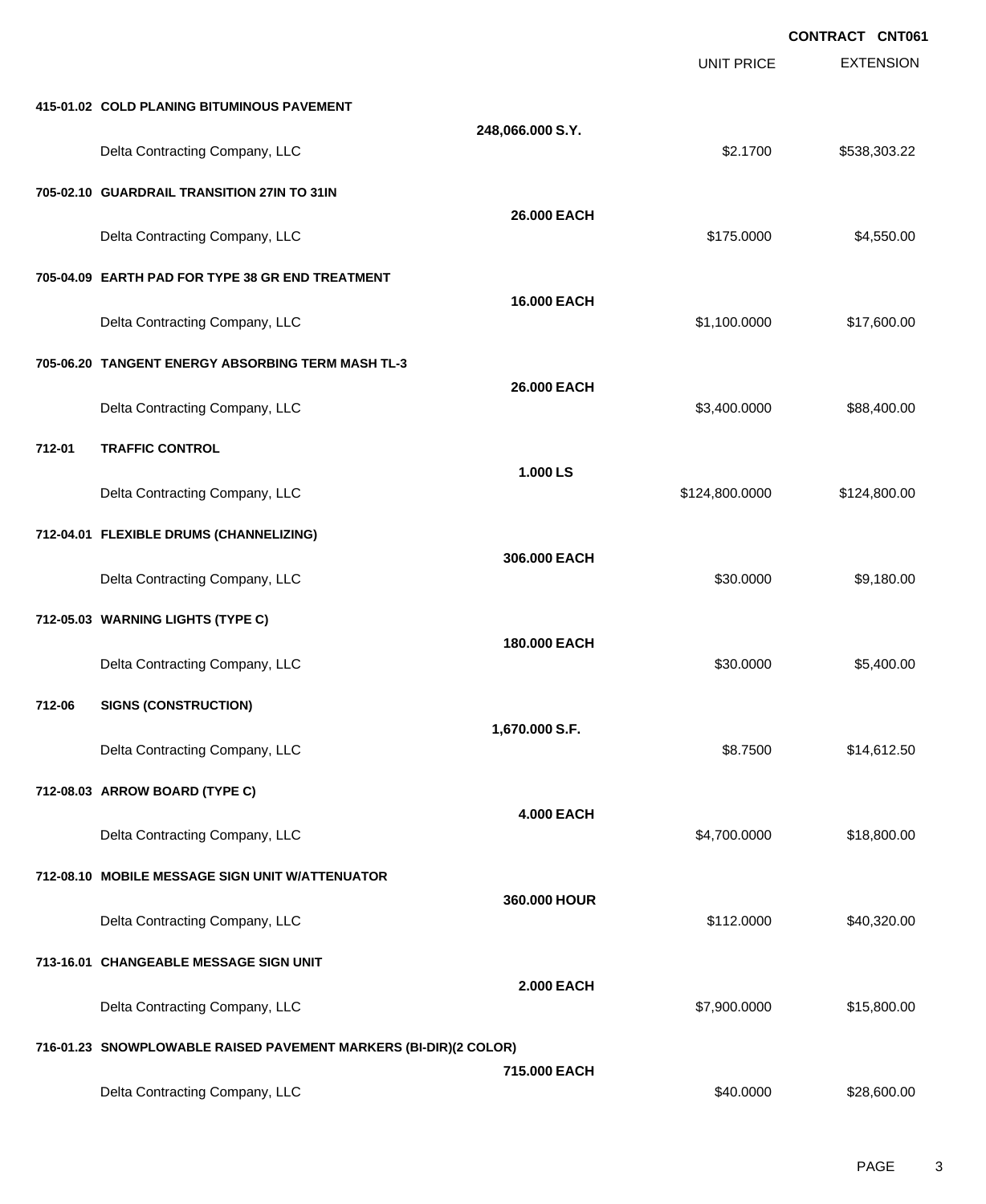**CONTRACT CNT061**

|                                                                 |                                                                  |                   | <b>UNIT PRICE</b> | <b>EXTENSION</b> |
|-----------------------------------------------------------------|------------------------------------------------------------------|-------------------|-------------------|------------------|
|                                                                 | 716-01.30 REMOVAL OF SNOWPLOWABLE REFLECTIVE MARKER              |                   |                   |                  |
|                                                                 | Delta Contracting Company, LLC                                   | 708.000 EACH      | \$13.0000         | \$9,204.00       |
|                                                                 | 716-02.05 PLASTIC PAVEMENT MARKING (STOP LINE)                   |                   |                   |                  |
|                                                                 | Delta Contracting Company, LLC                                   | 106.000 L.F.      | \$26.0000         | \$2,756.00       |
|                                                                 | 716-02.07 PLASTIC PAVEMENT MARKING (24" BARRIER LINE)            |                   |                   |                  |
|                                                                 | Delta Contracting Company, LLC                                   | 388,000 L.F.      | \$26.0000         | \$10,088.00      |
|                                                                 | 716-05.20 PAINTED PAVEMENT MARKING (6" LINE)                     |                   |                   |                  |
|                                                                 | Delta Contracting Company, LLC                                   | 46.150 L.M.       | \$1,700.0000      | \$78,455.00      |
|                                                                 | 716-12.02 ENHANCED FLATLINE THERMO PVMT MRKNG (6IN LINE)         |                   |                   |                  |
|                                                                 | Delta Contracting Company, LLC                                   | 23.695 L.M.       | \$5,900.0000      | \$139,800.50     |
|                                                                 | 716-12.03 ENHANCED FLATLINE THERMO PVMT MRKNG (8IN BARRIER LINE) |                   |                   |                  |
|                                                                 | Delta Contracting Company, LLC                                   | 1,405.000 L.F.    | \$4.2500          | \$5,971.25       |
| 716-12.05 ENHANCED FLATLINE THERMO PVMT MRKNG (6IN DOTTED LINE) |                                                                  |                   |                   |                  |
|                                                                 | Delta Contracting Company, LLC                                   | 422.000 L.F.      | \$4.0000          | \$1,688.00       |
| 717-01                                                          | <b>MOBILIZATION</b>                                              |                   |                   |                  |
|                                                                 | Delta Contracting Company, LLC                                   | 1.000 LS          | \$128,350.0000    | \$128,350.00     |
|                                                                 | 730-03.20 INSTALL PULL BOX (TYPE A)                              |                   |                   |                  |
|                                                                 | Delta Contracting Company, LLC                                   | <b>4.000 EACH</b> | \$900.0000        | \$3,600.00       |
|                                                                 | 730-12.02 CONDUIT 2" DIAMETER (PVC)                              |                   |                   |                  |
|                                                                 | Delta Contracting Company, LLC                                   | 40.000 L.F.       | \$40.0000         | \$1,600.00       |
|                                                                 | 730-14.02 SAW SLOT                                               |                   |                   |                  |
|                                                                 | Delta Contracting Company, LLC                                   | 1,000.000 L.F.    | \$6.0000          | \$6,000.00       |
|                                                                 | 730-14.03 LOOP WIRE                                              |                   |                   |                  |
|                                                                 | Delta Contracting Company, LLC                                   | 2,400.000 L.F.    | \$2.0000          | \$4,800.00       |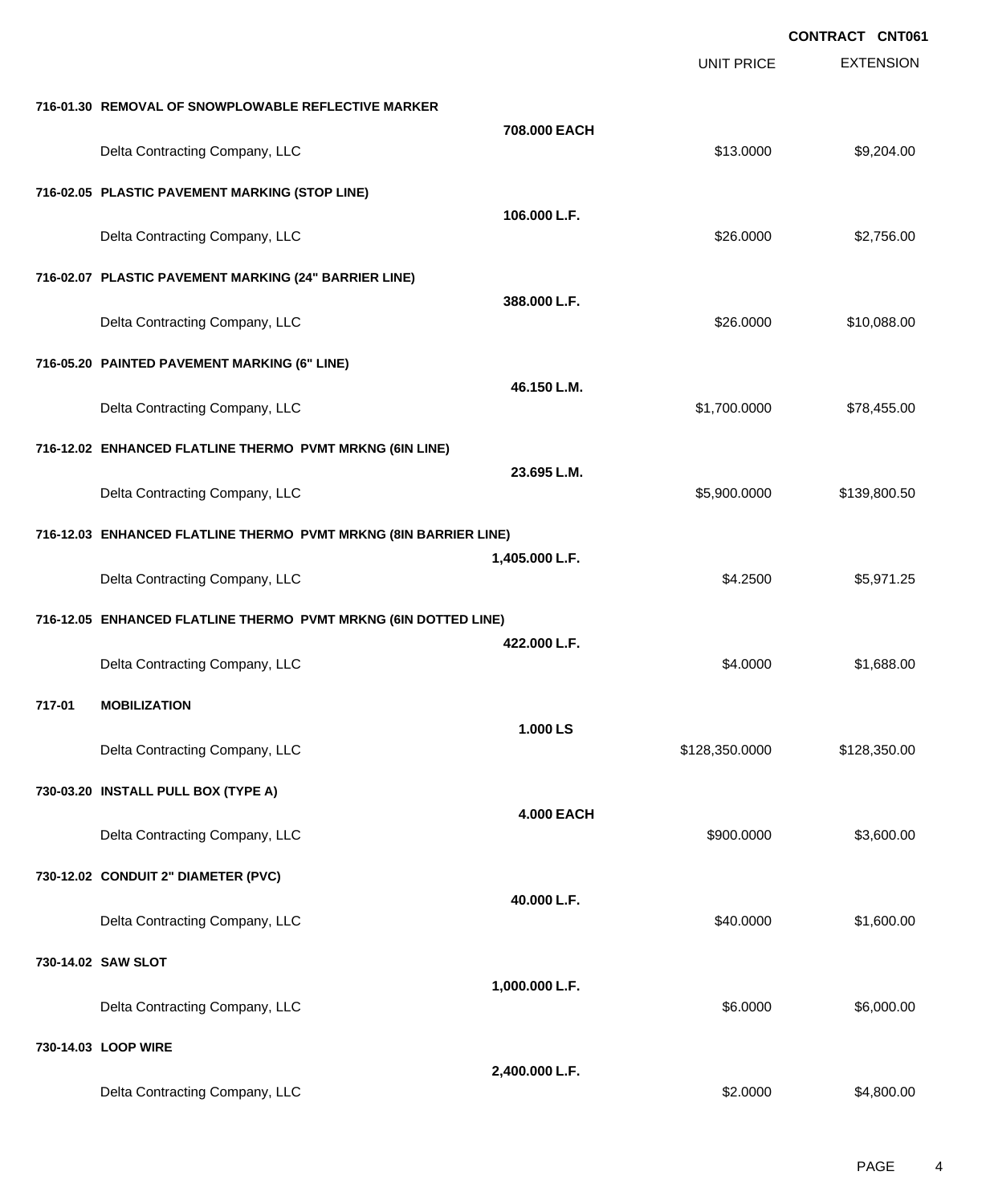Delta Contracting Company, LLC 64,104,516.61

## **TOTAL CONTRACT**

Delta Contracting Company, LLC 61 and the UC of the UC of the S4,104,516.61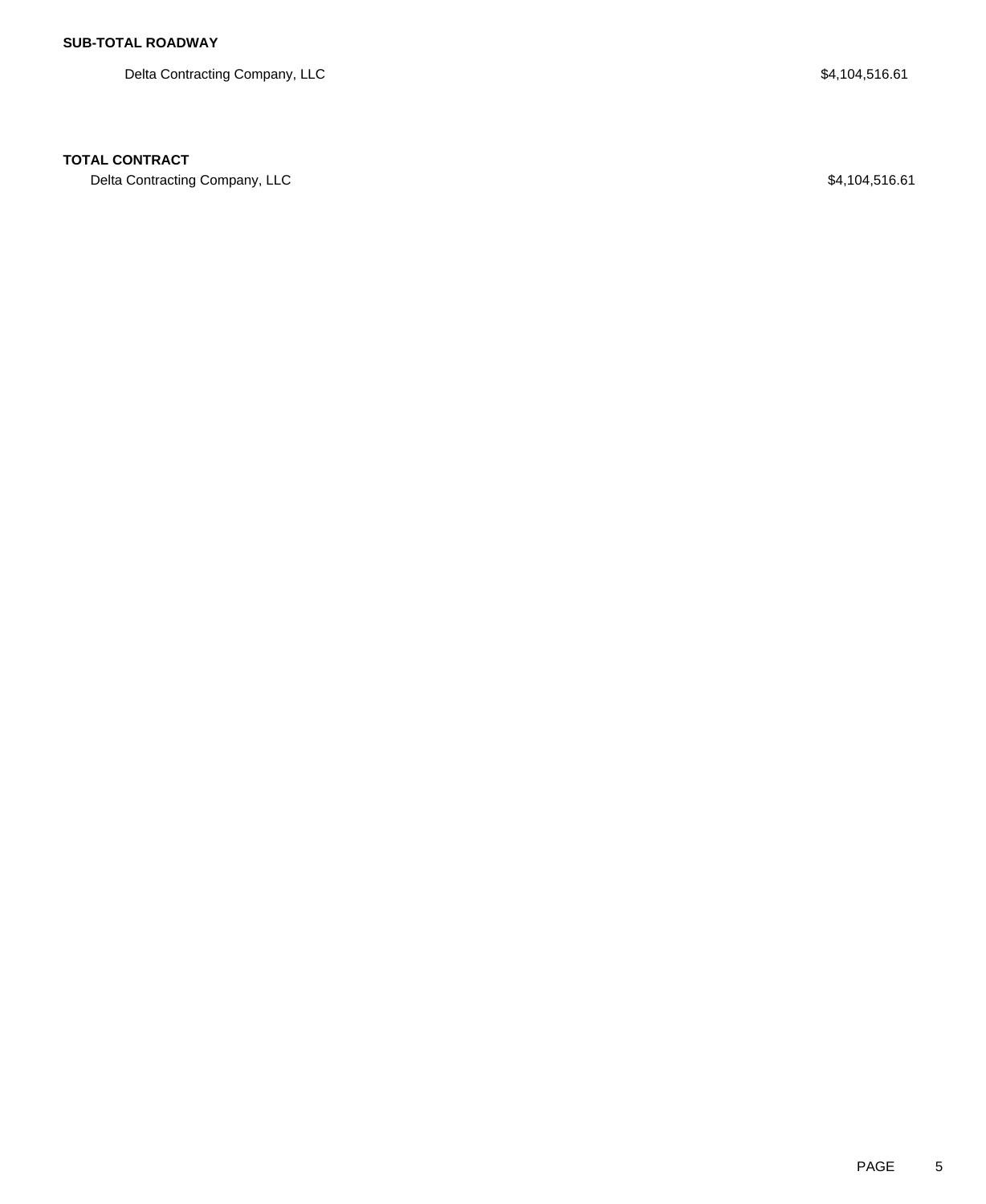COUNTIES CHEATHAM, DAVIDSON, GILES, HICKMAN, HUMPHREYS, LAWRENCE, LEWIS, LINCOLN, MARSHALL, MAURY, MONTGOMERY, MOORE, ROBERTSON, RUTHERFORD, SUMNER, WILLIAMSON, AND WILSON (Contract No. CNT049 Call 019)

98303-4133-04

THE RELENSING OF SNOWPLOWABLE PAVEMENT MARKERS ON VARIOUS INTERSTATE AND STATE ROUTES.

PROJECT LENGTH - 0.0 MILES

COMPLETION TIME - ON OR BEFORE NOVEMBER 30, 2019

|                                   | TOTAL CONTRACT |  |
|-----------------------------------|----------------|--|
| A & A Safety, Inc.                | \$329,807.75   |  |
| W L Markers, Inc.                 | \$345,577.75   |  |
| Reynolds Sealing & Striping, Inc. | \$382,763.60   |  |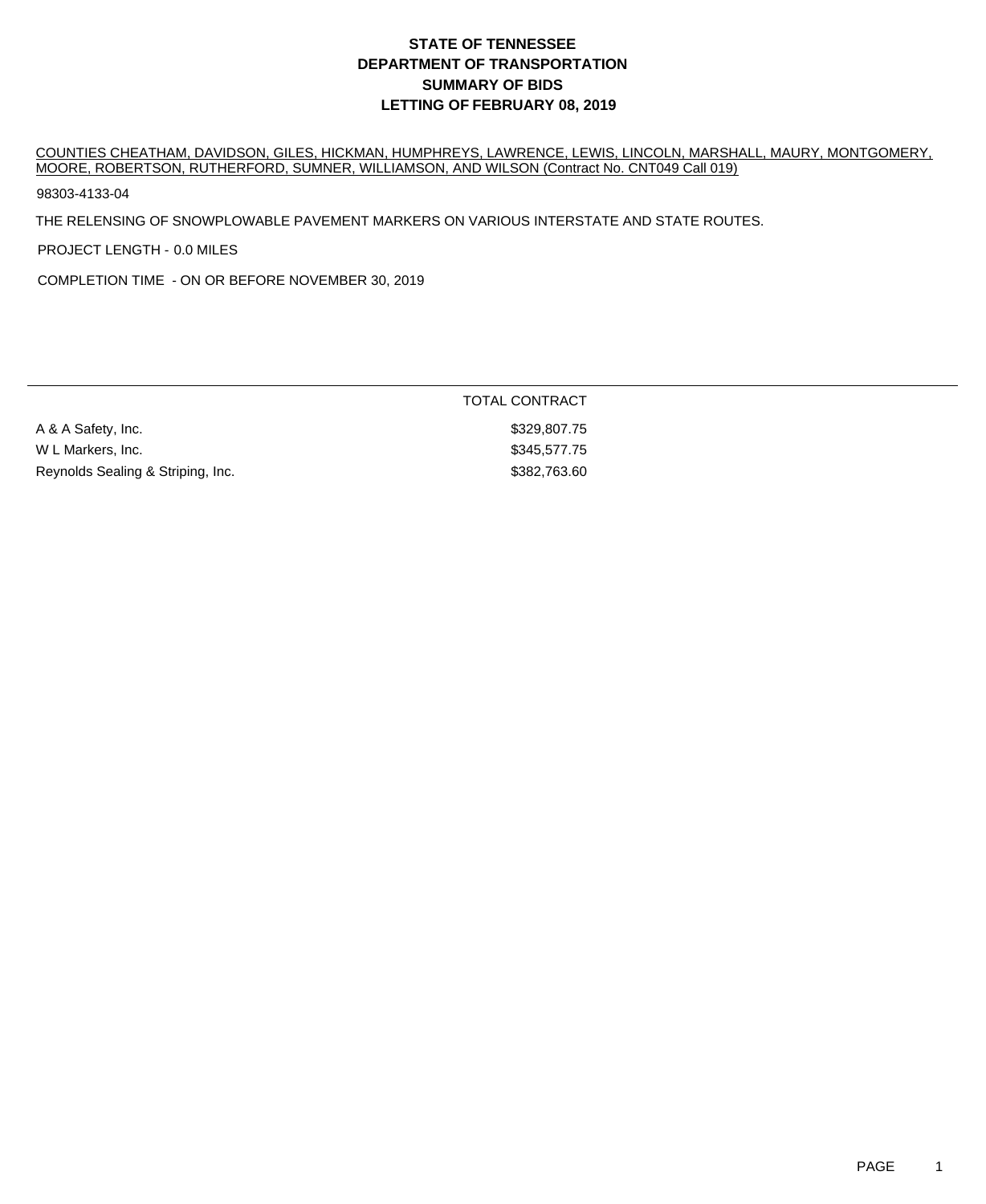EXTENSION **CONTRACT CNT049** UNIT PRICE **2.000 EACH**

#### **MAINTENANCE CATEGORY**

#### **705-07.11 TRUCK MOUNTED ENERGY ATTENUATOR**

|        | A & A Safety, Inc.                                                  |                   | \$4,000.0000  | \$8,000.00   |
|--------|---------------------------------------------------------------------|-------------------|---------------|--------------|
|        | W L Markers, Inc.                                                   |                   | \$32,000.0000 | \$64,000.00  |
|        | Reynolds Sealing & Striping, Inc.                                   |                   | \$10,000.0000 | \$20,000.00  |
| 712-01 | <b>TRAFFIC CONTROL</b>                                              |                   |               |              |
|        |                                                                     | 1.000 LS          |               |              |
|        | A & A Safety, Inc.                                                  |                   | \$65,585.0000 | \$65,585.00  |
|        | W L Markers, Inc.                                                   |                   | \$39,000.0000 | \$39,000.00  |
|        | Reynolds Sealing & Striping, Inc.                                   |                   | \$45,000.0000 | \$45,000.00  |
| 712-06 | <b>SIGNS (CONSTRUCTION)</b>                                         |                   |               |              |
|        |                                                                     | 128,000 S.F.      |               |              |
|        | A & A Safety, Inc.                                                  |                   | \$6.6500      | \$851.20     |
|        | W L Markers, Inc.                                                   |                   | \$1.0000      | \$128.00     |
|        | Reynolds Sealing & Striping, Inc.                                   |                   | \$2.0000      | \$256.00     |
|        | 712-08.03 ARROW BOARD (TYPE C)                                      |                   |               |              |
|        |                                                                     | <b>2.000 EACH</b> |               |              |
|        | A & A Safety, Inc.                                                  |                   | \$900.0000    | \$1,800.00   |
|        | W L Markers, Inc.                                                   |                   | \$50.0000     | \$100.00     |
|        | Reynolds Sealing & Striping, Inc.                                   |                   | \$100.0000    | \$200.00     |
|        | 716-01.23 SNOWPLOWABLE RAISED PAVEMENT MARKERS (BI-DIR)(2 COLOR)    |                   |               |              |
|        |                                                                     | 1,876.000 EACH    |               |              |
|        | A & A Safety, Inc.                                                  |                   | \$16.5000     | \$30,954.00  |
|        | W L Markers, Inc.                                                   |                   | \$18.0000     | \$33,768.00  |
|        | Reynolds Sealing & Striping, Inc.                                   |                   | \$20.0000     | \$37,520.00  |
|        | 716-01.40 REMOVE AND REPLACE LENS ON SNOWPLOWABLE REFLECTIVE MARKER |                   |               |              |
|        |                                                                     | 60,179.000 EACH   |               |              |
|        | A & A Safety, Inc.                                                  |                   | \$3.4500      | \$207,617.55 |
|        | W L Markers, Inc.                                                   |                   | \$3.2500      | \$195,581.75 |
|        | Reynolds Sealing & Striping, Inc.                                   |                   | \$4.4000      | \$264,787.60 |
| 717-01 | <b>MOBILIZATION</b>                                                 |                   |               |              |
|        |                                                                     | 1.000 LS          |               |              |
|        | A & A Safety, Inc.                                                  |                   | \$15,000.0000 | \$15,000.00  |
|        | W L Markers, Inc.                                                   |                   | \$13,000.0000 | \$13,000.00  |
|        | Reynolds Sealing & Striping, Inc.                                   |                   | \$15,000.0000 | \$15,000.00  |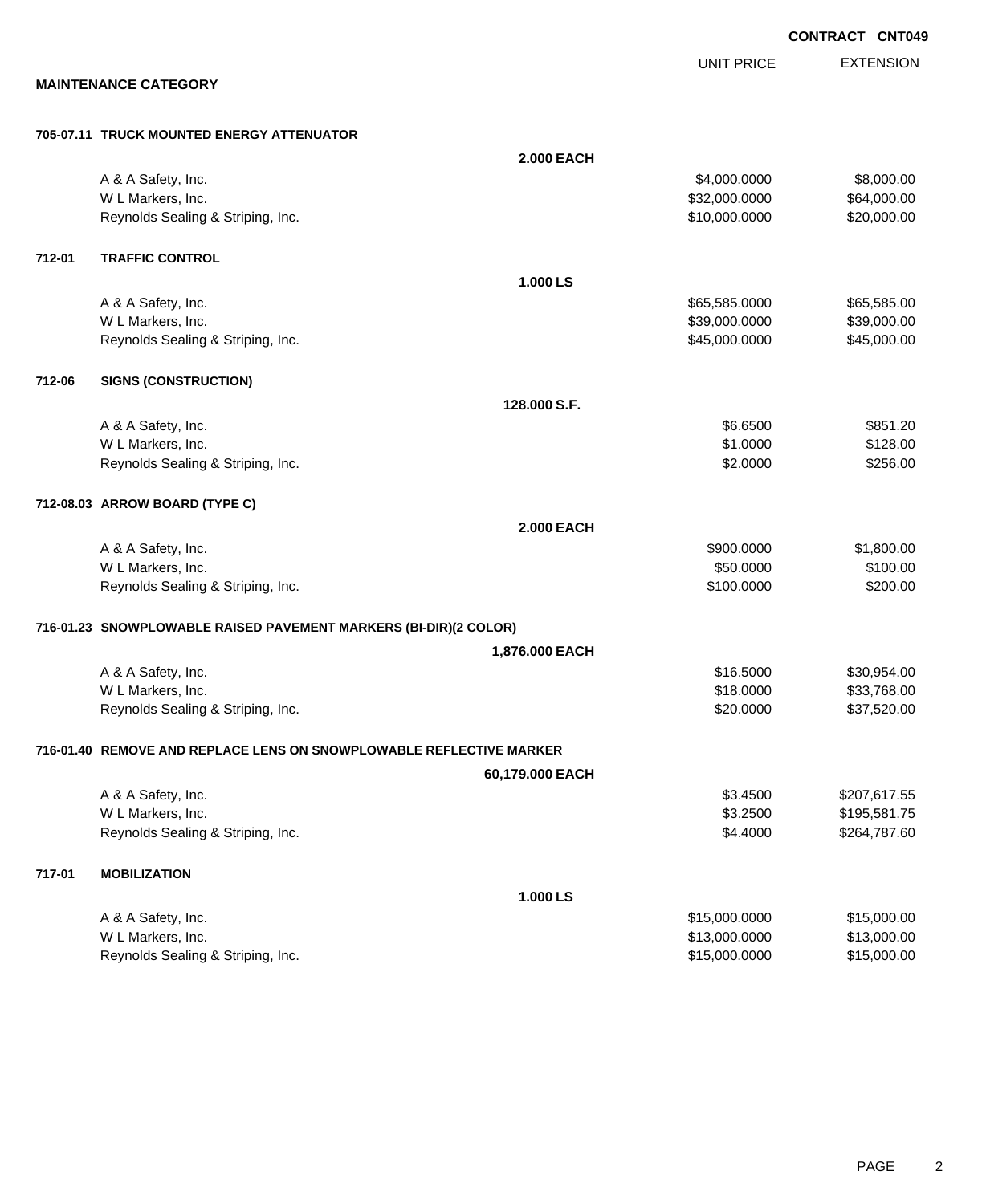## **SUB-TOTAL MAINTENANCE**

| A & A Safety, Inc.                | \$329,807.75 |
|-----------------------------------|--------------|
| W L Markers, Inc.                 | \$345,577.75 |
| Reynolds Sealing & Striping, Inc. | \$382,763.60 |

| A & A Safety, Inc.                | \$329,807.75 |
|-----------------------------------|--------------|
| W L Markers, Inc.                 | \$345,577.75 |
| Reynolds Sealing & Striping, Inc. | \$382,763.60 |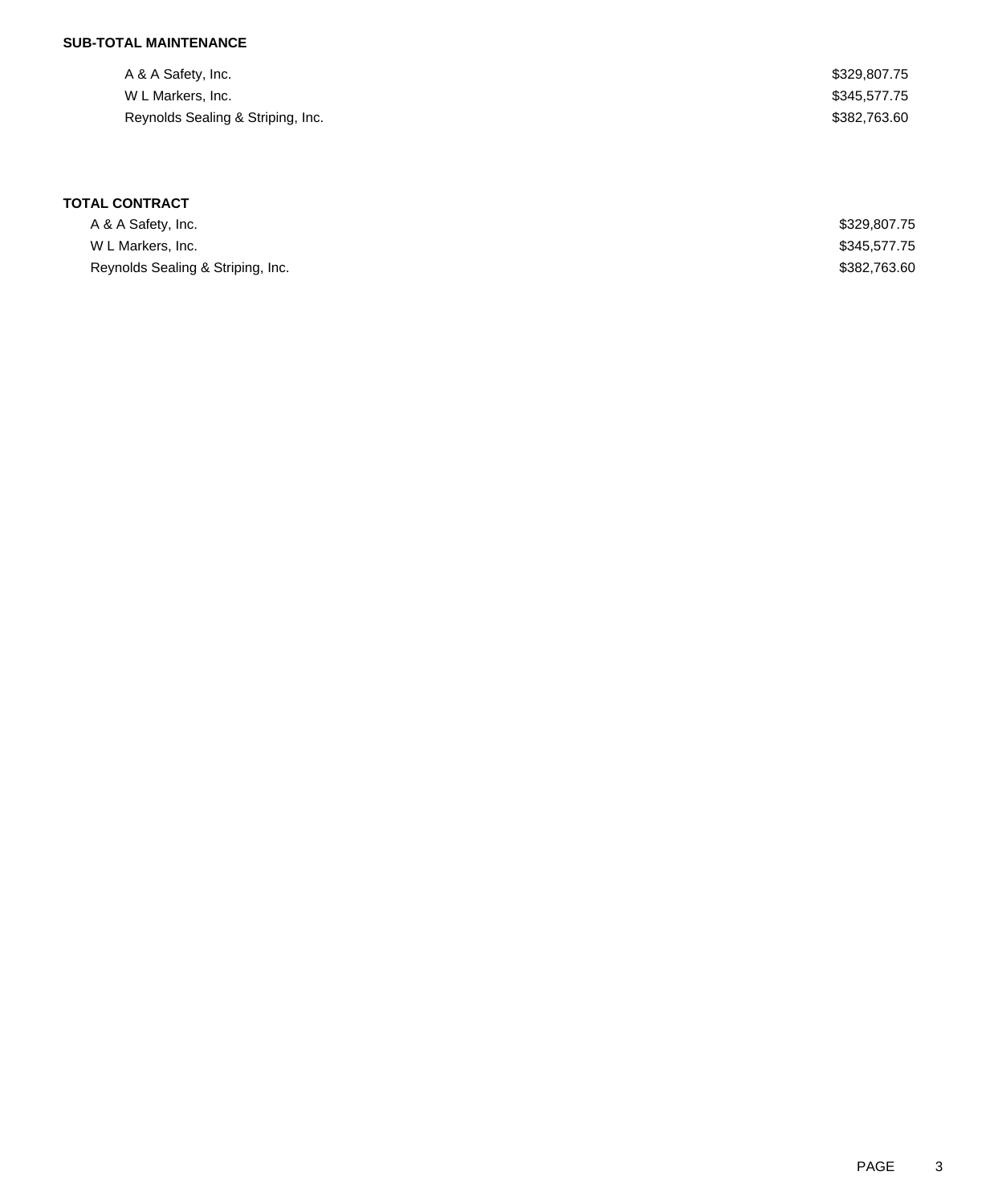CLAIBORNE COUNTY (Contract No. CNT035 Call 020)

NH/HSIP-32(94),13001-3235-94,13001-8235-14

THE RESURFACING ON U.S. 25E (S.R. 32) FROM NEAR WELCH DRIVE (L.M. 9.72) TO NEAR M.M. 12 (L.M. 11.95).

PROJECT LENGTH - 2.230 MILES

COMPLETION TIME - ON OR BEFORE OCTOBER 31, 2019

DBE GOAL 4.50%

Rogers Group, Inc. 6. The Contract of the State of the State of St. 246,970.15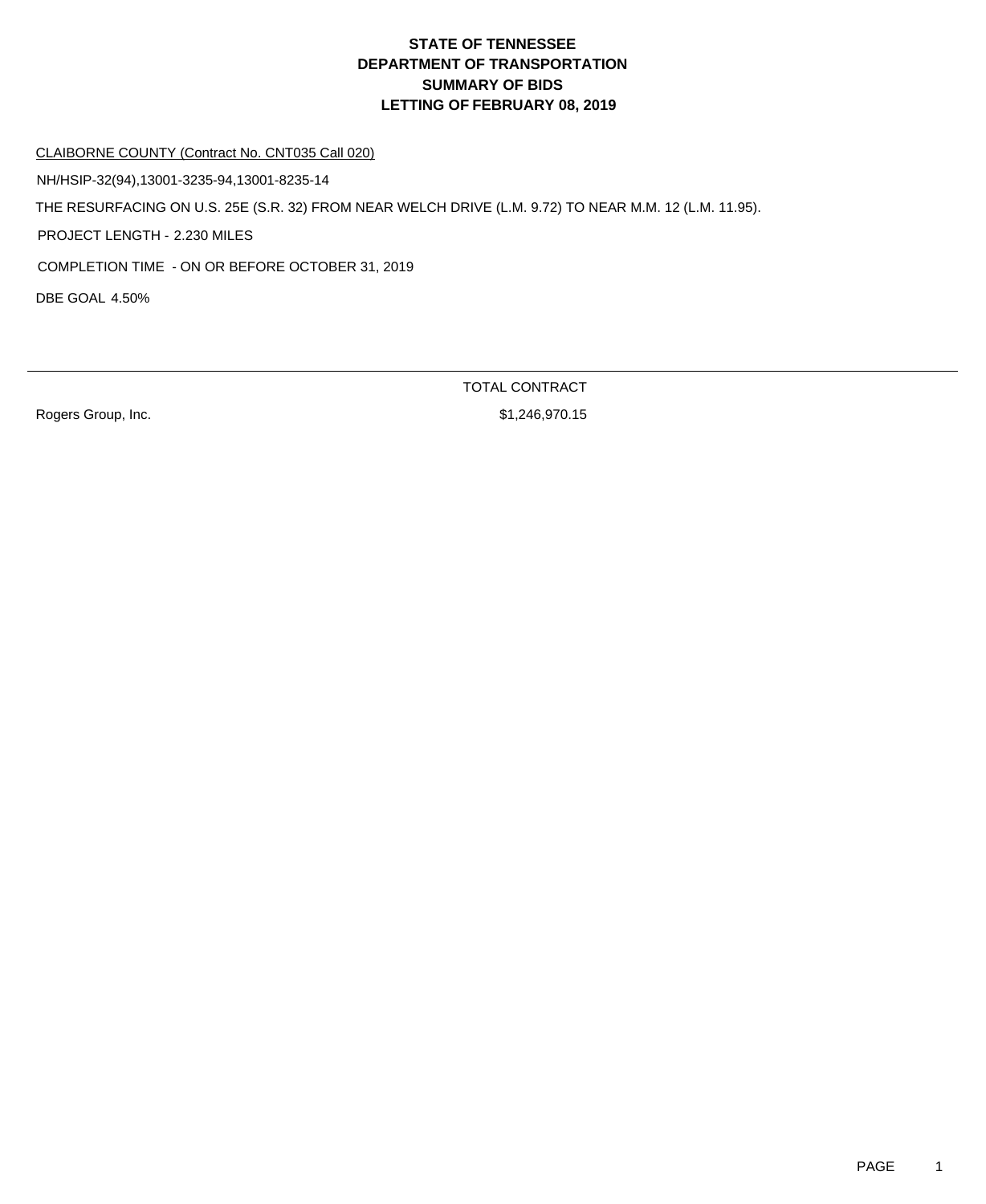**EXTENSION CONTRACT CNT035** UNIT PRICE **ROADWAY CATEGORY 403-01 BITUMINOUS MATERIAL FOR TACK COAT (TC) 42.000 TON** Rogers Group, Inc. \$880.000 \$36,960.00 \$36,960.00 \$36,960.00 \$36,960.00 \$36,960.00 \$536,960.00 **407-07.01 INTELLIGENT COMPACTION EQUIPMENT 1.000 LS** Rogers Group, Inc. \$106,410.000 \$106,410.000 \$106,410.000 \$106,410.000 \$106,410.000 \$106,410.00 **411-02.10 ACS MIX(PG70-22) GRADING D 6,430.000 TON** Rogers Group, Inc. 6. 2010. The State of the State of the State of the State of State of State of State of State of State of State of State of State of State of State of State of State of State of State of State of State o **415-01.01 COLD PLANING BITUMINOUS PAVEMENT 6,373.000 TON** Rogers Group, Inc. \$113,758.05 **611-03.04 GRAY IRON CASTINGS (CATCHBASIN) 1,250.000 LB.** Rogers Group, Inc. \$9.2500 \$11,562.50 **611-12.02 CATCH BASINS, TYPE 12, > 4' - 8' DEPTH 2.000 EACH** Rogers Group, Inc. \$8,683.0000 \$17,366.00 **705-02.10 GUARDRAIL TRANSITION 27IN TO 31IN 1.000 EACH** Rogers Group, Inc. \$210.000 \$210.000 \$210.000 \$210.000 \$210.000 \$210.000 \$210.000 \$210.00 \$210.00 \$210.00 \$210 **705-04.09 EARTH PAD FOR TYPE 38 GR END TREATMENT 1.000 EACH** Rogers Group, Inc. \$2,860.000 \$2,860.000 \$2,860.000 \$2,860.000 \$2,860.000 \$2,860.000 \$2,860.00 \$2,860.00 \$2,860 **705-06.20 TANGENT ENERGY ABSORBING TERM MASH TL-3 1.000 EACH** Rogers Group, Inc. \$4,940.000 \$4,940.000 \$4,940.000 \$4,940.000 \$4,940.000 \$4,940.000 \$4,940.00 **712-01 TRAFFIC CONTROL 1.000 LS** Rogers Group, Inc. \$49,306.000 \$49,306.000 \$49,306.000 \$49,306.000 \$49,306.000 \$49,306.00 **712-04.01 FLEXIBLE DRUMS (CHANNELIZING) 200.000 EACH** Rogers Group, Inc. \$35.0000 \$7,000.00 **712-05.01 WARNING LIGHTS (TYPE A) 100.000 EACH** Rogers Group, Inc. \$35.0000 \$3,500.00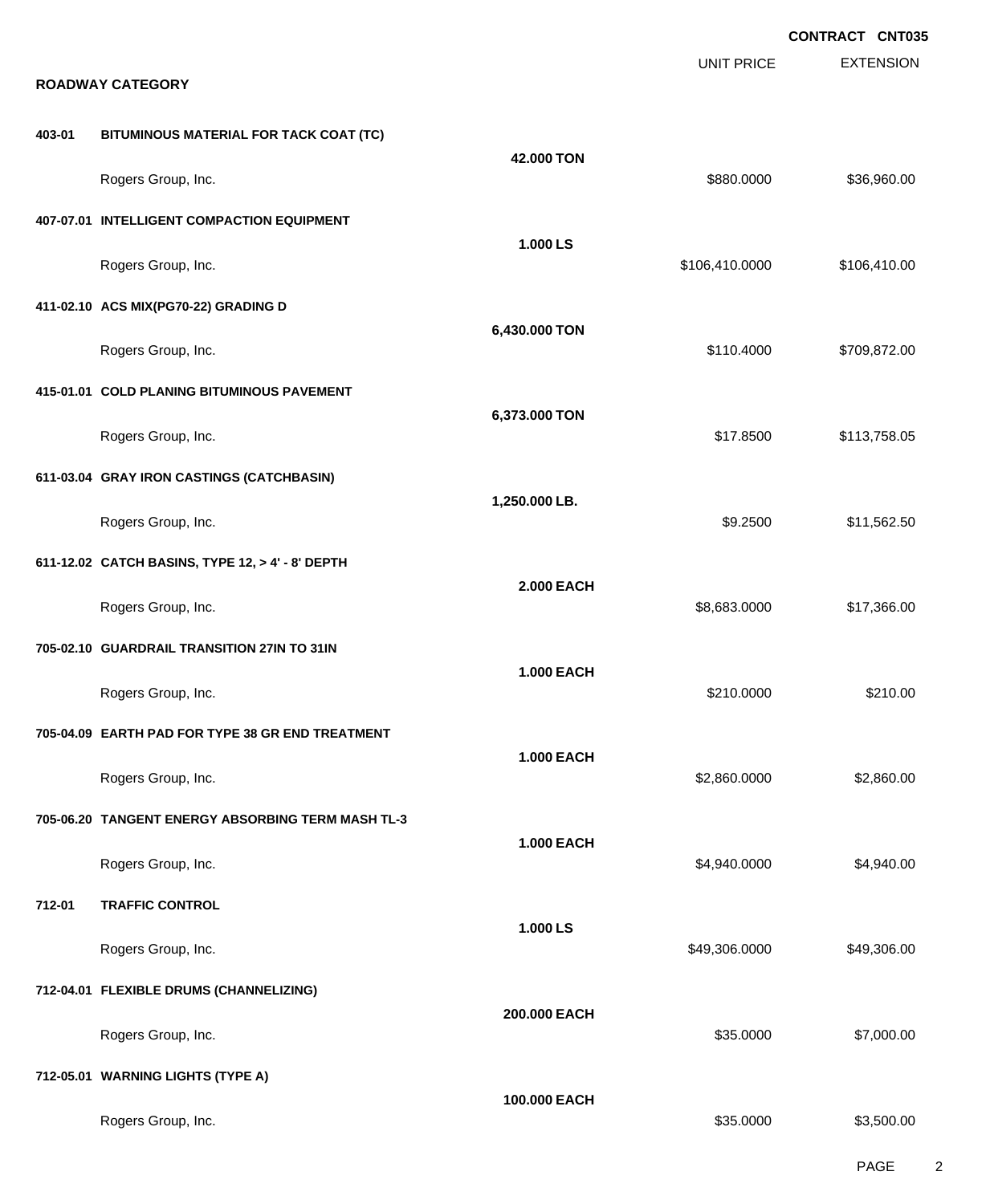**CONTRACT CNT035**

|        |                                                                   |                   | UNIT PRICE    | <b>EXTENSION</b> |
|--------|-------------------------------------------------------------------|-------------------|---------------|------------------|
| 712-06 | <b>SIGNS (CONSTRUCTION)</b>                                       |                   |               |                  |
|        | Rogers Group, Inc.                                                | 466.000 S.F.      | \$18.3000     | \$8,527.80       |
|        | 712-08.03 ARROW BOARD (TYPE C)                                    |                   |               |                  |
|        | Rogers Group, Inc.                                                | <b>2.000 EACH</b> | \$2,246.0000  | \$4,492.00       |
|        | 716-01.21 SNOWPLOWABLE RAISED PAVMENT MARKERS (BI-DIR) (1 COLOR)  |                   |               |                  |
|        | Rogers Group, Inc.                                                | 295,000 EACH      | \$31.3000     | \$9,233.50       |
|        | 716-01.22 SNOWPLOWABLE RAISED PAVMENT MARKERS (MONO-DIR)(1 COLOR) |                   |               |                  |
|        | Rogers Group, Inc.                                                | 295.000 EACH      | \$31.3000     | \$9,233.50       |
|        | 716-02.05 PLASTIC PAVEMENT MARKING (STOP LINE)                    |                   |               |                  |
|        | Rogers Group, Inc.                                                | 132.000 L.F.      | \$12.4500     | \$1,643.40       |
|        | 716-02.06 PLASTIC PAVEMENT MARKING (TURN LANE ARROW)              |                   |               |                  |
|        | Rogers Group, Inc.                                                | 20.000 EACH       | \$178.0000    | \$3,560.00       |
|        | 716-04.04 PLASTIC PAVEMENT MARKING (TRANSVERSE SHOULDER)          |                   |               |                  |
|        | Rogers Group, Inc.                                                | 242.000 L.F.      | \$8.2000      | \$1,984.40       |
|        | 716-05.01 PAINTED PAVEMENT MARKING (4" LINE)                      |                   |               |                  |
|        | Rogers Group, Inc.                                                | 22.000 L.M.       | \$747.0000    | \$16,434.00      |
|        | 716-12.02 ENHANCED FLATLINE THERMO PVMT MRKNG (6IN LINE)          |                   |               |                  |
|        | Rogers Group, Inc.                                                | 11.000 L.M.       | \$4,896.0000  | \$53,856.00      |
| 717-01 | <b>MOBILIZATION</b>                                               |                   |               |                  |
|        | Rogers Group, Inc.                                                | 1.000 LS          | \$74,261.0000 | \$74,261.00      |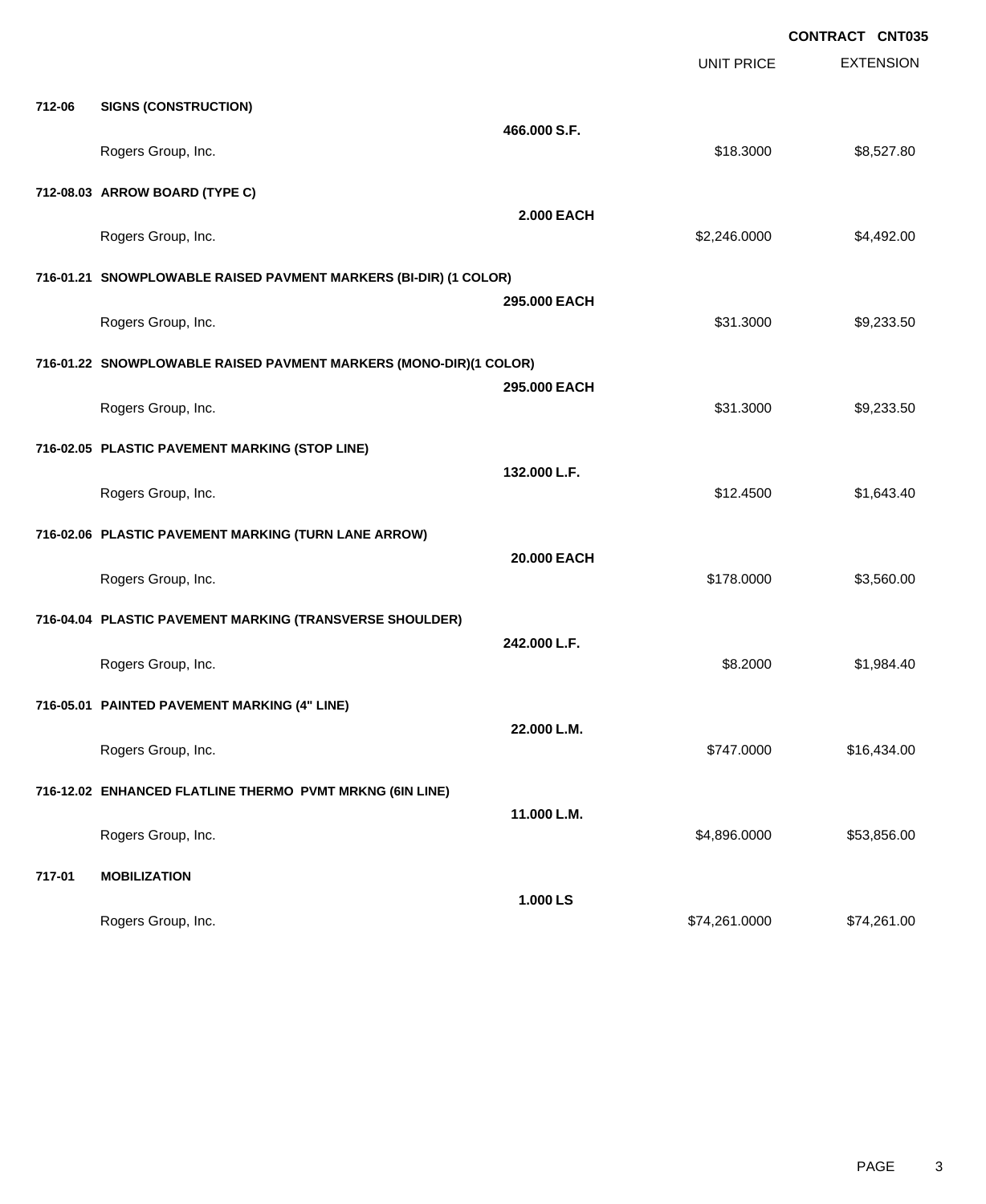Rogers Group, Inc. \$1,246,970.15

# **TOTAL CONTRACT**

Rogers Group, Inc. \$1,246,970.15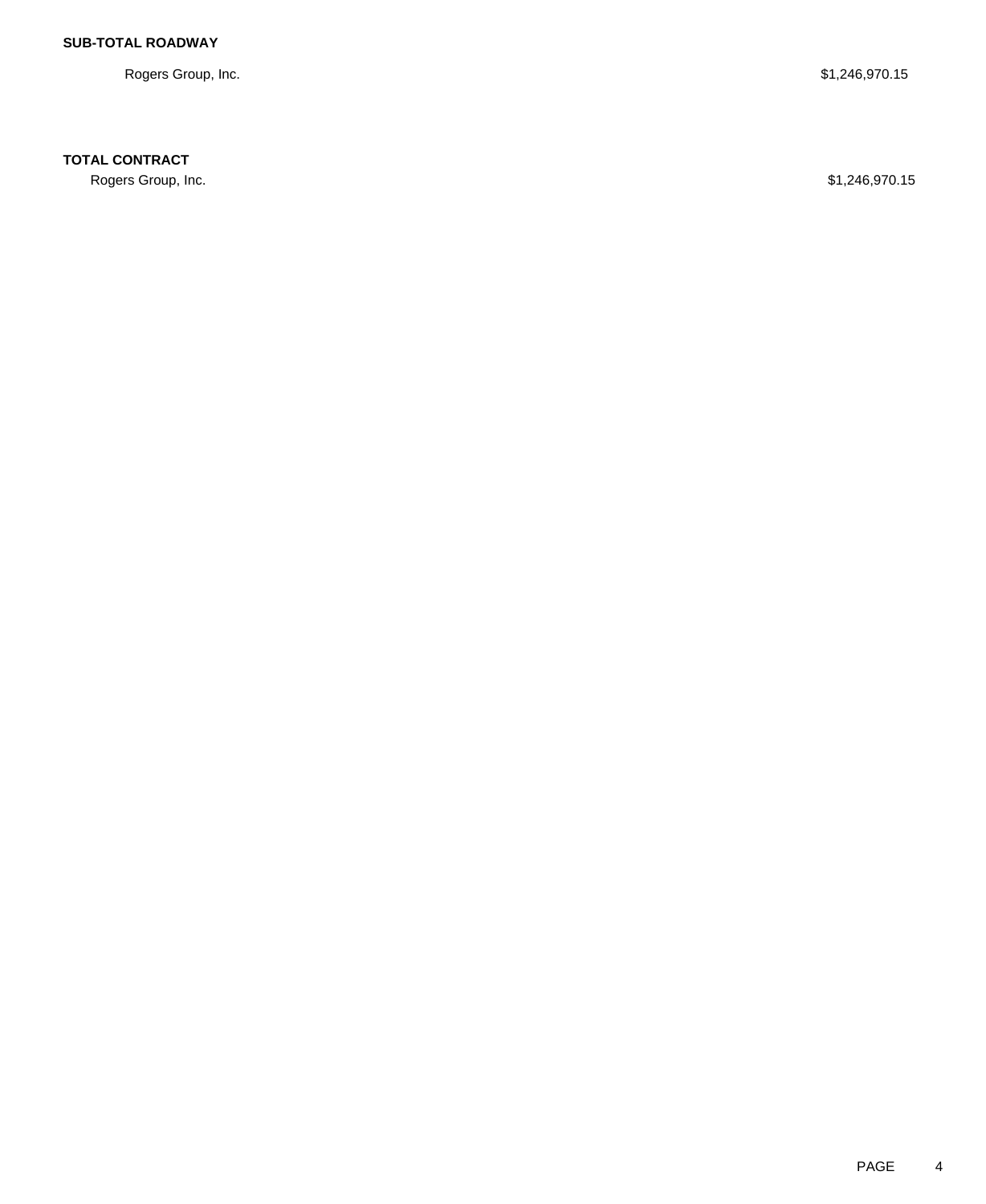# COUNTIES CLAY, CUMBERLAND, DEKALB, FENTRESS, JACKSON, OVERTON, PICKETT, PUTNAM, AND WHITE (Contract No. CNT046 Call 021)

98200-4112-04

THE RELENSING OF SNOWPLOWABLE PAVEMENT MARKERS ON VARIOUS INTERSTATE AND STATE ROUTES.

PROJECT LENGTH - 0.0 MILES

COMPLETION TIME - ON OR BEFORE NOVEMBER 30, 2019

| A & A Safety, Inc.                | \$392,466.75 |
|-----------------------------------|--------------|
| W L Markers, Inc.                 | \$425,880.90 |
| Reynolds Sealing & Striping, Inc. | \$452,846.80 |

TOTAL CONTRACT \$392,466.75 \$425,880.90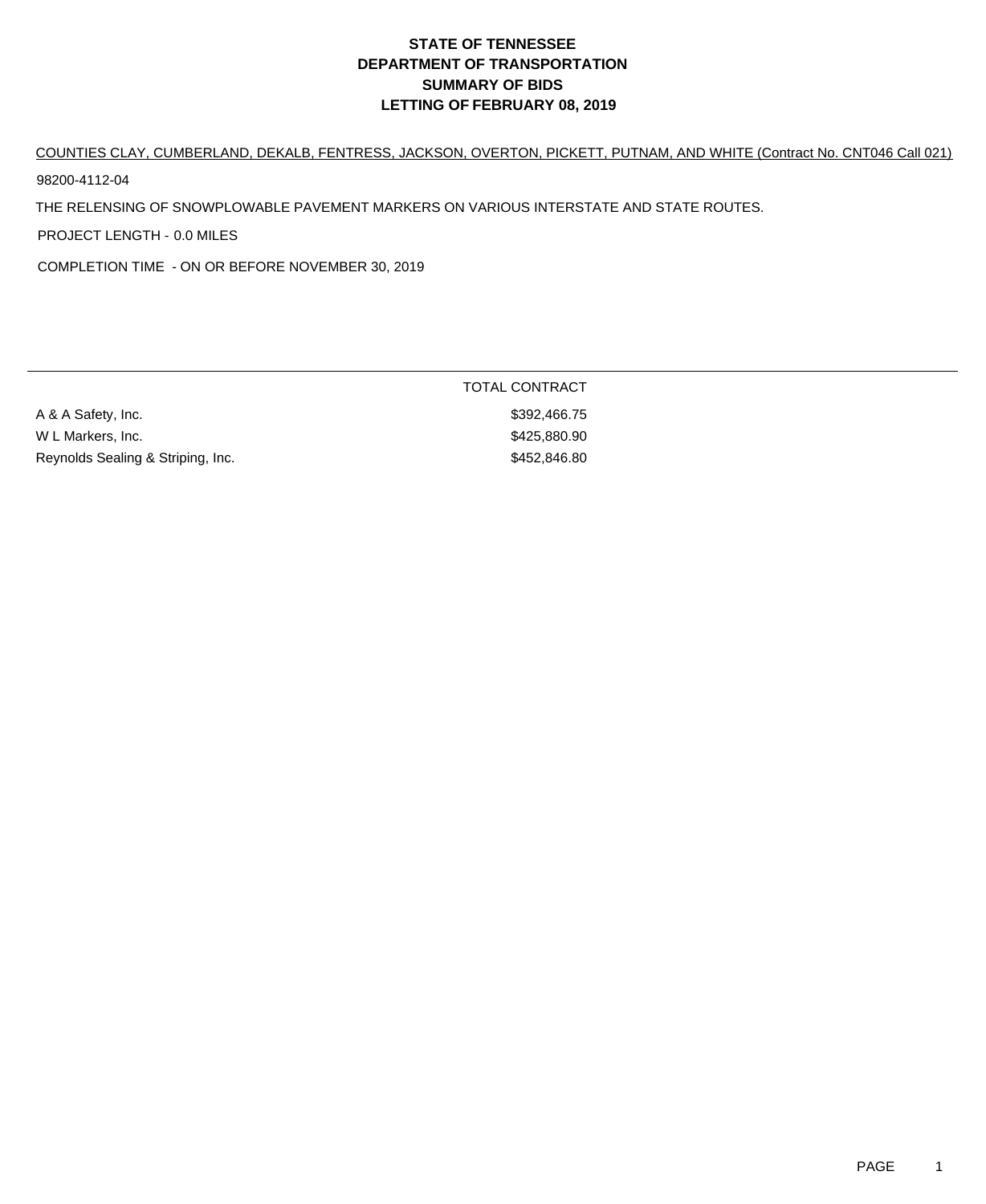**MAINTENANCE CATEGORY 705-07.11 TRUCK MOUNTED ENERGY ATTENUATOR 2.000 EACH** A & A Safety, Inc. \$4,000.000 \$8,000.00 W L Markers, Inc. \$48,000.000 \$48,000.000 \$48,000.000 \$48,000.000 \$48,000.000 \$48,000.00 Reynolds Sealing & Striping, Inc. \$20,000.000 \$20,000.000 \$20,000.000 \$20,000.000 **712-01 TRAFFIC CONTROL 1.000 LS** A & A Safety, Inc. \$45,110.000 \$45,110.000 \$45,110.000 W L Markers, Inc. 645,000.000 \$45,000.000 \$45,000.000 \$45,000.000 \$45,000.000 \$45,000.000 \$45,000.00 Reynolds Sealing & Striping, Inc. \$45,000.000 \$45,000.000 \$45,000.000 \$45,000.000 **712-06 SIGNS (CONSTRUCTION) 128.000 S.F.** A & A Safety, Inc. \$851.20 W L Markers, Inc. \$288.00 \$2.2500 \$288.00 Reynolds Sealing & Striping, Inc. 6. The Strip of the Strip of the Strip of the Strip of the Strip of the Strip of Strip of the Strip of the Strip of the Strip of the Strip of the Strip of the Strip of the Strip of the Str **712-08.03 ARROW BOARD (TYPE C) 2.000 EACH** A & A Safety, Inc. \$900.000 \$1,800.00 W L Markers, Inc. \$100.00 \$100.00 \$100.00 \$100.00 \$100.00 \$100.00 \$100.00 \$100.00 \$100.00 \$100.00 \$100.00 \$100 Reynolds Sealing & Striping, Inc. 6. The Strip of the Strip of the Strip of the Strip of the Strip of the Strip of Strip of the Strip of Strip of Strip of Strip of Strip of Strip of Strip of Strip of Strip of Strip of Stri **716-01.23 SNOWPLOWABLE RAISED PAVEMENT MARKERS (BI-DIR)(2 COLOR) 1,221.000 EACH** A & A Safety, Inc. \$19,291.80 W L Markers, Inc. \$21,978.00 Reynolds Sealing & Striping, Inc. \$24,420.00 \$24,420.00 \$24,420.00 **716-01.40 REMOVE AND REPLACE LENS ON SNOWPLOWABLE REFLECTIVE MARKER 77,977.000 EACH** A & A Safety, Inc. \$3.7500 \$292,413.75 W L Markers, Inc. \$3.7000 \$288,514.90 Reynolds Sealing & Striping, Inc. 6. The Strip of the Strip of the Strip of the Strip of the Strip of the Strip of the Strip of the Strip of the Strip of the Strip of the Strip of the Strip of the Strip of the Strip of the **717-01 MOBILIZATION 1.000 LS** A & A Safety, Inc. \$25,000.000 \$25,000.000 \$25,000.000 \$25,000.000 \$25,000.000 \$25,000.00 W L Markers, Inc. \$22,000.000 \$22,000.000 \$22,000.000 \$22,000.000 \$22,000.000 \$22,000.00

Reynolds Sealing & Striping, Inc. \$20,000.000 \$20,000.000 \$20,000.000 \$20,000.000

**EXTENSION** 

**CONTRACT CNT046**

UNIT PRICE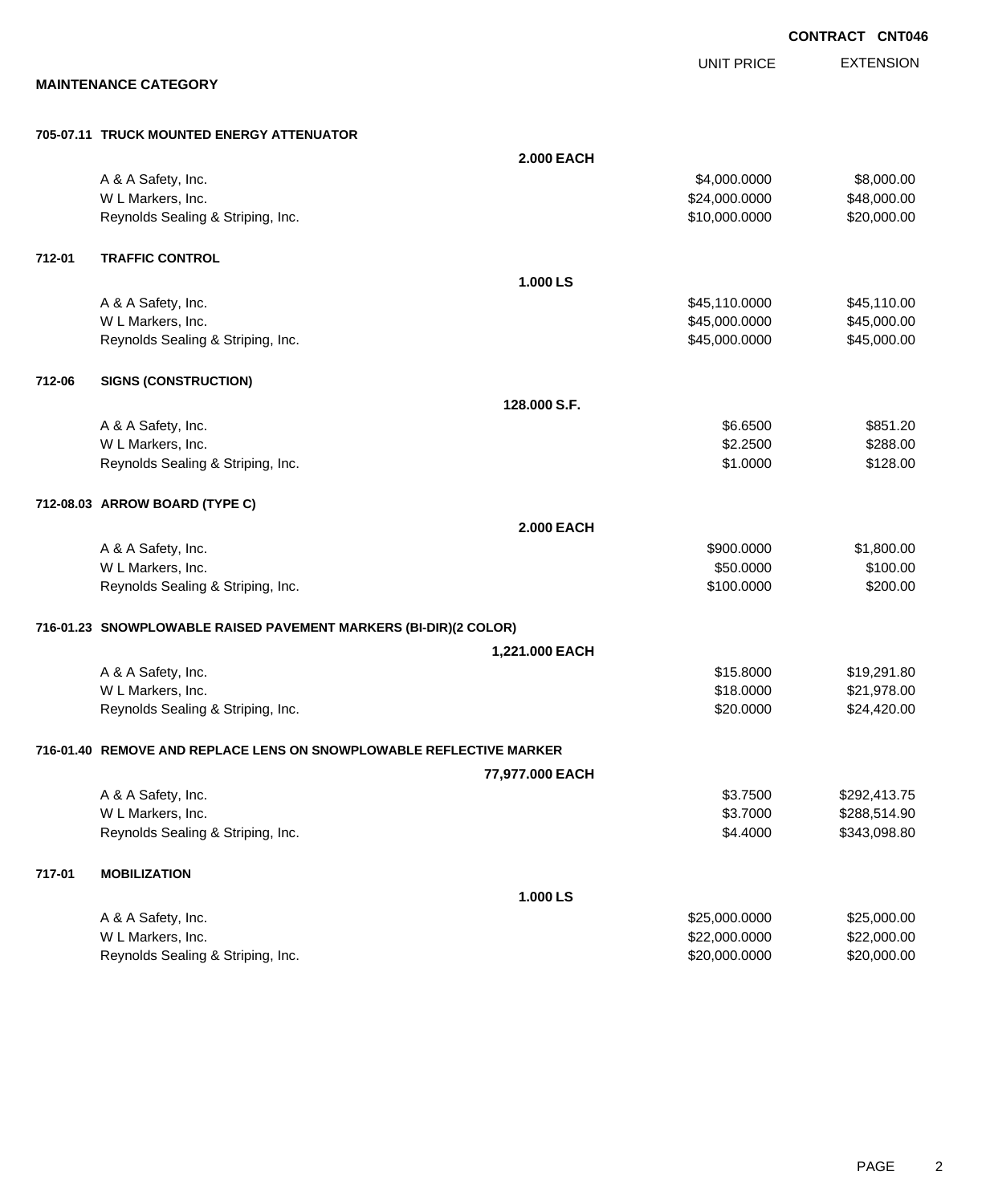# **SUB-TOTAL MAINTENANCE**

| A & A Safety, Inc.                | \$392,466.75 |
|-----------------------------------|--------------|
| W L Markers, Inc.                 | \$425,880.90 |
| Reynolds Sealing & Striping, Inc. | \$452,846.80 |

| A & A Safety, Inc.                | \$392,466.75 |
|-----------------------------------|--------------|
| W L Markers, Inc.                 | \$425,880.90 |
| Reynolds Sealing & Striping, Inc. | \$452,846.80 |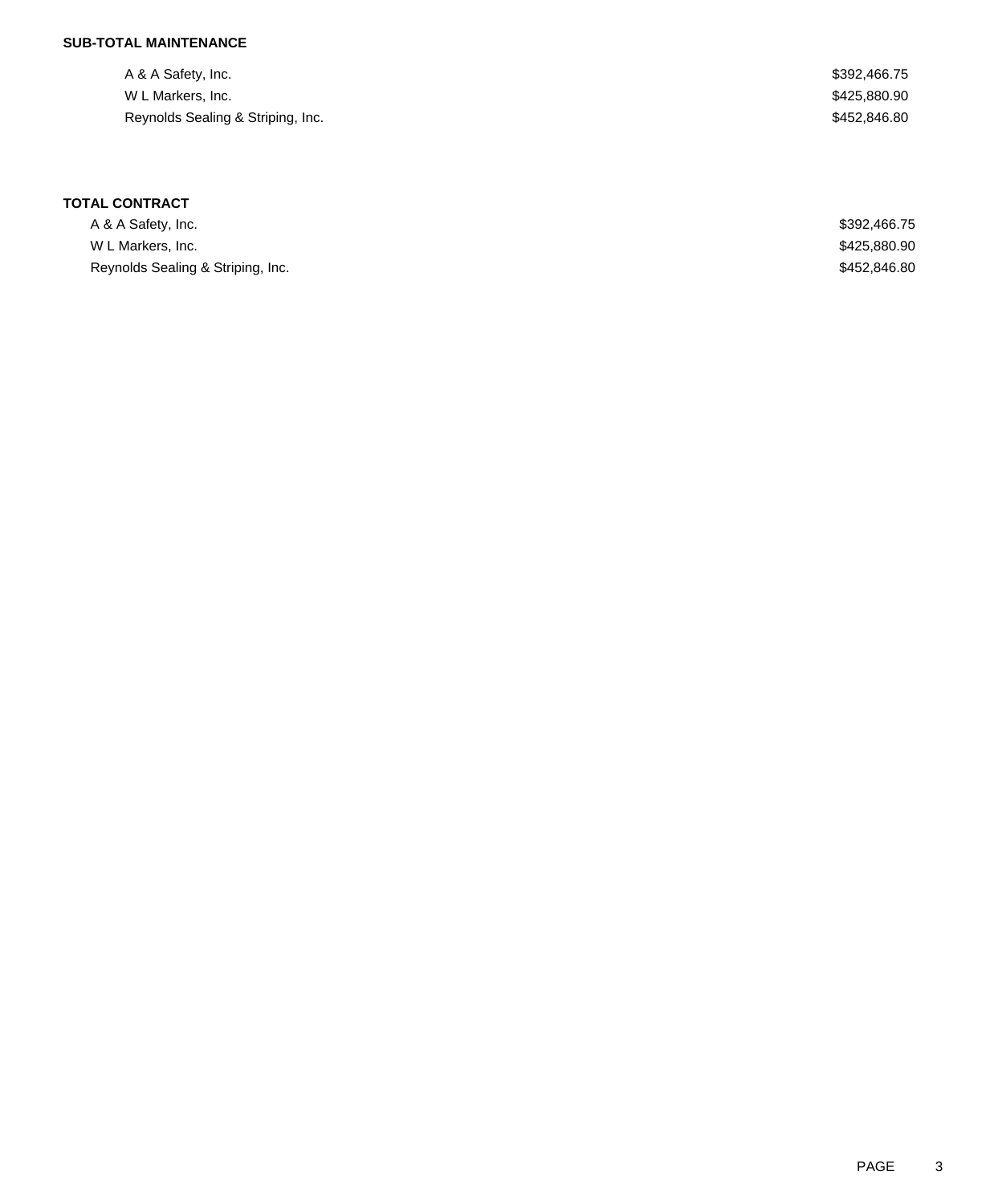#### CLAY AND OVERTON COUNTIES (Contract No. CNT026 Call 022)

NH-111(106),67001-8292-14,NH-52(88),14004-8222-14

THE RESURFACING (MICROSURFACING) ON S.R. 111 IN OVERTON COUNTY FROM THE PUTNAM COUNTY LINE TO NORTH OF S.R. 293 AND ON S.R. 52 FROM WEST OF POOR HOUSE ROAD IN CLAY COUNTY TO WEST OF ROBBINS LANE IN OVERTON COUNTY.

PROJECT LENGTH - 6.630 MILES

COMPLETION TIME - ON OR BEFORE SEPTEMBER 30, 2019

DBE GOAL 7.00%

TOTAL CONTRACT

Hudson Construction Company **\$982,844.81**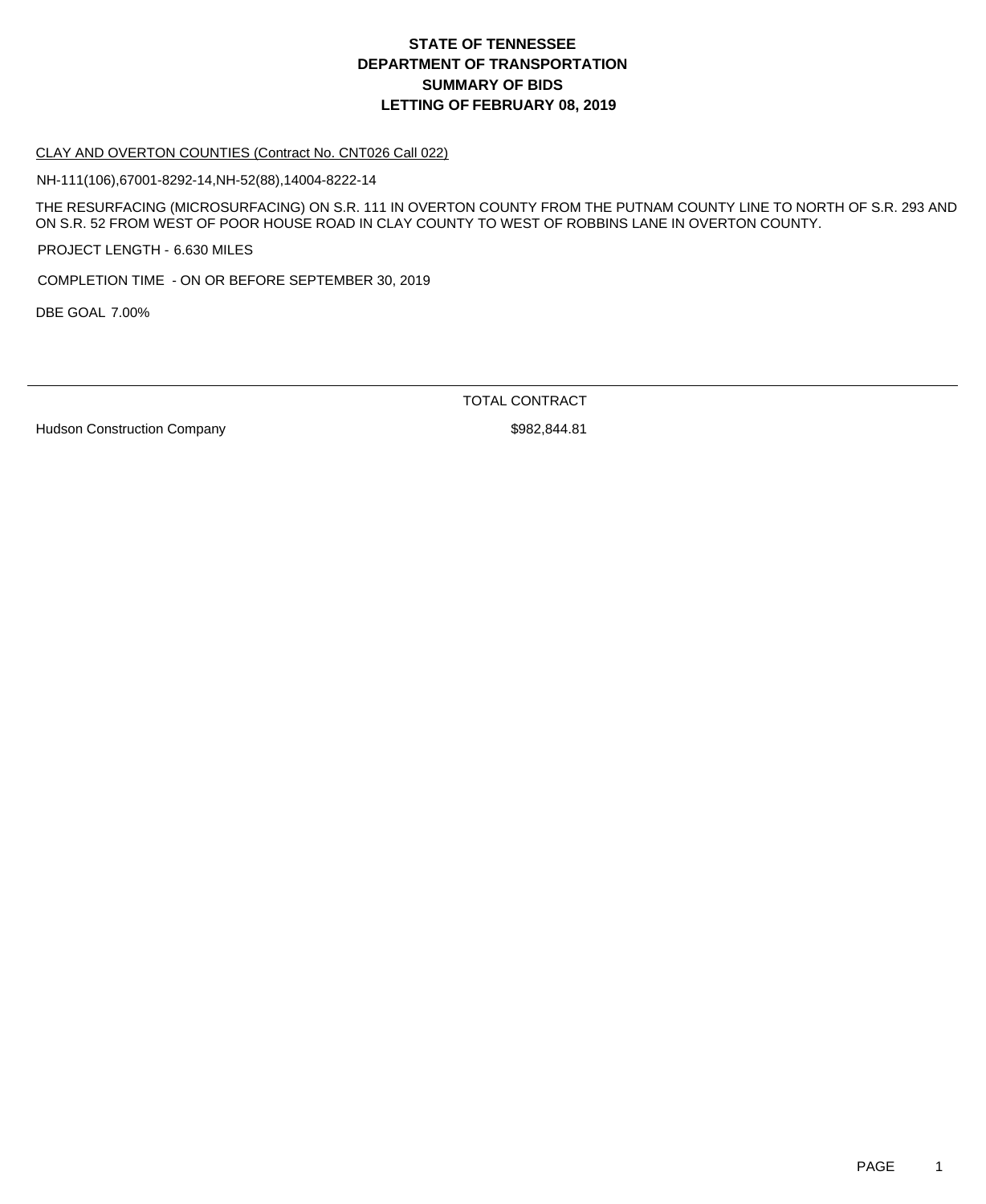|        |                                                                  |                   |                   | <b>CONTRACT CNT026</b> |
|--------|------------------------------------------------------------------|-------------------|-------------------|------------------------|
|        | <b>ROADWAY CATEGORY</b>                                          |                   | <b>UNIT PRICE</b> | <b>EXTENSION</b>       |
|        | 403-01.01 BITUMINOUS MATERIAL FOR TACK COAT (MICRO-SURFACING)    |                   |                   |                        |
|        | <b>Hudson Construction Company</b>                               | 28.000 TON        | \$440.9800        | \$12,347.44            |
|        | 403-01.10 High Performance Fog Seals                             | 107,853.000 S.Y.  |                   |                        |
|        | <b>Hudson Construction Company</b>                               |                   | \$0.3000          | \$32,355.90            |
|        | 414-03.01 EMULSIFIED ASPHALT FOR MICRO-SURFACING                 |                   |                   |                        |
|        | <b>Hudson Construction Company</b>                               | 248,000 TON       | \$1,077.6400      | \$267,254.72           |
|        | 414-03.02 AGGREGATE FOR MICRO SURFACING                          |                   |                   |                        |
|        | <b>Hudson Construction Company</b>                               | 2,053.000 TON     | \$165.0000        | \$338,745.00           |
| 712-01 | <b>TRAFFIC CONTROL</b>                                           |                   |                   |                        |
|        | <b>Hudson Construction Company</b>                               | 1.000 LS          | \$51,000.0000     | \$51,000.00            |
|        | 712-04.01 FLEXIBLE DRUMS (CHANNELIZING)                          |                   |                   |                        |
|        | <b>Hudson Construction Company</b>                               | 364.000 EACH      | \$10.0000         | \$3,640.00             |
|        | 712-05.03 WARNING LIGHTS (TYPE C)                                |                   |                   |                        |
|        | <b>Hudson Construction Company</b>                               | 240.000 EACH      | \$5.0000          | \$1,200.00             |
| 712-06 | <b>SIGNS (CONSTRUCTION)</b>                                      |                   |                   |                        |
|        | <b>Hudson Construction Company</b>                               | 1,027.000 S.F.    | \$6.2500          | \$6,418.75             |
|        | 712-08.03 ARROW BOARD (TYPE C)                                   |                   |                   |                        |
|        | <b>Hudson Construction Company</b>                               | <b>4.000 EACH</b> | \$800.0000        | \$3,200.00             |
|        | 713-02.15 FLEXIBLE DELINEATOR (YELLOW)                           |                   |                   |                        |
|        | <b>Hudson Construction Company</b>                               | 26.000 EACH       | \$35.0000         | \$910.00               |
|        | 716-01.21 SNOWPLOWABLE RAISED PAVMENT MARKERS (BI-DIR) (1 COLOR) |                   |                   |                        |
|        | <b>Hudson Construction Company</b>                               | 126,000 EACH      | \$23.0000         | \$2,898.00             |
|        | 716-01.23 SNOWPLOWABLE RAISED PAVEMENT MARKERS (BI-DIR)(2 COLOR) |                   |                   |                        |
|        | <b>Hudson Construction Company</b>                               | 1,237.000 EACH    | \$23.0000         | \$28,451.00            |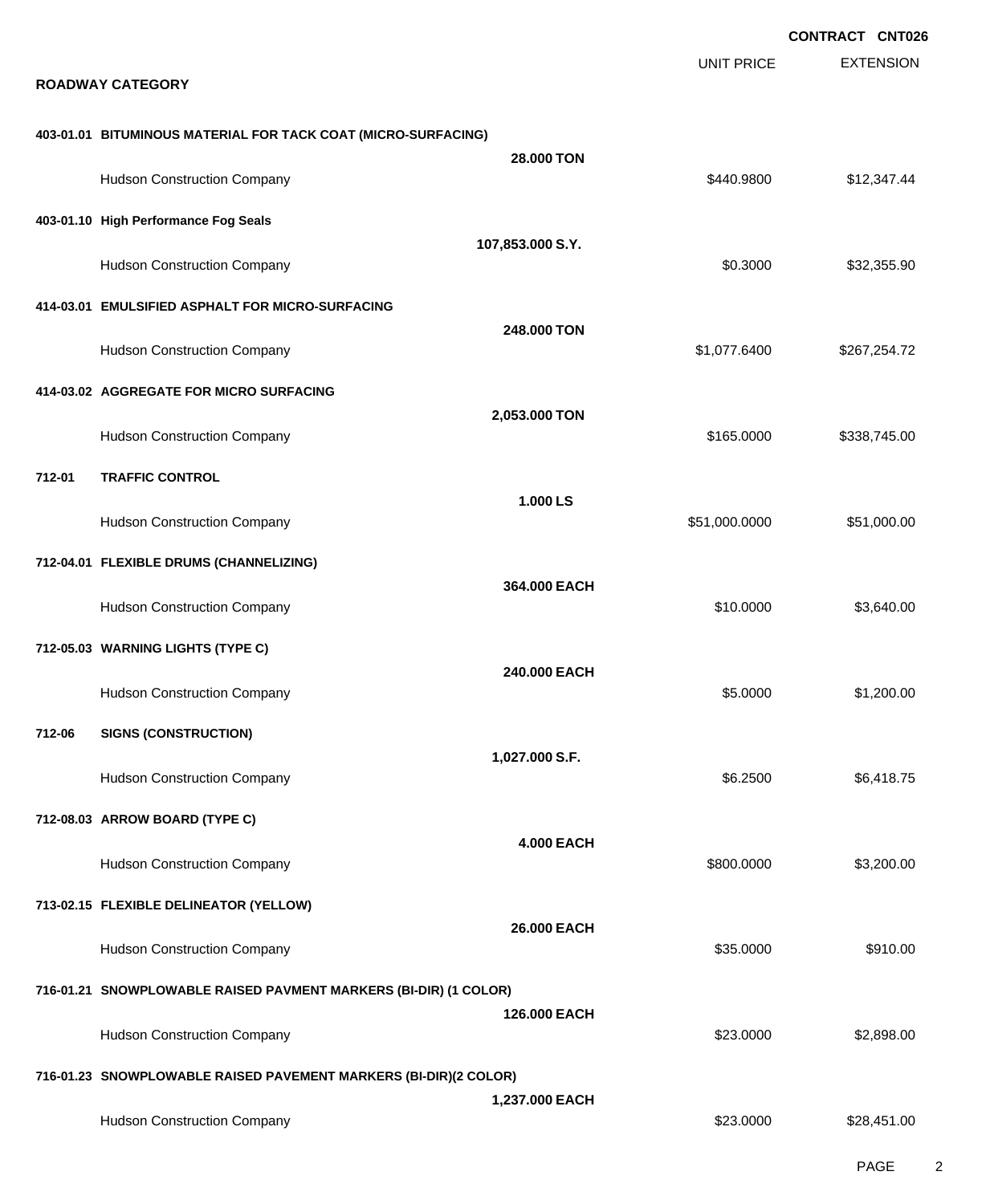|        |                                                                 |                |                   | <b>CONTRACT CNT026</b> |
|--------|-----------------------------------------------------------------|----------------|-------------------|------------------------|
|        |                                                                 |                | <b>UNIT PRICE</b> | <b>EXTENSION</b>       |
|        | 716-01.30 REMOVAL OF SNOWPLOWABLE REFLECTIVE MARKER             |                |                   |                        |
|        | <b>Hudson Construction Company</b>                              | 1,363.000 EACH | \$12.0000         | \$16,356.00            |
|        | 716-02.04 PLASTIC PAVEMENT MARKING(CHANNELIZATION STRIPING)     |                |                   |                        |
|        | <b>Hudson Construction Company</b>                              | 256.000 S.Y.   | \$18.0000         | \$4,608.00             |
|        | 716-02.05 PLASTIC PAVEMENT MARKING (STOP LINE)                  |                |                   |                        |
|        | <b>Hudson Construction Company</b>                              | 685.000 L.F.   | \$10.0000         | \$6,850.00             |
|        | 716-02.06 PLASTIC PAVEMENT MARKING (TURN LANE ARROW)            |                |                   |                        |
|        | <b>Hudson Construction Company</b>                              | 31.000 EACH    | \$150.0000        | \$4,650.00             |
|        | 716-08.04 REMOVAL OF PAVEMENT MARKING (CHANNELIZATION STRIPING) |                |                   |                        |
|        | <b>Hudson Construction Company</b>                              | 256.000 S.Y.   | \$15.0000         | \$3,840.00             |
|        | 716-08.06 REMOVAL OF PAVEMENT MARKING (TURN LANE ARROW)         |                |                   |                        |
|        | <b>Hudson Construction Company</b>                              | 31.000 EACH    | \$50.0000         | \$1,550.00             |
|        | 716-08.20 REMOVAL OF PAVEMENT MARKING (LINE)                    |                |                   |                        |
|        | <b>Hudson Construction Company</b>                              | 4.200 L.M.     | \$750.0000        | \$3,150.00             |
|        | 716-12.02 ENHANCED FLATLINE THERMO PVMT MRKNG (6IN LINE)        |                |                   |                        |
|        | <b>Hudson Construction Company</b>                              | 32.600 L.M.    | \$4,600.0000      | \$149,960.00           |
|        | 716-12.05 ENHANCED FLATLINE THERMO PVMT MRKNG (6IN DOTTED LINE) |                |                   |                        |
|        | <b>Hudson Construction Company</b>                              | 460.000 L.F.   | \$1.0000          | \$460.00               |
| 717-01 | <b>MOBILIZATION</b>                                             |                |                   |                        |
|        |                                                                 | 1.000 LS       |                   |                        |
|        | <b>Hudson Construction Company</b>                              |                | \$43,000.0000     | \$43,000.00            |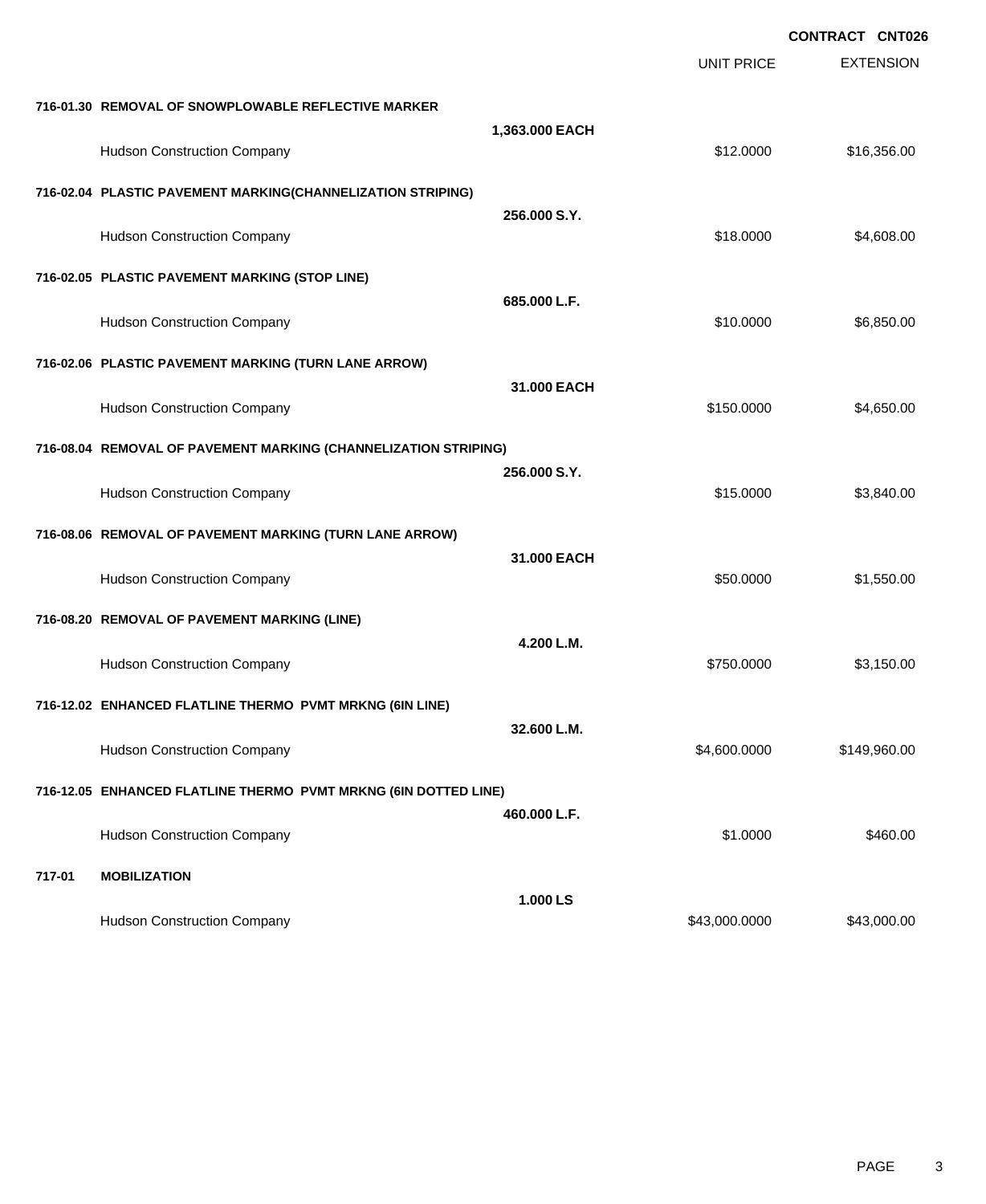Hudson Construction Company **\$982,844.81** 

## **TOTAL CONTRACT**

Hudson Construction Company **\$982,844.81**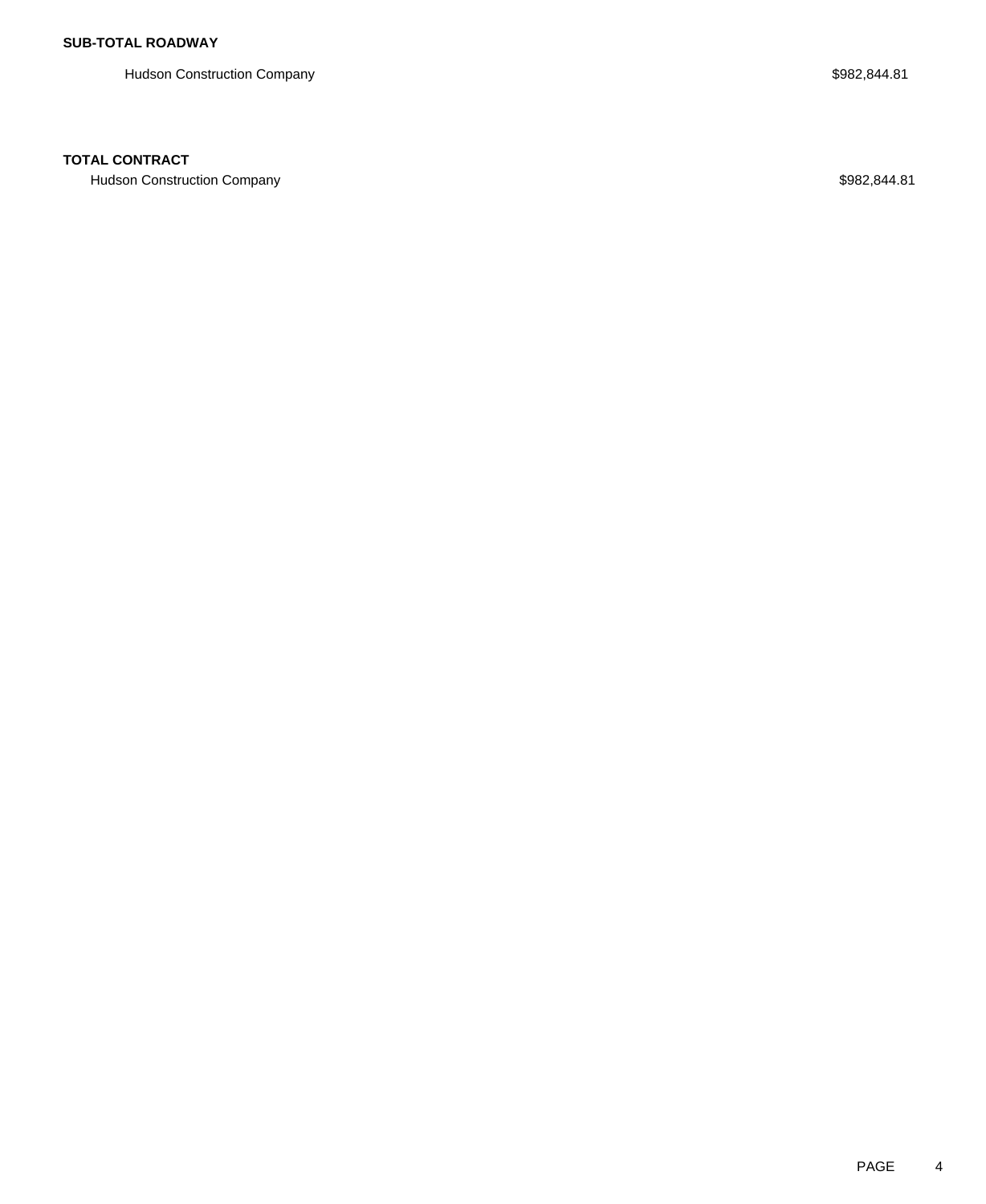#### DAVIDSON COUNTY (Contract No. CNT060 Call 023)

19046-4219-04,HSIP-112(41),19046-3219-94

THE RESURFACING ON U.S. 41A (S.R. 112) FROM SOUTH OF OLD HICKORY BOULEVARD (L.M. 6.61) TO THE CHEATHAM COUNTY LINE (L.M. 12.04).

PROJECT LENGTH - 5.430 MILES

COMPLETION TIME - ON OR BEFORE OCTOBER 31, 2019

DBE GOAL 4.50%

|                                    | TOTAL CONTRACT |
|------------------------------------|----------------|
| Eubank Asphalt Paving & Sealing    | \$1.243.409.00 |
| Rogers Group, Inc.                 | \$1.463.144.92 |
| Vulcan Construction Materials, LLC | \$1,639,337.45 |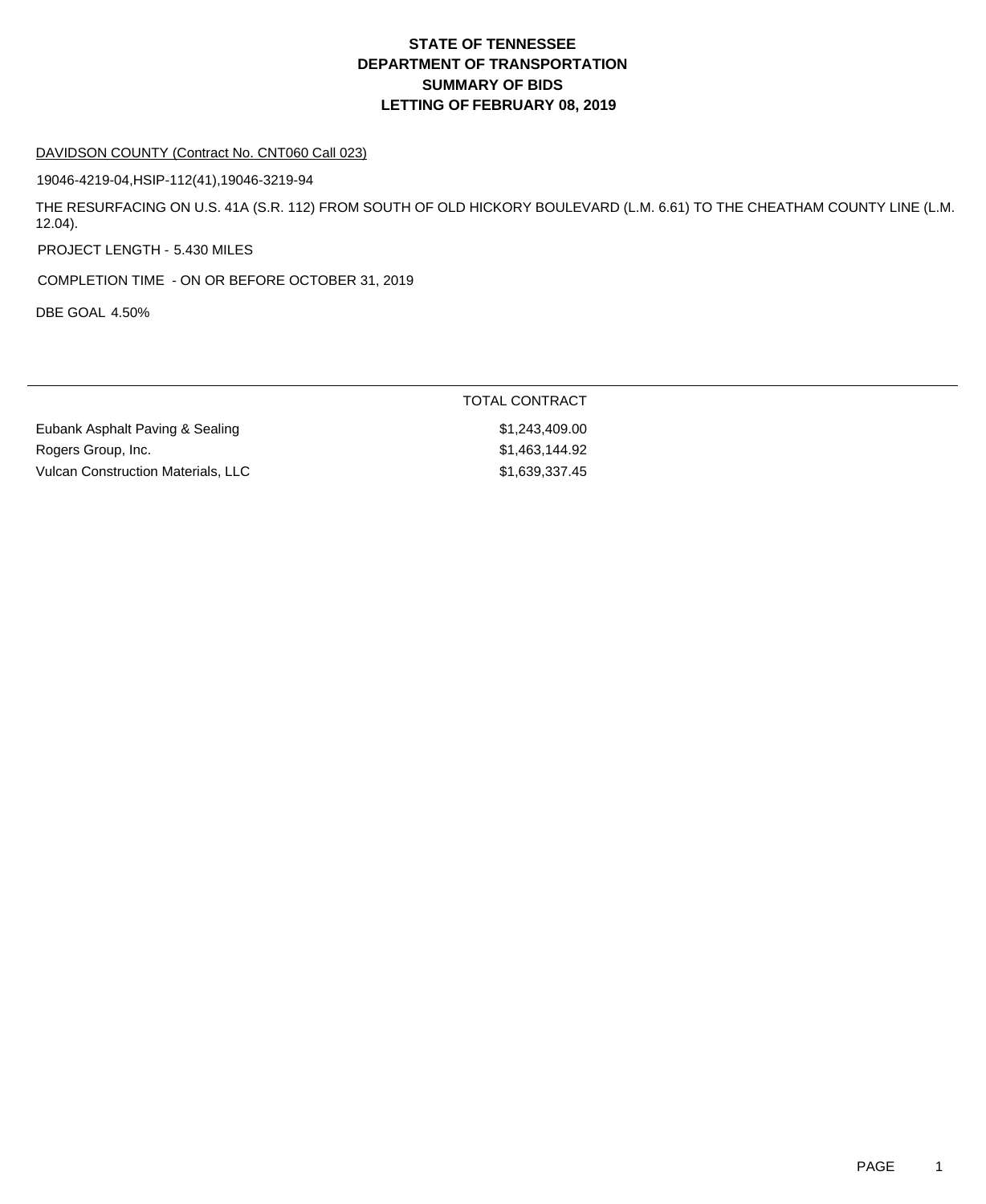EXTENSION UNIT PRICE **ROADWAY CATEGORY 208-01.05 BROOMING & DEGRASSING SHOULDERS 10.900 L.M.** Eubank Asphalt Paving & Sealing \$500.000 \$5,450.00 Rogers Group, Inc. \$21,800.000 \$2,000.0000 \$21,800.000 \$21,800.000 \$25,000 \$21,800.00 \$221,800.00 \$221,800.00 Vulcan Construction Materials, LLC 60000 \$16,350.000 \$16,350.000 \$16,350.00 **303-01 MINERAL AGGREGATE, TYPE A BASE, GRADING D 1,454.000 TON** Eubank Asphalt Paving & Sealing \$18.0000 \$26,172.00 Rogers Group, Inc. \$43,620.00 Vulcan Construction Materials, LLC 60000 \$39,258.00 **307-01.15 ASC MIX (PG64-22) (BPMLC-HM) GRADING CS 500.000 TON** Eubank Asphalt Paving & Sealing \$95.0000 \$47,500.00 Rogers Group, Inc. \$60,000.00 \$60,000.00 \$60,000.00 \$60,000.00 \$60,000.00 \$60,000.00 \$60,000.00 \$60,000.00 \$60 Vulcan Construction Materials, LLC 667,500.00 \$67,500.00 \$67,500.00 **403-01 BITUMINOUS MATERIAL FOR TACK COAT (TC) 54.000 TON** Eubank Asphalt Paving & Sealing \$450.000 \$24,300.00 Rogers Group, Inc. \$800.000 \$43,200.00 Vulcan Construction Materials, LLC 60000 \$44,550.00 **411-01.10 ACS MIX(PG64-22) GRADING D 8,333.000 TON** Eubank Asphalt Paving & Sealing \$90.000 \$749,970.00 Rogers Group, Inc. 66 and the state of the state of the state of the state of the state of the state of the state of the state of the state of the state of the state of the state of the state of the state of the state of t Vulcan Construction Materials, LLC 6. 2002 12:00 12:00 \$115.0000 \$958,295.00 **411-12.03 SCORING FOR RUMBLE STRIPE (NON-CONTINUOUS) (8IN WIDTH) 7.800 L.M.** Eubank Asphalt Paving & Sealing \$500.000 \$3,900.00 Rogers Group, Inc. \$595.0000 \$4,641.00 Vulcan Construction Materials, LLC 60000 \$4,719.00 **415-01.01 COLD PLANING BITUMINOUS PAVEMENT 8,255.000 TON** Eubank Asphalt Paving & Sealing \$25 and \$181,610.00 Rogers Group, Inc. \$159,321.50 Vulcan Construction Materials, LLC 60000 \$255,905.00 **611-09.01 ADJUSTMENT OF EXISTING CATCHBASIN 2.000 EACH** Eubank Asphalt Paving & Sealing \$500.0000 \$1,000.00 Rogers Group, Inc. \$1,450.00 \$1,450.00

Vulcan Construction Materials, LLC 60000 \$1,470.00

PAGE 2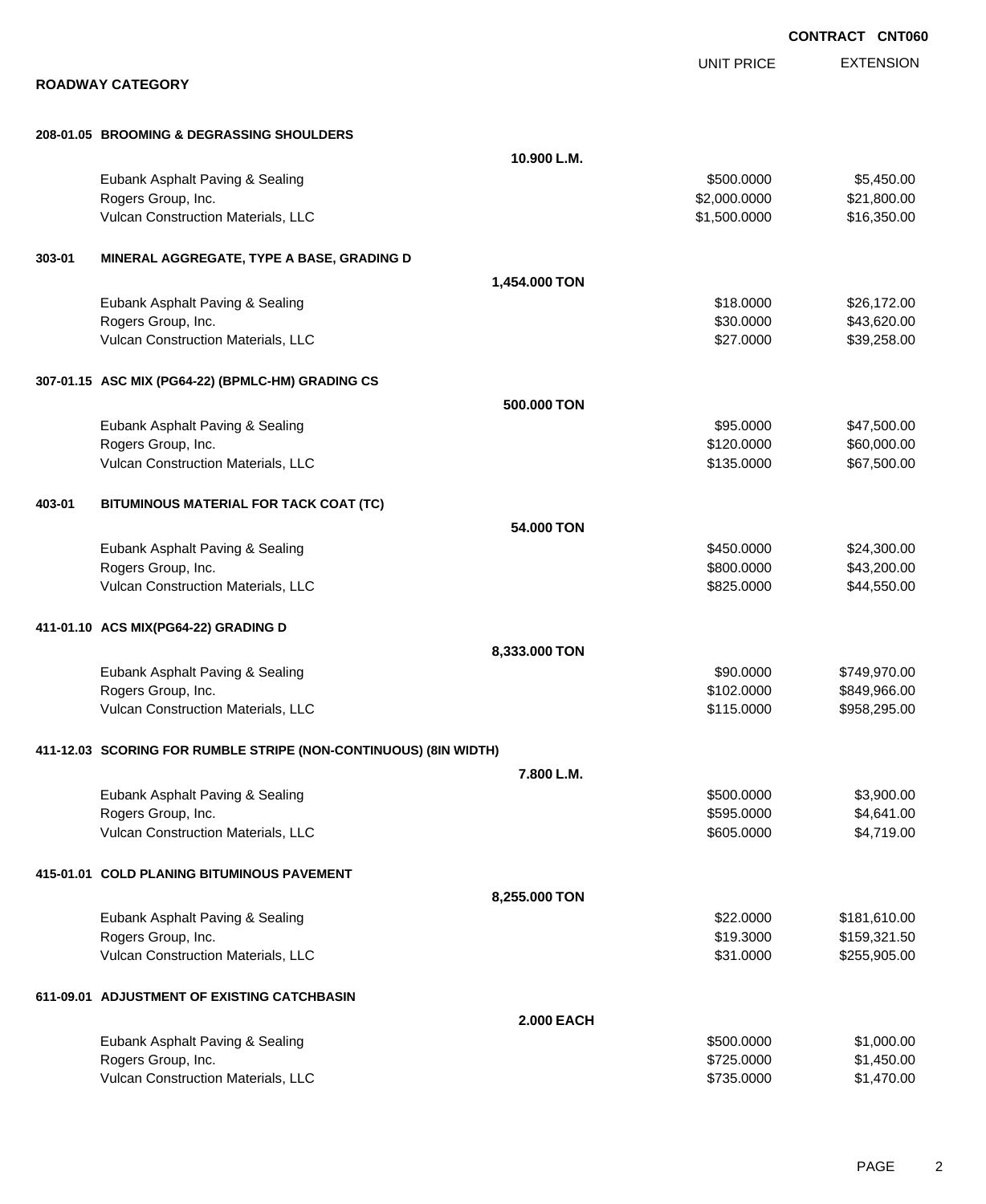|        |                                                                   |                    | <b>UNIT PRICE</b> | <b>EXTENSION</b> |
|--------|-------------------------------------------------------------------|--------------------|-------------------|------------------|
| 712-01 | <b>TRAFFIC CONTROL</b>                                            |                    |                   |                  |
|        |                                                                   | 1.000 LS           |                   |                  |
|        | Eubank Asphalt Paving & Sealing                                   |                    | \$10,000.0000     | \$10,000.00      |
|        | Rogers Group, Inc.                                                |                    | \$68,000.0000     | \$68,000.00      |
|        | Vulcan Construction Materials, LLC                                |                    | \$60,000.0000     | \$60,000.00      |
|        | 712-04.01 FLEXIBLE DRUMS (CHANNELIZING)                           |                    |                   |                  |
|        |                                                                   | <b>25.000 EACH</b> |                   |                  |
|        | Eubank Asphalt Paving & Sealing                                   |                    | \$10.0000         | \$250.00         |
|        | Rogers Group, Inc.                                                |                    | \$13.3000         | \$332.50         |
|        | Vulcan Construction Materials, LLC                                |                    | \$5.0000          | \$125.00         |
|        | 712-05.01 WARNING LIGHTS (TYPE A)                                 |                    |                   |                  |
|        |                                                                   | <b>4.000 EACH</b>  |                   |                  |
|        | Eubank Asphalt Paving & Sealing                                   |                    | \$5.0000          | \$20.00          |
|        | Rogers Group, Inc.                                                |                    | \$13.3000         | \$53.20          |
|        | Vulcan Construction Materials, LLC                                |                    | \$5.0000          | \$20.00          |
| 712-06 | <b>SIGNS (CONSTRUCTION)</b>                                       |                    |                   |                  |
|        |                                                                   | 1,848.000 S.F.     |                   |                  |
|        | Eubank Asphalt Paving & Sealing                                   |                    | \$9.0000          | \$16,632.00      |
|        | Rogers Group, Inc.                                                |                    | \$6.8000          | \$12,566.40      |
|        | Vulcan Construction Materials, LLC                                |                    | \$9.5000          | \$17,556.00      |
|        | 716-01.21 SNOWPLOWABLE RAISED PAVMENT MARKERS (BI-DIR) (1 COLOR)  |                    |                   |                  |
|        |                                                                   | 456,000 EACH       |                   |                  |
|        | Eubank Asphalt Paving & Sealing                                   |                    | \$25.0000         | \$11,400.00      |
|        | Rogers Group, Inc.                                                |                    | \$25.8000         | \$11,764.80      |
|        | Vulcan Construction Materials, LLC                                |                    | \$26.5000         | \$12,084.00      |
|        | 716-01.22 SNOWPLOWABLE RAISED PAVMENT MARKERS (MONO-DIR)(1 COLOR) |                    |                   |                  |
|        |                                                                   | 89.000 EACH        |                   |                  |
|        | Eubank Asphalt Paving & Sealing                                   |                    | \$25.0000         | \$2,225.00       |
|        | Rogers Group, Inc.                                                |                    | \$25.8000         | \$2,296.20       |
|        | Vulcan Construction Materials, LLC                                |                    | \$26.5000         | \$2,358.50       |
|        | 716-02.05 PLASTIC PAVEMENT MARKING (STOP LINE)                    |                    |                   |                  |
|        |                                                                   | 133.000 L.F.       |                   |                  |
|        | Eubank Asphalt Paving & Sealing                                   |                    | \$15.0000         | \$1,995.00       |
|        | Rogers Group, Inc.                                                |                    | \$15.5000         | \$2,061.50       |
|        | Vulcan Construction Materials, LLC                                |                    | \$16.0000         | \$2,128.00       |
|        | 716-02.06 PLASTIC PAVEMENT MARKING (TURN LANE ARROW)              |                    |                   |                  |
|        |                                                                   | <b>4.000 EACH</b>  |                   |                  |
|        | Eubank Asphalt Paving & Sealing                                   |                    | \$150.0000        | \$600.00         |
|        | Rogers Group, Inc.                                                |                    | \$155.0000        | \$620.00         |
|        | Vulcan Construction Materials, LLC                                |                    | \$158.0000        | \$632.00         |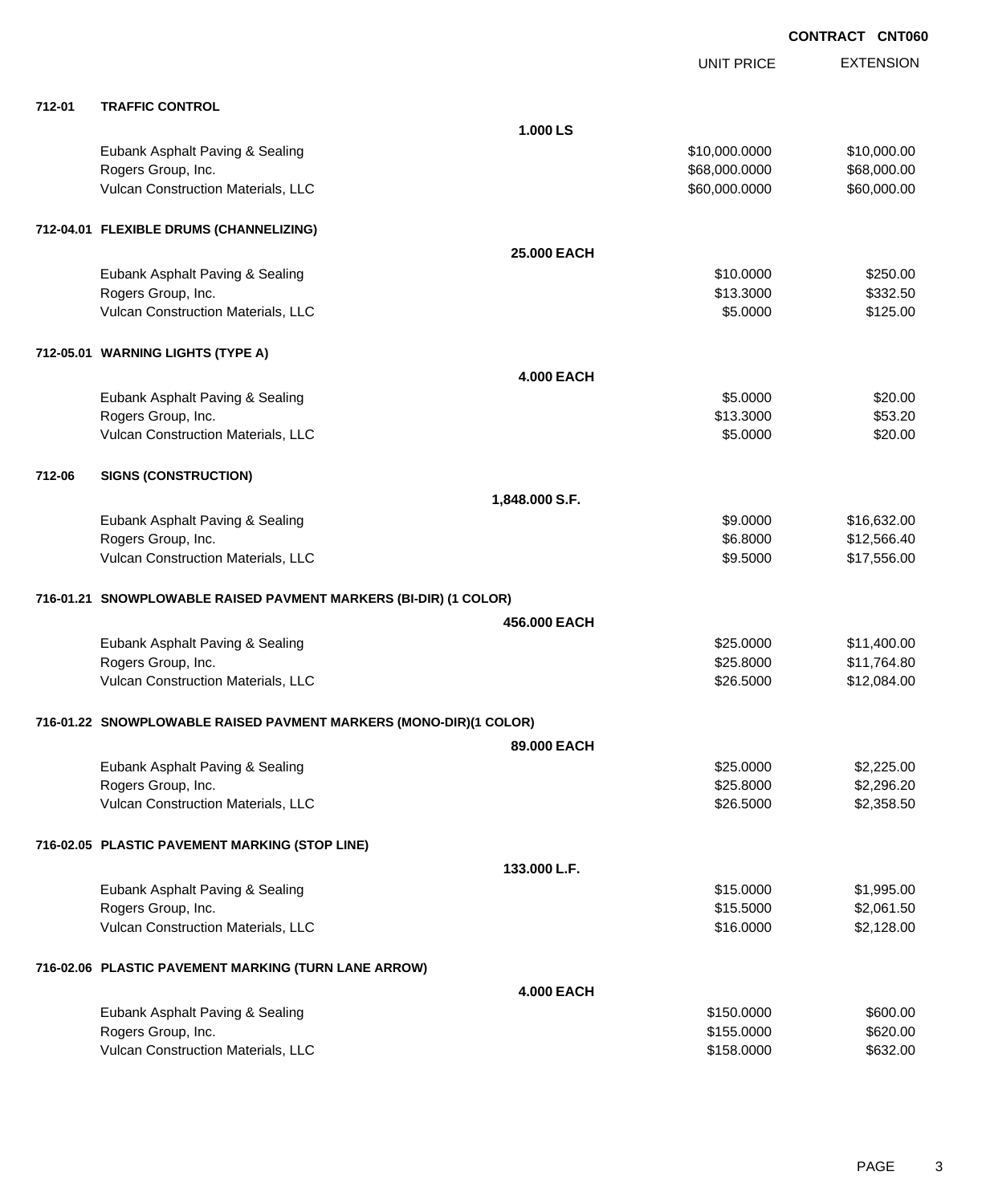|        |                                                          |                   |                   | <b>CONTRACT CNT060</b> |
|--------|----------------------------------------------------------|-------------------|-------------------|------------------------|
|        |                                                          |                   | <b>UNIT PRICE</b> | <b>EXTENSION</b>       |
|        | 716-02.11 PLASTIC PAVEMENT MARKING (6" DOTTED LINE)      |                   |                   |                        |
|        |                                                          | 185.000 L.F.      |                   |                        |
|        | Eubank Asphalt Paving & Sealing                          |                   | \$2.0000          | \$370.00               |
|        | Rogers Group, Inc.                                       |                   | \$2.0800          | \$384.80               |
|        | Vulcan Construction Materials, LLC                       |                   | \$2.5000          | \$462.50               |
|        | 716-04.01 PLASTIC PAVEMENT MARKING (STRAIGHT-TURN ARROW) |                   |                   |                        |
|        |                                                          | <b>4.000 EACH</b> |                   |                        |
|        | Eubank Asphalt Paving & Sealing                          |                   | \$300.0000        | \$1,200.00             |
|        | Rogers Group, Inc.                                       |                   | \$310.0000        | \$1,240.00             |
|        | Vulcan Construction Materials, LLC                       |                   | \$315.0000        | \$1,260.00             |
|        | 716-05.01 PAINTED PAVEMENT MARKING (4" LINE)             |                   |                   |                        |
|        |                                                          | 22.500 L.M.       |                   |                        |
|        | Eubank Asphalt Paving & Sealing                          |                   | \$750.0000        | \$16,875.00            |
|        | Rogers Group, Inc.                                       |                   | \$775.0000        | \$17,437.50            |
|        | Vulcan Construction Materials, LLC                       |                   | \$787.5000        | \$17,718.75            |
|        | 716-12.02 ENHANCED FLATLINE THERMO PVMT MRKNG (6IN LINE) |                   |                   |                        |
|        |                                                          | 11.600 L.M.       |                   |                        |
|        | Eubank Asphalt Paving & Sealing                          |                   | \$5,000.0000      | \$58,000.00            |
|        | Rogers Group, Inc.                                       |                   | \$5,160.0000      | \$59,856.00            |
|        | Vulcan Construction Materials, LLC                       |                   | \$5,250.0000      | \$60,900.00            |
|        | 716-13.02 SPRAY THERMO PVMT MRKNG (60 mil) (6IN LINE)    |                   |                   |                        |
|        |                                                          | 10.900 L.M.       |                   |                        |
|        | Eubank Asphalt Paving & Sealing                          |                   | \$2,800.0000      | \$30,520.00            |
|        | Rogers Group, Inc.                                       |                   | \$2,900.0000      | \$31,610.00            |
|        | Vulcan Construction Materials, LLC                       |                   | \$2,940.0000      | \$32,046.00            |
| 717-01 | <b>MOBILIZATION</b>                                      |                   |                   |                        |
|        |                                                          | 1.000 LS          |                   |                        |
|        | Eubank Asphalt Paving & Sealing                          |                   | \$45,000.0000     | \$45,000.00            |
|        | Rogers Group, Inc.                                       |                   | \$67,000.0000     | \$67,000.00            |
|        | Vulcan Construction Materials, LLC                       |                   | \$40,000.0000     | \$40,000.00            |
|        | 730-14.02 SAW SLOT                                       |                   |                   |                        |
|        |                                                          | 802.000 L.F.      |                   |                        |
|        | Eubank Asphalt Paving & Sealing                          |                   | \$6.0000          | \$4,812.00             |
|        | Rogers Group, Inc.                                       |                   | \$3.7000          | \$2,967.40             |
|        | Vulcan Construction Materials, LLC                       |                   | \$3.7500          | \$3,007.50             |
|        | 730-14.03 LOOP WIRE                                      |                   |                   |                        |
|        |                                                          | 1,804.000 L.F.    |                   |                        |
|        | Eubank Asphalt Paving & Sealing                          |                   | \$2.0000          | \$3,608.00             |
|        | Rogers Group, Inc.                                       |                   | \$0.5300          | \$956.12               |
|        | Vulcan Construction Materials, LLC                       |                   | \$0.5500          | \$992.20               |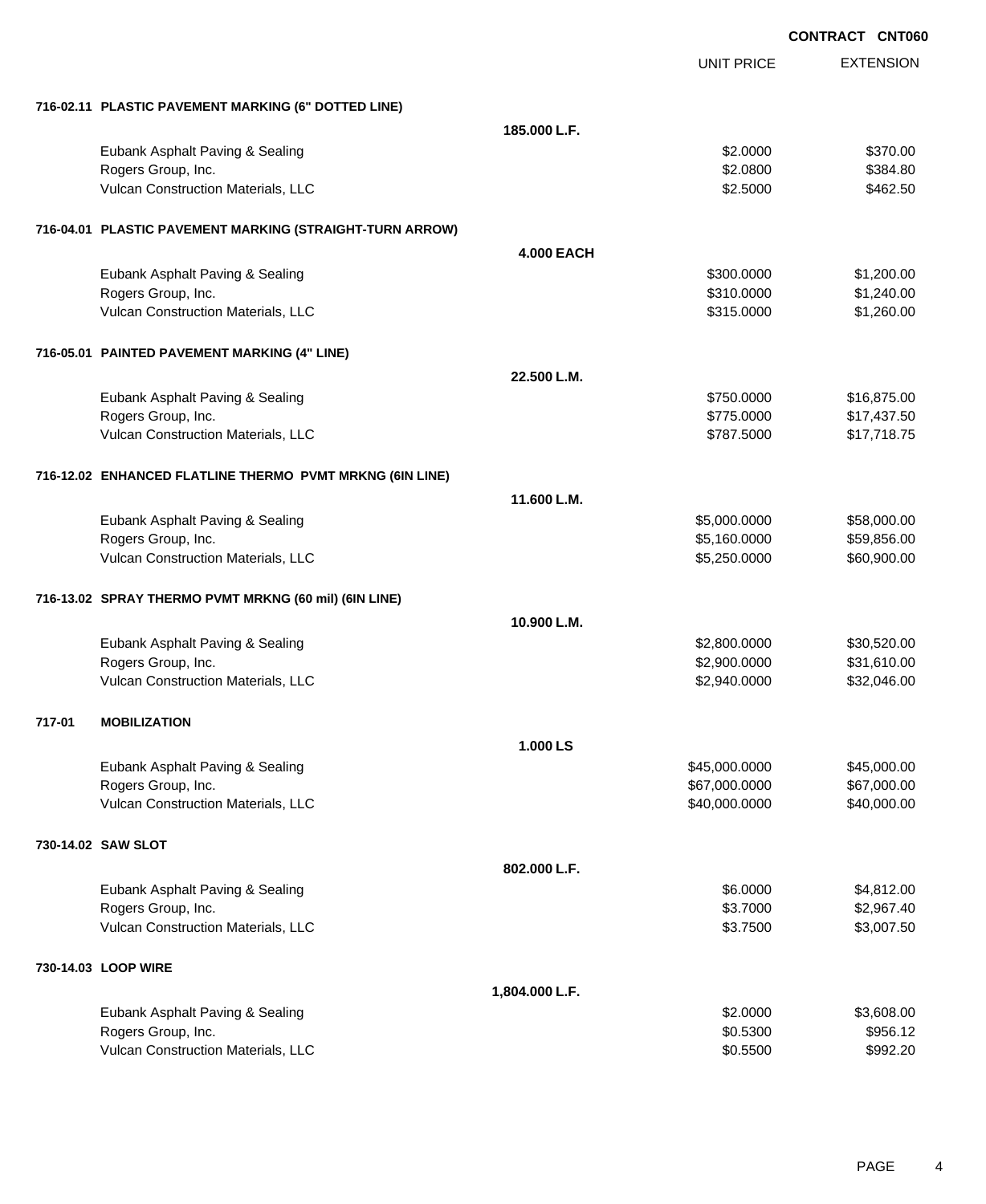## **SUB-TOTAL ROADWAY**

Eubank Asphalt Paving & Sealing  $$1,243,409.00$ Rogers Group, Inc. \$1,463,144.92 Vulcan Construction Materials, LLC 639,337.45

# **TOTAL CONTRACT**

| Eubank Asphalt Paving & Sealing           | \$1,243,409.00 |
|-------------------------------------------|----------------|
| Rogers Group, Inc.                        | \$1,463,144.92 |
| <b>Vulcan Construction Materials, LLC</b> | \$1,639,337.45 |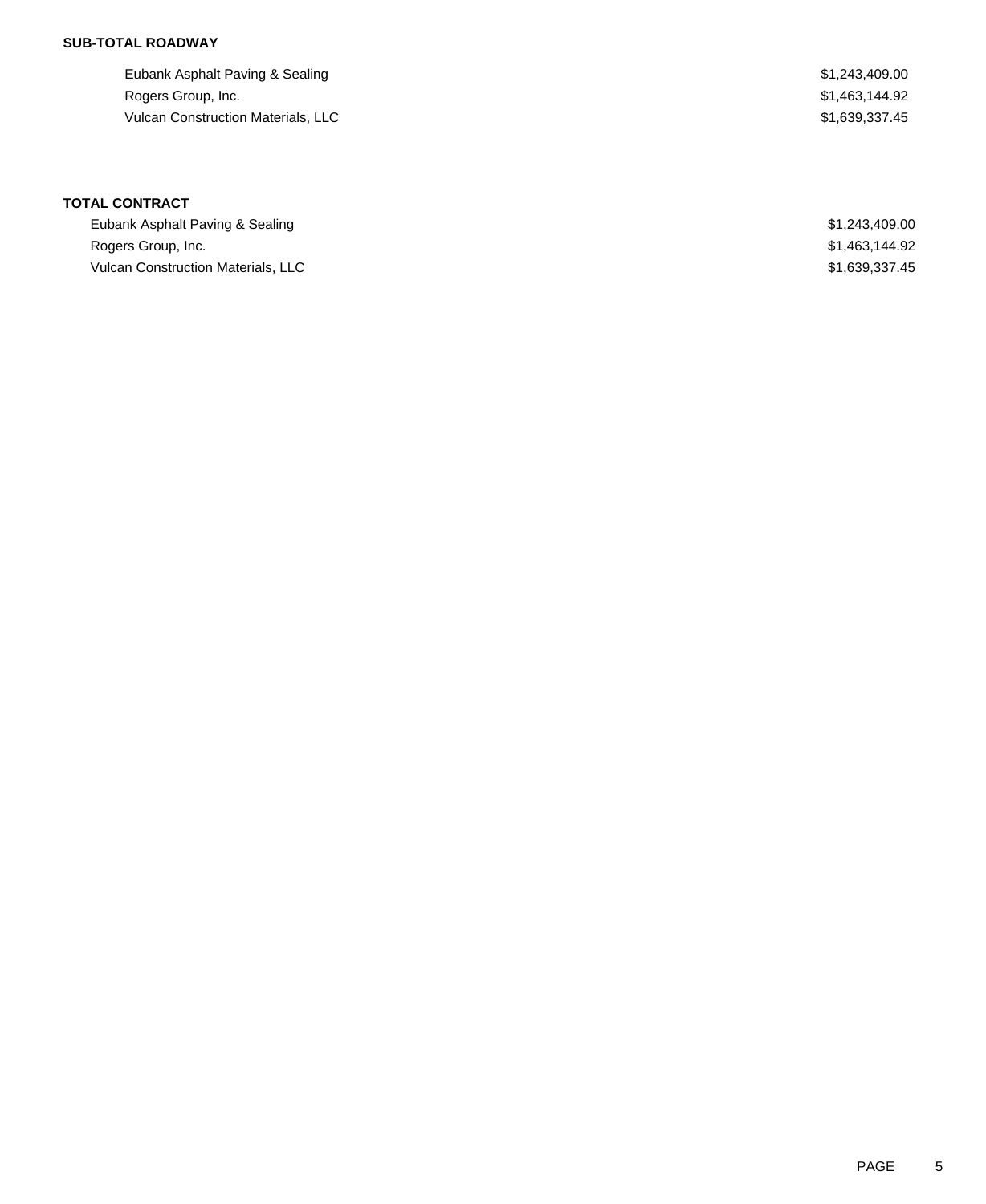#### DAVIDSON COUNTY (Contract No. CNT001 Call 024)

19948-4107-04

THE REPAIR OF THE BRIDGES ON ARLINGTON AVENUE OVER I-40 (L.M. 0.12 AND L.M. 0.17) AND ON U.S. 41 (U.S. 70S, S.R. 1) OVER MILL CREEK (L.M. 21.99).

PROJECT LENGTH - 0.130 MILES

COMPLETION TIME - ON OR BEFORE AUGUST 31, 2019

|                                      | TOTAL CONTRACT |
|--------------------------------------|----------------|
| Bell & Associates Construction, LP   | \$537,500.00   |
| Mid-State Construction Company, Inc. | \$760,657.86   |
| Kiewit Infrastructure South Co.      | \$770,595.04   |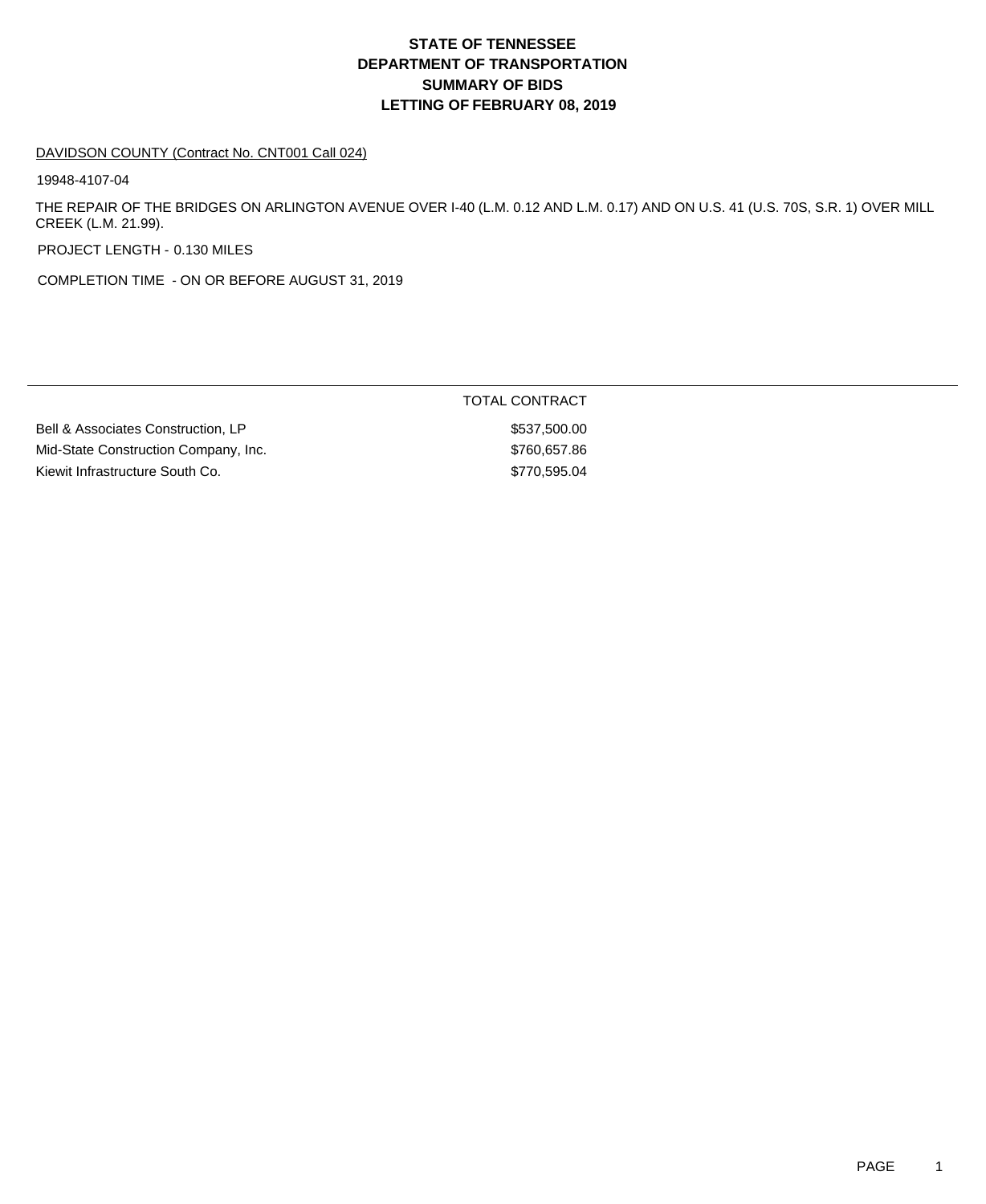|        |                                               |                  |                   | <b>CONTRACT CNT001</b> |
|--------|-----------------------------------------------|------------------|-------------------|------------------------|
|        |                                               |                  | <b>UNIT PRICE</b> | <b>EXTENSION</b>       |
|        | <b>ROADWAY CATEGORY</b>                       |                  |                   |                        |
| 105-01 | <b>CONSTRUCTION STAKES, LINES AND GRADES</b>  |                  |                   |                        |
|        |                                               | 1.000 LS         |                   |                        |
|        | Bell & Associates Construction, LP            |                  | \$2,000.0000      | \$2,000.00             |
|        | Mid-State Construction Company, Inc.          |                  | \$2,534.2000      | \$2,534.20             |
|        | Kiewit Infrastructure South Co.               |                  | \$5,000.0000      | \$5,000.00             |
|        | 203-30.01 ROADWAY APPROACHES                  |                  |                   |                        |
|        |                                               | 1.000 LS         |                   |                        |
|        | Bell & Associates Construction, LP            |                  | \$5,000.0000      | \$5,000.00             |
|        | Mid-State Construction Company, Inc.          |                  | \$19,006.5000     | \$19,006.50            |
|        | Kiewit Infrastructure South Co.               |                  | \$40,000.0000     | \$40,000.00            |
| 209-05 | <b>SEDIMENT REMOVAL</b>                       |                  |                   |                        |
|        |                                               | 5.000 C.Y.       |                   |                        |
|        | Bell & Associates Construction, LP            |                  | \$5.0000          | \$25.00                |
|        | Mid-State Construction Company, Inc.          |                  | \$126.7200        | \$633.60               |
|        | Kiewit Infrastructure South Co.               |                  | \$100.0000        | \$500.00               |
|        | 209-08.02 TEMPORARY SILT FENCE (WITH BACKING) |                  |                   |                        |
|        |                                               | 430.000 L.F.     |                   |                        |
|        | Bell & Associates Construction, LP            |                  | \$5.0000          | \$2,150.00             |
|        | Mid-State Construction Company, Inc.          |                  | \$3.8000          | \$1,634.00             |
|        | Kiewit Infrastructure South Co.               |                  | \$12.0000         | \$5,160.00             |
| 403-01 | BITUMINOUS MATERIAL FOR TACK COAT (TC)        |                  |                   |                        |
|        |                                               | <b>1.000 TON</b> |                   |                        |
|        | Bell & Associates Construction, LP            |                  | \$1,725.0000      | \$1,725.00             |
|        | Mid-State Construction Company, Inc.          |                  | \$1,900.6500      | \$1,900.65             |
|        | Kiewit Infrastructure South Co.               |                  | \$1,800.0000      | \$1,800.00             |
|        | 411-02.10 ACS MIX(PG70-22) GRADING D          |                  |                   |                        |
|        |                                               | 58.000 TON       |                   |                        |
|        | Bell & Associates Construction, LP            |                  | \$350.0000        | \$20,300.00            |
|        | Mid-State Construction Company, Inc.          |                  | \$364.9200        | \$21,165.36            |
|        | Kiewit Infrastructure South Co.               |                  | \$360.0000        | \$20,880.00            |
|        | 415-01.02 COLD PLANING BITUMINOUS PAVEMENT    |                  |                   |                        |
|        |                                               | 868.000 S.Y.     |                   |                        |
|        | Bell & Associates Construction, LP            |                  | \$20.0000         | \$17,360.00            |
|        | Mid-State Construction Company, Inc.          |                  | \$22.1700         | \$19,243.56            |
|        | Kiewit Infrastructure South Co.               |                  | \$18.0000         | \$15,624.00            |
|        | 701-01.02 CONCRETE SIDEWALK (6 ")             |                  |                   |                        |
|        |                                               | 75.000 S.F.      |                   |                        |
|        | Bell & Associates Construction, LP            |                  | \$30.0000         | \$2,250.00             |
|        | Mid-State Construction Company, Inc.          |                  | \$63.3600         | \$4,752.00             |
|        | Kiewit Infrastructure South Co.               |                  | \$50.0000         | \$3,750.00             |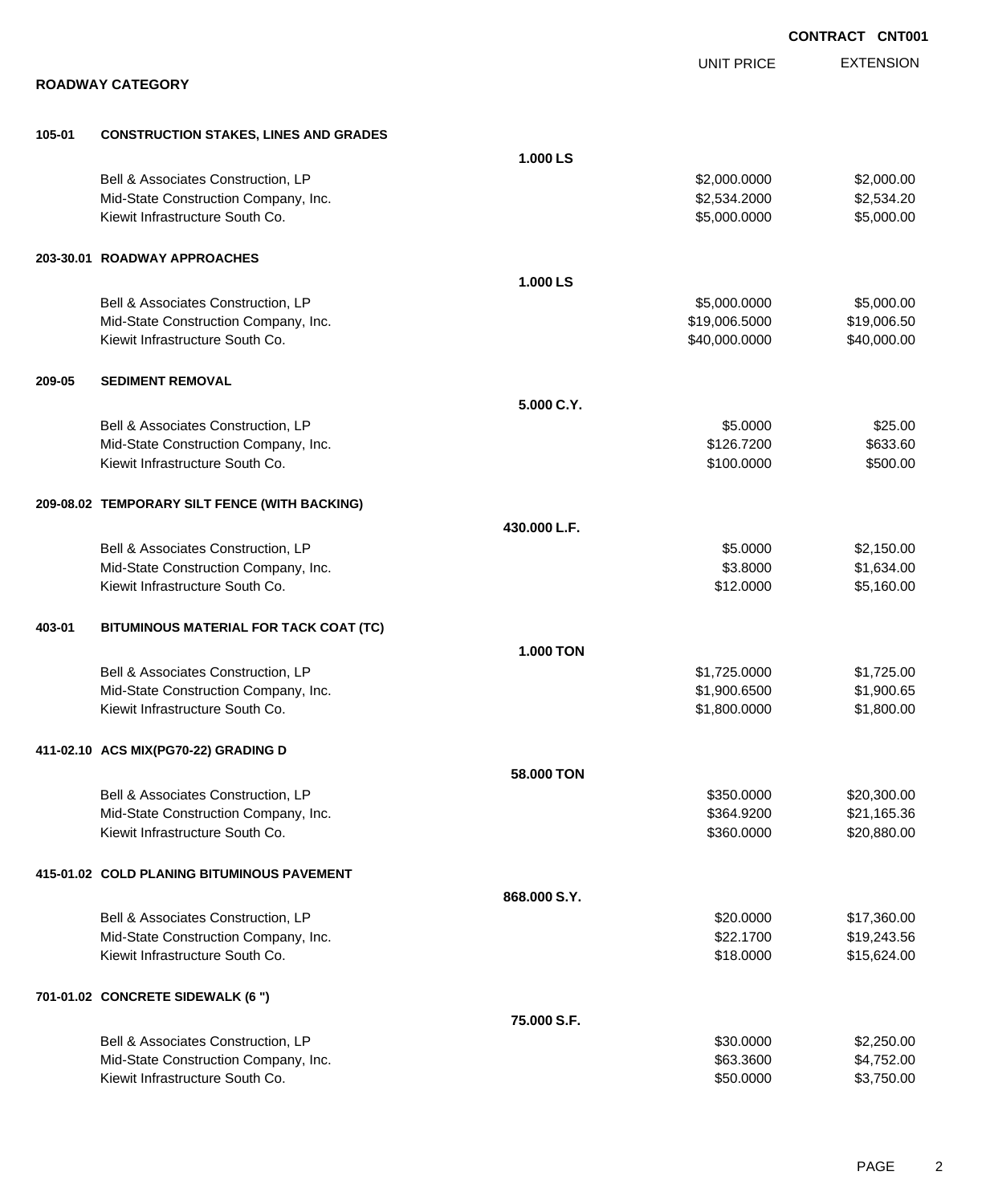|        |                                                                |                   | <b>UNIT PRICE</b> | <b>EXTENSION</b> |
|--------|----------------------------------------------------------------|-------------------|-------------------|------------------|
|        | 705-08.11 PORTABLE IMPACT ATTENUATOR NCHRP350 TL-3             |                   |                   |                  |
|        |                                                                | <b>1.000 EACH</b> |                   |                  |
|        | Bell & Associates Construction, LP                             |                   | \$4,500.0000      | \$4,500.00       |
|        | Mid-State Construction Company, Inc.                           |                   | \$5,258.4700      | \$5,258.47       |
|        | Kiewit Infrastructure South Co.                                |                   | \$6,500.0000      | \$6,500.00       |
|        | 707-01.11 CHAIN LINK FENCE (6 FOOT)                            |                   |                   |                  |
|        |                                                                | 285.000 L.F.      |                   |                  |
|        | Bell & Associates Construction, LP                             |                   | \$15.0000         | \$4,275.00       |
|        | Mid-State Construction Company, Inc.                           |                   | \$17.1100         | \$4,876.35       |
|        | Kiewit Infrastructure South Co.                                |                   | \$20.0000         | \$5,700.00       |
|        | 707-01.13 GATE - CHAIN-LINK FENCE-6 FOOT (6' X 4' SINGLE GATE) |                   |                   |                  |
|        |                                                                | <b>2.000 EACH</b> |                   |                  |
|        | Bell & Associates Construction, LP                             |                   | \$1,025.0000      | \$2,050.00       |
|        | Mid-State Construction Company, Inc.                           |                   | \$1,140.3900      | \$2,280.78       |
|        | Kiewit Infrastructure South Co.                                |                   | \$1,000.0000      | \$2,000.00       |
|        | 707-01.14 GATE - CHAIN-LINK FENCE-6 FOOT (6' x 8' DOUBLE GATE) |                   |                   |                  |
|        |                                                                | <b>1.000 EACH</b> |                   |                  |
|        | Bell & Associates Construction, LP                             |                   | \$1,100.0000      | \$1,100.00       |
|        | Mid-State Construction Company, Inc.                           |                   | \$1,203.7500      | \$1,203.75       |
|        | Kiewit Infrastructure South Co.                                |                   | \$1,000.0000      | \$1,000.00       |
|        | 707-06.01 REMOVAL OF FENCE (SEE PLANS)                         |                   |                   |                  |
|        |                                                                | 285.000 L.F.      |                   |                  |
|        | Bell & Associates Construction, LP                             |                   | \$5.7500          | \$1,638.75       |
|        | Mid-State Construction Company, Inc.                           |                   | \$6.3400          | \$1,806.90       |
|        | Kiewit Infrastructure South Co.                                |                   | \$6.0000          | \$1,710.00       |
|        | 709-05.05 MACHINED RIP-RAP (CLASS A-3)                         |                   |                   |                  |
|        |                                                                | 50,000 TON        |                   |                  |
|        | Bell & Associates Construction, LP                             |                   | \$29.0000         | \$1,450.00       |
|        | Mid-State Construction Company, Inc.                           |                   | \$60.5100         | \$3,025.50       |
|        | Kiewit Infrastructure South Co.                                |                   | \$200.0000        | \$10,000.00      |
|        | 709-05.06 MACHINED RIP-RAP (CLASS A-1)                         |                   |                   |                  |
|        |                                                                | 50.000 TON        |                   |                  |
|        | Bell & Associates Construction, LP                             |                   | \$50.0000         | \$2,500.00       |
|        | Mid-State Construction Company, Inc.                           |                   | \$60.5600         | \$3,028.00       |
|        | Kiewit Infrastructure South Co.                                |                   | \$200.0000        | \$10,000.00      |
| 712-01 | <b>TRAFFIC CONTROL</b>                                         |                   |                   |                  |
|        |                                                                | 1.000 LS          |                   |                  |
|        | Bell & Associates Construction, LP                             |                   | \$21,686.4500     | \$21,686.45      |
|        | Mid-State Construction Company, Inc.                           |                   | \$59,492.2700     | \$59,492.27      |
|        | Kiewit Infrastructure South Co.                                |                   | \$50,000.0000     | \$50,000.00      |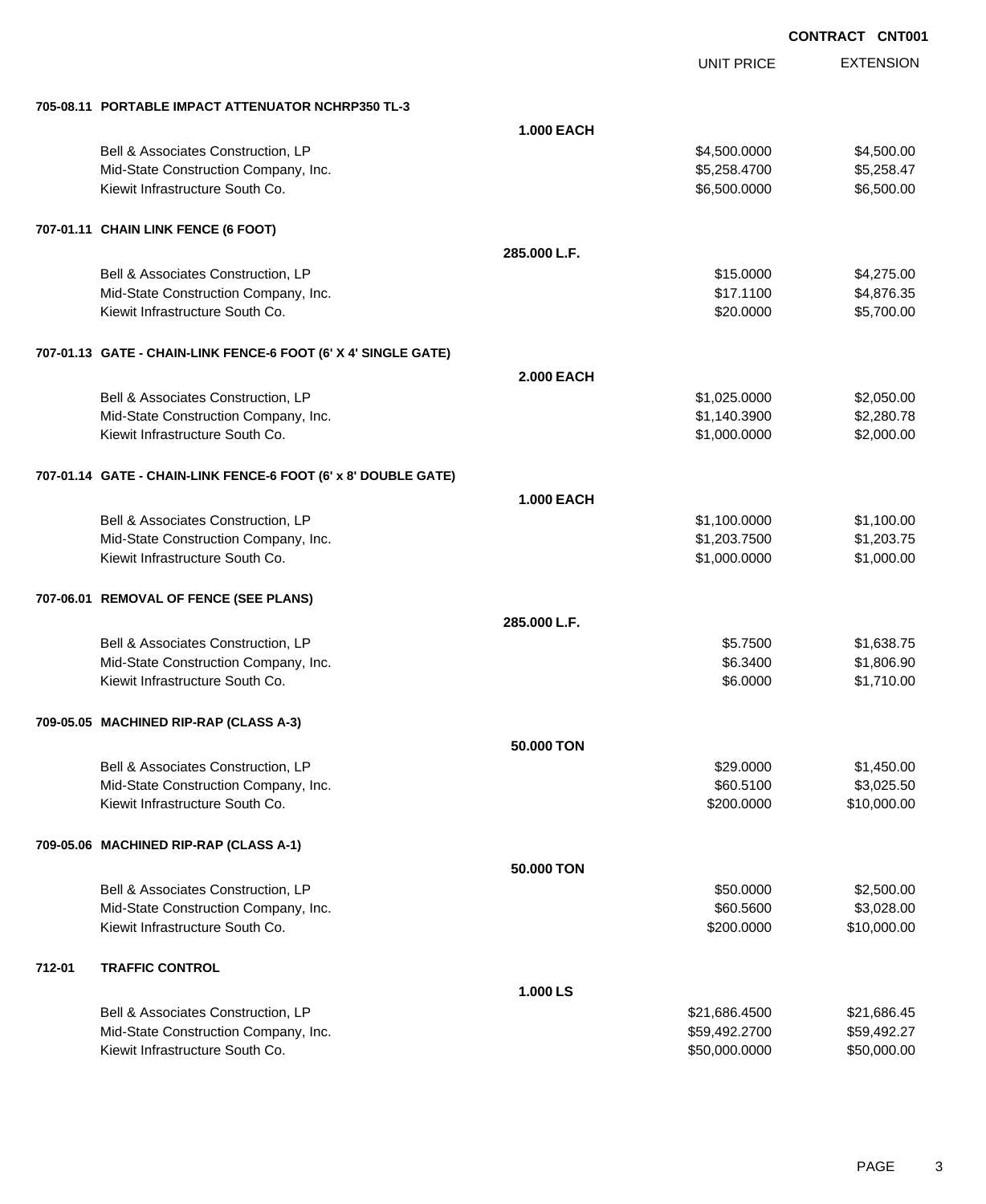EXTENSION **CONTRACT CNT001** UNIT PRICE **712-02.02 INTERCONNECTED PORTABLE BARRIER RAIL 150.000 L.F.** Bell & Associates Construction, LP 6,000.00 \$6,000.00 \$6,000.00 Mid-State Construction Company, Inc. 664.7100 \$9,706.50 Kiewit Infrastructure South Co. **\$90.000 \$13,500.00** \$13,500.00 **712-04.01 FLEXIBLE DRUMS (CHANNELIZING) 177.000 EACH** Bell & Associates Construction, LP 6,549.00 Mid-State Construction Company, Inc. 6. The Construction Company, Inc. 6. The Construction Company, Inc. 6. The Construction Company, Inc. 6. The Construction Company, Inc. 6. The Construction Company, Inc. 6. The Construc Kiewit Infrastructure South Co. **\$38.0000 \$6,726.00** \$6,726.00 **712-06 SIGNS (CONSTRUCTION) 1,184.000 S.F.** Bell & Associates Construction, LP 68,288.00 Mid-State Construction Company, Inc. 6. The Construction Company, Inc. 6. The Construction Company, Inc. 6. The Construction Company, Inc. 6. The Construction Company, Inc. 6. The Construction Company, Inc. 6. The Construc Kiewit Infrastructure South Co. **68,524.80** \$8,524.80 **712-07.03 TEMPORARY BARRICADES (TYPE III) 144.000 L.F.** Bell & Associates Construction, LP 66 and the state of the state of the state of the state of the state of the state of the state of the state of the state of the state of the state of the state of the state of the state o Mid-State Construction Company, Inc. 6. The Construction Company, Inc. 6. The Construction Company, Inc. 6. The Construction Company, Inc. 6. The Construction Company, Inc. 6. The Construction Company, Inc. 6. The Construc Kiewit Infrastructure South Co. **\$36.0000** \$5,184.00 **712-09.02 REMOVABLE PAVEMENT MARKING (8" BARRIER LINE) 3,960.000 L.F.** Bell & Associates Construction, LP 611,880.00 Mid-State Construction Company, Inc. 6. The Construction Company, Inc. 6. The Construction Company, Inc. 6. The Construction Company, Inc. 6. The Construction Company, Inc. 6. The Construction Company, Inc. 6. The Construc Kiewit Infrastructure South Co. **\$14,256.00** \$14,256.00 **712-08.10 MOBILE MESSAGE SIGN UNIT W/ATTENUATOR 150.000 HOUR** Bell & Associates Construction, LP **\$115.0000** \$17,250.00 Mid-State Construction Company, Inc.  $$124.8100$   $$18,721.50$ Kiewit Infrastructure South Co. **\$120.0000 \$18,000.00** \$18,000.00 **713-02.14 FLEXIBLE DELINEATOR (WHITE) 15.000 EACH** Bell & Associates Construction, LP 600.00 \$600.00 Mid-State Construction Company, Inc. 665.25 and the state of the state of the state Construction Company, Inc. Kiewit Infrastructure South Co. **\$570.00** \$38.0000 \$570.00 **713-16.01 CHANGEABLE MESSAGE SIGN UNIT 3.000 EACH** Bell & Associates Construction, LP 6,300,000 \$18,900.000 \$18,900.00 Mid-State Construction Company, Inc. 6.6969.0500 \$20,907.15 Kiewit Infrastructure South Co. **\$6,047.7500** \$18,143.25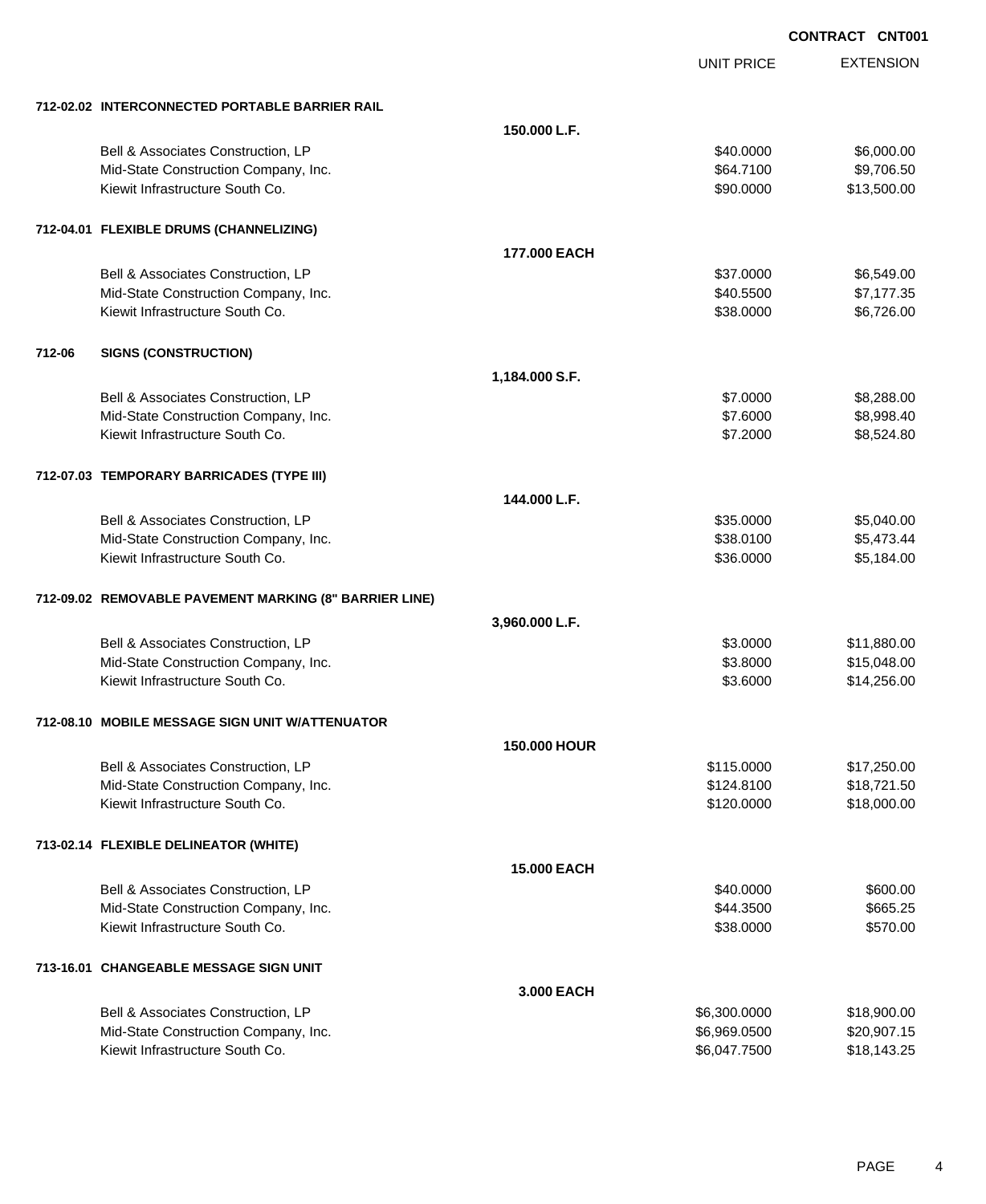UNIT PRICE

EXTENSION

| 716-05.01 PAINTED PAVEMENT MARKING (4" LINE) |  |
|----------------------------------------------|--|

|        | 716-05.01 PAINTED PAVEMENT MARKING (4" LINE)          |                   |               |             |
|--------|-------------------------------------------------------|-------------------|---------------|-------------|
|        |                                                       | 2.000 L.M.        |               |             |
|        | Bell & Associates Construction, LP                    |                   | \$1,725.0000  | \$3,450.00  |
|        | Mid-State Construction Company, Inc.                  |                   | \$1,900.6500  | \$3,801.30  |
|        | Kiewit Infrastructure South Co.                       |                   | \$1,682.0400  | \$3,364.08  |
|        | 716-13.02 SPRAY THERMO PVMT MRKNG (60 mil) (6IN LINE) |                   |               |             |
|        |                                                       | 1.000 L.M.        |               |             |
|        | Bell & Associates Construction, LP                    |                   | \$8,600.0000  | \$8,600.00  |
|        | Mid-State Construction Company, Inc.                  |                   | \$9,503.2500  | \$9,503.25  |
|        | Kiewit Infrastructure South Co.                       |                   | \$8,410.2700  | \$8,410.27  |
| 717-01 | <b>MOBILIZATION</b>                                   |                   |               |             |
|        |                                                       | 1.000 LS          |               |             |
|        | Bell & Associates Construction, LP                    |                   | \$25,000.0000 | \$25,000.00 |
|        | Mid-State Construction Company, Inc.                  |                   | \$75,858.3100 | \$75,858.31 |
|        | Kiewit Infrastructure South Co.                       |                   | \$38,000.0000 | \$38,000.00 |
|        | 740-10.03 GEOTEXTILE (TYPE III)(EROSION CONTROL)      |                   |               |             |
|        |                                                       | 86.000 S.Y.       |               |             |
|        | Bell & Associates Construction, LP                    |                   | \$2.3000      | \$197.80    |
|        | Mid-State Construction Company, Inc.                  |                   | \$19,0100     | \$1,634.86  |
|        | Kiewit Infrastructure South Co.                       |                   | \$2,2400      | \$192.64    |
|        | 712-08.03 ARROW BOARD (TYPE C)                        |                   |               |             |
|        |                                                       | <b>6.000 EACH</b> |               |             |
|        | Bell & Associates Construction, LP                    |                   | \$1,000.0000  | \$6,000.00  |
|        | Mid-State Construction Company, Inc.                  |                   | \$1,077.0400  | \$6,462.24  |
|        | Kiewit Infrastructure South Co.                       |                   | \$1,000.0000  | \$6,000.00  |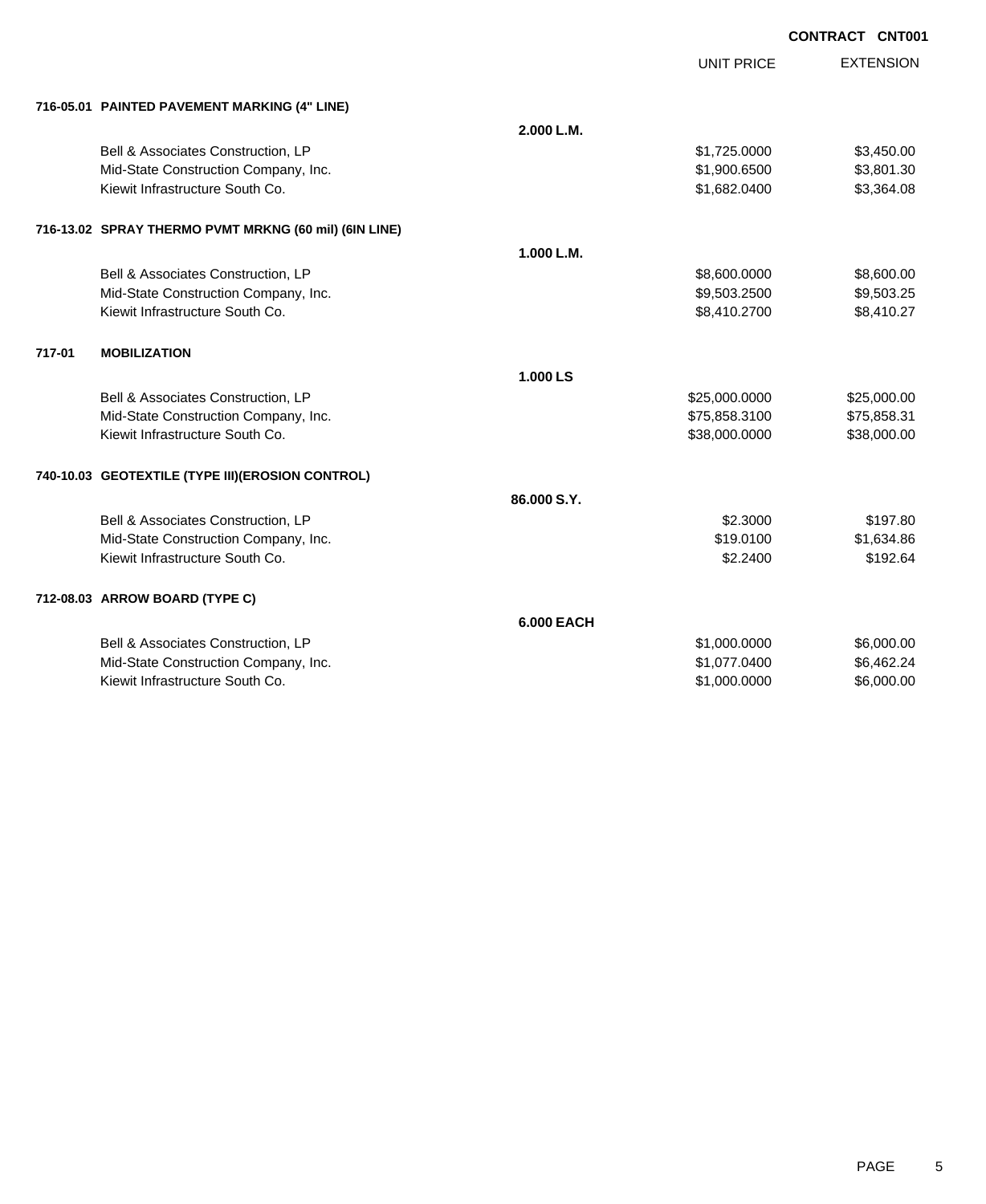|                                                       |                |                   | <b>CONTRACT CNT001</b> |
|-------------------------------------------------------|----------------|-------------------|------------------------|
|                                                       |                | <b>UNIT PRICE</b> | <b>EXTENSION</b>       |
| <b>BRIDGE CATEGORY</b>                                |                |                   |                        |
| 604-10.42 CONCRETE REPAIRS                            |                |                   |                        |
|                                                       | 17.000 C.F.    |                   |                        |
| Bell & Associates Construction, LP                    |                | \$750.0000        | \$12,750.00            |
| Mid-State Construction Company, Inc.                  |                | \$1,242.0500      | \$21,114.85            |
| Kiewit Infrastructure South Co.                       |                | \$800.0000        | \$13,600.00            |
| 604-10.44 EXPANSION JOINT REPAIRS                     |                |                   |                        |
|                                                       | 170.000 L.F.   |                   |                        |
| Bell & Associates Construction, LP                    |                | \$17.0000         | \$2,890.00             |
| Mid-State Construction Company, Inc.                  |                | \$153.7600        | \$26,139.20            |
| Kiewit Infrastructure South Co.                       |                | \$20.0000         | \$3,400.00             |
| 604-10.05 CONCRETE                                    |                |                   |                        |
|                                                       | 6.000 S.F.     |                   |                        |
| Bell & Associates Construction, LP                    |                | \$360.0000        | \$2,160.00             |
| Mid-State Construction Company, Inc.                  |                | \$408.0400        | \$2,448.24             |
| Kiewit Infrastructure South Co.                       |                | \$500.0000        | \$3,000.00             |
| 604-10.50 BRIDGE DECK REPAIRS (PARTIAL DEPTH OF SLAB) |                |                   |                        |
|                                                       | 140.000 S.Y.   |                   |                        |
| Bell & Associates Construction, LP                    |                | \$275.0000        | \$38,500.00            |
| Mid-State Construction Company, Inc.                  |                | \$223.9200        | \$31,348.80            |
| Kiewit Infrastructure South Co.                       |                | \$500.0000        | \$70,000.00            |
| 604-10.54 CONCRETE REPAIRS                            |                |                   |                        |
|                                                       | 1,156.000 S.F. |                   |                        |
| Bell & Associates Construction, LP                    |                | \$80,0000         | \$92,480.00            |
| Mid-State Construction Company, Inc.                  |                | \$136.4700        | \$157,759.32           |
| Kiewit Infrastructure South Co.                       |                | \$80.0000         | \$92,480.00            |
| 604-10.69 PRESTRESSING STRAND SPLICE                  |                |                   |                        |
|                                                       | 7.000 EACH     |                   |                        |
| Bell & Associates Construction, LP                    |                | \$860.0000        | \$6,020.00             |
| Mid-State Construction Company, Inc.                  |                | \$1,639.1600      | \$11,474.12            |
| Kiewit Infrastructure South Co.                       |                | \$1,500.0000      | \$10,500.00            |
| 604-10.83 COMPOSITE FIBER ENCASEMENT                  |                |                   |                        |
|                                                       | 1,260.000 S.F. |                   |                        |
| Bell & Associates Construction, LP                    |                | \$28.0000         | \$35,280.00            |
| Mid-State Construction Company, Inc.                  |                | \$32.9400         | \$41,504.40            |
| Kiewit Infrastructure South Co.                       |                | \$42.0000         | \$52,920.00            |
| 604-10.90 MISCELLANEOUS BRIDGE ITEMS                  |                |                   |                        |
|                                                       | 1.000 LS       |                   |                        |
| Bell & Associates Construction, LP                    |                | \$6,800.0000      | \$6,800.00             |
| Mid-State Construction Company, Inc.                  |                | \$34,053.4400     | \$34,053.44            |
| Kiewit Infrastructure South Co.                       |                | \$100,000.0000    | \$100,000.00           |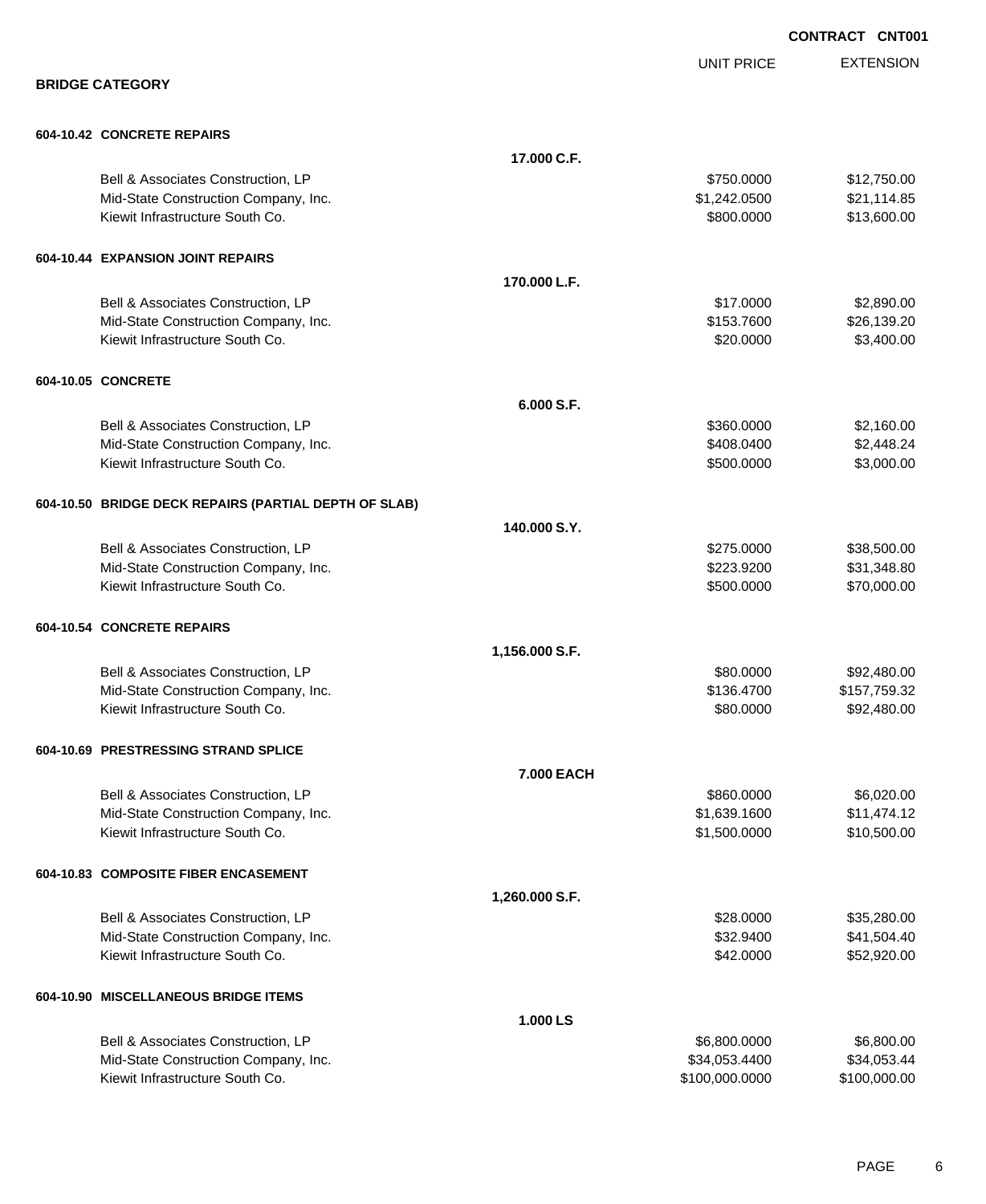UNIT PRICE EXTENSION

## **617-04.01 TYPE 1 THIN EPOXY OVERLAY (EPOXY-URETHANE)**

| 2.605.000 S.Y.                       |           |              |
|--------------------------------------|-----------|--------------|
| Bell & Associates Construction, LP   | \$51,0000 | \$132.855.00 |
| Mid-State Construction Company, Inc. | \$38,0100 | \$99.016.05  |
| Kiewit Infrastructure South Co.      | \$40,0000 | \$104.200.00 |
|                                      |           |              |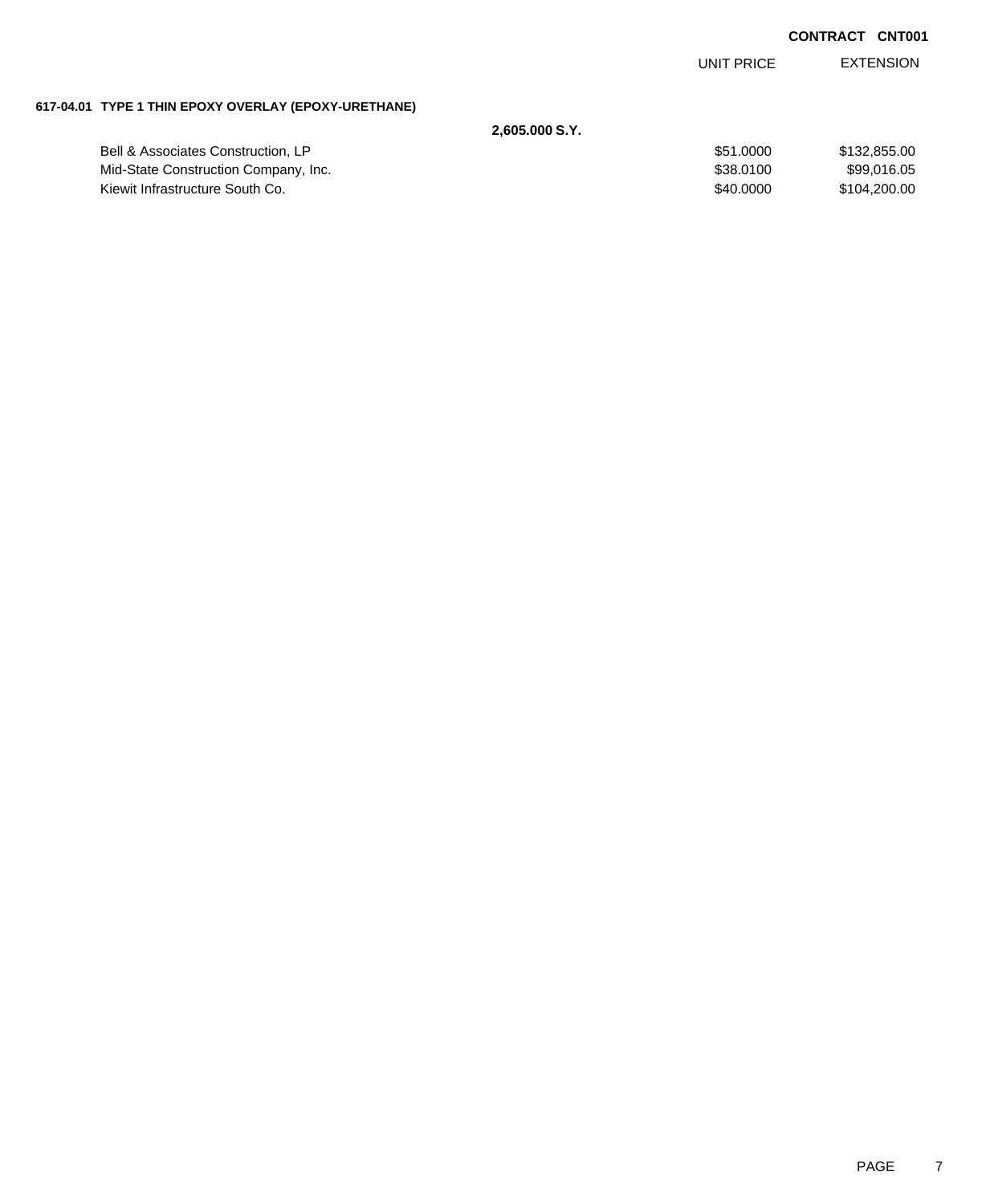### **SUB-TOTAL ROADWAY**

| Bell & Associates Construction, LP   | \$207,765.00 |
|--------------------------------------|--------------|
| Mid-State Construction Company, Inc. | \$335,799.44 |
| Kiewit Infrastructure South Co.      | \$320,495.04 |
|                                      |              |
| <b>SUB-TOTAL BRIDGE</b>              |              |

| Bell & Associates Construction, LP   | \$329,735.00 |
|--------------------------------------|--------------|
| Mid-State Construction Company, Inc. | \$424.858.42 |
| Kiewit Infrastructure South Co.      | \$450,100,00 |

## **TOTAL CONTRACT**

| Bell & Associates Construction, LP   | \$537,500.00 |
|--------------------------------------|--------------|
| Mid-State Construction Company, Inc. | \$760,657,86 |
| Kiewit Infrastructure South Co.      | \$770.595.04 |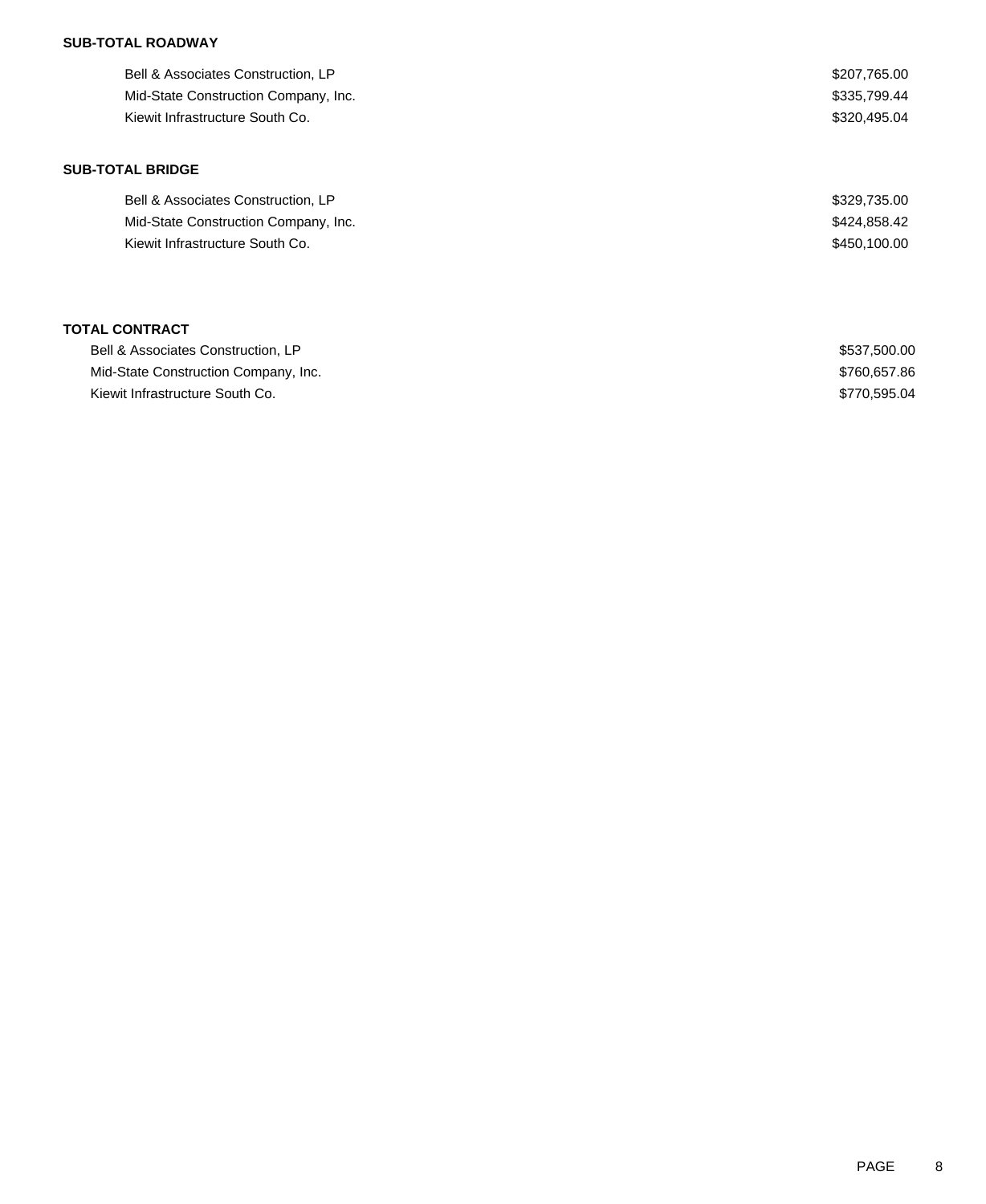#### DEKALB AND WHITE COUNTIES (Contract No. CNT024 Call 025)

21001-4278-04,93002-4217-04,HSIP-26(72),21001-3278-94,HSIP-26(73),93002- 3217-94

THE RESURFACING (MICROSURFACE OR THIN MIX OVERLAY) ON U.S. 70 (S.R. 26) FROM WEST OF BRENT TAYLOR ROAD (L.M. 20.26) IN DEKALB COUNTY TO EAST OF CREEKSIDE PLACE (L.M. 9.82) IN WHITE COUNTY.

PROJECT LENGTH - 17.830 MILES

COMPLETION TIME - ON OR BEFORE SEPTEMBER 30, 2019

DBE GOAL 3.50%

#### TOTAL CONTRACT

Rogers Group, Inc. 6. 2010 12:33 1.435,424.33 Tinsley Asphalt, LLC \$1,567,450.49 Hudson Construction Company 61,677,177.09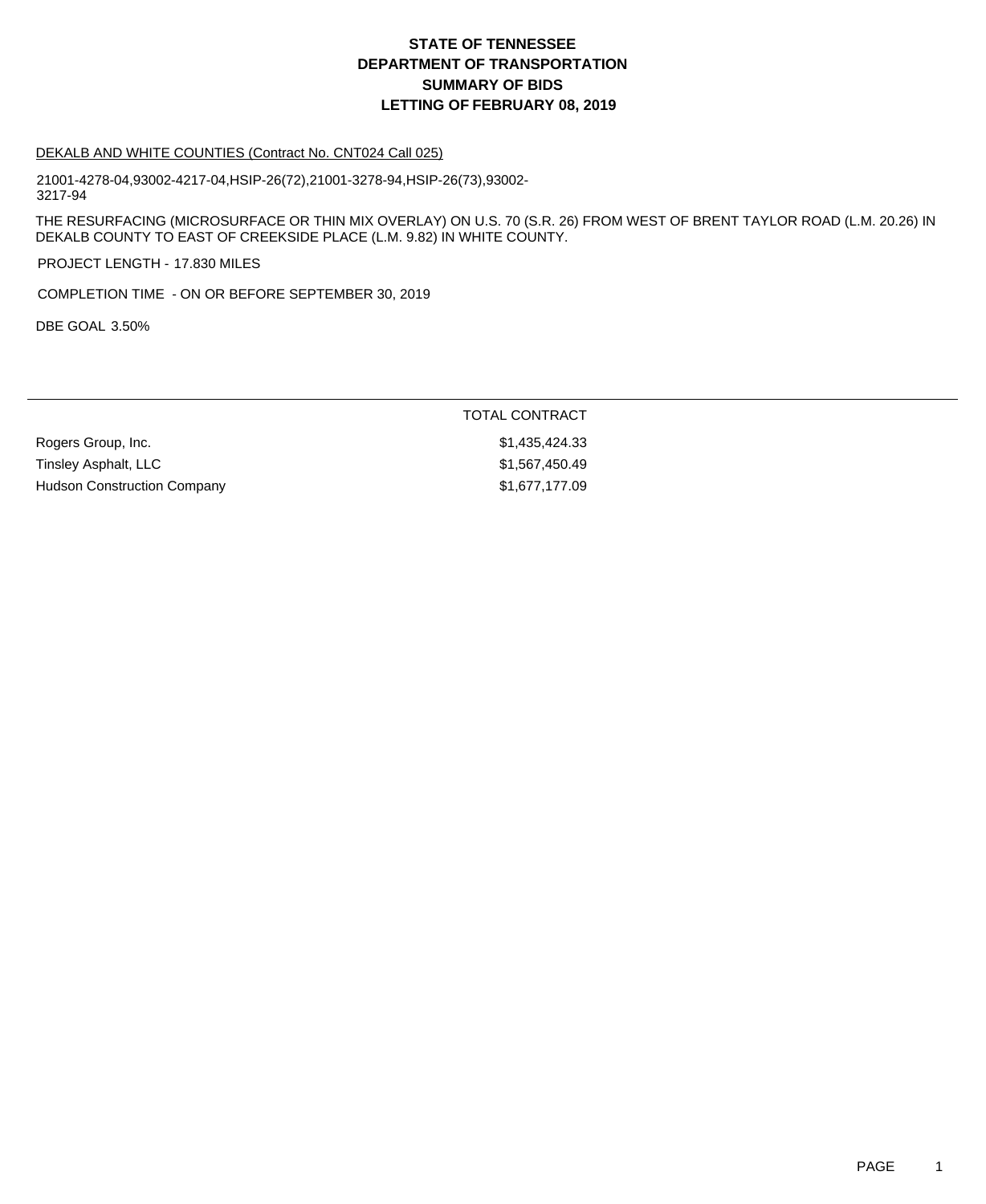EXTENSION UNIT PRICE

#### **ROADWAY CATEGORY**

# **411-12.03 SCORING FOR RUMBLE STRIPE (NON-CONTINUOUS) (8IN WIDTH)**

|        |                                                                  | 28.700 L.M.    |               |             |
|--------|------------------------------------------------------------------|----------------|---------------|-------------|
|        | Rogers Group, Inc.                                               |                | \$313.2900    | \$8,991.42  |
|        | Tinsley Asphalt, LLC                                             |                | \$300.0000    | \$8,610.00  |
|        | <b>Hudson Construction Company</b>                               |                | \$400.0000    | \$11,480.00 |
| 712-01 | <b>TRAFFIC CONTROL</b>                                           |                |               |             |
|        |                                                                  | 1.000 LS       |               |             |
|        | Rogers Group, Inc.                                               |                | \$16,595.9700 | \$16,595.97 |
|        | Tinsley Asphalt, LLC                                             |                | \$73,000.0000 | \$73,000.00 |
|        | <b>Hudson Construction Company</b>                               |                | \$84,700.0000 | \$84,700.00 |
| 712-06 | <b>SIGNS (CONSTRUCTION)</b>                                      |                |               |             |
|        |                                                                  | 929.000 S.F.   |               |             |
|        | Rogers Group, Inc.                                               |                | \$5.9800      | \$5,555.42  |
|        | Tinsley Asphalt, LLC                                             |                | \$6.7500      | \$6,270.75  |
|        | <b>Hudson Construction Company</b>                               |                | \$6.0000      | \$5,574.00  |
|        | 716-01.21 SNOWPLOWABLE RAISED PAVMENT MARKERS (BI-DIR) (1 COLOR) |                |               |             |
|        |                                                                  | 1,324.000 EACH |               |             |
|        | Rogers Group, Inc.                                               |                | \$23.6700     | \$31,339.08 |
|        | <b>Tinsley Asphalt, LLC</b>                                      |                | \$23.0000     | \$30,452.00 |
|        | <b>Hudson Construction Company</b>                               |                | \$23.0000     | \$30,452.00 |
|        |                                                                  |                |               |             |
|        | 716-01.23 SNOWPLOWABLE RAISED PAVEMENT MARKERS (BI-DIR)(2 COLOR) |                |               |             |
|        |                                                                  | 28.000 EACH    |               |             |
|        | Rogers Group, Inc.                                               |                | \$23.6700     | \$662.76    |
|        | Tinsley Asphalt, LLC                                             |                | \$23.0000     | \$644.00    |
|        | <b>Hudson Construction Company</b>                               |                | \$23.0000     | \$644.00    |
|        | 716-01.30 REMOVAL OF SNOWPLOWABLE REFLECTIVE MARKER              |                |               |             |
|        |                                                                  | 1,355.000 EACH |               |             |
|        | Rogers Group, Inc.                                               |                | \$6.5400      | \$8,861.70  |
|        | <b>Tinsley Asphalt, LLC</b>                                      |                | \$4.0000      | \$5,420.00  |
|        | <b>Hudson Construction Company</b>                               |                | \$12.0000     | \$16,260.00 |
|        | 716-02.04 PLASTIC PAVEMENT MARKING(CHANNELIZATION STRIPING)      |                |               |             |
|        |                                                                  | 84.000 S.Y.    |               |             |
|        | Rogers Group, Inc.                                               |                | \$18.5200     | \$1,555.68  |
|        | Tinsley Asphalt, LLC                                             |                | \$18.0000     | \$1,512.00  |
|        | <b>Hudson Construction Company</b>                               |                | \$18.0000     | \$1,512.00  |
|        | 716-02.05 PLASTIC PAVEMENT MARKING (STOP LINE)                   |                |               |             |
|        |                                                                  | 824.000 L.F.   |               |             |
|        | Rogers Group, Inc.                                               |                | \$9.2600      | \$7,630.24  |
|        | Tinsley Asphalt, LLC                                             |                | \$9.0000      | \$7,416.00  |
|        | <b>Hudson Construction Company</b>                               |                | \$9.0000      | \$7,416.00  |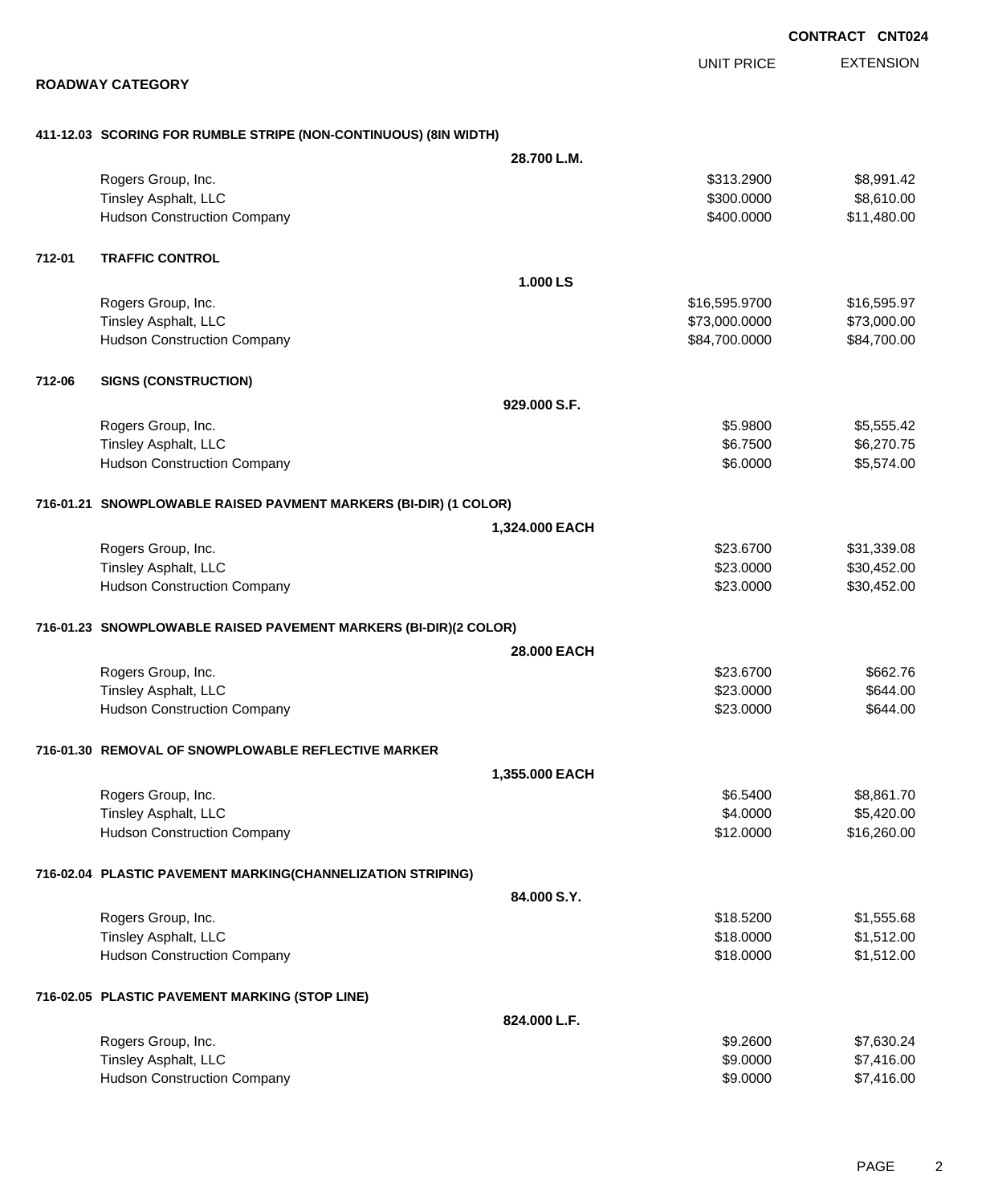|                                                                 | <b>UNIT PRICE</b> | <b>EXTENSION</b> |
|-----------------------------------------------------------------|-------------------|------------------|
| 716-02.06 PLASTIC PAVEMENT MARKING (TURN LANE ARROW)            |                   |                  |
| <b>6.000 EACH</b>                                               |                   |                  |
| Rogers Group, Inc.                                              | \$154.3300        | \$925.98         |
| Tinsley Asphalt, LLC                                            | \$150.0000        | \$900.00         |
| <b>Hudson Construction Company</b>                              | \$150.0000        | \$900.00         |
| 716-04.04 PLASTIC PAVEMENT MARKING (TRANSVERSE SHOULDER)        |                   |                  |
| 262.000 L.F.                                                    |                   |                  |
| Rogers Group, Inc.                                              | \$8.2300          | \$2,156.26       |
| Tinsley Asphalt, LLC                                            | \$8.0000          | \$2,096.00       |
| <b>Hudson Construction Company</b>                              | \$8.0000          | \$2,096.00       |
| 716-05.01 PAINTED PAVEMENT MARKING (4" LINE)                    |                   |                  |
| 35.700 L.M.                                                     |                   |                  |
| Rogers Group, Inc.                                              | \$540.1600        | \$19,283.71      |
| Tinsley Asphalt, LLC                                            | \$525.0000        | \$18,742.50      |
| <b>Hudson Construction Company</b>                              | \$525.0000        | \$18,742.50      |
| 716-08.04 REMOVAL OF PAVEMENT MARKING (CHANNELIZATION STRIPING) |                   |                  |
| 84.000 S.Y.                                                     |                   |                  |
| Rogers Group, Inc.                                              | \$11.5800         | \$972.72         |
| Tinsley Asphalt, LLC                                            | \$5.0000          | \$420.00         |
| <b>Hudson Construction Company</b>                              | \$15.0000         | \$1,260.00       |
| 716-08.06 REMOVAL OF PAVEMENT MARKING (TURN LANE ARROW)         |                   |                  |
| <b>6.000 EACH</b>                                               |                   |                  |
| Rogers Group, Inc.                                              | \$69.4700         | \$416.82         |
| Tinsley Asphalt, LLC                                            | \$100.0000        | \$600.00         |
| <b>Hudson Construction Company</b>                              | \$50.0000         | \$300.00         |
| 716-08.10 REMOVAL OF PAVEMENT MARKING (TRANSVERSE SHOULDER)     |                   |                  |
| 262.000 L.F.                                                    |                   |                  |
| Rogers Group, Inc.                                              | \$4.2400          | \$1,110.88       |
| Tinsley Asphalt, LLC                                            | \$5.0000          | \$1,310.00       |
| <b>Hudson Construction Company</b>                              | \$2.0000          | \$524.00         |
| 716-08.20 REMOVAL OF PAVEMENT MARKING (LINE)                    |                   |                  |
| 60.400 L.M.                                                     |                   |                  |
| Rogers Group, Inc.                                              | \$460.0700        | \$27,788.23      |
| Tinsley Asphalt, LLC                                            | \$331.0000        | \$19,992.40      |
| <b>Hudson Construction Company</b>                              | \$750.0000        | \$45,300.00      |
| 716-13.02 SPRAY THERMO PVMT MRKNG (60 mil) (6IN LINE)           |                   |                  |
| 60.400 L.M.                                                     |                   |                  |
| Rogers Group, Inc.                                              | \$2,675.0900      | \$161,575.44     |
| Tinsley Asphalt, LLC                                            | \$2,600.0000      | \$157,040.00     |
| <b>Hudson Construction Company</b>                              | \$2,600.0000      | \$157,040.00     |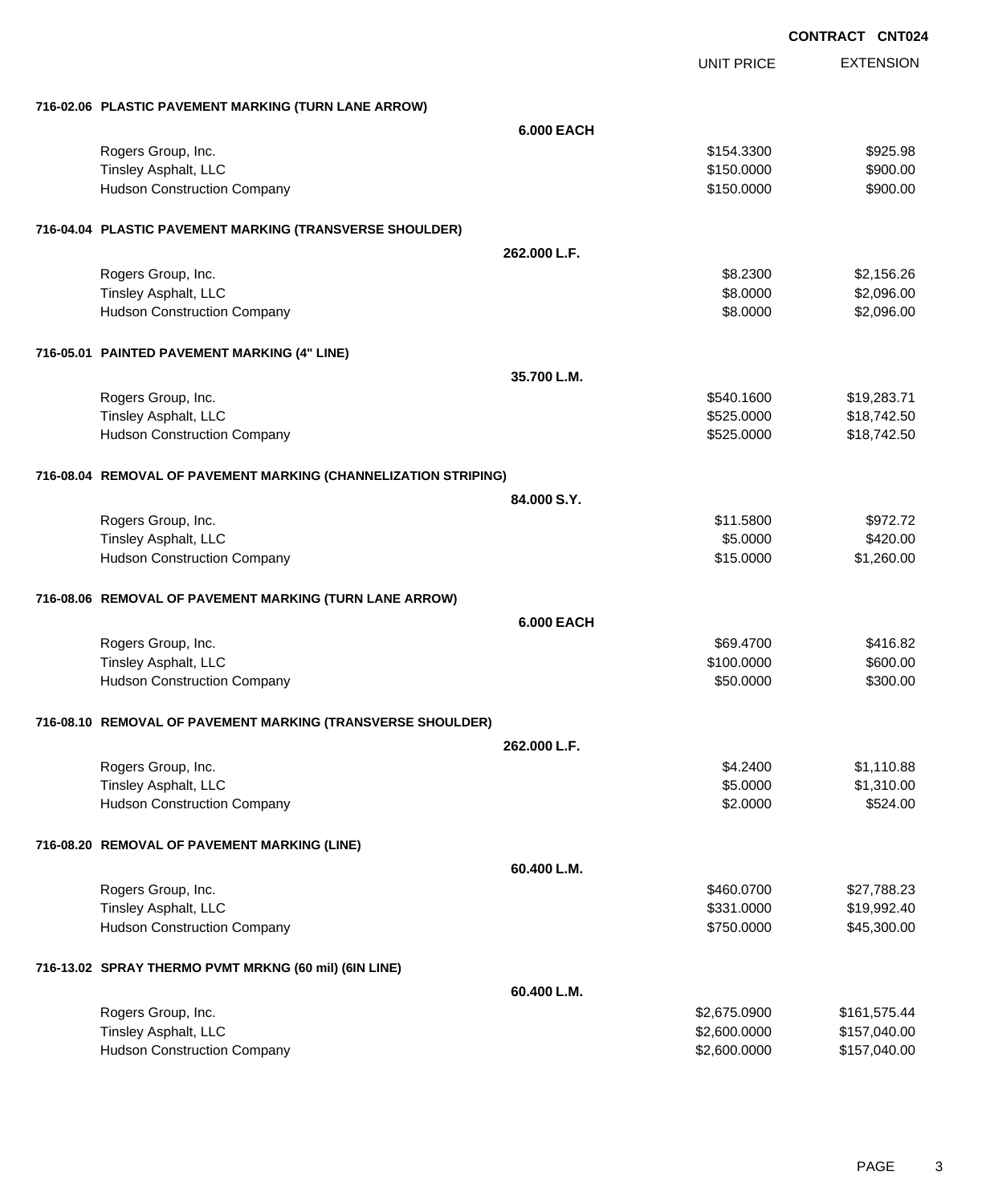| 717-01<br><b>MOBILIZATION</b>                       |             |
|-----------------------------------------------------|-------------|
|                                                     |             |
| 1.000 LS                                            |             |
| Rogers Group, Inc.<br>\$45,726.2000                 | \$45,726.20 |
| Tinsley Asphalt, LLC<br>\$70,800.0000               | \$70,800.00 |
| <b>Hudson Construction Company</b><br>\$25,400.0000 | \$25,400.00 |
| 730-03.21 INSTALL PULL BOX (TYPE B)                 |             |
| <b>2.000 EACH</b>                                   |             |
| Rogers Group, Inc.<br>\$524.7300                    | \$1,049.46  |
| Tinsley Asphalt, LLC<br>\$1,000.0000                | \$2,000.00  |
| \$500.0000<br><b>Hudson Construction Company</b>    | \$1,000.00  |
| 730-12.02 CONDUIT 2" DIAMETER (PVC)                 |             |
| 50.000 L.F.                                         |             |
| \$18.8900<br>Rogers Group, Inc.                     | \$944.50    |
| Tinsley Asphalt, LLC<br>\$18.0000                   | \$900.00    |
| <b>Hudson Construction Company</b><br>\$18.0000     | \$900.00    |
| 730-14.02 SAW SLOT                                  |             |
| 150.000 L.F.                                        |             |
| Rogers Group, Inc.<br>\$3.9400                      | \$591.00    |
| Tinsley Asphalt, LLC<br>\$3.7500                    | \$562.50    |
| <b>Hudson Construction Company</b><br>\$3.7500      | \$562.50    |
| 730-14.03 LOOP WIRE                                 |             |
| 780.000 L.F.                                        |             |
| Rogers Group, Inc.<br>\$0.5200                      | \$405.60    |
| Tinsley Asphalt, LLC<br>\$0.5000                    | \$390.00    |
| \$0.5000<br><b>Hudson Construction Company</b>      | \$390.00    |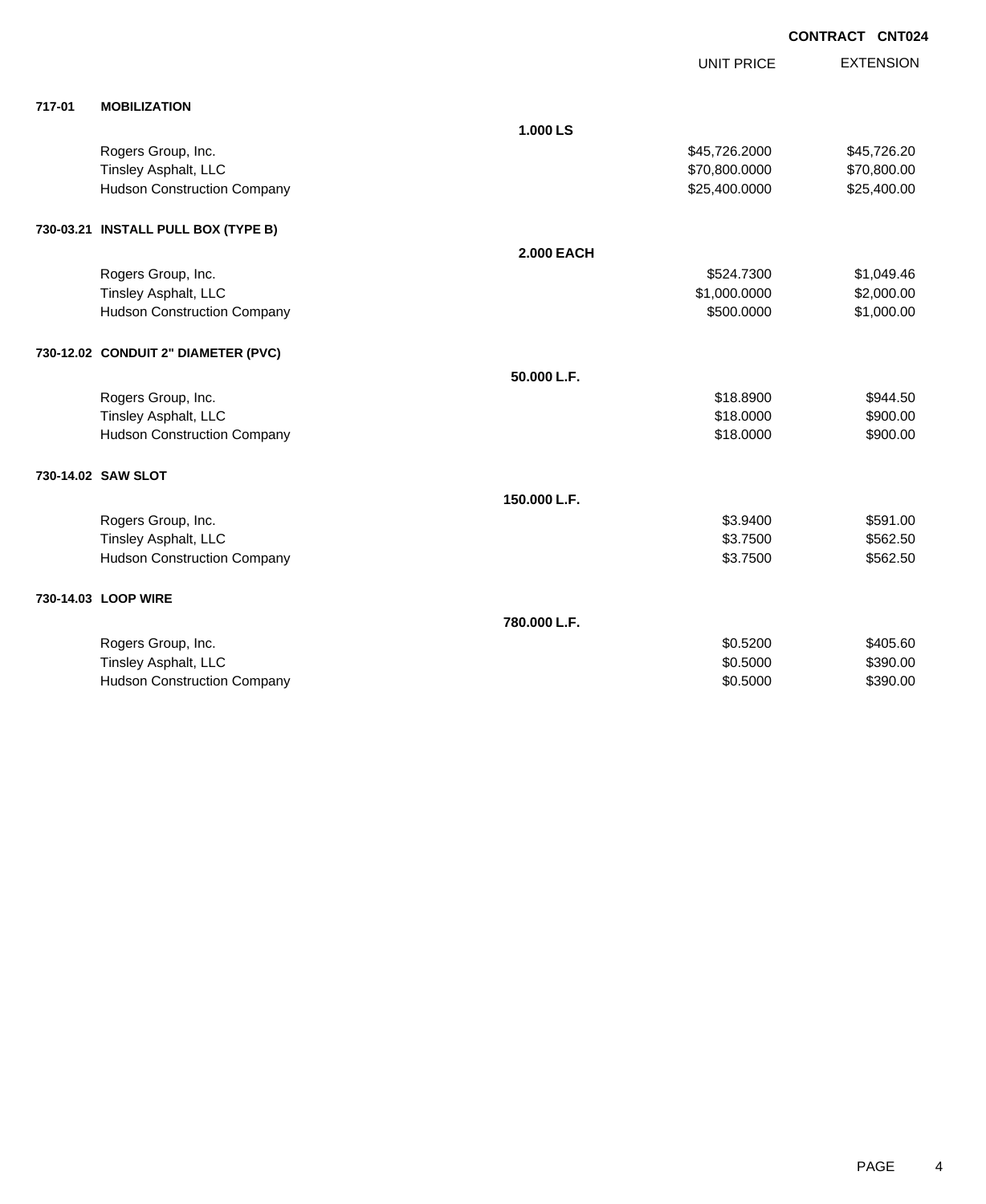UNIT PRICE

EXTENSION

| ROADWAY ALTERNATE AA1 CATEGORY |  |
|--------------------------------|--|
|                                |  |

## **403-01.01 BITUMINOUS MATERIAL FOR TACK COAT (MICRO-SURFACING)**

|                                    | 48,000 TON       |            |                |
|------------------------------------|------------------|------------|----------------|
| <b>Hudson Construction Company</b> |                  | \$451.1500 | \$21,655.20    |
| Rogers Group, Inc.                 |                  |            |                |
| Tinsley Asphalt, LLC               |                  |            |                |
| 414-03.03 MICRO SURFACING          |                  |            |                |
|                                    | 335,059.000 S.Y. |            |                |
| <b>Hudson Construction Company</b> |                  | \$3.7100   | \$1,243,068.89 |
| Rogers Group, Inc.                 |                  |            |                |
| Tinsley Asphalt, LLC               |                  |            |                |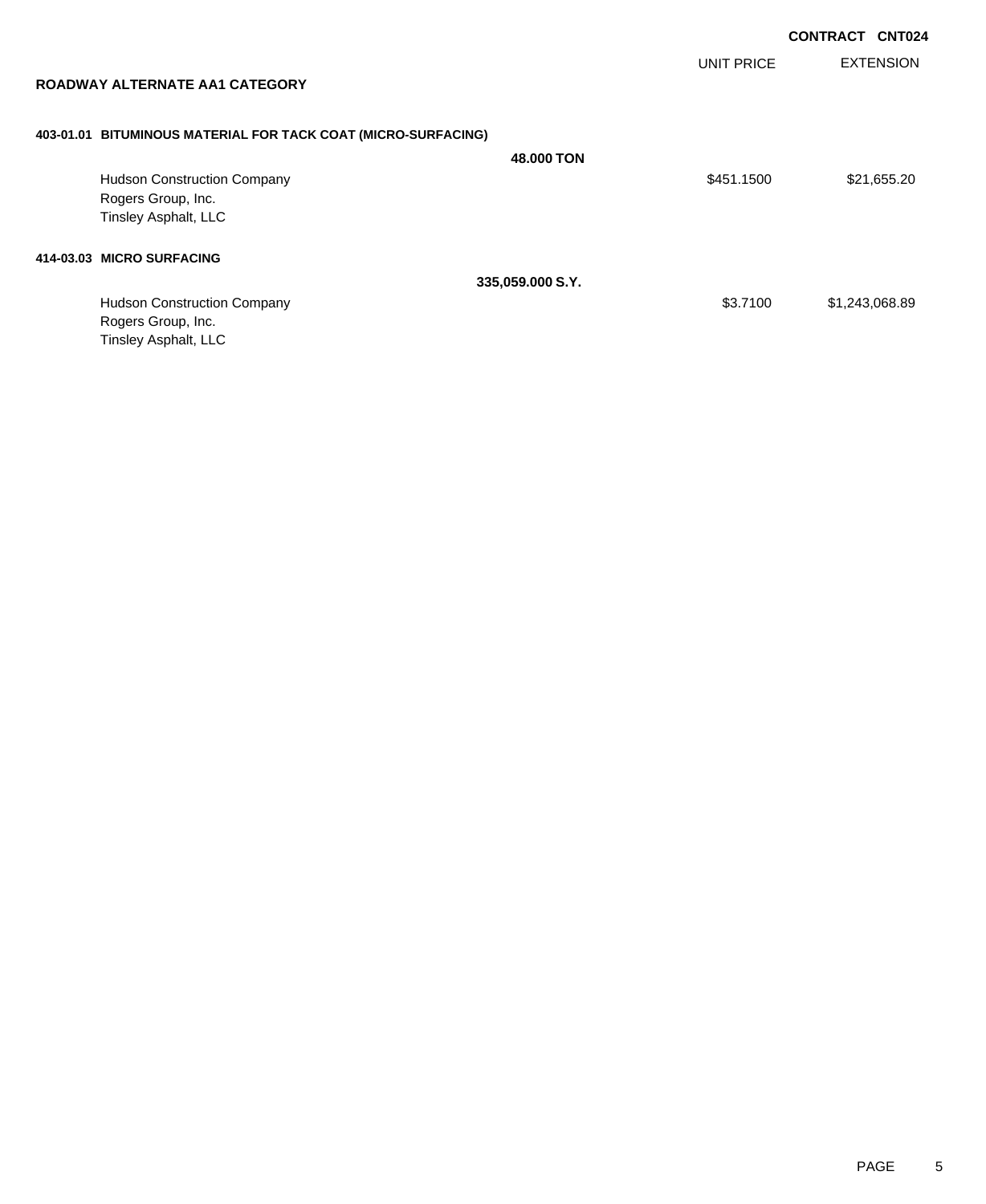UNIT PRICE

EXTENSION

## **ROADWAY ALTERNATE AA2 CATEGORY**

### **403-01 BITUMINOUS MATERIAL FOR TACK COAT (TC)**

|                                              | <b>112,000 TON</b> |            |                |
|----------------------------------------------|--------------------|------------|----------------|
| Rogers Group, Inc.                           |                    | \$350.0000 | \$39,200.00    |
| Tinsley Asphalt, LLC                         |                    | \$590,0000 | \$66,080.00    |
| <b>Hudson Construction Company</b>           |                    |            |                |
| 411-03.05 ACS MIX(PG64-22) THIN LIFT ASPHALT |                    |            |                |
|                                              | 335,059.000 S.Y.   |            |                |
| Rogers Group, Inc.                           |                    | \$3,1400   | \$1,052,085.26 |
| Tinsley Asphalt, LLC                         |                    | \$3.2600   | \$1,092,292.34 |
| <b>Hudson Construction Company</b>           |                    |            |                |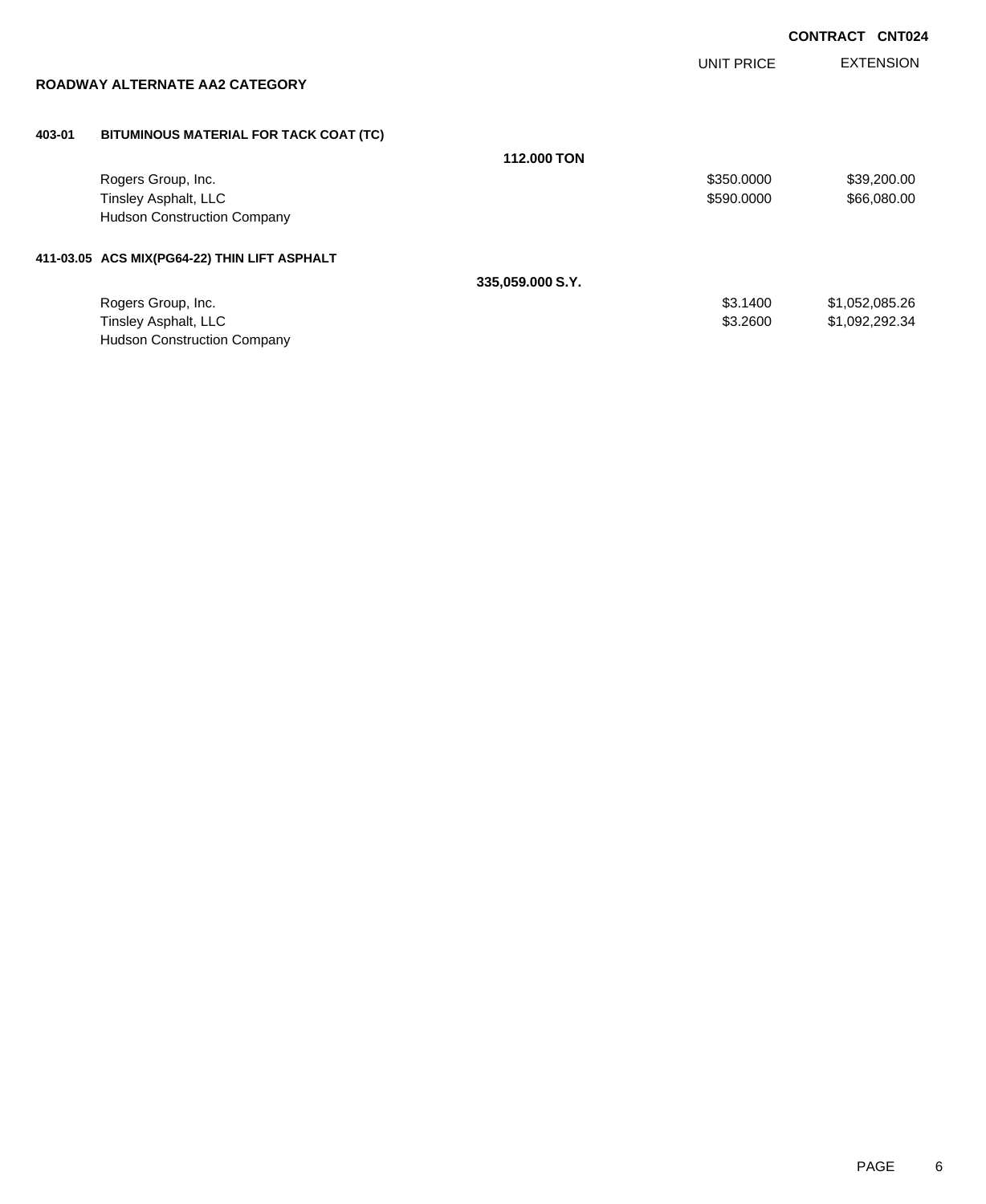## **SUB-TOTAL ROADWAY**

| Rogers Group, Inc.<br>Tinsley Asphalt, LLC<br><b>Hudson Construction Company</b> | \$344,139.07<br>\$409,078.15<br>\$412,453.00 |
|----------------------------------------------------------------------------------|----------------------------------------------|
| SUB-TOTAL ROADWAY ALTERNATE AA1                                                  |                                              |
| <b>Hudson Construction Company</b>                                               | \$1,264,724.09                               |
| SUB-TOTAL ROADWAY ALTERNATE AA2                                                  |                                              |
| Rogers Group, Inc.                                                               | \$1,091,285.26                               |
| Tinsley Asphalt, LLC                                                             | \$1,158,372.34                               |
|                                                                                  |                                              |
| <b>TOTAL CONTRACT</b>                                                            |                                              |
| Rogers Group, Inc.                                                               | \$1,435,424.33                               |
| Tinsley Asphalt, LLC                                                             | \$1,567,450.49                               |
| <b>Hudson Construction Company</b>                                               | \$1,677,177.09                               |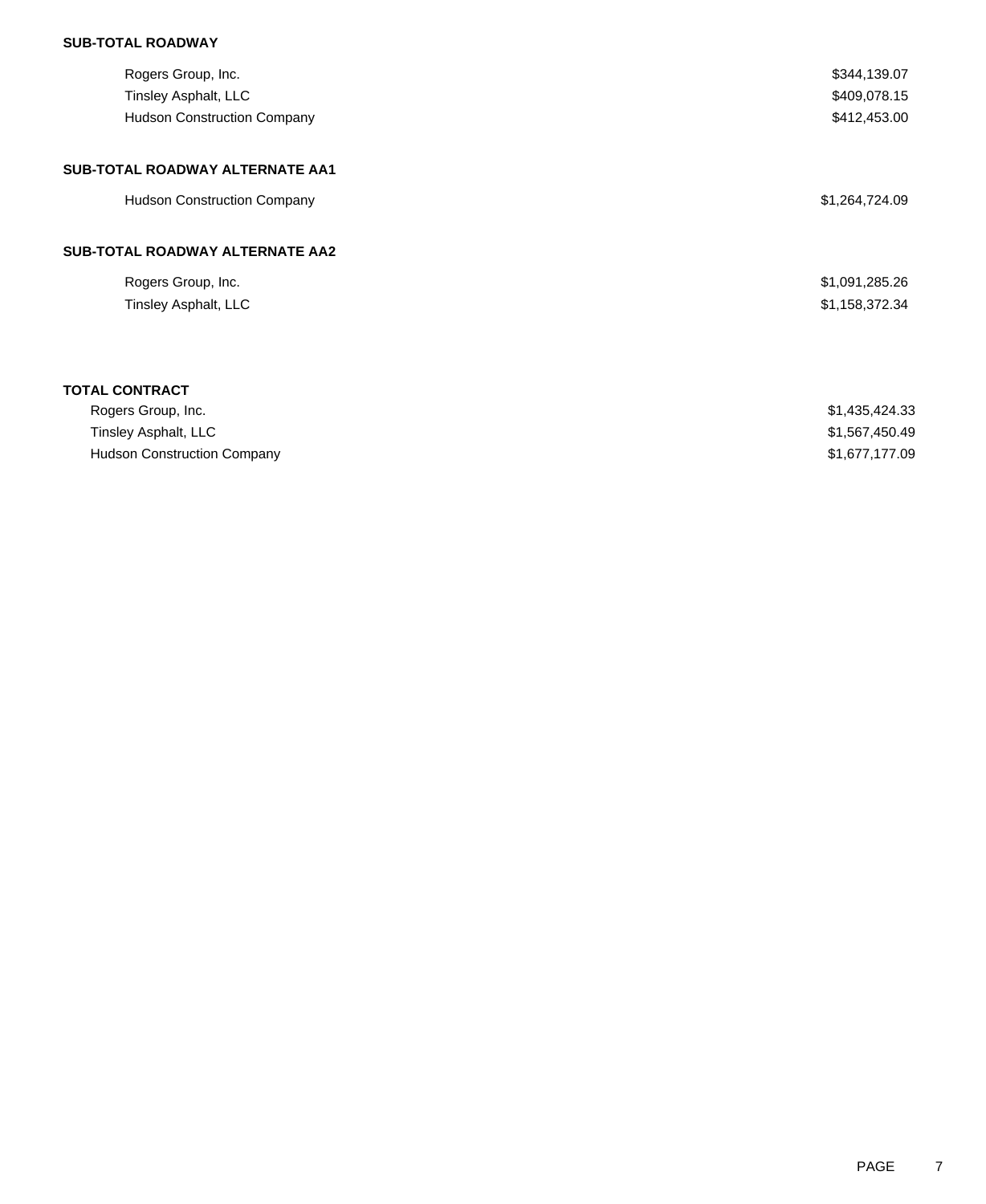#### DICKSON COUNTY (Contract No. CNT057 Call 026)

22006-4227-04,HSIP-47(11),22006-3227-94

THE RESURFACING ON S.R. 47 FROM U.S. 70 (S.R. 1) (L.M. 10.19) TO NORTH OF S.R. 250 (L.M. 12.47).

PROJECT LENGTH - 2.280 MILES

COMPLETION TIME - ON OR BEFORE OCTOBER 31, 2019

DBE GOAL 4.00%

Eubank Asphalt Paving & Sealing \$526,090.00 Jones Bros. Contractors, LLC \$613,186.20

TOTAL CONTRACT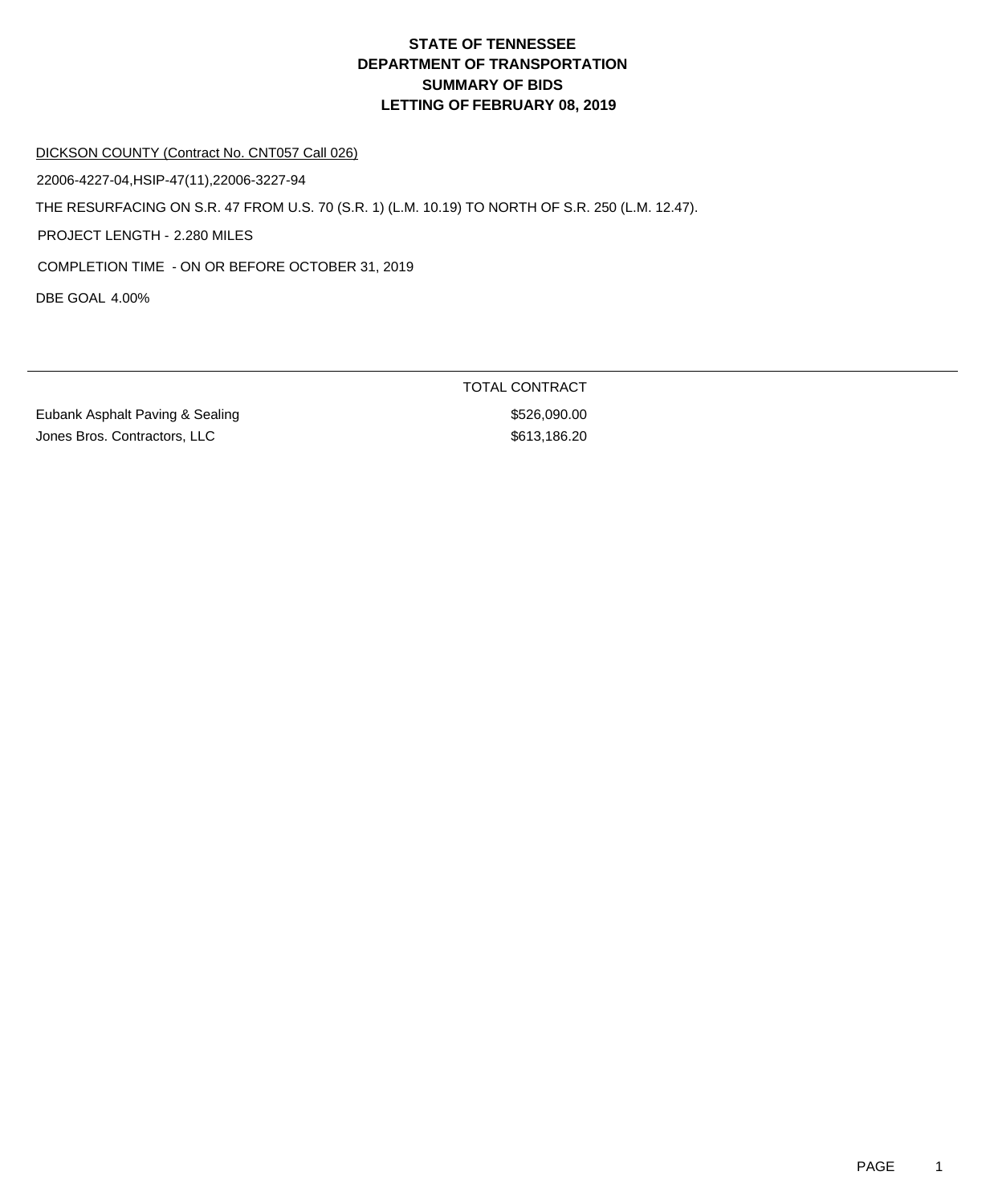EXTENSION **CONTRACT CNT057** UNIT PRICE **ROADWAY CATEGORY 208-01.05 BROOMING & DEGRASSING SHOULDERS 4.600 L.M.** Eubank Asphalt Paving & Sealing \$400.000 \$1,840.00 Jones Bros. Contractors, LLC \$950.0000 \$4,370.00 **303-01 MINERAL AGGREGATE, TYPE A BASE, GRADING D 503.000 TON** Eubank Asphalt Paving & Sealing \$18.0000 \$9,054.00 Jones Bros. Contractors, LLC \$22.5000 \$11,317.50 **307-01.08 ASPHALT CONCRETE MIX (PG64-22) (BPMB-HM) GRADING B-M2 200.000 TON** Eubank Asphalt Paving & Sealing \$75.0000 \$15,000.00 versions and the set of the set of the set of the set of the set of the set of the set of the set of the set of the set of the set of the set of the set of the set of the set of the set of the set of the set of the set of **403-01 BITUMINOUS MATERIAL FOR TACK COAT (TC) 27.000 TON** Eubank Asphalt Paving & Sealing \$400.000 \$10,800.00 Jones Bros. Contractors, LLC \$400.0000 \$10,800.00 **411-01.10 ACS MIX(PG64-22) GRADING D 4,061.000 TON** Eubank Asphalt Paving & Sealing \$80.000 \$324,880.00 Jones Bros. Contractors, LLC \$93.5000 \$379,703.50 **415-01.01 COLD PLANING BITUMINOUS PAVEMENT 4,014.000 TON** Eubank Asphalt Paving & Sealing \$17.0000 \$68,238.00 Jones Bros. Contractors, LLC \$19.5500 \$78,473.70 **701-01.01 CONCRETE SIDEWALK (4 ") 200.000 S.F.** Eubank Asphalt Paving & Sealing \$15.0000 \$3,000.00 Jones Bros. Contractors, LLC \$15.0000 \$3,000.00 **701-02.01 CONCRETE CURB RAMP (RETROFIT) 390.000 S.F.** Eubank Asphalt Paving & Sealing \$39.0000 \$15,210.00 Jones Bros. Contractors, LLC \$38.5500 \$15,034.50 **701-02.03 CONCRETE CURB RAMP 260.000 S.F.** Eubank Asphalt Paving & Sealing \$23.0000 \$5,980.00 Jones Bros. Contractors, LLC 6. 2012 10:00:00 \$5,850.00 \$5,850.00 \$5,850.00 \$5,850.00 **712-01 TRAFFIC CONTROL 1.000 LS** Eubank Asphalt Paving & Sealing \$2,000.000 \$2,000.000 \$2,000.000 \$2,000.000 \$2,000.000 \$2,000.00 Jones Bros. Contractors, LLC \$14,500.0000 \$14,500.00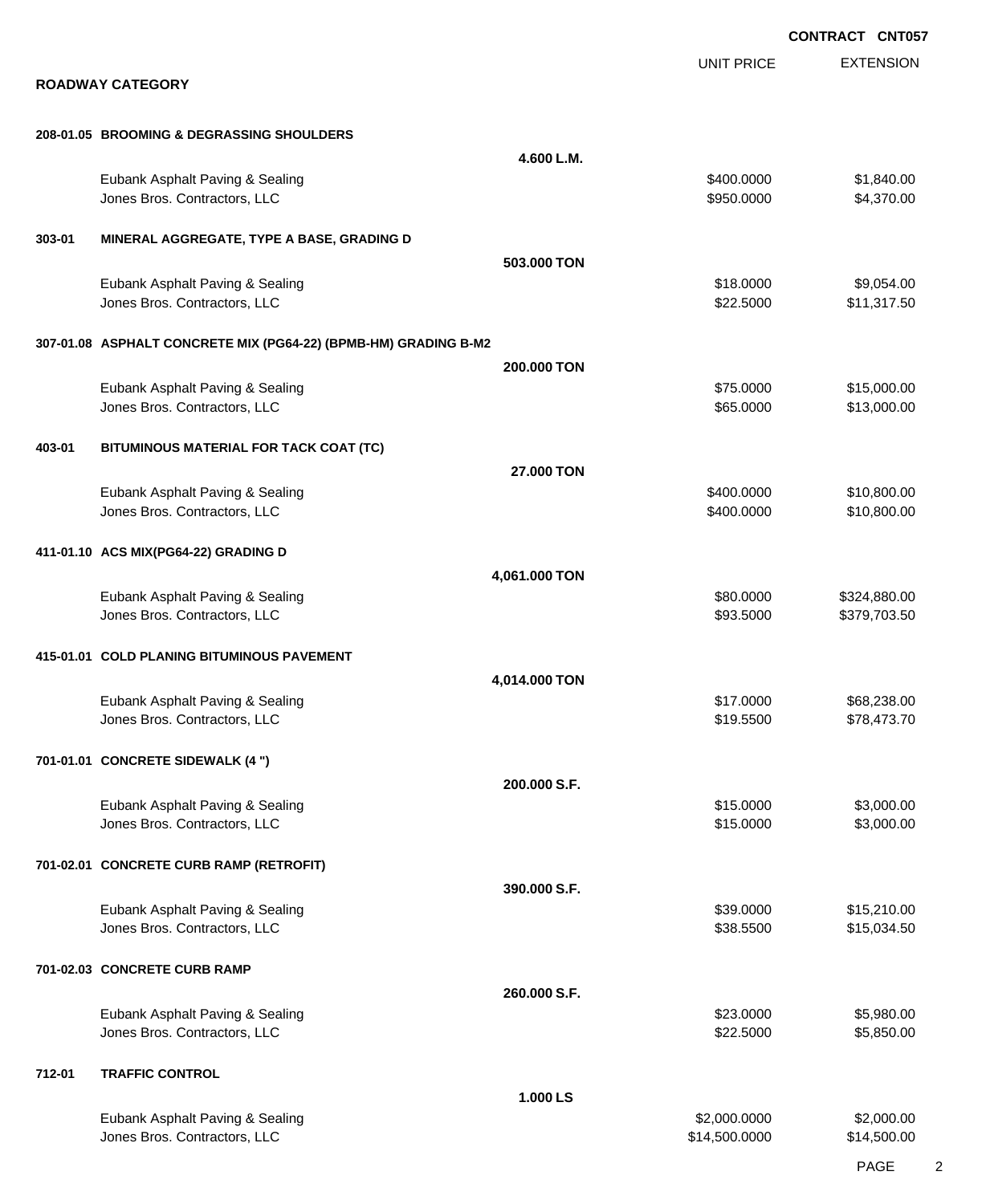UNIT PRICE

EXTENSION

|        | 712-04.01 FLEXIBLE DRUMS (CHANNELIZING)                           |                   |                      |                      |
|--------|-------------------------------------------------------------------|-------------------|----------------------|----------------------|
|        |                                                                   | 50.000 EACH       |                      |                      |
|        | Eubank Asphalt Paving & Sealing<br>Jones Bros. Contractors, LLC   |                   | \$5.0000<br>\$5.0000 | \$250.00<br>\$250.00 |
|        | 712-05.01 WARNING LIGHTS (TYPE A)                                 |                   |                      |                      |
|        |                                                                   | <b>4.000 EACH</b> |                      |                      |
|        | Eubank Asphalt Paving & Sealing<br>Jones Bros. Contractors, LLC   |                   | \$5.0000<br>\$5.0000 | \$20.00<br>\$20.00   |
| 712-06 | <b>SIGNS (CONSTRUCTION)</b>                                       |                   |                      |                      |
|        |                                                                   | 898,000 S.F.      |                      |                      |
|        | Eubank Asphalt Paving & Sealing                                   |                   | \$7.0000             | \$6,286.00           |
|        | Jones Bros. Contractors, LLC                                      |                   | \$6.5000             | \$5,837.00           |
|        | 716-01.21 SNOWPLOWABLE RAISED PAVMENT MARKERS (BI-DIR) (1 COLOR)  |                   |                      |                      |
|        |                                                                   | 177.000 EACH      |                      |                      |
|        | Eubank Asphalt Paving & Sealing                                   |                   | \$30.0000            | \$5,310.00           |
|        | Jones Bros. Contractors, LLC                                      |                   | \$30.0000            | \$5,310.00           |
|        | 716-01.22 SNOWPLOWABLE RAISED PAVMENT MARKERS (MONO-DIR)(1 COLOR) |                   |                      |                      |
|        |                                                                   | 70.000 EACH       |                      |                      |
|        | Eubank Asphalt Paving & Sealing                                   |                   | \$30.0000            | \$2,100.00           |
|        | Jones Bros. Contractors, LLC                                      |                   | \$30.0000            | \$2,100.00           |
|        |                                                                   |                   |                      |                      |
|        | 716-02.03 PLASTIC PAVEMENT MARKING (CROSS-WALK)                   |                   |                      |                      |
|        |                                                                   | 130.000 L.F.      |                      |                      |
|        | Eubank Asphalt Paving & Sealing                                   |                   | \$6.0000             | \$780.00             |
|        | Jones Bros. Contractors, LLC                                      |                   | \$6.0000             | \$780.00             |
|        | 716-02.04 PLASTIC PAVEMENT MARKING(CHANNELIZATION STRIPING)       |                   |                      |                      |
|        |                                                                   | 270.000 S.Y.      |                      |                      |
|        | Eubank Asphalt Paving & Sealing                                   |                   | \$30.0000            | \$8,100.00           |
|        | Jones Bros. Contractors, LLC                                      |                   | \$30.0000            | \$8,100.00           |
|        | 716-02.05 PLASTIC PAVEMENT MARKING (STOP LINE)                    |                   |                      |                      |
|        |                                                                   | 32.000 L.F.       |                      |                      |
|        | Eubank Asphalt Paving & Sealing                                   |                   | \$20.0000            | \$640.00             |
|        | Jones Bros. Contractors, LLC                                      |                   | \$20.0000            | \$640.00             |
|        |                                                                   |                   |                      |                      |
|        | 716-02.06 PLASTIC PAVEMENT MARKING (TURN LANE ARROW)              | 9.000 EACH        |                      |                      |
|        | Eubank Asphalt Paving & Sealing                                   |                   | \$200.0000           | \$1,800.00           |
|        | Jones Bros. Contractors, LLC                                      |                   | \$200.0000           | \$1,800.00           |
|        |                                                                   |                   |                      |                      |
|        | 716-05.01 PAINTED PAVEMENT MARKING (4" LINE)                      |                   |                      |                      |
|        |                                                                   | 9.000 L.M.        |                      |                      |
|        | Eubank Asphalt Paving & Sealing                                   |                   | \$800.0000           | \$7,200.00           |
|        | Jones Bros. Contractors, LLC                                      |                   | \$800.0000           | \$7,200.00           |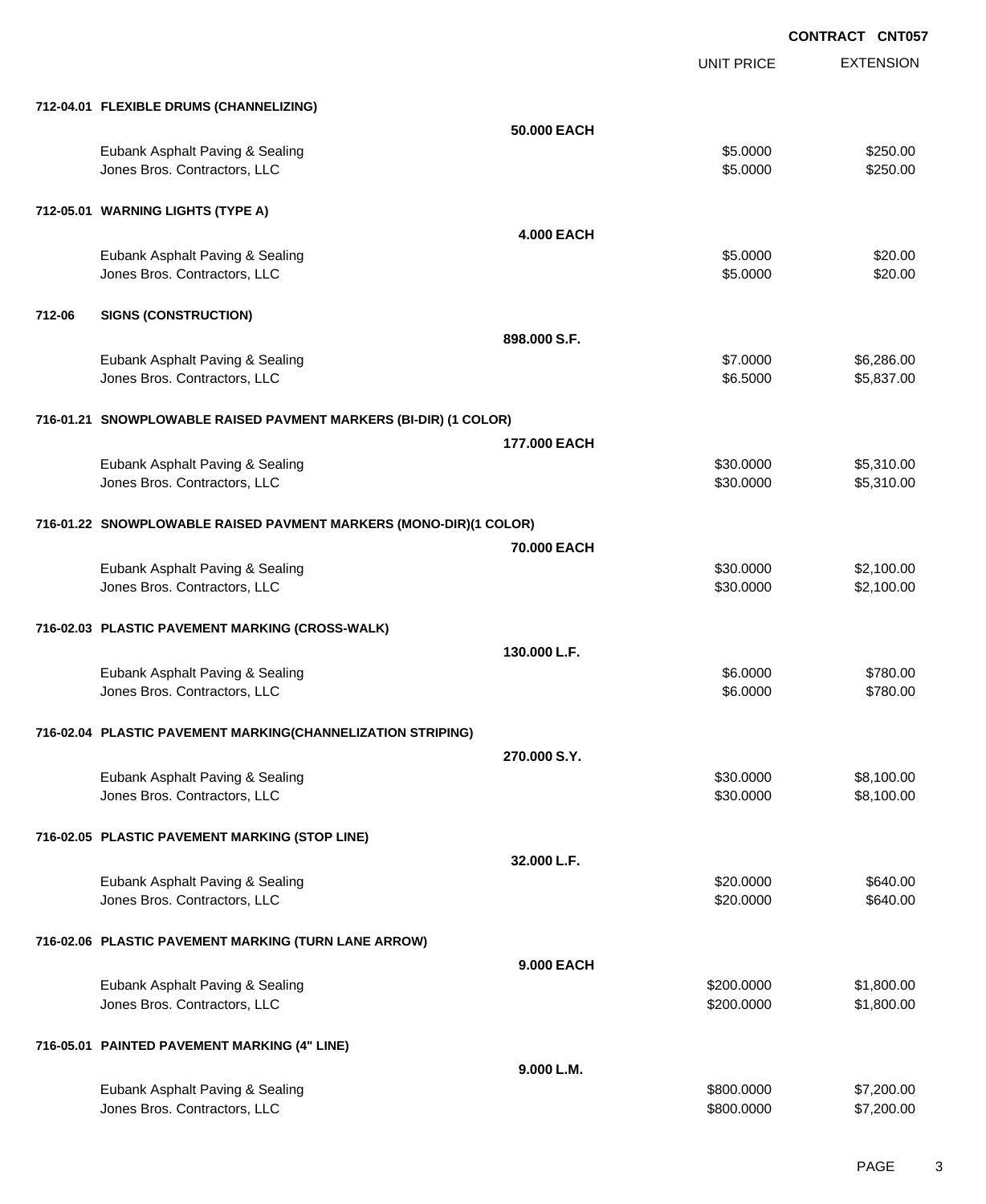|                                                               |              |                   | <b>CONTRACT CNT057</b> |
|---------------------------------------------------------------|--------------|-------------------|------------------------|
|                                                               |              | <b>UNIT PRICE</b> | <b>EXTENSION</b>       |
| 716-05.02 PAINTED PAVEMENT MARKING (8" BARRIER LINE)          |              |                   |                        |
|                                                               | 300.000 L.F. |                   |                        |
| Eubank Asphalt Paving & Sealing                               |              | \$1.0000          | \$300.00               |
| Jones Bros. Contractors, LLC                                  |              | \$1.0000          | \$300.00               |
| 716-13.01 SPRAY THERMO PVMT MRKNG (60 mil) (4IN LINE)         |              |                   |                        |
|                                                               | 9.000 L.M.   |                   |                        |
| Eubank Asphalt Paving & Sealing                               |              | \$2,200.0000      | \$19,800.00            |
| Jones Bros. Contractors, LLC                                  |              | \$2,200.0000      | \$19,800.00            |
| 716-13.03 SPRAY THERMO PVMT MRKNG (60 mil) (8IN BARRIER LINE) |              |                   |                        |
|                                                               | 300,000 L.F. |                   |                        |
| Eubank Asphalt Paving & Sealing                               |              | \$2.0000          | \$600.00               |
| Jones Bros. Contractors, LLC                                  |              | \$2.0000          | \$600.00               |
| 716-13.04 SPRAY THERMO PVMT MRKNG (60 mil) (4IN DOTTED LINE)  |              |                   |                        |
|                                                               | 215.000 L.F. |                   |                        |
| Eubank Asphalt Paving & Sealing                               |              | \$2.0000          | \$430.00               |
| Jones Bros. Contractors, LLC                                  |              | \$2.0000          | \$430.00               |
| 717-01<br><b>MOBILIZATION</b>                                 |              |                   |                        |
|                                                               | 1.000 LS     |                   |                        |
| Eubank Asphalt Paving & Sealing                               |              | \$14,000.0000     | \$14,000.00            |
| Jones Bros. Contractors, LLC                                  |              | \$22,500.0000     | \$22,500.00            |
| 730-14.02 SAW SLOT                                            |              |                   |                        |
|                                                               | 284.000 L.F. |                   |                        |
| Eubank Asphalt Paving & Sealing                               |              | \$4.0000          | \$1,136.00             |
| Jones Bros. Contractors, LLC                                  |              | \$4.0000          | \$1,136.00             |
| 730-14.03 LOOP WIRE                                           |              |                   |                        |
|                                                               | 668.000 L.F. |                   |                        |
| Eubank Asphalt Paving & Sealing                               |              | \$2.0000          | \$1,336.00             |
| Jones Bros. Contractors, LLC                                  |              | \$0.5000          | \$334.00               |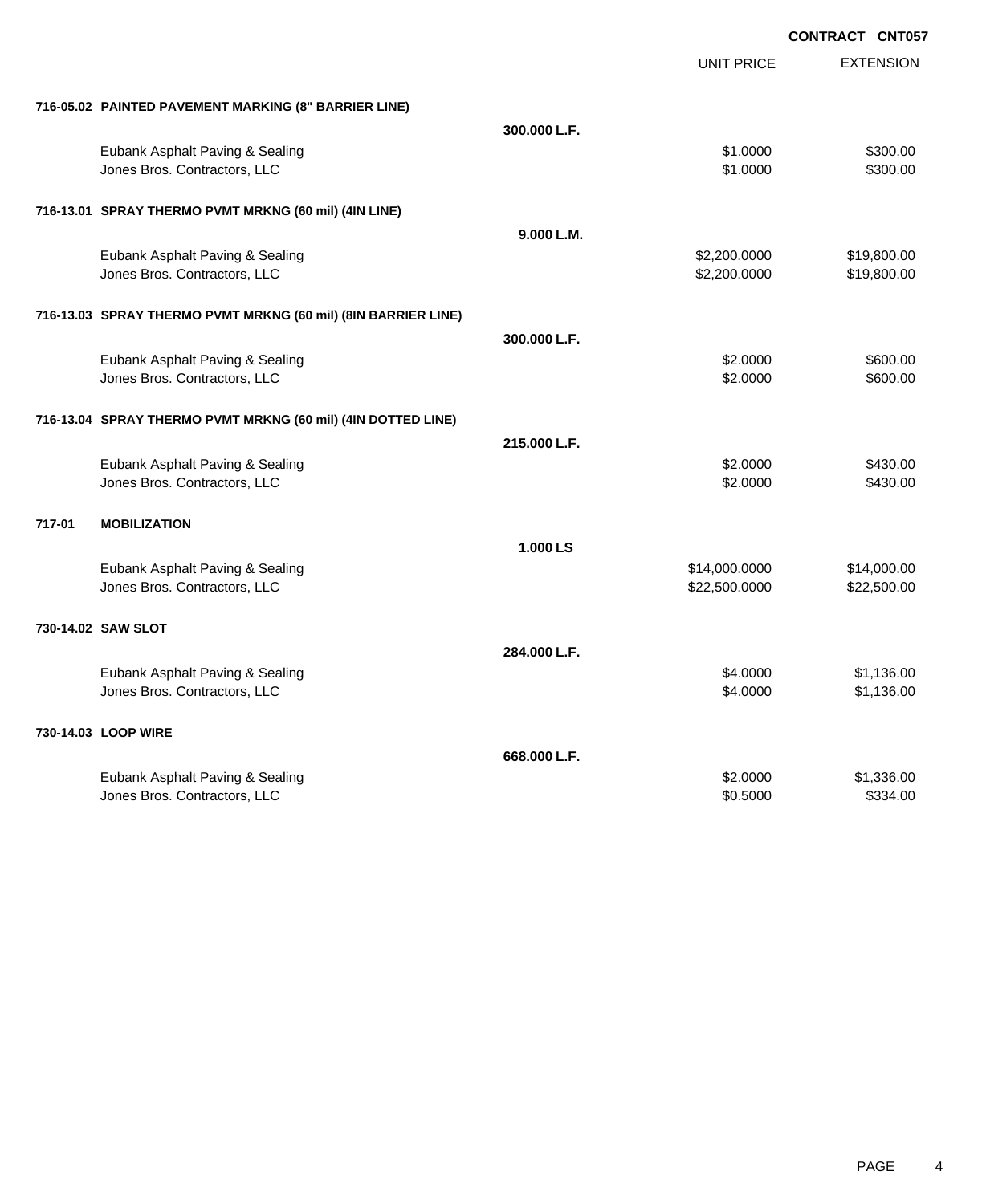## **SUB-TOTAL ROADWAY**

Eubank Asphalt Paving & Sealing \$526,090.00 Jones Bros. Contractors, LLC \$613,186.20

#### **TOTAL CONTRACT**

Eubank Asphalt Paving & Sealing  $$526,090.00$ Jones Bros. Contractors, LLC \$613,186.20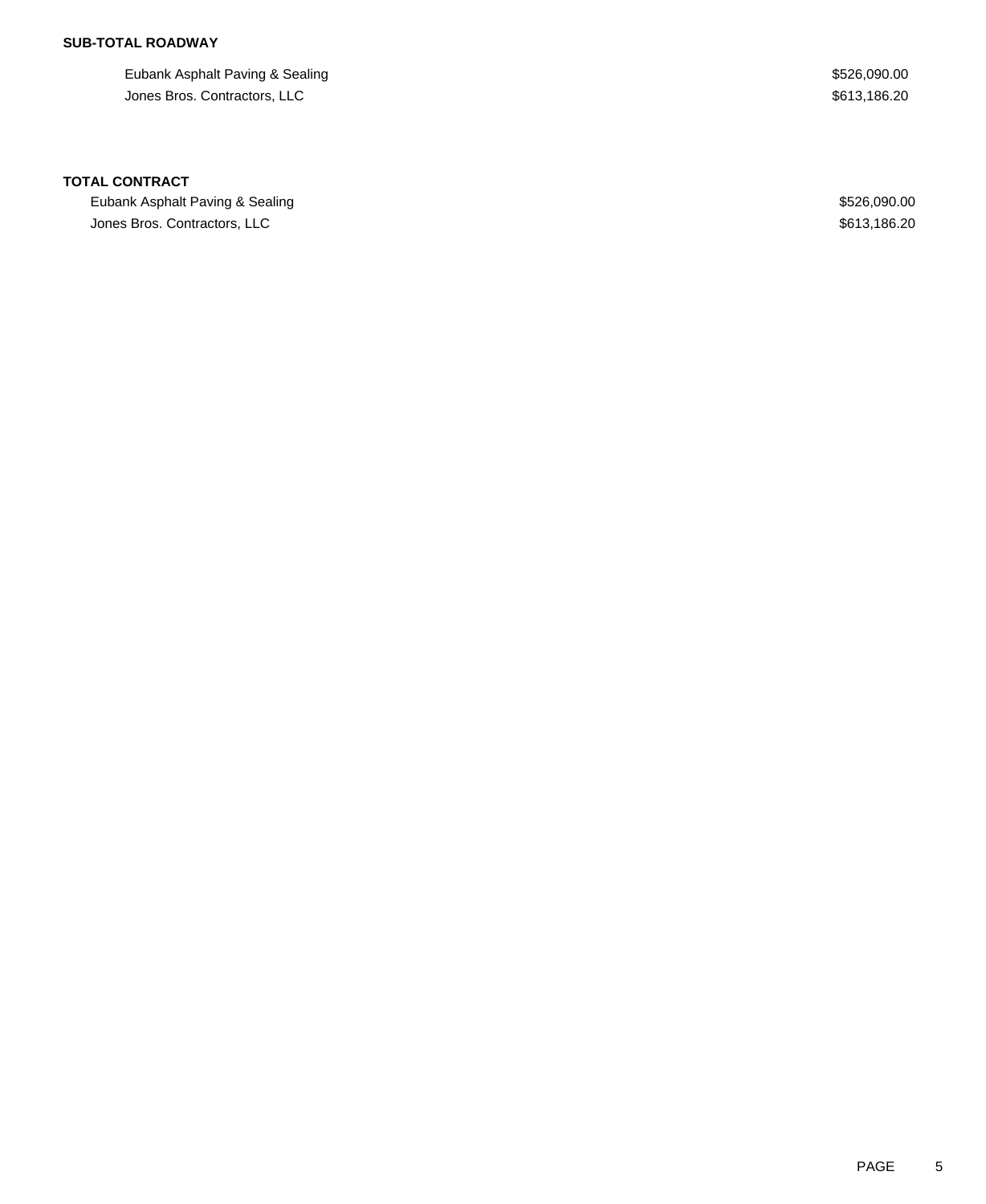#### COUNTIES FAYETTE, HARDEMAN, HARDIN, MCNAIRY, AND SHELBY (Contract No. CNT052 Call 027)

98400-4112-04

THE RELENSING OF SNOWPLOWABLE PAVEMENT MARKERS ON VARIOUS INTERSTATE AND STATE ROUTES.

PROJECT LENGTH - 0.0 MILES

COMPLETION TIME - ON OR BEFORE NOVEMBER 30, 2019

| A & A Safety, Inc.                | \$219,002.30 |
|-----------------------------------|--------------|
| W L Markers, Inc.                 | \$234,991.00 |
| Reynolds Sealing & Striping, Inc. | \$289,762,40 |

TOTAL CONTRACT \$219,002.30 \$234,991.00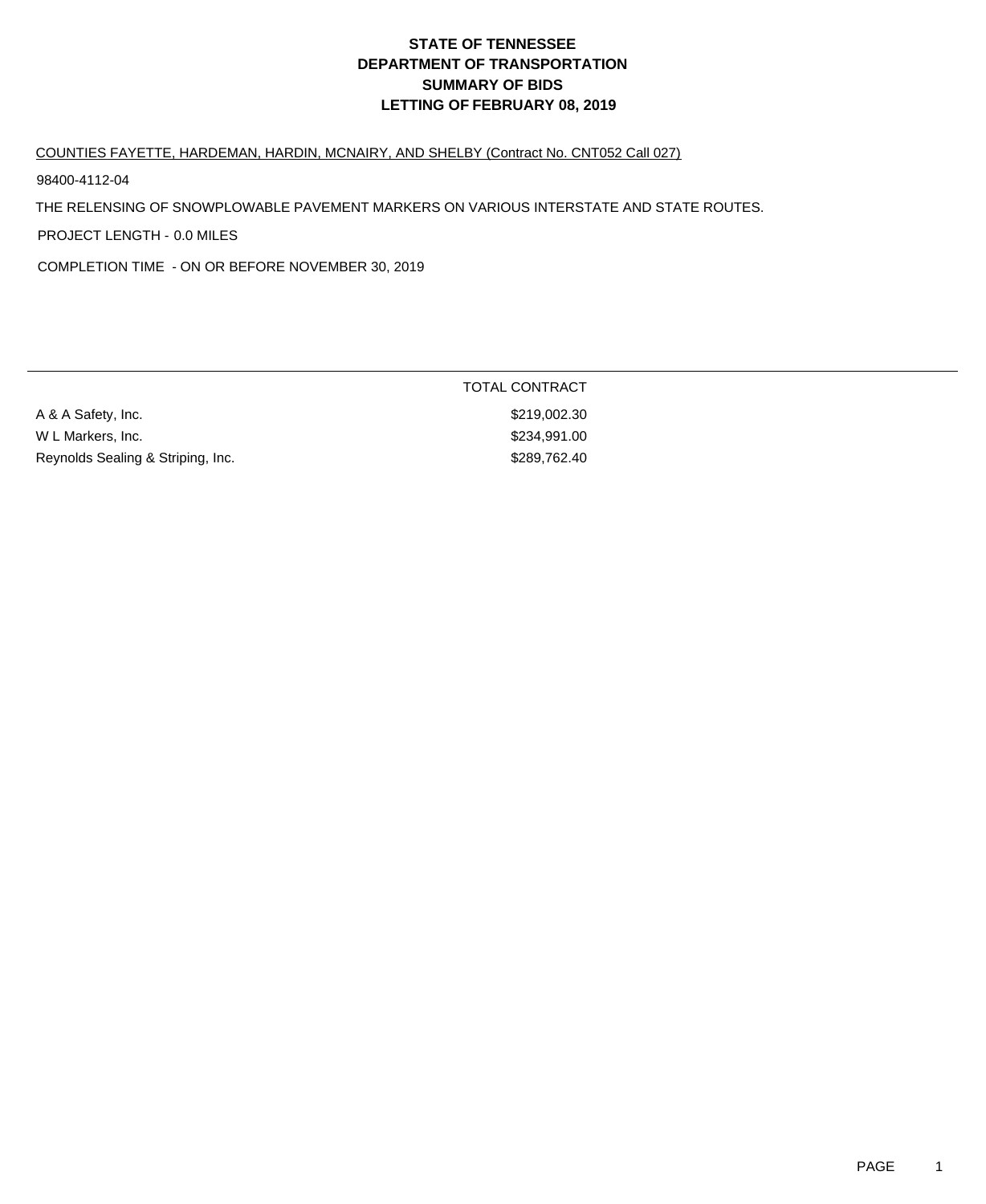EXTENSION UNIT PRICE **MAINTENANCE CATEGORY 705-07.11 TRUCK MOUNTED ENERGY ATTENUATOR 2.000 EACH** A & A Safety, Inc. \$4,000.000 \$8,000.00 W L Markers, Inc. \$32,000.000 \$32,000.000 \$32,000.000 \$32,000.000 \$32,000.000 \$32,000.00 Reynolds Sealing & Striping, Inc. \$20,000.000 \$20,000.000 \$20,000.000 \$20,000.000 **712-01 TRAFFIC CONTROL 1.000 LS** A & A Safety, Inc. \$33,005.000 \$33,005.000 \$33,005.000 \$33,005.000 \$33,005.000 \$33,005.00 W L Markers, Inc. \$41,000.000 \$41,000.000 \$41,000.000 \$41,000.000 \$41,000.000 \$41,000.00 Reynolds Sealing & Striping, Inc. 6. The Contract of the Contract of the S45,000.0000 \$45,000.000 \$45,000.00 **712-06 SIGNS (CONSTRUCTION) 128.000 S.F.** A & A Safety, Inc. \$851.20 W L Markers, Inc. \$128.00 Reynolds Sealing & Striping, Inc. 6. The Strip of the Strip of the Strip of the Strip of the Strip of the Strip of Strip of the Strip of Strip of Strip of Strip of Strip of Strip of Strip of Strip of Strip of Strip of Stri **712-08.03 ARROW BOARD (TYPE C) 2.000 EACH** A & A Safety, Inc. \$900.000 \$1,800.00 W L Markers, Inc. \$100.00 \$100.00 \$100.00 \$100.00 \$100.00 \$100.00 \$100.00 \$100.00 \$100.00 \$100.00 \$100.00 \$100 Reynolds Sealing & Striping, Inc.  $$200.00$ **716-01.21 SNOWPLOWABLE RAISED PAVMENT MARKERS (BI-DIR) (1 COLOR) 765.000 EACH** A & A Safety, Inc. \$12,622.50 W L Markers, Inc. \$14,535.00 Reynolds Sealing & Striping, Inc. \$20.000 \$15,300.00 **716-01.23 SNOWPLOWABLE RAISED PAVEMENT MARKERS (BI-DIR)(2 COLOR) 500.000 EACH** A & A Safety, Inc. \$16.5000 \$8,250.00 W L Markers, Inc. \$19.0000 \$9,500.00 Reynolds Sealing & Striping, Inc. \$20.0000 \$10,000.00 **716-01.40 REMOVE AND REPLACE LENS ON SNOWPLOWABLE REFLECTIVE MARKER 39,576.000 EACH** A & A Safety, Inc. \$142,473.60 W L Markers, Inc. 6. 2010. The state of the state of the state of the state of the state of the state of the state of the state of the state of the state of the state of the state of the state of the state of the state of Reynolds Sealing & Striping, Inc. 6.4.4000 \$174,134.40 **717-01 MOBILIZATION 1.000 LS** A & A Safety, Inc. \$12,000.000 \$12,000.000 \$12,000.000 \$12,000.000 \$12,000.000 \$12,000.00

W L Markers, Inc. \$19,000.000 \$19,000.000 \$19,000.000 \$19,000.000 \$19,000.000 \$19,000.00 \$19,000.00 \$19,000.00 Reynolds Sealing & Striping, Inc. 6. The Strip of the Strip of the Strip of the Strip of the Strip of the Strip of the Strip of the Strip of the Strip of the Strip of the Strip of the Strip of the Strip of the Strip of the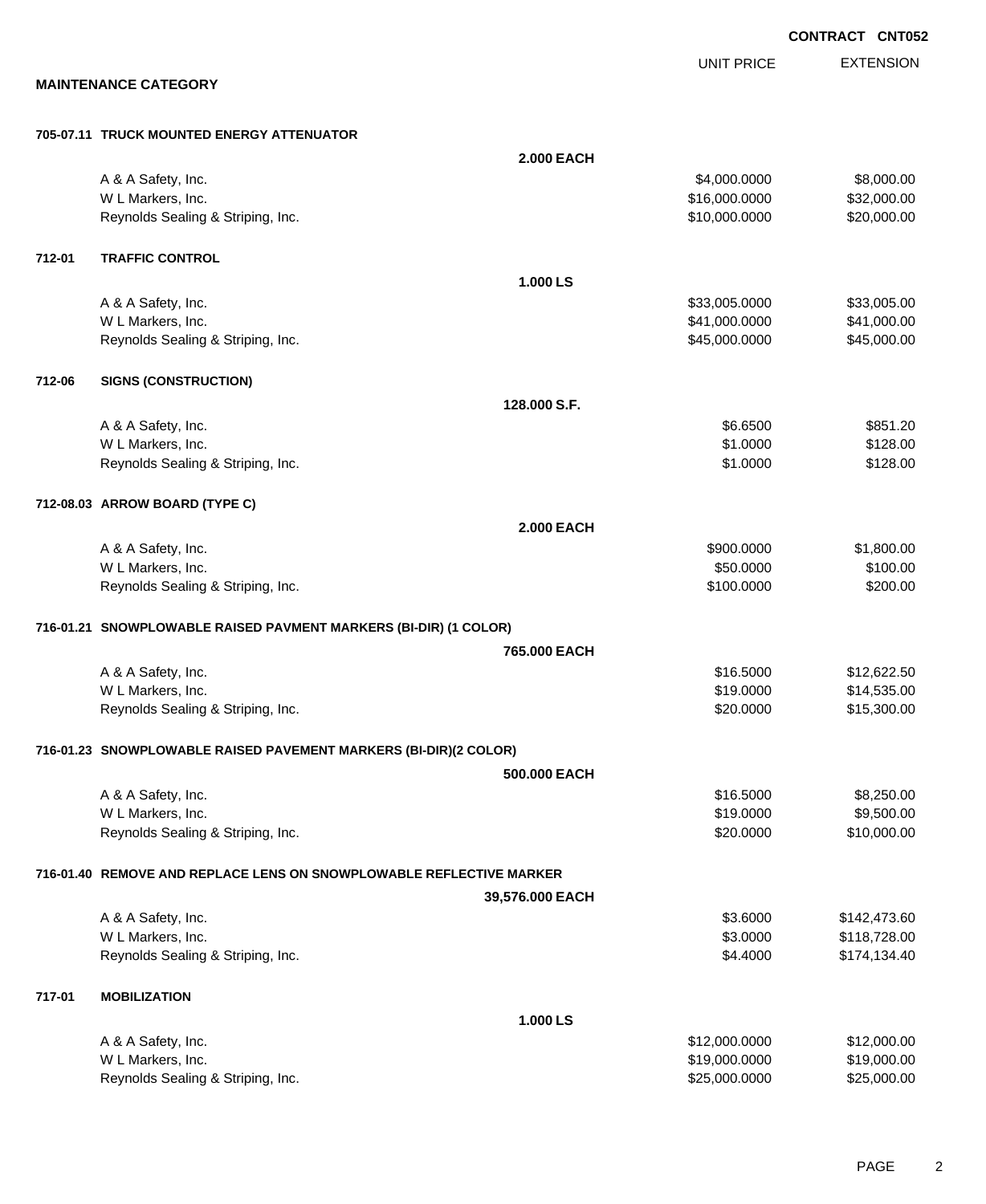## **SUB-TOTAL MAINTENANCE**

| A & A Safety, Inc.                | \$219,002.30 |
|-----------------------------------|--------------|
| W L Markers, Inc.                 | \$234,991.00 |
| Reynolds Sealing & Striping, Inc. | \$289,762.40 |

## **TOTAL CONTRACT**

| A & A Safety, Inc.                | \$219,002.30 |
|-----------------------------------|--------------|
| W L Markers, Inc.                 | \$234,991.00 |
| Reynolds Sealing & Striping, Inc. | \$289,762.40 |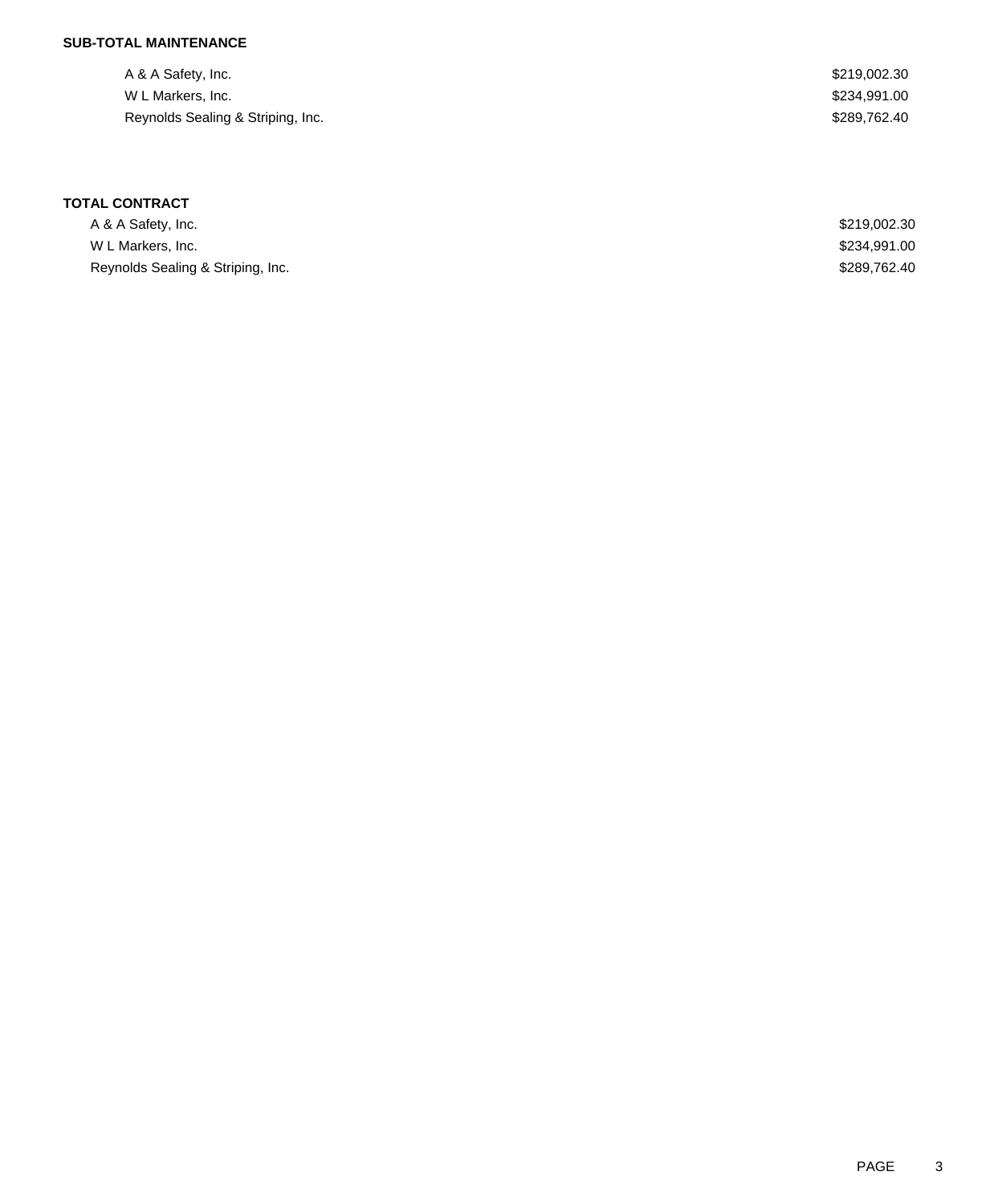#### FENTRESS COUNTY (Contract No. CNT028 Call 028)

NH-28(69),25043-8214-14,NH-28(70),25043-8215-14,NH-28(71),25043-8216-14

THE RESURFACING (MICROSURFACING) ON U.S. 127 (S.R. 28) FROM SOUTH OF DAVIS ROAD TO NORTH OF S.R. 52 AND FROM NORTH OF LACY ROAD TO NORTH OF MUSTANG LANE.

PROJECT LENGTH - 9.350 MILES

COMPLETION TIME - ON OR BEFORE SEPTEMBER 30, 2019

DBE GOAL 6.50%

TOTAL CONTRACT

Hudson Construction Company **\$1,318,411.83**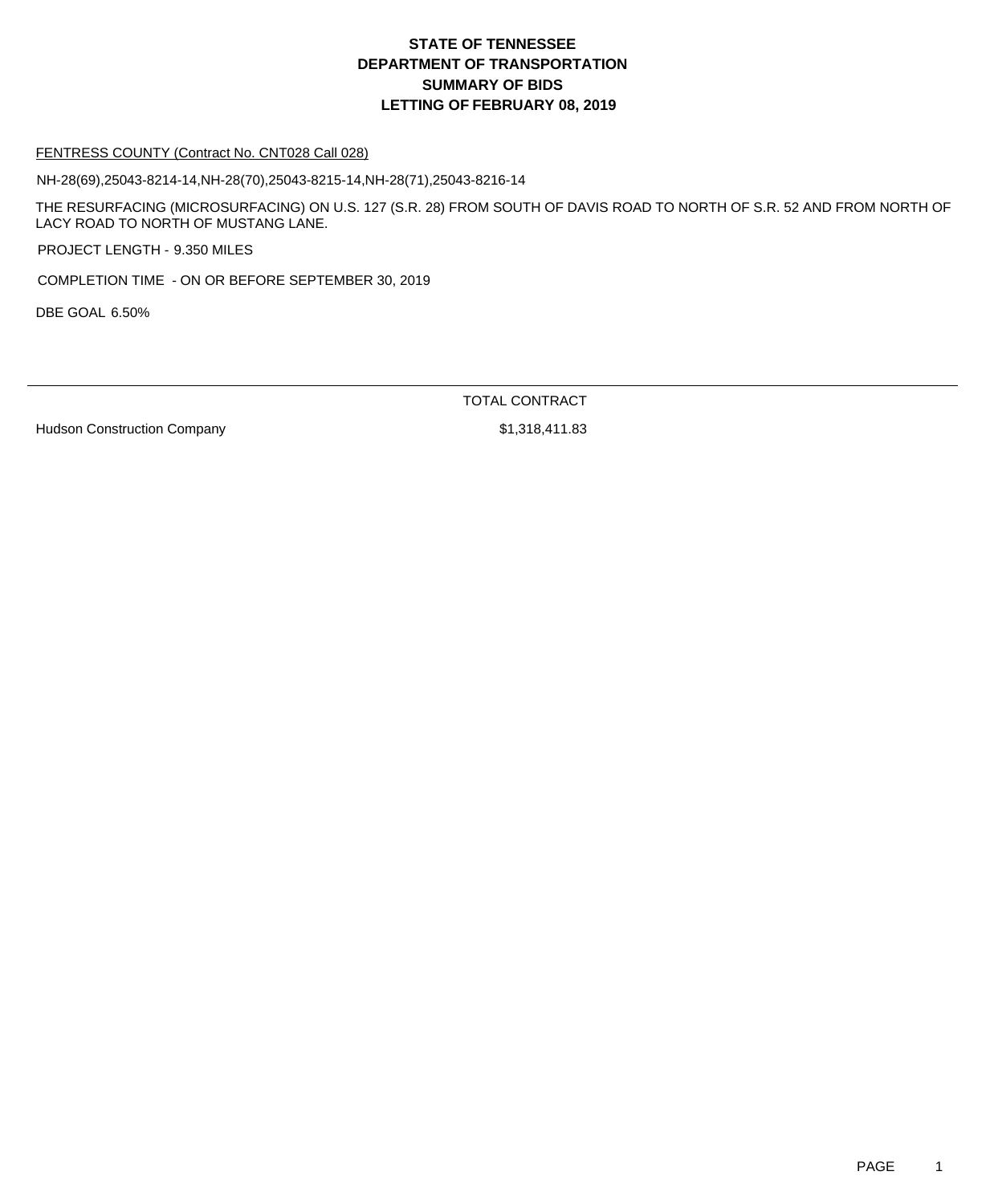|        |                                                               |                   |                   | <b>CONTRACT CNT028</b> |
|--------|---------------------------------------------------------------|-------------------|-------------------|------------------------|
|        | <b>ROADWAY CATEGORY</b>                                       |                   | <b>UNIT PRICE</b> | <b>EXTENSION</b>       |
|        | 403-01.01 BITUMINOUS MATERIAL FOR TACK COAT (MICRO-SURFACING) | <b>18,000 TON</b> |                   |                        |
|        | <b>Hudson Construction Company</b>                            |                   | \$450.2400        | \$8,104.32             |
|        | 403-01.10 High Performance Fog Seals                          |                   |                   |                        |
|        | <b>Hudson Construction Company</b>                            | 106,608.000 S.Y.  | \$0.3000          | \$31,982.40            |
|        | 414-03.01 EMULSIFIED ASPHALT FOR MICRO-SURFACING              |                   |                   |                        |
|        | <b>Hudson Construction Company</b>                            | 278.000 TON       | \$1,182.8100      | \$328,821.18           |
|        | 414-03.02 AGGREGATE FOR MICRO SURFACING                       |                   |                   |                        |
|        | <b>Hudson Construction Company</b>                            | 2,296.000 TON     | \$143.2100        | \$328,810.16           |
|        | 414-04.03 ASPHALT EMULSION (SCRUB SEAL)                       |                   |                   |                        |
|        | <b>Hudson Construction Company</b>                            | 105.000 TON       | \$969.9500        | \$101,844.75           |
|        | 414-04.04 MINERAL AGGREGATE (SCRUB SEAL)                      |                   |                   |                        |
|        | <b>Hudson Construction Company</b>                            | 864.000 TON       | \$117.8800        | \$101,848.32           |
|        | 611-09.01 ADJUSTMENT OF EXISTING CATCHBASIN                   |                   |                   |                        |
|        | <b>Hudson Construction Company</b>                            | <b>5.000 EACH</b> | \$925.0000        | \$4,625.00             |
| 712-01 | <b>TRAFFIC CONTROL</b>                                        |                   |                   |                        |
|        | <b>Hudson Construction Company</b>                            | 1.000 LS          | \$55,400.0000     | \$55,400.00            |
|        | 712-04.01 FLEXIBLE DRUMS (CHANNELIZING)                       |                   |                   |                        |
|        | <b>Hudson Construction Company</b>                            | 231,000 EACH      | \$5.0000          | \$1,155.00             |
|        | 712-05.03 WARNING LIGHTS (TYPE C)                             |                   |                   |                        |
|        | <b>Hudson Construction Company</b>                            | 180,000 EACH      | \$2.0000          | \$360.00               |
| 712-06 | <b>SIGNS (CONSTRUCTION)</b>                                   |                   |                   |                        |
|        | <b>Hudson Construction Company</b>                            | 1,196.000 S.F.    | \$6.2500          | \$7,475.00             |
|        | 712-08.03 ARROW BOARD (TYPE C)                                |                   |                   |                        |
|        | <b>Hudson Construction Company</b>                            | <b>4.000 EACH</b> | \$750.0000        | \$3,000.00             |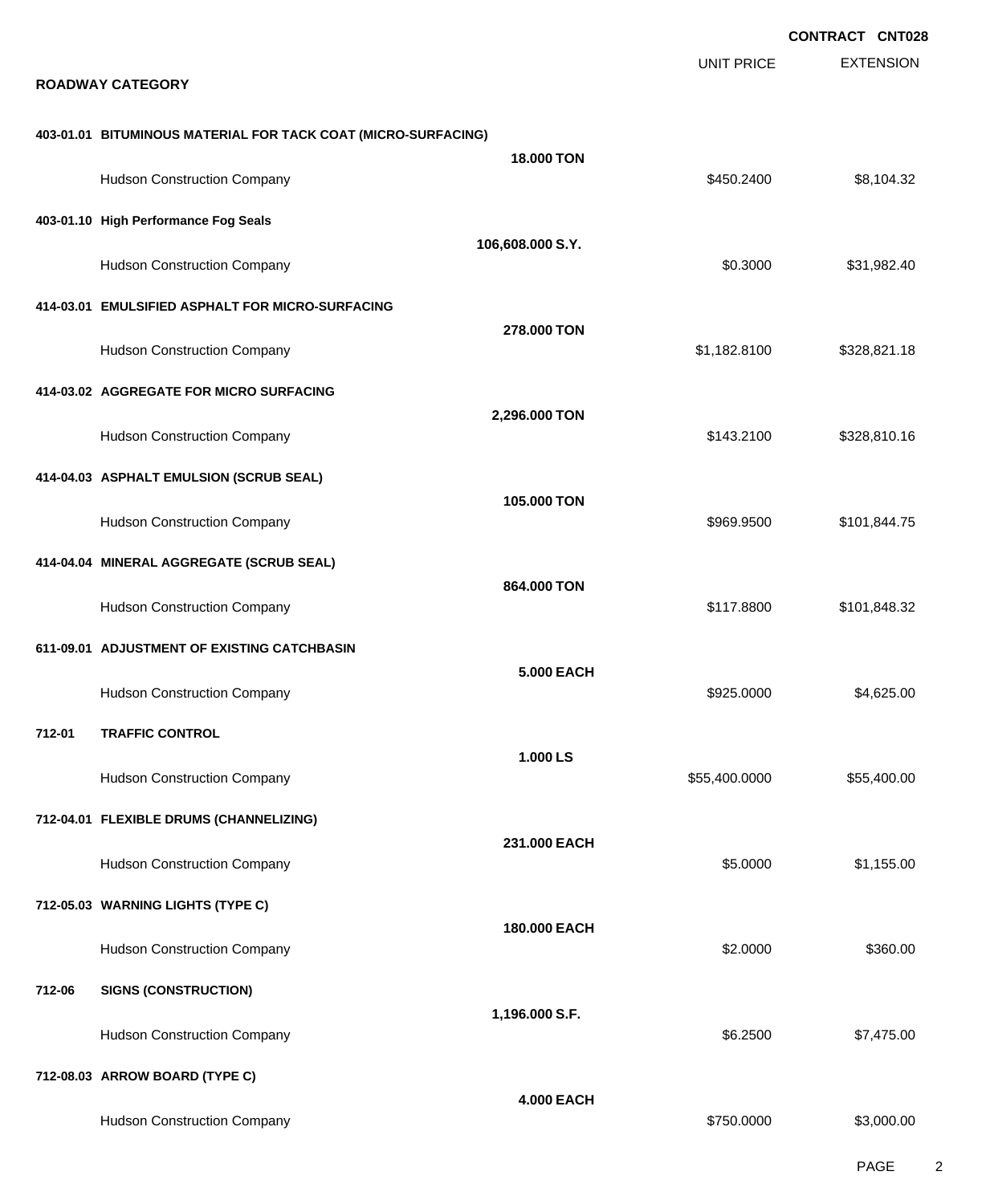|                                                                  |                   |                   | <b>CONTRACT CNT028</b> |
|------------------------------------------------------------------|-------------------|-------------------|------------------------|
|                                                                  |                   | <b>UNIT PRICE</b> | <b>EXTENSION</b>       |
| 716-01.21 SNOWPLOWABLE RAISED PAVMENT MARKERS (BI-DIR) (1 COLOR) |                   |                   |                        |
| <b>Hudson Construction Company</b>                               | 311.000 EACH      | \$23.0000         | \$7,153.00             |
| 716-01.23 SNOWPLOWABLE RAISED PAVEMENT MARKERS (BI-DIR)(2 COLOR) |                   |                   |                        |
| <b>Hudson Construction Company</b>                               | 1,054.000 EACH    | \$23.0000         | \$24,242.00            |
| 716-01.30 REMOVAL OF SNOWPLOWABLE REFLECTIVE MARKER              |                   |                   |                        |
| <b>Hudson Construction Company</b>                               | 1,365.000 EACH    | \$12.0000         | \$16,380.00            |
| 716-02.04 PLASTIC PAVEMENT MARKING(CHANNELIZATION STRIPING)      |                   |                   |                        |
| <b>Hudson Construction Company</b>                               | 762.000 S.Y.      | \$18.0000         | \$13,716.00            |
| 716-02.05 PLASTIC PAVEMENT MARKING (STOP LINE)                   |                   |                   |                        |
| <b>Hudson Construction Company</b>                               | 615.000 L.F.      | \$9.0000          | \$5,535.00             |
| 716-02.06 PLASTIC PAVEMENT MARKING (TURN LANE ARROW)             |                   |                   |                        |
| <b>Hudson Construction Company</b>                               | 26.000 EACH       | \$150.0000        | \$3,900.00             |
| 716-04.05 PLASTIC PAVEMENT MARKING (STRAIGHT ARROW)              |                   |                   |                        |
| <b>Hudson Construction Company</b>                               | <b>1.000 EACH</b> | \$125.0000        | \$125.00               |
| 716-04.12 PLASTIC PAVEMENT MARKING (YIELD LINE)                  |                   |                   |                        |
| <b>Hudson Construction Company</b>                               | 35,000 S.F.       | \$10.0000         | \$350.00               |
| 716-04.14 PLASTIC PAVEMENT MARKING (LANE REDUCTION ARROW)        |                   |                   |                        |
| <b>Hudson Construction Company</b>                               | <b>2.000 EACH</b> | \$200.0000        | \$400.00               |
| 716-08.01 REMOVAL OF PAVEMENT MARKING (LINE)                     |                   |                   |                        |
| <b>Hudson Construction Company</b>                               | 2.700 L.F.        | \$1.0000          | \$2.70                 |
| 716-08.04 REMOVAL OF PAVEMENT MARKING (CHANNELIZATION STRIPING)  |                   |                   |                        |
| <b>Hudson Construction Company</b>                               | 762,000 S.Y.      | \$15.0000         | \$11,430.00            |
| 716-08.06 REMOVAL OF PAVEMENT MARKING (TURN LANE ARROW)          |                   |                   |                        |
| <b>Hudson Construction Company</b>                               | 26.000 EACH       | \$50.0000         | \$1,300.00             |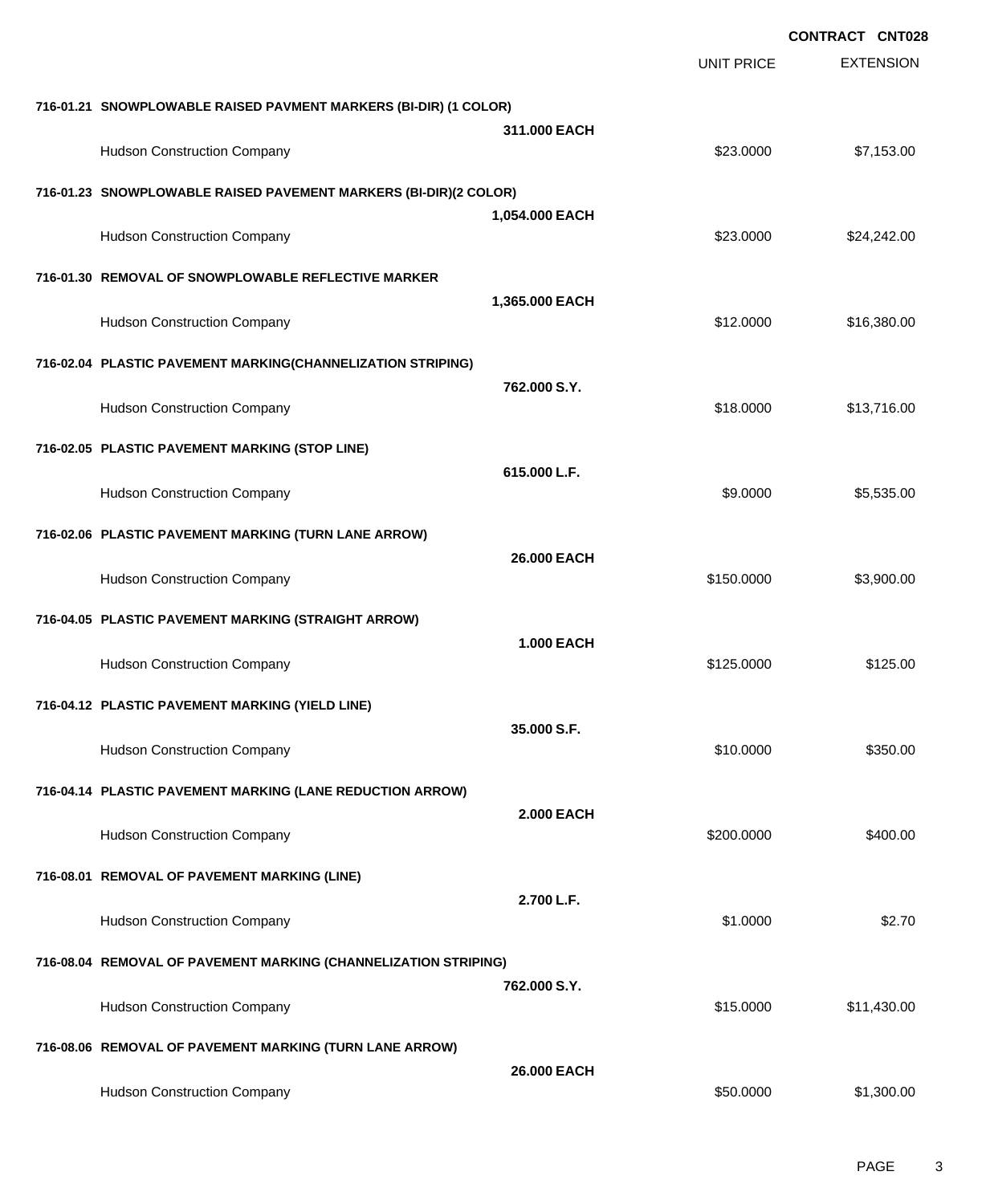|        |                                                                 |                |                   | <b>CONTRACT CNT028</b> |
|--------|-----------------------------------------------------------------|----------------|-------------------|------------------------|
|        |                                                                 |                | <b>UNIT PRICE</b> | <b>EXTENSION</b>       |
|        | 716-08.20 REMOVAL OF PAVEMENT MARKING (LINE)                    |                |                   |                        |
|        | <b>Hudson Construction Company</b>                              | 12.600 L.M.    | \$750.0000        | \$9,450.00             |
|        | 716-12.02 ENHANCED FLATLINE THERMO PVMT MRKNG (6IN LINE)        |                |                   |                        |
|        | <b>Hudson Construction Company</b>                              | 44.600 L.M.    | \$4,600.0000      | \$205,160.00           |
|        | 716-12.05 ENHANCED FLATLINE THERMO PVMT MRKNG (6IN DOTTED LINE) |                |                   |                        |
|        | <b>Hudson Construction Company</b>                              | 406.000 L.F.   | \$1,0000          | \$406.00               |
|        | 716-12.06 ENHANCED FLAT LINE THERMO (8IN LINE)                  |                |                   |                        |
|        | <b>Hudson Construction Company</b>                              | 3,118.000 L.F. | \$2.0000          | \$6,236.00             |
| 717-01 | <b>MOBILIZATION</b>                                             |                |                   |                        |
|        | <b>Hudson Construction Company</b>                              | 1.000 LS       | \$39,200.0000     | \$39,200.00            |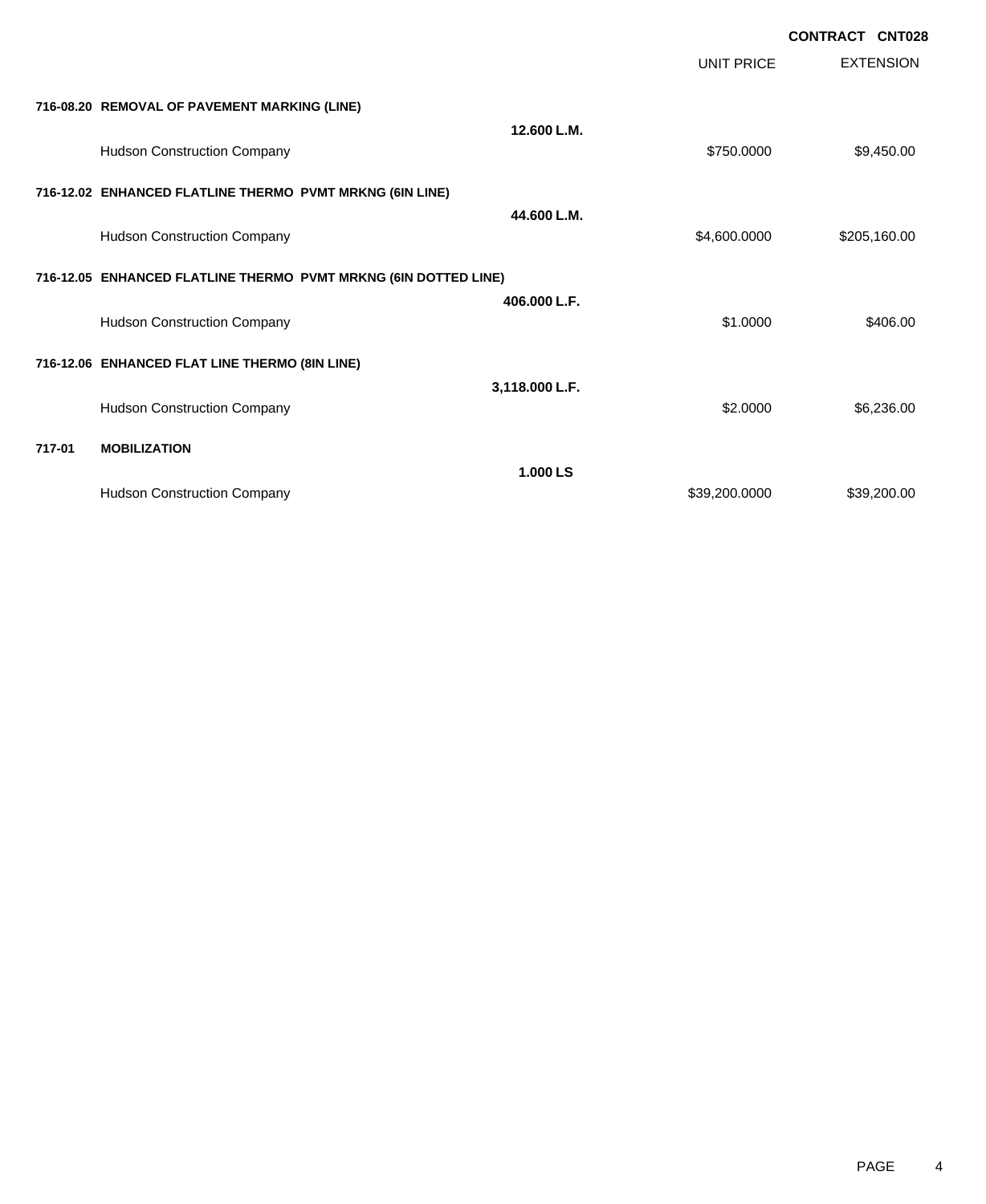Hudson Construction Company **\$1,318,411.83** 

### **TOTAL CONTRACT**

Hudson Construction Company **\$1,318,411.83**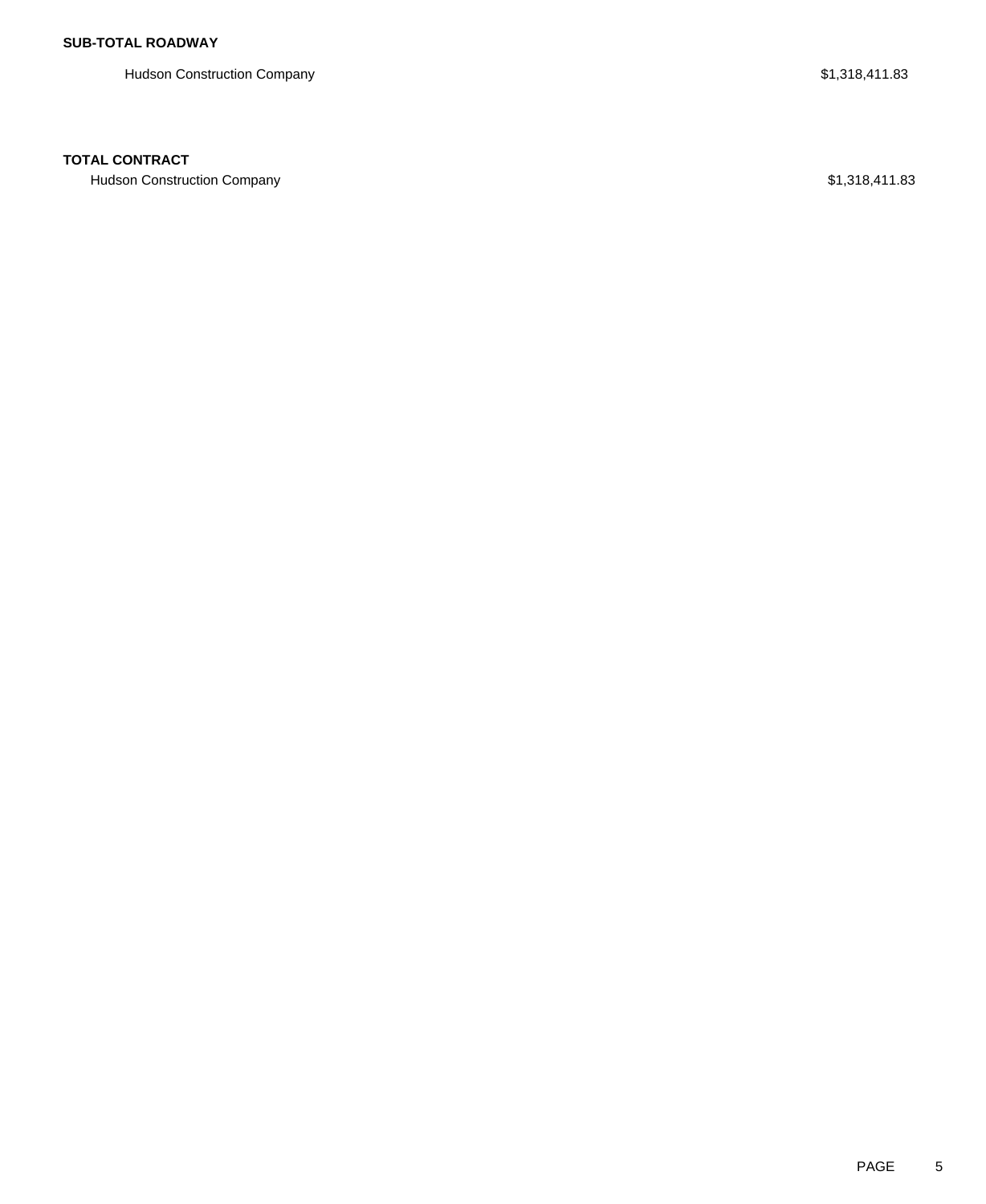#### GILES COUNTY (Contract No. CNT037 Call 029)

28010-4223-04,28011-4215-04,HSIP-273(15),28010-3223-94

THE RESURFACING ON S.R. 273 FROM WEST OF PIERSON LANE (L.M. 8.00) TO THE LINCOLN COUNTY LINE (L.M. 15.84), INCLUDING BRIDGE DECK REPAIR.

PROJECT LENGTH - 7.840 MILES

COMPLETION TIME - ON OR BEFORE SEPTEMBER 30, 2019

DBE GOAL 7.00%

|                                 | TOTAL CONTRACT |
|---------------------------------|----------------|
| Rogers Group, Inc.              | \$941.982.00   |
| Volunteer Paving, LLC           | \$979.414.19   |
| Wright Paving Contractors, Inc. | \$1,122,277.89 |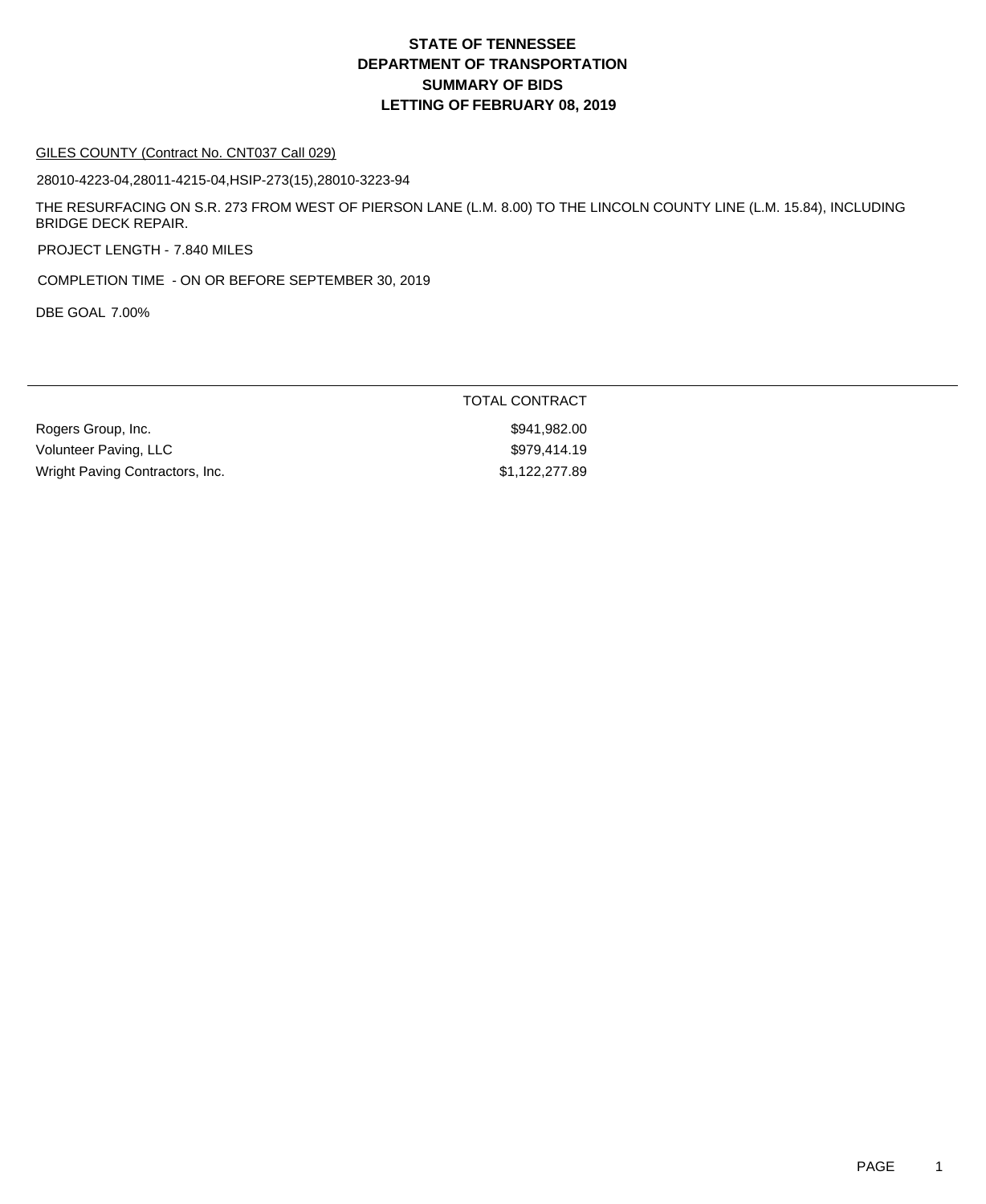|        |                                                                  |                    |                   | <b>CONTRACT CNT03</b> |
|--------|------------------------------------------------------------------|--------------------|-------------------|-----------------------|
|        |                                                                  |                    | <b>UNIT PRICE</b> | <b>EXTENSION</b>      |
|        | <b>ROADWAY CATEGORY</b>                                          |                    |                   |                       |
|        | 208-01.05 BROOMING & DEGRASSING SHOULDERS                        |                    |                   |                       |
|        |                                                                  | 15.700 L.M.        |                   |                       |
|        | Rogers Group, Inc.                                               |                    | \$850.0000        | \$13,345.00           |
|        | Volunteer Paving, LLC                                            |                    | \$1,057.3400      | \$16,600.24           |
|        | Wright Paving Contractors, Inc.                                  |                    | \$1,327.3100      | \$20,838.77           |
| 303-01 | MINERAL AGGREGATE, TYPE A BASE, GRADING D                        |                    |                   |                       |
|        |                                                                  | 2,375.000 TON      |                   |                       |
|        | Rogers Group, Inc.                                               |                    | \$19.0000         | \$45,125.00           |
|        | Volunteer Paving, LLC                                            |                    | \$16.6300         | \$39,496.25           |
|        | Wright Paving Contractors, Inc.                                  |                    | \$33.7100         | \$80,061.25           |
|        | 307-01.08 ASPHALT CONCRETE MIX (PG64-22) (BPMB-HM) GRADING B-M2  |                    |                   |                       |
|        |                                                                  | 500.000 TON        |                   |                       |
|        | Rogers Group, Inc.                                               |                    | \$83.0000         | \$41,500.00           |
|        | Volunteer Paving, LLC                                            |                    | \$75.3500         | \$37,675.00           |
|        | Wright Paving Contractors, Inc.                                  |                    | \$97.2600         | \$48,630.00           |
| 403-01 | BITUMINOUS MATERIAL FOR TACK COAT (TC)                           |                    |                   |                       |
|        |                                                                  | 45.000 TON         |                   |                       |
|        | Rogers Group, Inc.                                               |                    | \$680.0000        | \$30,600.00           |
|        | Volunteer Paving, LLC                                            |                    | \$658.2200        | \$29,619.90           |
|        | Wright Paving Contractors, Inc.                                  |                    | \$721.4800        | \$32,466.60           |
|        | 407-07.01 INTELLIGENT COMPACTION EQUIPMENT                       |                    |                   |                       |
|        |                                                                  | 1.000LS            |                   |                       |
|        | Rogers Group, Inc.                                               |                    | \$20,000.0000     | \$20,000.00           |
|        | Volunteer Paving, LLC                                            |                    | \$25,000.0000     | \$25,000.00           |
|        | Wright Paving Contractors, Inc.                                  |                    | \$30,000.0000     | \$30,000.00           |
|        | 411-03.12 ACS MIX(PG64-22) THIN LIFT D ASPHALT                   |                    |                   |                       |
|        |                                                                  | 5,792.000 TON      |                   |                       |
|        | Rogers Group, Inc.                                               |                    | \$87.0000         | \$503,904.00          |
|        | Volunteer Paving, LLC                                            |                    | \$92.4000         | \$535,180.80          |
|        | Wright Paving Contractors, Inc.                                  |                    | \$104.2000        | \$603,526.40          |
|        | 411-12.03 SCORING FOR RUMBLE STRIPE (NON-CONTINUOUS) (8IN WIDTH) |                    |                   |                       |
|        |                                                                  | 12.600 L.M.        |                   |                       |
|        | Rogers Group, Inc.                                               |                    | \$510.0000        | \$6,426.00            |
|        | Volunteer Paving, LLC                                            |                    | \$500.0000        | \$6,300.00            |
|        | Wright Paving Contractors, Inc.                                  |                    | \$711.2300        | \$8,961.50            |
|        | 705-02.10 GUARDRAIL TRANSITION 27IN TO 31IN                      |                    |                   |                       |
|        |                                                                  | <b>12.000 EACH</b> |                   |                       |
|        | Rogers Group, Inc.                                               |                    | \$110.0000        | \$1,320.00            |
|        | Volunteer Paving, LLC                                            |                    | \$176.0000        | \$2,112.00            |
|        | Wright Paving Contractors, Inc.                                  |                    | \$105.0000        | \$1,260.00            |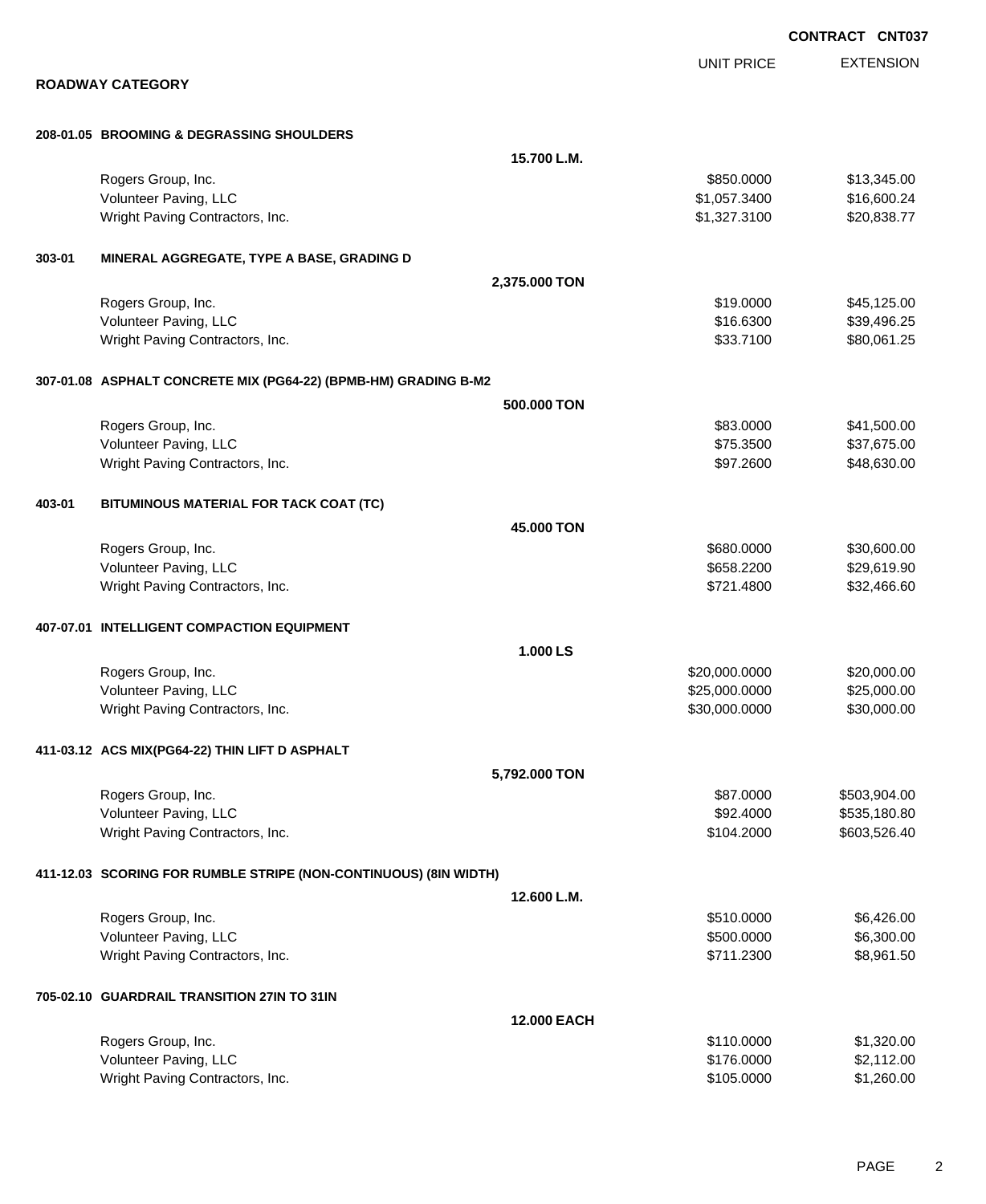UNIT PRICE

EXTENSION

|        | 705-06.20 TANGENT ENERGY ABSORBING TERM MASH TL-3                |                    |               |             |
|--------|------------------------------------------------------------------|--------------------|---------------|-------------|
|        |                                                                  | <b>12.000 EACH</b> |               |             |
|        | Rogers Group, Inc.                                               |                    | \$2,900.0000  | \$34,800.00 |
|        | Volunteer Paving, LLC                                            |                    | \$2,733.0000  | \$32,796.00 |
|        | Wright Paving Contractors, Inc.                                  |                    | \$2,415.0000  | \$28,980.00 |
| 706-01 | <b>GUARDRAIL REMOVED</b>                                         |                    |               |             |
|        |                                                                  | 600.000 L.F.       |               |             |
|        | Rogers Group, Inc.                                               |                    | \$0.6000      | \$360.00    |
|        | Volunteer Paving, LLC                                            |                    | \$0.7500      | \$450.00    |
|        | Wright Paving Contractors, Inc.                                  |                    | \$1.0500      | \$630.00    |
| 712-01 | <b>TRAFFIC CONTROL</b>                                           |                    |               |             |
|        |                                                                  | 1.000 LS           |               |             |
|        | Rogers Group, Inc.                                               |                    | \$17,944.0000 | \$17,944.00 |
|        | Volunteer Paving, LLC                                            |                    | \$31,000.0000 | \$31,000.00 |
|        | Wright Paving Contractors, Inc.                                  |                    | \$33,670.0000 | \$33,670.00 |
|        | 712-04.01 FLEXIBLE DRUMS (CHANNELIZING)                          |                    |               |             |
|        |                                                                  | <b>25.000 EACH</b> |               |             |
|        | Rogers Group, Inc.                                               |                    | \$11.0000     | \$275.00    |
|        | Volunteer Paving, LLC                                            |                    | \$10.0000     | \$250.00    |
|        | Wright Paving Contractors, Inc.                                  |                    | \$19.3800     | \$484.50    |
|        | 712-05.01 WARNING LIGHTS (TYPE A)                                |                    |               |             |
|        |                                                                  | <b>4.000 EACH</b>  |               |             |
|        | Rogers Group, Inc.                                               |                    | \$6.0000      | \$24.00     |
|        | Volunteer Paving, LLC                                            |                    | \$5.0000      | \$20.00     |
|        | Wright Paving Contractors, Inc.                                  |                    | \$12.5000     | \$50.00     |
| 712-06 | <b>SIGNS (CONSTRUCTION)</b>                                      |                    |               |             |
|        |                                                                  | 1,384.000 S.F.     |               |             |
|        | Rogers Group, Inc.                                               |                    | \$8.0000      | \$11,072.00 |
|        | Volunteer Paving, LLC                                            |                    | \$7.5000      | \$10,380.00 |
|        | Wright Paving Contractors, Inc.                                  |                    | \$9.3800      | \$12,981.92 |
|        | 716-01.21 SNOWPLOWABLE RAISED PAVMENT MARKERS (BI-DIR) (1 COLOR) |                    |               |             |
|        |                                                                  | 520.000 EACH       |               |             |
|        | Rogers Group, Inc.                                               |                    | \$31.0000     | \$16,120.00 |
|        | Volunteer Paving, LLC                                            |                    | \$20.0000     | \$10,400.00 |
|        | Wright Paving Contractors, Inc.                                  |                    | \$29.9300     | \$15,563.60 |
|        | 716-02.05 PLASTIC PAVEMENT MARKING (STOP LINE)                   |                    |               |             |
|        |                                                                  | 290.000 L.F.       |               |             |
|        | Rogers Group, Inc.                                               |                    | \$16.0000     | \$4,640.00  |
|        | Volunteer Paving, LLC                                            |                    | \$15.0000     | \$4,350.00  |
|        | Wright Paving Contractors, Inc.                                  |                    | \$12.3400     | \$3,578.60  |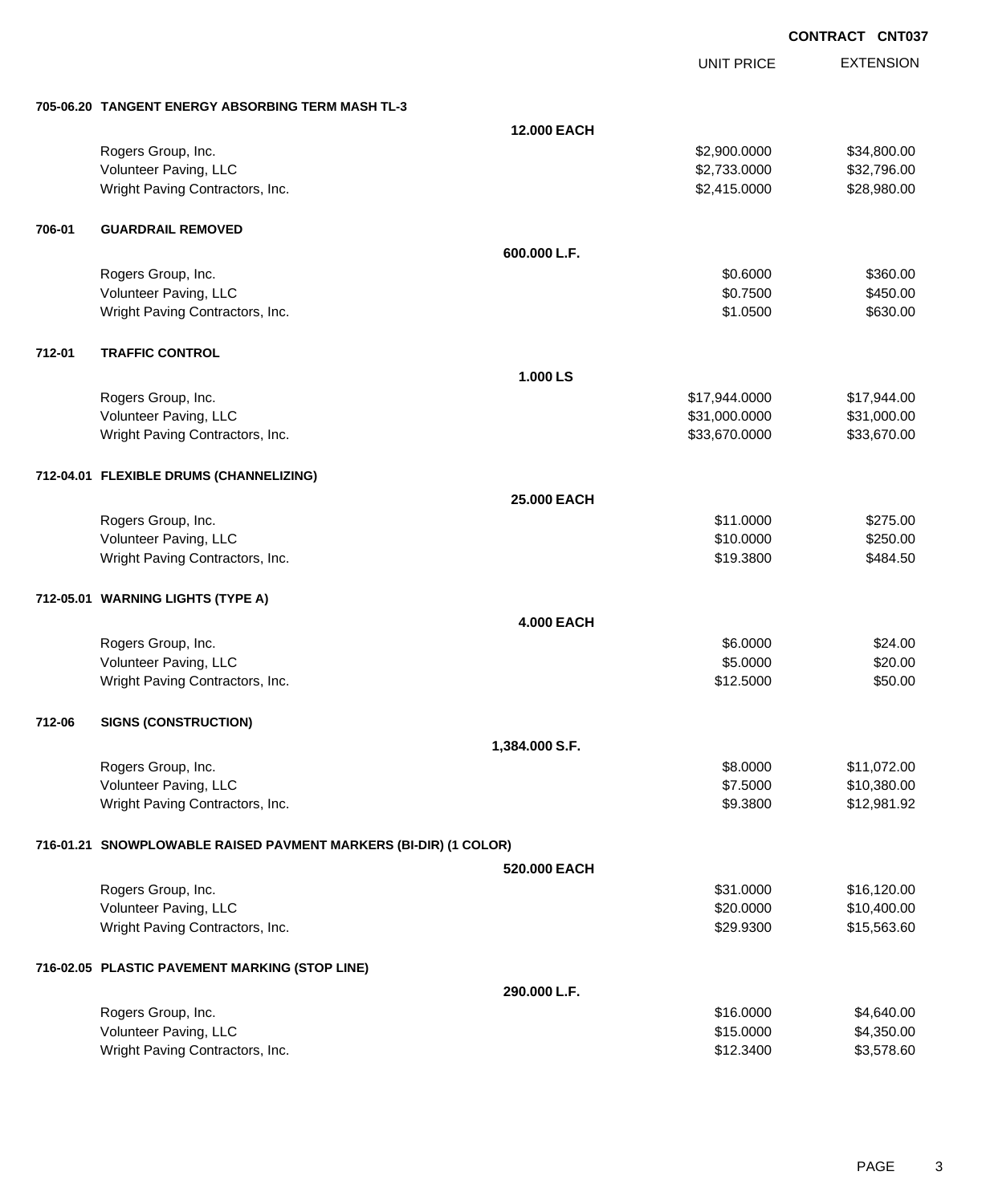|        |                                                          |             | <b>UNIT PRICE</b> | <b>EXTENSION</b> |
|--------|----------------------------------------------------------|-------------|-------------------|------------------|
|        | 716-03.03 PLASTIC WORD PAVEMENT MARKING (STOP AHEAD)     |             |                   |                  |
|        |                                                          | 3.000 EACH  |                   |                  |
|        | Rogers Group, Inc.                                       |             | \$760.0000        | \$2,280.00       |
|        | Volunteer Paving, LLC                                    |             | \$500.0000        | \$1,500.00       |
|        | Wright Paving Contractors, Inc.                          |             | \$498.7500        | \$1,496.25       |
|        | 716-05.01 PAINTED PAVEMENT MARKING (4" LINE)             |             |                   |                  |
|        |                                                          | 1.400 L.M.  |                   |                  |
|        | Rogers Group, Inc.                                       |             | \$1,550.0000      | \$2,170.00       |
|        | Volunteer Paving, LLC                                    |             | \$850.0000        | \$1,190.00       |
|        | Wright Paving Contractors, Inc.                          |             | \$1,207.5000      | \$1,690.50       |
|        | 716-12.02 ENHANCED FLATLINE THERMO PVMT MRKNG (6IN LINE) |             |                   |                  |
|        |                                                          | 13.700 L.M. |                   |                  |
|        | Rogers Group, Inc.                                       |             | \$5,100.0000      | \$69,870.00      |
|        | Volunteer Paving, LLC                                    |             | \$5,000.0000      | \$68,500.00      |
|        | Wright Paving Contractors, Inc.                          |             | \$5,197.5000      | \$71,205.75      |
|        | 716-13.02 SPRAY THERMO PVMT MRKNG (60 mil) (6IN LINE)    |             |                   |                  |
|        |                                                          | 15.700 L.M. |                   |                  |
|        | Rogers Group, Inc.                                       |             | \$3,100.0000      | \$48,670.00      |
|        | Volunteer Paving, LLC                                    |             | \$2,750.0000      | \$43,175.00      |
|        | Wright Paving Contractors, Inc.                          |             | \$2,992.5000      | \$46,982.25      |
| 717-01 | <b>MOBILIZATION</b>                                      |             |                   |                  |
|        |                                                          | 1.000 LS    |                   |                  |
|        | Rogers Group, Inc.                                       |             | \$29,717.0000     | \$29,717.00      |
|        | Volunteer Paving, LLC                                    |             | \$47,642.4000     | \$47,642.40      |
|        | Wright Paving Contractors, Inc.                          |             | \$36,170.0000     | \$36,170.00      |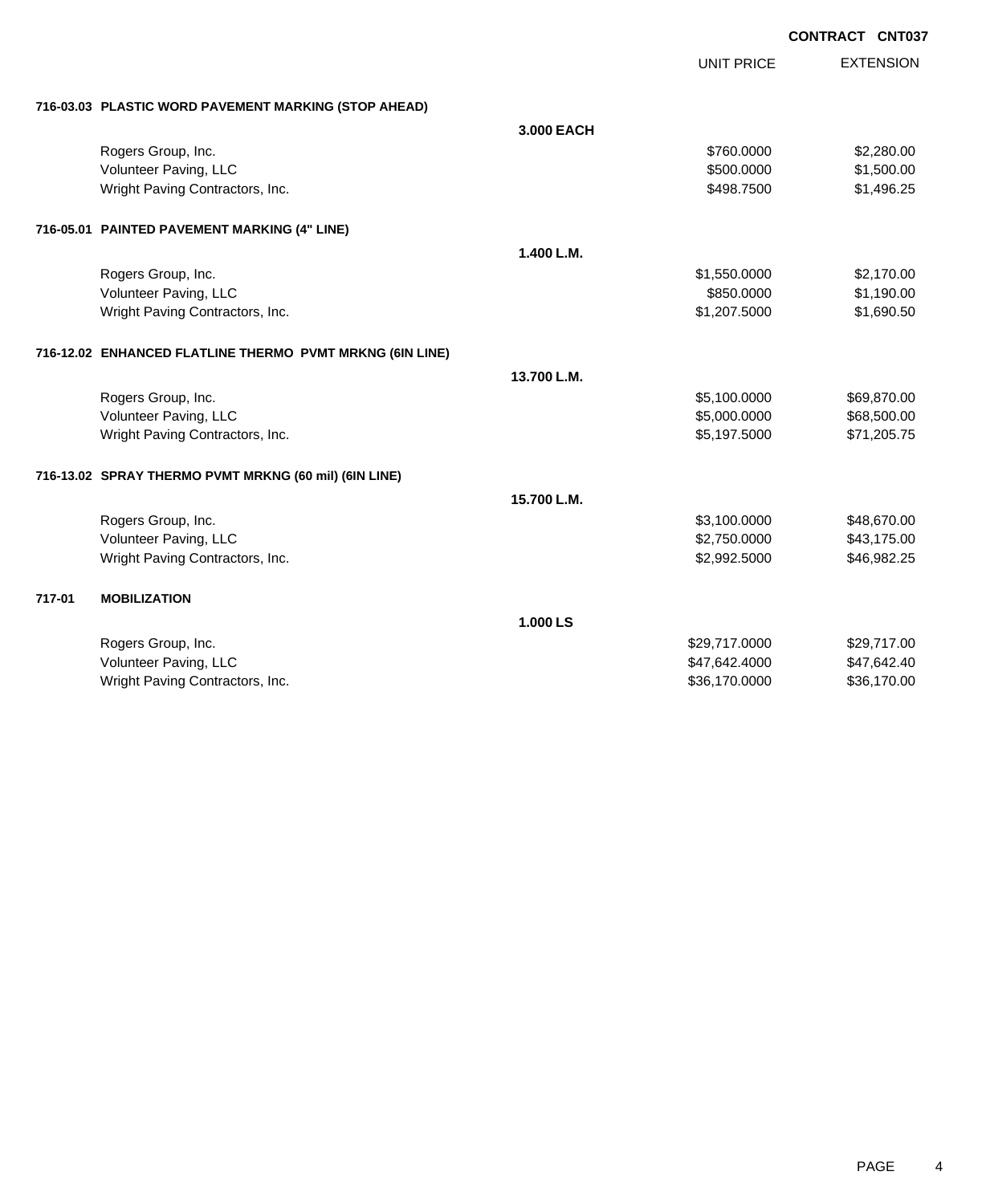|                                                      |              |            | <b>CONTRACT CNT037</b> |
|------------------------------------------------------|--------------|------------|------------------------|
|                                                      |              | UNIT PRICE | <b>EXTENSION</b>       |
| <b>BRIDGE CATEGORY</b>                               |              |            |                        |
|                                                      |              |            |                        |
| 617-04.01 TYPE 1 THIN EPOXY OVERLAY (EPOXY-URETHANE) |              |            |                        |
|                                                      | 820,000 S.Y. |            |                        |
| Rogers Group, Inc.                                   |              | \$51.0000  | \$41,820.00            |

Volunteer Paving, LLC \$43.6300 \$35,776.60 Wright Paving Contractors, Inc. 6. The Contractors of the Contractors, Inc. 6. The Contractors, Inc. 6. The Contractors of the Contractors of the Contractors, Inc. 6. The Contractors of the Contractors, Inc. 6. The Contrac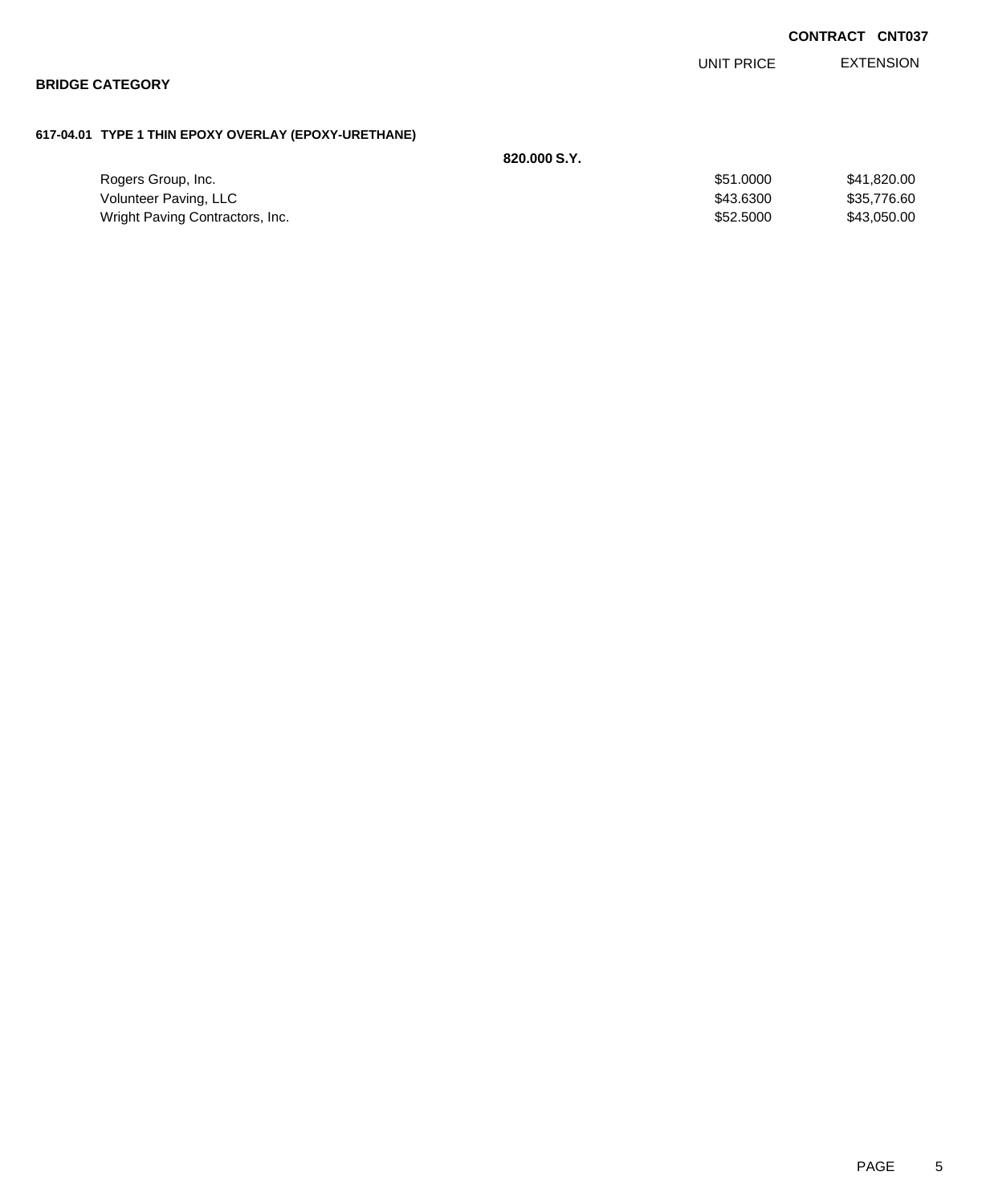## **SUB-TOTAL ROADWAY**

| Rogers Group, Inc.<br>Volunteer Paving, LLC<br>Wright Paving Contractors, Inc. | \$900,162.00<br>\$943,637.59<br>\$1,079,227.89 |
|--------------------------------------------------------------------------------|------------------------------------------------|
| <b>SUB-TOTAL BRIDGE</b><br>Rogers Group, Inc.                                  | \$41,820.00                                    |
| Volunteer Paving, LLC                                                          | \$35,776.60                                    |
| Wright Paving Contractors, Inc.                                                | \$43,050.00                                    |
|                                                                                |                                                |
|                                                                                |                                                |

# **TOTAL CONTRACT**

| Rogers Group, Inc.              | \$941.982.00   |
|---------------------------------|----------------|
| Volunteer Paving, LLC           | \$979.414.19   |
| Wright Paving Contractors, Inc. | \$1,122,277.89 |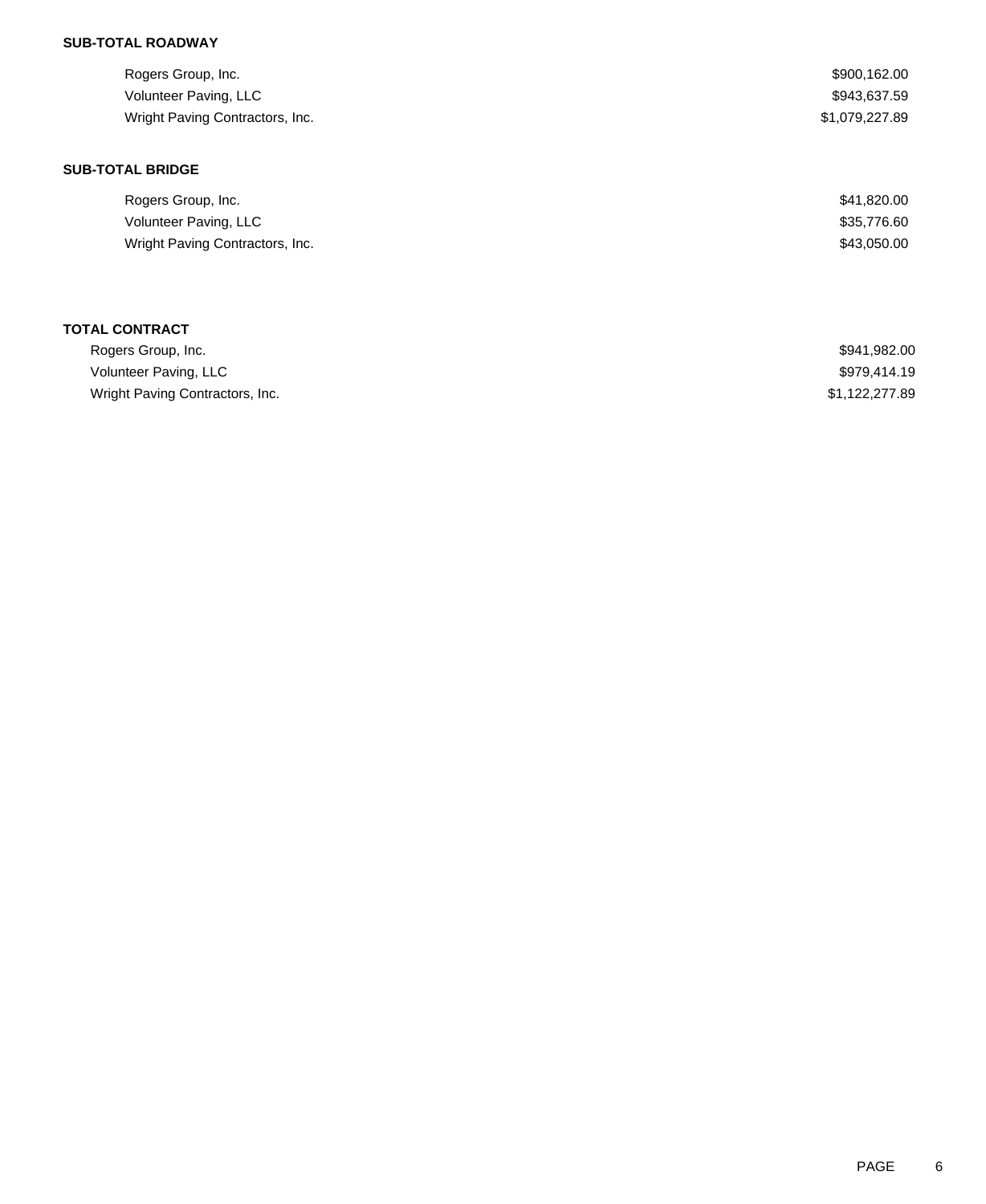#### GILES COUNTY (Contract No. CNT071 Call 030)

28001-4182-04

THE REPAIR OF THE BRIDGES ON I-65 OVER SINKING CREEK (L.M. 2.76).

PROJECT LENGTH - 0.0 MILES

COMPLETION TIME - ON OR BEFORE SEPTEMBER 30, 2019

Bell & Associates Construction, LP \$554,549.00 Proshot Concrete, Inc. 6. The State of the State of the State of the State of State of the State of State of State of State of State of State of State of State of State of State of State of State of State of State of State

TOTAL CONTRACT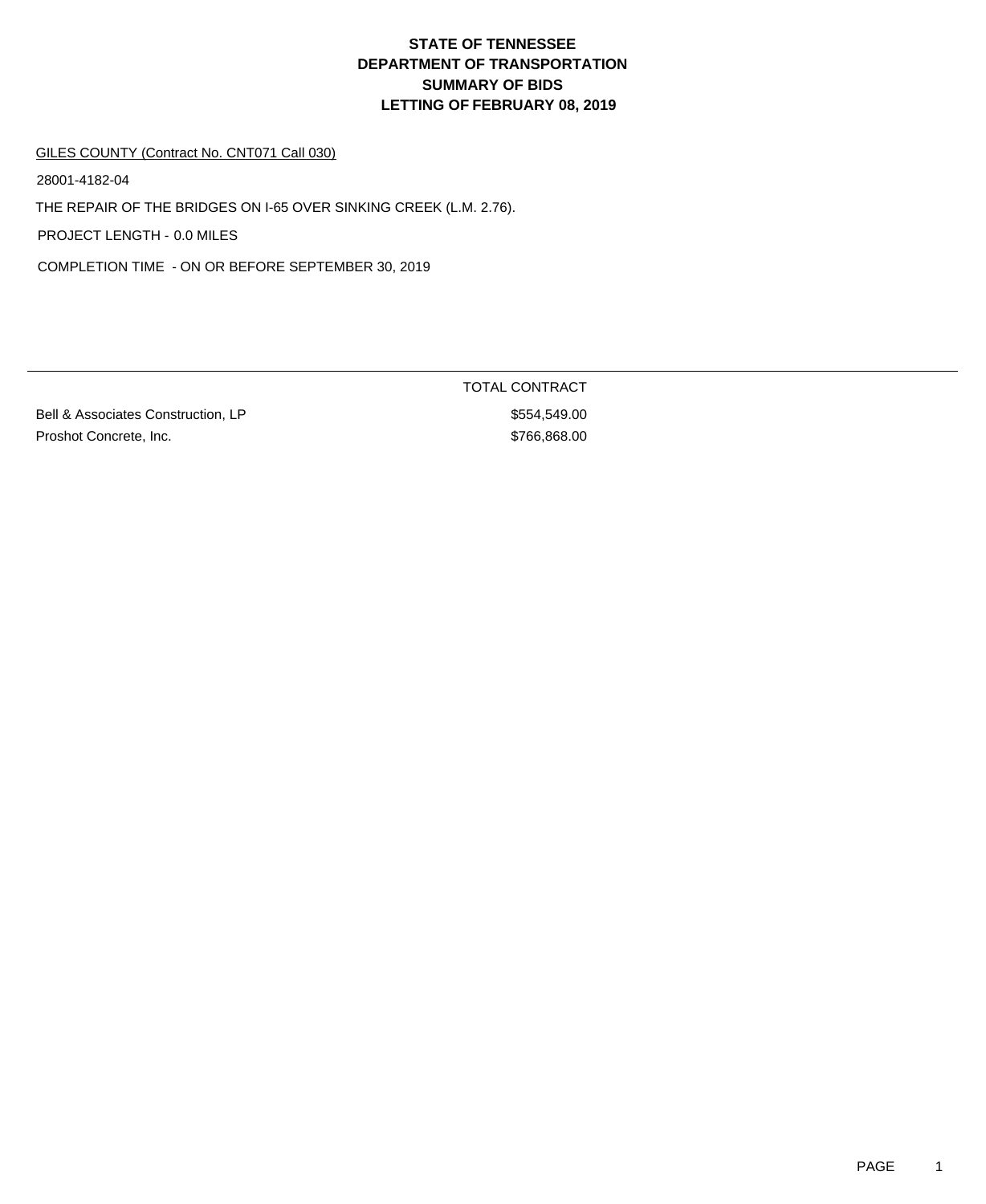EXTENSION **CONTRACT CNT071** UNIT PRICE **BRIDGE CATEGORY 201-05.31 VEGETATION REMOVAL 1.000 LS** Bell & Associates Construction, LP 612,000.000 \$12,000.000 \$12,000.000 \$12,000.000 Proshot Concrete, Inc. \$4,000.000 \$4,000.000 \$4,000.000 \$4,000.000 \$4,000.000 \$4,000.00 **202-04.01 REMOVAL OF STRUCTURES (BRIDGE NOS. 28-I0065-02.76 RT & LT) 1.000 LS** Bell & Associates Construction, LP 627,000.000 \$27,000.000 \$27,000.000 \$27,000.000 Proshot Concrete, Inc. \$40,000.000 \$40,000.000 \$40,000.000 \$40,000.000 \$40,000.00 **204-06.01 FLOWABLE FILL (GENERAL) 3.000 C.Y.** Bell & Associates Construction, LP 6842.0000 \$1,326.00 Proshot Concrete, Inc. \$1,000.000 \$3,000.000 \$3,000.00 **303-01.02 GRANULAR BACKFILL (BRIDGES) 20.000 TON** Bell & Associates Construction, LP 6. 200.00 \$2,200.00 Proshot Concrete, Inc. \$1,000.0000 \$20,000.000 \$20,000.000 \$20,000.000 \$20,000.00 **604-03.01 CLASS A CONCRETE (BRIDGES) 32.000 C.Y.** Bell & Associates Construction, LP 631,200.00 \$31,200.00 Proshot Concrete, Inc. \$2,000.000 \$64,000.00 \$64,000.00 **604-10.05 CONCRETE 118.000 S.F.** Bell & Associates Construction, LP 627,140.00 Proshot Concrete, Inc. \$33,940.00 \$330.000 \$38,940.00 **604-10.42 CONCRETE REPAIRS 63.000 C.F.** Bell & Associates Construction, LP 643,974.00 Proshot Concrete, Inc. \$800.000 \$50,400.00 **604-10.54 CONCRETE REPAIRS 18.000 S.F.** Bell & Associates Construction, LP 6,264.00 Proshot Concrete, Inc. \$18,000.000 \$18,000.000 \$18,000.000 \$18,000.000 **604-10.83 COMPOSITE FIBER ENCASEMENT 1,750.000 S.F.** Bell & Associates Construction, LP 6. The state of the state of the state of the state of the state of the state of the state of the state of the state of the state of the state of the state of the state of the state of th Proshot Concrete, Inc. \$75.000 \$131,250.00 **604-10.89 MISCELLANEOUS BRIDGE ITEMS (CONCRETE FLUMES) 1.000 LS** Bell & Associates Construction, LP 610,210.000 \$10,210.000 \$10,210.000 Proshot Concrete, Inc. \$8,000.000 \$8,000.000 \$8,000.000 \$8,000.000 \$8,000.000 \$8,000.00 \$8,000.00 \$8,000.00 \$8,000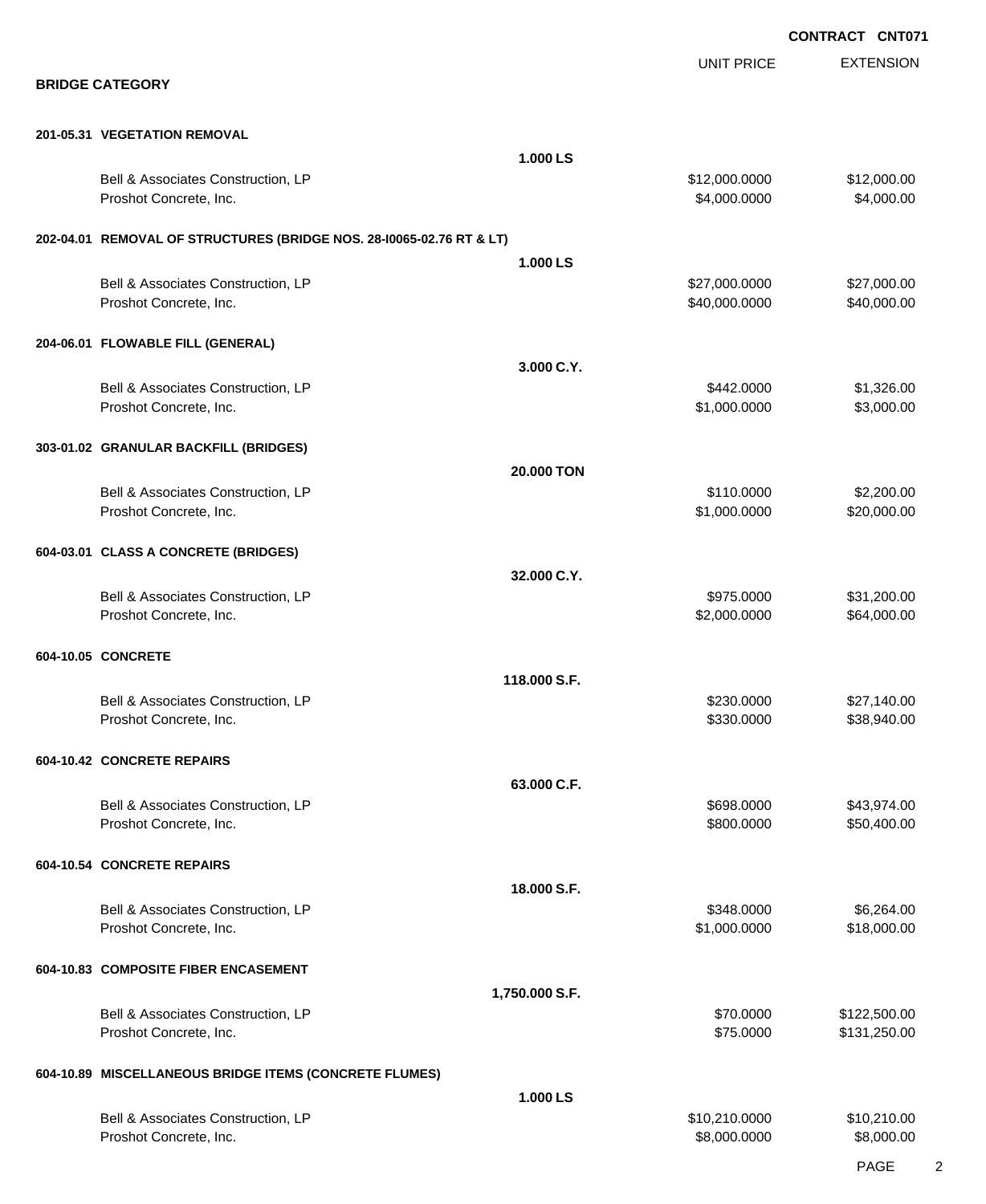|        |                                                              |                    | <b>UNIT PRICE</b>             | <b>EXTENSION</b>          |
|--------|--------------------------------------------------------------|--------------------|-------------------------------|---------------------------|
|        | 604-10.90 MISCELLANEOUS BRIDGE ITEMS                         |                    |                               |                           |
|        |                                                              | 1.000 LS           |                               |                           |
|        | Bell & Associates Construction, LP<br>Proshot Concrete, Inc. |                    | \$11,400.0000<br>\$2,500.0000 | \$11,400.00<br>\$2,500.00 |
|        |                                                              |                    |                               |                           |
|        | 622-01.05 SHOTCRETE 6 IN THICKNESS                           |                    |                               |                           |
|        |                                                              | 6,700.000 S.F.     |                               |                           |
|        | Bell & Associates Construction, LP                           |                    | \$21.5000                     | \$144,050.00              |
|        | Proshot Concrete, Inc.                                       |                    | \$30.0000                     | \$201,000.00              |
|        | 705-04.50 PORTABLE BARRIER RAIL DELINEATOR                   |                    |                               |                           |
|        |                                                              | <b>22.000 EACH</b> |                               |                           |
|        | Bell & Associates Construction, LP                           |                    | \$14.0000                     | \$308.00                  |
|        | Proshot Concrete, Inc.                                       |                    | \$16.0000                     | \$352.00                  |
|        | 705-08.11 PORTABLE IMPACT ATTENUATOR NCHRP350 TL-3           |                    |                               |                           |
|        |                                                              | <b>2.000 EACH</b>  |                               |                           |
|        |                                                              |                    | \$4,000.0000                  | \$8,000.00                |
|        | Bell & Associates Construction, LP<br>Proshot Concrete, Inc. |                    | \$5,400.0000                  | \$10,800.00               |
|        |                                                              |                    |                               |                           |
|        | 709-05.06 MACHINED RIP-RAP (CLASS A-1)                       |                    |                               |                           |
|        |                                                              | 92,000 TON         |                               |                           |
|        | Bell & Associates Construction, LP                           |                    | \$110.0000                    | \$10,120.00               |
|        | Proshot Concrete, Inc.                                       |                    | \$400.0000                    | \$36,800.00               |
| 712-01 | <b>TRAFFIC CONTROL</b>                                       |                    |                               |                           |
|        |                                                              | 1.000 LS           |                               |                           |
|        | Bell & Associates Construction, LP                           |                    | \$11,500.0000                 | \$11,500.00               |
|        | Proshot Concrete, Inc.                                       |                    | \$1,350.0000                  | \$1,350.00                |
|        | 712-02.02 INTERCONNECTED PORTABLE BARRIER RAIL               |                    |                               |                           |
|        |                                                              | 800.000 L.F.       |                               |                           |
|        | Bell & Associates Construction, LP                           |                    | \$17.0000                     | \$13,600.00               |
|        | Proshot Concrete, Inc.                                       |                    | \$46.0000                     | \$36,800.00               |
|        |                                                              |                    |                               |                           |
|        | 712-04.01 FLEXIBLE DRUMS (CHANNELIZING)                      |                    |                               |                           |
|        |                                                              | 52.000 EACH        |                               |                           |
|        | Bell & Associates Construction, LP<br>Proshot Concrete, Inc. |                    | \$38.0000<br>\$43.0000        | \$1,976.00<br>\$2,236.00  |
|        |                                                              |                    |                               |                           |
|        | 712-05.01 WARNING LIGHTS (TYPE A)                            |                    |                               |                           |
|        |                                                              | 52,000 EACH        |                               |                           |
|        | Bell & Associates Construction, LP                           |                    | \$5.8000                      | \$301.60                  |
|        | Proshot Concrete, Inc.                                       |                    | \$6.7500                      | \$351.00                  |
| 712-06 | <b>SIGNS (CONSTRUCTION)</b>                                  |                    |                               |                           |
|        |                                                              | 466.000 S.F.       |                               |                           |
|        | Bell & Associates Construction, LP                           |                    | \$8.9000                      | \$4,147.40                |
|        | Proshot Concrete, Inc.                                       |                    | \$10.5000                     | \$4,893.00                |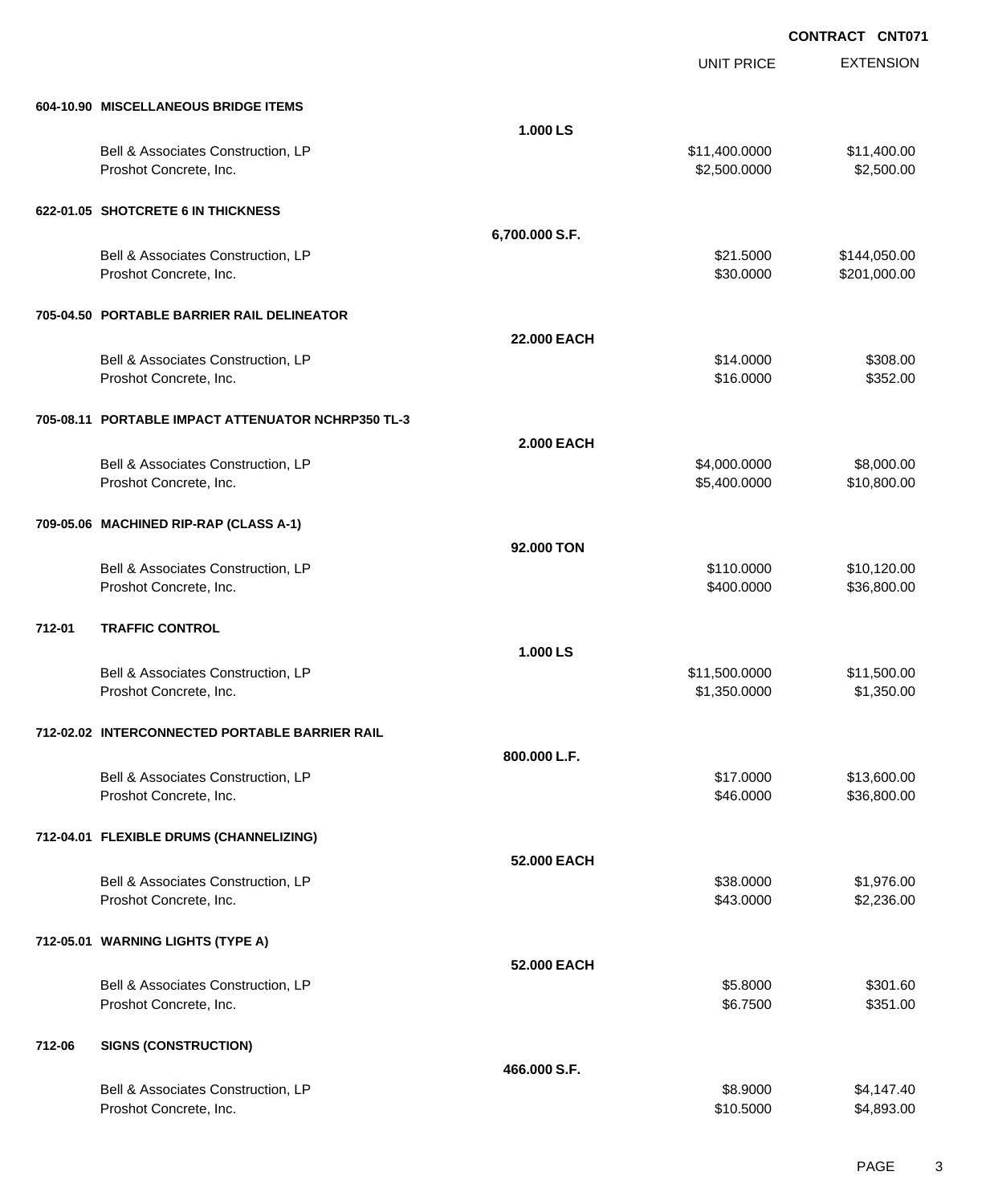|        |                                           |                   |                   | <b>UUNIKAUL UNIVII</b> |
|--------|-------------------------------------------|-------------------|-------------------|------------------------|
|        |                                           |                   | <b>UNIT PRICE</b> | <b>EXTENSION</b>       |
|        | 712-08.03 ARROW BOARD (TYPE C)            |                   |                   |                        |
|        |                                           | <b>2.000 EACH</b> |                   |                        |
|        | Bell & Associates Construction, LP        |                   | \$988.0000        | \$1,976.00             |
|        | Proshot Concrete, Inc.                    |                   | \$1,148.0000      | \$2,296.00             |
|        | 712-09.01 REMOVABLE PAVEMENT MARKING LINE |                   |                   |                        |
|        |                                           | 8,300.000 L.F.    |                   |                        |
|        | Bell & Associates Construction, LP        |                   | \$2.9200          | \$24,236.00            |
|        | Proshot Concrete, Inc.                    |                   | \$8.0000          | \$66,400.00            |
|        |                                           |                   |                   |                        |
|        | 713-16.01 CHANGEABLE MESSAGE SIGN UNIT    |                   |                   |                        |
|        |                                           | <b>2.000 EACH</b> |                   |                        |
|        | Bell & Associates Construction, LP        |                   | \$5,810.0000      | \$11,620.00            |
|        | Proshot Concrete, Inc.                    |                   | \$6,750.0000      | \$13,500.00            |
|        |                                           |                   |                   |                        |
| 717-01 | <b>MOBILIZATION</b>                       |                   |                   |                        |
|        |                                           | 1.000 LS          |                   |                        |
|        | Bell & Associates Construction, LP        |                   | \$27,500.0000     | \$27,500.00            |
|        | Proshot Concrete, Inc.                    |                   | \$10,000.0000     | \$10,000.00            |
|        |                                           |                   |                   |                        |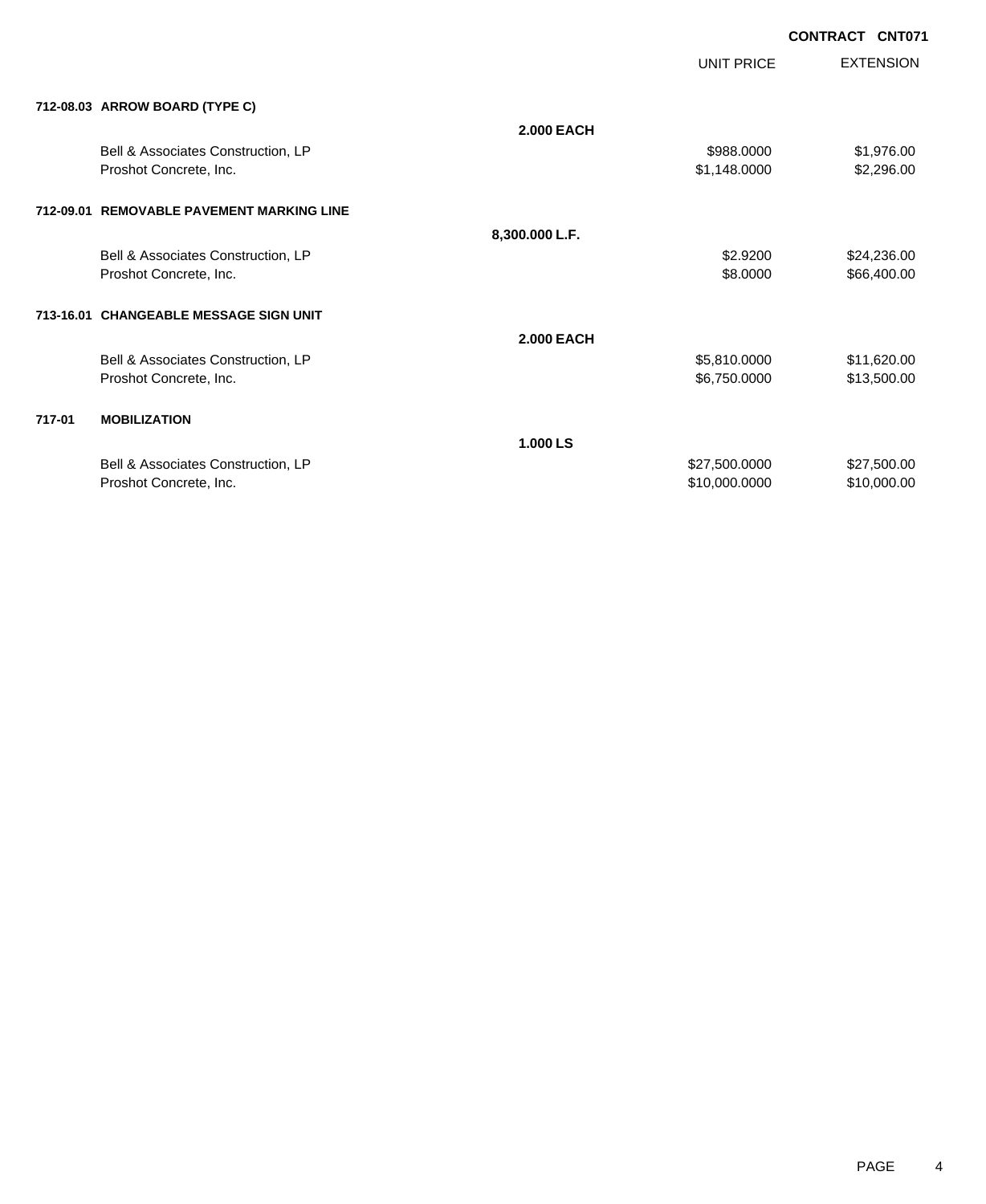## **SUB-TOTAL BRIDGE**

Bell & Associates Construction, LP  $$554,549.00$ Proshot Concrete, Inc. \$766,868.00

### **TOTAL CONTRACT**

Bell & Associates Construction, LP  $$554,549.00$ Proshot Concrete, Inc. \$766,868.00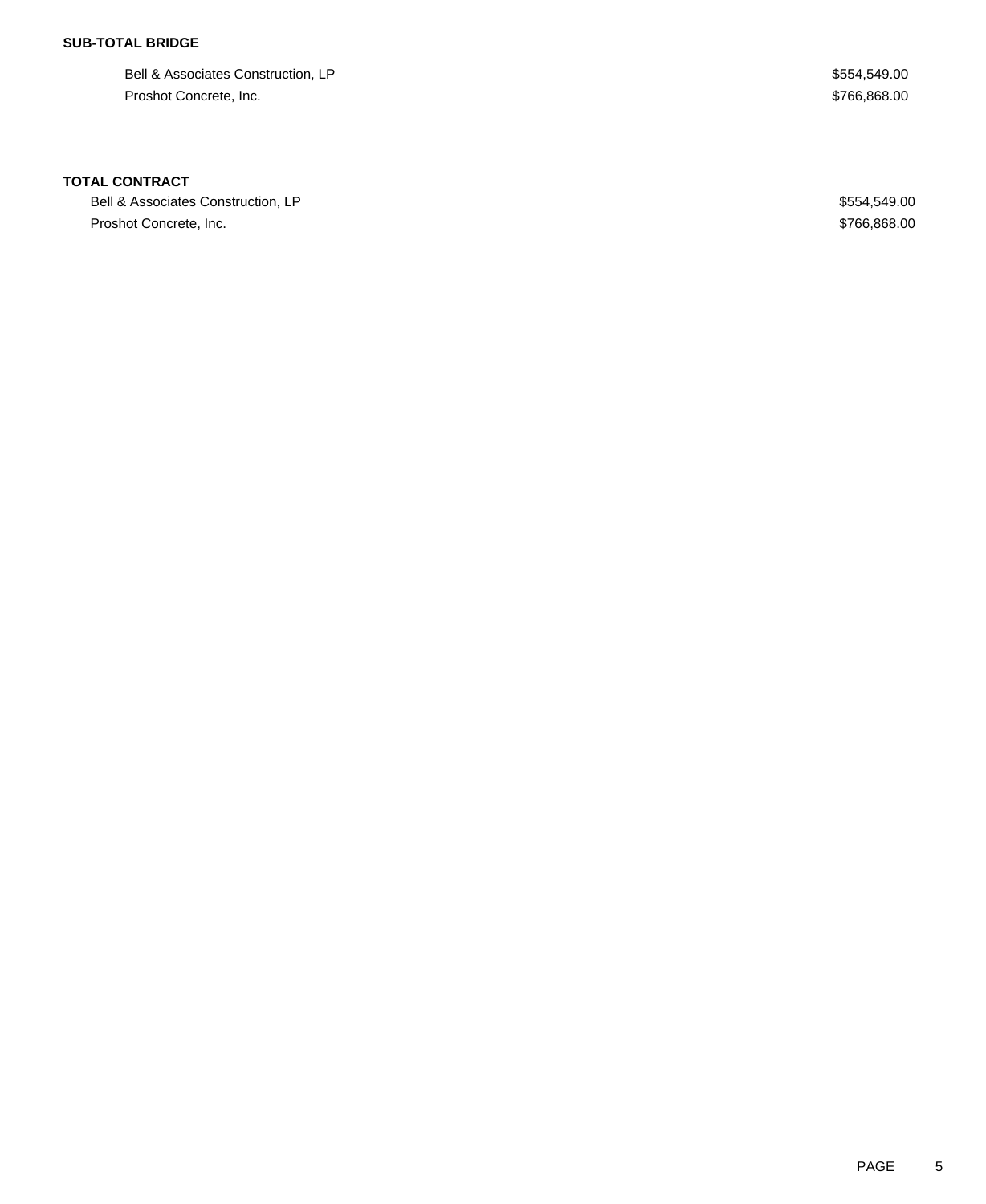### GRAINGER COUNTY (Contract No. CNT040 Call 031)

NH/HSIP-32(95),29004-3244-94,29004-8244-14

THE RESURFACING ON U.S. 25E (S.R. 32) FROM NEAR THE HOLSTON RIVER BRIDGE (L.M. 0.27) TO NEAR U.S. 11W (S.R. 1) (L.M. 5.80).

PROJECT LENGTH - 5.530 MILES

COMPLETION TIME - ON OR BEFORE OCTOBER 31, 2019

DBE GOAL 5.50%

APAC-Atlantic, Inc. 688.80 Duracap Asphalt Paving Co., Inc. 6. \$2,792,870.15

TOTAL CONTRACT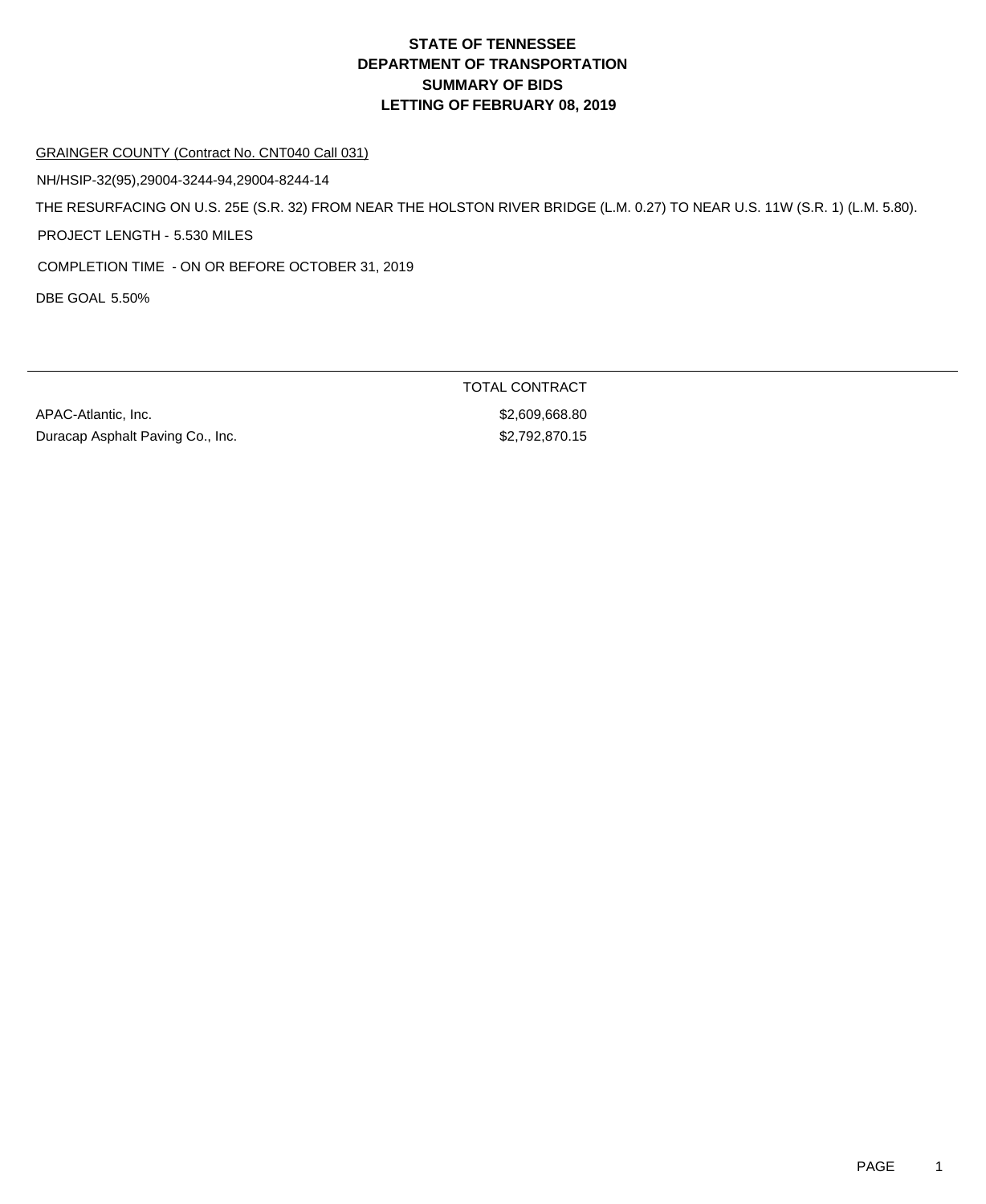|        |                                                           |                |                            | <b>CONTRACT CNT040</b>           |
|--------|-----------------------------------------------------------|----------------|----------------------------|----------------------------------|
|        | <b>ROADWAY CATEGORY</b>                                   |                | <b>UNIT PRICE</b>          | <b>EXTENSION</b>                 |
|        |                                                           |                |                            |                                  |
| 303-01 | MINERAL AGGREGATE, TYPE A BASE, GRADING D                 | 3,027.000 TON  |                            |                                  |
|        | APAC-Atlantic, Inc.<br>Duracap Asphalt Paving Co., Inc.   |                | \$32.2500<br>\$34.3300     | \$97,620.75<br>\$103,916.91      |
|        | 307-01.15 ASC MIX (PG64-22) (BPMLC-HM) GRADING CS         |                |                            |                                  |
|        |                                                           | 1,106.000 TON  |                            |                                  |
|        | APAC-Atlantic, Inc.<br>Duracap Asphalt Paving Co., Inc.   |                | \$135.0000<br>\$103.8500   | \$149,310.00<br>\$114,858.10     |
| 403-01 | BITUMINOUS MATERIAL FOR TACK COAT (TC)                    |                |                            |                                  |
|        |                                                           | 84.000 TON     |                            |                                  |
|        | APAC-Atlantic, Inc.<br>Duracap Asphalt Paving Co., Inc.   |                | \$500.0000<br>\$1,115.0000 | \$42,000.00<br>\$93,660.00       |
|        | 411-01.07 ACS MIX (PG64-22) GRADING E SHOULDER            |                |                            |                                  |
|        |                                                           | 6,267.000 TON  |                            |                                  |
|        | APAC-Atlantic, Inc.                                       |                | \$93.4000<br>\$103.8200    | \$585,337.80<br>\$650,639.94     |
|        | Duracap Asphalt Paving Co., Inc.                          |                |                            |                                  |
|        | 411-02.10 ACS MIX(PG70-22) GRADING D                      |                |                            |                                  |
|        |                                                           | 11,908.000 TON |                            |                                  |
|        | APAC-Atlantic, Inc.<br>Duracap Asphalt Paving Co., Inc.   |                | \$113.0000<br>\$117.7000   | \$1,345,604.00<br>\$1,401,571.60 |
|        | 411-12.01 SCORING SHOULDERS (CONTINUOUS) (16IN WIDTH)     |                |                            |                                  |
|        |                                                           | 11.100 L.M.    |                            |                                  |
|        | APAC-Atlantic, Inc.                                       |                | \$725.0000                 | \$8,047.50                       |
|        | Duracap Asphalt Paving Co., Inc.                          |                | \$700.0000                 | \$7,770.00                       |
|        | 411-12.02 SCORING SHOULDERS (NON-CONTINUOUS) (16IN WIDTH) |                |                            |                                  |
|        | APAC-Atlantic, Inc.                                       | 8.800 L.M.     | \$800.0000                 | \$7,040.00                       |
|        | Duracap Asphalt Paving Co., Inc.                          |                | \$700.0000                 | \$6,160.00                       |
| 701-03 | <b>CONCRETE MEDIAN PAVEMENT</b>                           |                |                            |                                  |
|        |                                                           | 3.000 C.Y.     |                            |                                  |
|        | APAC-Atlantic, Inc.                                       |                | \$2,600.0000               | \$7,800.00                       |
|        | Duracap Asphalt Paving Co., Inc.                          |                | \$2,500.0000               | \$7,500.00                       |
|        | 705-02.10 GUARDRAIL TRANSITION 27IN TO 31IN               |                |                            |                                  |
|        |                                                           | 10.000 EACH    |                            |                                  |
|        | APAC-Atlantic, Inc.<br>Duracap Asphalt Paving Co., Inc.   |                | \$217.0000<br>\$220.0000   | \$2,170.00<br>\$2,200.00         |
|        | 705-04.09 EARTH PAD FOR TYPE 38 GR END TREATMENT          |                |                            |                                  |
|        |                                                           | 10.000 EACH    |                            |                                  |
|        | APAC-Atlantic, Inc.                                       |                | \$550.0000                 | \$5,500.00                       |
|        | Duracap Asphalt Paving Co., Inc.                          |                | \$1,540.0000               | \$15,400.00                      |

PAGE 2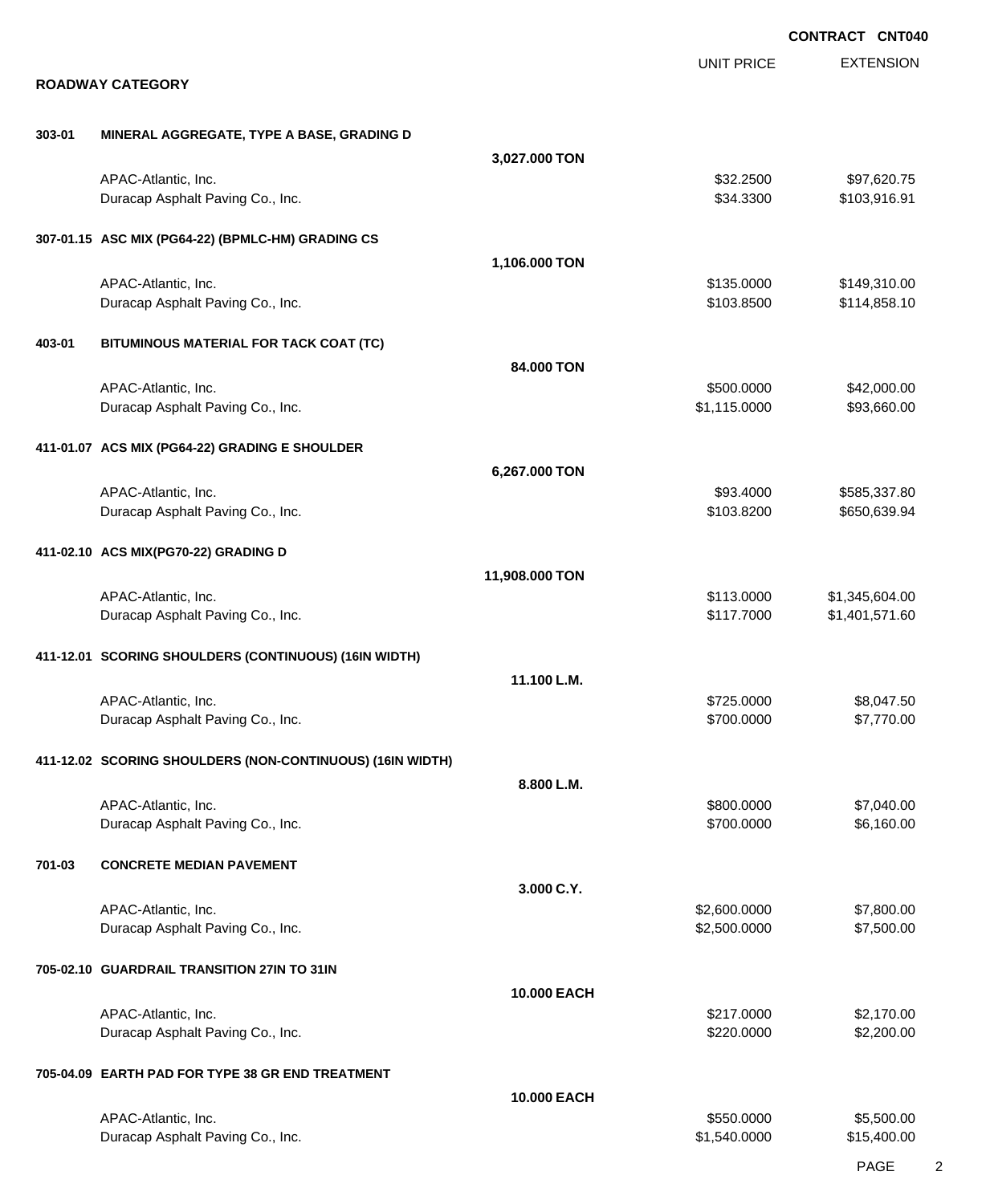UNIT PRICE

EXTENSION

|        | 705-06.20 TANGENT ENERGY ABSORBING TERM MASH TL-3       |                    |                                 |                             |
|--------|---------------------------------------------------------|--------------------|---------------------------------|-----------------------------|
|        |                                                         | 10.000 EACH        |                                 |                             |
|        | APAC-Atlantic, Inc.<br>Duracap Asphalt Paving Co., Inc. |                    | \$2,800.0000<br>\$2,970.0000    | \$28,000.00<br>\$29,700.00  |
| 712-01 | <b>TRAFFIC CONTROL</b>                                  |                    |                                 |                             |
|        |                                                         | 1.000 LS           |                                 |                             |
|        | APAC-Atlantic, Inc.<br>Duracap Asphalt Paving Co., Inc. |                    | \$65,000.0000<br>\$100,419.0000 | \$65,000.00<br>\$100,419.00 |
|        |                                                         |                    |                                 |                             |
| 712-06 | <b>SIGNS (CONSTRUCTION)</b>                             |                    |                                 |                             |
|        |                                                         | 1,252.000 S.F.     |                                 |                             |
|        | APAC-Atlantic, Inc.                                     |                    | \$6.2500                        | \$7,825.00                  |
|        | Duracap Asphalt Paving Co., Inc.                        |                    | \$6.0000                        | \$7,512.00                  |
|        | 712-08.03 ARROW BOARD (TYPE C)                          |                    |                                 |                             |
|        |                                                         | <b>2.000 EACH</b>  |                                 |                             |
|        | APAC-Atlantic, Inc.                                     |                    | \$700.0000                      | \$1,400.00                  |
|        | Duracap Asphalt Paving Co., Inc.                        |                    | \$715.0000                      | \$1,430.00                  |
|        | 713-02.14 FLEXIBLE DELINEATOR (WHITE)                   |                    |                                 |                             |
|        |                                                         | <b>15.000 EACH</b> |                                 |                             |
|        | APAC-Atlantic, Inc.                                     |                    | \$37.0000                       | \$555.00                    |
|        | Duracap Asphalt Paving Co., Inc.                        |                    | \$37.0000                       | \$555.00                    |
|        | 713-02.21 SIGN POST DELINEATION ENHANCEMENT             |                    |                                 |                             |
|        |                                                         | 108.000 L.F.       |                                 |                             |
|        | APAC-Atlantic, Inc.                                     |                    | \$6.0000                        | \$648.00                    |
|        | Duracap Asphalt Paving Co., Inc.                        |                    | \$6.0000                        | \$648.00                    |
|        | 713-02.30 FLEXIBLE TUBULAR DELINEATOR                   |                    |                                 |                             |
|        |                                                         | <b>6.000 EACH</b>  |                                 |                             |
|        | APAC-Atlantic, Inc.                                     |                    | \$41.0000                       | \$246.00                    |
|        | Duracap Asphalt Paving Co., Inc.                        |                    | \$41.0000                       | \$246.00                    |
|        | 713-11.01 "U" SECTION STEEL POSTS                       |                    |                                 |                             |
|        |                                                         | 104.000 LB.        |                                 |                             |
|        | APAC-Atlantic, Inc.                                     |                    | \$3.7500                        | \$390.00                    |
|        | Duracap Asphalt Paving Co., Inc.                        |                    | \$4.0000                        | \$416.00                    |
|        | 713-11.02 PERFORATED/KNOCKOUT SQUARE TUBE POST          |                    |                                 |                             |
|        |                                                         | 683.000 LB.        |                                 |                             |
|        | APAC-Atlantic, Inc.                                     |                    | \$3.5000                        | \$2,390.50                  |
|        | Duracap Asphalt Paving Co., Inc.                        |                    | \$3.5000                        | \$2,390.50                  |
|        | 713-11.21 P POST SLIP BASE                              |                    |                                 |                             |
|        |                                                         | <b>2.000 EACH</b>  |                                 |                             |
|        | APAC-Atlantic, Inc.                                     |                    | \$300.0000                      | \$600.00                    |
|        | Duracap Asphalt Paving Co., Inc.                        |                    | \$300.0000                      | \$600.00                    |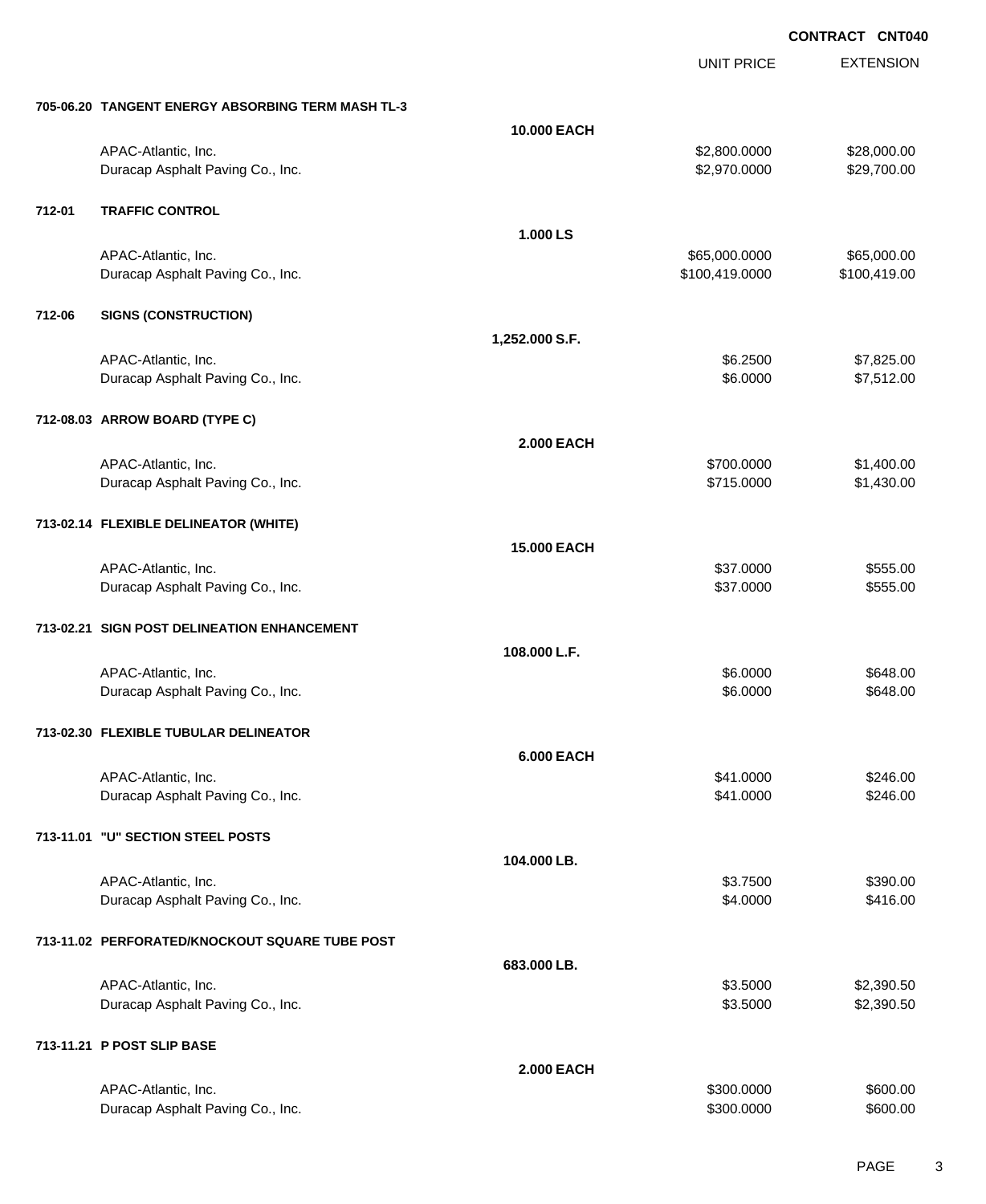EXTENSION **CONTRACT CNT040** UNIT PRICE **713-13.02 FLAT SHEET ALUMINUM SIGNS (0.080" THICK) 34.000 S.F.** APAC-Atlantic, Inc. \$13.0000 \$442.00 Duracap Asphalt Paving Co., Inc. 6476.00 **713-13.03 FLAT SHEET ALUMINUM SIGNS (0.100" THICK) 150.000 S.F.** APAC-Atlantic, Inc. \$15.0000 \$2,250.00 Duracap Asphalt Paving Co., Inc. \$15.000 \$2,250.00 **713-15.36 REMOVE SIGN, SUPPORT & FOOTING 15.000 EACH** APAC-Atlantic, Inc. \$150.00 \$150.00 \$150.00 \$150.00 \$150.00 \$150.00 \$150.00 \$150.00 \$150.00 \$150.00 \$150.00 \$1 Duracap Asphalt Paving Co., Inc. 665.00 \$165.00 **716-01.23 SNOWPLOWABLE RAISED PAVEMENT MARKERS (BI-DIR)(2 COLOR) 1,127.000 EACH** APAC-Atlantic, Inc. \$24,794.00 \$24,794.00 Duracap Asphalt Paving Co., Inc. 6. The Contract of Contract Contract of the State of State Section 4. The State Section 4. The State Section 4. The State Section 4. The State Section 4. The State Section 4. The State Sect **716-01.30 REMOVAL OF SNOWPLOWABLE REFLECTIVE MARKER 1,007.000 EACH** APAC-Atlantic, Inc. \$6.0000 \$6,042.00 Duracap Asphalt Paving Co., Inc. 66.6000 \$6,646.20 **716-02.04 PLASTIC PAVEMENT MARKING(CHANNELIZATION STRIPING) 870.000 S.Y.** APAC-Atlantic, Inc. \$12,832.50 Duracap Asphalt Paving Co., Inc. \$16.2500 \$14,137.50 **716-02.05 PLASTIC PAVEMENT MARKING (STOP LINE) 300.000 L.F.** APAC-Atlantic, Inc. \$8.7500 \$2,625.00 Duracap Asphalt Paving Co., Inc. \$10.0000 \$3,000.00 **716-02.06 PLASTIC PAVEMENT MARKING (TURN LANE ARROW) 25.000 EACH** APAC-Atlantic, Inc. \$130.0000 \$3,250.00 Duracap Asphalt Paving Co., Inc. 63,575.00 \$3,575.00 \$3,575.00 **716-04.04 PLASTIC PAVEMENT MARKING (TRANSVERSE SHOULDER) 1,295.000 L.F.** APAC-Atlantic, Inc. \$6,798.75 Duracap Asphalt Paving Co., Inc. 66.3200 \$8,184.40 **716-04.12 PLASTIC PAVEMENT MARKING (YIELD LINE) 400.000 S.F.** APAC-Atlantic, Inc. \$3,000.00 \$3,000.00 \$3,000.00 \$3,000.00 \$3,000.00 \$3,000.00 \$3,000.00 \$3,000.00 \$3,000.00 \$3,000 Duracap Asphalt Paving Co., Inc. 66 and the contract of the contract of the contract of the state of the state of the state of the state of the state of the state of the state of the state of the state of the state of the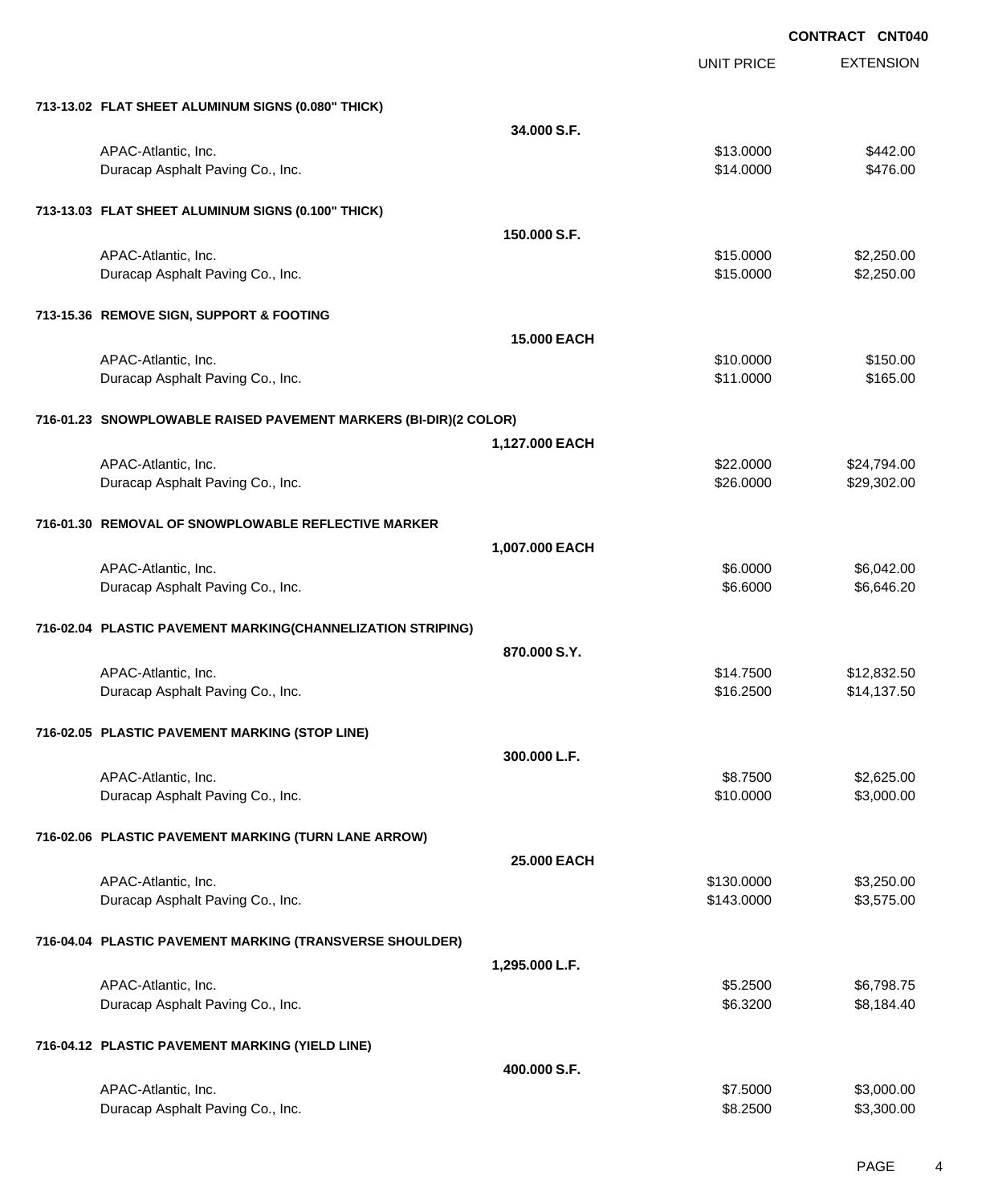|        |                                                                 |                   | <b>UNIT PRICE</b> | <b>EXTENSION</b> |
|--------|-----------------------------------------------------------------|-------------------|-------------------|------------------|
|        | 716-04.14 PLASTIC PAVEMENT MARKING (LANE REDUCTION ARROW)       |                   |                   |                  |
|        |                                                                 | <b>4.000 EACH</b> |                   |                  |
|        | APAC-Atlantic, Inc.                                             |                   | \$175.0000        | \$700.00         |
|        | Duracap Asphalt Paving Co., Inc.                                |                   | \$247.0000        | \$988.00         |
|        | 716-05.01 PAINTED PAVEMENT MARKING (4" LINE)                    |                   |                   |                  |
|        |                                                                 | 7.000 L.M.        |                   |                  |
|        | APAC-Atlantic, Inc.                                             |                   | \$525.0000        | \$3,675.00       |
|        | Duracap Asphalt Paving Co., Inc.                                |                   | \$852.0000        | \$5,964.00       |
|        | 716-12.02 ENHANCED FLATLINE THERMO PVMT MRKNG (6IN LINE)        |                   |                   |                  |
|        |                                                                 | 27.000 L.M.       |                   |                  |
|        | APAC-Atlantic, Inc.                                             |                   | \$3,775.0000      | \$101,925.00     |
|        | Duracap Asphalt Paving Co., Inc.                                |                   | \$4,152.0000      | \$112,104.00     |
|        | 716-12.04 ENHANCED FLATLINE THERMO PVMT MRKNG (4IN DOTTED LINE) |                   |                   |                  |
|        |                                                                 | 440.000 L.F.      |                   |                  |
|        | APAC-Atlantic, Inc.                                             |                   | \$1,0000          | \$440.00         |
|        | Duracap Asphalt Paving Co., Inc.                                |                   | \$1.1000          | \$484.00         |
|        | 716-12.05 ENHANCED FLATLINE THERMO PVMT MRKNG (6IN DOTTED LINE) |                   |                   |                  |
|        |                                                                 | 1,260.000 L.F.    |                   |                  |
|        | APAC-Atlantic, Inc.                                             |                   | \$1,0000          | \$1,260.00       |
|        | Duracap Asphalt Paving Co., Inc.                                |                   | \$1.3500          | \$1,701.00       |
| 717-01 | <b>MOBILIZATION</b>                                             |                   |                   |                  |
|        |                                                                 | 1.000 LS          |                   |                  |
|        | APAC-Atlantic, Inc.                                             |                   | \$82,000.0000     | \$82,000.00      |
|        | Duracap Asphalt Paving Co., Inc.                                |                   | \$53,000.0000     | \$53,000.00      |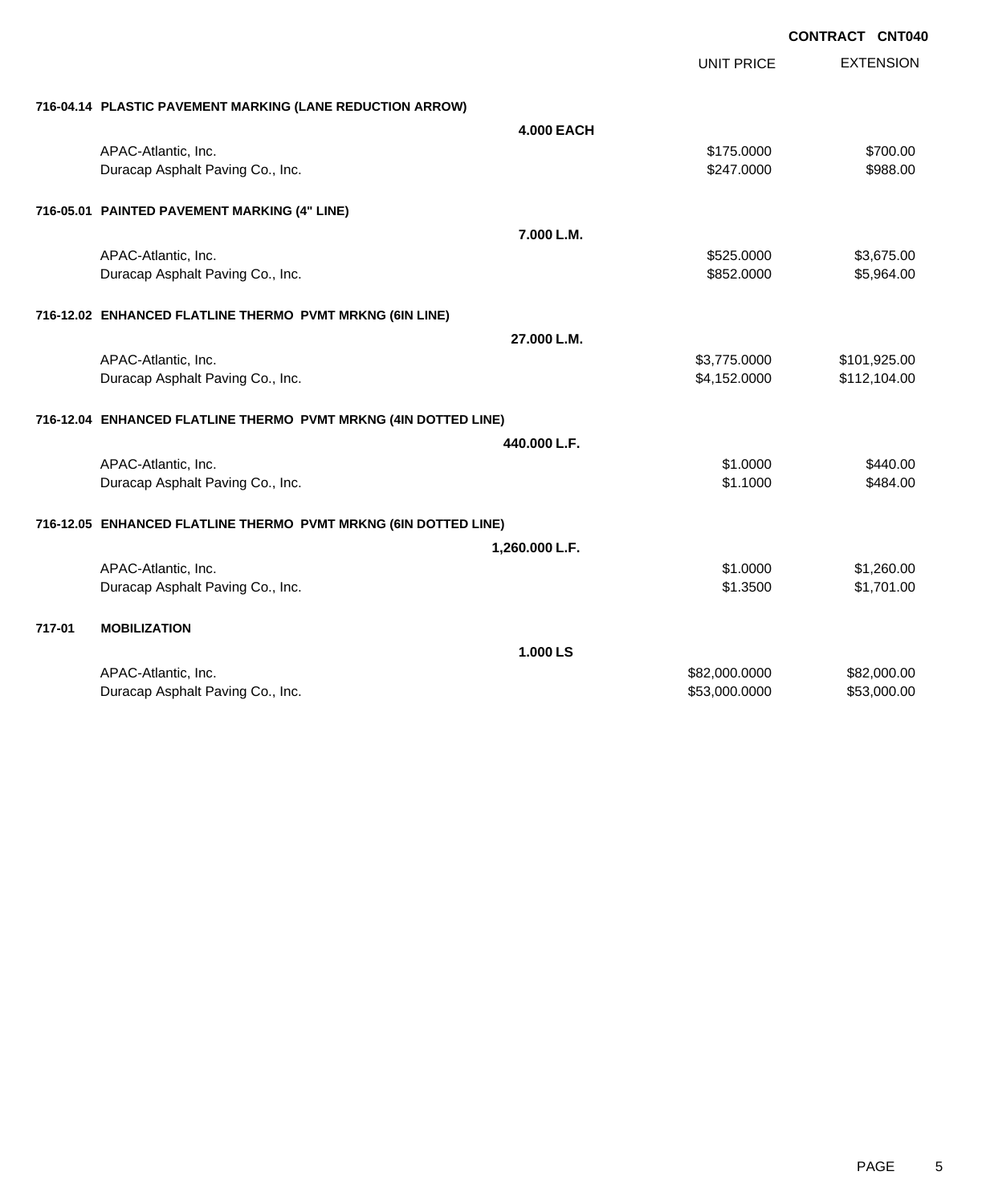## **SUB-TOTAL ROADWAY**

APAC-Atlantic, Inc. \$2,609,668.80 Duracap Asphalt Paving Co., Inc. 6. 2012 12:30 12:30 12:30 12:30 12:30 12:30 12:30 12:30 12:30 12:30 12:30 12:30 12:30 12:30 12:30 12:30 12:30 12:30 12:30 12:30 12:30 12:30 12:30 12:30 12:30 12:30 12:30 12:30 12:30 12:30 1

### **TOTAL CONTRACT**

APAC-Atlantic, Inc. \$2,609,668.80 Duracap Asphalt Paving Co., Inc. 6. The Contract of the Contract of the Contract of the Contract of the S2,792,870.15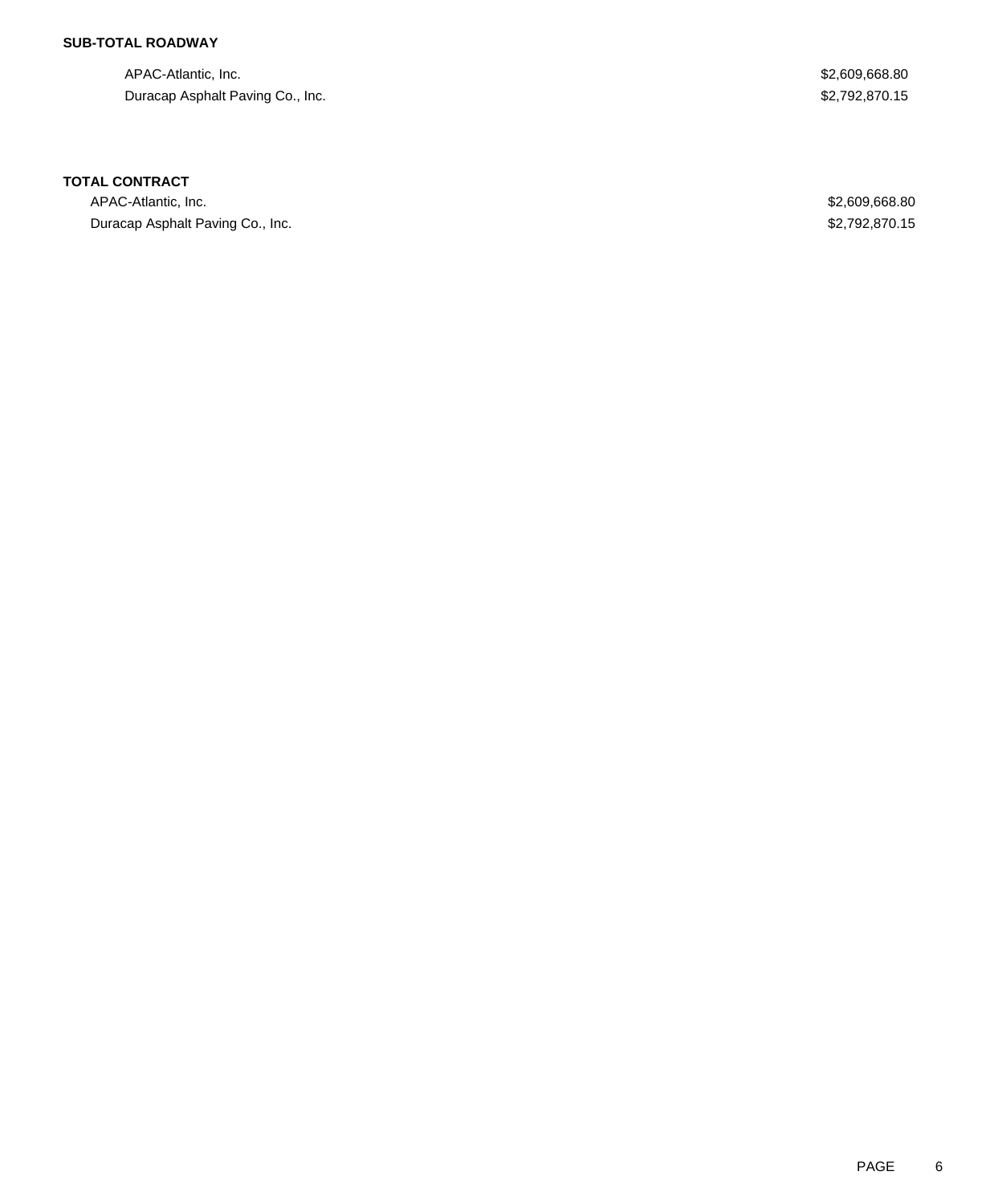#### HARDEMAN COUNTY (Contract No. CNT063 Call 032)

STP/HSIP-18(33),35003-3232-94,35003-8232-14

THE RESURFACING ON S.R. 18 FROM U.S. 64 (S.R. 15) (L.M. 17.39) TO THE MADISON COUNTY LINE (L.M. 30.98).

PROJECT LENGTH - 13.590 MILES

COMPLETION TIME - ON OR BEFORE AUGUST 31, 2019

DBE GOAL 5.00%

Standard Construction Company, Inc. 63,043,079.33

TOTAL CONTRACT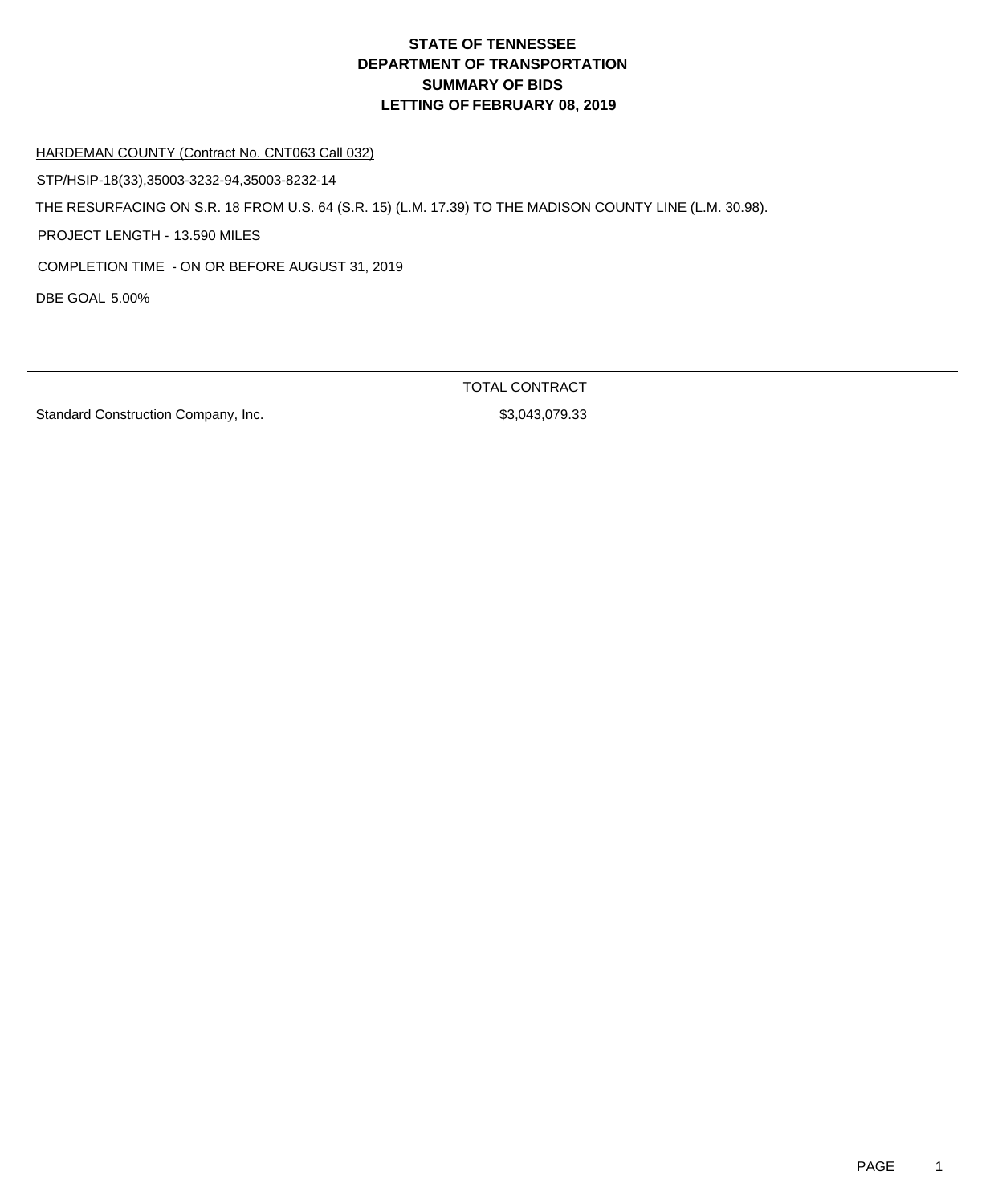|        |                                                                  |                 |                   | <b>CONTRACT CNT063</b> |
|--------|------------------------------------------------------------------|-----------------|-------------------|------------------------|
|        | <b>ROADWAY CATEGORY</b>                                          |                 | <b>UNIT PRICE</b> | <b>EXTENSION</b>       |
|        | 202-03.01 REMOVAL OF ASPHALT PAVEMENT                            |                 |                   |                        |
|        | Standard Construction Company, Inc.                              | 871.000 S.Y.    | \$26.5000         | \$23,081.50            |
| 203-06 | <b>WATER</b>                                                     | 25,000 M.G.     |                   |                        |
|        | Standard Construction Company, Inc.                              |                 | \$20.0000         | \$500.00               |
| 303-02 | MINERAL AGGREGATE, TYPE B BASE, GRADING (D)                      |                 |                   |                        |
|        | Standard Construction Company, Inc.                              | 3,305.000 TON   | \$37.3000         | \$123,276.50           |
|        | 307-01.01 ASPHALT CONCRETE MIX (PG64-22) (BPMB-HM) GRADING A     |                 |                   |                        |
|        | Standard Construction Company, Inc.                              | 301.000 TON     | \$130.0000        | \$39,130.00            |
|        | 307-01.08 ASPHALT CONCRETE MIX (PG64-22) (BPMB-HM) GRADING B-M2  |                 |                   |                        |
|        | Standard Construction Company, Inc.                              | 99,000 TON      | \$130.0000        | \$12,870.00            |
|        | 403-02.01 TRACKLESS TACK COAT                                    |                 |                   |                        |
|        | Standard Construction Company, Inc.                              | 46,000 TON      | \$982.5000        | \$45,195.00            |
|        | 407-07.01 INTELLIGENT COMPACTION EQUIPMENT                       |                 |                   |                        |
|        | Standard Construction Company, Inc.                              | 1.000 LS        | \$38,500.0000     | \$38,500.00            |
|        | 411-03.12 ACS MIX(PG64-22) THIN LIFT D ASPHALT                   |                 |                   |                        |
|        | Standard Construction Company, Inc.                              | 12,543.000 TON  | \$103.5000        | \$1,298,200.50         |
|        | 411-12.03 SCORING FOR RUMBLE STRIPE (NON-CONTINUOUS) (8IN WIDTH) |                 |                   |                        |
|        | Standard Construction Company, Inc.                              | 20.490 L.M.     | \$710.0000        | \$14,547.90            |
|        | 414-04.03 ASPHALT EMULSION (SCRUB SEAL)                          |                 |                   |                        |
|        | Standard Construction Company, Inc.                              | 283,000 TON     | \$1,315.0000      | \$372,145.00           |
|        | 414-04.04 MINERAL AGGREGATE (SCRUB SEAL)                         |                 |                   |                        |
|        | Standard Construction Company, Inc.                              | 2,341.000 TON   | \$59.2500         | \$138,704.25           |
|        | 415-01.02 COLD PLANING BITUMINOUS PAVEMENT                       |                 |                   |                        |
|        | Standard Construction Company, Inc.                              | 37,147.000 S.Y. | \$3.2000          | \$118,870.40           |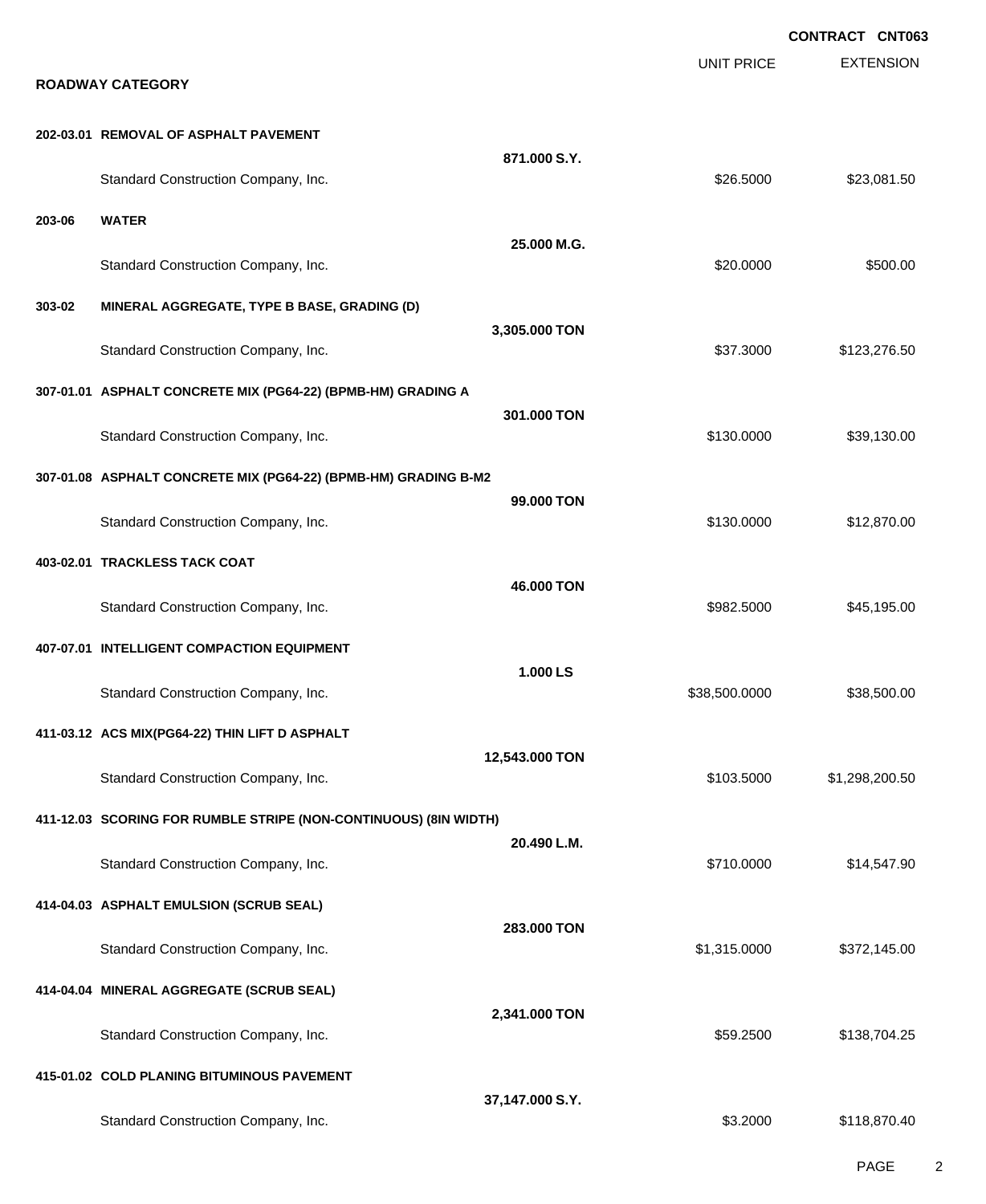EXTENSION **CONTRACT CNT063** UNIT PRICE **701-02.01 CONCRETE CURB RAMP (RETROFIT) 720.000 S.F.** Standard Construction Company, Inc. 6. The Construction Company, Inc. 6. The Construction Company, Inc. 6. The Construction Company, Inc. 6. The Construction Company, Inc. 6. The Construction Company, Inc. 6. The Construct **705-02.10 GUARDRAIL TRANSITION 27IN TO 31IN 20.000 EACH** Standard Construction Company, Inc. 6. The Construction Company, Inc. 6. The Construction Company, Inc. 6. The Construction Company, Inc. 6. The Construction Company, Inc. 6. The Construction Company, Inc. 6. The Construct **705-04.09 EARTH PAD FOR TYPE 38 GR END TREATMENT 13.000 EACH** Standard Construction Company, Inc. 6. The Standard Construction Company, Inc. 6. The Standard Construction Company, Inc. 6. The Standard Standard Standard Standard Standard Standard Standard Standard Standard Standard Sta **705-06.20 TANGENT ENERGY ABSORBING TERM MASH TL-3 20.000 EACH** Standard Construction Company, Inc. 6. The Construction Company, Inc. 6. The Construction Company, Inc. 6. The Construction Company, Inc. 6. The Construction Company, Inc. 6. The Construction Company, Inc. 6. The Construct **712-01 TRAFFIC CONTROL 1.000 LS** Standard Construction Company, Inc. 6. The Construction Company, Inc. 6. The Construction Company, Inc. 6. The Construction Company, Inc. 6. The Construction Company, Inc. 6. The Construction Company, Inc. 6. The Construct **712-06 SIGNS (CONSTRUCTION) 2,240.000 S.F.** Standard Construction Company, Inc. 6. The Standard Construction Company, Inc. 6. The Standard Construction Company, Inc. 6. The Standard Standard Standard Standard Standard Standard Standard Standard Standard Standard Sta **716-01.21 SNOWPLOWABLE RAISED PAVMENT MARKERS (BI-DIR) (1 COLOR) 1,040.000 EACH** Standard Construction Company, Inc. 6. The Construction Company, Inc. 6. The Construction Company, Inc. 6. The Construction Company, Inc. 6. The Construction Company, Inc. 6. The Construction Company, Inc. 6. The Construct **716-01.23 SNOWPLOWABLE RAISED PAVEMENT MARKERS (BI-DIR)(2 COLOR) 90.000 EACH** Standard Construction Company, Inc. 6. The Construction Company, Inc. 6. The Construction Company, Inc. 6. The Construction Company, Inc. 6. The Construction Company, Inc. 6. The Construction Company, Inc. 6. The Construct **716-01.30 REMOVAL OF SNOWPLOWABLE REFLECTIVE MARKER 652.000 EACH** Standard Construction Company, Inc. 6. The Construction Company, Inc. \$16.5000 \$10,758.00 **716-02.03 PLASTIC PAVEMENT MARKING (CROSS-WALK) 454.000 L.F.** Standard Construction Company, Inc. 6. The Standard Construction Company, Inc. 6. The Standard Construction Company, Inc. 6. The Standard Standard Standard Standard Standard Standard Standard Standard Standard Standard Sta **716-02.04 PLASTIC PAVEMENT MARKING(CHANNELIZATION STRIPING) 86.000 S.Y.** Standard Construction Company, Inc. 6. The Construction Company, Inc. 6. The Construction Company, Inc. 6. The Construction Company, Inc. 6. The Construction Company, Inc. 6. The Construction Company, Inc. 6. The Construct **716-02.05 PLASTIC PAVEMENT MARKING (STOP LINE) 968.000 L.F.** Standard Construction Company, Inc. 6. The Standard Construction Company, Inc. 6. The Standard Construction Company, Inc. 6. The Standard Construction Company, Inc. 6. The Standard Construction Company, Inc. 6. The Standar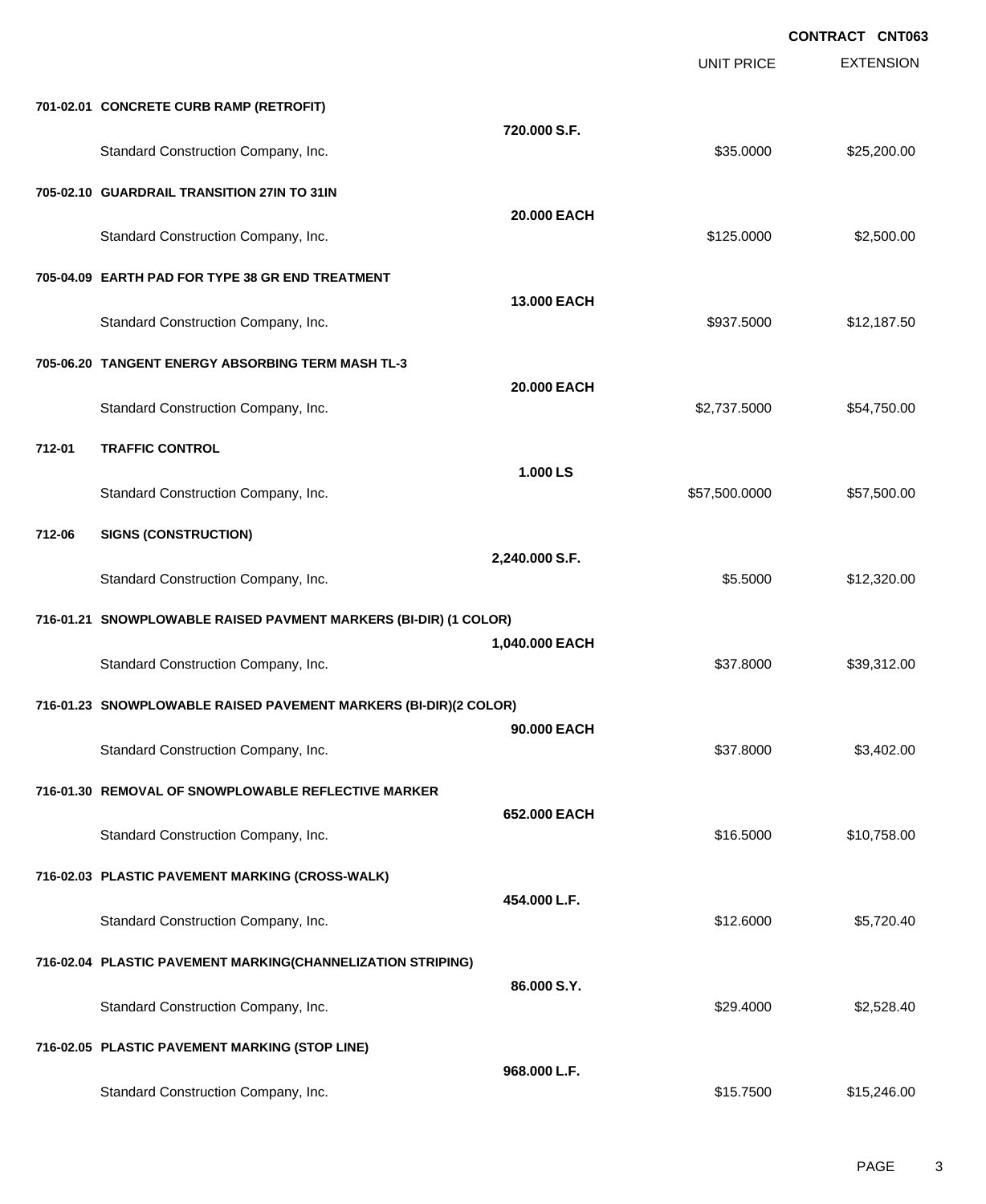|        |                                                                 |                  |                   | <b>CONTRACT CNT063</b> |
|--------|-----------------------------------------------------------------|------------------|-------------------|------------------------|
|        |                                                                 |                  | <b>UNIT PRICE</b> | <b>EXTENSION</b>       |
|        | 716-02.06 PLASTIC PAVEMENT MARKING (TURN LANE ARROW)            |                  |                   |                        |
|        | Standard Construction Company, Inc.                             | 11.000 EACH      | \$210.0000        | \$2,310.00             |
|        | 716-02.09 PLASTIC PAVEMENT MARKING (LONGITUDINAL CROSS-WALK)    |                  |                   |                        |
|        | Standard Construction Company, Inc.                             | 68.000 L.F.      | \$42.0000         | \$2,856.00             |
|        | 716-04.01 PLASTIC PAVEMENT MARKING (STRAIGHT-TURN ARROW)        |                  |                   |                        |
|        | Standard Construction Company, Inc.                             | 5,000 EACH       | \$294.0000        | \$1,470.00             |
|        | 716-04.04 PLASTIC PAVEMENT MARKING (TRANSVERSE SHOULDER)        |                  |                   |                        |
|        | Standard Construction Company, Inc.                             | 355.000 L.F.     | \$10.5000         | \$3,727.50             |
|        | 716-04.10 PLASTIC PAVEMENT MARKING (HANDICAP SYMBOL)            |                  |                   |                        |
|        | Standard Construction Company, Inc.                             | 7.000 EACH       | \$210.0000        | \$1,470.00             |
|        | 716-04.12 PLASTIC PAVEMENT MARKING (YIELD LINE)                 |                  |                   |                        |
|        | Standard Construction Company, Inc.                             | 34.000 S.F.      | \$31.5000         | \$1,071.00             |
|        | 716-05.01 PAINTED PAVEMENT MARKING (4" LINE)                    |                  |                   |                        |
|        | Standard Construction Company, Inc.                             | 96.072 L.M.      | \$1,365.0000      | \$131,138.28           |
|        | 716-05.08 PAINTED PAVEMENT MARKING (PARKING LINE)               |                  |                   |                        |
|        | Standard Construction Company, Inc.                             | 1,588.000 L.F.   | \$3.1500          | \$5,002.20             |
|        | 716-08.01 REMOVAL OF PAVEMENT MARKING (LINE)                    |                  |                   |                        |
|        | Standard Construction Company, Inc.                             | 187,440.000 L.F. | \$0.4500          | \$84,348.00            |
|        | 716-12.02 ENHANCED FLATLINE THERMO PVMT MRKNG (6IN LINE)        |                  |                   |                        |
|        | Standard Construction Company, Inc.                             | 46.036 L.M.      | \$5,775.0000      | \$265,857.90           |
|        | 716-12.05 ENHANCED FLATLINE THERMO PVMT MRKNG (6IN DOTTED LINE) |                  |                   |                        |
|        | Standard Construction Company, Inc.                             | 1,126.000 L.F.   | \$2.6500          | \$2,983.90             |
| 717-01 | <b>MOBILIZATION</b>                                             |                  |                   |                        |
|        | Standard Construction Company, Inc.                             | 1.000 LS         | \$68,500.0000     | \$68,500.00            |
|        |                                                                 |                  |                   |                        |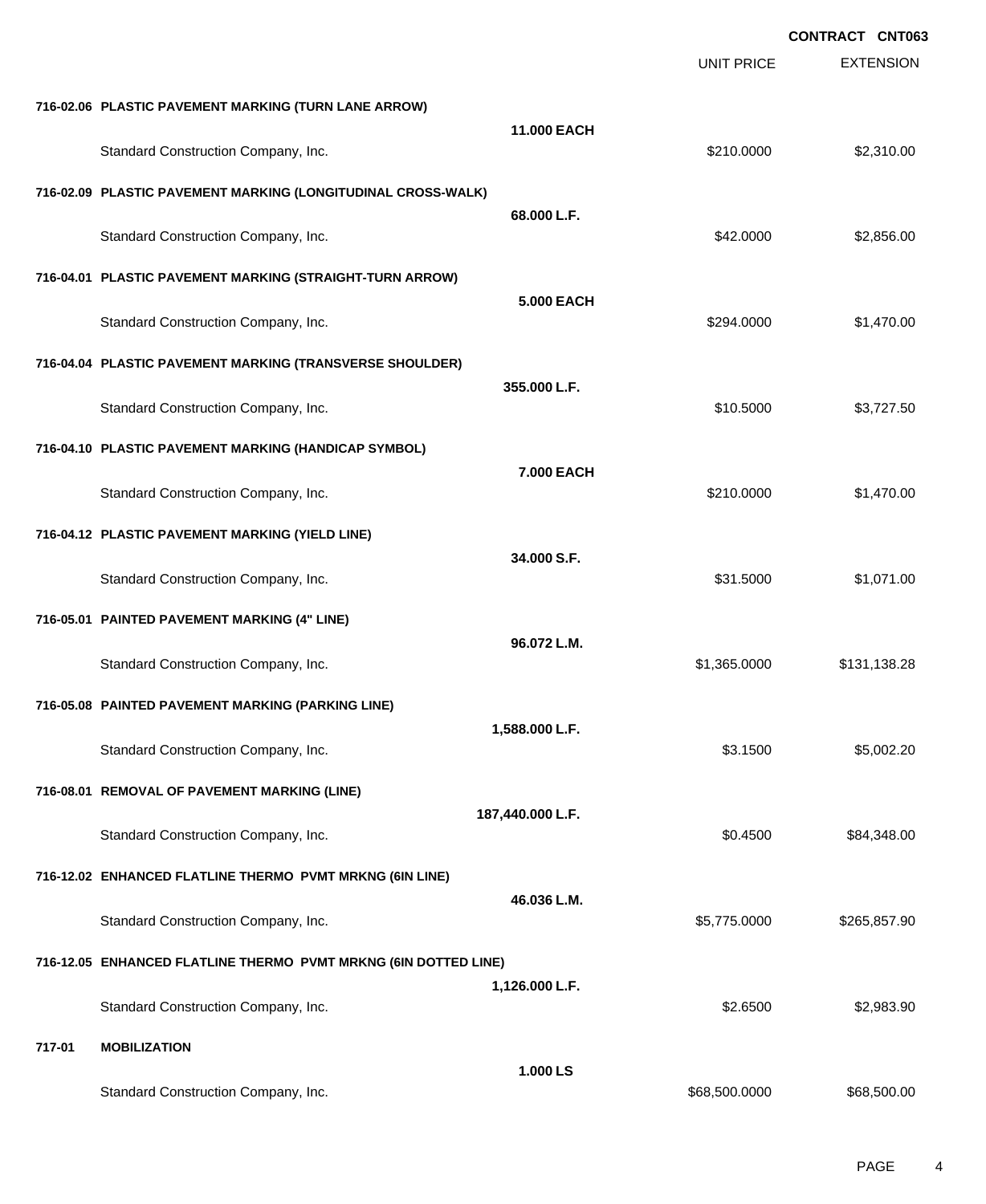|                                     |                |            | <b>CONTRACT CNT063</b> |  |
|-------------------------------------|----------------|------------|------------------------|--|
|                                     |                | UNIT PRICE | <b>EXTENSION</b>       |  |
| 730-12.01 CONDUIT 1" DIAMETER (PVC) |                |            |                        |  |
| Standard Construction Company, Inc. | 50.000 L.F.    | \$21.6000  | \$1,080.00             |  |
| 730-14.01 SHIELDED DETECTOR CABLE   |                |            |                        |  |
| Standard Construction Company, Inc. | 50.000 L.F.    | \$2.4000   | \$120.00               |  |
| 730-14.02 SAW SLOT                  |                |            |                        |  |
| Standard Construction Company, Inc. | 712.000 L.F.   | \$5.4000   | \$3,844.80             |  |
| 730-14.03 LOOP WIRE                 |                |            |                        |  |
| Standard Construction Company, Inc. | 1,424.000 L.F. | \$0.6000   | \$854.40               |  |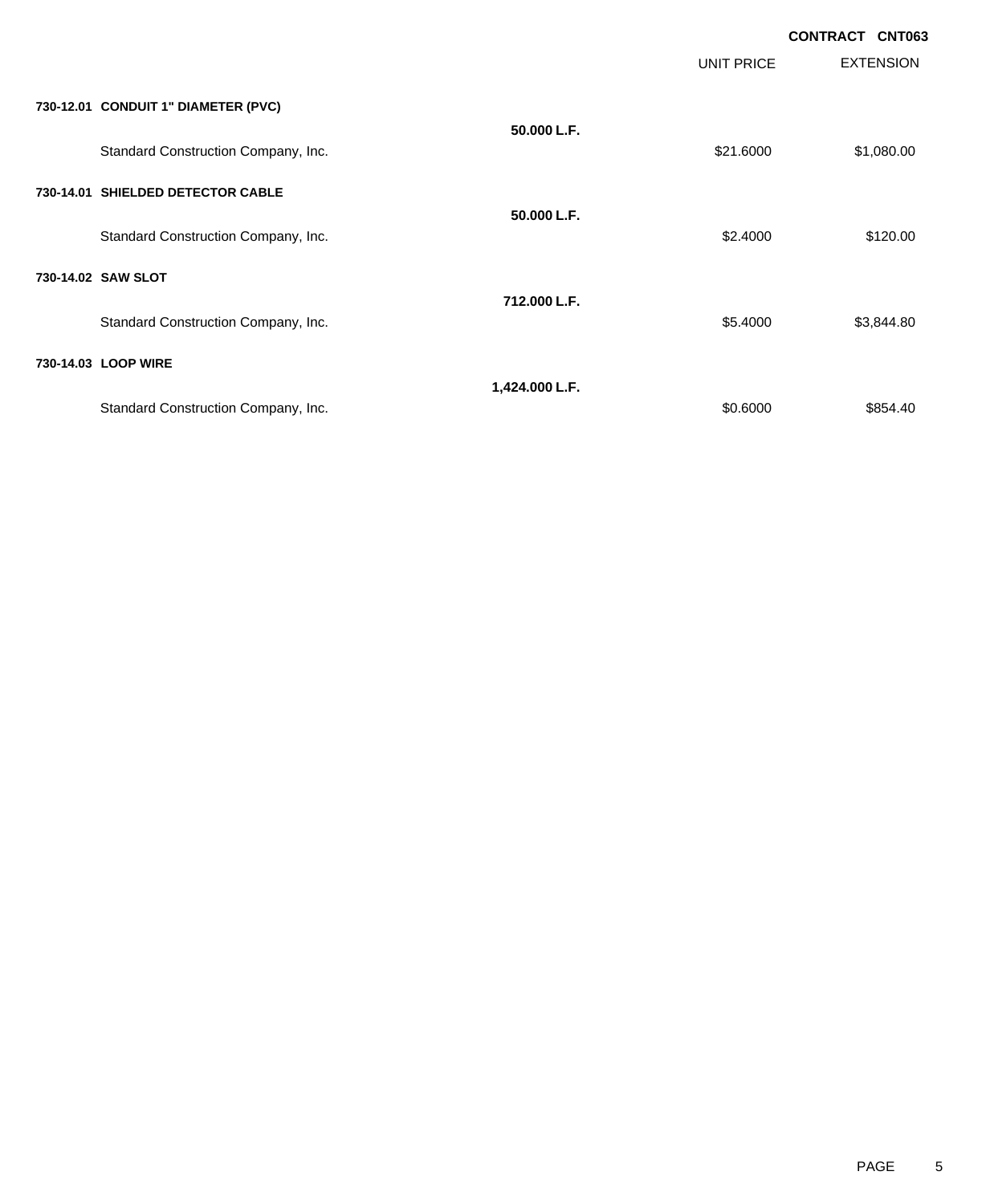Standard Construction Company, Inc. 6. The Standard Construction Company, Inc. 6. The Standard Construction Company, Inc.

# **TOTAL CONTRACT**

Standard Construction Company, Inc. 6. The Standard Construction Company, Inc. 6. The Standard Construction Company, Inc.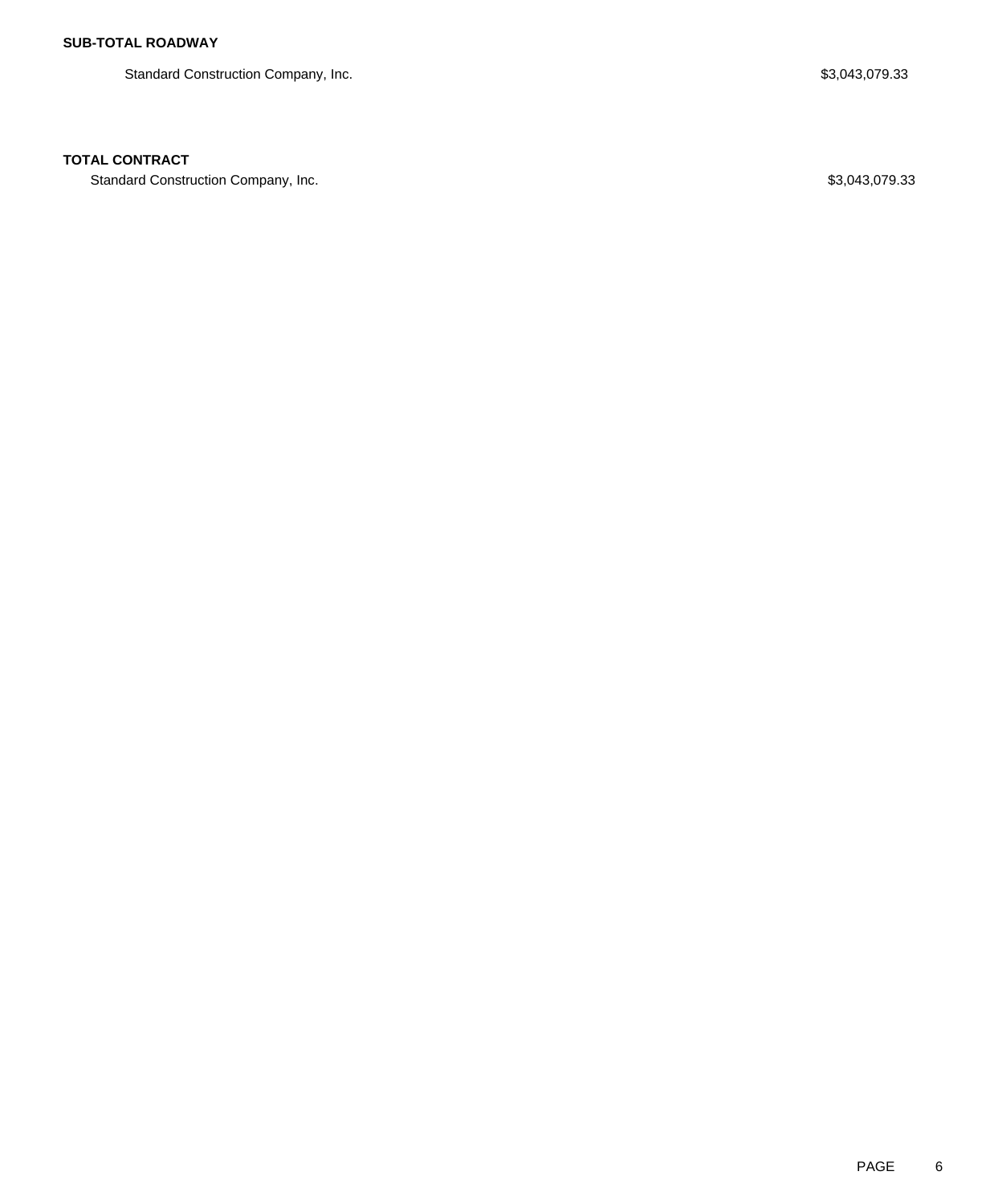HENDERSON COUNTY (Contract No. CNT064 Call 033)

STP/HSIP-104(42),39010-3226-94,39010-8226-14

THE RESURFACING ON S.R. 104 FROM ROCK MILAM ROAD (L.M. 7.50) TO U.S. 412 (S.R. 20) (L.M. 16.70).

PROJECT LENGTH - 9.200 MILES

COMPLETION TIME - ON OR BEFORE JULY 31, 2019

DBE GOAL 4.50%

Delta Contracting Company, LLC \$2,109,517.93

TOTAL CONTRACT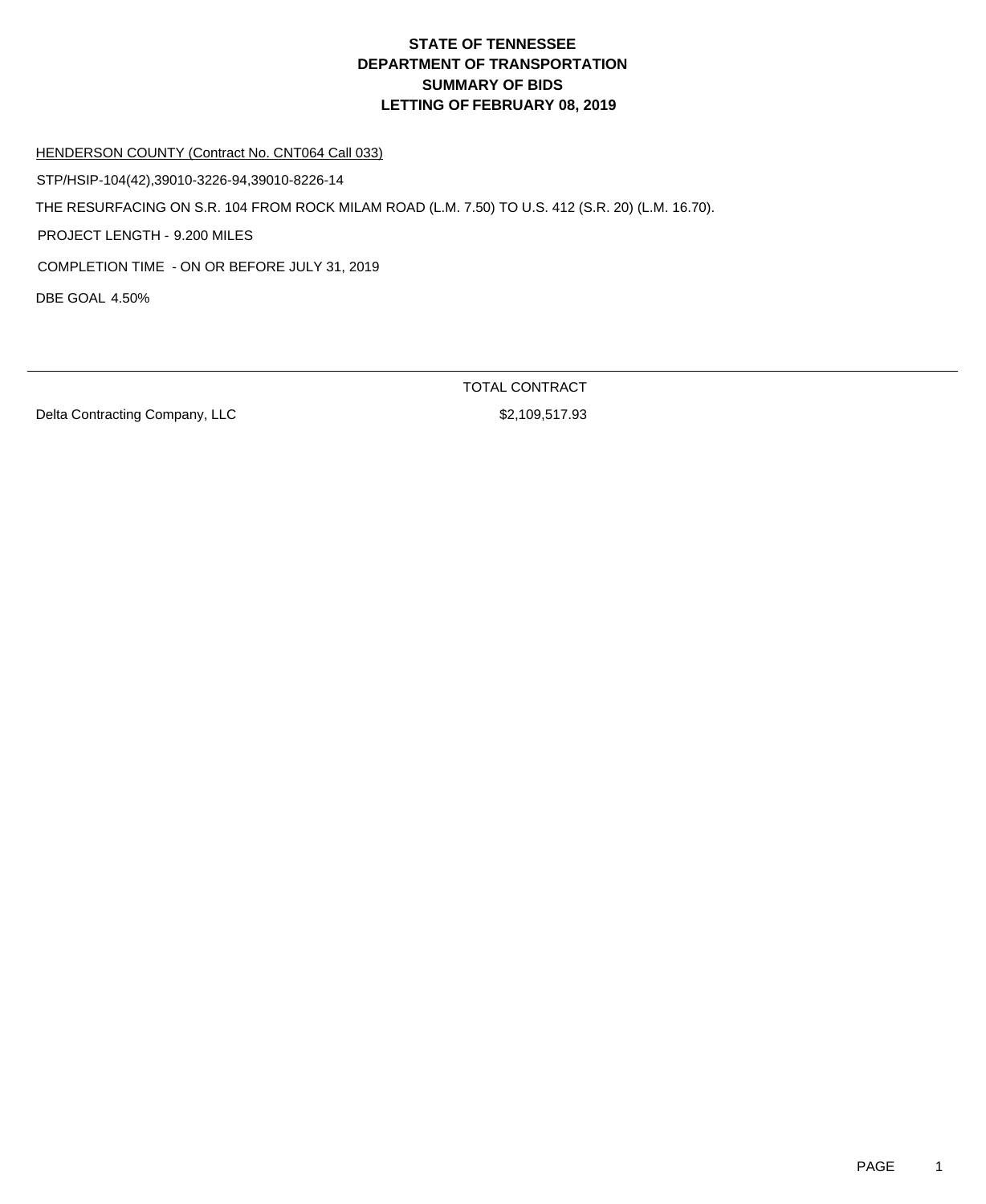|        |                                                                  |                |                   | <b>CONTRACT CNT064</b> |
|--------|------------------------------------------------------------------|----------------|-------------------|------------------------|
|        | <b>ROADWAY CATEGORY</b>                                          |                | <b>UNIT PRICE</b> | <b>EXTENSION</b>       |
|        | 202-03.01 REMOVAL OF ASPHALT PAVEMENT                            |                |                   |                        |
|        | Delta Contracting Company, LLC                                   | 1,111.000 S.Y. | \$46.0000         | \$51,106.00            |
| 203-06 | <b>WATER</b>                                                     | 17.000 M.G.    |                   |                        |
|        | Delta Contracting Company, LLC                                   |                | \$5.0000          | \$85.00                |
|        | 208-01.05 BROOMING & DEGRASSING SHOULDERS                        |                |                   |                        |
|        | Delta Contracting Company, LLC                                   | 18.200 L.M.    | \$1,285.0000      | \$23,387.00            |
| 303-02 | MINERAL AGGREGATE, TYPE B BASE, GRADING (C OR D)                 |                |                   |                        |
|        | Delta Contracting Company, LLC                                   | 2,299.000 TON  | \$28.3000         | \$65,061.70            |
|        | 307-01.01 ASPHALT CONCRETE MIX (PG64-22) (BPMB-HM) GRADING A     |                |                   |                        |
|        | Delta Contracting Company, LLC                                   | 384.000 TON    | \$129.0000        | \$49,536.00            |
|        | 307-01.08 ASPHALT CONCRETE MIX (PG64-22) (BPMB-HM) GRADING B-M2  |                |                   |                        |
|        | Delta Contracting Company, LLC                                   | 126,000 TON    | \$129.0000        | \$16,254.00            |
|        | 403-02.01 TRACKLESS TACK COAT                                    |                |                   |                        |
|        | Delta Contracting Company, LLC                                   | 35.000 TON     | \$1,068.0000      | \$37,380.00            |
|        | 407-07.01 INTELLIGENT COMPACTION EQUIPMENT                       |                |                   |                        |
|        | Delta Contracting Company, LLC                                   | 1.000 LS       | \$75,000.0000     | \$75,000.00            |
|        | 411-01.10 ACS MIX(PG64-22) GRADING D                             |                |                   |                        |
|        | Delta Contracting Company, LLC                                   | 9,730.000 TON  | \$98.8600         | \$961,907.80           |
|        | 411-12.04 SCORING FOR RUMBLE STRIPE (NON-CONTINUOUS) (4IN WIDTH) |                |                   |                        |
|        | Delta Contracting Company, LLC                                   | 14.700 L.M.    | \$695.0000        | \$10,216.50            |
|        | 414-04.03 ASPHALT EMULSION (SCRUB SEAL)                          |                |                   |                        |
|        | Delta Contracting Company, LLC                                   | 148.000 TON    | \$1,380.0000      | \$204,240.00           |
|        | 414-04.04 MINERAL AGGREGATE (SCRUB SEAL)                         |                |                   |                        |
|        | Delta Contracting Company, LLC                                   | 1,247.000 TON  | \$77.0000         | \$96,019.00            |

PAGE 2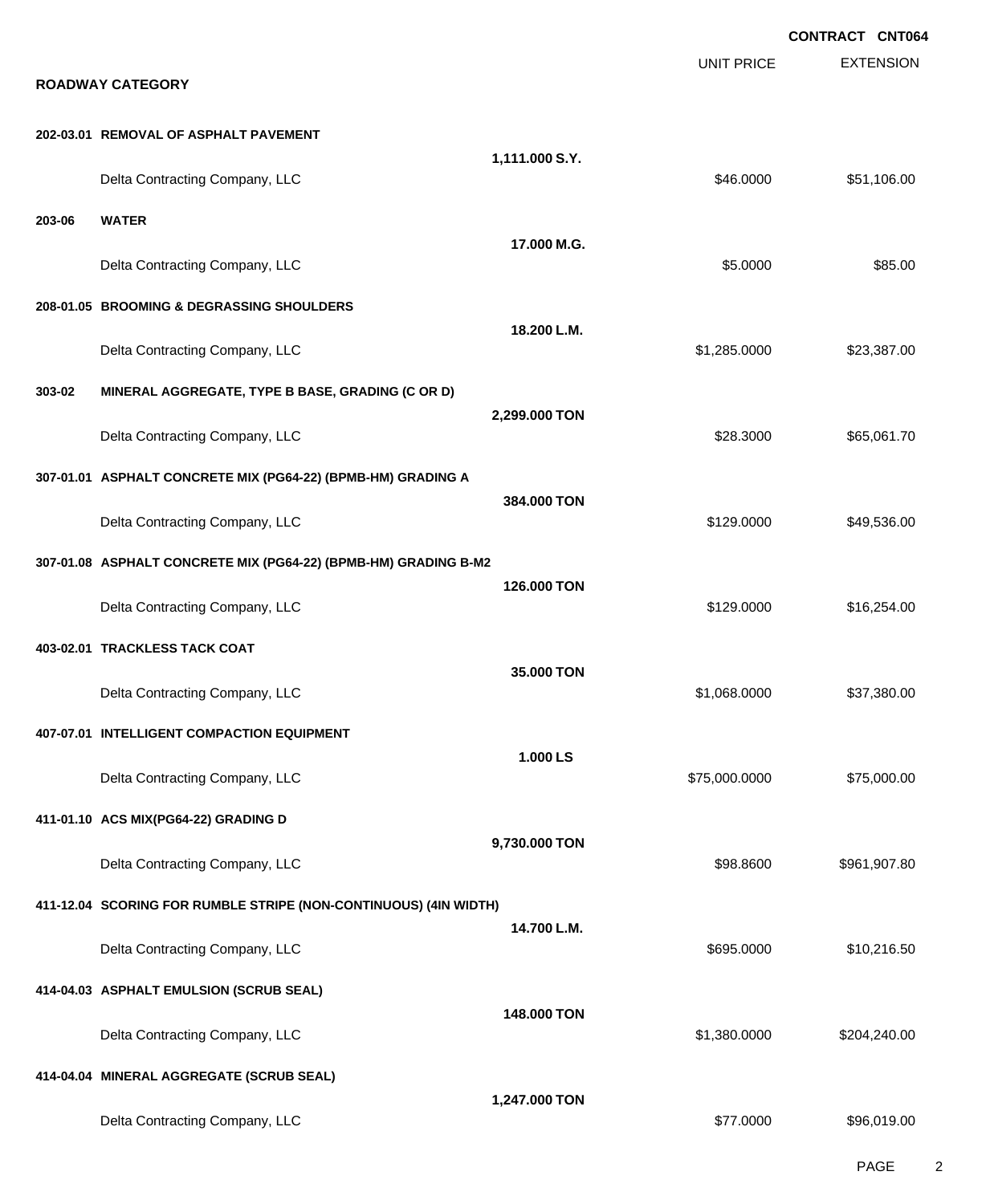|        |                                                                  |                    |                   | <b>CONTRACT CNT064</b> |
|--------|------------------------------------------------------------------|--------------------|-------------------|------------------------|
|        |                                                                  |                    | <b>UNIT PRICE</b> | <b>EXTENSION</b>       |
|        | 415-01.02 COLD PLANING BITUMINOUS PAVEMENT                       |                    |                   |                        |
|        | Delta Contracting Company, LLC                                   | 7,520.000 S.Y.     | \$4.4100          | \$33,163.20            |
|        | 705-02.10 GUARDRAIL TRANSITION 27IN TO 31IN                      |                    |                   |                        |
|        | Delta Contracting Company, LLC                                   | 9.000 EACH         | \$175.0000        | \$1,575.00             |
|        | 705-04.09 EARTH PAD FOR TYPE 38 GR END TREATMENT                 |                    |                   |                        |
|        | Delta Contracting Company, LLC                                   | <b>12.000 EACH</b> | \$1,075.0000      | \$12,900.00            |
|        | 705-06.01 W BEAM GR (TYPE 2) MASH TL3                            |                    |                   |                        |
|        | Delta Contracting Company, LLC                                   | 37.500 L.F.        | \$35.5000         | \$1,331.25             |
|        | 705-06.11 GR TERMINAL (IN-INLINE) MASH TL3                       |                    |                   |                        |
|        | Delta Contracting Company, LLC                                   | <b>1.000 EACH</b>  | \$1,425.0000      | \$1,425.00             |
|        | 705-06.20 TANGENT ENERGY ABSORBING TERM MASH TL-3                |                    |                   |                        |
|        | Delta Contracting Company, LLC                                   | 9.000 EACH         | \$2,910.0000      | \$26,190.00            |
|        | 706-10.26 ROUNDED END ELEMENT                                    |                    |                   |                        |
|        | Delta Contracting Company, LLC                                   | <b>1.000 EACH</b>  | \$275.0000        | \$275.00               |
| 712-01 | <b>TRAFFIC CONTROL</b>                                           |                    |                   |                        |
|        | Delta Contracting Company, LLC                                   | 1.000 LS           | \$41,665.0000     | \$41,665.00            |
| 712-06 | <b>SIGNS (CONSTRUCTION)</b>                                      |                    |                   |                        |
|        | Delta Contracting Company, LLC                                   | 1,520.000 S.F.     | \$9.0000          | \$13,680.00            |
|        | 713-16.01 CHANGEABLE MESSAGE SIGN UNIT                           |                    |                   |                        |
|        | Delta Contracting Company, LLC                                   | <b>2.000 EACH</b>  | \$5,500.0000      | \$11,000.00            |
|        | 716-01.21 SNOWPLOWABLE RAISED PAVMENT MARKERS (BI-DIR) (1 COLOR) |                    |                   |                        |
|        | Delta Contracting Company, LLC                                   | 760.000 EACH       | \$38.0000         | \$28,880.00            |
|        | 716-01.30 REMOVAL OF SNOWPLOWABLE REFLECTIVE MARKER              |                    |                   |                        |
|        | Delta Contracting Company, LLC                                   | 554.000 EACH       | \$8.0000          | \$4,432.00             |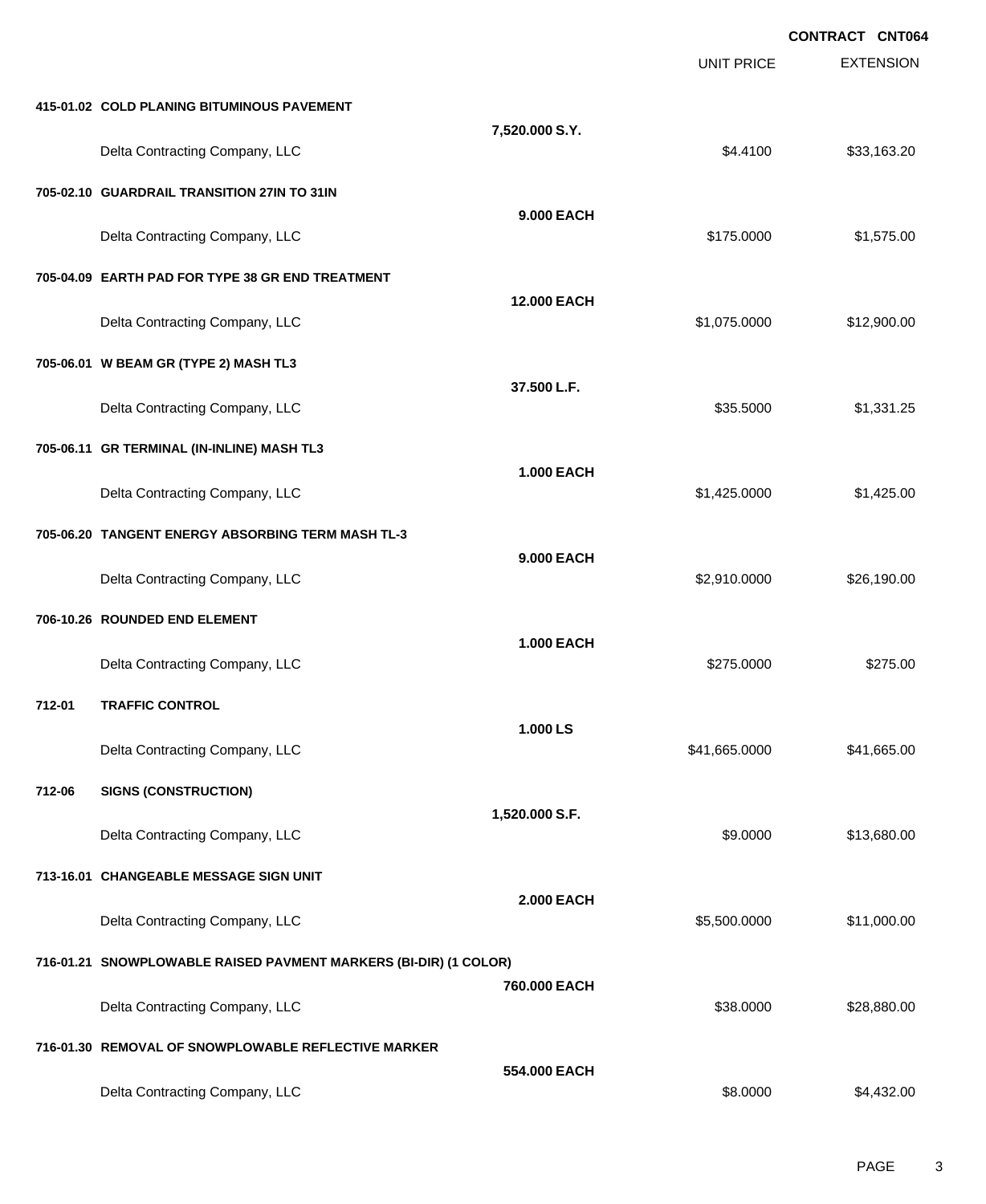|        |                                                              |              |                   | <b>CONTRACT CNT064</b> |
|--------|--------------------------------------------------------------|--------------|-------------------|------------------------|
|        |                                                              |              | <b>UNIT PRICE</b> | <b>EXTENSION</b>       |
|        | 716-02.04 PLASTIC PAVEMENT MARKING(CHANNELIZATION STRIPING)  |              |                   |                        |
|        | Delta Contracting Company, LLC                               | 36,000 S.Y.  | \$38.0000         | \$1,368.00             |
|        | 716-02.05 PLASTIC PAVEMENT MARKING (STOP LINE)               |              |                   |                        |
|        | Delta Contracting Company, LLC                               | 398.000 L.F. | \$15.0000         | \$5,970.00             |
|        | 716-05.01 PAINTED PAVEMENT MARKING (4" LINE)                 |              |                   |                        |
|        | Delta Contracting Company, LLC                               | 36.800 L.M.  | \$1,400.0000      | \$51,520.00            |
|        | 716-08.05 REMOVAL OF PAVEMENT MARKING (STOP LINE)            |              |                   |                        |
|        | Delta Contracting Company, LLC                               | 187.000 L.F. | \$5.1000          | \$953.70               |
|        | 716-08.20 REMOVAL OF PAVEMENT MARKING (LINE)                 |              |                   |                        |
|        | Delta Contracting Company, LLC                               | 35.115 L.M.  | \$885.0000        | \$31,076.78            |
|        | 716-12.02 ENHANCED FLATLINE THERMO PVMT MRKNG (6IN LINE)     |              |                   |                        |
|        | Delta Contracting Company, LLC                               | 36.800 L.M.  | \$5,500.0000      | \$202,400.00           |
|        | 716-13.09 SPRAY THERMO PVMT MRKNG (40 mil) (4IN DOTTED LINE) |              |                   |                        |
|        | Delta Contracting Company, LLC                               | 400.000 L.F. | \$3.0000          | \$1,200.00             |
| 717-01 | <b>MOBILIZATION</b>                                          |              |                   |                        |
|        | Delta Contracting Company, LLC                               | 1.000 LS     | \$48,320.0000     | \$48,320.00            |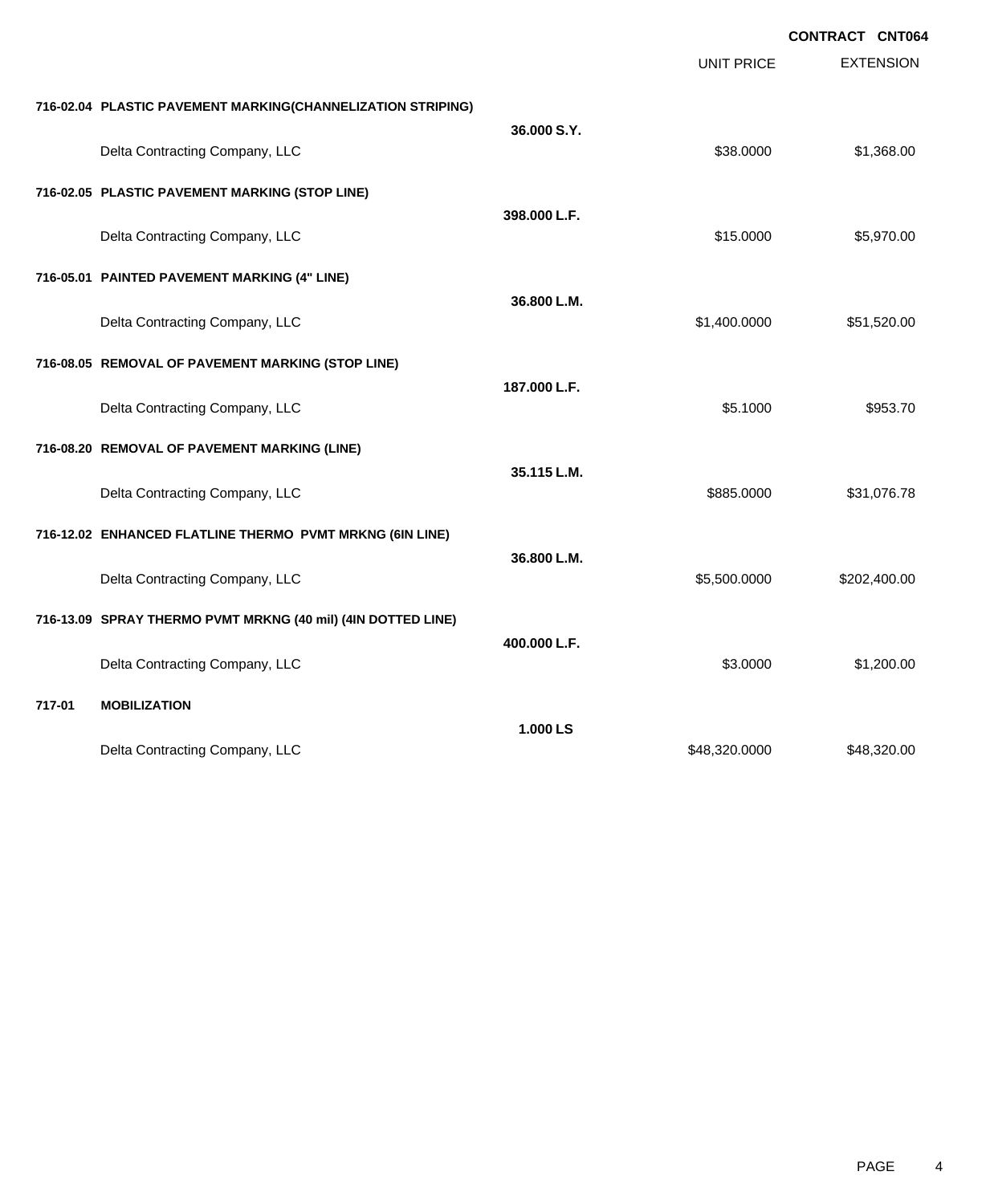Delta Contracting Company, LLC 6. The set of the set of the set of the set of the set of the set of the set of the set of the set of the set of the set of the set of the set of the set of the set of the set of the set of t

### **TOTAL CONTRACT**

Delta Contracting Company, LLC **\$2,109,517.93**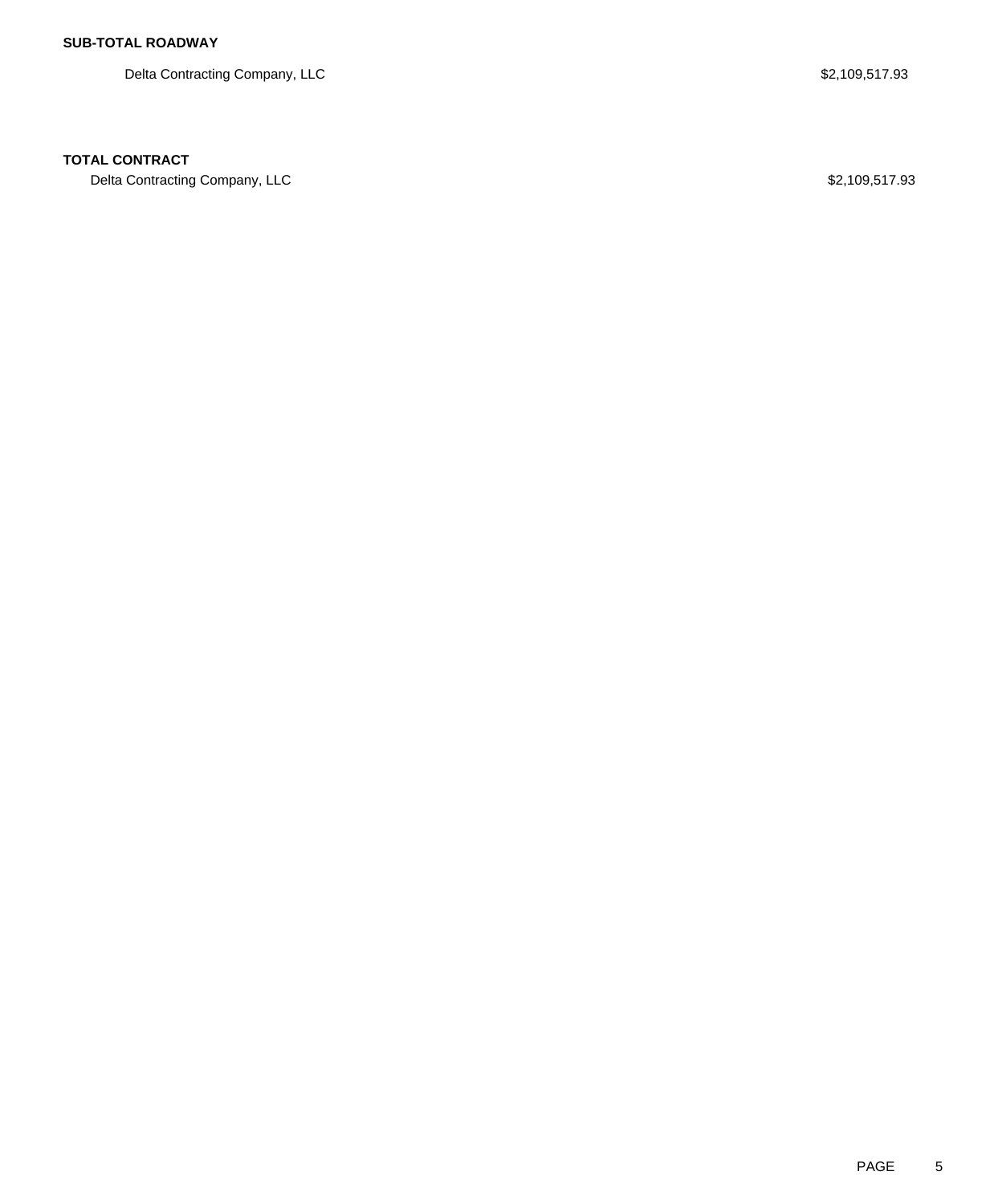### HOUSTON AND STEWART COUNTIES (Contract No. CNT039 Call 034)

42010-4211-04,81016-4219-04,81016-4220-04,HSIP-232(17),42010-3212-94

THE RESURFACING ON S.R. 232 FROM S.R. 147 (L.M. 0.00) IN HOUSTON COUNTY TO LEATHERWOOD CREEK (L.M. 3.74) IN STEWART COUNTY, INCLUDING BRIDGE DECK REPAIR.

PROJECT LENGTH - 6.090 MILES

COMPLETION TIME - ON OR BEFORE SEPTEMBER 30, 2019

DBE GOAL 5.00%

TOTAL CONTRACT

Eubank Asphalt Paving & Sealing \$668,362.00 Jones Bros. Contractors, LLC \$799,999.99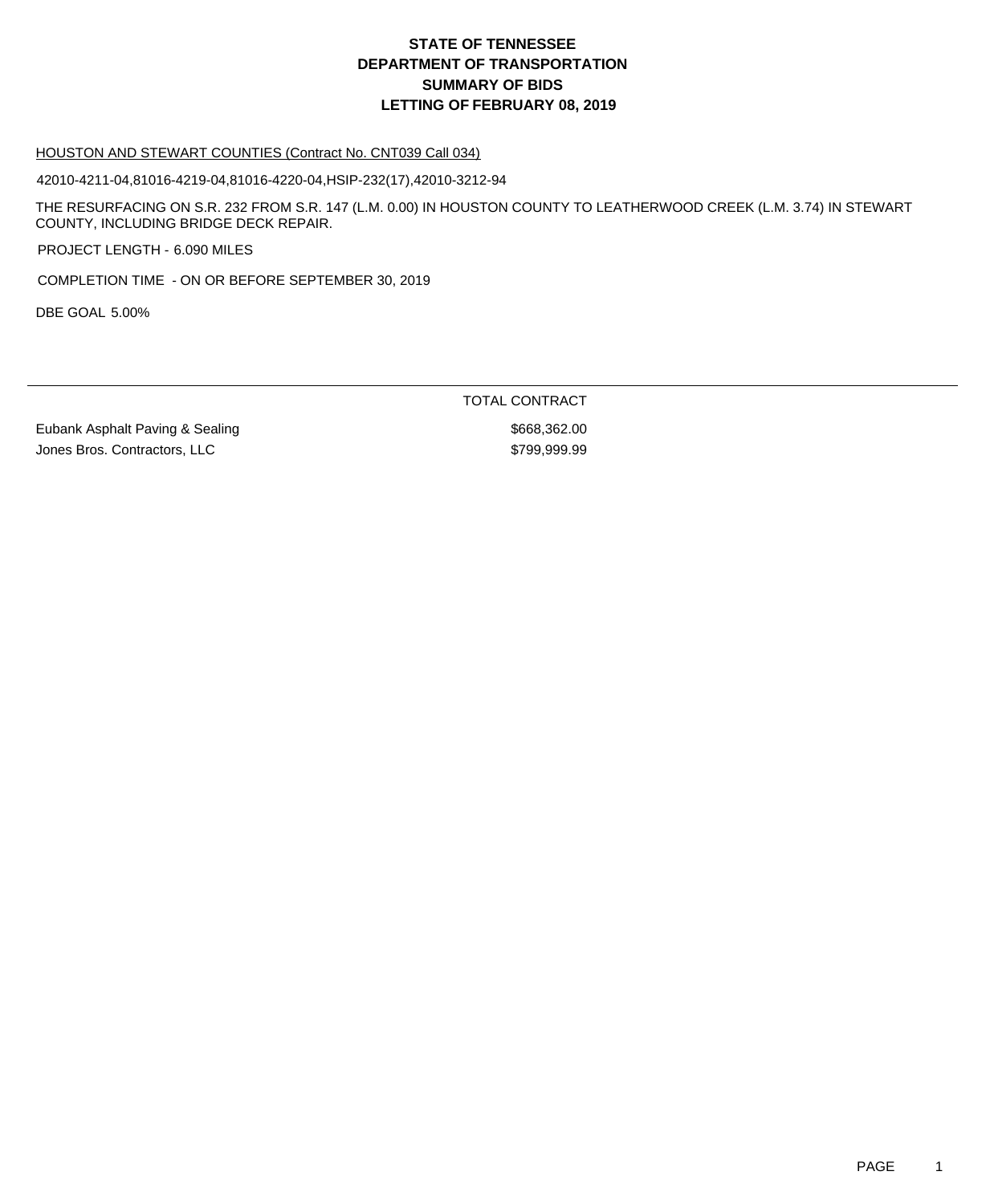EXTENSION **CONTRACT CNT039** UNIT PRICE **ROADWAY CATEGORY 208-01.05 BROOMING & DEGRASSING SHOULDERS 12.200 L.M.** Eubank Asphalt Paving & Sealing \$500.0000 \$6,100.00 Jones Bros. Contractors, LLC \$850.0000 \$10,370.00 **303-01 MINERAL AGGREGATE, TYPE A BASE, GRADING D 1,662.000 TON** Eubank Asphalt Paving & Sealing \$18.000 \$29,916.00 Jones Bros. Contractors, LLC \$25.0000 \$41,550.00 **307-01.08 ASPHALT CONCRETE MIX (PG64-22) (BPMB-HM) GRADING B-M2 400.000 TON** Eubank Asphalt Paving & Sealing \$80.0000 \$32,000.00 Jones Bros. Contractors, LLC \$100.0000 \$40,000.00 **403-01 BITUMINOUS MATERIAL FOR TACK COAT (TC) 38.000 TON** Eubank Asphalt Paving & Sealing \$450.0000 \$17,100.00 versions and the state of the state of the state of the state of the state of the state of the state of the state of the state of the state of the state of the state of the state of the state of the state of the state of t **411-03.12 ACS MIX(PG64-22) THIN LIFT D ASPHALT 3,520.000 TON** Eubank Asphalt Paving & Sealing \$92.000 \$323,840.00 Jones Bros. Contractors, LLC \$109.0000 \$383,680.00 **411-12.04 SCORING FOR RUMBLE STRIPE (NON-CONTINUOUS) (4IN WIDTH) 9.600 L.M.** Eubank Asphalt Paving & Sealing \$500.0000 \$4,800.000 \$4,800.000 dones Bros. Contractors, LLC 6. 2009 6.0000 \$5,280.000 \$5,280.000 \$5,280.000 \$5,280.00 **415-01.01 COLD PLANING BITUMINOUS PAVEMENT 3,198.000 TON** Eubank Asphalt Paving & Sealing \$22.0000 \$70,356.00 Jones Bros. Contractors, LLC \$34.7500 \$111,130.50 **705-02.10 GUARDRAIL TRANSITION 27IN TO 31IN 2.000 EACH** Eubank Asphalt Paving & Sealing \$1,500.000 \$3,000.00 Jones Bros. Contractors, LLC \$204.0000 \$408.00 **705-06.30 GR TERMINAL (ENERGY ABSORBING) MASH TL2 2.000 EACH** Eubank Asphalt Paving & Sealing \$3,000.000 \$6,000.000 \$6,000.000 \$6,000.000 \$6,000.000 \$6,000.00 Jones Bros. Contractors, LLC \$607.0000 \$1,214.00 **706-01 GUARDRAIL REMOVED 100.000 L.F.** Eubank Asphalt Paving & Sealing \$1.0000 \$100.00 Jones Bros. Contractors, LLC 6833.00 \$833.00

PAGE 2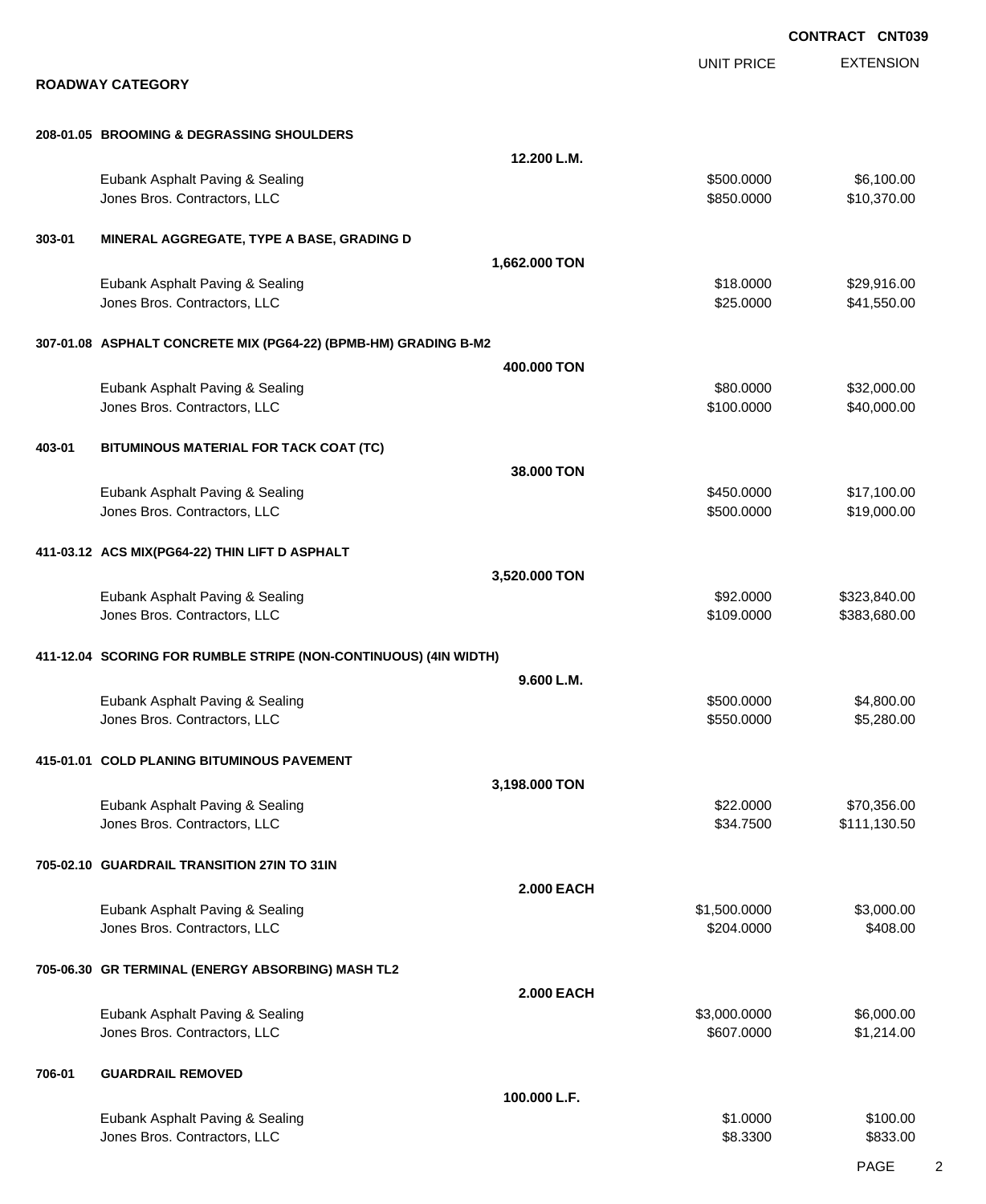|        |                                                                  |                   | <b>UNIT PRICE</b> | <b>EXTENSION</b> |
|--------|------------------------------------------------------------------|-------------------|-------------------|------------------|
| 712-01 | <b>TRAFFIC CONTROL</b>                                           |                   |                   |                  |
|        |                                                                  | 1.000 LS          |                   |                  |
|        | Eubank Asphalt Paving & Sealing                                  |                   | \$5,000.0000      | \$5,000.00       |
|        | Jones Bros. Contractors, LLC                                     |                   | \$21,555.5000     | \$21,555.50      |
|        | 712-04.01 FLEXIBLE DRUMS (CHANNELIZING)                          |                   |                   |                  |
|        |                                                                  | 50,000 EACH       |                   |                  |
|        | Eubank Asphalt Paving & Sealing                                  |                   | \$10.0000         | \$500.00         |
|        | Jones Bros. Contractors, LLC                                     |                   | \$5.5000          | \$275.00         |
|        | 712-05.01 WARNING LIGHTS (TYPE A)                                |                   |                   |                  |
|        |                                                                  | 8.000 EACH        |                   |                  |
|        | Eubank Asphalt Paving & Sealing                                  |                   | \$5.0000          | \$40.00          |
|        | Jones Bros. Contractors, LLC                                     |                   | \$2.2000          | \$17.60          |
| 712-06 | <b>SIGNS (CONSTRUCTION)</b>                                      |                   |                   |                  |
|        |                                                                  | 1,900.000 S.F.    |                   |                  |
|        | Eubank Asphalt Paving & Sealing                                  |                   | \$8.0000          | \$15,200.00      |
|        | Jones Bros. Contractors, LLC                                     |                   | \$7.0000          | \$13,300.00      |
|        | 716-01.21 SNOWPLOWABLE RAISED PAVMENT MARKERS (BI-DIR) (1 COLOR) |                   |                   |                  |
|        |                                                                  | 403,000 EACH      |                   |                  |
|        | Eubank Asphalt Paving & Sealing                                  |                   | \$30.0000         | \$12,090.00      |
|        | Jones Bros. Contractors, LLC                                     |                   | \$33.3300         | \$13,431.99      |
|        | 716-02.05 PLASTIC PAVEMENT MARKING (STOP LINE)                   |                   |                   |                  |
|        |                                                                  | 13.000 L.F.       |                   |                  |
|        | Eubank Asphalt Paving & Sealing                                  |                   | \$20.0000         | \$260.00         |
|        | Jones Bros. Contractors, LLC                                     |                   | \$22.0000         | \$286.00         |
|        | 716-03.03 PLASTIC WORD PAVEMENT MARKING (STOP AHEAD)             |                   |                   |                  |
|        |                                                                  | <b>1.000 EACH</b> |                   |                  |
|        | Eubank Asphalt Paving & Sealing                                  |                   | \$800.0000        | \$800.00         |
|        | Jones Bros. Contractors, LLC                                     |                   | \$88.9500         | \$88.95          |
|        | 716-05.01 PAINTED PAVEMENT MARKING (4" LINE)                     |                   |                   |                  |
|        |                                                                  | 24.400 L.M.       |                   |                  |
|        | Eubank Asphalt Paving & Sealing                                  |                   | \$850.0000        | \$20,740.00      |
|        | Jones Bros. Contractors, LLC                                     |                   | \$940.0000        | \$22,936.00      |
|        | 716-13.01 SPRAY THERMO PVMT MRKNG (60 mil) (4IN LINE)            |                   |                   |                  |
|        |                                                                  | 24.400 L.M.       |                   |                  |
|        | Eubank Asphalt Paving & Sealing                                  |                   | \$2,300.0000      | \$56,120.00      |
|        | Jones Bros. Contractors, LLC                                     |                   | \$2,555.0000      | \$62,342.00      |
| 717-01 | <b>MOBILIZATION</b>                                              |                   |                   |                  |
|        |                                                                  | 1.000 LS          |                   |                  |
|        | Eubank Asphalt Paving & Sealing                                  |                   | \$35,000.0000     | \$35,000.00      |
|        | Jones Bros. Contractors, LLC                                     |                   | \$16,781.4500     | \$16,781.45      |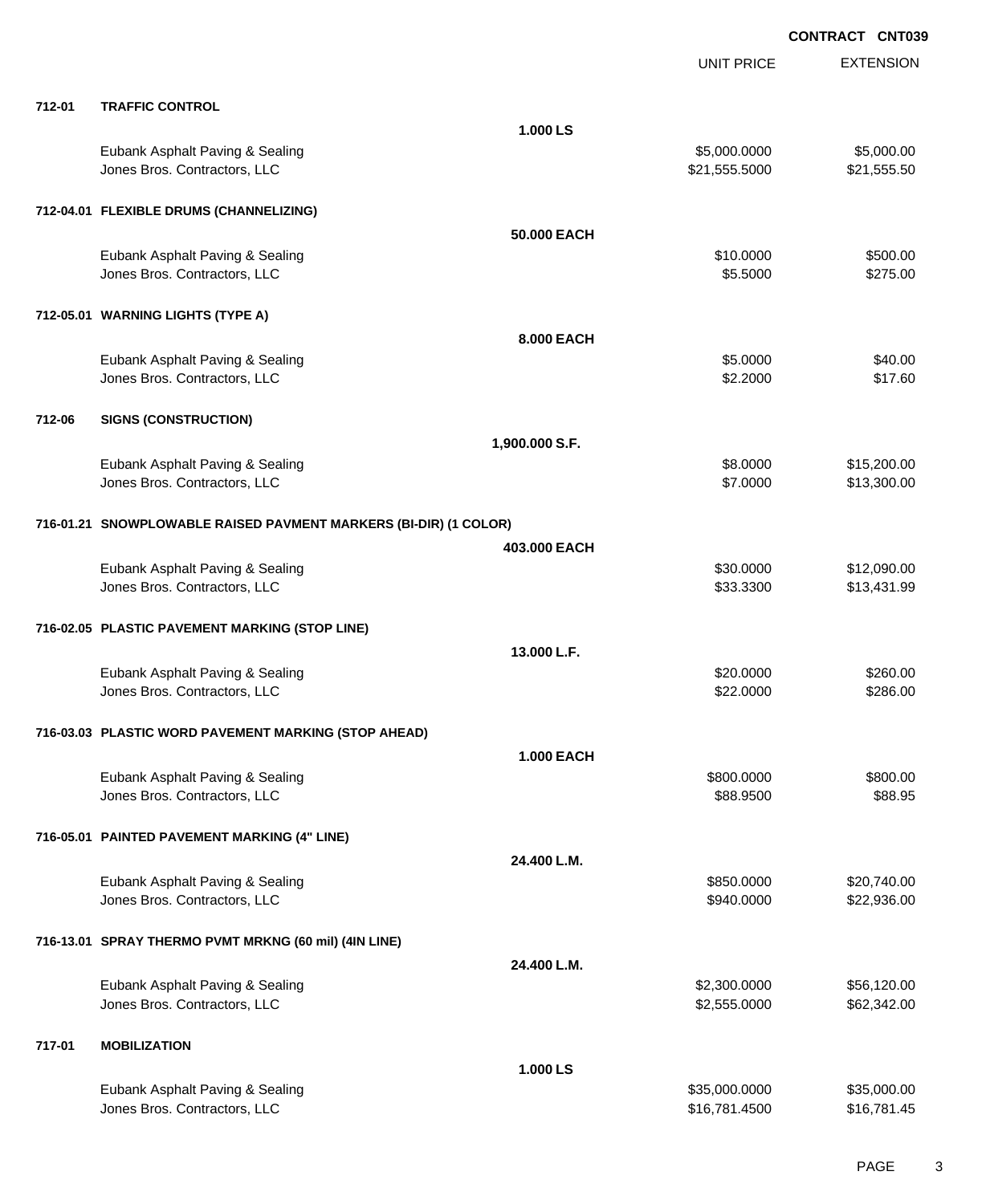|                                                       |              |                   | <b>CONTRACT CNT039</b> |                  |
|-------------------------------------------------------|--------------|-------------------|------------------------|------------------|
|                                                       |              | <b>UNIT PRICE</b> |                        | <b>EXTENSION</b> |
| <b>BRIDGE CATEGORY</b>                                |              |                   |                        |                  |
|                                                       |              |                   |                        |                  |
| 604-10.50 BRIDGE DECK REPAIRS (PARTIAL DEPTH OF SLAB) |              |                   |                        |                  |
|                                                       | 20.000 S.Y.  |                   |                        |                  |
| Eubank Asphalt Paving & Sealing                       |              | \$350.0000        |                        | \$7,000.00       |
| Jones Bros. Contractors, LLC                          |              | \$488,0000        |                        | \$9,760.00       |
| 617-04.01 TYPE 1 THIN EPOXY OVERLAY (EPOXY-URETHANE)  |              |                   |                        |                  |
|                                                       | 560,000 S.Y. |                   |                        |                  |
| Eubank Asphalt Paving & Sealing                       |              | \$40.0000         |                        | \$22,400.00      |
| Jones Bros. Contractors, LLC                          |              | \$46,0000         |                        | \$25,760,00      |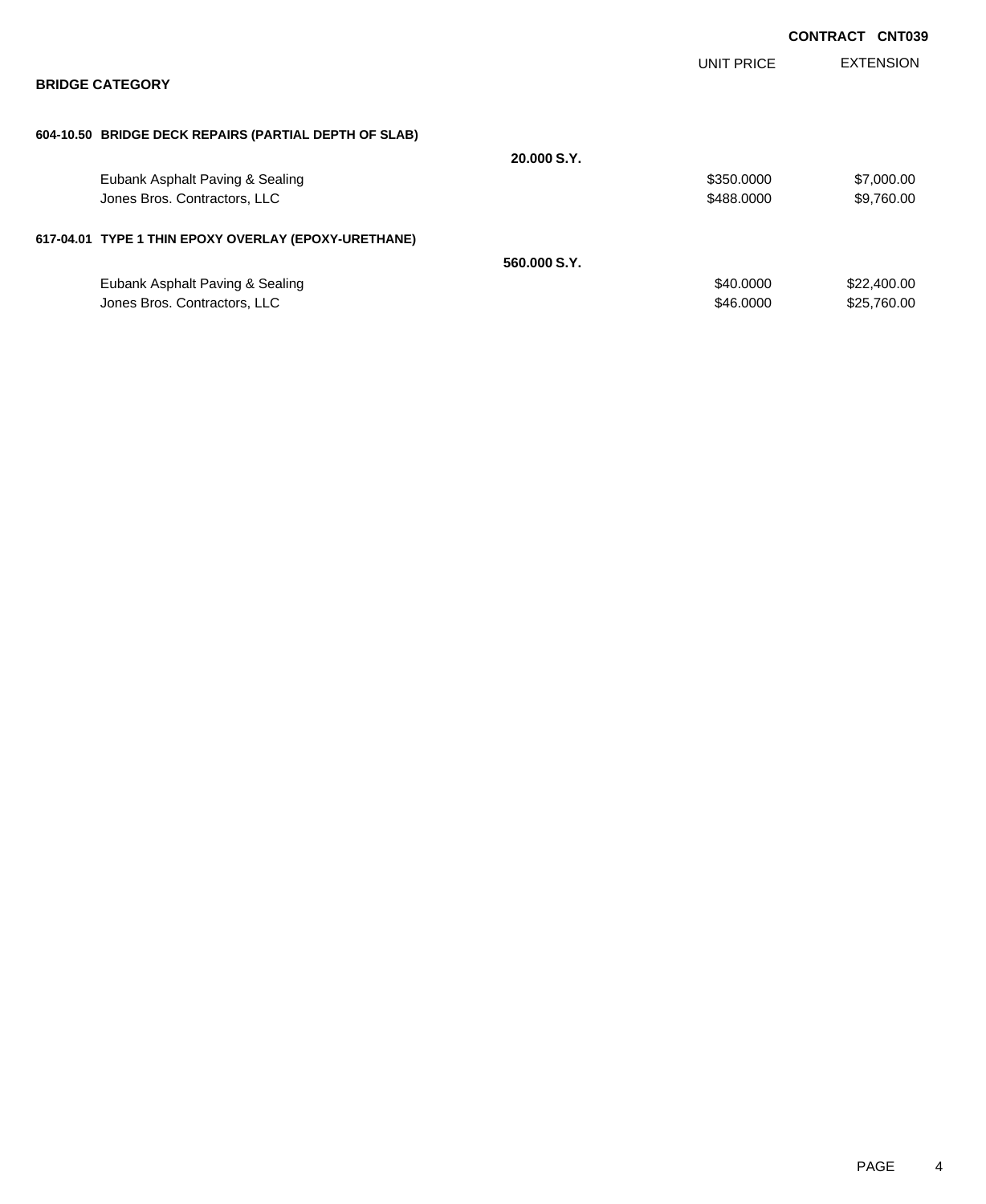## **SUB-TOTAL ROADWAY**

| Eubank Asphalt Paving & Sealing | \$638,962.00 |
|---------------------------------|--------------|
| Jones Bros. Contractors, LLC    | \$764,479.99 |
|                                 |              |
| <b>SUB-TOTAL BRIDGE</b>         |              |
| Eubank Asphalt Paving & Sealing | \$29,400.00  |
| Jones Bros. Contractors, LLC    | \$35,520.00  |
|                                 |              |
| <b>TOTAL CONTRACT</b>           |              |
| Eubank Asphalt Paving & Sealing | \$668,362.00 |
| Jones Bros. Contractors, LLC    | \$799,999.99 |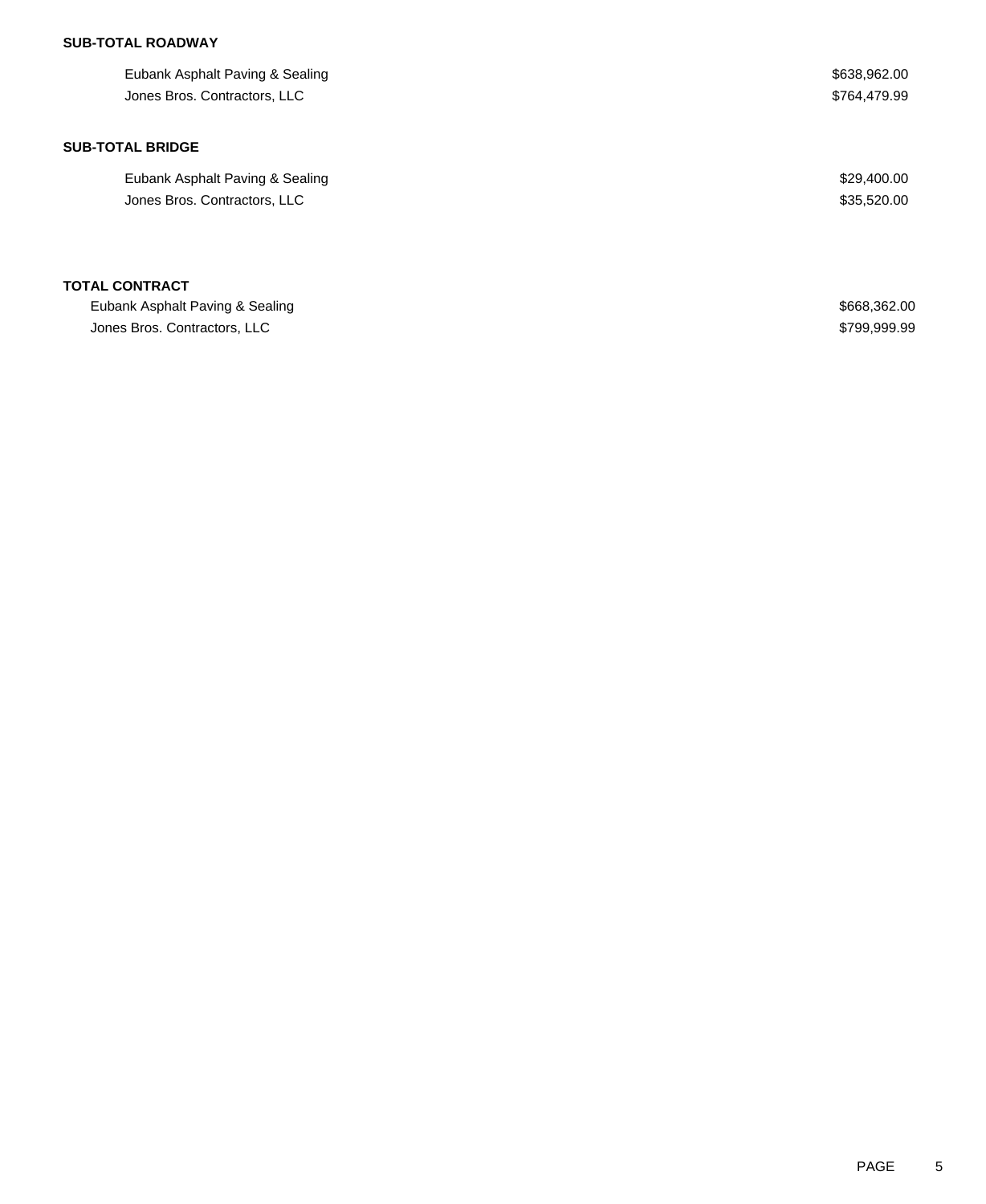### HUMPHREYS COUNTY (Contract No. CNT007 Call 035)

R-PHSIP-1(330),43004-3224-94

THE IMPROVEMENT OF VARIOUS INTERSECTIONS ON U.S. 70 (S.R. 1) AND RAILROAD STREET IN WAVERLY, INCLUDING GRADING, DRAINAGE, SIGNALS AND PAVING.

PROJECT LENGTH - 0.301 MILES

COMPLETION TIME - ON OR BEFORE NOVEMBER 30, 2019

DBE GOAL 12.50%

TOTAL CONTRACT

Eubank Asphalt Paving & Sealing \$937,506.50 Sessions Paving Company **\$1,035,982.30** J. M. Duncan, INC. 690,801.50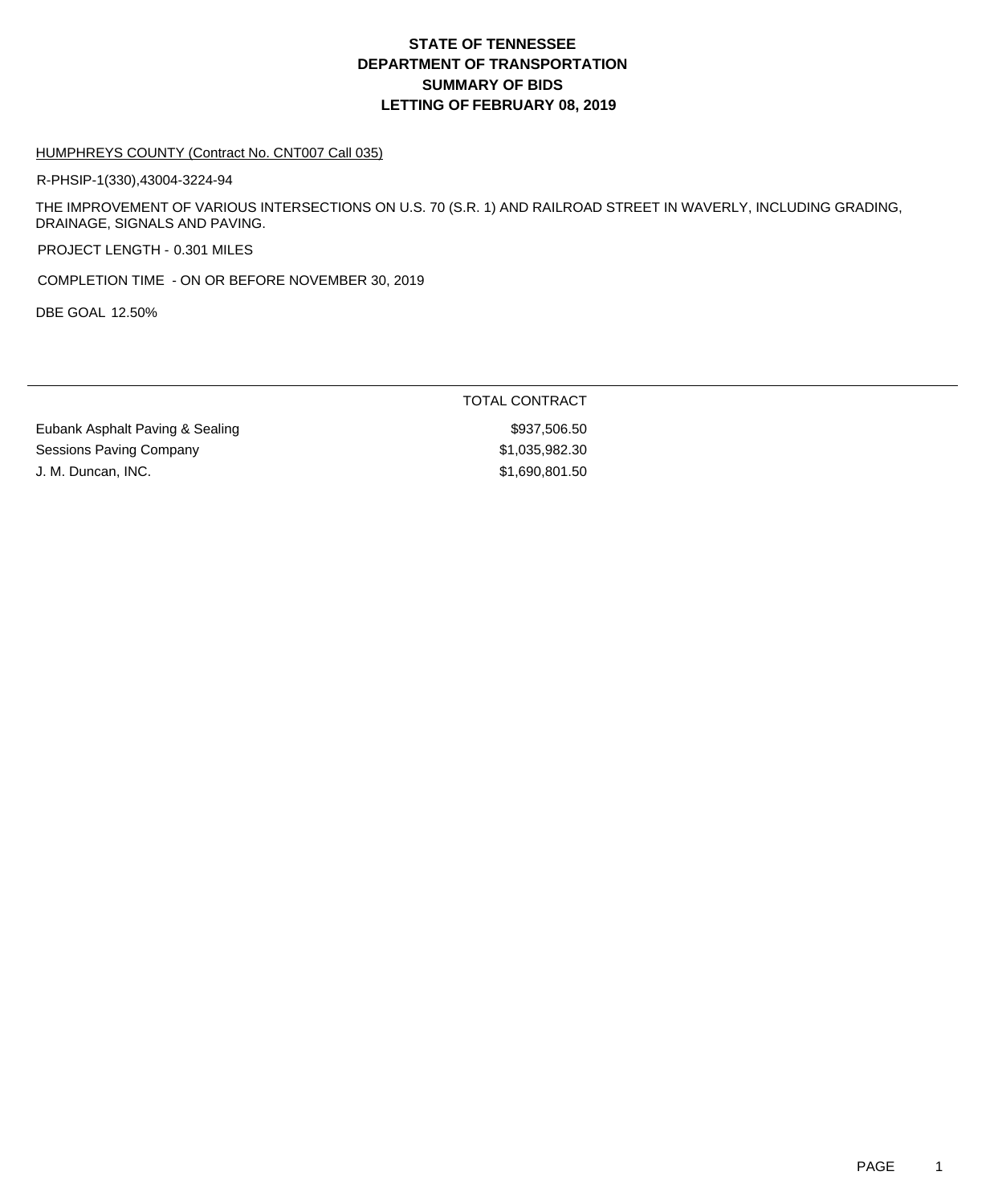|        |                                                      |                |                   | CONTRACT CNT007  |
|--------|------------------------------------------------------|----------------|-------------------|------------------|
|        |                                                      |                | <b>UNIT PRICE</b> | <b>EXTENSION</b> |
|        | <b>ROADWAY CATEGORY</b>                              |                |                   |                  |
| 105-01 | <b>CONSTRUCTION STAKES, LINES AND GRADES</b>         |                |                   |                  |
|        |                                                      | 1.000 LS       |                   |                  |
|        | Eubank Asphalt Paving & Sealing                      |                | \$18,000.0000     | \$18,000.00      |
|        | <b>Sessions Paving Company</b>                       |                | \$12,500.0000     | \$12,500.00      |
|        | J. M. Duncan, INC.                                   |                | \$35,000.0000     | \$35,000.00      |
| 201-01 | <b>CLEARING AND GRUBBING</b>                         |                |                   |                  |
|        |                                                      | 1.000 LS       |                   |                  |
|        | Eubank Asphalt Paving & Sealing                      |                | \$5,000.0000      | \$5,000.00       |
|        | <b>Sessions Paving Company</b>                       |                | \$16,000.0000     | \$16,000.00      |
|        | J. M. Duncan, INC.                                   |                | \$35,000.0000     | \$35,000.00      |
|        | 202-08.15 REMOVAL OF CURB AND GUTTER (INTERSECTIONS) |                |                   |                  |
|        |                                                      | 220.000 L.F.   |                   |                  |
|        | Eubank Asphalt Paving & Sealing                      |                | \$20.0000         | \$4,400.00       |
|        | <b>Sessions Paving Company</b>                       |                | \$10.0000         | \$2,200.00       |
|        | J. M. Duncan, INC.                                   |                | \$30.0000         | \$6,600.00       |
| 203-01 | <b>ROAD &amp; DRAINAGE EXCAVATION (UNCLASSIFIED)</b> |                |                   |                  |
|        |                                                      | 750.000 C.Y.   |                   |                  |
|        | Eubank Asphalt Paving & Sealing                      |                | \$30.0000         | \$22,500.00      |
|        | <b>Sessions Paving Company</b>                       |                | \$40.0000         | \$30,000.00      |
|        | J. M. Duncan, INC.                                   |                | \$40.0000         | \$30,000.00      |
| 203-04 | PLACING AND SPREADING TOPSOIL                        |                |                   |                  |
|        |                                                      | 200.000 C.Y.   |                   |                  |
|        | Eubank Asphalt Paving & Sealing                      |                | \$50.0000         | \$10,000.00      |
|        | <b>Sessions Paving Company</b>                       |                | \$20.0000         | \$4,000.00       |
|        | J. M. Duncan, INC.                                   |                | \$40.0000         | \$8,000.00       |
| 203-06 | <b>WATER</b>                                         |                |                   |                  |
|        |                                                      | 4.000 M.G.     |                   |                  |
|        | Eubank Asphalt Paving & Sealing                      |                | \$150.0000        | \$600.00         |
|        | Sessions Paving Company                              |                | \$20.0000         | \$80.00          |
|        | J. M. Duncan, INC.                                   |                | \$60.0000         | \$240.00         |
|        | 209-03.21 FILTER SOCK (12 INCH)                      |                |                   |                  |
|        |                                                      | 3,750.000 L.F. |                   |                  |
|        | Eubank Asphalt Paving & Sealing                      |                | \$3.0000          | \$11,250.00      |
|        | Sessions Paving Company                              |                | \$12.0000         | \$45,000.00      |
|        | J. M. Duncan, INC.                                   |                | \$8.0000          | \$30,000.00      |
| 209-05 | <b>SEDIMENT REMOVAL</b>                              |                |                   |                  |
|        |                                                      | 500.000 C.Y.   |                   |                  |
|        | Eubank Asphalt Paving & Sealing                      |                | \$2.0000          | \$1,000.00       |
|        | <b>Sessions Paving Company</b>                       |                | \$5.0000          | \$2,500.00       |
|        | J. M. Duncan, INC.                                   |                | \$40.0000         | \$20,000.00      |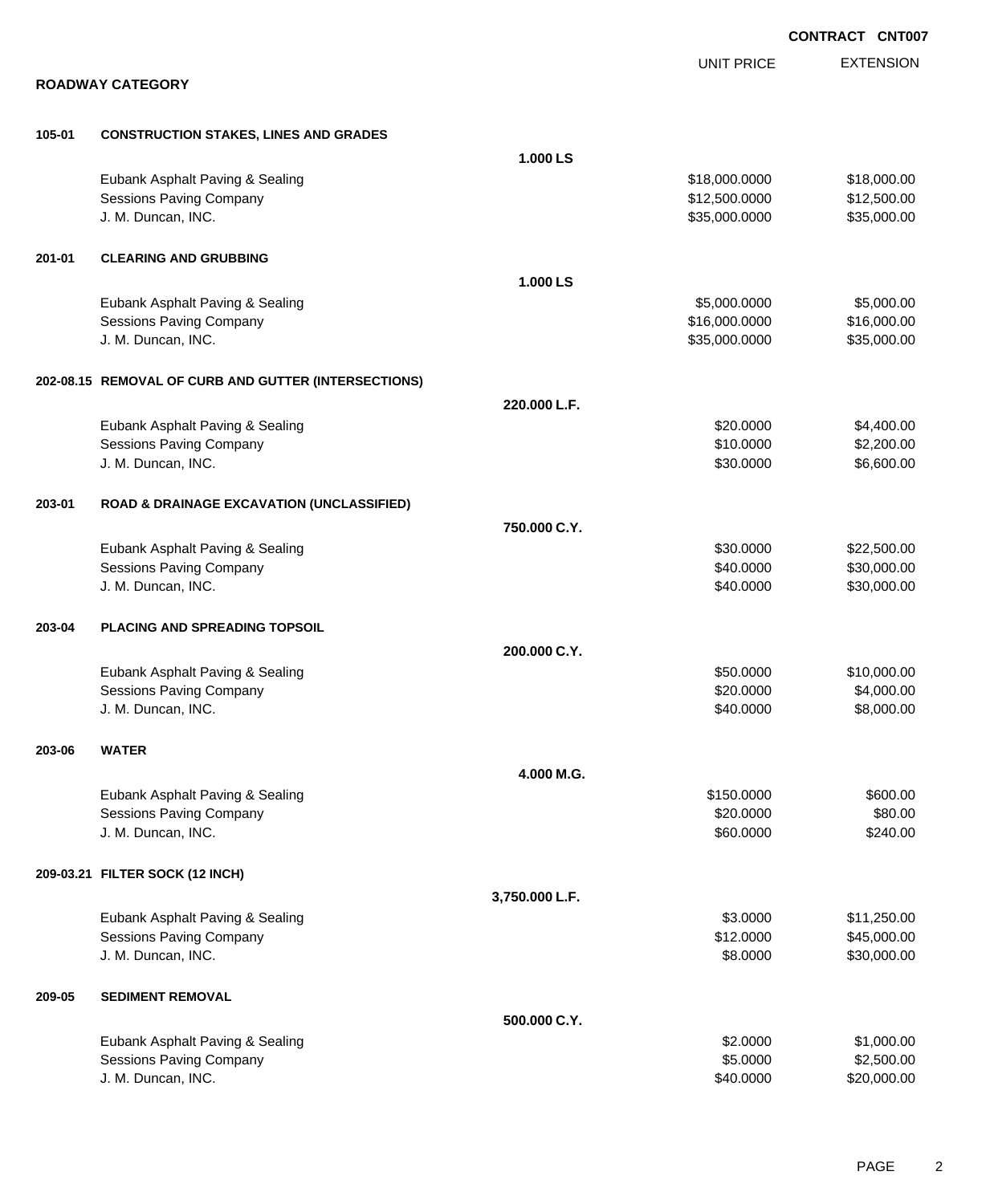EXTENSION **CONTRACT CNT007** UNIT PRICE **209-08.02 TEMPORARY SILT FENCE (WITH BACKING) 800.000 L.F.** Eubank Asphalt Paving & Sealing \$5.0000 \$4,000.00 Sessions Paving Company **\$1.5000 \$6,000.00** \$6,000.00 \$6,000.00 \$6,000.00 \$6,000.00 \$6,000.00 \$6,000.00 \$6,000 J. M. Duncan, INC. \$8.0000 \$6,400.00 **209-40.33 CATCH BASIN PROTECTION (TYPE D) 5.000 EACH** Eubank Asphalt Paving & Sealing \$200.000 \$1,000.00 Sessions Paving Company 61,500.000 \$1,500.000 \$1,500.000 \$1,500.000 J. M. Duncan, INC. \$500.000 \$2,500.00 **209-40.41 CATCH BASIN FILTER ASSEMBLY(TYPE 1) 3.000 EACH** Eubank Asphalt Paving & Sealing \$250.000 \$750.00 Sessions Paving Company \$750.0000 \$2,250.00 J. M. Duncan, INC. \$900.0000 \$2,700.00 **303-01 MINERAL AGGREGATE, TYPE A BASE, GRADING D 260.000 TON** Eubank Asphalt Paving & Sealing \$40.0000 \$10,400.00 Sessions Paving Company 6. The second state of the sessions Paving Company 6. The sessions of the session of the session of the session of the session of the session of the session of the session of the session of the sess J. M. Duncan, INC. \$55.0000 \$14,300.00 **303-10.01 MINERAL AGGREGATE (SIZE 57) 800.000 TON** Eubank Asphalt Paving & Sealing \$30.0000 \$24,000.00 Sessions Paving Company \$46.0000 \$36,800.00 J. M. Duncan, INC. \$60.0000 \$48,000.00 **307-01.01 ASPHALT CONCRETE MIX (PG64-22) (BPMB-HM) GRADING A 300.000 TON** Eubank Asphalt Paving & Sealing \$100.0000 \$30,000.00 Sessions Paving Company **\$183.0000** \$54,900.00 J. M. Duncan, INC. \$350.0000 \$105,000.00 **307-01.08 ASPHALT CONCRETE MIX (PG64-22) (BPMB-HM) GRADING B-M2 180.000 TON** Eubank Asphalt Paving & Sealing \$120.0000 \$21,600.00 Sessions Paving Company **\$188.0000 \$33,840.00** \$33,840.00 J. M. Duncan, INC. \$350.0000 \$63,000.00 **402-01 BITUMINOUS MATERIAL FOR PRIME COAT (PC) 1.000 TON** Eubank Asphalt Paving & Sealing \$300.000 \$300.000 \$300.000 \$300.000 \$300.000 \$300.000 \$300.00 Sessions Paving Company 61,000,000 \$1,000,000 \$1,000,000 \$1,000,000 \$1,000,000 \$1,000,000 \$1,000,00 J. M. Duncan, INC. \$1,150.0000 \$1,150.00

PAGE 3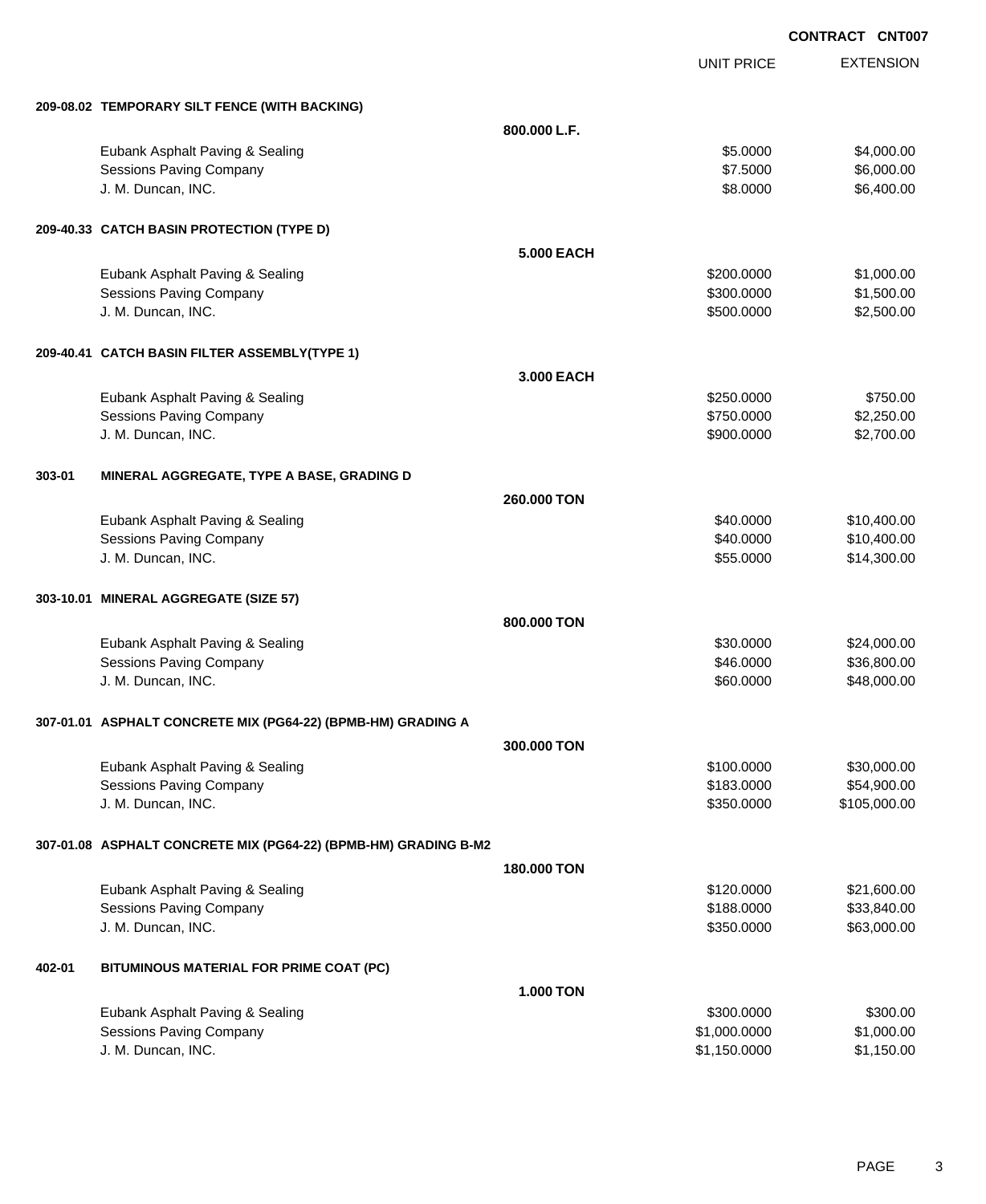|        |                                                |                  | <b>UNIT PRICE</b> | <b>EXTENSION</b> |
|--------|------------------------------------------------|------------------|-------------------|------------------|
| 402-02 | <b>AGGREGATE FOR COVER MATERIAL (PC)</b>       |                  |                   |                  |
|        |                                                | <b>2.000 TON</b> |                   |                  |
|        | Eubank Asphalt Paving & Sealing                |                  | \$10.0000         | \$20.00          |
|        | <b>Sessions Paving Company</b>                 |                  | \$50.0000         | \$100.00         |
|        | J. M. Duncan, INC.                             |                  | \$115.0000        | \$230.00         |
| 403-01 | BITUMINOUS MATERIAL FOR TACK COAT (TC)         |                  |                   |                  |
|        |                                                | 3.000 TON        |                   |                  |
|        | Eubank Asphalt Paving & Sealing                |                  | \$1,000.0000      | \$3,000.00       |
|        | <b>Sessions Paving Company</b>                 |                  | \$1,000.0000      | \$3,000.00       |
|        | J. M. Duncan, INC.                             |                  | \$1,150.0000      | \$3,450.00       |
| 403-02 | <b>ASPHALT CEMENT FOR TACK COAT (TC)</b>       |                  |                   |                  |
|        |                                                | <b>1.000 TON</b> |                   |                  |
|        | Eubank Asphalt Paving & Sealing                |                  | \$300.0000        | \$300.00         |
|        | <b>Sessions Paving Company</b>                 |                  | \$1,000.0000      | \$1,000.00       |
|        | J. M. Duncan, INC.                             |                  | \$1,150.0000      | \$1,150.00       |
|        | 411-01.10 ACS MIX(PG64-22) GRADING D           |                  |                   |                  |
|        |                                                | 310.000 TON      |                   |                  |
|        | Eubank Asphalt Paving & Sealing                |                  | \$130.0000        | \$40,300.00      |
|        | <b>Sessions Paving Company</b>                 |                  | \$195.0000        | \$60,450.00      |
|        | J. M. Duncan, INC.                             |                  | \$350.0000        | \$108,500.00     |
|        | 415-01.02 COLD PLANING BITUMINOUS PAVEMENT     |                  |                   |                  |
|        |                                                | 3,750.000 S.Y.   |                   |                  |
|        | Eubank Asphalt Paving & Sealing                |                  | \$4.0000          | \$15,000.00      |
|        | Sessions Paving Company                        |                  | \$6.0000          | \$22,500.00      |
|        | J. M. Duncan, INC.                             |                  | \$15.0000         | \$56,250.00      |
| 604-36 | <b>SCARIFYING</b>                              |                  |                   |                  |
|        |                                                | 110.000 S.Y.     |                   |                  |
|        | Eubank Asphalt Paving & Sealing                |                  | \$10.0000         | \$1,100.00       |
|        | <b>Sessions Paving Company</b>                 |                  | \$15.0000         | \$1,650.00       |
|        | J. M. Duncan, INC.                             |                  | \$100.0000        | \$11,000.00      |
|        | 607-02.02 15" CONCRETE PIPE CULVERT(CLASS III) |                  |                   |                  |
|        |                                                | 10.000 L.F.      |                   |                  |
|        | Eubank Asphalt Paving & Sealing                |                  | \$200.0000        | \$2,000.00       |
|        | <b>Sessions Paving Company</b>                 |                  | \$200.0000        | \$2,000.00       |
|        | J. M. Duncan, INC.                             |                  | \$110.0000        | \$1,100.00       |
|        | 607-03.30 18" PIPE CULVERT                     |                  |                   |                  |
|        |                                                | 18.000 L.F.      |                   |                  |
|        | Eubank Asphalt Paving & Sealing                |                  | \$200.0000        | \$3,600.00       |
|        | <b>Sessions Paving Company</b>                 |                  | \$200.0000        | \$3,600.00       |
|        | J. M. Duncan, INC.                             |                  | \$110.0000        | \$1,980.00       |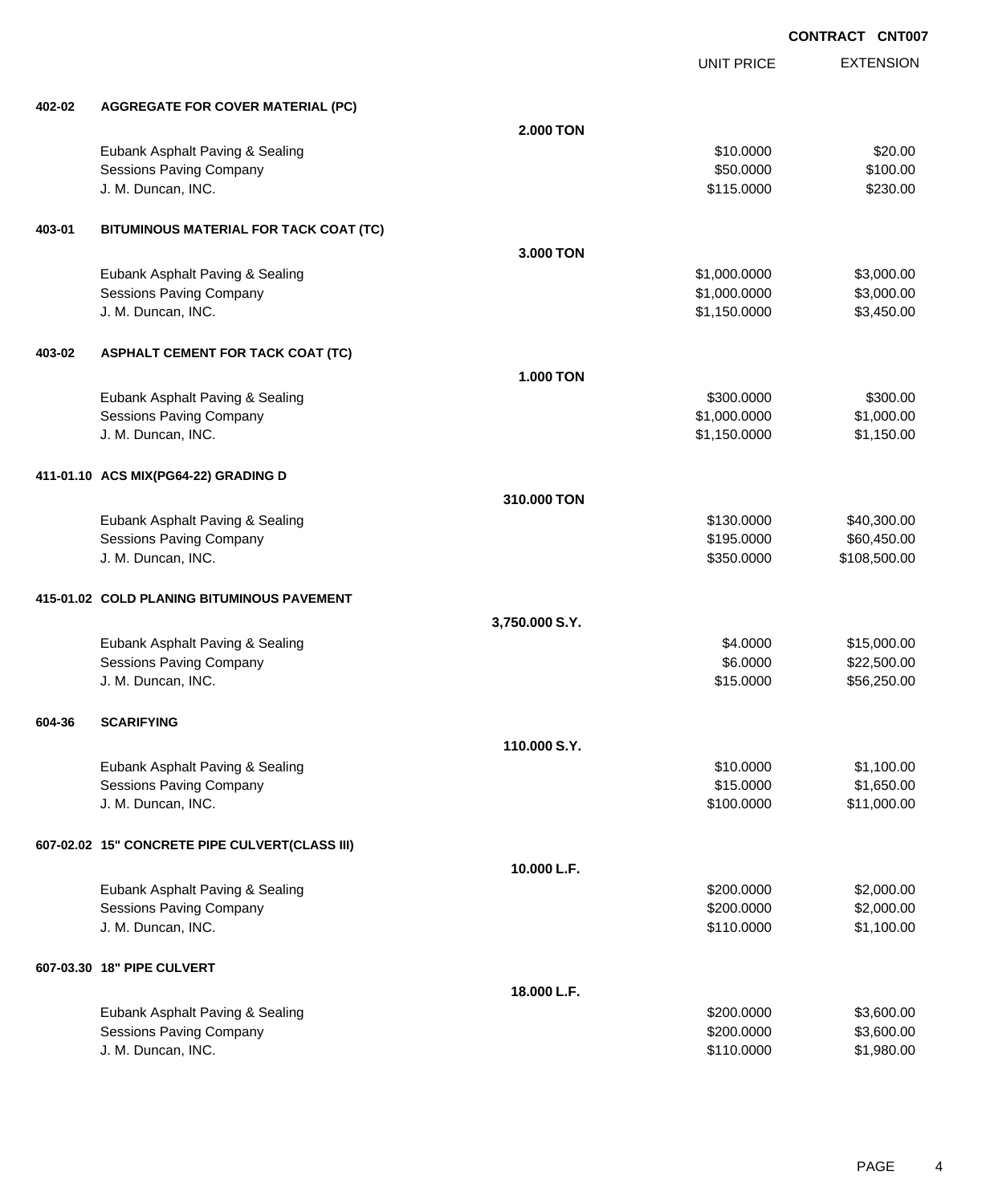UNIT PRICE EXTENSION

|        | 611-02.10 JUNCTION BOX, TYPE 1                    |                   |              |             |
|--------|---------------------------------------------------|-------------------|--------------|-------------|
|        |                                                   | <b>1.000 EACH</b> |              |             |
|        | Eubank Asphalt Paving & Sealing                   |                   | \$2,000.0000 | \$2,000.00  |
|        | <b>Sessions Paving Company</b>                    |                   | \$5,000.0000 | \$5,000.00  |
|        | J. M. Duncan, INC.                                |                   | \$4,000.0000 | \$4,000.00  |
|        | 611-03.04 GRAY IRON CASTINGS (CATCHBASIN)         |                   |              |             |
|        |                                                   | 670.000 LB.       |              |             |
|        | Eubank Asphalt Paving & Sealing                   |                   | \$6.0000     | \$4,020.00  |
|        | <b>Sessions Paving Company</b>                    |                   | \$3.0000     | \$2,010.00  |
|        | J. M. Duncan, INC.                                |                   | \$5.0000     | \$3,350.00  |
|        | 611-07.01 CLASS A CONCRETE (PIPE ENDWALLS)        |                   |              |             |
|        |                                                   | 1.500 C.Y.        |              |             |
|        | Eubank Asphalt Paving & Sealing                   |                   | \$2,000.0000 | \$3,000.00  |
|        | <b>Sessions Paving Company</b>                    |                   | \$1,500.0000 | \$2,250.00  |
|        | J. M. Duncan, INC.                                |                   | \$1,650.0000 | \$2,475.00  |
|        | 611-07.02 STEEL BAR REINFORCEMENT (PIPE ENDWALLS) |                   |              |             |
|        |                                                   | 70.000 LB.        |              |             |
|        | Eubank Asphalt Paving & Sealing                   |                   | \$8.0000     | \$560.00    |
|        | <b>Sessions Paving Company</b>                    |                   | \$5.0000     | \$350.00    |
|        | J. M. Duncan, INC.                                |                   | \$5.0000     | \$350.00    |
|        | 611-09.01 ADJUSTMENT OF EXISTING CATCHBASIN       |                   |              |             |
|        |                                                   | <b>1.000 EACH</b> |              |             |
|        | Eubank Asphalt Paving & Sealing                   |                   | \$1,000.0000 | \$1,000.00  |
|        | <b>Sessions Paving Company</b>                    |                   | \$1,000.0000 | \$1,000.00  |
|        | J. M. Duncan, INC.                                |                   | \$2,500.0000 | \$2,500.00  |
|        | 611-09.03 CAPPING EXISTING CATCHBASIN             |                   |              |             |
|        |                                                   | <b>1.000 EACH</b> |              |             |
|        | Eubank Asphalt Paving & Sealing                   |                   | \$1,000.0000 | \$1,000.00  |
|        | Sessions Paving Company                           |                   | \$1,000.0000 | \$1,000.00  |
|        | J. M. Duncan, INC.                                |                   | \$2,500.0000 | \$2,500.00  |
|        | 611-12.01 CATCH BASINS, TYPE 12, 0' - 4' DEPTH    |                   |              |             |
|        |                                                   | <b>1.000 EACH</b> |              |             |
|        | Eubank Asphalt Paving & Sealing                   |                   | \$5,000.0000 | \$5,000.00  |
|        | <b>Sessions Paving Company</b>                    |                   | \$4,750.0000 | \$4,750.00  |
|        | J. M. Duncan, INC.                                |                   | \$5,250.0000 | \$5,250.00  |
| 702-03 | <b>CONCRETE COMBINED CURB &amp; GUTTER</b>        |                   |              |             |
|        |                                                   | 65.000 C.Y.       |              |             |
|        | Eubank Asphalt Paving & Sealing                   |                   | \$380.0000   | \$24,700.00 |
|        | <b>Sessions Paving Company</b>                    |                   | \$425.0000   | \$27,625.00 |
|        | J. M. Duncan, INC.                                |                   | \$620.0000   | \$40,300.00 |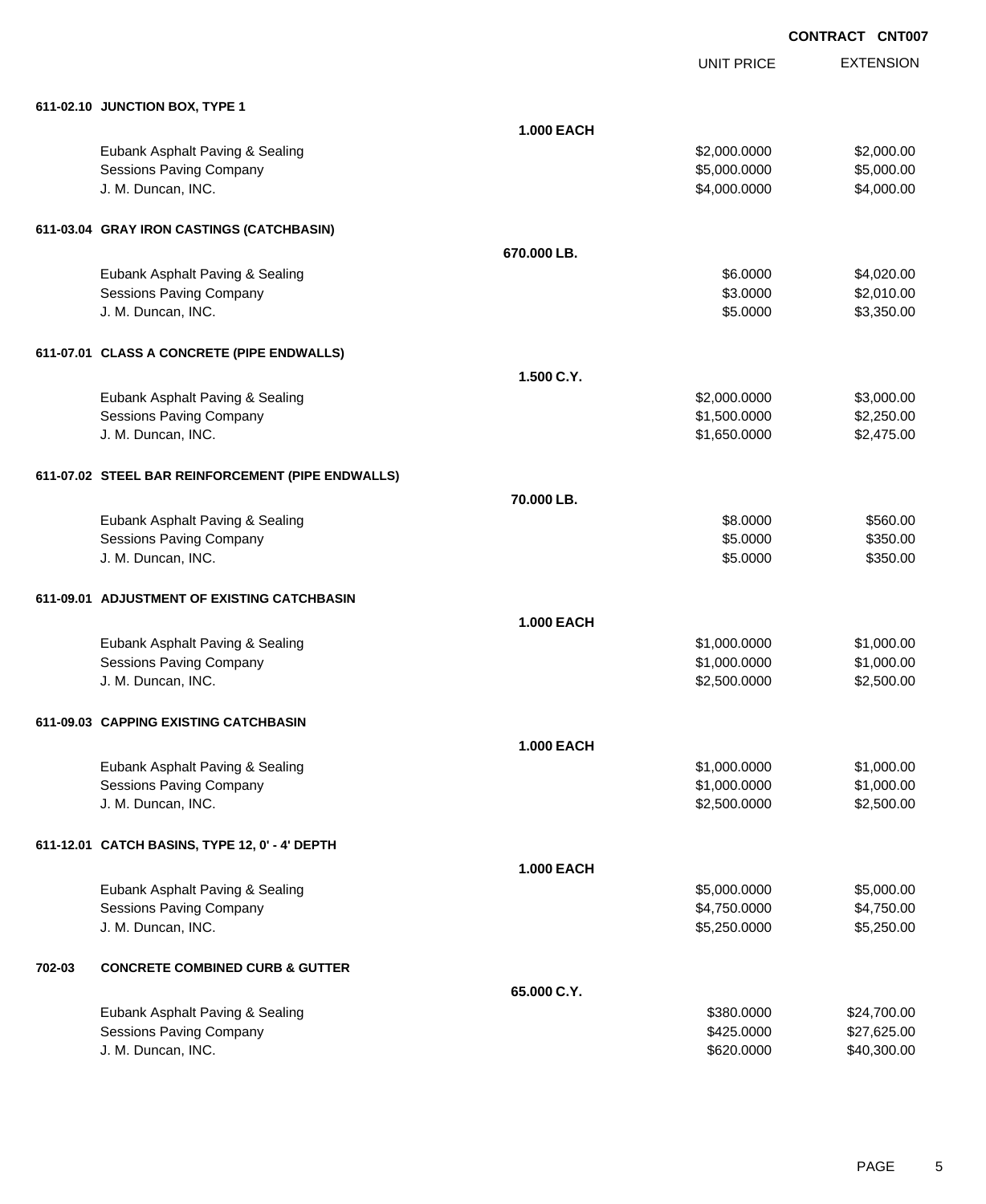|        |                                                  |               | <b>UNIT PRICE</b> | <b>EXTENSION</b> |
|--------|--------------------------------------------------|---------------|-------------------|------------------|
|        | 709-05.06 MACHINED RIP-RAP (CLASS A-1)           |               |                   |                  |
|        |                                                  | 1,200.000 TON |                   |                  |
|        | Eubank Asphalt Paving & Sealing                  |               | \$40.0000         | \$48,000.00      |
|        | <b>Sessions Paving Company</b>                   |               | \$50.0000         | \$60,000.00      |
|        | J. M. Duncan, INC.                               |               | \$65.0000         | \$78,000.00      |
| 712-01 | <b>TRAFFIC CONTROL</b>                           |               |                   |                  |
|        |                                                  | 1.000 LS      |                   |                  |
|        | Eubank Asphalt Paving & Sealing                  |               | \$20,000.0000     | \$20,000.00      |
|        | Sessions Paving Company                          |               | \$28,000.0000     | \$28,000.00      |
|        | J. M. Duncan, INC.                               |               | \$50,000.0000     | \$50,000.00      |
|        | 712-04.01 FLEXIBLE DRUMS (CHANNELIZING)          |               |                   |                  |
|        |                                                  | 150,000 EACH  |                   |                  |
|        | Eubank Asphalt Paving & Sealing                  |               | \$35.0000         | \$5,250.00       |
|        | Sessions Paving Company                          |               | \$45.0000         | \$6,750.00       |
|        | J. M. Duncan, INC.                               |               | \$37.0000         | \$5,550.00       |
|        | 712-05.03 WARNING LIGHTS (TYPE C)                |               |                   |                  |
|        |                                                  | 150.000 EACH  |                   |                  |
|        | Eubank Asphalt Paving & Sealing                  |               | \$2.0000          | \$300.00         |
|        | <b>Sessions Paving Company</b>                   |               | \$18.0000         | \$2,700.00       |
|        | J. M. Duncan, INC.                               |               | \$23.0000         | \$3,450.00       |
| 712-06 | <b>SIGNS (CONSTRUCTION)</b>                      |               |                   |                  |
|        |                                                  | 206,000 S.F.  |                   |                  |
|        | Eubank Asphalt Paving & Sealing                  |               | \$16.0000         | \$3,296.00       |
|        | Sessions Paving Company                          |               | \$10.0000         | \$2,060.00       |
|        | J. M. Duncan, INC.                               |               | \$8.0000          | \$1,648.00       |
|        | 712-09.01 REMOVABLE PAVEMENT MARKING LINE        |               |                   |                  |
|        |                                                  | 350.000 L.F.  |                   |                  |
|        | Eubank Asphalt Paving & Sealing                  |               | \$4.0000          | \$1,400.00       |
|        | <b>Sessions Paving Company</b>                   |               | \$4.0000          | \$1,400.00       |
|        | J. M. Duncan, INC.                               |               | \$5.0000          | \$1,750.00       |
|        | 712-09.04 REMOVABLE PAVEMENT MARKING (STOP LINE) |               |                   |                  |
|        |                                                  | 15.000 L.F.   |                   |                  |
|        | Eubank Asphalt Paving & Sealing                  |               | \$15.0000         | \$225.00         |
|        | Sessions Paving Company                          |               | \$15.0000         | \$225.00         |
|        | J. M. Duncan, INC.                               |               | \$18.0000         | \$270.00         |
|        | 713-11.02 PERFORATED/KNOCKOUT SQUARE TUBE POST   |               |                   |                  |
|        |                                                  | 610.000 LB.   |                   |                  |
|        | Eubank Asphalt Paving & Sealing                  |               | \$3.5000          | \$2,135.00       |
|        | <b>Sessions Paving Company</b>                   |               | \$4.0000          | \$2,440.00       |
|        | J. M. Duncan, INC.                               |               | \$5.5000          | \$3,355.00       |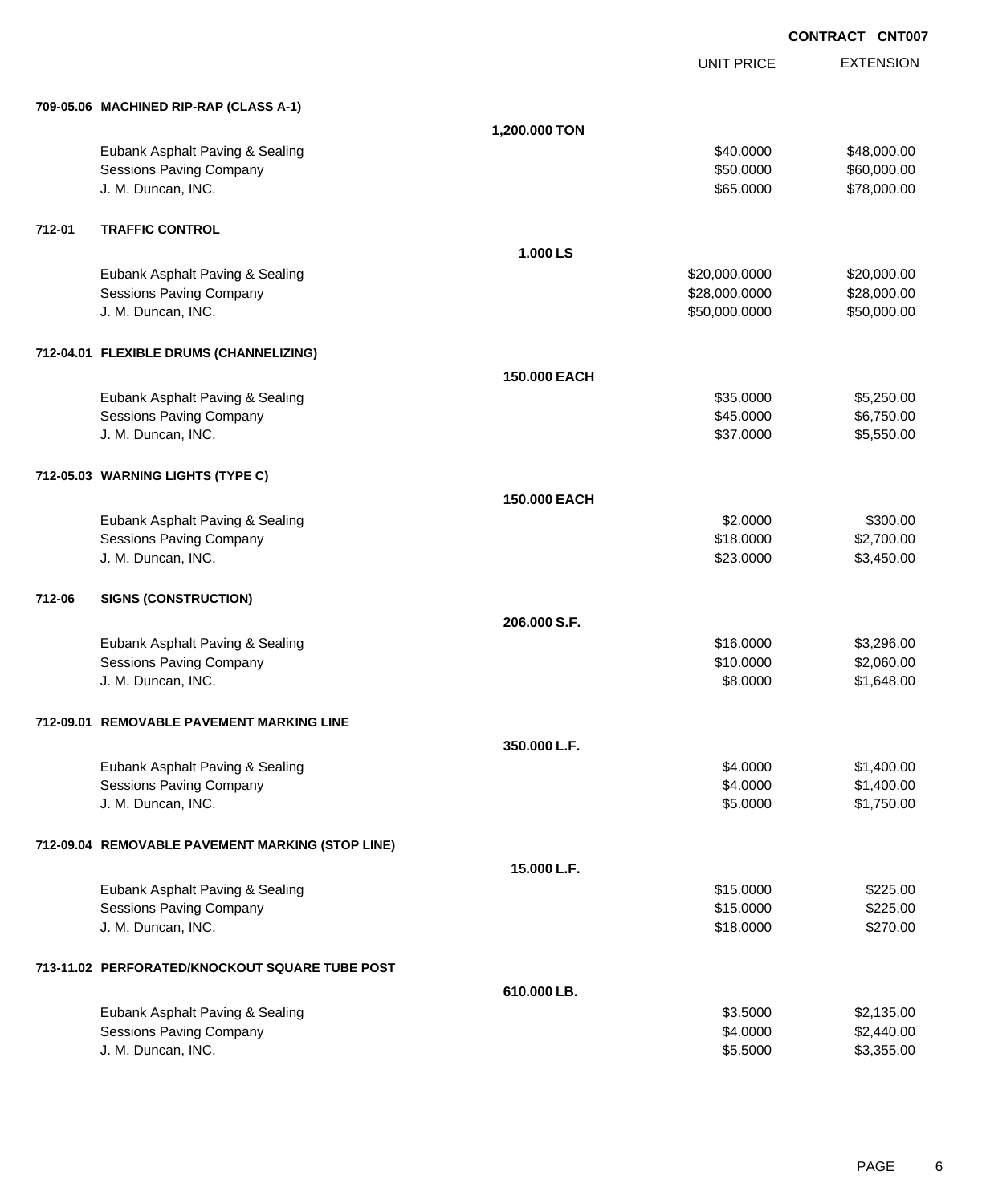|                                                             |                    | <b>UNIT PRICE</b>      | <b>EXTENSION</b>         |
|-------------------------------------------------------------|--------------------|------------------------|--------------------------|
| 713-11.21 P POST SLIP BASE                                  |                    |                        |                          |
|                                                             | <b>12.000 EACH</b> |                        |                          |
| Eubank Asphalt Paving & Sealing                             |                    | \$260,0000             | \$3,120.00               |
| Sessions Paving Company                                     |                    | \$275.0000             | \$3,300.00               |
| J. M. Duncan, INC.                                          |                    | \$500.0000             | \$6,000.00               |
| 713-13.02 FLAT SHEET ALUMINUM SIGNS (0.080" THICK)          |                    |                        |                          |
|                                                             | 25,000 S.F.        |                        |                          |
| Eubank Asphalt Paving & Sealing                             |                    | \$14.0000              | \$350.00                 |
| Sessions Paving Company                                     |                    | \$16.0000              | \$400.00                 |
| J. M. Duncan, INC.                                          |                    | \$16.0000              | \$400.00                 |
| 713-13.03 FLAT SHEET ALUMINUM SIGNS (0.100" THICK)          |                    |                        |                          |
|                                                             | 62.000 S.F.        |                        |                          |
| Eubank Asphalt Paving & Sealing                             |                    | \$15.0000              | \$930.00                 |
| <b>Sessions Paving Company</b>                              |                    | \$17.0000              | \$1,054.00               |
| J. M. Duncan, INC.                                          |                    | \$17.0000              | \$1,054.00               |
|                                                             |                    |                        |                          |
| 713-14.22 STREET NAME SIGN (SUSPENDED 0.100IN THICK)        |                    |                        |                          |
|                                                             | 78,000 S.F.        |                        |                          |
| Eubank Asphalt Paving & Sealing                             |                    | \$25.0000              | \$1,950.00               |
| <b>Sessions Paving Company</b>                              |                    | \$65.0000              | \$5,070.00               |
| J. M. Duncan, INC.                                          |                    | \$34.0000              | \$2,652.00               |
| 713-15<br>REMOVAL OF SIGNS, POSTS AND FOOTINGS              |                    |                        |                          |
|                                                             | 1.000 LS           |                        |                          |
| Eubank Asphalt Paving & Sealing                             |                    | \$300.0000             | \$300.00                 |
| Sessions Paving Company                                     |                    | \$400.0000             | \$400.00                 |
| J. M. Duncan, INC.                                          |                    | \$115.0000             | \$115.00                 |
|                                                             |                    |                        |                          |
| 713-15.02 REMOVAL & RELOCATION OF SIGN & SUPPORT            | <b>6.000 EACH</b>  |                        |                          |
| Eubank Asphalt Paving & Sealing                             |                    | \$200.0000             | \$1,200.00               |
| Sessions Paving Company                                     |                    | \$175.0000             | \$1,050.00               |
| J. M. Duncan, INC.                                          |                    | \$100.0000             | \$600.00                 |
|                                                             |                    |                        |                          |
| 716-02.04 PLASTIC PAVEMENT MARKING(CHANNELIZATION STRIPING) |                    |                        |                          |
|                                                             | 10.000 S.Y.        |                        |                          |
| Eubank Asphalt Paving & Sealing<br>Sessions Paving Company  |                    | \$30.0000<br>\$30.0000 | \$300.00<br>\$300.00     |
| J. M. Duncan, INC.                                          |                    | \$35.0000              | \$350.00                 |
|                                                             |                    |                        |                          |
| 716-02.05 PLASTIC PAVEMENT MARKING (STOP LINE)              |                    |                        |                          |
|                                                             | 110.000 L.F.       |                        |                          |
| Eubank Asphalt Paving & Sealing                             |                    | \$20.0000              | \$2,200.00               |
| Sessions Paving Company<br>J. M. Duncan, INC.               |                    | \$20.0000<br>\$23.0000 | \$2,200.00<br>\$2,530.00 |
|                                                             |                    |                        |                          |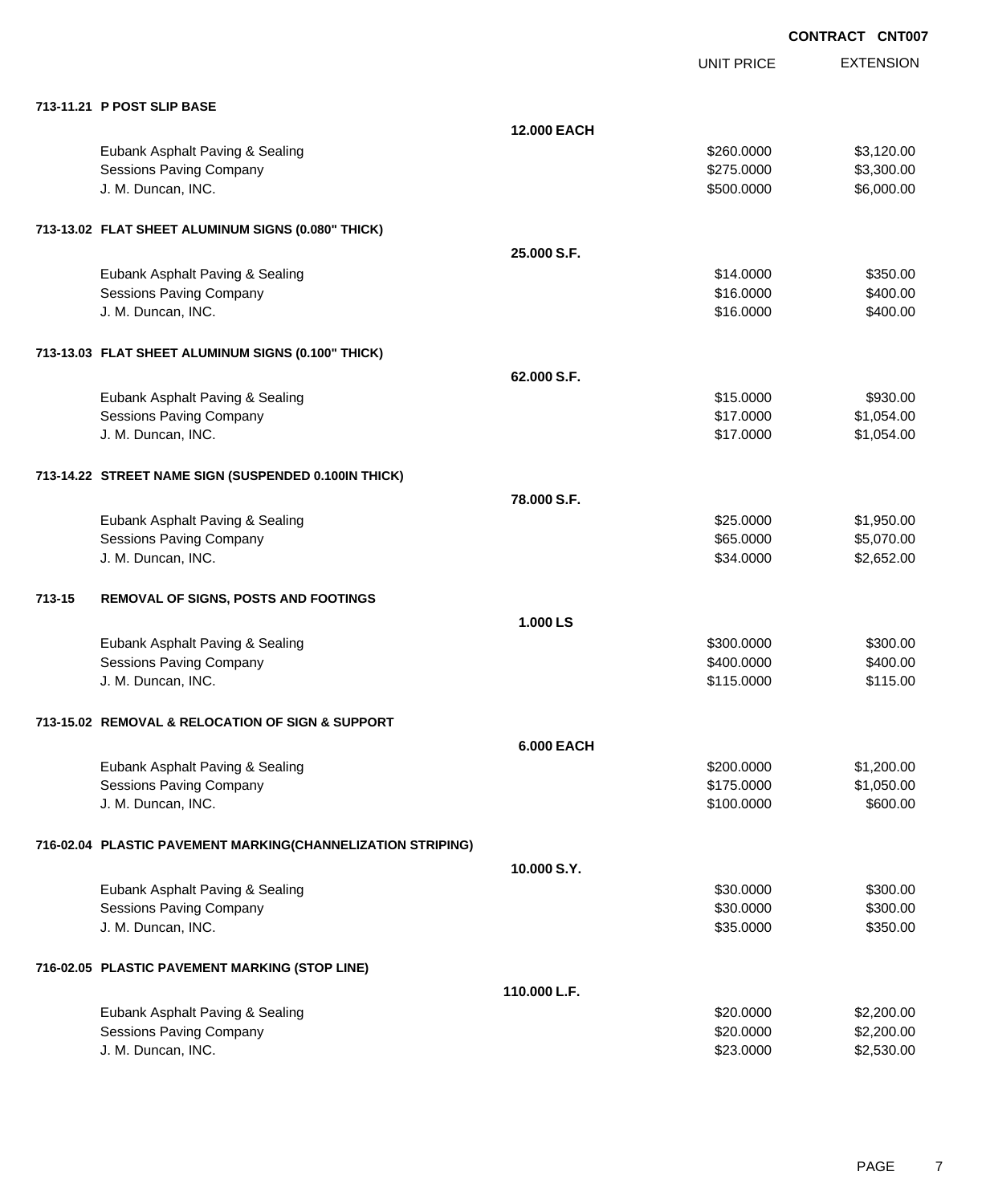UNIT PRICE

|        | 716-03.02 PLASTIC WORD PAVEMENT MARKING (RXR)                   |                   |                              |              |
|--------|-----------------------------------------------------------------|-------------------|------------------------------|--------------|
|        |                                                                 | 7.000 EACH        |                              |              |
|        | Eubank Asphalt Paving & Sealing                                 |                   | \$800.0000                   | \$5,600.00   |
|        | <b>Sessions Paving Company</b>                                  |                   | \$800.0000                   | \$5,600.00   |
|        | J. M. Duncan, INC.                                              |                   | \$916.0000                   | \$6,412.00   |
|        |                                                                 |                   |                              |              |
|        | 716-05.06 PAINTED PAVEMENT MARKING (TURN LANE ARROW)            |                   |                              |              |
|        |                                                                 | <b>4.000 EACH</b> |                              |              |
|        | Eubank Asphalt Paving & Sealing                                 |                   | \$100.0000                   | \$400.00     |
|        | <b>Sessions Paving Company</b>                                  |                   | \$100.0000                   | \$400.00     |
|        | J. M. Duncan, INC.                                              |                   | \$115.0000                   | \$460.00     |
|        | 716-05.09 PAINTED PAVEMENT MARKING(STRAIGHT-TURN ARROW)         |                   |                              |              |
|        |                                                                 | 3,000 EACH        |                              |              |
|        | Eubank Asphalt Paving & Sealing                                 |                   | \$150.0000                   | \$450.00     |
|        | <b>Sessions Paving Company</b>                                  |                   | \$150.0000                   | \$450.00     |
|        | J. M. Duncan, INC.                                              |                   | \$175.0000                   | \$525.00     |
|        | 716-08.01 REMOVAL OF PAVEMENT MARKING (LINE)                    |                   |                              |              |
|        |                                                                 | 6,000.000 L.F.    |                              |              |
|        | Eubank Asphalt Paving & Sealing                                 |                   | \$1.0000                     | \$6,000.00   |
|        | <b>Sessions Paving Company</b>                                  |                   | \$1.0000                     | \$6,000.00   |
|        | J. M. Duncan, INC.                                              |                   | \$1.1500                     | \$6,900.00   |
|        | 716-08.05 REMOVAL OF PAVEMENT MARKING (STOP LINE)               |                   |                              |              |
|        |                                                                 | 175,000 L.F.      |                              |              |
|        | Eubank Asphalt Paving & Sealing                                 |                   | \$10.0000                    | \$1,750.00   |
|        | <b>Sessions Paving Company</b>                                  |                   | \$10.0000                    | \$1,750.00   |
|        | J. M. Duncan, INC.                                              |                   | \$11.5000                    | \$2,012.50   |
|        | 716-12.01 ENHANCED FLATLINE THERMO PVMT MRKNG (4IN LINE)        |                   |                              |              |
|        |                                                                 |                   |                              |              |
|        |                                                                 | 0.800 L.M.        |                              | \$4,000.00   |
|        | Eubank Asphalt Paving & Sealing<br>Sessions Paving Company      |                   | \$5,000.0000<br>\$5,000.0000 | \$4,000.00   |
|        | J. M. Duncan, INC.                                              |                   | \$5,725.0000                 | \$4,580.00   |
|        |                                                                 |                   |                              |              |
|        | 716-12.04 ENHANCED FLATLINE THERMO PVMT MRKNG (4IN DOTTED LINE) |                   |                              |              |
|        |                                                                 | 150,000 L.F.      |                              |              |
|        | Eubank Asphalt Paving & Sealing                                 |                   | \$2.0000                     | \$300.00     |
|        | Sessions Paving Company                                         |                   | \$2.0000                     | \$300.00     |
|        | J. M. Duncan, INC.                                              |                   | \$2.3000                     | \$345.00     |
| 717-01 | <b>MOBILIZATION</b>                                             |                   |                              |              |
|        |                                                                 | 1.000 LS          |                              |              |
|        | Eubank Asphalt Paving & Sealing                                 |                   | \$70,000.0000                | \$70,000.00  |
|        | Sessions Paving Company                                         |                   | \$35,000.0000                | \$35,000.00  |
|        | J. M. Duncan, INC.                                              |                   | \$185,000.0000               | \$185,000.00 |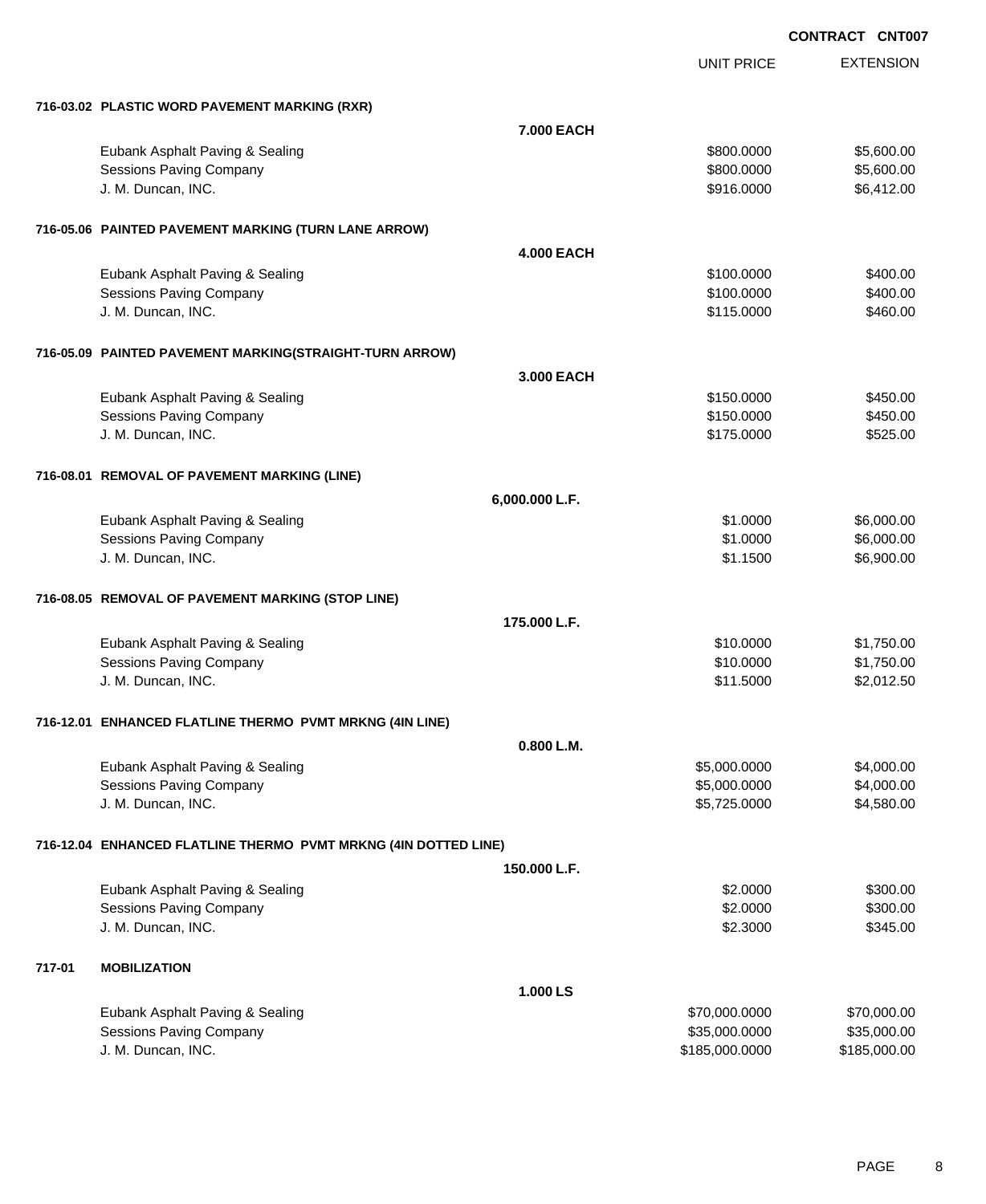UNIT PRICE

| 730-01.02 REMOVAL OF SIGNAL EQUIPMENT                   |                   |              |             |
|---------------------------------------------------------|-------------------|--------------|-------------|
|                                                         | 3,000 EACH        |              |             |
| Eubank Asphalt Paving & Sealing                         |                   | \$1,950.0000 | \$5,850.00  |
| <b>Sessions Paving Company</b>                          |                   | \$1,100.0000 | \$3,300.00  |
| J. M. Duncan, INC.                                      |                   | \$2,230.0000 | \$6,690.00  |
| 730-02.09 SIGNAL HEAD ASSEMBLY (130 WITH BACKPLATE)     |                   |              |             |
|                                                         | 32.000 EACH       |              |             |
| Eubank Asphalt Paving & Sealing                         |                   | \$820.0000   | \$26,240.00 |
| <b>Sessions Paving Company</b>                          |                   | \$1,035.0000 | \$33,120.00 |
| J. M. Duncan, INC.                                      |                   | \$940.0000   | \$30,080.00 |
| 730-02.17 SIGNAL HEAD ASSEMBLY (150 A2H WITH BACKPLATE) |                   |              |             |
|                                                         | <b>6.000 EACH</b> |              |             |
| Eubank Asphalt Paving & Sealing                         |                   | \$1,185.0000 | \$7,110.00  |
| <b>Sessions Paving Company</b>                          |                   | \$1,270.0000 | \$7,620.00  |
| J. M. Duncan, INC.                                      |                   | \$1,360.0000 | \$8,160.00  |
| 730-02.30 SIGNAL HEAD ASSEMBLY (140 A1 WITH BACKPLATE)  |                   |              |             |
|                                                         | <b>4.000 EACH</b> |              |             |
| Eubank Asphalt Paving & Sealing                         |                   | \$890.0000   | \$3,560.00  |
| <b>Sessions Paving Company</b>                          |                   | \$3,220.0000 | \$12,880.00 |
| J. M. Duncan, INC.                                      |                   | \$1,020.0000 | \$4,080.00  |
| 730-03.21 INSTALL PULL BOX (TYPE B)                     |                   |              |             |
|                                                         | 20.000 EACH       |              |             |
| Eubank Asphalt Paving & Sealing                         |                   | \$500.0000   | \$10,000.00 |
| <b>Sessions Paving Company</b>                          |                   | \$385.0000   | \$7,700.00  |
| J. M. Duncan, INC.                                      |                   | \$575.0000   | \$11,500.00 |
| 730-05.01 ELECTRICAL SERVICE CONNECTION                 |                   |              |             |
|                                                         | 3,000 EACH        |              |             |
| Eubank Asphalt Paving & Sealing                         |                   | \$1,325.0000 | \$3,975.00  |
| Sessions Paving Company                                 |                   | \$2,750.0000 | \$8,250.00  |
| J. M. Duncan, INC.                                      |                   | \$2,500.0000 | \$7,500.00  |
| 730-05.03 SERVICE CABLE (2 CONDUCTOR, # 6 AWG)          |                   |              |             |
|                                                         | 100.000 L.F.      |              |             |
| Eubank Asphalt Paving & Sealing                         |                   | \$1.5000     | \$150.00    |
| <b>Sessions Paving Company</b>                          |                   | \$3.6000     | \$360.00    |
| J. M. Duncan, INC.                                      |                   | \$1.7500     | \$175.00    |
| 730-08.03 SIGNAL CABLE - 7 CONDUCTOR                    |                   |              |             |
|                                                         | 5,900.000 L.F.    |              |             |
| Eubank Asphalt Paving & Sealing                         |                   | \$1.3000     | \$7,670.00  |
| <b>Sessions Paving Company</b>                          |                   | \$1.6500     | \$9,735.00  |
| J. M. Duncan, INC.                                      |                   | \$1.5000     | \$8,850.00  |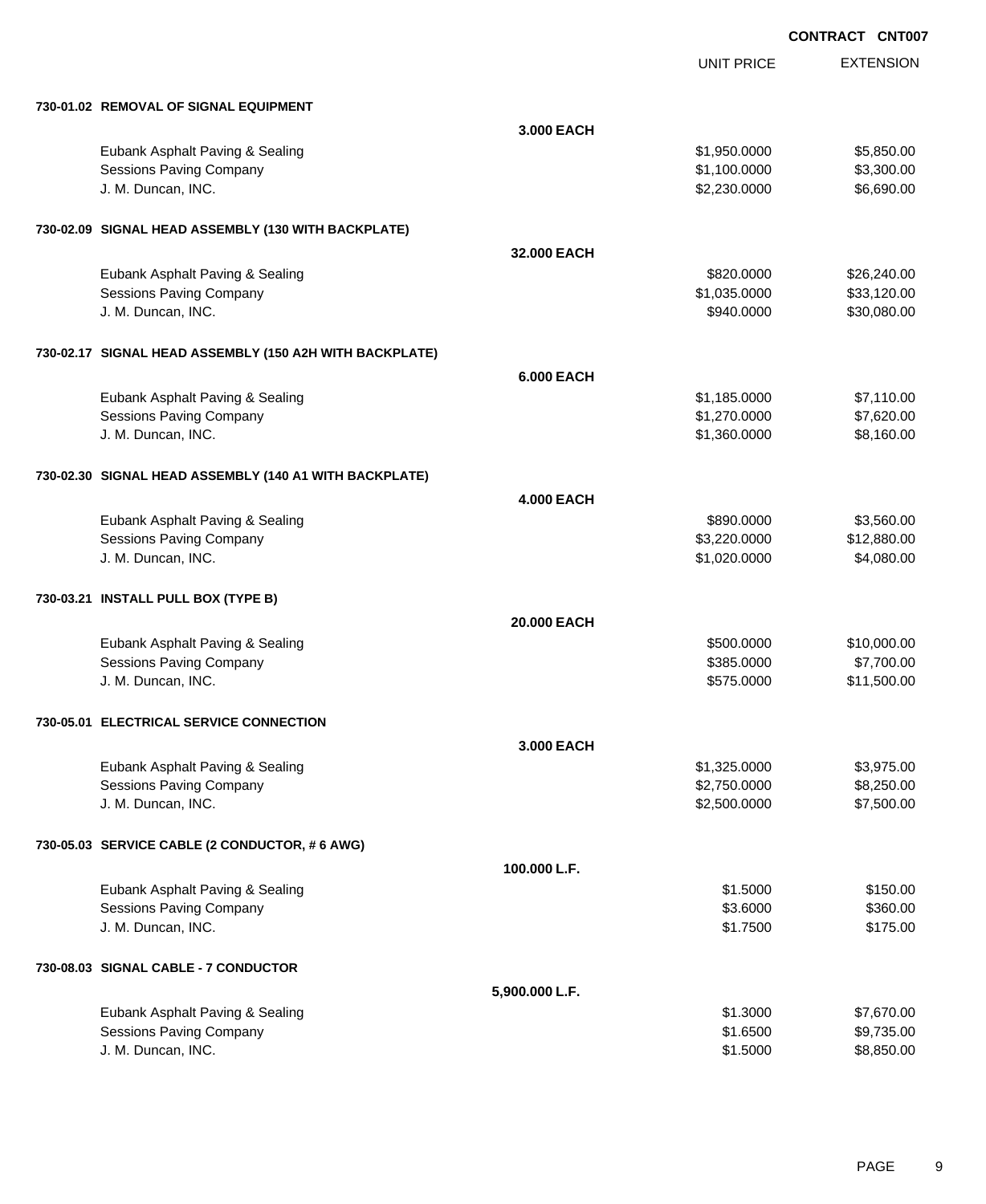UNIT PRICE

|  |  | 730-11.01 STEEL CONDUIT RISER ASSEMBLY |  |
|--|--|----------------------------------------|--|

| 730-11.01 STEEL CONDUIT RISER ASSEMBLY               |                    |              |             |
|------------------------------------------------------|--------------------|--------------|-------------|
|                                                      | 3.000 EACH         |              |             |
| Eubank Asphalt Paving & Sealing                      |                    | \$1,235.0000 | \$3,705.00  |
| <b>Sessions Paving Company</b>                       |                    | \$330.0000   | \$990.00    |
| J. M. Duncan, INC.                                   |                    | \$1,415.0000 | \$4,245.00  |
| 730-12.02 CONDUIT 2" DIAMETER (PVC)                  |                    |              |             |
|                                                      | 500.000 L.F.       |              |             |
| Eubank Asphalt Paving & Sealing                      |                    | \$13.9000    | \$6,950.00  |
| Sessions Paving Company                              |                    | \$8.8000     | \$4,400.00  |
| J. M. Duncan, INC.                                   |                    | \$16.0000    | \$8,000.00  |
| 730-12.03 CONDUIT 3" DIAMETER (PVC)                  |                    |              |             |
|                                                      | 400.000 L.F.       |              |             |
| Eubank Asphalt Paving & Sealing                      |                    | \$15.9000    | \$6,360.00  |
| <b>Sessions Paving Company</b>                       |                    | \$11.0000    | \$4,400.00  |
| J. M. Duncan, INC.                                   |                    | \$18.2000    | \$7,280.00  |
| 730-12.07 CONDUIT 1" DIAMETER (RGS)                  |                    |              |             |
|                                                      | 100.000 L.F.       |              |             |
| Eubank Asphalt Paving & Sealing                      |                    | \$15.0000    | \$1,500.00  |
| <b>Sessions Paving Company</b>                       |                    | \$20.0000    | \$2,000.00  |
| J. M. Duncan, INC.                                   |                    | \$17.2000    | \$1,720.00  |
| 730-13.03 VEHICLE DETECTOR (4 - CHANNEL, RACK MOUNT) |                    |              |             |
|                                                      | <b>12,000 EACH</b> |              |             |
| Eubank Asphalt Paving & Sealing                      |                    | \$290.0000   | \$3,480.00  |
| <b>Sessions Paving Company</b>                       |                    | \$3.6500     | \$43.80     |
| J. M. Duncan, INC.                                   |                    | \$335.0000   | \$4,020.00  |
| 730-14.01 SHIELDED DETECTOR CABLE                    |                    |              |             |
|                                                      | 6,210.000 L.F.     |              |             |
| Eubank Asphalt Paving & Sealing                      |                    | \$1,0000     | \$6,210.00  |
| Sessions Paving Company                              |                    | \$1.1000     | \$6,831.00  |
| J. M. Duncan, INC.                                   |                    | \$1.1500     | \$7,141.50  |
| 730-14.02 SAW SLOT                                   |                    |              |             |
|                                                      | 3,570.000 L.F.     |              |             |
| Eubank Asphalt Paving & Sealing                      |                    | \$4.9500     | \$17,671.50 |
| <b>Sessions Paving Company</b>                       |                    | \$3.8500     | \$13,744.50 |
| J. M. Duncan, INC.                                   |                    | \$5.7000     | \$20,349.00 |
| 730-14.03 LOOP WIRE                                  |                    |              |             |
|                                                      | 6,380.000 L.F.     |              |             |
| Eubank Asphalt Paving & Sealing                      |                    | \$0.8000     | \$5,104.00  |
| <b>Sessions Paving Company</b>                       |                    | \$0.5500     | \$3,509.00  |
| J. M. Duncan, INC.                                   |                    | \$1.0000     | \$6,380.00  |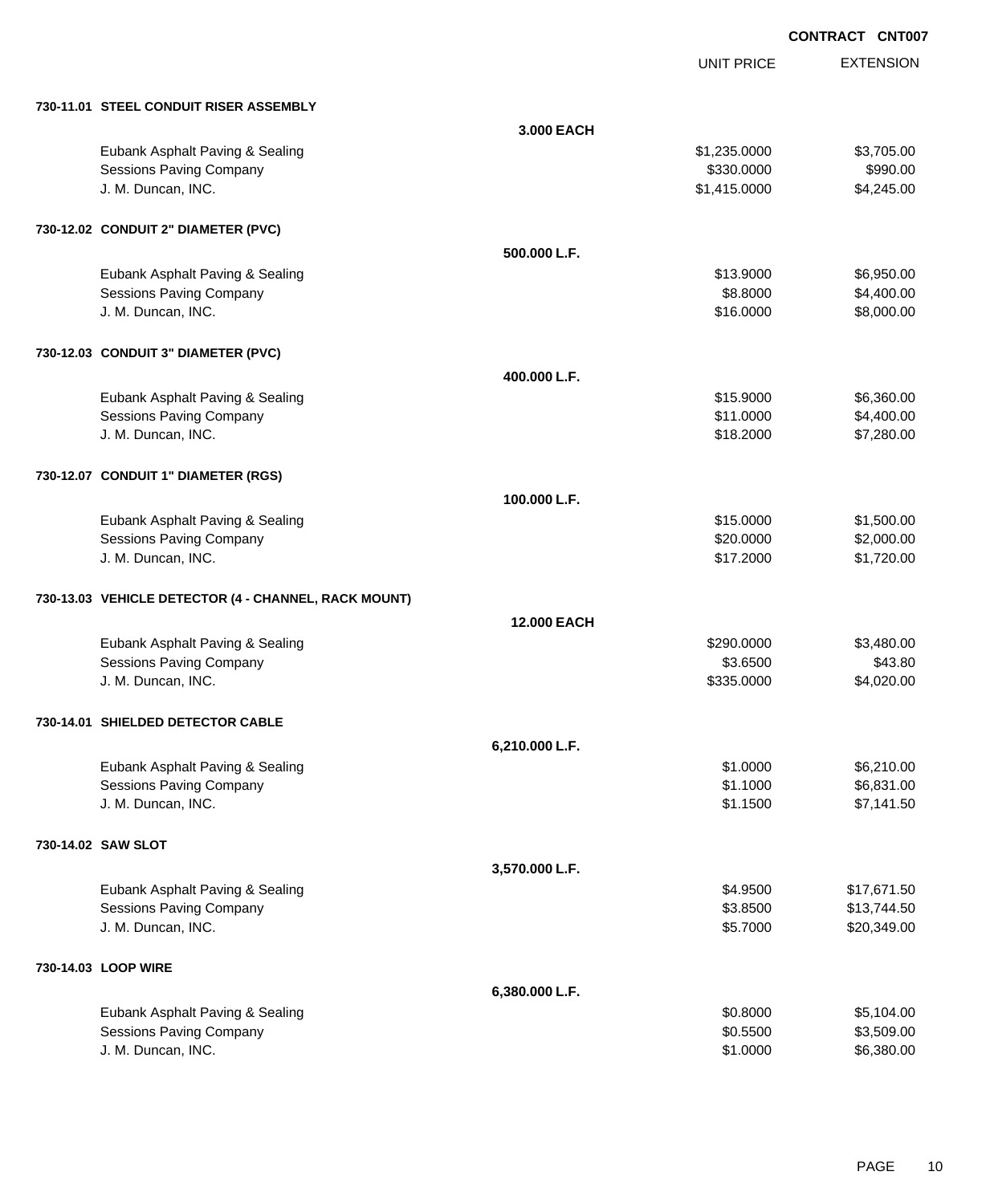UNIT PRICE

|  |  | 730-15.32 CABINET (EIGHT PHASE BASE MOUNTED) |
|--|--|----------------------------------------------|
|  |  |                                              |

| 730-15.32 CABINET (EIGHT PHASE BASE MOUNTED)        |                   |               |             |
|-----------------------------------------------------|-------------------|---------------|-------------|
|                                                     | 3.000 EACH        |               |             |
| Eubank Asphalt Paving & Sealing                     |                   | \$14,600.0000 | \$43,800.00 |
| <b>Sessions Paving Company</b>                      |                   | \$13,460.0000 | \$40,380.00 |
| J. M. Duncan, INC.                                  |                   | \$16,710.0000 | \$50,130.00 |
|                                                     |                   |               |             |
| 730-16.02 EIGHT PHASE ACTUATED CONTROLLER           |                   |               |             |
|                                                     | 3,000 EACH        |               |             |
| Eubank Asphalt Paving & Sealing                     |                   | \$3,710.0000  | \$11,130.00 |
| Sessions Paving Company                             |                   | \$4,260.0000  | \$12,780.00 |
| J. M. Duncan, INC.                                  |                   | \$4,250.0000  | \$12,750.00 |
| 730-23.36 CANTILEVER SIGNAL SUPPORT (2 @ 35' & 55') |                   |               |             |
|                                                     | <b>1.000 EACH</b> |               |             |
| Eubank Asphalt Paving & Sealing                     |                   | \$25,130.0000 | \$25,130.00 |
| Sessions Paving Company                             |                   | \$22,600.0000 | \$22,600.00 |
| J. M. Duncan, INC.                                  |                   | \$28,760.0000 | \$28,760.00 |
| 730-23.37 CANTILEVER SIGNAL SUPPORT (2 @ 35' & 60') |                   |               |             |
|                                                     | <b>1.000 EACH</b> |               |             |
| Eubank Asphalt Paving & Sealing                     |                   | \$28,475.0000 | \$28,475.00 |
| <b>Sessions Paving Company</b>                      |                   | \$23,350.0000 | \$23,350.00 |
| J. M. Duncan, INC.                                  |                   | \$32,600.0000 | \$32,600.00 |
| 730-23.38 CANTILEVER SIGNAL SUPPORT (2 @ 50' & 55') |                   |               |             |
|                                                     | <b>1.000 EACH</b> |               |             |
| Eubank Asphalt Paving & Sealing                     |                   | \$27,100.0000 | \$27,100.00 |
| <b>Sessions Paving Company</b>                      |                   | \$22,630.0000 | \$22,630.00 |
| J. M. Duncan, INC.                                  |                   | \$31,015.0000 | \$31,015.00 |
| 730-23.39 CANTILEVER SIGNAL SUPPORT (2 @ 30' & 55') |                   |               |             |
|                                                     | <b>1.000 EACH</b> |               |             |
| Eubank Asphalt Paving & Sealing                     |                   | \$25,000.0000 | \$25,000.00 |
| <b>Sessions Paving Company</b>                      |                   | \$22,565.0000 | \$22,565.00 |
| J. M. Duncan, INC.                                  |                   | \$28,615.0000 | \$28,615.00 |
|                                                     |                   |               |             |
| 730-23.88 CANTILEVER SIGNAL SUPPORT (1 ARM @ 45')   |                   |               |             |
|                                                     | 1.000 EACH        |               |             |
| Eubank Asphalt Paving & Sealing                     |                   | \$16,000.0000 | \$16,000.00 |
| <b>Sessions Paving Company</b>                      |                   | \$12,850.0000 | \$12,850.00 |
| J. M. Duncan, INC.                                  |                   | \$18,315.0000 | \$18,315.00 |
| 740-10.03 GEOTEXTILE (TYPE III) (EROSION CONTROL)   |                   |               |             |
|                                                     | 500.000 S.Y.      |               |             |
| Eubank Asphalt Paving & Sealing                     |                   | \$3.0000      | \$1,500.00  |
| Sessions Paving Company                             |                   | \$6.5000      | \$3,250.00  |
| J. M. Duncan, INC.                                  |                   | \$4.6500      | \$2,325.00  |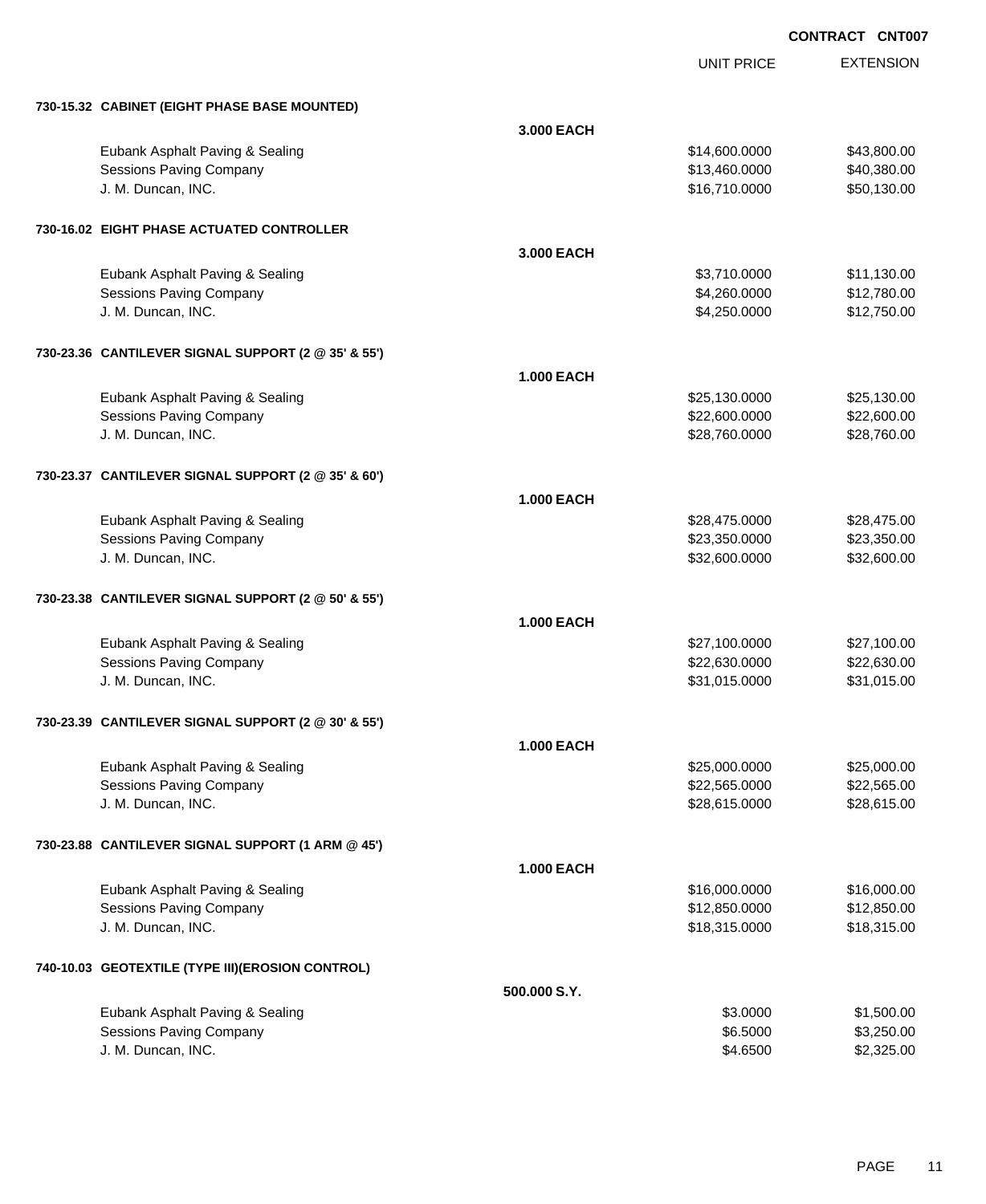UNIT PRICE

| 801-01.07 TEMPORARY SEEDING (WITH MULCH) |  |
|------------------------------------------|--|
|                                          |  |

|                                      | 65.000 UNIT                                                                            |            |            |
|--------------------------------------|----------------------------------------------------------------------------------------|------------|------------|
| Eubank Asphalt Paving & Sealing      |                                                                                        | \$110.0000 | \$7,150.00 |
| Sessions Paving Company              |                                                                                        | \$65,0000  | \$4,225.00 |
| J. M. Duncan, INC.                   |                                                                                        | \$115.0000 | \$7,475.00 |
| <b>WATER (SEEDING &amp; SODDING)</b> |                                                                                        |            |            |
|                                      | 25.000 M.G.                                                                            |            |            |
| Eubank Asphalt Paving & Sealing      |                                                                                        | \$50.0000  | \$1,250.00 |
| Sessions Paving Company              |                                                                                        | \$22.0000  | \$550.00   |
| J. M. Duncan, INC.                   |                                                                                        | \$60.0000  | \$1,500.00 |
| <b>SODDING (NEW SOD)</b>             |                                                                                        |            |            |
|                                      | 250,000 S.Y.                                                                           |            |            |
| Eubank Asphalt Paving & Sealing      |                                                                                        | \$10.0000  | \$2,500.00 |
| Sessions Paving Company              |                                                                                        | \$8.2500   | \$2,062.50 |
| J. M. Duncan, INC.                   |                                                                                        | \$5.7500   | \$1,437.50 |
|                                      |                                                                                        |            |            |
|                                      | 850.000 S.Y.                                                                           |            |            |
| Eubank Asphalt Paving & Sealing      |                                                                                        | \$3.0000   | \$2,550.00 |
| Sessions Paving Company              |                                                                                        | \$2,2500   | \$1,912.50 |
| J. M. Duncan, INC.                   |                                                                                        | \$1.5000   | \$1,275.00 |
|                                      | 801-01.07 TEMPORARY SEEDING (WITH MULCH)<br>805-12.01 EROSION CONTROL BLANKET (TYPE I) |            |            |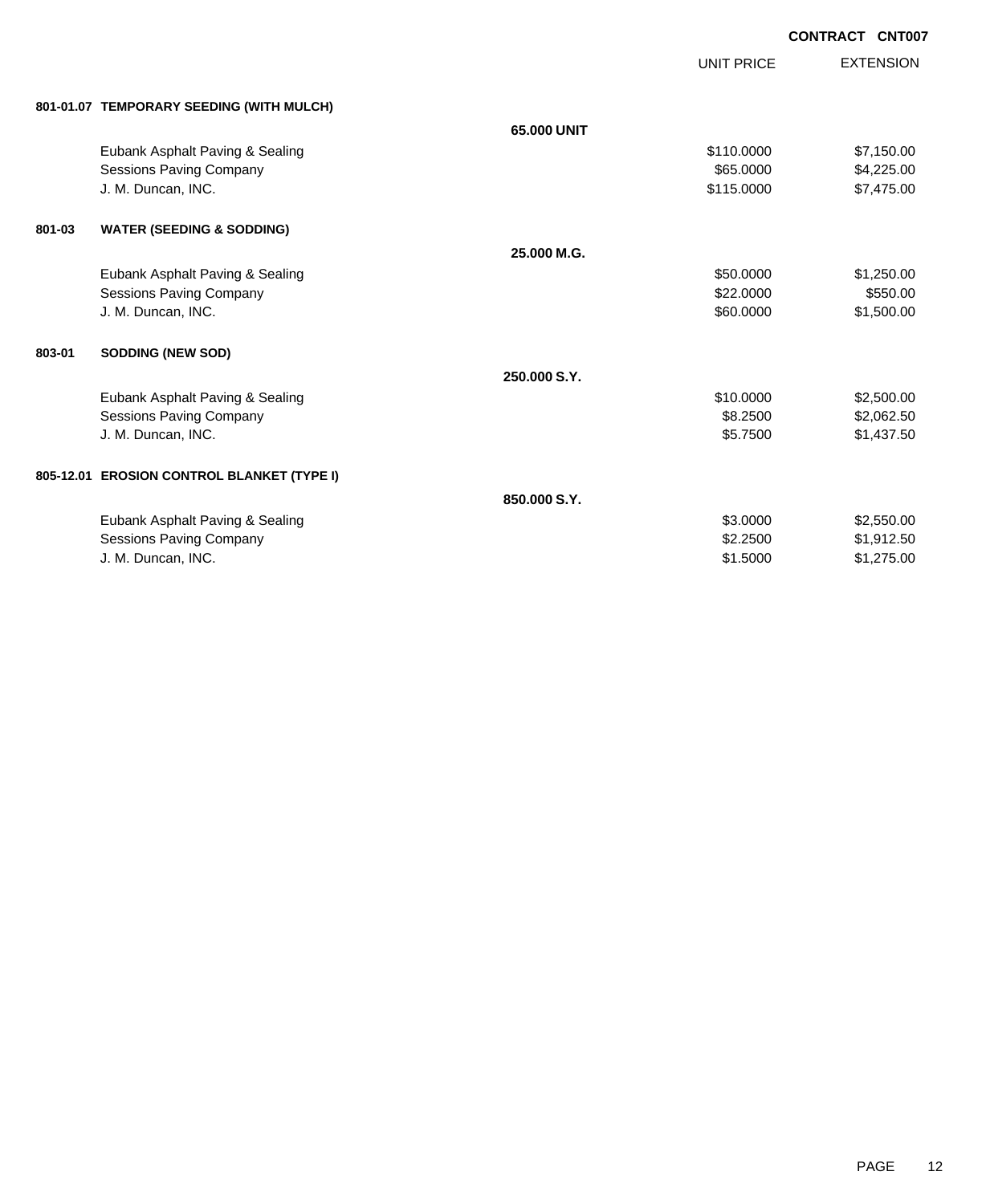|                                                  |                   |                   | <b>CONTRACT CNT007</b> |
|--------------------------------------------------|-------------------|-------------------|------------------------|
|                                                  |                   | <b>UNIT PRICE</b> | <b>EXTENSION</b>       |
| <b>UTILITY CATEGORY</b>                          |                   |                   |                        |
| 791-01.04 4IN STEEL GAS MAIN                     |                   |                   |                        |
|                                                  | 300.000 L.F.      |                   |                        |
| Eubank Asphalt Paving & Sealing                  |                   | \$140.0000        | \$42,000.00            |
| <b>Sessions Paving Company</b>                   |                   | \$175.0000        | \$52,500.00            |
| J. M. Duncan, INC.                               |                   | \$275.0000        | \$82,500.00            |
| 791-04.22 HDD 4IN STEEL PIPE - UNCONSOLIDATED    |                   |                   |                        |
|                                                  | 255.000 L.F.      |                   |                        |
| Eubank Asphalt Paving & Sealing                  |                   | \$210.0000        | \$53,550.00            |
| <b>Sessions Paving Company</b>                   |                   | \$175.0000        | \$44,625.00            |
| J. M. Duncan, INC.                               |                   | \$325.0000        | \$82,875.00            |
| 791-06.32 CONNECT TO 4IN EX. STL MAIN W/ STOPPLE |                   |                   |                        |
|                                                  | <b>4.000 EACH</b> |                   |                        |
| Eubank Asphalt Paving & Sealing                  |                   | \$9,500.0000      | \$38,000.00            |
| <b>Sessions Paving Company</b>                   |                   | \$4,500.0000      | \$18,000.00            |
| J. M. Duncan, INC.                               |                   | \$15,000.0000     | \$60,000.00            |
| 791-10.05 RETIRE IN PLACE 4IN SERV CUT & PLUG    |                   |                   |                        |
|                                                  | <b>4.000 EACH</b> |                   |                        |
| Eubank Asphalt Paving & Sealing                  |                   | \$1,000.0000      | \$4,000.00             |
| <b>Sessions Paving Company</b>                   |                   | \$3,000.0000      | \$12,000.00            |
| J. M. Duncan, INC.                               |                   | \$10,000.0000     | \$40,000.00            |
| 795-03.05 6IN PVC WATER LINE                     |                   |                   |                        |
|                                                  | 160.000 L.F.      |                   |                        |
| Eubank Asphalt Paving & Sealing                  |                   | \$85.0000         | \$13,600.00            |
| Sessions Paving Company                          |                   | \$100.0000        | \$16,000.00            |
| J. M. Duncan, INC.                               |                   | \$75.0000         | \$12,000.00            |
| 795-06.34 CUT AND CAP 8IN WATERLINE              |                   |                   |                        |
|                                                  | <b>2.000 EACH</b> |                   |                        |
| Eubank Asphalt Paving & Sealing                  |                   | \$1,500.0000      | \$3,000.00             |
| <b>Sessions Paving Company</b>                   |                   | \$1,500.0000      | \$3,000.00             |
| J. M. Duncan, INC.                               |                   | \$1,200.0000      | \$2,400.00             |
| 795-07.03 6IN X 6IN TAPPING SLEEVE AND VALVE     |                   |                   |                        |
|                                                  | <b>2.000 EACH</b> |                   |                        |
| Eubank Asphalt Paving & Sealing                  |                   | \$5,000.0000      | \$10,000.00            |
| Sessions Paving Company                          |                   | \$10,000.0000     | \$20,000.00            |
| J. M. Duncan, INC.                               |                   | \$7,500.0000      | \$15,000.00            |
| 795-09.28 3/4IN COPPER SERVICE PIPE              |                   |                   |                        |
|                                                  | 4.000 L.F.        |                   |                        |
| Eubank Asphalt Paving & Sealing                  |                   | \$140.0000        | \$560.00               |
| <b>Sessions Paving Company</b>                   |                   | \$20.0000         | \$80.00                |
| J. M. Duncan, INC.                               |                   | \$500.0000        | \$2,000.00             |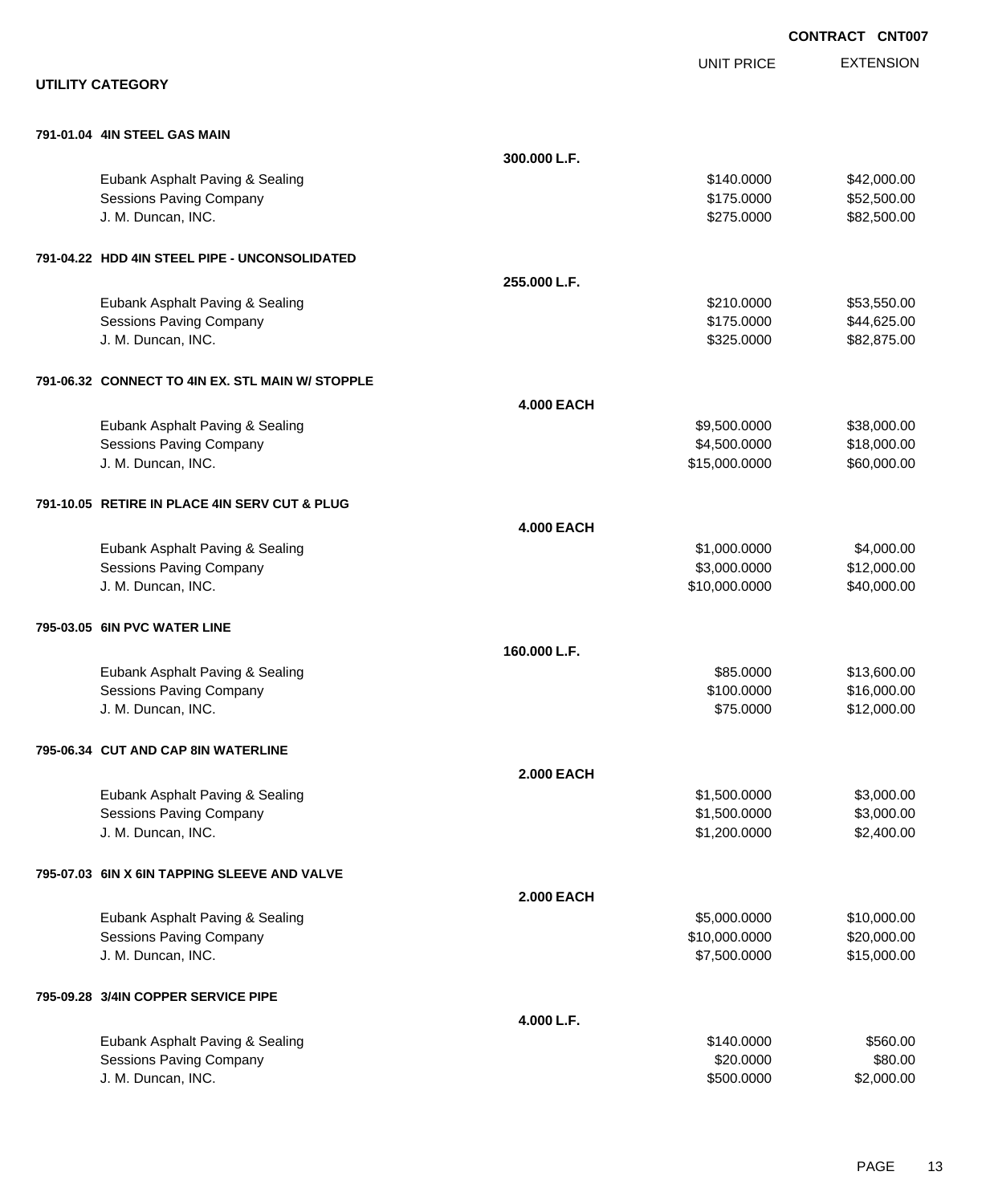UNIT PRICE

|  | 795-11.04 RELOCATE FIRE HYDRANT |
|--|---------------------------------|
|  |                                 |

| 795-11.04 RELOCATE FIRE HYDRANT             |                   |              |            |
|---------------------------------------------|-------------------|--------------|------------|
|                                             | <b>1.000 EACH</b> |              |            |
| Eubank Asphalt Paving & Sealing             |                   | \$3,000.0000 | \$3,000.00 |
| <b>Sessions Paving Company</b>              |                   | \$2,000.0000 | \$2,000.00 |
| J. M. Duncan, INC.                          |                   | \$5,000.0000 | \$5,000.00 |
| 795-13.01 DI FITTINGS                       |                   |              |            |
|                                             | 320.000 LB.       |              |            |
| Eubank Asphalt Paving & Sealing             |                   | \$13,5000    | \$4,320.00 |
| <b>Sessions Paving Company</b>              |                   | \$8.0000     | \$2,560.00 |
| J. M. Duncan, INC.                          |                   | \$15.0000    | \$4,800.00 |
| 795-14.08 RESTORE ASPHALT                   |                   |              |            |
|                                             | 10.000 S.Y.       |              |            |
| Eubank Asphalt Paving & Sealing             |                   | \$100.0000   | \$1,000.00 |
| <b>Sessions Paving Company</b>              |                   | \$200.0000   | \$2,000.00 |
| J. M. Duncan, INC.                          |                   | \$500.0000   | \$5,000.00 |
| 797-08.04 4IN PVC PIPE FOR SERVICE LATERAL  |                   |              |            |
|                                             | 75.000 L.F.       |              |            |
| Eubank Asphalt Paving & Sealing             |                   | \$50.0000    | \$3,750.00 |
| <b>Sessions Paving Company</b>              |                   | \$75.0000    | \$5,625.00 |
| J. M. Duncan, INC.                          |                   | \$75.0000    | \$5,625.00 |
| 797-08.07 4IN CLEAN OUT ASSEMBLY            |                   |              |            |
|                                             | 3.000 EACH        |              |            |
| Eubank Asphalt Paving & Sealing             |                   | \$550.0000   | \$1,650.00 |
| <b>Sessions Paving Company</b>              |                   | \$250.0000   | \$750.00   |
| J. M. Duncan, INC.                          |                   | \$1,000.0000 | \$3,000.00 |
| 797-10.05 CONNECT 4IN LATERAL TO SEWER LINE |                   |              |            |
|                                             | <b>2.000 EACH</b> |              |            |
| Eubank Asphalt Paving & Sealing             |                   | \$550.0000   | \$1,100.00 |
| <b>Sessions Paving Company</b>              |                   | \$350.0000   | \$700.00   |
| J. M. Duncan, INC.                          |                   | \$1,000.0000 | \$2,000.00 |
|                                             |                   |              |            |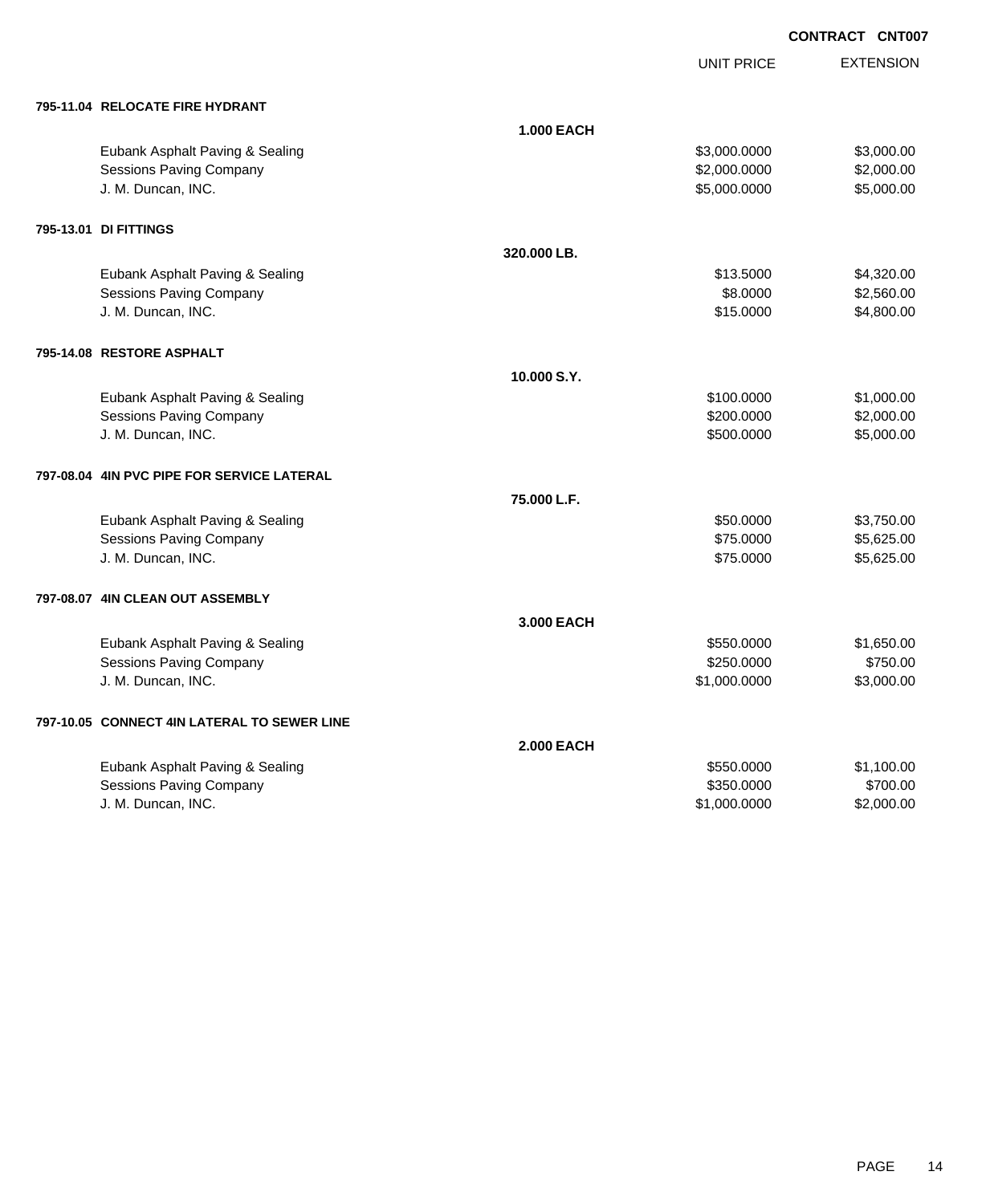## **SUB-TOTAL ROADWAY**

| Eubank Asphalt Paving & Sealing | \$757,976.50   |
|---------------------------------|----------------|
| <b>Sessions Paving Company</b>  | \$856,142.30   |
| J. M. Duncan, INC.              | \$1,368,601.50 |
|                                 |                |
| <b>SUB-TOTAL UTILITY</b>        |                |
| Eubank Asphalt Paving & Sealing | \$179,530.00   |
| Sessions Paving Company         | \$179,840.00   |
| J. M. Duncan, INC.              | \$322,200.00   |
|                                 |                |
|                                 |                |

# **TOTAL CONTRACT**

| Eubank Asphalt Paving & Sealing | \$937,506.50   |
|---------------------------------|----------------|
| Sessions Paving Company         | \$1,035,982.30 |
| J. M. Duncan. INC.              | \$1.690.801.50 |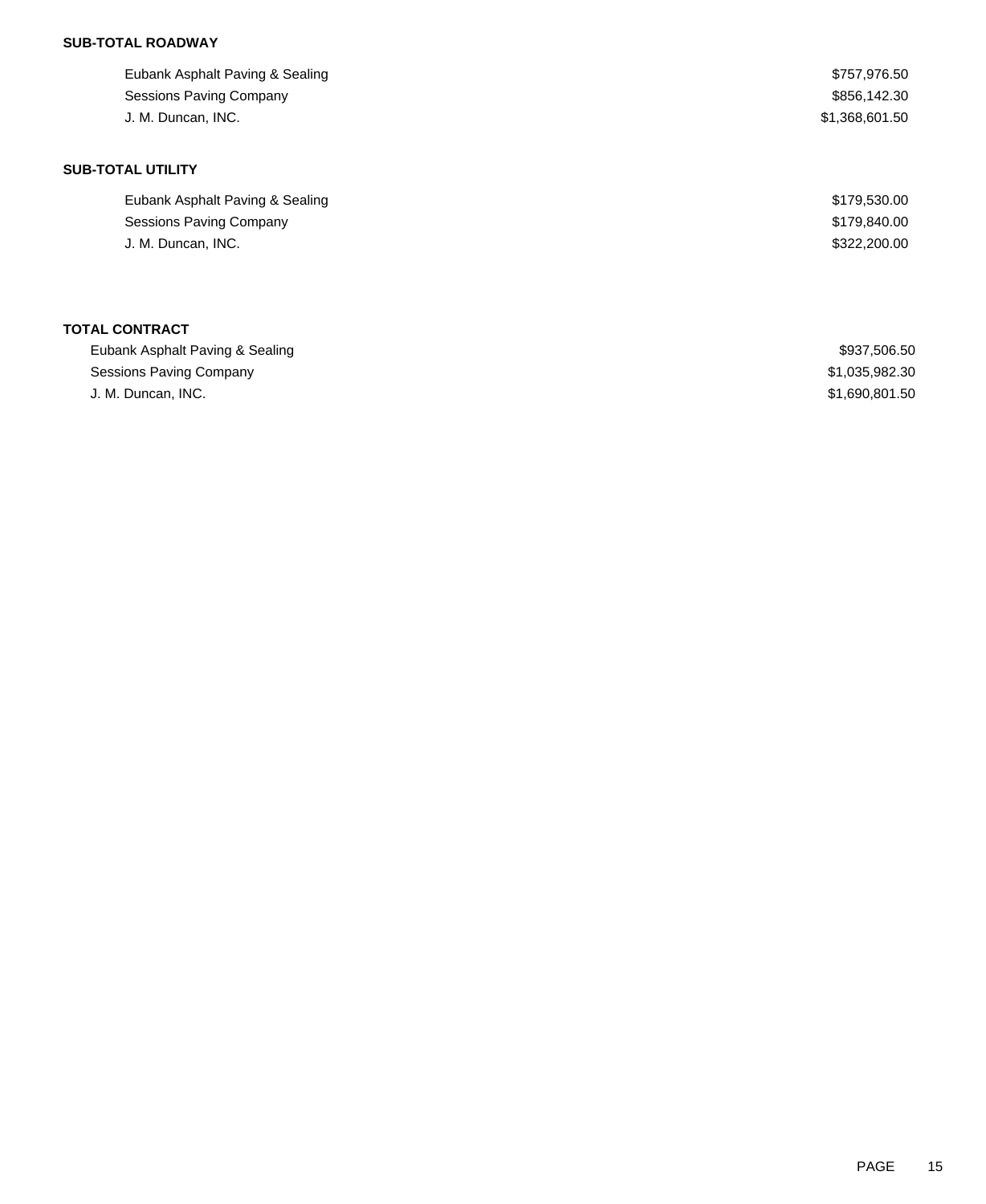# **DEPARTMENT OF TRANSPORTATION SUMMARY OF BIDS LETTING OF FEBRUARY 08, 2019 STATE OF TENNESSEE**

#### JACKSON AND PUTNAM COUNTIES (Contract No. CNT029 Call 036)

STP/HSIP-53(53),44002-3229-94,44002-8229-14,STP-56(88),71007-8224-14,STP-56(89),44003-8237-14

THE RESURFACING (MICROSURFACING) ON S.R. 53 IN JACKSON COUNTY FROM NORTH OF S.R. 135 TO THE CLAY COUNTY LINE AND ON S.R. 56 FROM NORTH OF U.S. 70N (S.R. 24) IN PUTNAM COUNTY TO NORTH OF OLD CREEK ROAD IN JACKSON COUNTY.

PROJECT LENGTH - 22.790 MILES

COMPLETION TIME - ON OR BEFORE SEPTEMBER 30, 2019

DBE GOAL 3.50%

TOTAL CONTRACT

Hudson Construction Company by the state of the state  $$1,595,314.81$ Whitaker Contracting Corp.  $$1,600,739.07$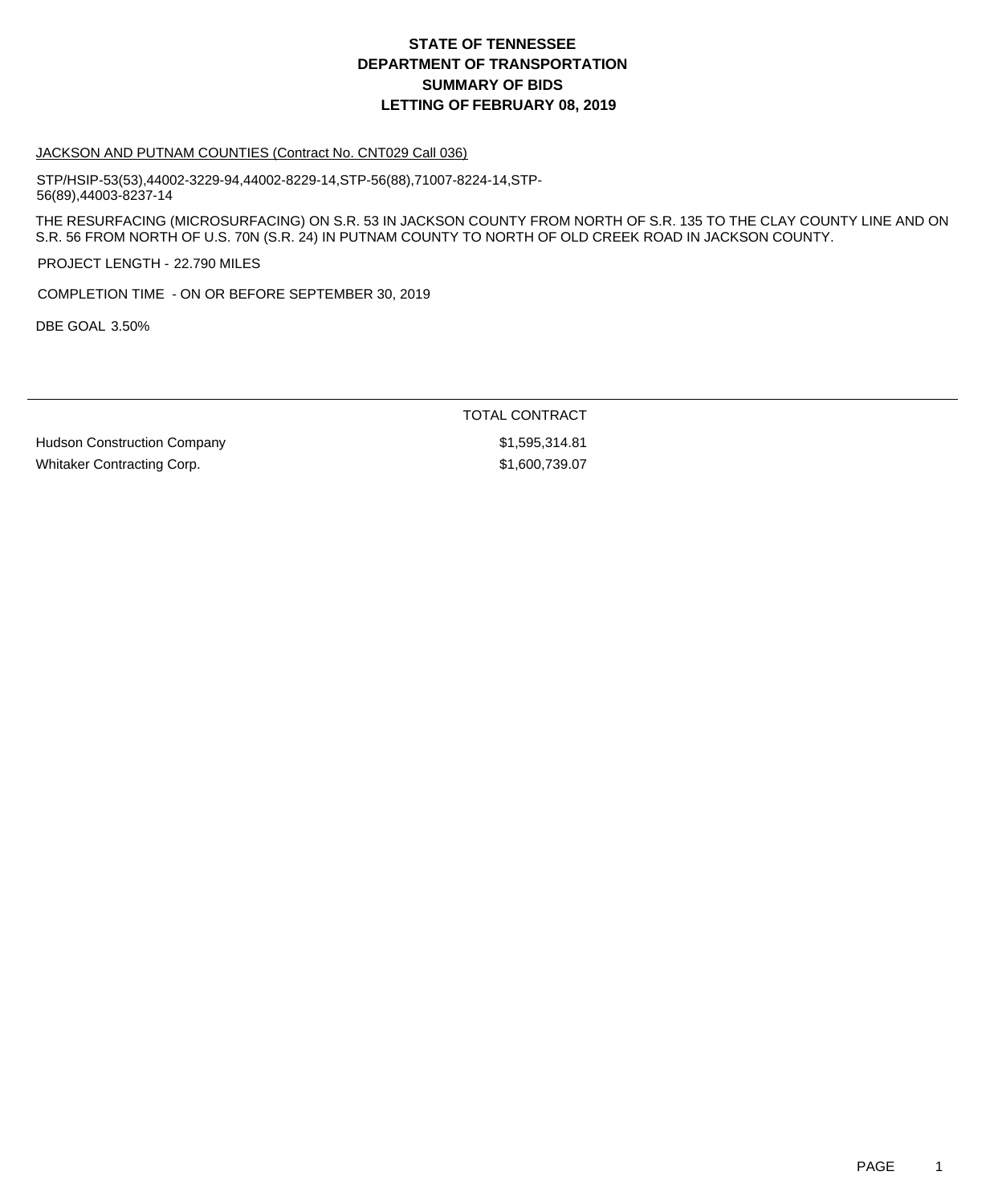EXTENSION UNIT PRICE

#### **ROADWAY CATEGORY**

### **403-01.01 BITUMINOUS MATERIAL FOR TACK COAT (MICRO-SURFACING)**

|        |                                                                   | 49.000 TON        |                          |                              |
|--------|-------------------------------------------------------------------|-------------------|--------------------------|------------------------------|
|        | <b>Hudson Construction Company</b><br>Whitaker Contracting Corp.  |                   | \$482.6300<br>\$365.0000 | \$23,648.87<br>\$17,885.00   |
|        | 403-01.10 High Performance Fog Seals                              |                   |                          |                              |
|        |                                                                   | 258,486.000 S.Y.  |                          |                              |
|        | <b>Hudson Construction Company</b>                                |                   | \$0.2900                 | \$74,960.94                  |
|        | Whitaker Contracting Corp.                                        |                   | \$0.4200                 | \$108,564.12                 |
|        | 414-03.01 EMULSIFIED ASPHALT FOR MICRO-SURFACING                  |                   |                          |                              |
|        |                                                                   | 466.000 TON       |                          |                              |
|        | <b>Hudson Construction Company</b>                                |                   | \$987.5000               | \$460,175.00                 |
|        | Whitaker Contracting Corp.                                        |                   | \$808.1500               | \$376,597.90                 |
|        | 414-03.02 AGGREGATE FOR MICRO SURFACING                           |                   |                          |                              |
|        |                                                                   | 3,908.000 TON     |                          |                              |
|        | <b>Hudson Construction Company</b>                                |                   | \$117.7500<br>\$105.3500 | \$460,167.00<br>\$411,707.80 |
|        | Whitaker Contracting Corp.                                        |                   |                          |                              |
| 712-01 | <b>TRAFFIC CONTROL</b>                                            |                   |                          |                              |
|        |                                                                   | 1.000 LS          |                          |                              |
|        | <b>Hudson Construction Company</b>                                |                   | \$56,200.0000            | \$56,200.00                  |
|        | Whitaker Contracting Corp.                                        |                   | \$20,401.6500            | \$20,401.65                  |
| 712-06 | <b>SIGNS (CONSTRUCTION)</b>                                       |                   |                          |                              |
|        |                                                                   | 1,531.000 S.F.    |                          |                              |
|        | <b>Hudson Construction Company</b>                                |                   | \$6.0000                 | \$9,186.00                   |
|        | Whitaker Contracting Corp.                                        |                   | \$11.8600                | \$18,157.66                  |
|        | 712-08.03 ARROW BOARD (TYPE C)                                    |                   |                          |                              |
|        |                                                                   | <b>1.000 EACH</b> |                          |                              |
|        | <b>Hudson Construction Company</b>                                |                   | \$500.0000               | \$500.00                     |
|        | Whitaker Contracting Corp.                                        |                   | \$1,873.3300             | \$1,873.33                   |
|        | 716-01.21 SNOWPLOWABLE RAISED PAVMENT MARKERS (BI-DIR) (1 COLOR)  |                   |                          |                              |
|        |                                                                   | 1,008.000 EACH    |                          |                              |
|        | <b>Hudson Construction Company</b>                                |                   | \$23.0000                | \$23,184.00                  |
|        | Whitaker Contracting Corp.                                        |                   | \$28.7200                | \$28,949.76                  |
|        | 716-01.22 SNOWPLOWABLE RAISED PAVMENT MARKERS (MONO-DIR)(1 COLOR) |                   |                          |                              |
|        |                                                                   | 99,000 EACH       |                          |                              |
|        | <b>Hudson Construction Company</b>                                |                   | \$23.0000                | \$2,277.00                   |
|        | Whitaker Contracting Corp.                                        |                   | \$28.7200                | \$2,843.28                   |
|        | 716-01.23 SNOWPLOWABLE RAISED PAVEMENT MARKERS (BI-DIR)(2 COLOR)  |                   |                          |                              |
|        |                                                                   | 952,000 EACH      |                          |                              |
|        | <b>Hudson Construction Company</b>                                |                   | \$23.0000                | \$21,896.00                  |
|        | Whitaker Contracting Corp.                                        |                   | \$28.7200                | \$27,341.44                  |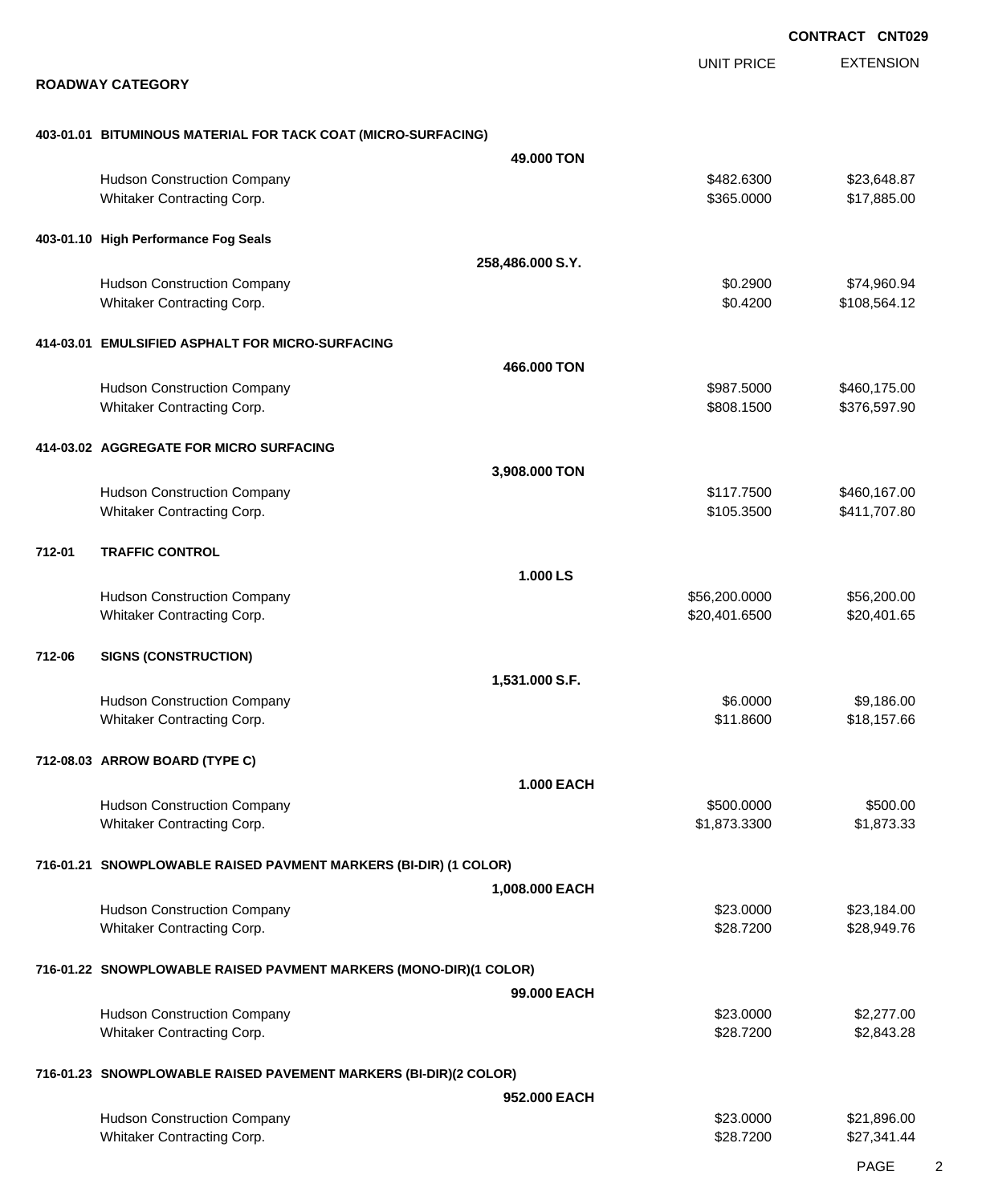|                                                                 |                   |                   | <b>CONTRACT CNT029</b> |
|-----------------------------------------------------------------|-------------------|-------------------|------------------------|
|                                                                 |                   | <b>UNIT PRICE</b> | <b>EXTENSION</b>       |
| 716-01.30 REMOVAL OF SNOWPLOWABLE REFLECTIVE MARKER             |                   |                   |                        |
|                                                                 | 1,142.000 EACH    |                   |                        |
| <b>Hudson Construction Company</b>                              |                   | \$12.0000         | \$13,704.00            |
| Whitaker Contracting Corp.                                      |                   | \$12.4900         | \$14,263.58            |
| 716-02.04 PLASTIC PAVEMENT MARKING(CHANNELIZATION STRIPING)     |                   |                   |                        |
|                                                                 | 247.000 S.Y.      |                   |                        |
| <b>Hudson Construction Company</b>                              |                   | \$18.0000         | \$4,446.00             |
| Whitaker Contracting Corp.                                      |                   | \$22.4800         | \$5,552.56             |
| 716-02.05 PLASTIC PAVEMENT MARKING (STOP LINE)                  |                   |                   |                        |
|                                                                 | 1,365.000 L.F.    |                   |                        |
| <b>Hudson Construction Company</b>                              |                   | \$9.0000          | \$12,285.00            |
| Whitaker Contracting Corp.                                      |                   | \$11.2400         | \$15,342.60            |
| 716-02.06 PLASTIC PAVEMENT MARKING (TURN LANE ARROW)            |                   |                   |                        |
|                                                                 | 30.000 EACH       |                   |                        |
| <b>Hudson Construction Company</b>                              |                   | \$150.0000        | \$4,500.00             |
| Whitaker Contracting Corp.                                      |                   | \$187.3300        | \$5,619.90             |
| 716-03.01 PLASTIC WORD PAVEMENT MARKING (ONLY)                  |                   |                   |                        |
|                                                                 | <b>4.000 EACH</b> |                   |                        |
| <b>Hudson Construction Company</b>                              |                   | \$125.0000        | \$500.00               |
| Whitaker Contracting Corp.                                      |                   | \$156.1100        | \$624.44               |
| 716-03.03 PLASTIC WORD PAVEMENT MARKING (STOP AHEAD)            |                   |                   |                        |
|                                                                 | <b>1.000 EACH</b> |                   |                        |
| <b>Hudson Construction Company</b>                              |                   | \$450.0000        | \$450.00               |
| Whitaker Contracting Corp.                                      |                   | \$562.0000        | \$562.00               |
| 716-03.07 PLASTIC WORD PAVEMENT MARKING (STOP)                  |                   |                   |                        |
|                                                                 | <b>2.000 EACH</b> |                   |                        |
| <b>Hudson Construction Company</b>                              |                   | \$125.0000        | \$250.00               |
| Whitaker Contracting Corp.                                      |                   | \$156.1200        | \$312.24               |
| 716-04.05 PLASTIC PAVEMENT MARKING (STRAIGHT ARROW)             |                   |                   |                        |
|                                                                 | <b>4.000 EACH</b> |                   |                        |
| <b>Hudson Construction Company</b>                              |                   | \$125.0000        | \$500.00               |
| Whitaker Contracting Corp.                                      |                   | \$156.1100        | \$624.44               |
| 716-04.16 PLASTIC PAVEMENT MARKING (NOISE STRIP)                |                   |                   |                        |
|                                                                 | 72.000 L.F.       |                   |                        |
| <b>Hudson Construction Company</b>                              |                   | \$10.0000         | \$720.00               |
| Whitaker Contracting Corp.                                      |                   | \$12.4900         | \$899.28               |
| 716-08.04 REMOVAL OF PAVEMENT MARKING (CHANNELIZATION STRIPING) |                   |                   |                        |
|                                                                 | 247,000 S.Y.      |                   |                        |
| <b>Hudson Construction Company</b>                              |                   | \$15.0000         | \$3,705.00             |
| Whitaker Contracting Corp.                                      |                   | \$24.9800         | \$6,170.06             |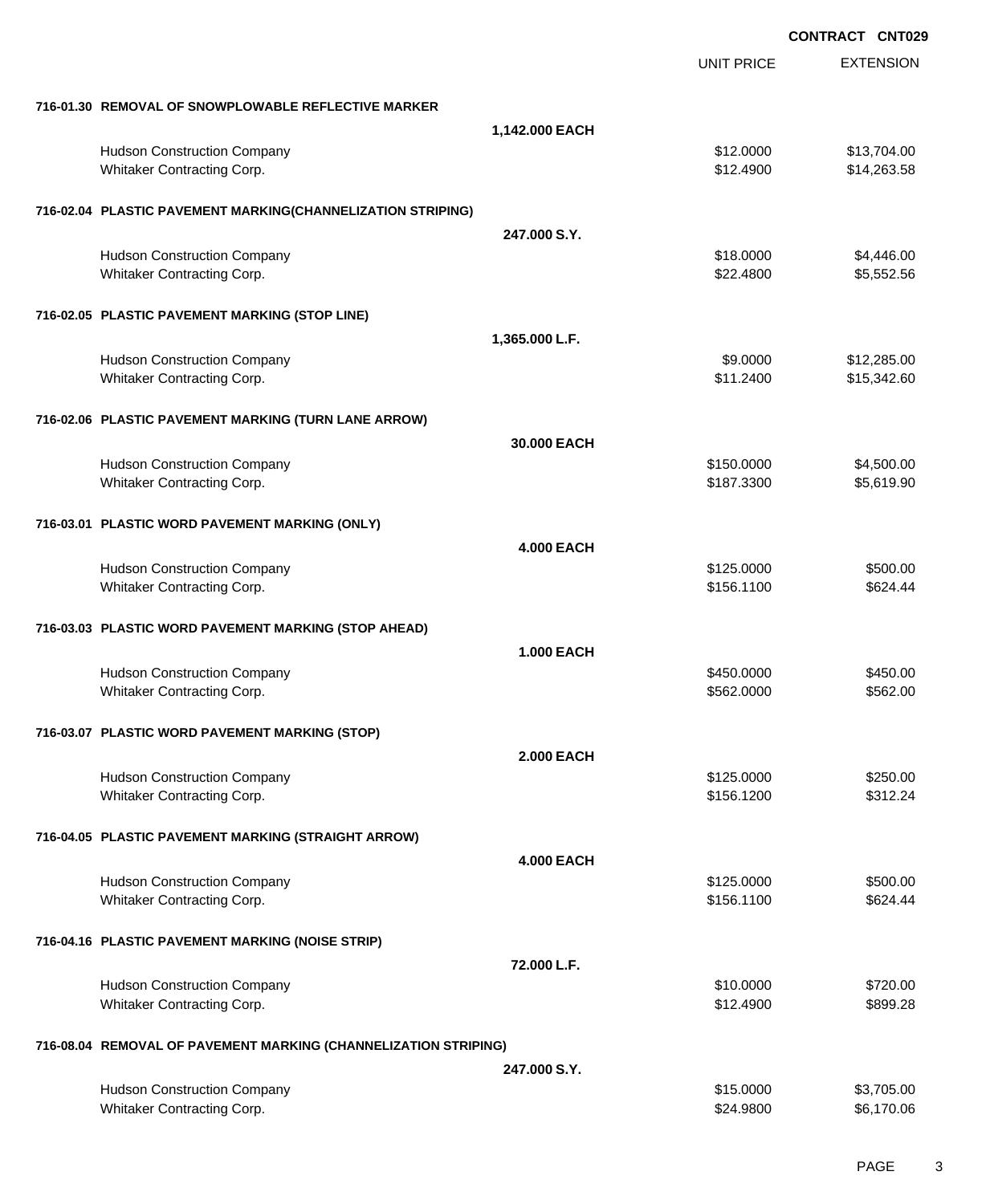|        |                                                                  |                   | <b>UNIT PRICE</b>              | <b>EXTENSION</b>             |
|--------|------------------------------------------------------------------|-------------------|--------------------------------|------------------------------|
|        | 716-08.06 REMOVAL OF PAVEMENT MARKING (TURN LANE ARROW)          |                   |                                |                              |
|        |                                                                  | 30.000 EACH       |                                |                              |
|        | <b>Hudson Construction Company</b><br>Whitaker Contracting Corp. |                   | \$50.0000<br>\$187.3300        | \$1,500.00<br>\$5,619.90     |
|        | 716-08.11 REMOVAL OF WORD PAVEMENT MARKING (STOP AHEAD)          |                   |                                |                              |
|        |                                                                  | <b>1.000 EACH</b> |                                |                              |
|        | <b>Hudson Construction Company</b><br>Whitaker Contracting Corp. |                   | \$70.0000<br>\$1,248.8800      | \$70.00<br>\$1,248.88        |
|        | 716-08.12 REMOVAL OF WORD PAVEMENT MARKING (ONLY)                |                   |                                |                              |
|        |                                                                  | <b>4.000 EACH</b> |                                |                              |
|        | <b>Hudson Construction Company</b><br>Whitaker Contracting Corp. |                   | \$150.0000<br>\$1,248.8900     | \$600.00<br>\$4,995.56       |
|        | 716-08.12 REMOVAL OF WORD PAVEMENT MARKING (STOP)                |                   |                                |                              |
|        |                                                                  | <b>2.000 EACH</b> |                                |                              |
|        | <b>Hudson Construction Company</b><br>Whitaker Contracting Corp. |                   | \$150.0000<br>\$1,248.8900     | \$300.00<br>\$2,497.78       |
|        | 716-08.20 REMOVAL OF PAVEMENT MARKING (LINE)                     |                   |                                |                              |
|        |                                                                  | 33.500 L.M.       |                                |                              |
|        | <b>Hudson Construction Company</b><br>Whitaker Contracting Corp. |                   | \$750.0000<br>\$655.6700       | \$25,125.00<br>\$21,964.95   |
|        | 716-12.02 ENHANCED FLATLINE THERMO PVMT MRKNG (6IN LINE)         |                   |                                |                              |
|        |                                                                  | 79.000 L.M.       |                                |                              |
|        | <b>Hudson Construction Company</b><br>Whitaker Contracting Corp. |                   | \$4,600.0000<br>\$5,744.8800   | \$363,400.00<br>\$453,845.52 |
|        | 716-12.05 ENHANCED FLATLINE THERMO PVMT MRKNG (6IN DOTTED LINE)  |                   |                                |                              |
|        |                                                                  | 80.000 L.F.       |                                |                              |
|        | <b>Hudson Construction Company</b><br>Whitaker Contracting Corp. |                   | \$1.0000<br>\$1.2500           | \$80.00<br>\$100.00          |
|        | 716-12.06 ENHANCED FLAT LINE THERMO (8IN LINE)                   |                   |                                |                              |
|        |                                                                  | 530.000 L.F.      |                                |                              |
|        | <b>Hudson Construction Company</b><br>Whitaker Contracting Corp. |                   | \$2.0000<br>\$2.5000           | \$1,060.00<br>\$1,325.00     |
| 717-01 | <b>MOBILIZATION</b>                                              |                   |                                |                              |
|        |                                                                  | 1.000 LS          |                                |                              |
|        | <b>Hudson Construction Company</b><br>Whitaker Contracting Corp. |                   | \$29,925.0000<br>\$44,848.4400 | \$29,925.00<br>\$44,848.44   |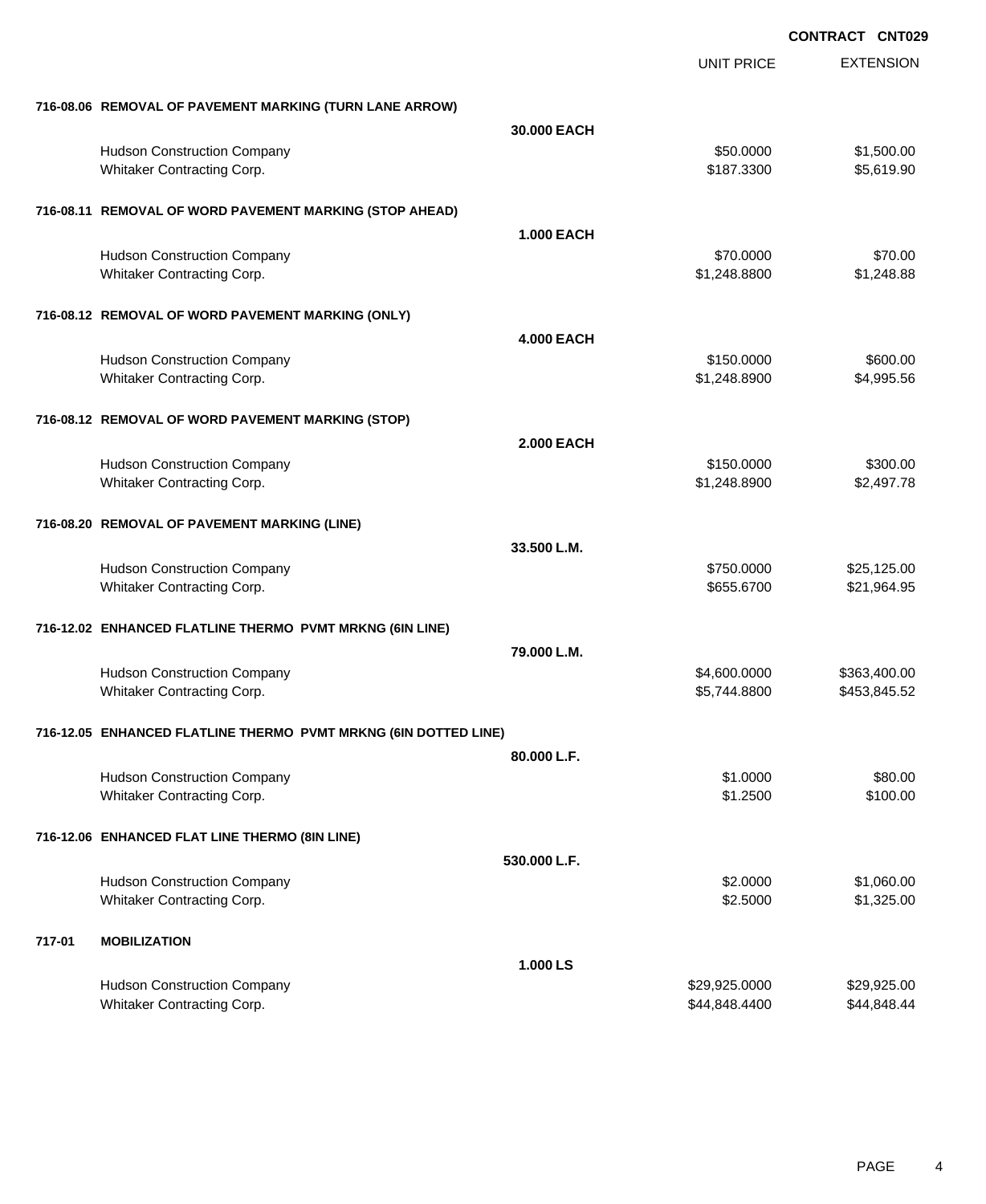# **SUB-TOTAL ROADWAY**

Hudson Construction Company **\$1,595,314.81** Whitaker Contracting Corp.  $$1,600,739.07$ 

## **TOTAL CONTRACT**

Hudson Construction Company **\$1,595,314.81** Whitaker Contracting Corp. 61,600,739.07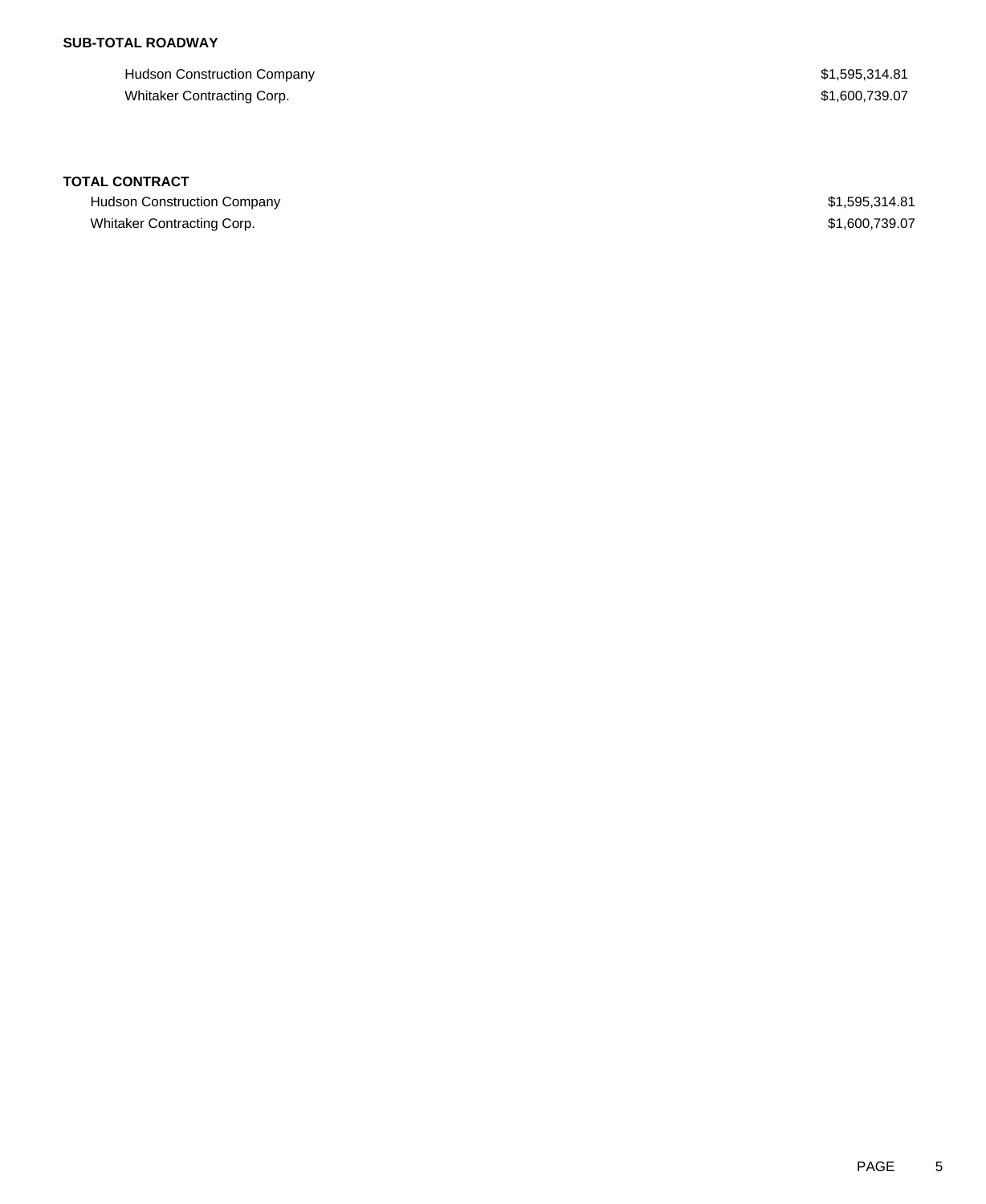# **DEPARTMENT OF TRANSPORTATION SUMMARY OF BIDS LETTING OF FEBRUARY 08, 2019 STATE OF TENNESSEE**

#### LAWRENCE COUNTY (Contract No. CNT058 Call 037)

STP/HSIP-242(173),50009-3226-94,50009-8226-14

THE RESURFACING ON S.R. 242 FROM NORTH HOLLY CREEK ROAD (L.M. 4.40) TO BAILEY SPRINGS ROAD (L.M. 16.21).

PROJECT LENGTH - 11.810 MILES

COMPLETION TIME - ON OR BEFORE OCTOBER 31, 2019

DBE GOAL 4.50%

Rogers Group, Inc. 6. 2010 12:30 12:30 12:30 12:30 12:30 12:30 12:30 12:30 12:30 12:30 12:30 12:30 12:30 12:30 Volunteer Paving, LLC \$1,226,403.64

TOTAL CONTRACT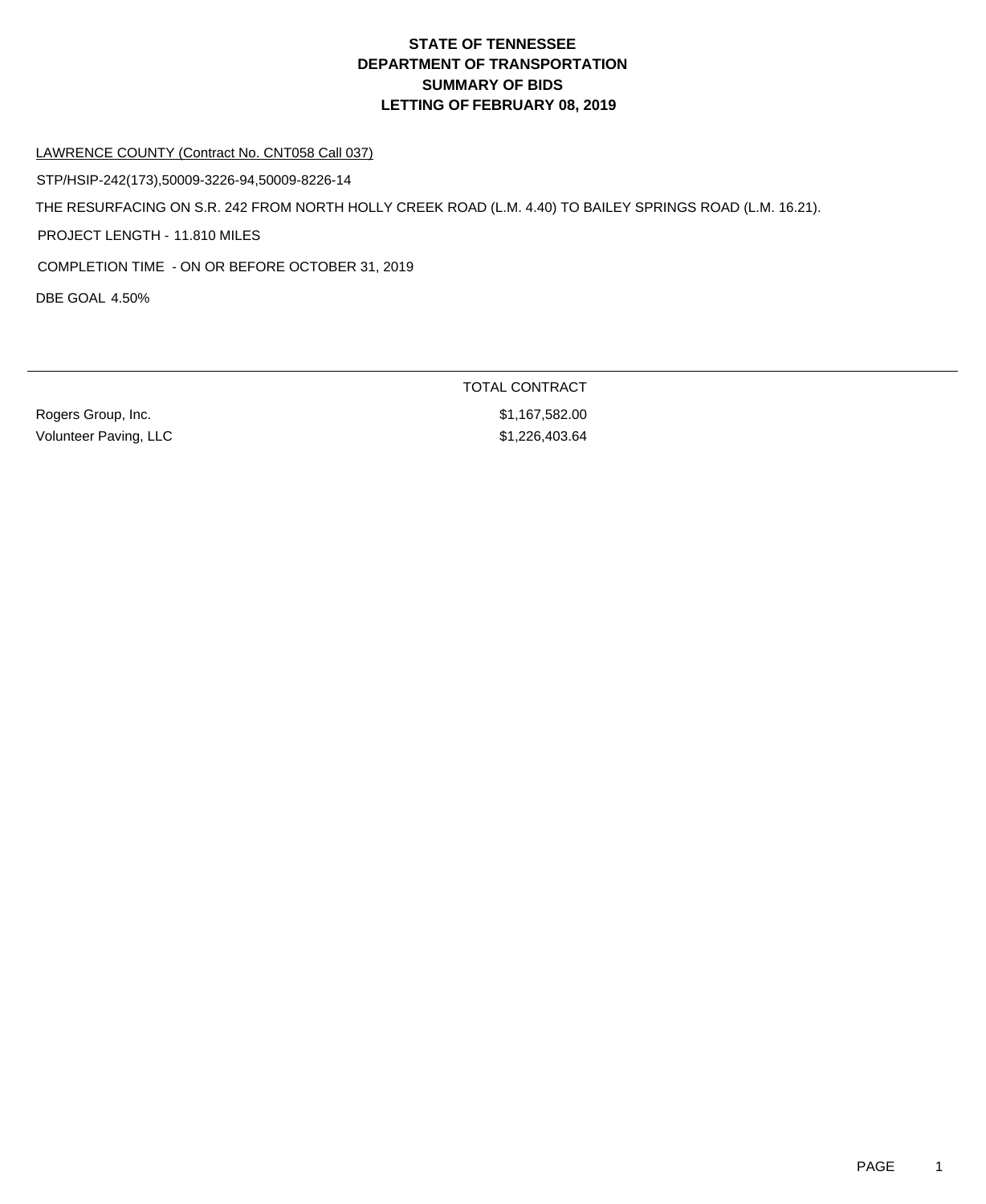EXTENSION **CONTRACT CNT058** UNIT PRICE **ROADWAY CATEGORY 208-01.05 BROOMING & DEGRASSING SHOULDERS 23.700 L.M.** Rogers Group, Inc. \$850.0000 \$20,145.00 Volunteer Paving, LLC 624,900.17 **303-01 MINERAL AGGREGATE, TYPE A BASE, GRADING D 3,072.000 TON** Rogers Group, Inc. \$19.0000 \$58,368.00 Volunteer Paving, LLC 6. The Secret Assembly to the Secret Assembly to the Secret Assembly to the Secret Assembly to the Secret Assembly to the Secret Assembly to the Secret Assembly to the Secret Assembly to the Secret As **307-01.08 ASPHALT CONCRETE MIX (PG64-22) (BPMB-HM) GRADING B-M2 1,130.000 TON** Rogers Group, Inc. \$84.0000 \$94,920.00 Volunteer Paving, LLC 687,518.50 **403-01 BITUMINOUS MATERIAL FOR TACK COAT (TC) 59.000 TON** Rogers Group, Inc. \$41,300.00 \$41,300.00 \$41,300.00 \$41,300.00 \$500.000 \$500.000 \$41,300.00 \$41,300.00 \$500.00 Volunteer Paving, LLC 637,113.95 **411-01.10 ACS MIX(PG64-22) GRADING D 7,613.000 TON** Rogers Group, Inc. \$839,492.00 \$639,492.00 \$639,492.00 \$639,492.00 \$639,492.00 Volunteer Paving, LLC **\$91.7000** \$698,112.10 **411-12.03 SCORING FOR RUMBLE STRIPE (NON-CONTINUOUS) (8IN WIDTH) 17.800 L.M.** Rogers Group, Inc. \$550.0000 \$9,790.00 Volunteer Paving, LLC 6. The state of the state of the state of the state of the state of the state of the state of the state of the state of the state of the state of the state of the state of the state of the state of th **712-01 TRAFFIC CONTROL 1.000 LS** Rogers Group, Inc. \$24,444.000 \$24,444.000 \$24,444.000 \$24,444.000 \$24,444.000 \$24,444.00 Volunteer Paving, LLC 6. 28,900.000 \$28,900.000 \$28,900.000 \$28,900.000 \$28,900.000 \$28,900.00 **712-04.01 FLEXIBLE DRUMS (CHANNELIZING) 25.000 EACH** Rogers Group, Inc. \$150.00 \$150.00 \$150.00 \$150.00 \$150.00 \$150.00 \$150.00 \$150.00 \$150.00 \$150.00 \$150.00 \$150 Volunteer Paving, LLC \$125.00 **712-06 SIGNS (CONSTRUCTION) 2,440.000 S.F.** Rogers Group, Inc. \$19,520.00 \$19,520.00 \$19,520.00 \$19,520.00 \$19,520.00 \$19,520.00 \$19,520.00 \$19,520.00 \$19,520.00 \$19,520.00 \$19,520.00 \$19,520.00 \$19,520.00 \$19,520.00 \$19,520.00 \$19,520.00 \$19,520.00 \$19,520.00 \$19,5 Volunteer Paving, LLC 618,300.00 \$18,300.00 \$18,300.00 \$18,300.00 \$18,300.00 \$18,300.00 \$18,300.00 \$18,300.00 **716-01.21 SNOWPLOWABLE RAISED PAVMENT MARKERS (BI-DIR) (1 COLOR) 780.000 EACH** Rogers Group, Inc. \$31.0000 \$24,180.00 Volunteer Paving, LLC 60000 \$15,600.00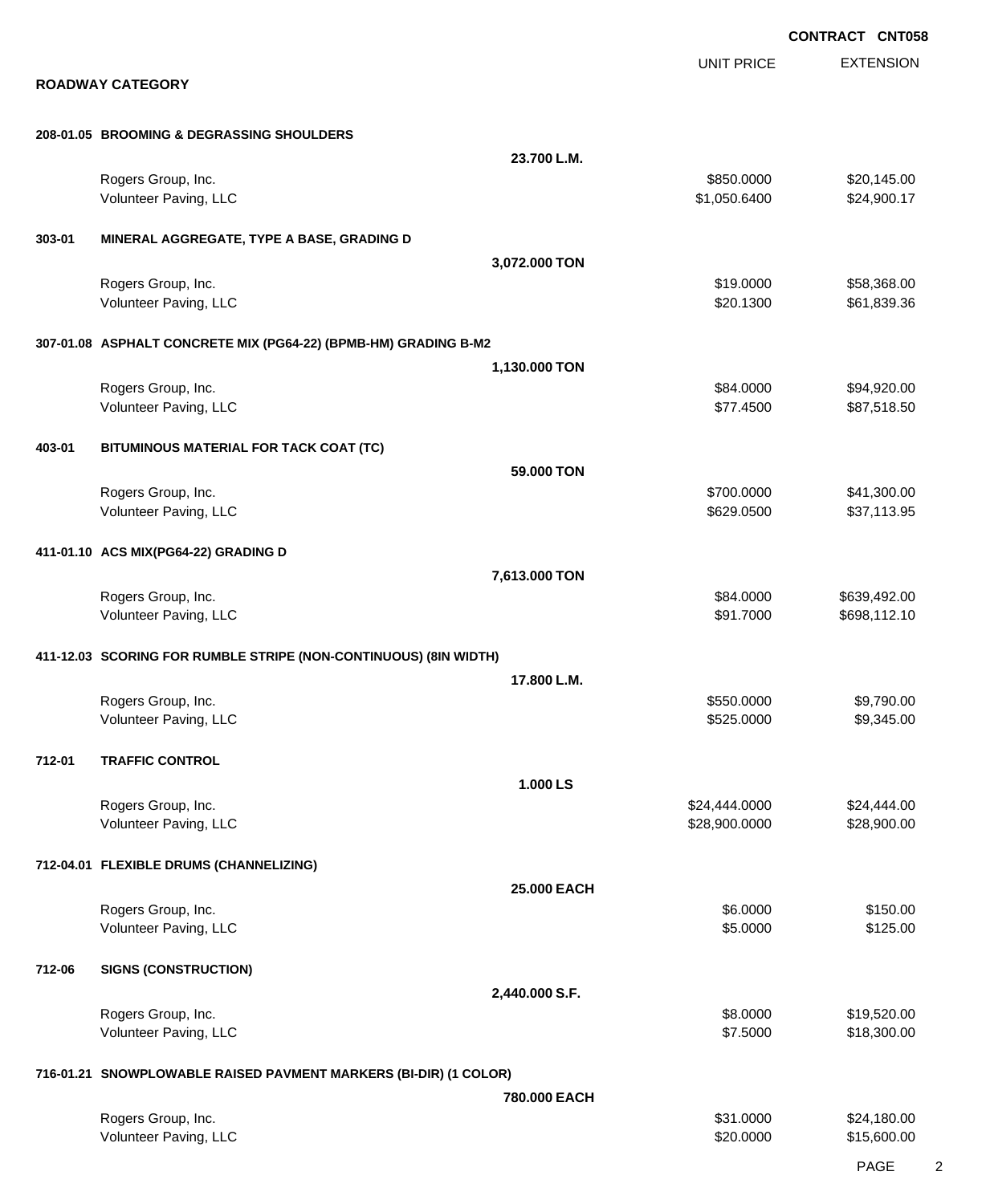|        |                                                          |              | <b>UNIT PRICE</b> | <b>EXTENSION</b> |
|--------|----------------------------------------------------------|--------------|-------------------|------------------|
|        | 716-01.30 REMOVAL OF SNOWPLOWABLE REFLECTIVE MARKER      |              |                   |                  |
|        |                                                          | 780,000 EACH |                   |                  |
|        | Rogers Group, Inc.                                       |              | \$11.0000         | \$8,580.00       |
|        | Volunteer Paving, LLC                                    |              | \$10.0000         | \$7,800.00       |
|        | 716-02.05 PLASTIC PAVEMENT MARKING (STOP LINE)           |              |                   |                  |
|        |                                                          | 288.000 L.F. |                   |                  |
|        | Rogers Group, Inc.                                       |              | \$16.0000         | \$4,608.00       |
|        | Volunteer Paving, LLC                                    |              | \$15.0000         | \$4,320.00       |
|        | 716-05.01 PAINTED PAVEMENT MARKING (4" LINE)             |              |                   |                  |
|        |                                                          | 2.000 L.M.   |                   |                  |
|        | Rogers Group, Inc.                                       |              | \$1,600.0000      | \$3,200.00       |
|        | Volunteer Paving, LLC                                    |              | \$850.0000        | \$1,700.00       |
|        | 716-12.02 ENHANCED FLATLINE THERMO PVMT MRKNG (6IN LINE) |              |                   |                  |
|        |                                                          | 22.400 L.M.  |                   |                  |
|        | Rogers Group, Inc.                                       |              | \$5,100.0000      | \$114,240.00     |
|        | Volunteer Paving, LLC                                    |              | \$5,000.0000      | \$112,000.00     |
|        | 716-13.02 SPRAY THERMO PVMT MRKNG (60 mil) (6IN LINE)    |              |                   |                  |
|        |                                                          | 23.700 L.M.  |                   |                  |
|        | Rogers Group, Inc.                                       |              | \$3,100.0000      | \$73,470.00      |
|        | Volunteer Paving, LLC                                    |              | \$2,750.0000      | \$65,175.00      |
| 717-01 | <b>MOBILIZATION</b>                                      |              |                   |                  |
|        |                                                          | 1.000 LS     |                   |                  |
|        | Rogers Group, Inc.                                       |              | \$31,175.0000     | \$31,175.00      |
|        | Volunteer Paving, LLC                                    |              | \$53,654.5600     | \$53,654.56      |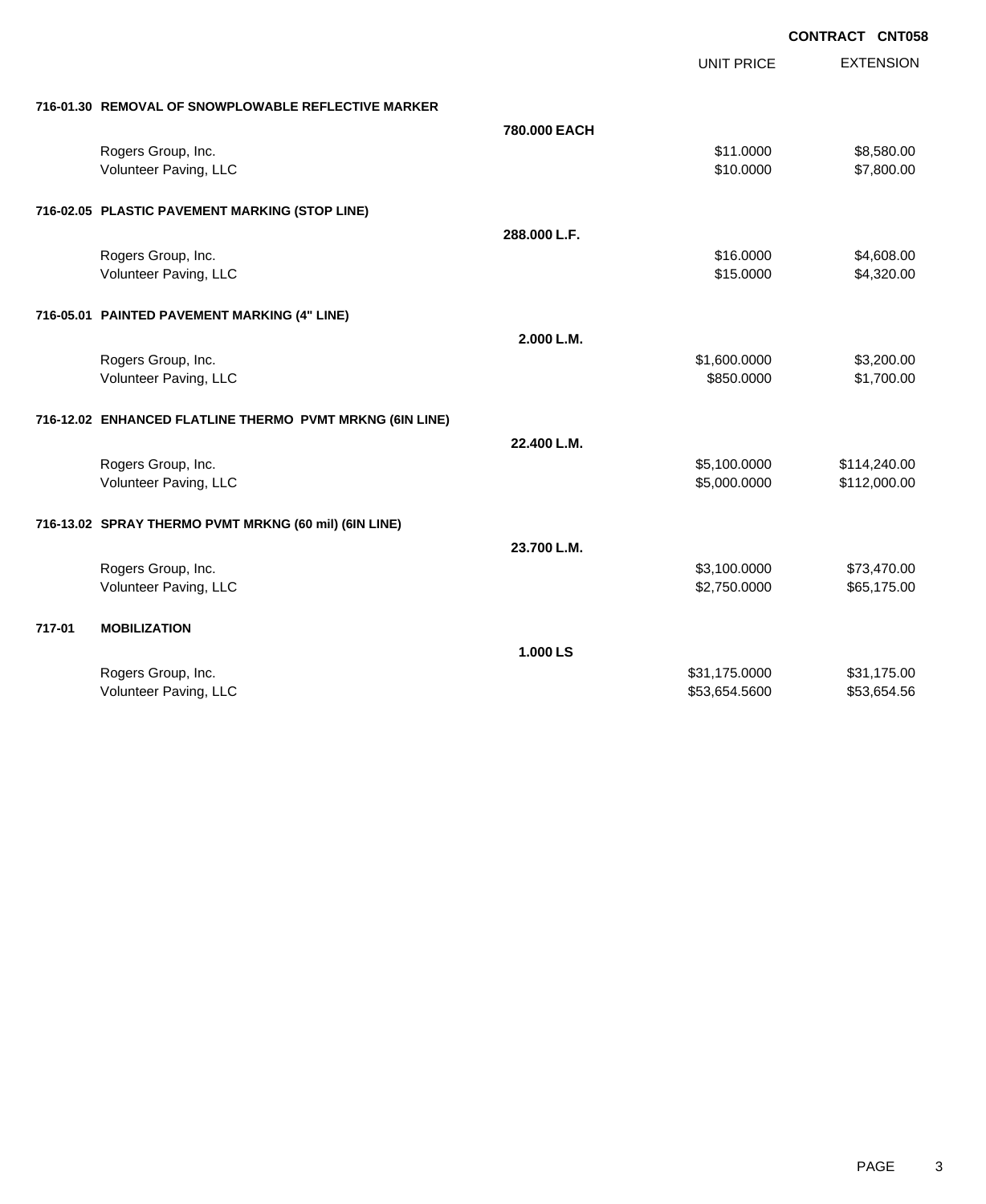# **SUB-TOTAL ROADWAY**

Rogers Group, Inc. \$1,167,582.00 Volunteer Paving, LLC \$1,226,403.64

### **TOTAL CONTRACT**

Rogers Group, Inc. \$1,167,582.00 Volunteer Paving, LLC \$1,226,403.64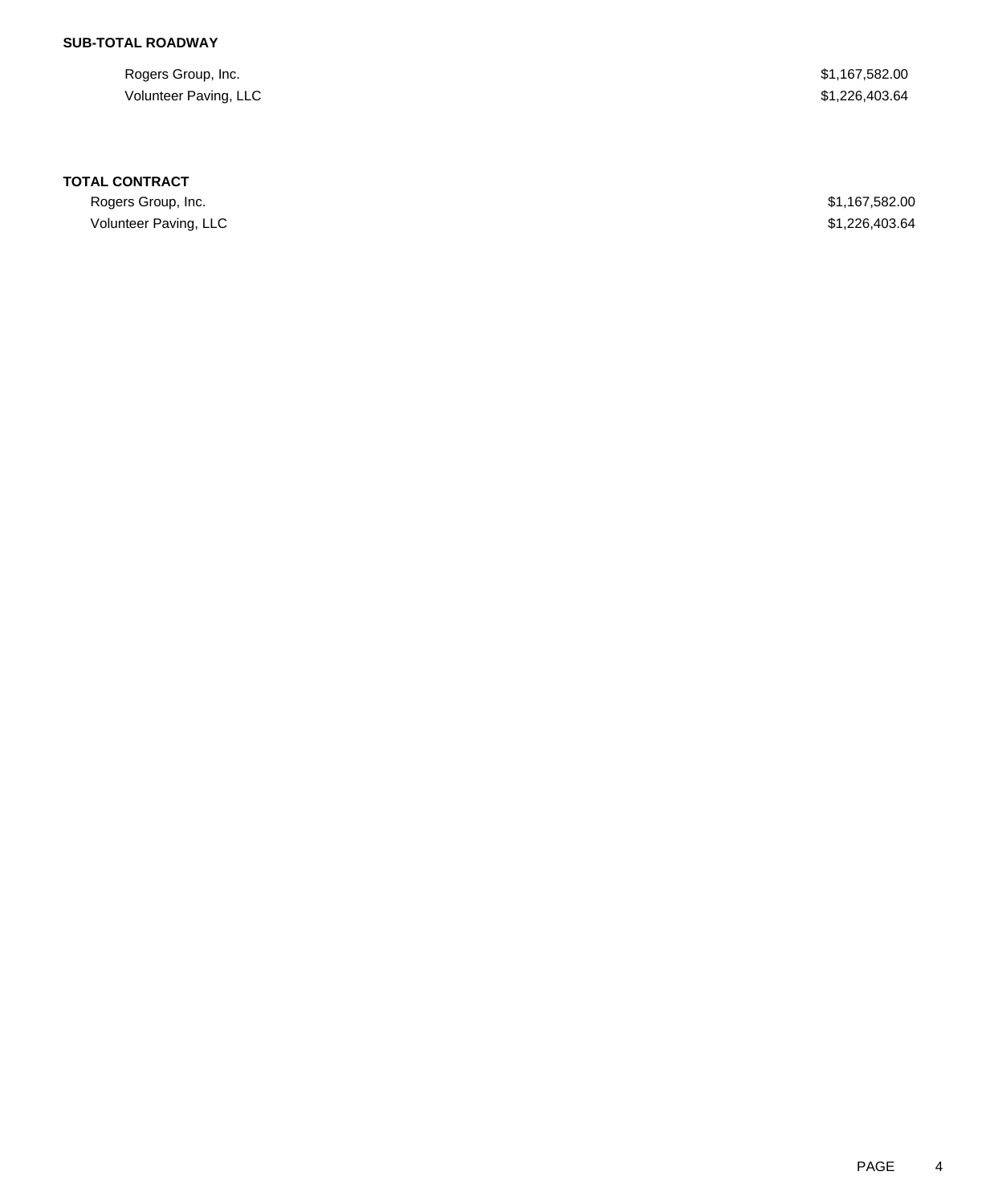# **DEPARTMENT OF TRANSPORTATION SUMMARY OF BIDS LETTING OF FEBRUARY 08, 2019 STATE OF TENNESSEE**

#### MACON COUNTY (Contract No. CNT077 Call 038)

HSIP-52(84),56003-3263-94

THE MISCELLANEOUS SAFETY IMPROVEMENTS ON S.R. 52 FROM S.R. 141 (L.M. 3.06) TO OLD HIGHWAY 52 (L.M. 3.39).

PROJECT LENGTH - 0.330 MILES

COMPLETION TIME - ON OR BEFORE SEPTEMBER 30, 2019

DBE GOAL 3.50%

|                                           | TOTAL CONTRACT |
|-------------------------------------------|----------------|
| <b>Charles Deweese Construction, Inc.</b> | \$291,207.61   |
| Sessions Paving Company                   | \$363,417.14   |
| Rogers Group, Inc.                        | \$371,310.19   |
| Vulcan Construction Materials, LLC        | \$448,997.07   |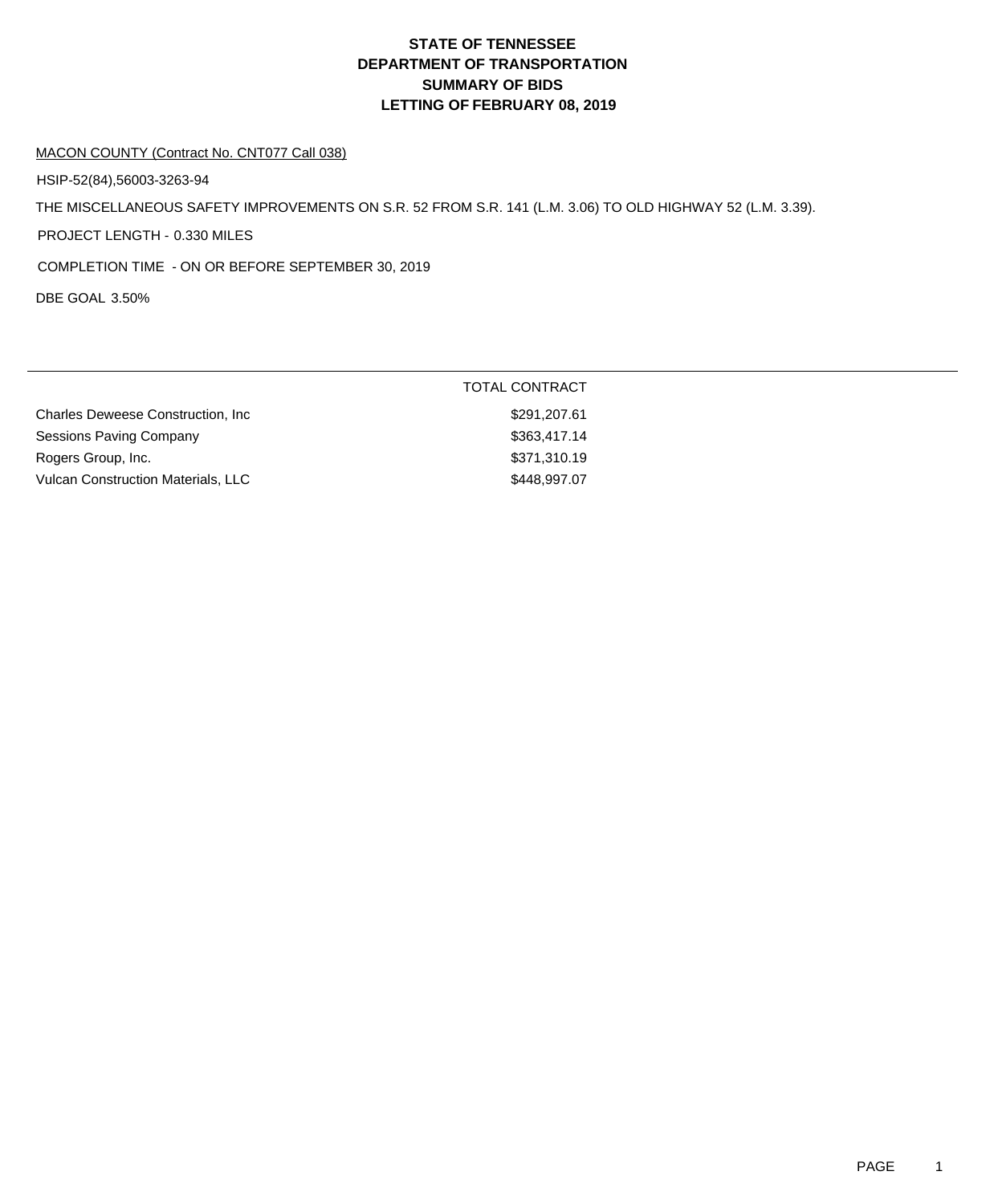EXTENSION UNIT PRICE

#### **ROADWAY CATEGORY**

### **307-01.07 ASPHALT CONCRETE MIX (PG64-22) (BPMB-HM) GRADING B-M**

|        |                                                                  | 965.000 TON      |               |              |
|--------|------------------------------------------------------------------|------------------|---------------|--------------|
|        | Charles Deweese Construction, Inc.                               |                  | \$92.5500     | \$89,310.75  |
|        | <b>Sessions Paving Company</b>                                   |                  | \$126.0000    | \$121,590.00 |
|        | Rogers Group, Inc.                                               |                  | \$110.0000    | \$106,150.00 |
|        | Vulcan Construction Materials, LLC                               |                  | \$145.0000    | \$139,925.00 |
| 402-01 | BITUMINOUS MATERIAL FOR PRIME COAT (PC)                          |                  |               |              |
|        |                                                                  | <b>1.000 TON</b> |               |              |
|        | Charles Deweese Construction, Inc                                |                  | \$2,000.0000  | \$2,000.00   |
|        | Sessions Paving Company                                          |                  | \$1,000.0000  | \$1,000.00   |
|        | Rogers Group, Inc.                                               |                  | \$2,100.0000  | \$2,100.00   |
|        | Vulcan Construction Materials, LLC                               |                  | \$2,500.0000  | \$2,500.00   |
| 403-01 | BITUMINOUS MATERIAL FOR TACK COAT (TC)                           |                  |               |              |
|        |                                                                  | <b>1.000 TON</b> |               |              |
|        | Charles Deweese Construction, Inc                                |                  | \$1,450.0000  | \$1,450.00   |
|        | <b>Sessions Paving Company</b>                                   |                  | \$1,500.0000  | \$1,500.00   |
|        | Rogers Group, Inc.                                               |                  | \$850.0000    | \$850.00     |
|        | Vulcan Construction Materials, LLC                               |                  | \$1,000.0000  | \$1,000.00   |
|        | 411-02.10 ACS MIX(PG70-22) GRADING D                             |                  |               |              |
|        |                                                                  | 469.000 TON      |               |              |
|        | Charles Deweese Construction, Inc                                |                  | \$140.2700    | \$65,786.63  |
|        | Sessions Paving Company                                          |                  | \$162.0000    | \$75,978.00  |
|        | Rogers Group, Inc.                                               |                  | \$155.0000    | \$72,695.00  |
|        | Vulcan Construction Materials, LLC                               |                  | \$190.0000    | \$89,110.00  |
|        | 411-02.11 ACS MIX(PG70-22) GRADING E RDWY                        |                  |               |              |
|        |                                                                  | 376,000 TON      |               |              |
|        | Charles Deweese Construction, Inc.                               |                  | \$118.3200    | \$44,488.32  |
|        | Sessions Paving Company                                          |                  | \$162.0000    | \$60,912.00  |
|        | Rogers Group, Inc.                                               |                  | \$140.0000    | \$52,640.00  |
|        | Vulcan Construction Materials, LLC                               |                  | \$190.0000    | \$71,440.00  |
|        | 411-12.03 SCORING FOR RUMBLE STRIPE (NON-CONTINUOUS) (8IN WIDTH) |                  |               |              |
|        |                                                                  | 0.750 L.M.       |               |              |
|        | Charles Deweese Construction, Inc                                |                  | \$4,860.0000  | \$3,645.00   |
|        | Sessions Paving Company                                          |                  | \$5,000.0000  | \$3,750.00   |
|        | Rogers Group, Inc.                                               |                  | \$3,700.0000  | \$2,775.00   |
|        | Vulcan Construction Materials, LLC                               |                  | \$10,000.0000 | \$7,500.00   |
|        | 415-01.03 COLD PLANING BITUMINOUS PAVEMENT                       |                  |               |              |
|        |                                                                  | 489,000 C.Y.     |               |              |
|        | Charles Deweese Construction, Inc                                |                  | \$50.7300     | \$24,806.97  |
|        | Sessions Paving Company                                          |                  | \$80.0000     | \$39,120.00  |
|        | Rogers Group, Inc.                                               |                  | \$76.0000     | \$37,164.00  |
|        | Vulcan Construction Materials, LLC                               |                  | \$100.0000    | \$48,900.00  |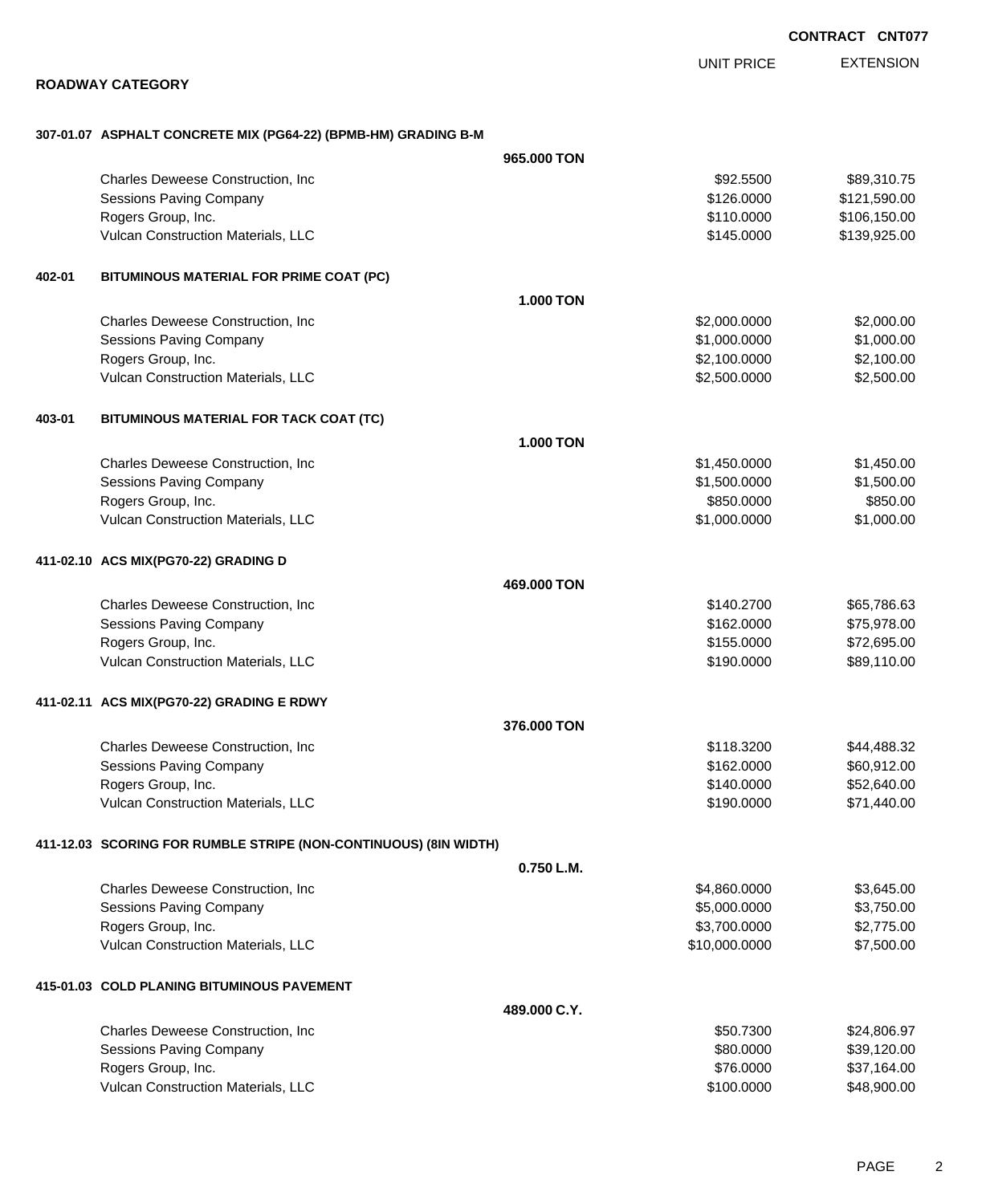|        |                                                    |              | UNIT PRICE    | <b>EXTENSION</b> |
|--------|----------------------------------------------------|--------------|---------------|------------------|
|        |                                                    |              |               |                  |
| 712-01 | <b>TRAFFIC CONTROL</b>                             | 1.000 LS     |               |                  |
|        | Charles Deweese Construction, Inc                  |              | \$14,580.0000 | \$14,580.00      |
|        | <b>Sessions Paving Company</b>                     |              | \$22,500.0000 | \$22,500.00      |
|        | Rogers Group, Inc.                                 |              | \$35,000.0000 | \$35,000.00      |
|        | Vulcan Construction Materials, LLC                 |              | \$37,500.0000 | \$37,500.00      |
| 712-06 | <b>SIGNS (CONSTRUCTION)</b>                        |              |               |                  |
|        |                                                    | 250,000 S.F. |               |                  |
|        | Charles Deweese Construction, Inc                  |              | \$7.4300      | \$1,857.50       |
|        | <b>Sessions Paving Company</b>                     |              | \$9.0000      | \$2,250.00       |
|        | Rogers Group, Inc.                                 |              | \$7.6500      | \$1,912.50       |
|        | Vulcan Construction Materials, LLC                 |              | \$9.5000      | \$2,375.00       |
|        | 713-02.21 SIGN POST DELINEATION ENHANCEMENT        |              |               |                  |
|        |                                                    | 36.000 L.F.  |               |                  |
|        | Charles Deweese Construction, Inc                  |              | \$7.1800      | \$258.48         |
|        | <b>Sessions Paving Company</b>                     |              | \$7.5000      | \$270.00         |
|        | Rogers Group, Inc.                                 |              | \$6.8000      | \$244.80         |
|        | Vulcan Construction Materials, LLC                 |              | \$7.0000      | \$252.00         |
|        | 713-11.01 "U" SECTION STEEL POSTS                  |              |               |                  |
|        |                                                    | 98.000 LB.   |               |                  |
|        | Charles Deweese Construction, Inc                  |              | \$4.6100      | \$451.78         |
|        | <b>Sessions Paving Company</b>                     |              | \$4.5000      | \$441.00         |
|        | Rogers Group, Inc.                                 |              | \$4.0000      | \$392.00         |
|        | Vulcan Construction Materials, LLC                 |              | \$3.1500      | \$308.70         |
|        | 713-11.02 PERFORATED/KNOCKOUT SQUARE TUBE POST     |              |               |                  |
|        |                                                    | 309.000 LB.  |               |                  |
|        | Charles Deweese Construction, Inc.                 |              | \$3.5900      | \$1,109.31       |
|        | <b>Sessions Paving Company</b>                     |              | \$4.2000      | \$1,297.80       |
|        | Rogers Group, Inc.                                 |              | \$3.7000      | \$1,143.30       |
|        | Vulcan Construction Materials, LLC                 |              | \$3.6500      | \$1,127.85       |
|        | 713-13.02 FLAT SHEET ALUMINUM SIGNS (0.080" THICK) |              |               |                  |
|        |                                                    | 34.190 S.F.  |               |                  |
|        | Charles Deweese Construction, Inc                  |              | \$15.3800     | \$525.84         |
|        | <b>Sessions Paving Company</b>                     |              | \$16.2500     | \$555.59         |
|        | Rogers Group, Inc.                                 |              | \$14.7000     | \$502.59         |
|        | Vulcan Construction Materials, LLC                 |              | \$13.2500     | \$453.02         |
|        | 713-13.03 FLAT SHEET ALUMINUM SIGNS (0.100" THICK) |              |               |                  |
|        |                                                    | 107.000 S.F. |               |                  |
|        | Charles Deweese Construction, Inc                  |              | \$18.4500     | \$1,974.15       |
|        | <b>Sessions Paving Company</b>                     |              | \$17.0000     | \$1,819.00       |
|        | Rogers Group, Inc.                                 |              | \$15.5000     | \$1,658.50       |
|        | Vulcan Construction Materials, LLC                 |              | \$13.5000     | \$1,444.50       |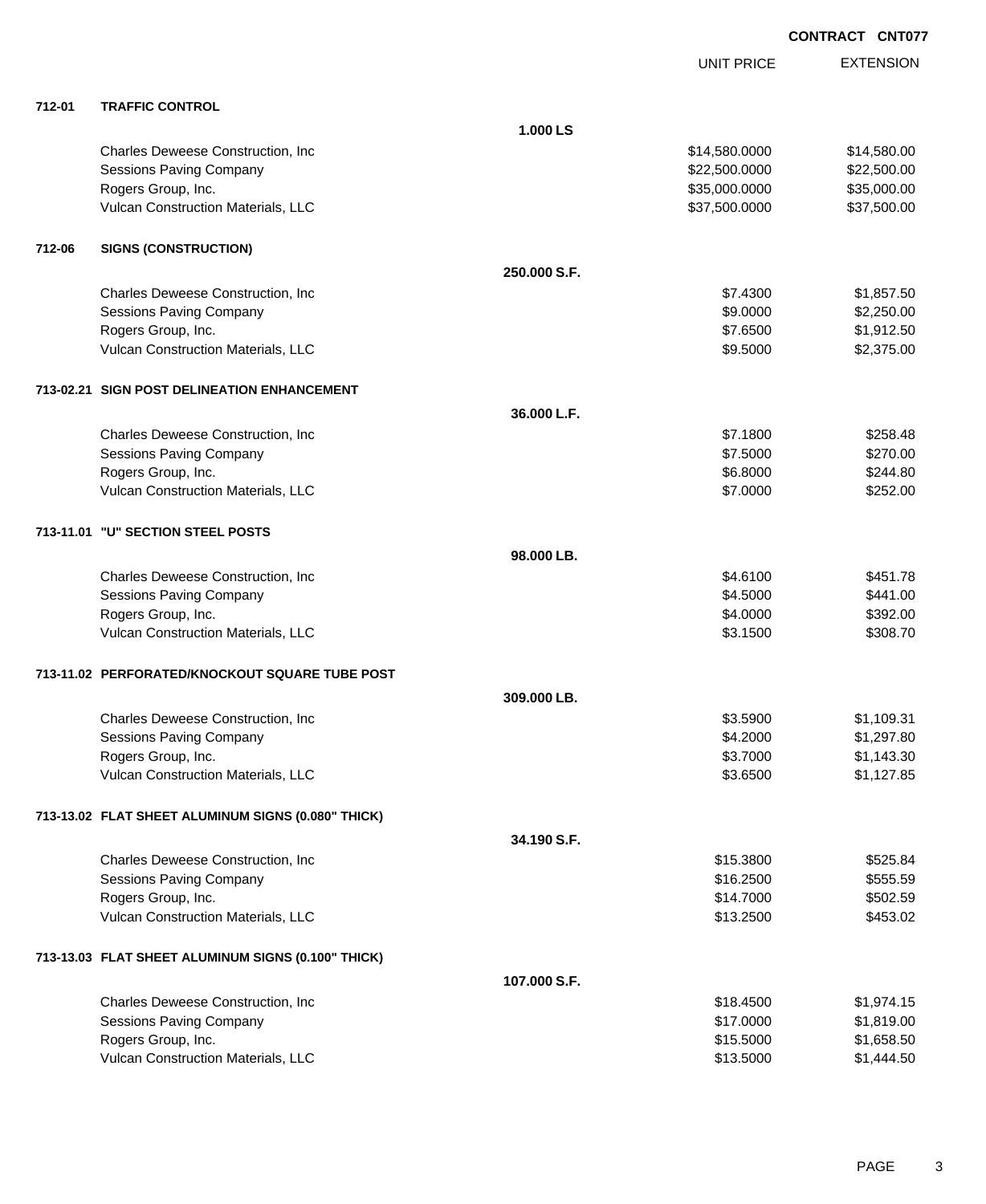|                                                                   |                    |                   | <b>CONTRACT CNT077</b> |
|-------------------------------------------------------------------|--------------------|-------------------|------------------------|
|                                                                   |                    | <b>UNIT PRICE</b> | <b>EXTENSION</b>       |
| 713-15.36 REMOVE SIGN, SUPPORT & FOOTING                          |                    |                   |                        |
|                                                                   | <b>12.000 EACH</b> |                   |                        |
| Charles Deweese Construction, Inc                                 |                    | \$10.2500         | \$123.00               |
| Sessions Paving Company                                           |                    | \$25.0000         | \$300.00               |
| Rogers Group, Inc.                                                |                    | \$11.0000         | \$132.00               |
| Vulcan Construction Materials, LLC                                |                    | \$175.0000        | \$2,100.00             |
| 716-01.21 SNOWPLOWABLE RAISED PAVMENT MARKERS (BI-DIR) (1 COLOR)  |                    |                   |                        |
|                                                                   | 108,000 EACH       |                   |                        |
| Charles Deweese Construction, Inc                                 |                    | \$32,4000         | \$3,499.20             |
| Sessions Paving Company                                           |                    | \$35.0000         | \$3,780.00             |
| Rogers Group, Inc.                                                |                    | \$32.0000         | \$3,456.00             |
| Vulcan Construction Materials, LLC                                |                    | \$30.0000         | \$3,240.00             |
| 716-01.22 SNOWPLOWABLE RAISED PAVMENT MARKERS (MONO-DIR)(1 COLOR) |                    |                   |                        |
|                                                                   | 7.000 EACH         |                   |                        |
| Charles Deweese Construction, Inc                                 |                    | \$32,4000         | \$226.80               |
| <b>Sessions Paving Company</b>                                    |                    | \$35.0000         | \$245.00               |
| Rogers Group, Inc.                                                |                    | \$32.0000         | \$224.00               |
| Vulcan Construction Materials, LLC                                |                    | \$30.0000         | \$210.00               |
| 716-02.04 PLASTIC PAVEMENT MARKING(CHANNELIZATION STRIPING)       |                    |                   |                        |
|                                                                   | 26.000 S.Y.        |                   |                        |
| Charles Deweese Construction, Inc                                 |                    | \$21.6000         | \$561.60               |
| Sessions Paving Company                                           |                    | \$25.0000         | \$650.00               |
| Rogers Group, Inc.                                                |                    | \$21.0000         | \$546.00               |
| Vulcan Construction Materials, LLC                                |                    | \$20,0000         | \$520.00               |
| 716-02.05 PLASTIC PAVEMENT MARKING (STOP LINE)                    |                    |                   |                        |
|                                                                   | 50.000 L.F.        |                   |                        |
| Charles Deweese Construction, Inc                                 |                    | \$16.2000         | \$810.00               |
| Sessions Paving Company                                           |                    | \$20.0000         | \$1,000.00             |
| Rogers Group, Inc.                                                |                    | \$16.0000         | \$800.00               |
| Vulcan Construction Materials, LLC                                |                    | \$15.0000         | \$750.00               |
| 716-02.06 PLASTIC PAVEMENT MARKING (TURN LANE ARROW)              |                    |                   |                        |
|                                                                   | 1.000 EACH         |                   |                        |
| Charles Deweese Construction, Inc                                 |                    | \$162.0000        | \$162.00               |
| Sessions Paving Company                                           |                    | \$175.0000        | \$175.00               |
| Rogers Group, Inc.                                                |                    | \$158.0000        | \$158.00               |
| Vulcan Construction Materials, LLC                                |                    | \$150.0000        | \$150.00               |
| 716-13.01 SPRAY THERMO PVMT MRKNG (60 mil) (4IN LINE)             |                    |                   |                        |
|                                                                   | 2.820 L.M.         |                   |                        |
| Charles Deweese Construction, Inc                                 |                    | \$1,944.0000      | \$5,482.08             |
| Sessions Paving Company                                           |                    | \$2,000.0000      | \$5,640.00             |
| Rogers Group, Inc.                                                |                    | \$2,000.0000      | \$5,640.00             |
| Vulcan Construction Materials, LLC                                |                    | \$1,800.0000      | \$5,076.00             |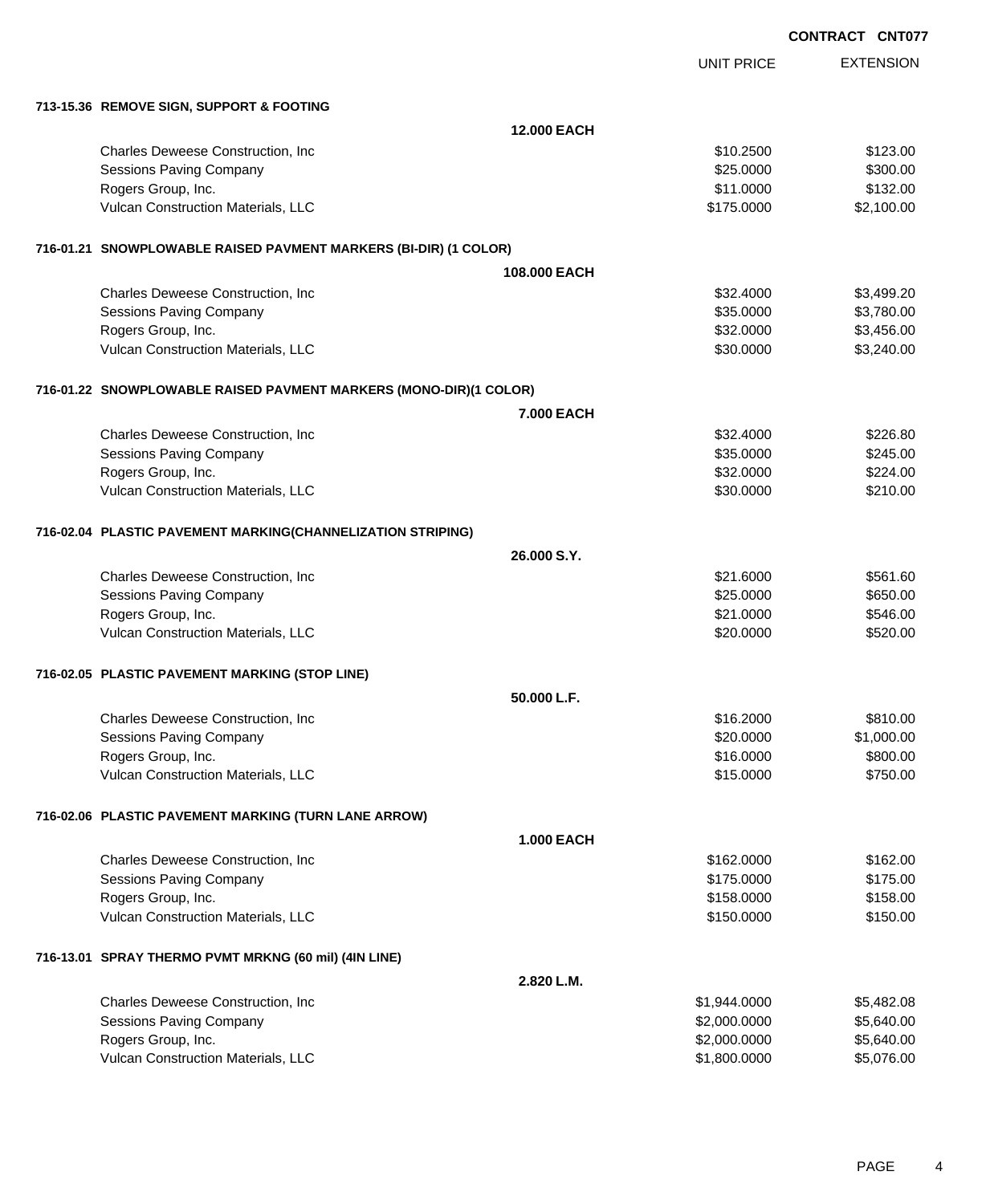|        |                                                              |                   |                   | <b>CONTRACT CNT077</b> |                  |
|--------|--------------------------------------------------------------|-------------------|-------------------|------------------------|------------------|
|        |                                                              |                   | <b>UNIT PRICE</b> |                        | <b>EXTENSION</b> |
|        | 716-13.04 SPRAY THERMO PVMT MRKNG (60 mil) (4IN DOTTED LINE) |                   |                   |                        |                  |
|        |                                                              | 115,000 L.F.      |                   |                        |                  |
|        | Charles Deweese Construction, Inc.                           |                   | \$1.0800          |                        | \$124.20         |
|        | <b>Sessions Paving Company</b>                               |                   | \$1,2500          |                        | \$143.75         |
|        | Rogers Group, Inc.                                           |                   | \$1.1000          |                        | \$126.50         |
|        | <b>Vulcan Construction Materials, LLC</b>                    |                   | \$1.0000          |                        | \$115.00         |
| 717-01 | <b>MOBILIZATION</b>                                          |                   |                   |                        |                  |
|        |                                                              | 1.000 LS          |                   |                        |                  |
|        | <b>Charles Deweese Construction, Inc.</b>                    |                   | \$24,950.0000     |                        | \$24,950.00      |
|        | Sessions Paving Company                                      |                   | \$15,000.0000     |                        | \$15,000.00      |
|        | Rogers Group, Inc.                                           |                   | \$42,000.0000     |                        | \$42,000.00      |
|        | Vulcan Construction Materials, LLC                           |                   | \$30,000.0000     |                        | \$30,000.00      |
|        | 730-01.08 SCHOOL SPEED LIMIT FLASHING SIGNAL INSTALLED       |                   |                   |                        |                  |
|        |                                                              | <b>2.000 EACH</b> |                   |                        |                  |
|        | Charles Deweese Construction, Inc.                           |                   | \$1,512.0000      |                        | \$3,024.00       |
|        | Sessions Paving Company                                      |                   | \$1,750.0000      |                        | \$3,500.00       |
|        | Rogers Group, Inc.                                           |                   | \$1,500.0000      |                        | \$3,000.00       |
|        | <b>Vulcan Construction Materials, LLC</b>                    |                   | \$1,500.0000      |                        | \$3,000.00       |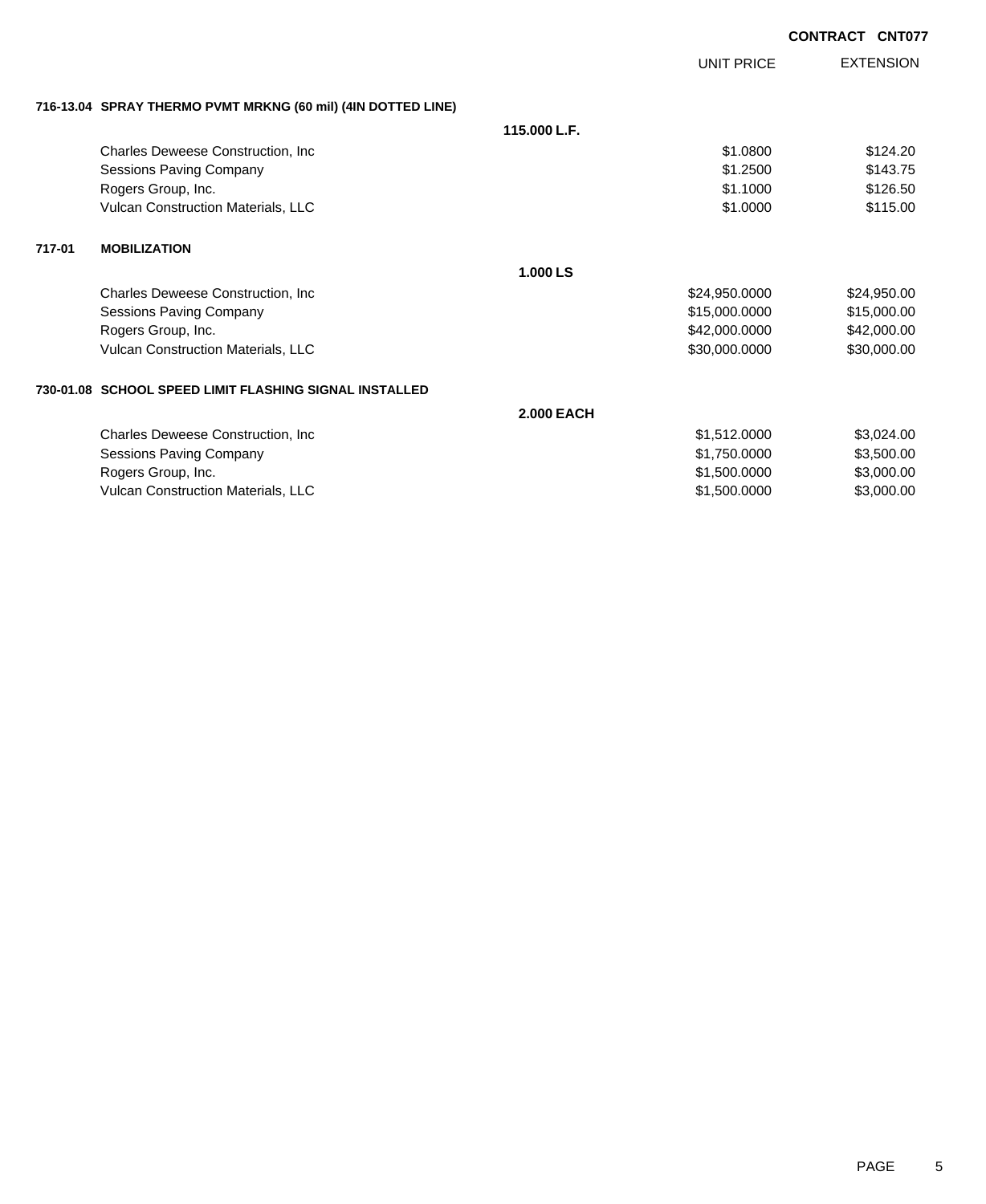## **SUB-TOTAL ROADWAY**

| <b>Charles Deweese Construction, Inc.</b> | \$291,207.61 |
|-------------------------------------------|--------------|
| Sessions Paving Company                   | \$363,417.14 |
| Rogers Group, Inc.                        | \$371,310.19 |
| <b>Vulcan Construction Materials, LLC</b> | \$448.997.07 |
|                                           |              |

# **TOTAL CONTRACT**

| <b>Charles Deweese Construction, Inc.</b> | \$291,207.61 |
|-------------------------------------------|--------------|
| Sessions Paving Company                   | \$363,417,14 |
| Rogers Group, Inc.                        | \$371.310.19 |
| <b>Vulcan Construction Materials, LLC</b> | \$448.997.07 |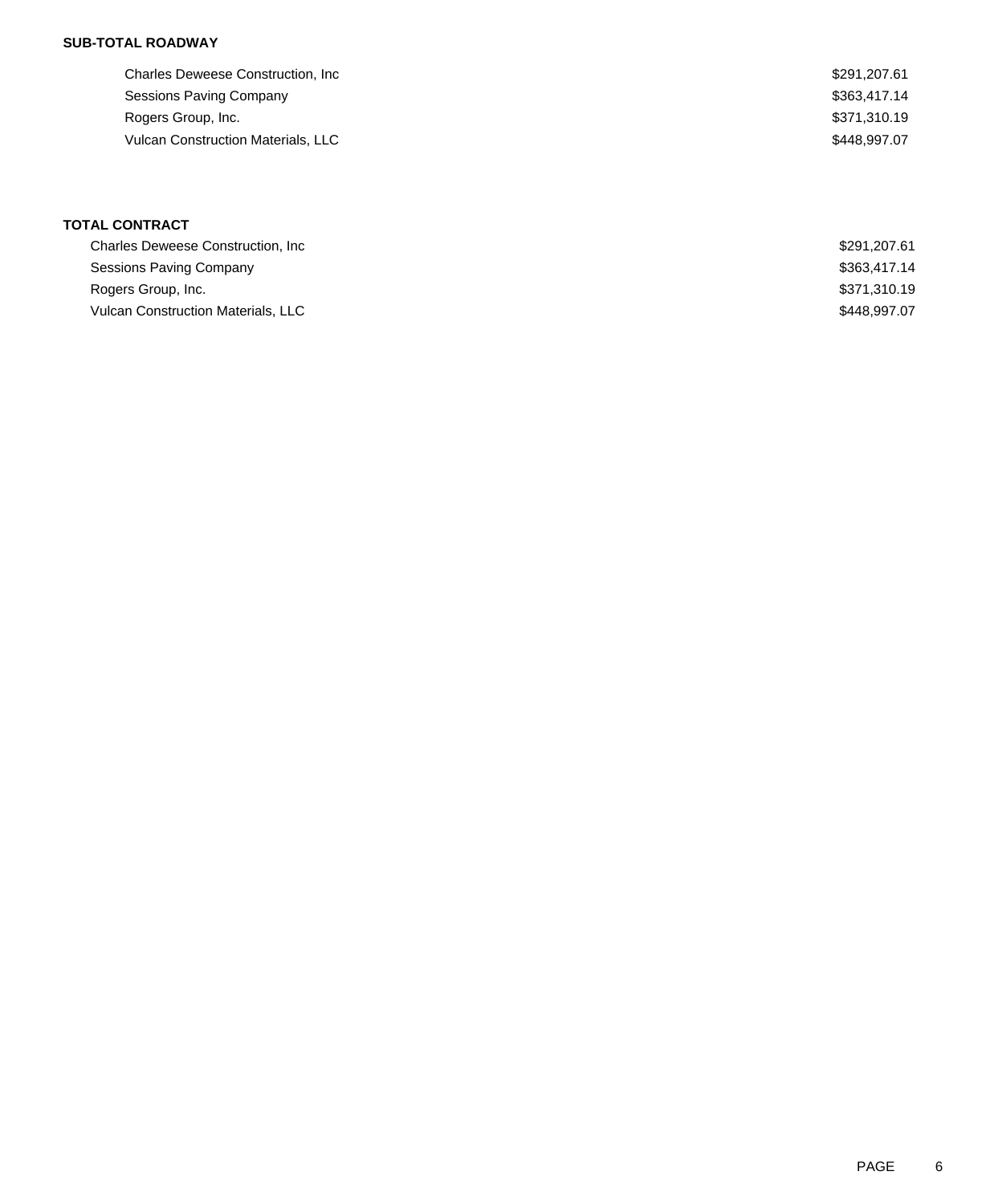# **DEPARTMENT OF TRANSPORTATION SUMMARY OF BIDS LETTING OF FEBRUARY 08, 2019 STATE OF TENNESSEE**

#### MADISON COUNTY (Contract No. CNT070 Call 039)

57023-4235-04

THE CONSTRUCTION OF A CONCRETE BOX BEAM BRIDGE ON S.R. 198 OVER BEAR CREEK (L.M. 8.65), INCLUDING GRADING, DRAINAGE AND PAVING.

PROJECT LENGTH - 0.104 MILES

COMPLETION TIME - ON OR BEFORE APRIL 30, 2020

|                                     | <b>TOTAL CONTRACT</b> |
|-------------------------------------|-----------------------|
| Dement Construction Company, LLC    | \$2,142,686.67        |
| Bell & Associates Construction, LP  | \$2,335,153.51        |
| <b>Ford Construction Company</b>    | \$2,407,014.43        |
| Volunteer Bridge Construction, Inc. | \$2,470,758.30        |
| Thomson & Thomson, Inc.             | \$2,490,729.20        |
| Jones Bros. Contractors, LLC        | \$2,526,256.24        |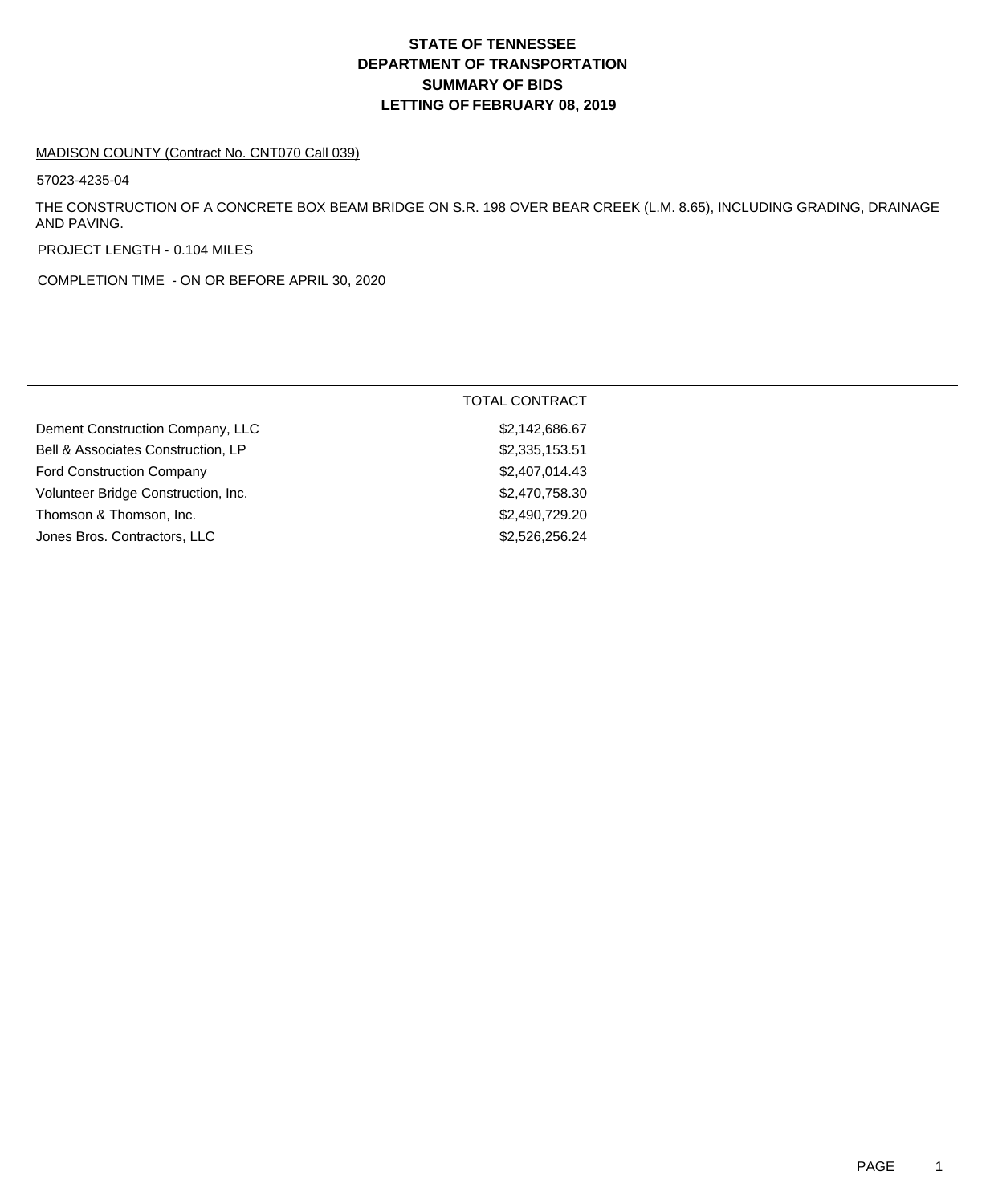|        |                                                              |              | UNII PRIUE     | EATENOIUI    |
|--------|--------------------------------------------------------------|--------------|----------------|--------------|
|        | <b>BRIDGE CATEGORY</b>                                       |              |                |              |
| 105-01 | <b>CONSTRUCTION STAKES, LINES AND GRADES</b>                 |              |                |              |
|        |                                                              | 1.000 LS     |                |              |
|        | Dement Construction Company, LLC                             |              | \$50,000.0000  | \$50,000.00  |
|        | Bell & Associates Construction, LP                           |              | \$15,619.2200  | \$15,619.22  |
|        | Ford Construction Company                                    |              | \$120,510.0000 | \$120,510.00 |
|        | Volunteer Bridge Construction, Inc.                          |              | \$20,000.0000  | \$20,000.00  |
|        | Thomson & Thomson, Inc.                                      |              | \$25,000.0000  | \$25,000.00  |
|        | Jones Bros. Contractors, LLC                                 |              | \$26,000.0000  | \$26,000.00  |
| 201-01 | <b>CLEARING AND GRUBBING</b>                                 |              |                |              |
|        |                                                              | 1.000 LS     |                |              |
|        | Dement Construction Company, LLC                             |              | \$75,000.0000  | \$75,000.00  |
|        | Bell & Associates Construction, LP                           |              | \$114,500.4900 | \$114,500.49 |
|        | Ford Construction Company                                    |              | \$20,510.0000  | \$20,510.00  |
|        | Volunteer Bridge Construction, Inc.                          |              | \$20,000.0000  | \$20,000.00  |
|        | Thomson & Thomson, Inc.                                      |              | \$12,000.0000  | \$12,000.00  |
|        | Jones Bros. Contractors, LLC                                 |              | \$100,000.0000 | \$100,000.00 |
|        | 202-04.01 REMOVAL OF STRUCTURES (EXT. BR. NO. 57-SR198-8.65) |              |                |              |
|        |                                                              | 1.000 LS     |                |              |
|        | Dement Construction Company, LLC                             |              | \$69,200.0000  | \$69,200.00  |
|        | Bell & Associates Construction, LP                           |              | \$144,190.9900 | \$144,190.99 |
|        | Ford Construction Company                                    |              | \$18,173.0000  | \$18,173.00  |
|        | Volunteer Bridge Construction, Inc.                          |              | \$60,000.0000  | \$60,000.00  |
|        | Thomson & Thomson, Inc.                                      |              | \$60,000.0000  | \$60,000.00  |
|        | Jones Bros. Contractors, LLC                                 |              | \$94,500.0000  | \$94,500.00  |
| 203-01 | <b>ROAD &amp; DRAINAGE EXCAVATION (UNCLASSIFIED)</b>         |              |                |              |
|        |                                                              | 926.000 C.Y. |                |              |
|        | Dement Construction Company, LLC                             |              | \$6.0000       | \$5,556.00   |
|        | Bell & Associates Construction, LP                           |              | \$13.4700      | \$12,473.22  |
|        | Ford Construction Company                                    |              | \$7.0000       | \$6,482.00   |
|        | Volunteer Bridge Construction, Inc.                          |              | \$8.0000       | \$7,408.00   |
|        | Thomson & Thomson, Inc.                                      |              | \$12.0000      | \$11,112.00  |
|        | Jones Bros. Contractors, LLC                                 |              | \$17.0000      | \$15,742.00  |
| 203-03 | <b>BORROW EXCAVATION (UNCLASSIFIED)</b>                      |              |                |              |
|        |                                                              | 979.000 C.Y. |                |              |
|        | Dement Construction Company, LLC                             |              | \$8.0000       | \$7,832.00   |
|        | Bell & Associates Construction, LP                           |              | \$14.3200      | \$14,019.28  |
|        | Ford Construction Company                                    |              | \$12.0000      | \$11,748.00  |
|        | Volunteer Bridge Construction, Inc.                          |              | \$16.0000      | \$15,664.00  |
|        | Thomson & Thomson, Inc.                                      |              | \$22.0000      | \$21,538.00  |
|        | Jones Bros. Contractors, LLC                                 |              | \$16.3100      | \$15,967.49  |

EXTENSION UNIT PRICE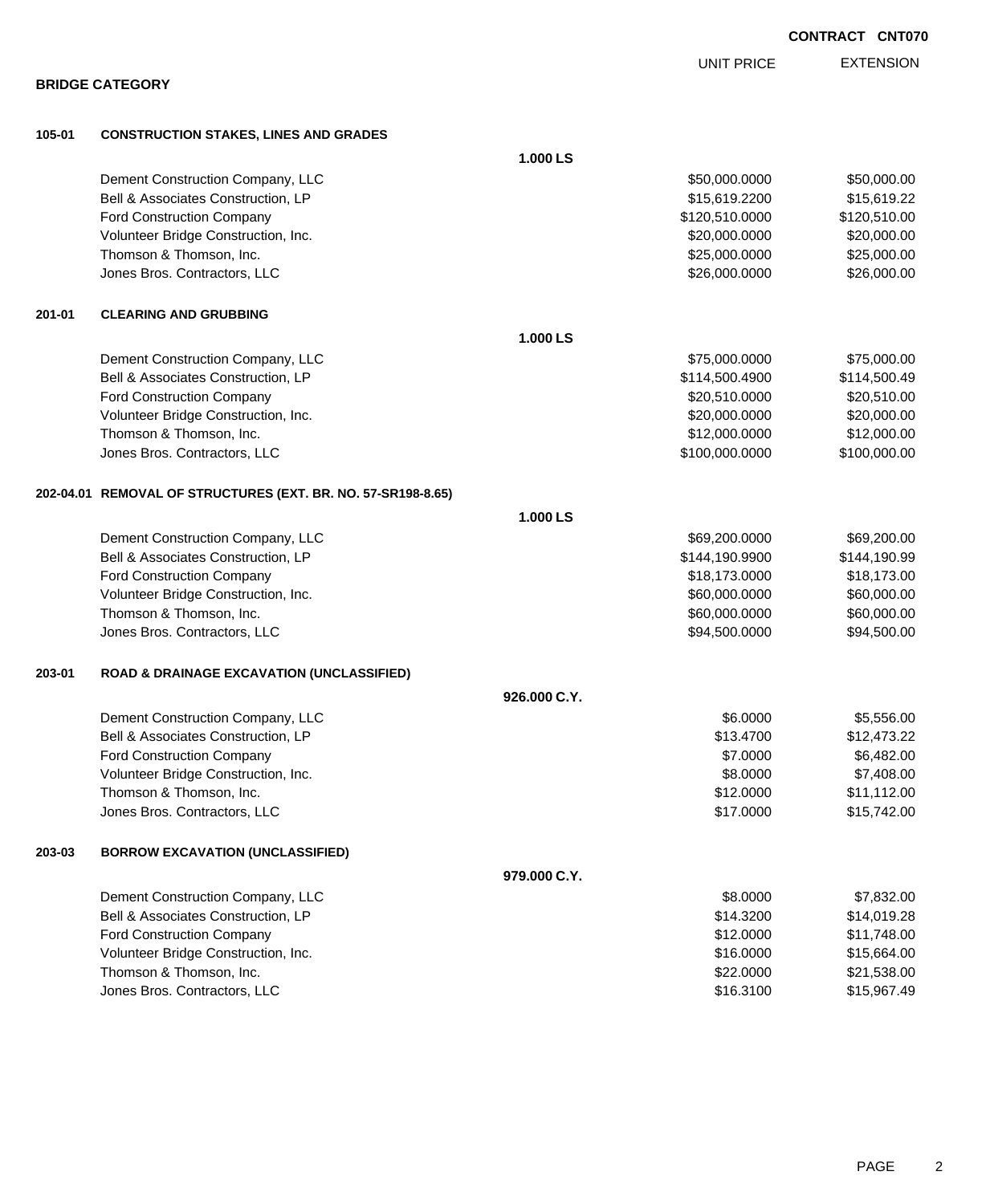|        |                                                  |                   | <b>UNIT PRICE</b> | <b>EXTENSION</b> |
|--------|--------------------------------------------------|-------------------|-------------------|------------------|
| 203-06 | <b>WATER</b>                                     |                   |                   |                  |
|        |                                                  | 10.000 M.G.       |                   |                  |
|        | Dement Construction Company, LLC                 |                   | \$10.0000         | \$100.00         |
|        | Bell & Associates Construction, LP               |                   | \$12.3700         | \$123.70         |
|        | Ford Construction Company                        |                   | \$12.0000         | \$120.00         |
|        | Volunteer Bridge Construction, Inc.              |                   | \$20.0000         | \$200.00         |
|        | Thomson & Thomson, Inc.                          |                   | \$20.0000         | \$200.00         |
|        | Jones Bros. Contractors, LLC                     |                   | \$54.3800         | \$543.80         |
|        | 204-02.01 DRY EXCAVATION (BRIDGES)               |                   |                   |                  |
|        |                                                  | 100.000 C.Y.      |                   |                  |
|        | Dement Construction Company, LLC                 |                   | \$25.0000         | \$2,500.00       |
|        | Bell & Associates Construction, LP               |                   | \$27.7700         | \$2,777.00       |
|        | Ford Construction Company                        |                   | \$12.0000         | \$1,200.00       |
|        | Volunteer Bridge Construction, Inc.              |                   | \$12.0000         | \$1,200.00       |
|        | Thomson & Thomson, Inc.                          |                   | \$9.7500          | \$975.00         |
|        | Jones Bros. Contractors, LLC                     |                   | \$19.0000         | \$1,900.00       |
| 209-05 | <b>SEDIMENT REMOVAL</b>                          |                   |                   |                  |
|        |                                                  | 10.000 C.Y.       |                   |                  |
|        | Dement Construction Company, LLC                 |                   | \$50.0000         | \$500.00         |
|        | Bell & Associates Construction, LP               |                   | \$14.7900         | \$147.90         |
|        | Ford Construction Company                        |                   | \$3.6000          | \$36.00          |
|        | Volunteer Bridge Construction, Inc.              |                   | \$2.0000          | \$20.00          |
|        | Thomson & Thomson, Inc.                          |                   | \$20.0000         | \$200.00         |
|        | Jones Bros. Contractors, LLC                     |                   | \$58.6100         | \$586.10         |
|        | 209-08.02 TEMPORARY SILT FENCE (WITH BACKING)    |                   |                   |                  |
|        |                                                  | 1,483.000 L.F.    |                   |                  |
|        | Dement Construction Company, LLC                 |                   | \$4.6000          | \$6,821.80       |
|        | Bell & Associates Construction, LP               |                   | \$7.2500          | \$10,751.75      |
|        | Ford Construction Company                        |                   | \$5.0000          | \$7,415.00       |
|        | Volunteer Bridge Construction, Inc.              |                   | \$8.5000          | \$12,605.50      |
|        | Thomson & Thomson, Inc.                          |                   | \$6.5000          | \$9,639.50       |
|        | Jones Bros. Contractors, LLC                     |                   | \$7.0700          | \$10,484.81      |
|        | 209-08.03 TEMPORARY SILT FENCE (WITHOUT BACKING) |                   |                   |                  |
|        |                                                  | 500.000 L.F.      |                   |                  |
|        | Dement Construction Company, LLC                 |                   | \$1.8000          | \$900.00         |
|        | Bell & Associates Construction, LP               |                   | \$3.3500          | \$1,675.00       |
|        | Ford Construction Company                        |                   | \$2.0000          | \$1,000.00       |
|        | Volunteer Bridge Construction, Inc.              |                   | \$5.0000          | \$2,500.00       |
|        | Thomson & Thomson, Inc.                          |                   | \$5.0000          | \$2,500.00       |
|        | Jones Bros. Contractors, LLC                     |                   | \$3.2600          | \$1,630.00       |
|        | 209-09.04 SEDIMENT FILTER BAG(15' X 10')         |                   |                   |                  |
|        |                                                  | <b>2.000 EACH</b> |                   |                  |
|        | Dement Construction Company, LLC                 |                   | \$450.0000        | \$900.00         |
|        | Bell & Associates Construction, LP               |                   | \$415.3300        | \$830.66         |
|        | Ford Construction Company                        |                   | \$100.0000        | \$200.00         |
|        | Volunteer Bridge Construction, Inc.              |                   | \$500.0000        | \$1,000.00       |
|        | Thomson & Thomson, Inc.                          |                   | \$500.0000        | \$1,000.00       |
|        | Jones Bros. Contractors, LLC                     |                   | \$1,087.6000      | \$2,175.20       |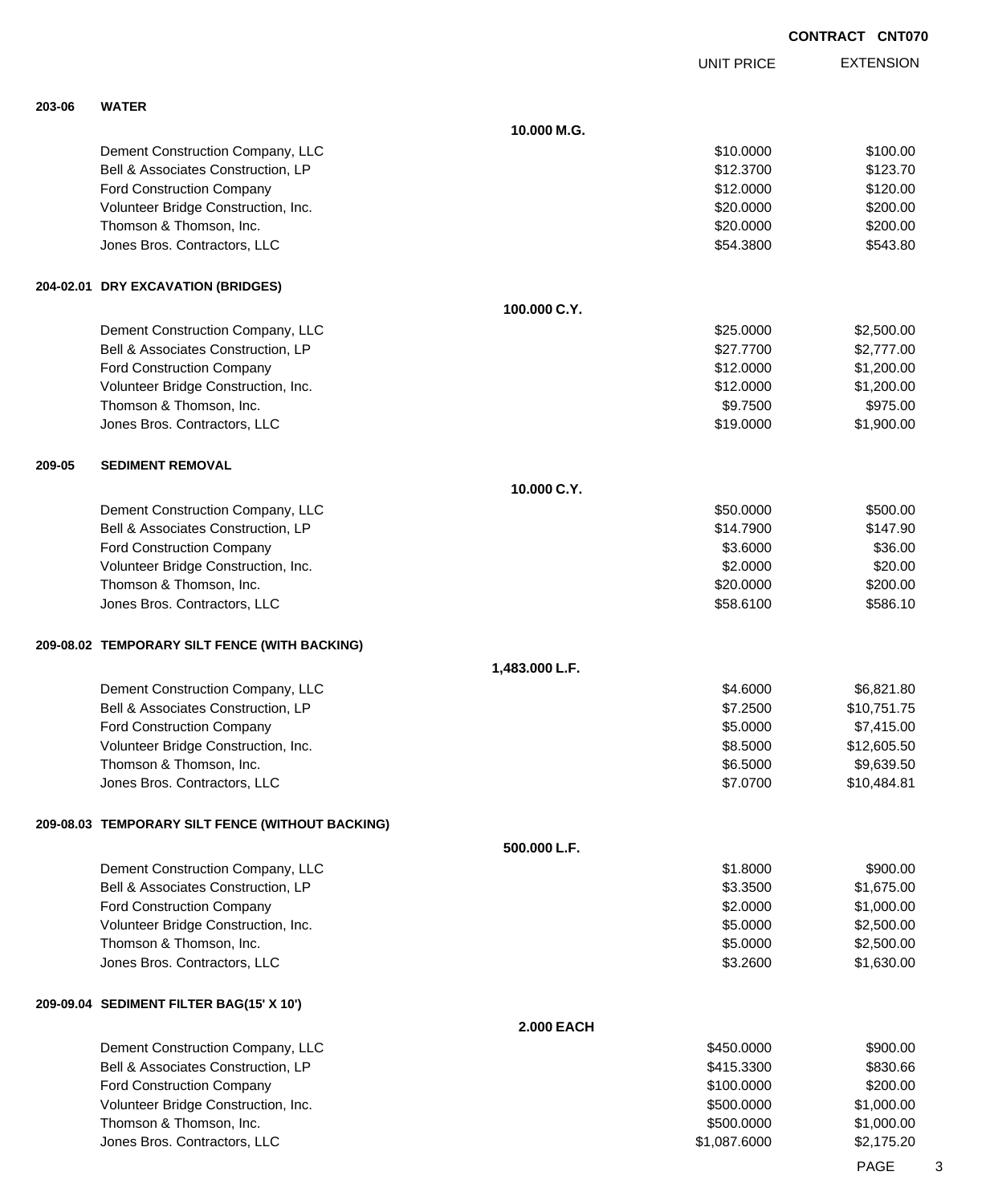EXTENSION **CONTRACT CNT070** UNIT PRICE **210.000 L.F.** Dement Construction Company, LLC 60000 \$4,200.00

**209-65.04 TEMPORARY IN STREAM DIVERSION**

|        | Bell & Associates Construction, LP                              |             | \$43.5400  | \$9,143.40  |
|--------|-----------------------------------------------------------------|-------------|------------|-------------|
|        | <b>Ford Construction Company</b>                                |             | \$20.0000  | \$4,200.00  |
|        | Volunteer Bridge Construction, Inc.                             |             | \$200.0000 | \$42,000.00 |
|        | Thomson & Thomson, Inc.                                         |             | \$28.0000  | \$5,880.00  |
|        | Jones Bros. Contractors, LLC                                    |             | \$30.9600  | \$6,501.60  |
|        |                                                                 |             |            |             |
| 303-01 | MINERAL AGGREGATE, TYPE A BASE, GRADING D                       |             |            |             |
|        |                                                                 | 657.000 TON |            |             |
|        | Dement Construction Company, LLC                                |             | \$30.0000  | \$19,710.00 |
|        | Bell & Associates Construction, LP                              |             | \$30.1500  | \$19,808.55 |
|        | <b>Ford Construction Company</b>                                |             | \$28.0000  | \$18,396.00 |
|        | Volunteer Bridge Construction, Inc.                             |             | \$28.0000  | \$18,396.00 |
|        | Thomson & Thomson, Inc.                                         |             | \$34.0000  | \$22,338.00 |
|        | Jones Bros. Contractors, LLC                                    |             | \$34.8000  | \$22,863.60 |
|        | 303-01.02 GRANULAR BACKFILL (BRIDGES)                           |             |            |             |
|        |                                                                 | 48.000 TON  |            |             |
|        | Dement Construction Company, LLC                                |             | \$50.0000  | \$2,400.00  |
|        | Bell & Associates Construction, LP                              |             | \$40.7000  | \$1,953.60  |
|        | <b>Ford Construction Company</b>                                |             | \$34.0000  | \$1,632.00  |
|        | Volunteer Bridge Construction, Inc.                             |             | \$25.0000  | \$1,200.00  |
|        | Thomson & Thomson, Inc.                                         |             | \$60.0000  | \$2,880.00  |
|        | Jones Bros. Contractors, LLC                                    |             | \$33.8400  | \$1,624.32  |
|        | 303-10.01 MINERAL AGGREGATE (SIZE 57)                           |             |            |             |
|        |                                                                 | 11.000 TON  |            |             |
|        | Dement Construction Company, LLC                                |             | \$50.0000  | \$550.00    |
|        | Bell & Associates Construction, LP                              |             | \$50.9700  | \$560.67    |
|        | <b>Ford Construction Company</b>                                |             | \$36.0000  | \$396.00    |
|        | Volunteer Bridge Construction, Inc.                             |             | \$50.0000  | \$550.00    |
|        | Thomson & Thomson, Inc.                                         |             | \$50.0000  | \$550.00    |
|        | Jones Bros. Contractors, LLC                                    |             | \$37.5400  | \$412.94    |
|        | 307-01.01 ASPHALT CONCRETE MIX (PG64-22) (BPMB-HM) GRADING A    |             |            |             |
|        |                                                                 | 206.000 TON |            |             |
|        | Dement Construction Company, LLC                                |             | \$94.0000  | \$19,364.00 |
|        | Bell & Associates Construction, LP                              |             | \$104.8700 | \$21,603.22 |
|        | <b>Ford Construction Company</b>                                |             | \$130.0000 | \$26,780.00 |
|        | Volunteer Bridge Construction, Inc.                             |             | \$108.0000 | \$22,248.00 |
|        | Thomson & Thomson, Inc.                                         |             | \$94.0000  | \$19,364.00 |
|        | Jones Bros. Contractors, LLC                                    |             | \$102.2300 | \$21,059.38 |
|        | 307-01.08 ASPHALT CONCRETE MIX (PG64-22) (BPMB-HM) GRADING B-M2 |             |            |             |
|        |                                                                 | 197.000 TON |            |             |
|        | Dement Construction Company, LLC                                |             | \$96.0000  | \$18,912.00 |
|        | Bell & Associates Construction, LP                              |             | \$107.1000 | \$21,098.70 |
|        | <b>Ford Construction Company</b>                                |             | \$140.0000 | \$27,580.00 |
|        | Volunteer Bridge Construction, Inc.                             |             | \$110.0000 | \$21,670.00 |
|        | Thomson & Thomson, Inc.                                         |             | \$96.0000  | \$18,912.00 |

Jones Bros. Contractors, LLC \$104.4100 \$20,568.77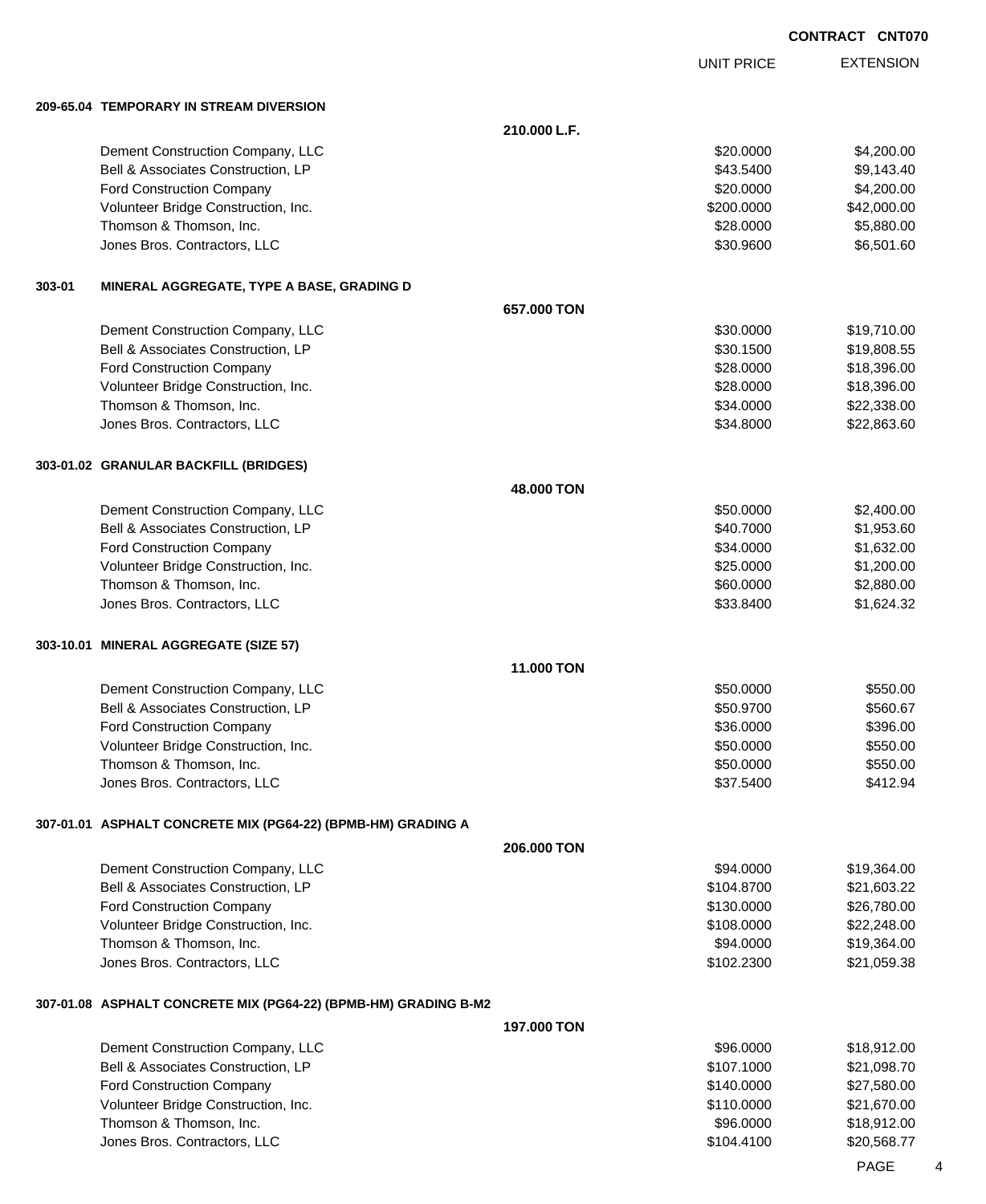EXTENSION UNIT PRICE **402-01 BITUMINOUS MATERIAL FOR PRIME COAT (PC) 3.000 TON** Dement Construction Company, LLC 600000 \$1,800.000 \$1,800.000 \$1,800.000 Bell & Associates Construction, LP 669.3900 \$2,008.17 Ford Construction Company 6300.00 \$300.00 \$300.00 \$300.00 \$300.00 \$300.00 \$300.00 \$300.00 \$300.00 \$300.00 \$300 Volunteer Bridge Construction, Inc. 6. 2012 10:00 \$2,100.000 \$2,100.00 Thomson & Thomson, Inc. 6. The matrix of the state of the state of the state of the state of the state of the state of the state of the state of the state of the state of the state of the state of the state of the state of Jones Bros. Contractors, LLC \$652.5600 \$1,957.68 **402-02 AGGREGATE FOR COVER MATERIAL (PC) 11.000 TON** Dement Construction Company, LLC 6 and the set of the set of the set of the set of the set of the set of the set of the set of the set of the set of the set of the set of the set of the set of the set of the set of the set Bell & Associates Construction, LP 6294.58 Ford Construction Company 655.000 \$55.000 \$55.000 \$55.000 \$55.000 \$55.000 \$55.000 \$55.000 \$55.000 \$55.00 \$55.00 Volunteer Bridge Construction, Inc. 6330.000 \$330.00 \$330.000 \$330.00 Thomson & Thomson, Inc. 6. The Contract of the Contract of the Contract of the Contract of the Contract of the Contract of the Contract of the Contract of the Contract of the Contract of the Contract of the Contract of the Jones Bros. Contractors, LLC 6. 2000 \$287.10 **403-01 BITUMINOUS MATERIAL FOR TACK COAT (TC) 1.000 TON** Dement Construction Company, LLC 600.000 \$600.000 \$600.000 \$600.000 \$600.000 Bell & Associates Construction, LP 669.3900 \$669.3900 \$669.3900 \$669.3900 Ford Construction Company 6100.000 \$100.000 \$100.000 \$100.000 \$100.000 \$100.000 \$100.00 Volunteer Bridge Construction, Inc. 6700.000 \$700.000 \$700.000 \$700.000 \$700.000 \$700.00 Thomson & Thomson, Inc. 6600.000 \$600.000 \$600.000 \$600.000 \$600.000 \$600.000 \$600.00 Jones Bros. Contractors, LLC 6652.5600 \$652.5600 \$652.5600 \$652.5600 **411-01.10 ACS MIX(PG64-22) GRADING D 113.000 TON** Dement Construction Company, LLC **but a struction Company, LLC**  $$114.0000$  \$12,882.00 Bell & Associates Construction, LP 613,254.90 Ford Construction Company \$175.0000 \$19,775.00 Volunteer Bridge Construction, Inc. 614,125.000 \$14,125.000 \$14,125.00 Thomson & Thomson, Inc. 6. The matrix of the state of the state of the state of the state of the state of the state of the state of the state of the state of the state of the state of the state of the state of the state of Jones Bros. Contractors, LLC \$123.9900 \$14,010.87 **415-01.02 COLD PLANING BITUMINOUS PAVEMENT 655.000 S.Y.** Dement Construction Company, LLC 6 and the state of the state of the state of the state of the state of the state of the state of the state of the state of the state of the state of the state of the state of the state of t Bell & Associates Construction, LP **\$10,231.10** \$15.6200 \$10,231.10 Ford Construction Company 614,410.00 Volunteer Bridge Construction, Inc. 6. The Construction of the Construction of the Construction, Inc. 632.0000 \$20,960.00 Thomson & Thomson, Inc. 6. The matrix of the state of the state of the state of the state of the state of the state of the state of the state of the state of the state of the state of the state of the state of the state of Jones Bros. Contractors, LLC 6. The state of the state of the state of the state of the state of the state of the state of the state of the state of the state of the state of the state of the state of the state of the stat **604-02.03 EPOXY COATED REINFORCING STEEL 37,303.000 LB.** Dement Construction Company, LLC 60 and the state of the state of the state of the state of the state of the state  $$0.9500$  \$35,437.85 Bell & Associates Construction, LP 646,628.75 Ford Construction Company 651,105.11 and 551,105.11 and 51.3700 \$51,105.11 and 51.3700 \$51,105.11 Volunteer Bridge Construction, Inc. 641,033.30 Thomson & Thomson, Inc. \$1.2000 \$44,763.60

Jones Bros. Contractors, LLC \$1.5000 \$55,954.50

PAGE 5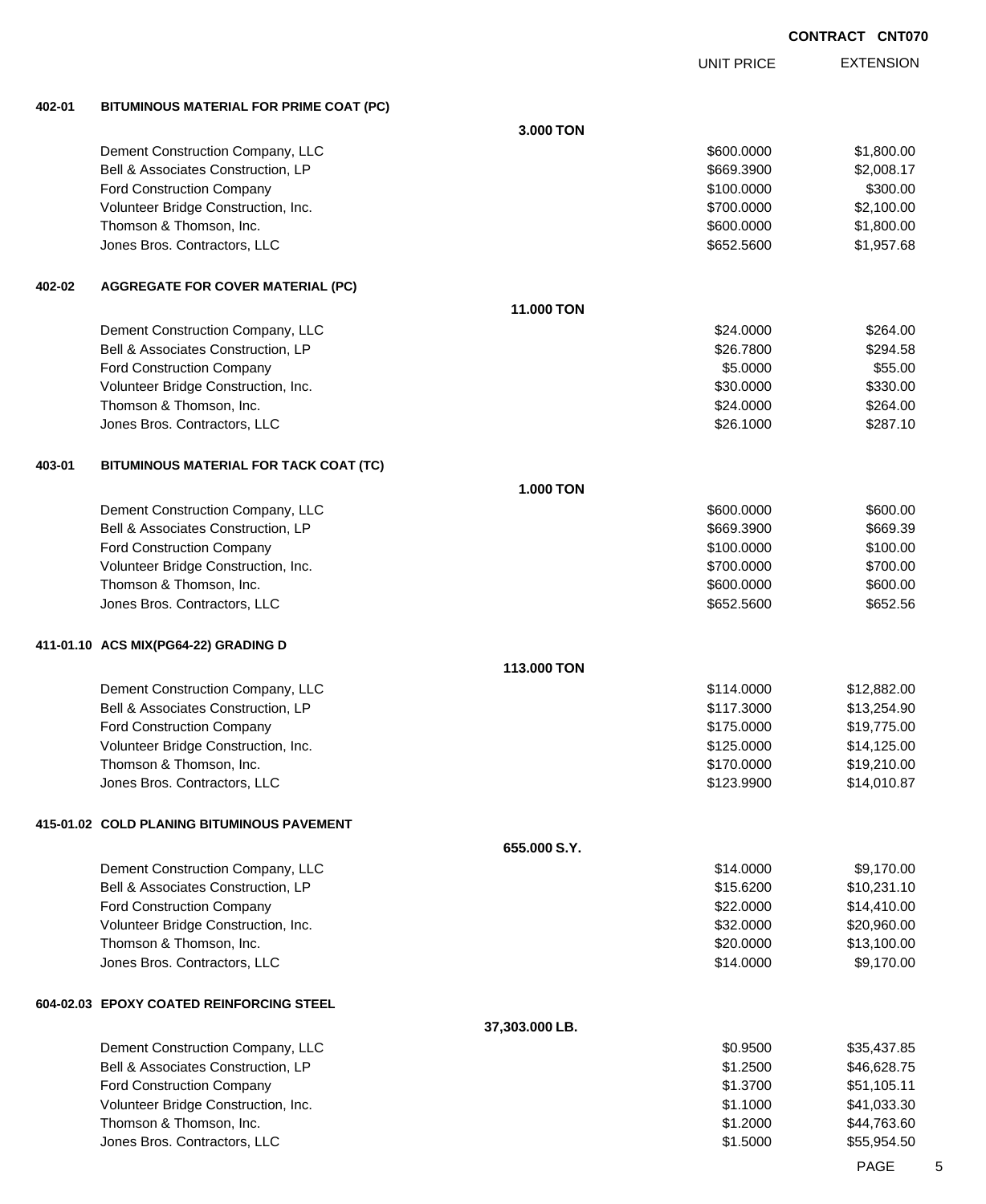UNIT PRICE EXTENSION

| 604-03.01 CLASS A CONCRETE (BRIDGES)                    |                                                                                                                                                                                                                                                                                                                                                                                                                                                                                                                                                                                                                                                                                          |                                                                                                                                                                                                                                                                                                                        |
|---------------------------------------------------------|------------------------------------------------------------------------------------------------------------------------------------------------------------------------------------------------------------------------------------------------------------------------------------------------------------------------------------------------------------------------------------------------------------------------------------------------------------------------------------------------------------------------------------------------------------------------------------------------------------------------------------------------------------------------------------------|------------------------------------------------------------------------------------------------------------------------------------------------------------------------------------------------------------------------------------------------------------------------------------------------------------------------|
|                                                         | 138.000 C.Y.                                                                                                                                                                                                                                                                                                                                                                                                                                                                                                                                                                                                                                                                             |                                                                                                                                                                                                                                                                                                                        |
|                                                         |                                                                                                                                                                                                                                                                                                                                                                                                                                                                                                                                                                                                                                                                                          | \$89,700.00                                                                                                                                                                                                                                                                                                            |
|                                                         |                                                                                                                                                                                                                                                                                                                                                                                                                                                                                                                                                                                                                                                                                          | \$98,029.68                                                                                                                                                                                                                                                                                                            |
|                                                         |                                                                                                                                                                                                                                                                                                                                                                                                                                                                                                                                                                                                                                                                                          | \$86,526.00                                                                                                                                                                                                                                                                                                            |
|                                                         |                                                                                                                                                                                                                                                                                                                                                                                                                                                                                                                                                                                                                                                                                          | \$82,800.00                                                                                                                                                                                                                                                                                                            |
|                                                         |                                                                                                                                                                                                                                                                                                                                                                                                                                                                                                                                                                                                                                                                                          | \$89,700.00                                                                                                                                                                                                                                                                                                            |
| Jones Bros. Contractors, LLC                            |                                                                                                                                                                                                                                                                                                                                                                                                                                                                                                                                                                                                                                                                                          | \$100,498.50                                                                                                                                                                                                                                                                                                           |
|                                                         |                                                                                                                                                                                                                                                                                                                                                                                                                                                                                                                                                                                                                                                                                          |                                                                                                                                                                                                                                                                                                                        |
|                                                         | 16,908.000 LB.                                                                                                                                                                                                                                                                                                                                                                                                                                                                                                                                                                                                                                                                           |                                                                                                                                                                                                                                                                                                                        |
|                                                         |                                                                                                                                                                                                                                                                                                                                                                                                                                                                                                                                                                                                                                                                                          | \$14,033.64                                                                                                                                                                                                                                                                                                            |
| Bell & Associates Construction, LP                      |                                                                                                                                                                                                                                                                                                                                                                                                                                                                                                                                                                                                                                                                                          | \$16,738.92                                                                                                                                                                                                                                                                                                            |
|                                                         |                                                                                                                                                                                                                                                                                                                                                                                                                                                                                                                                                                                                                                                                                          | \$22,994.88                                                                                                                                                                                                                                                                                                            |
|                                                         |                                                                                                                                                                                                                                                                                                                                                                                                                                                                                                                                                                                                                                                                                          | \$16,908.00                                                                                                                                                                                                                                                                                                            |
| Thomson & Thomson, Inc.                                 |                                                                                                                                                                                                                                                                                                                                                                                                                                                                                                                                                                                                                                                                                          | \$24,516.60                                                                                                                                                                                                                                                                                                            |
| Jones Bros. Contractors, LLC                            |                                                                                                                                                                                                                                                                                                                                                                                                                                                                                                                                                                                                                                                                                          | \$22,656.72                                                                                                                                                                                                                                                                                                            |
|                                                         |                                                                                                                                                                                                                                                                                                                                                                                                                                                                                                                                                                                                                                                                                          |                                                                                                                                                                                                                                                                                                                        |
|                                                         | 210.000 S.Y.                                                                                                                                                                                                                                                                                                                                                                                                                                                                                                                                                                                                                                                                             |                                                                                                                                                                                                                                                                                                                        |
|                                                         |                                                                                                                                                                                                                                                                                                                                                                                                                                                                                                                                                                                                                                                                                          | \$52,500.00                                                                                                                                                                                                                                                                                                            |
|                                                         |                                                                                                                                                                                                                                                                                                                                                                                                                                                                                                                                                                                                                                                                                          | \$44,331.00                                                                                                                                                                                                                                                                                                            |
|                                                         |                                                                                                                                                                                                                                                                                                                                                                                                                                                                                                                                                                                                                                                                                          | \$59,850.00                                                                                                                                                                                                                                                                                                            |
|                                                         |                                                                                                                                                                                                                                                                                                                                                                                                                                                                                                                                                                                                                                                                                          | \$45,150.00                                                                                                                                                                                                                                                                                                            |
|                                                         |                                                                                                                                                                                                                                                                                                                                                                                                                                                                                                                                                                                                                                                                                          | \$57,750.00                                                                                                                                                                                                                                                                                                            |
|                                                         |                                                                                                                                                                                                                                                                                                                                                                                                                                                                                                                                                                                                                                                                                          | \$76,232.10                                                                                                                                                                                                                                                                                                            |
|                                                         |                                                                                                                                                                                                                                                                                                                                                                                                                                                                                                                                                                                                                                                                                          |                                                                                                                                                                                                                                                                                                                        |
|                                                         |                                                                                                                                                                                                                                                                                                                                                                                                                                                                                                                                                                                                                                                                                          |                                                                                                                                                                                                                                                                                                                        |
| Dement Construction Company, LLC                        |                                                                                                                                                                                                                                                                                                                                                                                                                                                                                                                                                                                                                                                                                          | \$130,000.00                                                                                                                                                                                                                                                                                                           |
|                                                         |                                                                                                                                                                                                                                                                                                                                                                                                                                                                                                                                                                                                                                                                                          | \$97,606.60                                                                                                                                                                                                                                                                                                            |
|                                                         |                                                                                                                                                                                                                                                                                                                                                                                                                                                                                                                                                                                                                                                                                          | \$86,450.00                                                                                                                                                                                                                                                                                                            |
| Volunteer Bridge Construction, Inc.                     |                                                                                                                                                                                                                                                                                                                                                                                                                                                                                                                                                                                                                                                                                          | \$104,000.00                                                                                                                                                                                                                                                                                                           |
|                                                         |                                                                                                                                                                                                                                                                                                                                                                                                                                                                                                                                                                                                                                                                                          |                                                                                                                                                                                                                                                                                                                        |
| Thomson & Thomson, Inc.                                 | \$665.0000                                                                                                                                                                                                                                                                                                                                                                                                                                                                                                                                                                                                                                                                               | \$86,450.00                                                                                                                                                                                                                                                                                                            |
| Jones Bros. Contractors, LLC                            | \$772.9300                                                                                                                                                                                                                                                                                                                                                                                                                                                                                                                                                                                                                                                                               | \$100,480.90                                                                                                                                                                                                                                                                                                           |
| 604-04.01 APPLIED TEXTURE FINISH (NEW STRUCTURES)       |                                                                                                                                                                                                                                                                                                                                                                                                                                                                                                                                                                                                                                                                                          |                                                                                                                                                                                                                                                                                                                        |
|                                                         | 100.000 S.Y.                                                                                                                                                                                                                                                                                                                                                                                                                                                                                                                                                                                                                                                                             |                                                                                                                                                                                                                                                                                                                        |
| Dement Construction Company, LLC                        | \$8.9500                                                                                                                                                                                                                                                                                                                                                                                                                                                                                                                                                                                                                                                                                 | \$895.00                                                                                                                                                                                                                                                                                                               |
| Bell & Associates Construction, LP                      | \$10.3500                                                                                                                                                                                                                                                                                                                                                                                                                                                                                                                                                                                                                                                                                | \$1,035.00                                                                                                                                                                                                                                                                                                             |
| Ford Construction Company                               | \$8.0000                                                                                                                                                                                                                                                                                                                                                                                                                                                                                                                                                                                                                                                                                 | \$800.00                                                                                                                                                                                                                                                                                                               |
| Volunteer Bridge Construction, Inc.                     | \$12.0000                                                                                                                                                                                                                                                                                                                                                                                                                                                                                                                                                                                                                                                                                | \$1,200.00                                                                                                                                                                                                                                                                                                             |
| Thomson & Thomson, Inc.                                 | \$9.0000                                                                                                                                                                                                                                                                                                                                                                                                                                                                                                                                                                                                                                                                                 | \$900.00                                                                                                                                                                                                                                                                                                               |
| Jones Bros. Contractors, LLC                            | \$12.4400                                                                                                                                                                                                                                                                                                                                                                                                                                                                                                                                                                                                                                                                                | \$1,244.00                                                                                                                                                                                                                                                                                                             |
| 604-04.03 BRIDGE END DRAINS(2'X8')                      |                                                                                                                                                                                                                                                                                                                                                                                                                                                                                                                                                                                                                                                                                          |                                                                                                                                                                                                                                                                                                                        |
|                                                         | <b>4.000 EACH</b>                                                                                                                                                                                                                                                                                                                                                                                                                                                                                                                                                                                                                                                                        |                                                                                                                                                                                                                                                                                                                        |
| Dement Construction Company, LLC                        | \$5,000.0000                                                                                                                                                                                                                                                                                                                                                                                                                                                                                                                                                                                                                                                                             | \$20,000.00                                                                                                                                                                                                                                                                                                            |
| Bell & Associates Construction, LP                      | \$3,733.9600                                                                                                                                                                                                                                                                                                                                                                                                                                                                                                                                                                                                                                                                             | \$14,935.84                                                                                                                                                                                                                                                                                                            |
| Ford Construction Company                               | \$1,000.0000                                                                                                                                                                                                                                                                                                                                                                                                                                                                                                                                                                                                                                                                             | \$4,000.00                                                                                                                                                                                                                                                                                                             |
| Volunteer Bridge Construction, Inc.                     | \$4,500.0000                                                                                                                                                                                                                                                                                                                                                                                                                                                                                                                                                                                                                                                                             | \$18,000.00                                                                                                                                                                                                                                                                                                            |
| Thomson & Thomson, Inc.<br>Jones Bros. Contractors, LLC | \$3,800.0000<br>\$7,610.0800                                                                                                                                                                                                                                                                                                                                                                                                                                                                                                                                                                                                                                                             | \$15,200.00<br>\$30,440.32                                                                                                                                                                                                                                                                                             |
|                                                         | Dement Construction Company, LLC<br>Bell & Associates Construction, LP<br>Ford Construction Company<br>Volunteer Bridge Construction, Inc.<br>Thomson & Thomson, Inc.<br>604-03.02 STEEL BAR REINFORCEMENT (BRIDGES)<br>Dement Construction Company, LLC<br>Ford Construction Company<br>Volunteer Bridge Construction, Inc.<br>604-03.04 PAVEMENT @ BRIDGE ENDS<br>Dement Construction Company, LLC<br>Bell & Associates Construction, LP<br>Ford Construction Company<br>Volunteer Bridge Construction, Inc.<br>Thomson & Thomson, Inc.<br>Jones Bros. Contractors, LLC<br>604-03.09 CLASS D CONCRETE (BRIDGE DECK)<br>Bell & Associates Construction, LP<br>Ford Construction Company | \$650.0000<br>\$710.3600<br>\$627.0000<br>\$600.0000<br>\$650.0000<br>\$728.2500<br>\$0.8300<br>\$0.9900<br>\$1.3600<br>\$1.0000<br>\$1.4500<br>\$1.3400<br>\$250.0000<br>\$211.1000<br>\$285.0000<br>\$215.0000<br>\$275.0000<br>\$363.0100<br>130.000 C.Y.<br>\$1,000.0000<br>\$750.8200<br>\$665.0000<br>\$800.0000 |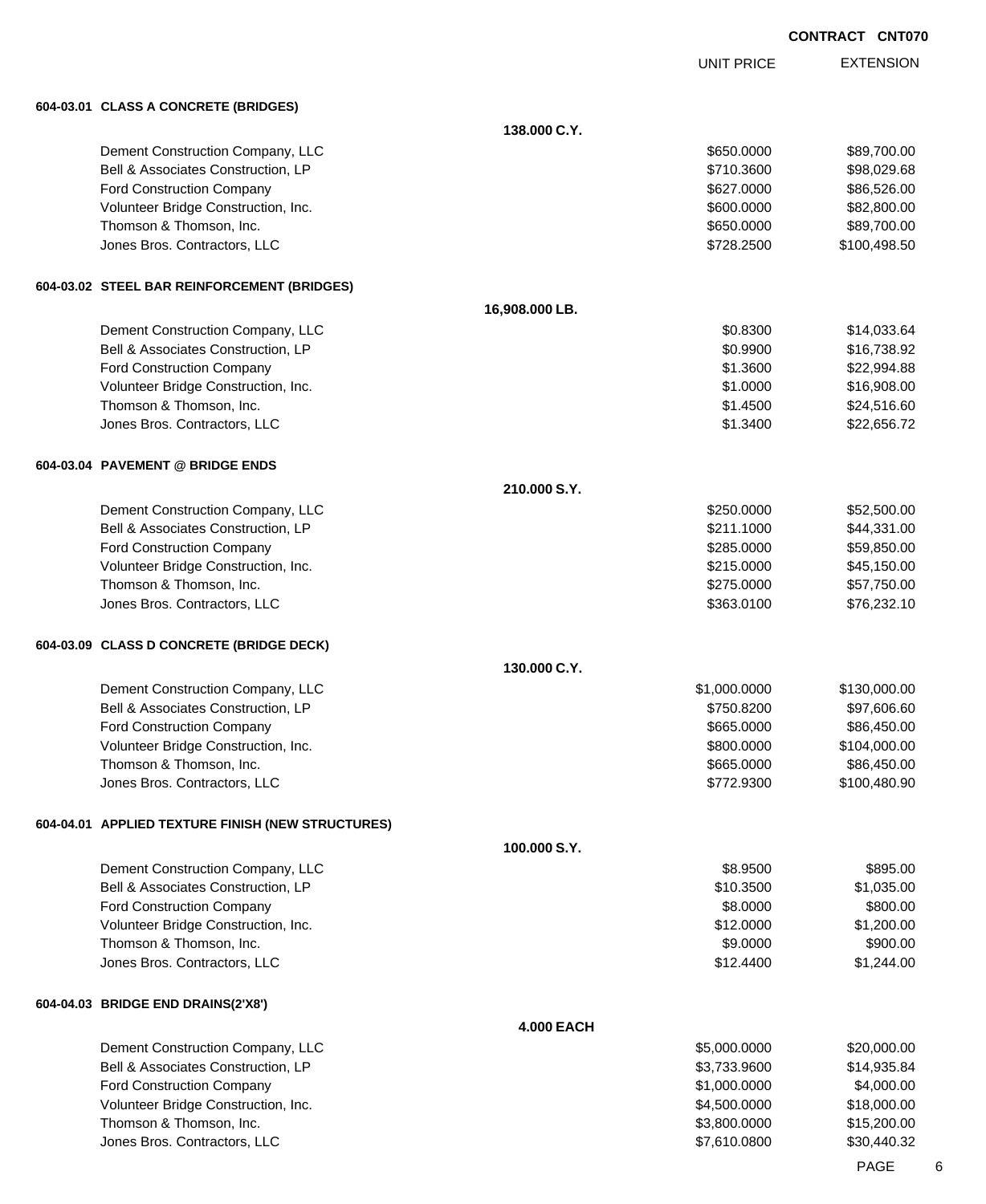UNIT PRICE

EXTENSION

**604-05.31 BRIDGE DECK GROOVING (MECHANICAL)**

| 004-03.31 BNDGE DECK GROOVING (IWECHANICAE)      |                   |              |             |
|--------------------------------------------------|-------------------|--------------|-------------|
|                                                  | 660.000 S.Y.      |              |             |
| Dement Construction Company, LLC                 |                   | \$10.4500    | \$6,897.00  |
| Bell & Associates Construction, LP               |                   | \$9.8100     | \$6,474.60  |
| <b>Ford Construction Company</b>                 |                   | \$7.0000     | \$4,620.00  |
| Volunteer Bridge Construction, Inc.              |                   | \$15.0000    | \$9,900.00  |
| Thomson & Thomson, Inc.                          |                   | \$15.0000    | \$9,900.00  |
| Jones Bros. Contractors, LLC                     |                   | \$13.1500    | \$8,679.00  |
| 606-04.01 TEST PILES (STEEL PILES, 14 INCH)      |                   |              |             |
|                                                  | 96.000 L.F.       |              |             |
| Dement Construction Company, LLC                 |                   | \$100.0000   | \$9,600.00  |
| Bell & Associates Construction, LP               |                   | \$83.8200    | \$8,046.72  |
| <b>Ford Construction Company</b>                 |                   | \$70.0000    | \$6,720.00  |
| Volunteer Bridge Construction, Inc.              |                   | \$80.0000    | \$7,680.00  |
| Thomson & Thomson, Inc.                          |                   | \$150.0000   | \$14,400.00 |
| Jones Bros. Contractors, LLC                     |                   | \$100.0000   | \$9,600.00  |
| 606-04.02 LOADING TEST (STEEL PILES, 14 INCH)    |                   |              |             |
|                                                  | <b>2.000 EACH</b> |              |             |
| Dement Construction Company, LLC                 |                   | \$2,500.0000 | \$5,000.00  |
| Bell & Associates Construction, LP               |                   | \$6,459.9100 | \$12,919.82 |
| Ford Construction Company                        |                   | \$5,500.0000 | \$11,000.00 |
| Volunteer Bridge Construction, Inc.              |                   | \$600.0000   | \$1,200.00  |
| Thomson & Thomson, Inc.                          |                   | \$7,800.0000 | \$15,600.00 |
| Jones Bros. Contractors, LLC                     |                   | \$6,622.8000 | \$13,245.60 |
| 606-04.03 STEEL PILES (14 INCH)                  |                   |              |             |
|                                                  | 456.000 L.F.      |              |             |
| Dement Construction Company, LLC                 |                   | \$85.0000    | \$38,760.00 |
| Bell & Associates Construction, LP               |                   | \$68.6500    | \$31,304.40 |
| <b>Ford Construction Company</b>                 |                   | \$65.0000    | \$29,640.00 |
| Volunteer Bridge Construction, Inc.              |                   | \$55.0000    | \$25,080.00 |
| Thomson & Thomson, Inc.                          |                   | \$75.0000    | \$34,200.00 |
| Jones Bros. Contractors, LLC                     |                   | \$70.1900    | \$32,006.64 |
| 606-04.06 PILE TIPS (STEEL PILES, 14 INCH)       |                   |              |             |
|                                                  | 14.000 EACH       |              |             |
| Dement Construction Company, LLC                 |                   | \$300.0000   | \$4,200.00  |
| Bell & Associates Construction, LP               |                   | \$149.7200   | \$2,096.08  |
| <b>Ford Construction Company</b>                 |                   | \$215.0000   | \$3,010.00  |
| Volunteer Bridge Construction, Inc.              |                   | \$100.0000   | \$1,400.00  |
| Thomson & Thomson, Inc.                          |                   | \$250.0000   | \$3,500.00  |
| Jones Bros. Contractors, LLC                     |                   | \$139.8000   | \$1,957.20  |
| 606-20.01 TEST PILES (STEEL PIPE PILES, 18-INCH) |                   |              |             |
|                                                  | 140.000 L.F.      |              |             |
| Dement Construction Company, LLC                 |                   | \$160.0000   | \$22,400.00 |
| Bell & Associates Construction, LP               |                   | \$114.2500   | \$15,995.00 |
| Ford Construction Company                        |                   | \$99.0000    | \$13,860.00 |
| Volunteer Bridge Construction, Inc.              |                   | \$100.0000   | \$14,000.00 |
| Thomson & Thomson, Inc.                          |                   | \$155.0000   | \$21,700.00 |
| Jones Bros. Contractors, LLC                     |                   | \$100.0000   | \$14,000.00 |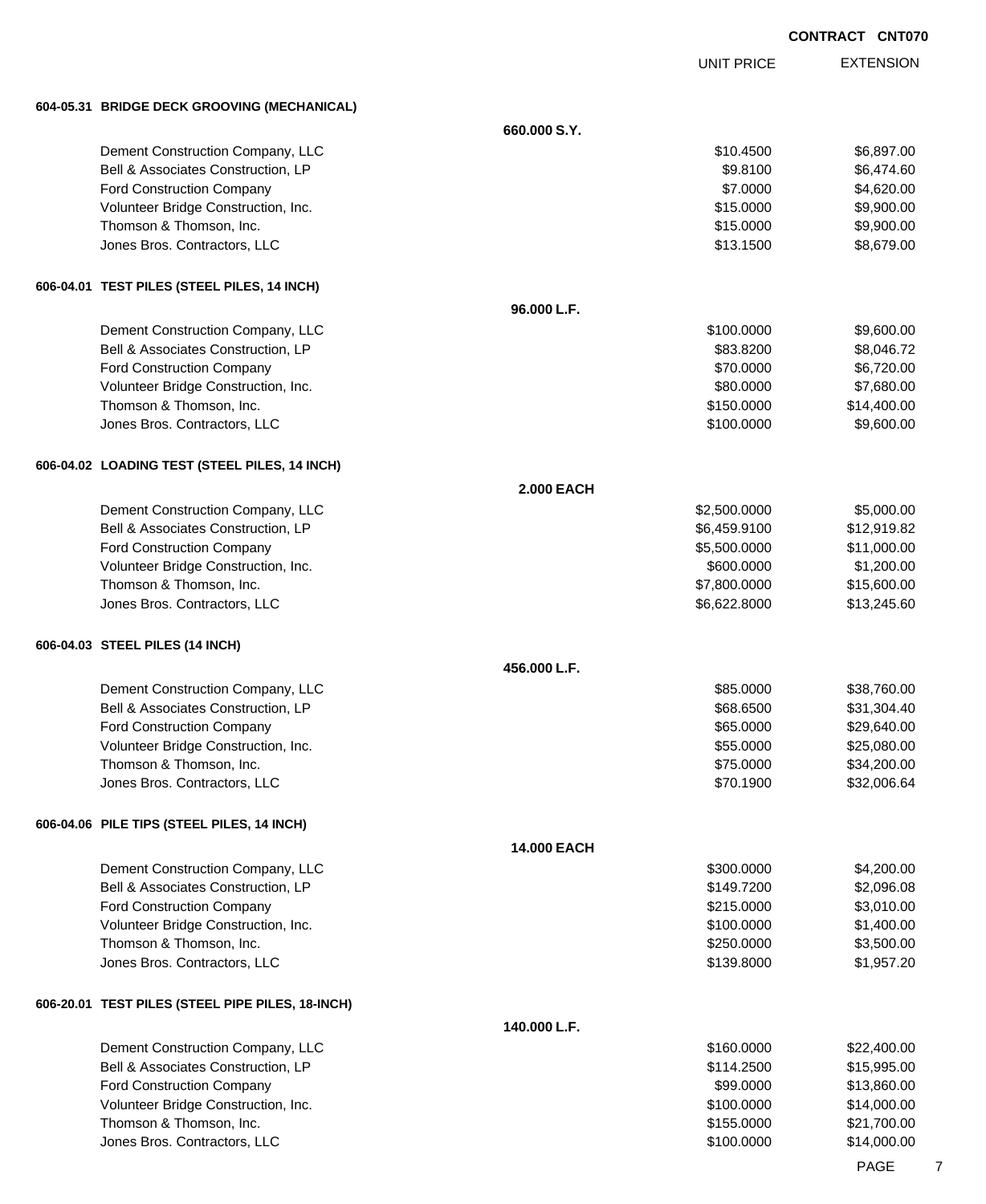UNIT PRICE EXTENSION

**606-20.02 LOADING TEST (STEEL PIPE PILES, 18-INCH)**

| 000-20.02 LUADING TEST (STEEL PIPE PILES, TO-INGH)  |                   |              |                |
|-----------------------------------------------------|-------------------|--------------|----------------|
|                                                     | <b>1.000 EACH</b> |              |                |
| Dement Construction Company, LLC                    |                   | \$2,500.0000 | \$2,500.00     |
| Bell & Associates Construction, LP                  |                   | \$5,073.2700 | \$5,073.27     |
| <b>Ford Construction Company</b>                    |                   | \$5,500.0000 | \$5,500.00     |
| Volunteer Bridge Construction, Inc.                 |                   | \$8,000.0000 | \$8,000.00     |
| Thomson & Thomson, Inc.                             |                   | \$9,000.0000 | \$9,000.00     |
| Jones Bros. Contractors, LLC                        |                   | \$5,000.0000 | \$5,000.00     |
|                                                     |                   |              |                |
| 606-20.03 STEEL PIPE PILES (18-INCH)                |                   |              |                |
|                                                     | 798.000 L.F.      |              |                |
| Dement Construction Company, LLC                    |                   | \$145.0000   | \$115,710.00   |
| Bell & Associates Construction, LP                  |                   | \$115.3600   | \$92,057.28    |
| <b>Ford Construction Company</b>                    |                   | \$98.0000    | \$78,204.00    |
| Volunteer Bridge Construction, Inc.                 |                   | \$150.0000   | \$119,700.00   |
| Thomson & Thomson, Inc.                             |                   | \$145.0000   | \$115,710.00   |
| Jones Bros. Contractors, LLC                        |                   | \$148.7500   | \$118,702.50   |
| 606-20.06 PILE TIPS (STEEL PIPE PILES, 18-INCH)     |                   |              |                |
|                                                     | 16.000 EACH       |              |                |
| Dement Construction Company, LLC                    |                   | \$563.6800   | \$9,018.88     |
| Bell & Associates Construction, LP                  |                   | \$479.4000   | \$7,670.40     |
| <b>Ford Construction Company</b>                    |                   | \$450.0000   | \$7,200.00     |
| Volunteer Bridge Construction, Inc.                 |                   | \$450.0000   | \$7,200.00     |
| Thomson & Thomson, Inc.                             |                   | \$500.0000   | \$8,000.00     |
| Jones Bros. Contractors, LLC                        |                   | \$352.1200   | \$5,633.92     |
| 606-24.10 SHEET PILES                               |                   |              |                |
|                                                     | 21,500.000 S.F.   |              |                |
| Dement Construction Company, LLC                    |                   | \$35.0000    | \$752,500.00   |
| Bell & Associates Construction, LP                  |                   | \$38.5800    | \$829,470.00   |
| Ford Construction Company                           |                   | \$50.0000    | \$1,075,000.00 |
| Volunteer Bridge Construction, Inc.                 |                   | \$55.0000    | \$1,182,500.00 |
| Thomson & Thomson, Inc.                             |                   | \$54.0000    | \$1,161,000.00 |
| Jones Bros. Contractors, LLC                        |                   | \$42.7800    | \$919,770.00   |
| 607-03.02 18" CONCRETE PIPE CULVERT (CLASS III)     |                   |              |                |
|                                                     | 25.000 L.F.       |              |                |
| Dement Construction Company, LLC                    |                   | \$55.0000    | \$1,375.00     |
| Bell & Associates Construction, LP                  |                   | \$95.0800    | \$2,377.00     |
| Ford Construction Company                           |                   | \$67.0000    | \$1,675.00     |
| Volunteer Bridge Construction, Inc.                 |                   | \$65.0000    | \$1,625.00     |
| Thomson & Thomson, Inc.                             |                   | \$95.0000    | \$2,375.00     |
| Jones Bros. Contractors, LLC                        |                   | \$108.7600   | \$2,719.00     |
| 615-02.19 PRESTRESSED CONCRETE BOX BEAM (24" X 36") |                   |              |                |
|                                                     | 494.000 L.F.      |              |                |
| Dement Construction Company, LLC                    |                   | \$300.0000   | \$148,200.00   |
| Bell & Associates Construction, LP                  |                   | \$311.6600   | \$153,960.04   |
| Ford Construction Company                           |                   | \$270.0000   | \$133,380.00   |
| Volunteer Bridge Construction, Inc.                 |                   | \$250.0000   | \$123,500.00   |
| Thomson & Thomson, Inc.                             |                   | \$275.0000   | \$135,850.00   |
| Jones Bros. Contractors, LLC                        |                   | \$275.2000   | \$135,948.80   |
|                                                     |                   |              |                |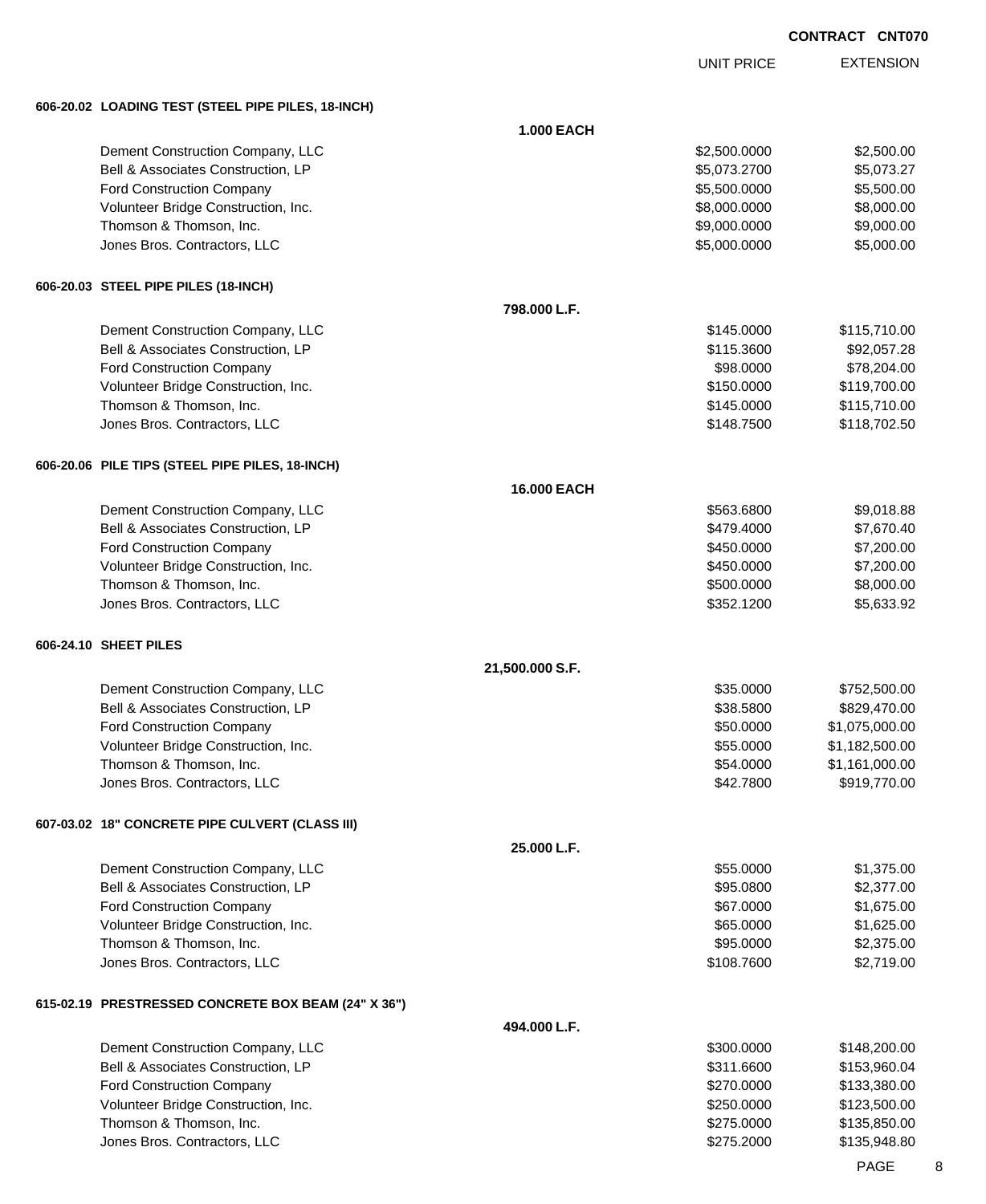|        |                                                                        |                |                        | <b>CONTRACT CNT07</b>       |
|--------|------------------------------------------------------------------------|----------------|------------------------|-----------------------------|
|        |                                                                        |                | <b>UNIT PRICE</b>      | <b>EXTENSION</b>            |
| 617-02 | <b>BRIDGE DECK CRACK SEALING</b>                                       |                |                        |                             |
|        |                                                                        | 153.000 L.F.   |                        |                             |
|        | Dement Construction Company, LLC                                       |                | \$5.0000               | \$765.00                    |
|        | Bell & Associates Construction, LP                                     |                | \$0.9800               | \$149.94                    |
|        | <b>Ford Construction Company</b>                                       |                | \$3.5000               | \$535.50                    |
|        | Volunteer Bridge Construction, Inc.                                    |                | \$10.0000              | \$1,530.00                  |
|        | Thomson & Thomson, Inc.                                                |                | \$2.3000               | \$351.90                    |
|        | Jones Bros. Contractors, LLC                                           |                | \$5.6400               | \$862.92                    |
| 617-05 | <b>SEALANT (HMWM)</b>                                                  |                |                        |                             |
|        |                                                                        | 2.000 GAL.     |                        |                             |
|        | Dement Construction Company, LLC                                       |                | \$250.0000             | \$500.00                    |
|        | Bell & Associates Construction, LP                                     |                | \$306.6600             | \$613.32                    |
|        | <b>Ford Construction Company</b>                                       |                | \$150.0000             | \$300.00                    |
|        | Volunteer Bridge Construction, Inc.                                    |                | \$300.0000             | \$600.00                    |
|        | Thomson & Thomson, Inc.                                                |                | \$130.0000             | \$260.00                    |
|        | Jones Bros. Contractors, LLC                                           |                | \$298.4100             | \$596.82                    |
|        | 620-05.01 CONC PARAPET SINGLE SLOPE (STD-1-1SS)                        |                |                        |                             |
|        |                                                                        | 268.000 L.F.   |                        |                             |
|        | Dement Construction Company, LLC                                       |                | \$130.0000             | \$34,840.00                 |
|        | Bell & Associates Construction, LP                                     |                | \$104.9400             | \$28,123.92                 |
|        | <b>Ford Construction Company</b>                                       |                | \$113.0000             | \$30,284.00                 |
|        | Volunteer Bridge Construction, Inc.                                    |                | \$90.0000              | \$24,120.00                 |
|        | Thomson & Thomson, Inc.                                                |                | \$130.0000             | \$34,840.00                 |
|        | Jones Bros. Contractors, LLC                                           |                | \$116.4200             | \$31,200.56                 |
|        | 621-05.01 TEMPORARY SHORING                                            |                |                        |                             |
|        |                                                                        | 7,000.000 S.F. |                        |                             |
|        | Dement Construction Company, LLC                                       |                | \$1.0000               | \$7,000.00                  |
|        | Bell & Associates Construction, LP                                     |                | \$9.4300               | \$66,010.00                 |
|        | <b>Ford Construction Company</b>                                       |                | \$18.0000              | \$126,000.00                |
|        | Volunteer Bridge Construction, Inc.                                    |                | \$10.0000              | \$70,000.00                 |
|        | Thomson & Thomson, Inc.<br>Jones Bros. Contractors, LLC                |                | \$8.0000<br>\$28.0000  | \$56,000.00<br>\$196,000.00 |
|        |                                                                        |                |                        |                             |
|        | 705-01.01 GUARDRAIL AT BRIDGE ENDS                                     | 108.000 L.F.   |                        |                             |
|        |                                                                        |                |                        |                             |
|        | Dement Construction Company, LLC<br>Bell & Associates Construction, LP |                | \$58.0000<br>\$66.7100 | \$6,264.00                  |
|        | <b>Ford Construction Company</b>                                       |                | \$70.2500              | \$7,204.68<br>\$7,587.00    |
|        | Volunteer Bridge Construction, Inc.                                    |                | \$95.0000              | \$10,260.00                 |
|        | Thomson & Thomson, Inc.                                                |                | \$58.0000              | \$6,264.00                  |
|        | Jones Bros. Contractors, LLC                                           |                | \$76.4000              | \$8,251.20                  |
|        | 705-04.50 PORTABLE BARRIER RAIL DELINEATOR                             |                |                        |                             |
|        |                                                                        | 44.000 EACH    |                        |                             |
|        | Dement Construction Company, LLC                                       |                | \$15.0000              | \$660.00                    |
|        | Bell & Associates Construction, LP                                     |                | \$13.3900              | \$589.16                    |
|        | <b>Ford Construction Company</b>                                       |                | \$10.0000              | \$440.00                    |
|        | Volunteer Bridge Construction, Inc.                                    |                | \$10.0000              | \$440.00                    |
|        | Thomson & Thomson, Inc.                                                |                | \$12.0000              | \$528.00                    |

Jones Bros. Contractors, LLC 6574.20

PAGE 9

## **CONTRACT CNT070**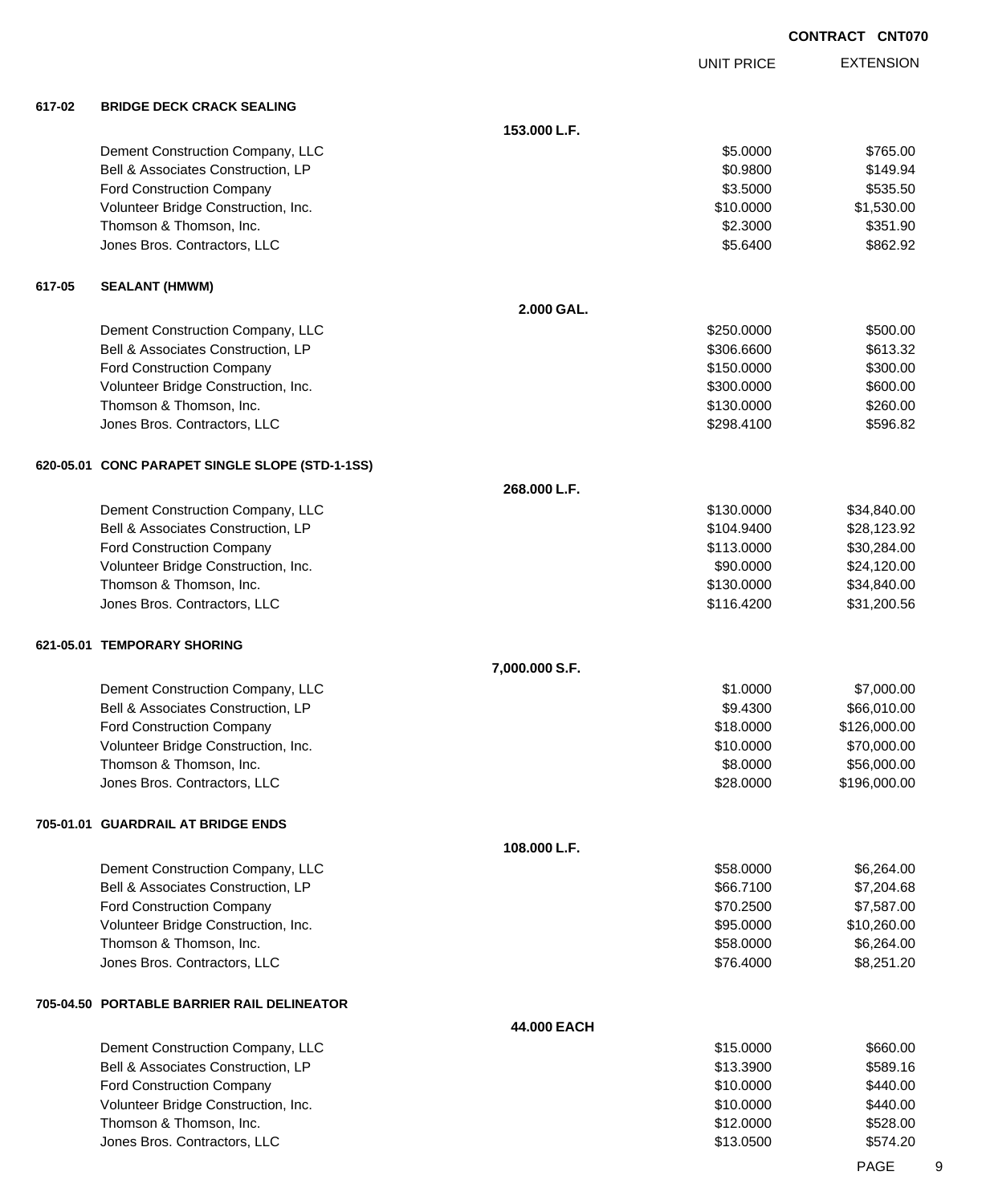|                                                         |                   |                              | <b>CONTRACT CNT07</b>     |
|---------------------------------------------------------|-------------------|------------------------------|---------------------------|
|                                                         |                   | <b>UNIT PRICE</b>            | <b>EXTENSION</b>          |
| 705-06.01 W BEAM GR (TYPE 2) MASH TL3                   |                   |                              |                           |
|                                                         | 159.000 L.F.      |                              |                           |
| Dement Construction Company, LLC                        |                   | \$17.0000                    | \$2,703.00                |
| Bell & Associates Construction, LP                      |                   | \$19.5500                    | \$3,108.45                |
| <b>Ford Construction Company</b>                        |                   | \$19.5000                    | \$3,100.50                |
| Volunteer Bridge Construction, Inc.                     |                   | \$95.0000                    | \$15,105.00               |
| Thomson & Thomson, Inc.<br>Jones Bros. Contractors, LLC |                   | \$17.0000<br>\$21.2100       | \$2,703.00<br>\$3,372.39  |
| 705-06.20   TANGENT ENERGY ABSORBING TERM MASH TL-3     |                   |                              |                           |
|                                                         | <b>4.000 EACH</b> |                              |                           |
| Dement Construction Company, LLC                        |                   | \$2,100.0000                 | \$8,400.00                |
| Bell & Associates Construction, LP                      |                   | \$2,415.3400                 | \$9,661.36                |
| Ford Construction Company                               |                   | \$2,975.0000                 | \$11,900.00               |
| Volunteer Bridge Construction, Inc.                     |                   | \$3,500.0000                 | \$14,000.00               |
| Thomson & Thomson, Inc.                                 |                   | \$2,100.0000                 | \$8,400.00                |
| Jones Bros. Contractors, LLC                            |                   | \$3,235.6100                 | \$12,942.44               |
| 705-08.51 PORTABLE IMPACT ATTENUATOR NCHRP350 TL-3      |                   |                              |                           |
|                                                         | <b>2.000 EACH</b> |                              |                           |
| Dement Construction Company, LLC                        |                   | \$4,885.0000                 | \$9,770.00                |
| Bell & Associates Construction, LP                      |                   | \$5,020.4700                 | \$10,040.94               |
| <b>Ford Construction Company</b>                        |                   | \$4,885.0000                 | \$9,770.00                |
| Volunteer Bridge Construction, Inc.                     |                   | \$5,500.0000                 | \$11,000.00               |
| Thomson & Thomson, Inc.<br>Jones Bros. Contractors, LLC |                   | \$3,800.0000<br>\$5,312.9300 | \$7,600.00<br>\$10,625.86 |
| 709-05.08 MACHINED RIP-RAP (CLASS B)                    |                   |                              |                           |
|                                                         | 575.000 TON       |                              |                           |
| Dement Construction Company, LLC                        |                   | \$45.0000                    | \$25,875.00               |
| Bell & Associates Construction, LP                      |                   | \$63.7300                    | \$36,644.75               |
| <b>Ford Construction Company</b>                        |                   | \$38.0000                    | \$21,850.00               |
| Volunteer Bridge Construction, Inc.                     |                   | \$45.0000                    | \$25,875.00               |
| Thomson & Thomson, Inc.                                 |                   | \$38.0000                    | \$21,850.00               |
| Jones Bros. Contractors, LLC                            |                   | \$45.6800                    | \$26,266.00               |
| 710-09.01 6" PERFORATED PIPE WITH VERTICAL DRAIN SYSTEM |                   |                              |                           |
|                                                         | 134.000 L.F.      |                              |                           |
| Dement Construction Company, LLC                        |                   | \$35.0000                    | \$4,690.00                |
| Bell & Associates Construction, LP                      |                   | \$16.9100                    | \$2,265.94                |
| <b>Ford Construction Company</b>                        |                   | \$17.0000                    | \$2,278.00                |
| Volunteer Bridge Construction, Inc.                     |                   | \$15.0000                    | \$2,010.00                |
| Thomson & Thomson, Inc.                                 |                   | \$18.0000                    | \$2,412.00                |
| Jones Bros. Contractors, LLC                            |                   | \$32.3600                    | \$4,336.24                |
| 710-09.02 6" PIPE UNDERDRAIN                            |                   |                              |                           |
|                                                         | 48.000 L.F.       |                              |                           |
| Dement Construction Company, LLC                        |                   | \$12.0000                    | \$576.00                  |
| Bell & Associates Construction, LP                      |                   | \$24.0000                    | \$1,152.00                |
| <b>Ford Construction Company</b>                        |                   | \$15.0000                    | \$720.00                  |
| Volunteer Bridge Construction, Inc.                     |                   | \$30.0000                    | \$1,440.00                |
| Thomson & Thomson, Inc.                                 |                   | \$14.0000                    | \$672.00                  |

Jones Bros. Contractors, LLC 6628.80

PAGE 10

070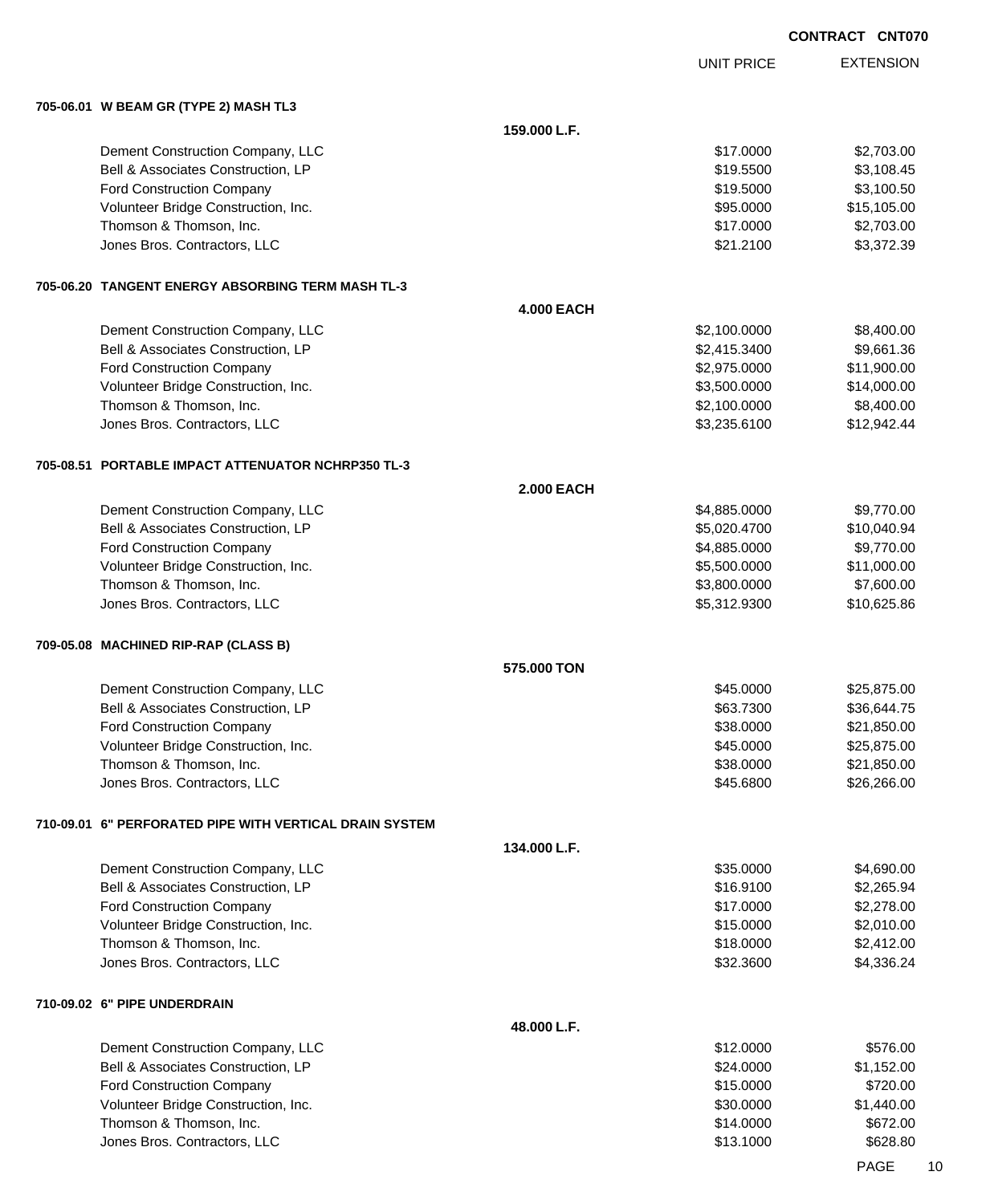|        |                                                |                    | <b>UNIT PRICE</b> | <b>EXTENSION</b>         |
|--------|------------------------------------------------|--------------------|-------------------|--------------------------|
| 712-01 | <b>TRAFFIC CONTROL</b>                         |                    |                   |                          |
|        |                                                | 1.000 LS           |                   |                          |
|        | Dement Construction Company, LLC               |                    | \$50,750.0000     | \$50,750.00              |
|        | Bell & Associates Construction, LP             |                    | \$26,921.4300     | \$26,921.43              |
|        | <b>Ford Construction Company</b>               |                    | \$12,500.0000     | \$12,500.00              |
|        | Volunteer Bridge Construction, Inc.            |                    | \$20,000.0000     | \$20,000.00              |
|        | Thomson & Thomson, Inc.                        |                    | \$20,000.0000     | \$20,000.00              |
|        | Jones Bros. Contractors, LLC                   |                    | \$1,688.1100      | \$1,688.11               |
|        | 712-02.02 INTERCONNECTED PORTABLE BARRIER RAIL |                    |                   |                          |
|        |                                                | 560.000 L.F.       |                   |                          |
|        | Dement Construction Company, LLC               |                    | \$50.0000         | \$28,000.00              |
|        | Bell & Associates Construction, LP             |                    | \$44.5000         | \$24,920.00              |
|        | <b>Ford Construction Company</b>               |                    | \$51.3000         | \$28,728.00              |
|        | Volunteer Bridge Construction, Inc.            |                    | \$25.0000         | \$14,000.00              |
|        | Thomson & Thomson, Inc.                        |                    | \$34.0000         | \$19,040.00              |
|        | Jones Bros. Contractors, LLC                   |                    | \$30.0000         | \$16,800.00              |
|        | 712-04.01 FLEXIBLE DRUMS (CHANNELIZING)        |                    |                   |                          |
|        |                                                | <b>17.000 EACH</b> |                   |                          |
|        | Dement Construction Company, LLC               |                    | \$25.0000         | \$425.00                 |
|        | Bell & Associates Construction, LP             |                    | \$27.8900         | \$474.13                 |
|        | <b>Ford Construction Company</b>               |                    | \$25.0000         | \$425.00                 |
|        | Volunteer Bridge Construction, Inc.            |                    | \$35.0000         | \$595.00                 |
|        | Thomson & Thomson, Inc.                        |                    | \$25.0000         | \$425.00                 |
|        | Jones Bros. Contractors, LLC                   |                    | \$27.1900         | \$462.23                 |
| 712-06 | <b>SIGNS (CONSTRUCTION)</b>                    |                    |                   |                          |
|        |                                                | 427.000 S.F.       |                   |                          |
|        | Dement Construction Company, LLC               |                    | \$6.5000          | \$2,775.50               |
|        | Bell & Associates Construction, LP             |                    | \$7.5900          | \$3,240.93               |
|        | <b>Ford Construction Company</b>               |                    | \$6.5000          | \$2,775.50               |
|        | Volunteer Bridge Construction, Inc.            |                    | \$8.5000          | \$3,629.50               |
|        | Thomson & Thomson, Inc.                        |                    | \$6.8000          | \$2,903.60<br>\$3,018.89 |
|        | Jones Bros. Contractors, LLC                   |                    | \$7.0700          |                          |
|        | 712-07.03 TEMPORARY BARRICADES (TYPE III)      |                    |                   |                          |
|        |                                                | 10.000 L.F.        |                   |                          |
|        | Dement Construction Company, LLC               |                    | \$10.0000         | \$100.00                 |
|        | Bell & Associates Construction, LP             |                    | \$16.7400         | \$167.40                 |
|        | <b>Ford Construction Company</b>               |                    | \$10.0000         | \$100.00                 |
|        | Volunteer Bridge Construction, Inc.            |                    | \$12.0000         | \$120.00                 |
|        | Thomson & Thomson, Inc.                        |                    | \$15.0000         | \$150.00                 |
|        | Jones Bros. Contractors, LLC                   |                    | \$10.8800         | \$108.80                 |
|        | 712-09.01 REMOVABLE PAVEMENT MARKING LINE      |                    |                   |                          |
|        |                                                | 1,800.000 L.F.     |                   |                          |
|        | Dement Construction Company, LLC               |                    | \$3.1000          | \$5,580.00               |
|        | Bell & Associates Construction, LP             |                    | \$3.4600          | \$6,228.00               |
|        | <b>Ford Construction Company</b>               |                    | \$3.1000          | \$5,580.00               |
|        | Volunteer Bridge Construction, Inc.            |                    | \$3.5000          | \$6,300.00               |
|        | Thomson & Thomson, Inc.                        |                    | \$3.9000          | \$7,020.00               |
|        | Jones Bros. Contractors, LLC                   |                    | \$3.3700          | \$6,066.00               |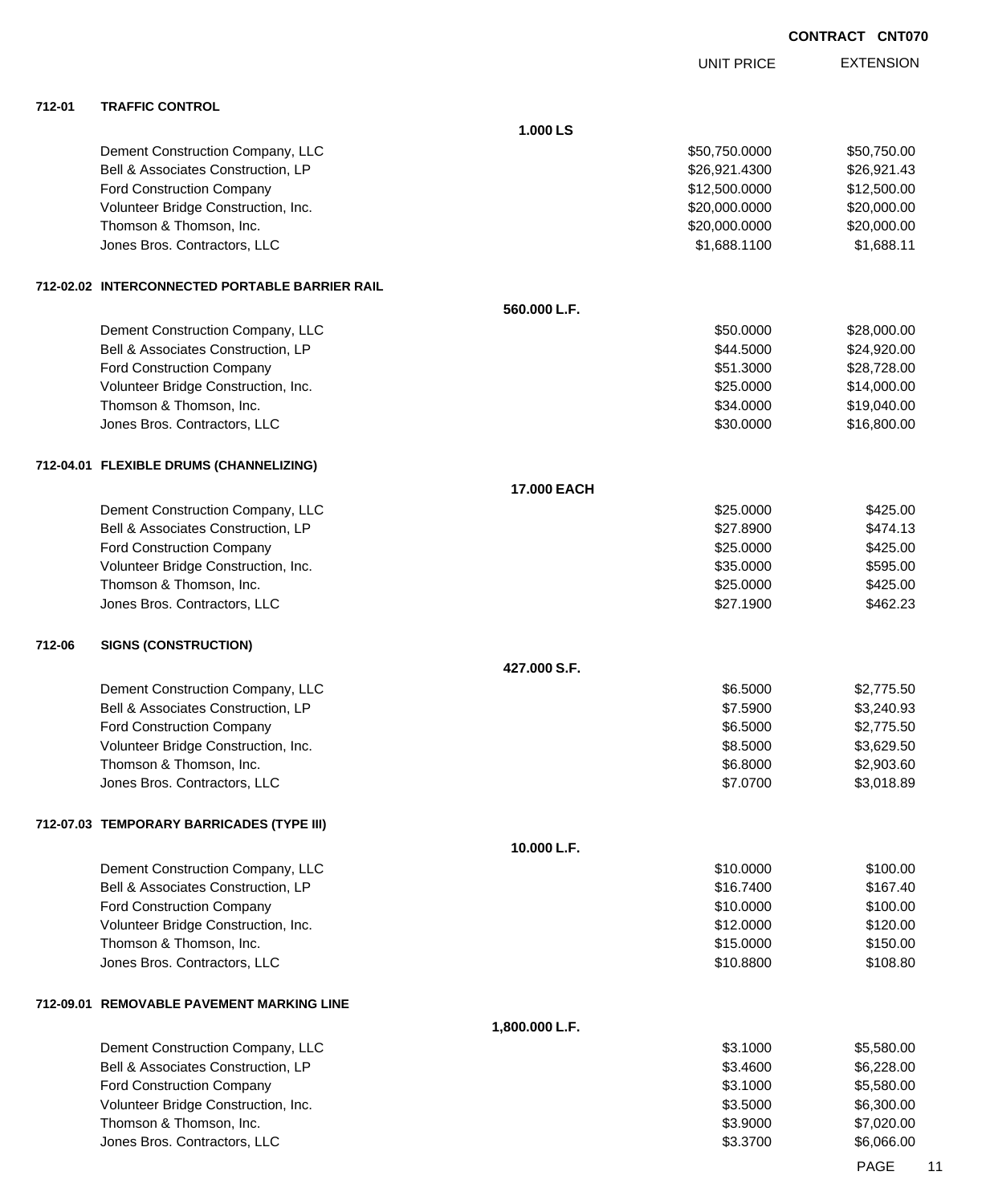UNIT PRICE

EXTENSION

**712-09.04 REMOVABLE PAVEMENT MARKING (STOP LINE)**

|        | 712-09.04 REMOVABLE PAVEMENT MARKING (STOP LINE)         |                   |                |              |
|--------|----------------------------------------------------------|-------------------|----------------|--------------|
|        |                                                          | 24.000 L.F.       |                |              |
|        | Dement Construction Company, LLC                         |                   | \$20,0000      | \$480.00     |
|        | Bell & Associates Construction, LP                       |                   | \$22.3100      | \$535.44     |
|        | <b>Ford Construction Company</b>                         |                   | \$20.0000      | \$480.00     |
|        | Volunteer Bridge Construction, Inc.                      |                   | \$25.0000      | \$600.00     |
|        | Thomson & Thomson, Inc.                                  |                   | \$20.0000      | \$480.00     |
|        | Jones Bros. Contractors, LLC                             |                   | \$21.7500      | \$522.00     |
|        | 713-16.01   CHANGEABLE MESSAGE SIGN UNIT                 |                   |                |              |
|        |                                                          | <b>2.000 EACH</b> |                |              |
|        | Dement Construction Company, LLC                         |                   | \$5,900.0000   | \$11,800.00  |
|        | Bell & Associates Construction, LP                       |                   | \$7,084.4400   | \$14,168.88  |
|        | Ford Construction Company                                |                   | \$5,400.0000   | \$10,800.00  |
|        | Volunteer Bridge Construction, Inc.                      |                   | \$6,900.0000   | \$13,800.00  |
|        | Thomson & Thomson, Inc.                                  |                   | \$6,350.0000   | \$12,700.00  |
|        | Jones Bros. Contractors, LLC                             |                   | \$6,416.8400   | \$12,833.68  |
|        | 716-12.02 ENHANCED FLATLINE THERMO PVMT MRKNG (6IN LINE) |                   |                |              |
|        |                                                          | 0.500 L.M.        |                |              |
|        | Dement Construction Company, LLC                         |                   | \$11,000.0000  | \$5,500.00   |
|        | Bell & Associates Construction, LP                       |                   | \$12,272.2400  | \$6,136.12   |
|        | Ford Construction Company                                |                   | \$11,000.0000  | \$5,500.00   |
|        | Volunteer Bridge Construction, Inc.                      |                   | \$12,000.0000  | \$6,000.00   |
|        | Thomson & Thomson, Inc.                                  |                   | \$11,000.0000  | \$5,500.00   |
|        | Jones Bros. Contractors, LLC                             |                   | \$11,963.6000  | \$5,981.80   |
| 717-01 | <b>MOBILIZATION</b>                                      |                   |                |              |
|        |                                                          | 1.000 LS          |                |              |
|        | Dement Construction Company, LLC                         |                   | \$105,000.0000 | \$105,000.00 |
|        | Bell & Associates Construction, LP                       |                   | \$116,057.1200 | \$116,057.12 |
|        | Ford Construction Company                                |                   | \$112,480.0000 | \$112,480.00 |
|        | Volunteer Bridge Construction, Inc.                      |                   | \$90,000.0000  | \$90,000.00  |
|        | Thomson & Thomson, Inc.                                  |                   | \$140,000.0000 | \$140,000.00 |
|        | Jones Bros. Contractors, LLC                             |                   | \$126,000.0000 | \$126,000.00 |
| 730-40 | TEMPORARY TRAFFIC SIGNAL SYSTEM                          |                   |                |              |
|        |                                                          | <b>1.000 EACH</b> |                |              |
|        | Dement Construction Company, LLC                         |                   | \$47,250.0000  | \$47,250.00  |
|        | Bell & Associates Construction, LP                       |                   | \$49,646.8100  | \$49,646.81  |
|        | Ford Construction Company                                |                   | \$16,000.0000  | \$16,000.00  |
|        | Volunteer Bridge Construction, Inc.                      |                   | \$20,000.0000  | \$20,000.00  |
|        | Thomson & Thomson, Inc.                                  |                   | \$25,000.0000  | \$25,000.00  |
|        | Jones Bros. Contractors, LLC                             |                   | \$17,401.6000  | \$17,401.60  |
|        | 740-10.03 GEOTEXTILE (TYPE III)(EROSION CONTROL)         |                   |                |              |
|        |                                                          | 146.000 S.Y.      |                |              |
|        | Dement Construction Company, LLC                         |                   | \$4.0000       | \$584.00     |
|        | Bell & Associates Construction, LP                       |                   | \$3.5900       | \$524.14     |
|        | Ford Construction Company                                |                   | \$3.8900       | \$567.94     |
|        | Volunteer Bridge Construction, Inc.                      |                   | \$10.0000      | \$1,460.00   |
|        | Thomson & Thomson, Inc.                                  |                   | \$7.0000       | \$1,022.00   |
|        | Jones Bros. Contractors, LLC                             |                   | \$4.3500       | \$635.10     |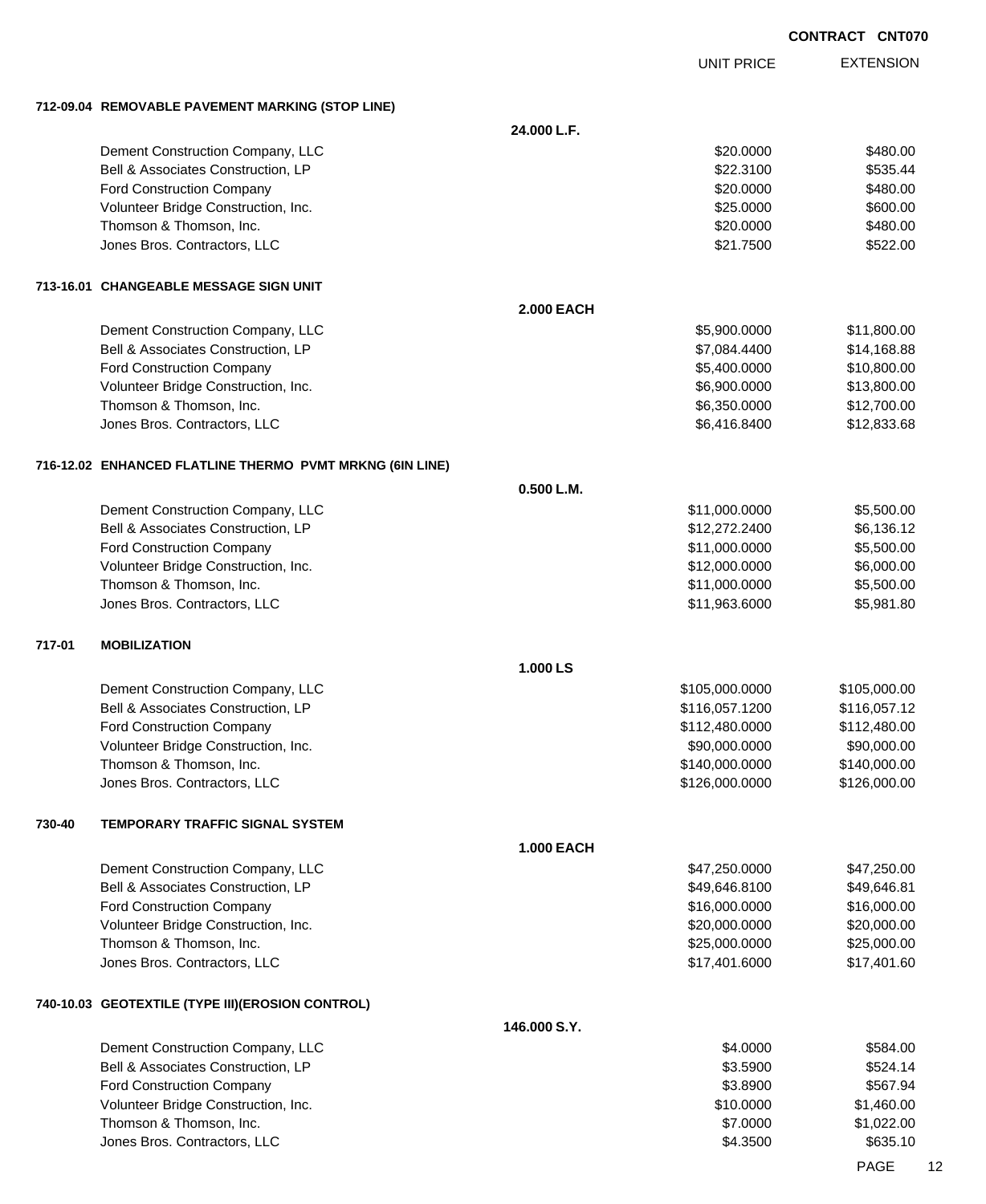|        |                                             |                    |                   | <b>CONTRACT CNT070</b> |
|--------|---------------------------------------------|--------------------|-------------------|------------------------|
|        |                                             |                    | <b>UNIT PRICE</b> | <b>EXTENSION</b>       |
|        | 740-11.03 TEMPORARY SEDIMENT TUBE 18IN      |                    |                   |                        |
|        |                                             | 1,700.000 L.F.     |                   |                        |
|        | Dement Construction Company, LLC            |                    | \$4.7500          | \$8,075.00             |
|        | Bell & Associates Construction, LP          |                    | \$5.5800          | \$9,486.00             |
|        | Ford Construction Company                   |                    | \$4.5000          | \$7,650.00             |
|        | Volunteer Bridge Construction, Inc.         |                    | \$8.0000          | \$13,600.00            |
|        | Thomson & Thomson, Inc.                     |                    | \$3.0000          | \$5,100.00             |
|        | Jones Bros. Contractors, LLC                |                    | \$5.4400          | \$9,248.00             |
|        | 801-01.07 TEMPORARY SEEDING (WITH MULCH)    |                    |                   |                        |
|        |                                             | <b>20,000 UNIT</b> |                   |                        |
|        | Dement Construction Company, LLC            |                    | \$60,0000         | \$1,200.00             |
|        | Bell & Associates Construction, LP          |                    | \$83.6700         | \$1,673.40             |
|        | Ford Construction Company                   |                    | \$50.0000         | \$1,000.00             |
|        | Volunteer Bridge Construction, Inc.         |                    | \$85.0000         | \$1,700.00             |
|        | Thomson & Thomson, Inc.                     |                    | \$38.0000         | \$760.00               |
|        | Jones Bros. Contractors, LLC                |                    | \$81.5700         | \$1,631.40             |
|        | 801-02.08 TEMPORARY SEEDING (WITHOUT MULCH) |                    |                   |                        |
|        |                                             | <b>20,000 UNIT</b> |                   |                        |
|        | Dement Construction Company, LLC            |                    | \$50.0000         | \$1,000.00             |
|        | Bell & Associates Construction, LP          |                    | \$55.7800         | \$1,115.60             |
|        | Ford Construction Company                   |                    | \$30.0000         | \$600.00               |
|        | Volunteer Bridge Construction, Inc.         |                    | \$60.0000         | \$1,200.00             |
|        | Thomson & Thomson, Inc.                     |                    | \$35.0000         | \$700.00               |
|        | Jones Bros. Contractors, LLC                |                    | \$54.3800         | \$1,087.60             |
| 801-03 | <b>WATER (SEEDING &amp; SODDING)</b>        |                    |                   |                        |
|        |                                             | 11.000 M.G.        |                   |                        |
|        | Dement Construction Company, LLC            |                    | \$35.0000         | \$385.00               |
|        | Bell & Associates Construction, LP          |                    | \$11.1600         | \$122.76               |
|        | <b>Ford Construction Company</b>            |                    | \$10.0000         | \$110.00               |
|        | Volunteer Bridge Construction, Inc.         |                    | \$11.0000         | \$121.00               |
|        | Thomson & Thomson, Inc.                     |                    | \$20.0000         | \$220.00               |
|        | Jones Bros. Contractors, LLC                |                    | \$10.8800         | \$119.68               |
| 803-01 | <b>SODDING (NEW SOD)</b>                    |                    |                   |                        |
|        |                                             | 1,100.000 S.Y.     |                   |                        |
|        | Dement Construction Company, LLC            |                    | \$3.5000          | \$3,850.00             |
|        | Bell & Associates Construction, LP          |                    | \$3.3500          | \$3,685.00             |
|        | Ford Construction Company                   |                    | \$4.0000          | \$4,400.00             |
|        | Volunteer Bridge Construction, Inc.         |                    | \$5.0000          | \$5,500.00             |
|        | Thomson & Thomson, Inc.                     |                    | \$7.5000          | \$8,250.00             |
|        | Jones Bros. Contractors, LLC                |                    | \$3.2600          | \$3,586.00             |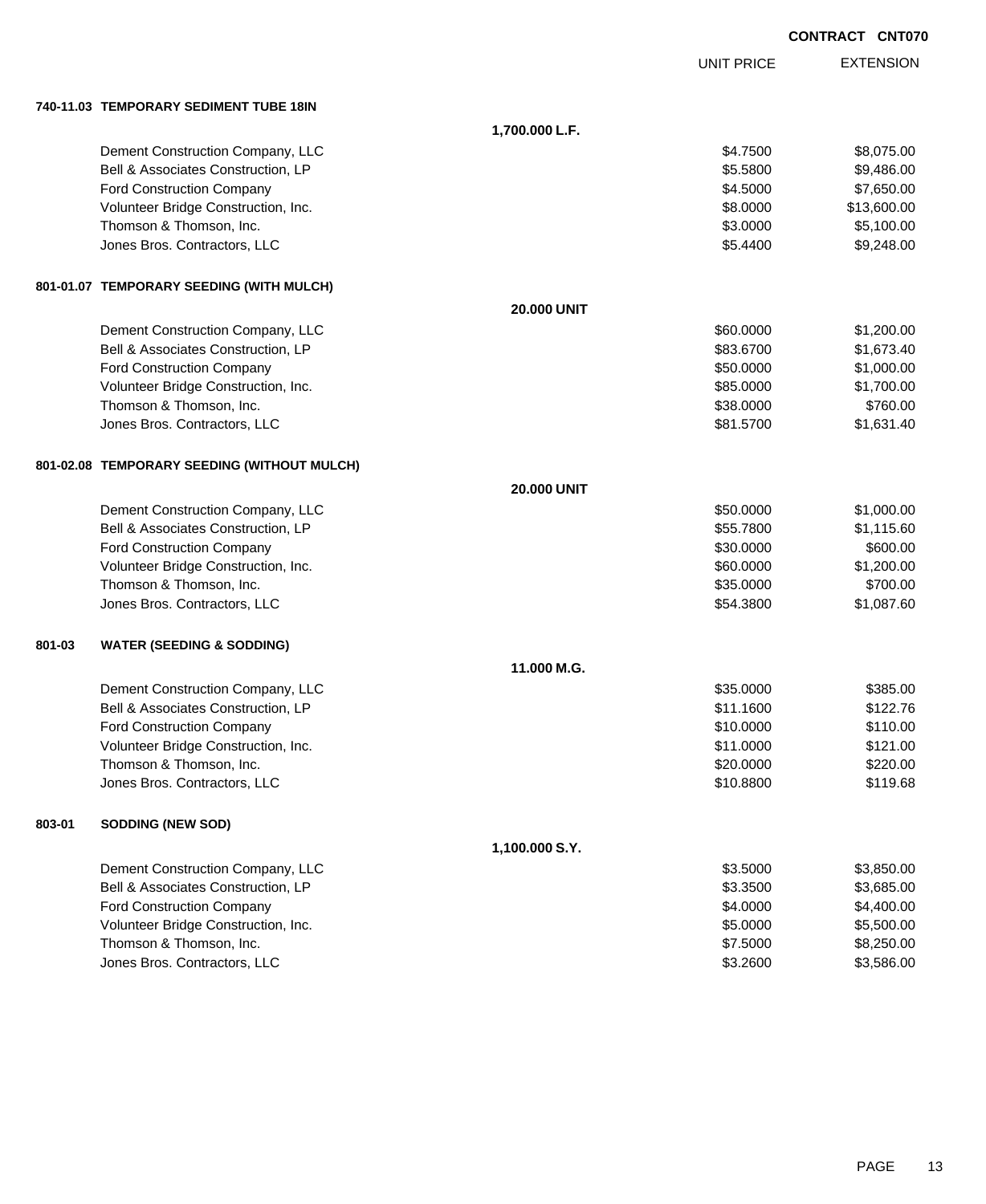### **SUB-TOTAL BRIDGE**

| Dement Construction Company, LLC    | \$2,142,686.67 |
|-------------------------------------|----------------|
| Bell & Associates Construction, LP  | \$2,335,153.51 |
| <b>Ford Construction Company</b>    | \$2,407,014.43 |
| Volunteer Bridge Construction, Inc. | \$2,470,758.30 |
| Thomson & Thomson, Inc.             | \$2,490,729.20 |
| Jones Bros. Contractors, LLC        | \$2,526,256,24 |
|                                     |                |

## **TOTAL CONTRACT**

| Dement Construction Company, LLC    | \$2,142,686.67 |
|-------------------------------------|----------------|
| Bell & Associates Construction, LP  | \$2,335,153.51 |
| <b>Ford Construction Company</b>    | \$2,407,014.43 |
| Volunteer Bridge Construction, Inc. | \$2,470,758.30 |
| Thomson & Thomson, Inc.             | \$2,490,729,20 |
| Jones Bros. Contractors, LLC        | \$2,526,256.24 |
|                                     |                |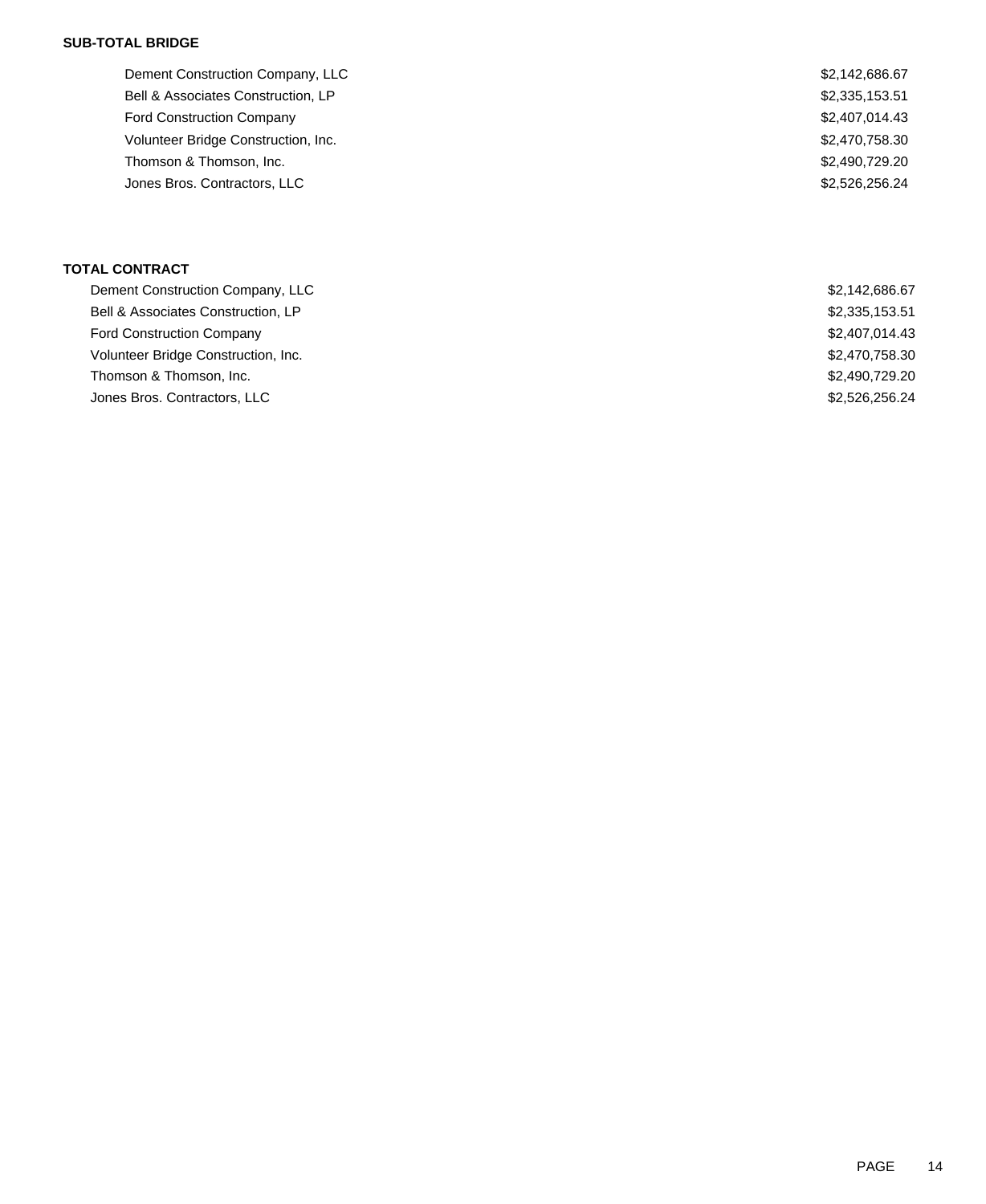## **DEPARTMENT OF TRANSPORTATION SUMMARY OF BIDS LETTING OF FEBRUARY 08, 2019 STATE OF TENNESSEE**

#### MCMINN COUNTY (Contract No. CNT027 Call 040)

STP/HSIP-2(263),54002-3247-94,54002-8247-14

THE RESURFACING ON U.S. 11 (S.R. 2) FROM SOUTH OF ROCKY MOUNT ROAD (L.M. 12.18) TO NORTH OF HAINES ROAD (L.M. 14.80).

PROJECT LENGTH - 2.620 MILES

COMPLETION TIME - ON OR BEFORE AUGUST 31, 2019

DBE GOAL 6.00%

| Wright Brothers Construction Company, Inc. | \$1,677,417.30 |
|--------------------------------------------|----------------|
| Rogers Group, Inc.                         | \$1,845,434.59 |

TOTAL CONTRACT  $$1,677,417.30$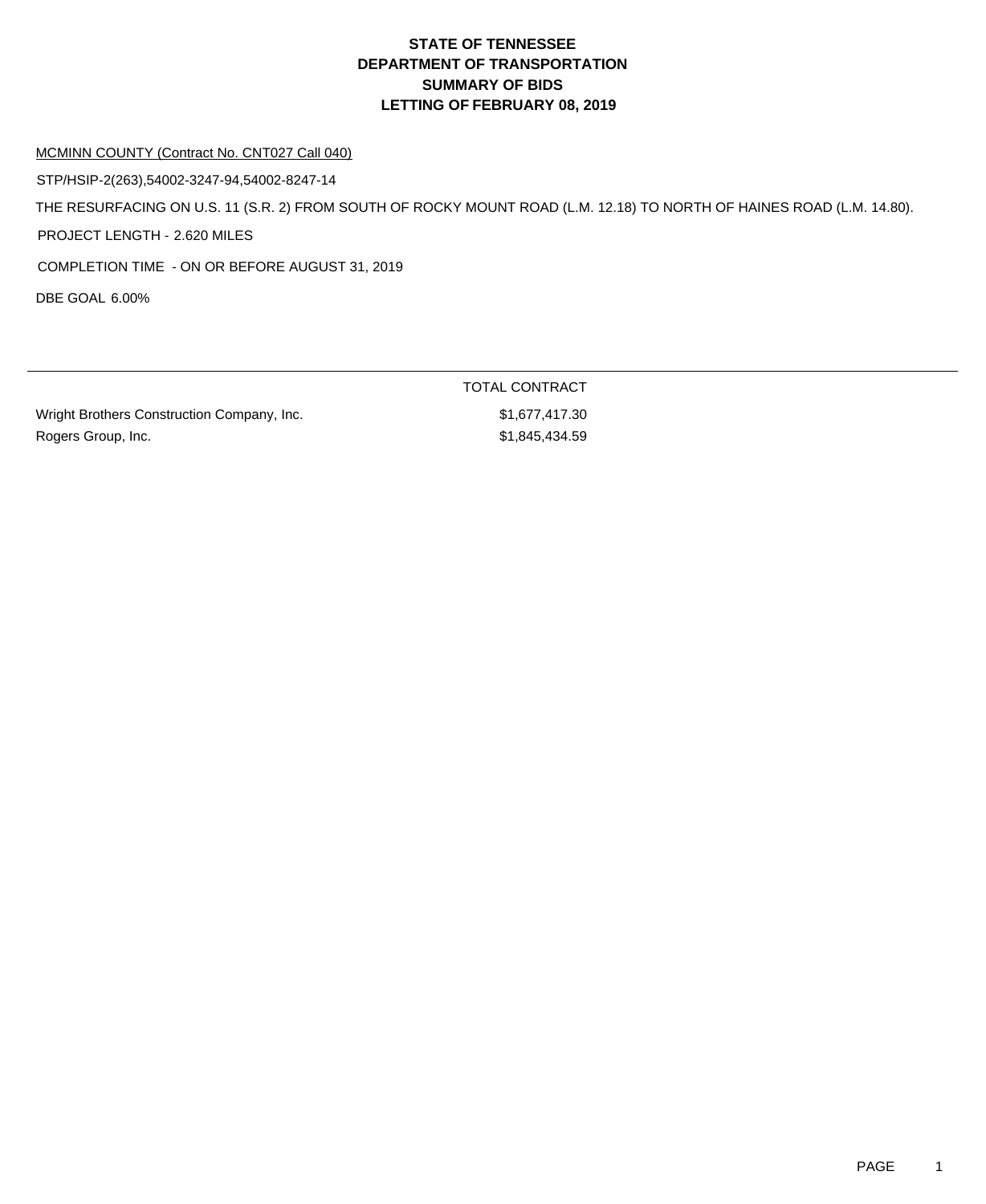|        |                                                                  |               |                            | <b>CONTRACT CNT027</b>       |
|--------|------------------------------------------------------------------|---------------|----------------------------|------------------------------|
|        | <b>ROADWAY CATEGORY</b>                                          |               | <b>UNIT PRICE</b>          | <b>EXTENSION</b>             |
| 303-01 | MINERAL AGGREGATE, TYPE A BASE, GRADING D                        |               |                            |                              |
|        |                                                                  | 1,255.000 TON |                            |                              |
|        | Wright Brothers Construction Company, Inc.<br>Rogers Group, Inc. |               | \$35.5000<br>\$35.5600     | \$44,552.50<br>\$44,627.80   |
|        | 307-01.08 ASPHALT CONCRETE MIX (PG64-22) (BPMB-HM) GRADING B-M2  |               |                            |                              |
|        |                                                                  | 290.000 TON   |                            |                              |
|        | Wright Brothers Construction Company, Inc.<br>Rogers Group, Inc. |               | \$131.0000<br>\$134.3000   | \$37,990.00<br>\$38,947.00   |
| 403-01 | BITUMINOUS MATERIAL FOR TACK COAT (TC)                           |               |                            |                              |
|        |                                                                  | 67.000 TON    |                            |                              |
|        | Wright Brothers Construction Company, Inc.<br>Rogers Group, Inc. |               | \$620.0000<br>\$829.9200   | \$41,540.00<br>\$55,604.64   |
|        | 411-01.07 ACS MIX (PG64-22) GRADING E SHOULDER                   |               |                            |                              |
|        |                                                                  | 2,055.000 TON |                            |                              |
|        | Wright Brothers Construction Company, Inc.<br>Rogers Group, Inc. |               | \$91.0000<br>\$88.6400     | \$187,005.00<br>\$182,155.20 |
|        | 411-01.10 ACS MIX(PG64-22) GRADING D                             |               |                            |                              |
|        |                                                                  | 7,710.000 TON |                            |                              |
|        | Wright Brothers Construction Company, Inc.<br>Rogers Group, Inc. |               | \$108.7500<br>\$116.6800   | \$838,462.50<br>\$899,602.80 |
|        | 415-01.01 COLD PLANING BITUMINOUS PAVEMENT                       |               |                            |                              |
|        |                                                                  | 9,962.000 TON |                            |                              |
|        | Wright Brothers Construction Company, Inc.<br>Rogers Group, Inc. |               | \$21.8000<br>\$29.7500     | \$217,171.60<br>\$296,369.50 |
|        | 611-03.04 GRAY IRON CASTINGS (CATCHBASIN)                        |               |                            |                              |
|        |                                                                  | 5,250.000 LB. |                            |                              |
|        | Wright Brothers Construction Company, Inc.<br>Rogers Group, Inc. |               | \$2.7500<br>\$2.0100       | \$14,437.50<br>\$10,552.50   |
|        | 611-09.01 ADJUSTMENT OF EXISTING CATCHBASIN                      |               |                            |                              |
|        |                                                                  | 7.000 EACH    |                            |                              |
|        | Wright Brothers Construction Company, Inc.<br>Rogers Group, Inc. |               | \$910.0000<br>\$1,315.2800 | \$6,370.00<br>\$9,206.96     |
|        | 701-01.01 CONCRETE SIDEWALK (4 ")                                |               |                            |                              |
|        |                                                                  | 500.000 S.F.  |                            |                              |
|        | Wright Brothers Construction Company, Inc.<br>Rogers Group, Inc. |               | \$10.6000<br>\$10.6900     | \$5,300.00<br>\$5,345.00     |
|        | 701-02.03 CONCRETE CURB RAMP                                     |               |                            |                              |
|        |                                                                  | 100.000 S.F.  |                            |                              |
|        | Wright Brothers Construction Company, Inc.<br>Rogers Group, Inc. |               | \$34.9000<br>\$88.7700     | \$3,490.00<br>\$8,877.00     |
|        |                                                                  |               |                            |                              |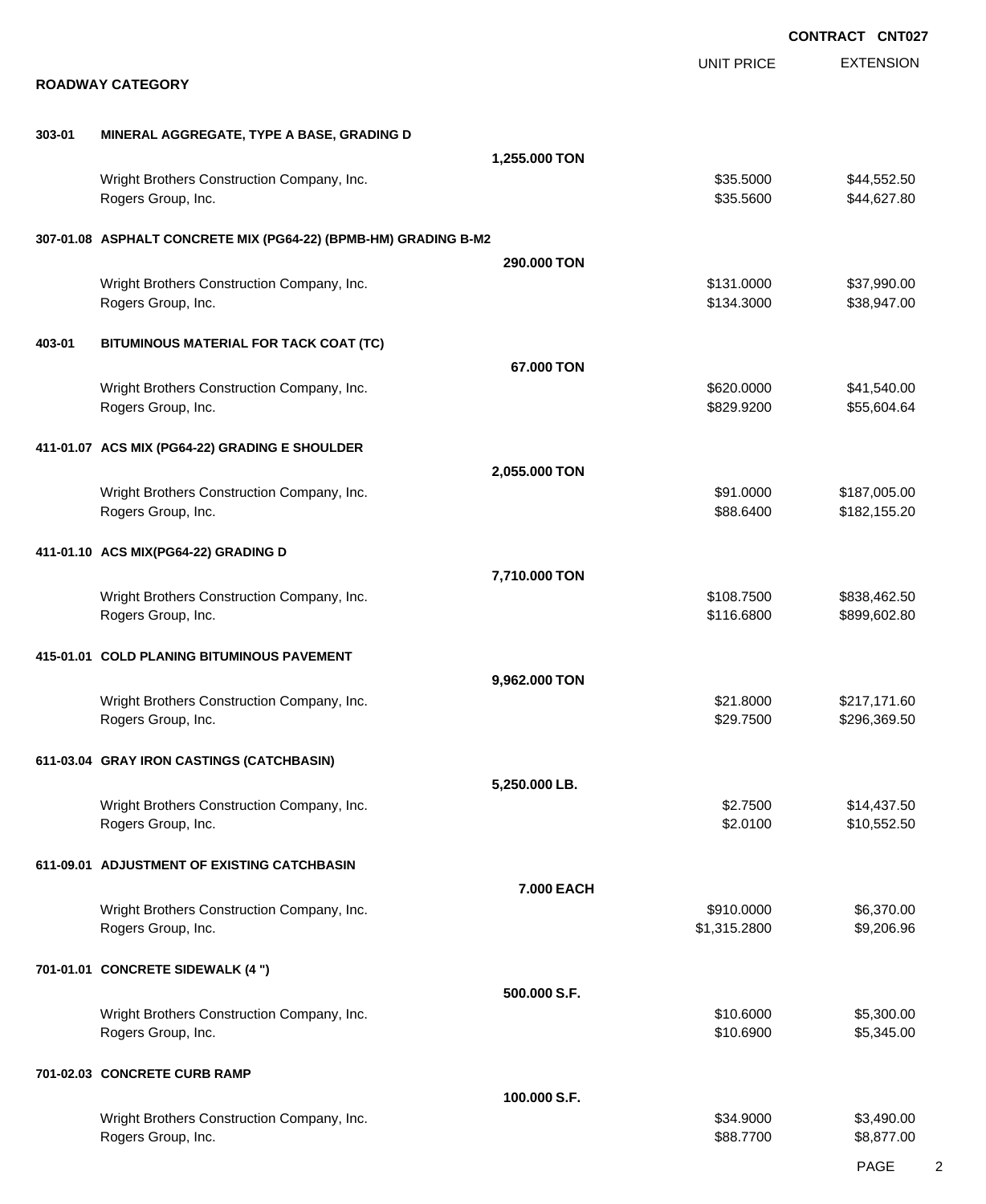|        |                                                                   |                   | <b>UNIT PRICE</b> | <b>EXTENSION</b> |
|--------|-------------------------------------------------------------------|-------------------|-------------------|------------------|
| 702-03 | <b>CONCRETE COMBINED CURB &amp; GUTTER</b>                        |                   |                   |                  |
|        |                                                                   | 4.000 C.Y.        |                   |                  |
|        | Wright Brothers Construction Company, Inc.                        |                   | \$630.0000        | \$2,520.00       |
|        | Rogers Group, Inc.                                                |                   | \$1,187.5300      | \$4,750.12       |
| 712-01 | <b>TRAFFIC CONTROL</b>                                            |                   |                   |                  |
|        |                                                                   | 1.000 LS          |                   |                  |
|        | Wright Brothers Construction Company, Inc.                        |                   | \$58,000.0000     | \$58,000.00      |
|        | Rogers Group, Inc.                                                |                   | \$56,313.4200     | \$56,313.42      |
|        | 712-04.01 FLEXIBLE DRUMS (CHANNELIZING)                           |                   |                   |                  |
|        |                                                                   | 93.000 EACH       |                   |                  |
|        | Wright Brothers Construction Company, Inc.                        |                   | \$5.3000          | \$492.90         |
|        | Rogers Group, Inc.                                                |                   | \$5.2800          | \$491.04         |
|        | 712-05.03 WARNING LIGHTS (TYPE C)                                 |                   |                   |                  |
|        |                                                                   | 60,000 EACH       |                   |                  |
|        | Wright Brothers Construction Company, Inc.                        |                   | \$2.1000          | \$126.00         |
|        | Rogers Group, Inc.                                                |                   | \$2.1100          | \$126.60         |
| 712-06 | <b>SIGNS (CONSTRUCTION)</b>                                       |                   |                   |                  |
|        |                                                                   | 576.000 S.F.      |                   |                  |
|        | Wright Brothers Construction Company, Inc.                        |                   | \$6.3000          | \$3,628.80       |
|        | Rogers Group, Inc.                                                |                   | \$6.3400          | \$3,651.84       |
|        | 712-08.03 ARROW BOARD (TYPE C)                                    |                   |                   |                  |
|        |                                                                   | <b>2.000 EACH</b> |                   |                  |
|        | Wright Brothers Construction Company, Inc.                        |                   | \$790.0000        | \$1,580.00       |
|        | Rogers Group, Inc.                                                |                   | \$791.8600        | \$1,583.72       |
|        | 713-16.01 CHANGEABLE MESSAGE SIGN UNIT                            |                   |                   |                  |
|        |                                                                   | <b>2.000 EACH</b> |                   |                  |
|        | Wright Brothers Construction Company, Inc.                        |                   | \$4,525.0000      | \$9,050.00       |
|        | Rogers Group, Inc.                                                |                   | \$4,540.0000      | \$9,080.00       |
|        | 716-01.22 SNOWPLOWABLE RAISED PAVMENT MARKERS (MONO-DIR)(1 COLOR) |                   |                   |                  |
|        |                                                                   | 35.000 EACH       |                   |                  |
|        | Wright Brothers Construction Company, Inc.                        |                   | \$23.0000         | \$805.00         |
|        | Rogers Group, Inc.                                                |                   | \$22.9200         | \$802.20         |
|        | 716-01.23 SNOWPLOWABLE RAISED PAVEMENT MARKERS (BI-DIR)(2 COLOR)  |                   |                   |                  |
|        |                                                                   | 543.000 EACH      |                   |                  |
|        | Wright Brothers Construction Company, Inc.                        |                   | \$23.0000         | \$12,489.00      |
|        | Rogers Group, Inc.                                                |                   | \$22.9200         | \$12,445.56      |
|        | 716-01.30 REMOVAL OF SNOWPLOWABLE REFLECTIVE MARKER               |                   |                   |                  |
|        |                                                                   | 578,000 EACH      |                   |                  |
|        | Wright Brothers Construction Company, Inc.                        |                   | \$6.3000          | \$3,641.40       |
|        | Rogers Group, Inc.                                                |                   | \$6.2500          | \$3,612.50       |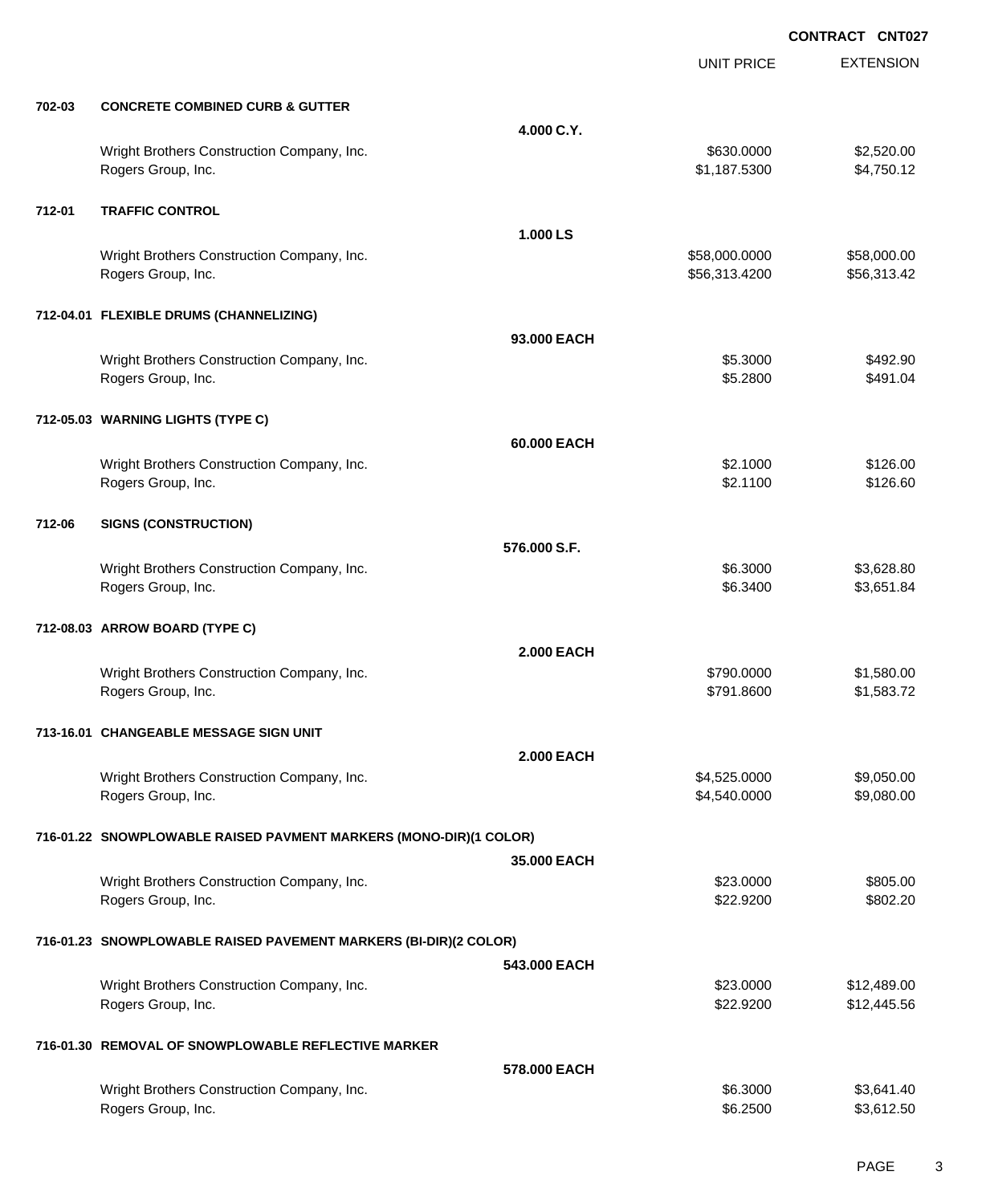|                                                                  |                   |                          | <b>CONTRACT CNT027</b>   |
|------------------------------------------------------------------|-------------------|--------------------------|--------------------------|
|                                                                  |                   | <b>UNIT PRICE</b>        | <b>EXTENSION</b>         |
| 716-02.03 PLASTIC PAVEMENT MARKING (CROSS-WALK)                  |                   |                          |                          |
|                                                                  | 411.000 L.F.      |                          |                          |
| Wright Brothers Construction Company, Inc.                       |                   | \$7.1000                 | \$2,918.10               |
| Rogers Group, Inc.                                               |                   | \$7.0300                 | \$2,889.33               |
| 716-02.04 PLASTIC PAVEMENT MARKING(CHANNELIZATION STRIPING)      |                   |                          |                          |
|                                                                  | 261.000 S.Y.      |                          |                          |
| Wright Brothers Construction Company, Inc.                       |                   | \$15.5000                | \$4,045.50               |
| Rogers Group, Inc.                                               |                   | \$15.3700                | \$4,011.57               |
| 716-02.05 PLASTIC PAVEMENT MARKING (STOP LINE)                   |                   |                          |                          |
|                                                                  | 2,000.000 L.F.    |                          |                          |
| Wright Brothers Construction Company, Inc.                       |                   | \$8.1500                 | \$16,300.00              |
| Rogers Group, Inc.                                               |                   | \$8.0700                 | \$16,140.00              |
| 716-02.06 PLASTIC PAVEMENT MARKING (TURN LANE ARROW)             |                   |                          |                          |
|                                                                  | 40,000 EACH       |                          |                          |
| Wright Brothers Construction Company, Inc.                       |                   | \$131.0000               | \$5,240.00               |
| Rogers Group, Inc.                                               |                   | \$130.2300               | \$5,209.20               |
| 716-03.01 PLASTIC WORD PAVEMENT MARKING (ONLY)                   |                   |                          |                          |
|                                                                  | <b>2.000 EACH</b> |                          |                          |
| Wright Brothers Construction Company, Inc.                       |                   | \$157.0000               | \$314.00                 |
| Rogers Group, Inc.                                               |                   | \$156.2800               | \$312.56                 |
| 716-04.01 PLASTIC PAVEMENT MARKING (STRAIGHT-TURN ARROW)         |                   |                          |                          |
|                                                                  | <b>4.000 EACH</b> |                          |                          |
| Wright Brothers Construction Company, Inc.                       |                   | \$157.0000               | \$628.00                 |
| Rogers Group, Inc.                                               |                   | \$156.2800               | \$625.12                 |
| 716-04.12 PLASTIC PAVEMENT MARKING (YIELD LINE)                  |                   |                          |                          |
|                                                                  | 150,000 S.F.      |                          |                          |
| Wright Brothers Construction Company, Inc.                       |                   | \$12.6000                | \$1,890.00               |
| Rogers Group, Inc.                                               |                   | \$12.5000                | \$1,875.00               |
| 716-04.14 PLASTIC PAVEMENT MARKING (LANE REDUCTION ARROW)        |                   |                          |                          |
|                                                                  | 3,000 EACH        |                          |                          |
| Wright Brothers Construction Company, Inc.<br>Rogers Group, Inc. |                   | \$157.0000<br>\$156.2800 | \$471.00                 |
|                                                                  |                   |                          | \$468.84                 |
| 716-05.01 PAINTED PAVEMENT MARKING (4" LINE)                     |                   |                          |                          |
|                                                                  | 18.500 L.M.       |                          |                          |
| Wright Brothers Construction Company, Inc.                       |                   | \$550.0000               | \$10,175.00              |
| Rogers Group, Inc.                                               |                   | \$546.9400               | \$10,118.39              |
| 716-05.05 PAINTED PAVEMENT MARKING (STOP LINE)                   |                   |                          |                          |
|                                                                  | 2,000.000 L.F.    |                          |                          |
| Wright Brothers Construction Company, Inc.<br>Rogers Group, Inc. |                   | \$4.2000<br>\$4.1700     | \$8,400.00<br>\$8,340.00 |
|                                                                  |                   |                          |                          |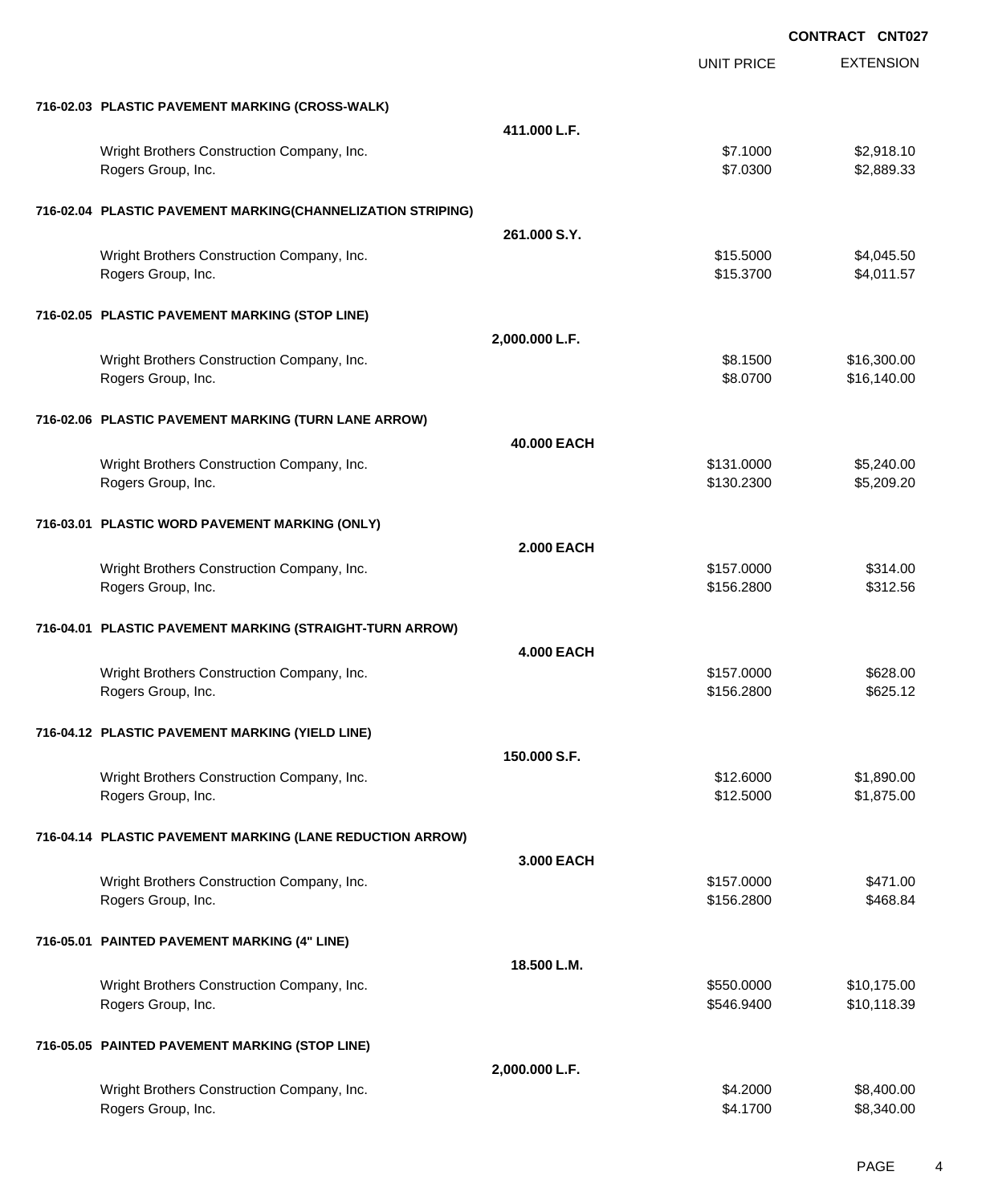|                                                                  |                 | UNIT PRICE    | <b>EXTENSION</b> |
|------------------------------------------------------------------|-----------------|---------------|------------------|
| 716-10.30 TRUNCATED DOME DETECTABLE WARNING MAT                  |                 |               |                  |
|                                                                  | 8.000 S.F.      |               |                  |
| Wright Brothers Construction Company, Inc.                       |                 | \$50.0000     | \$400.00         |
| Rogers Group, Inc.                                               |                 | \$199.9800    | \$1,599.84       |
| 716-12.02 ENHANCED FLATLINE THERMO PVMT MRKNG (6IN LINE)         |                 |               |                  |
|                                                                  | 14.500 L.M.     |               |                  |
| Wright Brothers Construction Company, Inc.                       |                 | \$4,025.0000  | \$58,362.50      |
| Rogers Group, Inc.                                               |                 | \$3,985.0200  | \$57,782.79      |
| 716-12.03 ENHANCED FLATLINE THERMO PVMT MRKNG (8IN BARRIER LINE) |                 |               |                  |
|                                                                  | 80.000 L.F.     |               |                  |
| Wright Brothers Construction Company, Inc.                       |                 | \$1.0500      | \$84.00          |
| Rogers Group, Inc.                                               |                 | \$1.0400      | \$83.20          |
| 716-12.05 ENHANCED FLATLINE THERMO PVMT MRKNG (6IN DOTTED LINE)  |                 |               |                  |
|                                                                  | 1,300.000 L.F.  |               |                  |
| Wright Brothers Construction Company, Inc.                       |                 | \$1.0500      | \$1,365.00       |
| Rogers Group, Inc.                                               |                 | \$1,0400      | \$1,352.00       |
| 717-01<br><b>MOBILIZATION</b>                                    |                 |               |                  |
|                                                                  | 1.000 LS        |               |                  |
| Wright Brothers Construction Company, Inc.                       |                 | \$42,520.0000 | \$42,520.00      |
| Rogers Group, Inc.                                               |                 | \$55,455.4500 | \$55,455.45      |
| 730-14.02 SAW SLOT                                               |                 |               |                  |
|                                                                  | 7,950.000 L.F.  |               |                  |
| Wright Brothers Construction Company, Inc.                       |                 | \$2.9000      | \$23,055.00      |
| Rogers Group, Inc.                                               |                 | \$2.8700      | \$22,816.50      |
| 730-14.03 LOOP WIRE                                              |                 |               |                  |
|                                                                  | 19,380.000 L.F. |               |                  |
| Wright Brothers Construction Company, Inc.                       |                 | \$0.6500      | \$12,597.00      |
| Rogers Group, Inc.                                               |                 | \$0.6300      | \$12,209.40      |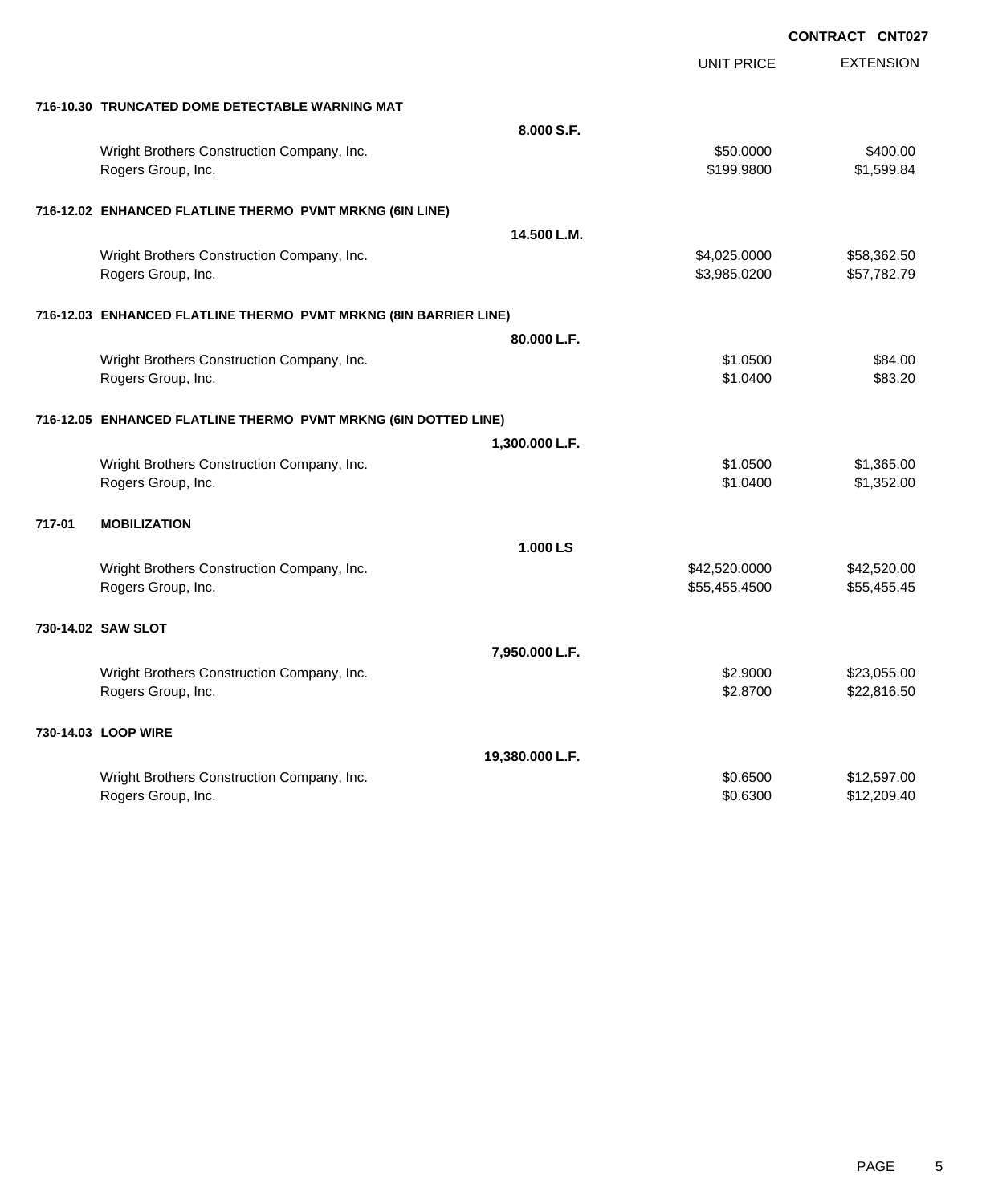## **SUB-TOTAL ROADWAY**

Wright Brothers Construction Company, Inc. 6. The State of the State of the State of State State State State St Rogers Group, Inc. \$1,845,434.59

### **TOTAL CONTRACT**

Wright Brothers Construction Company, Inc. 6. The Superior Company, Inc. 6. The Superior Company, Inc. 6. The Superior Company, Inc. 6. The Superior Company, Inc. 6. The Superior Company, Inc. 6. The Superior Company, Inc. Rogers Group, Inc. \$1,845,434.59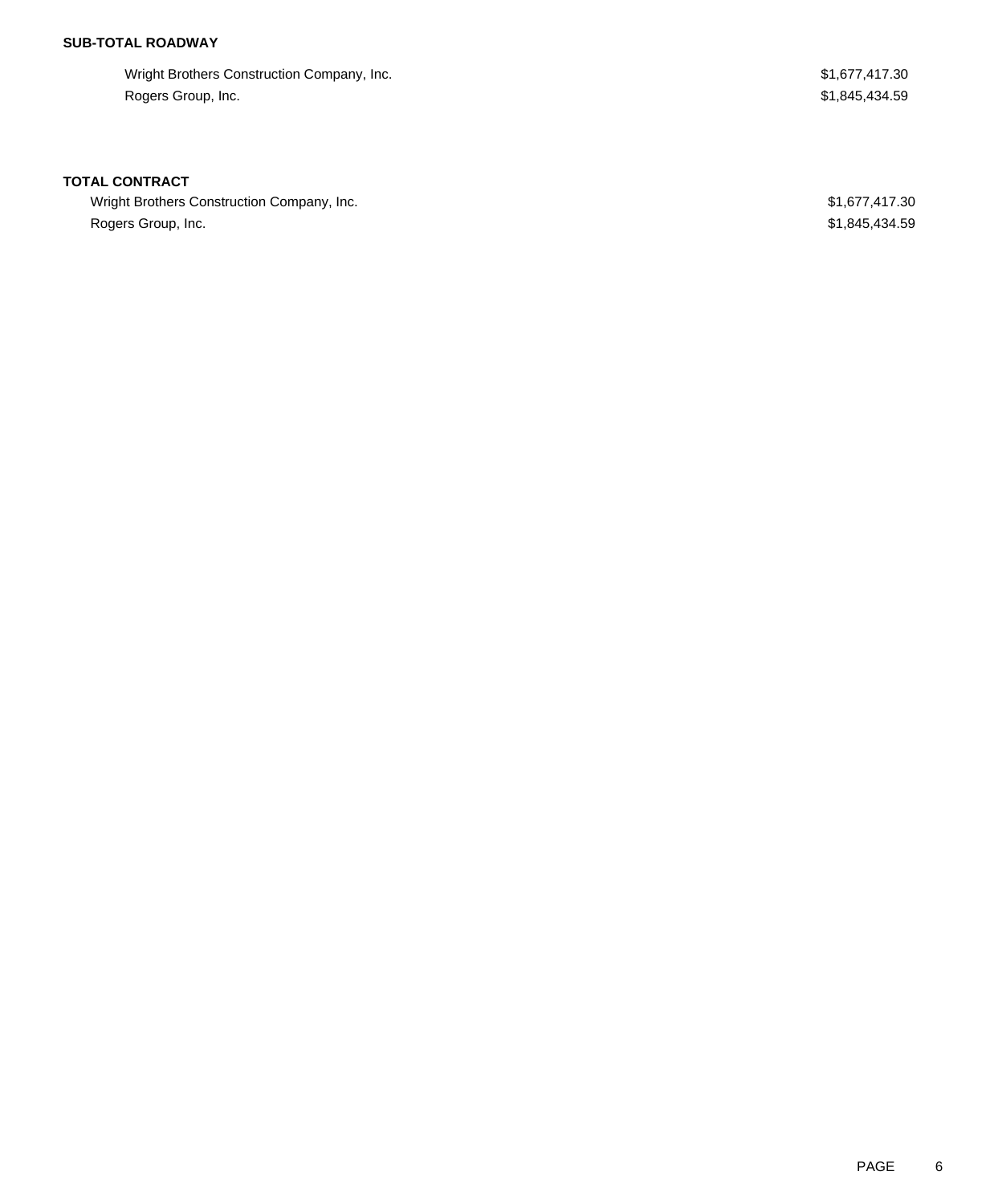# **DEPARTMENT OF TRANSPORTATION SUMMARY OF BIDS LETTING OF FEBRUARY 08, 2019 STATE OF TENNESSEE**

#### OBION COUNTY (Contract No. CNT067 Call 041)

66004-4227-04

THE REPAIR OF 6 BRIDGES ON VARIOUS ROUTES OVER U.S. 45W (U.S. 51, S.R. 3).

PROJECT LENGTH - 0.0 MILES

COMPLETION TIME - ON OR BEFORE OCTOBER 31, 2019

|                                      | <b>TOTAL CONTRACT</b> |
|--------------------------------------|-----------------------|
| Jamison Construction, LLC            | \$1,145,186.40        |
| <b>Ford Construction Company</b>     | \$1,175,254.80        |
| Harold Coffey Construction Co., Inc. | \$1,395,975.00        |
| Dement Construction Company, LLC     | \$2,092,316.10        |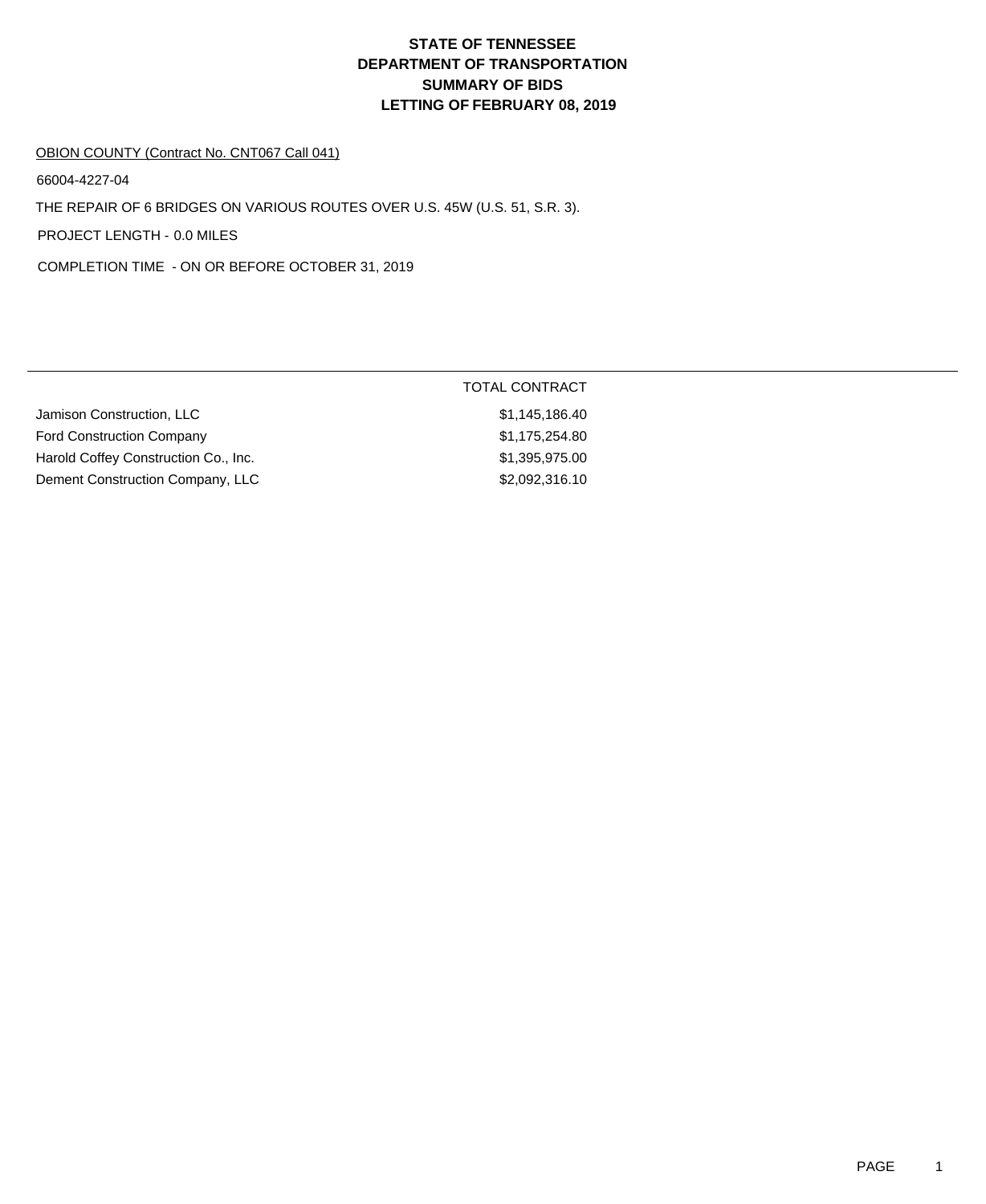EXTENSION UNIT PRICE

**BRIDGE CATEGORY**

### **202-01.02 REMOVAL OF ASBESTOS**

|        |                                               | 1.000 LS     |                |              |
|--------|-----------------------------------------------|--------------|----------------|--------------|
|        | Jamison Construction, LLC                     |              | \$45,000.0000  | \$45,000.00  |
|        | <b>Ford Construction Company</b>              |              | \$79,000.0000  | \$79,000.00  |
|        | Harold Coffey Construction Co., Inc.          |              | \$60,000.0000  | \$60,000.00  |
|        | Dement Construction Company, LLC              |              | \$467,300.0000 | \$467,300.00 |
| 203-10 | <b>EMBANKMENT (COMPACTED IN PLACE)</b>        |              |                |              |
|        |                                               | 646,000 C.Y. |                |              |
|        | Jamison Construction, LLC                     |              | \$35.0000      | \$22,610.00  |
|        | Ford Construction Company                     |              | \$40.0000      | \$25,840.00  |
|        | Harold Coffey Construction Co., Inc.          |              | \$42.0000      | \$27,132.00  |
|        | Dement Construction Company, LLC              |              | \$30.0000      | \$19,380.00  |
|        | 209-08.02 TEMPORARY SILT FENCE (WITH BACKING) |              |                |              |
|        |                                               | 875,000 L.F. |                |              |
|        | Jamison Construction, LLC                     |              | \$6.0000       | \$5,250.00   |
|        | <b>Ford Construction Company</b>              |              | \$6.0000       | \$5,250.00   |
|        | Harold Coffey Construction Co., Inc.          |              | \$5.5000       | \$4,812.50   |
|        | Dement Construction Company, LLC              |              | \$10.0000      | \$8,750.00   |
| 403-01 | BITUMINOUS MATERIAL FOR TACK COAT (TC)        |              |                |              |
|        |                                               | 2.450 TON    |                |              |
|        | Jamison Construction, LLC                     |              | \$112.0000     | \$274.40     |
|        | <b>Ford Construction Company</b>              |              | \$100.0000     | \$245.00     |
|        | Harold Coffey Construction Co., Inc.          |              | \$100.0000     | \$245.00     |
|        | Dement Construction Company, LLC              |              | \$100.0000     | \$245.00     |
|        | 411-01.10 ACS MIX(PG64-22) GRADING D          |              |                |              |
|        |                                               | 382,000 TON  |                |              |
|        | Jamison Construction, LLC                     |              | \$230.0000     | \$87,860.00  |
|        | <b>Ford Construction Company</b>              |              | \$205.0000     | \$78,310.00  |
|        | Harold Coffey Construction Co., Inc.          |              | \$225.0000     | \$85,950.00  |
|        | Dement Construction Company, LLC              |              | \$205.0000     | \$78,310.00  |
|        | 411-01.11 ACS MIX(PG64-22) GRADING E RDWY     |              |                |              |
|        |                                               | 499.000 TON  |                |              |
|        | Jamison Construction, LLC                     |              | \$250.0000     | \$124,750.00 |
|        | Ford Construction Company                     |              | \$220.0000     | \$109,780.00 |
|        | Harold Coffey Construction Co., Inc.          |              | \$235.0000     | \$117,265.00 |
|        | Dement Construction Company, LLC              |              | \$220.0000     | \$109,780.00 |
|        | 415-01.02 COLD PLANING BITUMINOUS PAVEMENT    |              |                |              |
|        |                                               | 804.000 S.Y. |                |              |
|        | Jamison Construction, LLC                     |              | \$10.0000      | \$8,040.00   |
|        | Ford Construction Company                     |              | \$28.0500      | \$22,552.20  |
|        | Harold Coffey Construction Co., Inc.          |              | \$24.0000      | \$19,296.00  |
|        | Dement Construction Company, LLC              |              | \$31.0000      | \$24,924.00  |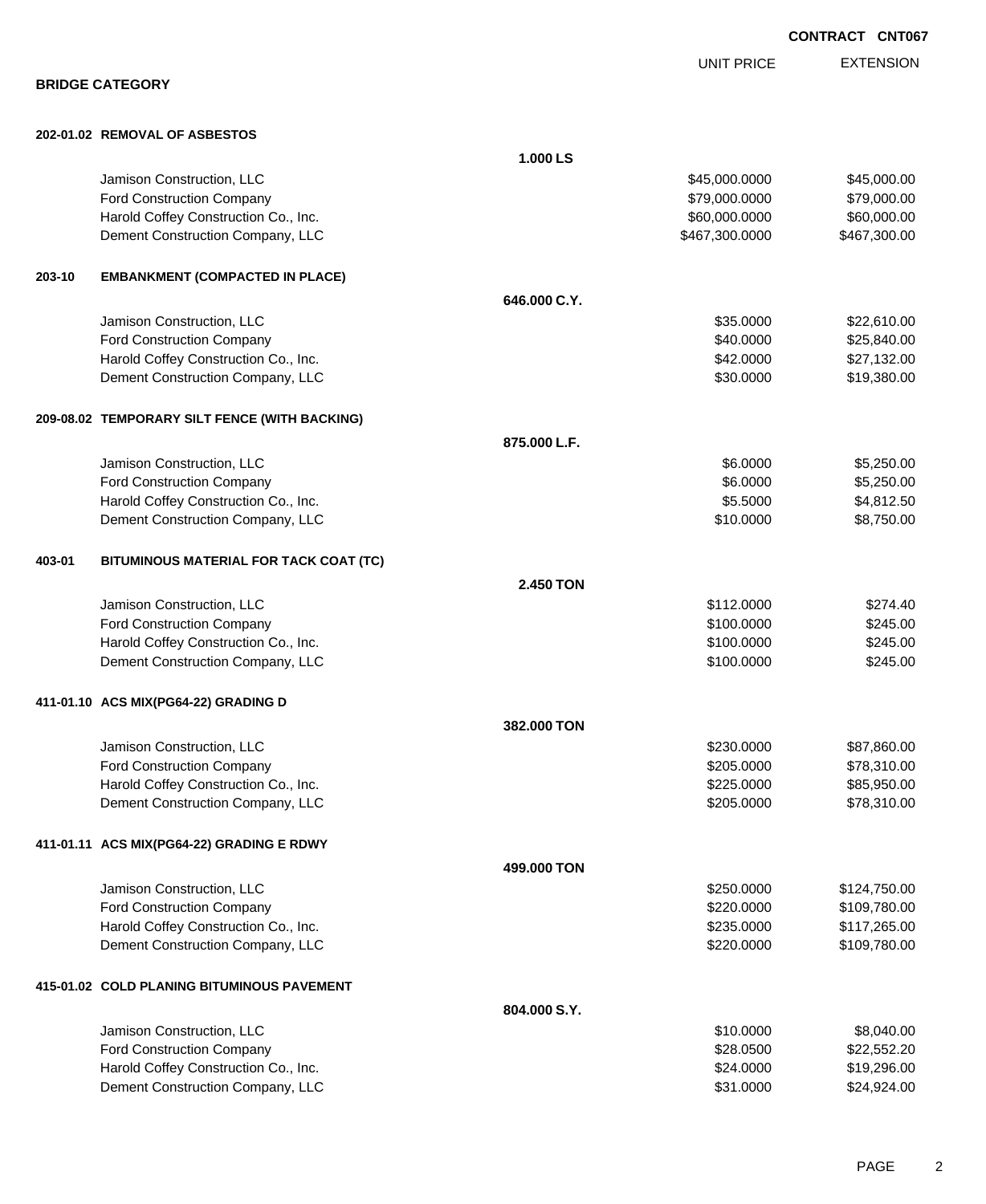UNIT PRICE

| 502-08.02 RESEALING JOINTS (SILICONE SEALANT)          |                |                |              |
|--------------------------------------------------------|----------------|----------------|--------------|
|                                                        | 24.000 L.F.    |                |              |
| Jamison Construction, LLC                              |                | \$40.0000      | \$960.00     |
| Ford Construction Company                              |                | \$67.5000      | \$1,620.00   |
| Harold Coffey Construction Co., Inc.                   |                | \$125.0000     | \$3,000.00   |
| Dement Construction Company, LLC                       |                | \$250.0000     | \$6,000.00   |
| 603-02.20 SPOT PAINTING EXISTING STEEL STRUCTURES      |                |                |              |
|                                                        | 1,350.000 S.F. |                |              |
| Jamison Construction, LLC                              |                | \$16,0000      | \$21,600.00  |
| <b>Ford Construction Company</b>                       |                | \$27.0000      | \$36,450.00  |
| Harold Coffey Construction Co., Inc.                   |                | \$12.7500      | \$17,212.50  |
| Dement Construction Company, LLC                       |                | \$20.0000      | \$27,000.00  |
| 604-04.02 APPLIED TEXTURE FINISH (EXISTING STRUCTURES) |                |                |              |
|                                                        | 3,723.000 S.Y. |                |              |
| Jamison Construction, LLC                              |                | \$9.0000       | \$33,507.00  |
| <b>Ford Construction Company</b>                       |                | \$6.0000       | \$22,338.00  |
| Harold Coffey Construction Co., Inc.                   |                | \$18.8000      | \$69,992.40  |
| Dement Construction Company, LLC                       |                | \$6.0000       | \$22,338.00  |
| 604-10.14 REMOVE EXISTING WEARING SURFACE              |                |                |              |
|                                                        | 1.000 LS       |                |              |
| Jamison Construction, LLC                              |                | \$45,000.0000  | \$45,000.00  |
| Ford Construction Company                              |                | \$53,226.0000  | \$53,226.00  |
| Harold Coffey Construction Co., Inc.                   |                | \$120,000.0000 | \$120,000.00 |
| Dement Construction Company, LLC                       |                | \$37,200.0000  | \$37,200.00  |
| 604-10.46 EXPANSION JOINT REPAIRS (TYPE G)             |                |                |              |
|                                                        | 423.000 L.F.   |                |              |
| Jamison Construction, LLC                              |                | \$610.0000     | \$258,030.00 |
| <b>Ford Construction Company</b>                       |                | \$850.0000     | \$359,550.00 |
| Harold Coffey Construction Co., Inc.                   |                | \$1,060.0000   | \$448,380.00 |
| Dement Construction Company, LLC                       |                | \$1,500.0000   | \$634,500.00 |
| 604-10.50 BRIDGE DECK REPAIRS (PARTIAL DEPTH OF SLAB)  |                |                |              |
|                                                        | 481.000 S.Y.   |                |              |
| Jamison Construction, LLC                              |                | \$285.0000     | \$137,085.00 |
| Ford Construction Company                              |                | \$180.0000     | \$86,580.00  |
| Harold Coffey Construction Co., Inc.                   |                | \$176.5000     | \$84,896.50  |
| Dement Construction Company, LLC                       |                | \$400.0000     | \$192,400.00 |
| 610-07.01 12" PIPE DRAIN (BRIDGE DRAIN)                |                |                |              |
|                                                        | 285.000 L.F.   |                |              |
| Jamison Construction, LLC                              |                | \$42.0000      | \$11,970.00  |
| Ford Construction Company                              |                | \$45.0000      | \$12,825.00  |
| Harold Coffey Construction Co., Inc.                   |                | \$85.0000      | \$24,225.00  |
| Dement Construction Company, LLC                       |                | \$60.0000      | \$17,100.00  |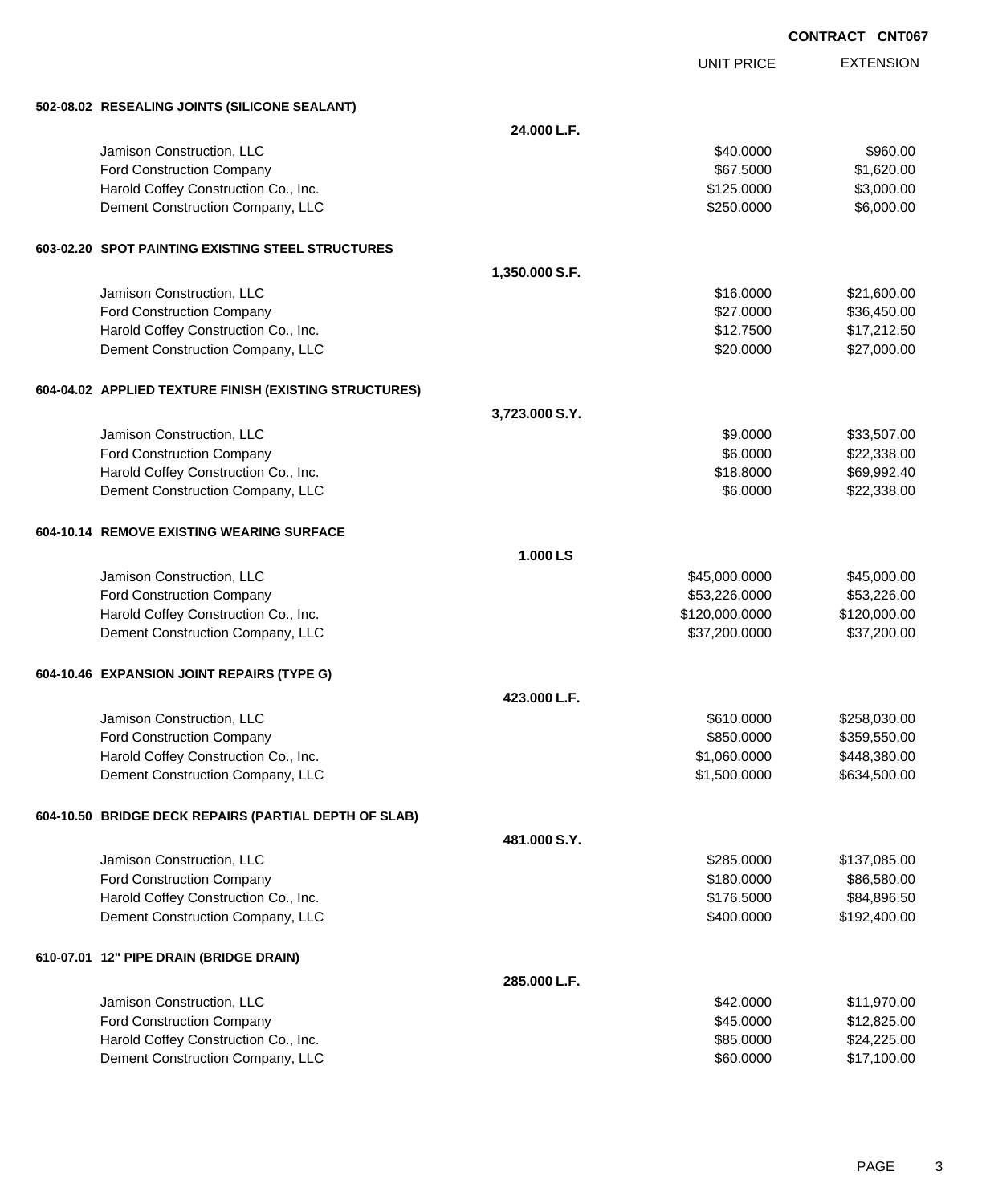|        |                                                   |                |                   | <b>CONTRACT CNT067</b> |                  |
|--------|---------------------------------------------------|----------------|-------------------|------------------------|------------------|
|        |                                                   |                | <b>UNIT PRICE</b> |                        | <b>EXTENSION</b> |
| 617-01 | <b>BRIDGE DECK SEALANT</b>                        |                |                   |                        |                  |
|        |                                                   | 4,690.000 S.Y. |                   |                        |                  |
|        | Jamison Construction, LLC                         |                | \$24.0000         |                        | \$112,560.00     |
|        | Ford Construction Company                         |                | \$11.0000         |                        | \$51,590.00      |
|        | Harold Coffey Construction Co., Inc.              |                | \$24.5000         |                        | \$114,905.00     |
|        | Dement Construction Company, LLC                  |                | \$19.7500         |                        | \$92,627.50      |
|        | 705-06.01 W BEAM GR (TYPE 2) MASH TL3             |                |                   |                        |                  |
|        |                                                   | 50.000 L.F.    |                   |                        |                  |
|        | Jamison Construction, LLC                         |                | \$21.0000         |                        | \$1,050.00       |
|        | Ford Construction Company                         |                | \$26.2000         |                        | \$1,310.00       |
|        | Harold Coffey Construction Co., Inc.              |                | \$18.0000         |                        | \$900.00         |
|        | Dement Construction Company, LLC                  |                | \$26.2000         |                        | \$1,310.00       |
|        | 705-06.30 GR TERMINAL (ENERGY ABSORBING) MASH TL2 |                |                   |                        |                  |
|        |                                                   | 22.000 EACH    |                   |                        |                  |
|        | Jamison Construction, LLC                         |                | \$2,200.0000      |                        | \$48,400.00      |
|        | Ford Construction Company                         |                | \$2,850.0000      |                        | \$62,700.00      |
|        | Harold Coffey Construction Co., Inc.              |                | \$2,000.0000      |                        | \$44,000.00      |
|        | Dement Construction Company, LLC                  |                | \$2,850.0000      |                        | \$62,700.00      |
|        | 709-05.07 MACHINED RIP-RAP (CLASS A-2)            |                |                   |                        |                  |
|        |                                                   | 235.000 TON    |                   |                        |                  |
|        | Jamison Construction, LLC                         |                | \$48.0000         |                        | \$11,280.00      |
|        | Ford Construction Company                         |                | \$50.0000         |                        | \$11,750.00      |
|        | Harold Coffey Construction Co., Inc.              |                | \$85.0000         |                        | \$19,975.00      |
|        | Dement Construction Company, LLC                  |                | \$100.0000        |                        | \$23,500.00      |
| 712-01 | <b>TRAFFIC CONTROL</b>                            |                |                   |                        |                  |
|        |                                                   | 1.000 LS       |                   |                        |                  |
|        | Jamison Construction, LLC                         |                | \$28,000.0000     |                        | \$28,000.00      |
|        | Ford Construction Company                         |                | \$31,887.0000     |                        | \$31,887.00      |
|        | Harold Coffey Construction Co., Inc.              |                | \$15,500.0000     |                        | \$15,500.00      |
|        | Dement Construction Company, LLC                  |                | \$120,000.0000    |                        | \$120,000.00     |
|        | 712-04.01 FLEXIBLE DRUMS (CHANNELIZING)           |                |                   |                        |                  |
|        |                                                   | 324.000 EACH   |                   |                        |                  |
|        | Jamison Construction, LLC                         |                | \$35.0000         |                        | \$11,340.00      |
|        | <b>Ford Construction Company</b>                  |                | \$22.0000         |                        | \$7,128.00       |
|        | Harold Coffey Construction Co., Inc.              |                | \$22.0000         |                        | \$7,128.00       |
|        | Dement Construction Company, LLC                  |                | \$22.0000         |                        | \$7,128.00       |
| 712-06 | <b>SIGNS (CONSTRUCTION)</b>                       |                |                   |                        |                  |
|        |                                                   | 4,046.000 S.F. |                   |                        |                  |

| Jamison Construction, LLC            | \$10,0000 | \$40.460.00 |
|--------------------------------------|-----------|-------------|
| <b>Ford Construction Company</b>     | \$6,6000  | \$26,703,60 |
| Harold Coffey Construction Co., Inc. | \$6,6000  | \$26,703,60 |
| Dement Construction Company, LLC     | \$6.6000  | \$26,703,60 |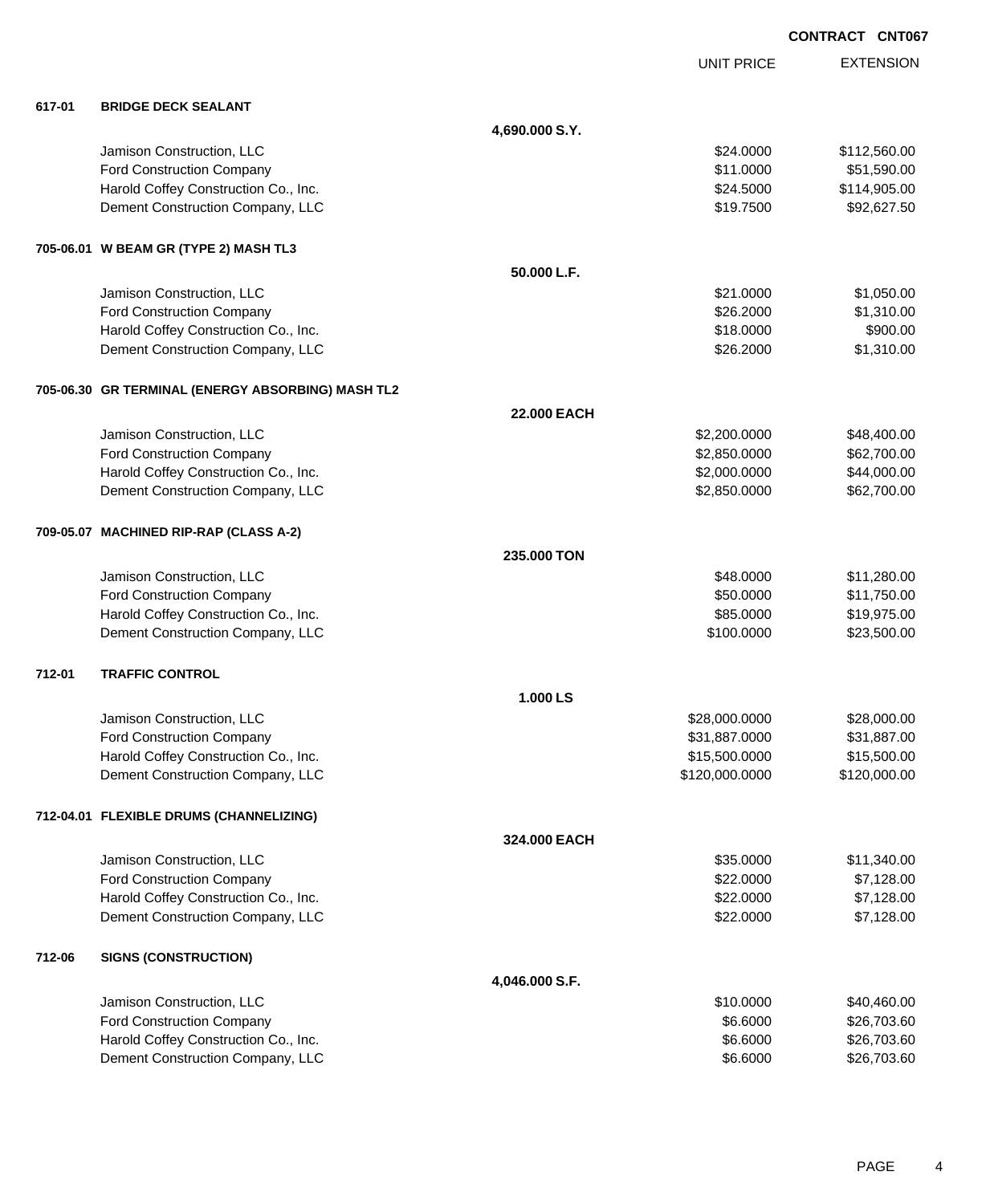UNIT PRICE

|  | 712-07.03 TEMPORARY BARRICADES (TYPE III) |  |
|--|-------------------------------------------|--|
|  |                                           |  |

|        | 712-07.03 TEMPORARY BARRICADES (TYPE III)             |                    |               |             |
|--------|-------------------------------------------------------|--------------------|---------------|-------------|
|        |                                                       | 96.000 L.F.        |               |             |
|        | Jamison Construction, LLC                             |                    | \$16,0000     | \$1,536.00  |
|        | <b>Ford Construction Company</b>                      |                    | \$10,0000     | \$960.00    |
|        | Harold Coffey Construction Co., Inc.                  |                    | \$10,0000     | \$960.00    |
|        | Dement Construction Company, LLC                      |                    | \$10.0000     | \$960.00    |
|        | 712-08.03 ARROW BOARD (TYPE C)                        |                    |               |             |
|        |                                                       | <b>12.000 EACH</b> |               |             |
|        | Jamison Construction, LLC                             |                    | \$1,000.0000  | \$12,000.00 |
|        | <b>Ford Construction Company</b>                      |                    | \$595,0000    | \$7,140.00  |
|        | Harold Coffey Construction Co., Inc.                  |                    | \$595,0000    | \$7,140.00  |
|        | Dement Construction Company, LLC                      |                    | \$595.0000    | \$7,140.00  |
|        | 716-13.01 SPRAY THERMO PVMT MRKNG (60 mil) (4IN LINE) |                    |               |             |
|        |                                                       | 1.380 L.M.         |               |             |
|        | Jamison Construction, LLC                             |                    | \$4,800.0000  | \$6,624.00  |
|        | <b>Ford Construction Company</b>                      |                    | \$4,000.0000  | \$5,520.00  |
|        | Harold Coffey Construction Co., Inc.                  |                    | \$5,000.0000  | \$6,900.00  |
|        | Dement Construction Company, LLC                      |                    | \$4,000.0000  | \$5,520.00  |
| 717-01 | <b>MOBILIZATION</b>                                   |                    |               |             |
|        |                                                       | 1.000 LS           |               |             |
|        | Jamison Construction, LLC                             |                    | \$70,000.0000 | \$70,000.00 |
|        | <b>Ford Construction Company</b>                      |                    | \$75,000.0000 | \$75,000.00 |
|        | Harold Coffey Construction Co., Inc.                  |                    | \$69,456.5000 | \$69,456.50 |
|        | Dement Construction Company, LLC                      |                    | \$99,500.0000 | \$99,500.00 |
|        |                                                       |                    |               |             |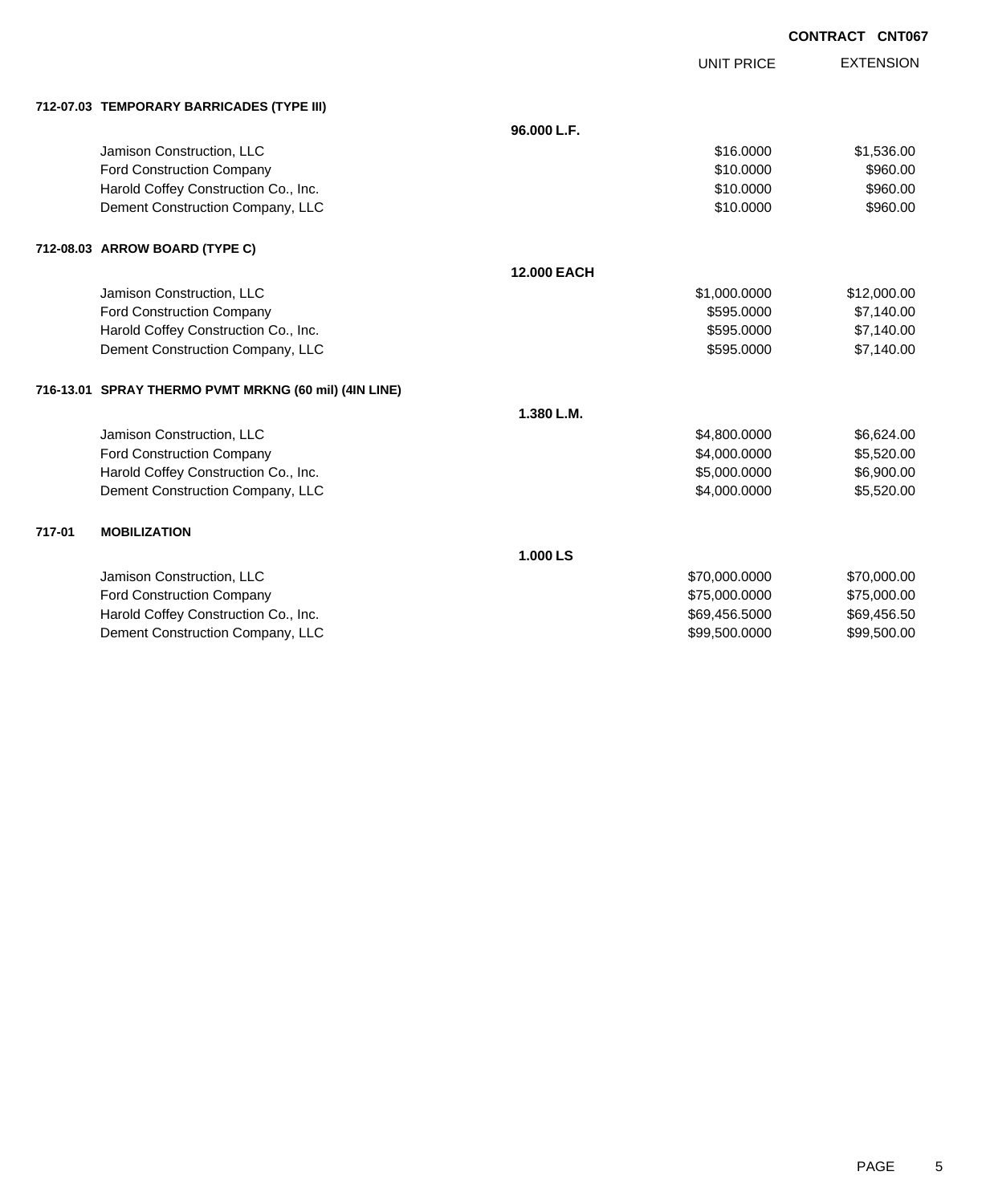## **SUB-TOTAL BRIDGE**

| Jamison Construction, LLC            | \$1,145,186.40 |
|--------------------------------------|----------------|
| <b>Ford Construction Company</b>     | \$1,175,254.80 |
| Harold Coffey Construction Co., Inc. | \$1,395,975.00 |
| Dement Construction Company, LLC     | \$2,092,316.10 |
|                                      |                |

| <b>TOTAL CONTRACT</b>                |                |
|--------------------------------------|----------------|
| Jamison Construction, LLC            | \$1,145,186.40 |
| <b>Ford Construction Company</b>     | \$1,175,254.80 |
| Harold Coffey Construction Co., Inc. | \$1,395,975.00 |
| Dement Construction Company, LLC     | \$2,092,316.10 |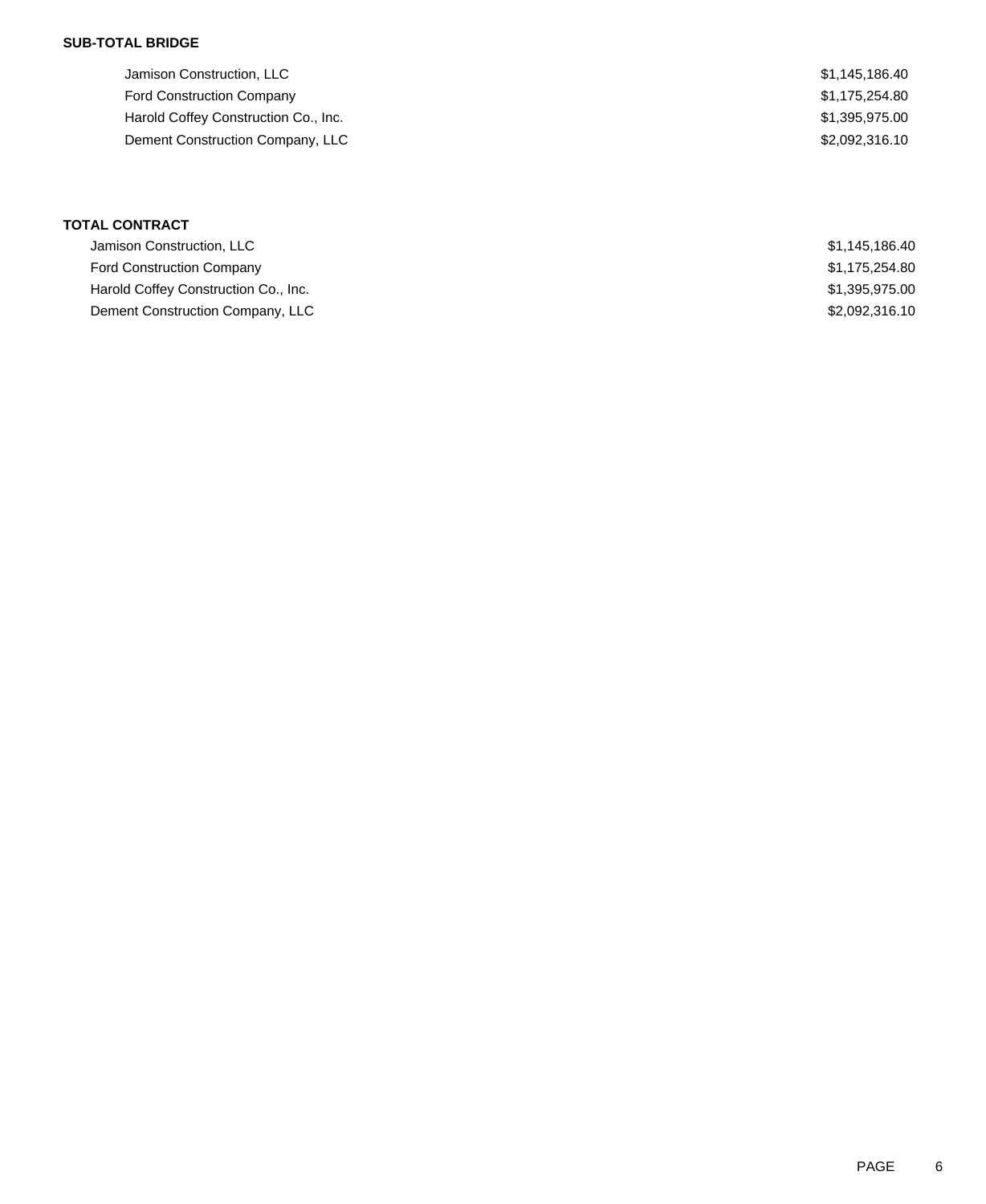# **DEPARTMENT OF TRANSPORTATION SUMMARY OF BIDS LETTING OF FEBRUARY 08, 2019 STATE OF TENNESSEE**

#### POLK COUNTY (Contract No. CNT062 Call 042)

70005-4211-04

THE REPAIR OF BRIDGES ON U.S. 64 (S.R. 40) OVER NORTH POTATO CREEK (L.M. 26.93).

PROJECT LENGTH - 0.0 MILES

COMPLETION TIME - ON OR BEFORE APRIL 30, 2020

|                                            | <b>TOTAL CONTRACT</b> |
|--------------------------------------------|-----------------------|
| Jones Bros. Contractors, LLC               | \$2,377,643.51        |
| Jamison Construction, LLC                  | \$2,377,720.80        |
| Mid-State Construction Company, Inc.       | \$2,544,132.66        |
| Summers-Taylor, Inc.                       | \$2,809,398.26        |
| Wright Brothers Construction Company, Inc. | \$3,198,298.26        |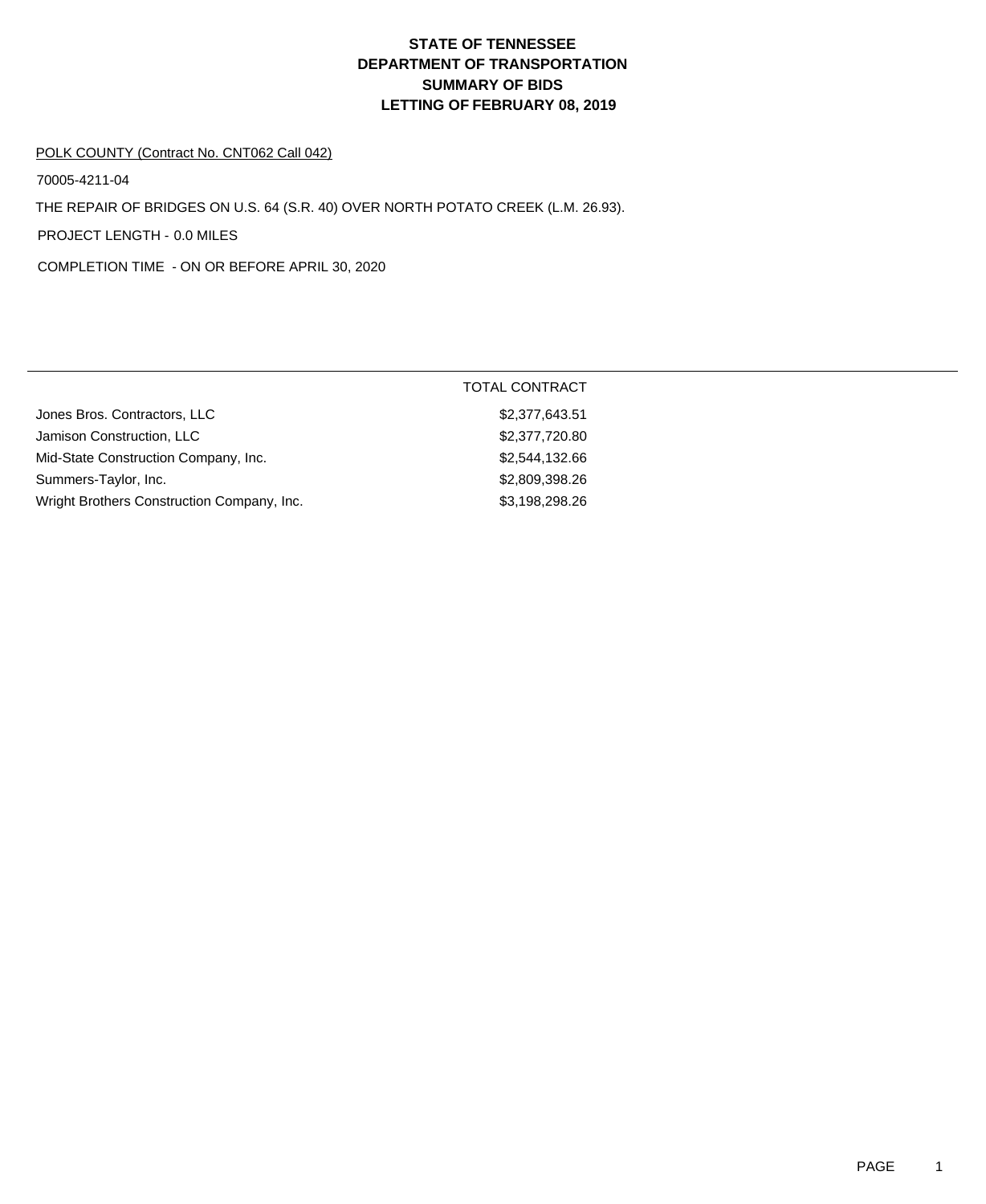|        |                                                           |             |                   | CONTRACT CNT062  |
|--------|-----------------------------------------------------------|-------------|-------------------|------------------|
|        |                                                           |             | <b>UNIT PRICE</b> | <b>EXTENSION</b> |
|        | <b>BRIDGE CATEGORY</b>                                    |             |                   |                  |
| 105-01 | <b>CONSTRUCTION STAKES, LINES AND GRADES</b>              |             |                   |                  |
|        |                                                           | 1.000 LS    |                   |                  |
|        | Jones Bros. Contractors, LLC                              |             | \$7,500.0000      | \$7,500.00       |
|        | Jamison Construction, LLC                                 |             | \$16,500.0000     | \$16,500.00      |
|        | Mid-State Construction Company, Inc.                      |             | \$14,462.4000     | \$14,462.40      |
|        | Summers-Taylor, Inc.                                      |             | \$18,000.0000     | \$18,000.00      |
|        | Wright Brothers Construction Company, Inc.                |             | \$17,266.0000     | \$17,266.00      |
| 201-01 | <b>CLEARING AND GRUBBING</b>                              |             |                   |                  |
|        |                                                           | 1.000 LS    |                   |                  |
|        | Jones Bros. Contractors, LLC                              |             | \$10,000.0000     | \$10,000.00      |
|        | Jamison Construction, LLC                                 |             | \$10,000.0000     | \$10,000.00      |
|        | Mid-State Construction Company, Inc.                      |             | \$12,493.5900     | \$12,493.59      |
|        | Summers-Taylor, Inc.                                      |             | \$16,300.0000     | \$16,300.00      |
|        | Wright Brothers Construction Company, Inc.                |             | \$5,400.0000      | \$5,400.00       |
|        | 201-05.31 VEGETATION REMOVAL                              |             |                   |                  |
|        |                                                           | 1.000 LS    |                   |                  |
|        | Jones Bros. Contractors, LLC                              |             | \$10,000.0000     | \$10,000.00      |
|        | Jamison Construction, LLC                                 |             | \$3,500.0000      | \$3,500.00       |
|        | Mid-State Construction Company, Inc.                      |             | \$12,686.7800     | \$12,686.78      |
|        | Summers-Taylor, Inc.                                      |             | \$10,000.0000     | \$10,000.00      |
|        | Wright Brothers Construction Company, Inc.                |             | \$8,900.0000      | \$8,900.00       |
|        | 202-04.01 REMOVAL OF STRUCTURES (BR. NO. 70-SR040-26.93R) |             |                   |                  |
|        |                                                           | 1.000 LS    |                   |                  |
|        | Jones Bros. Contractors, LLC                              |             | \$250,000.0000    | \$250,000.00     |
|        | Jamison Construction, LLC                                 |             | \$150,000.0000    | \$150,000.00     |
|        | Mid-State Construction Company, Inc.                      |             | \$164,548.6100    | \$164,548.61     |
|        | Summers-Taylor, Inc.                                      |             | \$332,800.0000    | \$332,800.00     |
|        | Wright Brothers Construction Company, Inc.                |             | \$407,000.0000    | \$407,000.00     |
|        | 202-04.02 REMOVAL OF STRUCTURES (BR. NO. 70-SR040-26.93L) |             |                   |                  |
|        |                                                           | 1.000 LS    |                   |                  |
|        | Jones Bros. Contractors, LLC                              |             | \$125,000.0000    | \$125,000.00     |
|        | Jamison Construction, LLC                                 |             | \$60,000.0000     | \$60,000.00      |
|        | Mid-State Construction Company, Inc.                      |             | \$31,425.7100     | \$31,425.71      |
|        | Summers-Taylor, Inc.                                      |             | \$255,100.0000    | \$255,100.00     |
|        | Wright Brothers Construction Company, Inc.                |             | \$150,000.0000    | \$150,000.00     |
| 303-01 | MINERAL AGGREGATE, TYPE A BASE, GRADING D                 |             |                   |                  |
|        |                                                           | 100.000 TON |                   |                  |
|        | Jones Bros. Contractors, LLC                              |             | \$40.0000         | \$4,000.00       |
|        | Jamison Construction, LLC                                 |             | \$45.0000         | \$4,500.00       |
|        | Mid-State Construction Company, Inc.                      |             | \$50.6200         | \$5,062.00       |
|        | Summers-Taylor, Inc.                                      |             | \$34.0000         | \$3,400.00       |
|        | Wright Brothers Construction Company, Inc.                |             | \$54.3800         | \$5,438.00       |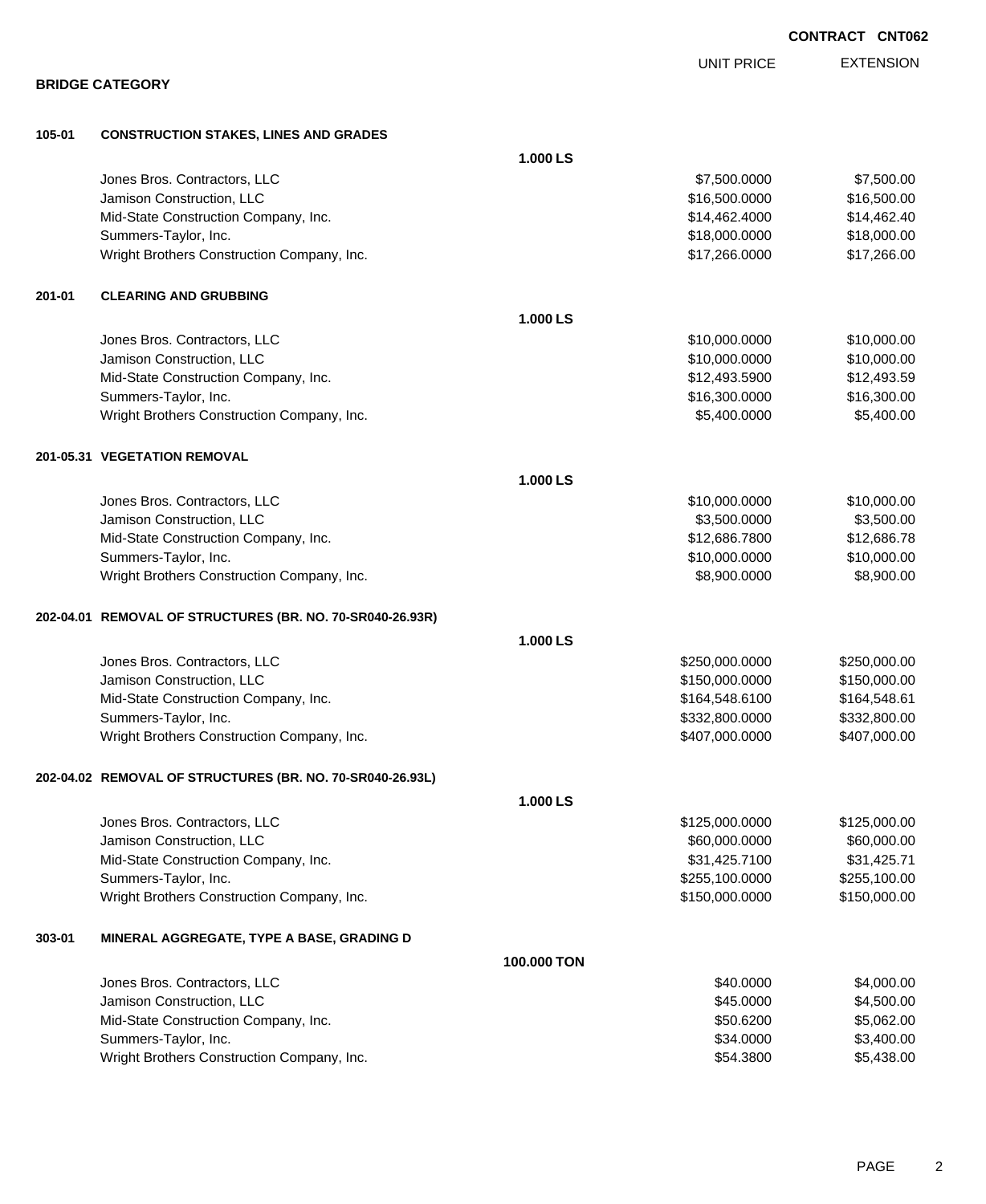UNIT PRICE EXTENSION

**303-01.02 GRANULAR BACKFILL (BRIDGES)**

|        | 303-01.02  GRANULAR BACKFILL (BRIDGES)                          |                   |               |              |
|--------|-----------------------------------------------------------------|-------------------|---------------|--------------|
|        |                                                                 | 370,000 TON       |               |              |
|        | Jones Bros. Contractors, LLC                                    |                   | \$45.0000     | \$16,650.00  |
|        | Jamison Construction, LLC                                       |                   | \$50.0000     | \$18,500.00  |
|        | Mid-State Construction Company, Inc.                            |                   | \$30.1300     | \$11,148.10  |
|        | Summers-Taylor, Inc.                                            |                   | \$3.2000      | \$1,184.00   |
|        | Wright Brothers Construction Company, Inc.                      |                   | \$56.5500     | \$20,923.50  |
|        | 307-01.01 ASPHALT CONCRETE MIX (PG64-22) (BPMB-HM) GRADING A    |                   |               |              |
|        |                                                                 | 62,000 TON        |               |              |
|        | Jones Bros. Contractors, LLC                                    |                   | \$300.0000    | \$18,600.00  |
|        | Jamison Construction, LLC                                       |                   | \$330.0000    | \$20,460.00  |
|        | Mid-State Construction Company, Inc.                            |                   | \$361.5600    | \$22,416.72  |
|        | Summers-Taylor, Inc.                                            |                   | \$320.0000    | \$19,840.00  |
|        | Wright Brothers Construction Company, Inc.                      |                   | \$327.6900    | \$20,316.78  |
|        | 307-01.08 ASPHALT CONCRETE MIX (PG64-22) (BPMB-HM) GRADING B-M2 |                   |               |              |
|        |                                                                 | 368,000 TON       |               |              |
|        | Jones Bros. Contractors, LLC                                    |                   | \$170.0000    | \$62,560.00  |
|        | Jamison Construction, LLC                                       |                   | \$200.0000    | \$73,600.00  |
|        | Mid-State Construction Company, Inc.                            |                   | \$204.8800    | \$75,395.84  |
|        | Summers-Taylor, Inc.                                            |                   | \$182.0000    | \$66,976.00  |
|        | Wright Brothers Construction Company, Inc.                      |                   | \$185.6900    | \$68,333.92  |
| 403-01 | BITUMINOUS MATERIAL FOR TACK COAT (TC)                          |                   |               |              |
|        |                                                                 | <b>12,000 TON</b> |               |              |
|        | Jones Bros. Contractors, LLC                                    |                   | \$900.0000    | \$10,800.00  |
|        | Jamison Construction, LLC                                       |                   | \$1,000.0000  | \$12,000.00  |
|        | Mid-State Construction Company, Inc.                            |                   | \$1,084.6800  | \$13,016.16  |
|        | Summers-Taylor, Inc.                                            |                   | \$961.0000    | \$11,532.00  |
|        | Wright Brothers Construction Company, Inc.                      |                   | \$983.0700    | \$11,796.84  |
|        | 411-01.10 ACS MIX(PG64-22) GRADING D                            |                   |               |              |
|        |                                                                 | 470.000 TON       |               |              |
|        | Jones Bros. Contractors, LLC                                    |                   | \$185.0000    | \$86,950.00  |
|        | Jamison Construction, LLC                                       |                   | \$210.0000    | \$98,700.00  |
|        | Mid-State Construction Company, Inc.                            |                   | \$222.9600    | \$104,791.20 |
|        | Summers-Taylor, Inc.                                            |                   | \$198.0000    | \$93,060.00  |
|        | Wright Brothers Construction Company, Inc.                      |                   | \$202.0800    | \$94,977.60  |
|        | 411-12.01 SCORING SHOULDERS (CONTINUOUS) (16IN WIDTH)           |                   |               |              |
|        |                                                                 | 0.200 L.M.        |               |              |
|        | Jones Bros. Contractors, LLC                                    |                   | \$7,800.0000  | \$1,560.00   |
|        | Jamison Construction, LLC                                       |                   | \$18,000.0000 | \$3,600.00   |
|        | Mid-State Construction Company, Inc.                            |                   | \$7,351.7200  | \$1,470.34   |
|        | Summers-Taylor, Inc.                                            |                   | \$40,000.0000 | \$8,000.00   |
|        | Wright Brothers Construction Company, Inc.                      |                   | \$2,675.1000  | \$535.02     |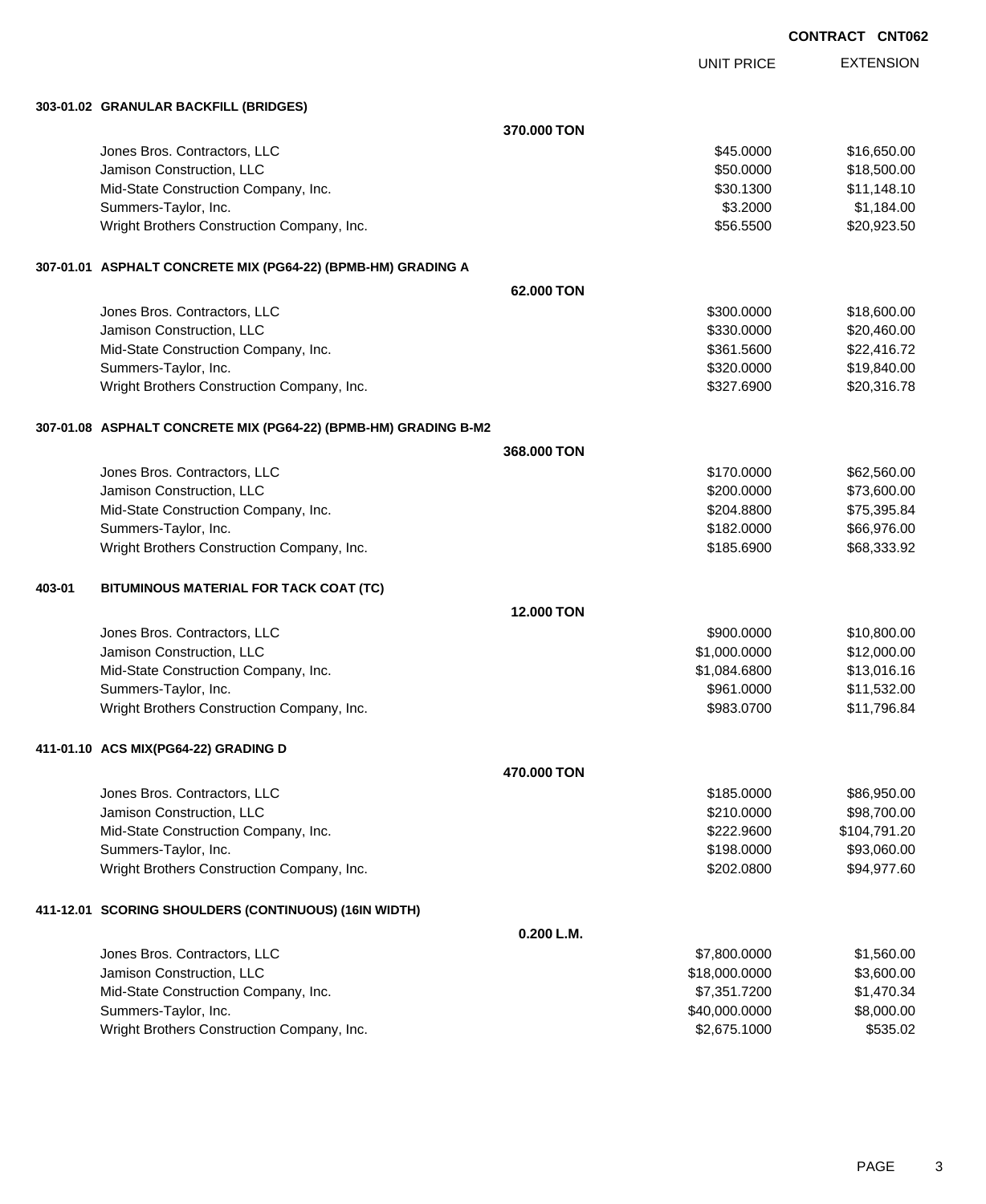|                 |                                                                              |                   |                   | <b>CONTRACT CNT06</b> |
|-----------------|------------------------------------------------------------------------------|-------------------|-------------------|-----------------------|
|                 |                                                                              |                   | <b>UNIT PRICE</b> | <b>EXTENSION</b>      |
|                 | 415-01.02 COLD PLANING BITUMINOUS PAVEMENT                                   |                   |                   |                       |
|                 |                                                                              | 5,334.000 S.Y.    |                   |                       |
|                 | Jones Bros. Contractors, LLC                                                 |                   | \$4.4500          | \$23,736.30           |
|                 | Jamison Construction, LLC                                                    |                   | \$6.0000          | \$32,004.00           |
|                 | Mid-State Construction Company, Inc.                                         |                   | \$5.3600          | \$28,590.24           |
|                 | Summers-Taylor, Inc.                                                         |                   | \$4.8500          | \$25,869.90           |
|                 | Wright Brothers Construction Company, Inc.                                   |                   | \$4.8600          | \$25,923.24           |
| 602-10.20 BOLTS |                                                                              |                   |                   |                       |
|                 |                                                                              | 36.000 EACH       |                   |                       |
|                 | Jones Bros. Contractors, LLC                                                 |                   | \$175.0000        | \$6,300.00            |
|                 | Jamison Construction, LLC                                                    |                   | \$21.0000         | \$756.00              |
|                 | Mid-State Construction Company, Inc.                                         |                   | \$157.0700        | \$5,654.52            |
|                 | Summers-Taylor, Inc.                                                         |                   | \$145.0000        | \$5,220.00            |
|                 | Wright Brothers Construction Company, Inc.                                   |                   | \$13.1200         | \$472.32              |
|                 | 602-10.55 STRUCTURAL STEEL REPAIR(DESCRIPTION)                               |                   |                   |                       |
|                 |                                                                              | <b>1.000 EACH</b> |                   |                       |
|                 | Jones Bros. Contractors, LLC                                                 |                   | \$30,000.0000     | \$30,000.00           |
|                 | Jamison Construction, LLC                                                    |                   | \$10,000.0000     | \$10,000.00           |
|                 | Mid-State Construction Company, Inc.                                         |                   | \$11,248.1000     | \$11,248.10           |
|                 | Summers-Taylor, Inc.                                                         |                   | \$4,761.0000      | \$4,761.00            |
|                 | Wright Brothers Construction Company, Inc.                                   |                   | \$7,104.6700      | \$7,104.67            |
|                 | 603-02.01 REPAINTING EXISTING STEEL STRUCTURES (BR NO. 70-SR040-26.93 R. L.) |                   |                   |                       |
|                 |                                                                              | 1.000 LS          |                   |                       |
|                 | Jones Bros. Contractors, LLC                                                 |                   | \$153,000.0000    | \$153,000.00          |
|                 | Jamison Construction, LLC                                                    |                   | \$170,000.0000    | \$170,000.00          |
|                 | Mid-State Construction Company, Inc.                                         |                   | \$184,395.6000    | \$184,395.60          |
|                 | Summers-Taylor, Inc.                                                         |                   | \$183,100.0000    | \$183,100.00          |
|                 | Wright Brothers Construction Company, Inc.                                   |                   | \$168,826.8600    | \$168,826.86          |
|                 | 603-05.20 CONTAINMENT & DISPOSAL OF WASTE(BR NO. 70-SR040-26.93 R. L.)       |                   |                   |                       |
|                 |                                                                              | 1.000 LS          |                   |                       |
|                 | Jones Bros. Contractors, LLC                                                 |                   | \$66,000.0000     | \$66,000.00           |
|                 | Jamison Construction, LLC                                                    |                   | \$78,000.0000     | \$78,000.00           |
|                 | Mid-State Construction Company, Inc.                                         |                   | \$79,543.2000     | \$79,543.20           |
|                 | Summers-Taylor, Inc.                                                         |                   | \$87,500.0000     | \$87,500.00           |
|                 | Wright Brothers Construction Company, Inc.                                   |                   | \$72,827.2800     | \$72,827.28           |
|                 | 604-02.03 EPOXY COATED REINFORCING STEEL                                     |                   |                   |                       |
|                 |                                                                              | 121,728.000 LB.   |                   |                       |
|                 | Jones Bros. Contractors, LLC                                                 |                   | \$1.3000          | \$158,246.40          |
|                 | Jamison Construction, LLC                                                    |                   | \$1.1000          | \$133,900.80          |
|                 | Mid-State Construction Company, Inc.                                         |                   | \$1.9200          | \$233,717.76          |
|                 | Summers-Taylor, Inc.                                                         |                   | \$1.1200          | \$136,335.36          |
|                 | Wright Brothers Construction Company, Inc.                                   |                   | \$2.2600          | \$275,105.28          |

**CO**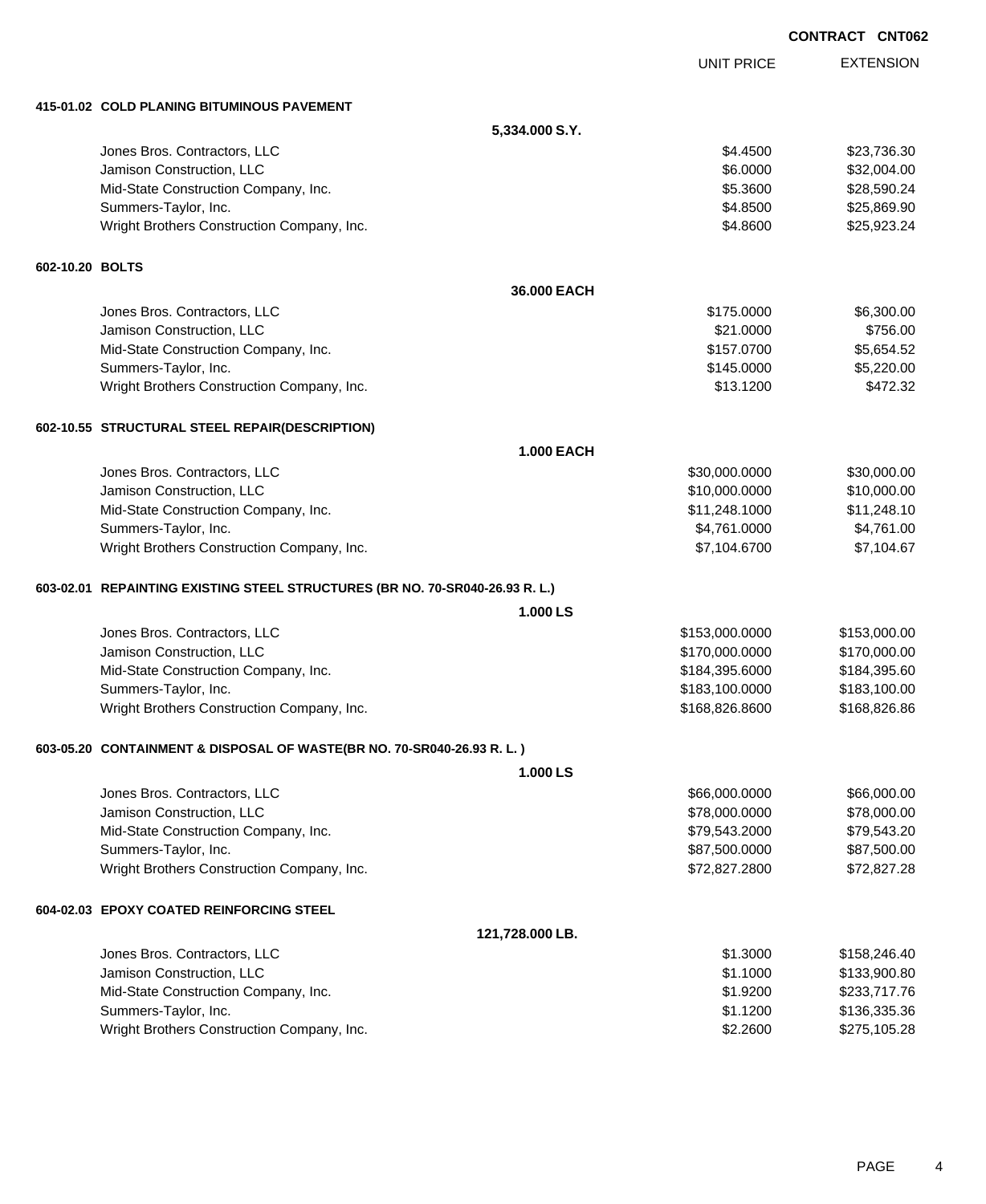|  | <b>CONTRACT CNT062</b> |
|--|------------------------|
|  |                        |

UNIT PRICE

| 604-03.01 CLASS A CONCRETE (BRIDGES)                   |                |              |              |
|--------------------------------------------------------|----------------|--------------|--------------|
|                                                        | 25.000 C.Y.    |              |              |
| Jones Bros. Contractors, LLC                           |                | \$900.0000   | \$22,500.00  |
| Jamison Construction, LLC                              |                | \$1,100.0000 | \$27,500.00  |
| Mid-State Construction Company, Inc.                   |                | \$1,677.7200 | \$41,943.00  |
| Summers-Taylor, Inc.                                   |                | \$1,884.0000 | \$47,100.00  |
| Wright Brothers Construction Company, Inc.             |                | \$1,158.2600 | \$28,956.50  |
| 604-03.02 STEEL BAR REINFORCEMENT (BRIDGES)            |                |              |              |
|                                                        | 770.000 LB.    |              |              |
| Jones Bros. Contractors, LLC                           |                | \$7.5500     | \$5,813.50   |
| Jamison Construction, LLC                              |                | \$2.0000     | \$1,540.00   |
| Mid-State Construction Company, Inc.                   |                | \$2.4700     | \$1,901.90   |
| Summers-Taylor, Inc.                                   |                | \$2.5000     | \$1,925.00   |
| Wright Brothers Construction Company, Inc.             |                | \$5.0000     | \$3,850.00   |
| 604-03.04 PAVEMENT @ BRIDGE ENDS                       |                |              |              |
|                                                        | 428,000 S.Y.   |              |              |
| Jones Bros. Contractors, LLC                           |                | \$300.0000   | \$128,400.00 |
| Jamison Construction, LLC                              |                | \$330.0000   | \$141,240.00 |
| Mid-State Construction Company, Inc.                   |                | \$367.9400   | \$157,478.32 |
| Summers-Taylor, Inc.                                   |                | \$269.0000   | \$115,132.00 |
| Wright Brothers Construction Company, Inc.             |                | \$268.9700   | \$115,119.16 |
| 604-03.32 CLASS DS CONCRETE                            |                |              |              |
|                                                        | 340,000 C.Y.   |              |              |
| Jones Bros. Contractors, LLC                           |                | \$850.0000   | \$289,000.00 |
| Jamison Construction, LLC                              |                | \$950.0000   | \$323,000.00 |
| Mid-State Construction Company, Inc.                   |                | \$1,005.8300 | \$341,982.20 |
| Summers-Taylor, Inc.                                   |                | \$1,194.0000 | \$405,960.00 |
| Wright Brothers Construction Company, Inc.             |                | \$1,488.6600 | \$506,144.40 |
| 604-04.01 APPLIED TEXTURE FINISH (NEW STRUCTURES)      |                |              |              |
|                                                        | 1,417.000 S.Y. |              |              |
| Jones Bros. Contractors, LLC                           |                | \$7.0000     | \$9,919.00   |
| Jamison Construction, LLC                              |                | \$8.0000     | \$11,336.00  |
| Mid-State Construction Company, Inc.                   |                | \$8.4400     | \$11,959.48  |
| Summers-Taylor, Inc.                                   |                | \$8.5000     | \$12,044.50  |
| Wright Brothers Construction Company, Inc.             |                | \$7.7200     | \$10,939.24  |
| 604-04.02 APPLIED TEXTURE FINISH (EXISTING STRUCTURES) |                |              |              |
|                                                        | 1,370.000 S.Y. |              |              |
| Jones Bros. Contractors, LLC                           |                | \$7.0000     | \$9,590.00   |
| Jamison Construction, LLC                              |                | \$8.0000     | \$10,960.00  |
| Mid-State Construction Company, Inc.                   |                | \$8.4400     | \$11,562.80  |
| Summers-Taylor, Inc.                                   |                | \$8.5000     | \$11,645.00  |
| Wright Brothers Construction Company, Inc.             |                | \$7.7200     | \$10,576.40  |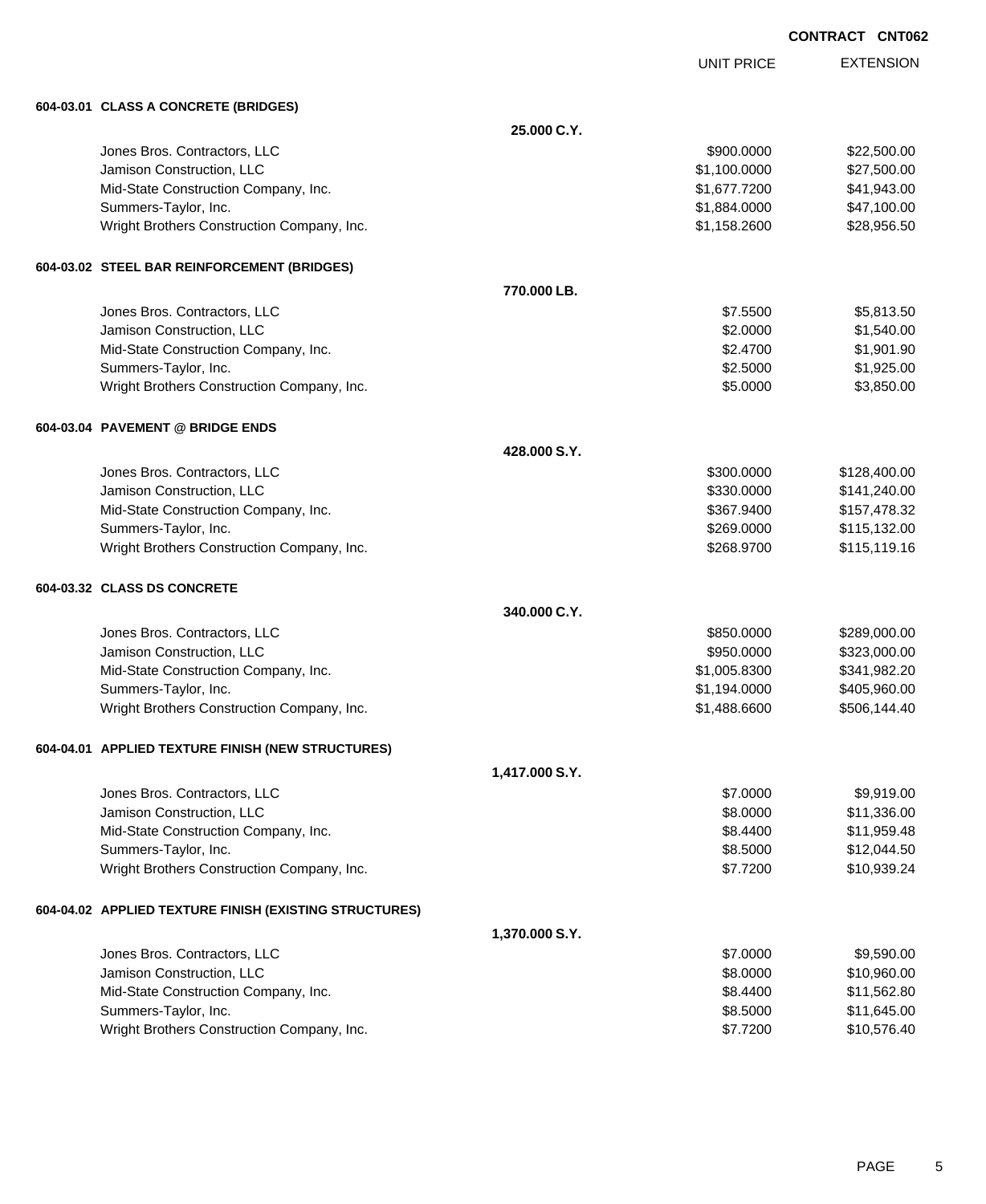|  | <b>CONTRACT CNT062</b> |
|--|------------------------|
|  |                        |

UNIT PRICE

| 604-04.03 BRIDGE END DRAINS(2'X8')          |                   |               |             |
|---------------------------------------------|-------------------|---------------|-------------|
|                                             | <b>4.000 EACH</b> |               |             |
| Jones Bros. Contractors, LLC                |                   | \$2,000.0000  | \$8,000.00  |
| Jamison Construction, LLC                   |                   | \$4,200.0000  | \$16,800.00 |
| Mid-State Construction Company, Inc.        |                   | \$6,553.1100  | \$26,212.44 |
| Summers-Taylor, Inc.                        |                   | \$6,130.0000  | \$24,520.00 |
| Wright Brothers Construction Company, Inc.  |                   | \$8,471.0900  | \$33,884.36 |
| 604-04.41 THREE STAR STATE EMBLEM           |                   |               |             |
|                                             | <b>4.000 EACH</b> |               |             |
| Jones Bros. Contractors, LLC                |                   | \$750.0000    | \$3,000.00  |
| Jamison Construction, LLC                   |                   | \$1,800.0000  | \$7,200.00  |
| Mid-State Construction Company, Inc.        |                   | \$1,351.0100  | \$5,404.04  |
| Summers-Taylor, Inc.                        |                   | \$780.0000    | \$3,120.00  |
| Wright Brothers Construction Company, Inc.  |                   | \$1,671.1400  | \$6,684.56  |
| 604-05.31 BRIDGE DECK GROOVING (MECHANICAL) |                   |               |             |
|                                             | 2,121.000 S.Y.    |               |             |
| Jones Bros. Contractors, LLC                |                   | \$4.5100      | \$9,565.71  |
| Jamison Construction, LLC                   |                   | \$5.0000      | \$10,605.00 |
| Mid-State Construction Company, Inc.        |                   | \$3.8600      | \$8,187.06  |
| Summers-Taylor, Inc.                        |                   | \$4.5000      | \$9,544.50  |
| Wright Brothers Construction Company, Inc.  |                   | \$5.4400      | \$11,538.24 |
| 604-10.05 CONCRETE                          |                   |               |             |
|                                             | 332,000 S.F.      |               |             |
| Jones Bros. Contractors, LLC                |                   | \$200.0000    | \$66,400.00 |
| Jamison Construction, LLC                   |                   | \$210.0000    | \$69,720.00 |
| Mid-State Construction Company, Inc.        |                   | \$129.8800    | \$43,120.16 |
| Summers-Taylor, Inc.                        |                   | \$189.0000    | \$62,748.00 |
| Wright Brothers Construction Company, Inc.  |                   | \$173.8300    | \$57,711.56 |
| 604-10.14 REMOVE EXISTING WEARING SURFACE   |                   |               |             |
|                                             | 1.000 LS          |               |             |
| Jones Bros. Contractors, LLC                |                   | \$6,000.0000  | \$6,000.00  |
| Jamison Construction, LLC                   |                   | \$20,000.0000 | \$20,000.00 |
| Mid-State Construction Company, Inc.        |                   | \$45,797.6000 | \$45,797.60 |
| Summers-Taylor, Inc.                        |                   | \$29,600.0000 | \$29,600.00 |
| Wright Brothers Construction Company, Inc.  |                   | \$36,653.7200 | \$36,653.72 |
| 604-10.20 HYDRODEMOLITION                   |                   |               |             |
|                                             | 887.000 S.Y.      |               |             |
| Jones Bros. Contractors, LLC                |                   | \$50.0000     | \$44,350.00 |
| Jamison Construction, LLC                   |                   | \$62.0000     | \$54,994.00 |
| Mid-State Construction Company, Inc.        |                   | \$54.2300     | \$48,102.01 |
| Summers-Taylor, Inc.                        |                   | \$55.0000     | \$48,785.00 |
| Wright Brothers Construction Company, Inc.  |                   | \$53.4400     | \$47,401.28 |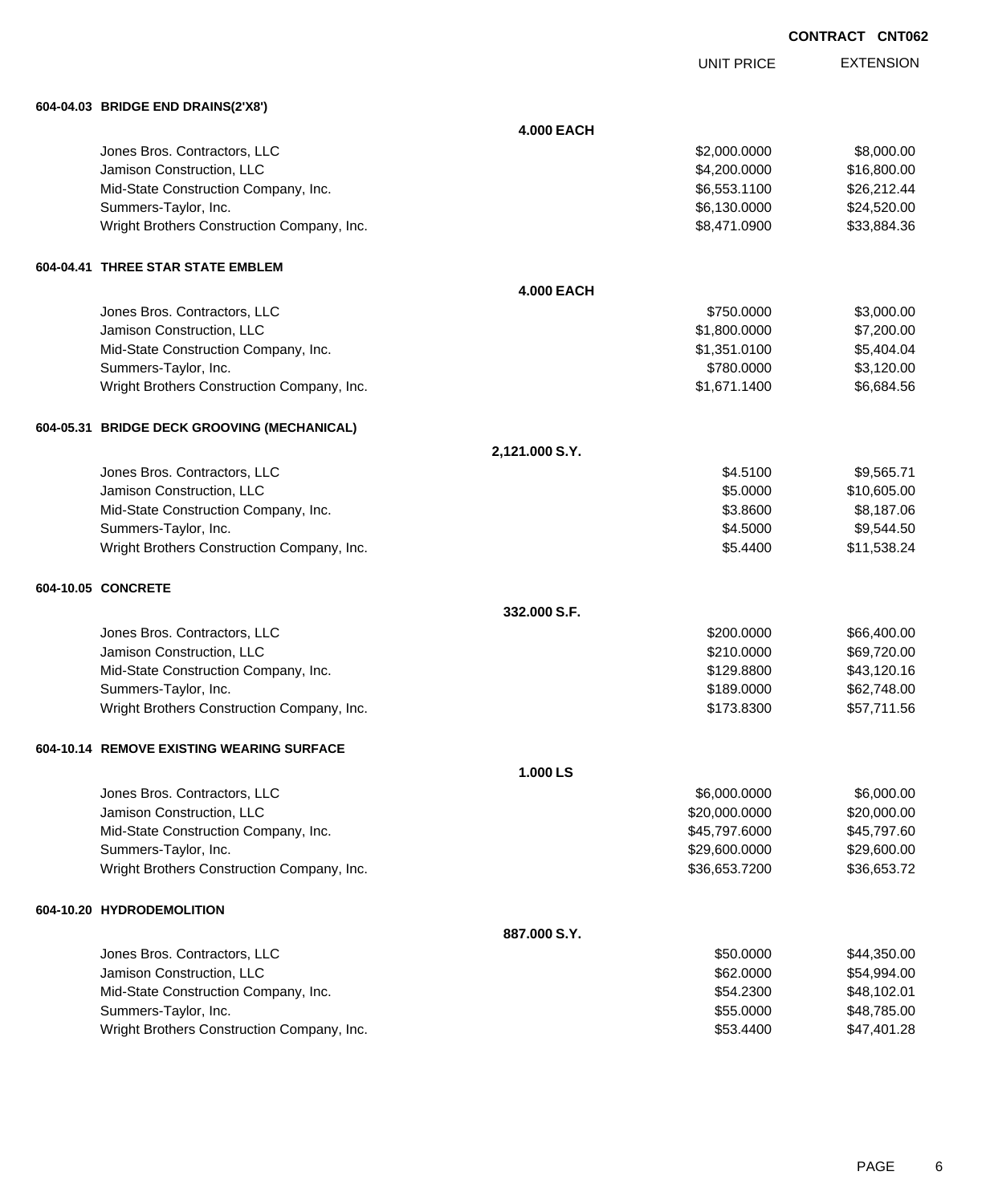|                                                    |                   | <b>UNIT PRICE</b> | <b>EXTENSION</b> |
|----------------------------------------------------|-------------------|-------------------|------------------|
| 604-10.26 BRACING                                  |                   |                   |                  |
|                                                    | <b>1.000 EACH</b> |                   |                  |
| Jones Bros. Contractors, LLC                       |                   | \$25,000.0000     | \$25,000.00      |
| Jamison Construction, LLC                          |                   | \$12,500.0000     | \$12,500.00      |
| Mid-State Construction Company, Inc.               |                   | \$12,854.2000     | \$12,854.20      |
| Summers-Taylor, Inc.                               |                   | \$3,750.0000      | \$3,750.00       |
| Wright Brothers Construction Company, Inc.         |                   | \$8,936.8500      | \$8,936.85       |
| 604-10.30 BRIDGE DECK REPAIRS (FULL DEPTH OF SLAB) |                   |                   |                  |
|                                                    | 25,000 S.Y.       |                   |                  |
| Jones Bros. Contractors, LLC                       |                   | \$470.0000        | \$11,750.00      |
| Jamison Construction, LLC                          |                   | \$440.0000        | \$11,000.00      |
| Mid-State Construction Company, Inc.               |                   | \$485.2500        | \$12,131.25      |
| Summers-Taylor, Inc.                               |                   | \$450.0000        | \$11,250.00      |
| Wright Brothers Construction Company, Inc.         |                   | \$520.0000        | \$13,000.00      |
| 604-10.32 EXPANSION JOINT REPAIRS (TYPE A)         |                   |                   |                  |
|                                                    | 98.000 L.F.       |                   |                  |
| Jones Bros. Contractors, LLC                       |                   | \$1,200.0000      | \$117,600.00     |
| Jamison Construction, LLC                          |                   | \$680.0000        | \$66,640.00      |
| Mid-State Construction Company, Inc.               |                   | \$669.1300        | \$65,574.74      |
| Summers-Taylor, Inc.                               |                   | \$540.0000        | \$52,920.00      |
| Wright Brothers Construction Company, Inc.         |                   | \$820.0000        | \$80,360.00      |
| 604-10.47 EXPANSION JOINT REPAIRS (TYPE H)         |                   |                   |                  |
|                                                    | 42.000 L.F.       |                   |                  |
| Jones Bros. Contractors, LLC                       |                   | \$1,200.0000      | \$50,400.00      |
| Jamison Construction, LLC                          |                   | \$660.0000        | \$27,720.00      |
| Mid-State Construction Company, Inc.               |                   | \$777.3800        | \$32,649.96      |
| Summers-Taylor, Inc.                               |                   | \$615.0000        | \$25,830.00      |
| Wright Brothers Construction Company, Inc.         |                   | \$726,0000        | \$30,492.00      |
| 604-10.54 CONCRETE REPAIRS                         |                   |                   |                  |
|                                                    | 148,000 S.F.      |                   |                  |
| Jones Bros. Contractors, LLC                       |                   | \$200.0000        | \$29,600.00      |
| Jamison Construction, LLC                          |                   | \$210.0000        | \$31,080.00      |
| Mid-State Construction Company, Inc.               |                   | \$130.0200        | \$19,242.96      |
| Summers-Taylor, Inc.                               |                   | \$195.0000        | \$28,860.00      |
| Wright Brothers Construction Company, Inc.         |                   | \$129.2500        | \$19,129.00      |
| 604-10.97 CLASS "DS" CONCRETE (OVERLAY)            |                   |                   |                  |
|                                                    | 143,000 C.Y.      |                   |                  |
| Jones Bros. Contractors, LLC                       |                   | \$650.0000        | \$92,950.00      |
| Jamison Construction, LLC                          |                   | \$900.0000        | \$128,700.00     |
| Mid-State Construction Company, Inc.               |                   | \$719.3700        | \$102,869.91     |
| Summers-Taylor, Inc.                               |                   | \$919.0000        | \$131,417.00     |
| Wright Brothers Construction Company, Inc.         |                   | \$1,561.1700      | \$223,247.31     |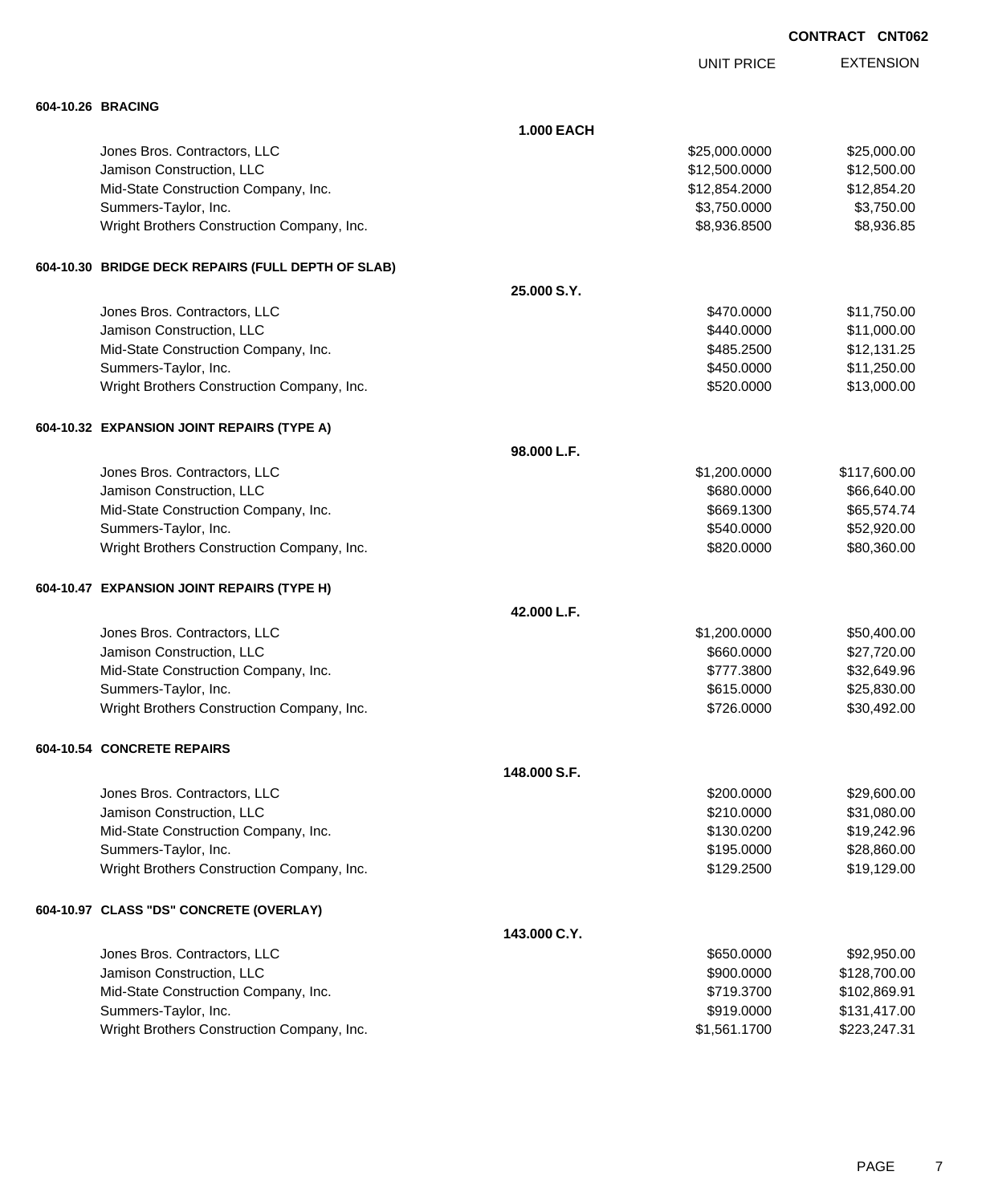| <b>CONTRACT</b> | <b>CNT062</b> |
|-----------------|---------------|
|                 |               |

|        |                                                    |                   |                   | <b>UNIVO</b>     |
|--------|----------------------------------------------------|-------------------|-------------------|------------------|
|        |                                                    |                   | <b>UNIT PRICE</b> | <b>EXTENSION</b> |
|        | 610-07.03 18" PIPE DRAIN (BRIDGE DRAIN)            |                   |                   |                  |
|        |                                                    | 120.000 L.F.      |                   |                  |
|        | Jones Bros. Contractors, LLC                       |                   | \$50.0000         | \$6,000.00       |
|        | Jamison Construction, LLC                          |                   | \$50.0000         | \$6,000.00       |
|        | Mid-State Construction Company, Inc.               |                   | \$70.0800         | \$8,409.60       |
|        | Summers-Taylor, Inc.                               |                   | \$38.0000         | \$4,560.00       |
|        | Wright Brothers Construction Company, Inc.         |                   | \$80.6000         | \$9,672.00       |
|        | 620-05.01 CONC PARAPET SINGLE SLOPE (STD-1-1SS)    |                   |                   |                  |
|        |                                                    | 1,116.000 L.F.    |                   |                  |
|        | Jones Bros. Contractors, LLC                       |                   | \$100.0000        | \$111,600.00     |
|        | Jamison Construction, LLC                          |                   | \$105.0000        | \$117,180.00     |
|        | Mid-State Construction Company, Inc.               |                   | \$96.6300         | \$107,839.08     |
|        | Summers-Taylor, Inc.                               |                   | \$94.0000         | \$104,904.00     |
|        | Wright Brothers Construction Company, Inc.         |                   | \$100.0000        | \$111,600.00     |
|        | 705-01.01 GUARDRAIL AT BRIDGE ENDS                 |                   |                   |                  |
|        |                                                    | 108.000 L.F.      |                   |                  |
|        | Jones Bros. Contractors, LLC                       |                   | \$92.5000         | \$9,990.00       |
|        | Jamison Construction, LLC                          |                   | \$100.0000        | \$10,800.00      |
|        | Mid-State Construction Company, Inc.               |                   | \$84.3600         | \$9,110.88       |
|        | Summers-Taylor, Inc.                               |                   | \$100.0000        | \$10,800.00      |
|        | Wright Brothers Construction Company, Inc.         |                   | \$100.0000        | \$10,800.00      |
|        | 705-08.11 PORTABLE IMPACT ATTENUATOR NCHRP350 TL-3 |                   |                   |                  |
|        |                                                    | <b>4.000 EACH</b> |                   |                  |
|        | Jones Bros. Contractors, LLC                       |                   | \$4,000.0000      | \$16,000.00      |
|        | Jamison Construction, LLC                          |                   | \$3,800.0000      | \$15,200.00      |
|        | Mid-State Construction Company, Inc.               |                   | \$4,579.7600      | \$18,319.04      |
|        | Summers-Taylor, Inc.                               |                   | \$5,500.0000      | \$22,000.00      |
|        | Wright Brothers Construction Company, Inc.         |                   | \$4,750.0000      | \$19,000.00      |
| 706-01 | <b>GUARDRAIL REMOVED</b>                           |                   |                   |                  |
|        |                                                    | 108.000 L.F.      |                   |                  |
|        | Jones Bros. Contractors, LLC                       |                   | \$2.0000          | \$216.00         |
|        | Jamison Construction, LLC                          |                   | \$2.0000          | \$216.00         |
|        | Mid-State Construction Company, Inc.               |                   | \$1.2100          | \$130.68         |
|        | Summers-Taylor, Inc.                               |                   | \$2.5000          | \$270.00         |
|        | Wright Brothers Construction Company, Inc.         |                   | \$5.0000          | \$540.00         |
|        | 709-05.06 MACHINED RIP-RAP (CLASS A-1)             |                   |                   |                  |
|        |                                                    | 70,000 TON        |                   |                  |
|        | Jones Bros. Contractors, LLC                       |                   | \$45.0000         | \$3,150.00       |
|        | Jamison Construction, LLC                          |                   | \$44.0000         | \$3,080.00       |
|        | Mid-State Construction Company, Inc.               |                   | \$73.1300         | \$5,119.10       |
|        | Summers-Taylor, Inc.                               |                   | \$50.0000         | \$3,500.00       |
|        | Wright Brothers Construction Company, Inc.         |                   | \$60.7700         | \$4,253.90       |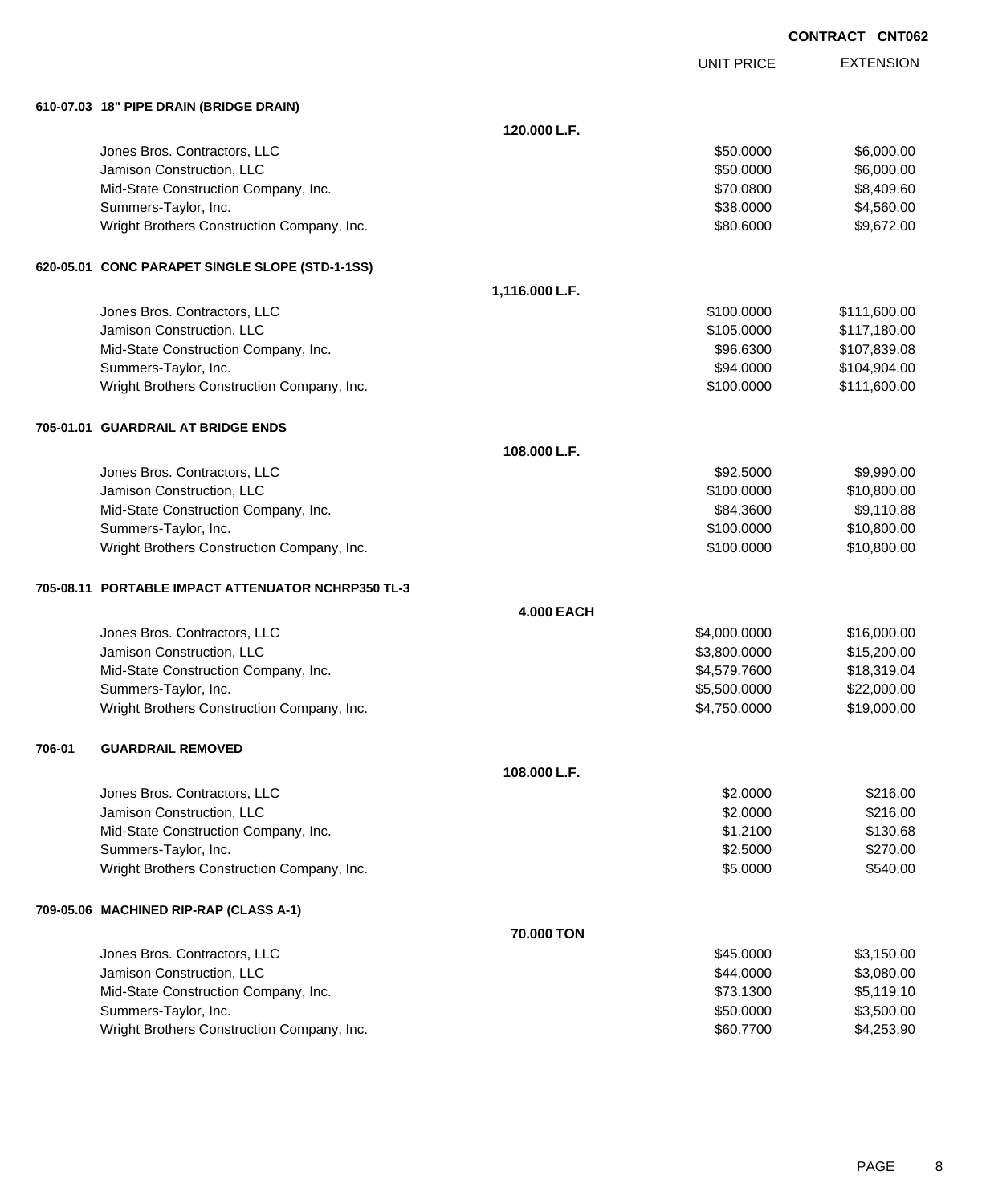UNIT PRICE

EXTENSION

| 712-01 | <b>TRAFFIC CONTROL</b>                                        |                   |               |              |
|--------|---------------------------------------------------------------|-------------------|---------------|--------------|
|        |                                                               | 1.000 LS          |               |              |
|        | Jones Bros. Contractors, LLC                                  |                   | \$3,000.0000  | \$3,000.00   |
|        | Jamison Construction, LLC                                     |                   | \$50,000.0000 | \$50,000.00  |
|        | Mid-State Construction Company, Inc.                          |                   | \$47,578.7700 | \$47,578.77  |
|        | Summers-Taylor, Inc.                                          |                   | \$30,400.0000 | \$30,400.00  |
|        | Wright Brothers Construction Company, Inc.                    |                   | \$62,000.0000 | \$62,000.00  |
|        | 712-02.02 INTERCONNECTED PORTABLE BARRIER RAIL                |                   |               |              |
|        |                                                               | 2,560.000 L.F.    |               |              |
|        | Jones Bros. Contractors, LLC                                  |                   | \$30.0000     | \$76,800.00  |
|        | Jamison Construction, LLC                                     |                   | \$33.0000     | \$84,480.00  |
|        | Mid-State Construction Company, Inc.                          |                   | \$36.7100     | \$93,977.60  |
|        | Summers-Taylor, Inc.                                          |                   | \$49.0000     | \$125,440.00 |
|        | Wright Brothers Construction Company, Inc.                    |                   | \$55.1400     | \$141,158.40 |
|        | 712-02.47 BRIDGE MOUNTED INTERCONNECTED PORTABLE BARRIER RAIL |                   |               |              |
|        |                                                               | 403.000 L.F.      |               |              |
|        | Jones Bros. Contractors, LLC                                  |                   | \$75,0000     | \$30,225.00  |
|        | Jamison Construction, LLC                                     |                   | \$92.0000     | \$37,076.00  |
|        | Mid-State Construction Company, Inc.                          |                   | \$82.1600     | \$33,110.48  |
|        | Summers-Taylor, Inc.                                          |                   | \$59.0000     | \$23,777.00  |
|        | Wright Brothers Construction Company, Inc.                    |                   | \$85.2400     | \$34,351.72  |
|        |                                                               |                   |               |              |
|        | 712-04.01 FLEXIBLE DRUMS (CHANNELIZING)                       |                   |               |              |
|        |                                                               | 50,000 EACH       |               |              |
|        | Jones Bros. Contractors, LLC                                  |                   | \$23.0000     | \$1,150.00   |
|        | Jamison Construction, LLC                                     |                   | \$40.0000     | \$2,000.00   |
|        | Mid-State Construction Company, Inc.                          |                   | \$27.7200     | \$1,386.00   |
|        | Summers-Taylor, Inc.                                          |                   | \$25.0000     | \$1,250.00   |
|        | Wright Brothers Construction Company, Inc.                    |                   | \$25.1200     | \$1,256.00   |
|        | 712-04.50 BARRIER RAIL DELINEATOR                             |                   |               |              |
|        |                                                               | 144.000 EACH      |               |              |
|        | Jones Bros. Contractors, LLC                                  |                   | \$12.0000     | \$1,728.00   |
|        | Jamison Construction, LLC                                     |                   | \$12.0000     | \$1,728.00   |
|        | Mid-State Construction Company, Inc.                          |                   | \$14.4600     | \$2,082.24   |
|        | Summers-Taylor, Inc.                                          |                   | \$13.0000     | \$1,872.00   |
|        | Wright Brothers Construction Company, Inc.                    |                   | \$13.1100     | \$1,887.84   |
|        | 712-05.03 WARNING LIGHTS (TYPE C)                             |                   |               |              |
|        |                                                               | <b>4.000 EACH</b> |               |              |
|        | Jones Bros. Contractors, LLC                                  |                   | \$30.0000     | \$120.00     |
|        | Jamison Construction, LLC                                     |                   | \$40.0000     | \$160.00     |
|        | Mid-State Construction Company, Inc.                          |                   | \$36.1600     | \$144.64     |
|        | Summers-Taylor, Inc.                                          |                   | \$35.0000     | \$140.00     |
|        |                                                               |                   |               |              |

Wright Brothers Construction Company, Inc. 6. The State of the State of State State State State State State State State State State State State State State State State State State State State State State State State State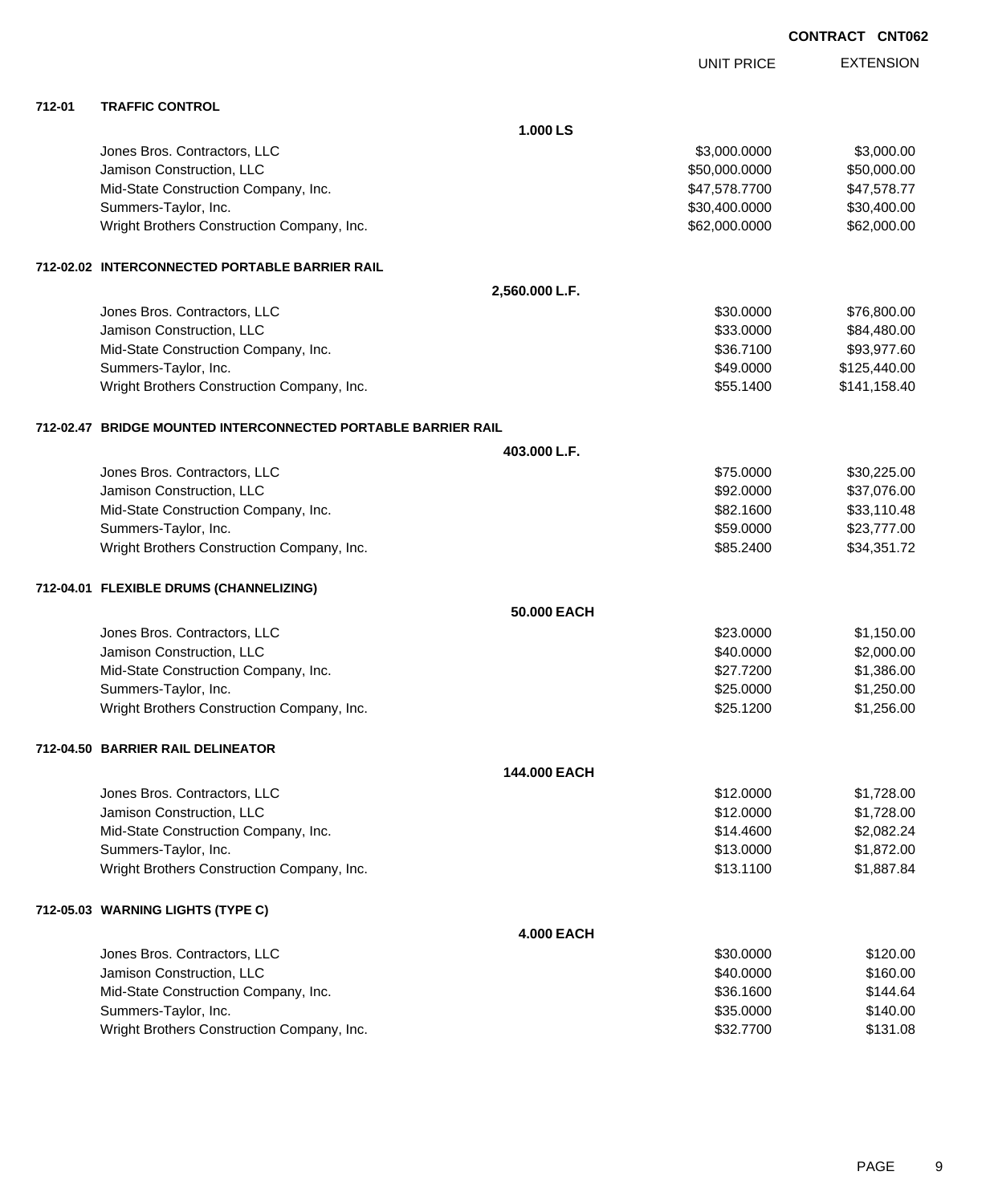| <b>CONTRACT CNT062</b> |  |
|------------------------|--|
|                        |  |

UNIT PRICE

| 712-06 | <b>SIGNS (CONSTRUCTION)</b> |
|--------|-----------------------------|

| 712-06 | <b>SIGNS (CONSTRUCTION)</b>                                      |                    |              |             |
|--------|------------------------------------------------------------------|--------------------|--------------|-------------|
|        |                                                                  | 608.000 S.F.       |              |             |
|        | Jones Bros. Contractors, LLC                                     |                    | \$6.2000     | \$3,769.60  |
|        | Jamison Construction, LLC                                        |                    | \$10.0000    | \$6,080.00  |
|        | Mid-State Construction Company, Inc.                             |                    | \$7.4700     | \$4,541.76  |
|        | Summers-Taylor, Inc.                                             |                    | \$7.0000     | \$4,256.00  |
|        | Wright Brothers Construction Company, Inc.                       |                    | \$6.7700     | \$4,116.16  |
|        | 712-08.03 ARROW BOARD (TYPE C)                                   |                    |              |             |
|        |                                                                  | <b>2.000 EACH</b>  |              |             |
|        | Jones Bros. Contractors, LLC                                     |                    | \$1,000.0000 | \$2,000.00  |
|        | Jamison Construction, LLC                                        |                    | \$1,500.0000 | \$3,000.00  |
|        | Mid-State Construction Company, Inc.                             |                    | \$1,265.4600 | \$2,530.92  |
|        | Summers-Taylor, Inc.                                             |                    | \$1,150.0000 | \$2,300.00  |
|        | Wright Brothers Construction Company, Inc.                       |                    | \$1,146.9200 | \$2,293.84  |
|        | 713-16.01 CHANGEABLE MESSAGE SIGN UNIT                           |                    |              |             |
|        |                                                                  | <b>2.000 EACH</b>  |              |             |
|        | Jones Bros. Contractors, LLC                                     |                    | \$6,000.0000 | \$12,000.00 |
|        | Jamison Construction, LLC                                        |                    | \$6,800.0000 | \$13,600.00 |
|        | Mid-State Construction Company, Inc.                             |                    | \$7,653.0200 | \$15,306.04 |
|        | Summers-Taylor, Inc.                                             |                    | \$7,000.0000 | \$14,000.00 |
|        | Wright Brothers Construction Company, Inc.                       |                    | \$6,936.0900 | \$13,872.18 |
|        | 716-01.23 SNOWPLOWABLE RAISED PAVEMENT MARKERS (BI-DIR)(2 COLOR) |                    |              |             |
|        |                                                                  | 25.000 EACH        |              |             |
|        | Jones Bros. Contractors, LLC                                     |                    | \$75.0000    | \$1,875.00  |
|        | Jamison Construction, LLC                                        |                    | \$90.0000    | \$2,250.00  |
|        | Mid-State Construction Company, Inc.                             |                    | \$90.3900    | \$2,259.75  |
|        | Summers-Taylor, Inc.                                             |                    | \$82.0000    | \$2,050.00  |
|        | Wright Brothers Construction Company, Inc.                       |                    | \$81.1000    | \$2,027.50  |
|        | 716-01.30 REMOVAL OF SNOWPLOWABLE REFLECTIVE MARKER              |                    |              |             |
|        |                                                                  | <b>25,000 EACH</b> |              |             |
|        | Jones Bros. Contractors, LLC                                     |                    | \$25.0000    | \$625.00    |
|        | Jamison Construction, LLC                                        |                    | \$35.0000    | \$875.00    |
|        | Mid-State Construction Company, Inc.                             |                    | \$30.1300    | \$753.25    |
|        | Summers-Taylor, Inc.                                             |                    | \$28.0000    | \$700.00    |
|        | Wright Brothers Construction Company, Inc.                       |                    | \$27.0300    | \$675.75    |
|        | 716-05.01 PAINTED PAVEMENT MARKING (4" LINE)                     |                    |              |             |
|        |                                                                  | 2.000 L.M.         |              |             |
|        | Jones Bros. Contractors, LLC                                     |                    | \$1,750.0000 | \$3,500.00  |
|        | Jamison Construction, LLC                                        |                    | \$2,200.0000 | \$4,400.00  |
|        | Mid-State Construction Company, Inc.                             |                    | \$2,109.1000 | \$4,218.20  |
|        | Summers-Taylor, Inc.                                             |                    | \$1,905.0000 | \$3,810.00  |
|        | Wright Brothers Construction Company, Inc.                       |                    | \$1,892.0000 | \$3,784.00  |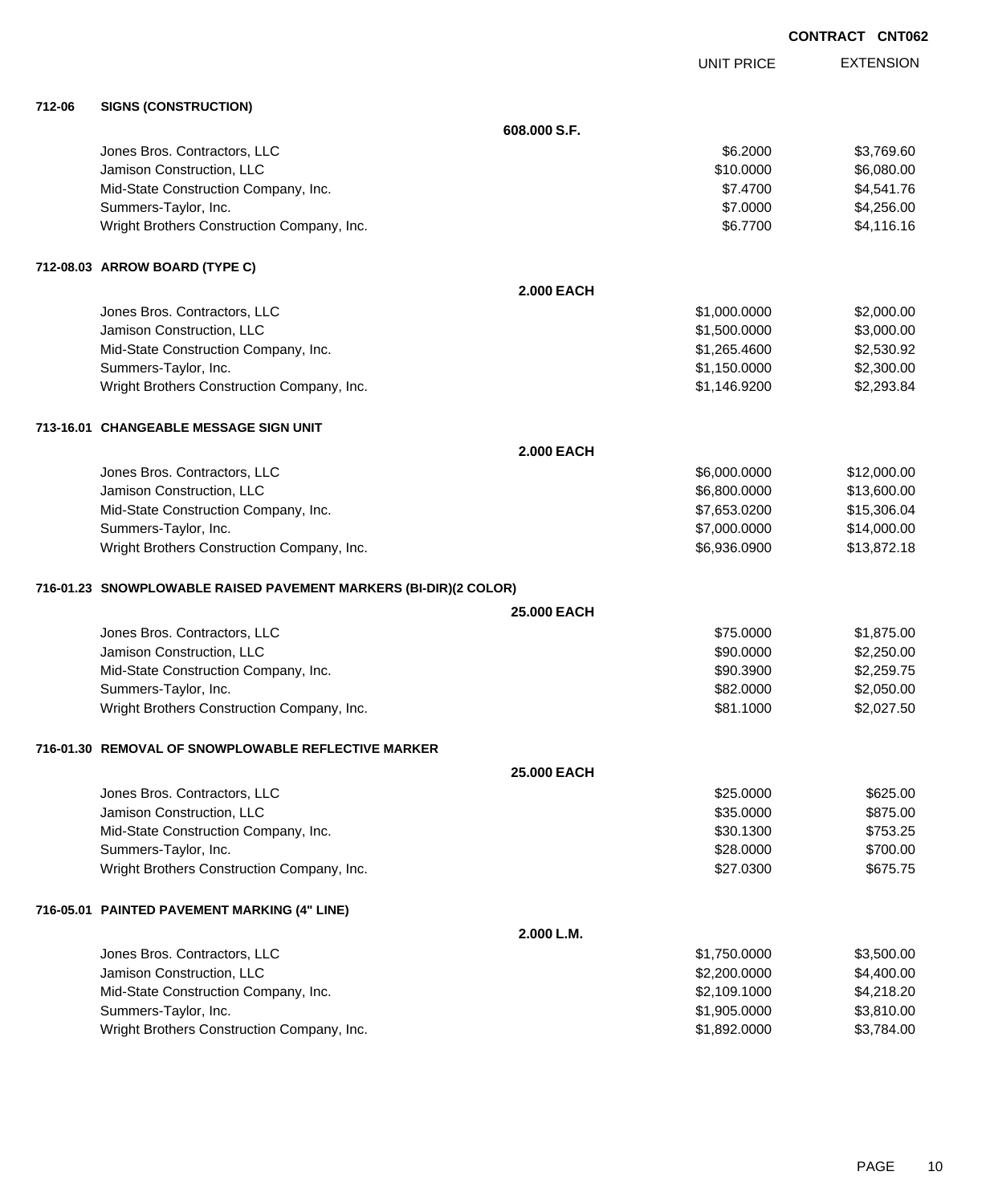UNIT PRICE

EXTENSION

| 716-13.02 SPRAY THERMO PVMT MRKNG (60 mil) (6IN LINE) |  |  |
|-------------------------------------------------------|--|--|
|                                                       |  |  |

|        |                                            | 2.000 L.M. |                |              |
|--------|--------------------------------------------|------------|----------------|--------------|
|        | Jones Bros. Contractors, LLC               |            | \$2,500.0000   | \$5,000.00   |
|        | Jamison Construction, LLC                  |            | \$3,000.0000   | \$6,000.00   |
|        | Mid-State Construction Company, Inc.       |            | \$3,013.0000   | \$6,026.00   |
|        | Summers-Taylor, Inc.                       |            | \$2,720.0000   | \$5,440.00   |
|        | Wright Brothers Construction Company, Inc. |            | \$2,703.0000   | \$5,406.00   |
| 717-01 | <b>MOBILIZATION</b>                        |            |                |              |
|        |                                            | 1.000 LS   |                |              |
|        | Jones Bros. Contractors, LLC               |            | \$115,000.0000 | \$115,000.00 |
|        | Jamison Construction, LLC                  |            | \$142,000,0000 | \$142.000.00 |

| Jamison Construction, LLC                  | \$142.000.0000 | \$142,000.00 |
|--------------------------------------------|----------------|--------------|
| Mid-State Construction Company, Inc.       | \$176.447.7300 | \$176.447.73 |
| Summers-Taylor, Inc.                       | \$139,000,0000 | \$139,000.00 |
| Wright Brothers Construction Company, Inc. | \$159.900.0000 | \$159,900.00 |
|                                            |                |              |

### **740-11.02 TEMPORARY SEDIMENT TUBE 12IN**

**760.000 L.F.**

| Jones Bros. Contractors, LLC               | \$4.1500 | \$3.154.00 |
|--------------------------------------------|----------|------------|
| Jamison Construction, LLC                  | \$4,0000 | \$3,040,00 |
| Mid-State Construction Company, Inc.       | \$5,0000 | \$3,800,00 |
| Summers-Taylor, Inc.                       | \$5,0000 | \$3,800,00 |
| Wright Brothers Construction Company, Inc. | \$5,0000 | \$3,800,00 |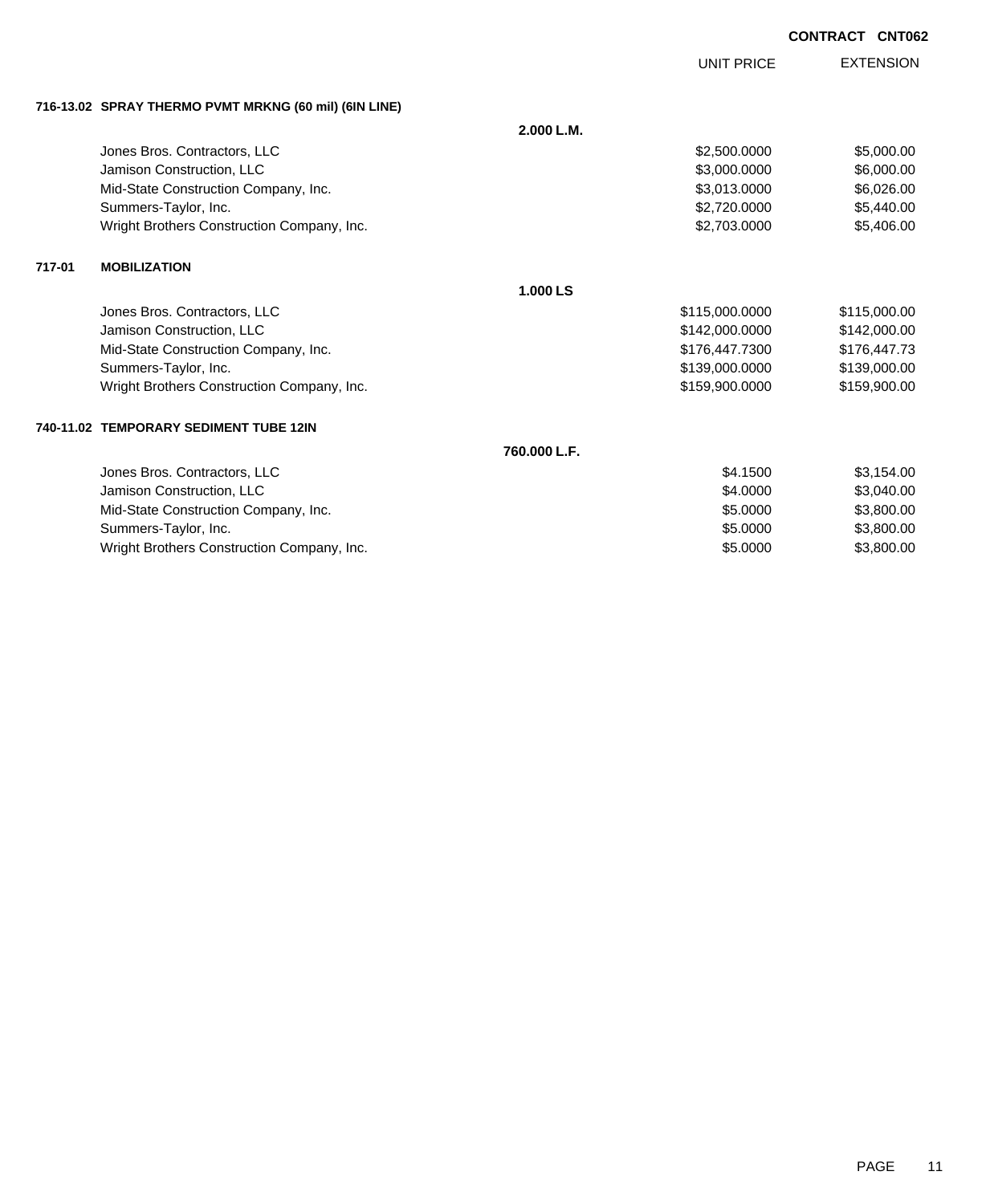### **SUB-TOTAL BRIDGE**

| Jones Bros. Contractors, LLC               | \$2,377,643.51 |
|--------------------------------------------|----------------|
| Jamison Construction, LLC                  | \$2,377,720.80 |
| Mid-State Construction Company, Inc.       | \$2,544,132.66 |
| Summers-Taylor, Inc.                       | \$2,809,398.26 |
| Wright Brothers Construction Company, Inc. | \$3,198,298.26 |

### **TOTAL CONTRACT**

| Jones Bros. Contractors, LLC               | \$2,377,643.51 |
|--------------------------------------------|----------------|
| Jamison Construction, LLC                  | \$2,377,720.80 |
| Mid-State Construction Company, Inc.       | \$2,544,132.66 |
| Summers-Taylor, Inc.                       | \$2,809,398.26 |
| Wright Brothers Construction Company, Inc. | \$3,198,298.26 |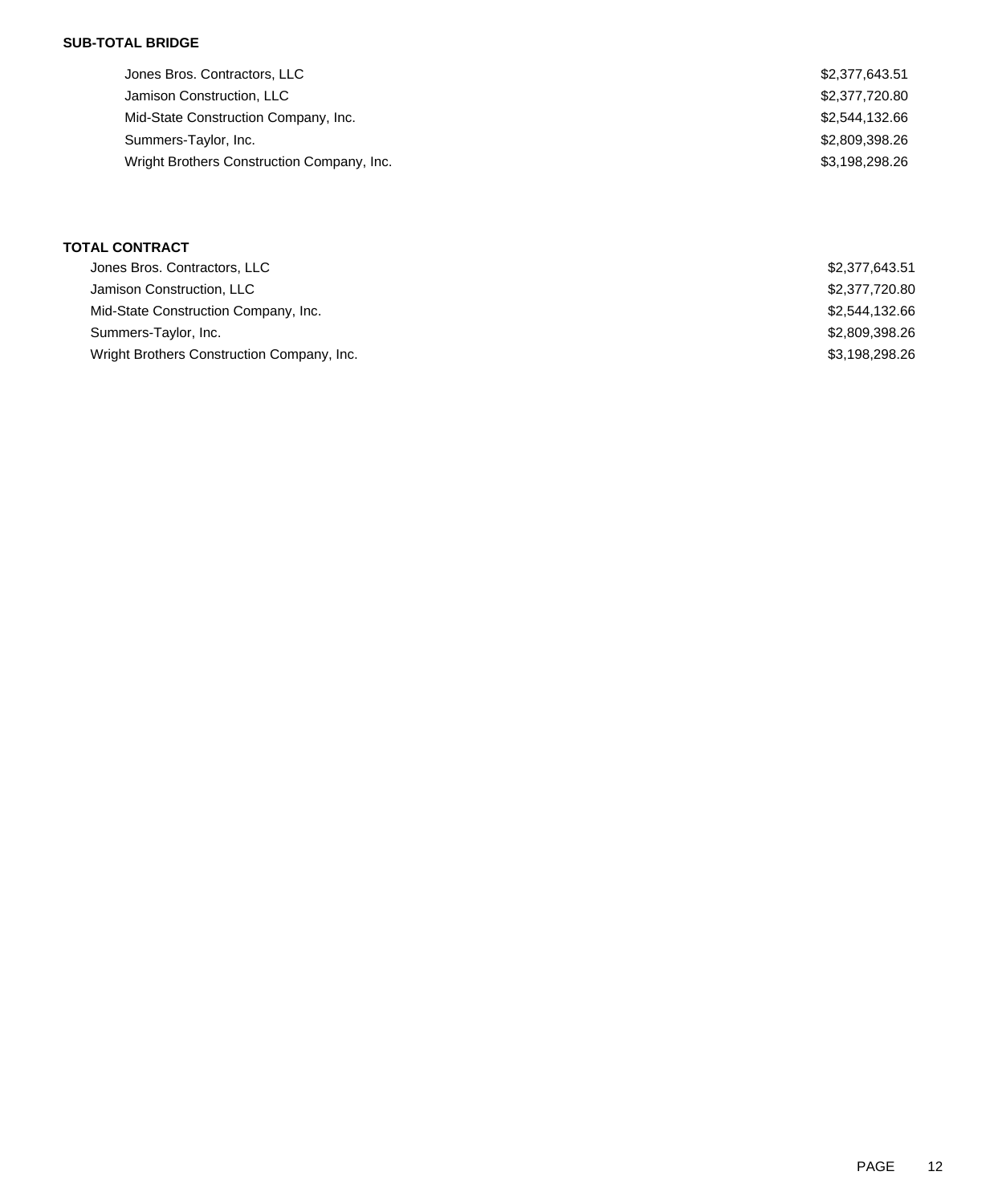## **DEPARTMENT OF TRANSPORTATION SUMMARY OF BIDS LETTING OF FEBRUARY 08, 2019 STATE OF TENNESSEE**

#### PUTNAM AND WHITE COUNTIES (Contract No. CNT034 Call 043)

71003-4238-04,STP/HSIP-84(15),93004-3224-94,93004-8224-14

THE RESURFACING (EITHER MICROSURFACE OR THIN MIX OVERLAY) ON S.R. 24 IN PUTNAM COUNTY FROM MILL CREEK ROAD TO BEE ROCK ROAD AND ON S.R. 84 IN WHITE COUNTY FROM SOUTH OF EAST COLLEGE STREET TO THE PUTNAM COUNTY LINE.

PROJECT LENGTH - 17.250 MILES

COMPLETION TIME - ON OR BEFORE SEPTEMBER 30, 2019

DBE GOAL 4.50%

|                             | TOTAL CONTRACT |
|-----------------------------|----------------|
| Rogers Group, Inc.          | \$1.329.384.98 |
| Tinsley Asphalt, LLC        | \$1.447.076.45 |
| Hudson Construction Company | \$1,752,181.48 |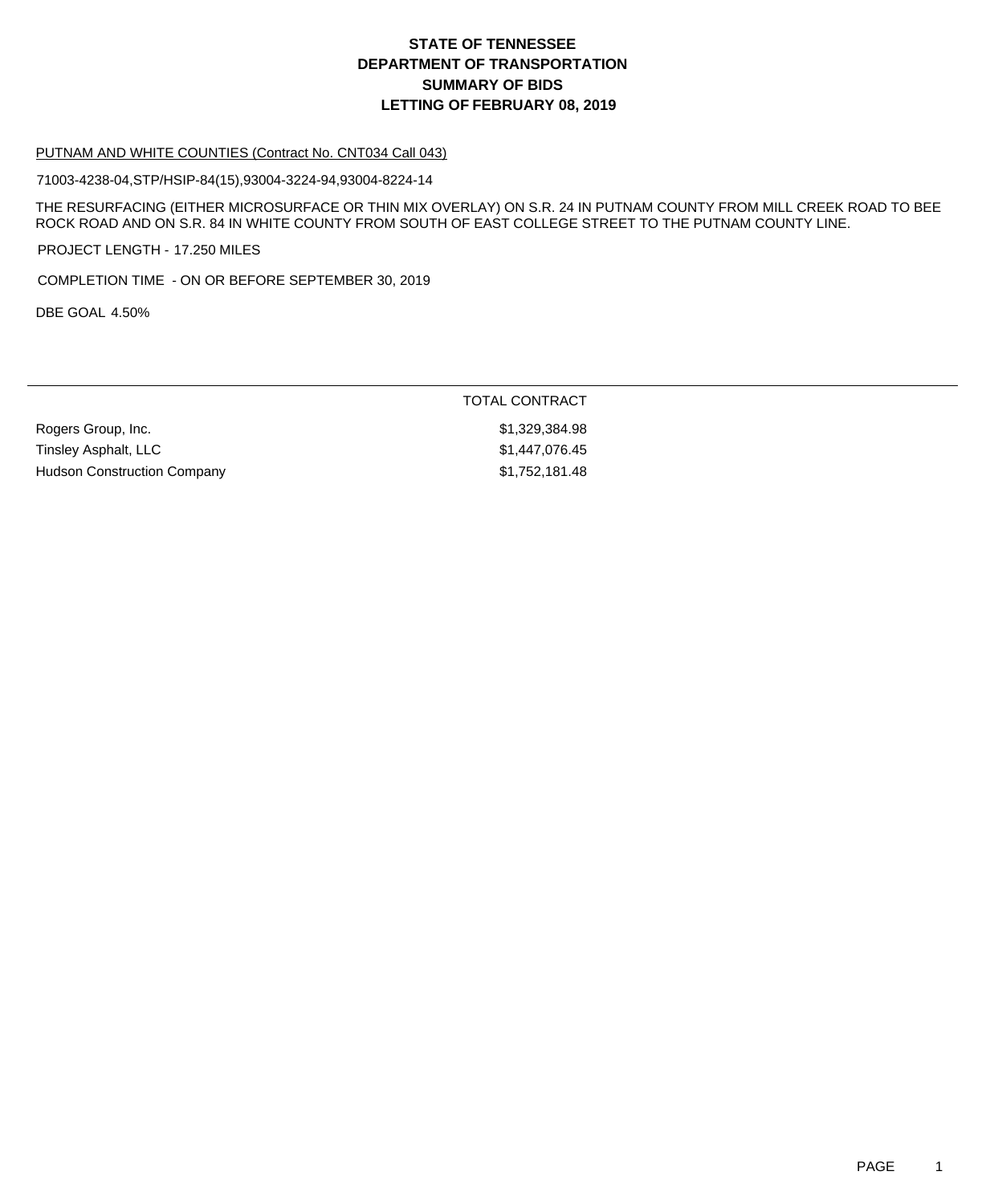|        |                                                                  |                |                   | <b>CONTRACT CNT034</b> |
|--------|------------------------------------------------------------------|----------------|-------------------|------------------------|
|        |                                                                  |                | <b>UNIT PRICE</b> | <b>EXTENSION</b>       |
|        | <b>ROADWAY CATEGORY</b>                                          |                |                   |                        |
|        | 701-01.01 CONCRETE SIDEWALK (4 ")                                |                |                   |                        |
|        |                                                                  | 760.000 S.F.   |                   |                        |
|        | Rogers Group, Inc.                                               |                | \$24.5300         | \$18,642.80            |
|        | Tinsley Asphalt, LLC                                             |                | \$10.0000         | \$7,600.00             |
|        | <b>Hudson Construction Company</b>                               |                | \$23.0000         | \$17,480.00            |
|        | 701-02.01 CONCRETE CURB RAMP (RETROFIT)                          |                |                   |                        |
|        |                                                                  | 935,000 S.F.   |                   |                        |
|        | Rogers Group, Inc.                                               |                | \$38.4000         | \$35,904.00            |
|        | Tinsley Asphalt, LLC                                             |                | \$38.5500         | \$36,044.25            |
|        | <b>Hudson Construction Company</b>                               |                | \$27.0000         | \$25,245.00            |
| 702-01 | <b>CONCRETE CURB</b>                                             |                |                   |                        |
|        |                                                                  | 10.000 C.Y.    |                   |                        |
|        | Rogers Group, Inc.                                               |                | \$1,031.4600      | \$10,314.60            |
|        | <b>Tinsley Asphalt, LLC</b>                                      |                | \$962.0000        | \$9,620.00             |
|        | <b>Hudson Construction Company</b>                               |                | \$690.0000        | \$6,900.00             |
| 712-01 | <b>TRAFFIC CONTROL</b>                                           |                |                   |                        |
|        |                                                                  | 1.000 LS       |                   |                        |
|        | Rogers Group, Inc.                                               |                | \$16,478.1800     | \$16,478.18            |
|        | Tinsley Asphalt, LLC                                             |                | \$45,725.0000     | \$45,725.00            |
|        | <b>Hudson Construction Company</b>                               |                | \$111,450.0000    | \$111,450.00           |
| 712-06 | <b>SIGNS (CONSTRUCTION)</b>                                      |                |                   |                        |
|        |                                                                  | 1,026.000 S.F. |                   |                        |
|        | Rogers Group, Inc.                                               |                | \$5.9400          | \$6,094.44             |
|        | <b>Tinsley Asphalt, LLC</b>                                      |                | \$6.7500          | \$6,925.50             |
|        | <b>Hudson Construction Company</b>                               |                | \$11.0000         | \$11,286.00            |
|        | 716-01.21 SNOWPLOWABLE RAISED PAVMENT MARKERS (BI-DIR) (1 COLOR) |                |                   |                        |
|        |                                                                  | 1,142.000 EACH |                   |                        |
|        | Rogers Group, Inc.                                               |                | \$25.5900         | \$29,223.78            |
|        | Tinsley Asphalt, LLC                                             |                | \$24.0000         | \$27,408.00            |
|        | <b>Hudson Construction Company</b>                               |                | \$24.7500         | \$28,264.50            |
|        | 716-01.30 REMOVAL OF SNOWPLOWABLE REFLECTIVE MARKER              |                |                   |                        |
|        |                                                                  | 1,142.000 EACH |                   |                        |
|        | Rogers Group, Inc.                                               |                | \$6.5100          | \$7,434.42             |
|        | Tinsley Asphalt, LLC                                             |                | \$4.0000          | \$4,568.00             |
|        | <b>Hudson Construction Company</b>                               |                | \$12.0000         | \$13,704.00            |
|        | 716-02.05 PLASTIC PAVEMENT MARKING (STOP LINE)                   |                |                   |                        |
|        |                                                                  | 478.000 L.F.   |                   |                        |
|        | Rogers Group, Inc.                                               |                | \$10.8600         | \$5,191.08             |
|        | Tinsley Asphalt, LLC                                             |                | \$10.0000         | \$4,780.00             |
|        | <b>Hudson Construction Company</b>                               |                | \$10.5000         | \$5,019.00             |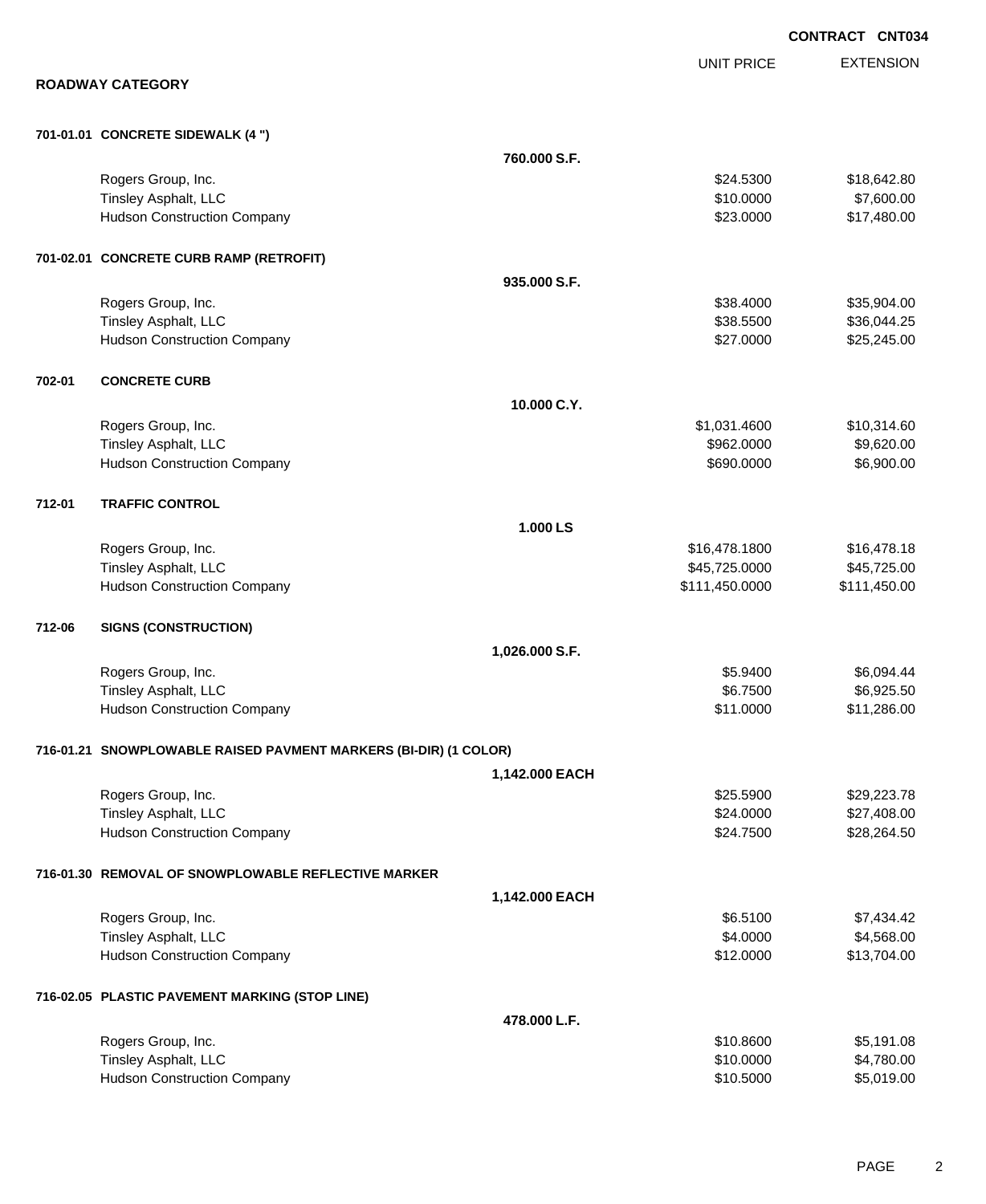UNIT PRICE

|  | 716-08.20 REMOVAL OF PAVEMENT MARKING (LINE) |  |
|--|----------------------------------------------|--|
|  |                                              |  |

|        | 716-08.20 REMOVAL OF PAVEMENT MARKING (LINE)             |             |               |              |
|--------|----------------------------------------------------------|-------------|---------------|--------------|
|        |                                                          | 66.700 L.M. |               |              |
|        | Rogers Group, Inc.                                       |             | \$455.9400    | \$30,411.20  |
|        | Tinsley Asphalt, LLC                                     |             | \$331.0000    | \$22,077.70  |
|        | <b>Hudson Construction Company</b>                       |             | \$750.0000    | \$50,025.00  |
|        | 716-12.01 ENHANCED FLATLINE THERMO PVMT MRKNG (4IN LINE) |             |               |              |
|        |                                                          | 23.200 L.M. |               |              |
|        | Rogers Group, Inc.                                       |             | \$2,636.3600  | \$61,163.55  |
|        | Tinsley Asphalt, LLC                                     |             | \$2,900.0000  | \$67,280.00  |
|        | <b>Hudson Construction Company</b>                       |             | \$2,550.0000  | \$59,160.00  |
|        | 716-12.02 ENHANCED FLATLINE THERMO PVMT MRKNG (6IN LINE) |             |               |              |
|        |                                                          | 43.500 L.M. |               |              |
|        | Rogers Group, Inc.                                       |             | \$4,290.5500  | \$186,638.93 |
|        | Tinsley Asphalt, LLC                                     |             | \$4,600.0000  | \$200,100.00 |
|        | <b>Hudson Construction Company</b>                       |             | \$4,150.0000  | \$180,525.00 |
| 717-01 | <b>MOBILIZATION</b>                                      |             |               |              |
|        |                                                          | 1.000 LS    |               |              |
|        | Rogers Group, Inc.                                       |             | \$33,081.0000 | \$33,081.00  |
|        | Tinsley Asphalt, LLC                                     |             | \$52,500.0000 | \$52,500.00  |
|        | <b>Hudson Construction Company</b>                       |             | \$47,200.0000 | \$47,200.00  |
|        |                                                          |             |               |              |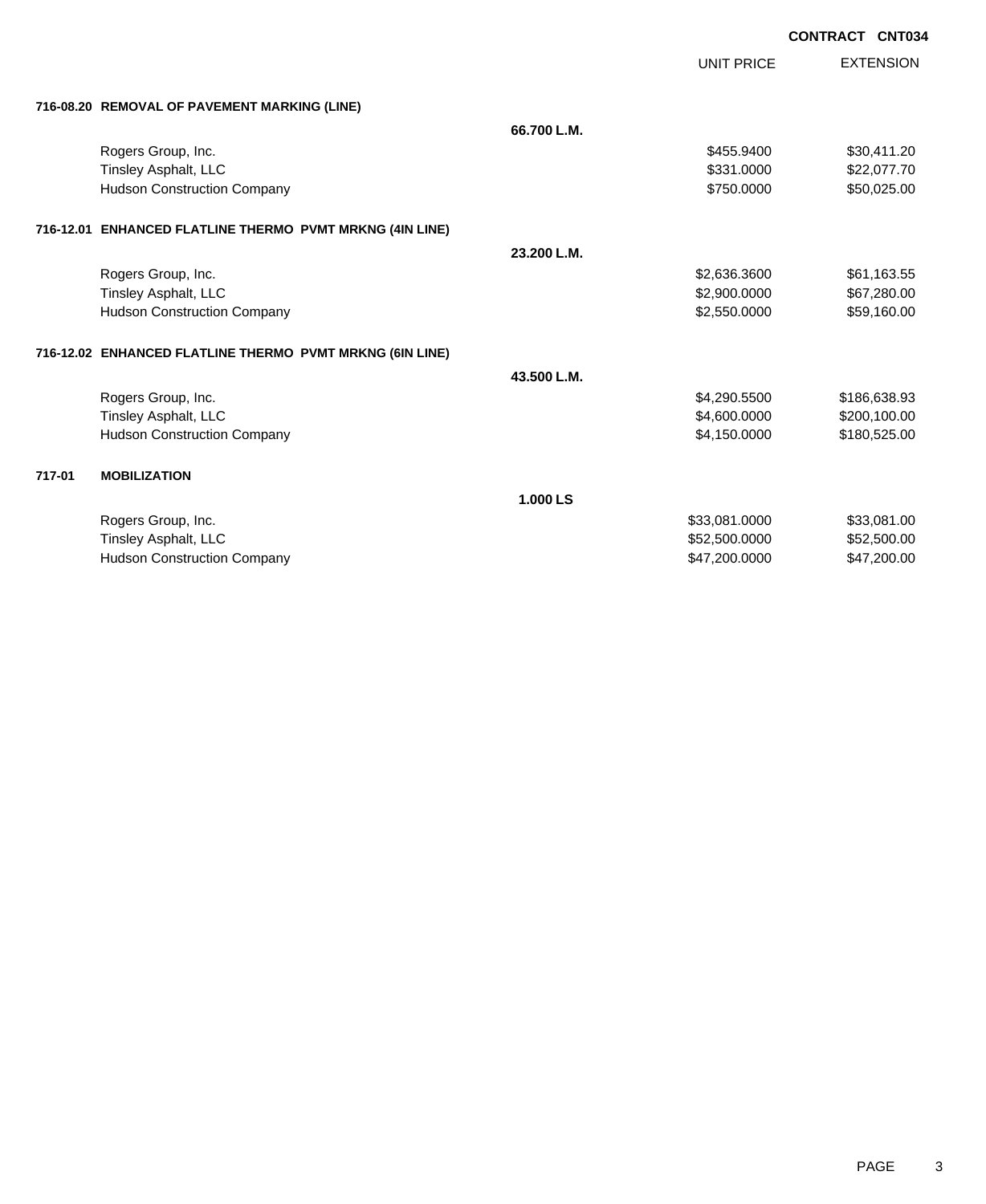| <b>ROADWAY ALTERNATE AA1 CATEGORY</b> |                                                               | <b>UNIT PRICE</b> | <b>EXTENSION</b> |
|---------------------------------------|---------------------------------------------------------------|-------------------|------------------|
|                                       | 403-01.01 BITUMINOUS MATERIAL FOR TACK COAT (MICRO-SURFACING) |                   |                  |
|                                       |                                                               | 38,000 TON        |                  |
| <b>Hudson Construction Company</b>    |                                                               | \$477.7100        | \$18,152.98      |
| Rogers Group, Inc.                    |                                                               |                   |                  |
| Tinsley Asphalt, LLC                  |                                                               |                   |                  |
| 414-03.03 MICRO SURFACING             |                                                               |                   |                  |
|                                       | 273,900.000 S.Y.                                              |                   |                  |
| <b>Hudson Construction Company</b>    |                                                               | \$4.3000          | \$1,177,770.00   |
| Rogers Group, Inc.                    |                                                               |                   |                  |

Tinsley Asphalt, LLC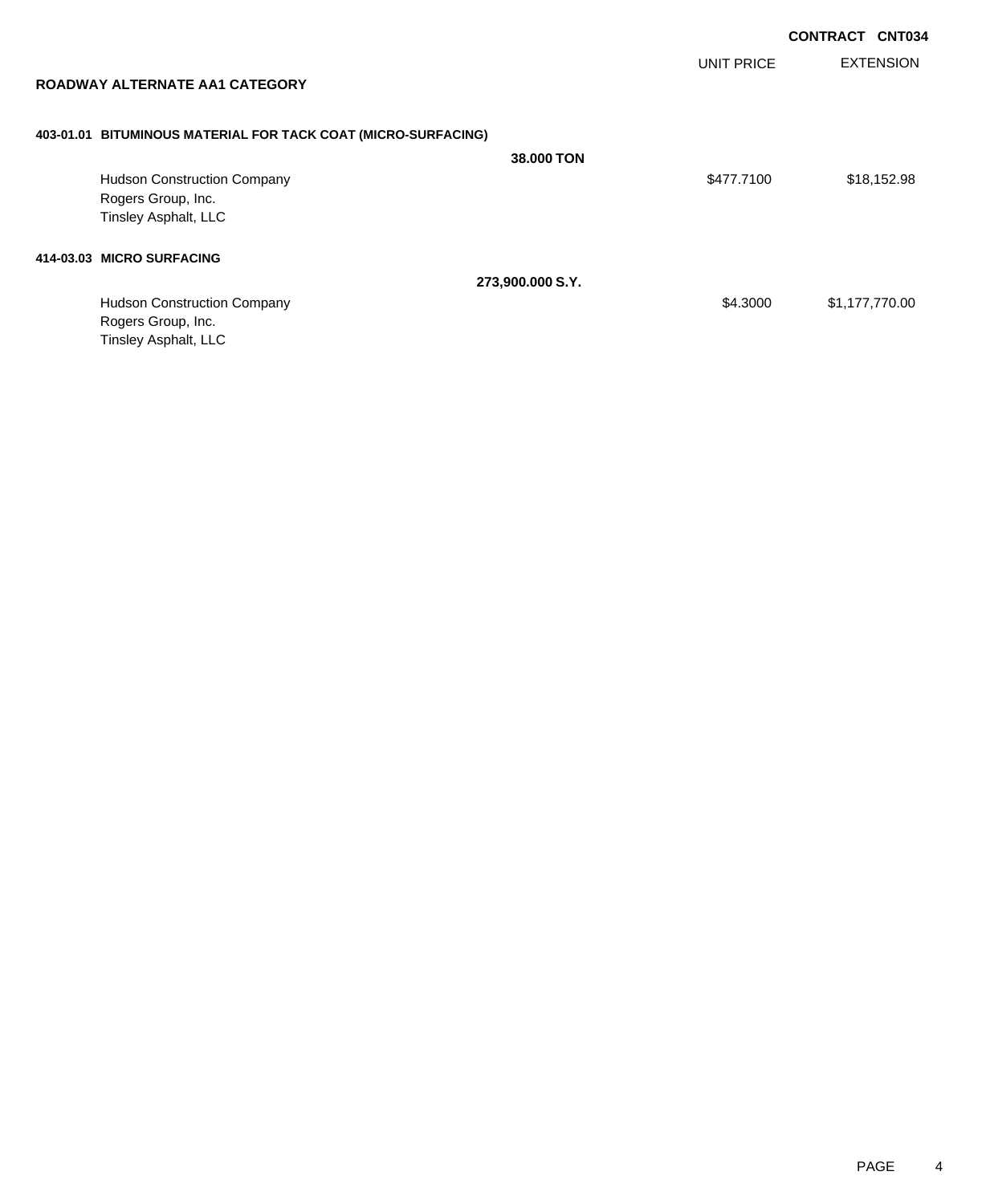| <b>CONTRACT CNT034</b> |  |
|------------------------|--|
|                        |  |

UNIT PRICE

EXTENSION

| ROADWAY ALTERNATE AA2 CATEGORY |  |
|--------------------------------|--|
|--------------------------------|--|

## **403-01 BITUMINOUS MATERIAL FOR TACK COAT (TC)**

|                                              | 90,000 TON       |            |              |
|----------------------------------------------|------------------|------------|--------------|
| Rogers Group, Inc.                           |                  | \$350,0000 | \$31,500.00  |
| Tinsley Asphalt, LLC                         |                  | \$590.0000 | \$53,100.00  |
| <b>Hudson Construction Company</b>           |                  |            |              |
| 411-03.05 ACS MIX(PG64-22) THIN LIFT ASPHALT |                  |            |              |
|                                              | 273,900.000 S.Y. |            |              |
| Rogers Group, Inc.                           |                  | \$3.1300   | \$857,307.00 |
| Tinsley Asphalt, LLC                         |                  | \$3.3200   | \$909,348.00 |
| <b>Hudson Construction Company</b>           |                  |            |              |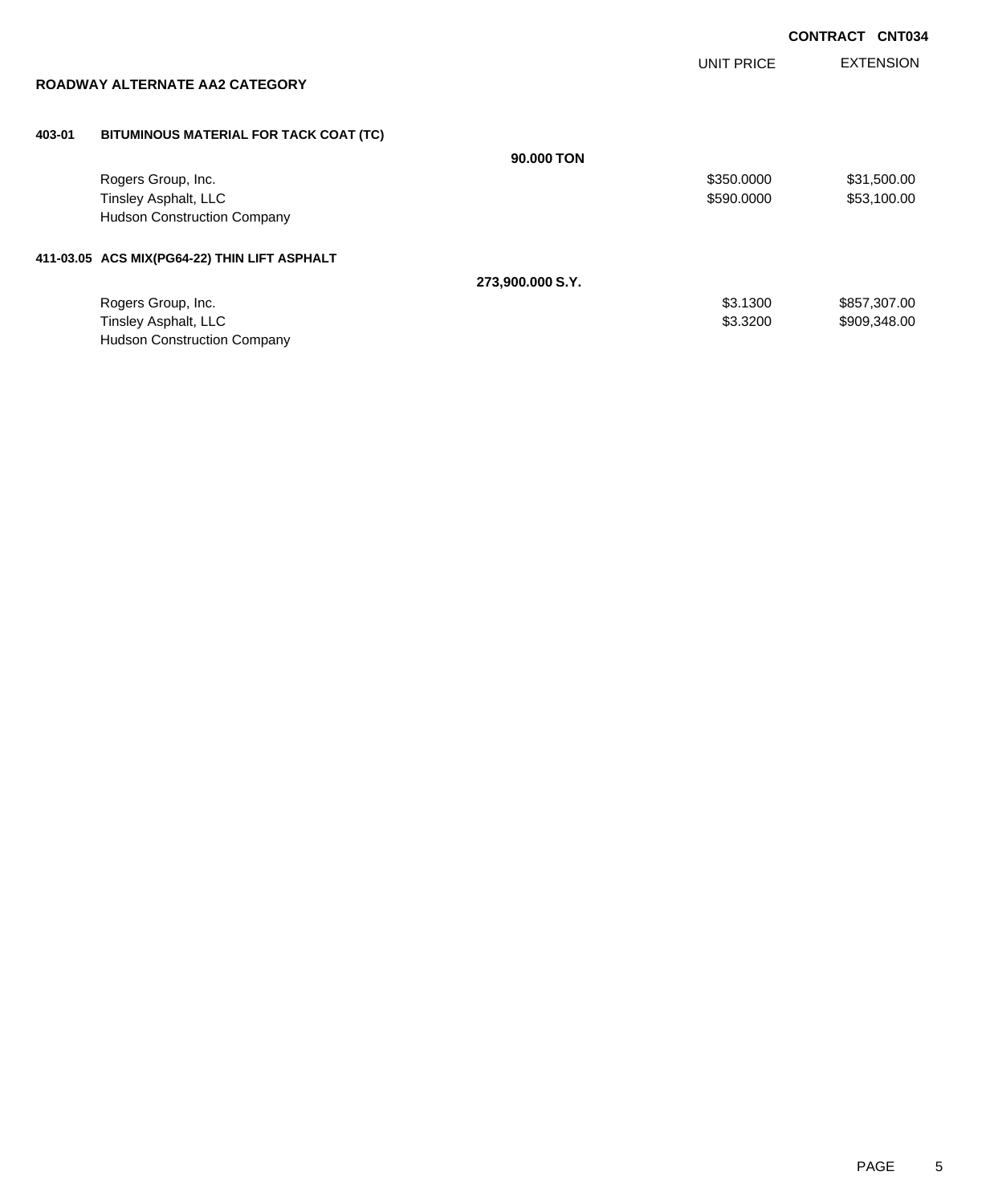## **SUB-TOTAL ROADWAY**

| Rogers Group, Inc.                 | \$440,577.98   |
|------------------------------------|----------------|
| Tinsley Asphalt, LLC               | \$484,628.45   |
| <b>Hudson Construction Company</b> | \$556,258.50   |
| SUB-TOTAL ROADWAY ALTERNATE AA1    |                |
| <b>Hudson Construction Company</b> | \$1,195,922.98 |
| SUB-TOTAL ROADWAY ALTERNATE AA2    |                |
| Rogers Group, Inc.                 | \$888,807.00   |
| Tinsley Asphalt, LLC               | \$962,448.00   |
|                                    |                |
| <b>TOTAL CONTRACT</b>              |                |
| Rogers Group, Inc.                 | \$1,329,384.98 |
| Tinsley Asphalt, LLC               | \$1,447,076.45 |
| <b>Hudson Construction Company</b> | \$1,752,181.48 |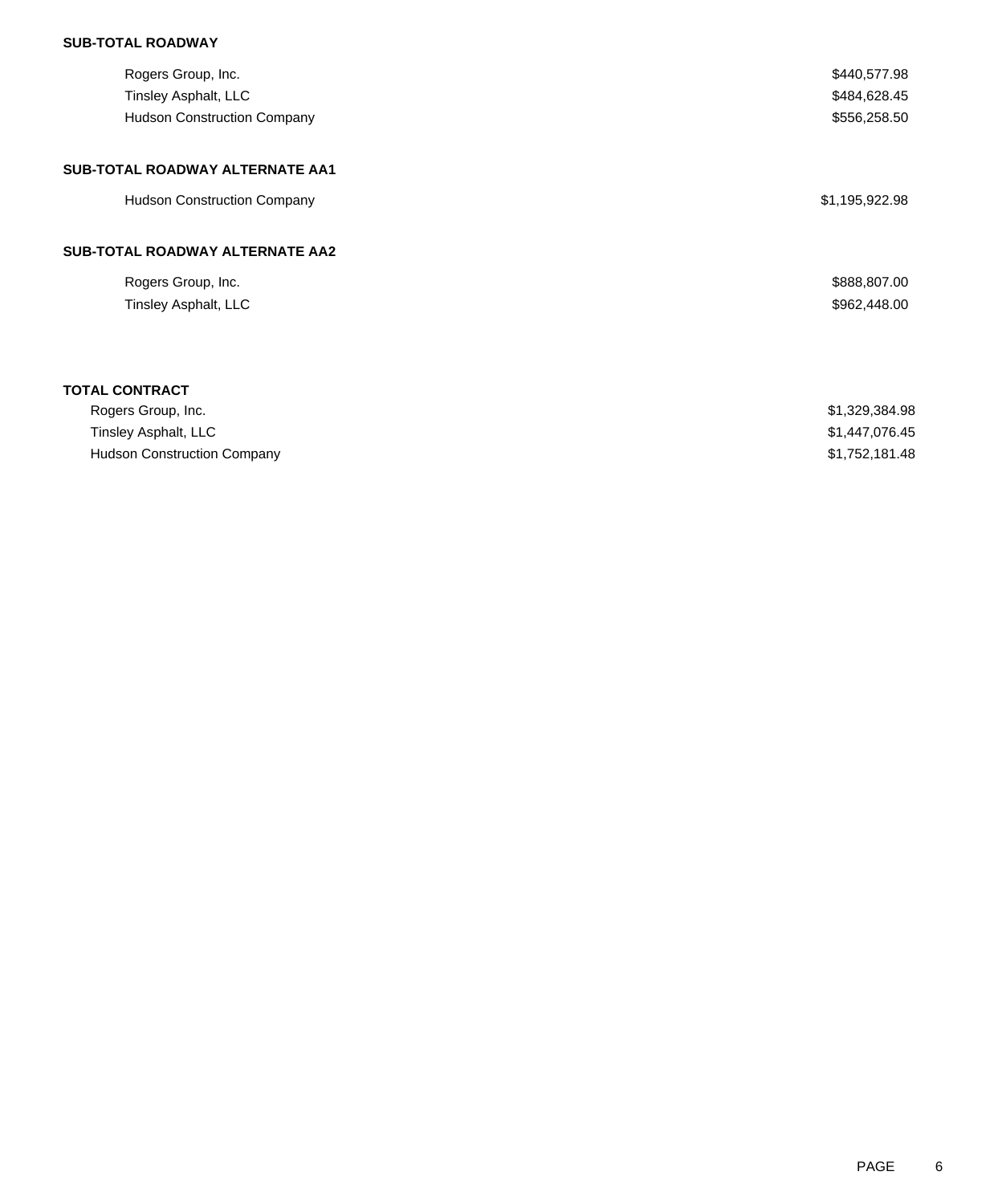# **DEPARTMENT OF TRANSPORTATION SUMMARY OF BIDS LETTING OF FEBRUARY 08, 2019 STATE OF TENNESSEE**

#### RHEA COUNTY (Contract No. CNT075 Call 044)

HSIP-30(66),72004-3231-94

THE MISCELLANEOUS SAFETY IMPROVEMENTS ON S.R. 30 FROM NEAR S.R. 443 (L.M. 4.10) TO MAPLE CREEK DRIVE (L.M. 7.75).

PROJECT LENGTH - 3.650 MILES

COMPLETION TIME - ON OR BEFORE JULY 30, 2019

DBE GOAL 8.50%

|                                 | TOTAL CONTRACT |
|---------------------------------|----------------|
| Superior Traffic Control, LLC   | \$91.140.79    |
| Tennessee Guardrail, Inc.       | \$94,886.55    |
| Superior Pavement Marking, Inc. | \$101,584.71   |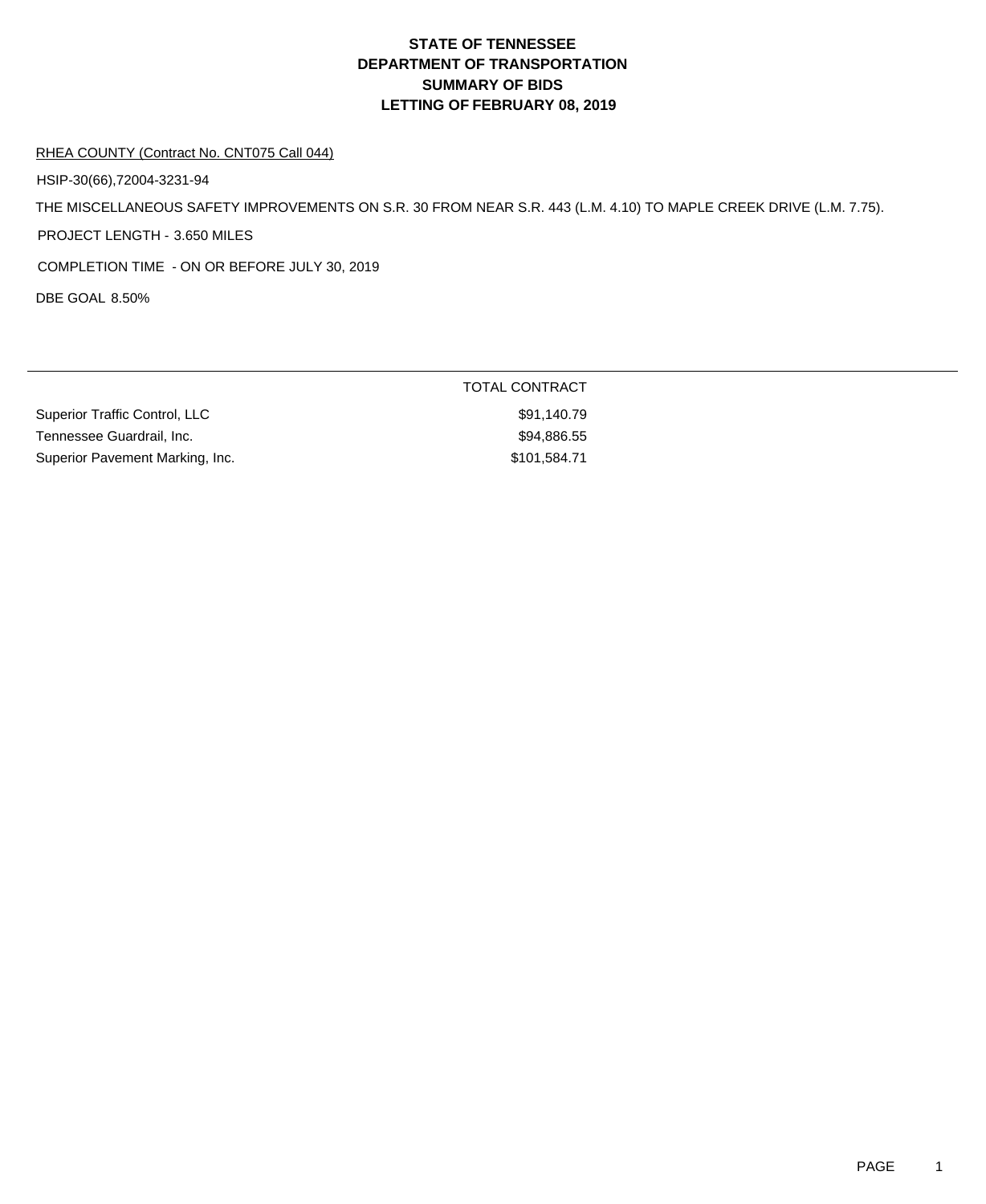|        |                                                    |                   |                   | <b>CONTRACT CNT075</b> |
|--------|----------------------------------------------------|-------------------|-------------------|------------------------|
|        |                                                    |                   | <b>UNIT PRICE</b> | <b>EXTENSION</b>       |
|        | <b>ROADWAY CATEGORY</b>                            |                   |                   |                        |
|        | 705-02.01 SINGLE GUARDRAIL, WITH RUB-RAIL (TYPE 2) |                   |                   |                        |
|        |                                                    | 769.000 L.F.      |                   |                        |
|        | Superior Traffic Control, LLC                      |                   | \$24,5000         | \$18,840.50            |
|        | Tennessee Guardrail, Inc.                          |                   | \$27.0000         | \$20,763.00            |
|        | Superior Pavement Marking, Inc.                    |                   | \$25.8500         | \$19,878.65            |
|        | 705-04.09 EARTH PAD FOR TYPE 38 GR END TREATMENT   |                   |                   |                        |
|        |                                                    | <b>1.000 EACH</b> |                   |                        |
|        | Superior Traffic Control, LLC                      |                   | \$1,100.0000      | \$1,100.00             |
|        | Tennessee Guardrail, Inc.                          |                   | \$2,050.0000      | \$2,050.00             |
|        | Superior Pavement Marking, Inc.                    |                   | \$1,100.0000      | \$1,100.00             |
|        | 705-04.21 GUARDRAIL DELINEATION ENHANCEMENT        |                   |                   |                        |
|        |                                                    | 13,182.000 L.F.   |                   |                        |
|        | Superior Traffic Control, LLC                      |                   | \$2.4500          | \$32,295.90            |
|        | Tennessee Guardrail, Inc.                          |                   | \$2.2500          | \$29,659.50            |
|        | Superior Pavement Marking, Inc.                    |                   | \$2.5000          | \$32,955.00            |
|        | 705-06.20 TANGENT ENERGY ABSORBING TERM MASH TL-3  |                   |                   |                        |
|        |                                                    | <b>1.000 EACH</b> |                   |                        |
|        | Superior Traffic Control, LLC                      |                   | \$2,800.0000      | \$2,800.00             |
|        | Tennessee Guardrail, Inc.                          |                   | \$2,850.0000      | \$2,850.00             |
|        | Superior Pavement Marking, Inc.                    |                   | \$2,860.0000      | \$2,860.00             |
| 712-01 | <b>TRAFFIC CONTROL</b>                             |                   |                   |                        |
|        |                                                    | 1.000 LS          |                   |                        |
|        | Superior Traffic Control, LLC                      |                   | \$3,500.0000      | \$3,500.00             |
|        | Tennessee Guardrail, Inc.                          |                   | \$5,000.0000      | \$5,000.00             |
|        | Superior Pavement Marking, Inc.                    |                   | \$2,500.0000      | \$2,500.00             |
|        | 713-02.21 SIGN POST DELINEATION ENHANCEMENT        |                   |                   |                        |
|        |                                                    | 204.000 L.F.      |                   |                        |
|        | Superior Traffic Control, LLC                      |                   | \$5.0000          | \$1,020.00             |
|        | Tennessee Guardrail, Inc.                          |                   | \$6.0000          | \$1,224.00             |
|        | Superior Pavement Marking, Inc.                    |                   | \$7.7000          | \$1,570.80             |
|        | 713-11.01 "U" SECTION STEEL POSTS                  |                   |                   |                        |
|        |                                                    | 673.150 LB.       |                   |                        |
|        | Superior Traffic Control, LLC                      |                   | \$3.3000          | \$2,221.40             |
|        | Tennessee Guardrail, Inc.                          |                   | \$3.4500          | \$2,322.37             |
|        | Superior Pavement Marking, Inc.                    |                   | \$4.4000          | \$2,961.86             |
|        | 713-11.02 PERFORATED/KNOCKOUT SQUARE TUBE POST     |                   |                   |                        |
|        |                                                    | 1,415.488 LB.     |                   |                        |
|        | Superior Traffic Control, LLC                      |                   | \$3.1500          | \$4,458.79             |
|        | Tennessee Guardrail, Inc.                          |                   | \$3.4500          | \$4,883.43             |
|        | Superior Pavement Marking, Inc.                    |                   | \$4.4000          | \$6,228.15             |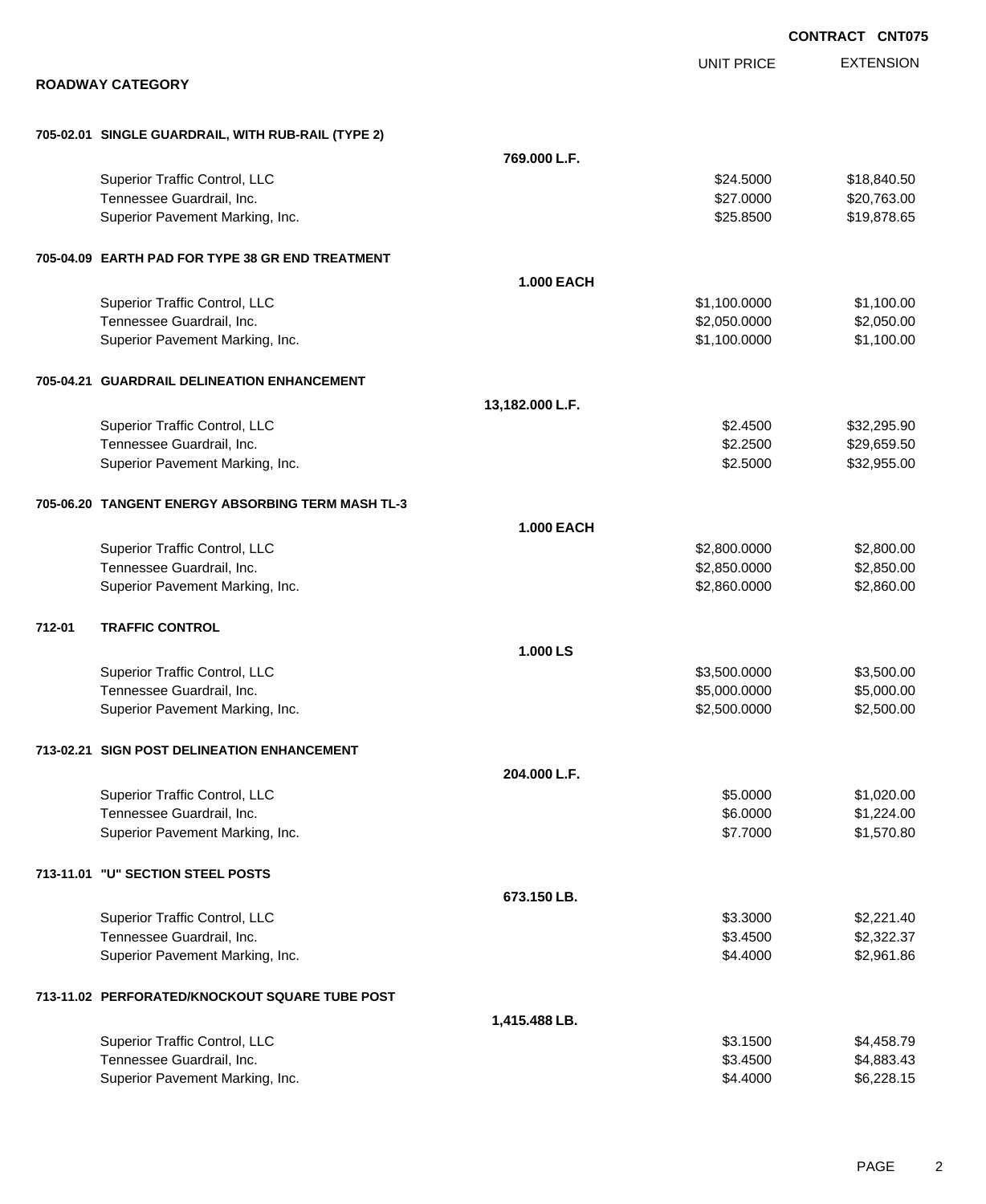|                                                                   |                   | <b>CONTRACT CNT075</b> |                  |
|-------------------------------------------------------------------|-------------------|------------------------|------------------|
|                                                                   |                   | <b>UNIT PRICE</b>      | <b>EXTENSION</b> |
| 713-13.02 FLAT SHEET ALUMINUM SIGNS (0.080" THICK)                |                   |                        |                  |
|                                                                   | 174.250 S.F.      |                        |                  |
| Superior Traffic Control, LLC                                     |                   | \$12.8000              | \$2,230.40       |
| Tennessee Guardrail, Inc.                                         |                   | \$13.0000              | \$2,265.25       |
| Superior Pavement Marking, Inc.                                   |                   | \$15.4000              | \$2,683.45       |
| 713-13.03 FLAT SHEET ALUMINUM SIGNS (0.100" THICK)                |                   |                        |                  |
|                                                                   | 348,000 S.F.      |                        |                  |
| Superior Traffic Control, LLC                                     |                   | \$13.6000              | \$4,732.80       |
| Tennessee Guardrail, Inc.                                         |                   | \$15.0000              | \$5,220.00       |
| Superior Pavement Marking, Inc.                                   |                   | \$17.6000              | \$6,124.80       |
| 713-15.36 REMOVE SIGN, SUPPORT & FOOTING                          |                   |                        |                  |
|                                                                   | 52.000 EACH       |                        |                  |
| Superior Traffic Control, LLC                                     |                   | \$10.0000              | \$520.00         |
| Tennessee Guardrail, Inc.                                         |                   | \$7.0000               | \$364.00         |
| Superior Pavement Marking, Inc.                                   |                   | \$11.0000              | \$572.00         |
| 716-01.21 SNOWPLOWABLE RAISED PAVMENT MARKERS (BI-DIR) (1 COLOR)  |                   |                        |                  |
|                                                                   | 119.000 EACH      |                        |                  |
| Superior Traffic Control, LLC                                     |                   | \$31.5000              | \$3,748.50       |
| Tennessee Guardrail, Inc.                                         |                   | \$30.0000              | \$3,570.00       |
| Superior Pavement Marking, Inc.                                   |                   | \$30.0000              | \$3,570.00       |
| 716-01.22 SNOWPLOWABLE RAISED PAVMENT MARKERS (MONO-DIR)(1 COLOR) |                   |                        |                  |
|                                                                   | 121.000 EACH      |                        |                  |
| Superior Traffic Control, LLC                                     |                   | \$31.5000              | \$3,811.50       |
| Tennessee Guardrail, Inc.                                         |                   | \$30.0000              | \$3,630.00       |
| Superior Pavement Marking, Inc.                                   |                   | \$30.0000              | \$3,630.00       |
| 716-02.05 PLASTIC PAVEMENT MARKING (STOP LINE)                    |                   |                        |                  |
|                                                                   | 12.000 L.F.       |                        |                  |
| Superior Traffic Control, LLC                                     |                   | \$21.0000              | \$252.00         |
| Tennessee Guardrail, Inc.                                         |                   | \$15.0000              | \$180.00         |
| Superior Pavement Marking, Inc.                                   |                   | \$15.0000              | \$180.00         |
| 716-02.06 PLASTIC PAVEMENT MARKING (TURN LANE ARROW)              |                   |                        |                  |
|                                                                   | <b>2.000 EACH</b> |                        |                  |
| Superior Traffic Control, LLC                                     |                   | \$157.5000             | \$315.00         |
| Tennessee Guardrail, Inc.                                         |                   | \$225.0000             | \$450.00         |
| Superior Pavement Marking, Inc.                                   |                   | \$225.0000             | \$450.00         |
| 716-02.08 PLASTIC PAVEMENT MARKING (8" DOTTED LINE)               |                   |                        |                  |
|                                                                   | 200.000 L.F.      |                        |                  |
| Superior Traffic Control, LLC                                     |                   | \$3.1500               | \$630.00         |
| Tennessee Guardrail, Inc.                                         |                   | \$1.7500               | \$350.00         |
| Superior Pavement Marking, Inc.                                   |                   | \$1.7500               | \$350.00         |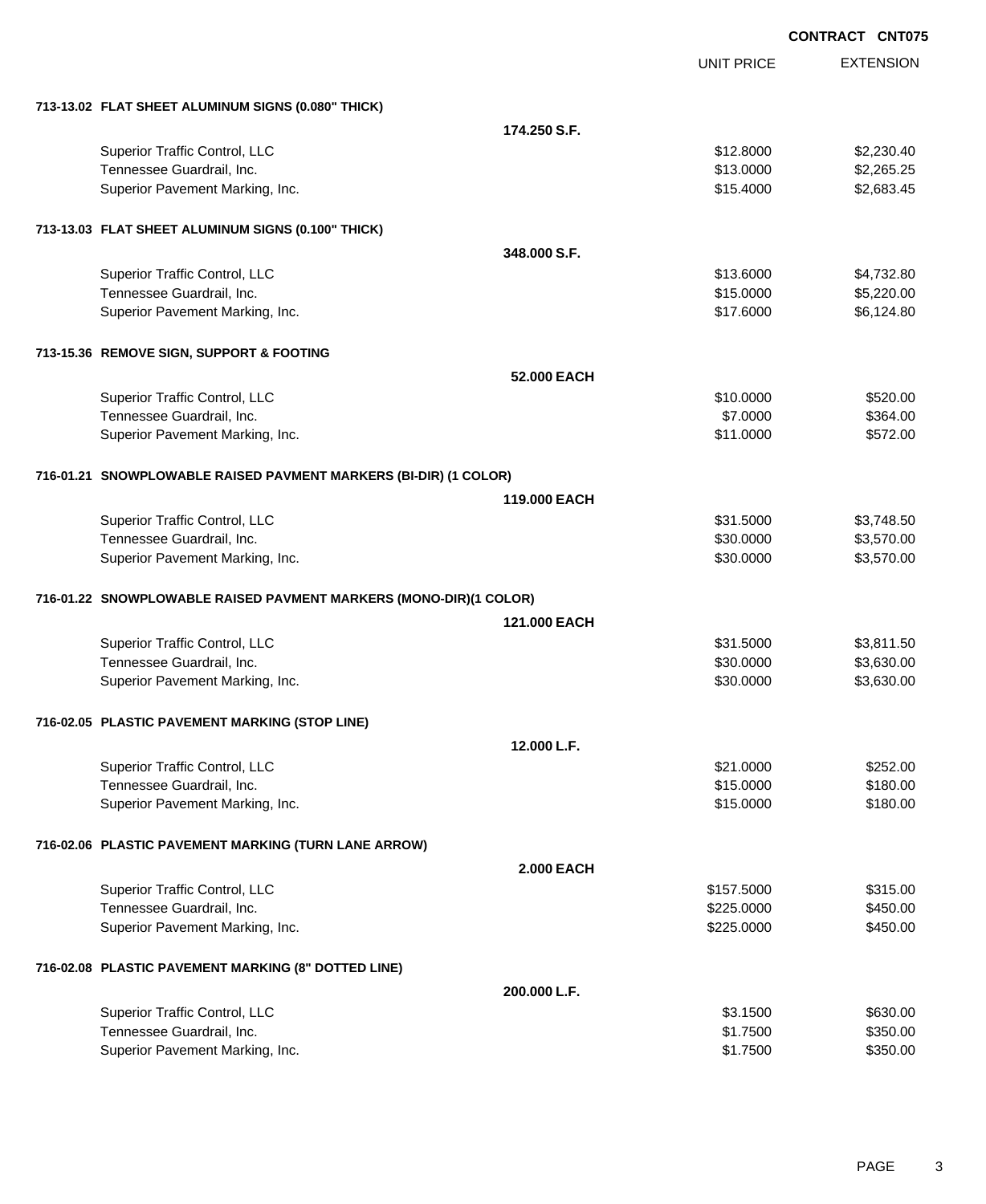|        |                                                               |                   |                   | <b>CONIRACI CNIU</b> |
|--------|---------------------------------------------------------------|-------------------|-------------------|----------------------|
|        |                                                               |                   | <b>UNIT PRICE</b> | <b>EXTENSION</b>     |
|        | 716-03.01 PLASTIC WORD PAVEMENT MARKING (ONLY)                |                   |                   |                      |
|        |                                                               | <b>4.000 EACH</b> |                   |                      |
|        | Superior Traffic Control, LLC                                 |                   | \$210,0000        | \$840.00             |
|        | Tennessee Guardrail, Inc.                                     |                   | \$275.0000        | \$1,100.00           |
|        | Superior Pavement Marking, Inc.                               |                   | \$275.0000        | \$1,100.00           |
|        | 716-04.05 PLASTIC PAVEMENT MARKING (STRAIGHT ARROW)           |                   |                   |                      |
|        |                                                               | <b>2.000 EACH</b> |                   |                      |
|        | Superior Traffic Control, LLC                                 |                   | \$210,0000        | \$420.00             |
|        | Tennessee Guardrail, Inc.                                     |                   | \$225.0000        | \$450.00             |
|        | Superior Pavement Marking, Inc.                               |                   | \$225.0000        | \$450.00             |
|        | 716-13.01 SPRAY THERMO PVMT MRKNG (60 mil) (4IN LINE)         |                   |                   |                      |
|        |                                                               | 0.379 L.M.        |                   |                      |
|        | Superior Traffic Control, LLC                                 |                   | \$6,000.0000      | \$2,274.00           |
|        | Tennessee Guardrail, Inc.                                     |                   | \$5,000.0000      | \$1,895.00           |
|        | Superior Pavement Marking, Inc.                               |                   | \$5,000.0000      | \$1,895.00           |
|        | 716-13.03 SPRAY THERMO PVMT MRKNG (60 mil) (8IN BARRIER LINE) |                   |                   |                      |
|        |                                                               | 300,000 L.F.      |                   |                      |
|        | Superior Traffic Control, LLC                                 |                   | \$2,1000          | \$630.00             |
|        | Tennessee Guardrail, Inc.                                     |                   | \$1.7500          | \$525.00             |
|        | Superior Pavement Marking, Inc.                               |                   | \$1.7500          | \$525.00             |
| 717-01 | <b>MOBILIZATION</b>                                           |                   |                   |                      |
|        |                                                               | 1.000 LS          |                   |                      |
|        | Superior Traffic Control, LLC                                 |                   | \$4,500.0000      | \$4,500.00           |
|        | Tennessee Guardrail, Inc.                                     |                   | \$6,135.0000      | \$6,135.00           |
|        | Superior Pavement Marking, Inc.                               |                   | \$10,000.0000     | \$10,000.00          |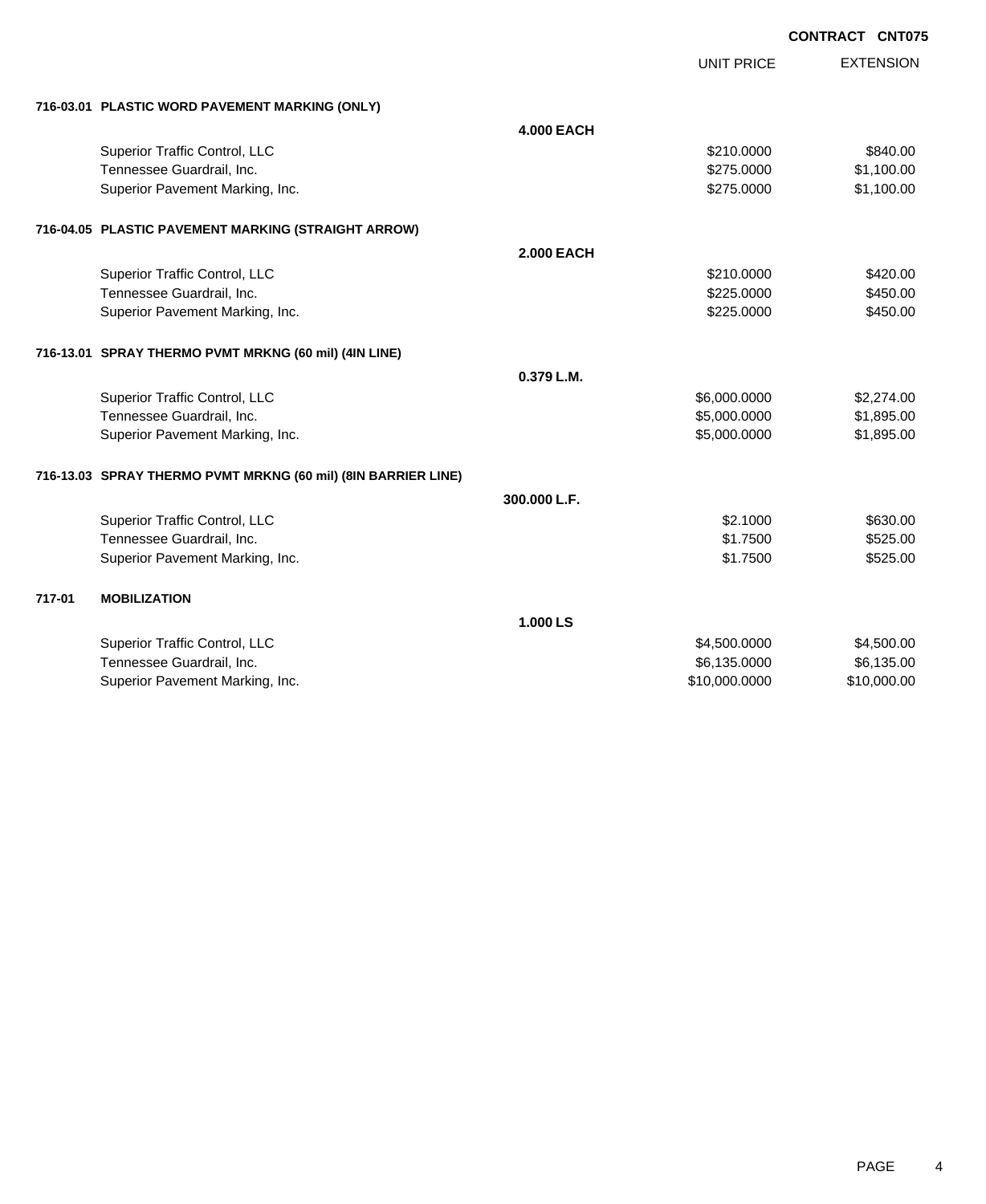## **SUB-TOTAL ROADWAY**

| Superior Traffic Control, LLC   | \$91.140.79  |
|---------------------------------|--------------|
| Tennessee Guardrail, Inc.       | \$94.886.55  |
| Superior Pavement Marking, Inc. | \$101.584.71 |

## **TOTAL CONTRACT**

| Superior Traffic Control, LLC   | \$91.140.79  |
|---------------------------------|--------------|
| Tennessee Guardrail, Inc.       | \$94,886.55  |
| Superior Pavement Marking, Inc. | \$101.584.71 |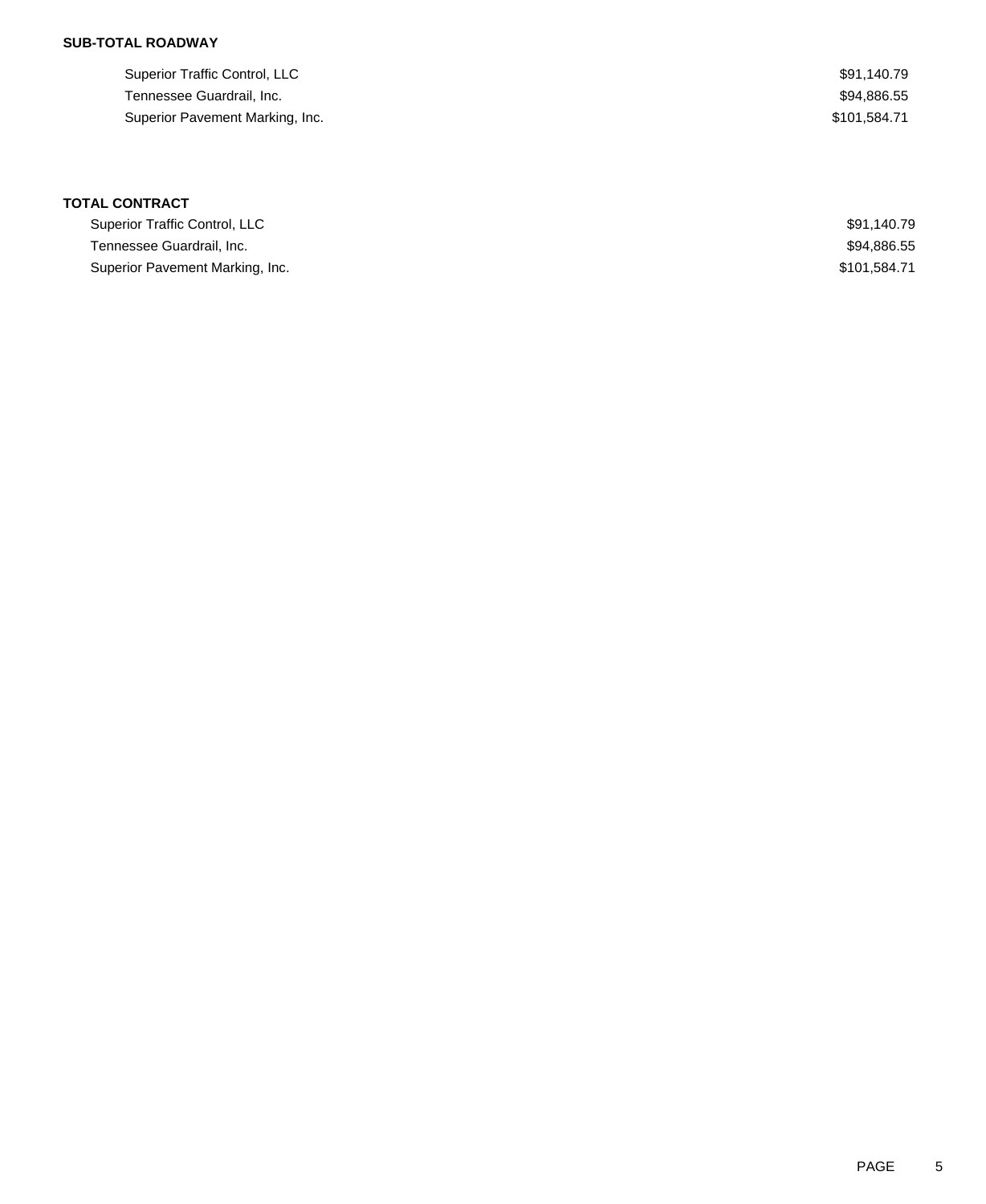# **DEPARTMENT OF TRANSPORTATION SUMMARY OF BIDS LETTING OF FEBRUARY 08, 2019 STATE OF TENNESSEE**

#### SHELBY COUNTY (Contract No. CNT066 Call 046)

79020-4249-04

THE REPAIR OF THE BRIDGE ON U.S. 78 (S.R 4) OVER JOHNS CREEK (L.M. 2.23).

PROJECT LENGTH - 0.0 MILES

COMPLETION TIME - ON OR BEFORE SEPTEMBER 30, 2019

|                                    | <b>TOTAL CONTRACT</b> |
|------------------------------------|-----------------------|
| Chris-Hill Construction Co., LLC   | \$431,921.53          |
| Bell & Associates Construction, LP | \$451,308.70          |
| Dement Construction Company, LLC   | \$496,704.30          |
| Century Construction Group, Inc.   | \$697,508.60          |
| Kiewit Infrastructure South Co.    | \$785,674.50          |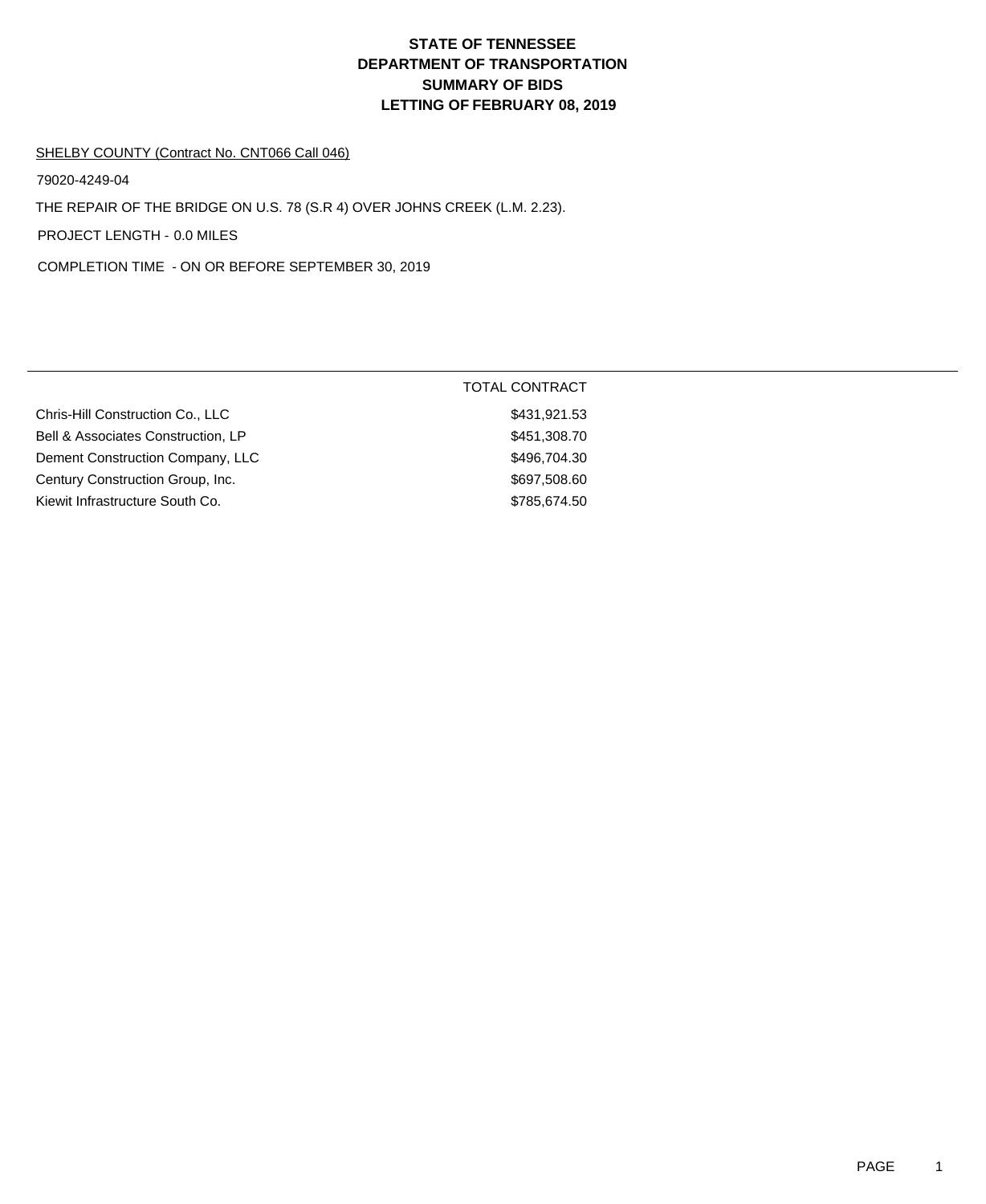EXTENSION UNIT PRICE **BRIDGE CATEGORY 209-08.02 TEMPORARY SILT FENCE (WITH BACKING) 430.000 L.F.** Chris-Hill Construction Co., LLC **87.5000** \$3,225.00 Bell & Associates Construction, LP 64.0000 \$1,720.00 Dement Construction Company, LLC 6 and the construction Company, LLC 6 and the construction Company, LLC 6 and the construction of  $\sim$  57.0000 \$3,010.00 Century Construction Group, Inc. 6. The Construction Croup, Inc. 6. The Construction Croup, Inc. 6. The Construction Croup, Inc. 6. The Construction Croup, Inc. 6. The Construction Croup, Inc. 6. The Construction Croup, In Kiewit Infrastructure South Co. **68.0000** \$3,440.00 **303-01.09 MINERAL AGGREGATE, TYPE A BASE,GRADING D LIMESTONE 195.400 TON** Chris-Hill Construction Co., LLC 6848.9500 \$9,564.83 Bell & Associates Construction, LP 60.0000 \$11,724.00 Dement Construction Company, LLC 6 and the state of the state of the state  $$135.0000$  \$26,379.00 Century Construction Group, Inc. 624,481.67 (1992) 12:52900 \$24,481.67 Kiewit Infrastructure South Co. **\$70.0000 \$13,678.00** \$13,678.00 **307-02.08 ASPHALT CONCRETE MIX (PG70-22) (BPMB-HM) GRADING B-M2 29.000 TON** Chris-Hill Construction Co., LLC \$409.5000 \$11,875.50 Bell & Associates Construction, LP 611,890.00 Dement Construction Company, LLC **but a struction Company, LLC**  $$390.0000$  \$11,310.00 Century Construction Group, Inc. 6. The Construction Croup, Inc. 6. The Construction Group, Inc. 6. The Construction Croup, Inc. 6. The Construction Croup, Inc. 6. The Construction Croup, Inc. 6. The Construction Croup, In Kiewit Infrastructure South Co. **\$20,300.00** \$20,300.00 \$20,300.00 **403-01 BITUMINOUS MATERIAL FOR TACK COAT (TC) 0.340 TON** Chris-Hill Construction Co., LLC 6. 2010 12:00:000 \$2,356.20 Bell & Associates Construction, LP 6,600.0000 \$2,244.00 Dement Construction Company, LLC 6.600.0000 \$2,244.00 Century Construction Group, Inc. 6. The Construction Croup, Inc. 6. The Construction Croup, Inc. 6.194.3000 \$2,786.06 Kiewit Infrastructure South Co. **\$10,000.0000 \$3,400.00** \$3,400.00 **411-02.10 ACS MIX(PG70-22) GRADING D 56.000 TON** Chris-Hill Construction Co., LLC 6. 2008.00 \$29,988.00 Bell & Associates Construction, LP 635,840.000 \$35,840.000 \$35,840.000 Dement Construction Company, LLC 60000 \$28,560.00 Century Construction Group, Inc. 635,458.64 and the state of the state of the state of the state of the state of the state of the state of the state of the state of the state of the state of the state of the state of the s Kiewit Infrastructure South Co. **\$900.000 \$50,400.00** \$50,400.00 **415-01.02 COLD PLANING BITUMINOUS PAVEMENT 497.000 S.Y.** Chris-Hill Construction Co., LLC 6. 2008 10:00 \$26,167.05 Bell & Associates Construction, LP 624,850.000 \$24,850.000 \$24,850.000 Dement Construction Company, LLC **but a struction Company, LLC** \$38.7500 \$19,258.75

Century Construction Group, Inc. 688.91100 \$23,910.67 Kiewit Infrastructure South Co. **\$52.0000 \$25,844.00** \$25,844.00

**CONTRACT CNT066**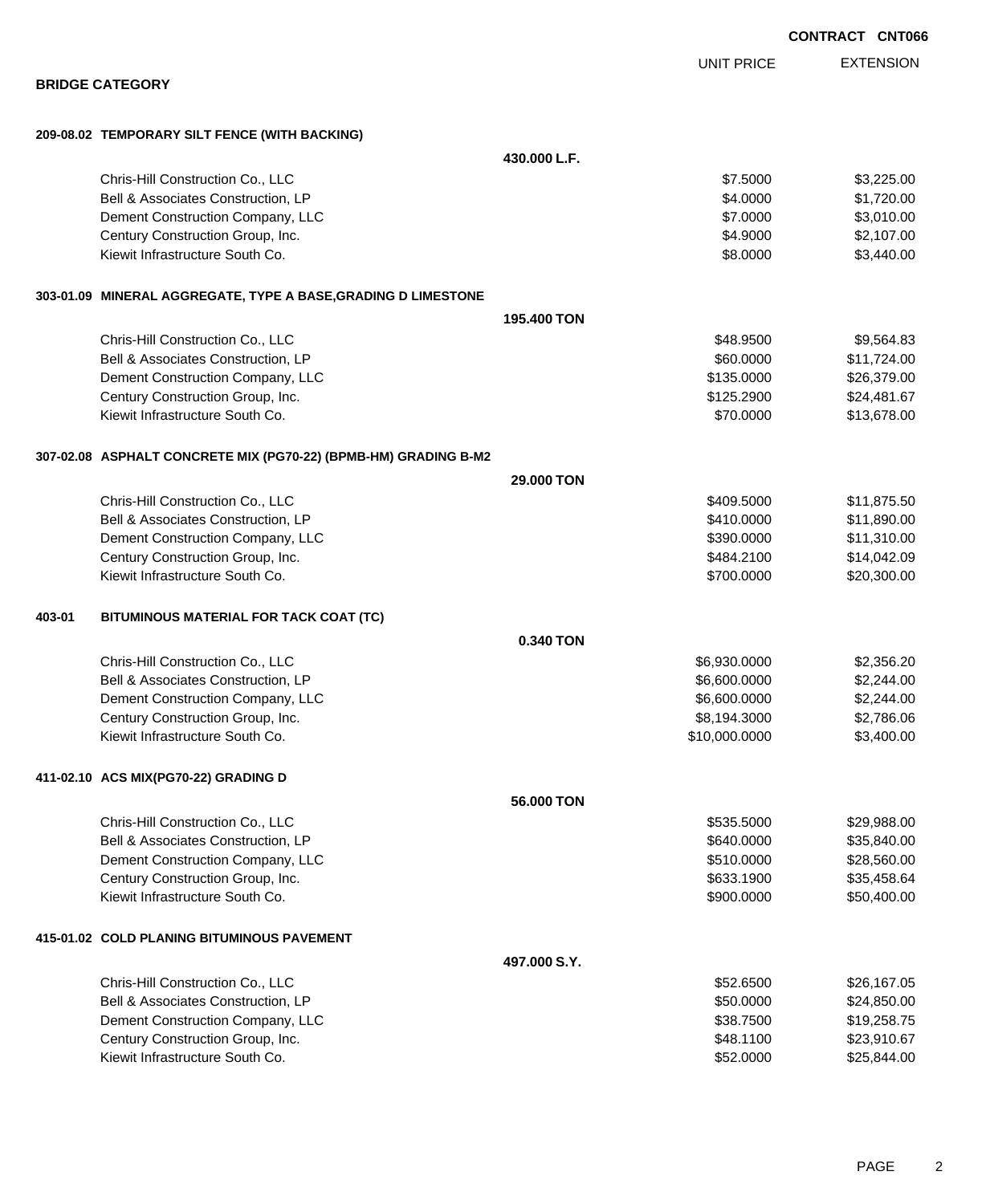|                                                        |               |                   | <b>CONTRACT CNT066</b> |                  |
|--------------------------------------------------------|---------------|-------------------|------------------------|------------------|
|                                                        |               | <b>UNIT PRICE</b> |                        | <b>EXTENSION</b> |
| 604-04.02 APPLIED TEXTURE FINISH (EXISTING STRUCTURES) |               |                   |                        |                  |
|                                                        | 185.000 S.Y.  |                   |                        |                  |
| Chris-Hill Construction Co., LLC                       |               | \$11.5500         |                        | \$2,136.75       |
| Bell & Associates Construction, LP                     |               | \$14.0000         |                        | \$2,590.00       |
| Dement Construction Company, LLC                       |               | \$12.0000         |                        | \$2,220.00       |
| Century Construction Group, Inc.                       |               | \$14.9000         |                        | \$2,756.50       |
| Kiewit Infrastructure South Co.                        |               | \$17.0000         |                        | \$3,145.00       |
| 604-10.02 CONCRETE REPAIRS                             |               |                   |                        |                  |
|                                                        | 43.000 C.Y.   |                   |                        |                  |
| Chris-Hill Construction Co., LLC                       |               | \$2,100.0000      |                        | \$90,300.00      |
| Bell & Associates Construction, LP                     |               | \$1,700.0000      |                        | \$73,100.00      |
| Dement Construction Company, LLC                       |               | \$1,945.0000      |                        | \$83,635.00      |
| Century Construction Group, Inc.                       |               | \$3,537.7200      |                        | \$152,121.96     |
| Kiewit Infrastructure South Co.                        |               | \$2,625.0000      |                        | \$112,875.00     |
| 604-10.04 DEMOLITION WORK                              |               |                   |                        |                  |
|                                                        | 1.000 LS      |                   |                        |                  |
| Chris-Hill Construction Co., LLC                       |               | \$41,240.0000     |                        | \$41,240.00      |
| Bell & Associates Construction, LP                     |               | \$47,000.0000     |                        | \$47,000.00      |
| Dement Construction Company, LLC                       |               | \$142,625.0000    |                        | \$142,625.00     |
| Century Construction Group, Inc.                       |               | \$111,578.0700    |                        | \$111,578.07     |
| Kiewit Infrastructure South Co.                        |               | \$220,000.0000    |                        | \$220,000.00     |
| 604-10.18 REINFORCING STEEL (REPAIRS)                  |               |                   |                        |                  |
|                                                        | 8,723.000 LB. |                   |                        |                  |
| Chris-Hill Construction Co., LLC                       |               | \$2.0000          |                        | \$17,446.00      |
| Bell & Associates Construction, LP                     |               | \$2.0000          |                        | \$17,446.00      |
| Dement Construction Company, LLC                       |               | \$1.9500          |                        | \$17,009.85      |
| Century Construction Group, Inc.                       |               | \$3.9200          |                        | \$34,194.16      |
| Kiewit Infrastructure South Co.                        |               | \$3.5000          |                        | \$30,530.50      |
| 604-10.42 CONCRETE REPAIRS                             |               |                   |                        |                  |
|                                                        | 11.000 C.F.   |                   |                        |                  |
| Chris-Hill Construction Co., LLC                       |               | \$700.0000        |                        | \$7,700.00       |
| Bell & Associates Construction, LP                     |               | \$700.0000        |                        | \$7,700.00       |
| Dement Construction Company, LLC                       |               | \$965.0000        |                        | \$10,615.00      |
| Century Construction Group, Inc.                       |               | \$2,096.3900      |                        | \$23,060.29      |
| Kiewit Infrastructure South Co.                        |               | \$340.0000        |                        | \$3,740.00       |
| 615-01.01 PRESTRESSED CONCRETE I-BEAM (TYPE I)         |               |                   |                        |                  |
|                                                        | 238.330 L.F.  |                   |                        |                  |
| Chris-Hill Construction Co., LLC                       |               | \$215.0000        |                        | \$51,240.95      |
| Bell & Associates Construction, LP                     |               | \$430.0000        |                        | \$102,481.90     |
| Dement Construction Company, LLC                       |               | \$225.0000        |                        | \$53,624.25      |

Century Construction Group, Inc. 6. The Construction Group, Inc. 6. The Construction Group, Inc. 658,664.93 Kiewit Infrastructure South Co. 671,499.00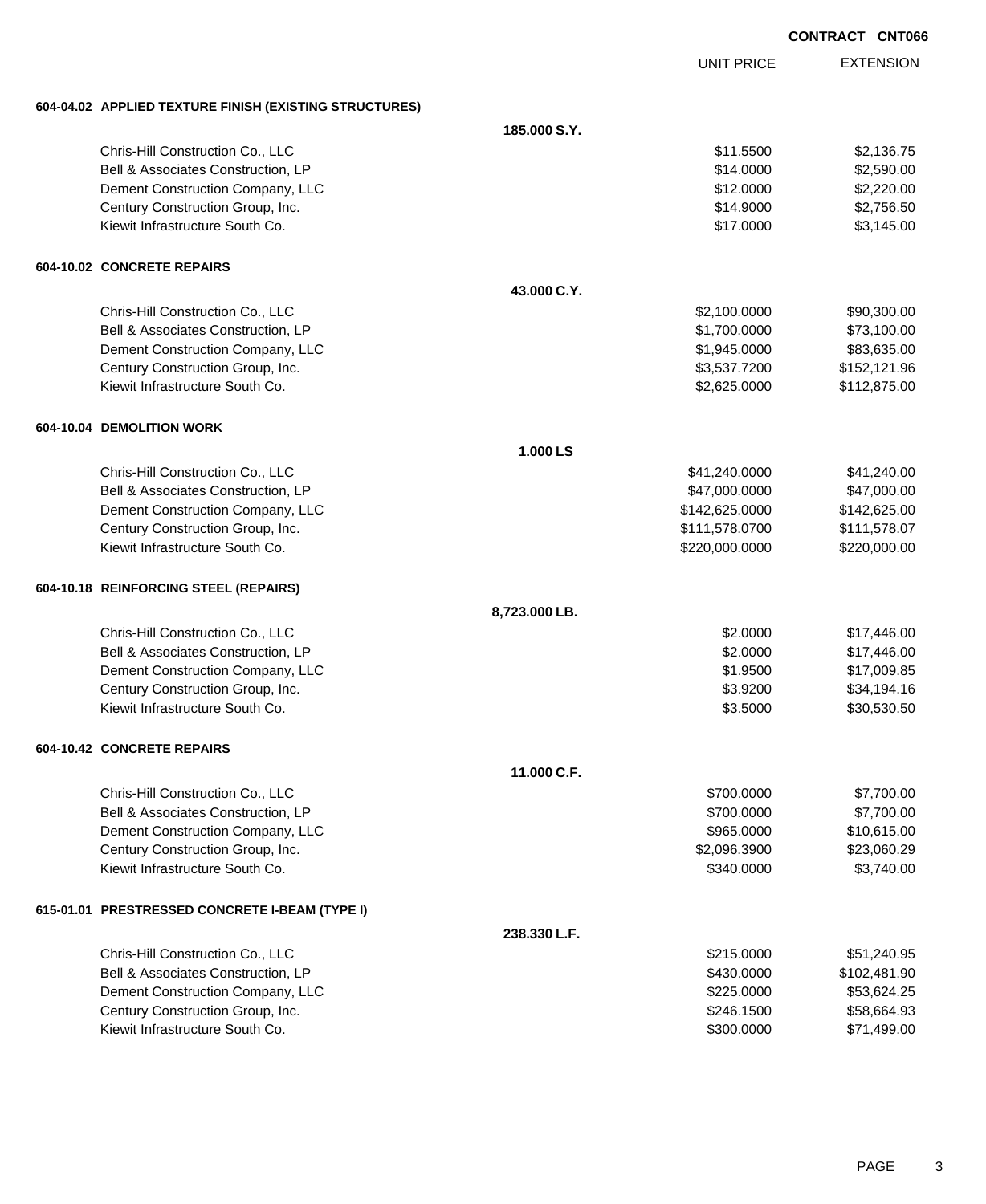| <b>CONTRACT CNT066</b> |  |
|------------------------|--|
|                        |  |

|        |                                                               |                   | <b>UNIT PRICE</b> | <b>EXTENSION</b> |
|--------|---------------------------------------------------------------|-------------------|-------------------|------------------|
| 620-03 | <b>CONCRETE PARAPET (STD-1-1)</b>                             |                   |                   |                  |
|        |                                                               | 122.500 L.F.      |                   |                  |
|        | Chris-Hill Construction Co., LLC                              |                   | \$150.0000        | \$18,375.00      |
|        | Bell & Associates Construction, LP                            |                   | \$130.0000        | \$15,925.00      |
|        | Dement Construction Company, LLC                              |                   | \$135.0000        | \$16,537.50      |
|        | Century Construction Group, Inc.                              |                   | \$131.6600        | \$16,128.35      |
|        | Kiewit Infrastructure South Co.                               |                   | \$150.0000        | \$18,375.00      |
|        | 705-01.01 GUARDRAIL AT BRIDGE ENDS                            |                   |                   |                  |
|        |                                                               | 54.000 L.F.       |                   |                  |
|        | Chris-Hill Construction Co., LLC                              |                   | \$81.2000         | \$4,384.80       |
|        | Bell & Associates Construction, LP                            |                   | \$90.0000         | \$4,860.00       |
|        | Dement Construction Company, LLC                              |                   | \$75.0000         | \$4,050.00       |
|        | Century Construction Group, Inc.                              |                   | \$93.1200         | \$5,028.48       |
|        | Kiewit Infrastructure South Co.                               |                   | \$160.0000        | \$8,640.00       |
|        | 705-20.25 TEMPORARY CRASH CUSHION (MASH TL-3)                 |                   |                   |                  |
|        |                                                               | <b>1.000 EACH</b> |                   |                  |
|        | Chris-Hill Construction Co., LLC                              |                   | \$4,885.0000      | \$4,885.00       |
|        | Bell & Associates Construction, LP                            |                   | \$6,000.0000      | \$6,000.00       |
|        | Dement Construction Company, LLC                              |                   | \$4,650.0000      | \$4,650.00       |
|        | Century Construction Group, Inc.                              |                   | \$5,773.2300      | \$5,773.23       |
|        | Kiewit Infrastructure South Co.                               |                   | \$5,600.0000      | \$5,600.00       |
| 712-01 | <b>TRAFFIC CONTROL</b>                                        |                   |                   |                  |
|        |                                                               | 1.000 LS          |                   |                  |
|        | Chris-Hill Construction Co., LLC                              |                   | \$24,490.0000     | \$24,490.00      |
|        | Bell & Associates Construction, LP                            |                   | \$15,800.0000     | \$15,800.00      |
|        | Dement Construction Company, LLC                              |                   | \$8,000.0000      | \$8,000.00       |
|        | Century Construction Group, Inc.                              |                   | \$86,421.3200     | \$86,421.32      |
|        | Kiewit Infrastructure South Co.                               |                   | \$50,000.0000     | \$50,000.00      |
|        | 712-02.02 INTERCONNECTED PORTABLE BARRIER RAIL                |                   |                   |                  |
|        |                                                               | 181.000 L.F.      |                   |                  |
|        | Chris-Hill Construction Co., LLC                              |                   | \$39.3000         | \$7,113.30       |
|        | Bell & Associates Construction, LP                            |                   | \$45.0000         | \$8,145.00       |
|        | Dement Construction Company, LLC                              |                   | \$40.0000         | \$7,240.00       |
|        | Century Construction Group, Inc.                              |                   | \$79.8100         | \$14,445.61      |
|        | Kiewit Infrastructure South Co.                               |                   | \$90.0000         | \$16,290.00      |
|        | 712-02.47 BRIDGE MOUNTED INTERCONNECTED PORTABLE BARRIER RAIL |                   |                   |                  |
|        |                                                               | 232.000 L.F.      |                   |                  |
|        | Chris-Hill Construction Co., LLC                              |                   | \$150.0000        | \$34,800.00      |
|        | Bell & Associates Construction, LP                            |                   | \$66.0000         | \$15,312.00      |
|        | Dement Construction Company, LLC                              |                   | \$40.0000         | \$9,280.00       |
|        | Century Construction Group, Inc.                              |                   | \$129.5900        | \$30,064.88      |
|        | Kiewit Infrastructure South Co.                               |                   | \$150.0000        | \$34,800.00      |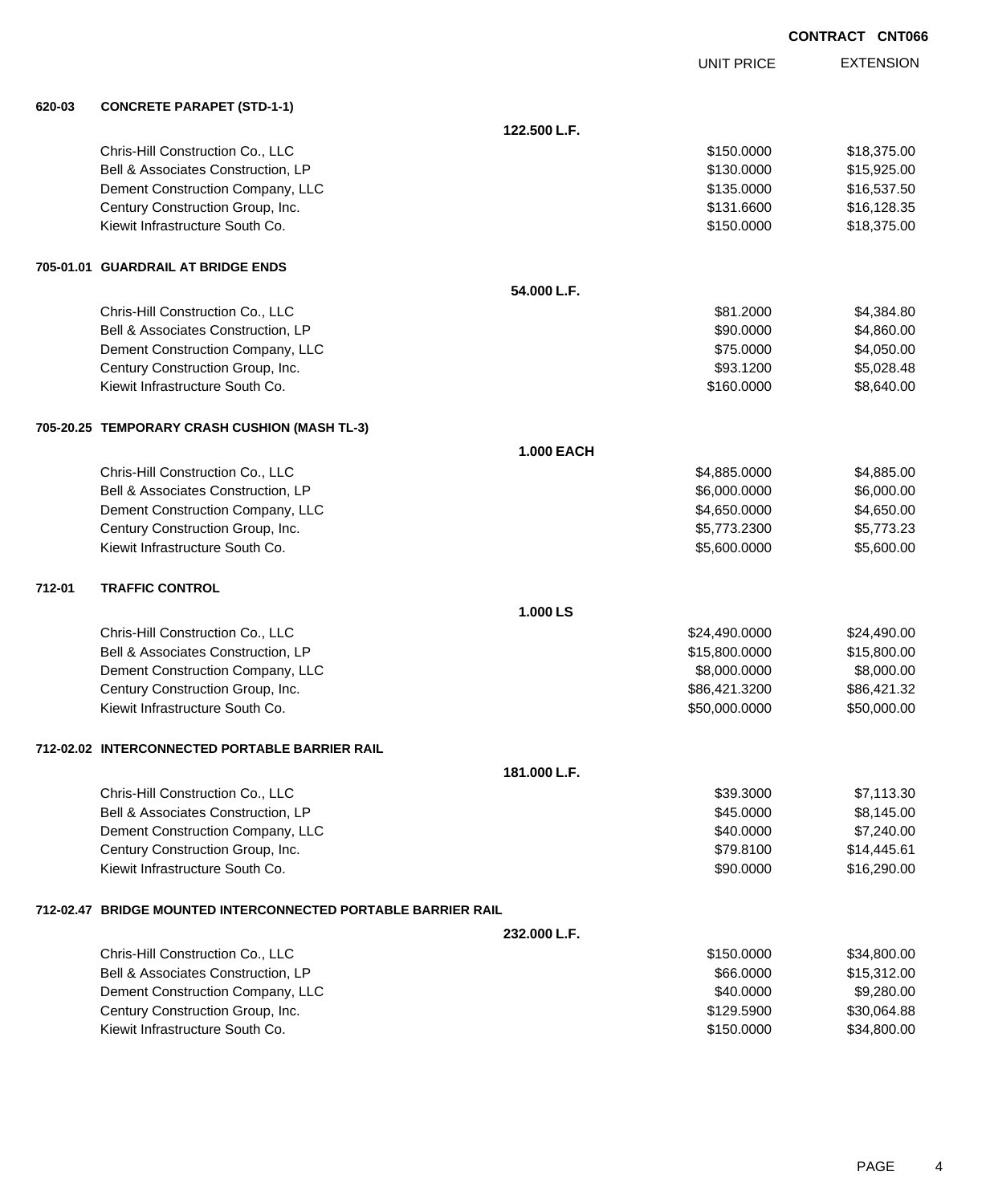UNIT PRICE

|        | 712-04.01 FLEXIBLE DRUMS (CHANNELIZING)           |                   |              |            |
|--------|---------------------------------------------------|-------------------|--------------|------------|
|        |                                                   | 50.000 EACH       |              |            |
|        | Chris-Hill Construction Co., LLC                  |                   | \$29.4000    | \$1,470.00 |
|        | Bell & Associates Construction, LP                |                   | \$32.0000    | \$1,600.00 |
|        | Dement Construction Company, LLC                  |                   | \$28.0000    | \$1,400.00 |
|        | Century Construction Group, Inc.                  |                   | \$34.7600    | \$1,738.00 |
|        | Kiewit Infrastructure South Co.                   |                   | \$35.0000    | \$1,750.00 |
|        | 712-04.50 BARRIER RAIL DELINEATOR                 |                   |              |            |
|        |                                                   | 13.000 EACH       |              |            |
|        | Chris-Hill Construction Co., LLC                  |                   | \$15.7500    | \$204.75   |
|        | Bell & Associates Construction, LP                |                   | \$20.0000    | \$260.00   |
|        | Dement Construction Company, LLC                  |                   | \$15.0000    | \$195.00   |
|        | Century Construction Group, Inc.                  |                   | \$18.6200    | \$242.06   |
|        | Kiewit Infrastructure South Co.                   |                   | \$20.0000    | \$260.00   |
| 712-06 | <b>SIGNS (CONSTRUCTION)</b>                       |                   |              |            |
|        |                                                   | 368.000 S.F.      |              |            |
|        | Chris-Hill Construction Co., LLC                  |                   | \$7.3500     | \$2,704.80 |
|        | Bell & Associates Construction, LP                |                   | \$8.0000     | \$2,944.00 |
|        | Dement Construction Company, LLC                  |                   | \$7.0000     | \$2,576.00 |
|        | Century Construction Group, Inc.                  |                   | \$8.6900     | \$3,197.92 |
|        | Kiewit Infrastructure South Co.                   |                   | \$9.0000     | \$3,312.00 |
|        | 712-08.03 ARROW BOARD (TYPE C)                    |                   |              |            |
|        |                                                   | <b>1.000 EACH</b> |              |            |
|        | Chris-Hill Construction Co., LLC                  |                   | \$900.0000   | \$900.00   |
|        | Bell & Associates Construction, LP                |                   | \$980.0000   | \$980.00   |
|        | Dement Construction Company, LLC                  |                   | \$850.0000   | \$850.00   |
|        | Century Construction Group, Inc.                  |                   | \$1,055.3400 | \$1,055.34 |
|        | Kiewit Infrastructure South Co.                   |                   | \$1,000.0000 | \$1,000.00 |
|        | 713-02.14 FLEXIBLE DELINEATOR (WHITE)             |                   |              |            |
|        |                                                   | 30,000 EACH       |              |            |
|        | Chris-Hill Construction Co., LLC                  |                   | \$36.7500    | \$1,102.50 |
|        | Bell & Associates Construction, LP                |                   | \$40.0000    | \$1,200.00 |
|        | Dement Construction Company, LLC                  |                   | \$35.0000    | \$1,050.00 |
|        | Century Construction Group, Inc.                  |                   | \$43.4600    | \$1,303.80 |
|        | Kiewit Infrastructure South Co.                   |                   | \$40.0000    | \$1,200.00 |
|        | 716-01.06 TEMPORARY RAISED PAVEMENT MARKER, WHITE |                   |              |            |
|        |                                                   | 38.000 EACH       |              |            |
|        | Chris-Hill Construction Co., LLC                  |                   | \$18.9000    | \$718.20   |
|        | Bell & Associates Construction, LP                |                   | \$20.0000    | \$760.00   |
|        | Dement Construction Company, LLC                  |                   | \$18.0000    | \$684.00   |
|        | Century Construction Group, Inc.                  |                   | \$22.3400    | \$848.92   |
|        | Kiewit Infrastructure South Co.                   |                   | \$30.0000    | \$1,140.00 |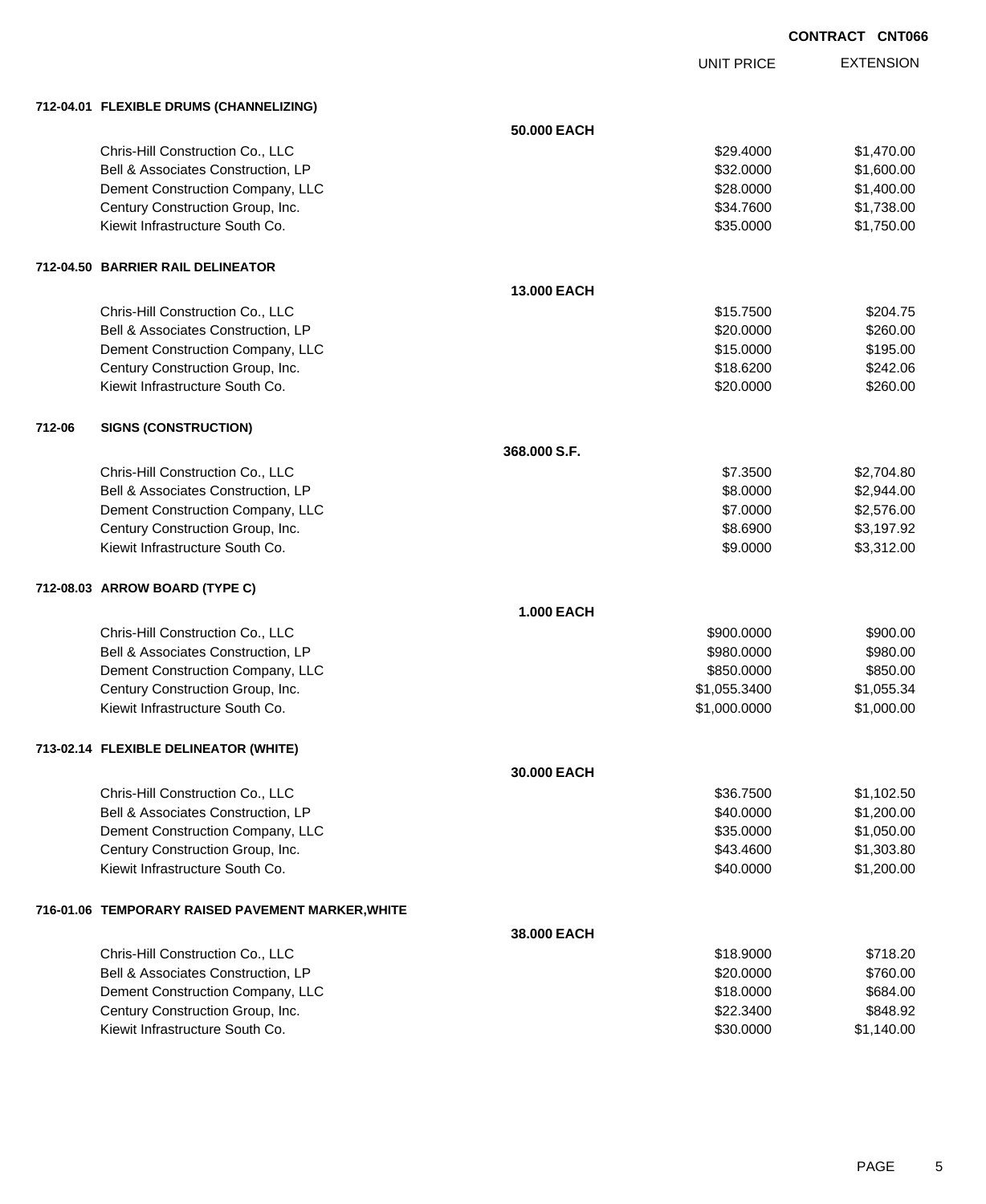|        |                                                          |                | <b>UNIT PRICE</b> | <b>EXTENSION</b> |
|--------|----------------------------------------------------------|----------------|-------------------|------------------|
|        | 716-05.02 PAINTED PAVEMENT MARKING (8" BARRIER LINE)     |                |                   |                  |
|        |                                                          | 9,239.000 L.F. |                   |                  |
|        | Chris-Hill Construction Co., LLC                         |                | \$1.1000          | \$10,162.90      |
|        | Bell & Associates Construction, LP                       |                | \$1,2000          | \$11,086.80      |
|        | Dement Construction Company, LLC                         |                | \$1.0500          | \$9,700.95       |
|        | Century Construction Group, Inc.                         |                | \$1,3000          | \$12,010.70      |
|        | Kiewit Infrastructure South Co.                          |                | \$4.0000          | \$36,956.00      |
|        | 716-12.02 ENHANCED FLATLINE THERMO PVMT MRKNG (6IN LINE) |                |                   |                  |
|        |                                                          | 0.500 L.M.     |                   |                  |
|        | Chris-Hill Construction Co., LLC                         |                | \$11,550.0000     | \$5,775.00       |
|        | Bell & Associates Construction, LP                       |                | \$12,700.0000     | \$6,350.00       |
|        | Dement Construction Company, LLC                         |                | \$11,000.0000     | \$5,500.00       |
|        | Century Construction Group, Inc.                         |                | \$13,657.0900     | \$6,828.55       |
|        | Kiewit Infrastructure South Co.                          |                | \$17,000.0000     | \$8,500.00       |
| 717-01 | <b>MOBILIZATION</b>                                      |                |                   |                  |
|        |                                                          | 1.000 LS       |                   |                  |
|        | Chris-Hill Construction Co., LLC                         |                | \$21,595.0000     | \$21,595.00      |
|        | Bell & Associates Construction, LP                       |                | \$21,500.0000     | \$21,500.00      |
|        | Dement Construction Company, LLC                         |                | \$24,500.0000     | \$24,500.00      |

Century Construction Group, Inc. \$27,259.4000 \$27,259.4000 \$27,259.4000 Kiewit Infrastructure South Co. \$39,000.0000 \$39,000.00

**CONTRACT CNT066**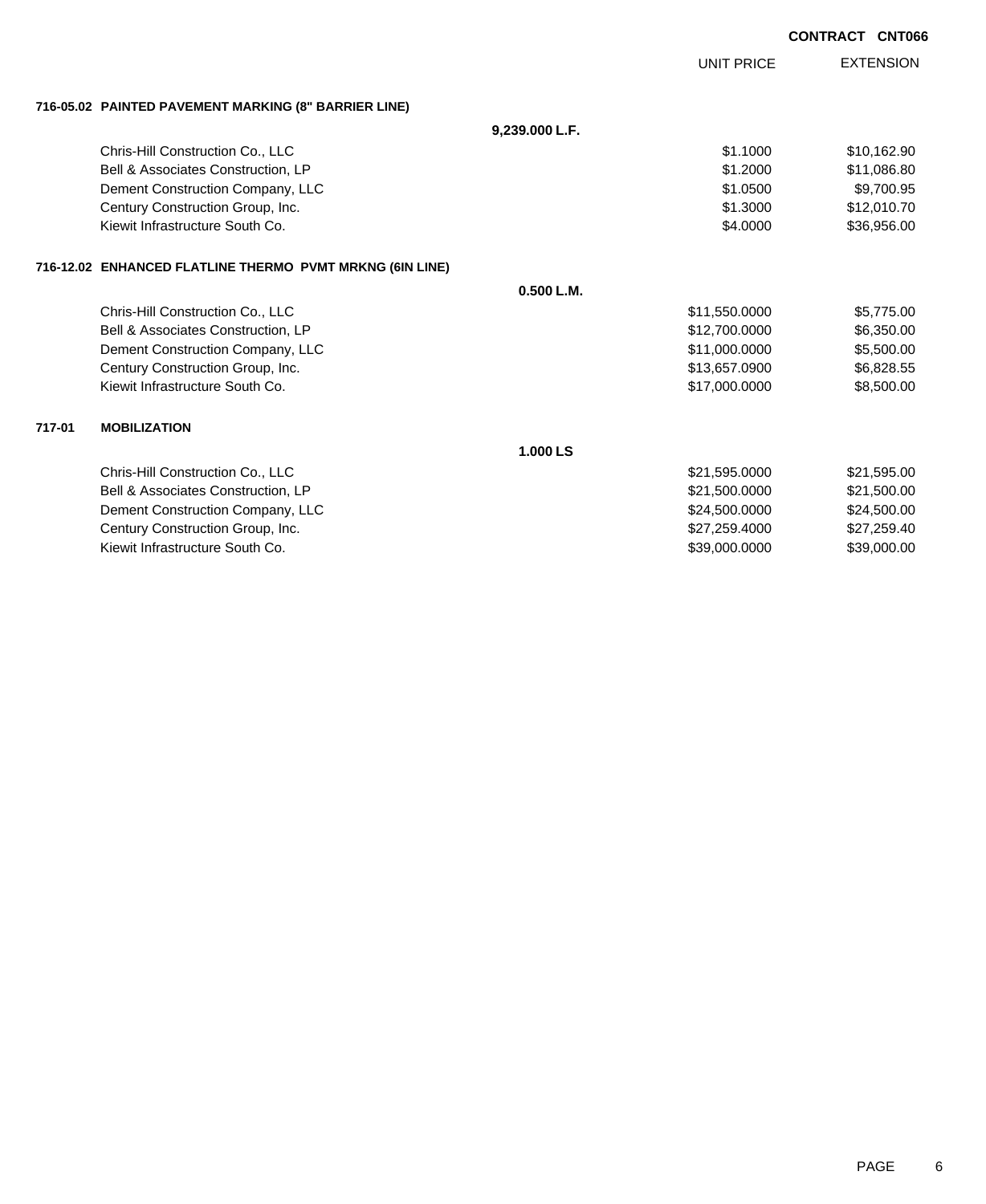### **SUB-TOTAL BRIDGE**

| Chris-Hill Construction Co., LLC   | \$431,921.53 |
|------------------------------------|--------------|
| Bell & Associates Construction, LP | \$451,308.70 |
| Dement Construction Company, LLC   | \$496,704,30 |
| Century Construction Group, Inc.   | \$697,508.60 |
| Kiewit Infrastructure South Co.    | \$785.674.50 |
|                                    |              |

### **TOTAL CONTRACT**

| Chris-Hill Construction Co., LLC   | \$431,921.53 |
|------------------------------------|--------------|
| Bell & Associates Construction, LP | \$451,308.70 |
| Dement Construction Company, LLC   | \$496,704.30 |
| Century Construction Group, Inc.   | \$697,508.60 |
| Kiewit Infrastructure South Co.    | \$785,674.50 |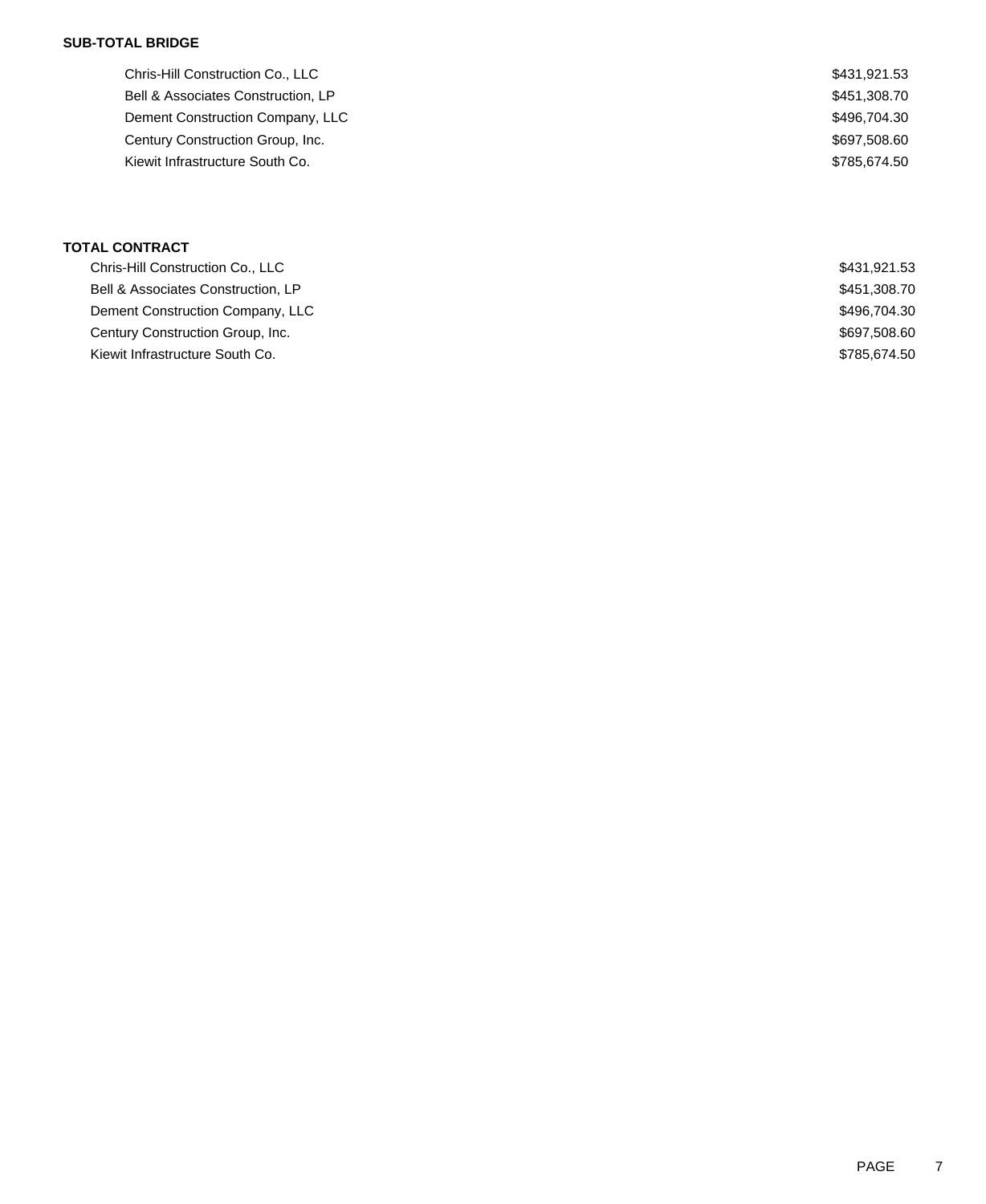## **DEPARTMENT OF TRANSPORTATION SUMMARY OF BIDS LETTING OF FEBRUARY 08, 2019 STATE OF TENNESSEE**

#### SULLIVAN COUNTY (Contract No. CNT069 Call 047)

82010-4241-04,NH/HSIP-93(22),82010-3241-94,82010-8241-14,STP/HSIP-126(24),82085-3240-94,82085-8240-14

THE RESURFACING ON S.R. 126 FROM NEAR FALL CREEK ROAD (L.M. 9.10) TO NEAR S.R. 75 (L.M. 15.44) AND ON S.R. 93 FROM NEAR S.R. 347 (L.M. 3.17) TO NEAR GAYLEMONT DRIVE (L.M. 5.08), INCLUDING BRIDGE DECK REPAIR.

PROJECT LENGTH - 8.250 MILES

COMPLETION TIME - ON OR BEFORE AUGUST 31, 2019

DBE GOAL 5.00%

TOTAL CONTRACT

Summers-Taylor, Inc. 6. 2008. The Summers-Taylor, Inc. 6. 2008. The St. 2008. The St. 2008. The St. 2008. The S W-L Construction & Paving, Inc. 6. The State of the State of S2,057,595.21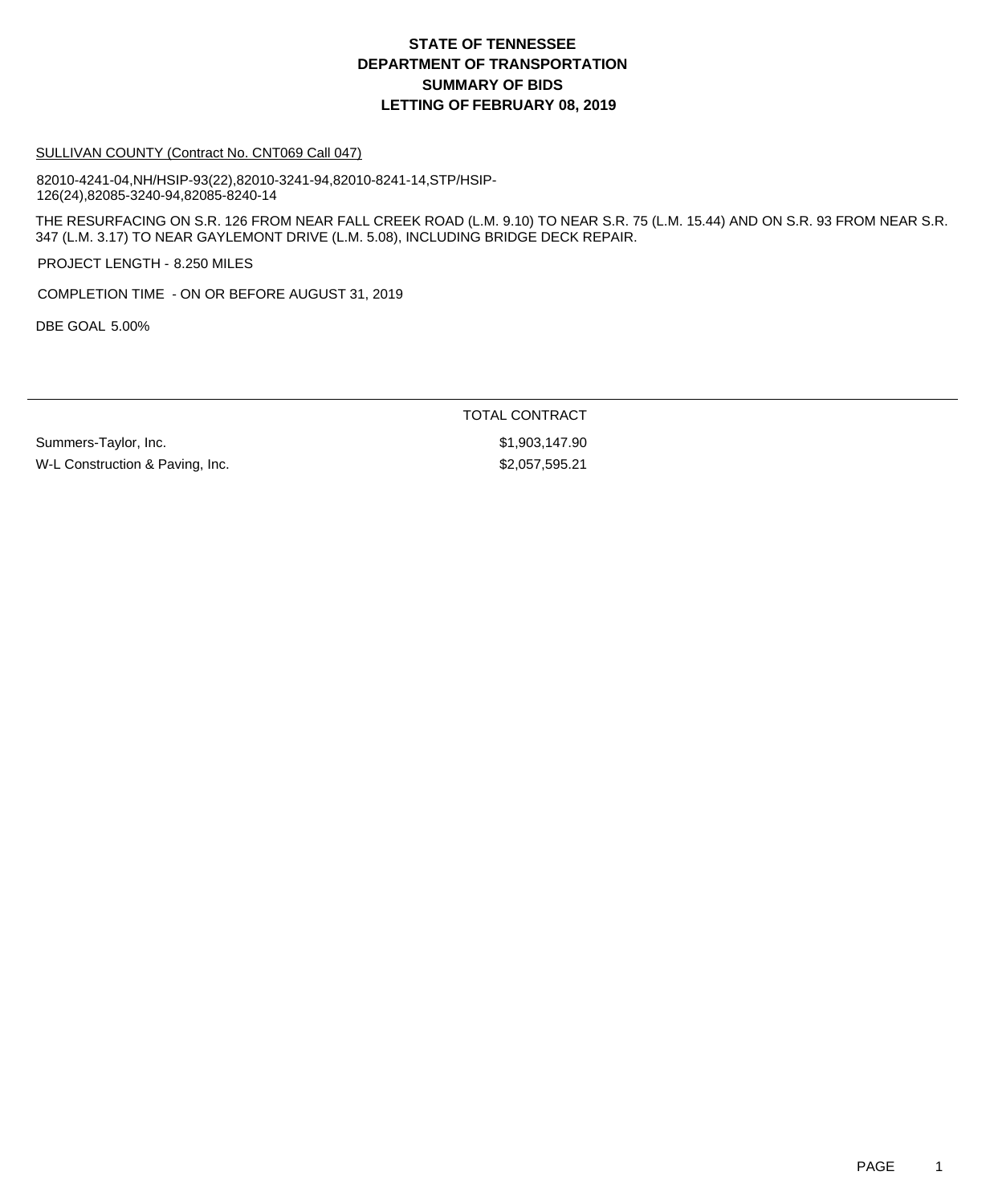EXTENSION **CONTRACT CNT069** UNIT PRICE **ROADWAY CATEGORY 307-01.15 ASC MIX (PG64-22) (BPMLC-HM) GRADING CS 380.000 TON** Summers-Taylor, Inc. \$122.0000 \$46,360.00 W-L Construction & Paving, Inc. 6. The Construction & Paving, Inc. 6. The Construction & Paving, Inc. 6. The Construction & Paving, Inc. 6. The Construction & Paving, Inc. 6. The Construction & Paving, Inc. 6. The Construc **403-01 BITUMINOUS MATERIAL FOR TACK COAT (TC) 114.000 TON** Summers-Taylor, Inc. 6. The Summers-Taylor, Inc. 6. The Summers-Taylor, Inc. 6. The Summers-Taylor, Inc. 6. The Summers-Taylor, Inc. 6. The Summers-Taylor, Inc. 6. The Summers-Taylor, Inc. 6. The Summers-Taylor, Inc. 6. Th W-L Construction & Paving, Inc. 6. The Construction & Paving, Inc. \$62,801.46 **411-01.07 ACS MIX (PG64-22) GRADING E SHOULDER 1,302.000 TON** Summers-Taylor, Inc. \$97.6500 \$127,140.30 W-L Construction & Paving, Inc. 6. The Construction & Paving, Inc. \$89.1300 \$116,047.26 **411-02.10 ACS MIX(PG70-22) GRADING D 4,265.000 TON** Summers-Taylor, Inc. \$100.5000 \$428,632.50 W-L Construction & Paving, Inc. \$98.3100 \$419,292.15 **411-03.13 ACS MIX(PG70-22) THIN LIFT D ASPHALT 4,997.000 TON** Summers-Taylor, Inc. \$104.2500 \$520,937.25 W-L Construction & Paving, Inc. 6. The Construction & Paving, Inc. 6. The Construction & Paving, Inc. 6. The Construction & Paving, Inc. 6. The Construction & Paving, Inc. 6. The Construction & Paving, Inc. 6. The Construc **411-12.02 SCORING SHOULDERS (NON-CONTINUOUS) (16IN WIDTH) 3.100 L.M.** Summers-Taylor, Inc. \$675.0000 \$2,092.50 W-L Construction & Paving, Inc. 6. The Construction & Paving, Inc. \$378.7000 \$1,173.97 **411-12.03 SCORING FOR RUMBLE STRIPE (NON-CONTINUOUS) (8IN WIDTH) 3.500 L.M.** Summers-Taylor, Inc. 6640.0000 \$2,240.00 W-L Construction & Paving, Inc. 6. The Construction & Paving, Inc. 6. The Construction & Paving, Inc. 6. The Construction of the Construction of the Construction of the Construction of the Construction of the Construction **411-12.04 SCORING FOR RUMBLE STRIPE (NON-CONTINUOUS) (4IN WIDTH) 8.900 L.M.** Summers-Taylor, Inc. 66 (1992) 2008. The set of the set of the set of the set of the set of the set of the set of the set of the set of the set of the set of the set of the set of the set of the set of the set of the set o W-L Construction & Paving, Inc. 63,370.43 **415-01.01 COLD PLANING BITUMINOUS PAVEMENT 5,437.000 TON** Summers-Taylor, Inc. \$13.9500 \$75,846.15 W-L Construction & Paving, Inc. 6. The Construction & Paving, Inc. \$19.9800 \$108,631.26 **705-02.10 GUARDRAIL TRANSITION 27IN TO 31IN 9.000 EACH** Summers-Taylor, Inc. \$459.00 \$459.00 \$459.00 \$459.00 \$459.00 \$459.00 \$459.00 \$459.00 \$459.00 \$459.00 \$459.00 \$ W-L Construction & Paving, Inc. 60 and the construction & Paving, Inc. 60 and the construction & Paving, Inc.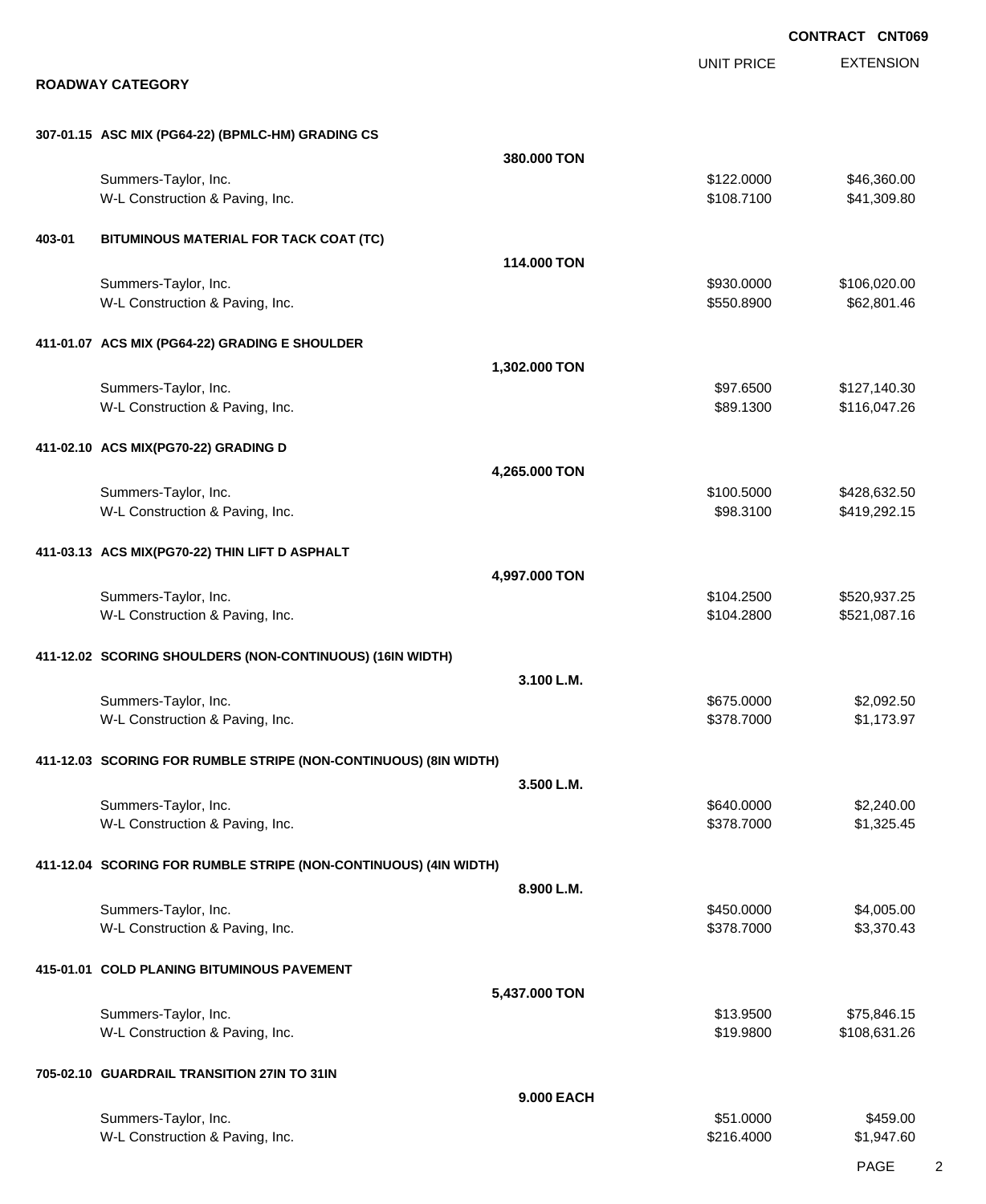UNIT PRICE

|        | 705-04.09 EARTH PAD FOR TYPE 38 GR END TREATMENT     |                   |               |             |
|--------|------------------------------------------------------|-------------------|---------------|-------------|
|        |                                                      | 9.000 EACH        |               |             |
|        | Summers-Taylor, Inc.                                 |                   | \$1,400.0000  | \$12,600.00 |
|        | W-L Construction & Paving, Inc.                      |                   | \$1,947.6000  | \$17,528.40 |
|        | 705-06.01 W BEAM GR (TYPE 2) MASH TL3                |                   |               |             |
|        |                                                      | 162.500 L.F.      |               |             |
|        | Summers-Taylor, Inc.                                 |                   | \$19.0000     | \$3,087.50  |
|        | W-L Construction & Paving, Inc.                      |                   | \$25.9700     | \$4,220.13  |
|        | 705-06.10 GR TERMINALTRAILING END (TYPE 13) MASH TL3 |                   |               |             |
|        |                                                      | 3.000 EACH        |               |             |
|        | Summers-Taylor, Inc.                                 |                   | \$810.0000    | \$2,430.00  |
|        | W-L Construction & Paving, Inc.                      |                   | \$1,271.3500  | \$3,814.05  |
|        | 705-06.11 GR TERMINAL (IN-INLINE) MASH TL3           |                   |               |             |
|        |                                                      | 3.000 EACH        |               |             |
|        | Summers-Taylor, Inc.                                 |                   | \$625.0000    | \$1,875.00  |
|        | W-L Construction & Paving, Inc.                      |                   | \$865.6000    | \$2,596.80  |
|        | 705-06.20 TANGENT ENERGY ABSORBING TERM MASH TL-3    |                   |               |             |
|        |                                                      | 9.000 EACH        |               |             |
|        | Summers-Taylor, Inc.                                 |                   | \$2,965.0000  | \$26,685.00 |
|        | W-L Construction & Paving, Inc.                      |                   | \$2,975.5000  | \$26,779.50 |
| 712-01 | <b>TRAFFIC CONTROL</b>                               |                   |               |             |
|        |                                                      | 1.000 LS          |               |             |
|        | Summers-Taylor, Inc.                                 |                   | \$29,880.0000 | \$29,880.00 |
|        | W-L Construction & Paving, Inc.                      |                   | \$63,621.6000 | \$63,621.60 |
|        | 712-04.01 FLEXIBLE DRUMS (CHANNELIZING)              |                   |               |             |
|        |                                                      | 151.000 EACH      |               |             |
|        | Summers-Taylor, Inc.                                 |                   | \$20.0000     | \$3,020.00  |
|        | W-L Construction & Paving, Inc.                      |                   | \$10.8200     | \$1,633.82  |
|        | 712-05.01 WARNING LIGHTS (TYPE A)                    |                   |               |             |
|        |                                                      | 76.000 EACH       |               |             |
|        | Summers-Taylor, Inc.                                 |                   | \$20.0000     | \$1,520.00  |
|        | W-L Construction & Paving, Inc.                      |                   | \$22.7200     | \$1,726.72  |
| 712-06 | <b>SIGNS (CONSTRUCTION)</b>                          |                   |               |             |
|        |                                                      | 1,259.000 S.F.    |               |             |
|        | Summers-Taylor, Inc.                                 |                   | \$7.5000      | \$9,442.50  |
|        | W-L Construction & Paving, Inc.                      |                   | \$11.9000     | \$14,982.10 |
|        | 712-08.03 ARROW BOARD (TYPE C)                       |                   |               |             |
|        |                                                      | <b>4.000 EACH</b> |               |             |
|        | Summers-Taylor, Inc.                                 |                   | \$375.0000    | \$1,500.00  |
|        | W-L Construction & Paving, Inc.                      |                   | \$1,514.8000  | \$6,059.20  |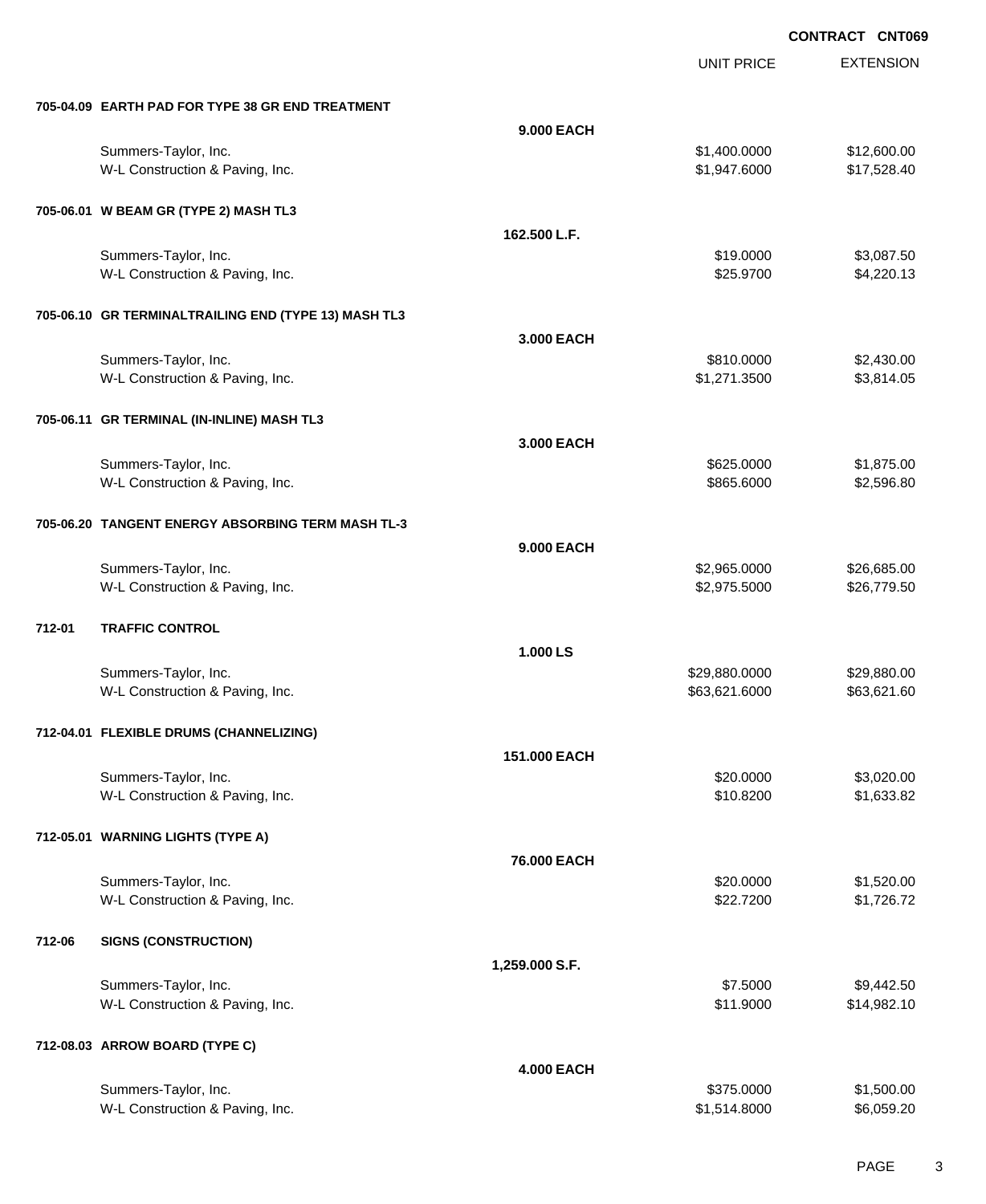|                                                                   |                    | <b>CONTRACT CNT069</b> |
|-------------------------------------------------------------------|--------------------|------------------------|
|                                                                   | <b>UNIT PRICE</b>  | <b>EXTENSION</b>       |
| 716-01.21 SNOWPLOWABLE RAISED PAVMENT MARKERS (BI-DIR) (1 COLOR)  |                    |                        |
|                                                                   | 676,000 EACH       |                        |
| Summers-Taylor, Inc.                                              | \$25.0000          | \$16,900.00            |
| W-L Construction & Paving, Inc.                                   | \$23.8000          | \$16,088.80            |
| 716-01.22 SNOWPLOWABLE RAISED PAVMENT MARKERS (MONO-DIR)(1 COLOR) |                    |                        |
|                                                                   | 342.000 EACH       |                        |
| Summers-Taylor, Inc.                                              | \$25.0000          | \$8,550.00             |
| W-L Construction & Paving, Inc.                                   | \$23.8000          | \$8,139.60             |
| 716-01.23 SNOWPLOWABLE RAISED PAVEMENT MARKERS (BI-DIR)(2 COLOR)  |                    |                        |
|                                                                   | 77.000 EACH        |                        |
| Summers-Taylor, Inc.                                              | \$25.0000          | \$1,925.00             |
| W-L Construction & Paving, Inc.                                   | \$23.8000          | \$1,832.60             |
| 716-01.30 REMOVAL OF SNOWPLOWABLE REFLECTIVE MARKER               |                    |                        |
|                                                                   | 279,000 EACH       |                        |
| Summers-Taylor, Inc.                                              | \$7.5000           | \$2,092.50             |
| W-L Construction & Paving, Inc.                                   | \$8.1200           | \$2,265.48             |
| 716-02.04 PLASTIC PAVEMENT MARKING(CHANNELIZATION STRIPING)       |                    |                        |
|                                                                   | 134.000 S.Y.       |                        |
| Summers-Taylor, Inc.                                              | \$14.0000          | \$1,876.00             |
| W-L Construction & Paving, Inc.                                   | \$16.5000          | \$2,211.00             |
| 716-02.05 PLASTIC PAVEMENT MARKING (STOP LINE)                    |                    |                        |
|                                                                   | 132.000 L.F.       |                        |
| Summers-Taylor, Inc.                                              | \$8.1500           | \$1,075.80             |
| W-L Construction & Paving, Inc.                                   | \$9.7400           | \$1,285.68             |
| 716-02.06 PLASTIC PAVEMENT MARKING (TURN LANE ARROW)              |                    |                        |
|                                                                   | <b>19,000 EACH</b> |                        |
| Summers-Taylor, Inc.                                              | \$125.0000         | \$2,375.00             |
| W-L Construction & Paving, Inc.                                   | \$135.2500         | \$2,569.75             |
| 716-02.11 PLASTIC PAVEMENT MARKING (6" DOTTED LINE)               |                    |                        |
|                                                                   | 154.000 L.F.       |                        |
| Summers-Taylor, Inc.                                              | \$1.1500           | \$177.10               |
| W-L Construction & Paving, Inc.                                   | \$1.3500           | \$207.90               |
| 716-03.04 PLASTIC WORD PAVEMENT MARKING (SCHOOL)                  |                    |                        |
|                                                                   | <b>2.000 EACH</b>  |                        |
| Summers-Taylor, Inc.                                              | \$215.0000         | \$430.00               |
| W-L Construction & Paving, Inc.                                   | \$243.4500         | \$486.90               |
| 716-04.04 PLASTIC PAVEMENT MARKING (TRANSVERSE SHOULDER)          |                    |                        |
|                                                                   | 1,294.000 L.F.     |                        |
| Summers-Taylor, Inc.                                              | \$5.2000           | \$6,728.80             |
| W-L Construction & Paving, Inc.                                   | \$5.6800           | \$7,349.92             |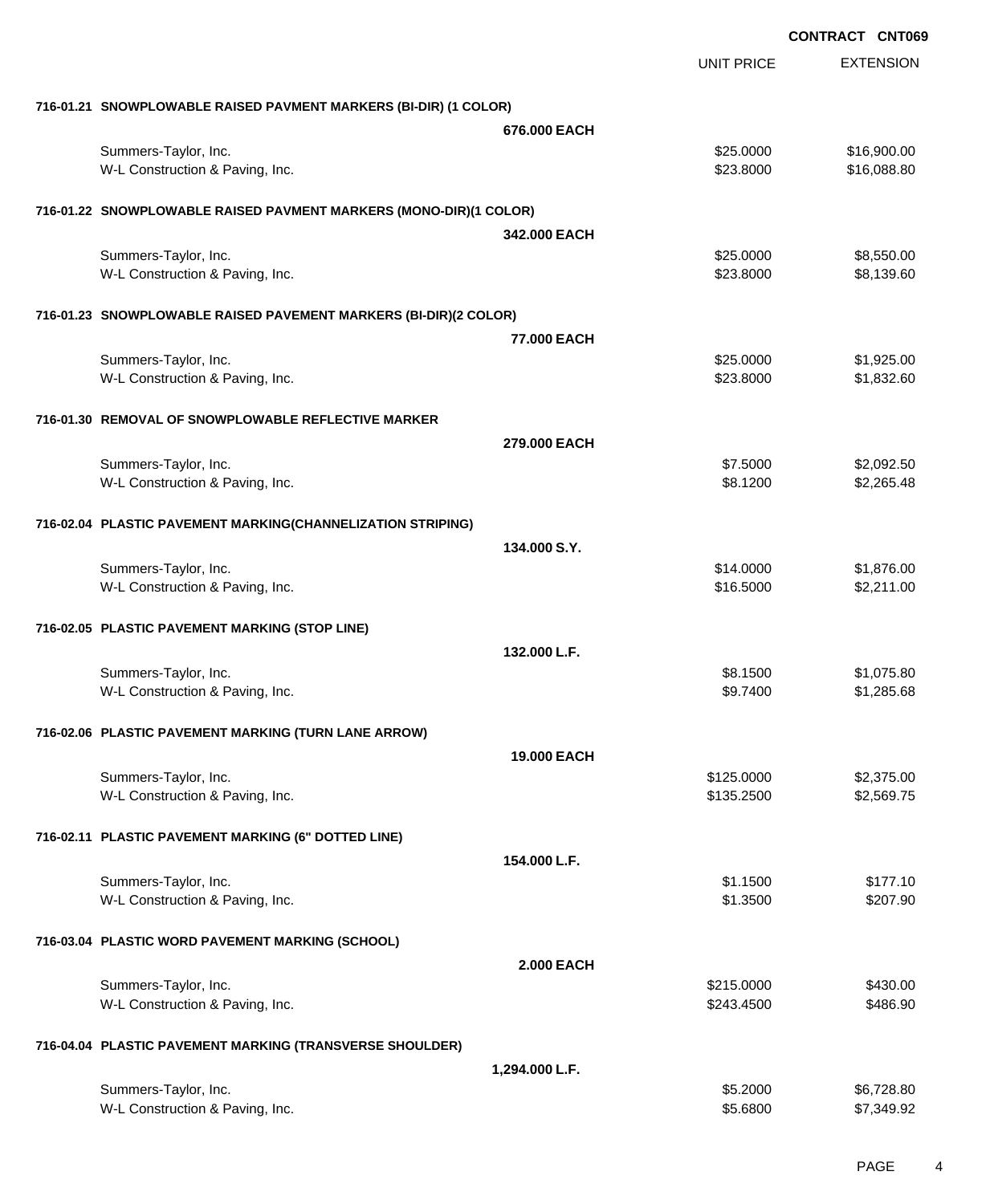|        |                                                           | <b>UNIT PRICE</b> | <b>EXTENSION</b> |
|--------|-----------------------------------------------------------|-------------------|------------------|
|        | 716-04.14 PLASTIC PAVEMENT MARKING (LANE REDUCTION ARROW) |                   |                  |
|        |                                                           | <b>1.000 EACH</b> |                  |
|        | Summers-Taylor, Inc.                                      | \$160.0000        | \$160.00         |
|        | W-L Construction & Paving, Inc.                           | \$189.3500        | \$189.35         |
|        | 716-05.01 PAINTED PAVEMENT MARKING (4" LINE)              |                   |                  |
|        |                                                           | 17.000 L.M.       |                  |
|        | Summers-Taylor, Inc.                                      | \$520.0000        | \$8,840.00       |
|        | W-L Construction & Paving, Inc.                           | \$568.0500        | \$9,656.85       |
|        | 716-12.02 ENHANCED FLATLINE THERMO PVMT MRKNG (6IN LINE)  |                   |                  |
|        |                                                           | 36.000 L.M.       |                  |
|        | Summers-Taylor, Inc.                                      | \$3,650.0000      | \$131,400.00     |
|        | W-L Construction & Paving, Inc.                           | \$4,111.6000      | \$148,017.60     |
| 717-01 | <b>MOBILIZATION</b>                                       |                   |                  |
|        |                                                           | 1.000 LS          |                  |
|        | Summers-Taylor, Inc.                                      | \$39,225.0000     | \$39,225.00      |
|        | W-L Construction & Paving, Inc.                           | \$45,552.7200     | \$45,552.72      |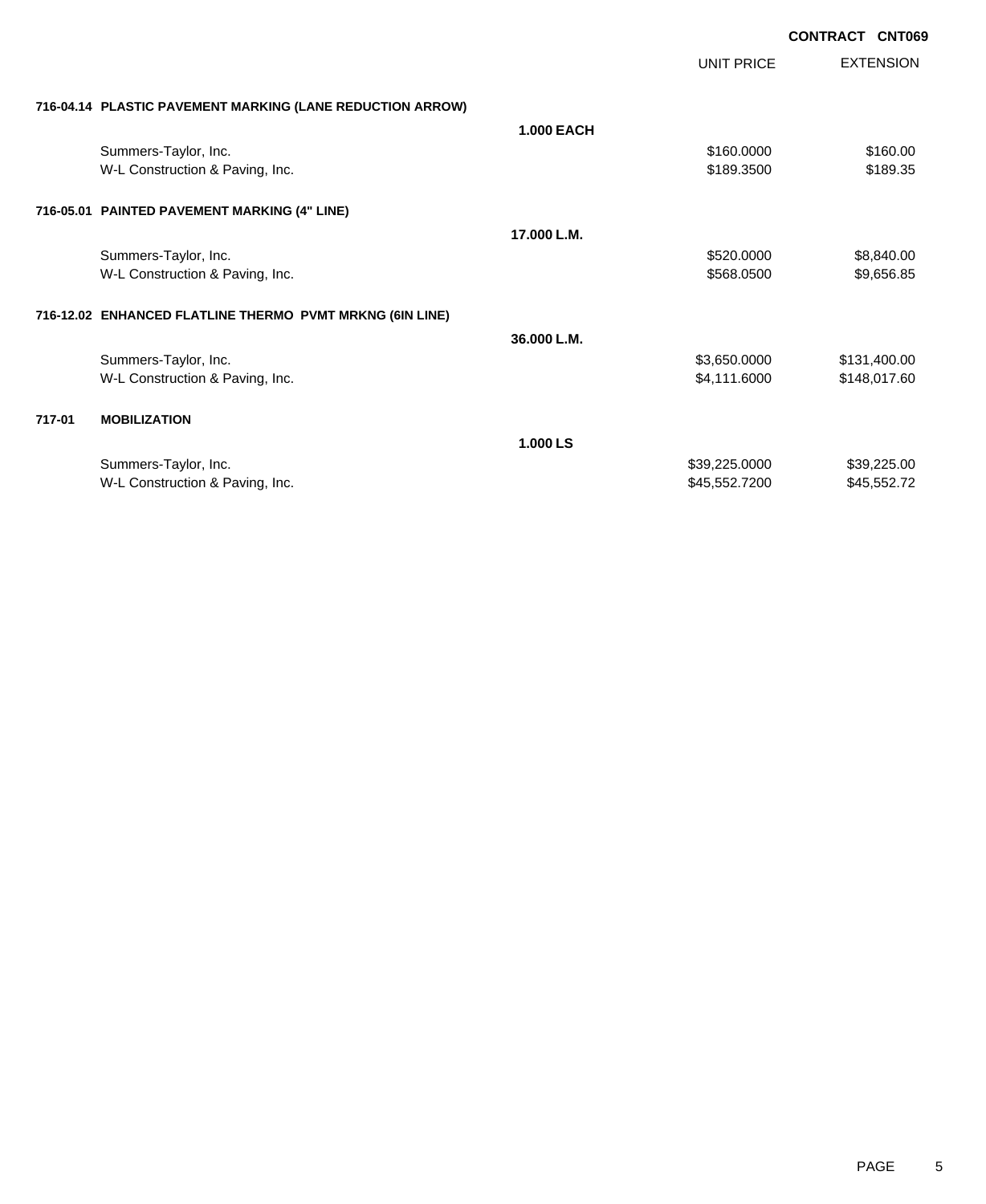|                                                      |                |                   | <b>CONTRACT CNT069</b> |
|------------------------------------------------------|----------------|-------------------|------------------------|
|                                                      |                | <b>UNIT PRICE</b> | <b>EXTENSION</b>       |
| <b>BRIDGE CATEGORY</b>                               |                |                   |                        |
| 604-10.44 EXPANSION JOINT REPAIRS                    |                |                   |                        |
|                                                      | 376.000 L.F.   |                   |                        |
| Summers-Taylor, Inc.                                 |                | \$145.0000        | \$54,520.00            |
| W-L Construction & Paving, Inc.                      |                | \$405.7500        | \$152,562.00           |
| 617-04.01 TYPE 1 THIN EPOXY OVERLAY (EPOXY-URETHANE) |                |                   |                        |
|                                                      | 7,370,000 S.Y. |                   |                        |
| Summers-Taylor, Inc.                                 |                | \$30.0000         | \$221,100.00           |
| W-L Construction & Paving, Inc.                      |                | \$32.4600         | \$239,230.20           |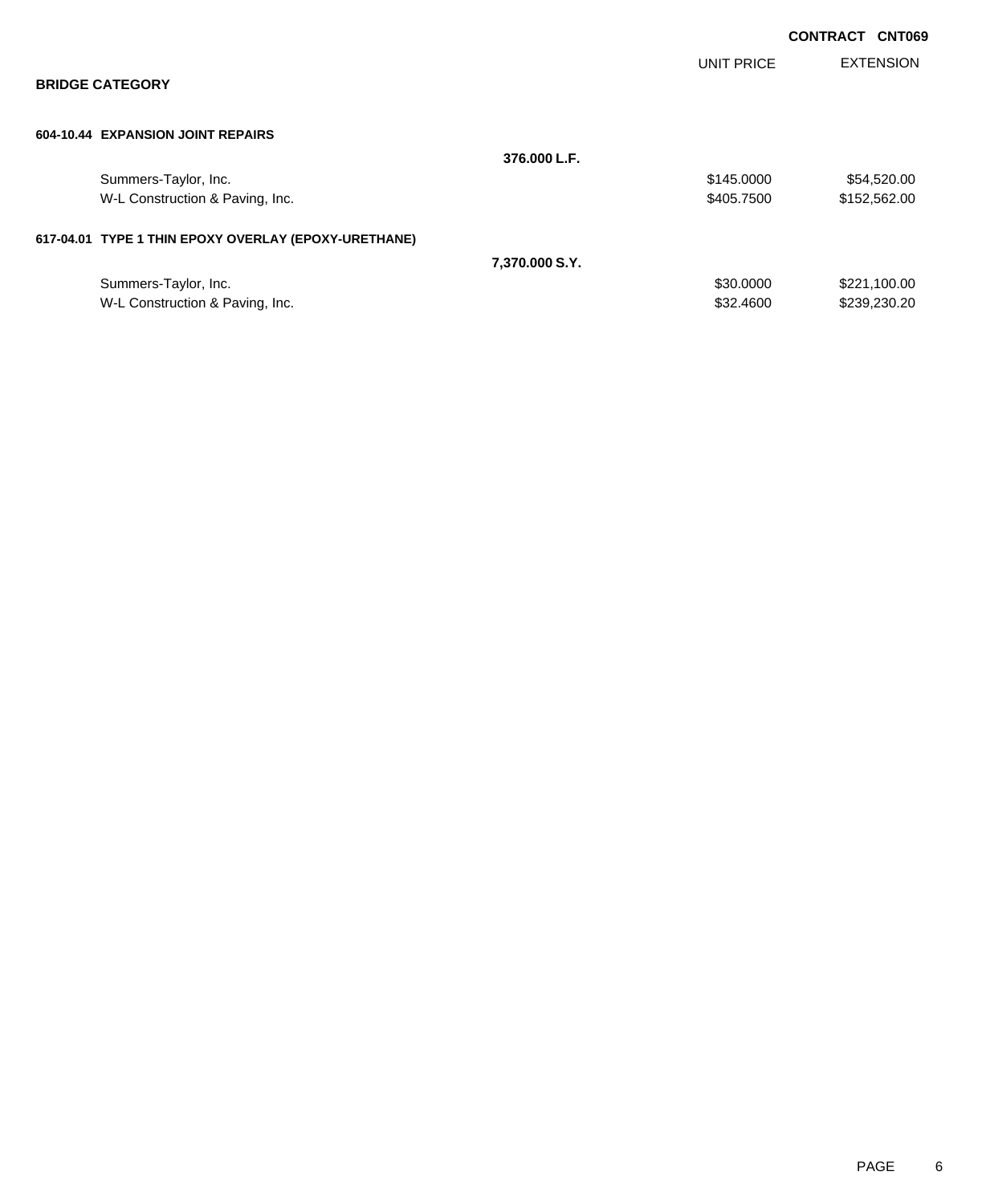## **SUB-TOTAL ROADWAY**

| Summers-Taylor, Inc.            | \$1,627,527.90 |
|---------------------------------|----------------|
| W-L Construction & Paving, Inc. | \$1,665,803.01 |
|                                 |                |
| <b>SUB-TOTAL BRIDGE</b>         |                |
| Summers-Taylor, Inc.            | \$275,620.00   |
| W-L Construction & Paving, Inc. | \$391,792.20   |
|                                 |                |
| <b>TOTAL CONTRACT</b>           |                |
| Summers-Taylor, Inc.            | \$1,903,147.90 |
| W-L Construction & Paving, Inc. | \$2,057,595.21 |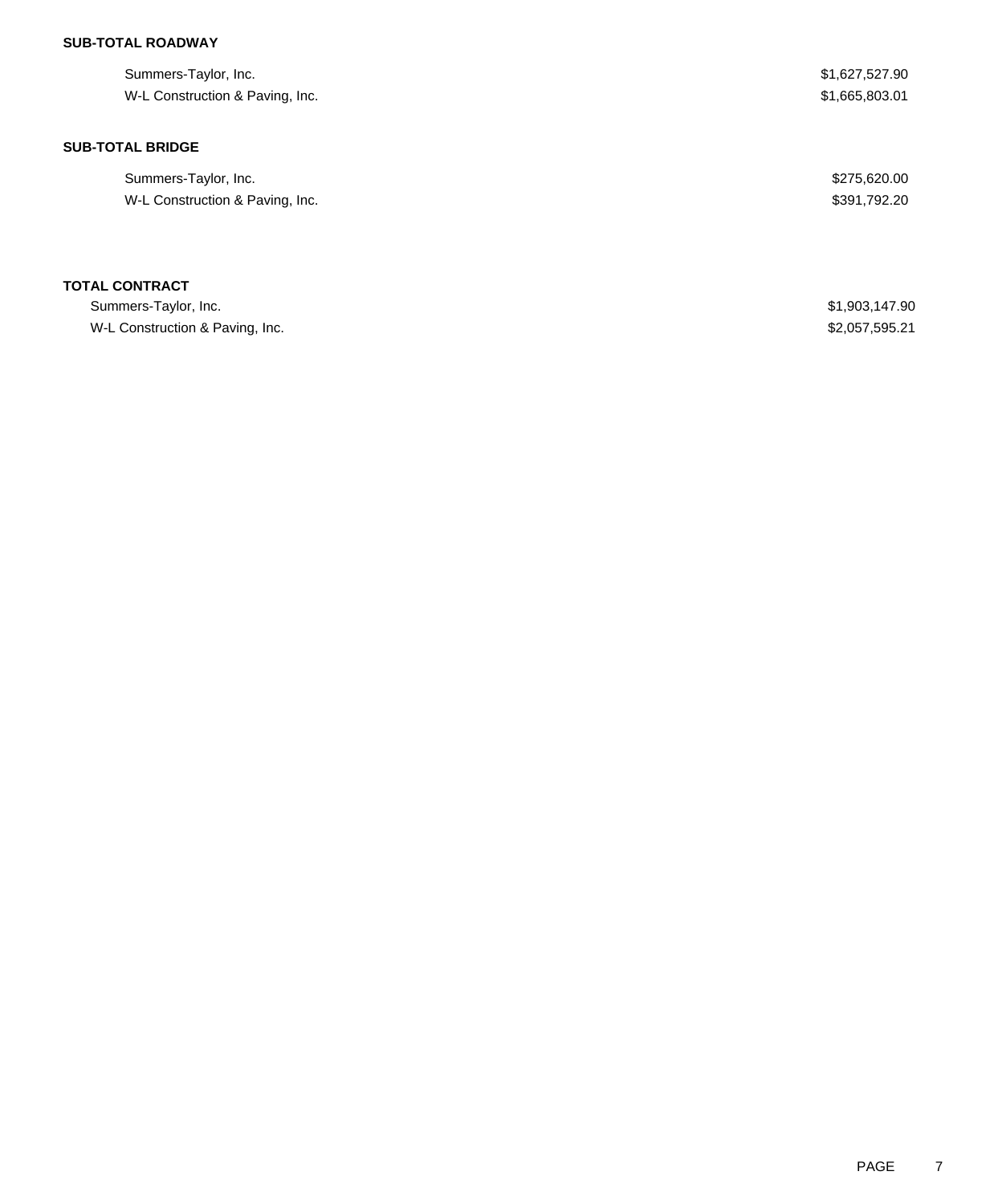# **DEPARTMENT OF TRANSPORTATION SUMMARY OF BIDS LETTING OF FEBRUARY 08, 2019 STATE OF TENNESSEE**

#### SULLIVAN COUNTY (Contract No. CNT036 Call 048)

82002-4285-04

THE REPAIR OF THE BRIDGE ON U.S. 11W (S.R. 1) OVER REEDY CREEK (L.M. 9.77) IN KINGSPORT.

PROJECT LENGTH - 0.0 MILES

COMPLETION TIME - ON OR BEFORE JUNE 30, 2019

|                                      | TOTAL CONTRACT |
|--------------------------------------|----------------|
| Summers-Taylor, Inc.                 | \$155,299.32   |
| Southern Constructors, Inc.          | \$182,954.00   |
| Mid-State Construction Company, Inc. | \$238,709.56   |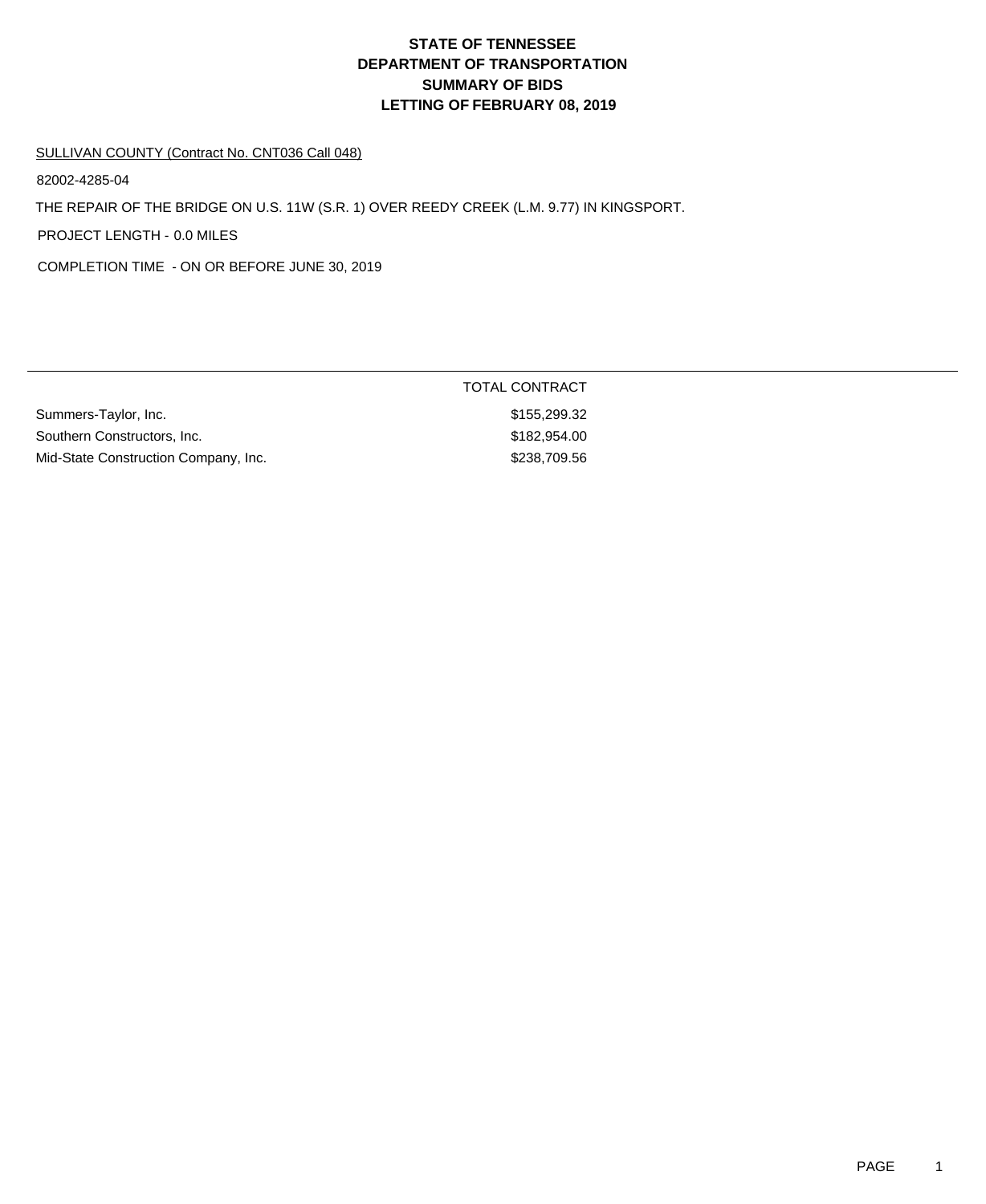|        |                                                                 |                   |                   | <b>CONTRACT CNT036</b> |
|--------|-----------------------------------------------------------------|-------------------|-------------------|------------------------|
|        |                                                                 |                   | <b>UNIT PRICE</b> | <b>EXTENSION</b>       |
|        | <b>BRIDGE CATEGORY</b>                                          |                   |                   |                        |
| 105-01 | <b>CONSTRUCTION STAKES, LINES AND GRADES</b>                    |                   |                   |                        |
|        |                                                                 | 1.000 LS          |                   |                        |
|        | Summers-Taylor, Inc.                                            |                   | \$6,500.0000      | \$6,500.00             |
|        | Southern Constructors, Inc.                                     |                   | \$12,000.0000     | \$12,000.00            |
|        | Mid-State Construction Company, Inc.                            |                   | \$10,423.0000     | \$10,423.00            |
|        | 202-01.02 REMOVAL OF ASBESTOS                                   |                   |                   |                        |
|        |                                                                 | 1.000 LS          |                   |                        |
|        | Summers-Taylor, Inc.                                            |                   | \$6,500.0000      | \$6,500.00             |
|        | Southern Constructors, Inc.                                     |                   | \$15,000.0000     | \$15,000.00            |
|        | Mid-State Construction Company, Inc.                            |                   | \$7,221.6500      | \$7,221.65             |
|        | 202-04.01 REMOVAL OF STRUCTURES (BR. NO. 82-SR001-09.77 LEFT)   |                   |                   |                        |
|        |                                                                 | 1.000 LS          |                   |                        |
|        | Summers-Taylor, Inc.                                            |                   | \$18,000.0000     | \$18,000.00            |
|        | Southern Constructors, Inc.                                     |                   | \$30,000.0000     | \$30,000.00            |
|        | Mid-State Construction Company, Inc.                            |                   | \$17,720.8900     | \$17,720.89            |
|        | 307-02.08 ASPHALT CONCRETE MIX (PG70-22) (BPMB-HM) GRADING B-M2 |                   |                   |                        |
|        |                                                                 | <b>16.000 TON</b> |                   |                        |
|        | Summers-Taylor, Inc.                                            |                   | \$335.0000        | \$5,360.00             |
|        | Southern Constructors, Inc.                                     |                   | \$350.0000        | \$5,600.00             |
|        | Mid-State Construction Company, Inc.                            |                   | \$498.8200        | \$7,981.12             |
|        | 411-02.10 ACS MIX(PG70-22) GRADING D                            |                   |                   |                        |
|        |                                                                 | 3.000 TON         |                   |                        |
|        | Summers-Taylor, Inc.                                            |                   | \$780.0000        | \$2,340.00             |
|        | Southern Constructors, Inc.                                     |                   | \$850.0000        | \$2,550.00             |
|        | Mid-State Construction Company, Inc.                            |                   | \$1,161.4200      | \$3,484.26             |
|        | 604-02.03 EPOXY COATED REINFORCING STEEL                        |                   |                   |                        |
|        |                                                                 | 3,503.000 LB.     |                   |                        |
|        | Summers-Taylor, Inc.                                            |                   | \$4.0000          | \$14,012.00            |
|        | Southern Constructors, Inc.                                     |                   | \$5.0000          | \$17,515.00            |
|        | Mid-State Construction Company, Inc.                            |                   | \$5.0700          | \$17,760.21            |
|        | 604-04.01 APPLIED TEXTURE FINISH (NEW STRUCTURES)               |                   |                   |                        |
|        |                                                                 | 138.000 S.Y.      |                   |                        |
|        | Summers-Taylor, Inc.                                            |                   | \$10.0000         | \$1,380.00             |
|        | Southern Constructors, Inc.                                     |                   | \$10.0000         | \$1,380.00             |
|        | Mid-State Construction Company, Inc.                            |                   | \$27.5500         | \$3,801.90             |
|        | 604-10.09 CONCRETE                                              |                   |                   |                        |
|        |                                                                 | 13.000 C.Y.       |                   |                        |
|        | Summers-Taylor, Inc.                                            |                   | \$2,300.0000      | \$29,900.00            |
|        | Southern Constructors, Inc.                                     |                   | \$1,800.0000      | \$23,400.00            |
|        | Mid-State Construction Company, Inc.                            |                   | \$2,435.4900      | \$31,661.37            |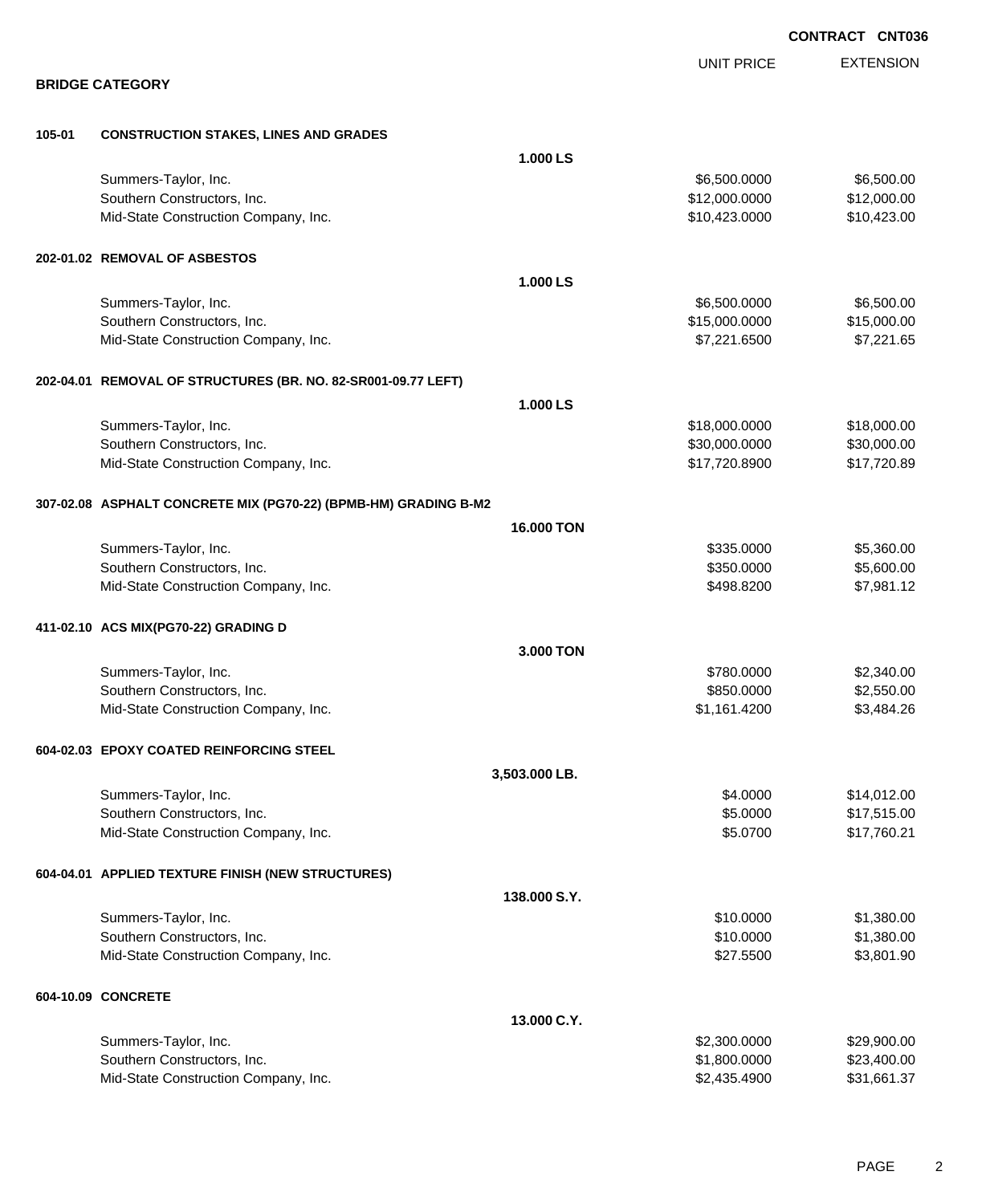UNIT PRICE

|        | 604-10.14 REMOVE EXISTING WEARING SURFACE       |                   |               |             |
|--------|-------------------------------------------------|-------------------|---------------|-------------|
|        |                                                 | 1.000 LS          |               |             |
|        | Summers-Taylor, Inc.                            |                   | \$4,650.0000  | \$4,650.00  |
|        | Southern Constructors, Inc.                     |                   | \$8,000.0000  | \$8,000.00  |
|        | Mid-State Construction Company, Inc.            |                   | \$6,923.8500  | \$6,923.85  |
|        |                                                 |                   |               |             |
|        | 620-05.01 CONC PARAPET SINGLE SLOPE (STD-1-1SS) |                   |               |             |
|        |                                                 | 85.500 L.F.       |               |             |
|        | Summers-Taylor, Inc.                            |                   | \$237.4300    | \$20,300.27 |
|        | Southern Constructors, Inc.                     |                   | \$140.0000    | \$11,970.00 |
|        | Mid-State Construction Company, Inc.            |                   | \$184.3300    | \$15,760.22 |
|        |                                                 |                   |               |             |
|        | 705-01.01 GUARDRAIL AT BRIDGE ENDS              |                   |               |             |
|        |                                                 | 54.000 L.F.       |               |             |
|        | Summers-Taylor, Inc.                            |                   | \$125.1100    | \$6,755.94  |
|        | Southern Constructors, Inc.                     |                   | \$95.0000     | \$5,130.00  |
|        | Mid-State Construction Company, Inc.            |                   | \$132.5200    | \$7,156.08  |
|        | 705-02.10 GUARDRAIL TRANSITION 27IN TO 31IN     |                   |               |             |
|        |                                                 | <b>2.000 EACH</b> |               |             |
|        | Summers-Taylor, Inc.                            |                   | \$259.3000    | \$518.60    |
|        | Southern Constructors, Inc.                     |                   | \$60.0000     | \$120.00    |
|        | Mid-State Construction Company, Inc.            |                   | \$74.4500     | \$148.90    |
|        |                                                 |                   |               |             |
|        | 705-20.25 TEMPORARY CRASH CUSHION (MASH TL-3)   |                   |               |             |
|        |                                                 | <b>1.000 EACH</b> |               |             |
|        | Summers-Taylor, Inc.                            |                   | \$3,241.2200  | \$3,241.22  |
|        | Southern Constructors, Inc.                     |                   | \$5,000.0000  | \$5,000.00  |
|        | Mid-State Construction Company, Inc.            |                   | \$6,402.7000  | \$6,402.70  |
| 706-01 | <b>GUARDRAIL REMOVED</b>                        |                   |               |             |
|        |                                                 | 110.000 L.F.      |               |             |
|        | Summers-Taylor, Inc.                            |                   | \$1.3000      | \$143.00    |
|        | Southern Constructors, Inc.                     |                   | \$2.0000      | \$220.00    |
|        | Mid-State Construction Company, Inc.            |                   | \$1.4900      | \$163.90    |
|        |                                                 |                   |               |             |
| 712-01 | <b>TRAFFIC CONTROL</b>                          |                   |               |             |
|        |                                                 | 1.000 LS          |               |             |
|        | Summers-Taylor, Inc.                            |                   | \$5,285.6900  | \$5,285.69  |
|        | Southern Constructors, Inc.                     |                   | \$10,000.0000 | \$10,000.00 |
|        | Mid-State Construction Company, Inc.            |                   | \$24,947.6000 | \$24,947.60 |
|        | 712-02.02 INTERCONNECTED PORTABLE BARRIER RAIL  |                   |               |             |
|        |                                                 | 175.000 L.F.      |               |             |
|        | Summers-Taylor, Inc.                            |                   | \$30.9200     | \$5,411.00  |
|        | Southern Constructors, Inc.                     |                   | \$32.0000     | \$5,600.00  |
|        | Mid-State Construction Company, Inc.            |                   | \$70.9800     | \$12,421.50 |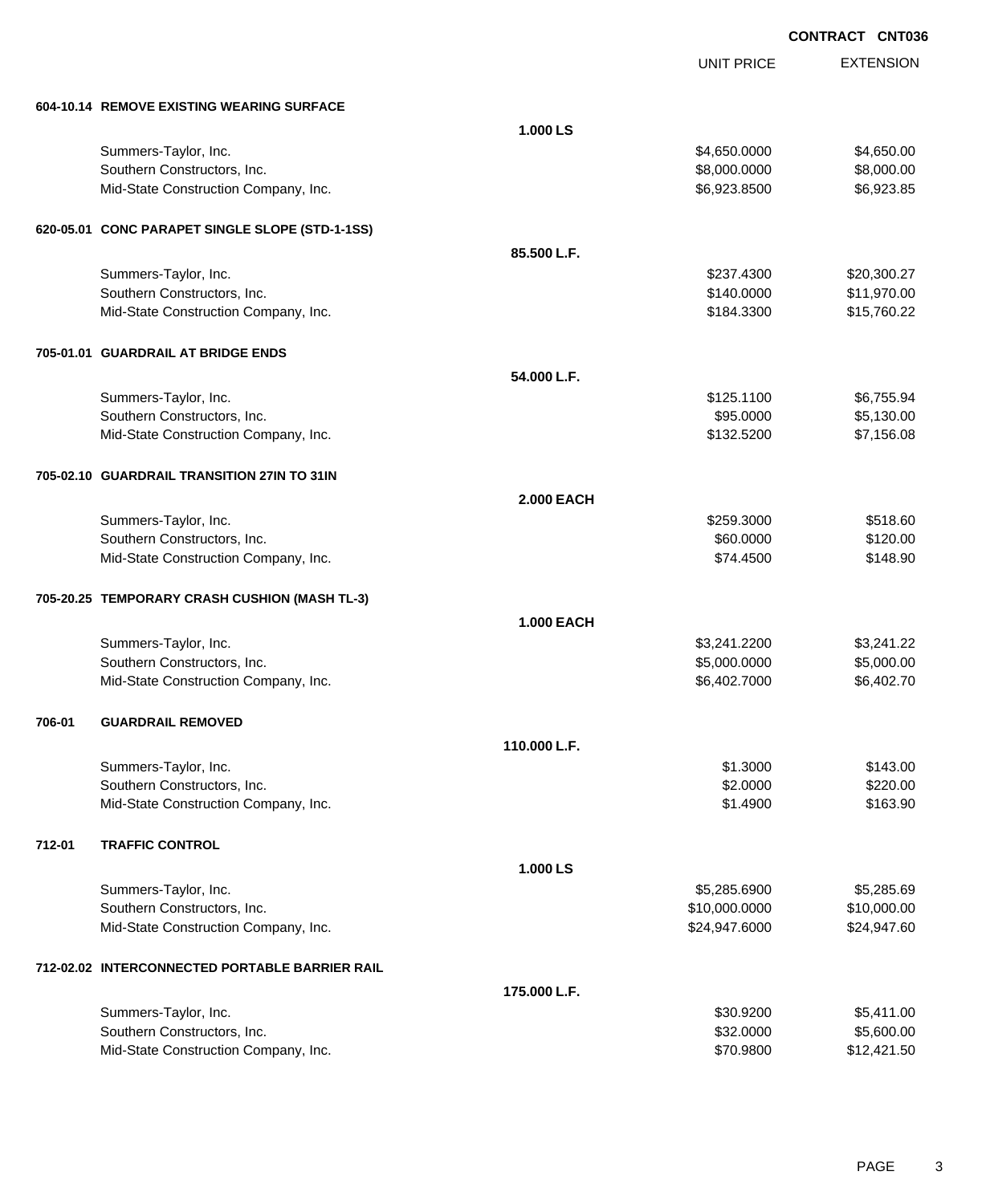UNIT PRICE EXTENSION

|        | 712-04.01 FLEXIBLE DRUMS (CHANNELIZING)                  |                   |               |             |
|--------|----------------------------------------------------------|-------------------|---------------|-------------|
|        |                                                          | 150.000 EACH      |               |             |
|        | Summers-Taylor, Inc.                                     |                   | \$20.6200     | \$3,093.00  |
|        | Southern Constructors, Inc.                              |                   | \$30.0000     | \$4,500.00  |
|        | Mid-State Construction Company, Inc.                     |                   | \$41.6900     | \$6,253.50  |
| 712-06 | <b>SIGNS (CONSTRUCTION)</b>                              |                   |               |             |
|        |                                                          | 272,000 S.F.      |               |             |
|        | Summers-Taylor, Inc.                                     |                   | \$8.2500      | \$2,244.00  |
|        | Southern Constructors, Inc.                              |                   | \$15.0000     | \$4,080.00  |
|        | Mid-State Construction Company, Inc.                     |                   | \$10.9400     | \$2,975.68  |
|        | 712-08.03 ARROW BOARD (TYPE C)                           |                   |               |             |
|        |                                                          | <b>1.000 EACH</b> |               |             |
|        | Summers-Taylor, Inc.                                     |                   | \$481.0400    | \$481.04    |
|        | Southern Constructors, Inc.                              |                   | \$2,800.0000  | \$2,800.00  |
|        | Mid-State Construction Company, Inc.                     |                   | \$1,191.2000  | \$1,191.20  |
|        | 712-09.02 REMOVABLE PAVEMENT MARKING (8" BARRIER LINE)   |                   |               |             |
|        |                                                          | 1,400.000 L.F.    |               |             |
|        | Summers-Taylor, Inc.                                     |                   | \$2.4400      | \$3,416.00  |
|        | Southern Constructors, Inc.                              |                   | \$3.5000      | \$4,900.00  |
|        | Mid-State Construction Company, Inc.                     |                   | \$5.2100      | \$7,294.00  |
|        | 713-02.26 CONCRETE BARRIER/PARAPET DELINEATOR            |                   |               |             |
|        |                                                          | <b>9.000 EACH</b> |               |             |
|        | Summers-Taylor, Inc.                                     |                   | \$14.6700     | \$132.03    |
|        | Southern Constructors, Inc.                              |                   | \$21.0000     | \$189.00    |
|        | Mid-State Construction Company, Inc.                     |                   | \$22.3400     | \$201.06    |
|        | 716-12.02 ENHANCED FLATLINE THERMO PVMT MRKNG (6IN LINE) |                   |               |             |
|        |                                                          | 0.100 L.M.        |               |             |
|        | Summers-Taylor, Inc.                                     |                   | \$6,355.3000  | \$635.53    |
|        | Southern Constructors, Inc.                              |                   | \$30,000.0000 | \$3,000.00  |
|        | Mid-State Construction Company, Inc.                     |                   | \$40,947.5000 | \$4,094.75  |
| 717-01 | <b>MOBILIZATION</b>                                      |                   |               |             |
|        |                                                          | 1.000 LS          |               |             |
|        | Summers-Taylor, Inc.                                     |                   | \$15,000.0000 | \$15,000.00 |
|        | Southern Constructors, Inc.                              |                   | \$10,000.0000 | \$10,000.00 |
|        | Mid-State Construction Company, Inc.                     |                   | \$42,720.2200 | \$42,720.22 |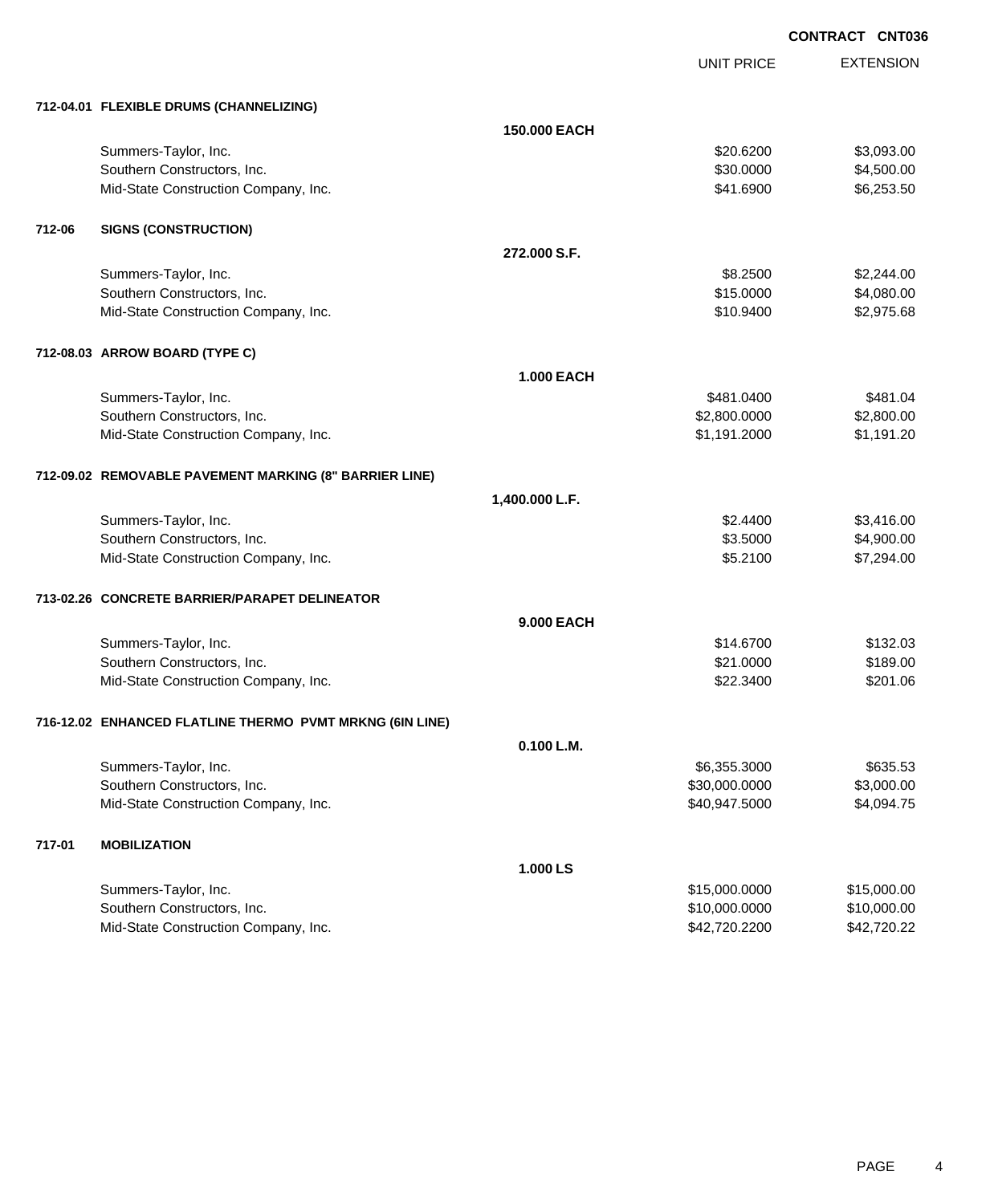### **SUB-TOTAL BRIDGE**

| Summers-Taylor, Inc.                 | \$155,299.32 |
|--------------------------------------|--------------|
| Southern Constructors, Inc.          | \$182,954,00 |
| Mid-State Construction Company, Inc. | \$238,709.56 |

## **TOTAL CONTRACT**

| Summers-Taylor, Inc.                 | \$155,299.32 |
|--------------------------------------|--------------|
| Southern Constructors, Inc.          | \$182,954.00 |
| Mid-State Construction Company, Inc. | \$238,709.56 |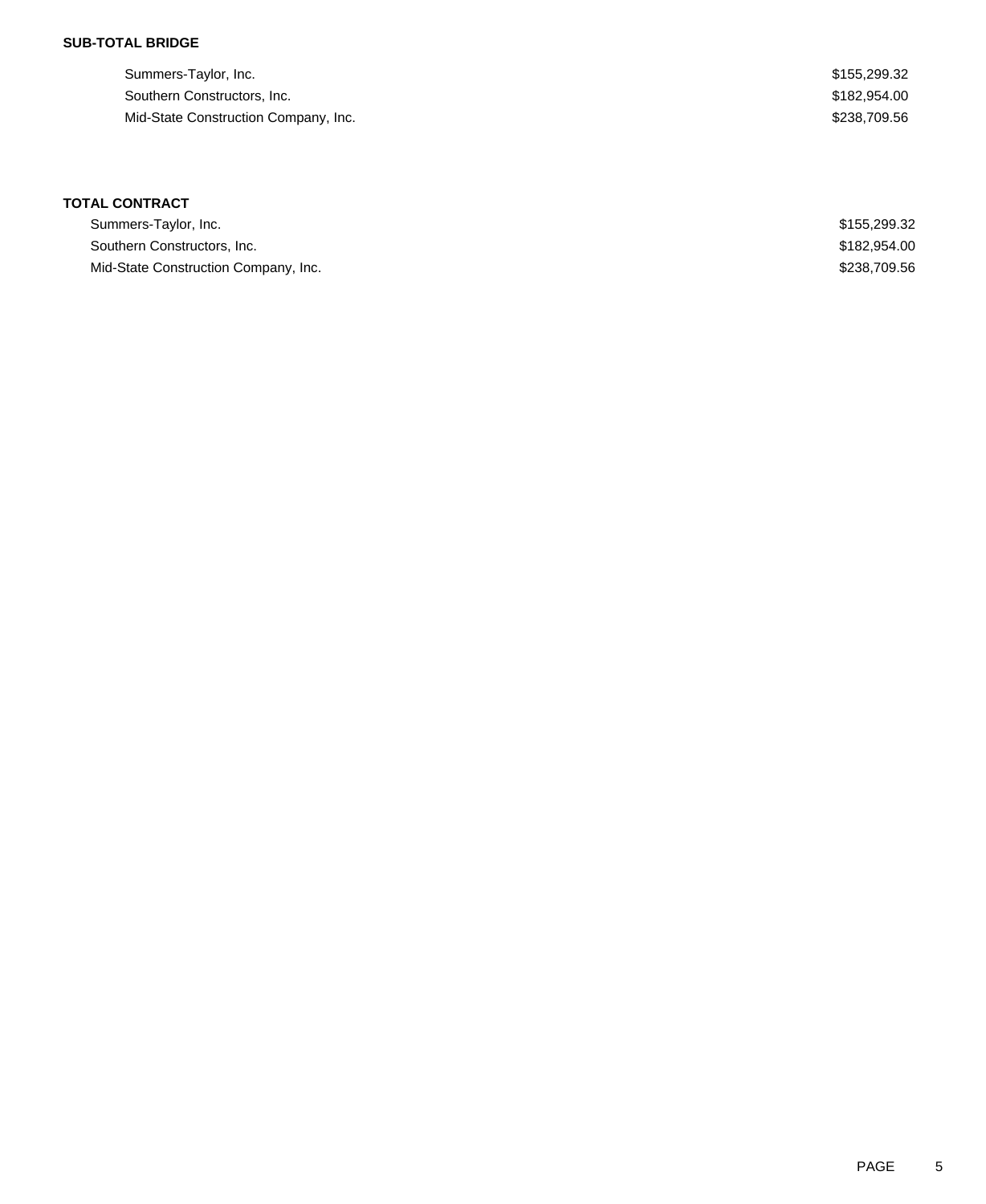# **DEPARTMENT OF TRANSPORTATION SUMMARY OF BIDS LETTING OF FEBRUARY 08, 2019 STATE OF TENNESSEE**

#### TIPTON COUNTY (Contract No. CNT076 Call 049)

HSIP-8400(82),84946-3402-94

THE MISCELLANEOUS SAFETY IMPROVEMENTS ON VARIOUS LOCAL ROADS.

PROJECT LENGTH - 9.940 MILES

COMPLETION TIME - ON OR BEFORE AUGUST 31, 2019

DBE GOAL 10.00%

Superior Traffic Control, LLC \$248,805.90

TOTAL CONTRACT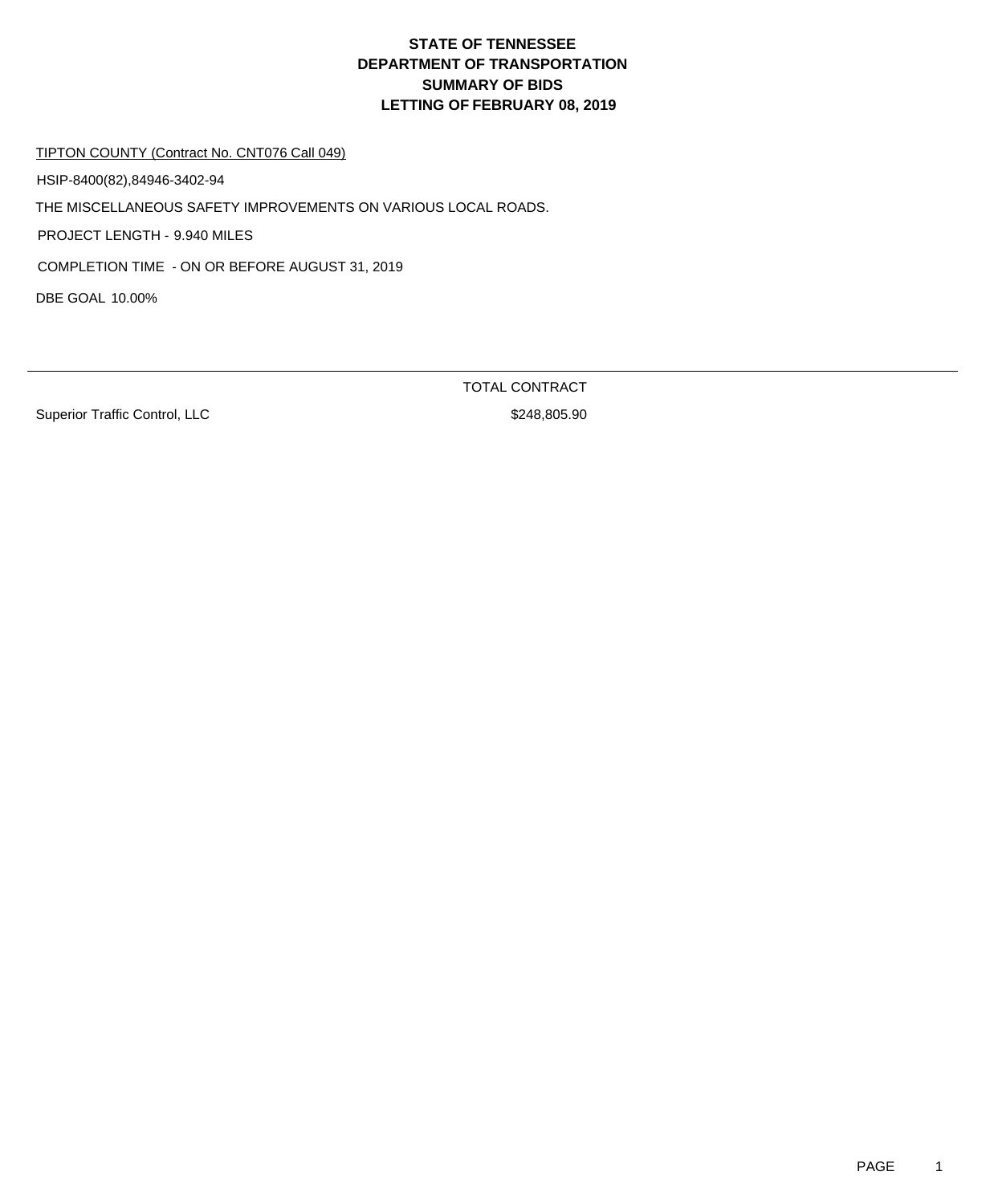|                                                                  |                   |                   | <b>CONTRACT CNT076</b> |
|------------------------------------------------------------------|-------------------|-------------------|------------------------|
| <b>ROADWAY CATEGORY</b>                                          |                   | <b>UNIT PRICE</b> | <b>EXTENSION</b>       |
| 411-12.04 SCORING FOR RUMBLE STRIPE (NON-CONTINUOUS) (4IN WIDTH) |                   |                   |                        |
| Superior Traffic Control, LLC                                    | 20.000 L.M.       | \$445.0000        | \$8,900.00             |
| 705-01.01 GUARDRAIL AT BRIDGE ENDS                               |                   |                   |                        |
| Superior Traffic Control, LLC                                    | 108.000 L.F.      | \$70.0000         | \$7,560.00             |
| 705-01.04 METAL BEAM GUARD FENCE                                 |                   |                   |                        |
| Superior Traffic Control, LLC                                    | 95.000 L.F.       | \$120.0000        | \$11,400.00            |
| 705-04.09 EARTH PAD FOR TYPE 38 GR END TREATMENT                 |                   |                   |                        |
| Superior Traffic Control, LLC                                    | <b>2.000 EACH</b> | \$1,500.0000      | \$3,000.00             |
| 705-04.21 GUARDRAIL DELINEATION ENHANCEMENT                      |                   |                   |                        |
| Superior Traffic Control, LLC                                    | 821.000 L.F.      | \$2.8500          | \$2,339.85             |
| 705-06.01 W BEAM GR (TYPE 2) MASH TL3                            |                   |                   |                        |
| Superior Traffic Control, LLC                                    | 524.000 L.F.      | \$22.0000         | \$11,528.00            |
| 705-06.20 TANGENT ENERGY ABSORBING TERM MASH TL-3                |                   |                   |                        |
| Superior Traffic Control, LLC                                    | <b>2.000 EACH</b> | \$2,750.0000      | \$5,500.00             |
| <b>GUARDRAIL REMOVED</b><br>706-01                               |                   |                   |                        |
| Superior Traffic Control, LLC                                    | 673.000 L.F.      | \$4.0000          | \$2,692.00             |
| 712-01<br><b>TRAFFIC CONTROL</b>                                 |                   |                   |                        |
| Superior Traffic Control, LLC                                    | 1.000 LS          | \$14,500.0000     | \$14,500.00            |
| 713-02.11 REMOVAL OF EXISTING DELINEATORS                        |                   |                   |                        |
| Superior Traffic Control, LLC                                    | 8.000 EACH        | \$15.0000         | \$120.00               |
| 713-02.21 SIGN POST DELINEATION ENHANCEMENT                      |                   |                   |                        |
| Superior Traffic Control, LLC                                    | 1,158.000 L.F.    | \$6.0000          | \$6,948.00             |
| 713-11.01 "U" SECTION STEEL POSTS                                |                   |                   |                        |
| Superior Traffic Control, LLC                                    | 2,561.000 LB.     | \$3.6000          | \$9,219.60             |

PAGE 2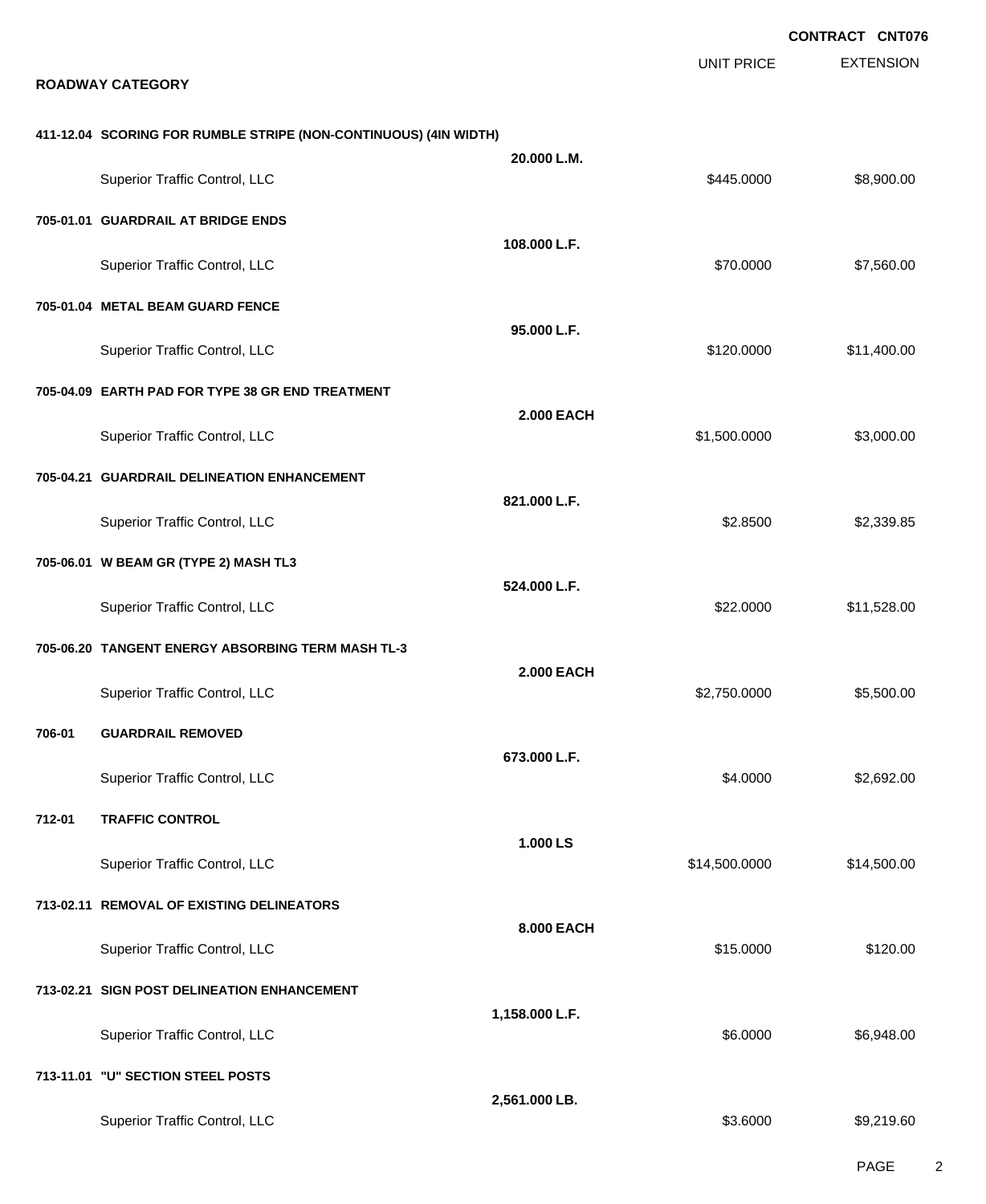|        |                                                                  |                |                   | <b>CONTRACT CNT076</b> |
|--------|------------------------------------------------------------------|----------------|-------------------|------------------------|
|        |                                                                  |                | <b>UNIT PRICE</b> | <b>EXTENSION</b>       |
|        | 713-11.02 PERFORATED/KNOCKOUT SQUARE TUBE POST                   |                |                   |                        |
|        | Superior Traffic Control, LLC                                    | 2,791.000 LB.  | \$3.3000          | \$9,210.30             |
|        | 713-11.21 P POST SLIP BASE                                       |                |                   |                        |
|        | Superior Traffic Control, LLC                                    | 25.000 EACH    | \$275.0000        | \$6,875.00             |
|        | 713-13.02 FLAT SHEET ALUMINUM SIGNS (0.080" THICK)               |                |                   |                        |
|        | <b>Superior Traffic Control, LLC</b>                             | 557.000 S.F.   | \$12.8000         | \$7,129.60             |
|        | 713-13.03 FLAT SHEET ALUMINUM SIGNS (0.100" THICK)               |                |                   |                        |
|        | Superior Traffic Control, LLC                                    | 538.000 S.F.   | \$13.2000         | \$7,101.60             |
|        | 713-15.36 REMOVE SIGN, SUPPORT & FOOTING                         |                |                   |                        |
|        | Superior Traffic Control, LLC                                    | 68.000 EACH    | \$10.0000         | \$680.00               |
|        | 716-01.21 SNOWPLOWABLE RAISED PAVMENT MARKERS (BI-DIR) (1 COLOR) |                |                   |                        |
|        | Superior Traffic Control, LLC                                    | 805.000 EACH   | \$32.0000         | \$25,760.00            |
|        | 716-02.05 PLASTIC PAVEMENT MARKING (STOP LINE)                   |                |                   |                        |
|        | Superior Traffic Control, LLC                                    | 274.000 L.F.   | \$13,0000         | \$3,562.00             |
|        | 716-13.01 SPRAY THERMO PVMT MRKNG (60 mil) (4IN LINE)            |                |                   |                        |
|        | Superior Traffic Control, LLC                                    | 40.000 L.M.    | \$2,250.0000      | \$90,000.00            |
|        | 716-13.04 SPRAY THERMO PVMT MRKNG (60 mil) (4IN DOTTED LINE)     |                |                   |                        |
|        | Superior Traffic Control, LLC                                    | 1,293.000 L.F. | \$2.1500          | \$2,779.95             |
| 717-01 | <b>MOBILIZATION</b>                                              |                |                   |                        |
|        | Superior Traffic Control, LLC                                    | 1.000 LS       | \$12,000.0000     | \$12,000.00            |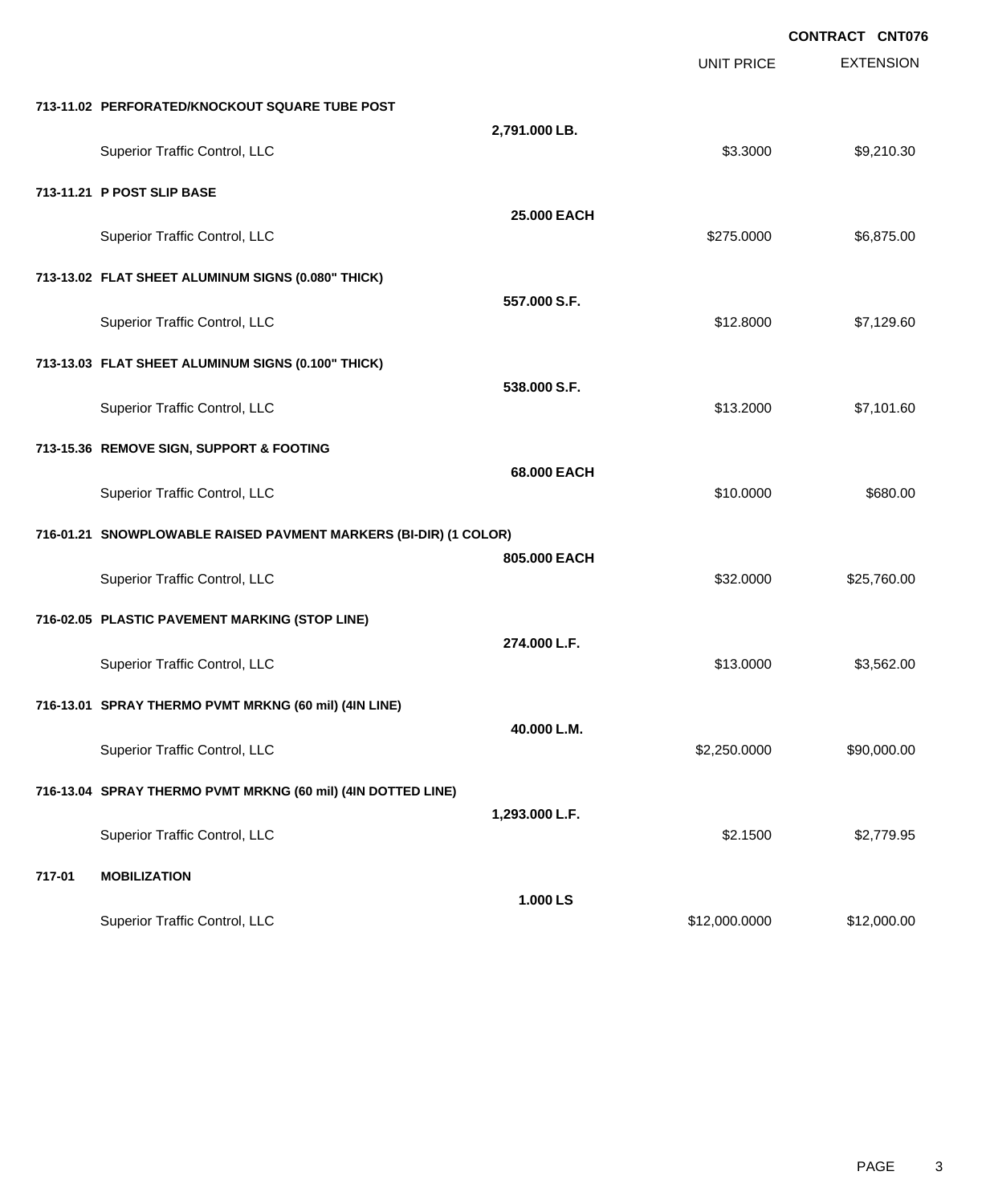Superior Traffic Control, LLC \$248,805.90

## **TOTAL CONTRACT**

Superior Traffic Control, LLC \$248,805.90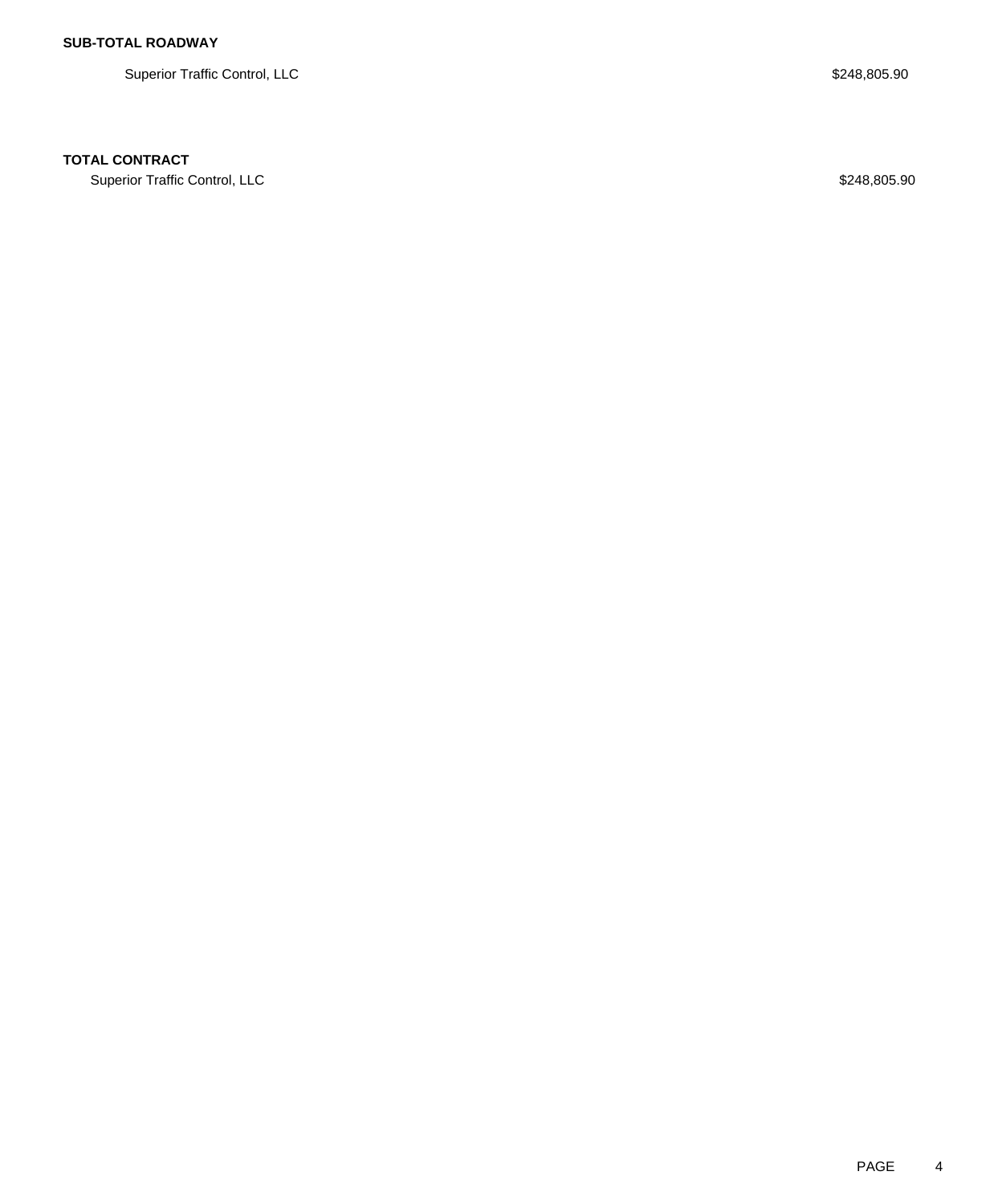# **DEPARTMENT OF TRANSPORTATION SUMMARY OF BIDS LETTING OF FEBRUARY 08, 2019 STATE OF TENNESSEE**

#### WASHINGTON COUNTY (Contract No. CNT021 Call 050)

90953-3533-04

THE GRADING, DRAINAGE AND PAVING ON A S.I.A. ROUTE SERVING CLINICAL MANAGEMENT CONCEPTS IN JOHNSON CITY.

PROJECT LENGTH - 0.406 MILES

COMPLETION TIME - ON OR BEFORE MAY 31, 2020

Summers-Taylor, Inc. \$3,065,070.75 Baker's Construction Services, Inc. 6. The State of the State of S3,588,048.11

TOTAL CONTRACT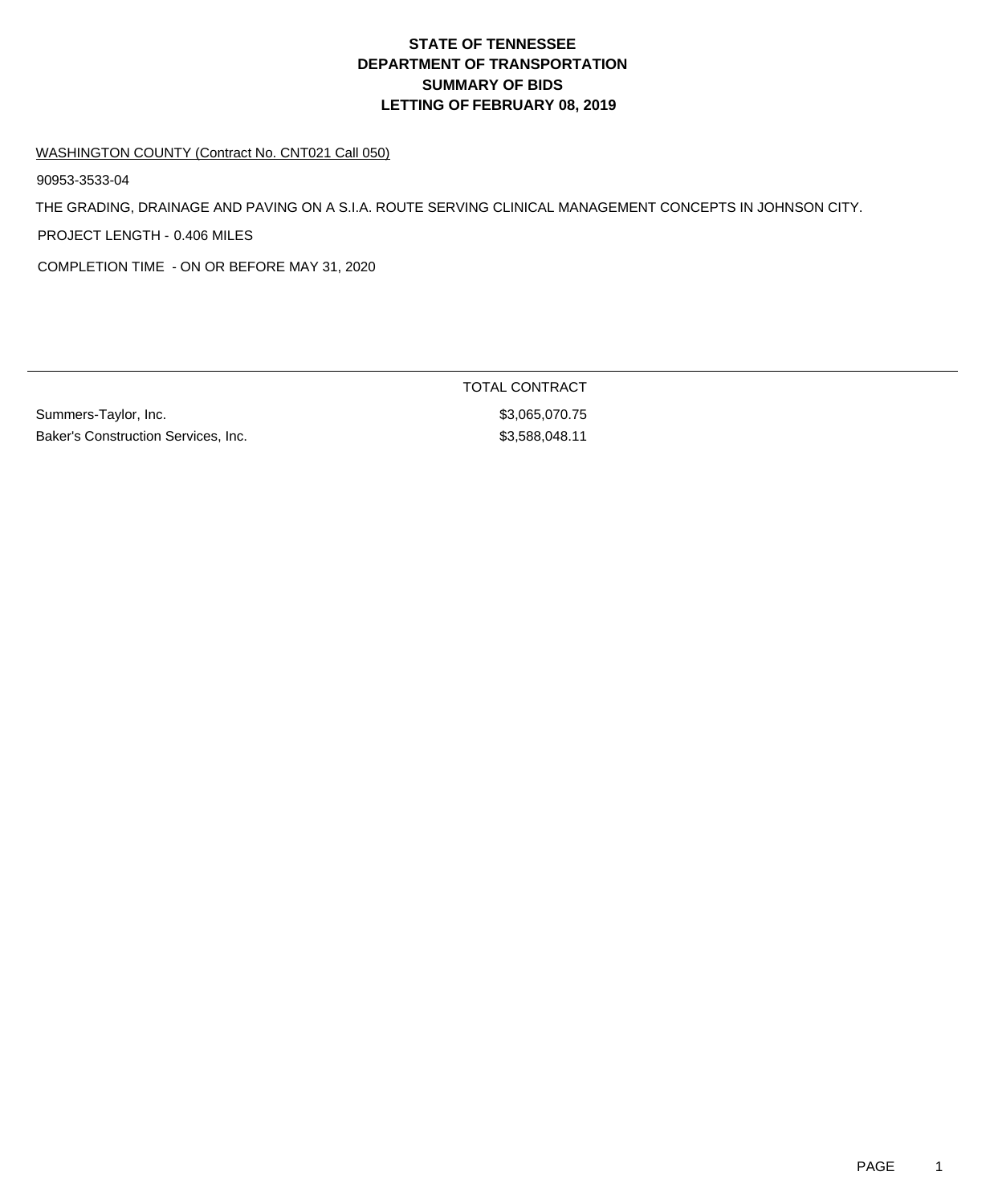EXTENSION **CONTRACT CNT021** UNIT PRICE **100% PARTICIPATING ROADWAY CATEGORY 105-01 CONSTRUCTION STAKES, LINES AND GRADES 1.000 LS** Summers-Taylor, Inc. \$30,000.000 \$30,000.000 \$30,000.000 \$30,000.000 \$30,000.000 \$30,000.00 Baker's Construction Services, Inc. 6. 2010 12:00:000 \$32,000.000 \$32,000.000 \$32,000.000 \$32,000.00 **201-01 CLEARING AND GRUBBING 1.000 LS** Summers-Taylor, Inc. 6. The Summers-Taylor, Inc. 6. The Summers-Taylor, Inc. 6. The Summers-Taylor, Inc. 6. The Summers-Taylor, Inc. 6. The Summers-Taylor, Inc. 6. The Summers-Taylor, Inc. 6. The Summers-Taylor, Inc. 6. Th Baker's Construction Services, Inc. 662,000.000 \$62,000.000 \$62,000.000 \$62,000.000 \$62,000.00 **202-01 REMOVAL OF STRUCTURES AND OBSTRUCTIONS 1.000 LS** Summers-Taylor, Inc. \$60,700.000 \$60,700.000 \$60,700.000 \$60,700.000 \$60,700.000 \$60,700.00 Baker's Construction Services, Inc. 6. The Construction Services, Inc. 6. The Construction Services, Inc. 6. The Construction Services, Inc. 6. The Construction Services, Inc. 6. The Construction Services, Inc. 6. The Cons **203-01 ROAD & DRAINAGE EXCAVATION (UNCLASSIFIED) 35,776.000 C.Y.** Summers-Taylor, Inc. \$10.5000 \$375,648.00 Baker's Construction Services, Inc. \$12.3000 \$440,044.80 **203-04 PLACING AND SPREADING TOPSOIL 1,897.000 C.Y.** Summers-Taylor, Inc. \$12.5000 \$23,712.50 Baker's Construction Services, Inc. \$15.3000 \$29,024.10 **203-06 WATER 105.000 M.G.** Summers-Taylor, Inc. \$693.00 \$693.00 Baker's Construction Services, Inc. 6. 2000 \$1,596.00 **209-05 SEDIMENT REMOVAL 279.000 C.Y.** Summers-Taylor, Inc. \$11.5000 \$3,208.50 Baker's Construction Services, Inc. 6. The Construction Services, Inc. 6. The Construction Services, Inc. 6. The Construction Services, Inc. 6. The Construction Services, Inc. 6. The Construction Services, Inc. 6. The Cons **209-08.02 TEMPORARY SILT FENCE (WITH BACKING) 1,090.000 L.F.** Summers-Taylor, Inc. \$4.9500 \$5,395.50 Baker's Construction Services, Inc. \$5.7200 \$6,234.80 **209-08.03 TEMPORARY SILT FENCE (WITHOUT BACKING) 697.000 L.F.** Summers-Taylor, Inc. \$2.0000 \$1,394.00 Baker's Construction Services, Inc. 6. The Construction Services, Inc. 6. The Construction Services, Inc. 6. The Construction Services, Inc. 6. The Construction Services, Inc. 6. The Construction Services, Inc. 6. The Cons **209-08.06 ENHANCED SILT FENCE CHECK (TRAPEZOIDAL) 1.000 EACH** Summers-Taylor, Inc. \$727.000 \$727.000 \$727.000 \$727.000 \$727.000 \$727.000 \$727.000 \$127.00 \$ Baker's Construction Services, Inc. 6884.09 and the service of the services of the services, and the services of the services of the services of the services of the services of the services of the services of the services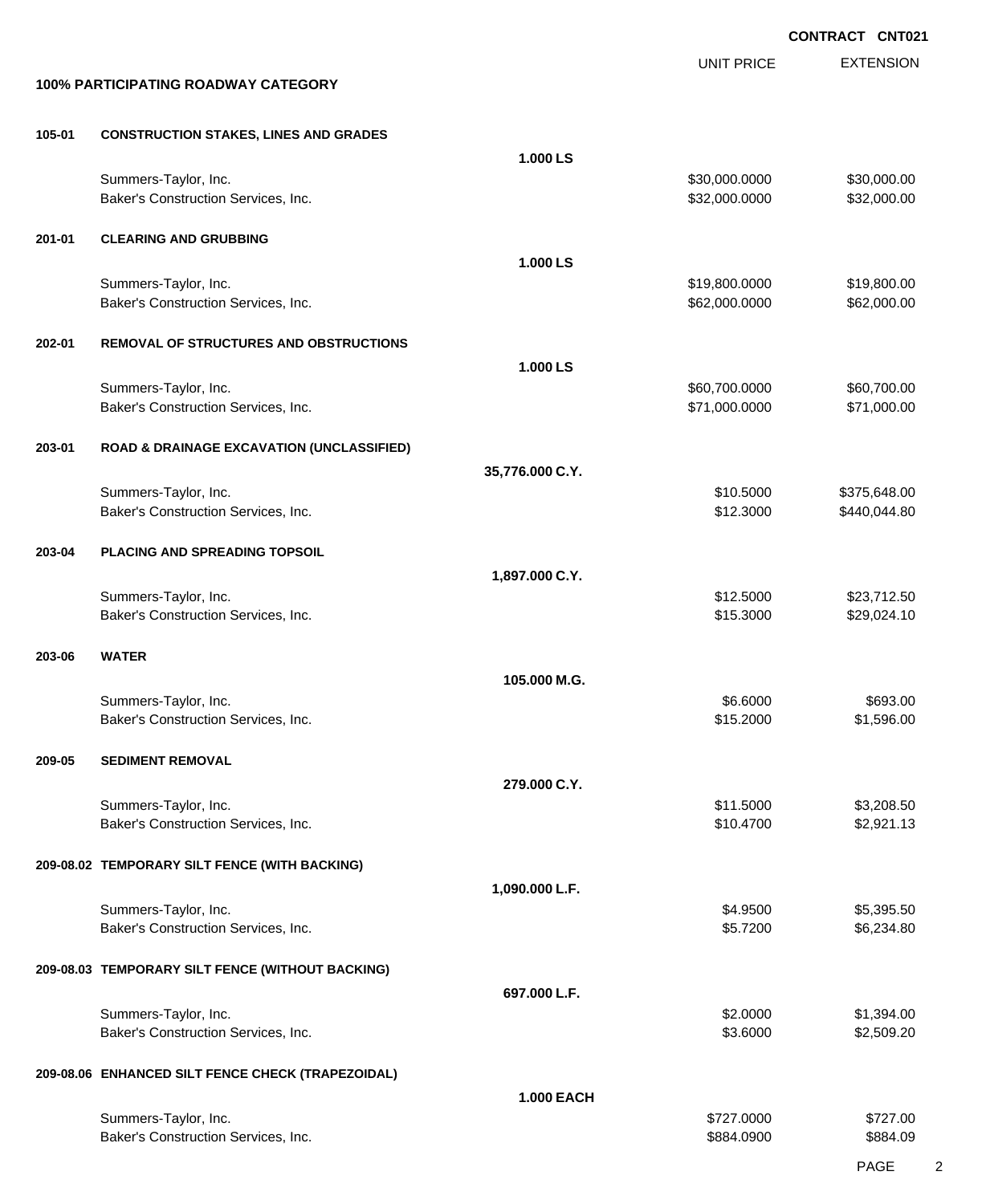UNIT PRICE

| 209-08.07 ROCK CHECK DAM PER |  |  |  |
|------------------------------|--|--|--|

| 209-08.07 ROCK CHECK DAM PER                                |                   |                          |                            |
|-------------------------------------------------------------|-------------------|--------------------------|----------------------------|
|                                                             | 41.000 EACH       |                          |                            |
| Summers-Taylor, Inc.<br>Baker's Construction Services, Inc. |                   | \$462.0000<br>\$478.0000 | \$18,942.00<br>\$19,598.00 |
| 209-08.08 ENHANCED ROCK CHECK DAM                           |                   |                          |                            |
|                                                             | 7.000 EACH        |                          |                            |
| Summers-Taylor, Inc.<br>Baker's Construction Services, Inc. |                   | \$695.0000<br>\$870.2600 | \$4,865.00<br>\$6,091.82   |
| 209-09.41 CURB INLET PROTECTION (TYPE 2)                    | 3,000 EACH        |                          |                            |
| Summers-Taylor, Inc.                                        |                   | \$211.0000               | \$633.00                   |
| Baker's Construction Services, Inc.                         |                   | \$232.4000               | \$697.20                   |
| 209-09.43 CURB INLET PROTECTION (TYPE 4)                    | <b>4.000 EACH</b> |                          |                            |
| Summers-Taylor, Inc.                                        |                   | \$211.0000               | \$844.00                   |
| Baker's Construction Services, Inc.                         |                   | \$188.0400               | \$752.16                   |
| 209-40.33 CATCH BASIN PROTECTION (TYPE D)                   | <b>1.000 EACH</b> |                          |                            |
| Summers-Taylor, Inc.                                        |                   | \$181.0000               | \$181.00                   |
| Baker's Construction Services, Inc.                         |                   | \$258.4400               | \$258.44                   |
| 209-40.34 CATCH BASIN PROTECTION (TYPE E)                   | 3.000 EACH        |                          |                            |
| Summers-Taylor, Inc.                                        |                   | \$120.0000               | \$360.00                   |
| Baker's Construction Services, Inc.                         |                   | \$283.8700               | \$851.61                   |
| 209-40.41 CATCH BASIN FILTER ASSEMBLY(TYPE 1)               | <b>2.000 EACH</b> |                          |                            |
| Summers-Taylor, Inc.                                        |                   | \$722.0000               | \$1,444.00                 |
| Baker's Construction Services, Inc.                         |                   | \$470.6300               | \$941.26                   |
| 209-40.42 CATCH BASIN FILTER ASSEMBLY(TYPE 2)               |                   |                          |                            |
| Summers-Taylor, Inc.                                        | 10.000 EACH       | \$722.0000               | \$7,220.00                 |
| Baker's Construction Services, Inc.                         |                   | \$593.6500               | \$5,936.50                 |
| 209-40.43 CATCH BASIN FILTER ASSEMBLY(TYPE 3)               |                   |                          |                            |
|                                                             | <b>1.000 EACH</b> |                          |                            |
| Summers-Taylor, Inc.<br>Baker's Construction Services, Inc. |                   | \$782.0000<br>\$590.9600 | \$782.00<br>\$590.96       |
| 209-40.44 CATCH BASIN FILTER ASSEMBLY(TYPE 4)               |                   |                          |                            |
| Summers-Taylor, Inc.                                        | <b>2.000 EACH</b> | \$692.0000               | \$1,384.00                 |
| Baker's Construction Services, Inc.                         |                   | \$776.4800               | \$1,552.96                 |
|                                                             |                   |                          |                            |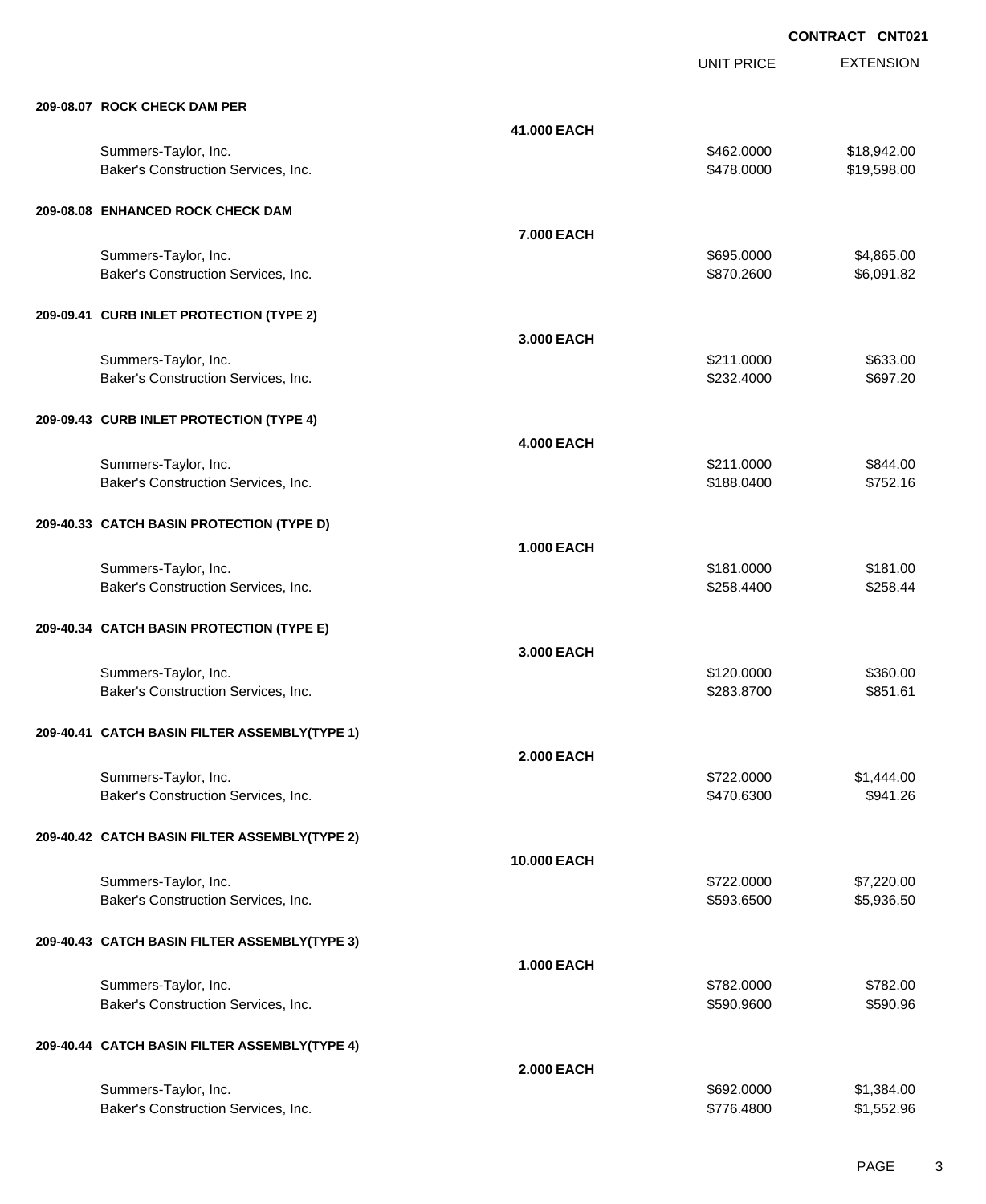UNIT PRICE EXTENSION

|        | 209-40.45 CATCH BASIN FILTER ASSEMBLY(TYPE 5)                   |                   |                        |                      |
|--------|-----------------------------------------------------------------|-------------------|------------------------|----------------------|
|        |                                                                 | 3.000 EACH        |                        |                      |
|        | Summers-Taylor, Inc.                                            |                   | \$752.0000             | \$2,256.00           |
|        | Baker's Construction Services, Inc.                             |                   | \$876.1600             | \$2,628.48           |
|        |                                                                 |                   |                        |                      |
|        | 209-40.47 CATCH BASIN FILTER ASSEMBLY(TYPE 7)                   |                   |                        |                      |
|        |                                                                 |                   |                        |                      |
|        |                                                                 | 3.000 EACH        |                        |                      |
|        | Summers-Taylor, Inc.                                            |                   | \$903.0000             | \$2,709.00           |
|        | Baker's Construction Services, Inc.                             |                   | \$732.4000             | \$2,197.20           |
|        |                                                                 |                   |                        |                      |
|        | 209-40.48 CATCH BASIN FILTER ASSEMBLY(TYPE 8)                   |                   |                        |                      |
|        |                                                                 | <b>1.000 EACH</b> |                        |                      |
|        | Summers-Taylor, Inc.                                            |                   | \$843.0000             | \$843.00             |
|        | Baker's Construction Services, Inc.                             |                   | \$846.8800             | \$846.88             |
|        |                                                                 |                   |                        |                      |
| 303-01 | MINERAL AGGREGATE, TYPE A BASE, GRADING D                       |                   |                        |                      |
|        |                                                                 | 11,430.000 TON    |                        |                      |
|        | Summers-Taylor, Inc.                                            |                   | \$28.5000              | \$325,755.00         |
|        | Baker's Construction Services, Inc.                             |                   | \$28.2200              | \$322,554.60         |
|        |                                                                 |                   |                        |                      |
|        |                                                                 |                   |                        |                      |
|        | 303-01.03 GRANULAR BACKFILL (RETAINING WALLS)                   |                   |                        |                      |
|        |                                                                 | 35.000 TON        |                        |                      |
|        | Summers-Taylor, Inc.                                            |                   | \$50.0000              | \$1,750.00           |
|        | Baker's Construction Services, Inc.                             |                   | \$57.9000              | \$2,026.50           |
|        |                                                                 |                   |                        |                      |
|        | 303-10.01 MINERAL AGGREGATE (SIZE 57)                           |                   |                        |                      |
|        |                                                                 | 23.000 TON        |                        |                      |
|        | Summers-Taylor, Inc.                                            |                   | \$51.5000              | \$1,184.50           |
|        | Baker's Construction Services, Inc.                             |                   | \$59.3500              | \$1,365.05           |
|        |                                                                 |                   |                        |                      |
|        | 303-10.05 MINERAL AGGREGATE (SIZE)                              |                   |                        |                      |
|        |                                                                 | 7.000 TON         |                        |                      |
|        |                                                                 |                   |                        |                      |
|        | Summers-Taylor, Inc.<br>Baker's Construction Services, Inc.     |                   | \$56.0000<br>\$57.9000 | \$392.00<br>\$405.30 |
|        |                                                                 |                   |                        |                      |
|        |                                                                 |                   |                        |                      |
|        | 307-01.01 ASPHALT CONCRETE MIX (PG64-22) (BPMB-HM) GRADING A    |                   |                        |                      |
|        |                                                                 | 1,360.000 TON     |                        |                      |
|        | Summers-Taylor, Inc.                                            |                   | \$89.0000              | \$121,040.00         |
|        | Baker's Construction Services, Inc.                             |                   | \$90.7800              | \$123,460.80         |
|        |                                                                 |                   |                        |                      |
|        | 307-01.08 ASPHALT CONCRETE MIX (PG64-22) (BPMB-HM) GRADING B-M2 |                   |                        |                      |
|        |                                                                 | 1,694.000 TON     |                        |                      |
|        | Summers-Taylor, Inc.                                            |                   | \$111.6500             | \$189,135.10         |
|        | Baker's Construction Services, Inc.                             |                   | \$113.8800             | \$192,912.72         |
|        |                                                                 |                   |                        |                      |
|        | 307-01.09 ASPHALT CONCRETE MIX (PG64-22) (BPMB-HM) GRADING C    |                   |                        |                      |
|        |                                                                 |                   |                        |                      |
|        |                                                                 | 59.000 TON        |                        |                      |
|        | Summers-Taylor, Inc.                                            |                   | \$159.0000             | \$9,381.00           |
|        | Baker's Construction Services, Inc.                             |                   | \$162.1800             | \$9,568.62           |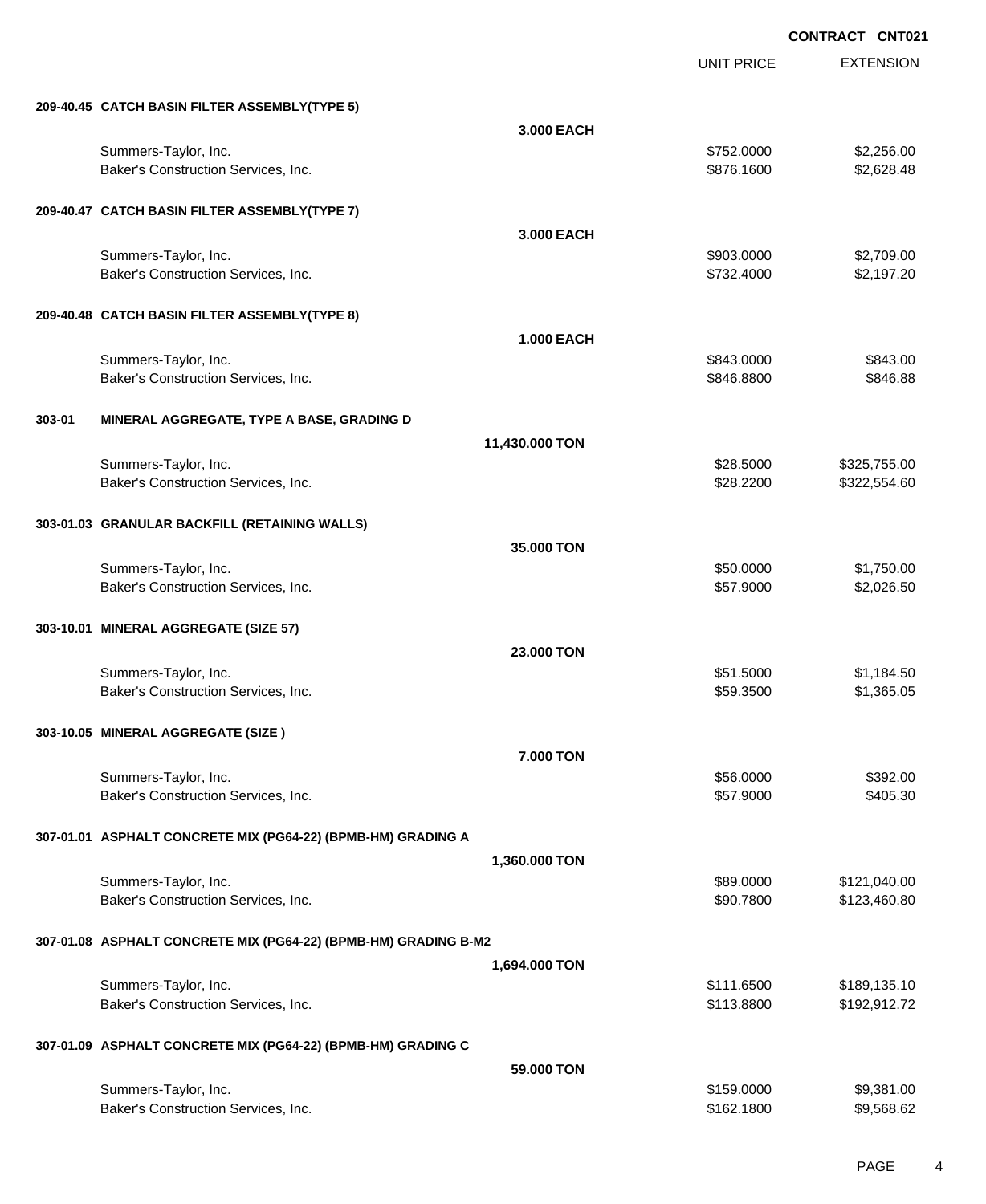UNIT PRICE EXTENSION

**307-03.02 PERF. GRADE ASPH. CEMENT(PG76-22)GRADING AS**

|        | 307-03.02 PERF. GRADE ASPH. CEMENT(PG76-22)GRADING AS           |                  |                          |                            |
|--------|-----------------------------------------------------------------|------------------|--------------------------|----------------------------|
|        |                                                                 | 6.000 TON        |                          |                            |
|        | Summers-Taylor, Inc.                                            |                  | \$995.0000               | \$5,970.00                 |
|        | Baker's Construction Services, Inc.                             |                  | \$1,014.9000             | \$6,089.40                 |
|        |                                                                 |                  |                          |                            |
|        | 307-03.03 AGGREGATE(BPMB-HM) GRADING AS                         |                  |                          |                            |
|        |                                                                 | 162,000 TON      |                          |                            |
|        | Summers-Taylor, Inc.                                            |                  | \$124.0000               | \$20,088.00                |
|        | Baker's Construction Services, Inc.                             |                  | \$126.4800               | \$20,489.76                |
|        |                                                                 |                  |                          |                            |
|        | 307-03.06 ASPHALT CONCRETE MIX (PG76-22) (BPMB-HM) GRADING B    |                  |                          |                            |
|        |                                                                 | 240.000 TON      |                          |                            |
|        | Summers-Taylor, Inc.                                            |                  | \$129.0000               | \$30,960.00                |
|        | Baker's Construction Services, Inc.                             |                  | \$131.5800               | \$31,579.20                |
|        |                                                                 |                  |                          |                            |
|        | 307-03.08 ASPHALT CONCRETE MIX (PG76-22) (BPMB-HM) GRADING B-M2 |                  |                          |                            |
|        |                                                                 |                  |                          |                            |
|        |                                                                 | 75.000 TON       |                          |                            |
|        | Summers-Taylor, Inc.                                            |                  | \$156.0000               | \$11,700.00                |
|        | Baker's Construction Services, Inc.                             |                  | \$159.1200               | \$11,934.00                |
|        |                                                                 |                  |                          |                            |
| 402-01 | BITUMINOUS MATERIAL FOR PRIME COAT (PC)                         |                  |                          |                            |
|        |                                                                 | 14.000 TON       |                          |                            |
|        | Summers-Taylor, Inc.                                            |                  | \$600.0000               | \$8,400.00                 |
|        | Baker's Construction Services, Inc.                             |                  | \$612.0000               | \$8,568.00                 |
|        |                                                                 |                  |                          |                            |
| 402-02 | <b>AGGREGATE FOR COVER MATERIAL (PC)</b>                        |                  |                          |                            |
|        |                                                                 | 55.000 TON       |                          |                            |
|        | Summers-Taylor, Inc.                                            |                  | \$21.0000                | \$1,155.00                 |
|        | Baker's Construction Services, Inc.                             |                  | \$21.4200                | \$1,178.10                 |
|        |                                                                 |                  |                          |                            |
| 403-01 | BITUMINOUS MATERIAL FOR TACK COAT (TC)                          |                  |                          |                            |
|        |                                                                 | <b>6.000 TON</b> |                          |                            |
|        | Summers-Taylor, Inc.                                            |                  | \$965.0000               | \$5,790.00                 |
|        | Baker's Construction Services, Inc.                             |                  | \$984.3000               | \$5,905.80                 |
|        |                                                                 |                  |                          |                            |
|        | 407-20.05 SAW CUTTING ASPHALT PAVEMENT                          |                  |                          |                            |
|        |                                                                 |                  |                          |                            |
|        |                                                                 |                  |                          |                            |
|        |                                                                 | 80.000 L.F.      |                          |                            |
|        | Summers-Taylor, Inc.                                            |                  | \$3.0000                 | \$240.00                   |
|        | Baker's Construction Services, Inc.                             |                  | \$4.7000                 | \$376.00                   |
|        |                                                                 |                  |                          |                            |
|        | 411-01.10 ACS MIX(PG64-22) GRADING D                            |                  |                          |                            |
|        |                                                                 | 531.000 TON      |                          |                            |
|        | Summers-Taylor, Inc.                                            |                  | \$134.5000               | \$71,419.50                |
|        | Baker's Construction Services, Inc.                             |                  | \$137.1900               | \$72,847.89                |
|        |                                                                 |                  |                          |                            |
|        | 411-01.11 ACS MIX(PG64-22) GRADING E RDWY                       |                  |                          |                            |
|        |                                                                 | 364.000 TON      |                          |                            |
|        | Summers-Taylor, Inc.<br>Baker's Construction Services, Inc.     |                  | \$182.0000<br>\$185.6400 | \$66,248.00<br>\$67,572.96 |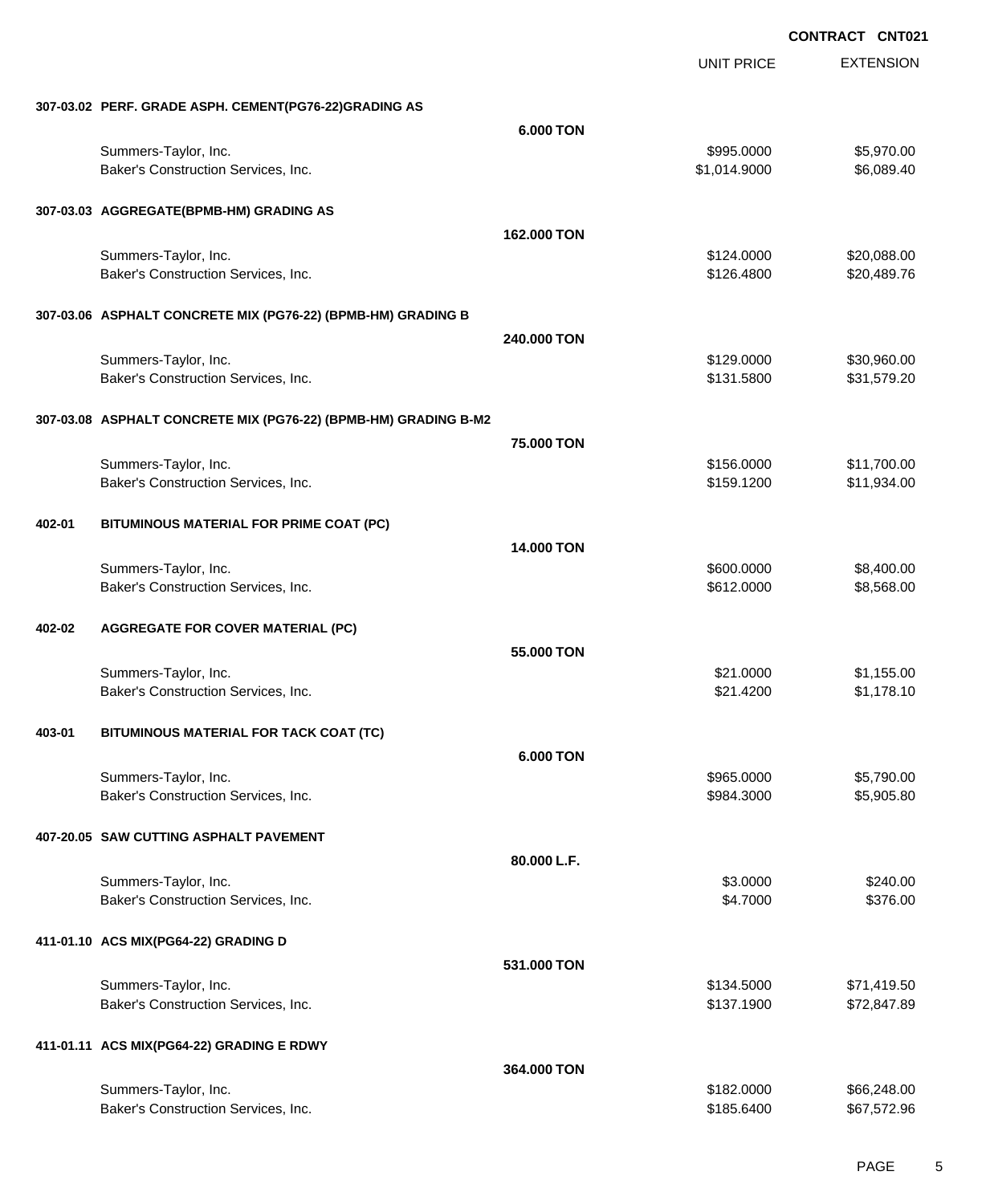UNIT PRICE

| 411-03.10 ACS MIX(PG76-22) GRADING D                        |              |                        |                          |
|-------------------------------------------------------------|--------------|------------------------|--------------------------|
|                                                             | 71.000 TON   |                        |                          |
| Summers-Taylor, Inc.                                        |              | \$248.5000             | \$17,643.50              |
| Baker's Construction Services, Inc.                         |              | \$253.4700             | \$17,996.37              |
|                                                             |              |                        |                          |
| 415-01.03 COLD PLANING BITUMINOUS PAVEMENT                  |              |                        |                          |
|                                                             | 31.000 C.Y.  |                        |                          |
| Summers-Taylor, Inc.                                        |              | \$135.0000             | \$4,185.00               |
| Baker's Construction Services, Inc.                         |              | \$152.6900             | \$4,733.39               |
| 604-01.04 1-1/2" STEEL PIPE HANDRAIL                        |              |                        |                          |
|                                                             | 45.000 L.F.  |                        |                          |
| Summers-Taylor, Inc.                                        |              | \$110.0000             | \$4,950.00               |
| Baker's Construction Services, Inc.                         |              | \$166.2800             | \$7,482.60               |
|                                                             |              |                        |                          |
| 604-07.01 RETAINING WALL (DESCRIPTION)                      |              |                        |                          |
|                                                             | 208.000 S.F. |                        |                          |
| Summers-Taylor, Inc.                                        |              | \$146.0000             | \$30,368.00              |
| Baker's Construction Services, Inc.                         |              | \$120.0000             | \$24,960.00              |
|                                                             |              |                        |                          |
| 604-07.02 RETAINING WALL (DESCRIPTION)                      |              |                        |                          |
|                                                             | 156.000 S.F. |                        |                          |
| Summers-Taylor, Inc.                                        |              | \$65.0000              | \$10,140.00              |
| Baker's Construction Services, Inc.                         |              | \$45.0000              | \$7,020.00               |
|                                                             |              |                        |                          |
| 607-02.30 15IN PIPE CULVERT                                 |              |                        |                          |
|                                                             | 60.000 L.F.  |                        |                          |
| Summers-Taylor, Inc.<br>Baker's Construction Services, Inc. |              | \$40.5000<br>\$90.0000 | \$2,430.00<br>\$5,400.00 |
|                                                             |              |                        |                          |
| 607-03.02 18" CONCRETE PIPE CULVERT (CLASS III)             |              |                        |                          |
|                                                             | 638.000 L.F. |                        |                          |
| Summers-Taylor, Inc.                                        |              | \$72.0000              | \$45,936.00              |
| Baker's Construction Services, Inc.                         |              | \$89.0000              | \$56,782.00              |
|                                                             |              |                        |                          |
| 607-03.30 18" PIPE CULVERT                                  |              |                        |                          |
|                                                             | 191.000 L.F. |                        |                          |
| Summers-Taylor, Inc.                                        |              | \$112.0000             | \$21,392.00              |
| Baker's Construction Services, Inc.                         |              | \$74.0000              | \$14,134.00              |
|                                                             |              |                        |                          |
| 607-05.02 24" CONCRETE PIPE CULVERT (CLASS III)             |              |                        |                          |
|                                                             | 386.000 L.F. |                        |                          |
| Summers-Taylor, Inc.                                        |              | \$77.5000              | \$29,915.00              |
| Baker's Construction Services, Inc.                         |              | \$92.0000              | \$35,512.00              |
| 607-06.02 30" CONCRETE PIPE CULVERT (CLASS III)             |              |                        |                          |
|                                                             | 400.000 L.F. |                        |                          |
| Summers-Taylor, Inc.                                        |              | \$142.0000             | \$56,800.00              |
| Baker's Construction Services, Inc.                         |              | \$127.0000             | \$50,800.00              |
|                                                             |              |                        |                          |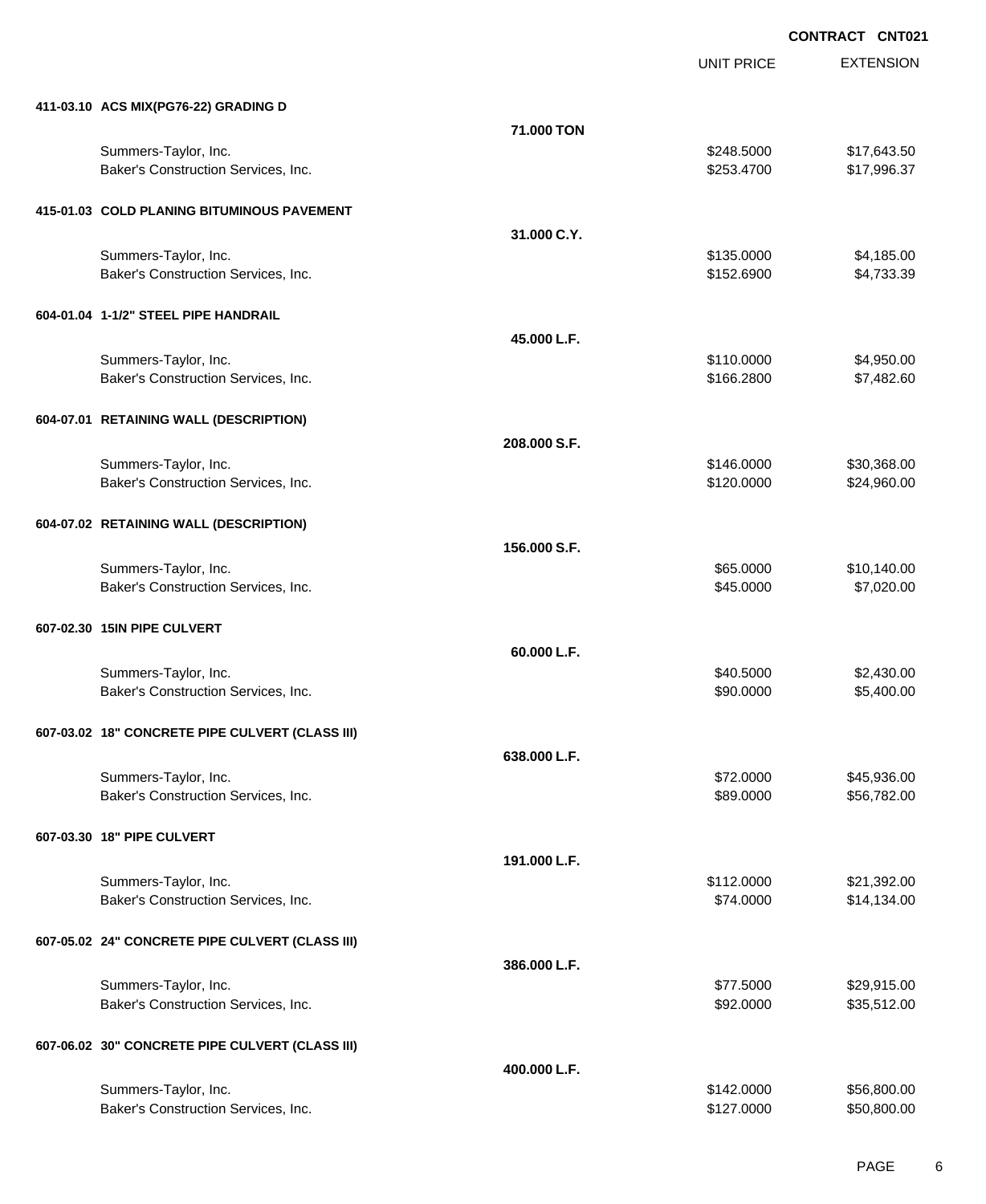UNIT PRICE EXTENSION

| 607-07.02 36" CONCRETE PIPE CULVERT (CLASS III)             |                   |                              |                            |
|-------------------------------------------------------------|-------------------|------------------------------|----------------------------|
|                                                             | 257.000 L.F.      |                              |                            |
| Summers-Taylor, Inc.                                        |                   | \$172.0000                   | \$44,204.00                |
| Baker's Construction Services, Inc.                         |                   | \$185.0000                   | \$47,545.00                |
| 607-07.30 36" PIPE CULVERT                                  |                   |                              |                            |
|                                                             | 347.000 L.F.      |                              |                            |
| Summers-Taylor, Inc.                                        |                   | \$203.0000                   | \$70,441.00                |
| Baker's Construction Services, Inc.                         |                   | \$116.5600                   | \$40,446.32                |
| 611-01.01 MANHOLES, 0' - 4' DEPTH                           |                   |                              |                            |
|                                                             | <b>1.000 EACH</b> |                              |                            |
| Summers-Taylor, Inc.                                        |                   | \$2,730.0000                 | \$2,730.00                 |
| Baker's Construction Services, Inc.                         |                   | \$5,373.0000                 | \$5,373.00                 |
|                                                             |                   |                              |                            |
| 611-01.02 MANHOLES, > 4' - 8' DEPTH                         |                   |                              |                            |
|                                                             | <b>5.000 EACH</b> |                              |                            |
| Summers-Taylor, Inc.<br>Baker's Construction Services, Inc. |                   | \$4,070.0000<br>\$6,469.3700 | \$20,350.00<br>\$32,346.85 |
|                                                             |                   |                              |                            |
| 611-01.03 MANHOLES, > 8' - 12' DEPTH                        |                   |                              |                            |
|                                                             | <b>1.000 EACH</b> |                              |                            |
| Summers-Taylor, Inc.                                        |                   | \$3,530.0000                 | \$3,530.00                 |
| Baker's Construction Services, Inc.                         |                   | \$8,662.5600                 | \$8,662.56                 |
| 611-05.01 TRENCH DRAINS                                     |                   |                              |                            |
|                                                             | 56.000 L.F.       |                              |                            |
| Summers-Taylor, Inc.                                        |                   | \$273.0000                   | \$15,288.00                |
| Baker's Construction Services, Inc.                         |                   | \$95.0000                    | \$5,320.00                 |
|                                                             |                   |                              |                            |
| 611-05.02 12IN PVC PIPE FOR TRENCH DRAINS                   |                   |                              |                            |
|                                                             | 20.000 L.F.       |                              |                            |
| Summers-Taylor, Inc.<br>Baker's Construction Services, Inc. |                   | \$62.5000<br>\$50.0000       | \$1,250.00<br>\$1,000.00   |
|                                                             |                   |                              |                            |
| 611-07.01 CLASS A CONCRETE (PIPE ENDWALLS)                  |                   |                              |                            |
|                                                             | 11.000 C.Y.       |                              |                            |
| Summers-Taylor, Inc.                                        |                   | \$606.0000                   | \$6,666.00                 |
| Baker's Construction Services, Inc.                         |                   | \$1,350.0000                 | \$14,850.00                |
| 611-07.02 STEEL BAR REINFORCEMENT (PIPE ENDWALLS)           |                   |                              |                            |
|                                                             | 397.000 LB.       |                              |                            |
| Summers-Taylor, Inc.                                        |                   | \$4.0000                     | \$1,588.00                 |
| Baker's Construction Services, Inc.                         |                   | \$2.6300                     | \$1,044.11                 |
|                                                             |                   |                              |                            |
| 611-09.04 CATCHBASIN RETROFIT                               | <b>2.000 EACH</b> |                              |                            |
| Summers-Taylor, Inc.                                        |                   | \$1,030.0000                 | \$2,060.00                 |
| Baker's Construction Services, Inc.                         |                   | \$3,050.0000                 | \$6,100.00                 |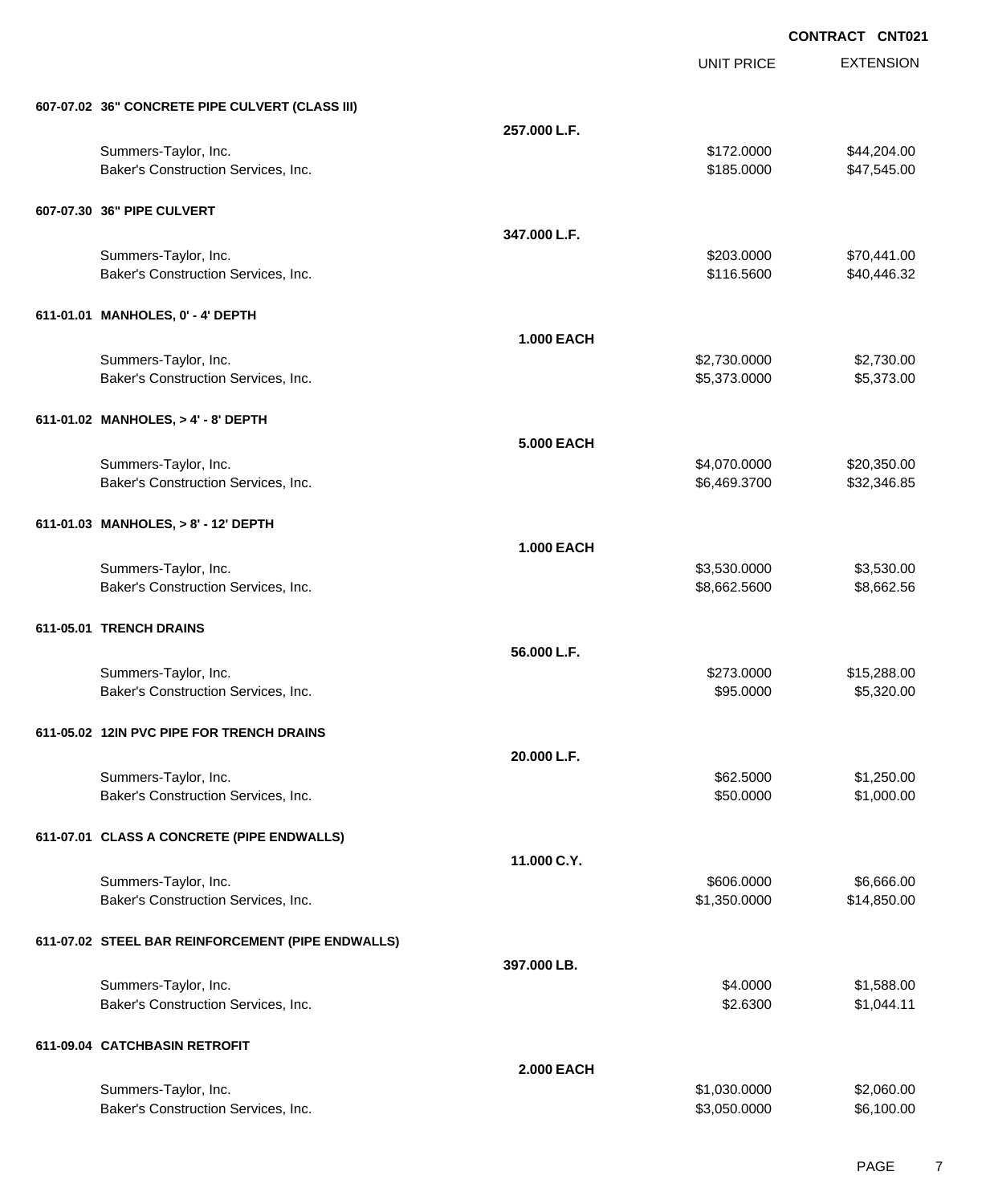UNIT PRICE

| 611-12.02 CATCH BASINS, TYPE 12, > 4' - 8' DEPTH   |                   |               |             |
|----------------------------------------------------|-------------------|---------------|-------------|
|                                                    | <b>6.000 EACH</b> |               |             |
| Summers-Taylor, Inc.                               |                   | \$2,930.0000  | \$17,580.00 |
| Baker's Construction Services, Inc.                |                   | \$4,426.5300  | \$26,559.18 |
| 611-12.03 CATCH BASINS, TYPE 12, > 8' - 12' DEPTH  |                   |               |             |
|                                                    | <b>2.000 EACH</b> |               |             |
| Summers-Taylor, Inc.                               |                   | \$9,600.0000  | \$19,200.00 |
| Baker's Construction Services, Inc.                |                   | \$10,285.7300 | \$20,571.46 |
| 611-14.02 CATCH BASINS, TYPE 14, > 4' - 8' DEPTH   |                   |               |             |
|                                                    | 3.000 EACH        |               |             |
| Summers-Taylor, Inc.                               |                   | \$6,560.0000  | \$19,680.00 |
| Baker's Construction Services, Inc.                |                   | \$7,007.6200  | \$21,022.86 |
| 611-14.03 CATCH BASINS, TYPE 14, > 8' - 12' DEPTH  |                   |               |             |
|                                                    | <b>1.000 EACH</b> |               |             |
| Summers-Taylor, Inc.                               |                   | \$7,760.0000  | \$7,760.00  |
| Baker's Construction Services, Inc.                |                   | \$10,556.5500 | \$10,556.55 |
| 611-14.04 CATCH BASINS, TYPE 14, > 12' - 16' DEPTH |                   |               |             |
|                                                    | <b>1.000 EACH</b> |               |             |
| Summers-Taylor, Inc.                               |                   | \$12,800.0000 | \$12,800.00 |
| Baker's Construction Services, Inc.                |                   | \$16,800.0600 | \$16,800.06 |
|                                                    |                   |               |             |
| 611-16.02 CATCH BASINS, TYPE 16, > 4' - 8' DEPTH   |                   |               |             |
|                                                    | 3.000 EACH        |               |             |
| Summers-Taylor, Inc.                               |                   | \$7,360.0000  | \$22,080.00 |
| Baker's Construction Services, Inc.                |                   | \$6,769.6900  | \$20,309.07 |
| 611-16.03 CATCH BASINS, TYPE 16, > 8' - 12' DEPTH  |                   |               |             |
|                                                    | <b>1.000 EACH</b> |               |             |
| Summers-Taylor, Inc.                               |                   | \$9,980.0000  | \$9,980.00  |
| Baker's Construction Services, Inc.                |                   | \$9,347.0400  | \$9,347.04  |
| 611-17.05 CATCH BASINS, TYPE 17, > 16' - 20' DEPTH |                   |               |             |
|                                                    | <b>1.000 EACH</b> |               |             |
| Summers-Taylor, Inc.                               |                   | \$18,300.0000 | \$18,300.00 |
| Baker's Construction Services, Inc.                |                   | \$21,379.3200 | \$21,379.32 |
| 611-42.01 CATCH BASINS, TYPE 42, 0' - 4' DEPTH     |                   |               |             |
|                                                    | 3.000 EACH        |               |             |
| Summers-Taylor, Inc.                               |                   | \$3,290.0000  | \$9,870.00  |
| Baker's Construction Services, Inc.                |                   | \$3,258.3100  | \$9,774.93  |
| 611-42.02 CATCH BASINS, TYPE 42, > 4' - 8' DEPTH   |                   |               |             |
|                                                    | <b>2.000 EACH</b> |               |             |
| Summers-Taylor, Inc.                               |                   | \$6,100.0000  | \$12,200.00 |
| Baker's Construction Services, Inc.                |                   | \$6,194.5100  | \$12,389.02 |
|                                                    |                   |               |             |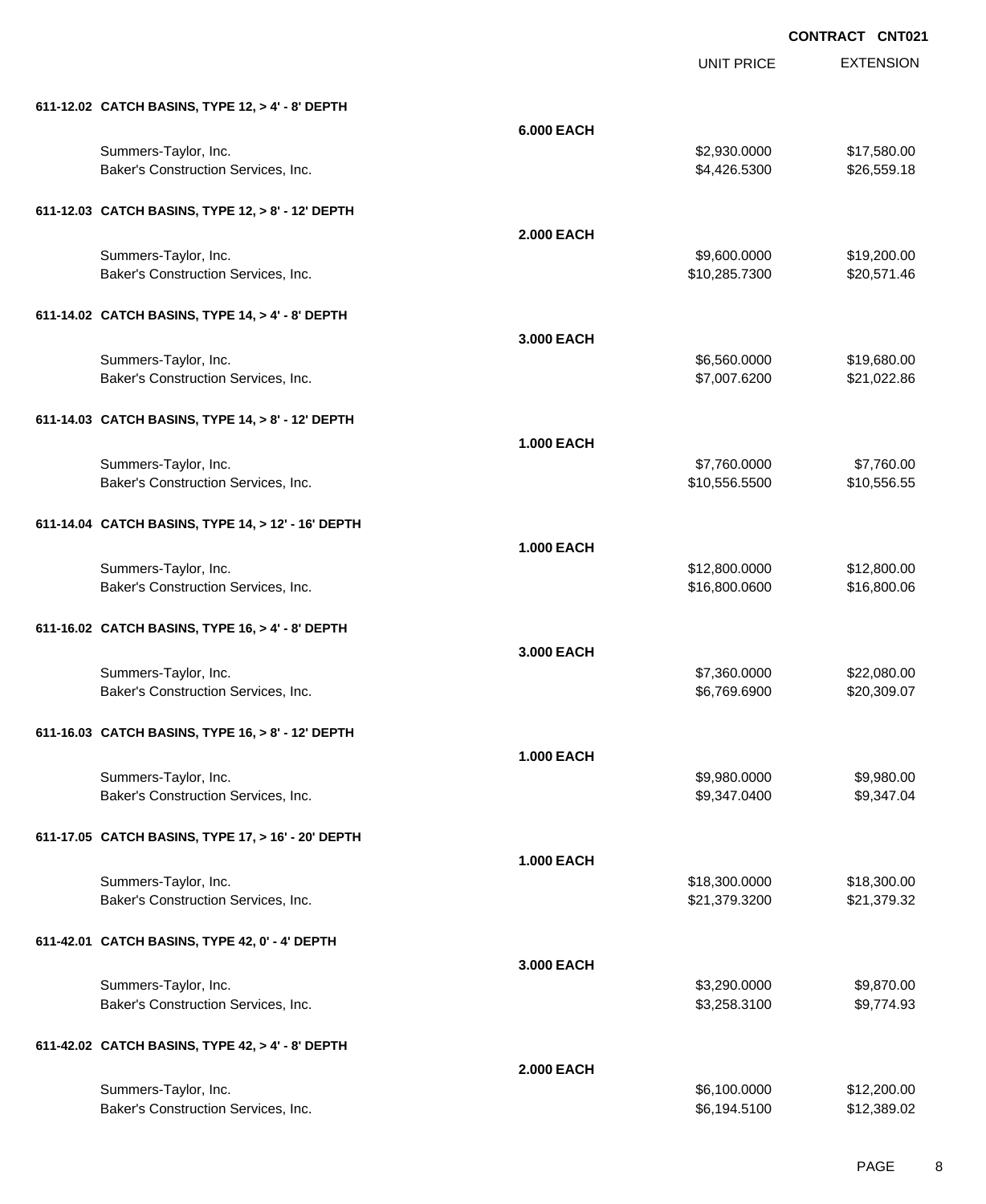UNIT PRICE

|        | 611-42.04 CATCH BASINS, TYPE 42, > 12' - 16' DEPTH          |                   |                               |                             |
|--------|-------------------------------------------------------------|-------------------|-------------------------------|-----------------------------|
|        |                                                             | <b>1.000 EACH</b> |                               |                             |
|        | Summers-Taylor, Inc.<br>Baker's Construction Services, Inc. |                   | \$9,980.0000<br>\$14,500.0000 | \$9,980.00<br>\$14,500.00   |
|        | 701-01.01 CONCRETE SIDEWALK (4 ")                           |                   |                               |                             |
|        |                                                             | 18,944.000 S.F.   |                               |                             |
|        | Summers-Taylor, Inc.<br>Baker's Construction Services, Inc. |                   | \$4.7000<br>\$6.9500          | \$89,036.80<br>\$131,660.80 |
|        | 701-01.04 CAST-IN-PLACE TACTILE WARNING SYSTEM              |                   |                               |                             |
|        |                                                             | <b>4.000 EACH</b> |                               |                             |
|        | Summers-Taylor, Inc.<br>Baker's Construction Services, Inc. |                   | \$868.0000<br>\$450.0000      | \$3,472.00<br>\$1,800.00    |
| 701-02 | <b>CONCRETE DRIVEWAY</b>                                    |                   |                               |                             |
|        |                                                             | 2,897.000 S.F.    |                               |                             |
|        | Summers-Taylor, Inc.<br>Baker's Construction Services, Inc. |                   | \$11.0000<br>\$10.9400        | \$31,867.00<br>\$31,693.18  |
|        | 701-02.02 CONCRETE DRIVEWAY (8")                            |                   |                               |                             |
|        |                                                             | 746.000 S.F.      |                               |                             |
|        | Summers-Taylor, Inc.                                        |                   | \$13.0000                     | \$9,698.00                  |
|        | Baker's Construction Services, Inc.                         |                   | \$13.0200                     | \$9,712.92                  |
| 702-01 | <b>CONCRETE CURB</b>                                        |                   |                               |                             |
|        |                                                             | 29.000 C.Y.       |                               |                             |
|        | Summers-Taylor, Inc.<br>Baker's Construction Services, Inc. |                   | \$504.0000<br>\$478.9700      | \$14,616.00<br>\$13,890.13  |
| 702-03 | <b>CONCRETE COMBINED CURB &amp; GUTTER</b>                  |                   |                               |                             |
|        |                                                             | 174.000 C.Y.      |                               |                             |
|        | Summers-Taylor, Inc.                                        |                   | \$306.0000                    | \$53,244.00                 |
|        | Baker's Construction Services, Inc.                         |                   | \$422.0000                    | \$73,428.00                 |
|        | 707-01.01 CHAIN-LINK FENCE (4-FOOT)                         |                   |                               |                             |
|        |                                                             | 423.000 L.F.      |                               |                             |
|        | Summers-Taylor, Inc.<br>Baker's Construction Services, Inc. |                   | \$17.0000<br>\$20.4500        | \$7,191.00<br>\$8,650.35    |
|        |                                                             |                   |                               |                             |
|        | 707-01.02 END & CORNER POST ASSEMBLY(CHAIN-LINK FENCE 4')   |                   |                               |                             |
|        |                                                             | <b>5.000 EACH</b> |                               |                             |
|        | Summers-Taylor, Inc.                                        |                   | \$313.0000                    | \$1,565.00                  |
|        | Baker's Construction Services, Inc.                         |                   | \$345.5500                    | \$1,727.75                  |
|        | 707-01.03 GATE - CHAIN-LINK FENCE-4 FOOT (DESCRIPTION)      |                   |                               |                             |
|        |                                                             | <b>1.000 EACH</b> | \$993.0000                    | \$993.00                    |
|        | Summers-Taylor, Inc.<br>Baker's Construction Services, Inc. |                   | \$975.7600                    | \$975.76                    |
|        |                                                             |                   |                               |                             |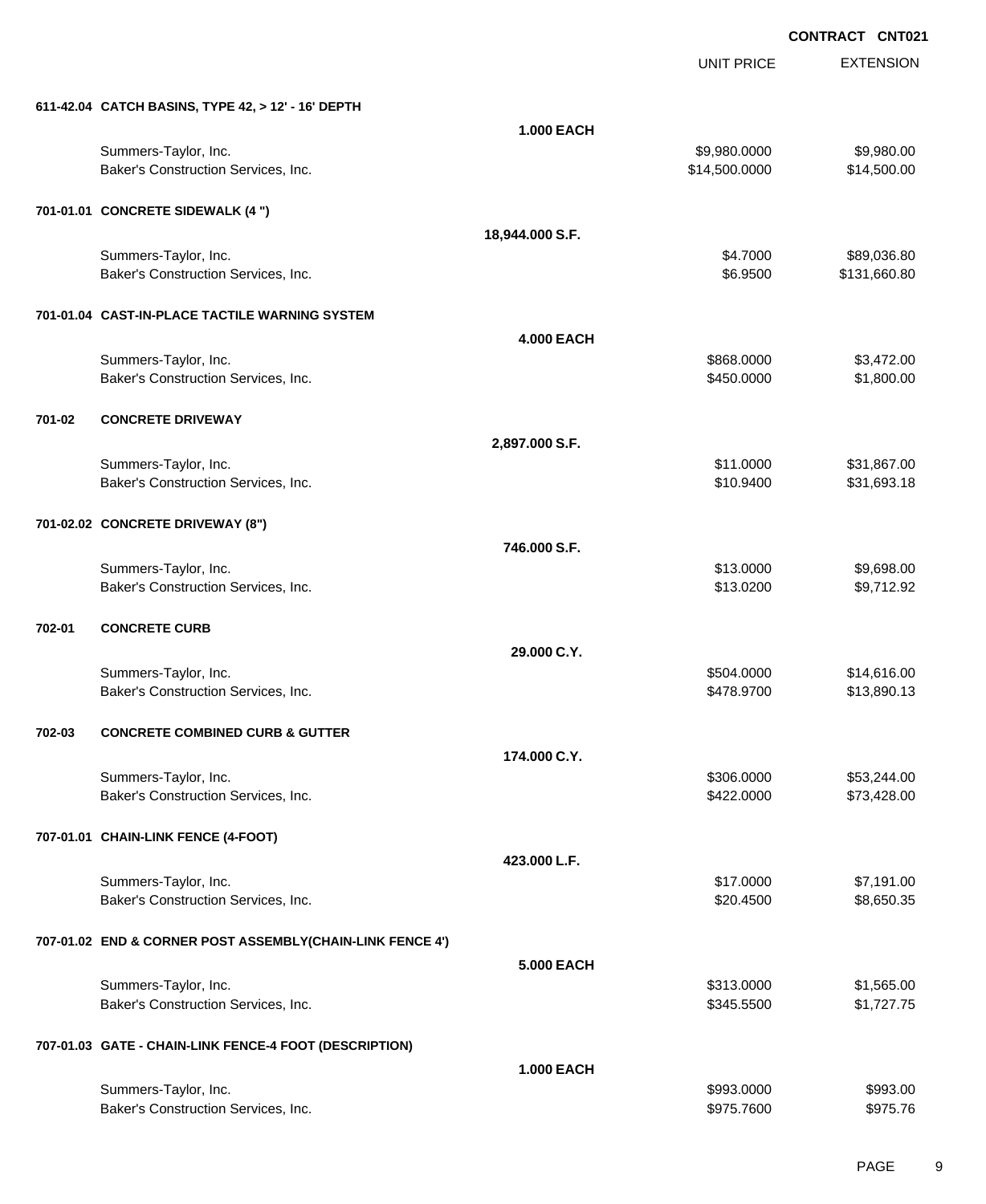|        |                                                         |                   | <b>UNIT PRICE</b> | <b>EXTENSION</b> |
|--------|---------------------------------------------------------|-------------------|-------------------|------------------|
|        | 707-08.02 GATE (DESCRIPTION)                            |                   |                   |                  |
|        |                                                         | <b>1.000 EACH</b> |                   |                  |
|        | Summers-Taylor, Inc.                                    |                   | \$1,610.0000      | \$1,610.00       |
|        | Baker's Construction Services, Inc.                     |                   | \$2,237.4000      | \$2,237.40       |
|        | 707-08.11 HIGH-VISIBILITY CONSTRUCTION FENCE            |                   |                   |                  |
|        |                                                         | 1,017.000 L.F.    |                   |                  |
|        | Summers-Taylor, Inc.                                    |                   | \$2.6400          | \$2,684.88       |
|        | Baker's Construction Services, Inc.                     |                   | \$3.9000          | \$3,966.30       |
|        | 707-10.08 WIRE MESH (DESCRIPTION)                       |                   |                   |                  |
|        |                                                         | 83.000 S.Y.       |                   |                  |
|        | Summers-Taylor, Inc.                                    |                   | \$4.8500          | \$402.55         |
|        | Baker's Construction Services, Inc.                     |                   | \$100.0000        | \$8,300.00       |
|        | 708-02.01 MARKERS (CONCRETE R.O.W. POSTS)               |                   |                   |                  |
|        |                                                         | 13.000 EACH       |                   |                  |
|        | Summers-Taylor, Inc.                                    |                   | \$343.0000        | \$4,459.00       |
|        | Baker's Construction Services, Inc.                     |                   | \$262.3200        | \$3,410.16       |
|        | 709-02.01 RUBBLE STONE RIP-RAP (GROUTED)                |                   |                   |                  |
|        |                                                         | 71.000 C.Y.       |                   |                  |
|        | Summers-Taylor, Inc.                                    |                   | \$105.0000        | \$7,455.00       |
|        | Baker's Construction Services, Inc.                     |                   | \$247.8300        | \$17,595.93      |
|        | 709-05.05 MACHINED RIP-RAP (CLASS A-3)                  |                   |                   |                  |
|        |                                                         | 676,000 TON       |                   |                  |
|        | Summers-Taylor, Inc.                                    |                   | \$45.0000         | \$30,420.00      |
|        | Baker's Construction Services, Inc.                     |                   | \$48.0000         | \$32,448.00      |
|        | 709-05.06 MACHINED RIP-RAP (CLASS A-1)                  |                   |                   |                  |
|        |                                                         | 181.000 TON       |                   |                  |
|        | Summers-Taylor, Inc.                                    |                   | \$48.0000         | \$8,688.00       |
|        | Baker's Construction Services, Inc.                     |                   | \$52.0000         | \$9,412.00       |
|        | 710-09.01 6" PERFORATED PIPE WITH VERTICAL DRAIN SYSTEM |                   |                   |                  |
|        |                                                         | 78.000 L.F.       |                   |                  |
|        | Summers-Taylor, Inc.                                    |                   | \$24.0000         | \$1,872.00       |
|        | Baker's Construction Services, Inc.                     |                   | \$34.7000         | \$2,706.60       |
|        | 710-10.01 4" PERFORATED PLASTIC PIPE                    |                   |                   |                  |
|        |                                                         | 86.000 L.F.       |                   |                  |
|        | Summers-Taylor, Inc.                                    |                   | \$15.0000         | \$1,290.00       |
|        | Baker's Construction Services, Inc.                     |                   | \$11.1600         | \$959.76         |
| 712-01 | <b>TRAFFIC CONTROL</b>                                  |                   |                   |                  |
|        |                                                         | 1.000 LS          |                   |                  |
|        | Summers-Taylor, Inc.                                    |                   | \$39,750.0000     | \$39,750.00      |
|        | Baker's Construction Services, Inc.                     |                   | \$35,000.0000     | \$35,000.00      |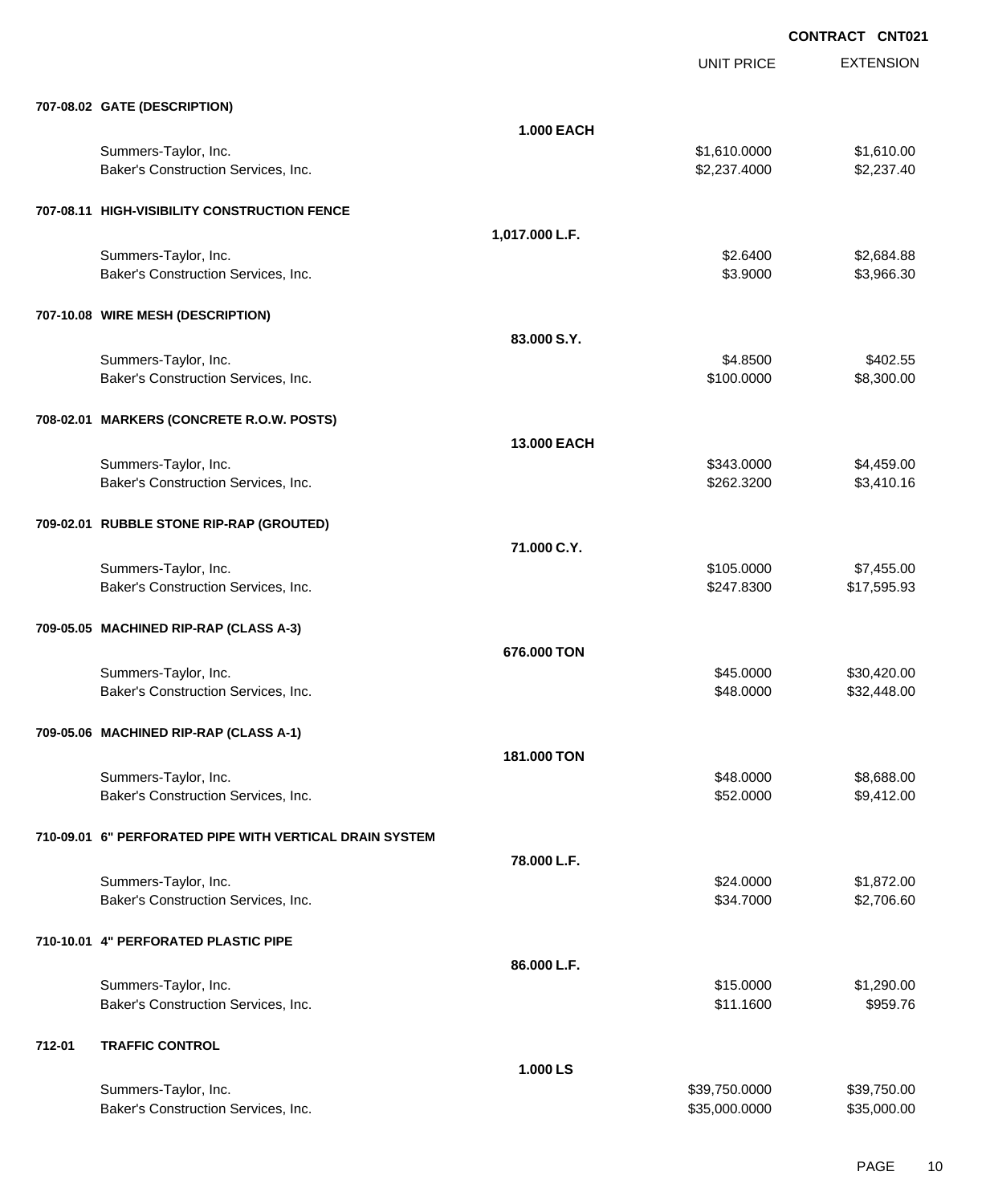UNIT PRICE

|        | 712-02.02 INTERCONNECTED PORTABLE BARRIER RAIL     |              |              |            |
|--------|----------------------------------------------------|--------------|--------------|------------|
|        |                                                    | 20.000 L.F.  |              |            |
|        | Summers-Taylor, Inc.                               |              | \$43.0000    | \$860.00   |
|        | Baker's Construction Services, Inc.                |              | \$45.0000    | \$900.00   |
|        |                                                    |              |              |            |
|        | 712-04.01 FLEXIBLE DRUMS (CHANNELIZING)            |              |              |            |
|        |                                                    | 68.000 EACH  |              |            |
|        | Summers-Taylor, Inc.                               |              | \$39.5000    | \$2,686.00 |
|        | Baker's Construction Services, Inc.                |              | \$35.0000    | \$2,380.00 |
|        |                                                    |              |              |            |
|        | 712-05.01 WARNING LIGHTS (TYPE A)                  |              |              |            |
|        |                                                    |              |              |            |
|        |                                                    | 8.000 EACH   |              |            |
|        | Summers-Taylor, Inc.                               |              | \$33.0000    | \$264.00   |
|        | Baker's Construction Services, Inc.                |              | \$40.0000    | \$320.00   |
|        |                                                    |              |              |            |
|        | 712-05.03 WARNING LIGHTS (TYPE C)                  |              |              |            |
|        |                                                    | 68.000 EACH  |              |            |
|        | Summers-Taylor, Inc.                               |              | \$59.5000    | \$4,046.00 |
|        | Baker's Construction Services, Inc.                |              | \$32.9600    | \$2,241.28 |
|        |                                                    |              |              |            |
| 712-06 | <b>SIGNS (CONSTRUCTION)</b>                        |              |              |            |
|        |                                                    | 617.000 S.F. |              |            |
|        | Summers-Taylor, Inc.                               |              | \$10.5000    | \$6,478.50 |
|        | Baker's Construction Services, Inc.                |              | \$8.2000     | \$5,059.40 |
|        |                                                    |              |              |            |
|        | 712-07.03 TEMPORARY BARRICADES (TYPE III)          |              |              |            |
|        |                                                    | 96.000 L.F.  |              |            |
|        | Summers-Taylor, Inc.                               |              | \$20.0000    | \$1,920.00 |
|        | Baker's Construction Services, Inc.                |              | \$23.9400    | \$2,298.24 |
|        |                                                    |              |              |            |
|        | 712-08.03 ARROW BOARD (TYPE C)                     |              |              |            |
|        |                                                    |              |              |            |
|        |                                                    | 3.000 EACH   |              |            |
|        | Summers-Taylor, Inc.                               |              | \$462.0000   | \$1,386.00 |
|        | Baker's Construction Services, Inc.                |              | \$1,441.2400 | \$4,323.72 |
|        |                                                    |              |              |            |
|        | 713-11.02 PERFORATED/KNOCKOUT SQUARE TUBE POST     |              |              |            |
|        |                                                    | 217.000 LB.  |              |            |
|        | Summers-Taylor, Inc.                               |              | \$6.0000     | \$1,302.00 |
|        | Baker's Construction Services, Inc.                |              | \$3.3400     | \$724.78   |
|        |                                                    |              |              |            |
|        | 713-11.21 P POST SLIP BASE                         |              |              |            |
|        |                                                    | 9.000 EACH   |              |            |
|        | Summers-Taylor, Inc.                               |              | \$451.0000   | \$4,059.00 |
|        | Baker's Construction Services, Inc.                |              | \$326.7100   | \$2,940.39 |
|        |                                                    |              |              |            |
|        | 713-13.02 FLAT SHEET ALUMINUM SIGNS (0.080" THICK) |              |              |            |
|        |                                                    | 10.000 S.F.  |              |            |
|        | Summers-Taylor, Inc.                               |              | \$21.5000    | \$215.00   |
|        | Baker's Construction Services, Inc.                |              | \$13.2400    | \$132.40   |
|        |                                                    |              |              |            |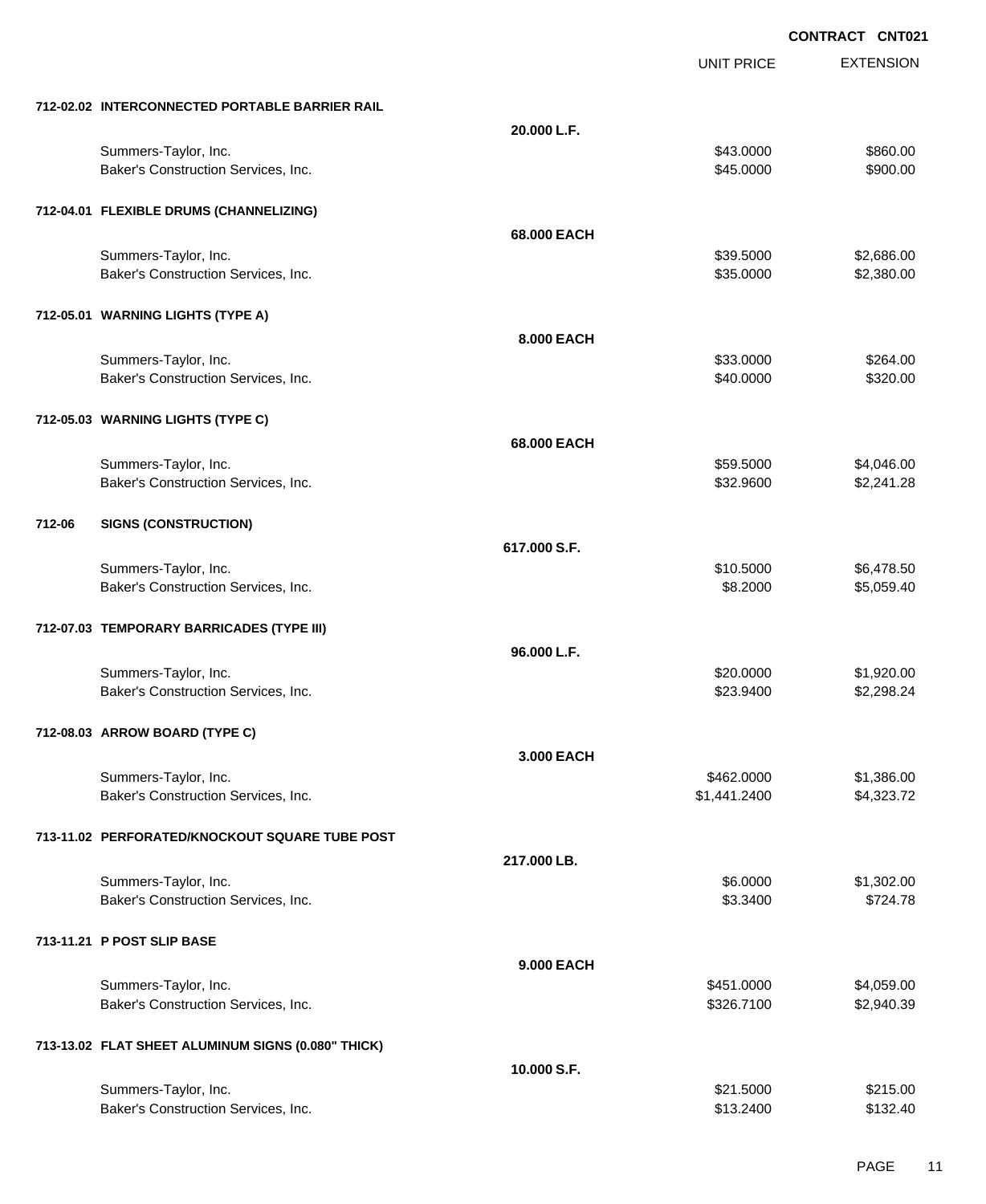|        |                                                          |                | <b>UNIT PRICE</b> | <b>EXTENSION</b> |
|--------|----------------------------------------------------------|----------------|-------------------|------------------|
|        | 713-13.03 FLAT SHEET ALUMINUM SIGNS (0.100" THICK)       |                |                   |                  |
|        |                                                          | 56.000 S.F.    |                   |                  |
|        | Summers-Taylor, Inc.                                     |                | \$23.0000         | \$1,288.00       |
|        | Baker's Construction Services, Inc.                      |                | \$14.2000         | \$795.20         |
|        | 716-02.03 PLASTIC PAVEMENT MARKING (CROSS-WALK)          |                |                   |                  |
|        |                                                          | 434.000 L.F.   |                   |                  |
|        | Summers-Taylor, Inc.                                     |                | \$10.5000         | \$4,557.00       |
|        | Baker's Construction Services, Inc.                      |                | \$8.3900          | \$3,641.26       |
|        | 716-02.05 PLASTIC PAVEMENT MARKING (STOP LINE)           |                |                   |                  |
|        |                                                          | 99.000 L.F.    |                   |                  |
|        | Summers-Taylor, Inc.                                     |                | \$11.5000         | \$1,138.50       |
|        | Baker's Construction Services, Inc.                      |                | \$13.9800         | \$1,384.02       |
|        | 716-02.06 PLASTIC PAVEMENT MARKING (TURN LANE ARROW)     |                |                   |                  |
|        |                                                          | 8.000 EACH     |                   |                  |
|        | Summers-Taylor, Inc.                                     |                | \$175.0000        | \$1,400.00       |
|        | Baker's Construction Services, Inc.                      |                | \$167.8100        | \$1,342.48       |
|        | 716-03.01 PLASTIC WORD PAVEMENT MARKING (ONLY)           |                |                   |                  |
|        |                                                          | 3.000 EACH     |                   |                  |
|        | Summers-Taylor, Inc.                                     |                | \$223.0000        | \$669.00         |
|        | Baker's Construction Services, Inc.                      |                | \$279.6800        | \$839.04         |
|        | 716-04.03 PLASTIC PAVEMENT MARKING (4" DOTTED LINE)      |                |                   |                  |
|        |                                                          | 345,000 L.F.   |                   |                  |
|        | Summers-Taylor, Inc.                                     |                | \$1.2500          | \$431.25         |
|        | Baker's Construction Services, Inc.                      |                | \$1.8700          | \$645.15         |
|        | 716-04.10 PLASTIC PAVEMENT MARKING (HANDICAP SYMBOL)     |                |                   |                  |
|        |                                                          | 3.000 EACH     |                   |                  |
|        | Summers-Taylor, Inc.                                     |                | \$271.0000        | \$813.00         |
|        | Baker's Construction Services, Inc.                      |                | \$366.6900        | \$1,100.07       |
|        | 716-05.08 PAINTED PAVEMENT MARKING (PARKING LINE)        |                |                   |                  |
|        |                                                          | 1,430.000 L.F. |                   |                  |
|        | Summers-Taylor, Inc.                                     |                | \$0.5000          | \$715.00         |
|        | Baker's Construction Services, Inc.                      |                | \$0.6800          | \$972.40         |
|        | 716-12.01 ENHANCED FLATLINE THERMO PVMT MRKNG (4IN LINE) |                |                   |                  |
|        |                                                          | 1.000 L.M.     |                   |                  |
|        | Summers-Taylor, Inc.                                     |                | \$9,030.0000      | \$9,030.00       |
|        | Baker's Construction Services, Inc.                      |                | \$6,215.0000      | \$6,215.00       |
| 717-01 | <b>MOBILIZATION</b>                                      |                |                   |                  |
|        |                                                          | 1.000 LS       |                   |                  |
|        | Summers-Taylor, Inc.                                     |                | \$125,000.0000    | \$125,000.00     |
|        | Baker's Construction Services, Inc.                      |                | \$172,000.0000    | \$172,000.00     |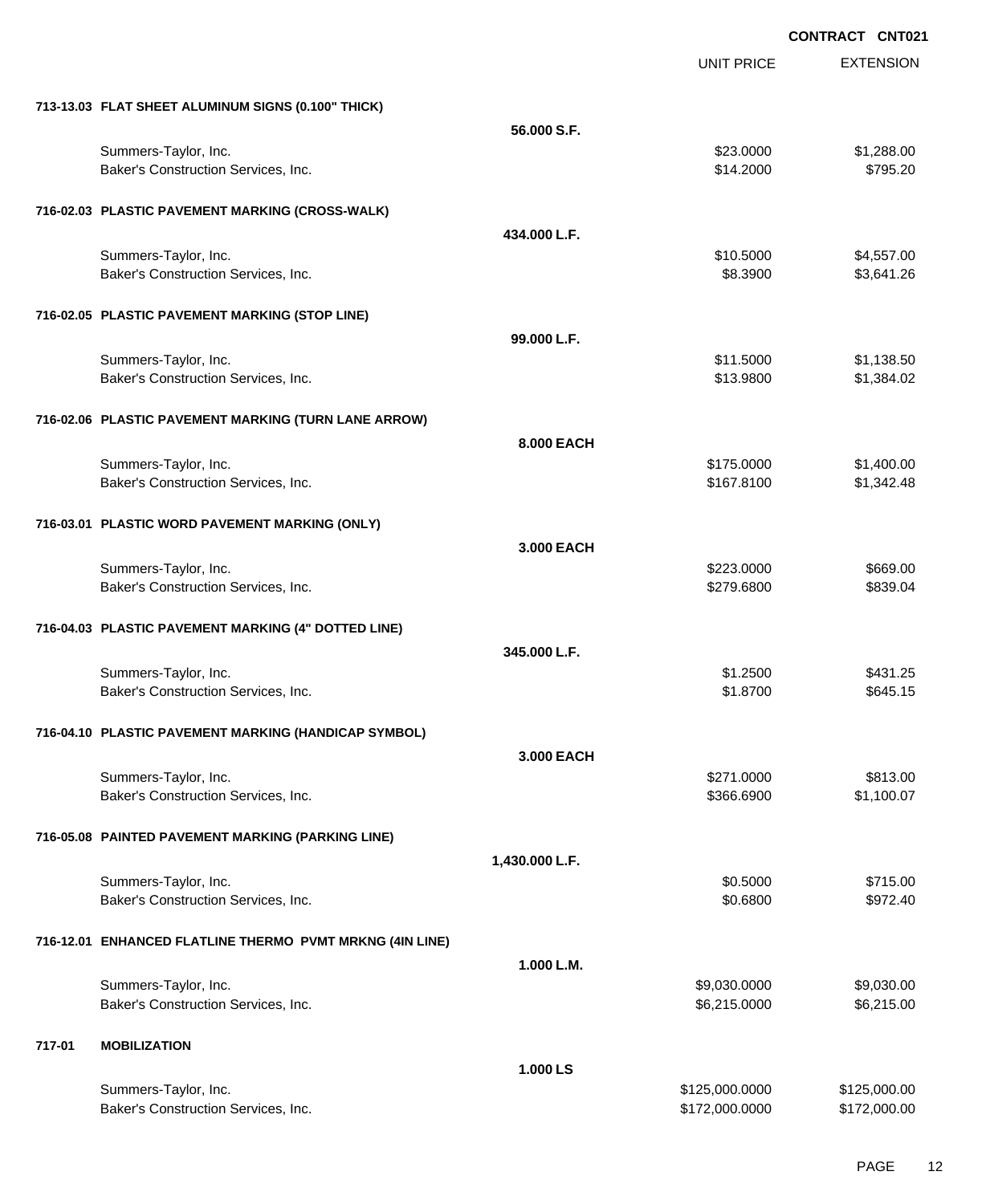|        |                                                  |                     |                   | <b>CONTRACT CNT021</b> |
|--------|--------------------------------------------------|---------------------|-------------------|------------------------|
|        |                                                  |                     | <b>UNIT PRICE</b> | <b>EXTENSION</b>       |
|        | 740-10.03 GEOTEXTILE (TYPE III)(EROSION CONTROL) |                     |                   |                        |
|        |                                                  | 1,170.000 S.Y.      |                   |                        |
|        | Summers-Taylor, Inc.                             |                     | \$3.8500          | \$4,504.50             |
|        | Baker's Construction Services, Inc.              |                     | \$2.6200          | \$3,065.40             |
|        | 740-11.04 TEMPORARY SEDIMENT TUBE 20IN           |                     |                   |                        |
|        |                                                  | 770.000 L.F.        |                   |                        |
|        | Summers-Taylor, Inc.                             |                     | \$3.9000          | \$3,003.00             |
|        | Baker's Construction Services, Inc.              |                     | \$7.2000          | \$5,544.00             |
|        | 797-05.52 8IN PVC GRAVITY SEWER 6FT-12FT DEPTH   |                     |                   |                        |
|        |                                                  | 42.000 L.F.         |                   |                        |
|        | Summers-Taylor, Inc.                             |                     | \$58.0000         | \$2,436.00             |
|        | Baker's Construction Services, Inc.              |                     | \$250.0000        | \$10,500.00            |
|        | 797-05.56 10IN PVC GRAVITY SEWER 6FT-12FT DEPTH  |                     |                   |                        |
|        |                                                  | 42.000 L.F.         |                   |                        |
|        | Summers-Taylor, Inc.                             |                     | \$61.5000         | \$2,583.00             |
|        | Baker's Construction Services, Inc.              |                     | \$275.0000        | \$11,550.00            |
| 801-01 | <b>SEEDING (WITH MULCH)</b>                      |                     |                   |                        |
|        |                                                  | 52.000 UNIT         |                   |                        |
|        | Summers-Taylor, Inc.                             |                     | \$42.0000         | \$2,184.00             |
|        | Baker's Construction Services, Inc.              |                     | \$25.5400         | \$1,328.08             |
|        | 801-01.07 TEMPORARY SEEDING (WITH MULCH)         |                     |                   |                        |
|        |                                                  | 40.000 UNIT         |                   |                        |
|        | Summers-Taylor, Inc.                             |                     | \$32.4500         | \$1,298.00             |
|        | Baker's Construction Services, Inc.              |                     | \$20.0200         | \$800.80               |
| 801-02 | <b>SEEDING (WITHOUT MULCH)</b>                   |                     |                   |                        |
|        |                                                  | <b>145,000 UNIT</b> |                   |                        |
|        | Summers-Taylor, Inc.                             |                     | \$30.0000         | \$4,350.00             |
|        | Baker's Construction Services, Inc.              |                     | \$14.4900         | \$2,101.05             |
| 801-03 | <b>WATER (SEEDING &amp; SODDING)</b>             |                     |                   |                        |
|        |                                                  | 40.000 M.G.         |                   |                        |
|        | Summers-Taylor, Inc.                             |                     | \$45.5000         | \$1,820.00             |
|        | Baker's Construction Services, Inc.              |                     | \$22.9500         | \$918.00               |
| 801-07 | SEED (SUPPLEMENTAL APPLICATION)                  |                     |                   |                        |
|        |                                                  | 52.000 LB.          |                   |                        |
|        | Summers-Taylor, Inc.                             |                     | \$6.0000          | \$312.00               |
|        | Baker's Construction Services, Inc.              |                     | \$4.3500          | \$226.20               |
| 801-08 | FERTILIZER (SUPPLEMENTAL APPLICATION)            |                     |                   |                        |
|        |                                                  | 0.400 TON           |                   |                        |
|        | Summers-Taylor, Inc.                             |                     | \$961.4300        | \$384.57               |
|        | Baker's Construction Services, Inc.              |                     | \$416.1900        | \$166.48               |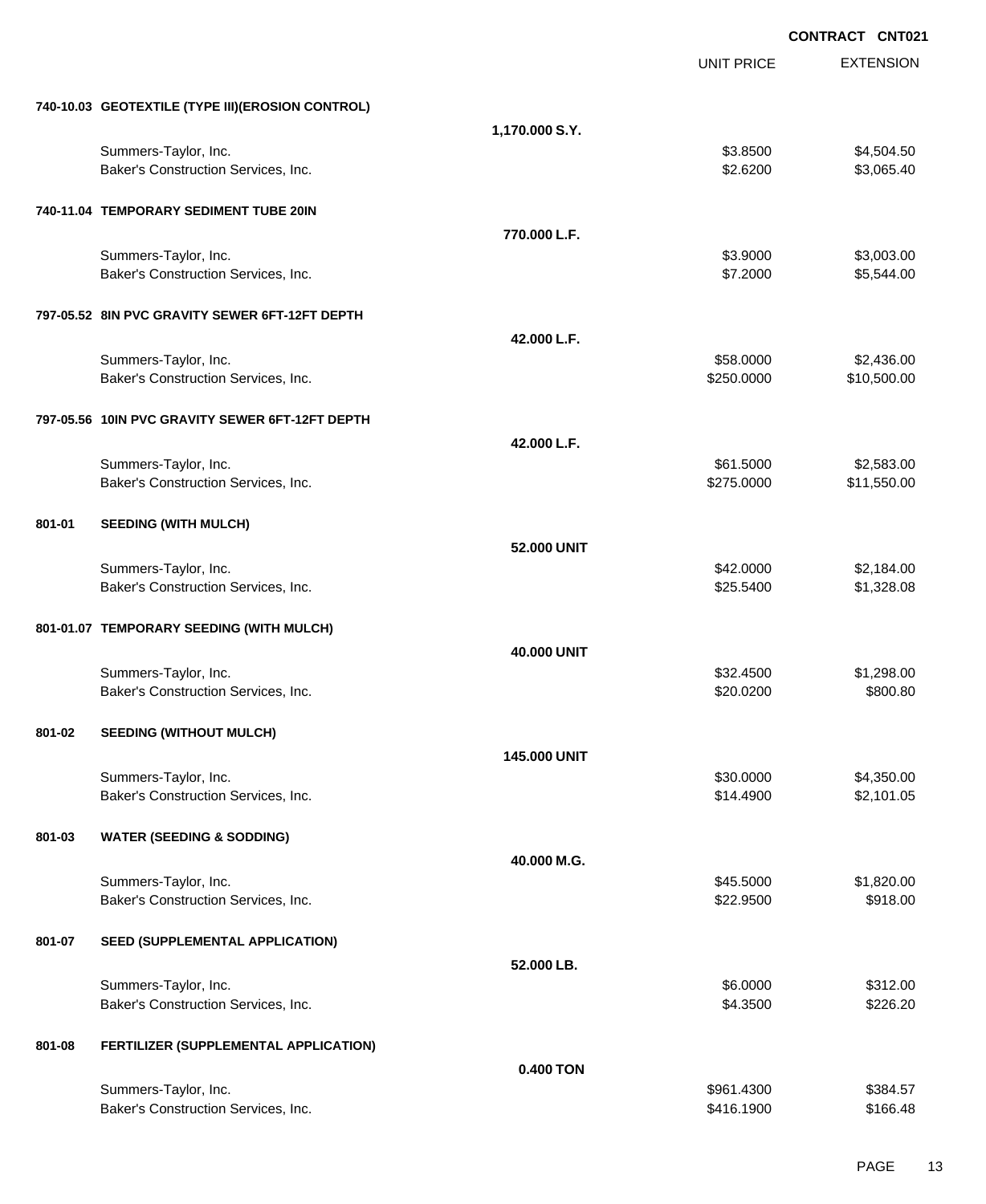|                                             |                 |            | <b>CONTRACT CNT021</b> |
|---------------------------------------------|-----------------|------------|------------------------|
|                                             |                 | UNIT PRICE | <b>EXTENSION</b>       |
| 805-01.01 TURF REINFORCEMENT MAT (CLASS I)  |                 |            |                        |
|                                             | 711,000 S.Y.    |            |                        |
| Summers-Taylor, Inc.                        |                 | \$6.6000   | \$4,692.60             |
| Baker's Construction Services, Inc.         |                 | \$3.8300   | \$2,723.13             |
| 805-12.01 EROSION CONTROL BLANKET (TYPE I)  |                 |            |                        |
|                                             | 15,320.000 S.Y. |            |                        |
| Summers-Taylor, Inc.                        |                 | \$1.1500   | \$17,618.00            |
| Baker's Construction Services, Inc.         |                 | \$1.7000   | \$26,044.00            |
| 805-12.02 EROSION CONTROL BLANKET (TYPE II) |                 |            |                        |
|                                             | 41.000 S.Y.     |            |                        |
| Summers-Taylor, Inc.                        |                 | \$2.4000   | \$98.40                |
| Baker's Construction Services, Inc.         |                 | \$1.9500   | \$79.95                |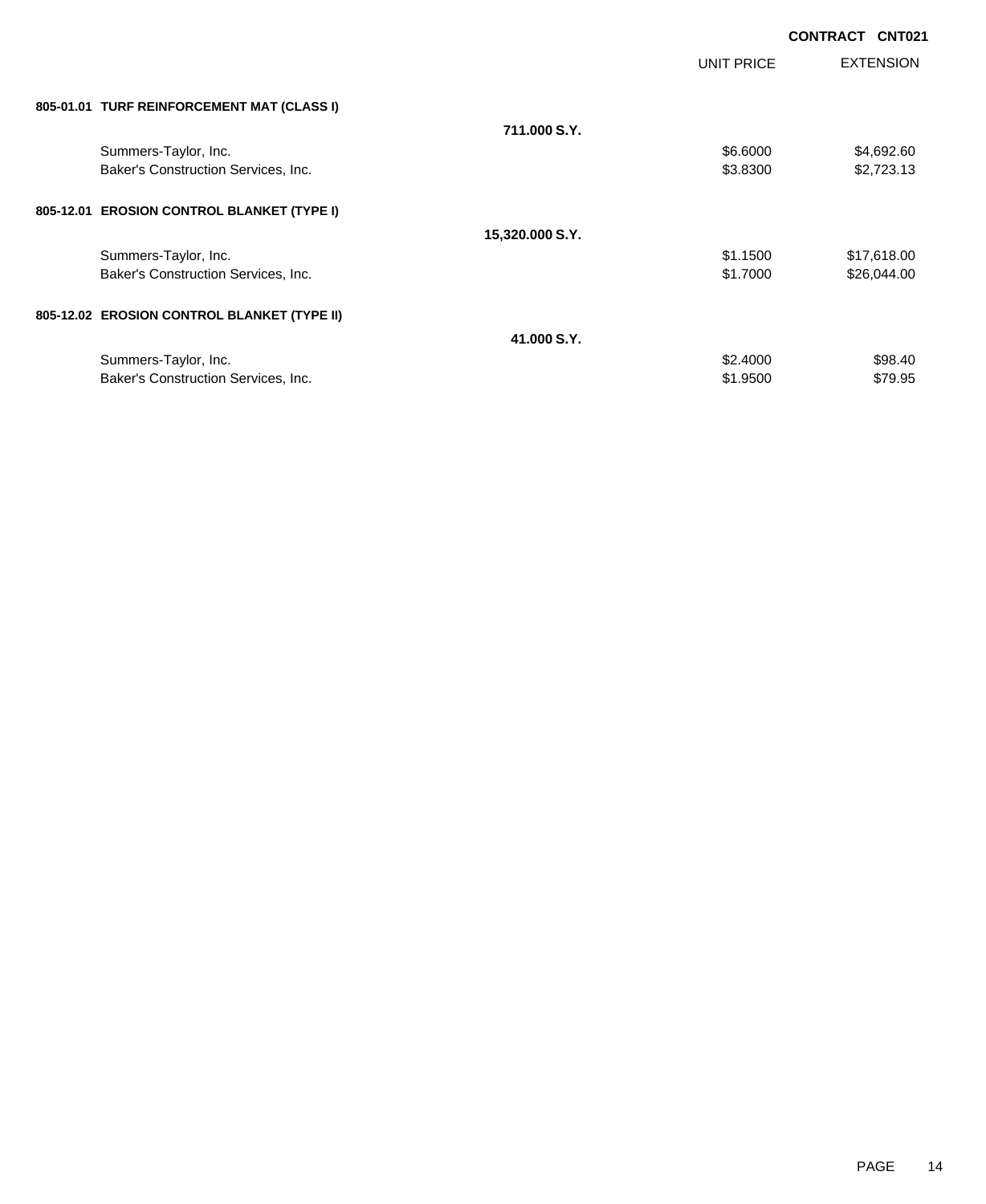|                                                             |                    |                                | <b>CONTRACT CNT021</b>     |
|-------------------------------------------------------------|--------------------|--------------------------------|----------------------------|
| <b>UTILITY CATEGORY</b>                                     |                    | <b>UNIT PRICE</b>              | <b>EXTENSION</b>           |
| 790-06.06 POLE 55 FT CLASS 2 METAL                          |                    |                                |                            |
| Summers-Taylor, Inc.<br>Baker's Construction Services, Inc. | 3.000 EACH         | \$11,000.0000<br>\$12,467.2900 | \$33,000.00<br>\$37,401.87 |
| 790-25.01 3PH CROSSARM SGL 15KV                             |                    |                                |                            |
| Summers-Taylor, Inc.                                        | 9.000 EACH         | \$1,380.0000                   | \$12,420.00                |
| Baker's Construction Services, Inc.                         |                    | \$1,653.1900                   | \$14,878.71                |
| 790-25.21 3PH CROSSARM DEADEND SGL 15KV                     | 3.000 EACH         |                                |                            |
| Summers-Taylor, Inc.<br>Baker's Construction Services, Inc. |                    | \$2,260.0000<br>\$3,070.2100   | \$6,780.00<br>\$9,210.63   |
| 790-32.01 DOWN GUY - THROUGH BOLT TYPE                      | <b>12.000 EACH</b> |                                |                            |
| Summers-Taylor, Inc.<br>Baker's Construction Services, Inc. |                    | \$636.9500<br>\$497.2000       | \$7,643.40<br>\$5,966.40   |
| 790-32.25 ANCHOR (ANY)                                      | 8.000 EACH         |                                |                            |
| Summers-Taylor, Inc.<br>Baker's Construction Services, Inc. |                    | \$1,020.0000<br>\$1,572.4000   | \$8,160.00<br>\$12,579.20  |
| 790-43.60 PRIMARY RISER (RP1)                               | <b>1.000 EACH</b>  |                                |                            |
| Summers-Taylor, Inc.<br>Baker's Construction Services, Inc. |                    | \$2,840.0000<br>\$11,137.2800  | \$2,840.00<br>\$11,137.28  |
| 790-69.28 EXTENSION LINK - EPOXY -6FT                       | 20.000 EACH        |                                |                            |
| Summers-Taylor, Inc.<br>Baker's Construction Services, Inc. |                    | \$235.0000<br>\$248.6000       | \$4,700.00<br>\$4,972.00   |
| 790-98.01 REMOVE WIRE                                       | 163.000 L.F.       |                                |                            |
| Summers-Taylor, Inc.<br>Baker's Construction Services, Inc. |                    | \$2.4000<br>\$3.6000           | \$391.20<br>\$586.80       |
| 790-98.02 REMOVE POLES                                      | <b>4.000 EACH</b>  |                                |                            |
| Summers-Taylor, Inc.<br>Baker's Construction Services, Inc. |                    | \$542.0000<br>\$1,392.1600     | \$2,168.00<br>\$5,568.64   |
| 790-98.03 REMOVE FRAMING/ASSOCIATED APPARATUS               | 40.000 EACH        |                                |                            |
| Summers-Taylor, Inc.<br>Baker's Construction Services, Inc. |                    | \$692.0000<br>\$795.5200       | \$27,680.00<br>\$31,820.80 |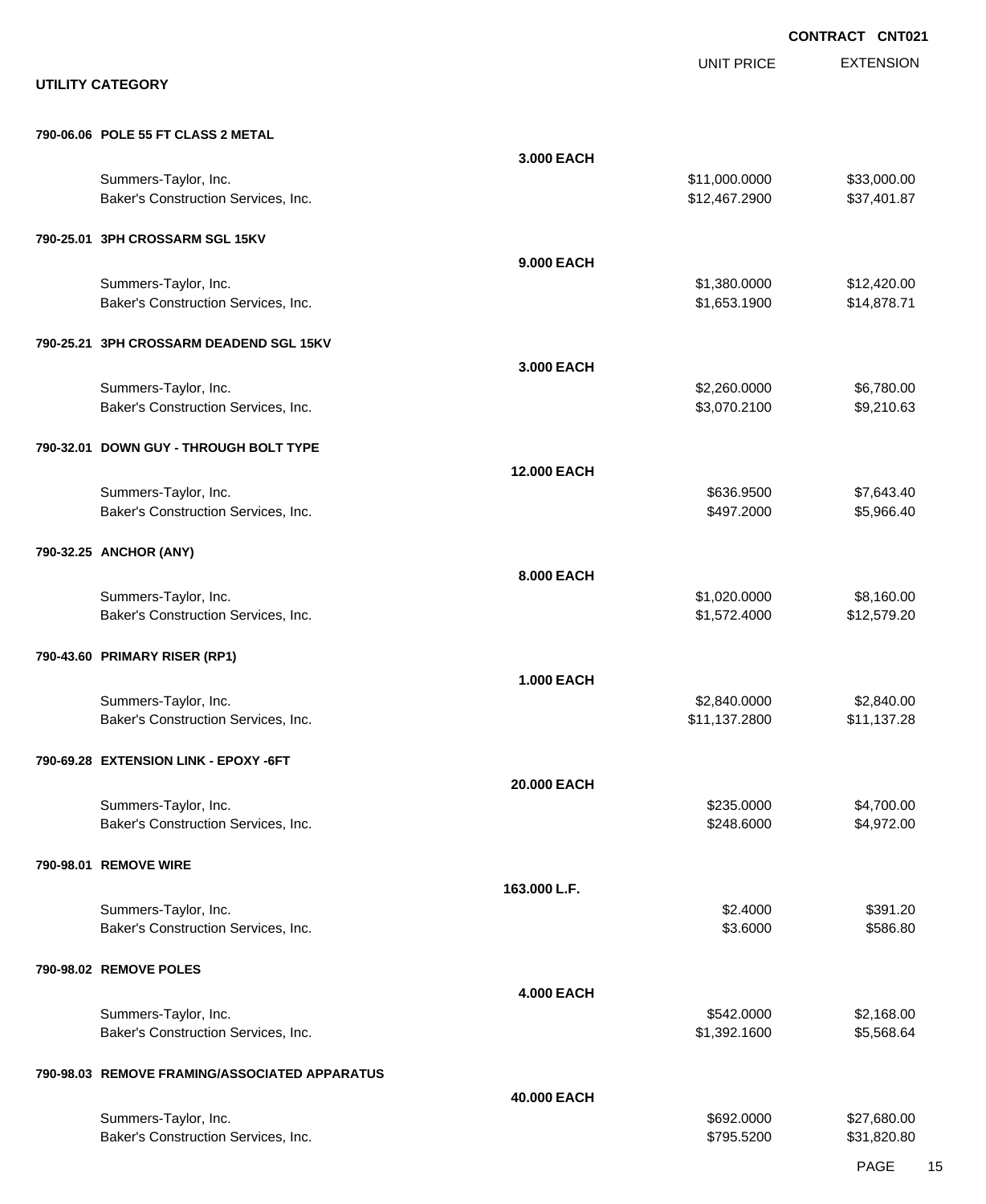UNIT PRICE

EXTENSION

| 795-01.03 6IN DIP RESTRAINED JOINT WATER LINE               |                   |                                |                            |
|-------------------------------------------------------------|-------------------|--------------------------------|----------------------------|
|                                                             | 181.000 L.F.      |                                |                            |
| Summers-Taylor, Inc.<br>Baker's Construction Services, Inc. |                   | \$62.5000<br>\$185.0000        | \$11,312.50<br>\$33,485.00 |
| 795-01.09 12IN DIP RESTRAINED JOINT WATER LINE              | 170.000 L.F.      |                                |                            |
| Summers-Taylor, Inc.                                        |                   | \$98.0000                      | \$16,660.00                |
| Baker's Construction Services, Inc.                         |                   | \$190.0000                     | \$32,300.00                |
| 795-01.10 12IN DIP SLIP JOINT WATER LINE                    |                   |                                |                            |
|                                                             | 2,490.000 L.F.    |                                |                            |
| Summers-Taylor, Inc.                                        |                   | \$63.0000                      | \$156,870.00               |
| Baker's Construction Services, Inc.                         |                   | \$92.0000                      | \$229,080.00               |
| 795-06.30 CUT/CAP EXISTING LINES (ALL SIZES)                |                   |                                |                            |
|                                                             | <b>2.000 EACH</b> |                                |                            |
| Summers-Taylor, Inc.<br>Baker's Construction Services, Inc. |                   | \$1,220.0000<br>\$1,500.0000   | \$2,440.00<br>\$3,000.00   |
|                                                             |                   |                                |                            |
| 795-07.06 8IN X 8IN TAPPING SLEEVE AND VALVE                |                   |                                |                            |
|                                                             | 1.000 EACH        |                                |                            |
| Summers-Taylor, Inc.<br>Baker's Construction Services, Inc. |                   | \$6,880.0000<br>\$5,677.8400   | \$6,880.00<br>\$5,677.84   |
|                                                             |                   |                                |                            |
| 795-07.15 12IN X 12IN TAPPING SLEEVE AND VALVE              |                   |                                |                            |
|                                                             | <b>1.000 EACH</b> |                                |                            |
| Summers-Taylor, Inc.                                        |                   | \$9,650.0000                   | \$9,650.00<br>\$9,082.85   |
| Baker's Construction Services, Inc.                         |                   | \$9,082.8500                   |                            |
| 795-07.32 INSERTION VALVE (8IN)                             |                   |                                |                            |
|                                                             | <b>1.000 EACH</b> |                                |                            |
| Summers-Taylor, Inc.<br>Baker's Construction Services, Inc. |                   | \$13,600.0000<br>\$10,990.5200 | \$13,600.00<br>\$10,990.52 |
|                                                             |                   |                                |                            |
| 795-08.04 6IN GATE VALVE ASSEMBLY                           |                   |                                |                            |
|                                                             | 9.000 EACH        |                                |                            |
| Summers-Taylor, Inc.<br>Baker's Construction Services, Inc. |                   | \$964.0000<br>\$2,600.0000     | \$8,676.00<br>\$23,400.00  |
|                                                             |                   |                                |                            |
| 795-08.09 12IN GATE VALVE ASSEMBLY                          |                   |                                |                            |
|                                                             | 3.000 EACH        | \$2,720.0000                   | \$8,160.00                 |
| Summers-Taylor, Inc.<br>Baker's Construction Services, Inc. |                   | \$4,200.0000                   | \$12,600.00                |
|                                                             |                   |                                |                            |
| 795-09.09 RELOCATE/RECONNECT SERVICE ASSEMBLY               | <b>4.000 EACH</b> |                                |                            |
| Summers-Taylor, Inc.                                        |                   | \$1,300.0000                   | \$5,200.00                 |
| Baker's Construction Services, Inc.                         |                   | \$827.5700                     | \$3,310.28                 |
|                                                             |                   |                                |                            |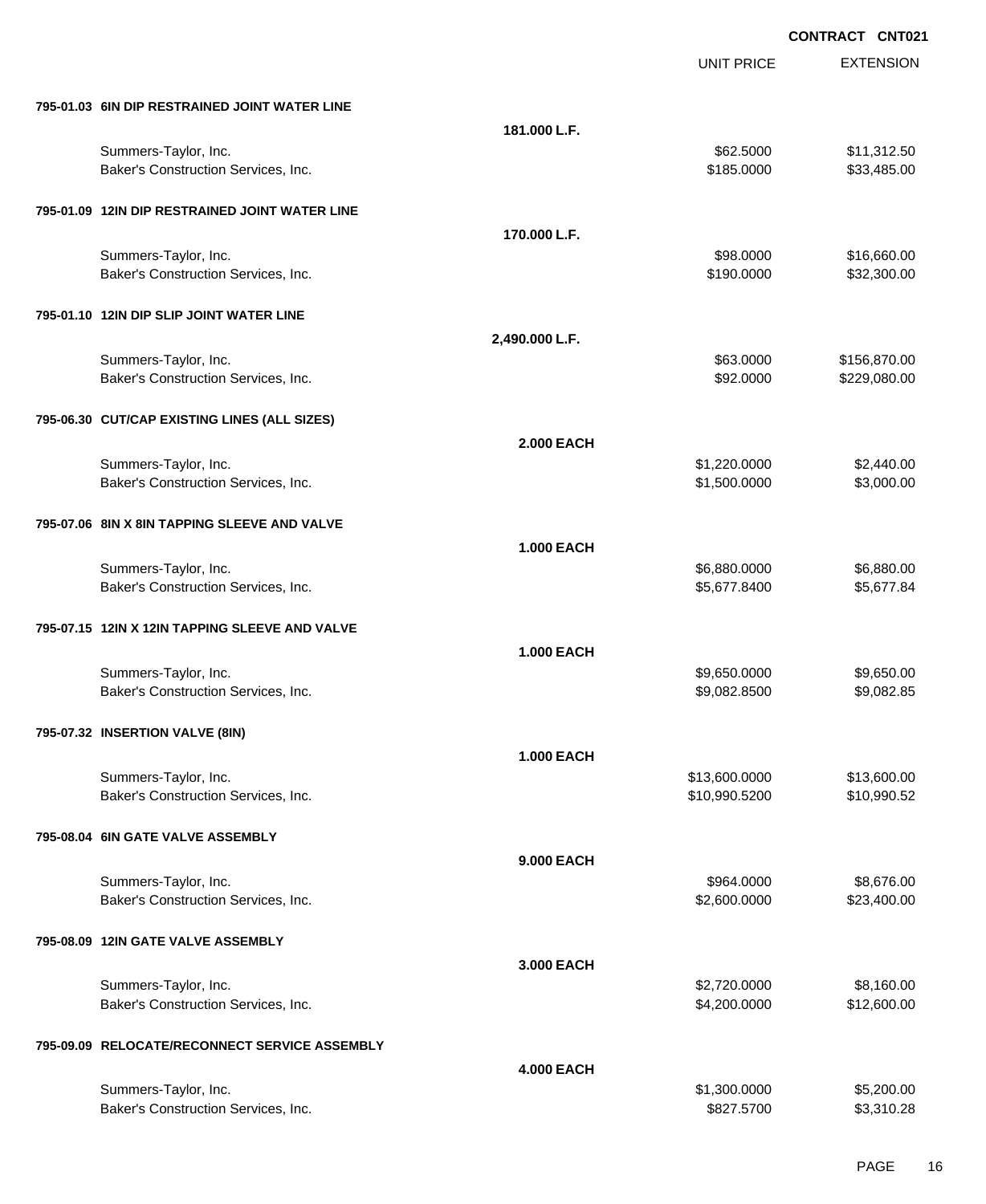**EXTENSION CONTRACT CNT021** UNIT PRICE **795-09.12 2IN COPPER SERVICE PIPE 163.000 L.F.** Summers-Taylor, Inc. \$35.5000 \$5,786.50 Baker's Construction Services, Inc. \$5,173.62 **795-09.28 3/4IN COPPER SERVICE PIPE 64.000 L.F.** Summers-Taylor, Inc. \$3,168.00 Baker's Construction Services, Inc. 6. The Same of the Same of the Same States of St. 380.000 \$1,280.00 **795-10.03 1IN AUTO AIR RELEASE VALVE ASSEMBLY 4.000 EACH** Summers-Taylor, Inc. \$3,160.0000 \$12,640.00 Baker's Construction Services, Inc. \$12,007.36 **795-11.02 FIRE HYDRANT ASSEMBLY 9.000 EACH** Summers-Taylor, Inc. \$5,060.0000 \$45,540.00 Baker's Construction Services, Inc. 6. The Construction Services, Inc. 6. The Construction Services, Inc. 6. The Construction Services, Inc. 6. The Construction Services, Inc. 6. The Construction Services, Inc. 6. The Cons **795-12.02 REMOVAL OF EXISTING LINE 1.000 LS** Summers-Taylor, Inc. \$3,150.000 \$3,150.000 \$3,150.000 \$3,150.000 \$3,150.000 \$3,150.00 Baker's Construction Services, Inc. 6. The Construction Services, Inc. 6. The Construction Services, Inc. 6. The Construction Services, Inc. 6. The Construction Services, Inc. 6. The Construction Services, Inc. 6. The Cons **795-13.01 DI FITTINGS 5,000.000 LB.** Summers-Taylor, Inc. \$6.8000 \$34,000.00 Baker's Construction Services, Inc. 6. The Construction Services, Inc. 6. The Construction Services, Inc. 6. The Construction Services, Inc. 6. The Construction Services, Inc. 6. The Construction Services, Inc. 6. The Cons **795-21.02 RETIRE WATER VALVES AND HYDRANTS 1.000 LS** Summers-Taylor, Inc. \$1,570.000 \$1,570.000 \$1,570.000 \$1,570.000 \$1,570.000 \$1,570.000 \$1,570.00 Baker's Construction Services, Inc. 6850.000 \$850.000 \$850.000 \$850.000 **797-05.51 8IN PVC GRAVITY SEWER 0FT-6FT DEPTH 78.000 L.F.** Summers-Taylor, Inc. 660.000 \$4,680.00 \$4,680.00 \$4,680.00 \$4,680.00 \$4,680.00 \$4,680.00 \$4,680.00 \$4,680.00 \$4,680.00 \$4,680.00 \$4,680.00 \$4,680.00 \$4,680.00 \$4,680.00 \$4,680.00 \$4,680.00 \$4,680.00 \$4,680.00 \$4,680.00 \$4, Baker's Construction Services, Inc. 6. The Construction Services, Inc. 6. The Construction Services, Inc. 6. S96.00 **797-05.52 8IN PVC GRAVITY SEWER 6FT-12FT DEPTH 601.000 L.F.** Summers-Taylor, Inc. \$78.5000 \$47,178.50 Baker's Construction Services, Inc. 6. The Construction Services, Inc. \$94.0000 \$56,494.000 **797-05.53 8IN PVC GRAVITY SEWER 12FT-18FT DEPTH**

| 109.000 L.F.                        |            |             |
|-------------------------------------|------------|-------------|
| Summers-Taylor, Inc.                | \$95,0000  | \$10,355.00 |
| Baker's Construction Services, Inc. | \$172,0000 | \$18.748.00 |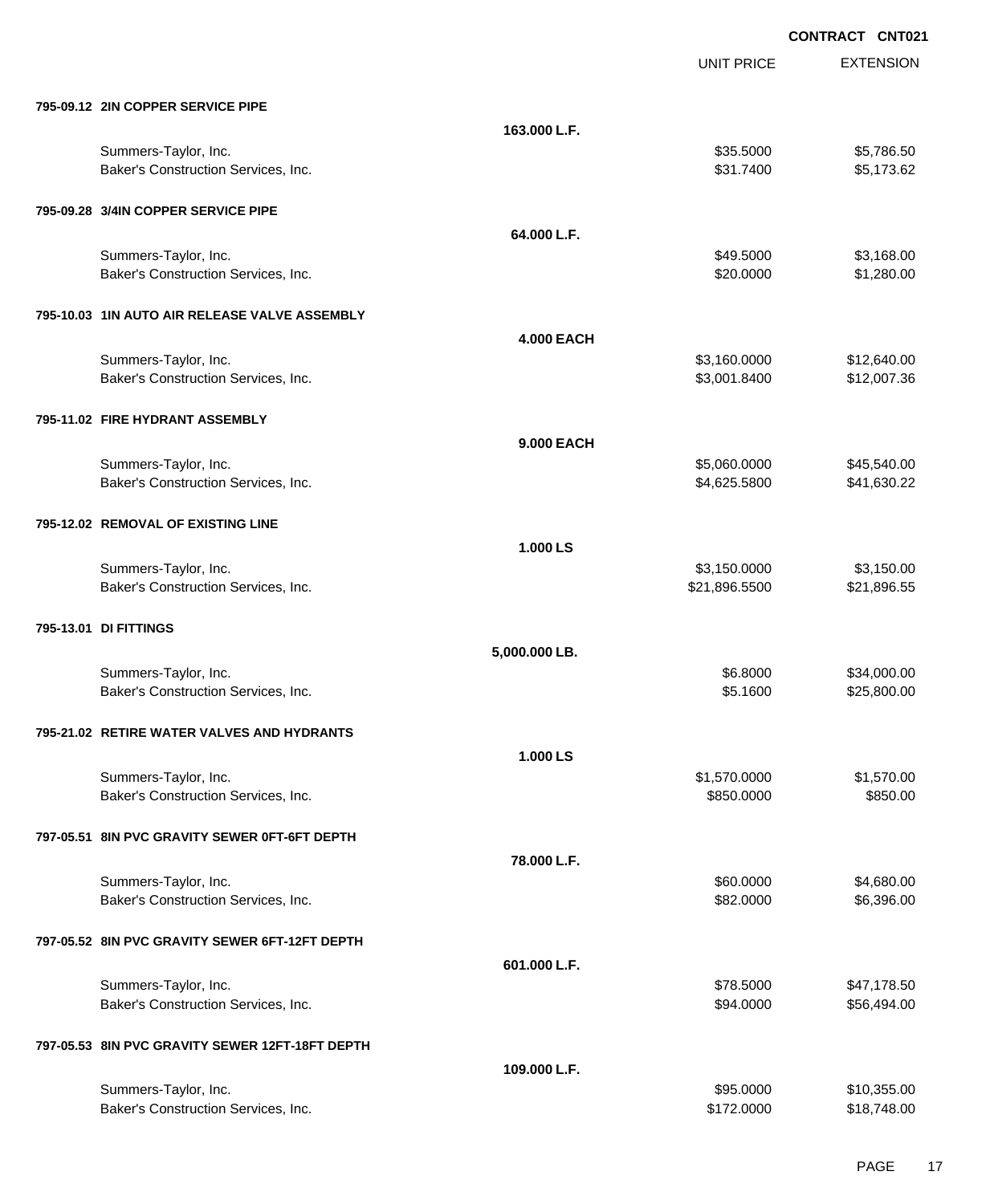UNIT PRICE

EXTENSION

| 797-07.01 48IN MANHOLE 0FT-4FT DEPTH                        |                   |              |             |
|-------------------------------------------------------------|-------------------|--------------|-------------|
|                                                             | <b>1.000 EACH</b> |              |             |
| Summers-Taylor, Inc.                                        |                   | \$3,110.0000 | \$3,110.00  |
| Baker's Construction Services, Inc.                         |                   | \$3,850.0000 | \$3,850.00  |
| 797-07.03 48IN MANHOLE 6FT-8FT DEPTH                        |                   |              |             |
|                                                             | <b>2.000 EACH</b> |              |             |
| Summers-Taylor, Inc.                                        |                   | \$3,480.0000 | \$6,960.00  |
| Baker's Construction Services, Inc.                         |                   | \$4,590.7000 | \$9,181.40  |
| 797-07.05 48IN MANHOLE 10FT-12FT DEPTH                      |                   |              |             |
|                                                             | <b>2.000 EACH</b> |              |             |
| Summers-Taylor, Inc.                                        |                   | \$3,480.0000 | \$6,960.00  |
| Baker's Construction Services, Inc.                         |                   | \$6,924.8400 | \$13,849.68 |
| 797-07.56 MANHOLE DROP CONNECTION ASSEMBLY                  |                   |              |             |
|                                                             | <b>2.000 EACH</b> |              |             |
| Summers-Taylor, Inc.                                        |                   | \$3,140.0000 | \$6,280.00  |
| Baker's Construction Services, Inc.                         |                   | \$3,953.2400 | \$7,906.48  |
| 797-07.80 REMOVE SEWER MANHOLE                              |                   |              |             |
|                                                             | <b>2.000 EACH</b> |              |             |
| Summers-Taylor, Inc.                                        |                   | \$1,020.0000 | \$2,040.00  |
| Baker's Construction Services, Inc.                         |                   | \$972.6100   | \$1,945.22  |
|                                                             |                   |              |             |
| 797-08.05 6IN PVC PIPE FOR SERVICE LATERAL                  |                   |              |             |
|                                                             | 80.000 L.F.       |              |             |
| Summers-Taylor, Inc.                                        |                   | \$50.5000    | \$4,040.00  |
| Baker's Construction Services, Inc.                         |                   | \$67.1300    | \$5,370.40  |
| 797-08.08 6IN CLEAN OUT ASSEMBLY                            |                   |              |             |
|                                                             | <b>5.000 EACH</b> |              |             |
| Summers-Taylor, Inc.                                        |                   | \$203.0000   | \$1,015.00  |
| Baker's Construction Services, Inc.                         |                   | \$650.0000   | \$3,250.00  |
|                                                             |                   |              |             |
| 797-09.40 CUT AND CAP (ALL LINES)                           |                   |              |             |
| Summers-Taylor, Inc.                                        | <b>2.000 EACH</b> | \$971.0000   | \$1,942.00  |
| Baker's Construction Services, Inc.                         |                   | \$1,877.6300 | \$3,755.26  |
|                                                             |                   |              |             |
| 797-10.09 CONNECT EX. 8IN SEWER TO NEW MANHOLE              |                   |              |             |
|                                                             | <b>1.000 EACH</b> | \$629.0000   | \$629.00    |
| Summers-Taylor, Inc.<br>Baker's Construction Services, Inc. |                   | \$2,083.1400 | \$2,083.14  |
|                                                             |                   |              |             |
| 797-11.25 RETIREIN PLACE 48IN MANHOLE                       | <b>2.000 EACH</b> |              |             |
| Summers-Taylor, Inc.                                        |                   | \$1,260.0000 | \$2,520.00  |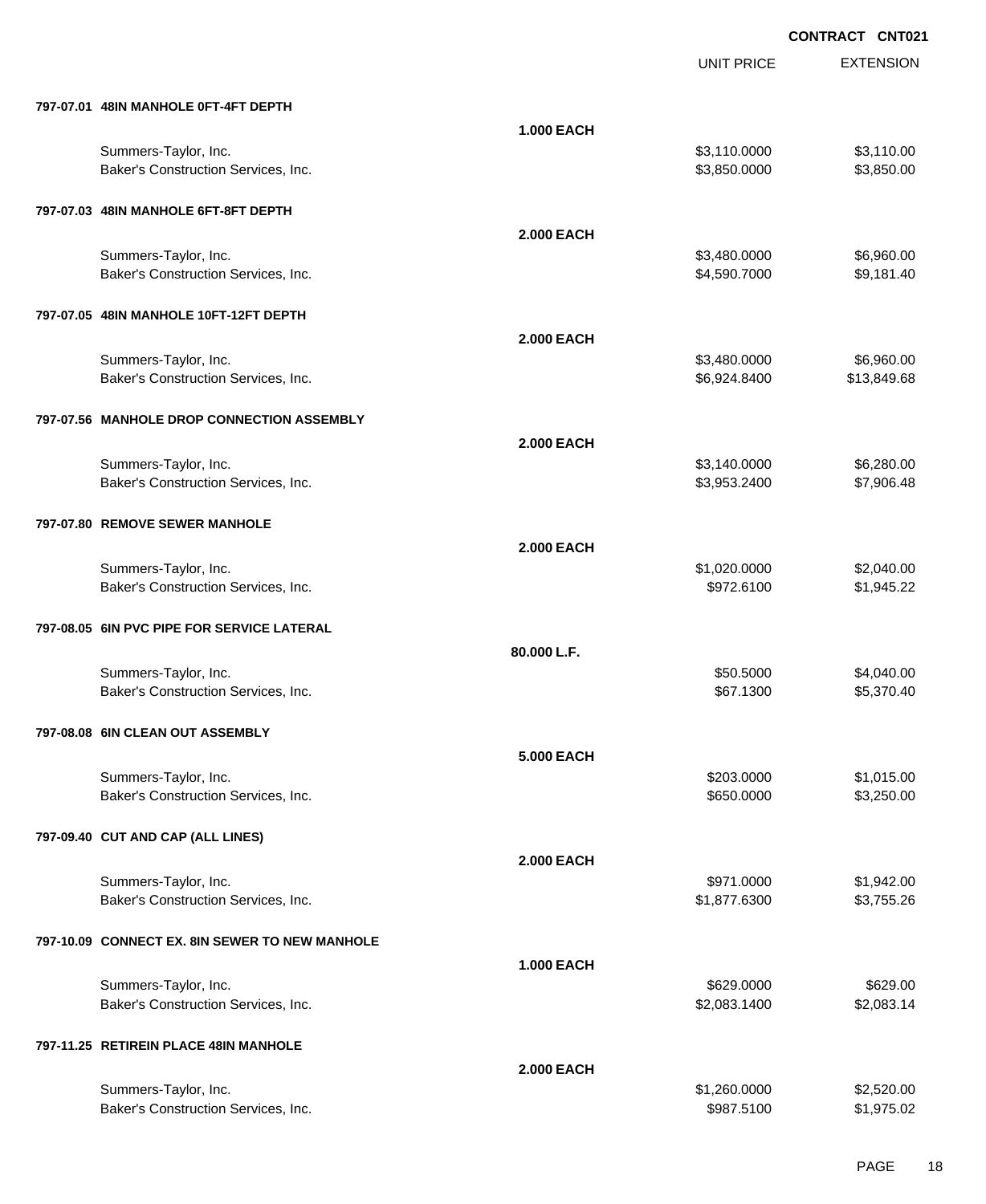| <b>CONTRACT CNT021</b> |  |
|------------------------|--|
|                        |  |

|                                          |              | UNIT PRICE   | <b>EXTENSION</b> |
|------------------------------------------|--------------|--------------|------------------|
| 797-11.34 REMOVE EXISTING SEWER <8IN     |              |              |                  |
|                                          | 268.000 L.F. |              |                  |
| Summers-Taylor, Inc.                     |              | \$15.5000    | \$4,154.00       |
| Baker's Construction Services, Inc.      |              | \$45.0000    | \$12,060.00      |
| 797-11.35 REMOVE EXISTING SEWER 8IN-14IN |              |              |                  |
|                                          | 98.000 L.F.  |              |                  |
| Summers-Taylor, Inc.                     |              | \$21.0000    | \$2,058.00       |
| Baker's Construction Services, Inc.      |              | \$45.0000    | \$4,410.00       |
| 798-05.27 COMMUNICATION ASSEMBLY (BOND)  |              |              |                  |
|                                          | 3,000 EACH   |              |                  |
| Summers-Taylor, Inc.                     |              | \$187.0000   | \$561.00         |
| Baker's Construction Services, Inc.      |              | \$8,500.0000 | \$25,500.00      |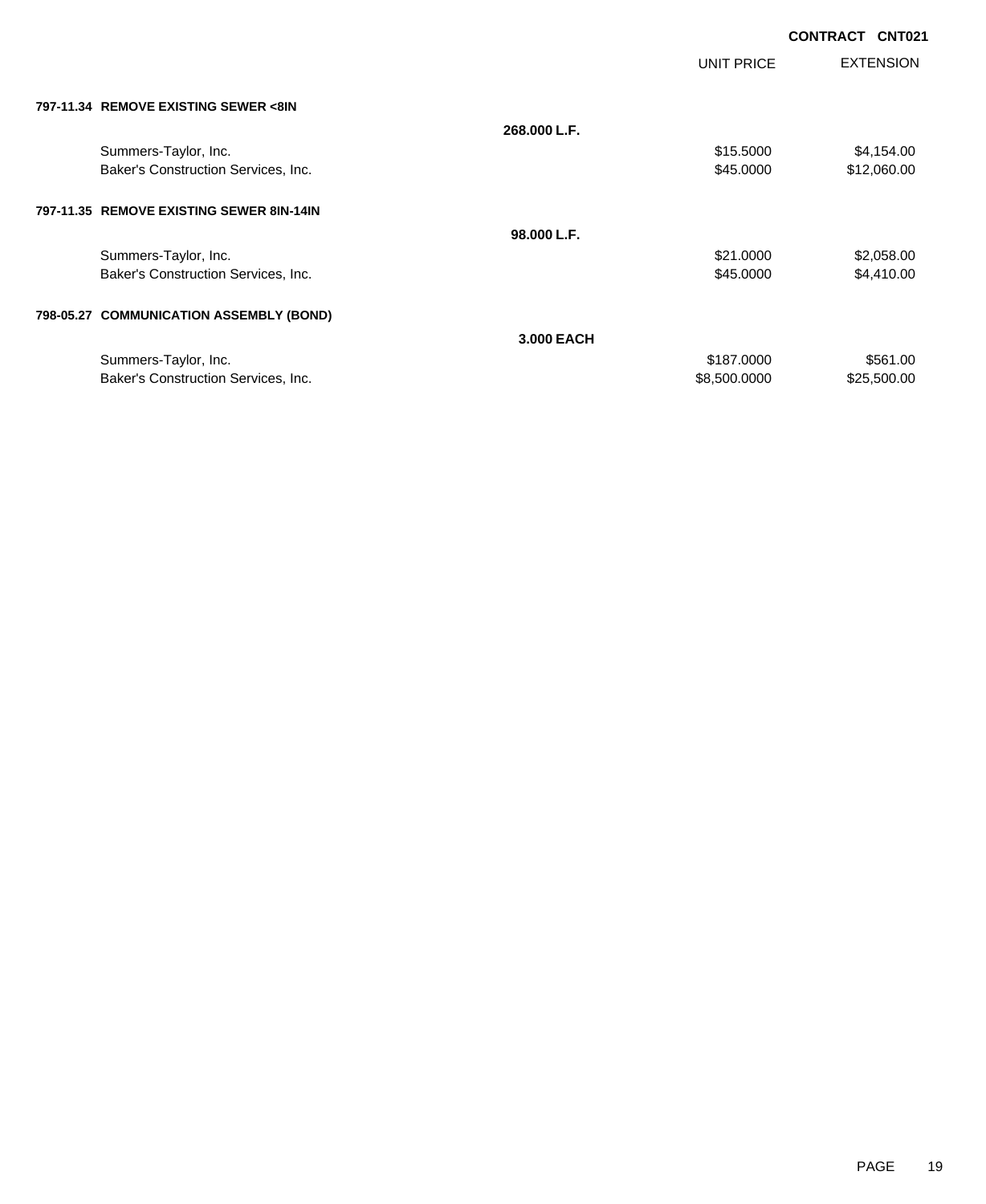# **SUB-TOTAL 100% PARTICIPATING ROADWAY**

| Summers-Taylor, Inc.                | \$2,509,502.65 |
|-------------------------------------|----------------|
| Baker's Construction Services, Inc. | \$2,805,586.94 |
|                                     |                |
| <b>SUB-TOTAL UTILITY</b>            |                |
| Summers-Taylor, Inc.                | \$555,568.10   |
| Baker's Construction Services, Inc. | \$782,461.17   |
|                                     |                |
|                                     |                |
| <b>TOTAL CONTRACT</b>               |                |

| Summers-Taylor, Inc.                | \$3,065,070.75 |
|-------------------------------------|----------------|
| Baker's Construction Services, Inc. | \$3,588,048.11 |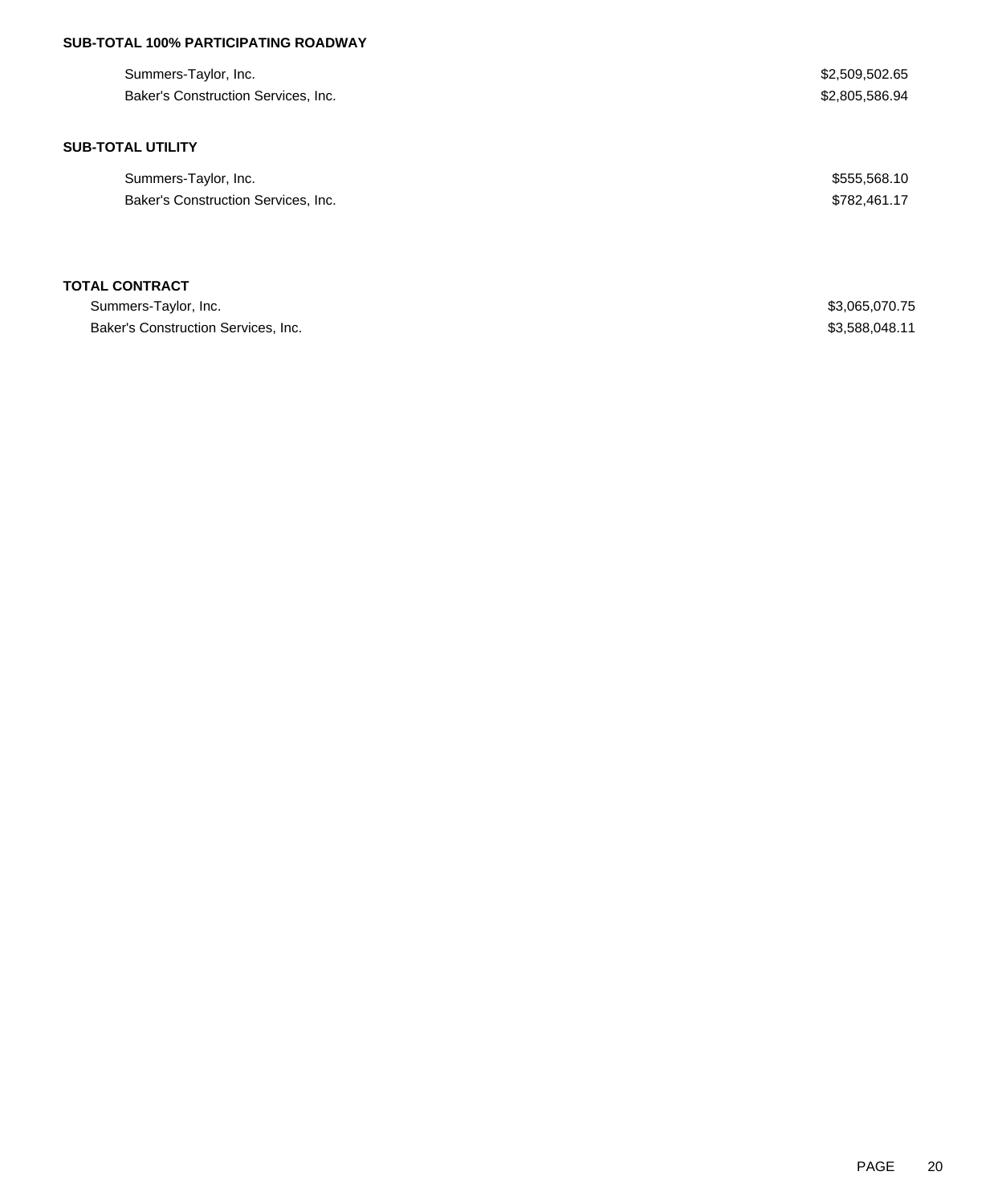#### WAYNE COUNTY (Contract No. CNT059 Call 051)

91001-4232-04,91027-4209-04,HSIP-13(79),91001-3232-94,STP/HSIP-13(78),91002-3233-94,91002-8233-14,STP/HSIP-228(22),91027-3209-94,91027- 8209-14

THE RESURFACING ON S.R. 228 FROM S.R. 128 TO BEECH CREEK ROAD, AND ON S.R. 13 FROM S.R. 203 TO CHALK CREEK ROAD AND FROM HILL STREET TO SOUTH OF VALLEY ROAD, INCLUDING BRIDGE DECK REPAIR.

PROJECT LENGTH - 18.590 MILES

COMPLETION TIME - ON OR BEFORE SEPTEMBER 30, 2019

DBE GOAL 4.50%

TOTAL CONTRACT

Delta Contracting Company, LLC  $$2,821,247.70$ Rogers Group, Inc. 682.00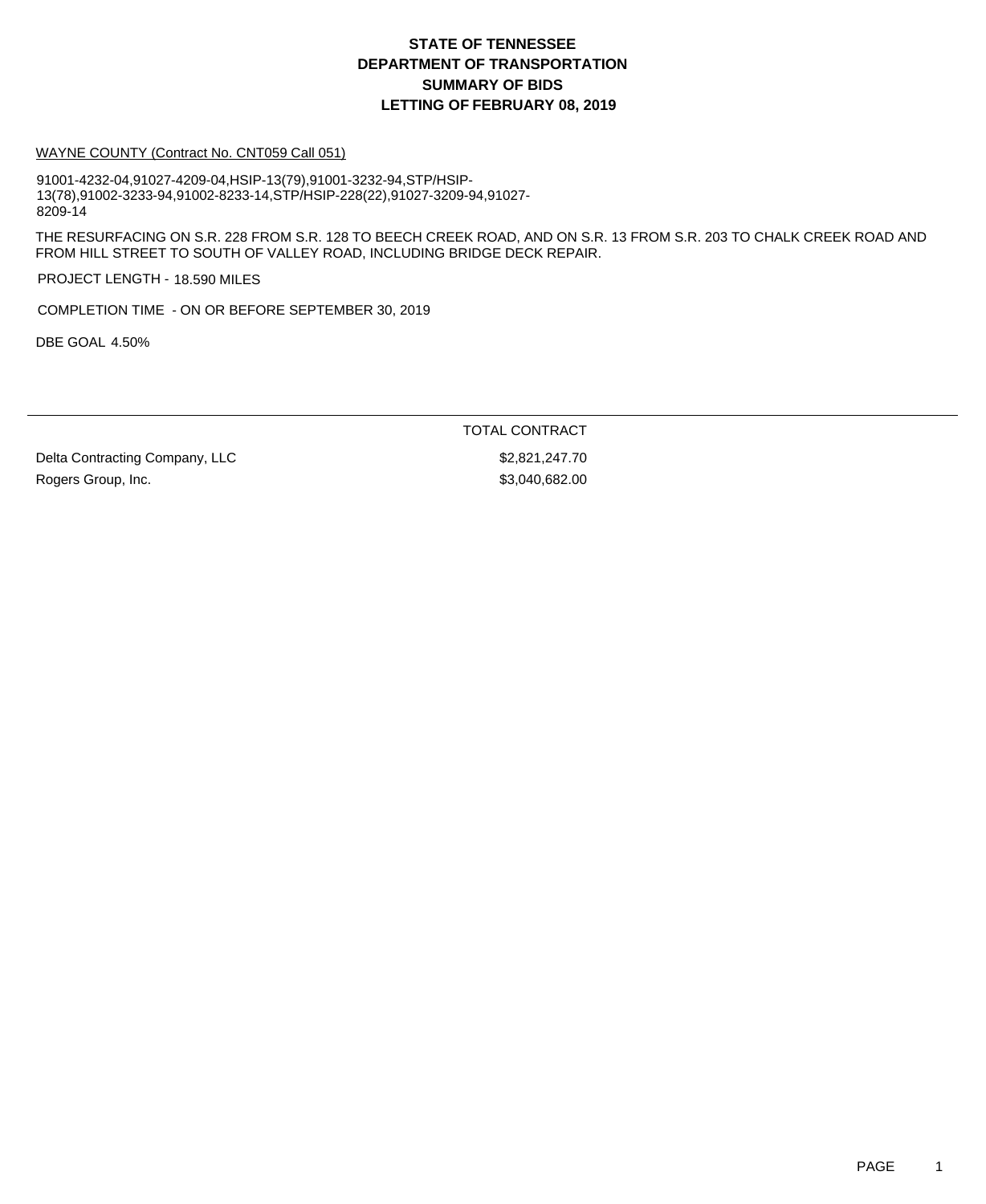EXTENSION **CONTRACT CNT059** UNIT PRICE **ROADWAY CATEGORY 208-01.05 BROOMING & DEGRASSING SHOULDERS 37.300 L.M.** Delta Contracting Company, LLC **but a contraction of the Contraction Contraction Contraction Contraction** S22,566.50 Rogers Group, Inc. \$800.0000 \$29,840.00 **303-01 MINERAL AGGREGATE, TYPE A BASE, GRADING D 6,441.000 TON** Delta Contracting Company, LLC **but a struck of the struck of the struck of the struck of the struck of the struck of the struck of the struck of the struck of the struck of the struck of the struck of the struck of the st** Rogers Group, Inc. \$122,379.00 \$122,379.00 \$122,379.00 \$122,379.00 \$122,379.00 \$122,379.00 \$122,379.00 \$123,379 **307-01.08 ASPHALT CONCRETE MIX (PG64-22) (BPMB-HM) GRADING B-M2 900.000 TON** Delta Contracting Company, LLC **but a contraction of the Contraction Contraction Contraction Contraction Contraction Contraction Contraction Contraction Contraction Contraction Contraction Contraction Contraction Contracti** Rogers Group, Inc. \$85.0000 \$76,500.00 **403-01 BITUMINOUS MATERIAL FOR TACK COAT (TC) 126.000 TON** Delta Contracting Company, LLC **688,200.000 \$88,200.000** \$88,200.000 Rogers Group, Inc. \$88,200.000 \$88,200.00 \$88,200.00 \$88,200.00 \$88,200.00 \$88,200.00 \$88,200.00 \$88,200.00 \$88 **411-01.10 ACS MIX(PG64-22) GRADING D 18,128.000 TON** Delta Contracting Company, LLC **but a struck of the struck of the struck of the S81.3300** \$1,474,350.24 Rogers Group, Inc. \$85.0000 \$1,540,880.00 **411-03.12 ACS MIX(PG64-22) THIN LIFT D ASPHALT 2,984.000 TON** Delta Contracting Company, LLC **1996, 1996, 1996, 1996, 1997, 1997, 1998, 1998, 1998, 1998, 1998, 1998, 1998, 199** Rogers Group, Inc. \$88.0000 \$262,592.00 **411-12.03 SCORING FOR RUMBLE STRIPE (NON-CONTINUOUS) (8IN WIDTH) 19.700 L.M.** Delta Contracting Company, LLC **but a contraction of the Contraction Contraction Contraction Contraction** S13,790.00 Rogers Group, Inc. \$10,835.00 \$10,835.00 \$10,835.00 \$10,835.00 \$10,835.00 \$10,835.00 \$10,835.00 \$10,835.00 \$10 **411-12.04 SCORING FOR RUMBLE STRIPE (NON-CONTINUOUS) (4IN WIDTH) 8.400 L.M.** Delta Contracting Company, LLC **1996 1997 12:30 12:30 13:30 13:30 14:30 14:30 14:30 14:30 14:30 14:30 14:30 14:30 14:30 14:30 14:30 14:30 14:30 14:30 14:30 14:30 14:30 14:30 14:30 14:30 14:30 14:30 14:30 14:30 14:30 14:3** Rogers Group, Inc. \$550.0000 \$4,620.00 **415-01.01 COLD PLANING BITUMINOUS PAVEMENT 11,478.000 TON** Delta Contracting Company, LLC **but a struck of the struck of the struck of the S14.7200** \$168,956.16 Rogers Group, Inc. \$183,648.00 \$183,648.00 \$183,648.00 \$183,648.00 \$183,648.00 **701-02.01 CONCRETE CURB RAMP (RETROFIT) 1,430.000 S.F.** Delta Contracting Company, LLC **6.6000 \$45,760.00** \$45,760.00 Rogers Group, Inc. \$36.000 \$51,480.00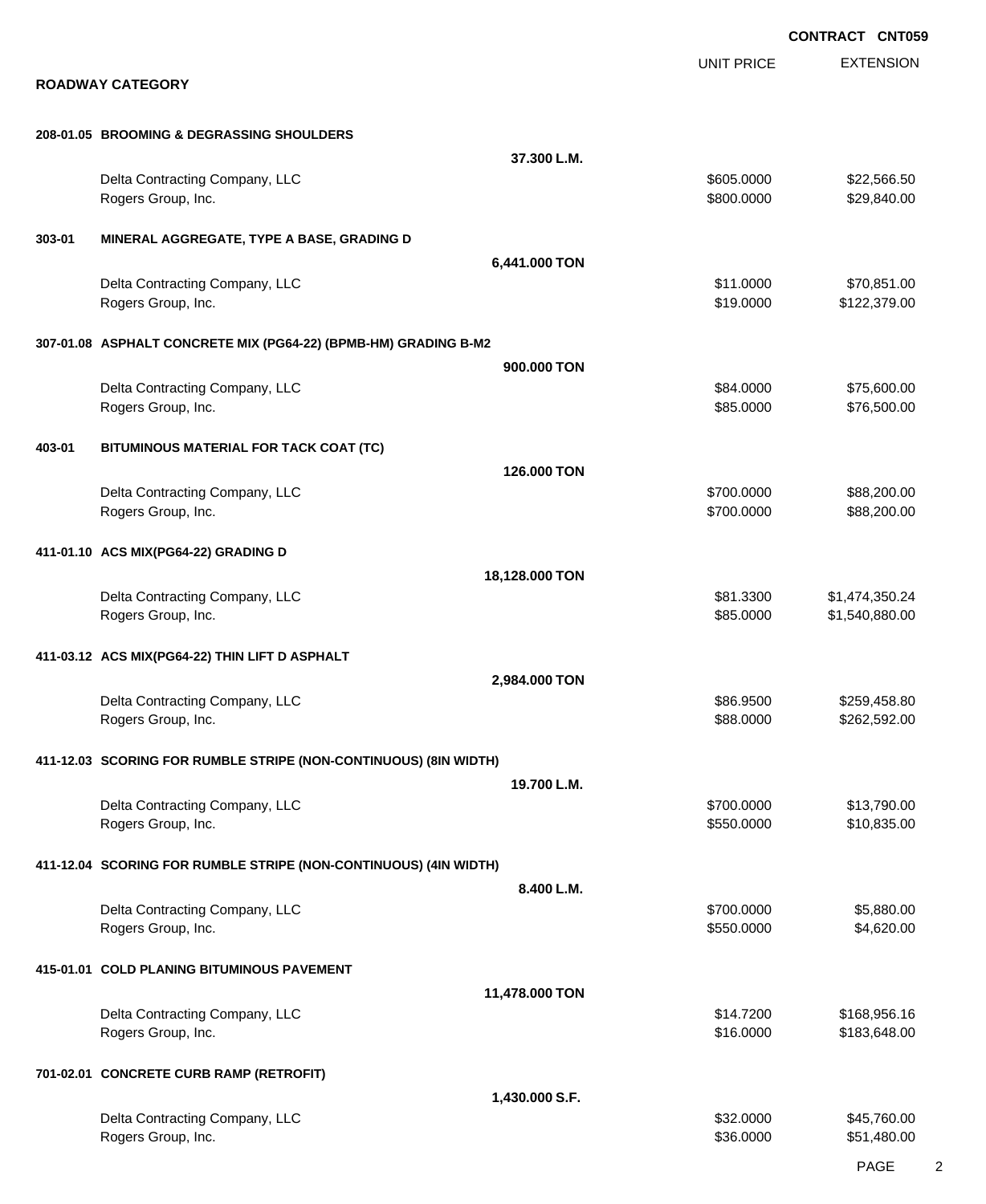UNIT PRICE

EXTENSION

|        | 705-02.10 GUARDRAIL TRANSITION 27IN TO 31IN          |                    |                                |                            |
|--------|------------------------------------------------------|--------------------|--------------------------------|----------------------------|
|        |                                                      | 14.000 EACH        |                                |                            |
|        | Delta Contracting Company, LLC<br>Rogers Group, Inc. |                    | \$100.0000<br>\$130.0000       | \$1,400.00<br>\$1,820.00   |
|        | 705-06.20 TANGENT ENERGY ABSORBING TERM MASH TL-3    |                    |                                |                            |
|        |                                                      | <b>14.000 EACH</b> |                                |                            |
|        | Delta Contracting Company, LLC<br>Rogers Group, Inc. |                    | \$2,750.0000<br>\$3,300.0000   | \$38,500.00<br>\$46,200.00 |
| 706-01 | <b>GUARDRAIL REMOVED</b>                             |                    |                                |                            |
|        |                                                      | 700.000 L.F.       |                                |                            |
|        | Delta Contracting Company, LLC<br>Rogers Group, Inc. |                    | \$1.0000<br>\$1.4000           | \$700.00<br>\$980.00       |
| 712-01 | <b>TRAFFIC CONTROL</b>                               |                    |                                |                            |
|        |                                                      | 1.000 LS           |                                |                            |
|        | Delta Contracting Company, LLC<br>Rogers Group, Inc. |                    | \$39,000.0000<br>\$59,982.0000 | \$39,000.00<br>\$59,982.00 |
|        | 712-04.01 FLEXIBLE DRUMS (CHANNELIZING)              |                    |                                |                            |
|        |                                                      | 100.000 EACH       |                                |                            |
|        | Delta Contracting Company, LLC<br>Rogers Group, Inc. |                    | \$28.0000<br>\$6.0000          | \$2,800.00<br>\$600.00     |
|        | 712-05.01 WARNING LIGHTS (TYPE A)                    |                    |                                |                            |
|        |                                                      | <b>4.000 EACH</b>  |                                |                            |
|        | Delta Contracting Company, LLC<br>Rogers Group, Inc. |                    | \$12.0000<br>\$6.0000          | \$48.00<br>\$24.00         |
| 712-06 | <b>SIGNS (CONSTRUCTION)</b>                          |                    |                                |                            |
|        |                                                      | 3,890.000 S.F.     |                                |                            |
|        | Delta Contracting Company, LLC                       |                    | \$5.0000                       | \$19,450.00                |
|        | Rogers Group, Inc.                                   |                    | \$7.5000                       | \$29,175.00                |
|        | 712-08.03 ARROW BOARD (TYPE C)                       |                    |                                |                            |
|        |                                                      | <b>2.000 EACH</b>  |                                |                            |
|        | Delta Contracting Company, LLC                       |                    | \$600.0000                     | \$1,200.00                 |
|        | Rogers Group, Inc.                                   |                    | \$750.0000                     | \$1,500.00                 |
|        |                                                      |                    |                                |                            |
|        | 713-16.20 SIGNS (OM3-L, TYPE 3 OBECT MARKER)         |                    |                                |                            |
|        |                                                      | <b>2.000 EACH</b>  |                                |                            |
|        | Delta Contracting Company, LLC                       |                    | \$110.0000                     | \$220.00                   |
|        | Rogers Group, Inc.                                   |                    | \$225.0000                     | \$450.00                   |
|        | 713-16.21 SIGNS (OM3-R, TYPE 3 OBECT MARKER)         |                    |                                |                            |
|        |                                                      | <b>2.000 EACH</b>  |                                |                            |
|        | Delta Contracting Company, LLC                       |                    | \$110.0000                     | \$220.00                   |
|        | Rogers Group, Inc.                                   |                    | \$225.0000                     | \$450.00                   |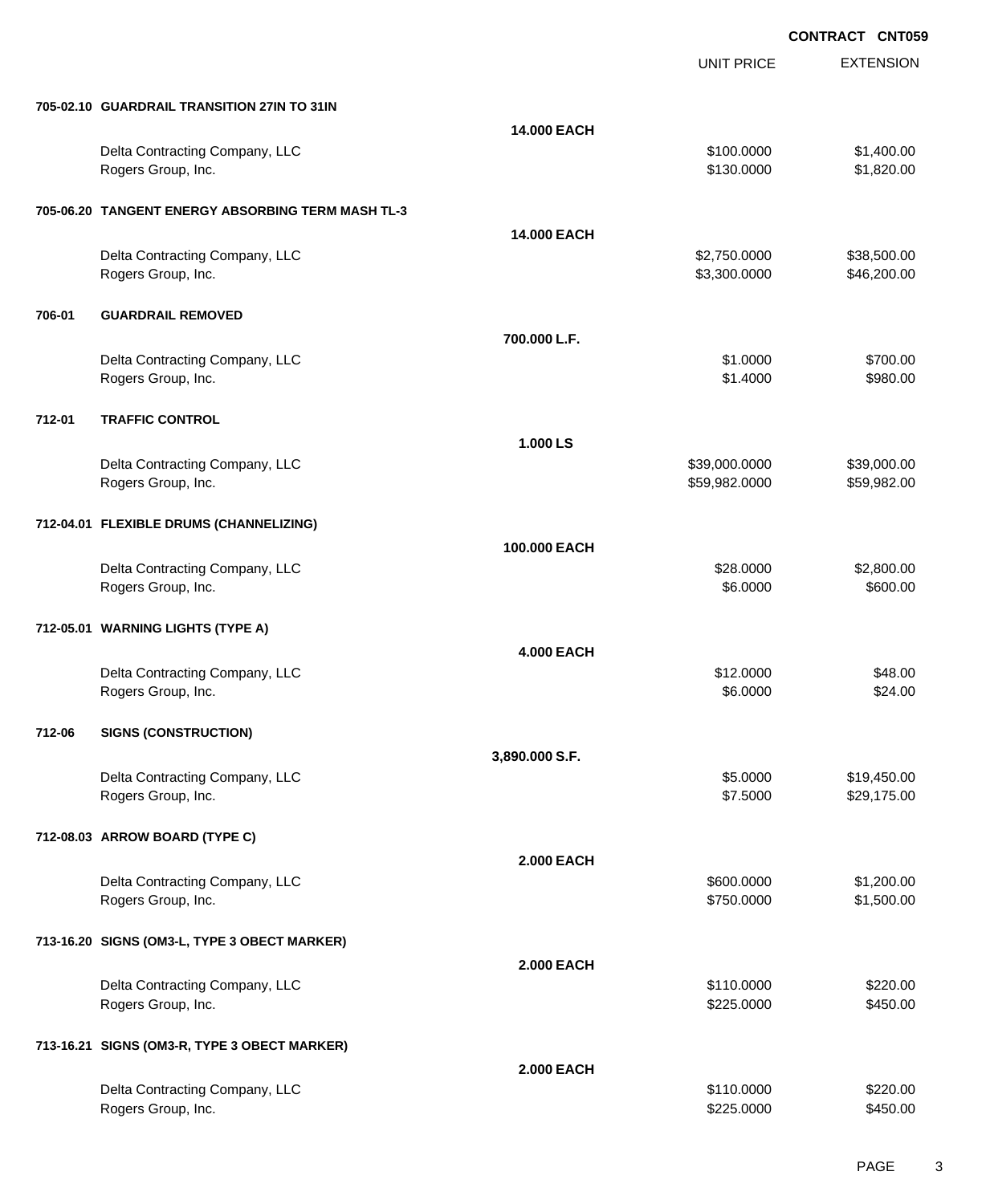|                                                                   |                   | UNIT PRICE   | <b>EXTENSION</b> |
|-------------------------------------------------------------------|-------------------|--------------|------------------|
| 713-16.22 SIGNS (W1-8, CHEVRON)                                   |                   |              |                  |
|                                                                   | 3.000 EACH        |              |                  |
| Delta Contracting Company, LLC                                    |                   | \$220.0000   | \$660.00         |
| Rogers Group, Inc.                                                |                   | \$250.0000   | \$750.00         |
| 716-01.21 SNOWPLOWABLE RAISED PAVMENT MARKERS (BI-DIR) (1 COLOR)  |                   |              |                  |
|                                                                   | 1,289.000 EACH    |              |                  |
| Delta Contracting Company, LLC                                    |                   | \$30.0000    | \$38,670.00      |
| Rogers Group, Inc.                                                |                   | \$32.0000    | \$41,248.00      |
| 716-01.22 SNOWPLOWABLE RAISED PAVMENT MARKERS (MONO-DIR)(1 COLOR) |                   |              |                  |
|                                                                   | <b>5.000 EACH</b> |              |                  |
| Delta Contracting Company, LLC                                    |                   | \$30.0000    | \$150.00         |
| Rogers Group, Inc.                                                |                   | \$32.0000    | \$160.00         |
| 716-01.30 REMOVAL OF SNOWPLOWABLE REFLECTIVE MARKER               |                   |              |                  |
|                                                                   | 332,000 EACH      |              |                  |
| Delta Contracting Company, LLC                                    |                   | \$10.0000    | \$3,320.00       |
| Rogers Group, Inc.                                                |                   | \$11.0000    | \$3,652.00       |
| 716-02.05 PLASTIC PAVEMENT MARKING (STOP LINE)                    |                   |              |                  |
|                                                                   | 900.000 L.F.      |              |                  |
| Delta Contracting Company, LLC                                    |                   | \$15.0000    | \$13,500.00      |
| Rogers Group, Inc.                                                |                   | \$16.0000    | \$14,400.00      |
| 716-02.06 PLASTIC PAVEMENT MARKING (TURN LANE ARROW)              |                   |              |                  |
|                                                                   | <b>1.000 EACH</b> |              |                  |
| Delta Contracting Company, LLC                                    |                   | \$150.0000   | \$150.00         |
| Rogers Group, Inc.                                                |                   | \$160.0000   | \$160.00         |
| 716-02.09 PLASTIC PAVEMENT MARKING (LONGITUDINAL CROSS-WALK)      |                   |              |                  |
|                                                                   | 288.000 L.F.      |              |                  |
| Delta Contracting Company, LLC                                    |                   | \$35.0000    | \$10,080.00      |
| Rogers Group, Inc.                                                |                   | \$36.0000    | \$10,368.00      |
| 716-04.01 PLASTIC PAVEMENT MARKING (STRAIGHT-TURN ARROW)          |                   |              |                  |
|                                                                   | <b>5.000 EACH</b> |              |                  |
| Delta Contracting Company, LLC                                    |                   | \$200.0000   | \$1,000.00       |
| Rogers Group, Inc.                                                |                   | \$210.0000   | \$1,050.00       |
| 716-04.10 PLASTIC PAVEMENT MARKING (HANDICAP SYMBOL)              |                   |              |                  |
|                                                                   | <b>4.000 EACH</b> |              |                  |
| Delta Contracting Company, LLC                                    |                   | \$400.0000   | \$1,600.00       |
| Rogers Group, Inc.                                                |                   | \$405.0000   | \$1,620.00       |
| 716-05.01 PAINTED PAVEMENT MARKING (4" LINE)                      |                   |              |                  |
|                                                                   | 35.900 L.M.       |              |                  |
| Delta Contracting Company, LLC                                    |                   | \$1,200.0000 | \$43,080.00      |
| Rogers Group, Inc.                                                |                   | \$1,220.0000 | \$43,798.00      |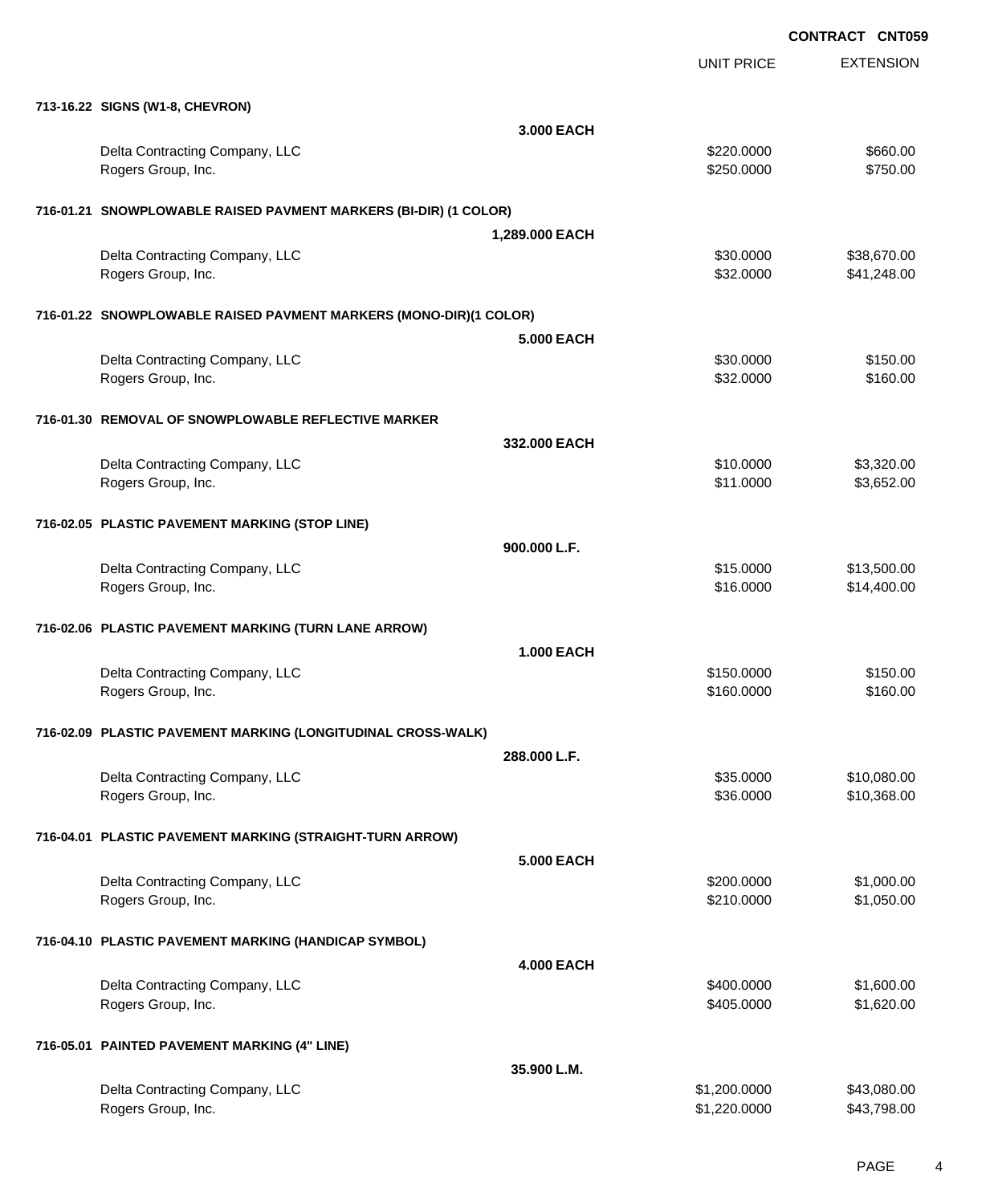|                                                          |                | <b>UNIT PRICE</b> | <b>EXTENSION</b> |
|----------------------------------------------------------|----------------|-------------------|------------------|
| 716-10.30 TRUNCATED DOME DETECTABLE WARNING MAT          |                |                   |                  |
|                                                          | 64.000 S.F.    |                   |                  |
| Delta Contracting Company, LLC                           |                | \$40.0000         | \$2,560.00       |
| Rogers Group, Inc.                                       |                | \$41,0000         | \$2,624.00       |
| 716-12.02 ENHANCED FLATLINE THERMO PVMT MRKNG (6IN LINE) |                |                   |                  |
|                                                          | 33.300 L.M.    |                   |                  |
| Delta Contracting Company, LLC                           |                | \$5,200.0000      | \$173,160.00     |
| Rogers Group, Inc.                                       |                | \$5,300.0000      | \$176,490.00     |
| 716-13.01 SPRAY THERMO PVMT MRKNG (60 mil) (4IN LINE)    |                |                   |                  |
|                                                          | 10.100 L.M.    |                   |                  |
| Delta Contracting Company, LLC                           |                | \$2,300.0000      | \$23,230.00      |
| Rogers Group, Inc.                                       |                | \$2,400.0000      | \$24,240.00      |
| 716-13.02 SPRAY THERMO PVMT MRKNG (60 mil) (6IN LINE)    |                |                   |                  |
|                                                          | 27.400 L.M.    |                   |                  |
| Delta Contracting Company, LLC                           |                | \$3,000.0000      | \$82,200.00      |
| Rogers Group, Inc.                                       |                | \$3,100.0000      | \$84,940.00      |
| 717-01<br><b>MOBILIZATION</b>                            |                |                   |                  |
|                                                          | 1.000 LS       |                   |                  |
| Delta Contracting Company, LLC                           |                | \$53,000.0000     | \$53,000.00      |
| Rogers Group, Inc.                                       |                | \$62,443.0000     | \$62,443.00      |
| 730-14.02 SAW SLOT                                       |                |                   |                  |
|                                                          | 1,100.000 L.F. |                   |                  |
| Delta Contracting Company, LLC                           |                | \$3.7500          | \$4,125.00       |
| Rogers Group, Inc.                                       |                | \$6.0000          | \$6,600.00       |
| 730-14.03 LOOP WIRE                                      |                |                   |                  |
|                                                          | 2,400.000 L.F. |                   |                  |
| Delta Contracting Company, LLC                           |                | \$0.5000          | \$1,200.00       |
| Rogers Group, Inc.                                       |                | \$1.0000          | \$2,400.00       |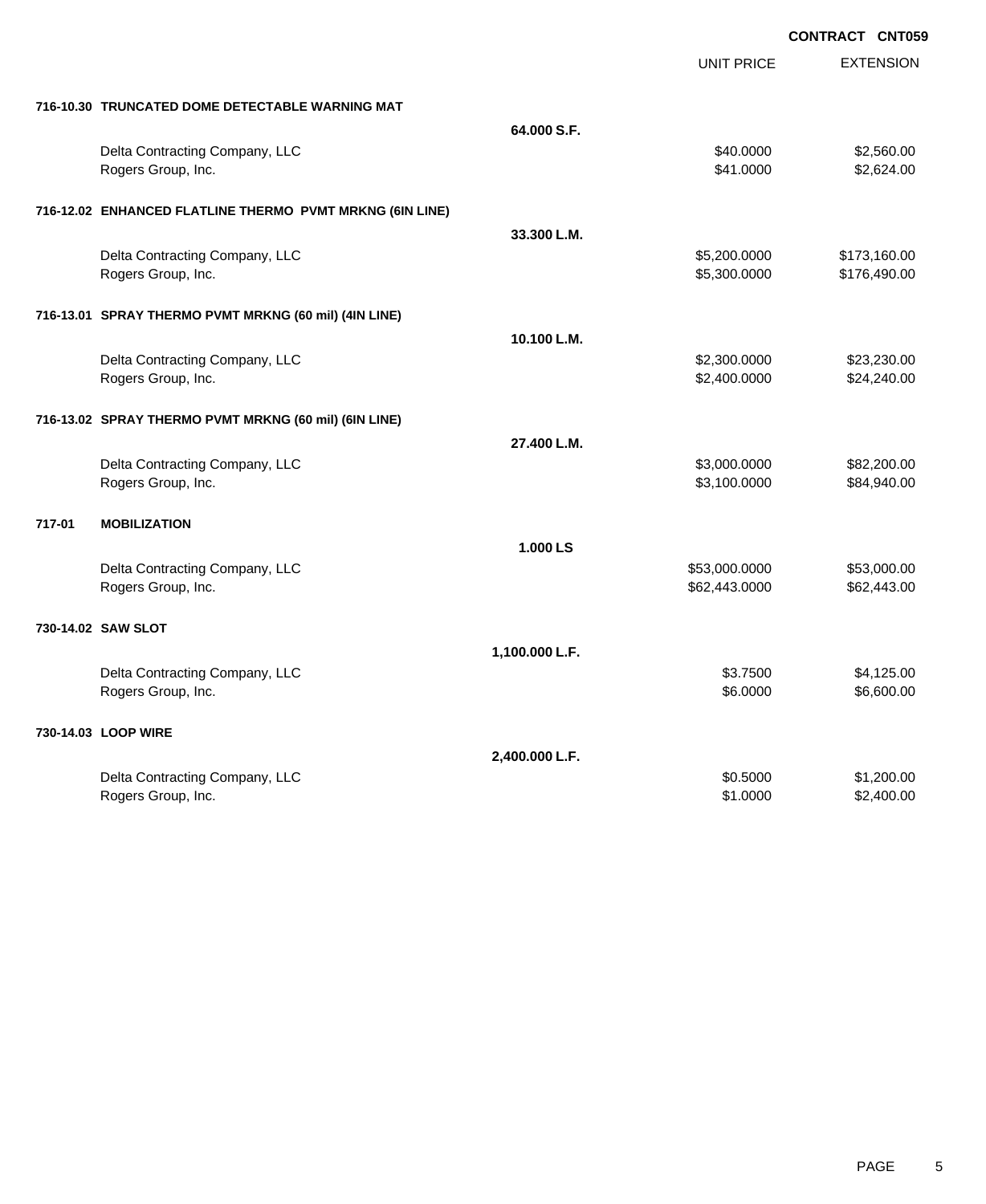|                                                       |              |                   | <b>CONTRACT CNT059</b> |
|-------------------------------------------------------|--------------|-------------------|------------------------|
| <b>BRIDGE CATEGORY</b>                                |              | <b>UNIT PRICE</b> | <b>EXTENSION</b>       |
|                                                       |              |                   |                        |
| 604-10.50 BRIDGE DECK REPAIRS (PARTIAL DEPTH OF SLAB) |              |                   |                        |
|                                                       | 5.000 S.Y.   |                   |                        |
| Delta Contracting Company, LLC                        |              | \$398.0000        | \$1,990.00             |
| Rogers Group, Inc.                                    |              | \$520,0000        | \$2,600.00             |
| 617-04.01 TYPE 1 THIN EPOXY OVERLAY (EPOXY-URETHANE)  |              |                   |                        |
|                                                       | 942.000 S.Y. |                   |                        |
| Delta Contracting Company, LLC                        |              | \$41.0000         | \$38,622.00            |
| Rogers Group, Inc.                                    |              | \$52,0000         | \$48,984.00            |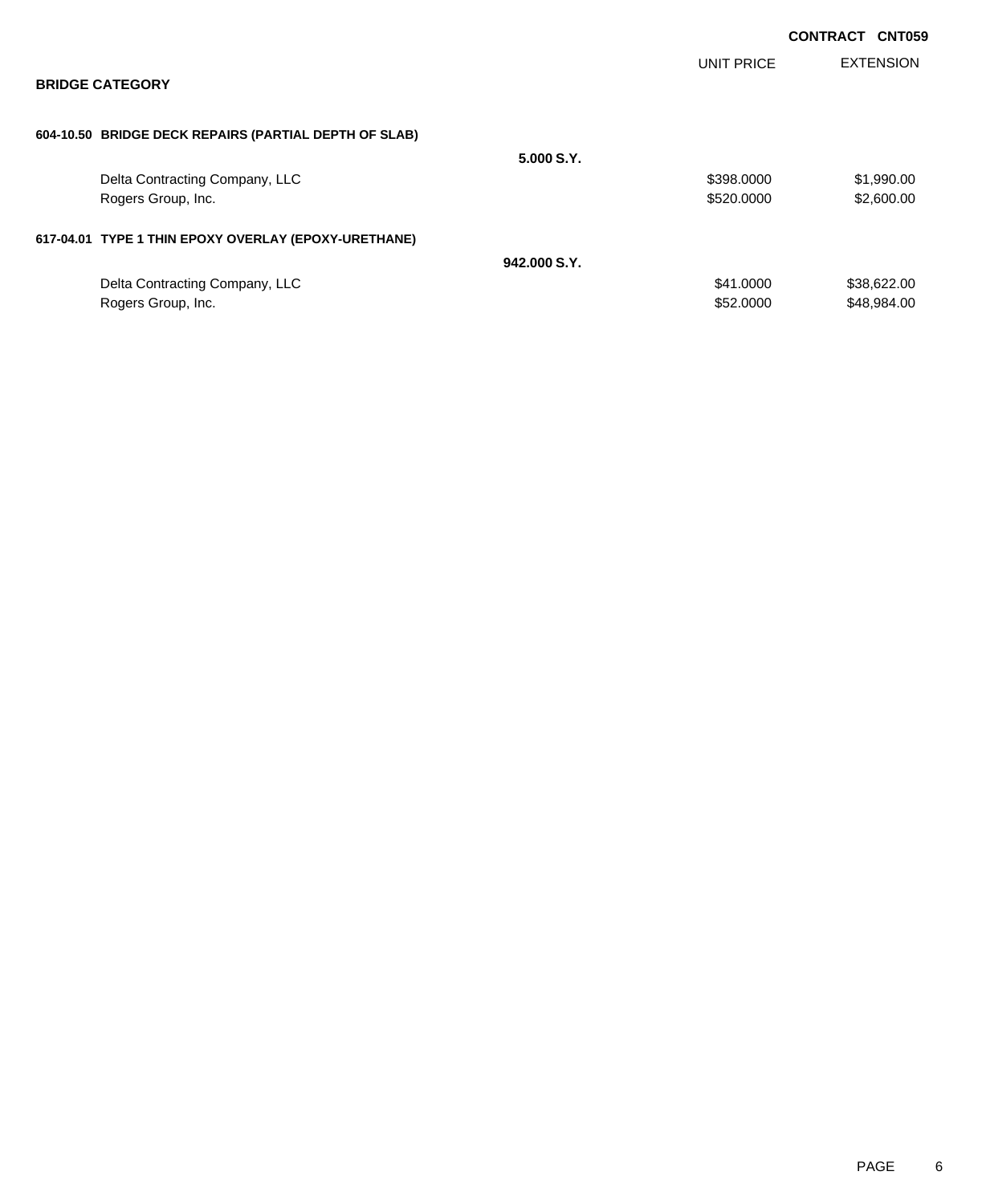# **SUB-TOTAL ROADWAY**

| Delta Contracting Company, LLC | \$2,780,635.70 |
|--------------------------------|----------------|
| Rogers Group, Inc.             | \$2,989,098.00 |
|                                |                |
| <b>SUB-TOTAL BRIDGE</b>        |                |
| Delta Contracting Company, LLC | \$40,612.00    |
| Rogers Group, Inc.             | \$51,584.00    |
|                                |                |
| <b>TOTAL CONTRACT</b>          |                |
| Delta Contracting Company, LLC | \$2,821,247.70 |
| Rogers Group, Inc.             | \$3,040,682.00 |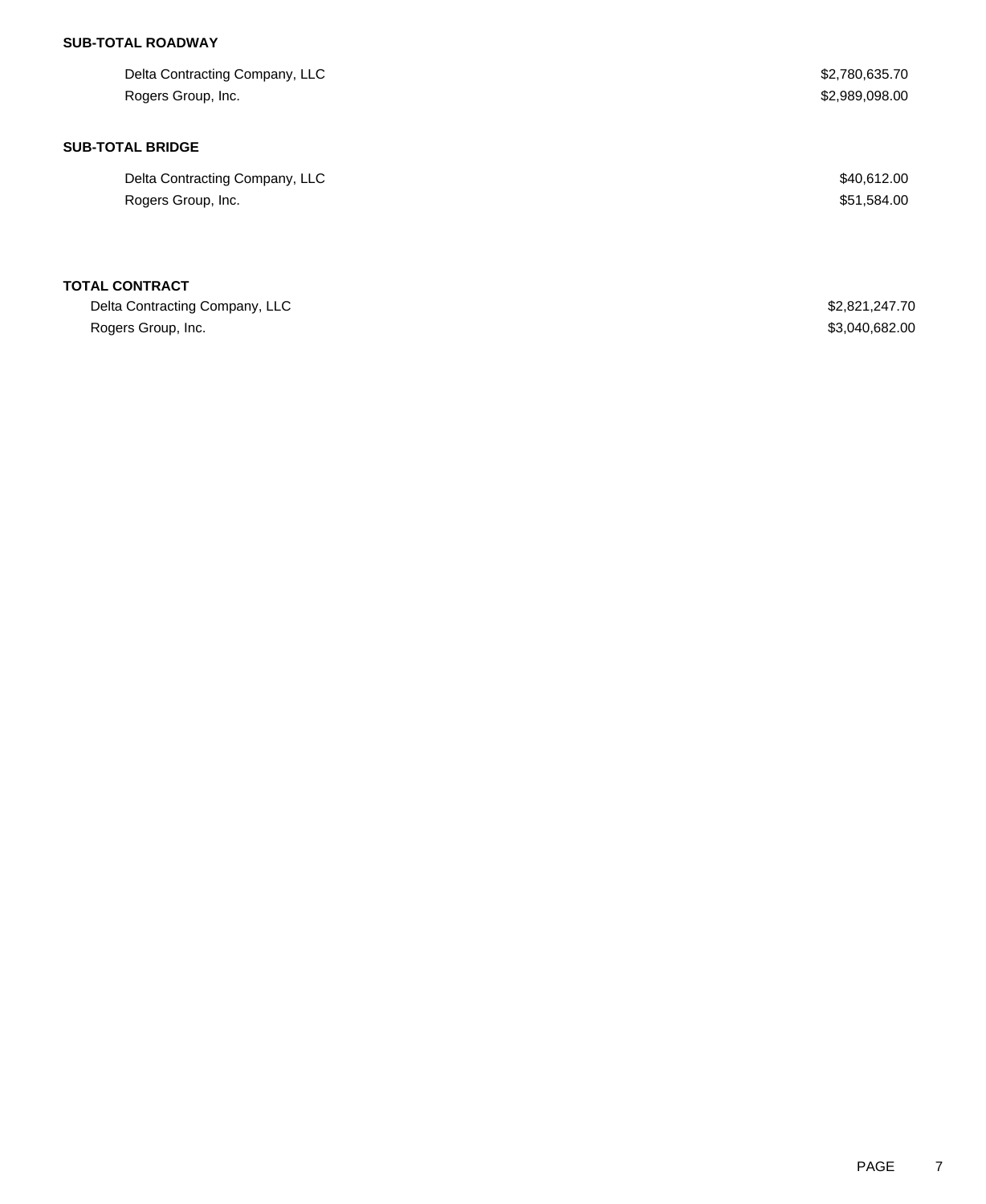#### WEAKLEY COUNTY (Contract No. CNT056 Call 052)

NH/HSIP-43(43),92003-3272-94,92003-8272-14

THE RESURFACING ON U.S. 45E (S.R. 43) FROM S.R. 22 (L.M. 17.40) TO THE OBION COUNTY LINE (L.M. 20.94).

PROJECT LENGTH - 3.540 MILES

COMPLETION TIME - ON OR BEFORE OCTOBER 31, 2019

DBE GOAL 6.00%

Ford Construction Company **\$1,606,667.81** 

TOTAL CONTRACT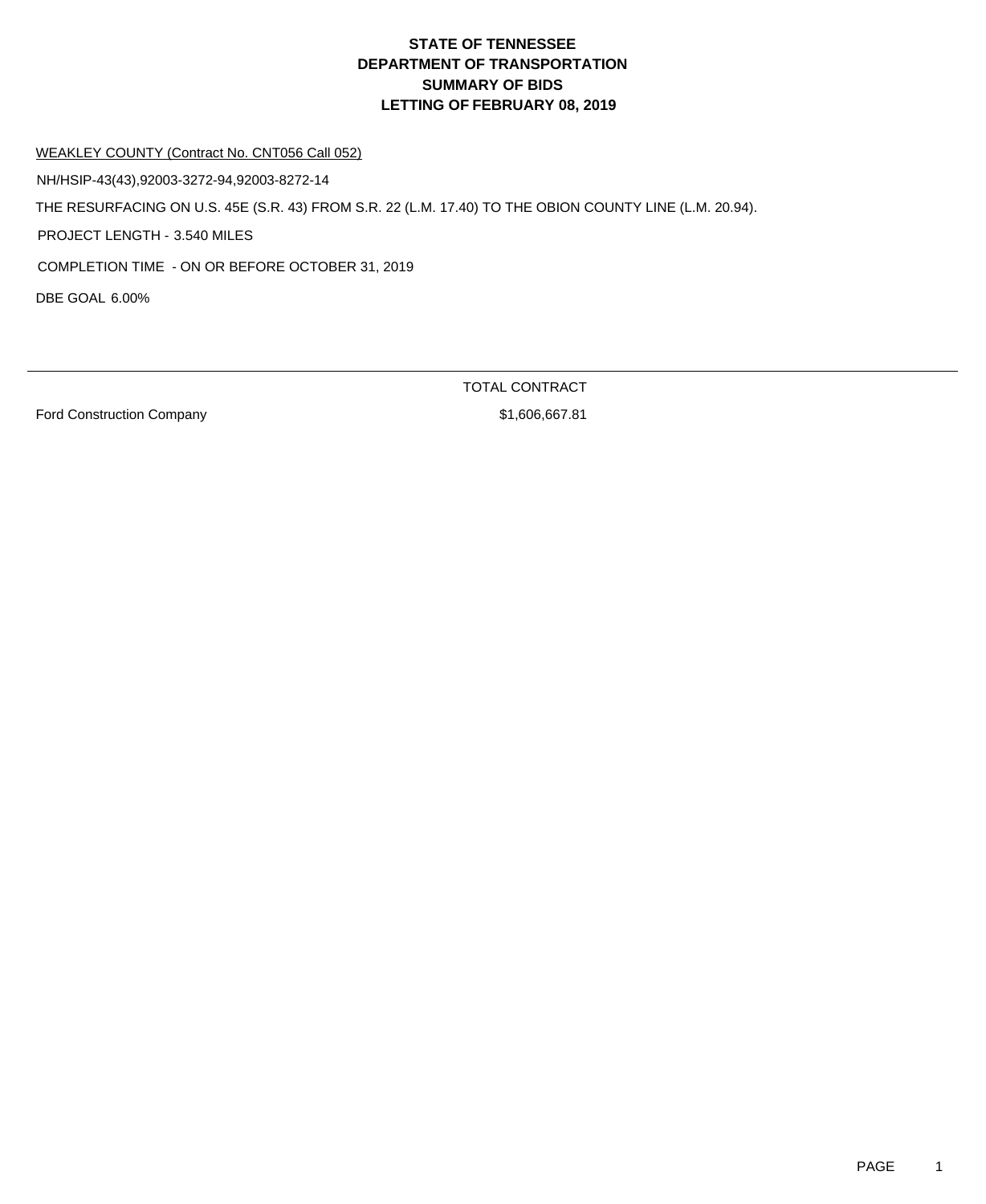**EXTENSION CONTRACT CNT056** UNIT PRICE **ROADWAY CATEGORY 202-03.01 REMOVAL OF ASPHALT PAVEMENT 350.000 S.Y.** Ford Construction Company 620.000 \$7,000.00 **203-06 WATER 16.000 M.G.** Ford Construction Company 616.00 \$16.00 \$16.00 \$16.00 \$1.0000 \$1.0000 \$16.00 **208-01.05 BROOMING & DEGRASSING SHOULDERS 8.420 L.M.** Ford Construction Company 6350.000 \$7,999.00 **303-02 MINERAL AGGREGATE, TYPE B BASE, GRADING (GRADING C OR D) 2,111.000 TON** Ford Construction Company 659,108.00 **307-01.01 ASPHALT CONCRETE MIX (PG64-22) (BPMB-HM) GRADING A 161.000 TON** Ford Construction Company 621,735.00 **403-01 BITUMINOUS MATERIAL FOR TACK COAT (TC) 49.000 TON** Ford Construction Company 624,990.00 **407-07.01 INTELLIGENT COMPACTION EQUIPMENT 1.000 LS** Ford Construction Company 681,000.000 \$81,000.000 \$81,000.000 \$81,000.000 \$81,000.00 **411-01.07 ACS MIX (PG64-22) GRADING E SHOULDER 2,363.000 TON** Ford Construction Company 6241,262.30 **411-02.10 ACS MIX(PG70-22) GRADING D 5,556.000 TON** Ford Construction Company **607,270.80 \$109.3000** \$607,270.80 **411-12.01 SCORING SHOULDERS (CONTINUOUS) (16IN WIDTH) 1.340 L.M.** Ford Construction Company 61,688.40 **411-12.02 SCORING SHOULDERS (NON-CONTINUOUS) (16IN WIDTH) 7.980 L.M.** Ford Construction Company 67,980.00 \$1,000.0000 \$7,980.00 **415-01.02 COLD PLANING BITUMINOUS PAVEMENT 112,023.000 S.Y.** Ford Construction Company 6246,450.60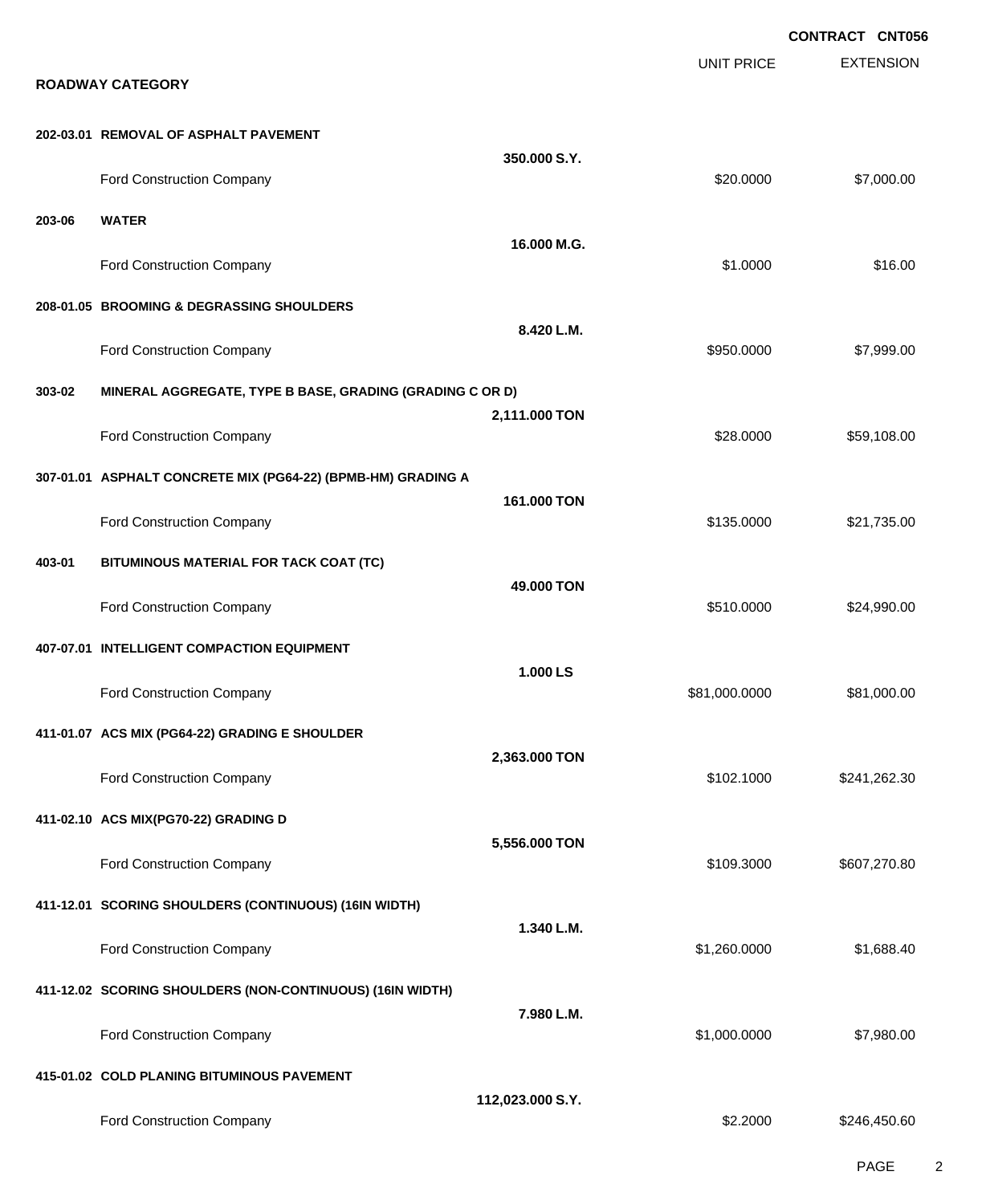|        |                                                                  |                    | <b>UNIT PRICE</b> | <b>CONTRACT CNT056</b><br><b>EXTENSION</b> |
|--------|------------------------------------------------------------------|--------------------|-------------------|--------------------------------------------|
|        | 607-39.02 18" PIPE CULVERT (SIDE DRAIN)                          |                    |                   |                                            |
|        | Ford Construction Company                                        | 272.000 L.F.       | \$44.0000         | \$11,968.00                                |
|        | 607-39.03 24" PIPE CULVERT (SIDE DRAIN)                          |                    |                   |                                            |
|        | Ford Construction Company                                        | 90.000 L.F.        | \$59,0000         | \$5,310.00                                 |
|        | 607-39.04 30" PIPE CULVERT (SIDE DRAIN)                          |                    |                   |                                            |
|        | <b>Ford Construction Company</b>                                 | 40.000 L.F.        | \$69.0000         | \$2,760.00                                 |
|        | 705-06.20 TANGENT ENERGY ABSORBING TERM MASH TL-3                |                    |                   |                                            |
|        | Ford Construction Company                                        | <b>6.000 EACH</b>  | \$3,100.0000      | \$18,600.00                                |
| 712-01 | <b>TRAFFIC CONTROL</b>                                           |                    |                   |                                            |
|        | Ford Construction Company                                        | 1.000 LS           | \$29,700.0000     | \$29,700.00                                |
| 712-06 | <b>SIGNS (CONSTRUCTION)</b>                                      |                    |                   |                                            |
|        | Ford Construction Company                                        | 1,440.000 S.F.     | \$8.0000          | \$11,520.00                                |
|        | 712-08.03 ARROW BOARD (TYPE C)                                   |                    |                   |                                            |
|        | Ford Construction Company                                        | <b>4.000 EACH</b>  | \$630,0000        | \$2,520.00                                 |
|        | 716-01.21 SNOWPLOWABLE RAISED PAVMENT MARKERS (BI-DIR) (1 COLOR) |                    |                   |                                            |
|        | Ford Construction Company                                        | 340.000 EACH       | \$40.0000         | \$13,600.00                                |
|        | 716-01.23 SNOWPLOWABLE RAISED PAVEMENT MARKERS (BI-DIR)(2 COLOR) |                    |                   |                                            |
|        | Ford Construction Company                                        | 233.000 EACH       | \$40.0000         | \$9,320.00                                 |
|        | 716-02.04 PLASTIC PAVEMENT MARKING(CHANNELIZATION STRIPING)      |                    |                   |                                            |
|        | Ford Construction Company                                        | 220.000 S.Y.       | \$24.0000         | \$5,280.00                                 |
|        | 716-02.05 PLASTIC PAVEMENT MARKING (STOP LINE)                   |                    |                   |                                            |
|        | Ford Construction Company                                        | 200.000 L.F.       | \$16.0000         | \$3,200.00                                 |
|        | 716-02.06 PLASTIC PAVEMENT MARKING (TURN LANE ARROW)             |                    |                   |                                            |
|        | Ford Construction Company                                        | <b>15.000 EACH</b> | \$210.0000        | \$3,150.00                                 |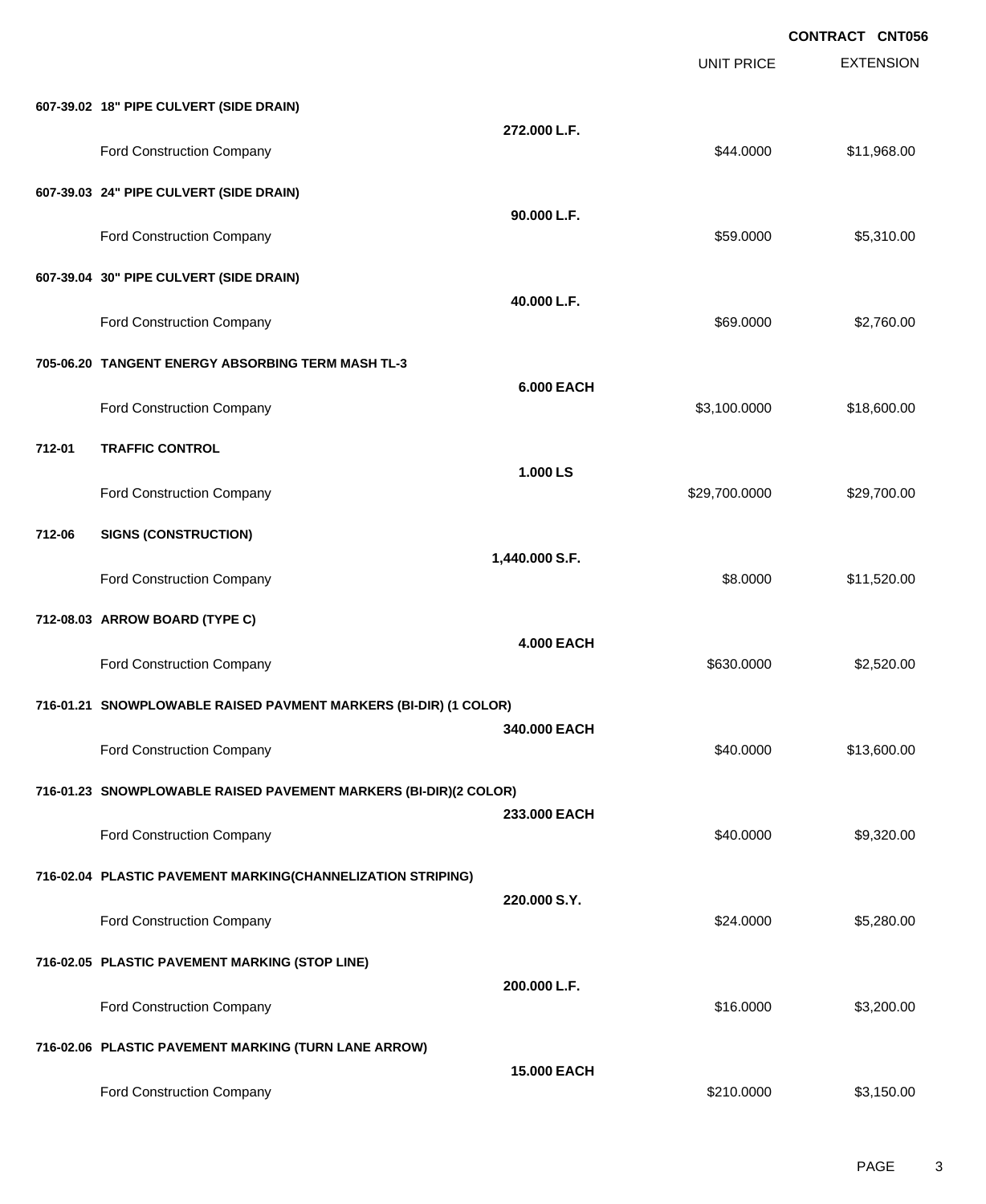|        |                                                          |                   |                   | <b>CONTRACT CNT056</b> |
|--------|----------------------------------------------------------|-------------------|-------------------|------------------------|
|        |                                                          |                   | <b>UNIT PRICE</b> | <b>EXTENSION</b>       |
|        | 716-03.03 PLASTIC WORD PAVEMENT MARKING (STOP AHEAD)     |                   |                   |                        |
|        | Ford Construction Company                                | <b>1.000 EACH</b> | \$575.0000        | \$575.00               |
|        | 716-05.20 PAINTED PAVEMENT MARKING (6" LINE)             |                   |                   |                        |
|        | <b>Ford Construction Company</b>                         | 20.827 L.M.       | \$1,575.0000      | \$32,802.53            |
|        | 716-12.02 ENHANCED FLATLINE THERMO PVMT MRKNG (6IN LINE) |                   |                   |                        |
|        | Ford Construction Company                                | 14.277 L.M.       | \$5,775.0000      | \$82,449.68            |
|        | 716-12.09 ENHANCED FLAT LINE THERMO (12IN LINE)          |                   |                   |                        |
|        | Ford Construction Company                                | 325.000 L.F.      | \$10.5000         | \$3,412.50             |
| 717-01 | <b>MOBILIZATION</b>                                      |                   |                   |                        |
|        | Ford Construction Company                                | 1.000 LS          | \$64,000.0000     | \$64,000.00            |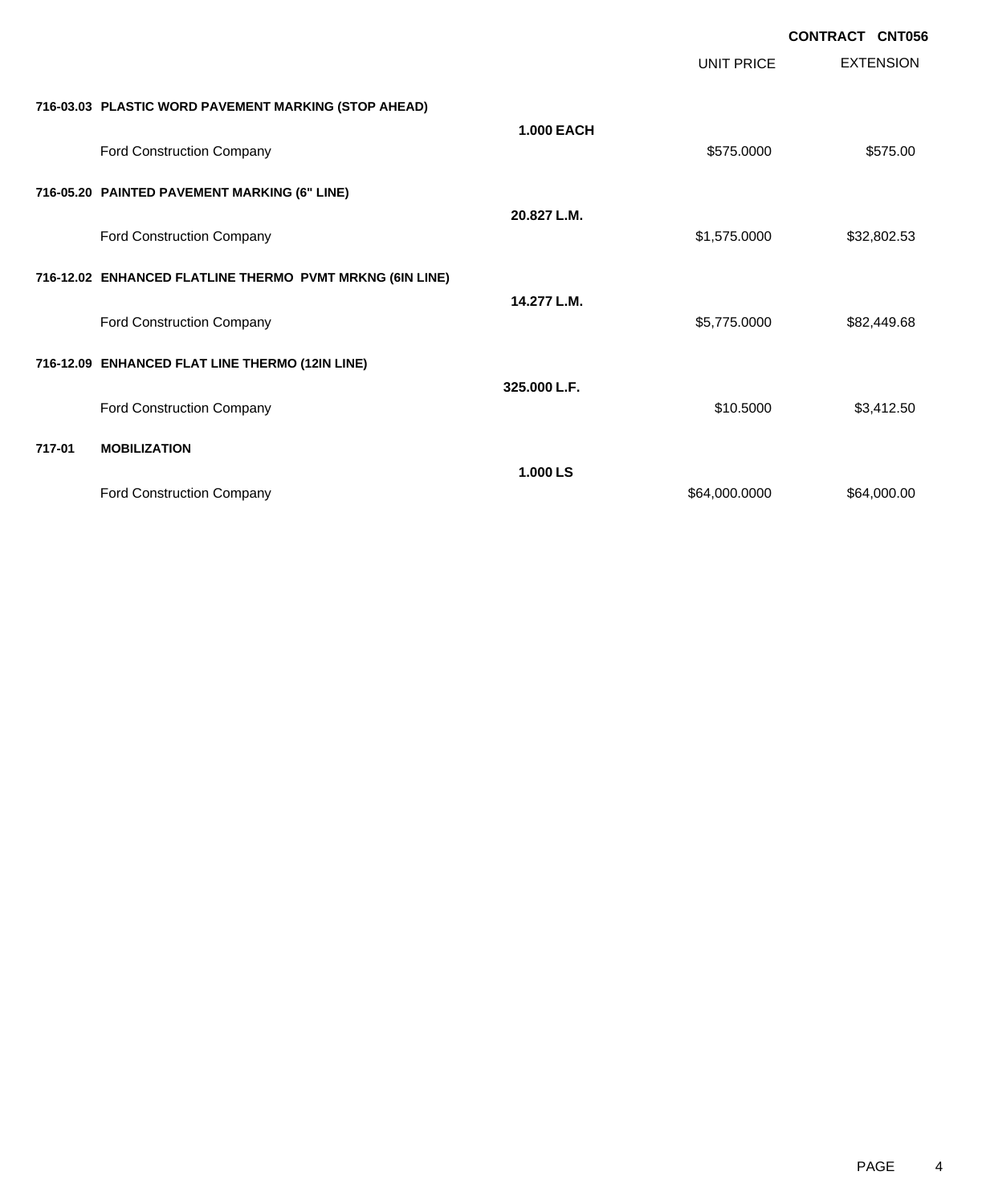Ford Construction Company **\$1,606,667.81** 

### **TOTAL CONTRACT**

Ford Construction Company \$1,606,667.81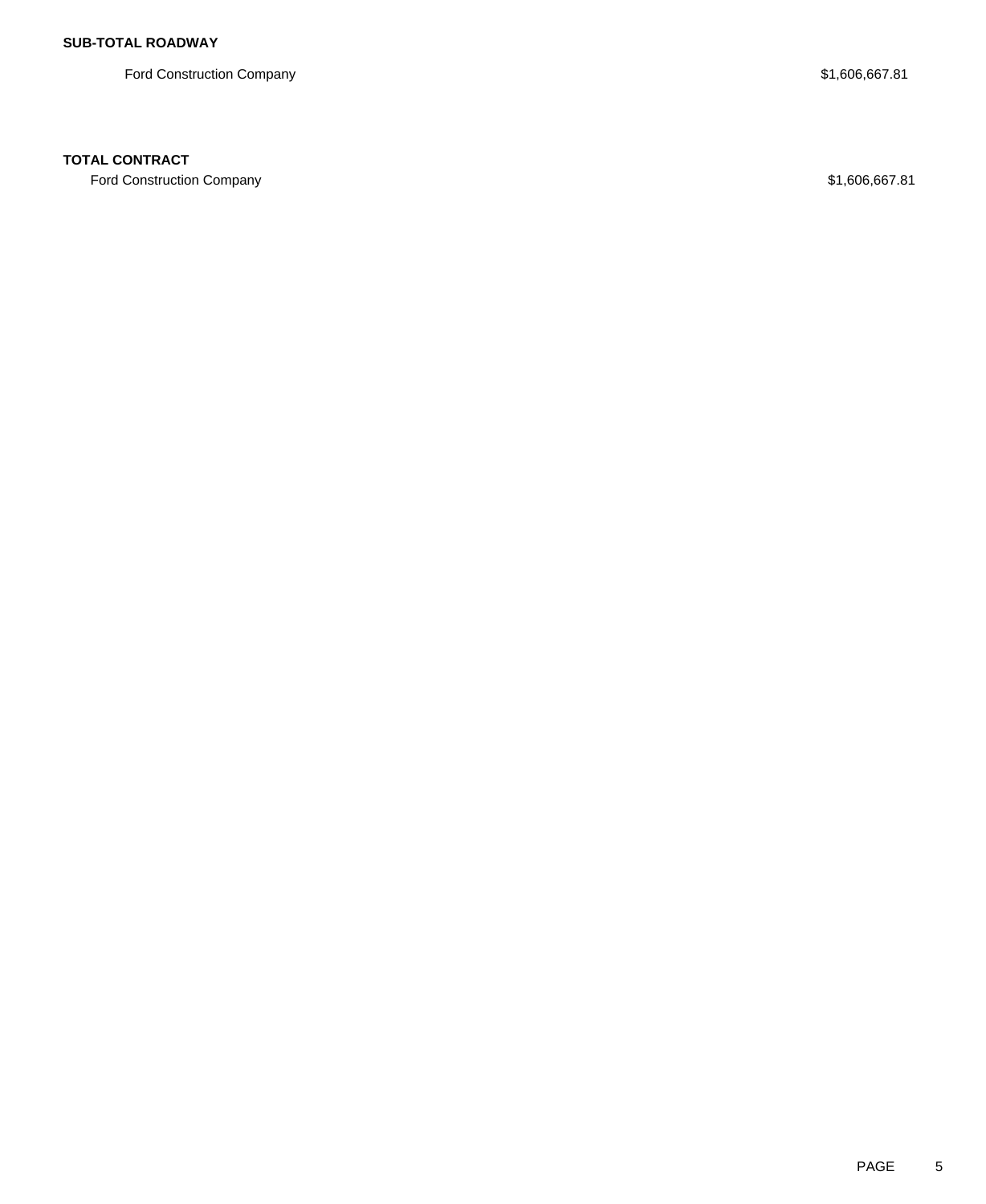#### WEAKLEY COUNTY (Contract No. CNT068 Call 053)

92002-4231-04

THE REPAIR OF BRIDGES ON S.R. 22 OVER MUD CREEK (L.M. 15.71) AND CHESTNUT BRANCH (L.M. 15.75).

PROJECT LENGTH - 0.0 MILES

COMPLETION TIME - ON OR BEFORE AUGUST 31, 2019

|                                  | TOTAL CONTRACT |
|----------------------------------|----------------|
| Thomson & Thomson, Inc.          | \$789,304.20   |
| <b>Ford Construction Company</b> | \$806,391.80   |
| Dement Construction Company, LLC | \$887,278.10   |
| Jamison Construction, LLC        | \$950,989.30   |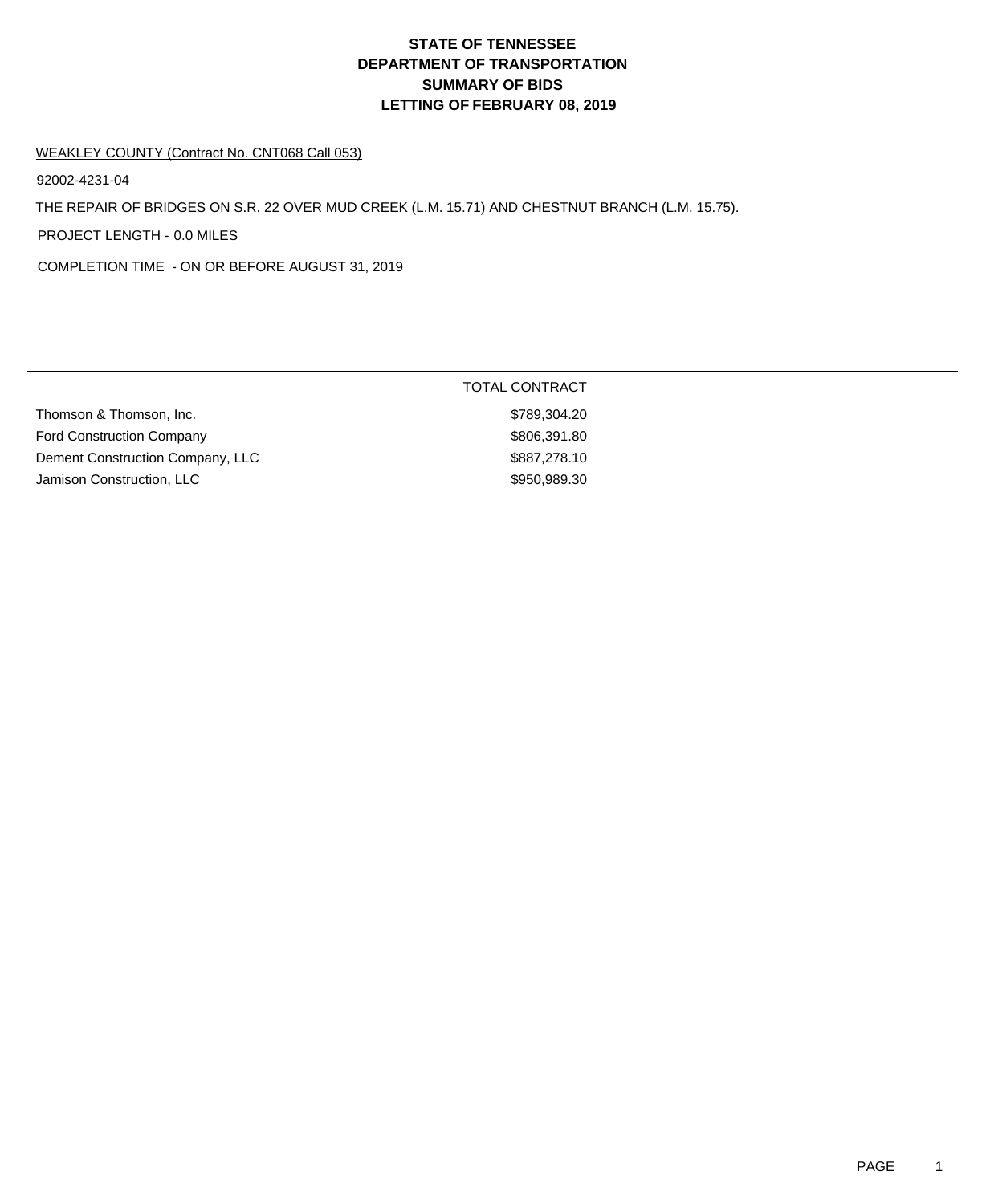|        |                                                       |              |                   | <b>CONTRACT CNT068</b> |
|--------|-------------------------------------------------------|--------------|-------------------|------------------------|
|        |                                                       |              | <b>UNIT PRICE</b> | <b>EXTENSION</b>       |
|        | <b>BRIDGE CATEGORY</b>                                |              |                   |                        |
|        | 209-08.02 TEMPORARY SILT FENCE (WITH BACKING)         |              |                   |                        |
|        |                                                       | 623.000 L.F. |                   |                        |
|        | Thomson & Thomson, Inc.                               |              | \$6.0000          | \$3,738.00             |
|        | <b>Ford Construction Company</b>                      |              | \$6.0000          | \$3,738.00             |
|        | Dement Construction Company, LLC                      |              | \$5.5000          | \$3,426.50             |
|        | Jamison Construction, LLC                             |              | \$6.0000          | \$3,738.00             |
| 403-01 | BITUMINOUS MATERIAL FOR TACK COAT (TC)                |              |                   |                        |
|        |                                                       | 0.200 TON    |                   |                        |
|        | Thomson & Thomson, Inc.                               |              | \$100.0000        | \$20.00                |
|        | Ford Construction Company                             |              | \$100.0000        | \$20.00                |
|        | Dement Construction Company, LLC                      |              | \$100.0000        | \$20.00                |
|        | Jamison Construction, LLC                             |              | \$110.0000        | \$22.00                |
|        | 411-02.10 ACS MIX(PG70-22) GRADING D                  |              |                   |                        |
|        |                                                       | 29,800 TON   |                   |                        |
|        | Thomson & Thomson, Inc.                               |              | \$320.0000        | \$9,536.00             |
|        | Ford Construction Company                             |              | \$320.0000        | \$9,536.00             |
|        | Dement Construction Company, LLC                      |              | \$320.0000        | \$9,536.00             |
|        | Jamison Construction, LLC                             |              | \$360.0000        | \$10,728.00            |
|        | 415-01.02 COLD PLANING BITUMINOUS PAVEMENT            |              |                   |                        |
|        |                                                       | 450,000 S.Y. |                   |                        |
|        | Thomson & Thomson, Inc.                               |              | \$20.0000         | \$9,000.00             |
|        | Ford Construction Company                             |              | \$16.0000         | \$7,200.00             |
|        | Dement Construction Company, LLC                      |              | \$25.0000         | \$11,250.00            |
|        | Jamison Construction, LLC                             |              | \$20.0000         | \$9,000.00             |
|        | 604-03.04 PAVEMENT @ BRIDGE ENDS                      |              |                   |                        |
|        |                                                       | 472,000 S.Y. |                   |                        |
|        | Thomson & Thomson, Inc.                               |              | \$315.0000        | \$148,680.00           |
|        | Ford Construction Company                             |              | \$344.0000        | \$162,368.00           |
|        | Dement Construction Company, LLC                      |              | \$376.0000        | \$177,472.00           |
|        | Jamison Construction, LLC                             |              | \$480.0000        | \$226,560.00           |
|        | 604-10.44 EXPANSION JOINT REPAIRS                     |              |                   |                        |
|        |                                                       | 195.540 L.F. |                   |                        |
|        | Thomson & Thomson, Inc.                               |              | \$650.0000        | \$127,101.00           |
|        | Ford Construction Company                             |              | \$540.0000        | \$105,591.60           |
|        | Dement Construction Company, LLC                      |              | \$985.0000        | \$192,606.90           |
|        | Jamison Construction, LLC                             |              | \$515.0000        | \$100,703.10           |
|        | 604-10.50 BRIDGE DECK REPAIRS (PARTIAL DEPTH OF SLAB) |              |                   |                        |
|        |                                                       | 40.000 S.Y.  |                   |                        |
|        | Thomson & Thomson, Inc.                               |              | \$240.0000        | \$9,600.00             |
|        | <b>Ford Construction Company</b>                      |              | \$200.0000        | \$8,000.00             |
|        | Dement Construction Company, LLC                      |              | \$325.0000        | \$13,000.00            |
|        | Jamison Construction, LLC                             |              | \$300.0000        | \$12,000.00            |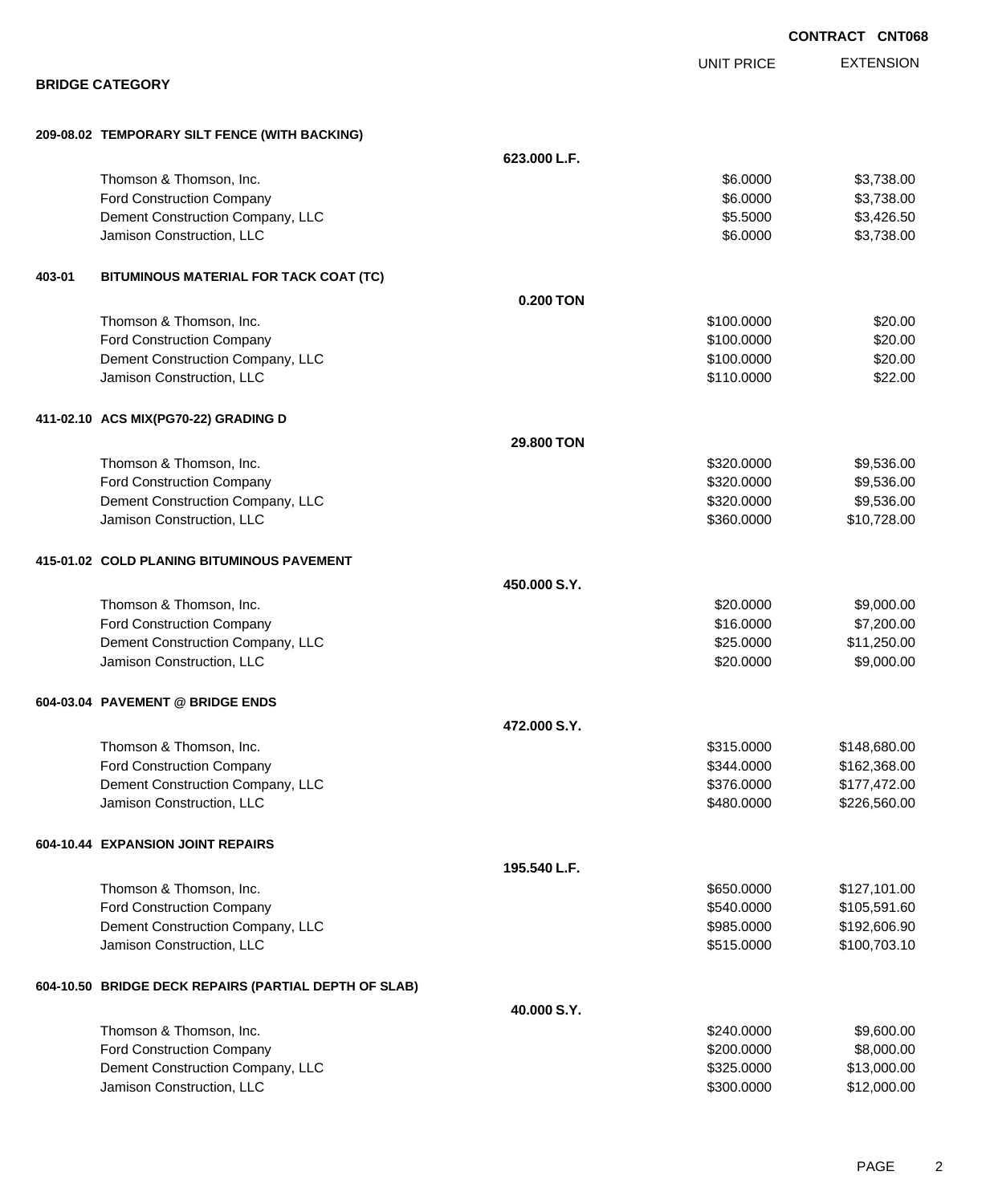UNIT PRICE

EXTENSION

|        | 604-10.54 CONCRETE REPAIRS                           |                   |               |              |
|--------|------------------------------------------------------|-------------------|---------------|--------------|
|        |                                                      | 500,600 S.F.      |               |              |
|        | Thomson & Thomson, Inc.                              |                   | \$140.0000    | \$70,084.00  |
|        | Ford Construction Company                            |                   | \$105.0000    | \$52,563.00  |
|        | Dement Construction Company, LLC                     |                   | \$85.0000     | \$42,551.00  |
|        | Jamison Construction, LLC                            |                   | \$180.0000    | \$90,108.00  |
|        | 604-10.83 COMPOSITE FIBER ENCASEMENT                 |                   |               |              |
|        |                                                      | 860.000 S.F.      |               |              |
|        | Thomson & Thomson, Inc.                              |                   | \$35.0000     | \$30,100.00  |
|        | <b>Ford Construction Company</b>                     |                   | \$50.0000     | \$43,000.00  |
|        | Dement Construction Company, LLC                     |                   | \$43.0000     | \$36,980.00  |
|        | Jamison Construction, LLC                            |                   | \$52.0000     | \$44,720.00  |
|        | 606-03.03 STEEL PILES (12 INCH)                      |                   |               |              |
|        |                                                      | 1,080.000 L.F.    |               |              |
|        | Thomson & Thomson, Inc.                              |                   | \$55.0000     | \$59,400.00  |
|        | Ford Construction Company                            |                   | \$80.0000     | \$86,400.00  |
|        | Dement Construction Company, LLC                     |                   | \$84.2500     | \$90,990.00  |
|        | Jamison Construction, LLC                            |                   | \$68.0000     | \$73,440.00  |
|        | 617-04.01 TYPE 1 THIN EPOXY OVERLAY (EPOXY-URETHANE) |                   |               |              |
|        |                                                      | 2,310.000 S.Y.    |               |              |
|        | Thomson & Thomson, Inc.                              |                   | \$35.0000     | \$80,850.00  |
|        | Ford Construction Company                            |                   | \$36.0000     | \$83,160.00  |
|        | Dement Construction Company, LLC                     |                   | \$31.8500     | \$73,573.50  |
|        | Jamison Construction, LLC                            |                   | \$45.0000     | \$103,950.00 |
|        | 705-10.30 GUARDRAIL ATTACHMENT TO SLOPE FACE ENDPOST |                   |               |              |
|        |                                                      | 231.000 L.F.      |               |              |
|        | Thomson & Thomson, Inc.                              |                   | \$125.0000    | \$28,875.00  |
|        | Ford Construction Company                            |                   | \$138.0000    | \$31,878.00  |
|        | Dement Construction Company, LLC                     |                   | \$125.0000    | \$28,875.00  |
|        | Jamison Construction, LLC                            |                   | \$150.0000    | \$34,650.00  |
|        | 705-20.25 TEMPORARY CRASH CUSHION (MASH TL-3)        |                   |               |              |
|        |                                                      | <b>2.000 EACH</b> |               |              |
|        | Thomson & Thomson, Inc.                              |                   | \$4,200.0000  | \$8,400.00   |
|        | Ford Construction Company                            |                   | \$6,645.0000  | \$13,290.00  |
|        | Dement Construction Company, LLC                     |                   | \$4,500.0000  | \$9,000.00   |
|        | Jamison Construction, LLC                            |                   | \$3,800.0000  | \$7,600.00   |
| 712-01 | <b>TRAFFIC CONTROL</b>                               |                   |               |              |
|        |                                                      | 1.000 LS          |               |              |
|        | Thomson & Thomson, Inc.                              |                   | \$7,500.0000  | \$7,500.00   |
|        | Ford Construction Company                            |                   | \$14,800.0000 | \$14,800.00  |
|        | Dement Construction Company, LLC                     |                   | \$21,343.0000 | \$21,343.00  |
|        | Jamison Construction, LLC                            |                   | \$35,000.0000 | \$35,000.00  |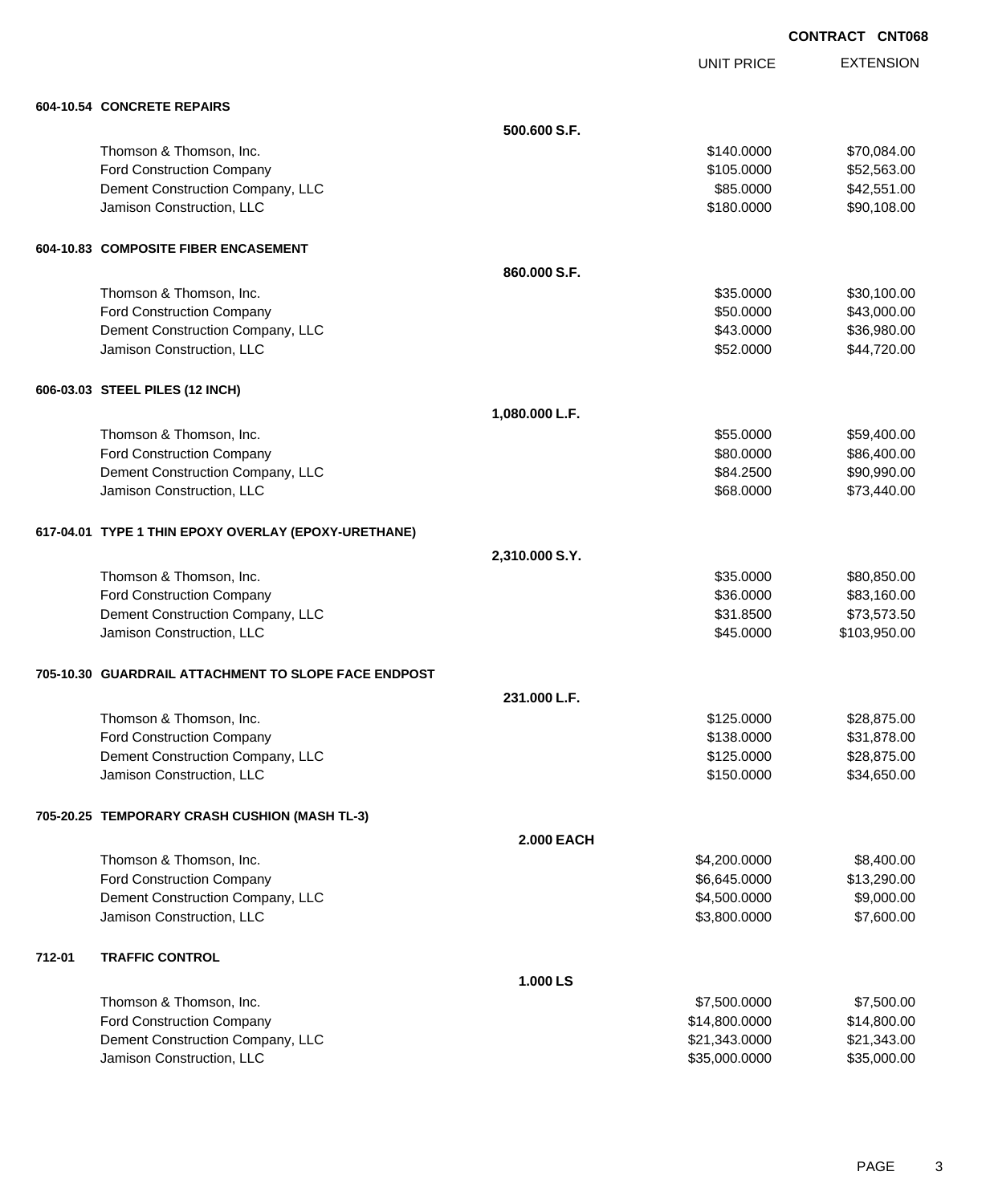|        |                                                |                   | <b>CONTRACT CNT068</b> |                  |  |
|--------|------------------------------------------------|-------------------|------------------------|------------------|--|
|        |                                                |                   | <b>UNIT PRICE</b>      | <b>EXTENSION</b> |  |
|        | 712-02.02 INTERCONNECTED PORTABLE BARRIER RAIL |                   |                        |                  |  |
|        |                                                | 1,556.000 L.F.    |                        |                  |  |
|        | Thomson & Thomson, Inc.                        |                   | \$32.0000              | \$49,792.00      |  |
|        | Ford Construction Company                      |                   | \$32.0000              | \$49,792.00      |  |
|        | Dement Construction Company, LLC               |                   | \$26.0000              | \$40,456.00      |  |
|        | Jamison Construction, LLC                      |                   | \$32.0000              | \$49,792.00      |  |
|        | 712-04.01 FLEXIBLE DRUMS (CHANNELIZING)        |                   |                        |                  |  |
|        |                                                | 104.000 EACH      |                        |                  |  |
|        | Thomson & Thomson, Inc.                        |                   | \$32.0000              | \$3,328.00       |  |
|        | Ford Construction Company                      |                   | \$26.0000              | \$2,704.00       |  |
|        | Dement Construction Company, LLC               |                   | \$32.0000              | \$3,328.00       |  |
|        | Jamison Construction, LLC                      |                   | \$35.0000              | \$3,640.00       |  |
|        | 712-04.50 BARRIER RAIL DELINEATOR              |                   |                        |                  |  |
|        |                                                | 52.000 EACH       |                        |                  |  |
|        | Thomson & Thomson, Inc.                        |                   | \$12.0000              | \$624.00         |  |
|        | Ford Construction Company                      |                   | \$8.0000               | \$416.00         |  |
|        | Dement Construction Company, LLC               |                   | \$12.0000              | \$624.00         |  |
|        | Jamison Construction, LLC                      |                   | \$12.0000              | \$624.00         |  |
| 712-06 | <b>SIGNS (CONSTRUCTION)</b>                    |                   |                        |                  |  |
|        |                                                | 480,000 S.F.      |                        |                  |  |
|        | Thomson & Thomson, Inc.                        |                   | \$6.5000               | \$3,120.00       |  |
|        | Ford Construction Company                      |                   | \$6.8000               | \$3,264.00       |  |
|        | Dement Construction Company, LLC               |                   | \$6.5000               | \$3,120.00       |  |
|        | Jamison Construction, LLC                      |                   | \$10.0000              | \$4,800.00       |  |
|        | 712-07.03 TEMPORARY BARRICADES (TYPE III)      |                   |                        |                  |  |
|        |                                                | 160.000 L.F.      |                        |                  |  |
|        | Thomson & Thomson, Inc.                        |                   | \$13.5000              | \$2,160.00       |  |
|        | Ford Construction Company                      |                   | \$10.0000              | \$1,600.00       |  |
|        | Dement Construction Company, LLC               |                   | \$13.5000              | \$2,160.00       |  |
|        | Jamison Construction, LLC                      |                   | \$20.0000              | \$3,200.00       |  |
|        | 712-08.03 ARROW BOARD (TYPE C)                 |                   |                        |                  |  |
|        |                                                | <b>4.000 EACH</b> |                        |                  |  |
|        | Thomson & Thomson, Inc.                        |                   | \$1,000.0000           | \$4,000.00       |  |
|        | Ford Construction Company                      |                   | \$650.0000             | \$2,600.00       |  |
|        | Dement Construction Company, LLC               |                   | \$1,000.0000           | \$4,000.00       |  |
|        | Jamison Construction, LLC                      |                   | \$1,000.0000           | \$4,000.00       |  |
|        | 712-09.01 REMOVABLE PAVEMENT MARKING LINE      |                   |                        |                  |  |
|        |                                                | 21,602.000 L.F.   |                        |                  |  |
|        | Thomson & Thomson, Inc.                        |                   | \$3.1000               | \$66,966.20      |  |
|        | Ford Construction Company                      |                   | \$3.1000               | \$66,966.20      |  |
|        | Dement Construction Company, LLC               |                   | \$3.1000               | \$66,966.20      |  |
|        | Jamison Construction, LLC                      |                   | \$2.1000               | \$45,364.20      |  |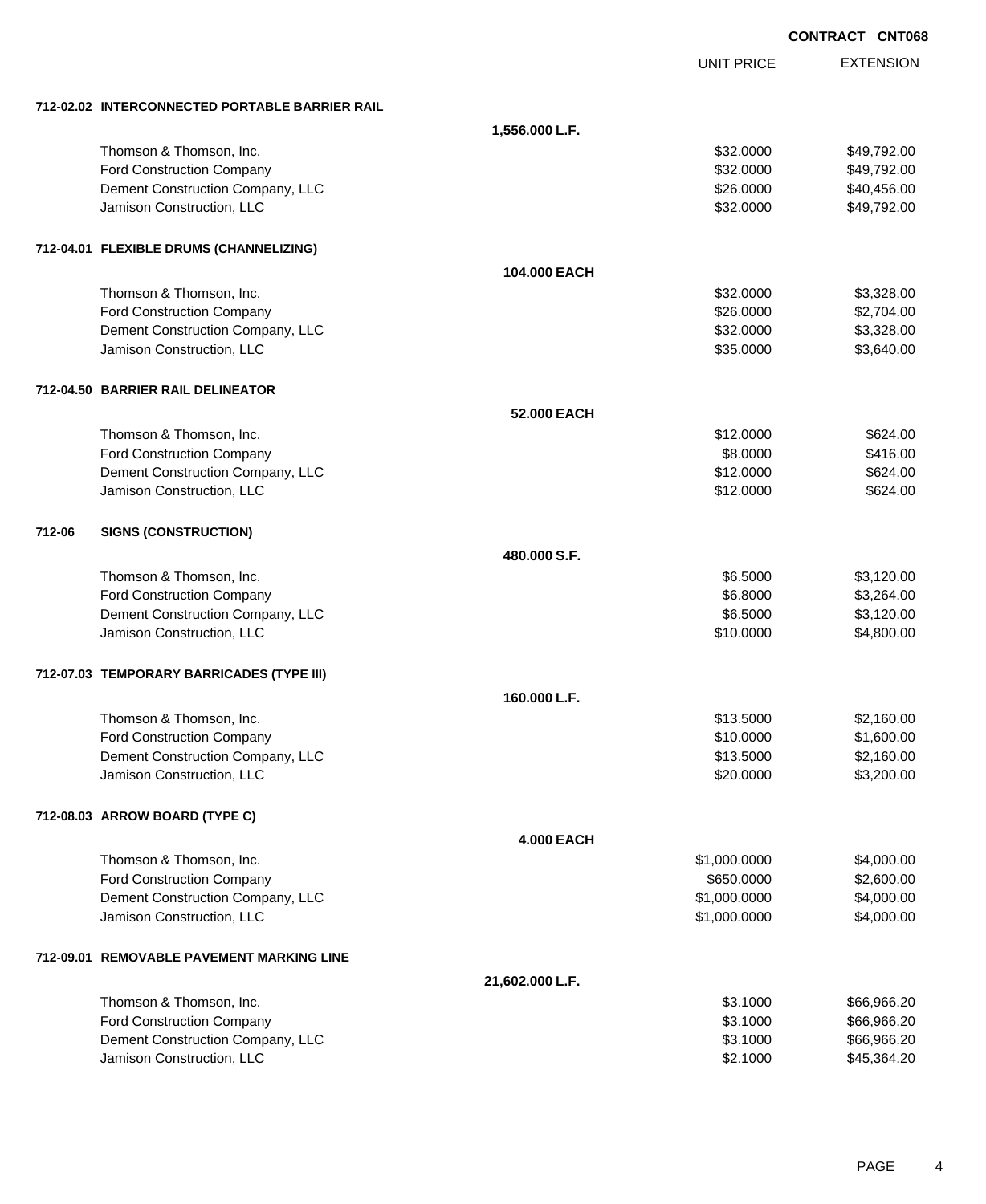|        |                                                                  |                    |                   | <b>CONTRACT CNT068</b> |                  |
|--------|------------------------------------------------------------------|--------------------|-------------------|------------------------|------------------|
|        |                                                                  |                    | <b>UNIT PRICE</b> |                        | <b>EXTENSION</b> |
|        | 716-01.23 SNOWPLOWABLE RAISED PAVEMENT MARKERS (BI-DIR)(2 COLOR) |                    |                   |                        |                  |
|        |                                                                  | <b>15.000 EACH</b> |                   |                        |                  |
|        | Thomson & Thomson, Inc.                                          |                    | \$100,0000        |                        | \$1,500.00       |
|        | Ford Construction Company                                        |                    | \$100,0000        |                        | \$1,500.00       |
|        | Dement Construction Company, LLC                                 |                    | \$100.0000        |                        | \$1,500.00       |
|        | Jamison Construction, LLC                                        |                    | \$125,0000        |                        | \$1,875.00       |
|        | 716-01.30   REMOVAL OF SNOWPLOWABLE REFLECTIVE MARKER            |                    |                   |                        |                  |
|        |                                                                  | <b>15,000 EACH</b> |                   |                        |                  |
|        | Thomson & Thomson, Inc.                                          |                    | \$12,0000         |                        | \$180.00         |
|        | Ford Construction Company                                        |                    | \$17,0000         |                        | \$255.00         |
|        | Dement Construction Company, LLC                                 |                    | \$50.0000         |                        | \$750.00         |
|        | Jamison Construction, LLC                                        |                    | \$25.0000         |                        | \$375.00         |
|        | 716-12.02 ENHANCED FLATLINE THERMO PVMT MRKNG (6IN LINE)         |                    |                   |                        |                  |
|        |                                                                  | 1.500 L.M.         |                   |                        |                  |
|        | Thomson & Thomson, Inc.                                          |                    | \$6,500.0000      |                        | \$9,750.00       |
|        | Ford Construction Company                                        |                    | \$6,500.0000      |                        | \$9,750.00       |
|        | Dement Construction Company, LLC                                 |                    | \$6,500.0000      |                        | \$9,750.00       |
|        | Jamison Construction, LLC                                        |                    | \$7,000.0000      |                        | \$10,500.00      |
| 717-01 | <b>MOBILIZATION</b>                                              |                    |                   |                        |                  |
|        |                                                                  | 1.000 LS           |                   |                        |                  |
|        | Thomson & Thomson, Inc.                                          |                    | \$55,000.0000     |                        | \$55,000.00      |
|        | Ford Construction Company                                        |                    | \$46,000.0000     |                        | \$46,000.00      |
|        | Dement Construction Company, LLC                                 |                    | \$44,000.0000     |                        | \$44,000.00      |
|        | Jamison Construction, LLC                                        |                    | \$74,600.0000     |                        | \$74,600.00      |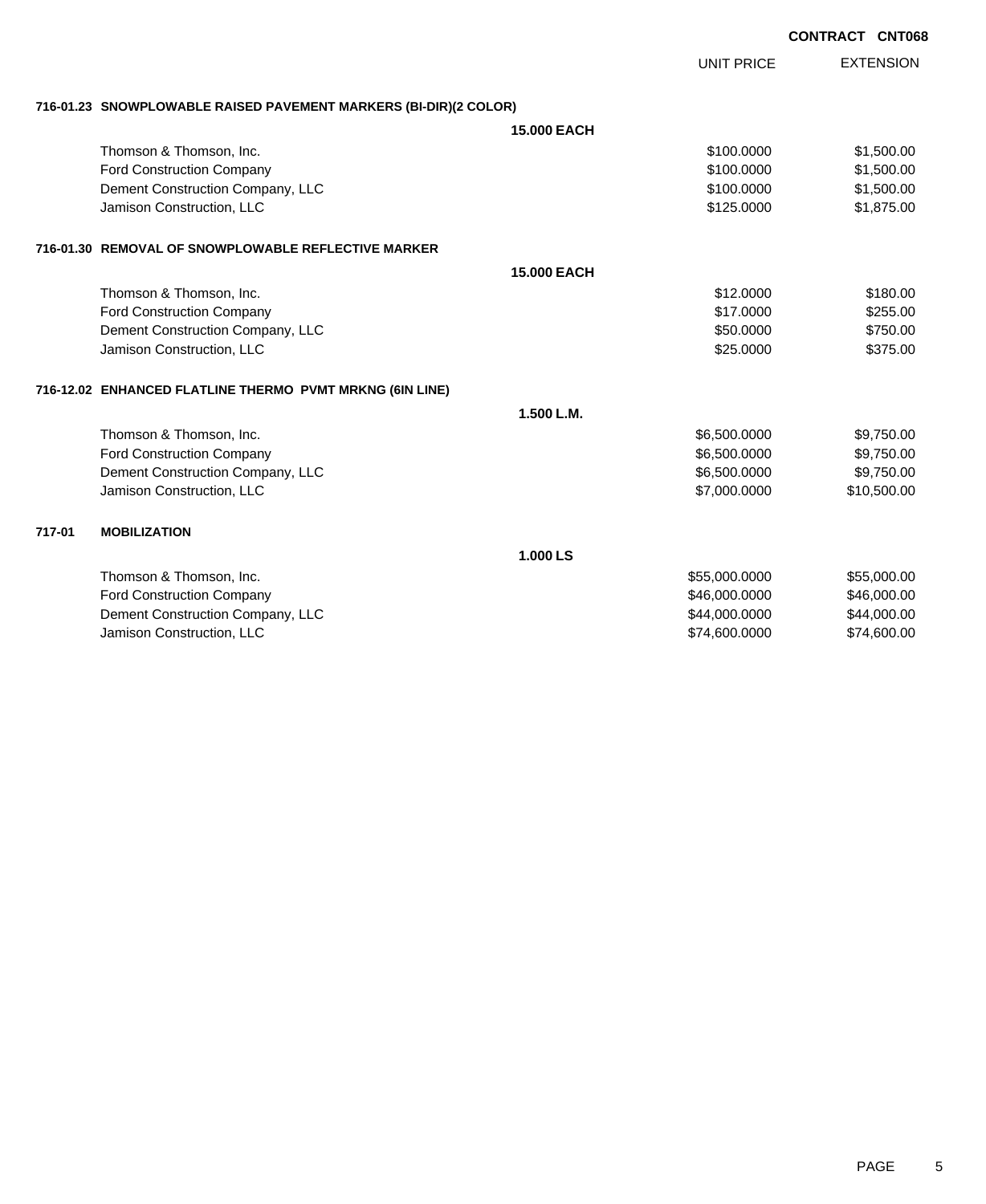### **SUB-TOTAL BRIDGE**

| Thomson & Thomson, Inc.          | \$789,304.20 |
|----------------------------------|--------------|
| <b>Ford Construction Company</b> | \$806,391.80 |
| Dement Construction Company, LLC | \$887,278.10 |
| Jamison Construction, LLC        | \$950,989.30 |
|                                  |              |

### **TOTAL CONTRACT**

| Thomson & Thomson, Inc.          | \$789.304.20 |
|----------------------------------|--------------|
| <b>Ford Construction Company</b> | \$806,391.80 |
| Dement Construction Company, LLC | \$887,278,10 |
| Jamison Construction, LLC        | \$950,989.30 |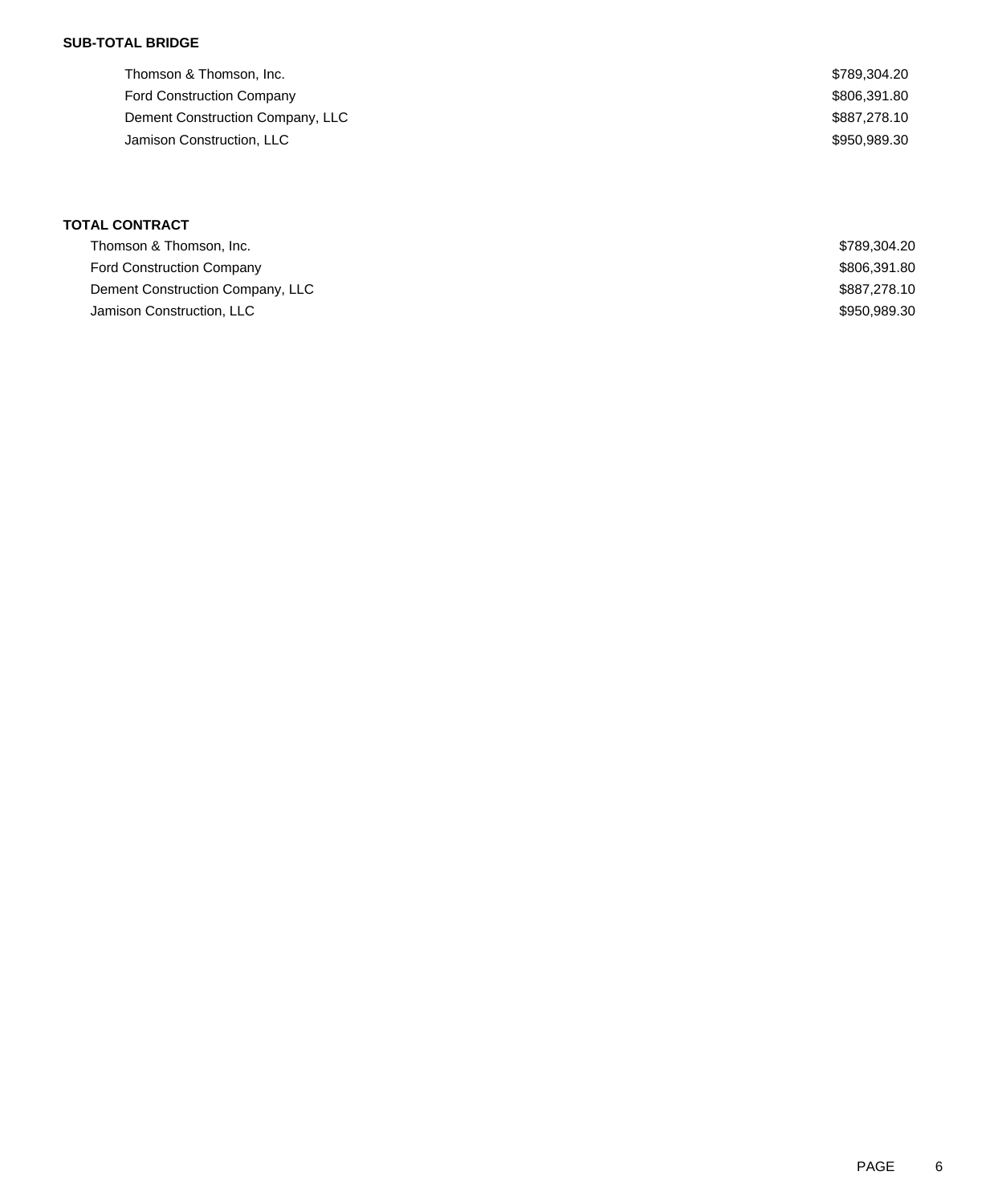#### WILSON COUNTY (Contract No. CNT078 Call 054)

HSIP-26(70),95009-3214-94

THE MISCELLANEOUS SAFETY IMPROVEMENTS ON U.S. 70 (S.R. 26) FROM NEAR I-40 (L.M. 5.23) TO NEAR MADDOX SIMPSON PARKWAY (L.M. 5.42).

PROJECT LENGTH - 0.190 MILES

COMPLETION TIME - ON OR BEFORE AUGUST 31, 2019

DBE GOAL 7.50%

TOTAL CONTRACT

Superior Traffic Control, LLC \$54,527.80 Vulcan Construction Materials, LLC \$80,000.00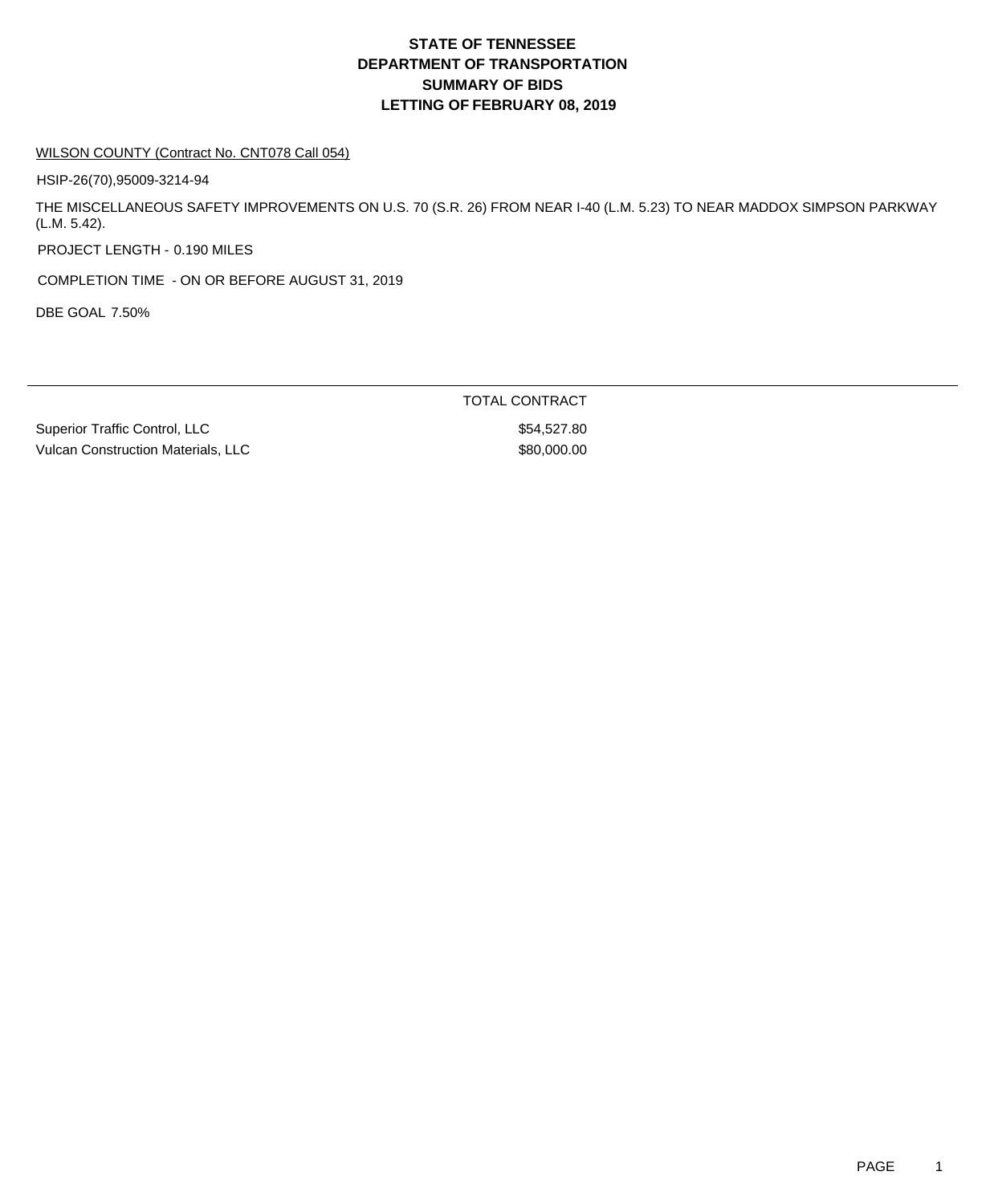|        |                                                                 |              |                   | <b>CONTRACT CNT078</b> |
|--------|-----------------------------------------------------------------|--------------|-------------------|------------------------|
|        |                                                                 |              | <b>UNIT PRICE</b> | <b>EXTENSION</b>       |
|        | <b>ROADWAY CATEGORY</b>                                         |              |                   |                        |
|        | 202-03.01 REMOVAL OF ASPHALT PAVEMENT                           |              |                   |                        |
|        |                                                                 | 180.000 S.Y. |                   |                        |
|        | Superior Traffic Control, LLC                                   |              | \$52.5000         | \$9,450.00             |
|        | Vulcan Construction Materials, LLC                              |              | \$23.5000         | \$4,230.00             |
| 203-07 | <b>FURNISHING &amp; SPREADING TOPSOIL</b>                       |              |                   |                        |
|        |                                                                 | 10.000 C.Y.  |                   |                        |
|        | Superior Traffic Control, LLC                                   |              | \$52.5000         | \$525.00               |
|        | Vulcan Construction Materials, LLC                              |              | \$80.0000         | \$800.00               |
|        | 702-01.02 CONCRETE CURB                                         |              |                   |                        |
|        |                                                                 | 185.000 L.F. |                   |                        |
|        | Superior Traffic Control, LLC                                   |              | \$42.0000         | \$7,770.00             |
|        | Vulcan Construction Materials, LLC                              |              | \$75.0000         | \$13,875.00            |
|        | 702-01.03 MODULAR CURB W/DELINEATOR                             |              |                   |                        |
|        |                                                                 | 160.000 L.F. |                   |                        |
|        | Superior Traffic Control, LLC                                   |              | \$63.0000         | \$10,080.00            |
|        | Vulcan Construction Materials, LLC                              |              | \$52.0000         | \$8,320.00             |
| 712-01 | <b>TRAFFIC CONTROL</b>                                          |              |                   |                        |
|        |                                                                 | 1.000 LS     |                   |                        |
|        | Superior Traffic Control, LLC                                   |              | \$2,000.0000      | \$2,000.00             |
|        | Vulcan Construction Materials, LLC                              |              | \$8,836.6500      | \$8,836.65             |
|        | 712-04.01 FLEXIBLE DRUMS (CHANNELIZING)                         |              |                   |                        |
|        |                                                                 | 30.000 EACH  |                   |                        |
|        | Superior Traffic Control, LLC                                   |              | \$22,0000         | \$660.00               |
|        | Vulcan Construction Materials, LLC                              |              | \$10.0000         | \$300.00               |
| 712-06 | <b>SIGNS (CONSTRUCTION)</b>                                     |              |                   |                        |
|        |                                                                 | 250.000 S.F. |                   |                        |
|        | Superior Traffic Control, LLC                                   |              | \$6.6000          | \$1,650.00             |
|        | Vulcan Construction Materials, LLC                              |              | \$8.5000          | \$2,125.00             |
|        | 713-01.01 CLASS A CONCRETE (FOUNDATION FOR SIGN SUPPORTS)       |              |                   |                        |
|        |                                                                 | 0.720 C.Y.   |                   |                        |
|        | Superior Traffic Control, LLC                                   |              | \$825.0000        | \$594.00               |
|        | Vulcan Construction Materials, LLC                              |              | \$525.0000        | \$378.00               |
|        | 713-01.02 STEEL BAR REINFORCEMENT(FOUNDATION FOR SIGN SUPPORTS) |              |                   |                        |
|        |                                                                 | 200.000 LB.  |                   |                        |
|        | Superior Traffic Control, LLC                                   |              | \$4.4000          | \$880.00               |
|        | Vulcan Construction Materials, LLC                              |              | \$2.8000          | \$560.00               |
|        | 713-02.21 SIGN POST DELINEATION ENHANCEMENT                     |              |                   |                        |
|        |                                                                 | 6.000 L.F.   |                   |                        |
|        | Superior Traffic Control, LLC                                   |              | \$8.8000          | \$52.80                |
|        | Vulcan Construction Materials, LLC                              |              | \$6.7500          | \$40.50                |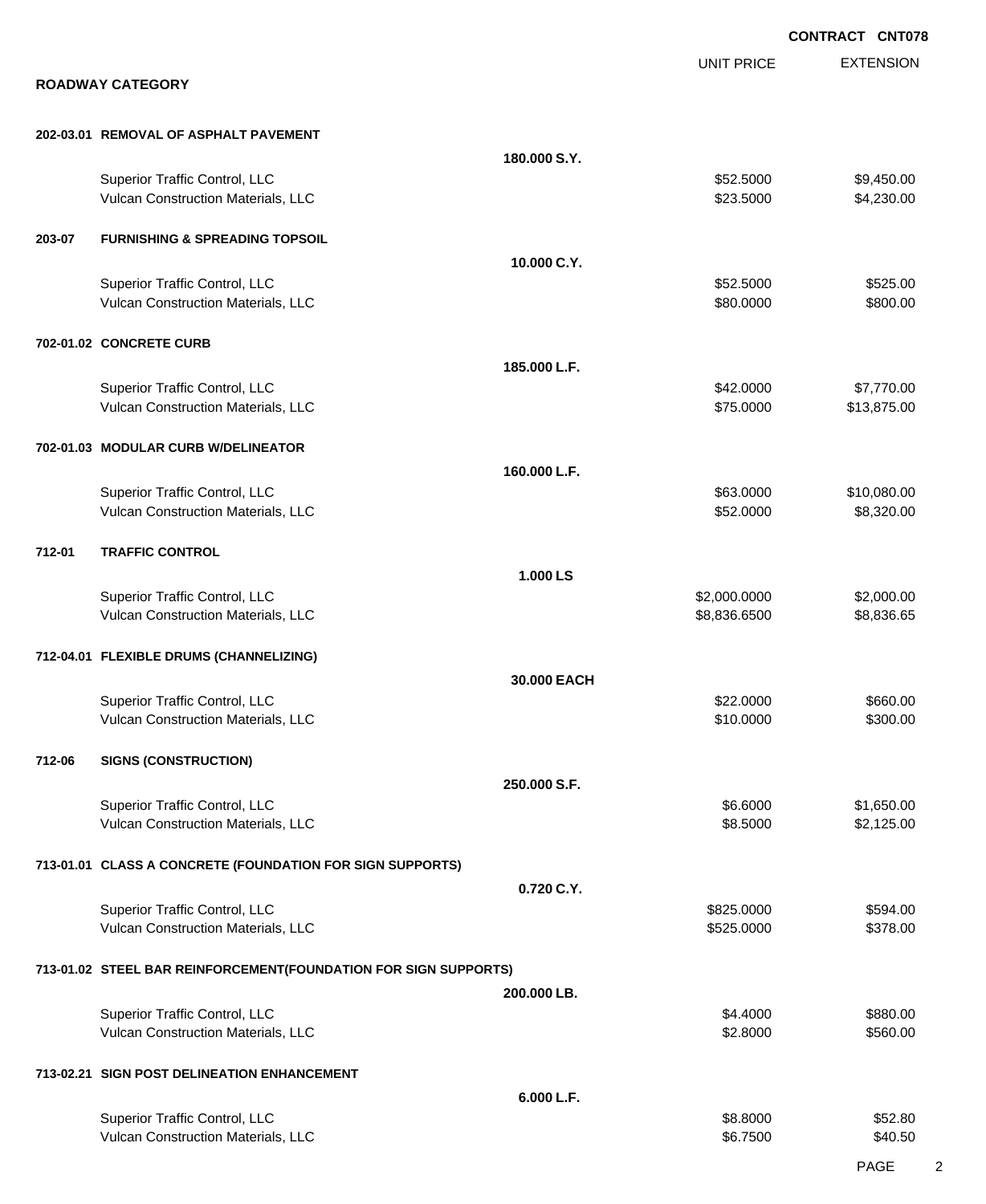|        |                                                      |                   | <b>UNIT PRICE</b> | <b>EXTENSION</b> |
|--------|------------------------------------------------------|-------------------|-------------------|------------------|
| 713-06 | STEEL I-BEAMS & WF-BEAMS(BREAKAWAY) SIGN SUPPORT     |                   |                   |                  |
|        |                                                      | 342.000 LB.       |                   |                  |
|        | Superior Traffic Control, LLC                        |                   | \$6.0500          | \$2,069.10       |
|        | Vulcan Construction Materials, LLC                   |                   | \$3.9500          | \$1,350.90       |
|        | 713-11.01 "U" SECTION STEEL POSTS                    |                   |                   |                  |
|        |                                                      | 33.000 LB.        |                   |                  |
|        | Superior Traffic Control, LLC                        |                   | \$5.5000          | \$181.50         |
|        | Vulcan Construction Materials, LLC                   |                   | \$3.1500          | \$103.95         |
|        | 713-11.02 PERFORATED/KNOCKOUT SQUARE TUBE POST       |                   |                   |                  |
|        |                                                      | 56.000 LB.        |                   |                  |
|        | Superior Traffic Control, LLC                        |                   | \$4.9500          | \$277.20         |
|        | Vulcan Construction Materials, LLC                   |                   | \$3.7000          | \$207.20         |
|        | 713-11.21 P POST SLIP BASE                           |                   |                   |                  |
|        |                                                      | <b>2.000 EACH</b> |                   |                  |
|        | Superior Traffic Control, LLC                        |                   | \$357.5000        | \$715.00         |
|        | Vulcan Construction Materials, LLC                   |                   | \$425.0000        | \$850.00         |
|        | 713-13.02 FLAT SHEET ALUMINUM SIGNS (0.080" THICK)   |                   |                   |                  |
|        |                                                      | 16.000 S.F.       |                   |                  |
|        | Superior Traffic Control, LLC                        |                   | \$15.4000         | \$246.40         |
|        | Vulcan Construction Materials, LLC                   |                   | \$16.5000         | \$264.00         |
|        | 713-13.03 FLAT SHEET ALUMINUM SIGNS (0.100" THICK)   |                   |                   |                  |
|        |                                                      | 9.000 S.F.        |                   |                  |
|        | Superior Traffic Control, LLC                        |                   | \$16.5000         | \$148.50         |
|        | Vulcan Construction Materials, LLC                   |                   | \$16.7500         | \$150.75         |
| 713-14 | <b>EXTRUDED ALUMINUM PANEL SIGNS</b>                 |                   |                   |                  |
|        |                                                      | 48.500 S.F.       |                   |                  |
|        | Superior Traffic Control, LLC                        |                   | \$38.5000         | \$1,867.25       |
|        | Vulcan Construction Materials, LLC                   |                   | \$22.0000         | \$1,067.00       |
|        | 713-15.36 REMOVE SIGN, SUPPORT & FOOTING             |                   |                   |                  |
|        |                                                      | 8.000 EACH        |                   |                  |
|        | Superior Traffic Control, LLC                        |                   | \$165.0000        | \$1,320.00       |
|        | Vulcan Construction Materials, LLC                   |                   | \$150.0000        | \$1,200.00       |
|        | 716-02.06 PLASTIC PAVEMENT MARKING (TURN LANE ARROW) |                   |                   |                  |
|        |                                                      | 3.000 EACH        |                   |                  |
|        | Superior Traffic Control, LLC                        |                   | \$157.5000        | \$472.50         |
|        | Vulcan Construction Materials, LLC                   |                   | \$157.5000        | \$472.50         |
|        | 716-03.09 PLASTIC WORD PAVEMENT MARKING (EAST/WEST)  |                   |                   |                  |
|        |                                                      | <b>2.000 EACH</b> |                   |                  |
|        | Superior Traffic Control, LLC                        |                   | \$840.0000        | \$1,680.00       |
|        | Vulcan Construction Materials, LLC                   |                   | \$840.0000        | \$1,680.00       |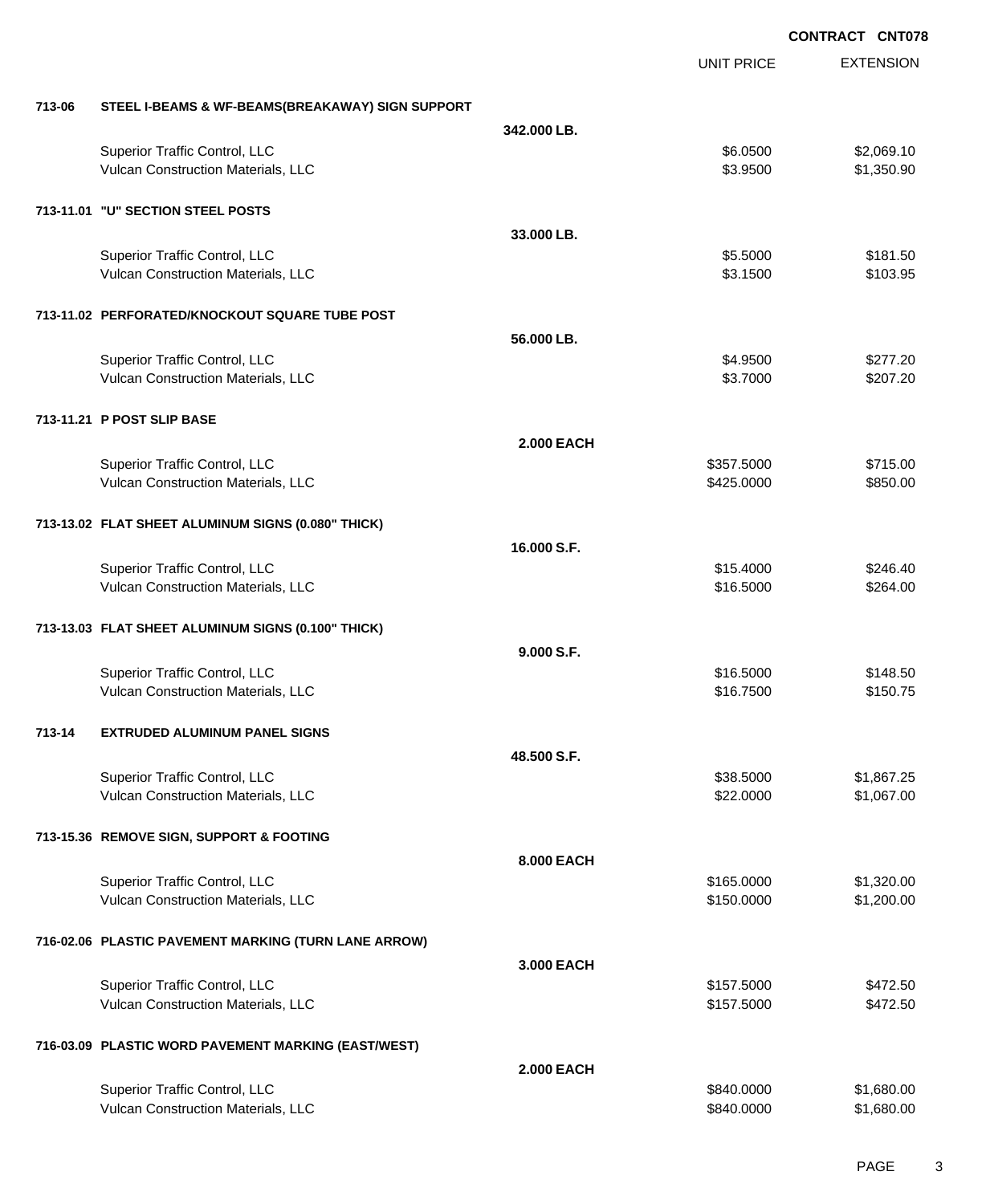|        |                                                                  |                   | <b>CONTRACT CNT078</b> |                  |
|--------|------------------------------------------------------------------|-------------------|------------------------|------------------|
|        |                                                                  |                   | <b>UNIT PRICE</b>      | <b>EXTENSION</b> |
|        | 716-04.05 PLASTIC PAVEMENT MARKING (STRAIGHT ARROW)              |                   |                        |                  |
|        |                                                                  | <b>4.000 EACH</b> |                        |                  |
|        | Superior Traffic Control, LLC                                    |                   | \$157.5000             | \$630.00         |
|        | Vulcan Construction Materials, LLC                               |                   | \$157.5000             | \$630.00         |
|        | 716-10.50 PREFORMED PLASTIC PAVEMENT MARKING (INTERSTATE SHIELD) |                   |                        |                  |
|        |                                                                  | 3.000 EACH        |                        |                  |
|        | Superior Traffic Control, LLC                                    |                   | \$1,470.0000           | \$4,410.00       |
|        | Vulcan Construction Materials, LLC                               |                   | \$1,470.0000           | \$4,410.00       |
|        | 716-13.01 SPRAY THERMO PVMT MRKNG (60 mil) (4IN LINE)            |                   |                        |                  |
|        |                                                                  | 1.130 L.M.        |                        |                  |
|        | Superior Traffic Control, LLC                                    |                   | \$2,205.0000           | \$2,491.65       |
|        | Vulcan Construction Materials, LLC                               |                   | \$2,205.0000           | \$2,491.65       |
|        | 716-13.02 SPRAY THERMO PVMT MRKNG (60 mil) (6IN LINE)            |                   |                        |                  |
|        |                                                                  | 0.390 L.M.        |                        |                  |
|        | Superior Traffic Control, LLC                                    |                   | \$3,360.0000           | \$1,310.40       |
|        | Vulcan Construction Materials, LLC                               |                   | \$3,360.0000           | \$1,310.40       |
|        | 716-13.04 SPRAY THERMO PVMT MRKNG (60 mil) (4IN DOTTED LINE)     |                   |                        |                  |
|        |                                                                  | 330.000 L.F.      |                        |                  |
|        | Superior Traffic Control, LLC                                    |                   | \$1.0500               | \$346.50         |
|        | Vulcan Construction Materials, LLC                               |                   | \$1.0500               | \$346.50         |
| 717-01 | <b>MOBILIZATION</b>                                              |                   |                        |                  |
|        |                                                                  | 1.000 LS          |                        |                  |
|        | Superior Traffic Control, LLC                                    |                   | \$2,700.0000           | \$2,700.00       |
|        | Vulcan Construction Materials, LLC                               |                   | \$24,000.0000          | \$24,000.00      |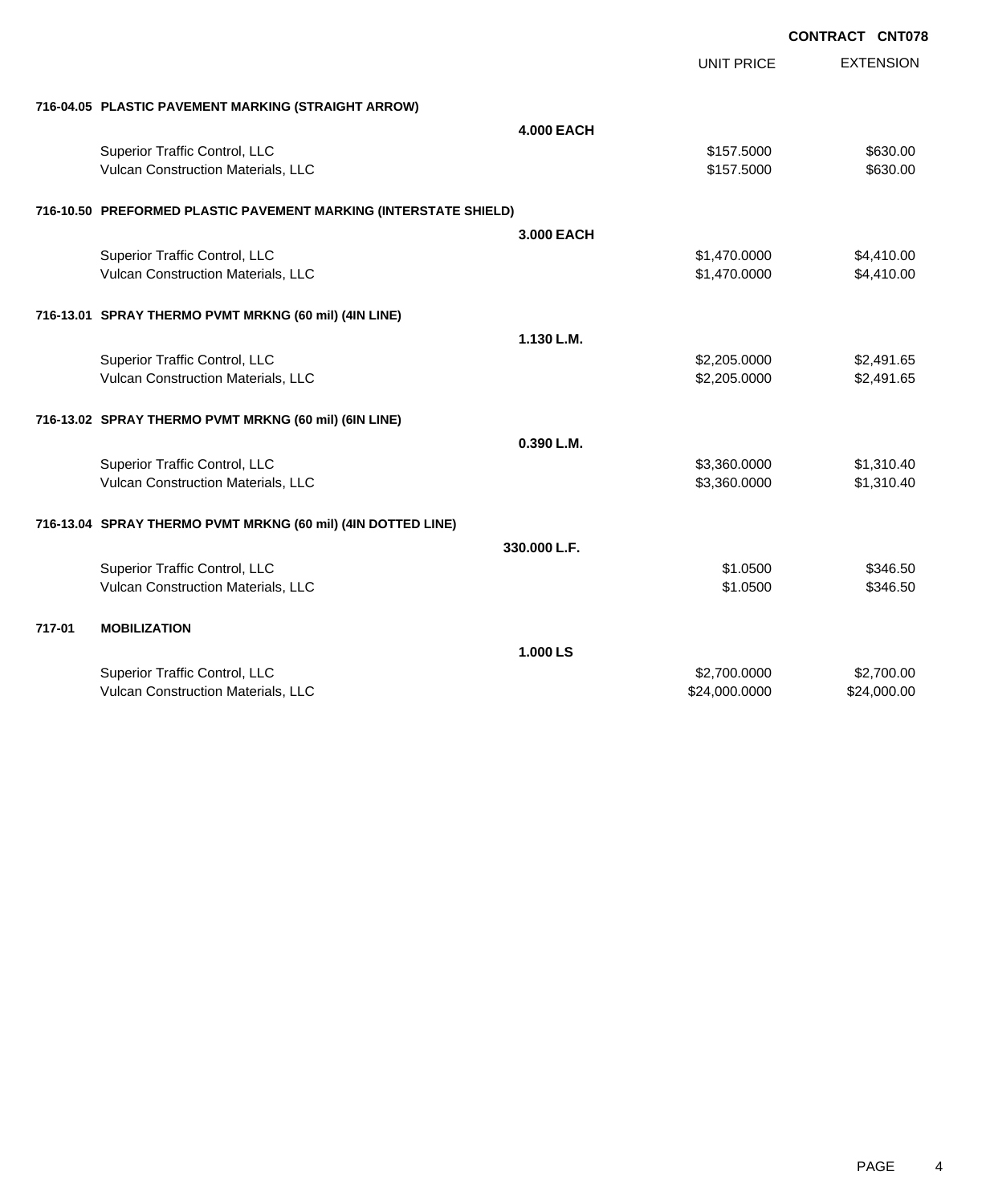## **SUB-TOTAL ROADWAY**

Superior Traffic Control, LLC \$54,527.80 Vulcan Construction Materials, LLC \$80,000.00

### **TOTAL CONTRACT**

Superior Traffic Control, LLC \$54,527.80 Vulcan Construction Materials, LLC \$80,000.00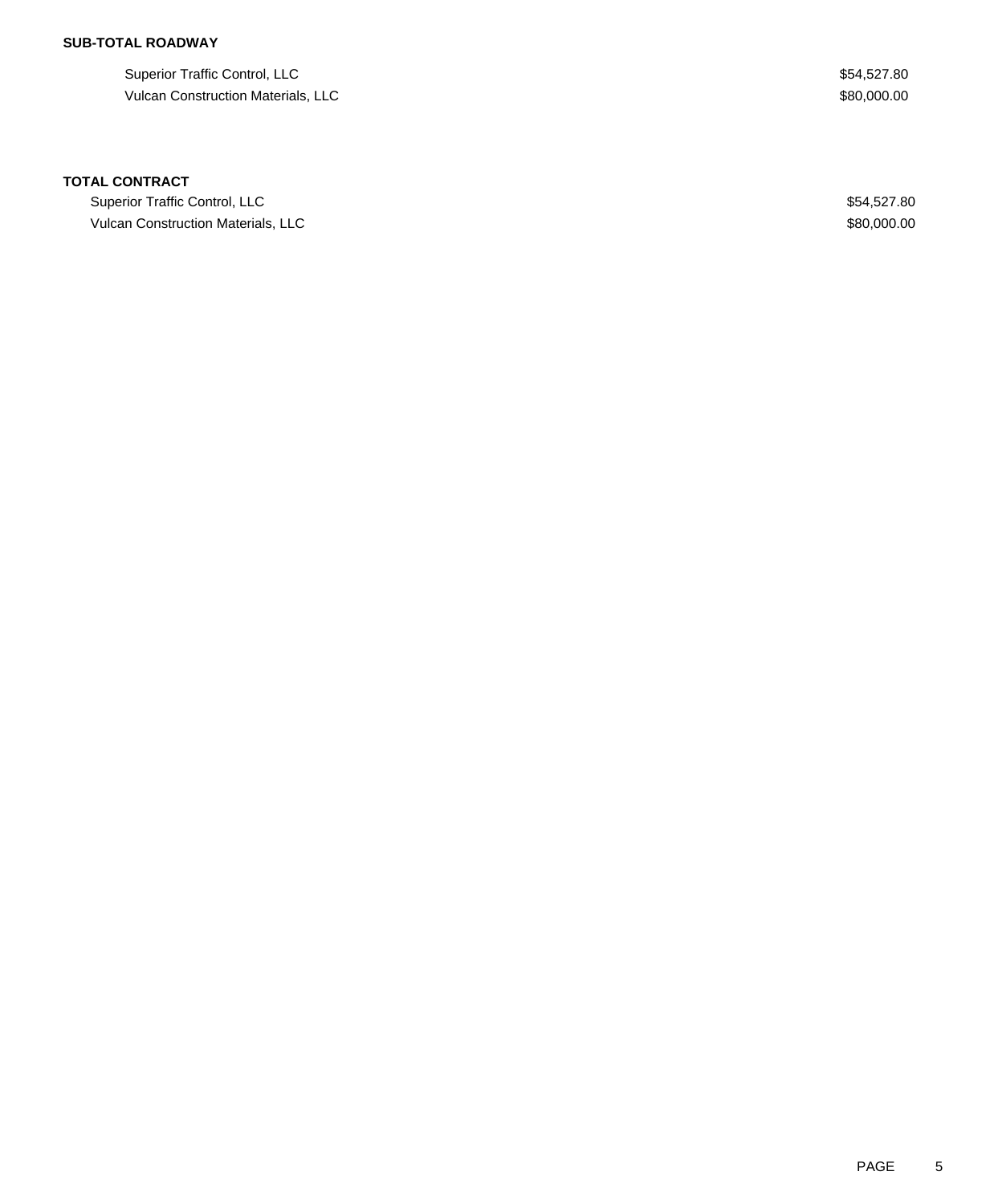#### JACKSON COUNTY (Contract No. CNT031 Call 055)

44001-4234-04,STP-53(54),44001-8235-14

THE RESURFACING (EITHER MICROSURFACE OR THIN MIX OVERLAY) ON S.R. 53 FROM THE SMITH COUNTY LINE (L.M. 0.00) TO NORTH OF NEW SALEM ROAD (L.M. 9.02), INCLUDING REPAIR OF THE BRIDGE OVER FLYNN'S CREEK (L.M. 7.84).

PROJECT LENGTH - 9.020 MILES

COMPLETION TIME - ON OR BEFORE SEPTEMBER 30, 2019

DBE GOAL 6.50%

TOTAL CONTRACT

Rogers Group, Inc. 600 and the Contract of the State of the State of State State State State State State State State State State State State State State State State State State State State State State State State State Sta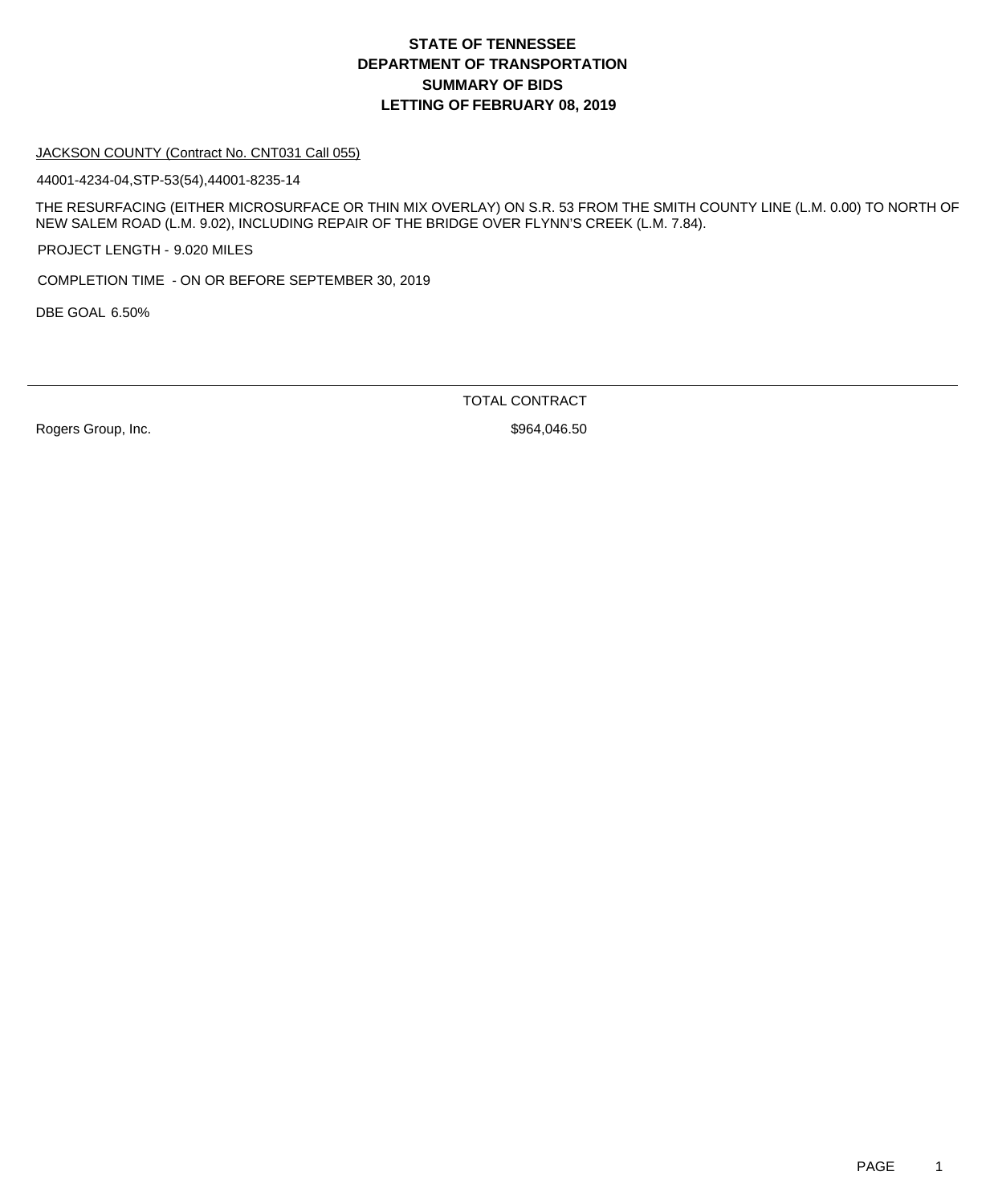|        |                                                                  |              | <b>UNIT PRICE</b> | <b>CONTRACT CNT031</b><br><b>EXTENSION</b> |
|--------|------------------------------------------------------------------|--------------|-------------------|--------------------------------------------|
|        | <b>ROADWAY CATEGORY</b>                                          |              |                   |                                            |
| 712-01 | <b>TRAFFIC CONTROL</b>                                           |              |                   |                                            |
|        | Rogers Group, Inc.                                               | 1.000 LS     | \$24,737.8200     | \$24,737.82                                |
| 712-06 | <b>SIGNS (CONSTRUCTION)</b>                                      |              |                   |                                            |
|        | Rogers Group, Inc.                                               | 525.000 S.F. | \$7.6100          | \$3,995.25                                 |
|        | 716-01.21 SNOWPLOWABLE RAISED PAVMENT MARKERS (BI-DIR) (1 COLOR) |              |                   |                                            |
|        | Rogers Group, Inc.                                               | 297.000 EACH | \$26.6500         | \$7,915.05                                 |
|        | 716-01.30 REMOVAL OF SNOWPLOWABLE REFLECTIVE MARKER              |              |                   |                                            |
|        | Rogers Group, Inc.                                               | 297.000 EACH | \$6.7200          | \$1,995.84                                 |
|        | 716-02.05 PLASTIC PAVEMENT MARKING (STOP LINE)                   |              |                   |                                            |
|        | Rogers Group, Inc.                                               | 100.000 L.F. | \$11.5900         | \$1,159.00                                 |
|        | 716-08.20 REMOVAL OF PAVEMENT MARKING (LINE)                     |              |                   |                                            |
|        | Rogers Group, Inc.                                               | 33.000 L.M.  | \$521.4700        | \$17,208.51                                |
|        | 716-12.02 ENHANCED FLATLINE THERMO PVMT MRKNG (6IN LINE)         |              |                   |                                            |
|        | Rogers Group, Inc.                                               | 17.100 L.M.  | \$5,328.9900      | \$91,125.73                                |
|        | 716-12.05 ENHANCED FLATLINE THERMO PVMT MRKNG (6IN DOTTED LINE)  |              |                   |                                            |
|        | Rogers Group, Inc.                                               | 600.000 L.F. | \$1.1600          | \$696.00                                   |
|        | 716-13.01 SPRAY THERMO PVMT MRKNG (60 mil) (4IN LINE)            |              |                   |                                            |
|        | Rogers Group, Inc.                                               | 18.100 L.M.  | \$2,432.8000      | \$44,033.68                                |
| 717-01 | <b>MOBILIZATION</b>                                              |              |                   |                                            |
|        | Rogers Group, Inc.                                               | 1.000 LS     | \$39,665.0000     | \$39,665.00                                |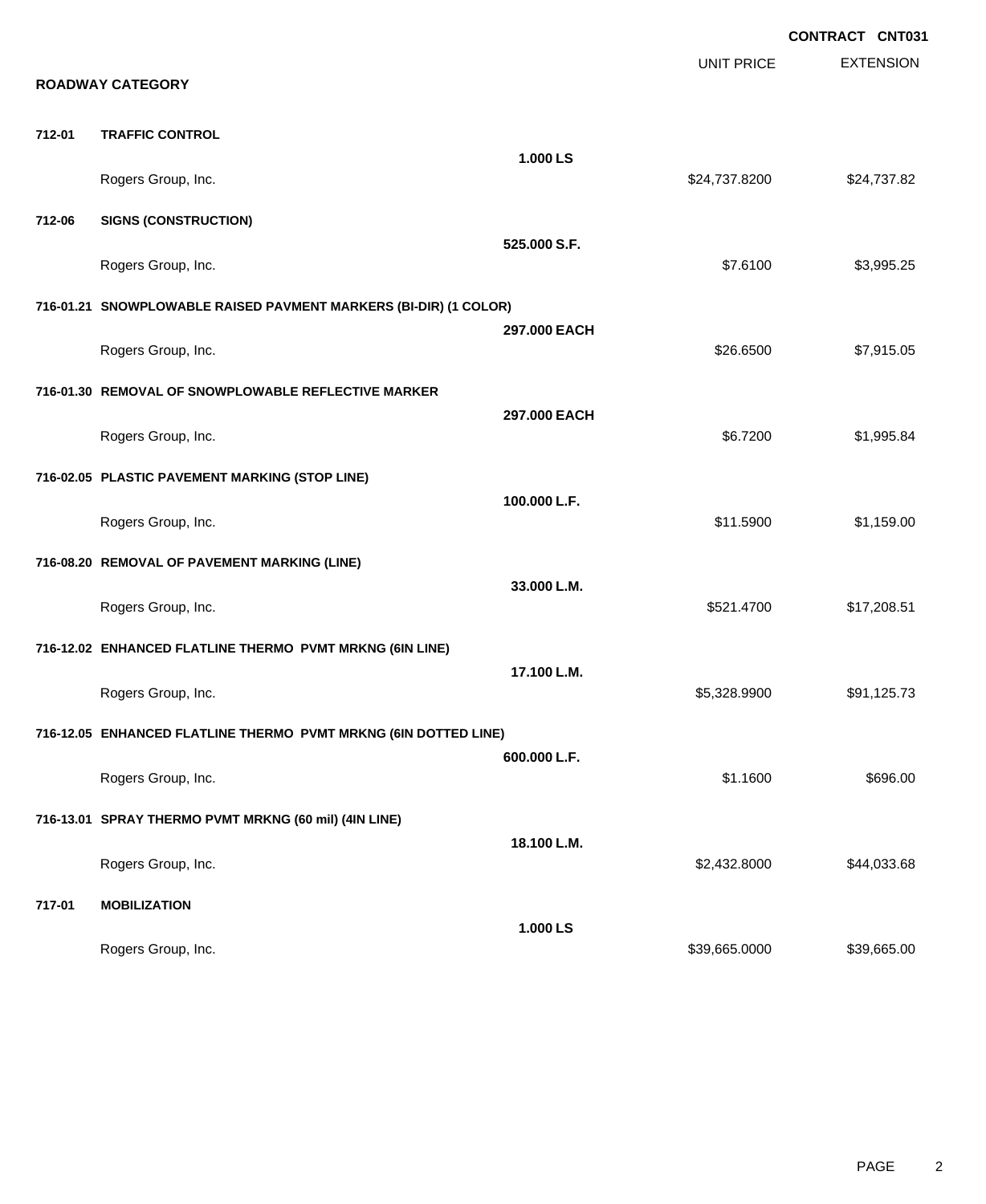|        |                                                                 |                  |                   | <b>CONTRACT CNT031</b> |
|--------|-----------------------------------------------------------------|------------------|-------------------|------------------------|
|        | <b>BRIDGE CATEGORY</b>                                          |                  | <b>UNIT PRICE</b> | <b>EXTENSION</b>       |
|        | 307-01.08 ASPHALT CONCRETE MIX (PG64-22) (BPMB-HM) GRADING B-M2 |                  |                   |                        |
|        | Rogers Group, Inc.                                              | 153.000 TON      | \$181.4000        | \$27,754.20            |
| 403-01 | BITUMINOUS MATERIAL FOR TACK COAT (TC)                          | <b>4.000 TON</b> |                   |                        |
|        | Rogers Group, Inc.                                              |                  | \$350.0000        | \$1,400.00             |
|        | 411-01.10 ACS MIX(PG64-22) GRADING D                            | 195.000 TON      |                   |                        |
|        | Rogers Group, Inc.                                              |                  | \$206.7000        | \$40,306.50            |
|        | 415-01.02 COLD PLANING BITUMINOUS PAVEMENT                      | 2,222.000 S.Y.   |                   |                        |
|        | Rogers Group, Inc.                                              |                  | \$12.9400         | \$28,752.68            |
|        | 604-03.02 STEEL BAR REINFORCEMENT (BRIDGES)                     | 200.000 LB.      |                   | \$2,086.00             |
|        | Rogers Group, Inc.                                              |                  | \$10.4300         |                        |
|        | 604-10.05 CONCRETE                                              | 74.000 S.F.      | \$261.0100        | \$19,314.74            |
|        | Rogers Group, Inc.<br>604-10.14 REMOVE EXISTING WEARING SURFACE |                  |                   |                        |
|        | Rogers Group, Inc.                                              | 1.000 LS         | \$16,323.8100     | \$16,323.81            |
|        | 604-10.30 BRIDGE DECK REPAIRS (FULL DEPTH OF SLAB)              |                  |                   |                        |
|        | Rogers Group, Inc.                                              | 10.000 S.Y.      | \$706.6700        | \$7,066.70             |
|        | 604-10.43 PENETRATING WATER REPELLENT CONCRETE SEAL             |                  |                   |                        |
|        | Rogers Group, Inc.                                              | 228.000 S.Y.     | \$39.4400         | \$8,992.32             |
|        | 604-10.50 BRIDGE DECK REPAIRS (PARTIAL DEPTH OF SLAB)           |                  |                   |                        |
|        | Rogers Group, Inc.                                              | 110,000 S.Y.     | \$352.1700        | \$38,738.70            |
|        | 604-10.54 CONCRETE REPAIRS                                      | 167.000 S.F.     |                   |                        |
|        | Rogers Group, Inc.                                              |                  | \$259.8500        | \$43,394.95            |
|        | 604-10.58 EPOXY INJECTION (INJECTION)                           | 8.000 GAL.       |                   |                        |
|        | Rogers Group, Inc.                                              |                  | \$133.4100        | \$1,067.28             |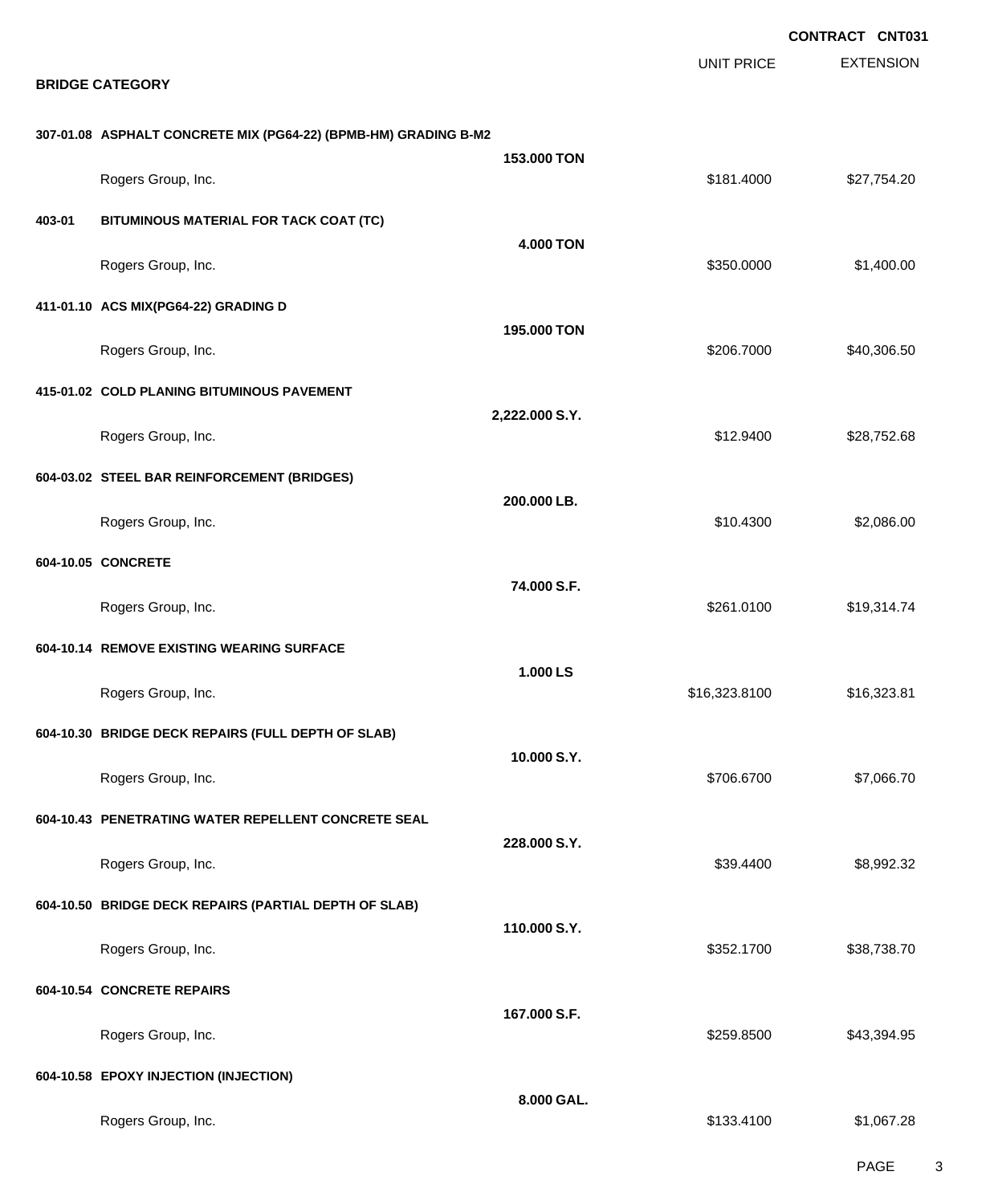**EXTENSION CONTRACT CNT031** UNIT PRICE **604-10.62 EPOXY INJECTION REPAIR (COMPLETE AND IN PLACE) 211.000 L.F.** Rogers Group, Inc. \$63.8000 \$13,461.80 **617-01 BRIDGE DECK SEALANT 464.000 S.Y.** Rogers Group, Inc. \$22.0100 \$10,212.64 **712-04.01 FLEXIBLE DRUMS (CHANNELIZING) 25.000 EACH** Rogers Group, Inc. \$29.2500 \$731.25 **712-05.01 WARNING LIGHTS (TYPE A) 4.000 EACH** Rogers Group, Inc. \$149.76 **712-06 SIGNS (CONSTRUCTION) 403.000 S.F.** Rogers Group, Inc. \$3,066.83 **712-07.03 TEMPORARY BARRICADES (TYPE III) 60.000 L.F.** Rogers Group, Inc. \$16.3800 \$982.80 **713-16.50 REMOVE AND REPLACE SIGN ("FLYNN'S CREEK") 2.000 EACH** Rogers Group, Inc. \$292.5100 \$585.02 **713-16.51 REMOVE AND REPLACE SIGN (OBJECT MARKER 2L) 2.000 EACH** Rogers Group, Inc. \$292.5100 \$585.02 **713-16.52 REMOVE AND REPLACE SIGN (OBJECT MARKER 2R) 2.000 EACH** Rogers Group, Inc. \$292.5100 \$585.02 **713-16.01 CHANGEABLE MESSAGE SIGN UNIT 4.000 EACH** Rogers Group, Inc. \$29,017.48 **716-01.21 SNOWPLOWABLE RAISED PAVMENT MARKERS (BI-DIR) (1 COLOR) 10.000 EACH** Rogers Group, Inc. \$266.500 \$266.500 \$266.500 \$266.500 \$26.6500 \$26.6500 \$26.6500 \$266.500 \$266.500 \$266.500 \$266.50 **716-02.05 PLASTIC PAVEMENT MARKING (STOP LINE) 24.000 L.F.** Rogers Group, Inc. \$11.5900 \$278.16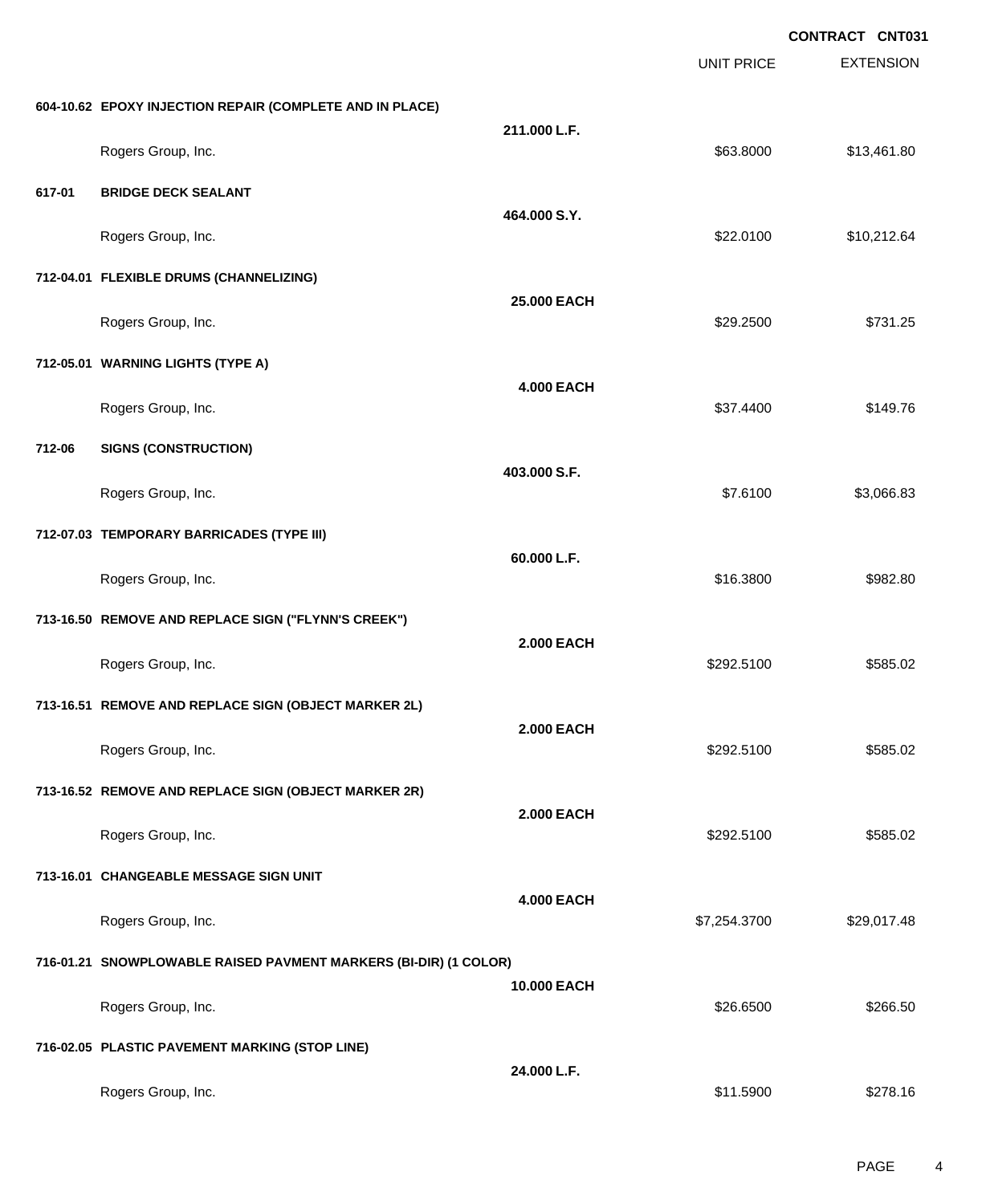|                                                       |                |                   | <b>CONTRACT CNT031</b> |
|-------------------------------------------------------|----------------|-------------------|------------------------|
|                                                       |                | <b>UNIT PRICE</b> | <b>EXTENSION</b>       |
| 716-05.01 PAINTED PAVEMENT MARKING (4" LINE)          |                |                   |                        |
| Rogers Group, Inc.                                    | 0.830 L.M.     | \$868.8600        | \$721.15               |
| 716-05.05 PAINTED PAVEMENT MARKING (STOP LINE)        |                |                   |                        |
| Rogers Group, Inc.                                    | 48.000 L.F.    | \$5.7900          | \$277.92               |
| 716-05.50 PAINTED PAVEMENT MARKINGS(8" LINE)          |                |                   |                        |
| Rogers Group, Inc.                                    | 1,450.000 L.F. | \$0.3500          | \$507.50               |
| 716-13.01 SPRAY THERMO PVMT MRKNG (60 mil) (4IN LINE) |                |                   |                        |
| Rogers Group, Inc.                                    | 0.750 L.M.     | \$2,432.8000      | \$1,824.60             |
| 719-01.08 CLEAN DRAIN                                 |                |                   |                        |
| Rogers Group, Inc.                                    | 59.000 EACH    | \$213.1600        | \$12,576.44            |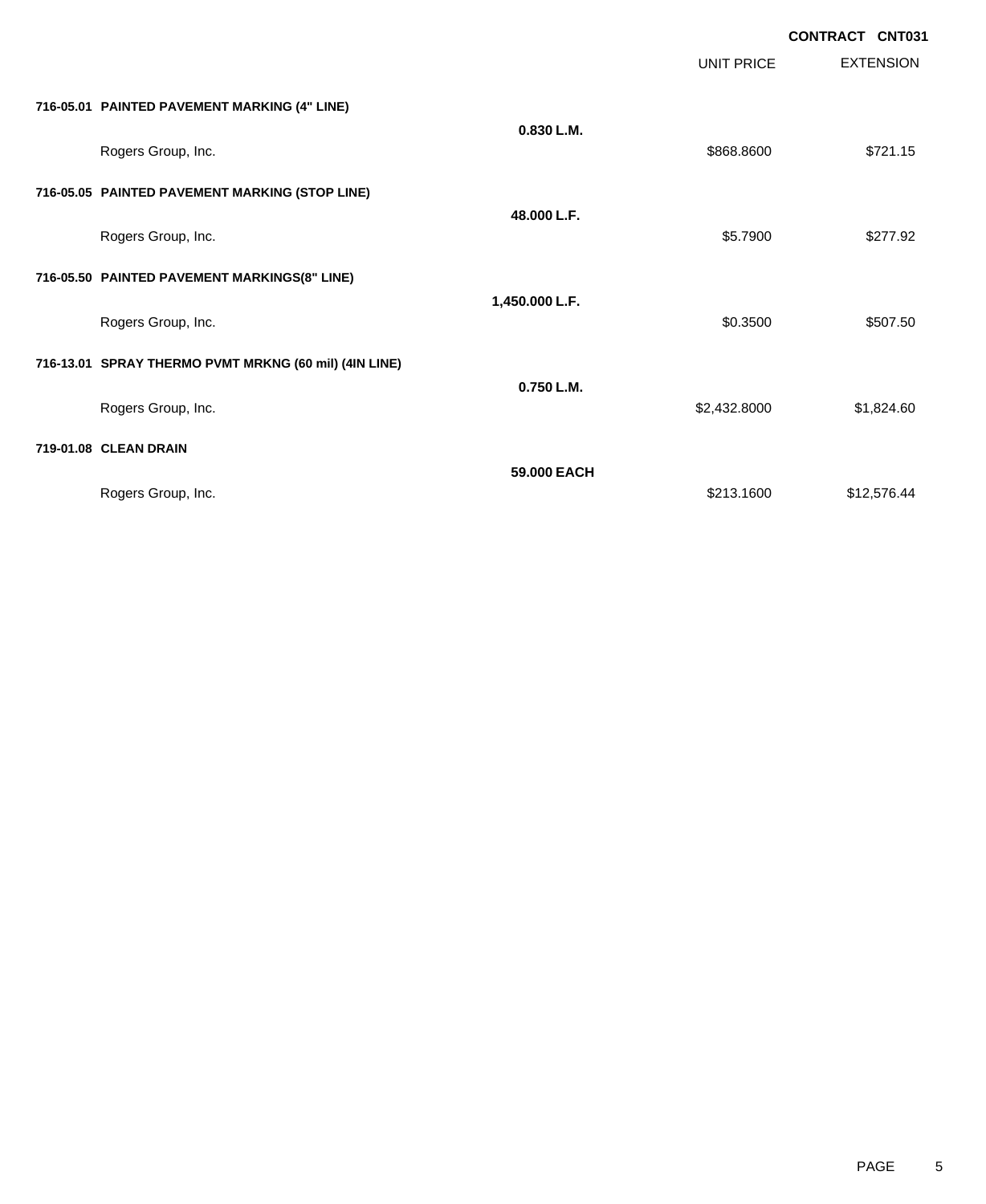EXTENSION UNIT PRICE

# **ROADWAY ALTERNATE AA1 CATEGORY**

### **403-01.01 BITUMINOUS MATERIAL FOR TACK COAT (MICRO-SURFACING)**

**15.000 TON**

Rogers Group, Inc.

# **414-03.03 MICRO SURFACING**

Rogers Group, Inc.

**102,315.000 S.Y.**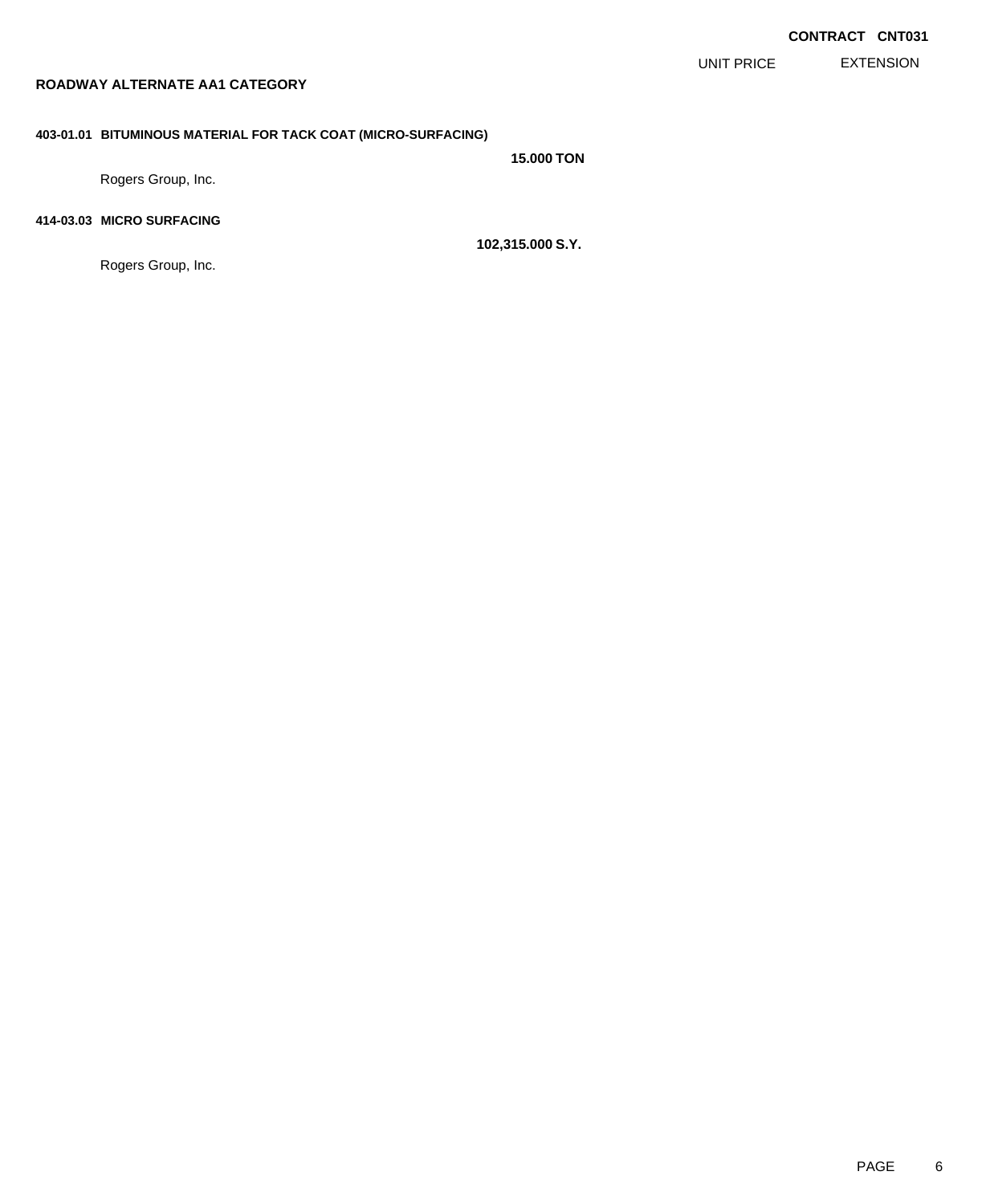|        |                                              |                  |                   | <b>CONTRACT CNT031</b> |
|--------|----------------------------------------------|------------------|-------------------|------------------------|
|        | <b>ROADWAY ALTERNATE AA2 CATEGORY</b>        |                  | <b>UNIT PRICE</b> | <b>EXTENSION</b>       |
| 403-01 | BITUMINOUS MATERIAL FOR TACK COAT (TC)       |                  |                   |                        |
|        | Rogers Group, Inc.                           | 35,000 TON       | \$350,0000        | \$12,250.00            |
|        | 411-03.05 ACS MIX(PG64-22) THIN LIFT ASPHALT |                  |                   |                        |
|        |                                              | 102,315.000 S.Y. |                   |                        |
|        | Rogers Group, Inc.                           |                  | \$3.9900          | \$408,236.85           |